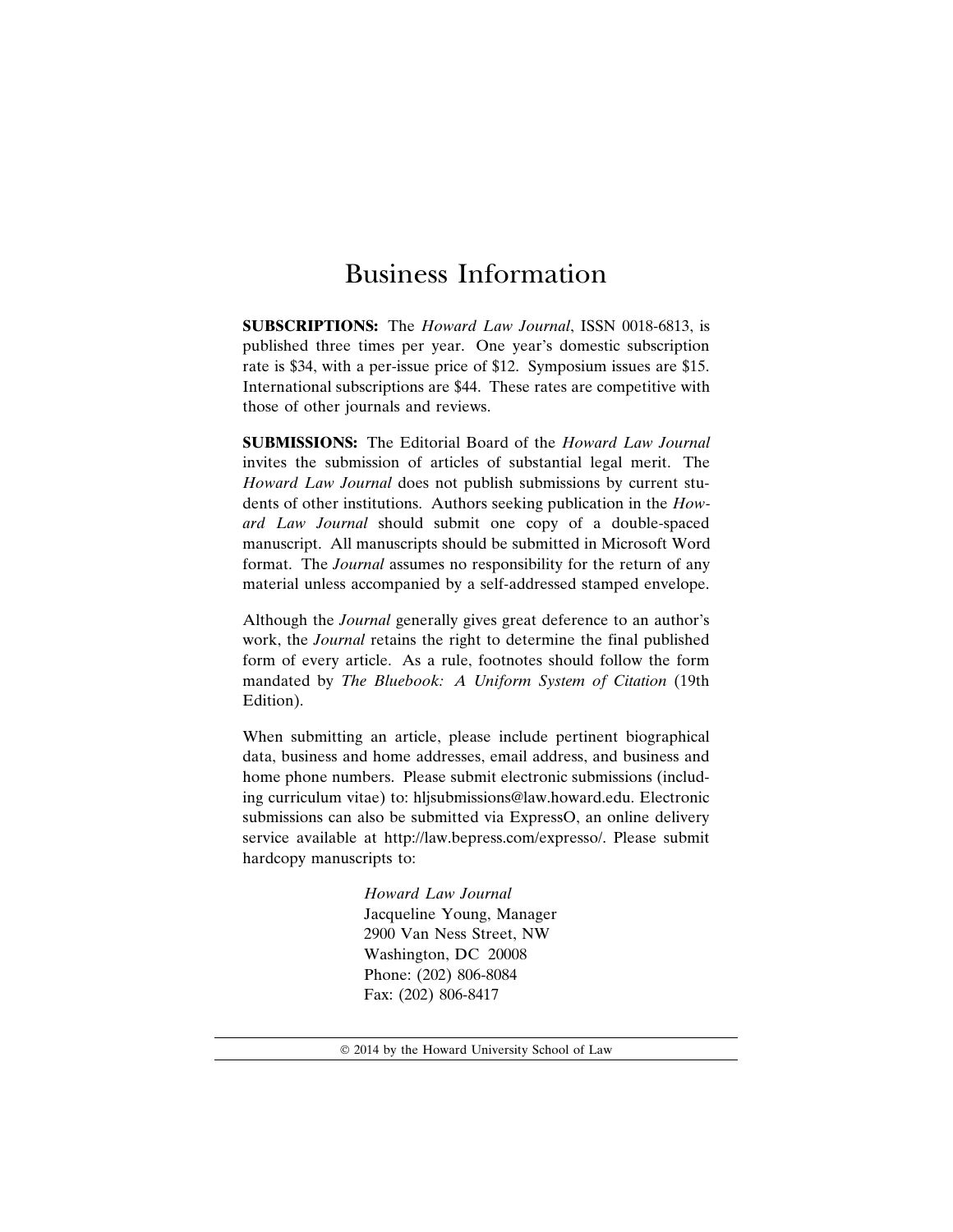# **HOWARD LAW JOURNAL**

EDITORIAL BOARD 2014-2015

CADENE A. RUSSELL *Editor-in-Chief*

SHAKERA M. THOMPSON *Managing Editor*

BRANDON A. MULLINGS ANDREW A. ORTIZ<br>Executive Notes & Comments Executive Solicitations & Sub *Executive Notes & Comments Executive Solicitations & Submissions Editor Editor*

> ROBERT E. GRAY *Executive Publications Editor*

*Senior Articles Editor Senior Articles Editor*

**OMOMAH I. ABEBE IMEABASI EFFIONG IBOK**<br>**Senior Articles Editor Senior Articles Editor** 

*Senior Articles Editor Senior Articles Editor*

SIMON M. LEEFATT THAI-HOA X. NGUYEN<br>Senior Articles Editor Senior Articles Editor

JAZZIRELLE SEPULVEDA *Senior Articles Editor*

TRALANE A. HAYNES CHRISTOPHER W. HOLIMAN<br>
Senior Notes & Comments Editor Senior Notes & Comments Edit

**Senior Notes & Comments Editor** 

*Senior Notes & Comments Editor* 

AISHA SCHAFER<br>
Votes & Comments Editor<br>
Votes & Comments Editor<br>
Senior Notes & Comments Editor

ADEOYE O. JOHNSON *Senior Solicitations and Submissions Editor*

> DANIELLE HOLLEY-WALKER *Dean*

CYNTHIA R. MABRY-KING MARIELA OLIVARES PATRICE L. SIMMS *Faculty Advisors*

JACQUELINE C. YOUNG, M.S. *Director of Publications*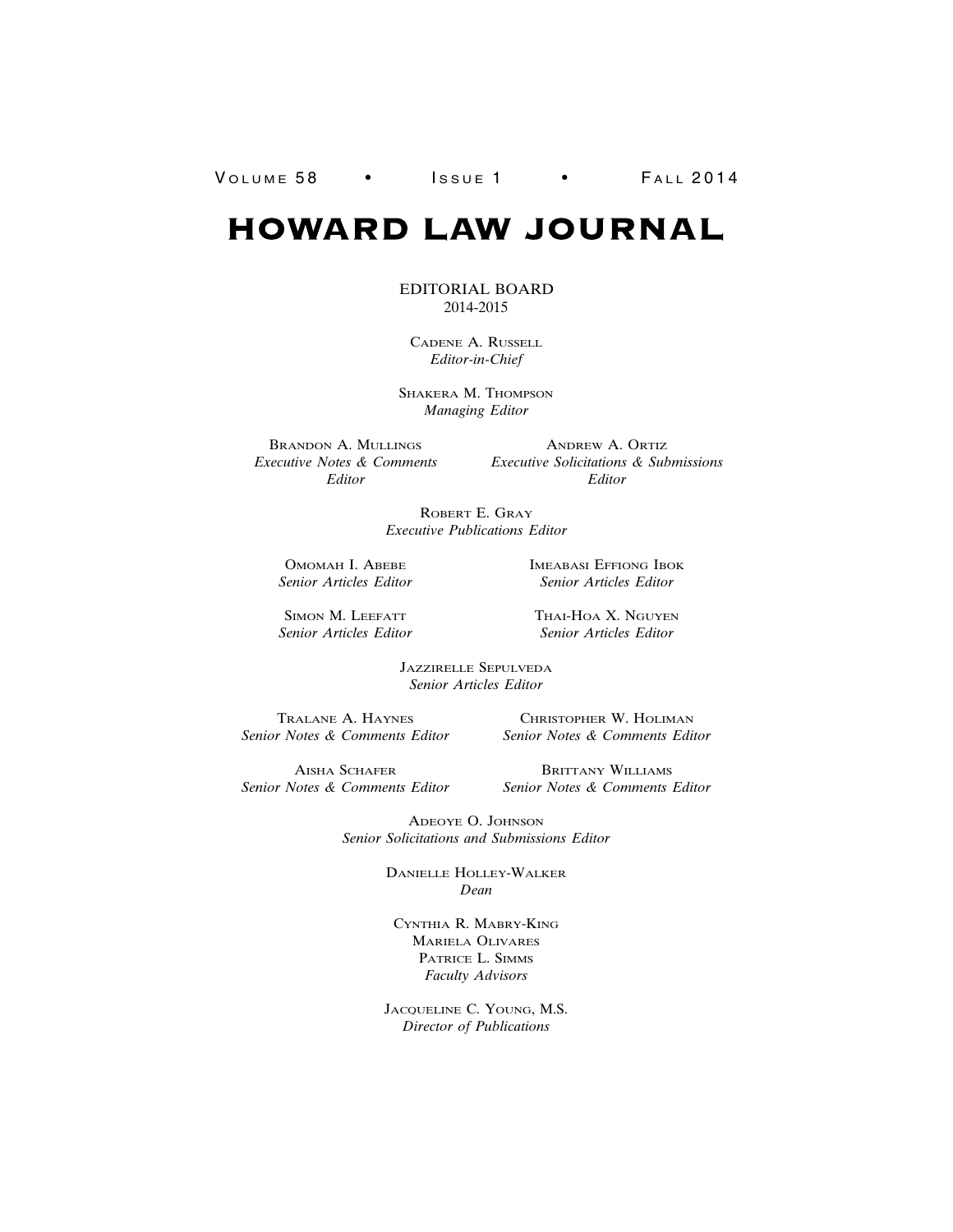# **HOWARD LAW JOURNAL**

## MEMBERS 2014-2015

Bria M. Adams Rukiya Mohamed NAIRUBY L. BECKLES\*\*\* ASHLEY E. MOORE\* ADDISON P. BERRY BRITTANY M. MOORE\* EBONY M. BROWN DEVINE NWABUZOR\* ELLIOTT E. BROWN<sup>\*\*</sup> AKASHA C. PEREZ<sup>\*\*\*</sup> KIARA N. CLARK<sup>\*</sup> KANDICE M. PURDY BRITTANY S. DAVIS MONISOLA SALAAM\*\*\* ASHLYANN L. HARRISON ARPINE SARDARYAN DOUGLAS L. HOWELL BRANDON J. SMITH<sup>\*\*</sup> KIMBERLEY E. JONES\* ERICA N. SWEETING\*\* STANTON M.B. LAWYER NAJEE K. THORNTON\*\* ANDREA C. LEWIS CHASTITY THREADCRAFT

CLAUDY BINCE VERNELL HENRY MORELAND, IV

*Member, National Conference of Law Reviews*

\* Senior Staff Editor

\*\* Associate Publications Editor

\*\*\* Associate Solicitations Editor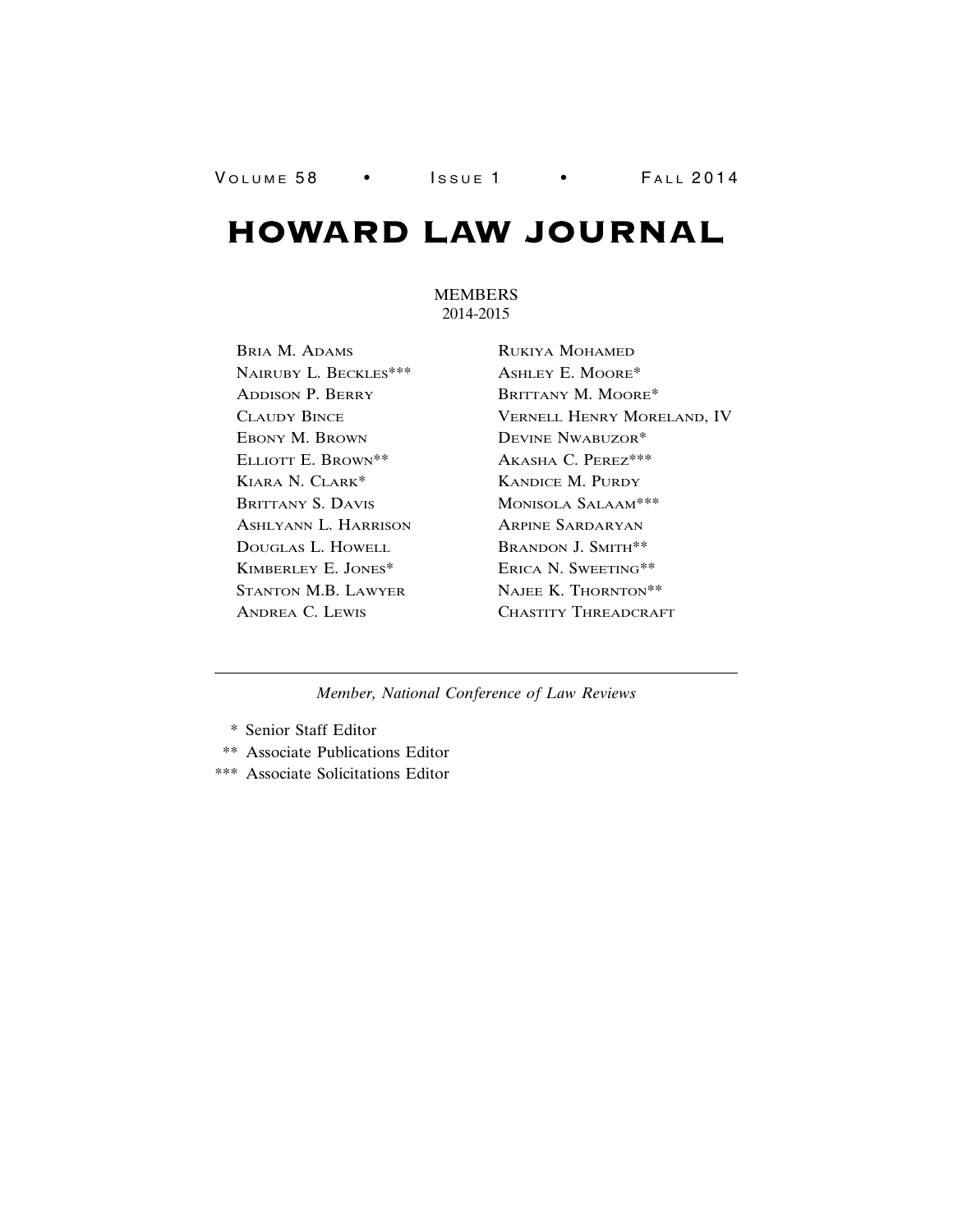#### ADMINISTRATIVE OFFICERS 2014-2015

Danielle Holley-Walker, *Dean, J.D., Harvard University*

Lisa A. Crooms-Robinson, *Associate Dean of Academic Affairs, J.D., University of Michigan*

Dione Traci Duckett, *Associate Dean for Student Affairs and Records, J.D., Howard University* Reginald McGahee, *Assistant Dean of Admissions, J.D., Howard University*

Ann-Marie Waterman, *Assistant Dean for Administration & Operations, M.A., Howard University*

#### FULL-TIME FACULTY

Rhea Ballard-Thrower, *Associate Professor of Law and Director of Law Library, J.D.,*<br>University of Kentucky, MILS, University of Michigan<br>Jasbir Bawa, Assistant Professor of Lawyering Skills, J.D., Howard University

Spencer H. Boyer, *Professor of Law, LL.B., George Washington University, LL.M., Harvard University*

Matthew A. Bruckner, *Professor of Law, J.D., New York University*

Alice Gresham Bullock, *Professor of Law, J.D., Howard University*<br>Sha-Shana N.L. Crichton, *Assistant Professor of Lawyering Skills, J.D., Howard University*<br>e. christi cunningham, *Professor of Law, J.D., Yale Law School* 

Morris Davis, *Assistant Professor of Lawyering Skills, J.D., North Carolina Central University*

- School of Law, LL.M., U.S. Army JAG School<br>Marsha A. Echols, Professor of Law and Director of Graduate Program, J.D., Georgetown<br>University, LL.M., Free University of Brussels, S.J.D., Columbia University<br>Olivia M. Farrar,
- 
- 
- 

Andrew I. Gavil, *Professor of Law, J.D., Northwestern University*<br>Lenese C. Herbert, *Professor of Law, J.D., University of California, Los Angeles*<br>Steven D. Jamar, *Professor of Law, J.D., Hamline University, LL.M., Geo* 

- Adam H. Kurland, *Professor of Law, J.D., University of California, Los Angeles* Homer C. LaRue, *Professor of Law, J.D., Cornell University*
- 

Warner Lawson Jr., *Professor of Law, J.D., Howard University*

Cynthia R. Mabry-King, *Professor of Law, J.D., Howard University, LL.M., New York University*

Harold A. McDougall, *Professor of Law, J.D., Yale Law School*

Tamar M. Meekins, *Associate Professor of Law and Director of Clinical Law Center, J.D., University of Virginia*

Ziyad Motala, *Professor of Law, LL.B., University of Natal, S.J.D., LL.M., Northwestern University*

Lateef Mtima, *Professor of Law, J.D., Harvard University*

Cheryl C. Nichols, *Associate Professor, J.D., Georgia State University*

Mariela Olivares, *Assistant Professor of Law, J.D., University of Michigan Law School, LL.M., Georgetown University Law Center* Reginald L. Robinson, *Professor of Law, J.D., University of Pennsylvania*

W. Sherman Rogers, *Professor of Law, J.D., Howard University, LL.M., George Washington University*

Josephine Ross, *Associate Professor of Law, J.D., Boston University*<br>Valerie Schneider, *Assistant Professor of Law, J.D., George Washington University*<br>Patrice L. Simms, *Assistant Professor of Law, J.D., Howard Universi* 

Mark R. Strickland, *Assistant Professor of Lawyering Skills, J.D., Rutgers University* H. Patrick Swygert, *Professor of Law, J.D., Howard University*

Keeva L. Terry, *Professor of Law, J.D., Columbia University*

Alice M. Thomas, *Associate Professor of Law, J.D., Howard University, M.B.A., Howard University*

Patricia M. Worthy, *Professor of Law, J.D., Howard University*

#### EMERITI FACULTY

Loretta Argrett, *Professor of Law, J.D., Howard University*<br>Warner Lawson, Jr., *Professor of Law, J.D., Howard University*<br>Isiah Leggett, *Professor of Law, J.D., Howard University, LL.M., George Washington University* 

Oliver Morse, *Professor of Law, LL.B., Brooklyn College, S.J.D.* Michael D. Newsom, *Professor of Law, LL.B., Harvard University*

Laurence C. Nolan, *Professor of Law, J.D., University of Michigan*

Jeanus B. Parks, Jr., *Professor of Law, LL.B., Howard University, LL.M., Columbia University* J. Clay Smith, *Professor of Law, J.D., Howard University*

Richard P. Thornell, *Professor of Law, J.D., Yale Law School*

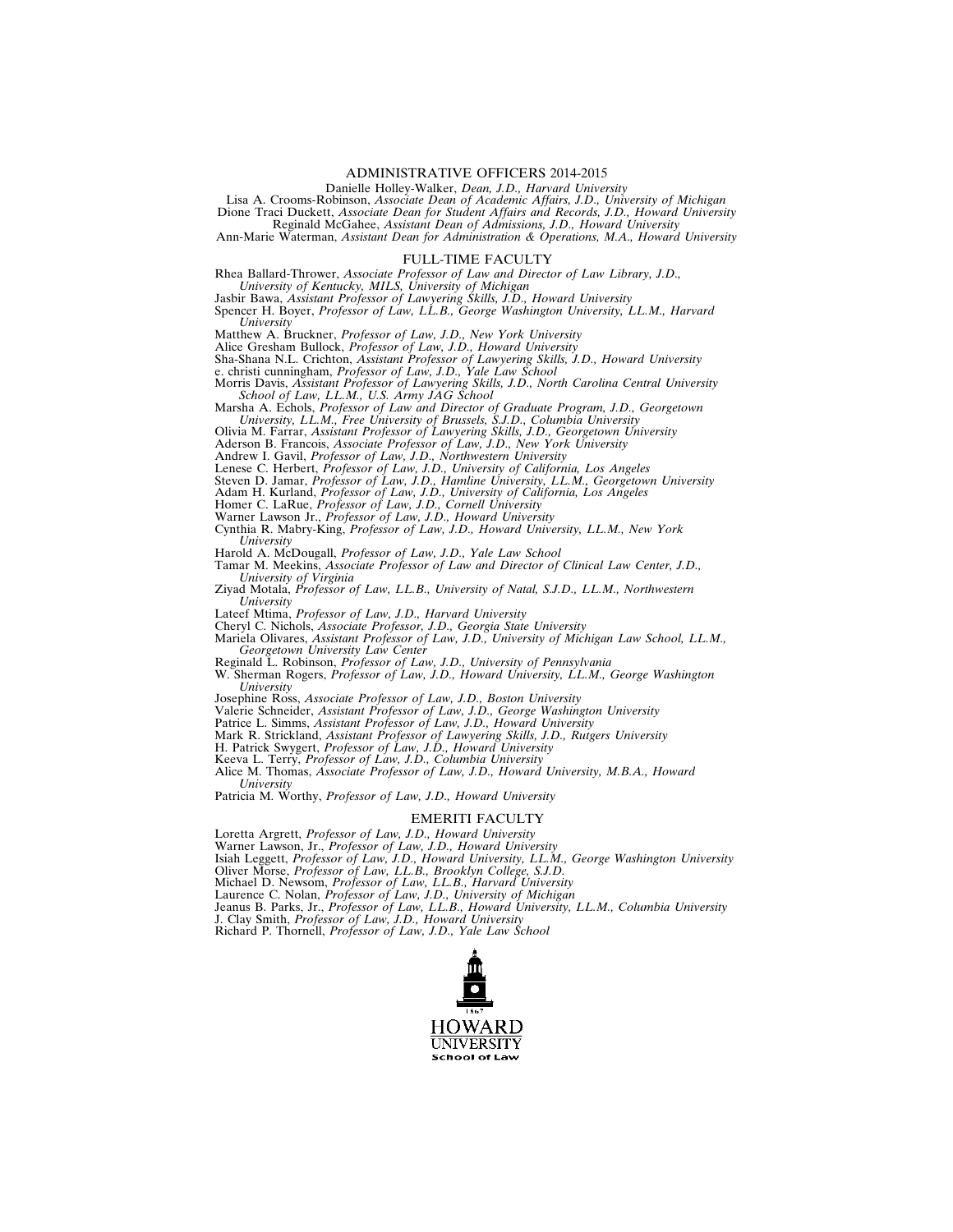# **HOWARD LAW JOURNAL**

SPECIAL TRIBUTE ISSUE TITLE VII OF THE CIVIL RIGHTS ACT OF 1964

# TABLE OF CONTENTS

#### **LETTER FROM THE EDITOR-IN-CHIEF**

| SPECIAL TRIBUTE FOR THE |                                                |  |
|-------------------------|------------------------------------------------|--|
| 50TH ANNIVERSARY OF THE |                                                |  |
|                         | CIVIL RIGHTS ACT OF 1964  By Cadene A. Russell |  |

### **ARTICLES**

| <b>DISCRIMINATION LAW'S DIRTY SECRET:</b><br>THE EQUAL OPPORTUNITY SEXUAL |     |
|---------------------------------------------------------------------------|-----|
|                                                                           | 5   |
| THE INCOMPLETE REVOLUTION: WOMEN                                          |     |
| JOURNALISTS - 50 YEARS AFTER TITLE VII                                    |     |
| OF THE CIVIL RIGHTS ACT OF 1964,                                          |     |
| WE'VE COME A LONG WAY BABY,                                               |     |
| BUT ARE WE THERE YET?  By Sha-Shana N.L. Crichton                         | -49 |
|                                                                           | 113 |
|                                                                           |     |

### **NOTES & COMMENTS**

LEAVING NO LAW STUDENT LEFT BEHIND: LEARNING TO LEARN IN THE AGE OF NO CHILD LEFT BEHIND .................... *By Christopher W. Holiman* 195 WHEN JUSTICE IS DONE: EXPANDING A DEFENDANT'S RIGHT TO THE DISCLOSURE OF EXCULPATORY EVIDENCE ON THE 51ST ANNIVERSARY OF <sup>B</sup>RADY <sup>V</sup>. MARYLAND ............ *By Cadene A. Russell* 237 RULE 12(b)(6) AND THE HURDLE IT IMPOSES FOR GENDER DISCRIMINATION

AND HOSTILE WORK ENVIRONMENT SEXUAL HARASSMENT CLAIMS ................. *By Shakera M. Thompson* 273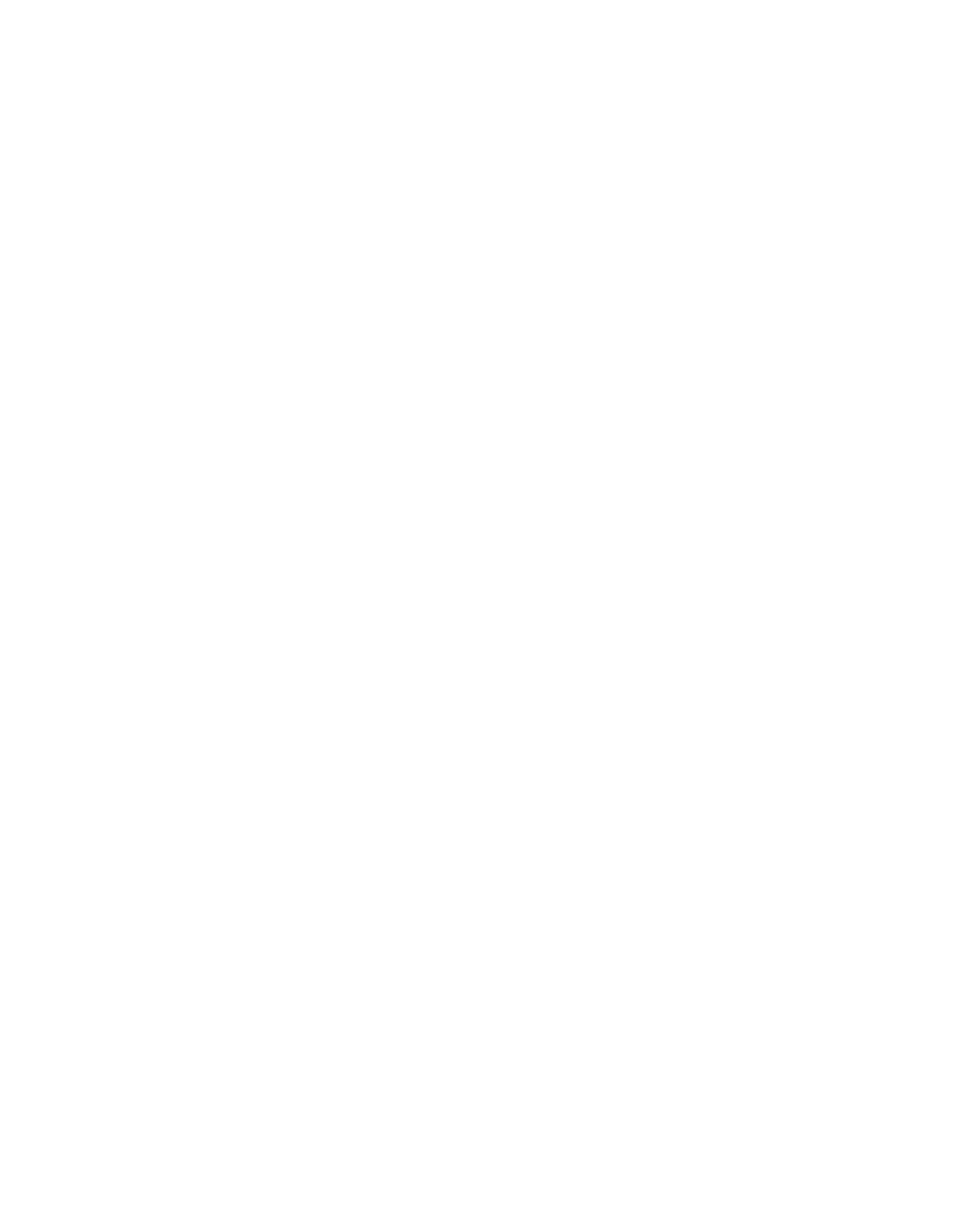# SPECIAL TRIBUTE FOR THE 50TH ANNIVERSARY OF THE CIVIL RIGHTS ACT OF 1964

# LETTER FROM THE EDITOR-IN-CHIEF

## BY CADENE A. RUSSELL

Founded in 1955, the inaugural issue of the *Howard Law Journal* was published just one year after the landmark decision of *Brown v. Board of Education*. Rooted from its inception in a commitment to justice and equality, devoted to the ideals of *Brown*, and consistent with the mission of the law school, the *Journal* was dedicated to promoting the civil and human rights of all people. Today, fifty-nine years later, the *Howard Law Journal* membership continues to be committed to the purpose of its founding. Of the multitude of civil rights issues to which Howard University School of Law and the *Journal* are devoted, this issue is published in recognition of the enactment of Title VII of the Civil Rights Act of 1964. Thus, it is with great pride that I share with you Volume 58, Issue 1 of the *Howard Law Journal*.

This year marks the 50th Anniversary of the Civil Rights Act of 1964—a monumental decision which outlawed discrimination based on race, color, religion, sex, or national origin. During the 1950s and 1960s, while many people fought for social justice in the midst of the Civil Rights Movement, men, women and children still labored against socioeconomic disparities, the relegation of African Americans to "black only" establishments, the effects of forced segregation in public schools, discrimination by government agencies, and unfair treatment in employment practices. Understanding this plight, President John F. Kennedy voiced his support for a comprehensive civil rights bill in a nationally televised speech in 1963. Then, signed by President Lyndon B. Johnson on July 2, 1964, the Civil Rights Act was enacted for the very purpose of guaranteeing equal treatment of all Americans.

With the enactment of the Civil Rights Act, officials in the highest capacity of the U.S. government realized what law students and legal practitioners rising from the ranks of Howard University School of Law have

2014 Vol. 58 No. 1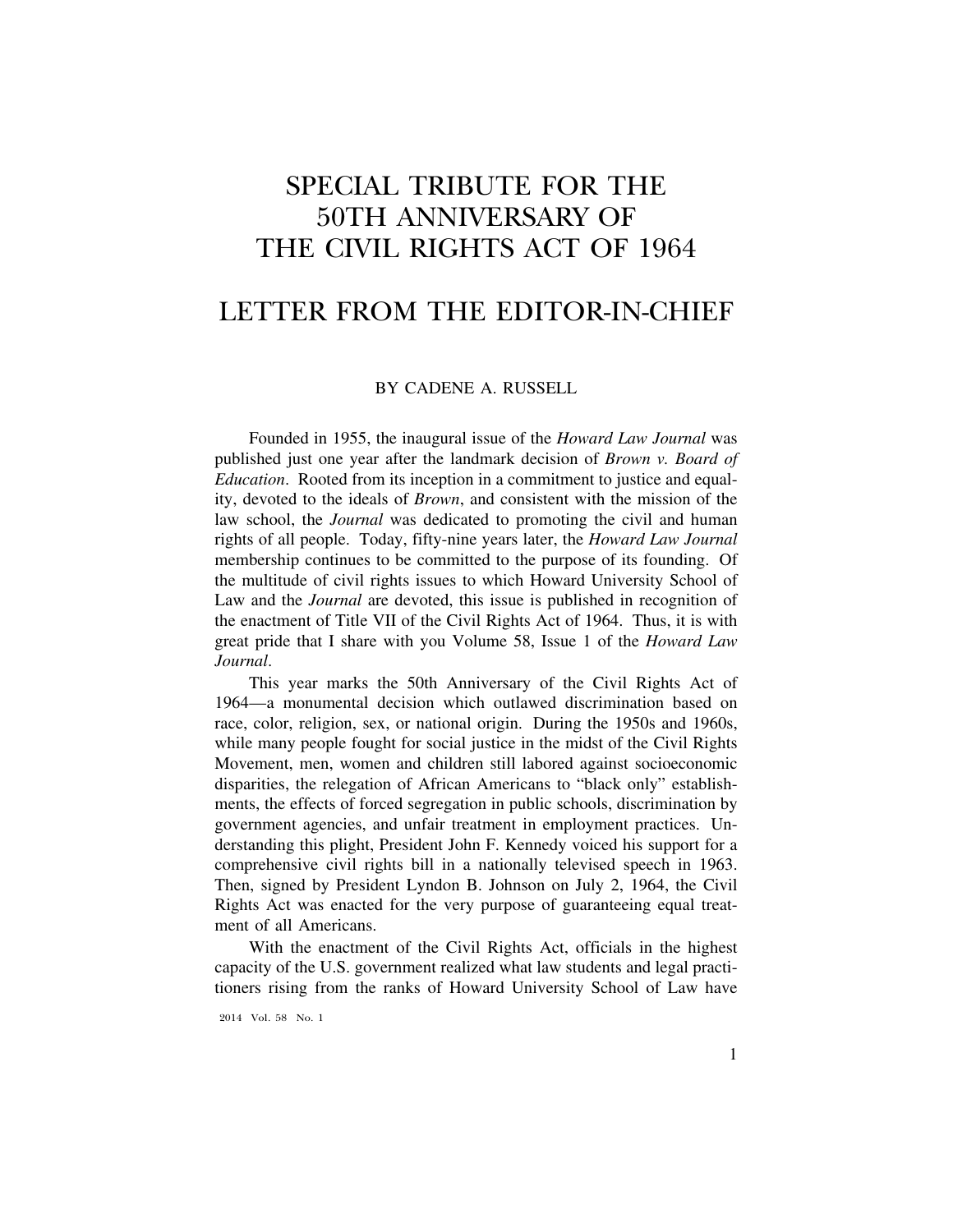always understood: it was not merely enough to just open the floodgates of opportunity. "All our citizens must have the ability to walk through those gates. . . [T]his is the next and the more profound stage of the battle for civil rights. We seek not just freedom, but opportunity. We seek not just legal equity, but human ability; not just equality as a right and a theory, but equality as a fact and equality as a result." President Johnson acknowledged this during his speech at Howard University in 1965.

Title VII of the Act encompasses numerous safeguards against discrimination in employment for Americans across the country. In particular, the law prohibits employers from discriminating against employees on the basis of race, color, religion, sex, or national origin. Title VII's protections extend to (1) recruiting, hiring and advancement, (2) harassment and a hostile work environment, (3) compensation, conditions and privileges of employment, (4) segregation and classification of employees, and (5) retaliation by employers for an employee's opposition to discrimination in the workplace. This legislation gives Americans the ability and the freedom to work without the unwanted stigmas that were fought against during the Civil Rights Movement and thereafter.

With this in mind, we begin this issue of Volume 58 with *Discrimination Law's Dirty Little Secret: The Equal Opportunity Sexual Harasser Loophole*, where Professor David R. Cleveland discusses what has been termed the "equal opportunity harasser loophole." This loophole is an understanding that while Title VII prohibits workplace harassment "based on sex," this ban does not apply to a harasser who sexually harasses men and women equally and who fails to actually discriminate based on sex. Professor Cleveland explores various federal court interpretations of Title VII as embracing sexual harassment claims, and argues that the equal opportunity loophole presents a lingering weakness in the employment of an anti-discrimination regime of federal law, which requires legislative action.

Next, Sha-Shana Crichton, Professor of Law at Howard University School of Law, addresses gender based discrimination in *The Incomplete Revolution: Women Journalists - 50 Years After Title VII of the Civil Rights Act of 1964, We've Come A Long Way Baby, But Are We There Yet?*. In analyzing issues that women journalists have faced in the workplace over the last fifty years, Professor Crichton explores the gender gap in the media industry through examining gender equality laws. Professor Crichton also discusses various lawsuits of the 1970s and argues that while the resulting affirmative action plans motivated male-dominated newsrooms to change their old policies and institute new policies that favor gender equality, the change was only temporary. Professor Crichton attempts to answer the ulti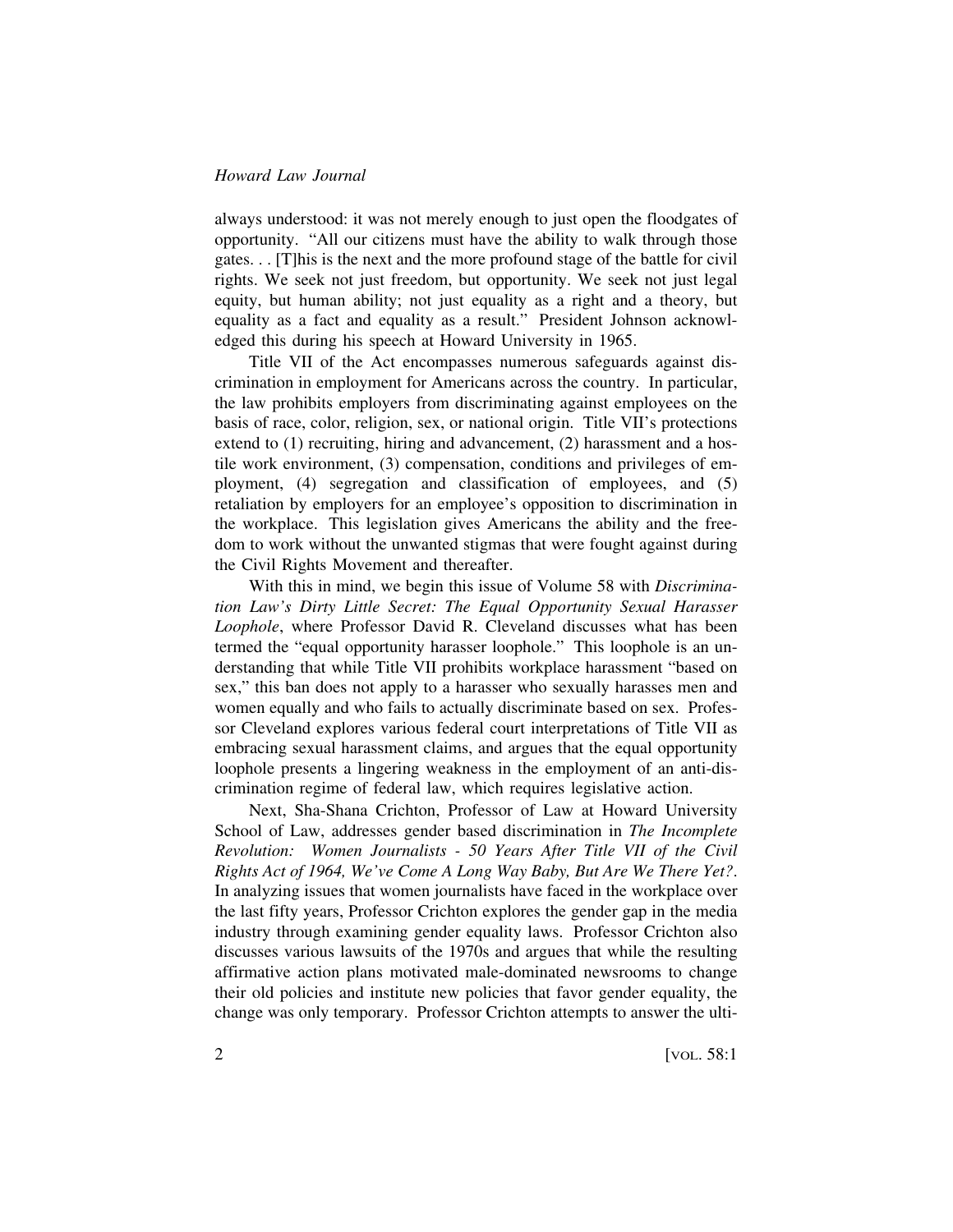mate question: how do we get to a place where a woman has equal opportunity in the workplace, where her level of access is based not on her sex but on her ability?

In Professor Ediberto Roman's *Love and Civil Rights*, Professor Roman addresses the state of mind needed to acknowledge and understand a Title VII claim, and embraces the analytical value of human understanding, including empathy, which is applicable within the context of accepting a Title VII claim. He argues that what is missing in contemporary legal discourse is the analytical tool and force of empathy, which is an emotion that assists us in understanding our surroundings. Professor Roman proposes that it is empathy and human understanding that allows members of society to listen, understand and agree with the causes of many disregarded groups such as African Americans during the 1960s, members of the LGBT community in the 1990s, and young undocumented youth today.

In Professor Khaled A. Beydoun's *Antebellum Islam*, he analyzes Title VII from the perspective of race and religion. Professor Beydoun discusses the marginalization of a particular group of people—Muslim Americans as victims of racial and religious profiling and violence following the September 11 terrorist attacks on the United States. Professor Beydoun also addresses how the identity of Black American Muslims has been erased from this history. He argues that the omission of Muslim slaves from legal scholarship has undermined the focus on Black American Muslims as a specific community, and is largely due to the legal segregation of Black and Muslim identity during the Antebellum Era.

In addition to the important work surrounding Title VII from various law school faculty across the country, we are pleased to present diverse scholarship by student editors of the *Howard Law Journal* that discuss topics ranging from legal education to criminal law and civil procedure. First, in *Leaving No Law Student Left Behind: Learning to Learn in the Age of No Child Left Behind*, Christopher W. Holiman, a Senior Notes & Comments Editor, explores the impact of various teaching and education styles in law schools on student education and the learning process. Mr. Holiman argues that bar passage rates among law schools may improve and law students may effectively develop legal skills necessary to become proficient legal practitioners if law professors and administrators account for the different learning styles and experiences of students who matriculated during the era of the No Child Left Behind Act of 2001.

Next, in my very own Comment entitled *When Justice is Done: Expanding a Defendant's Right to the Disclosure of Exculpatory Evidence on the 51st Anniversary of* Brady v. Maryland, I explore a well-established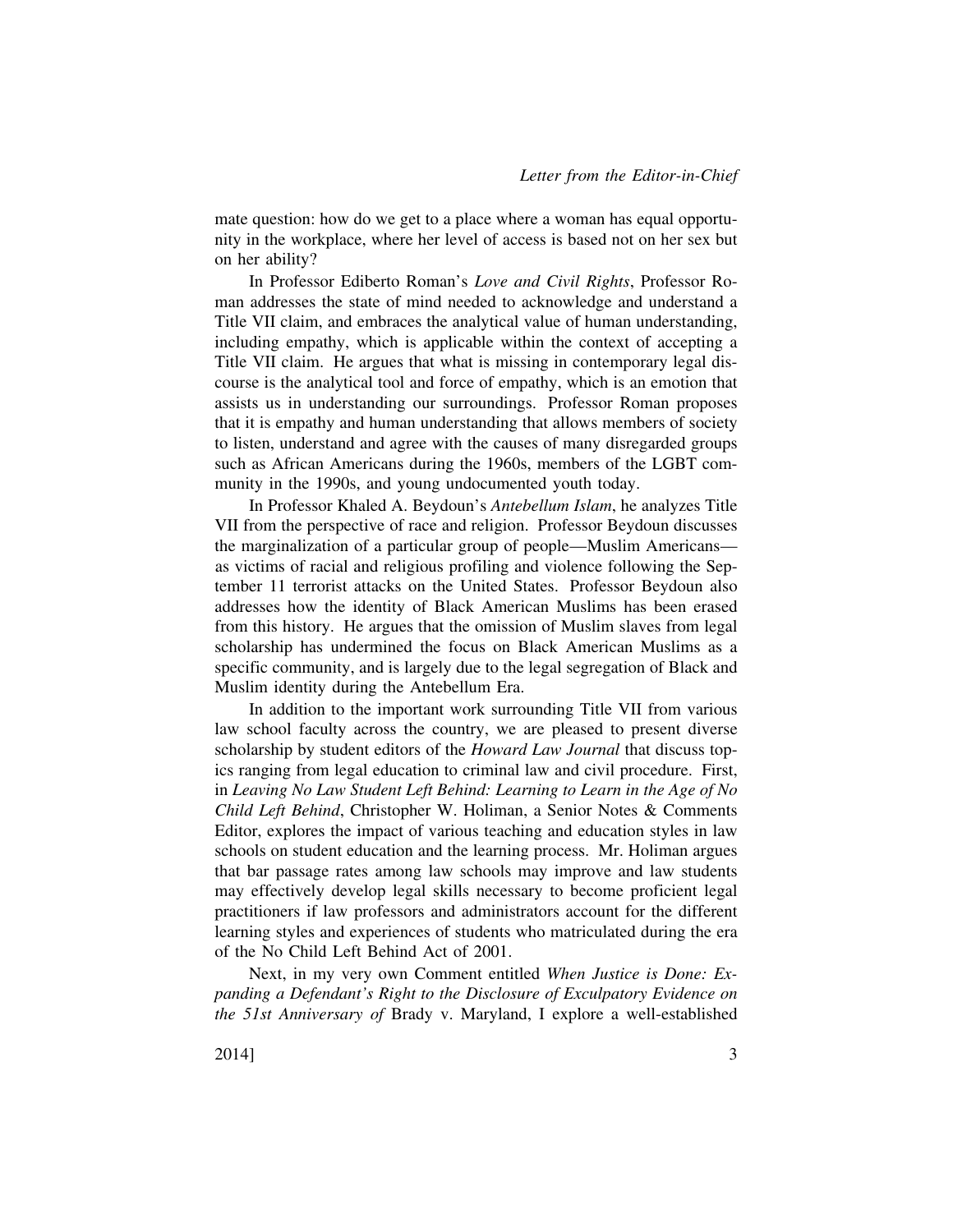legal concept as defined in *Brady v. Maryland* which requires prosecutors to disclose evidence that is material to a defendant's guilt or punishment, and I question whether a prosecutor's affirmative duty to disclose *Brady* evidence is being accomplished where there still continues to be some violations of the *Brady* doctrine. This Comment discusses the current remedies for defendants who have been wrongfully convicted due to these violations. Finally, this Comment argues that unrestrained *Brady* violations are caused by a lack of effective deterrence of prosecutor and law enforcement misconduct, and proposes a multi-fold approach to addressing *Brady* to safeguard against these constitutional violations.

Finally, Managing Editor Shakera M. Thompson, in *Rule 12(b)(6) and the Hurdle it Imposes for Gender Discrimination and Hostile Work Environment Sexual Harassment Claims*, explores hostile work environment sexual harassment claims and the policy implications of a proposed heightened pleading standard as set forth in *Bell Atlantic v. Twombly* and *Conley v. Gibson*. Ms. Thompson defines the contours of the evolution of the pleading standard for facts necessary to withstand a Rule 12(b)(6) motion and provides proposed solutions and alternatives to the heightened standard imposed by *Twombly*.

We are tremendously proud to share this issue with you. President Barack Obama once stated that the Civil Rights Act of 1964 has opened the "doors of opportunity for millions of Americans." However, discrimination based on race, color, religion, sex, or national origin in the workplace remains a present-day civil rights issue. President Obama, along with Presidents Kennedy and Johnson, remind us that we must continue to enact laws and promote legal scholarship that challenges the current rule of law. We must likewise encourage legal practitioners, academicians, and law students alike to be steadfast in our commitment to improving workplace equality. On behalf of the members of the *Howard Law Journal*, thank you for your continued support of our legal scholarship spanning these nearly sixty years. I truly hope Issue 1 of Volume 58 is both academically stimulating and enriching.

Cadene A. Russell Editor-in-Chief 2014-2015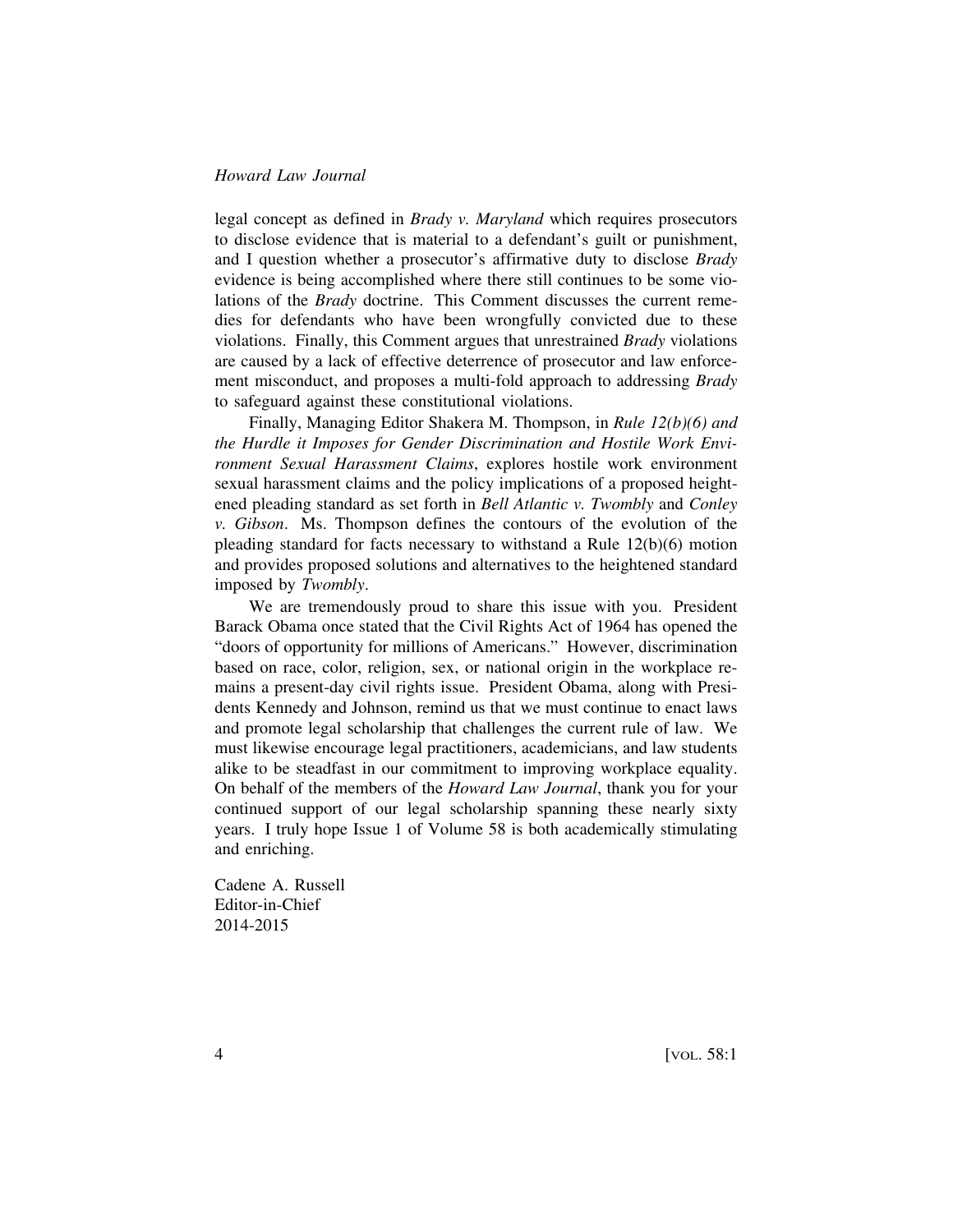# Discrimination Law's Dirty Secret: The Equal Opportunity Sexual Harasser Loophole

DAVID R. CLEVELAND\*

### ABSTRACT

Title VII prohibits workplace harassment "based on sex." But this ban does not apply to an equal opportunity harasser—someone who sexually harasses men and women equally. Because "sex" as used in Title VII means male or female, a true equal opportunity harasser fails to discriminate based on sex and does not trigger the statute. The troubling truth is that, under Title VII, more harassment can actually yield less liability.

Commentators deny this equal opportunity harasser loophole exists, or declare it a dead or dying concept. Others claim it can be avoided by redefining well-established legal concepts. This is wishful thinking. Federal courts of appeals overwhelmingly accept and apply the equal opportunity harasser concept as a bar to liability. The relevant legal terms are too firmly established in Title VII jurisprudence to be redefined to eliminate the loophole.

Because re-interpretation cannot close this loophole, it presents a fundamental problem for using Title VII as a tool for eliminating sexual harassment. Only statutory amendment or new legislation can remedy it.

2014 Vol. 58 No. 1

<sup>\*</sup> Associate Professor of Law, Valparaiso University Law School. Professor Cleveland is grateful for the perspectives and input of his colleagues at Valparaiso, including Professors Rosalie Levinson, JoEllen Lind, Robert Knowles, D.A. Jeremy Telman, and David Herzig; his former colleagues at Nova Southeastern University: Professors Areto Imoukhuede and Olympia Duhart; and the participants in the Valparaiso University Law School's Regional Workshop, including Professors Scott Gerber, Diedre Keller, Shelley Cavalieri and Robert Katz. In addition, he would like to thank Christina P. Lehm for her outstanding research assistance and thoughtful comments and Karen Koelemeyer for her assistance in the technical preparation of this Article.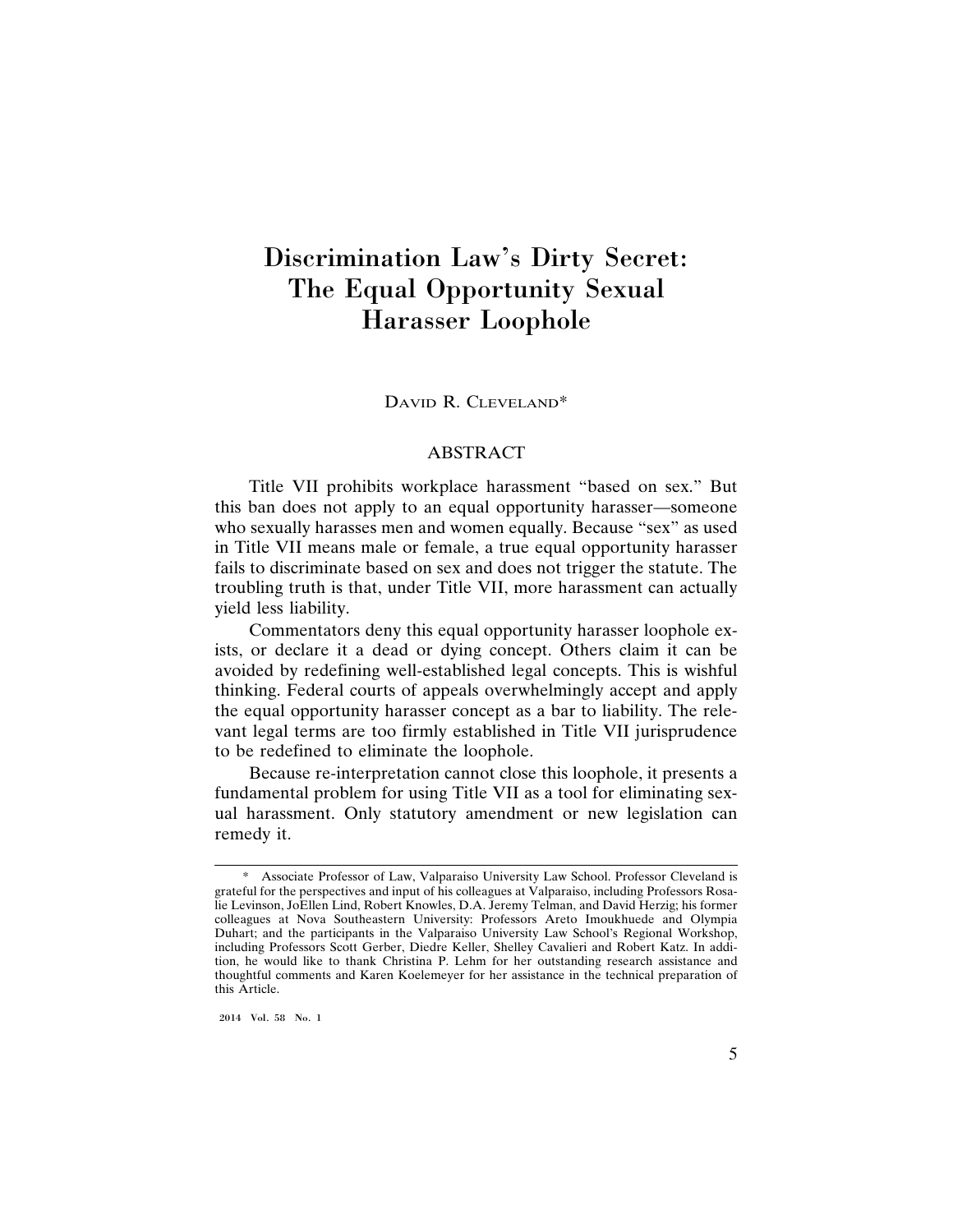|                                                       | 6  |
|-------------------------------------------------------|----|
| I. THE ORIGIN OF TITLE VII'S SEXUAL                   |    |
| DISCRIMINATION PROVISION                              | 9  |
| II. EARLY EQUAL OPPORTUNITY HARASSMENT                |    |
|                                                       | 16 |
| III. CURRENT CIRCUIT JURISPRUDENCE ON THE             |    |
| EQUAL OPPORTUNITY HARASSER                            | 23 |
| A. Circuits Accepting the Equal Opportunity Harasser  |    |
|                                                       | 23 |
| B. The Single Circuit Rejecting the Equal Opportunity |    |
|                                                       | 39 |
| IV. THE LINGERING JURISPRUDENTIAL PROBLEM             |    |
| AND NEW CHALLENGES ON THE HORIZON                     | 42 |
|                                                       | 47 |
|                                                       |    |

#### INTRODUCTION

An equal opportunity harasser, one who sexually harasses both men and women equally, can come in several forms. Imagine a workplace run by three supervisors, each of whom is sexually inappropriate toward employees. The first supervisor directs inappropriate sexual conduct and advances toward both male and female employees equally out of sexual desire for individuals of both sexes. The second supervisor directs vulgar and belittling sexual comments and conduct toward all employees as a way to emphasize and enforce his power over them. The third supervisor, like Michael Scott from *The Office*, is simply ignorant of sexual boundaries and mores, and makes sexually inappropriate comments indiscriminately to individuals and groups, including clumsy attempts at flirting and joking, crude observations of a sexual nature, and other odd, but not malicious, conduct.

Each supervisor's conduct would qualify as sexual harassment under Title VII if directed at a man or a woman (or all men or all women) but because both sexes are treated equally, each harasser has a strong argument that his conduct is not "because of sex" and is therefore not discrimination. The perverse truth is that harassing more people leads to less liability under Title VII. Whether driven by desire, animus, or ineptitude, sexual harassment that would be prohibited against a single sex becomes permissible when directed at individuals of both sexes.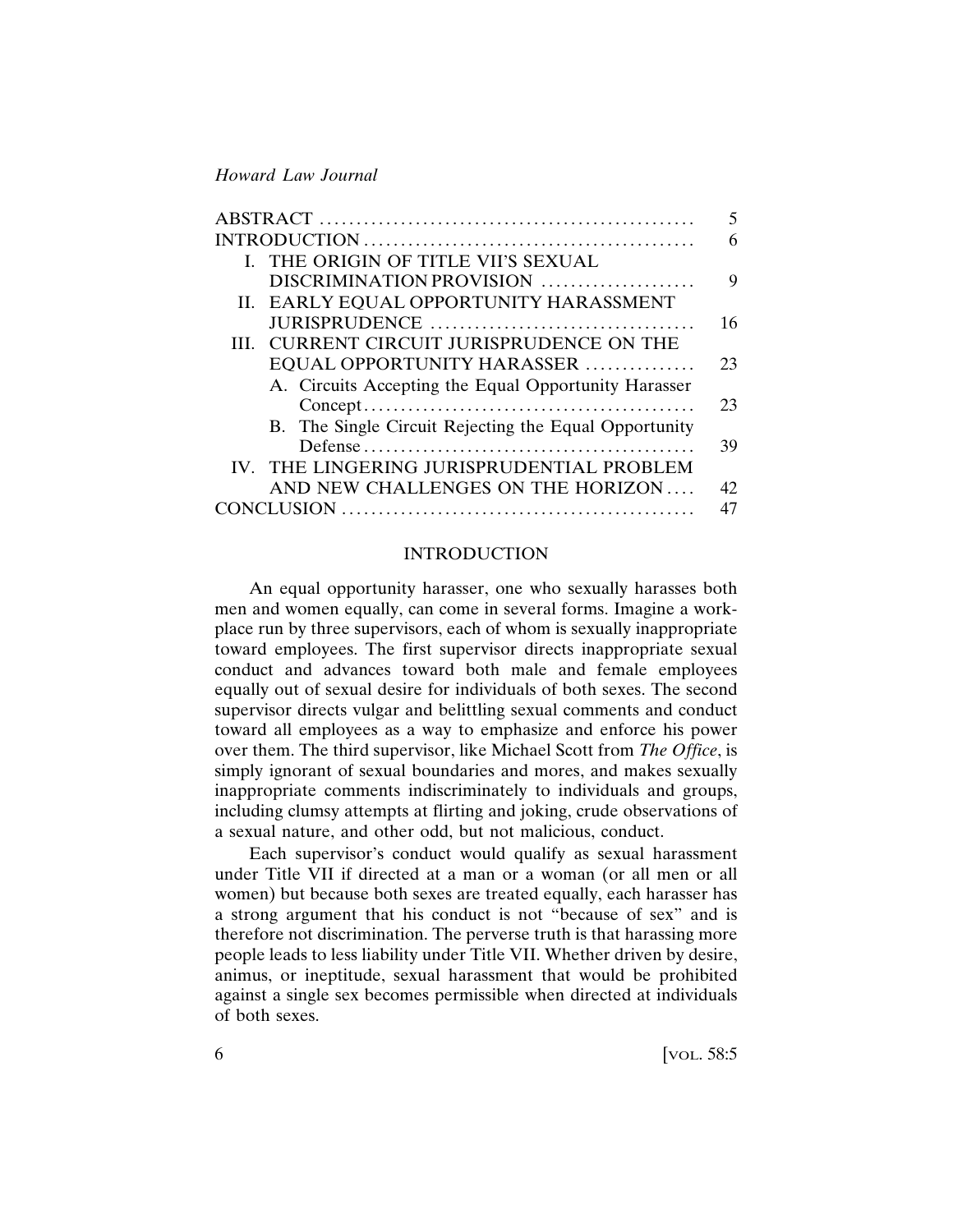This loophole exists because Title VII is anti-discrimination legislation. It is not intended to regulate civility or sexual conduct as such. Sexual harassment violates the statute only when it is discriminatory, and a true equal opportunity harasser fails to discriminate based on  $sex.<sup>1</sup>$ 

This is not just a theoretical problem. Federal courts have repeatedly applied this loophole to reject a harasser's liability under Title VII.2 The federal appellate courts are unable to close this loophole because of the U.S. Supreme Court's emphasis on the discrimination requirement and because the operative terms—such as "sex," "discrimination," and "based on"—have well-settled definitions in the Title VII context.<sup>3</sup> Though they may dislike the results, the courts of appeals are unable to close the equal opportunity harasser loophole. However counter-intuitive or counter-productive the loophole is, it exists as a theoretical problem and practical defense in Title VII law.<sup>4</sup>

Though some commentators perceive the equal opportunity harasser concept as illusory or vanishing, the federal appellate courts have largely accepted it.<sup>5</sup> The judicial inability to close the loophole calls out for legislative revision of Title VII or additional anti-discrimination legislation to avoid injustice and mounting difficulty in dealing with modern workplace sexual discrimination issues.<sup>6</sup> This Article

<sup>1.</sup> Called variously "equal opportunity," "indiscriminate," or "bisexual" harassment. The last two are subsets of the first. Bisexual harassment refers to the narrow set of cases where the equal harassment is motivated by sexual desire. Indiscriminate harassment refers to cases where the harasser's conduct is inflicted on the entire workplace, or at least broadly, and without regard to whether males or females are being affected. Equal opportunity harassment refers to both of these subsets of conduct as well as any instance where a harasser harasses equally regardless of reason. This Article uses "equal opportunity" because it seeks to discuss the entire panoply of equal harassment.

<sup>2.</sup> *See infra* Section III.A.

<sup>3.</sup> *See infra* Section III.A.

<sup>4.</sup> *See, e.g.*, Holman v. Indiana, 24 F. Supp. 2d 909, 913–15 (1998), *aff'd* 211 F.3d 399, 403 (7th Cir. 2000) (ruling equal opportunity harassment is not "discrimination 'because of sex' required for Title VII liability). Only the Ninth Circuit plainly disagrees with this principle. *See* Steiner v. Showboat Operating Co., 25 F.3d 1459, 1463–64 (9th Cir. 1994) (stating that even where a harasser "used sexual epithets equal in intensity and in an equally degrading manner" against both male and female employees, employees of both sexes may have a claim under Title VII).

<sup>5.</sup> *See infra* Section III*.* It is this popular narrative that the equal opportunity harasser is mythical, minute, or dead that makes it fairly dubbed a "secret," when, in fact, it is a hole in the center of Title VII's anti-discrimination protection.

<sup>6.</sup> One author has suggested that "[c]ontemporary discrimination law is in the midst of a crisis of methodological and conceptual dimensions." Suzanne B. Goldberg, *Discrimination by Comparison*, 120 YALE L.J. 728, 731 (2011); *see also* Meredith Render, *Misogyny, Androgyny, and Sexual Harassment: Sex Discrimination in a Gender-Deconstructed World*, 29 HARV. J.L. & GENDER 99, 104–05 (2006) (questioning whether "men" and "women" are relevant categories given modern feminist deconstructive and queer theory disaggregation of birth-sex and substan-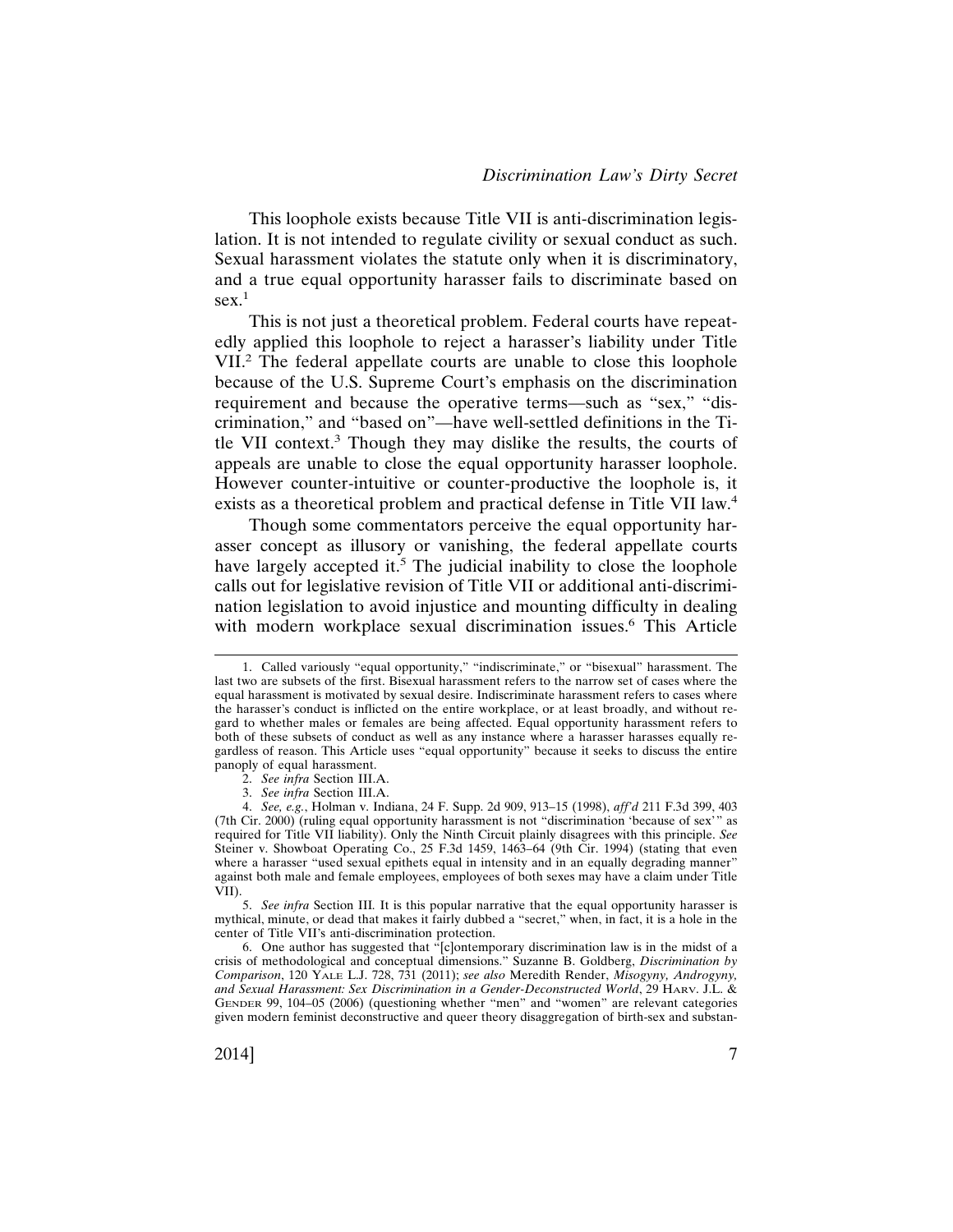demonstrates that the loophole exists as not only a theoretical but also a practical matter, and it makes the case that judicial resolution is impossible and legislative resolution is needed.

The scope of Title VII has expanded since its passage to prohibit not only discriminatory hiring and corporate policies but also sexual harassment.<sup>7</sup> Sexual harassment can be visited equally on members of both sexes in a way that sex-based hiring discrimination cannot, and so, courts have struggled with how to treat an "indiscriminate" or "equal opportunity" harasser.<sup>8</sup> Courts hewing close to the plain meaning of the statute have found that an "equal opportunity harasser" does not implicate Title VII, but a few, taking a more purposivist approach, have rejected that reasoning.<sup>9</sup> Other courts have attempted to avoid the question by perceiving a factual distinction in how harassment was differentially applied toward, or even experienced by, men and women, an approach that may resolve a single case but does not answer the doctrinal question.10 Most courts have accepted, however

8. *See infra* Section III (demonstrating circuit court efforts to apply the doctrine); *see also* Martin J. Katz, *Reconsidering Attraction in Sexual Harassment*, 79 IND. L.J. 101, 127 (2004) (examining six methods courts use to avoid the apparent gap in coverage of Title VII).

10. *Steiner*, 25 F.3d at 1463–64 (rejecting the concept of an equal opportunity harasser in dicta); EEOC v. Nat'l Educ. Ass'n, 422 F.3d 840, 845–46 (9th Cir. 2005) (holding that the reaction of the victim can determine whether the conduct is "because of sex"); Davis v. Cal. Dep't of Corr. & Rehab., 484 F. App'x 124, 128 (9th Cir. 2012) (finding where female defendant's subjec-

tive gender qualities); Marlisa Vinciguerra, *The Aftermath of* Meritor*: A Search for Standards in the Law of Sexual Harassment*, 98 YALE L.J. 1717, 1734 (1989) (expressing concern that the newer hostile work environment claim is muddling or obfuscating the more subtle *quid pro quo* harassment claims); Kenji Yoshino, *The Epistemic Contract of Bisexual Erasure*, 52 STAN. L. REV. 353, 441 (2000) ("The embarrassment that bisexuality causes sexual harassment jurisprudence is clear.").

<sup>7.</sup> Catharine A. MacKinnon, *The Logic of Experience: Reflections on the Development of* Sexual Harassment Law, 90 GEO. L.J. 813, 814 (2002); Note, Sexual Harassment Claims of Abu*sive Work Environment Under Title VII*, 97 HARV. L. REV. 1449, 1452 (1984) (noting the initial narrow approach of course and the increasing, but not definitive, use of a broader conception of sexual discrimination).

<sup>9.</sup> *Compare Holman*, 24 F. Supp. 2d at 916, *aff'd sub nom.*, 211 F.3d 399 ("Often the court is placed in the position of being the mediator between the reality of legal doctrine and the dictates of common sense. The court cannot deny that this is such a case. Certainly, the court is cognizant that to decide as it does creates an anomalous result in sexual harassment jurisprudence which leads to the questionable result that a supervisor who harasses either a man or a woman can be liable but a supervisor who harasses both cannot be. While the court finds that the equal opportunity harasser escapes liability in the present case, it is not condoning the existence of such conduct in the workplace. Simply put, the court concludes that, under current Title VII jurisprudence, conduct occurring equally to members of both genders cannot be discrimination 'because of sex.'") *with* Chiapuzio v. BLT Operating Corp*.*, 826 F. Supp. 1334, 1337 n.1 (D. Wyo. 1993) (quoting Ellen Frankel Paul, *Sexual Harassment as Sex Discrimination: A Defective Para*digm, 8 YALE L. & POL'Y REV. 333, 352 (1990)) (rejecting the premise of equal opportunity harassment as contrary to Title VII's purpose of remedying harassment, stating "if sexual harassment is sexual discrimination under Title VII, why are some perpetrators insulated? A savvy harasser need only note this anomaly and become an equal opportunity harasser . . . .").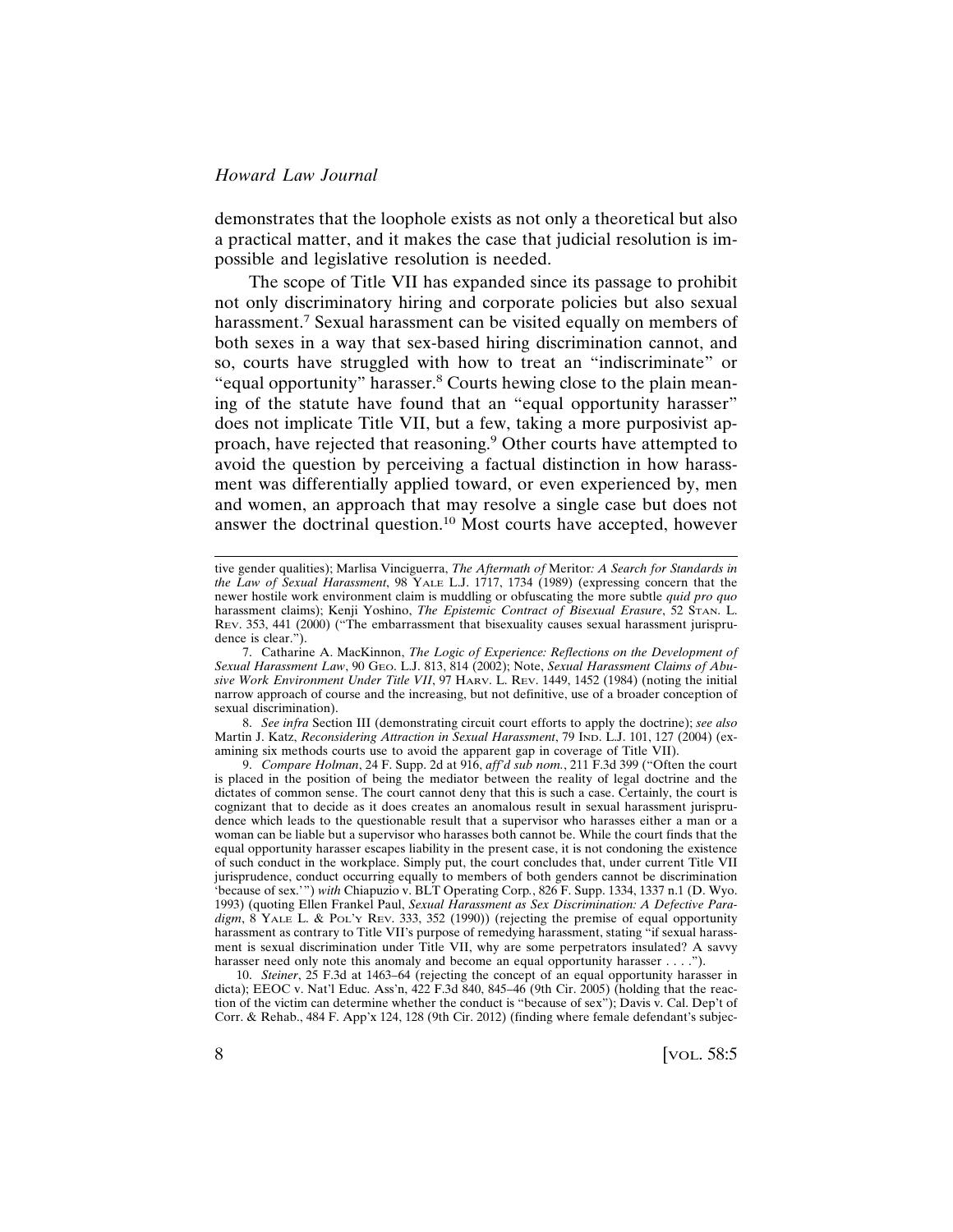begrudgingly, that the loophole exists. Yet due to the counter-intuitive nature of the doctrine, commentators erroneously claim the doctrine is all but dead.<sup>11</sup>

Part I of this Article recounts the origin and legislative history of Title VII's sexual discrimination provision. Part II explores how courts came to interpret Title VII as embracing sexual harassment claims. Part III thoroughly examines the relevant circuit rulings and reveals the persistence and broad application of the equal opportunity harasser exception.<sup>12</sup> Part IV argues that the equal opportunity loophole presents a lingering weakness in the federal law's employment antidiscrimination regime, a weakness that requires legislative action. The equal opportunity harasser doctrine is overwhelmingly accepted and applied. Far from being dead or dying, it is a doctrinally sound and practically applicable concept. The courts' grudging acceptance of this inescapable doctrine highlights the need for specific workplace harassment legislation and foreshadows greater problems on the horizon as Title VII law deals with more complicated issues of sex and sexual orientation.

# I. THE ORIGIN OF TITLE VII'S SEXUAL DISCRIMINATION PROVISION

The Title VII prohibition on sexual discrimination in the workplace began as a single word added to the Civil Rights Act of 1964 and has expanded to a broad tool for remedying sex-based discrimination in the workplace. Representative Howard W. Smith, an outspoken and staunch opponent of the legislation, added the inclusion of "sex"

tive reaction to the harassment was different from her male colleagues rendered the conduct different and discriminatory).

<sup>11.</sup> *See*, *e.g.*, John D. Bible, *The "Equal Opportunity Harasser": The Slow Demise of a Strange Concept?*, 61 LAB. L.J., no. 2, Summer 2010 (declaring a "discernible trend in recent cases toward rejecting, or at least figuring out a way to circumvent, this defense"); 1 EMPLOY-MENT DISCRIMINATION LAW AND LITIGATION § 5:41 (2014) ("[T]he weight of current authority now rejects the equal opportunity harasser defense."); Corporate Educational Services, *"Equal Opportunity" Harasser Defense Crashes and Burns Again*, 8 IOWA EMP. L. LETTER, no. 3, July 2001, at 3 (accepting the "theoretical correctness" of the doctrine but arguing it is exceedingly rare and universally inappropriate). *But see* David J. Walsh, *Small Change: An Empirical Analysis of the Effect of Supreme Court Precedents on Federal Appeals Court Decisions in Sexual Harassment Cases, 1993*–*2005*, 30 BERKELEY J. EMP. & LAB. L. 461, 493 (2009) (counting the number of federal appellate decisions with lengthy discussions of, or holdings on, the equal opportunity harasser from 1993–1997 and 1999–2005 to be 167).

<sup>12.</sup> *See infra* Section III.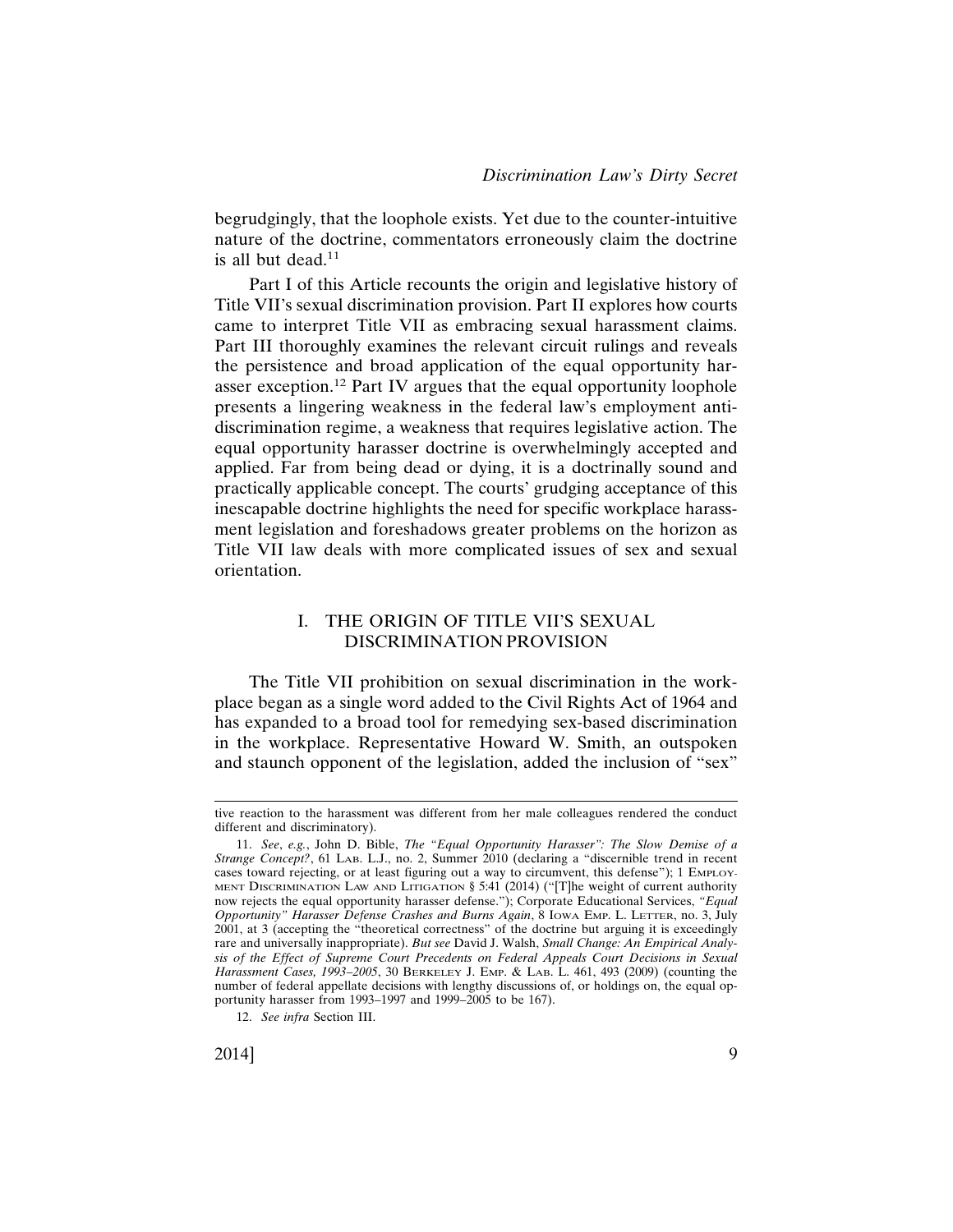as a prohibited basis for discrimination to Title VII.13 Although his reasons for adding "sex" to the Act are the subject of some historical debate, $^{14}$  the meaning of the term "sex" in the bill has consistently meant an individual's sex rather than "sex" as an activity.15 When Byrd's amendment and the bill as a whole passed, the prohibition of conduct based on sex became law.<sup>16</sup>

While "sex" was a late addition, the term "discrimination" was more fundamental and long-standing in the bill. But its meaning was subject to some debate.<sup>17</sup> Opponents of Title VII expressed concern that because the term "discrimination" was not defined in the bill, the administration would broadly interpret it to prohibit any numerical imbalance in the racial composition of an employer's work force.<sup>18</sup> The bill's proponents disagreed and stressed that the discrimination outlawed by the bill referred only to a distinction or difference in treatment because of one's race, sex, religion, or natural origin.19 Senators Clark and Case, who were bipartisan floor captains of Title VII

15. It is clear that "sex" as used in the original amendment and in subsequent case law refers to the state of being a male or female. Sex discrimination need not be sexual, in the sense of being amorous or prurient, to be actionable. *See* 110 CONG. REC. 2577–84 (1964); Charles R. Calleros, *The Meaning of "Sex": Homosexual and Bisexual Harassment Under Title VII*, 20 VT. L. REV. 55, 57–58 (1995).

16. Dawn Macready, *Statutory Construction as a Means of Judicial Restraint on Government: A Case Study in Bisexual Harassment Under Title VII*, 27 OHIO N.U. L. REV. 659, 663 (2001). Despite its obvious purpose to protect women, Title VII by its terms also protects men from sex-based discrimination. In fact, while of course, "[t]he lion's share of sexual harassment situations features the man as the harasser and the woman as the harassee," neither Title VII nor the EEOC Guidelines require a certain gender of harasser or harassee. Hennessy v. Penril Datacomm Networks, Inc., 69 F.3d 1344, 1353–54 (7th Cir. 1995); *see also* Martha Chamallas, Essay, *Writing About Sexual Harassment: A Guide to the Literature*, 4 UCLA WOMEN'S L.J. 37, 38 n.3 (1993) (discussing EEOC statistics).

17. United Steelworkers v. Weber, 443 U.S. 193, 231–52 (1979) (Rehnquist, J., dissenting); *see also* H.R. REP. NO. 88-914, at 68 (1964), *reprinted in* 1964 U.S.C.C.A.N. 2431, 2436.

18. The debate on this issue preceded the introduction of "sex" as a protected class, but the opponents' arguments apply perforce to this issue as well.

19. *See, e.g.*, 110 CONG. REC. 5423 (1964) (remarks of Sen. Humphrey); 110 CONG. REC. 7477 (1964) (Bipartisan Civil Rights Newsletter submitted by Title VII proponents); 110 Cong. REC. 12617 (1964) (remarks of Sen. Muskie).

<sup>13. 110</sup> CONG. REC. 2577–84 (1964). The bill was co-sponsored and championed by Representative Martha Griffith (D-MI), a fact often forgotten in the controversy surrounding Representative Smith's motivations.

<sup>14.</sup> Robert C. Bird, *More Than a Congressional Joke: A Fresh Look at the Legislative History of Sex Discrimination of the 1964 Civil Rights Act*, 3 WM. & MARY J. WOMEN & L. 137, 138 (1997) (finding the insincere inclusion story "so prevalent that it is almost uniformly followed at the district, appellate, and supreme court levels" and noting that "[a]mong legal commentators, the conclusion that Congress amended sex discrimination to Title VII's list of prohibited discriminatory bases as a joke is so widespread that it has become 'the standard interpretation of the statutes's history'").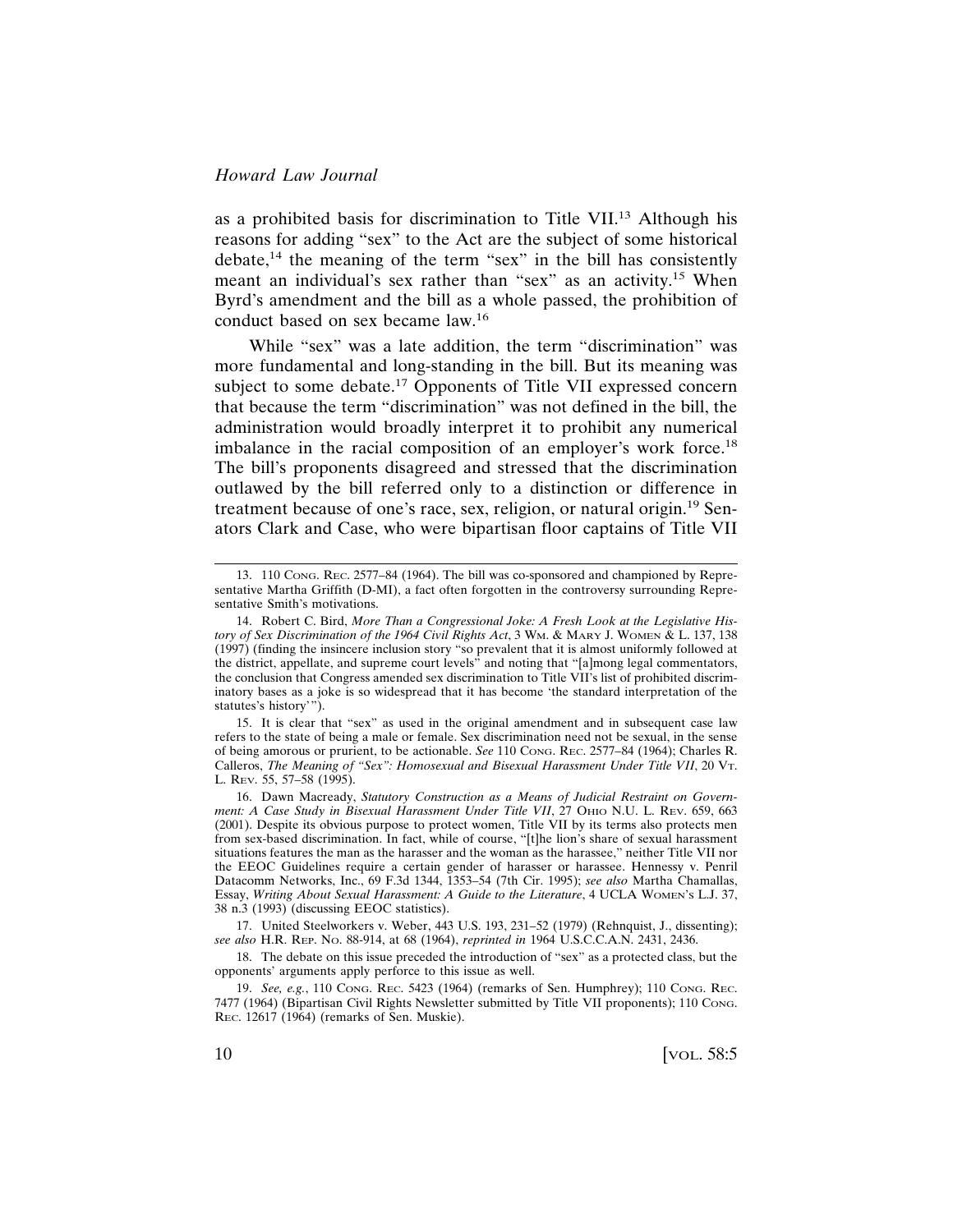in the Senate, submitted an interpretative memorandum that confirmed this view:

It has been suggested that the concept of discrimination is vague. In fact it is clear and simple and has no hidden meanings. To discriminate is to make a distinction, to make a difference in treatment or favor, and those distinctions or differences in treatment or favor which are prohibited by [Title VII] are those which are based on any five of the forbidden criteria: race, color, religion, sex, and national origin.<sup>20</sup>

The requirement of discrimination based on sex (or another protected classification) is plainly stated in the bill itself. The contours of Title VII's sexual discrimination prohibition have developed over time, but this requirement remains fundamental to sexual discrimination claims.21

For the first several years after its enactment, Title VII was "narrowly applied to prohibit women from being shut out of certain segments of the workforce because of their sex."22 The guiding principle seemed to be promoting "equal access to the job market for both men and women" with little concern for their actual employment conditions.23 This narrowness was short-lived, however, as the law was soon held to prohibit sexual harassment.<sup>24</sup> Despite some initial skepticism by federal district courts,25 the circuit courts accepted sexual harass-

<sup>20. 110</sup> CONG. REC. 7213 (1964).

<sup>21.</sup> MacKinnon, *supra* note 7, at 815 ("It was judicial engagement with the experiences of sexually harassed women presented to courts on an equality theory, in phenomenological depth and one case at a time, that made it happen. In this real sense, sexual harassment law is a women's common law."); Katherine M. Franke, *What's Wrong with Sexual Harassment?*, 49 STAN. L. REV. 691, 702 (1997); Andrea Meryl Kirshenbaum, *"Because of . . . Sex": Rethinking the Protections Afforded under Title VII in the Post-*Oncale *World*, 69 ALB. L. REV. 139, 143–44 (2005).

<sup>22.</sup> Kirshenbaum, *supra* note 21, at 139.

<sup>23.</sup> Diaz v. Pan Am. World Airways, Inc., 442 F.2d 385, 386 (5th Cir. 1971).

<sup>24.</sup> Barnes v. Costle, 561 F.2d 983 (D.C. Cir. 1977) ("Congress was deeply concerned about employment discrimination founded on gender, and intended to combat it as vigorously as any other type of forbidden discrimination. . . . [B]latantly disparate treatment is particularly objectionable in view of the fact that Title VII has specifically prohibited sex discrimination since its enactment in 1964."); H.R. REP. NO. 92-261, at 4–5 (1972), *reprinted in* 1972 U.S.C.C.A.N. 2140 ("Numerous studies have shown that women are placed in the less challenging, the less responsible and the less remunerative positions on the basis of their sex alone.") *see also* Holloway v. Arthur Andersen & Co., 566 F.2d 659, 662 (9th Cir. 1977); Baker v. Cal. Land Title Co., 507 F.2d 895, 896 n.2 (9th Cir. 1974), *cert. denied*, 422 U.S. 1046 (1975); Rosenfeld v. S. Pac. Co., 444 F.2d 1219, 1225 (9th Cir. 1971); Calleros, *supra* note 15, at 57.

<sup>25.</sup> Tomkins v. Pub. Serv. Elec. & Gas Co., 422 F. Supp. 553, 556 (D.N.J. 1976) ("[Sexual harassment] is not, however, sex discrimination within the meaning of Title VII even when the purpose is sexual."); Miller v. Bank of Am., 418 F. Supp. 233, 236 (N.D. Cal. 1976), *rev'd on other grounds*, 600 F.2d 211 (9th Cir. 1979) (holding sexual harassment outside the scope of Title VII noting "flirtations of the smallest order would give rise to liability. The attraction of males to females and females to males is a natural sex phenomenon and it is probable that this attraction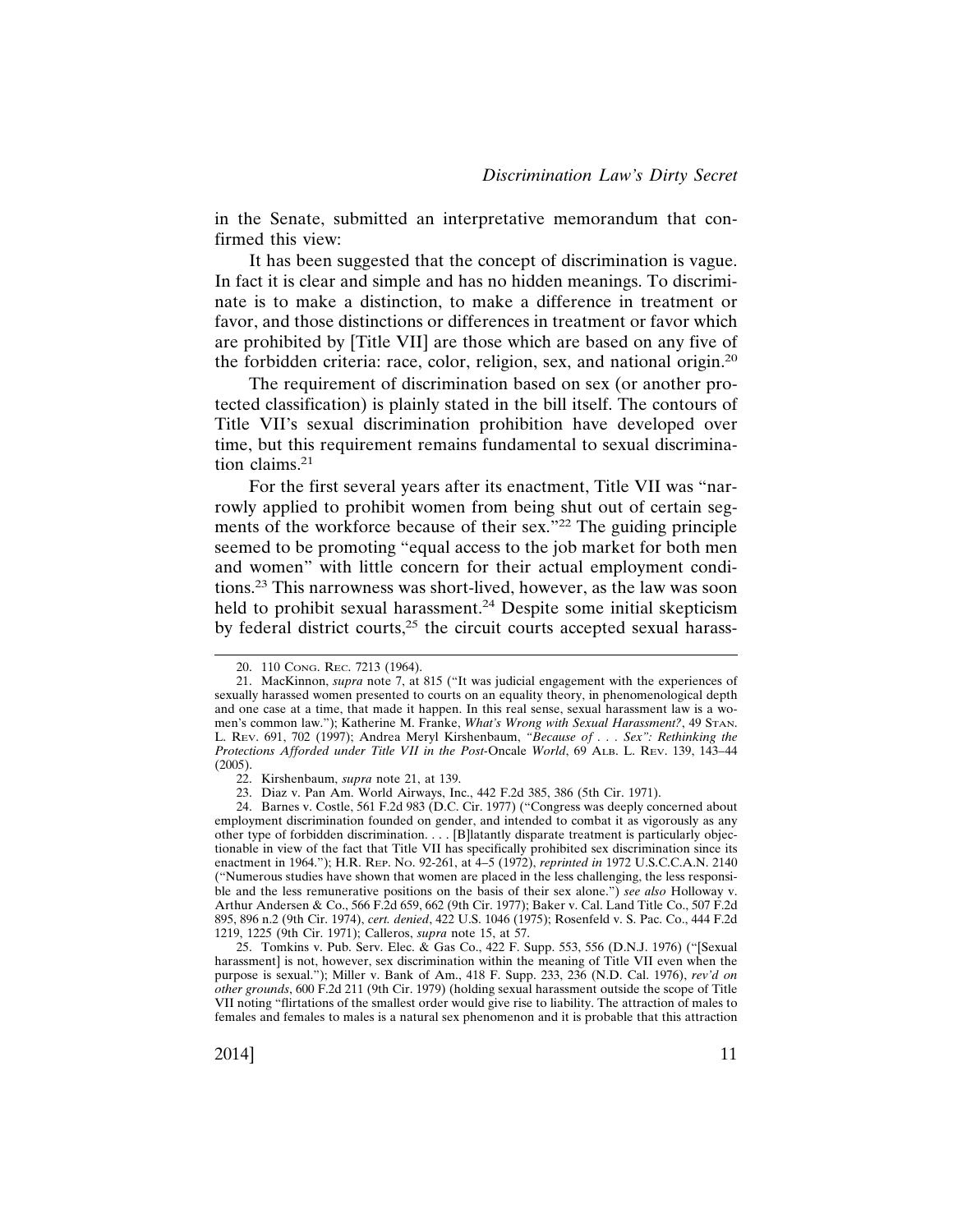ment as sexual discrimination under Title VII where plaintiffs demonstrated a company policy or permissiveness toward sexual harassment that discriminated against one sex.26 During this time, the law's reach was further expanded to increase an employer's responsibility for the actions of others regardless of the employer's policies or knowledge.<sup>27</sup> Similarly, Title VII was read to prohibit not only *quid pro quo* sexual advances but also hostile work environment, same-sex, and sex-stereotyping harassment.<sup>28</sup>

Throughout this development of Title VII, the requirement of discrimination based on sex has remained a central tenet. The statute provides that it is unlawful "to discriminate against any individual . . . because of such individual's . . . sex."29 Including sexual harassment in Title VII jurisprudence has led to two difficulties that make the equal opportunity harasser loophole possible. First, it must be determined there was discrimination, and second, that the discrimination was because of the individual's sex. The former issue is often treated as an-

26. *See*, *e.g.*, Corne v. Bausch & Lomb, Inc., 562 F.2d 55 (9th Cir. 1977) (vacating lower court rejection of sexual harassment as sexual discrimination); *Barnes*, 561 F.2d at 1001 (MacKinnon, J., concurring) (examining at length the common law basis for vicarious liability of employers and finding no basis for such liability in the common law and very narrow statutory exception allowing it under Title VII); *Tomkins*, 422 F. Supp. at 556–57 (holding employer liable for its response to reported harassment but not for the employee's harassment under principles of *respondeat superior*).

plays at least a subtle part in most personnel decisions. Such being the case, it would seem wise for the Courts to refrain from delving into these matters short of specific factual allegations describing an employer policy which in its application imposes or permits a consistent, as distinguished from isolated, sex-based discrimination on a definable employee group."); Williams v. Saxbe, 413 F. Supp. 654, 661 (D.D.C. 1976), *rev'd on other grounds sub nom.* Williams v. Bell, 587 F.2d 1240 (D.C. Cir. 1978) (holding summary judgment was inappropriate where plaintiffs alleged an employment policy permitting sexual discrimination but noting "[W]hat the statute is concerned with is not interpersonal [sic] disputes between employees"); Corne v. Bausch & Lomb, Inc., 390 F. Supp. 161, 163–64 (D. Ariz. 1975), *vacated*, 562 F.2d 55 (9th Cir. 1977) ("It would be ludicrous to hold that the sort of activity involved here was contemplated by the Act. . . . [A]n outgrowth of holding such activity to be actionable under Title VII would be a potential federal lawsuit every time any employee made amorous or sexually oriented advances toward another. The only sure way an employer could avoid such charges would be to have employees who were asexual.").

<sup>27.</sup> *Miller*, 600 F.2d at 213 (holding employer liable for actions of a supervisor under *respondeat superior* even when the conduct violated employer policy); Meritor Sav. Bank, FSB v. Vinson, 477 U.S. 57, 74–75 (1986) (holding the employer liable for actions of a supervisor even when the supervisor was acting without authority and the employer had no actual notice of the harassment).

<sup>28.</sup> *See* Walsh, *supra* note 11, at 494 ("[E]qual opportunity harassment was either more common following 1998 or more likely to attract judicial attention. The latter seems more probable."). S*ee generally* Oncale v. Sundowner Offshore Servs., Inc., 523 U.S. 75 (1998) (permitting Title VII claims based on same-sex harassment); Price Waterhouse v. Hopkins, 490 U.S. 228 (1989) (permitting Title VII claims based on sex-stereotyping); *Meritor*, 477 U.S. 57 (permitting Title VII claims based on hostile work environments).

<sup>29. 42</sup> U.S.C. § 2000e-2(a) (2012).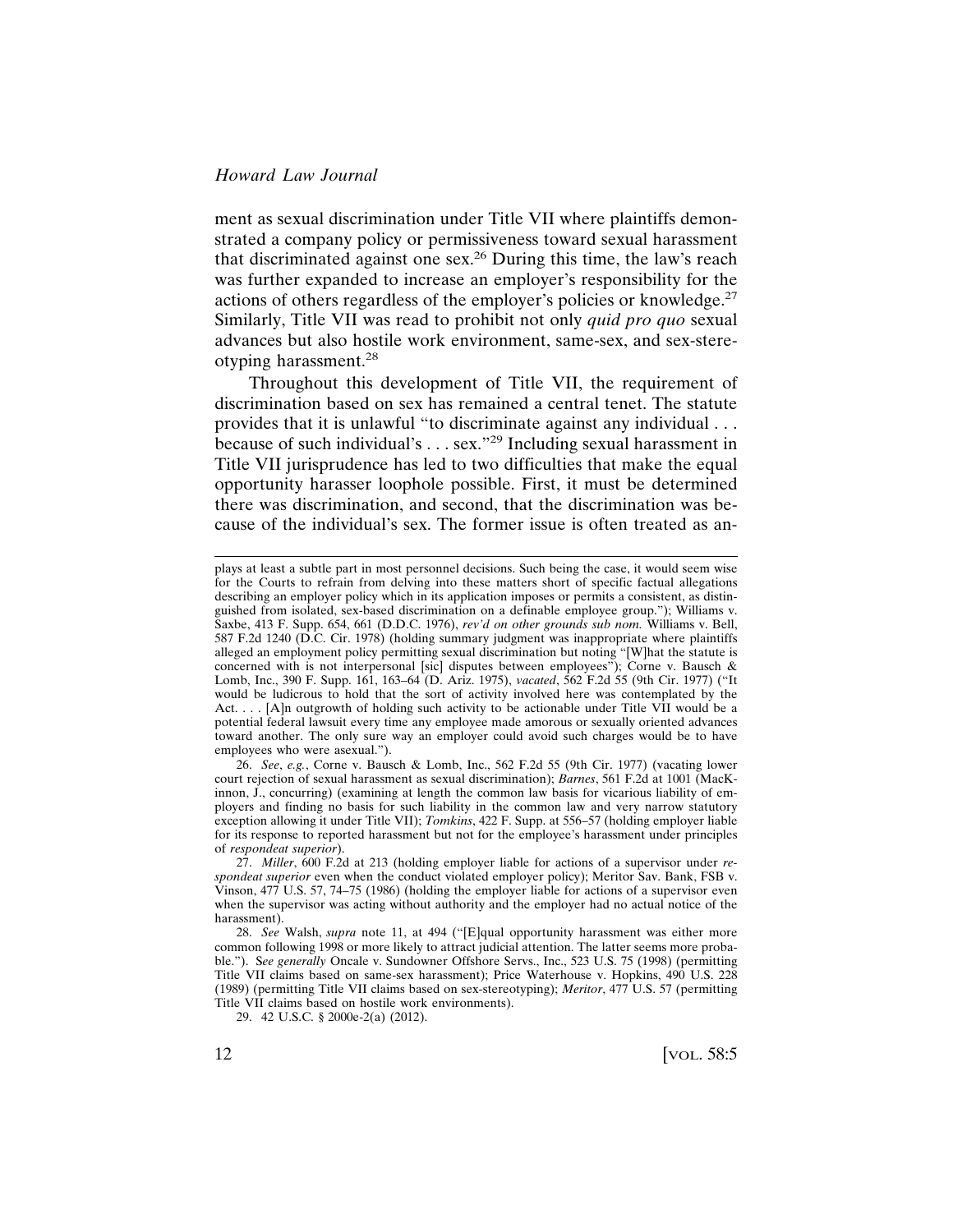swered by showing employment detriment or severe harassment. The latter issue has, since the earliest opinions on the issue, been treated as a "but for" test: liability exists only when the conduct would not have occurred but for the victim's sex.<sup>30</sup>

This "but for" test presents a doctrinal problem, however. If there is a requirement that the conduct would not have occurred but for the victim's sex, then a harasser who assails both sexes avoids the statute's ambit.<sup>31</sup> This so-called "equal opportunity harasser" bears less liability despite engaging in more harassing conduct. From one perspective, this is galling $32$  and "so counterintuitive that commentators who usually seem far apart on the political spectrum—such as Robert Bork and Catherine MacKinnon—can agree that this result is anomalous."33 However, from another perspective, it is exactly what the antidiscrimination statute and its interpretive judicial opinions require.<sup>34</sup>

Despite its increasingly broad reach, courts consistently remind litigants that Title VII is not a general workplace code of conduct.<sup>35</sup> In

33. Yoshino, *supra* note 6.

<sup>30.</sup> *Barnes*, 561 F.2d at 990.

<sup>31.</sup> *See, e.g.*, *id.* (noting that under a "but for" approach, male employees would not be subject to the type of harassment as their female counterparts, therefore gender is an important factor when discussing the purviews of Title VII).

<sup>32.</sup> Later cases used strong language to criticize *Barnes'* early enunciation of the loophole, but none provided any reasoned argument against its validity. Bundy v. Jackson, 641 F.2d 934, 942 n.7 (D.C. Cir. 1981) ("Only by a *reductio ad absurdum* could we imagine a case of harassment that is not sex discrimination where a bisexual supervisor harasses men and women alike."); Ryczek v. Guest Servs., Inc., 877 F. Supp. 754, 761 n.6 (D.D.C. 1995) (observing in dicta, while avoiding the question, the court noted the "*Barnes* court's interpretation of Title VII would lead to bizarre results and some rather provocative trial testimony"); *see also* Macready, *supra* note 16, at 675 ("The idea that bisexual harassment is not actionable because both sexes are treated equally, albeit badly is absurd on its face.").

<sup>34.</sup> Vinson v. Taylor, 760 F.2d 1330, 1333 n.7 (D.C. Cir. 1985) (Scalia, Bork, and Starr, dissenting from denial of rehearing en banc) (suggesting that the equal opportunity harasser loophole is unavoidable given the "because of sex" requirement and that this indicates that Congress did not intend Title VII to extend to sexual harassment); *Holman*, 24 F. Supp. 2d at 916, *aff'd sub nom. Holman*, 211 F.3d 399 ("Certainly, the court is cognizant that to decide as it does creates an anomalous result in sexual harassment jurisprudence which leads to the questionable result that a supervisor who harasses either a man or a woman can be liable but a supervisor who harasses both cannot be. . . . Simply put, the court concludes that, under current Title VII jurisprudence, conduct occurring equally to members of both genders cannot be discrimination 'because of sex.'"); *see generally*, Bifulco v. United States, 447 U.S. 381, 401 (1980) (Burger, J., concurring) ("Our compass is not to read a statute reach what we perceive—or even what we think a reasonable person should perceive—is a 'sensible result'; Congress must be taken at its word unless we are to become statute revisers.").

<sup>35.</sup> Vance v. Ball State Univ*.*, 133 S. Ct. 2434, 2455 (2013) (noting Title VII's limitation to severe conduct as opposed to a general civility code); *Oncale*, 523 U.S. at 80–82 (1998) (setting forth several safeguards in Title VII jurisprudence that guard against creation of a "general civility code for the American workplace"); Wasek v. Arrow Energy Servs., Inc., 682 F.3d 463, 467 (6th Cir. 2012) ("Title VII is not 'a general civility code for the American workplace.' Instead, the focus in a sexual harassment claim is 'whether members of one sex are exposed to disadvan-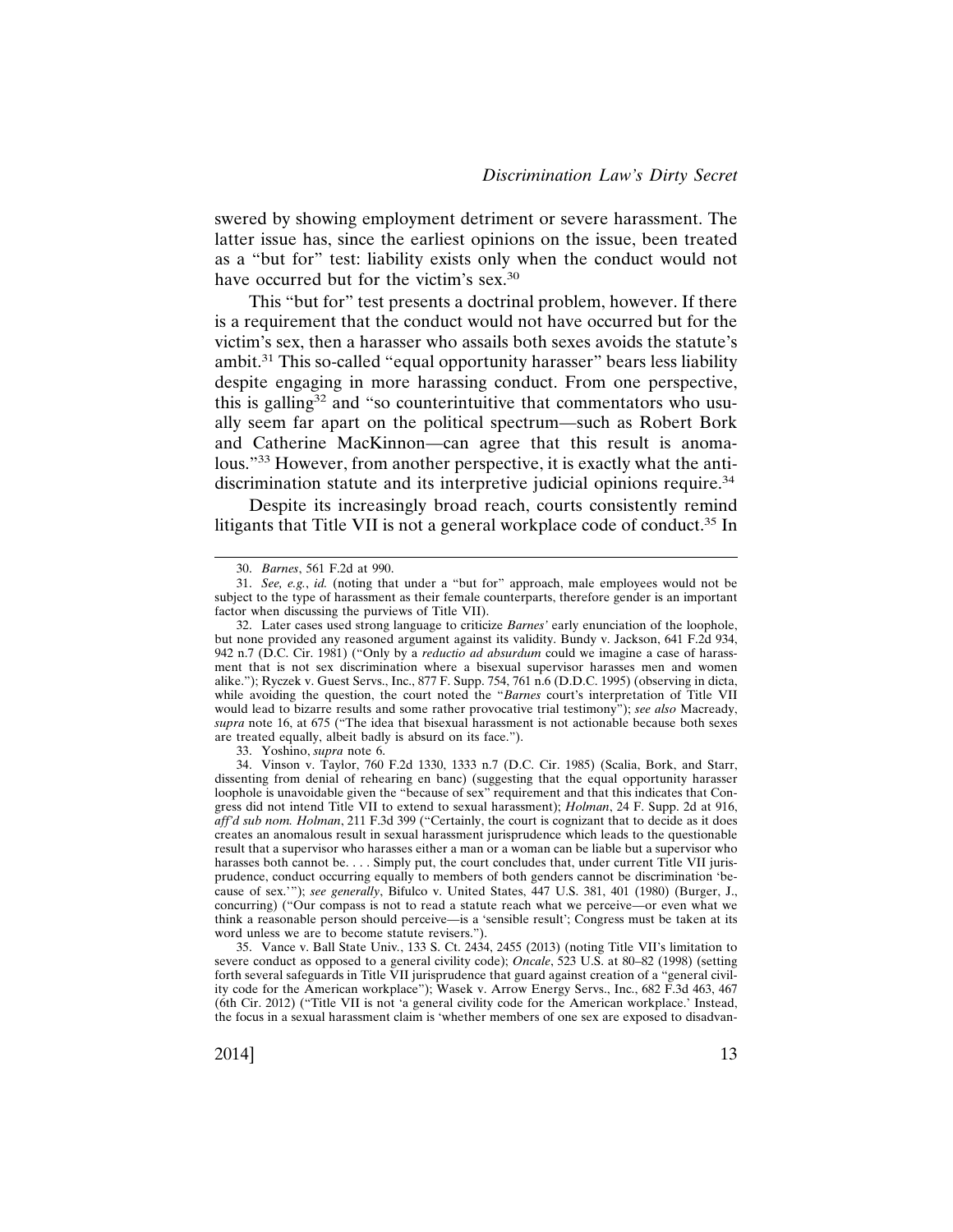recognizing hostile work environment and same-sex harassment claims, the Supreme Court noted that not every uncomfortable workplace supports a claim under Title VII.36 The requirement is that the harassment be discrimination because of sex.<sup>37</sup> Since the earliest cases accepting sexual harassment as sexual discrimination under Title VII, courts have not focused on the desires or intentions of the harasser, but on whether women were treated differently than men.<sup>38</sup> Differential treatment is the *sine qua non* of discrimination, but it is also the component missing from the equal opportunity harasser scenario. The concept that makes sexual harassment a subset of sexual discrimination logically excludes the conduct of the equal opportunity harasser.

The Supreme Court in *Meritor Savings Bank, FSB v. Vinson* established that sexual harassment was sex discrimination and put the focus squarely on the issue of differential treatment regardless of the harasser's intention.39 Similarly, in *Oncale v. Sundowner Offshore Services, Inc.*, even as the Supreme Court explicitly permitted same-sex harassment claims, it affirmed the requirement that the conduct be

38. L. Camille Hebert, *Sexual Harassment as Discrimination "Because of . . . Sex": Have We Come Full Circle?*, 27 OHIO N.U. L. REV. 439, 446 (2001).

39. *Meritor*, 477 U.S. at 65–67.

tageous terms or conditions of employment to which members of the other sex are not exposed.' In other words, the conduct of jerks, bullies, and persecutors is simply not actionable under Title VII unless they are acting because of the victim's gender.") (internal citations omitted); Baldwin v. Blue Cross/Blue Shield of Ala., 480 F.3d 1287, 1301–02 (11th Cir. 2007) (stating the requirement that harassment be "based on sex" prevents Title VII from becoming a "general civility code"); Berry v. Delta Airlines, Inc., 260 F.3d 803, 808 (7th Cir. 2001) ("Title VII proscribes only workplace discrimination on the basis of sex, race, or some other status that the statute protects; it is not a 'general civility code' designed to purge the workplace of all boorish or even all harassing conduct.").

<sup>36.</sup> *Oncale*, 523 U.S. at 80 ("Respondents and their amici contend that recognizing liability for same-sex harassment will transform Title VII into a general civility code for the American workplace. But . . . Title VII does not prohibit all verbal or physical harassment in the workplace; it is directed only at 'discriminat<sub>[ion]</sub> . . . because of . . . sex'"); *Meritor*, 477 U.S. at 67 ("[N]ot all workplace conduct that may be described as 'harassment' [is actionable under] Title VII."); *see also* Kristin H. Berger Parker, *Ambient Harassment Under Title VII: Reconsidering the Workplace Environment*, 102 NW. U. L. REV. 945, 949 (2008) (noting that ambient harassment such as the indiscriminate display of pornography or use vulgar language is traditionally less likely to support a Title VII claim).

<sup>37. 42</sup> U.S.C. § 2000e-2 ("It shall be an unlawful employment practice for an employer (1) to . . . discriminate against any individual . . . because of such individual's . . . sex."); *Oncale*, 523 U.S. at 81 ("Whatever evidentiary route the plaintiff chooses to follow, he or she must always prove that the conduct at issue was not merely tinged with offensive sexual connotations, but actually constituted 'discrimina[tion] . . . because of . . . sex.'"); *Meritor*, 477 U.S. at 64 ("Without question, when a supervisor sexually harasses a subordinate because of the subordinate's sex, that supervisor 'discriminate[s]' on the basis of sex"); *see also Oncale*, 523 U.S. at 81 (Thomas, J., concurring) ("I concur because the Court stresses that in every sexual harassment case, the plaintiff must plead and ultimately prove Title VII's statutory requirement that there be discrimination 'because of . . . sex.'"). This requirement is sometimes phrased as "based on sex" or "on the basis of sex." These terms are synonymous. *See* 42 U.S.C. § 2000e(k).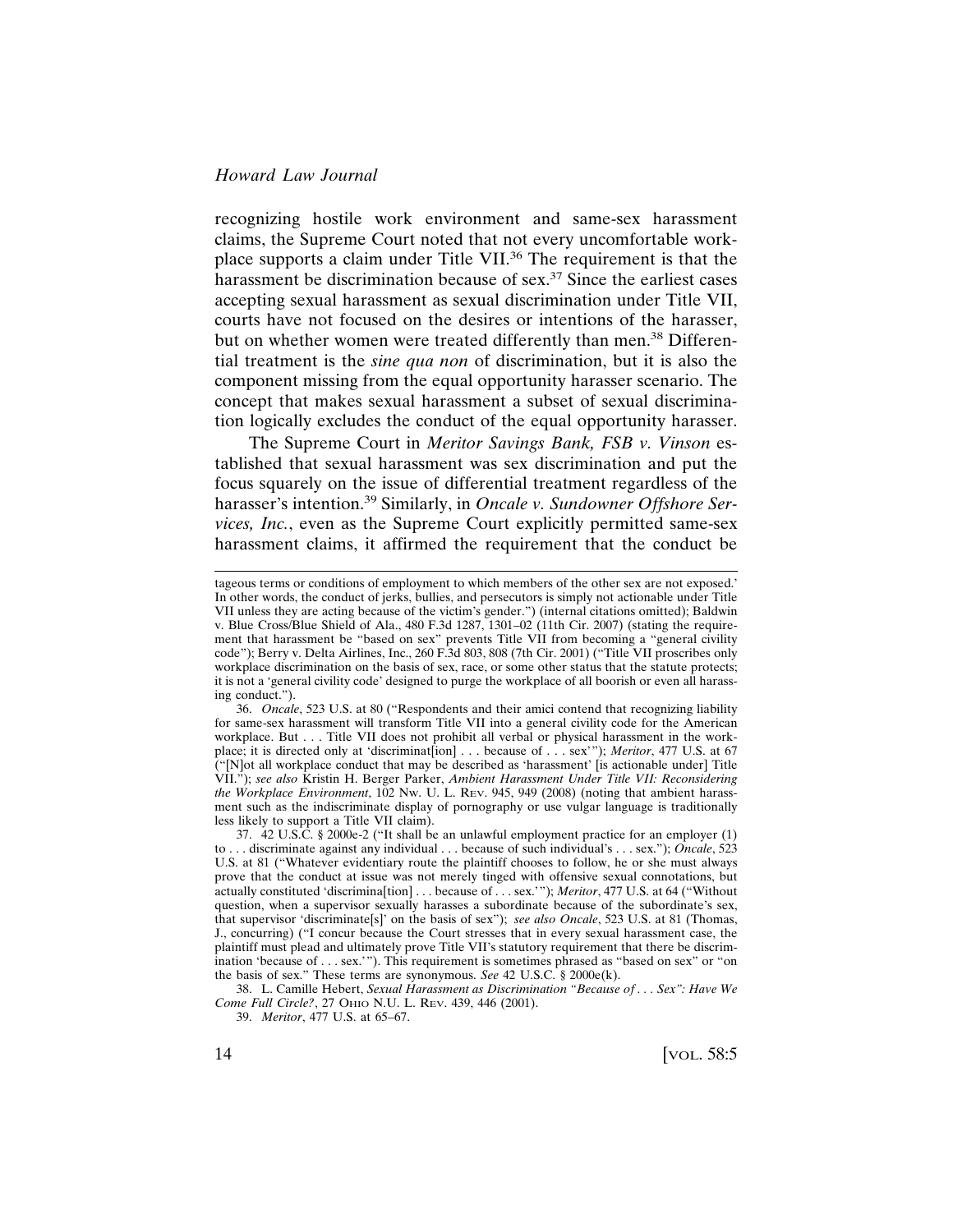both "discrimination" and "because of sex."40 The Court took particular care to emphasize the requirements of discrimination and sexbased conduct: "Title VII prohibits '*discriminat[ion]*. . . because of . . . sex' in the 'terms' or 'conditions' of employment."<sup>41</sup> Responding to arguments from Respondents and Respondent-favorable *amici*, who claimed recognizing liability for same-sex harassment would transform Title VII into a general civility code, the Court made clear that these requirements present a limitation on the scope of Title VII:

We have never held that workplace harassment, even harassment between men and women, is automatically discrimination because of sex merely because the words used have sexual content or connotations. "The critical issue, Title VII's text indicates, is whether members of one sex are exposed to disadvantageous terms or conditions of employment to which members of the other sex are not exposed."<sup>42</sup>

The Court was so adamant about this point that some commentators expressed concern that the Court had heightened the requirement and made claims more difficult for plaintiffs.<sup>43</sup> A recent study suggests, however, that, while the "because of sex" element has gained greater prominence after *Oncale*, the actual outcomes for plaintiffs have changed very little.<sup>44</sup> Still, the Court's emphasis on requiring discrimination because of sex brings into strong focus the problem of the equal opportunity harasser. These are the precise characteristics that equal treatment undermine, and, as commentators have observed, "the Court's language in *Oncale* provides at least tangential support for the equal opportunity harasser defense."45

<sup>40.</sup> *Oncale*, 523 U.S. at 80–81 ("A trier of fact might reasonably find such discrimination, for example, if a female victim is harassed in such sex-specific and derogatory terms by another woman as to make it clear that the harasser is motivated by general hostility to the presence of women in the workplace. A same-sex harassment plaintiff may also, of course, offer direct comparative evidence about how the alleged harasser treated members of both sexes in a mixed-sex workplace.").

<sup>41.</sup> *Id.* at 79–80 (quoting in part 42 U.S.C. §2000e) (ellipses, italics, and quotations in *Oncale*).

<sup>42.</sup> *Id.* at 80 (quoting in part Harris v. Forklift Sys., Inc*.*, 510 U.S. 17, 21 (1993)).

<sup>43.</sup> *See* Walsh, *supra* note 11, at 466–69 (collecting scholarly commentary expressing a general belief that *Oncale* strengthened the "because of sex" requirement to the detriment of plaintiffs).

<sup>44.</sup> *See id.* at 492 ("Plaintiffs encountered greater difficulty showing discriminatory intent in post-1998 cases featuring equal opportunity harassers, same-sex harassers, and harassers with some type of personal animus toward the plaintiff. On the other hand, plaintiffs fared slightly better or no worse in cases where a substantial portion of the harassment was not explicitly sexual in nature, the harassment involved sexually charged surroundings, or a credible neutral motive was advanced for a tangible employment action taken against the plaintiff.").

<sup>45.</sup> Allan H. Weitzman, *Employer Defenses to Sexual Harassment Claims*, 6 DUKE J. GEN-DER L. & POL'Y 27, 43 (1999). A pair of scholars have gone further to state that: "In *Oncale*, the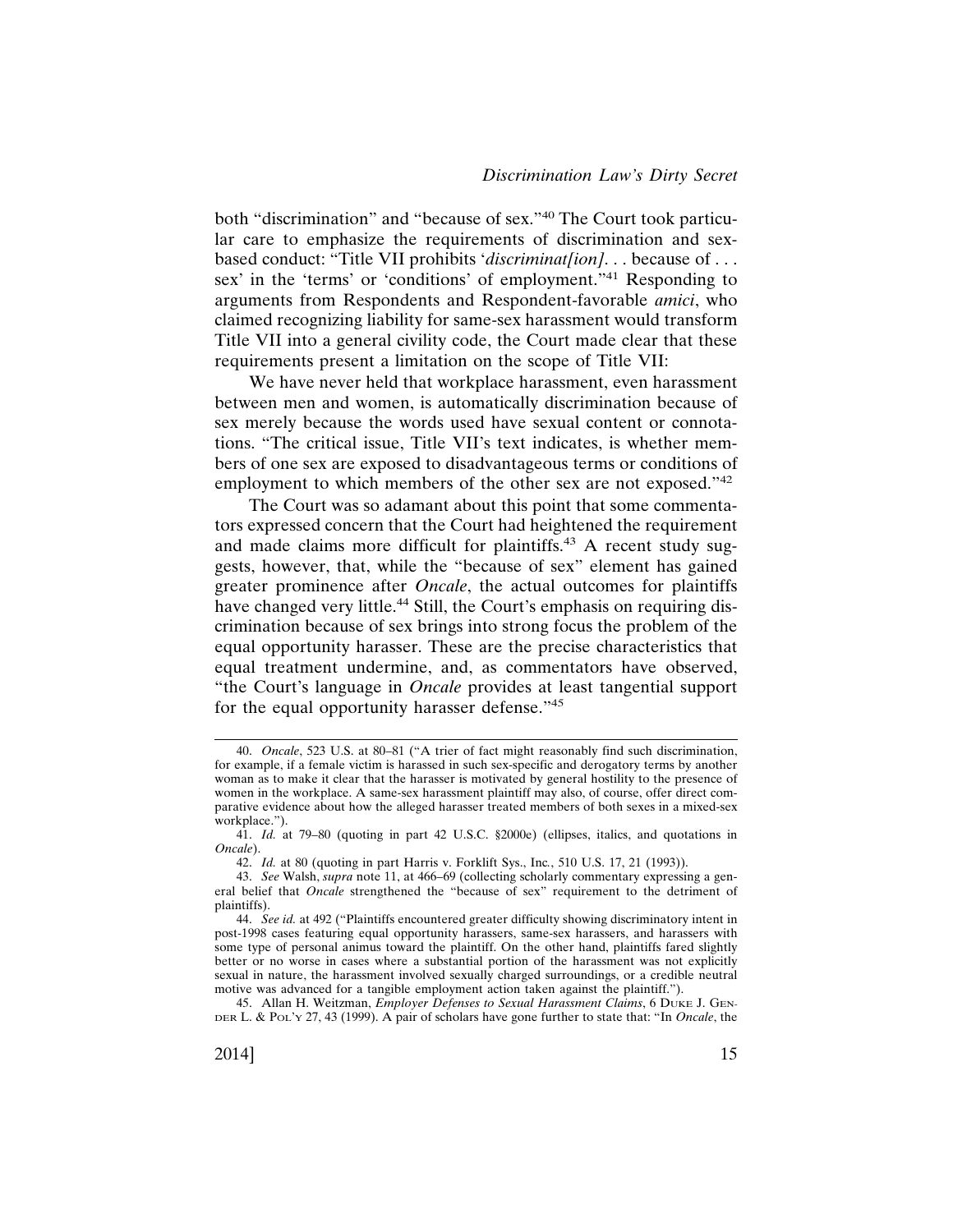Throughout the development of Title VII's sexual discrimination provision, the loophole for equal opportunity harassers has persisted. Conduct toward victims of both sexes undermines any claim that the conduct was done "because of sex." It also undercuts the more fundamental requirement that there be discrimination.

## II. EARLY EQUAL OPPORTUNITY HARASSMENT JURISPRUDENCE

The conceptual problem of how to deal with equal opportunity harassment has bedeviled Title VII jurisprudence since interpretation of the statute expanded into prohibiting sexual harassment.46 Over the years, that problem has moved from hypothetical, to actual, to divisive. When faced with actual claims of equal treatment toward both sexes, federal courts are presented with a choice: accept the equal opportunity harasser exception as doctrinally inescapable, reject it as unsound policy, or avoid making that decision by finding factual distinctions to distinguish each case from a true equal opportunity harasser.47

The problem of equal opportunity harassment was recognized early in the Title VII sexual harassment jurisprudence. In *Barnes v. Costle*, the court distinguished conduct by heterosexual supervisors towards members of the opposite sex and homosexual supervisors towards members of the same sex from "a bisexual superior who conditions the employment opportunities of a subordinate of either gender upon participation in a sexual affair.<sup>48</sup> In the case of the bisexual superior, the insistence upon sexual favors would not constitute gender discrimination because it would apply to male and female employees alike."49 Likewise, in *Bundy v. Jackson*, the court was presented with the argument that sexual harassment was not discrimi-

Supreme Court held that where sexual banter and indiscriminate sexual touching are directed at both genders, the conduct is not actionable." Mary Ann Connell & Donna Euben, *Evolving Law in Same-Sex Sexual Harassment and Sexual Orientation Discrimination*, 31 J.C. & U.L. 193, 222 (2004).

<sup>46.</sup> *See generally* MacKinnon, *supra* note 7.

<sup>47.</sup> *See infra* notes 64–68, 70–75, 85–59.

<sup>48.</sup> *Barnes*, 561 F.2d at 990 n.55.

<sup>49.</sup> *Id.* Because this case arose in an era when desire-based quid pro quo harassment was dominant and broader hostile work environment harassment was not yet recognized by courts, the term "bisexual harasser" rather than "equal opportunity harasser" was more apt. In modern jurisprudence, desire-based bisexual harassment is a subset of the broader class of equal opportunity harassment. *See* Yoshino,*supra* note 6, at 441 n.469 ("The bisexual harassment exemption is thus a subset of the equal opportunity harassment exemption.").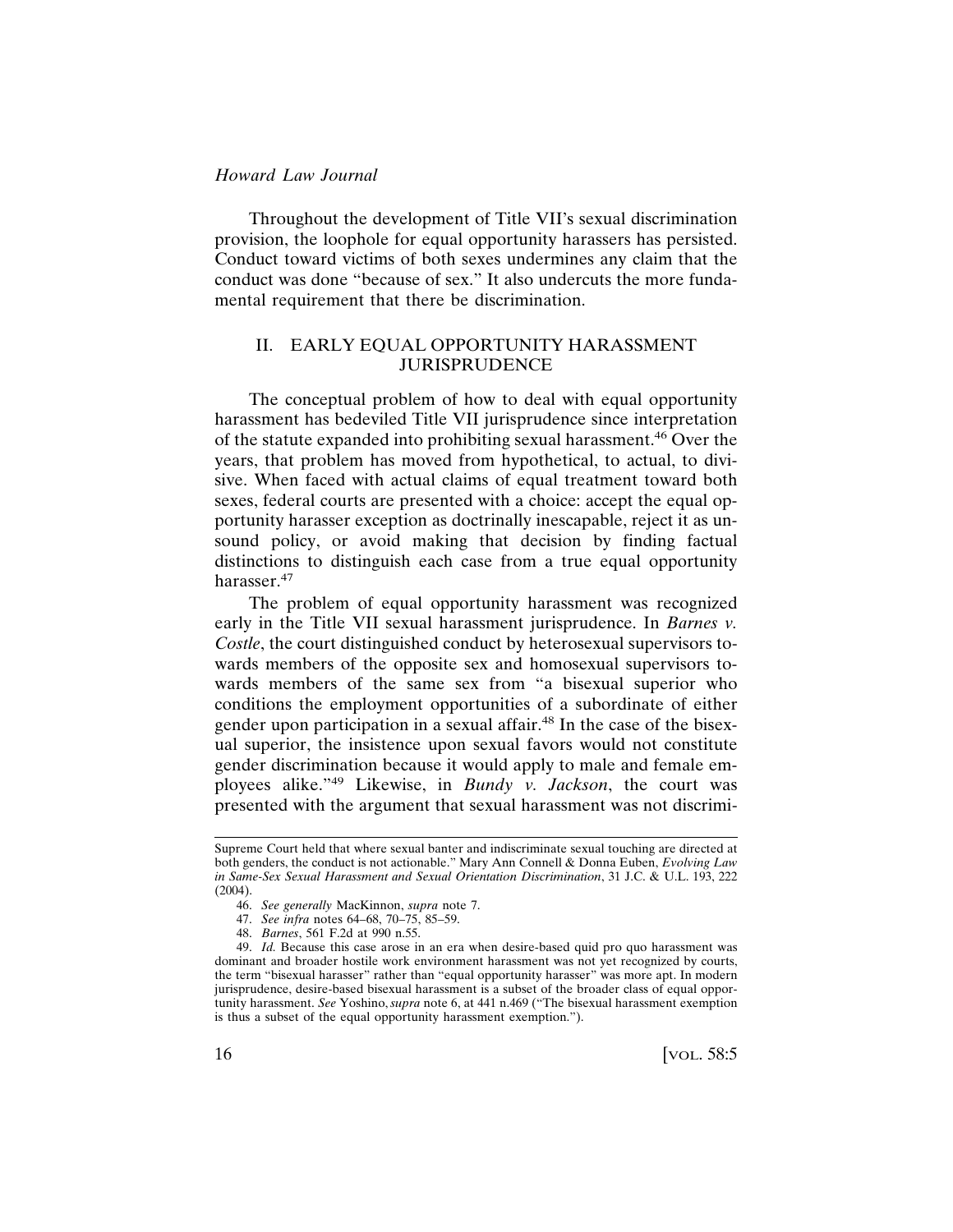nation under Title VII because the sexes of the harasser and victim could change from one instance to the next.<sup>50</sup> It rejected this suggestion, but noted that while a supervisor who harasses men and women alike would evade the reach of the statute, it viewed that as a *reductio ad absurdum* argument.<sup>51</sup>

As sexual harassment law expanded beyond *quid pro quo* harassment into hostile work environment claims, the importance of sexual desire of the harasser lessened and disparate treatment became the primary determinant of whether the conduct was "because of sex."<sup>52</sup> However, the issue of a harasser who visits harassment upon both sexes equally remained a concern, albeit a hypothetical one. For example, while holding that hostile work environment claims constitute sexual discrimination under Title VII, the Eleventh Circuit in *Henson v. Dundee* noted how equal opportunity harassment fails to meet the "because of sex"53 element and falls outside Title VII's scope: "There may be cases in which a supervisor makes sexual overtures to workers of both sexes or where the conduct complained of is equally offensive to male and female workers. In such cases, the sexual harassment would not be based upon sex because men and women are accorded like treatment."54 The court noted explicitly that, "[a]lthough the plaintiff might have a remedy under state law in such a situation, the plaintiff would have no remedy under Title VII."

Each of these references, though stated in majority opinions, was merely dicta.<sup>55</sup> In each instance, the court attempts to use the possibility of a bisexual or equal opportunity harasser to demonstrate the logical limit of "because of sex." One early opinion, a dissent from a denial of rehearing in the D.C. Circuit, goes further, using the hypothetical equal opportunity harasser to demonstrate the logical limit of Title VII as sexual harassment legislation.<sup>56</sup> Judge Bork writes:

Perhaps some of the doctrinal difficulty in this area is due to the awkwardness of classifying sexual advances as "discrimination." Harassment is reprehensible, but Title VII was passed to outlaw discriminatory behavior and not simply behavior of which we strongly

55. *Id*.

<sup>50.</sup> *Bundy*, 641 F.2d at 942 n.7.

<sup>51.</sup> *Id*.

<sup>52.</sup> Hebert, *supra* note 38, at 447.

<sup>53.</sup> The Eleventh Circuit in *Henson* and other cases and commentators use "based on sex." 54. Henson v. City of Dundee, 682 F.2d 897, 904 (11th Cir. 1982) (internal citations omitted).

<sup>56.</sup> *Vinson*, 760 F.2d at 1333 n.7 (Stork, J., dissenting).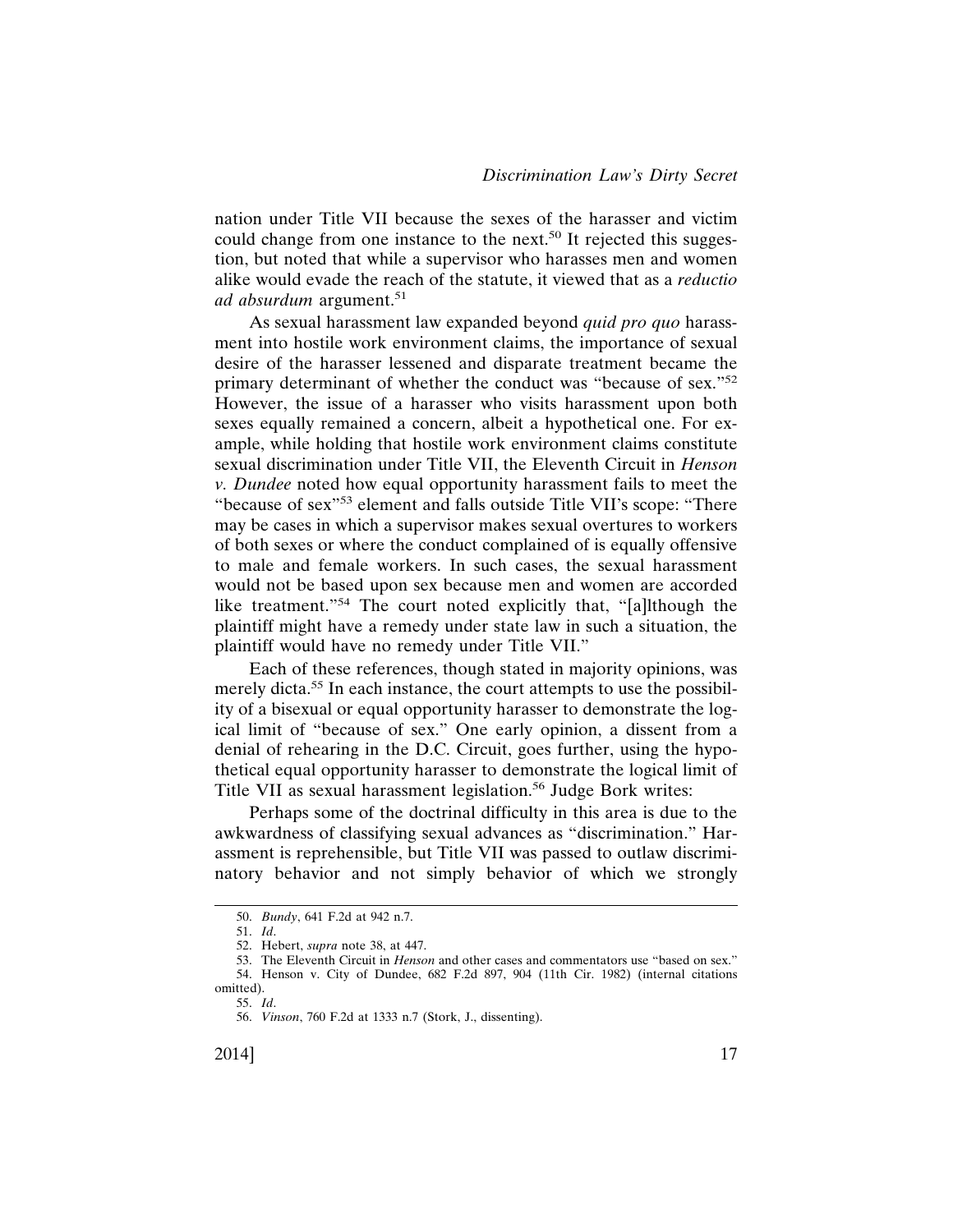disapprove. The artificiality of the approach we have taken appears from the decisions in this circuit. It is "discrimination" if a man makes unwanted sexual overtures to a woman, a woman to a man, a man to another man, or a woman to another woman. But this court has twice stated that Title VII does not prohibit sexual harassment by a "bisexual superior [because] the insistence upon sexual favors would . . . apply to male and female employees alike." Thus, this court holds that only the differentiating libido runs afoul of Title VII, and bisexual harassment, however blatant and however offensive and disturbing, is legally permissible. Had Congress been aiming at sexual harassment, it seems unlikely that a woman would be protected from unwelcome heterosexual or lesbian advances but left unprotected when a bisexual attacks. That bizarre result suggests that Congress was not thinking of individual harassment at all but of discrimination in conditions of employment because of gender. If it is proper to classify harassment as discrimination for Title VII purposes, that decision at least demands adjustments in subsidiary doctrines.<sup>57</sup>

Judge Bork's dissent expressed concern about the use of Title VII as a sexual harassment regulation and highlighted the equal opportunity harasser problem first noted nearly a decade before in *Barnes v. Costle*. 58 But no separate sexual harassment legislation was passed and the subsidiary doctrines of sexual harassment as sexual discrimination were not adjusted to address the issue. Instead, the equal opportunity harasser problem lingered as a doctrinal loophole in the heart of Title VII's sexual harassment jurisprudence.<sup>59</sup>

In the early 1990s, the federal courts faced their first real claims of equal opportunity harassment. In *Kopp v. Samaritan Health System, Inc.*, the employer Samaritan claimed the alleged harasser was hostile toward all employees, particularly when he perceived employee mistakes or mismanagement, and was not based on sex.60 The

<sup>57.</sup> *Id*. (internal citation omitted).

<sup>58.</sup> *Id*. at 1331.

<sup>59.</sup> Throughout the existing opinions and commentary, the problem is variously called the equal opportunity "exemption," "exception," and "defense." It is not a "defense" in the sense of being an affirmative defense; rather, it is a lack of a required element of the claim—that the discriminating conduct be because of sex. "Defense" is correct in the general sense of an argument interposed by the defendant to avoid liability. "Exemption" and "exception" seem more apt, generally, as long as one recognizes that this lack of reach of the statute is not intentional or necessarily consistent with its goals. Thus, terms like "doctrine," "loophole," and "problem" seem to this author more accurate. "Defense" will be used when reporting court decisions that use it and in the more colloquial sense.

<sup>60.</sup> Kopp v. Samaritan Health Servs., Inc., 13 F.3d 264, 269 (8th Cir. 1993).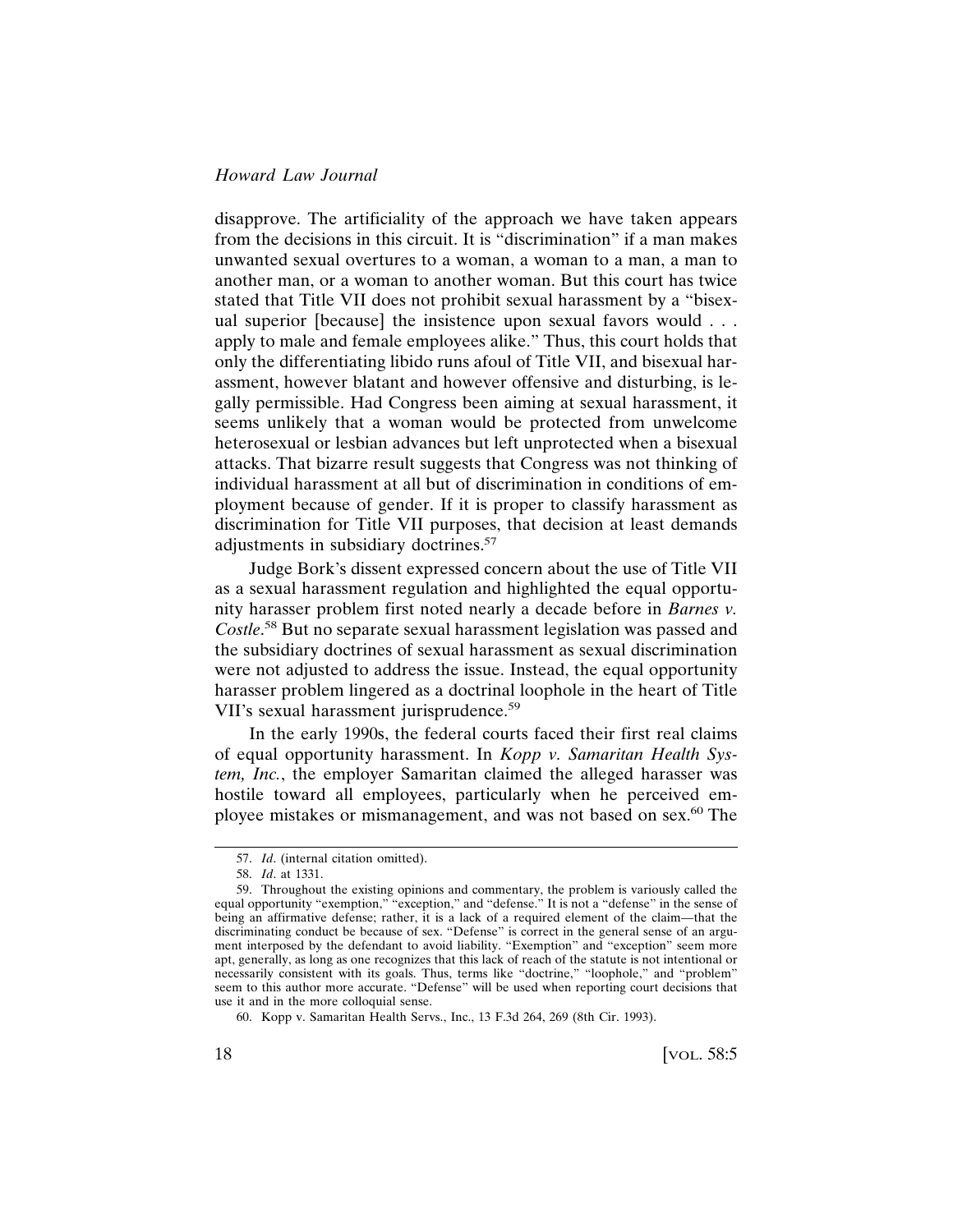Eighth Circuit held that the harasser's conduct toward men and women was quantitatively different as well as qualitatively different.<sup>61</sup> Thus, this early case presented a defendant's claim of equal opportunity harassment, it did not present a factually-supportable equal opportunity harasser—one who treats both men and women equally, albeit badly.<sup>62</sup>

The following year, the Ninth Circuit, in *Steiner v. Showboat Operating Co.*, also heard an appeal of summary judgment based on the equal opportunity harasser defense.<sup>63</sup> The supervisor (Trenkle) in *Steiner* made hostile comments toward men and women, but as in *Kopp,* the circuit court found those comments far more hostile toward women than men.<sup>64</sup> Trenkle's comments toward men, though derogatory and crass, were not related to their being men, but his comments toward Steiner and other female employees were female-specific pejoratives.65 Again, this case failed to present a true equal opportunity harasser, though the *Steiner* court offered some dicta expressing skepticism about the viability of such a loophole: "[E]ven if Trenkle used sexual epithets equal in intensity and in an equally degrading manner against male employees . . . we do not rule out the possibility that *both* men and women working at Showboat have viable claims against Trenkle for sexual harassment."66 Much like the initial dicta involving hypothetical equal opportunity harassers in *Barnes* and *Bundy*, there is no analysis or support for this casual comment.<sup>67</sup>

<sup>61.</sup> *Id.* (holding that the sexual harassment of female employees was more frequent and more aggressive, often involving physical contact and harm toward women as opposed to merely a raised voice of insult toward men).

<sup>62.</sup> *Compare Kopp*, 13 F.3d at 269 (finding conduct primarily directed at women) *with* Engstrand v. Pioneer Hi-Bred Int'l, Inc., 946 F. Supp. 1390, 1404 n.13 (S.D. Iowa 1996), *aff'd* 112 F.3d 513 (finding that the record "supports the inference that Brewer was abusive primarily to men" and granting summary judgment regarding the female plaintiff's Title VII claims) *and* Lenzen v. Workers Comp. Reinsurance Ass'n, 705 F.3d 816, 822 (8th Cir. 2013) ("By contrast, if Smith was a supervisor who indiscriminately berated the work performance of all her subordinates, as alleged, she may have been guilty of poor management but was not guilty of unlawful discrimination against a protected segment of that work force.").

<sup>63.</sup> *Steiner*, 25 F.3d at 1462–63.

<sup>64.</sup> *Id*. at 1464.

<sup>65.</sup> *Id*.

<sup>66.</sup> *Id*.

<sup>67.</sup> At most, *Steiner* points to circuit authority, Ellison v. Brady, 924 F.2d 872, 878–79 (9th Cir. 1991) to suggest the standard of a "reasonable woman" and that "conduct that many men consider unobjectionable may offend many women." But nothing about that point compels or even supports a rejection of the equal opportunity harasser exception, and the "reasonable woman" standard was implicitly rejected in favor of a "reasonable person" standard in *Harris*, 510 U.S. at 21 ( (applying a "reasonable person" standard); s*ee also* Gillming v. Simmons Indus., 91 F.3d 1168, 1172 (8th Cir. 1996) ("[T]he Supreme Court has employed the 'reasonable person'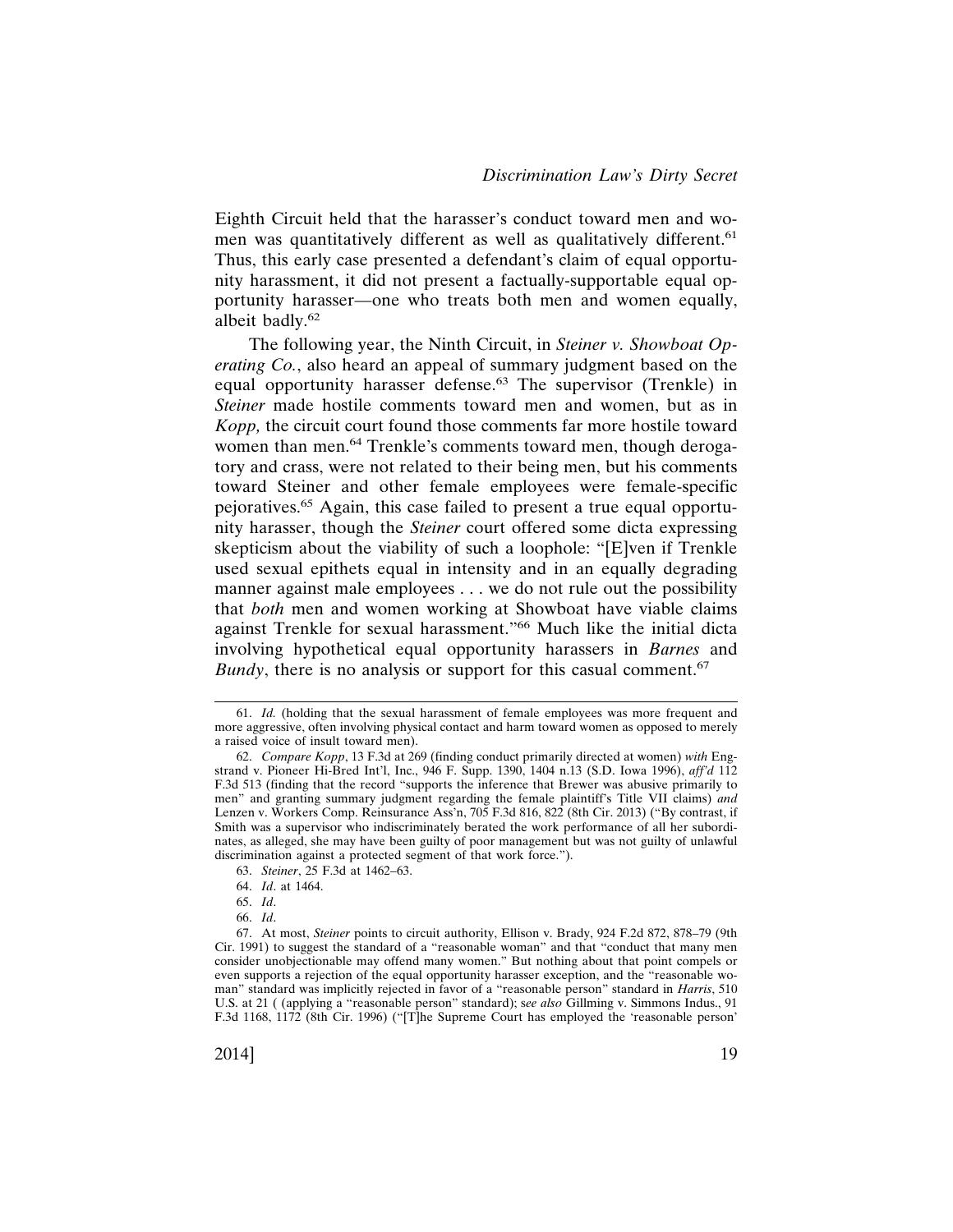A more direct opposition to the idea of an equal opportunity harasser was made in the District of Wyoming case, *Chiapuzio v. BLT Operating Corp*. 68 Faced with claims by four employees, two male and two female, that their supervisor, Eddie Bean, had created a hostile work environment, the employer defended by claiming that Bean's actions were not discrimination based on sex.69 The court rejected this defense stating, "this Court reasons that the equal harassment of both genders does not escape the purview of Title VII in the instant case."<sup>70</sup> To support this reasoning, the court noted that the harasser's comments were gender-driven, intended to demean, and would suffice in separate suits by each plaintiff against the employer.<sup>71</sup> None of these reasons provide a compelling basis for rejecting the equal opportunity harasser exception.

First, while the comments were gender-driven, in the sense that they were sexual in nature and different words were offered to the male and female employees, that supports only the distinction offered in *Kopp* and *Steiner*, that the conduct was factually different and equal harassment was not present.<sup>72</sup> Second, while Bean's comments may have been intended to demean, the motivation for the conduct is not relevant under modern Title VII jurisprudence.73 Harassment may be driven by disparagement, desire, or no identifiable motivation at all; what matters for liability is whether the treatment is discriminatory.<sup>74</sup> That is, whether individuals of one sex were subjected to conditions the other sex was not.75 Finally, the court was plainly mistaken in its supposition that plaintiffs' cases would fare any better individually in separately filed cases.<sup>76</sup> The defendant in each case would merely ad-

standard in a hostile work environment case. . . . Courts of appeals addressing the issue after Harris have used a 'reasonable person' standard.").

<sup>68.</sup> *Chiapuzio*, 826 F. Supp. at 1337–38.

<sup>69.</sup> *Id*. at 1336 ("Defendant BLT essentially argues that Bell harassed both male and female employees alike and, therefore, he could not have discriminated against the plaintiffs at bar based on gender.").

<sup>70.</sup> *Id*. at 1337 (including both limiting language—"in this case"—but also offering a fair broad attack on the premise of an equal opportunity harassment exception to Title VII liability). 71. *Id*. at 1336–38.

<sup>72.</sup> *See Kopp*, 13 F.3d at 269; *see also Steiner*, 25 F.3d at 1463.

<sup>73.</sup> *See Chiapuzio*, 826 F. Supp. at 1336. *But see Oncale*, 523 U.S. at 79–80.

<sup>74.</sup> *Oncale*, 523 U.S. at 80–81 (holding that the intentions of the harasser were not determinative and a plaintiff could show desire, animus, or comparative mistreatment as equal, alternative grounds for a claim).

<sup>75.</sup> *Id.* at 80; *Harris*, 510 U.S. at 25 (Ginsburg, J., concurring) ("The critical issue, Title VII's text indicates, is whether members of one sex are exposed to disadvantageous terms or conditions of employment to which members of the other sex are not exposed.").

<sup>76.</sup> *Chiapuzio*, 826 F. Supp. at 1338.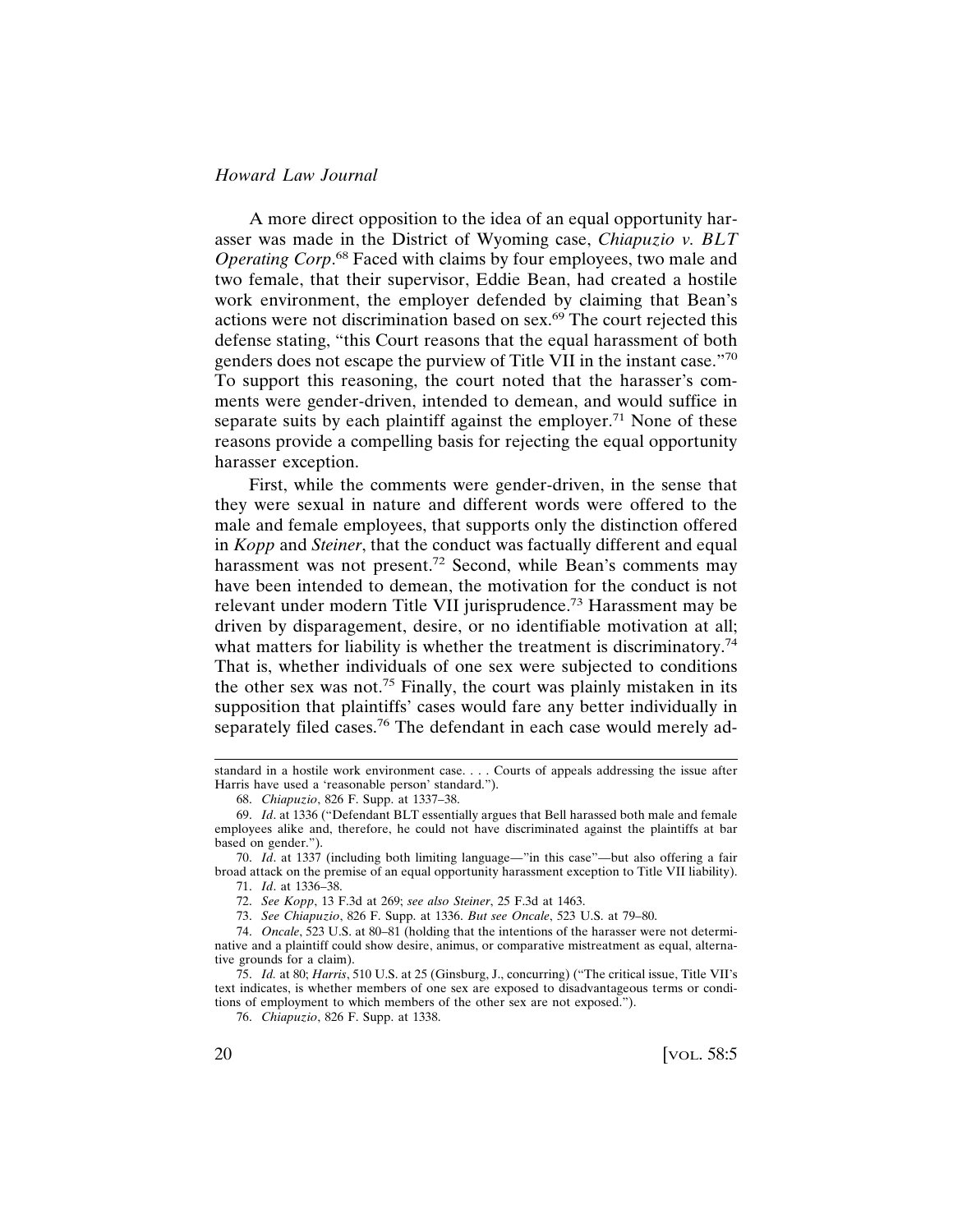duce the same evidence of equal harassment and defend on the same failure to establish a necessary element—harassment based on sex.<sup>77</sup> *Chiapuzio*'s reasoning does not support a rejection of the equal opportunity harasser doctrine*.*

The fundamental mistake of the *Chiapuzio* court is found in its statement, borrowed in part from a book review by John J. Donohue III: "Where a harasser violates both men and women, 'it is not unthinkable to argue that each individual who is harassed is being treated badly because of gender.'"78 This relies on two incorrect assumptions about Title VII law. First, the context of the quote from Professor Donohue follows an assumption that "sex is both a gender and a function or activity," which is a linguistically true statement but not accurate to what "sex" uniformly means in Title VII jurisprudence.79 Title VII is concerned with equal treatment of the sexes in the employment setting, not with regulating the function or activity of "sex."80 Second, Title VII is not concerned with individuals being "treated badly"; it is anti-discrimination legislation concerned with equality and not a general workplace code of conduct.<sup>81</sup> In addition, the *Chiapuzio* court's entire line of reasoning was based on an assumption that the Supreme Court was moving away from a requirement of harassment "because of sex," when later cases such as *Oncale*

<sup>77.</sup> Many cases involve only one of the many allegedly harassed employees. *See, e.g.*, Lenzen v. Workers Comp. Reinsurance Ass'n, 705 F.3d 816, 822 (8th Cir. 2013); *Steiner*, 25 F.3d at 1462; *Kopp*, 13 F.3d at 265, 267; Engstrand v. Pioneer Hi-Bred Int'l, Inc., 946 F. Supp. 1390, 1404 n.13 (S.D. Iowa 1996), *aff'd* 112 F.3d 513. Inherent in the employer's argument in each equal opportunity harasser case is that there are other employees who were equally harassed.

<sup>78.</sup> *Chiapuzio*, 826 F. Supp. at 1337 (quoting in part John J. Donohue, *Advocacy Versus Analysis in Assessing Employment Discrimination Law*, 44 STAN. L. REV. 1583, 1611 n.134  $(1992)$ ).

<sup>79.</sup> *Compare* Donohue, *supra* note 78, at 1611 n.134 ("A colorable argument can still be made that the bisexual harasser discriminates against his or her victims because of their sex. Sex is both a gender and a function or activity. A bisexual individual who singles out employees for bad treatment because of their sexual attributes is concerned with sex as a function or activity. Even if the bisexual harasser violates equal numbers of men and women, it is not unthinkable to argue that each individual who is harassed is being treated badly because of their sex.") *with* MacKinnon, *supra* note 7, at 828 ("Distinguishing between sexist abuse that is sexual and sexist abuse that is not sexual is a dubious and, in most if not all real situations, a largely impossible venture. Thankfully, separating them was rendered unnecessary by an early leading D.C. Circuit precedent holding that gender-based harassment is gender-based discrimination, whether or not anything explicitly sexual was involved.") (citing Hall v. Gus Constr. Co., 842 F.2d 1010, 1014 (8th Cir. 1988); McKinney v. Dole, 765 F.2d 1129, 1138–39 (D.C. Cir. 1985)); *see also* 110 CONG. REC. 2577–84 (1964); Calleros, *supra* note 15, at 57.

<sup>80. &</sup>quot;Sex" as used in the original amendment and in subsequent case law refers to the state of being a male or female. Sex discrimination need not be sexual, in the sense of being amorous or prurient, to be actionable. *See* 110 CONG. REC. 2577–84 (1964); Calleros, *supra* note 15, at 57.

<sup>81.</sup> *See Oncale*, 523 U.S. at 80.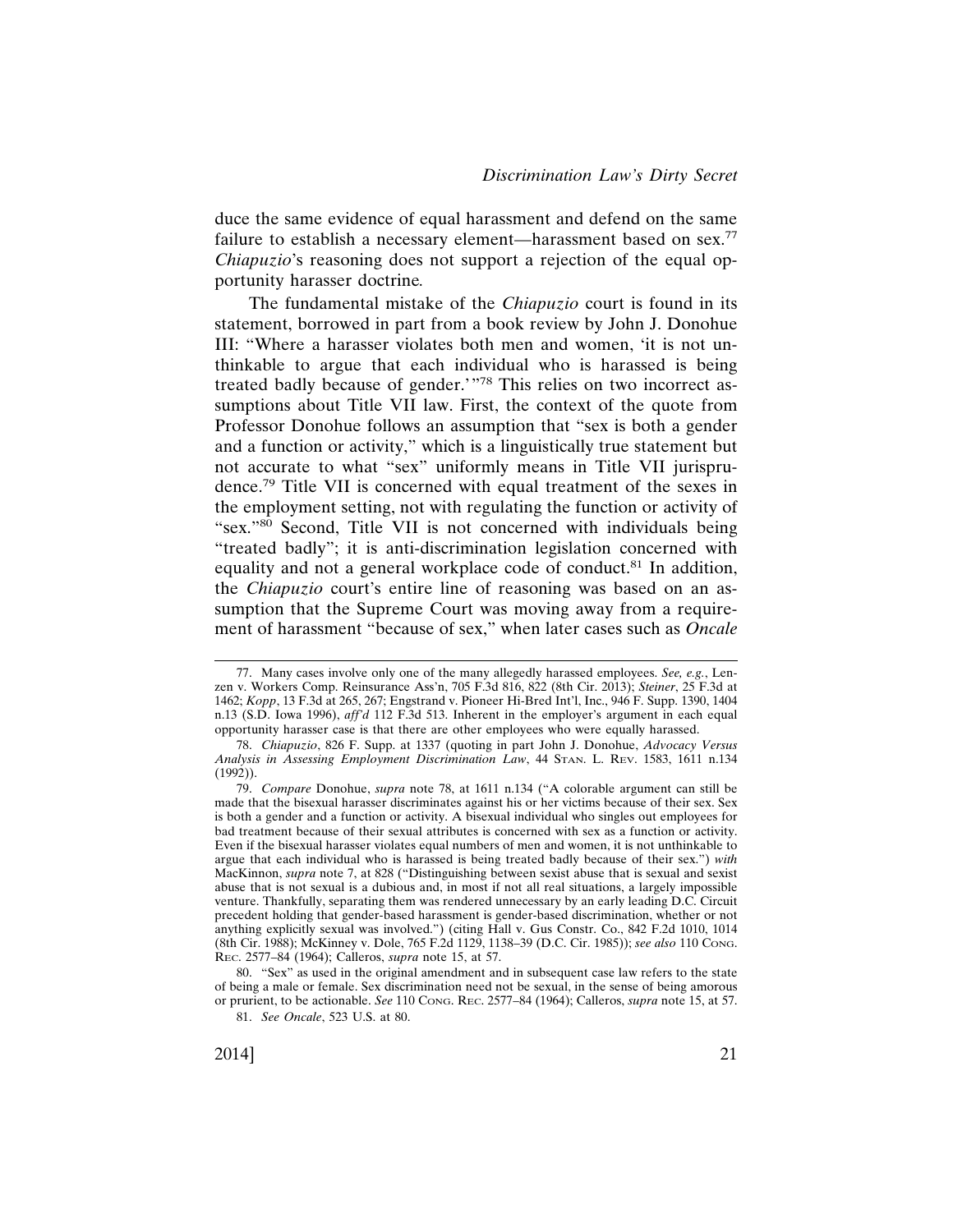*v. Sundowner Offshore Services* show that the requirement remains critically important.<sup>82</sup>

On the other end of the spectrum, the Seventh Circuit in *Holman v. Indiana* upheld summary judgment based on the equal opportunity defense, focusing on both the requirement of "because of sex" and the requirement of "discrimination."83 Steven and Karen, employees of the Indiana Department of Transportation, alleged that their supervisor had sexually harassed each of them individually and on separate occasions including both physical touching and sexual propositioning.84 The Seventh Circuit reviewed their claims and the applicable Title VII case law, including the recently decided *Oncale v. Sundowner Offshore Services, Inc.,* which permitted same-sex harassment claims and reaffirmed the Title VII requirement of discrimination and disparate treatment.85 In rejecting the Holmans' claims for lack of discrimination based on sex, the court stated:

We do not think, however, that it is anomalous for a Title VII remedy to be precluded when *both* sexes are treated badly. Title VII is predicated on discrimination. Given this premise, requiring disparate treatment is consistent with the statute's purpose of preventing *such* treatment. It is likewise consistent with the statute's plain language. If anything, it would be anomalous *not* to require proof of disparate treatment for claims of sex *discrimination* (of which sexual harassment is a subset) . . . . To do so would change Title VII into a code of workplace civility, and the Supreme Court has already rejected such an interpretation of Title VII.<sup>86</sup>

The court noted that the supervisor's conduct toward both plaintiffs was essentially the same and rejected plaintiffs' suggestion that further discovery might reveal differences in the mechanics of the sex-

<sup>82.</sup> *Compare Chiapuzio*, 826 F. 2d at 1336 (suggesting a movement away from a disparate treatment or "but for" analysis) *with Harris*, 510 U.S. at 25 ("The critical issue, Title VII's text indicates, is whether members of one sex are exposed to disadvantageous terms or conditions of employment to which members of the other sex are not exposed."); *see also Oncale*, 523 U.S. at 81 ("Whatever evidentiary route the plaintiff chooses to follow, he or she must always prove that the conduct at issue was not merely tinged with offensive sexual connotations, but actually constituted 'discrimina[tion] . . . because of . . . sex.'").

<sup>83.</sup> Holman v. Indiana, 211 F.3d 399, 402–03 (7th Cir. 2000), *cert. denied*, 531 U.S. 880 (2000). Though the Seventh Circuit initially expressed disapproval of the equal opportunity harasser in McDonnell v. Cisneros, 84 F.3d 256, 260 (7th Cir. 1996), the approval in *Holman* is the modern pole star in the circuit.

<sup>84.</sup> *Id.* at 401.

<sup>85.</sup> *Id.* at 402 (citing *Oncale*,.523 U.S. 75 at 75).

<sup>86.</sup> *Id.* at 404 (emphasis in original).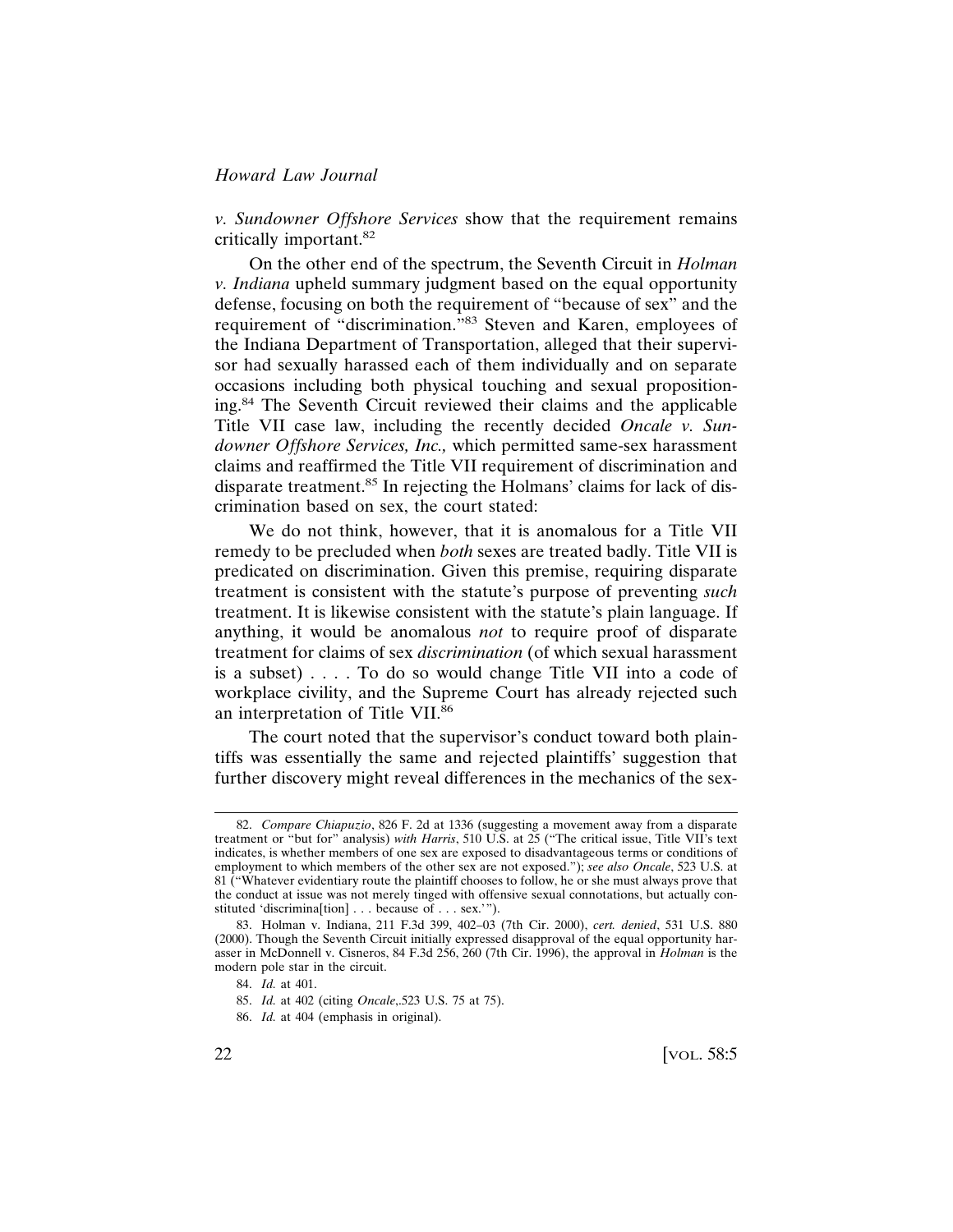ual conduct proposed, finding such differences would be "unremarkable" and not legally significant.<sup>87</sup>

Federal courts in the modern era, following *Oncale* and *Holman*, are presented with a choice: to accept the equal opportunity harasser defense as *Holman* did, to reject it as doctrinally unsound as *Chiapuzio* did, or to avoid making that decision by finding factual distinctions between the conduct as *Kopp* and *Steiner* did. Despite the suggestion of some observers, the doctrine is not a dead or dying one; federal circuit courts overwhelmingly accept the doctrine and apply it when harassment is effectively equal.<sup>88</sup>

## III. CURRENT CIRCUIT JURISPRUDENCE ON THE EQUAL OPPORTUNITY HARASSER

Most circuits accept the equal opportunity harasser doctrine as an unavoidable consequence of Title VII's discrimination-based-on-sex requirement.89 The Ninth Circuit, however, refuses to apply it.90 Still others remain on the fence, referencing the issue without addressing it or factually distinguishing conduct toward men and women, which avoids confronting the doctrinal loophole.<sup>91</sup> Finally, in at least two circuits there are too few cases on this issue overall and scarcely any by which to judge their position. $92$ 

# A. Circuits Accepting the Equal Opportunity Harasser Concept

Several circuits have ruled that an equal opportunity harasser does not trigger Title VII's protections because the harassment, how-

<sup>87.</sup> *Id.* at 406 n.7 (noting that different gender-based comments are not inherently unequal).

<sup>88.</sup> *See infra* Part III.

<sup>89.</sup> Specifically, the Second, Fourth, Fifth, Sixth, Seventh, Tenth, and Eleventh Circuits have accepted the equal opportunity harasser doctrine as such.

<sup>90.</sup> *See Steiner*, 25 F.3d at 1463–64 (suggesting in dicta, treated as law of the circuit in subsequent cases, that even equal harassment toward men and women is actionable under Title VII). 91. Specifically, the Eighth and D.C. Circuits remain on the fence regarding this issue.

<sup>92.</sup> Specifically, the First, Third, and Federal Circuits reflect too few and too passing refer-

ences to the doctrine to establish any sense of a law of the circuit. *See* Blethen v. MaineGeneral Rehab. & Nursing Care, No. 1:11-CV-00277-DBH, 2012 WL 4325824, at \*24 (D. Me. Aug. 1, 2012), *report and recommendation adopted*, No. 2:11-CV-277-DBH, 2012 WL 4327053 (D. Me. Sept. 18, 2012); Tardif-Brann v. Kennebec Valley Cmty. Action Program, No. Civ. 04-132-B-S, 2005 WL 1712421, at \*3 n.6 (D. Me. July 21, 2005), *report and recommendation adopted*, No. CIV. 04-132BS, 2005 WL 1961363 (D. Me. Aug. 16, 2005); Chaloult v. Interstate Brands Corp., No. 02-249-P-C, 2003 WL 21803319, at \*23–\*25 (D. Me. Aug. 6, 2003), *report and recommendation adopted*, No. 02-249-P-C, 2003 WL 22102148 (D. Me. Sept. 10, 2003); *see generally* Gamboa v. Dep't of Treasury, No. 94-3129, 47 F.3d 1182 (Fed. Cir. Jan. 13, 1995) (unpublished table decision) (lacking any discussion of an equal opportunity harasser); Carosella v. U.S. Postal Serv., 816 F.2d 638 (Fed. Cir. 1987) (lacking any discussion of an equal opportunity harasser).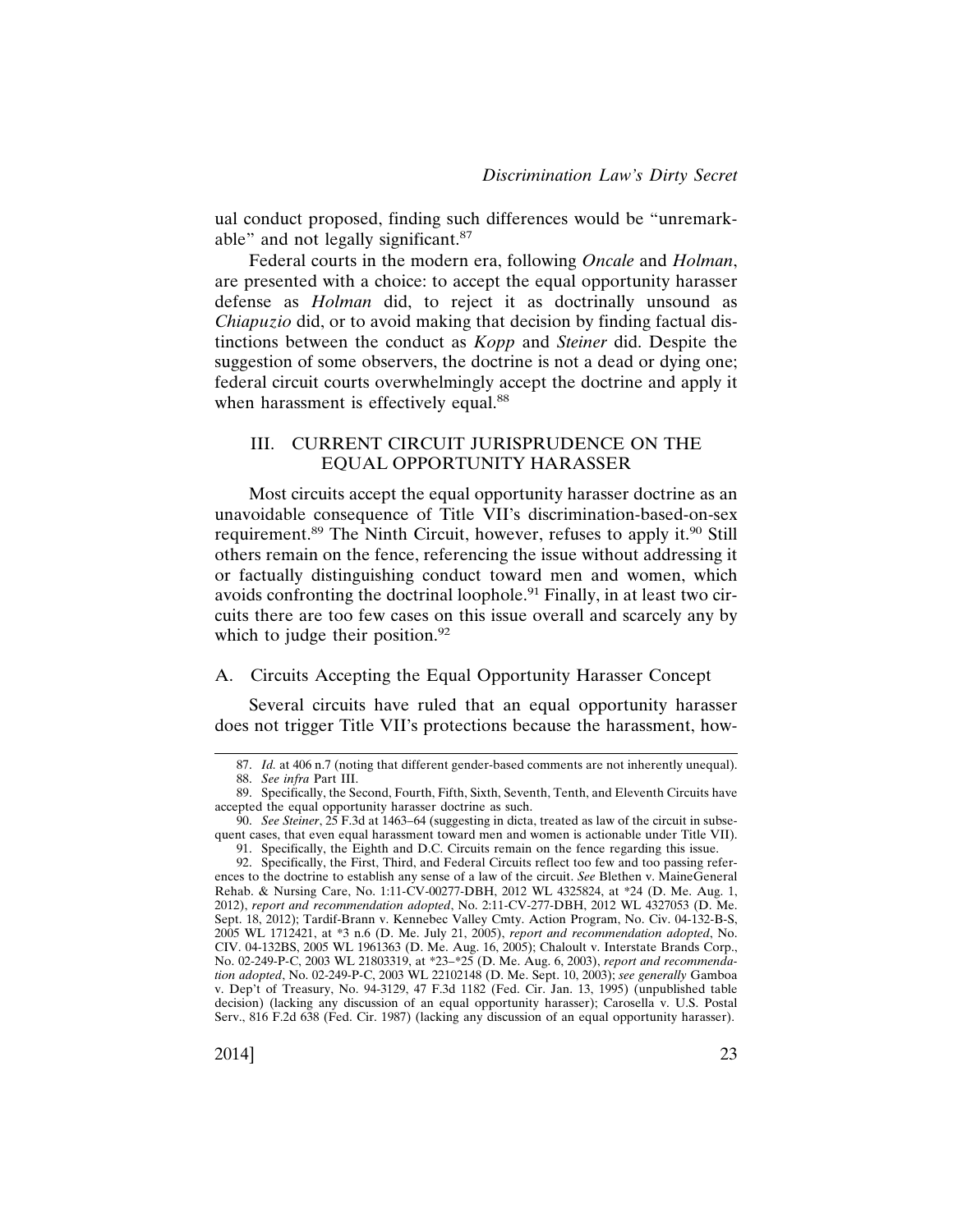ever deplorable, is not discrimination because of sex. The Seventh Circuit directly stated and applied the equal opportunity harasser defense in *Holman v. Indiana*, and it has continued to do so since.<sup>93</sup> The firm language and clear application of the doctrine in *Holman* has led to frequent litigation of the issue within the Seventh Circuit. In *Holman v. Indiana*, the Northern District of Indiana moved beyond considering the hypothetical equal opportunity harasser to ruling that plaintiffs' claims were not legally sound because the harassment was equally visited on both sexes.<sup>94</sup> It rejected some circuit authority predating the *Oncale* decision that implied that discrimination or disparate treatment was not required under Title VII when the conduct was sexual in nature.<sup>95</sup> The Seventh Circuit affirmed the dismissal on equal opportunity harassment grounds, noting that: 1) prior circuit authority before and after *Oncale* acknowledged the defense; 2) the dictates of *Oncale* in requiring discrimination because of sex were clear; and 3) the conduct toward each plaintiff was essentially the same.<sup>96</sup> The decision emphasized multiple times that Title VII is predicated on discrimination based on sex, and the unavoidable result of that requirement is that "Title VII does not cover the 'equal opportunity' or 'bisexual' harasser because such a person is not discriminating on the

<sup>93.</sup> The term "defense" is used here in the broad sense of a claim made by the defendant to avoid liability. *See supra* text accompanying note 59. The Seventh Circuit has even applied the concept in other Title VII contexts, as well as in similar discrimination contexts. *See* Yannick v. Hanna Steel Corp., 653 F.3d 532, 546 (7th Cir. 2011) (racial discrimination claim under § 1981); Pavone v. Brown, 165 F.3d 32, at \*6 (7th Cir. 1998) (unpublished table decision) (racial and disability discrimination); Ballard v. Solid Platforms, Inc., No. 2:10 CV 238, 2012 WL 1066760, at \*14 (N.D. Ind. Mar. 27, 2012) (Title VII age and disability discrimination claim); R.S. *ex rel*. Sims v. Bd. of Sch. Dirs. of Pub. Sch. of City of Milwaukee, 02-C-0555, 2006 WL 757816, at \*8 (E.D. Wis. Mar. 22, 2006) (Title IX claim); Utomi v. Cook Cnty., No. 98 C 3722, 2001 WL 914465, at \*3 (N.D. Ill. Aug. 14, 2001) (citing directly to *Oncale* for the proposition that indiscriminate racial comments do not violate Title VII).

<sup>94.</sup> *Holman*, 24 F. Supp. 2d at 913–15 (N.D. Ind. 1998), *aff'd*, 211 F.3d 399, 403 (7th Cir. 2000) (ruling equal opportunity harassment is not "discrimination 'because of sex'" as required for Title VII liability).

<sup>95.</sup> *Id*. (citing disapprovingly Doe v. City of Belleville, 119 F.3d 563 (7th Cir. 1997), *judgment vacated*, 523 U.S. 1001 (1998); *McDonnell*, 84 F.3d 256; Miller v. Vesta, 946 F. Supp. 697 (E.D. Wis. 1996)). The Supreme Court in *Oncale* rejected this notion and reemphasized the requirement of disadvantageous terms or conditions because of sex. *Oncale*, Inc., 523 U.S. at 79–80.

<sup>96.</sup> *Holman*, 211 F.3d at 403 (citing Shepherd v. Slater Steels Corp., 168 F.3d 998, 1011 (7th Cir. 1999) ("Although we readily acknowledge that the fact finder could infer from such evidence that Jemison's harassment was bisexual and therefore beyond the reach of Title VII."); Pasqua v. Metro. Life Ins. Co., 101 F.3d 514, 517 (7th Cir. 1996) ("Harassment that is inflicted without regard to gender, that is, where males and females in the same setting do not receive disparate treatment, is not actionable because the harassment is not based on sex.")).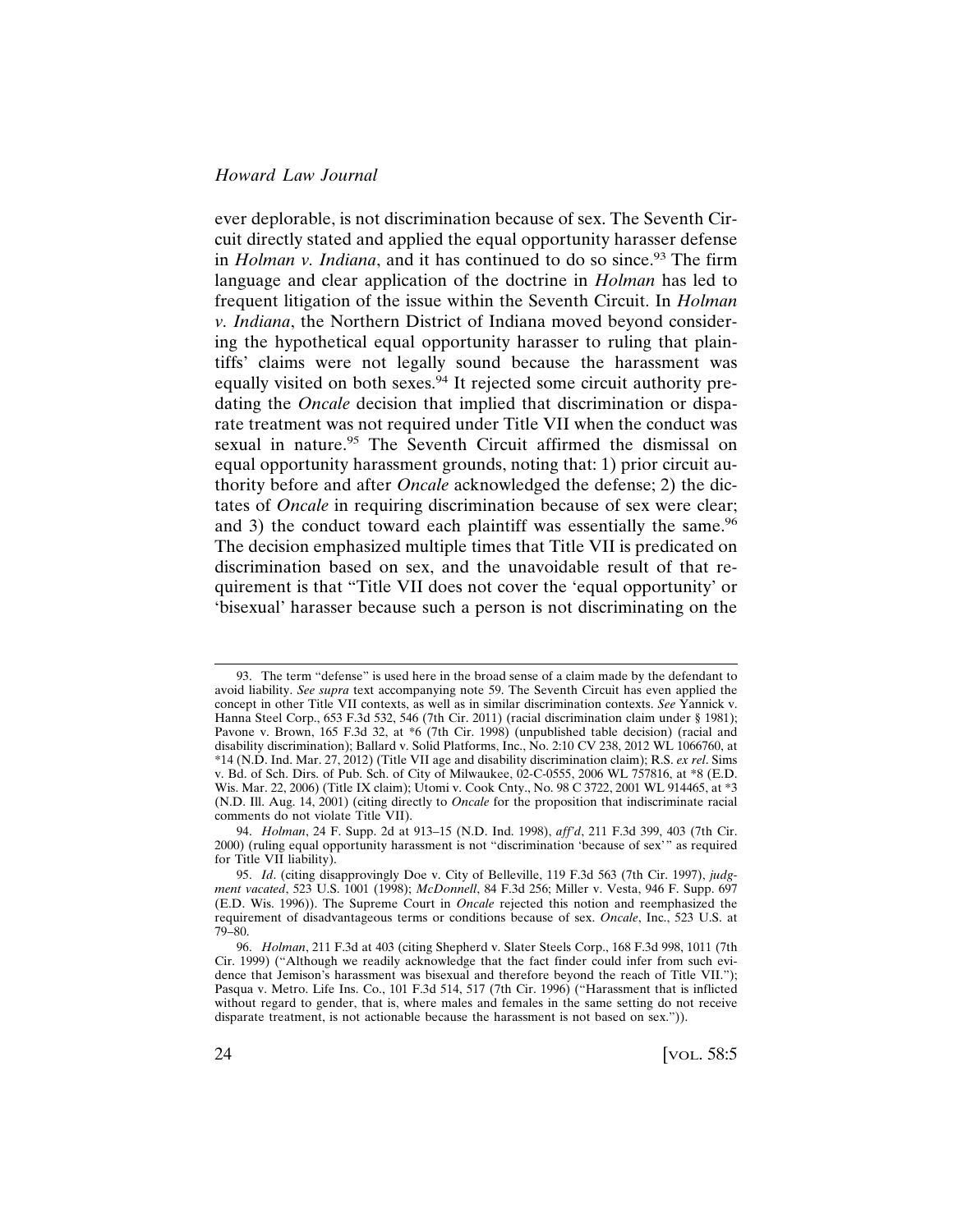basis of sex. He is not treating one sex better (or worse) than the other; he is treating both sexes the same (albeit badly)."97

Numerous district court cases in the Seventh Circuit have applied the equal opportunity harasser doctrine to reject Title VII claims.<sup>98</sup> Many more reaffirm the doctrine in dicta.<sup>99</sup>

However, the Seventh Circuit is not unreflective in applying the doctrine. For example, in *Kampmier v. Emeritus Corp.*, the court denied summary judgment sought on equal opportunity harasser grounds because the plaintiff presented evidence that the harassing conduct toward female employees was "far more severe and prevalent," which created a more disadvantageous working condition for her.100 Likewise, in *Venezia v. Gottlieb Memorial Hospital, Inc.*, the court rejected claims of equal opportunity harassment made by a husband and wife against their employer.<sup>101</sup> Like the Holmans, each spouse complained of sexual harassment, and sought to hold their employer liable.102 In the Venezias' case, however, the harassment was visited on them by different fellow employees, with some overlap in

<sup>97.</sup> *Id.*

<sup>98.</sup> *See* Jones v. Lake Cnty. Sheriff's Dep't, 2:11-CV-356-TLS, 2014 WL 3928405 (N.D. Ind. Aug. 11, 2014) (rejecting liability for a harasser who "made vulgar and offensive comments to male and female officers alike"); Walton v. Van Ru Credit Corp., No. 10-344, 2011 WL 6016232, at \*7 (N.D. Ill. Dec. 2, 2011); Treat v. Tom Kelley Buick Pontiac GMC, Inc., 710 F. Supp. 2d 777, 797 (N.D. Ind. 2010); Morke v. Archer Daniels Midland Co., No. 10-CV-94-SLC, 2010 WL 2403776, at \*1 (W.D. Wis. June 10, 2010): Milligan v. Bd. of Trs., No. 09-CV-320-JPG-CJP, 2010 WL 2649917, at \*6 (S.D. Ill. June 30, 2010), *aff'd sub nom.*, Milligan v. Bd. of Trs. of S. Ill. Univ., 686 F.3d 378 (7th Cir. 2012); Davis v. Genova Prods., Inc., No. 4:07 CV 40, 2009 WL 585909, at \*6 (N.D. Ind. Mar. 3, 2009); Armintrout v. Bloomingdale's Pizza, Inc., No. 04 C 313, 2007 WL 837279, at \*4 (N.D. Ill. Mar. 13, 2007); Brown v. Colgate-Palmolive Co., No. 104CV0782DFHWTL, 2006 WL 517684, at \*11 (S.D. Ind. Mar. 2, 2006); Donlow v. SBC Commc'ns, Inc., No. 05-C-0548, 2006 WL 1479548, at \*2 (E.D. Wis. May 25, 2006); Hayes v. Exec. Mgmt. Servs., Inc., No. 1:04-CV-1572-DFH-TAB, 2006 WL 1897959, at \*5 (S.D. Ind. July 11, 2006); Dees v. Bob Evans Farms, Inc*.*, No. 03-CV-850-DRH, 2005 WL 1610656, at \*4–\*5 (S.D. Ill. July 7, 2005); Coughlin v. Wrigley Mfg. Co., LLC, No. 02 C 7849, 2004 WL 1064735, at \*7 (N.D. Ill. May 7, 2004); Caines v. Vill. of Forest Park, No. 02 C 7472, 2003 WL 21518558, at \*2 (N.D. Ill. July 2, 2003); Rayl v. Decision One Mortg. Co., No. IP01-0337-C-K/H, 2003 WL 21989992, at \*6 (S.D. Ind. Aug. 19, 2003); Jensen v. Associated Milk Producers, Inc., No. 00-C-586-C, 2001 WL 34377574, at \*5 (W.D. Wis. June 14, 2001).

<sup>99.</sup> *See* Swidnicki v. Brunswick Corp., 12 C 3987, 2014 WL 883538 (N.D. Ill. Mar. 6, 2014) (reaffirming the doctrine applies when harassment is equal but holding the defendant's conduct toward the female plaintiff "more severe and prevalent"); Collins v. Louis Jones Enters., Inc., No. 05 C 1237, 2006 WL 408091, at \*3 (N.D. Ill. Feb. 16, 2006); Owens v. Ragland, 313 F. Supp. 2d 939, 945 (W.D. Wis. 2004); Lyon-Scott v. Henderson, No. 99 C 7797, 2001 WL 185029, at \*2 n.4 (N.D. Ill. Feb. 22, 2001); Rushing v. United Airlines, 919 F. Supp. 1101, 1107 n.9 (N.D. Ill. 1996).

<sup>100.</sup> Kampmier v. Emeritus Corp*.*, 472 F.3d 930, 940–41 (7th Cir. 2007).

<sup>101.</sup> Venezia v. Gottlieb Memorial Hosp., Inc*.*, 421 F.3d 468, 471–72 (7th Cir. 2005). 102. *Id*. at 471.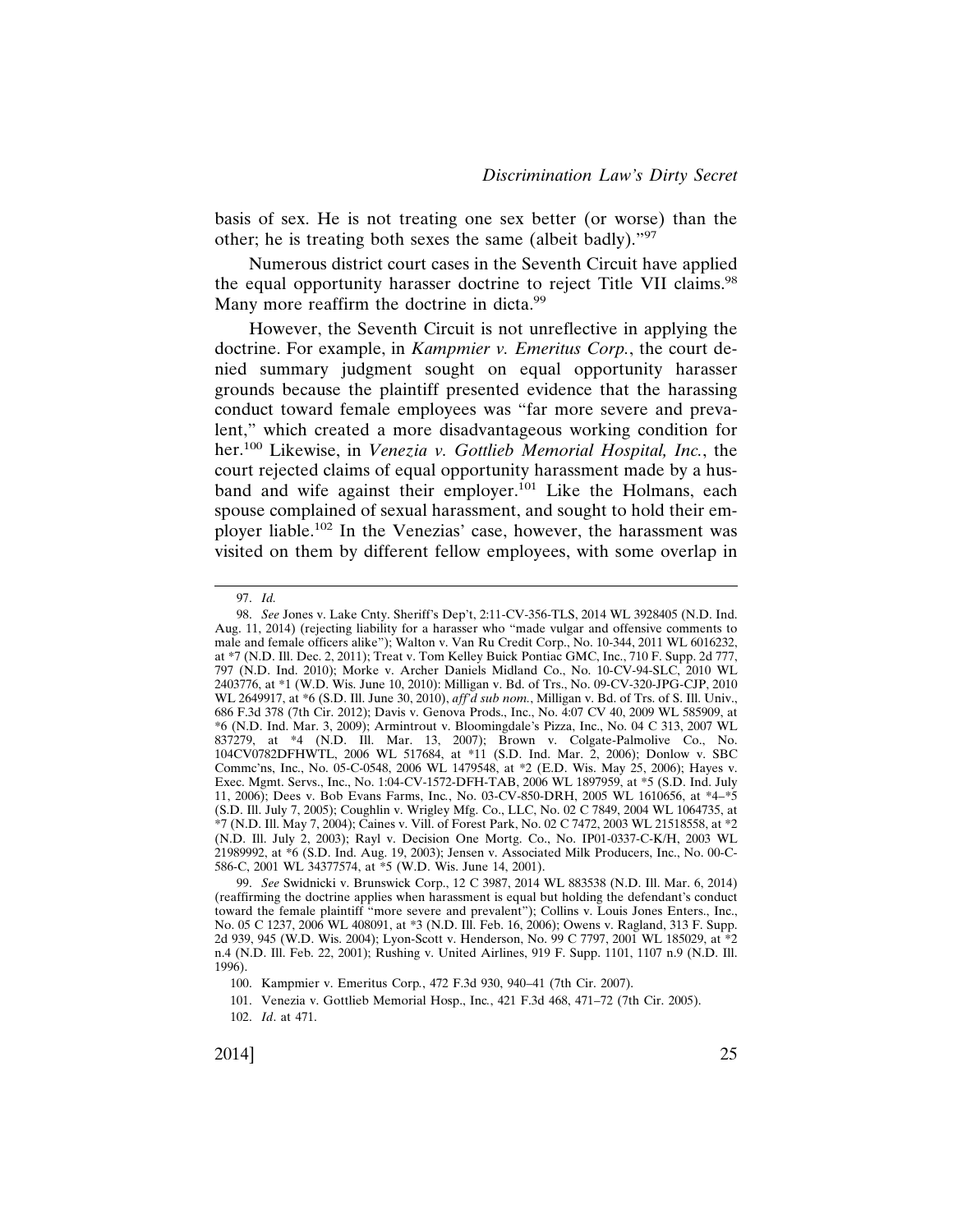offenders and some anonymous conduct.<sup>103</sup> The court ruled that while an individual equal opportunity harasser would evade liability, separate harassers were liable because each discriminated because of sex.104 District courts within the circuit have likewise reaffirmed the law of the circuit but limited application of the defense to facts that demonstrate equal harassment.<sup>105</sup>

Likewise, the Fourth Circuit has applied the defense as a bar to liability. In *Lack v. Wal-Mart Stores, Inc.*, the Fourth Circuit rejected a male employee's hostile work environment claim because the supervisor's conduct was not based on sex.<sup>106</sup> Instead, it found that the supervisor's comments were uniformly crass and indiscriminately visited on all those in his presence, regardless of sex.107 The supervisor's comments seemed to be made for his own entertainment regardless of the target or audience, and the court held that sexual discrimination requires differential treatment based on sex and not merely content of a sexual nature.<sup>108</sup> The court unambiguously viewed the conduct as equal opportunity harassment, which it held to fall outside the scope of Title VII: "Bragg was just an indiscriminately vulgar and offensive supervisor, obnoxious to men and women alike. While the female employees' complaints do not, as a matter of law, preclude Lack's claim,

106. Lack v. Wal-Mart Stores, Inc., 240 F.3d 255, 260–62 (4th Cir. 2001).

<sup>103.</sup> *Id*.

<sup>104.</sup> *Id*. at 471–72. *See also*, Orton-Bell v. Indiana, 759 F.3d 768, 775 (7th Cir. 2014) (rejecting some evidence as non-discriminatory because it related to sexual intercourse and not sex as in "female," but accepting other evidence as discriminatory because it was lewd, directed at plaintiff, and based on her sex).

<sup>105.</sup> Carboni v. RBC Fort Wayne Cmty. Sch. Corp., 1:12-CV-167-TLS-RBC, 2014 WL 4585987 (N.D. Ind. Sept. 15, 2014) ("Because Title VII only prohibits 'discrimination' because of sex, 'inappropriate conduct that is inflicted on both sexes, or is inflicted regardless of sex, is outside the statute's ambit.'"); Chaparro v. City of Chicago, 11 C 2659, 2014 WL 2619468 (N.D. Ill. June 12, 2014) (holding most of the defendant's conduct to be non-discriminatory because it was indiscriminate and not based on plaintiff's gender, noting that: "the record reflects that Roney and Bonadurer were "equal opportunity harassers"); Morke v. Archer Daniels Midland Co., No. 10-CV-94-SLC, 2010 WL 2403776, at \*1 (W.D. Wis. June 10, 2010) (dismissing amended complaint for failure to state a claim noting that sexual discrimination not merely sexual language is required and that "Title VII does not prohibit "equal opportunity" harassment, where both sexes are equally mistreated"); Coolidge v. Consol. City of Indianapolis, No. IP 01-1836-C-M/S, 2003 WL 22327830, at \*12 n.6 (S.D. Ind. Sept. 25, 2003) ("Although he was vulgar in front of men, he saved his sexual solicitations and inappropriate physical conduct for women."); Geist v. Glenkirk, No. 01 C 0700, 2001 WL 1268574, at \*6 (N.D. Ill. Oct. 23, 2001) (holding that the relative treatment of men and women was not sufficiently established to permit dismissal so early in the litigation); Bowers v. Radiological Soc'y of N. Am., Inc., 101 F. Supp. 2d 691, 694–95 (N.D. Ill. 2000) (finding the use of gender-specific profanity and gender-specific physical contact to stand out as being "because of sex" among the "burbling fountain of profanity" the supervisor visited upon the workplace).

<sup>107.</sup> *Id*. at 262.

<sup>108.</sup> *Id*. at 260 (citing *Oncale*, 523 U.S. at 80).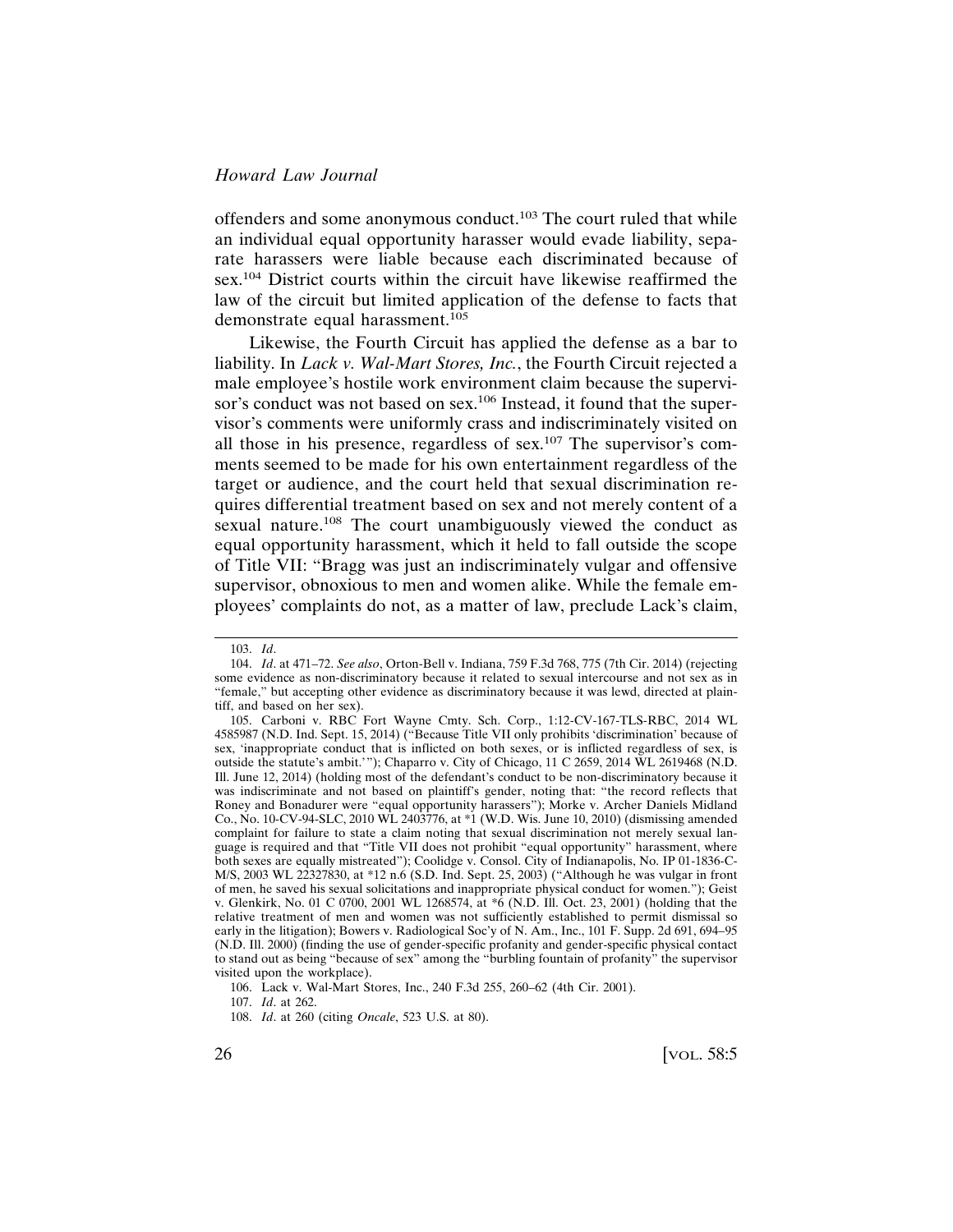they do present an imposing obstacle to proving that the harassment was sex-based."109 The Fourth Circuit held that a plaintiff must show a meaningful difference in the treatment of the sexes and not merely sexually tinged mistreatment dealt irrespective of the individual's sex.<sup>110</sup>

In cases where the conduct is not equal, the Fourth Circuit has rejected application of the equal opportunity harasser doctrine while affirming its existence. For example, in *E.E.O.C. v. R&R Ventures*, decided the month after *Lack*, the court rejected a claim of equal opportunity harassment, finding that while the supervisor may "sometimes have been abusive toward male employees . . . [he] directed his sexually pointed comments exclusively to the young women who worked for him."111 The supervisor in *R&R Ventures* reserved his sexual curiosity and derision for his female employees, fully eliminating any argument that the treatment was equal or not sex-based.112 Similarly, in *Ocheltree v. Scollon Productions, Inc.*, the Fourth Circuit, sitting *en banc*, faced a close question of whether the conduct was directed toward a particular employee based on sex*.* 113 This case involved numerous co-workers speaking and behaving in a generally lewd and vulgar manner.114 The *en banc* court reinstated a jury verdict finding that sex-based harassment and much of the daily vulgarity, three instances in particular, were "aimed at Ocheltree because of her sex—specifically, . . . to make her uncomfortable and self-conscious as the only woman in the workplace . . . and . . . was intended to provoke Ocheltree's reaction as a woman."115 The dissent disagreed with this factual conclusion noting three male employees also objected to the level of crudeness in the shop demonstrating an indiscriminate treatment of all employees.<sup>116</sup> But the majority was highly deferential to the jury's factual findings that Ocheltree as a woman was singled out

<sup>109.</sup> *Id*. at 262 (internal citation omitted).

<sup>110.</sup> *Id*.

<sup>111.</sup> EEOC v. R&R Ventures, 244 F.3d 334, 338–39 (4th Cir. 2001).

<sup>112.</sup> *Id*. at 339.

<sup>113.</sup> Ocheltree v. Scollon Prods. Inc*.*, 335 F.3d 325, 338–43 (4th Cir. 2003) (en banc).

<sup>114.</sup> *Id.* at 328–30.

<sup>115.</sup> *Id*. at 332.

<sup>116.</sup> *Id*. at 336. (Niemeyer, J., concurring) ("The remainder of the conduct relied upon by the majority must be characterized as general work conditions that both males and Ocheltree experienced. The majority fails to explain how these generally coarse conditions discriminated against one person or one sex. . . . [T]he generally ugly atmosphere, albeit normally unacceptable, did not violate Title VII because these general conditions did not discriminate.").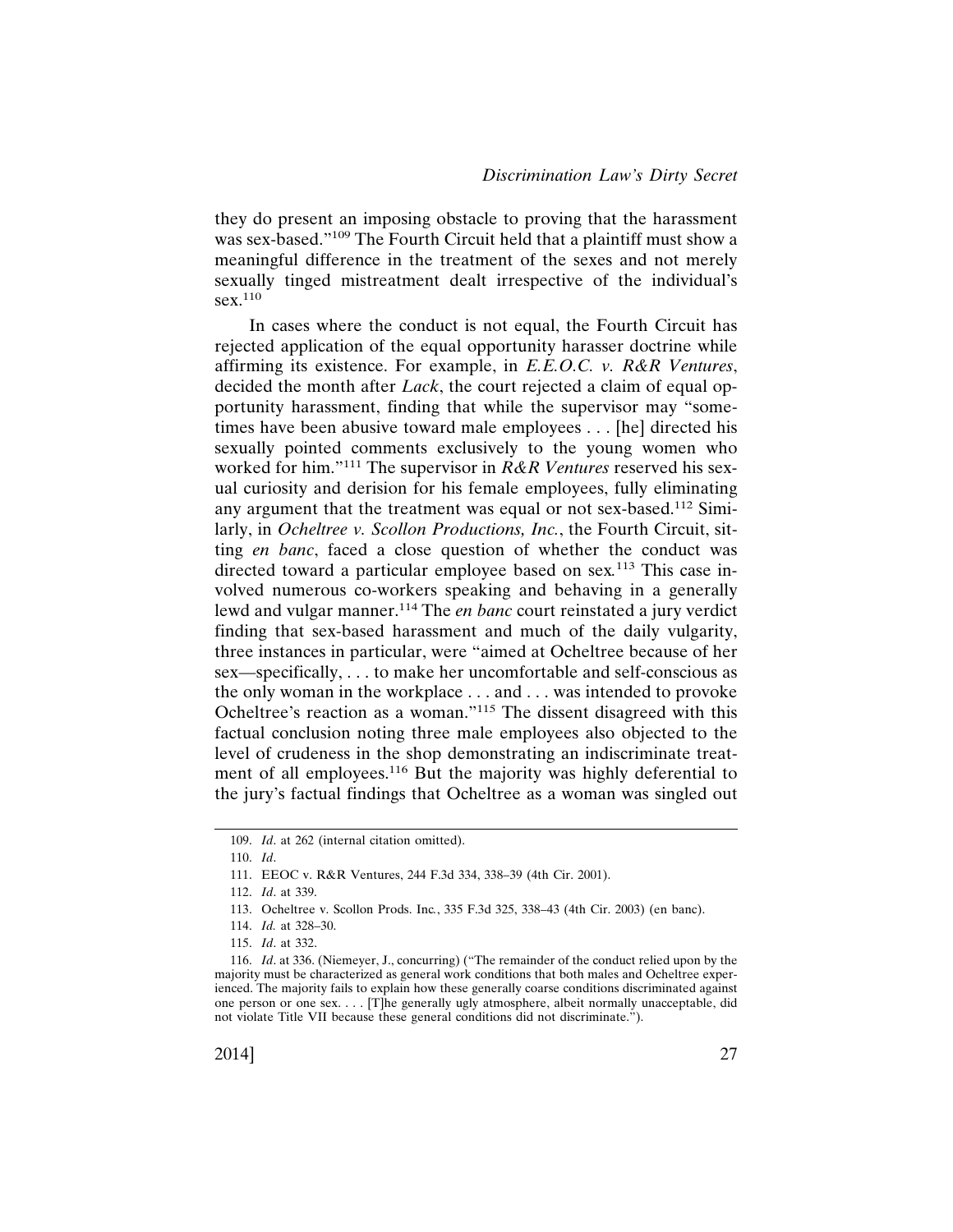for mistreatment.117 A single judge wrote to concur in the judgment, finding the three instances of harassment directly aimed at the plaintiff sufficient, but wrote separately to reiterate the possibility of an equal opportunity harasser when the conduct was equal.118 District courts within the Fourth Circuit have employed the doctrine stated in these decisions to limit liability where appropriate.<sup>119</sup>

The Fifth Circuit has likewise viewed the equal opportunity harasser as outside the reach of Title VII. In *Ray v. Tandem Computers, Inc.*, the court rejected plaintiff's claims of discrimination, finding them "undermined by her statement that Keister was an even-handed harasser, treating all of his employees poorly. Title VII does not exist to punish poor management skills; rather, it exists to eliminate certain types of bias in the workplace."120 The court found determinative, "Tandem's evidence that other similarly situated employees, both male and female, were treated the same."<sup>121</sup>

In *Butler v. Ysleta Indep. Sch. Dist.*, decided just after the Supreme Court's decision in *Oncale*, the Fifth Circuit, without using the terms "equal opportunity" or "indiscriminate" harasser, rejected a claim of sexual harassment in part because the conduct was inflicted on both men and women.122 Relying heavily on *Oncale*'s emphasis on the requirement of disadvantageous conditions for one gender, the court ruled that the employee's "sending of offensive materials to both men and women is evidence that the workplace itself, while perhaps more sexually charged than necessary, was not sexually charged in a way that made it a hostile environment for either men or women."123 The Fifth Circuit has reaffirmed this position in a recent pair of cases.

First, in *Reine v. Honeywell International Inc.*, the Fifth Circuit ruled that while the allegations easily proved that the supervisor, Gautreau, was insulting and demeaning, infliction of harassment upon

<sup>117.</sup> *Id.* at 331 (citations omitted) (stating the requirement that there be "'no legally sufficient evidentiary basis' for the jury's verdict" and that "[j]udgment as a matter of law is proper only if 'there can be but one reasonable conclusion as to the verdict'").

<sup>118.</sup> *Id*. at 336 (Niemeyer, J., concurring).

<sup>119.</sup> Jordan v. Radiology Imaging Assocs., 577 F. Supp. 2d 771, 780 (D. Md. 2008) (holding that supervisor's comment about "working parents" was gender-neutral and not sex discrimination); EEOC v. Pentman, LLC, No. 2:01CV00043, 2002 WL 548858, at \*1 (W.D. Va. Apr. 12, 2002) (noting that the allegation that defendant was an equal opportunity harasser would be an "obstacle to the EEOC's case").

<sup>120.</sup> Ray v. Tandem Computers, Inc., 63 F.3d 429, 435 n.19 (5th Cir. 1995).

<sup>121.</sup> *Id.* at 435.

<sup>122.</sup> Butler v. Ysleta Indep. Sch. Dist., 161 F.3d 263, 270–71 (5th Cir. 1998).

<sup>123.</sup> *Id*.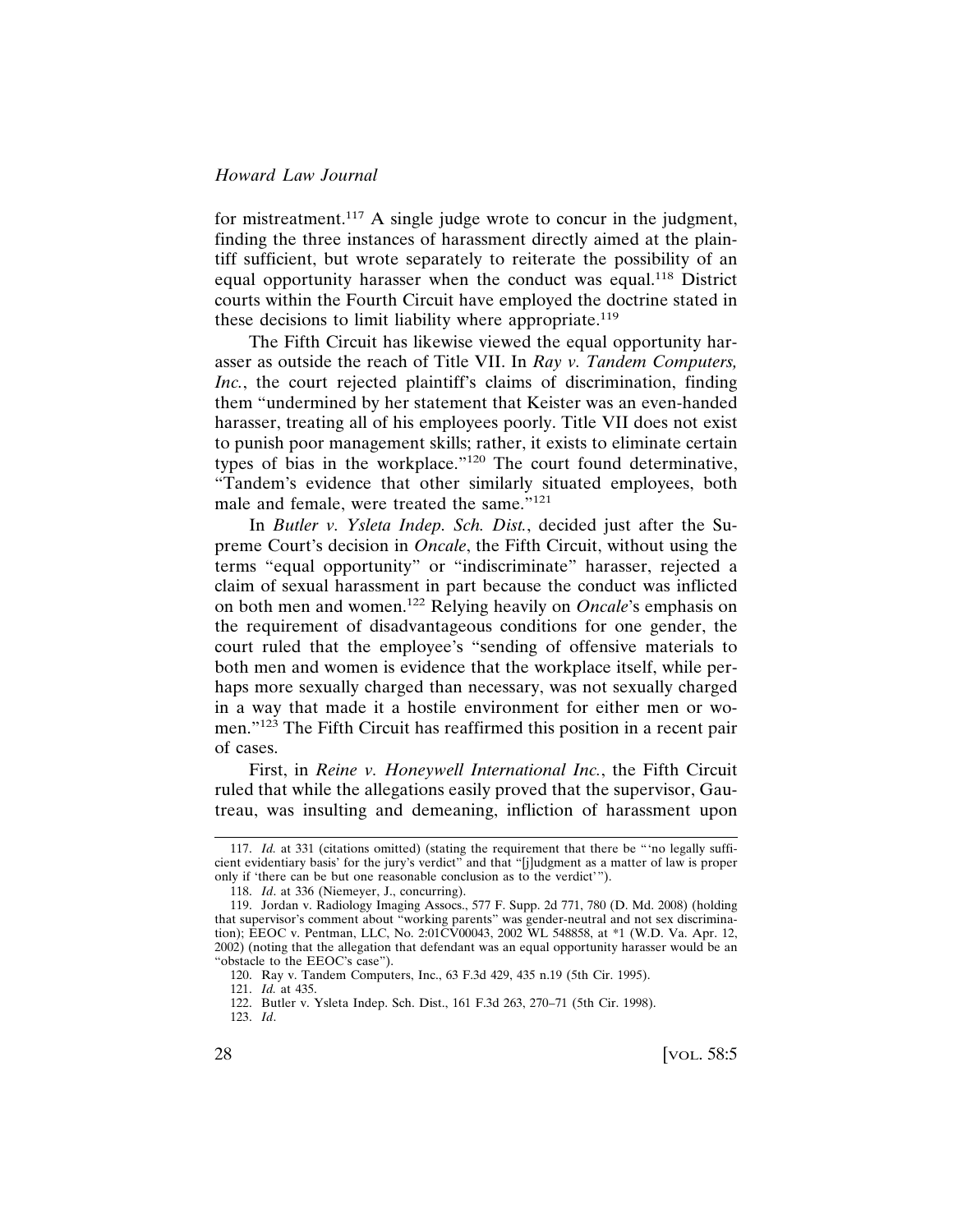both male and female employees undercut any claim of sex discrimination.124 The court adopted both the doctrine and nomenclature of the equal opportunity harasser defense in rejecting plaintiff's claim: "Testimony from numerous employees—male and female—demonstrates that Gautreau was an 'equal opportunity' harasser. When the conduct is equally harsh towards men and women, there is no hostile work environment based on sex."<sup>125</sup> The plaintiff could not meet the burden of showing the supervisor's treatment of female employees was any different or more severe than his treatment of male employees, and thus, Title VII did not apply.126 Second, in *E.E.O.C. v. Boh Brothers Construction Co., L.L.C.*, the Fifth Circuit rejected a claim of sex discrimination by Woods against his supervisor Wolfe and their employer BOH Bros.<sup>127</sup> A panel of the Fifth Circuit noted that, "although Woods may have been Wolfe's primary target, he was by no means his only target. Nor was Wolfe the sole offender. To the contrary, misogynistic and homophobic epithets were bandied about routinely among the crew members, and the recipients, Woods included, reciprocated with like vulgarity."128 Accordingly, the court held, "there is insufficient evidence that Wolfe 'acted on the basis of gender' in his treatment of Woods."<sup>129</sup>

Finally, a federal district court in Texas rejected a claim of racial and gender harassment under Title VII finding that a co-worker's indiscriminate cursing, though it bothered plaintiff in particular, was directed at every person in the office regardless of race, gender, or other characteristic.130 In that case, *Hairston v. Geren*, the district court diligently collected cases, both binding upon it and persuasive to it, to illustrate that a claim for discrimination cannot rest on indiscriminate conduct.131 Finally, in several district court cases within the Fifth Cir-

<sup>124.</sup> Reine v. Honeywell Int'l Inc*.*, 362 F. App'x 395, 397 (5th Cir. 2010).

<sup>125.</sup> *Id.* (citing *Butler*, 161 F.3d at 270–71); *accord* Farpella-Crosby v. Horizon Health Care, 97 F.3d 803, 806 n.2 (5th Cir. 1996) ("Sex-neutral hostile conduct cannot be used to support a hostile environment claim. Title VII does not protect employees from hostile conduct that is not based on their protected status.").

<sup>126.</sup> *Reine*, 362 F. App'x at 397–98.

<sup>127.</sup> EEOC v. Boh Bros. Constr., 689 F.3d 458, 463 (5th Cir. 2012), *rev'd* 731 F.3d 444 (5th Cir. 2013) (en banc).

<sup>128.</sup> *Id*. at 462.

<sup>129.</sup> *Id*. Upon rehearing en banc, the court reinstated the plaintiff's claim on sex-stereotyping without addressing the equal opportunity harasser analysis, an omission the five-judge dissent decried. *See* Boh Bros. Constr. Co., 731 F.3d at 457, 473 (5th Cir 2013) (en banc).

<sup>130.</sup> Hairston v. Geren, No. C-08-382, 2009 WL 3585411, at \*5–6 (S.D. Tex. Oct. 26, 2009). 131. *Id*. (collecting cases).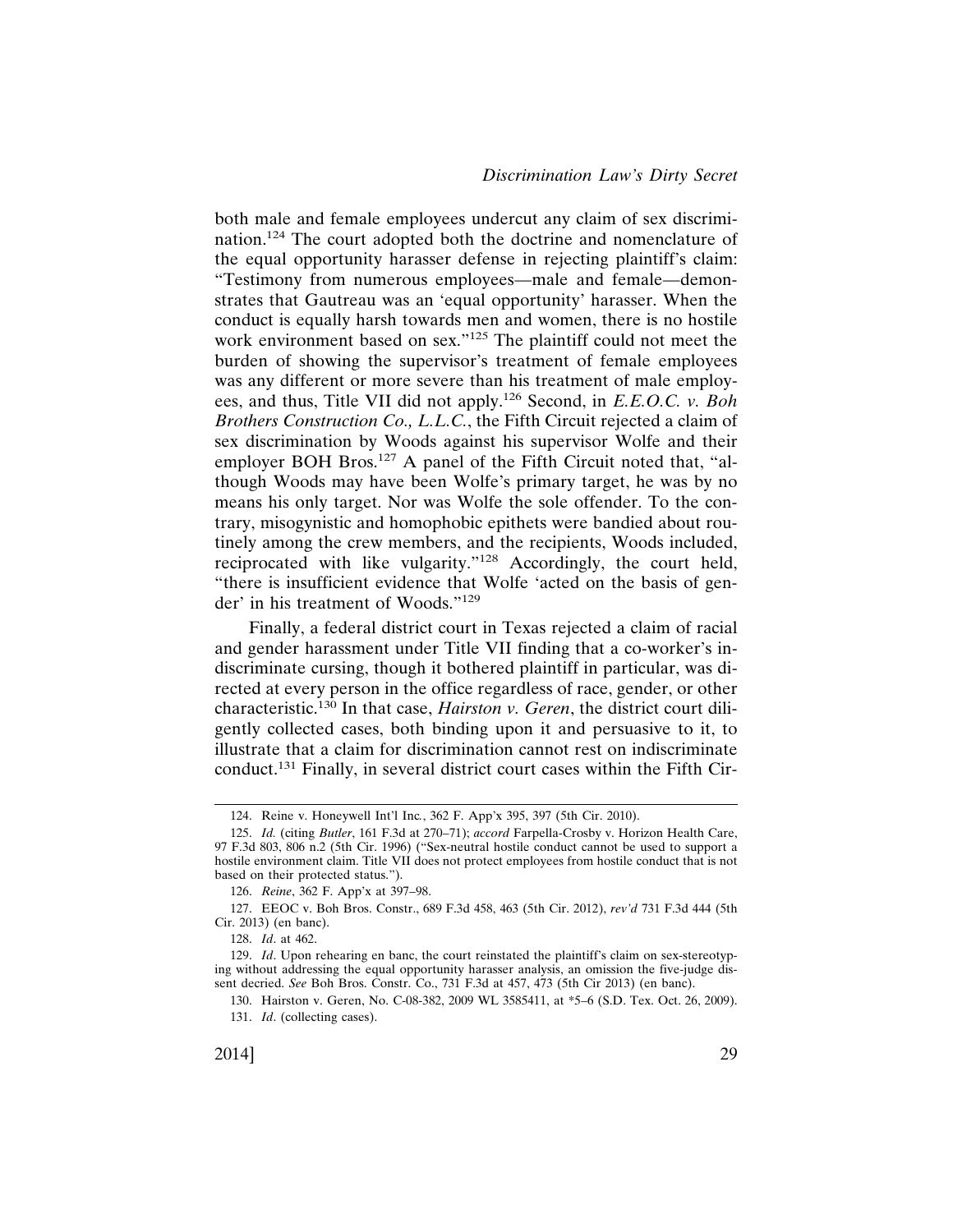cuit, equal opportunity harassment was raised by the defendant but not analyzed or ruled upon by the court.<sup>132</sup>

The Sixth Circuit seems to accept the doctrine, and it has been applied to preclude liability by the district courts within the circuit, but no published appellate decision has done so. In *E.E.O.C. v. Harbert-Yeargin, Inc.*, the Sixth Circuit ruled on a same-sex harassment case in the wake of *Oncale v. Sundowner Offshore Services*, and, while the facts did not present an issue of equal opportunity harassment, both the majority and dissent discuss the hypothetical possibility of such a claim.<sup>133</sup> The defendant supervisor, Davis, was alleged to have "goosed" the plaintiff, a practice that discovery revealed to be prevalent between the male employees of Harbert-Yeargin.134 The majority notes, "although the law does not always follow the dictates of common sense, it is hard for me to come to grips with the fact that if Davis had been an equal opportunity gooser, there would be no cause of action here."135 The dissent responds to this complaint by suggesting, "this is the essence of the Supreme Court's decision in *Oncale*, where it held that 'the critical issue, Title VII's text indicates, is whether members of one sex are subjected to disadvantageous terms or conditions of employment to which members of the other sex are not.'"136 It also notes the Seventh Circuit's (then) recent decision in *Holman v. Indiana*, applying the equal opportunity harasser doctrine to dismiss a Title VII claim.<sup>137</sup>

<sup>132.</sup> Cabrera v. Jacobs Tech., Inc., No. H-10-1069, 2011 WL 1882517, at \*2 (S.D. Tex. May 17, 2011) (mentioning defendant avers its employee was an "equal opportunity harasser" but deciding on other grounds without analysis of the issue); Williamson v. Am. Nat'l Ins. Co., 695 F. Supp. 2d 431, 462–63, 463 n.31 (S.D. Tex. 2010) (dismissing this pro se litigation on other grounds but noting that the plaintiff himself referred to one of the defendant's employees as "an equal opportunity harasser" who was well known for picking on many employees and being indiscriminate in his abusive conduct toward "males, females, people with different racial backgrounds, those with disabilities and those without disabilities"); Hairston v. Geren, No. C-08-382, 2009 WL 3585411, at \*5-7 (S.D. Tex. Oct. 26, 2009).

<sup>133.</sup> EEOC v. Harbert-Yeargin, Inc., 266 F.3d 498, 507–08, 520 (6th Cir. 2001). This case features a lead opinion that is an unlabeled dissent and a majority opinion that incorporates a doggerel patterned on the Mother Goose rhyme about Georgie Porgie. It is not a model of clarity in appellate decision-making and leads to an incomprehensible passage in Lavack v. Owen's World Wide Enter. Network, Inc., 409 F. Supp. 2d 848, 854 (E.D. Mich. 2005) (dictum) ("However, it is established in the Sixth Circuit that the Court will not find grounds for an actionable gender discrimination claim when no cause of action would have existed if Defendant had been an "equal opportunity" harasser.").

<sup>134.</sup> *Harbert-Yeargin, Inc.*, 266 F.3d at 507.

<sup>135.</sup> *Id.* at 520 (noting in the accompanying footnote, "[i]t is not disputed that this is a correct statement of the law").

<sup>136.</sup> *Id*. at 507–08 (quoting Oncale v. Sundowner Offshore Servs., Inc*.*, 523 U.S. 75, 80  $(1998)$ 

<sup>137.</sup> *Id*. at 508 (citing *Holman*, 211 F.3d at 399).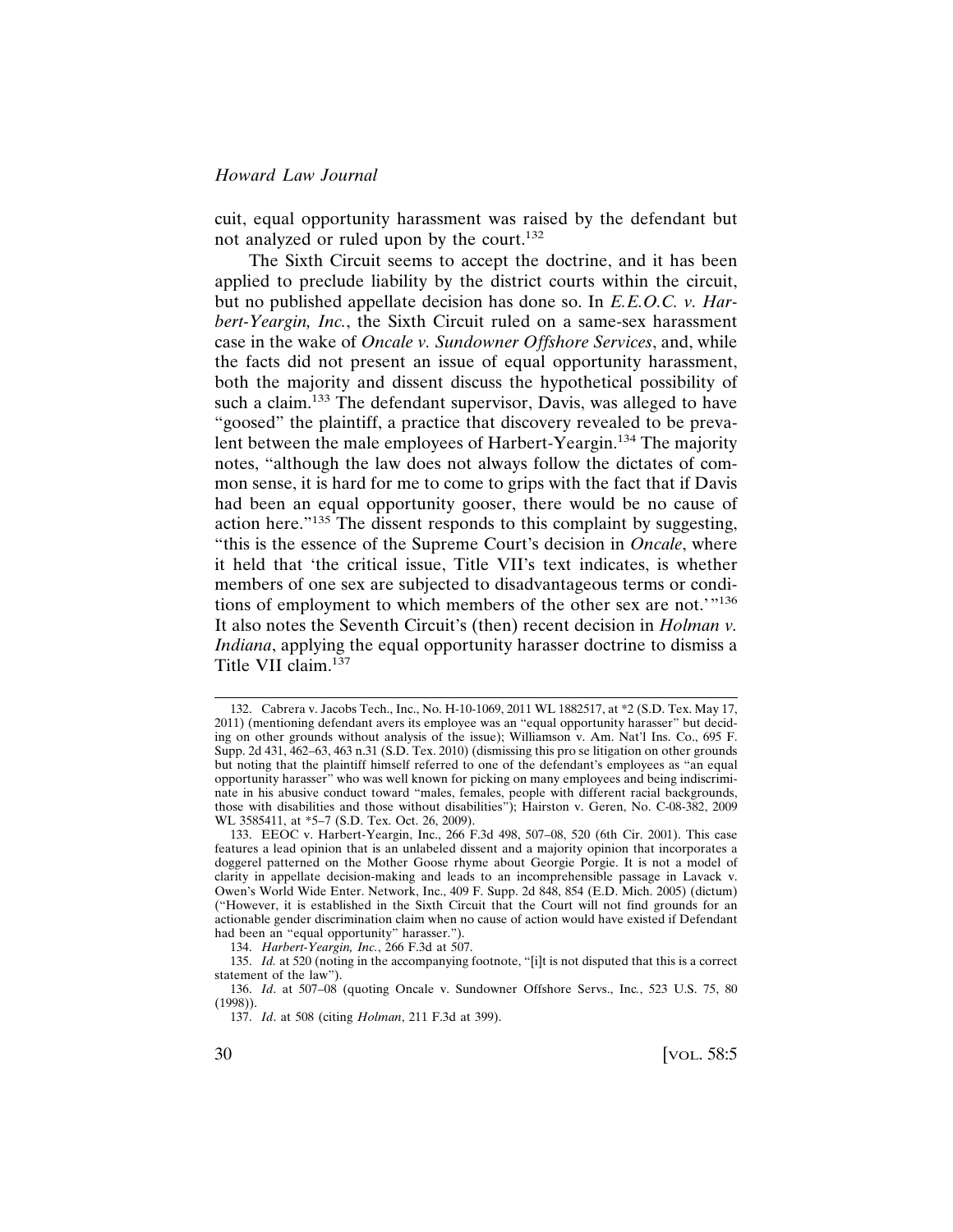Another panel of the Sixth Circuit, in *Gallagher v. C.H. Robinson Worldwide, Inc.*, refused to find the defendant's employees' conduct indiscriminate and equal, repeatedly citing the "patently degrading" and "anti-female" nature of the conduct.138 Reversing the district court's finding that the conduct was indiscriminate, irrespective of the plaintiff's presence let alone her sex, and not "because of sex," the appellate court reasoned that the conduct reflected an anti-female animus that subjected women to greater disadvantage in the workplace than men.139 Such an analysis claims to avoid a harasser's motivations, which is consistent with *Oncale*, but it reintroduces that issue by characterizing the comments themselves as "degrading" or "anti-female" and speculating on their relative differential effect on the sexes.<sup>140</sup> In this way, it accepts the existence of an equal opportunity harasser defense, while making very subtle judgments about equality of not just the conduct but how it is received. $141$ 

The district courts in the Sixth Circuit have applied the equal opportunity defense more directly. For example, in *Moorer v. Summit County Department of Job and Family Services*, the Northern District of Ohio states unequivocally that Title VII does not cover the equal opportunity harasser because such harassment is by definition not based on sex.<sup>142</sup> The allegation by Moorer, the female plaintiff, apparently paralleled a separate complaint filed against the same supervisor by a male co-worker.<sup>143</sup> The court's opinion does not reveal the conduct in the male co-worker's complaint or compare it closely to plaintiff's allegations; it notes only that plaintiff has failed "to show that

<sup>138.</sup> Gallagher v. C.H. Robinson Worldwide, Inc., 567 F.3d 263, 271 (6th Cir. 2009).

<sup>139.</sup> *Id.* at 271–72. The court acknowledged that some female employees were unoffended by the conduct and that one woman, Angela Sarris, was one of the worst offenders. Nevertheless, the court opined that those women might be more "calloused" and "not a reasonable person," and a jury might find that women, or the plaintiff because she is a woman, experienced a disadvantage based on their sex.

<sup>140.</sup> *Id.*

<sup>141.</sup> *See id.* This seems untenable. While the court disregards the female workers who are seemingly unaffected and willing participants who "are willing and able to participate in the offensive conduct on equal terms with the male co-workers" as "callous" and possibly not "reasonable" persons, it may well be that their responses are normal and that the plaintiff's reception is the unreasonable and "unusually sensitive" one. This is not to condone the conduct by the C.H. Robinson employees, which seems deplorable, but only to suggest that if the legal test is whether females are subjected to disadvantages in the terms and conditions of employment, it is stacking the deck to remove some females involved from consideration based on speculation about whether they properly represent females.

<sup>142.</sup> Moorer v. Summit Cnty. Dep't of Job & Family Servs., No. 5:10CV457, 2011 WL 2746098, at \*5 (N.D. Ohio July 14, 2011).

<sup>143.</sup> *Id*.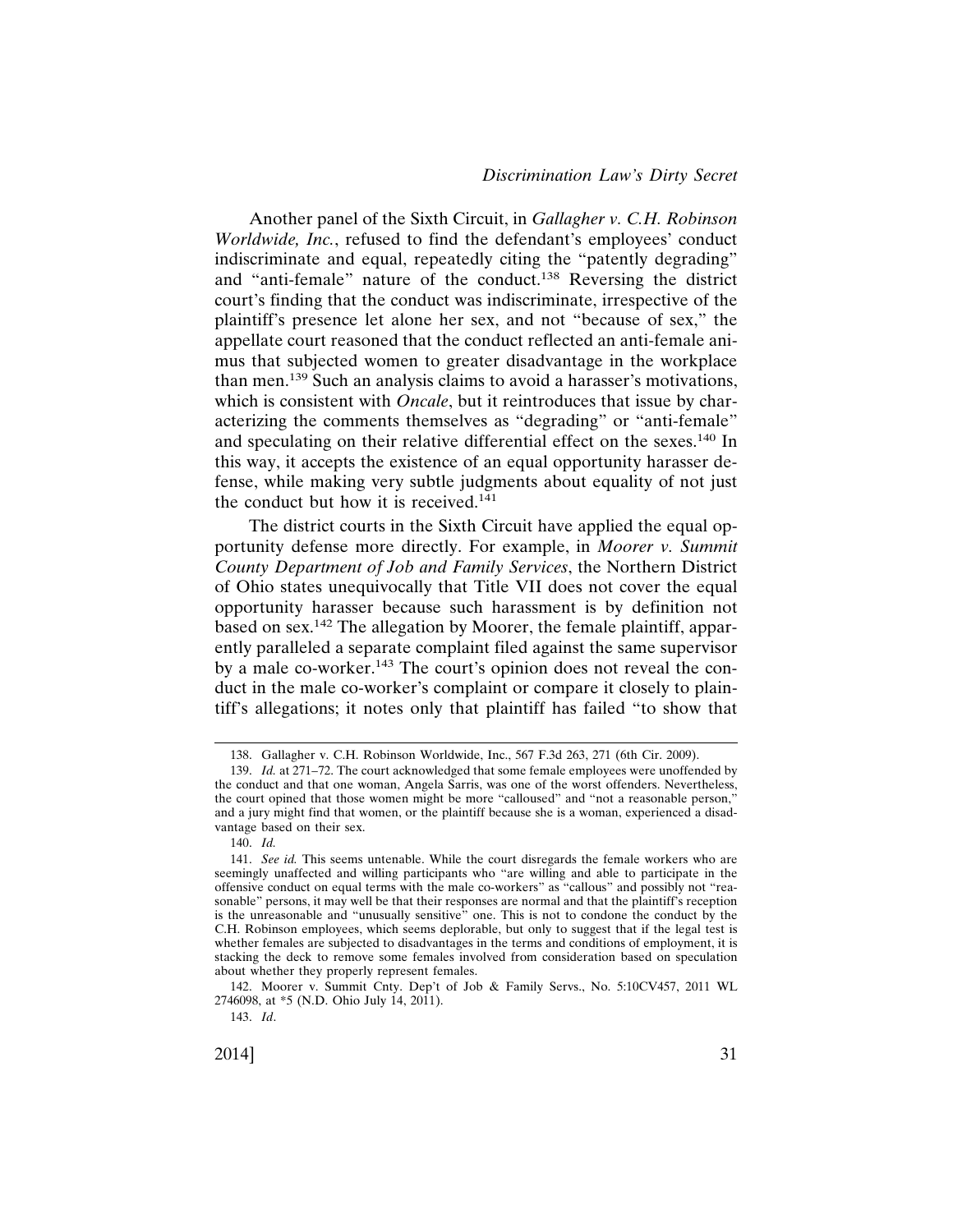Defendant Ladd treated men and women differently."144 With a clear enunciation of the law by the appellate court and applications by the district courts of the circuit, the equal opportunity harasser defense is viable in the Sixth Circuit.

The Tenth Circuit has taken a different approach, largely accepting the existence of the doctrine without ever using the terminology "equal opportunity harasser" or its synonyms. Instead, it examines equal or differential harassment in each case as part of the "based on sex" element under Title VII.<sup>145</sup> The famous refutation of the doctrine by the District of Wyoming, in *Chiapuzio v. BLT*, has not been followed by the Circuit, and has not been cited by a single opinion by or within the Circuit.<sup>146</sup> Instead, the Tenth Circuit very clearly requires the plaintiff to show differential harassment, examining the difference in treatment between men and women in the workplace.<sup>147</sup>

For example, in *Stahl v. Sun Microsystems*, the Tenth Circuit rejected a claim of sexual harassment because the plaintiff failed to show the workplace was unfair toward women in general or plaintiff as a woman in particular.148 The court noted no disparity in treatment between men and women, in terms of salaries or working conditions, and found plaintiff's firing was based on poor performance and lack of cooperation with management, not her sex.149 In *Penry v. Federal Home Loan Bank of Topeka*, the court dismissed a sexual harassment claim, despite the use of sexually related comments, because the alleged harasser was generally vulgar and inappropriate without regard to his audience:

<sup>144.</sup> *Id.*; *see also* Berry v. Maker's Mark Distillery, Inc., 3:12CV-185-JHM, 2014 WL 1761922 (W.D. Ky. Apr. 30, 2014) (noting it is established in the Sixth Circuit that "no cause of action would have existed if Defendant had been an 'equal opportunity' harasser"); Mahan v. Peake, No. 07-15223, 2009 WL 174130, at \*4 (E.D. Mich. Jan. 23, 2009) (citing *Harbert-Yeargin, Inc.*, 266 F.3d at 505 508 and Williams v. Gen. Motors Corp*.*, 187 F.3d 553, 565 (6th Cir. 1999) (stating that equal conduct toward members of both genders could not be considered as sexually discriminating conduct)); Myers v. Office Depot, Inc., No. 06-CV-11252, 2007 WL 2413087, at \*4 (E.D. Mich. Aug. 21, 2007) (holding that attempting to kiss a male employee and sexually propositioning and appraising female employees was equal opportunity harassment precluding sex discrimination claims).

<sup>145. 42</sup> U.S.C. § 2000e-2(a)(2012).

<sup>146.</sup> *Chiapuzio*, 826 F. Supp. at 1337 ("[E]qual harassment of both genders does not escape the purview of Title VII in the instant case.").

<sup>147.</sup> *Bundy*, 641 F.2d at 942 n.7. The issue is never a defense on which the defendant bears a burden and always a claim that an element is lacking, but there is a subtle difference between courts that wait for the defense to raise the claim and those where it is actively looking for the plaintiff to establish the issue. This subtle distinction is one reason that clearer federal legislation on this issue is needed.

<sup>148.</sup> Stahl v. Sun Microsystems, Inc., 19 F.3d 533, 538 (10th Cir. 1994).

<sup>149.</sup> *Id*.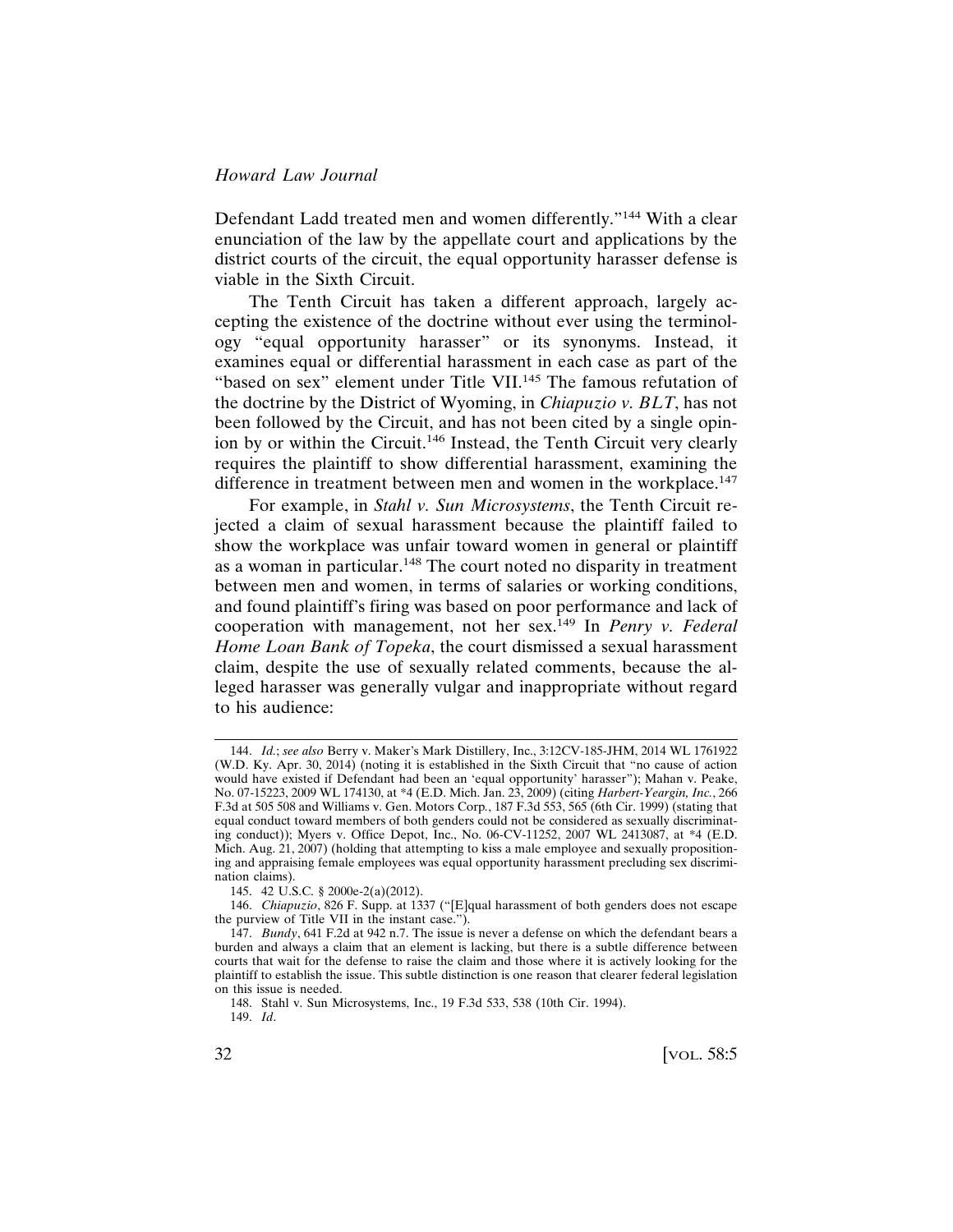The vast majority of Waggoner's behavior set forth in the plaintiffs' 200-paragraph statement of facts seems motivated by poor taste and a lack of professionalism rather than by the plaintiffs' gender. What made the plaintiffs' environment hostile, if anything, was not the gender-based incidents but instead the gender-neutral antics perpetrated by Waggoner throughout his four-year career at FHLB.<sup>150</sup>

Similarly, in *Riske v. King Soopers*, the Tenth Circuit dismissed a sexual harassment claim because the plaintiff failed to establish that men and women were treated any differently by their supervisor: "the trial transcript reflects that one of these co-workers testified that Mr. Katzenberger treated women 'pretty coldly, the same as everyone else.'"151 In *Gross v. Burggraf Construction Co.*, the Tenth Circuit examined a lengthy record of coarse, crude, profane, and vulgar language in the context of a construction site.<sup>152</sup> The court found that a single inadmissible female-specific expletive and a single admissible comment suggesting violence toward women were insufficient genderbased conduct to support a hostile work environment claim.153 In every other instance, the conduct was issued from supervisor to employee or from employee to employee without regard for the sex of any individual involved.154 The decisions of the district courts within the Tenth Circuit follow this same analytical method, examining the plaintiff's claim for evidence that mistreatment was sex-based and not inflicted without regard to sex.<sup>155</sup>

<sup>150.</sup> Penry v. Fed. Home Loan Bank of Topeka, 155 F.3d 1257, 1263 (10th Cir. 1998).

<sup>151.</sup> Riske v. King Soopers, 366 F.3d 1085, 1091–92 (10th Cir. 2004); *see also* Bateman v. United Parcel Serv., Inc., 31 F. App'x 593, 598 (10th Cir. 2002) ("Plaintiff has totally failed to point to anything in the record suggesting that she was subjected to disciplinary action . . . because of her gender."); Pascouau v. Martin Marietta Corp., 185 F.3d 874, \*5–7 (10th Cir. 1999) (unpublished table decision) (finding the lewd and vulgar jokes and conduct of plaintiff's employers was not based on gender).

<sup>152.</sup> Gross v. Burggraf Constr. Co., 53 F.3d 1531, 1537–46 (10th Cir. 1995).

<sup>153.</sup> *Id.* at 1547.

<sup>154.</sup> *Id.*

<sup>155.</sup> *See* Hindman v. Thompson, 557 F. Supp. 2d 1293, 1303 (N.D. Okla. 2008) (denying liability because "Thompson was indiscriminate in terms of who might be affected by the fact that he was committing such acts"); Foster v. Thompson, No. 05-CV-305-TCK-FHM, 2008 WL 596136, at \*6 (N.D. Okla. Mar. 4, 2008) (finding liability was precluded because the defendant's actions were not hostile towards women specifically and were inflicted on both men and women present); Unrein v. Payless Shoesource, Inc., 51 F. Supp. 2d 1195, 1205 (D. Kan. 1999) ("[T]he record shows that Robinson had personality conflicts with persons of both genders and . . . . [t]he court finds no evidence that any of Robinson's conduct was motivated by plaintiff's gender. Most of the incidents are entirely gender neutral."); Plakio v. Congregational Home, Inc., 902 F. Supp. 1383, 1391 (D. Kan. 1995) (holding that plaintiff's claims lacked any evidence that "the objectionable work requirements were enforced or imposed disparately on the basis of sex . . . . The court has nothing from which to infer that the men . . . were held to different standards when it came to performing perineal care and meeting the specific needs of mentally alert residents.");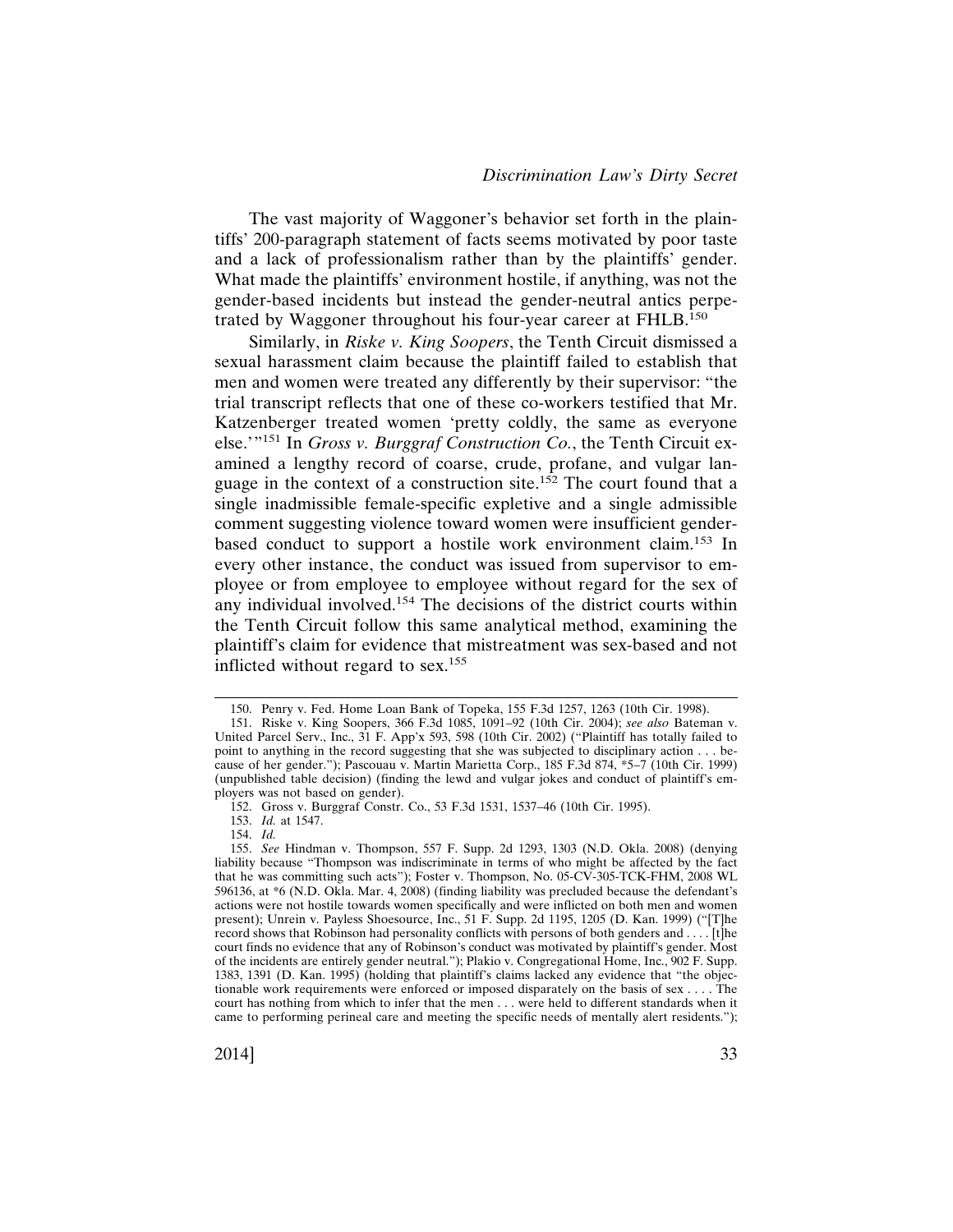What emerges from the decisions of the Tenth Circuit is close attention to the equality or disparity of treatment between men and women as part of the Title VII test, without need for, or reference to, a "defense" of equal opportunity harassment.<sup>156</sup> This is an effective way to properly keep discrimination based on sex as the plaintiff's burden and to avoid rhetoric surrounding the equal opportunity harasser concept.

The Second Circuit accepts the existence of the doctrine, but in its four published opinions on point, it has not yet applied the doctrine to bar liability.157 In each case involving the doctrine, it has distinguished the conduct as different toward one sex or decided the case on other grounds.158

The Second Circuit has addressed the issue most directly in *Petrosino v. Bell Atlantic*, where it stated that though "a work 'environment which is equally harsh for both men and women' cannot support a claim for sex discrimination," it found that the sexual environment in general toward women was universally demeaning and exploitive only.159 This approach was followed by *Kaytor v. Electric Boat Corp.*, which rejected a defendant's attempt to claim that threats to choke the plaintiff were not based on sex because the supervisor had once made a similar threat to a male co-worker.<sup>160</sup>

Though it has not had occasion to apply the doctrine to reject liability, the Second Circuit does acknowledge the doctrine and the requirement of differential treatment.<sup>161</sup> A single district court opin-

157. *See* cases cited *infra* notes 159–61.

Young v. Finish Line, Inc., No. 94-4117-DES, 1995 WL 472783, at \*5 (D. Kan. July 12, 1995) (holding that insults such as "dumb" or "ass" and conduct such as "birthday spanking" are gender-neutral, if unprofessional, inappropriate, and unfunny displays, that do not support a claim of harassment).

<sup>156.</sup> Indeed, the terms "equal opportunity harassment," "indiscriminate harassment," "bisexual harassment," or similar terms referring directly to the alleged harasser appear in no opinions within the Tenth Circuit except Chiapuzio v. BLT Operating Corp. *See* cases cited *supra* notes 148, 150–58.

<sup>158.</sup> In two of these four cases, the Second Circuit avoided deciding on equal opportunity harassment grounds. *See* Brown v. Henderson, 257 F.3d 246, 256 (2d Cir. 2001) (holding the plaintiff's discrimination was because of office politics rather than sex); Brennan v. Metro. Opera Ass'n, Inc*.*, 192 F.3d 310, 319 (2d Cir. 1999) (holding the plaintiff's discrimination was not sufficiently severe).

<sup>159.</sup> Petrosino v. Bell Atl*.*, 385 F.3d 210, 221–22 (2d Cir. 2004) (quoting in part *Brennan*, 192 F.3d at 318).

<sup>160.</sup> Kaytor v. Elec. Boat Corp., 609 F.3d 537, 551–52 (2d Cir. 2010) (holding that the overall course of sex-based harassment precluded summary judgment).

<sup>161.</sup> *See* Farren v. Shaw Envtl., Inc*.*, 852 F. Supp. 2d 352, 359 (W.D.N.Y. 2012), *aff'd*, 510 F. App'x 44 (2d Cir. 2013) ("Further, there is no comparative evidence detailing Puma's interactions with women, and thus no evidence that would support an inference that Puma was either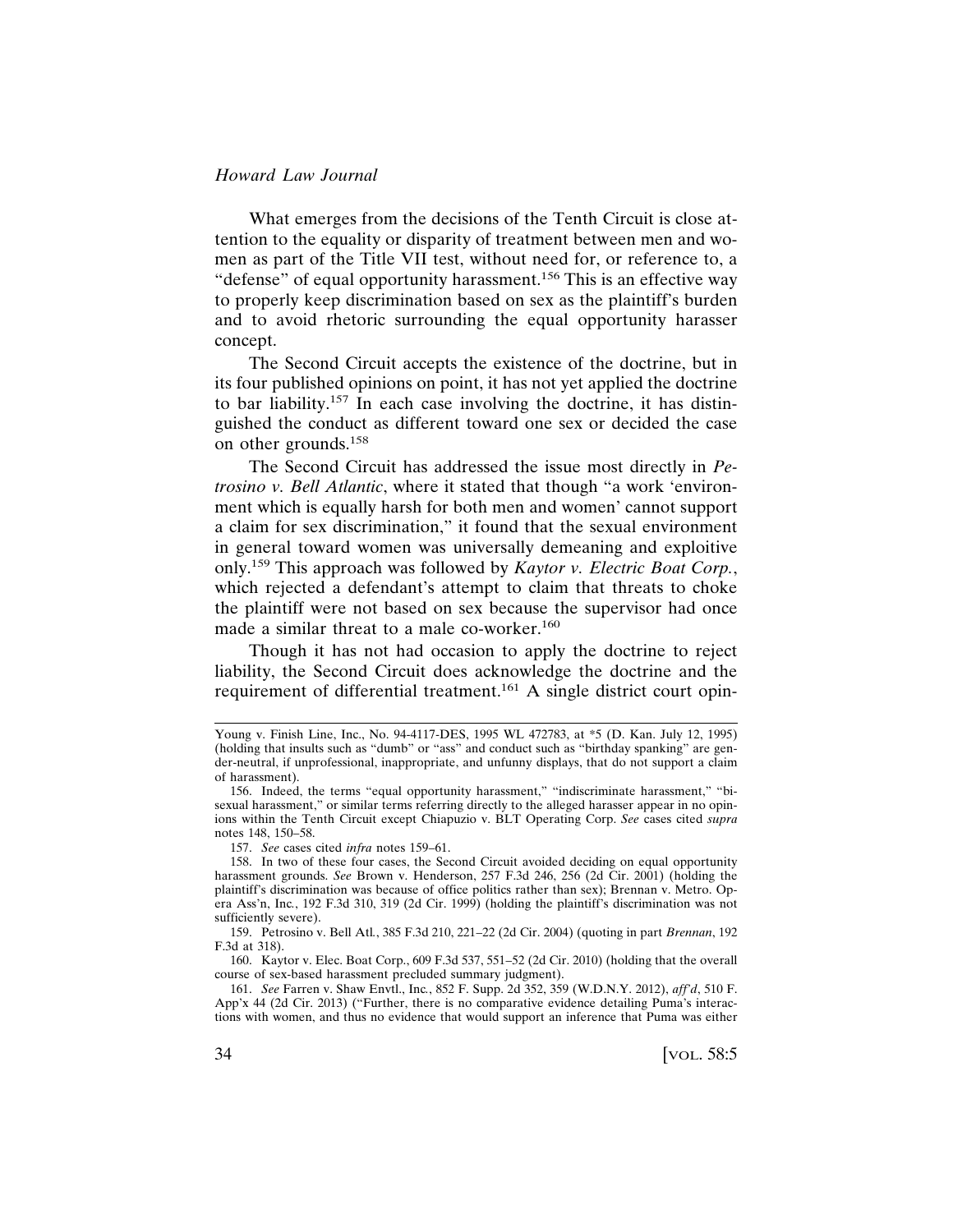ion within the circuit has applied the doctrine to dismiss a claim, and it seems to be applying the law of the circuit in doing so.<sup>162</sup>

The Eleventh Circuit also seems to accept the principle of equal opportunity harassment, though both it and its district courts tend to find unequal harassment in most cases, or decide such cases on other grounds.163 In 1982, relatively early in the Title VII sexual harassment jurisprudence, the Eleventh Circuit seemed to accept the proposition that equal harassment fell outside the reach of Title VII:

However, there may be cases in which a supervisor makes sexual overtures to workers of both sexes or where the conduct complained of is equally offensive to male and female workers. In such cases, the sexual harassment would not be based upon sex because men and women are accorded like treatment. Although the plaintiff might have a remedy under state law in such a situation, the plaintiff would have no remedy under Title VII.<sup>164</sup>

The court relied upon, and seemed to agree with, the analysis of Barnes v. Costle.<sup>165</sup> It also found persuasive the reasoning of two law review articles.166 The Eleventh Circuit next addressed the issue in *Baldwin v. Blue Cross/Blue Shield of Ala.* Relying on the Supreme Court's decision in *Oncale*, the Eleventh Circuit affirmed the equal

generally hostile toward men or treated men and women differently."); Wentworth v. Hedson, 493 F. Supp. 2d 559, 568 (E.D.N.Y. 2007) ("Equally meritless is the Hedsons' argument, tacitly made, that they were equal opportunity harassers . . . . There is a genuine dispute of fact on this issue . . . . Moreover, what matters is whether the harassment that is visited upon members of different races or genders is truly equal in terms of, inter alia, prevalence, severity and impact.") (internal citations omitted); Anderson v. England, 359 F. Supp. 2d 213, 217 (D. Conn. 2005) ("Though equal opportunity harassment is not actionable under Title VII, the Court believes that Officer Kujawski and Sergeant Wells have presented sufficient evidence at this stage that their gender was at least part of the reason for Lieutenant Coleman's harassment of them."); Dobrich v. Gen. Dynamics Corp., Elec. Boat Div*.*, 106 F. Supp. 2d 386, 391 (D. Conn. 2000) (citing *Holman*, 211 F.3d at 399) ("It is true that there are 'equal opportunity harassers' whose behavior is offensive to both sexes.").

<sup>162.</sup> Krasner v. HSH Nordbank AG, 680 F. Supp. 2d 502, 519 (S.D.N.Y. 2010) (holding that plaintiff was a "male victim of equal opportunity harassment, and not, as required for Title VII liability, someone who experienced workplace harassment because of [his] sex") (quoting Brown v. Henderson, 257 F.3d 246, 251 (2d Cir. 2001) (internal quotation marks omitted).

<sup>163.</sup> *See* cases cited *infra* notes 167–75.

<sup>164.</sup> Henson v. City of Dundee, 682 F.2d 897, 904 (11th Cir. 1982).

<sup>165.</sup> *Id.* (citing *Barnes*, 561 F.2d at 990 n.55).

<sup>166.</sup> *Id.* (citing Note, Sexual Harassment and Title VII, 76 U. MICH. L. REV. 1007, 1019–20 & n.99 (1978) and Comment, Sexual Harassment and Title VII, 51 N.Y.U. L. Rev. 148, 151–52 (1976)). A district court within the Eleventh Circuit also made a similar ruling in a Title VII racial discrimination case within its own jurisdiction. *See also* Bradford v. Sloan Paper Co*.,* 383 F. Supp. 1157, 1161 (N.D. Ala. 1974) ("The court finds that, while plaintiffs did suffer mistreatment, it was not directed against them because of their race. Other employees, including James 'Rick' Sweeney and Bobby J. Woodall, both white, felt that they were overworked and harassed. Sweeney and Woodall both quit as a result of these abuses, largely from Horace Ramey.").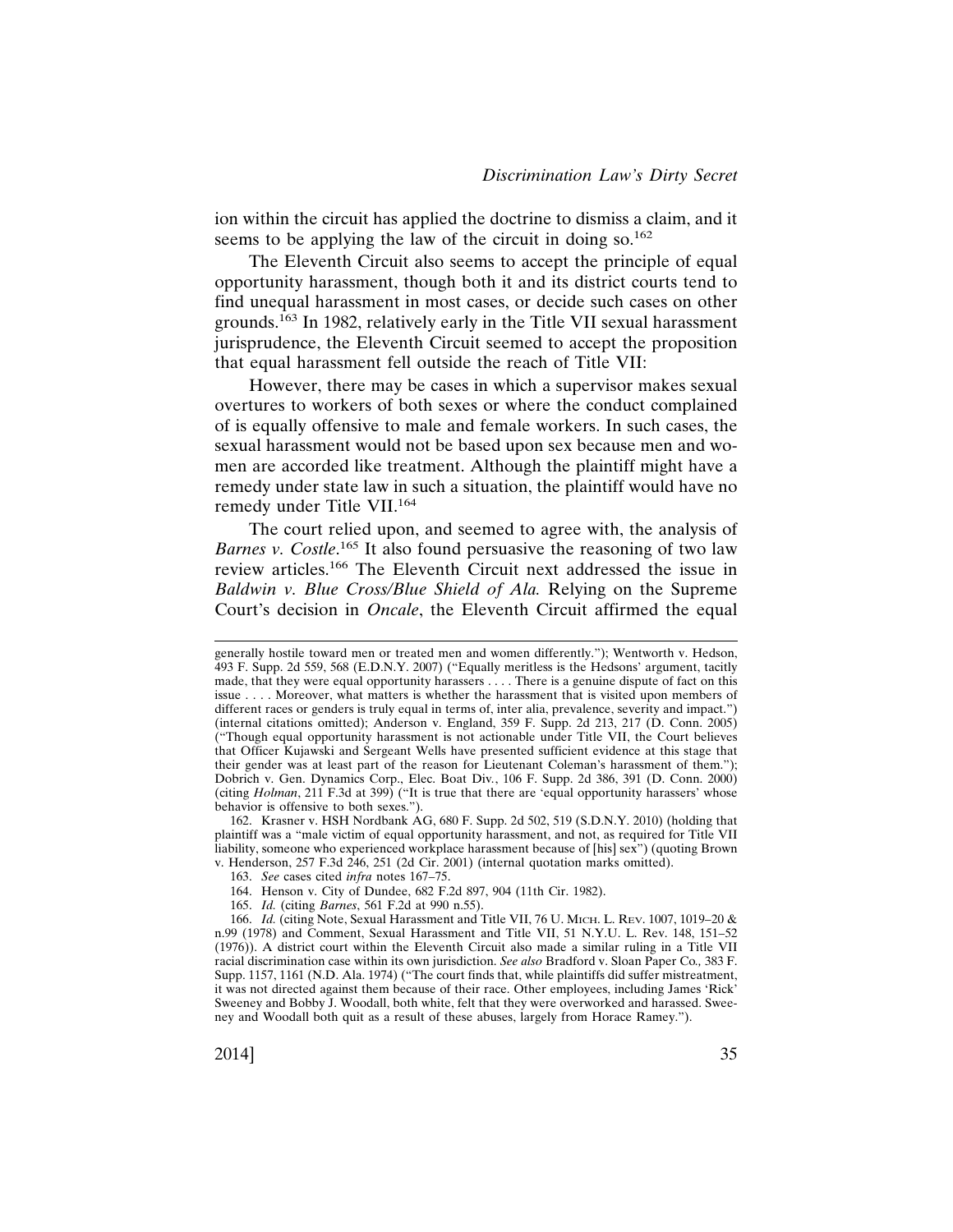opportunity harassment principle: "An equal opportunity curser does not violate a statute whose concern is, as the Supreme Court has phrased it, 'whether members of one sex are exposed to disadvantageous terms or conditions of employment to which members of the other sex are not exposed.'"167 However, the court held that the plaintiff was sexually propositioned and subjected to gender-specific epithets sufficient to show harassment because of sex.<sup>168</sup>

Finally, in *Reeves v. C.H. Robinson Worldwide, Inc.*, the Eleventh Circuit addressed a defendant's claim that its workplace was a rough and vulgar one, but that any such offensive material was indiscriminate.169 The court accepted that truly indiscriminate conduct, conduct directed toward both males and females and that caused no disadvantageous conditions to either group, would not violate Title VII.170 As in the prior Eleventh Circuit cases, however, the court found that sufficient gender-specific harassment occurred to demonstrate harassment based on sex.<sup>171</sup>

Two district court decisions within the circuit applied the equal opportunity harasser rationale to dismiss Title VII claims.172 In several other cases, district courts within the Eleventh Circuit reaffirmed the

<sup>167.</sup> Baldwin v. Blue Cross/Blue Shield of Ala., 480 F.3d 1287, 1302 (11th Cir. 2007) (quoting in part *Oncale*, Inc*.*, 523 U.S. at 80).

<sup>168.</sup> *Id.*

<sup>169.</sup> Reeves v. C.H. Robinson Worldwide, Inc., 594 F.3d 798, 811 (11th Cir. 2010).

<sup>170.</sup> *Id.* at 809 ("In particular, sexual language and discussions that truly are indiscriminate do not themselves establish sexual harassment under Title VII.").

<sup>171.</sup> *Id.* at 811–12 ("If the environment portrayed by Reeves at C.H. Robinson had just involved a generally vulgar workplace whose indiscriminate insults and sexually-laden conversation did not focus on the gender of the victim, we would face a very different case. However, a substantial portion of the words and conduct alleged in this case may reasonably be read as gender-specific, derogatory, and humiliating. . . . The social context at C.H. Robinson detailed by Reeves allows for the inference to be drawn that the abuse did not amount to simple teasing, offhand comments, or isolated incidents, but rather constituted repeated and intentional discrimination directed at women as a group.") (internal citation omitted).

<sup>172.</sup> *See* Livingston v. Marion Bank & Trust Co., 2:11-CV-1369-LSC, 2014 WL 3347910 (N.D. Ala. July 8, 2014) (conceding that there may be cases where equal opportunity harassment exists but indiscriminately egregious conduct, particularly if especially offensive to women may not qualify); Dehaan v. Urology Ctr. of Columbus LLC, No. 4:12-CV-6 (CDL), 2013 WL 3227678, at \*2 (M.D. Ga. June 25, 2013) (holding that where the defendant creates a hostile environment for both men and women, it fails to establish a hostile work environment "because of" an individual plaintiff's sex); Fitzpatrick v. Winn-Dixie Montgomery, Inc., 153 F. Supp. 2d 1303, 1305–06 (M.D. Ala. 2001) ("Fitzpatrick and Wright cannot establish that the harassment was based on the sex of the employee. As the Eleventh Circuit has noted, where a supervisor makes sexual overtures to employees of both genders, or where the conduct is equally offensive to male and female workers, the conduct may be actionable under state law, but it is not actionable as harassment under Title VII because men and women are accorded like treatment.").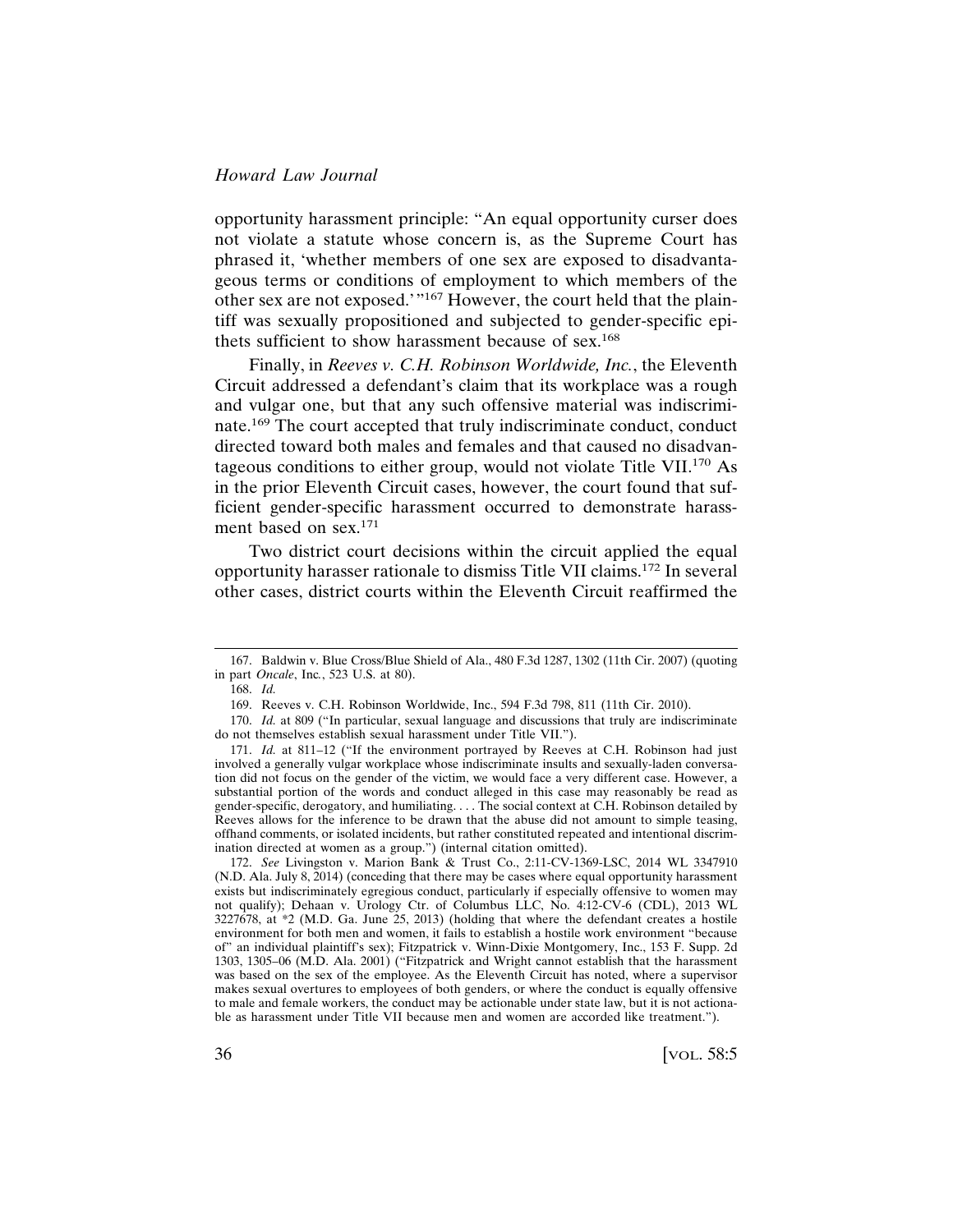doctrine but found the conduct factually distinguishable in some way.173

Two circuits, the Eighth and D.C., seem to accept the principle that indiscriminate or equal harassment fails to meet the Title VII requirement that the harassment be "because of sex," but they do so in ways that cast some doubt on the certainty of the law of the circuit.

While the D.C. Circuit was the first to recognize the equal opportunity loophole in Title VII, application of the doctrine since then has been minimal.174 After the early cases posing the possibility of an equal opportunity harasser, the only other comment by the D.C. Circuit comes from Judges Bork, Scalia, and Starr, writing in dissent from a denial of rehearing *en banc*. 175 In the final footnote of that dissent, the trio of judges acknowledges the D.C. Circuit's position on the issue:

But this court has twice stated that Title VII does *not* prohibit sexual harassment by a "bisexual superior [because] the insistence upon sexual favors would . . . apply to male and female employees alike." Thus, this court holds that only the differentiating libido runs afoul of Title VII, and bisexual harassment, however blatant and however offensive and disturbing, is legally permissible.<sup>176</sup>

<sup>173.</sup> *See* Murphy v. City of Aventura, 616 F. Supp. 2d 1267, 1274 (S.D. Fla. 2009), *aff'd*, 383 F. App'x 915 (11th Cir. 2010) (excluding some incidents from consideration because the harassment was dealt equally and simultaneously to both men and women, but holding that other sexspecific slurs satisfied the because of sex requirement); Smith v. Pefanis, 652 F. Supp. 2d 1308, 1326 (N.D. Ga. 2009) ("Here, while Pefanis may have harassed both male and female employees, plaintiff's evidence shows that the conduct directed at him was based on his sex since Pefanis allegedly repeatedly propositioned him for sex and inappropriately touched him on several occasions. Thus, plaintiff has made a showing that the alleged harassment he endured was based on his sex sufficient to survive summary judgment."); Forsberg v. Pefanis, No. 1:07-CV-3116-JOF-RGV, 2009 WL 901015, at \*7 (N.D. Ga. Jan. 26, 2009), *report and recommendation accepted in part and rejected in part on other grounds*, No. 1:07-CV-3116-JOF, 2009 WL 901012 (N.D. Ga. Mar. 27, 2009) ("Courts have found that harassing conduct that is equally offensive to male and female employees or that is inflicted on both sexes is not harassment based on sex. . . . While there is evidence that Pefanis regularly groped both male and female employees, his alleged harassment of plaintiff was of a different character in that it was gender specific and derogatory."); Petcou v. C.H. Robinson Worldwide, Inc., No. 1:06-CV-2157-HTW-GGB, 2008 WL 8910651, at \*9 (N.D. Ga. Feb. 5, 2008) (holding that unwelcome exposure to pornography, exclusively pornography objectifying women, presents an issue of fact regarding harassment because of sex).

<sup>174.</sup> *See supra* Part II, *Bundy*, 641 F.2d at 942 n.7 (noting that a supervisor who harasses men and women alike would evade the reach of the statute); *Barnes*, 561 F.2d at 990 n.55 (noting that where the harasser propositioned members of both sexes, it "would not constitute gender discrimination because it would apply to male and female employees alike").

<sup>175.</sup> *Vinson*, 760 F.2d at 1330.

<sup>176.</sup> *Id.* at 1333 n.7.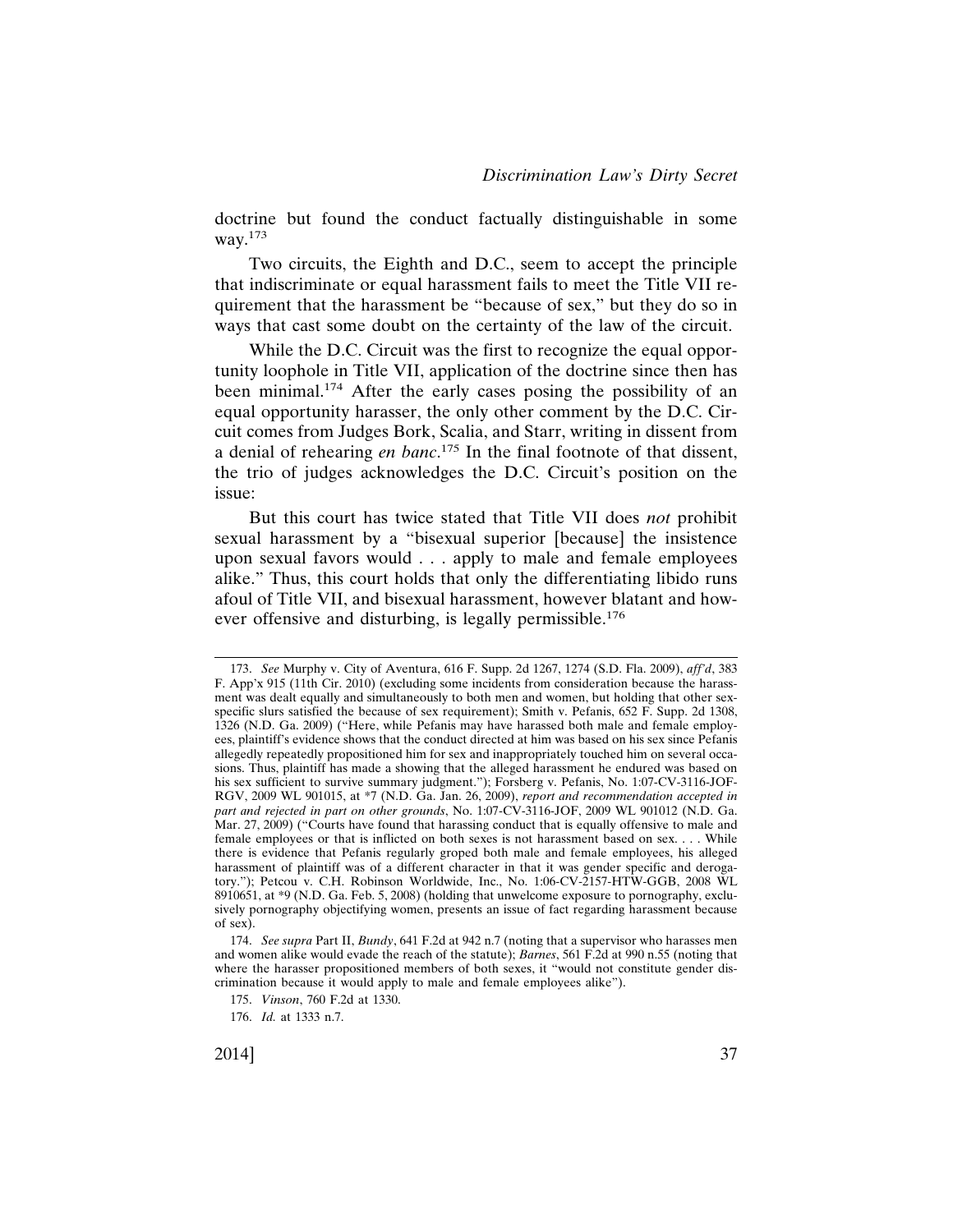According to these judges, this loophole suggests Congress was not thinking of individual harassment at all but of discrimination in conditions of employment because of gender.<sup>177</sup> It seems as though the D.C. Circuit, perhaps the originator of the concept of equal opportunity harassment, accepts the doctrine albeit uneasily.

In contrast, the Eighth Circuit seems to apply the doctrine, but it does so without using the term "equal opportunity harasser" or any other synonymous terminology. For example, the principle seemingly accepted in *Kopp v. Samaritan Health System, Inc.*, which examined the relative treatment of men and women and found a legally relevant difference in quantity and quality.178 *Kopp* properly enunciates the requirement that one sex be treated worse than the other to constitute discrimination under Title VII and finds that in that case worse treatment for one sex was present.<sup>179</sup> The court noted that the incidents involving men involved only a raised voice or verbal insult while those involving women involved physical contact and harm and rejected the application of the claim of indiscriminate harassment on factual grounds.180

Twice the Eighth Circuit has ruled that the incidents were not based on the plaintiff's sex, implicitly involving the equal opportunity harasser concept.<sup>181</sup> Similarly, the principle embodied in the equal opportunity harassment doctrine seems present in *Schoffstall v. Henderson*, in which the court upholds a grant of summary judgment because the female plaintiff "cannot show that similarly situated male employees were treated differently."182 But *Schoffstall* is a case of sex discrimination by adverse employment action, not a sexual harassment case.183 Each case barring liability applies the doctrine without using the nomenclature or discussing the underlying legal basis leaving the

<sup>177.</sup> *Id.*

<sup>178.</sup> *Kopp*, 13 F.3d at 269–70.

<sup>179.</sup> *Id.*

<sup>180.</sup> *Id.*

<sup>181.</sup> *See* Hesse v. Avis Rent A Car Sys., Inc*.*, 394 F.3d 624, 630 (8th Cir. 2005) ("The record shows, however, that Johnson's loud behavior was directed at both male and female employees. Hesse has acknowledged that everyone in the office was subjected to Johnson's deliberate shoe squeaking and that he clapped his hands loudly to get the attention of male garage technicians. Hesse relies on the incident in which Johnson banged on a window to get Sheila Sexauer's attention, but that incident does not establish that Johnson's conduct was based on sex since he engaged in similar behavior to get the attention of male employees."); Scusa v. Nestle U.S.A. Co.*,* 181 F.3d 958, 965 (8th Cir. 1999) (holding plaintiff's admission that "she believed that [the harasser] would have reacted the same way had a male co-worker [provoked him]" demonstrated a lack of sex-based harassment).

<sup>182.</sup> Schoffstall v. Henderson, 223 F.3d 818, 826 (8th Cir. 2000).

<sup>183.</sup> *Id.*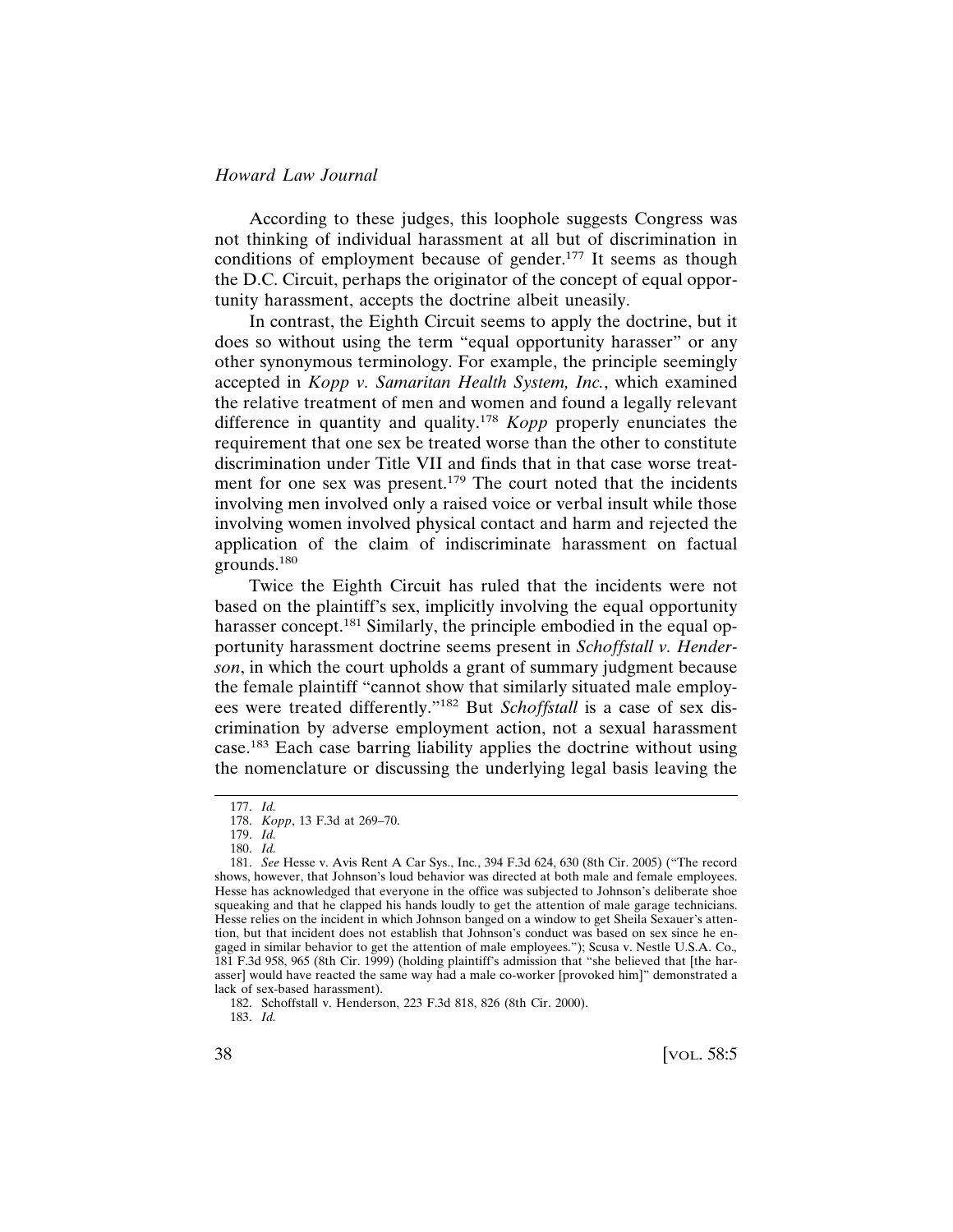exact status of the equal opportunity harasser doctrine in some doubt in the Eighth Circuit.

A recent case, the only published case in the Eighth Circuit to directly use the term "equal opportunity harasser," avoids ruling on the issue despite it being the grounds for dismissal in the district court below.184 In *Algana v. Smithville R-II School District*, the school district adduced evidence to demonstrate that the allegedly harassing behavior was directed toward both male and female employees.<sup>185</sup> The district court ruled this was sufficient to provide the defendant with a defense, but the circuit court resolved the case by addressing the absence of a different element: "We express no opinion on whether the evidence suggesting that the allegedly harassing behavior was also directed toward male employees is sufficient to establish an 'equal opportunity' harasser defense."186 This is neither an acceptance nor repudiation of the doctrine itself, though the court cites to *Holman v. Indiana*. 187 The doctrine seems alive in the Eighth Circuit, though often discussed simply as a lack of different treatment between the sexes, but the question remains somewhat open after the general language in the earlier circuit cases and the decision on other grounds in *Algana*.

With relatively few cases or a lack of clear use of the terminology, it is difficult to say whether these two circuits have accepted the doctrine as applicable. This leaves some uncertainty about the law of the circuit on this issue, which in turn keeps both employers and employees in the dark about their relative rights and responsibilities. This militates in favor of clarification of Title VII perhaps even more strongly than the cases plainly acknowledging the loophole.

Far from being a dead or dying concept, the equal opportunity harasser loophole is actively applied by most circuit courts. This is true whether they use the nomenclature or not and whether the conduct is bisexual, equally targeted, or indiscriminate. This represents a significant doctrinal hole in an important federal protection.

#### B. The Single Circuit Rejecting the Equal Opportunity Defense

Only the Ninth Circuit plainly rejects the premise that an equal opportunity harasser falls outside the scope of Title VII. In *Steiner v.*

<sup>184.</sup> Alagna v. Smithville R-II Sch. Dist., 324 F.3d 975, 980 (8th Cir. 2003).

<sup>185.</sup> *Id.* at 979–80.

<sup>186.</sup> *Id.*

<sup>187.</sup> *Id.* at 980.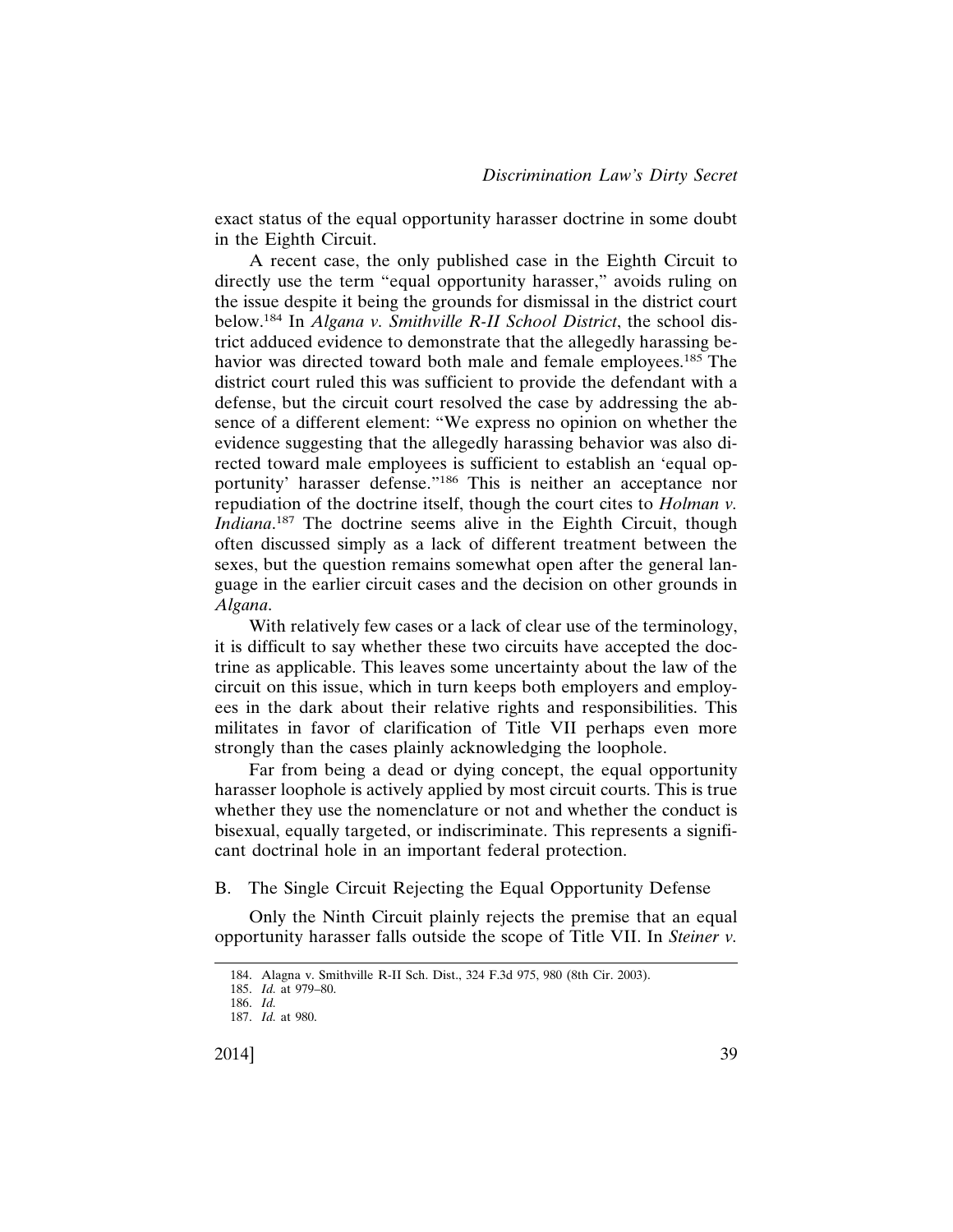*Showboat Operating Co.*, the Ninth Circuit rejected a claim of equal opportunity harassment by holding the conduct toward the female plaintiff and her female co-workers involved sex-specific pejoratives whereas the conduct toward men, while crass, was sex-neutral.<sup>188</sup> The court could easily have accepted the principle of equal opportunity harassment while finding the harassment in this case was unequal. It chose, however, to reject the principle and offered this dicta: "[E]ven if Trenkle used sexual epithets equal in intensity and in an equally degrading manner against male employees . . . we do not rule out the possibility that *both* men and women working at Showboat have viable claims against Trenkle for sexual harassment."189 Much like the opposing dicta acknowledging the equal opportunity harasser problem in *Barnes* and *Bundy*, there is no analysis or support for this casual comment.190 At most, *Steiner* points to circuit authority, *Ellison v.* Brady,<sup>191</sup> for the point that the standard is that of a "reasonable woman" and that "conduct that many men consider unobjectionable may offend many women."192 But nothing about that point compels or even supports a rejection of the equal opportunity harasser exception.193 Nevertheless, *Steiner* became known for its rejection of the premise of equal opportunity harassment, and its dicta has influenced the Ninth Circuit jurisprudence much as *Barnes* and *Bundy* have influenced the rest of the circuits. For example, in a racial discrimination case under Title VII, the Ninth Circuit plainly rejected defendant's claim of equal opportunity harassment: "Potomac's status as a purported 'equal opportunity harasser' provides no escape hatch for liability."<sup>194</sup> Likewise, another racial discrimination case elevates this dicta to be the law of the circuit—"our case law is clear that the fact that an individual 'consistently abused men and women alike' provides no defense to an accusation of sexual harassment,"—and goes on to hold that though the supervisor used racially charged language

<sup>188.</sup> *Steiner*, 25 F.3d at 1463–64.

<sup>189.</sup> *Id*. at 1464.

<sup>190.</sup> *Id.*; *Bundy*, 641 F.2d at 942 n.7; *Barnes*, 561 F.2d at 990 n.55.

<sup>191.</sup> Ellison v. Brady, 924 F.2d 872, 878–79 (9th Cir. 1991).

<sup>192.</sup> *Steiner*, 25 F.3d at 1464.

<sup>193.</sup> Moreover, the "reasonable woman" standard was implicitly rejected in favor of a "reasonable person" standard. *See Harris*, 510 U.S. at 21 (applying a "reasonable person" standard); *Oncale*, 523 U.S. at 81 (applying a "reasonable person" standard)*; see also* Gillming v. Simmons Indus*.*, 91 F.3d 1168, 1172 (8th Cir. 1996) ("[T]he Supreme Court has employed the 'reasonable person' standard in a hostile work environment case. . . . Courts of appeals addressing the issue after Harris have used a 'reasonable person' standard.").

<sup>194.</sup> Swinton v. Potomac Corp., 270 F.3d 794, 807 (9th Cir. 2001).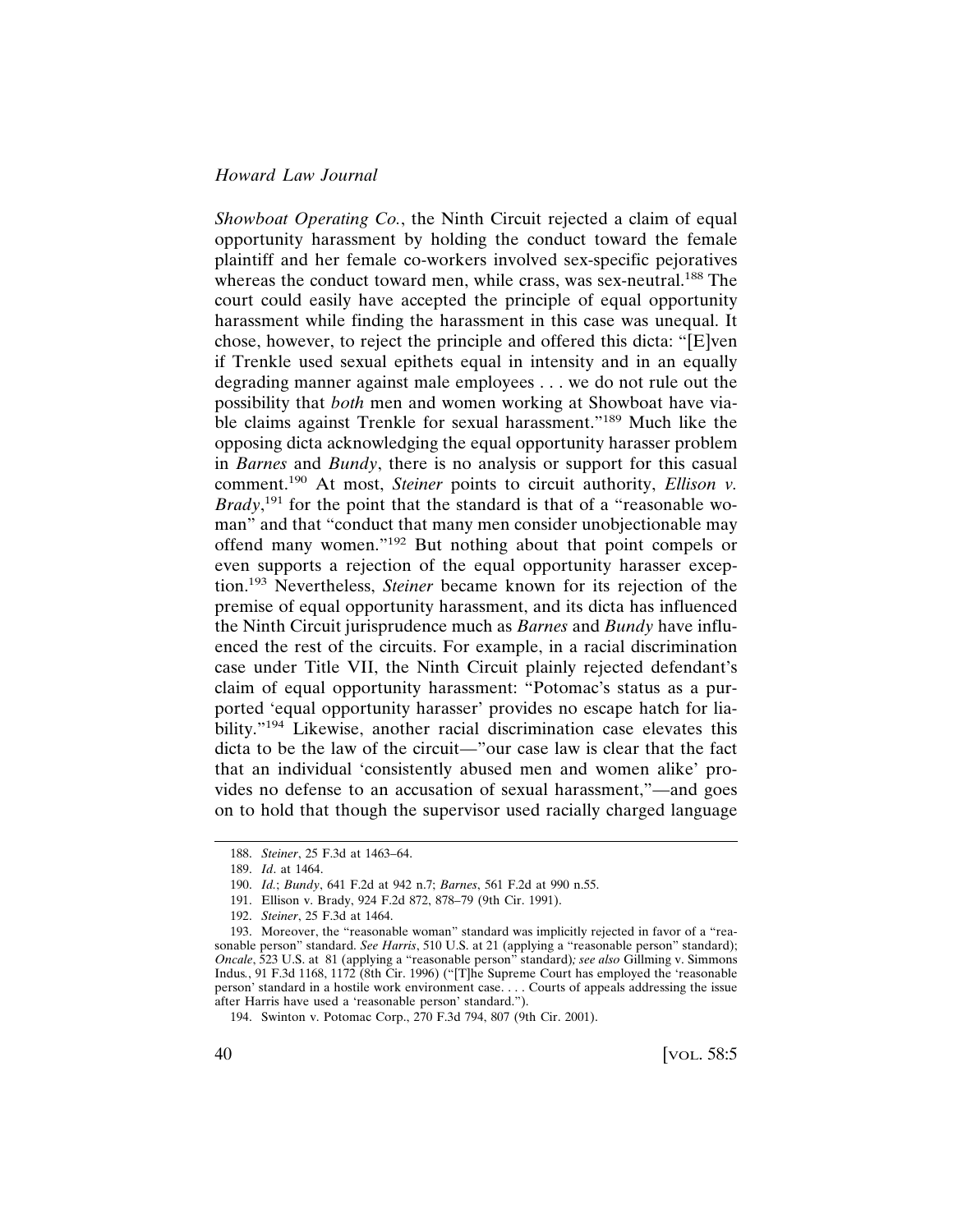to goad both black and white employees, the conduct remained "because of race."<sup>195</sup>

Similarly, in *E.E.O.C. v. National Education Association, Alaska*, the court, as in *Steiner*, holds that the conduct toward men and women was not equal, but rejects even the concept of an equal opportunity harasser in dicta.<sup>196</sup> In order to find differences in conduct and avoid directly ruling on a true equal opportunity harasser, the court expanded the manner in which the conduct can be different to include not only the harassing behavior, but also how that behavior is subjectively received by the victims.197 That is, the reaction of individuals can now determine whether the conduct was "because of sex" in the Ninth Circuit.198 Such an expansive reading of "because of sex" would seem to preclude equal opportunity harassment (or equal harassment between any two individuals) as a factual matter, regardless of the circuit's rejection or acceptance of the doctrine itself.199 For example, in *Davis v. California Department of Corrections & Rehabilitation*, the court quickly disposed of any suggestion of equal harassment by noting that not only was the conduct toward plaintiff different, but, even to the extent it was the same, she had a different subjective response than her male colleagues.200 These cases demonstrate that the Ninth Circuit rejects the equal opportunity harasser concept and will go to great lengths to distinguish conduct to avoid it.<sup>201</sup>

The district courts within the circuit have likewise looked askance at the equal opportunity harasser doctrine. For example, in *Kane v. Beaudry Motor Co.*, the Arizona District Court flatly rejects the de-

<sup>195.</sup> McGinest v. GTE Serv. Corp., 360 F.3d 1103, 1118 (9th Cir. 2004).

<sup>196.</sup> E.E.O.C. v. Nat'l Educ. Ass'n, Alaska, 422 F.3d 840, 845 (9th Cir. 2005) ("We have previously held that it is error to conclude that harassing conduct is not because of sex merely because the abuser 'consistently abused men and women alike.'").

<sup>197.</sup> *Id.* at 845–46. Professor Calleros recognized that the equal opportunity harasser doctrine could be evaded in such a way, by "taking compartmentalization to the extreme." *See* Calleros, *supra* note 15, at 77.

<sup>198.</sup> *Nat'l Educ. Ass'n, Alaska*, 422 F.3d at 845–46.

<sup>199.</sup> There certainly appears to be some dispute within the circuit about the scope of the "because of sex" requirement more generally. *See* Rene v. MGM Grand Hotel, Inc., 305 F.3d 1061, 1070 (9th Cir. 2002) (en banc) (arguing, particularly in the dissent, about the requirement of both "discrimination" and "because of sex" in all Title VII harassment cases); Costa v. Desert Palace, Inc., 299 F.3d 838, 865 (9th Cir. 2002) (en banc), *aff'd*, 539 U.S. 90 (2003) (arguing, particularly in the dissent, regarding the proper standard in mixed motive cases for determining whether the employment action was because of sex).

<sup>200.</sup> *Davis*, 484 F. App'x at 128.

<sup>201.</sup> *See Nat'l Educ. Ass'n, Alaska*, 422 F.3d 840, 844–45 (9th Cir. 2005); *Davis*, 484 F. App'x 124, 128 (9th Cir. 2012).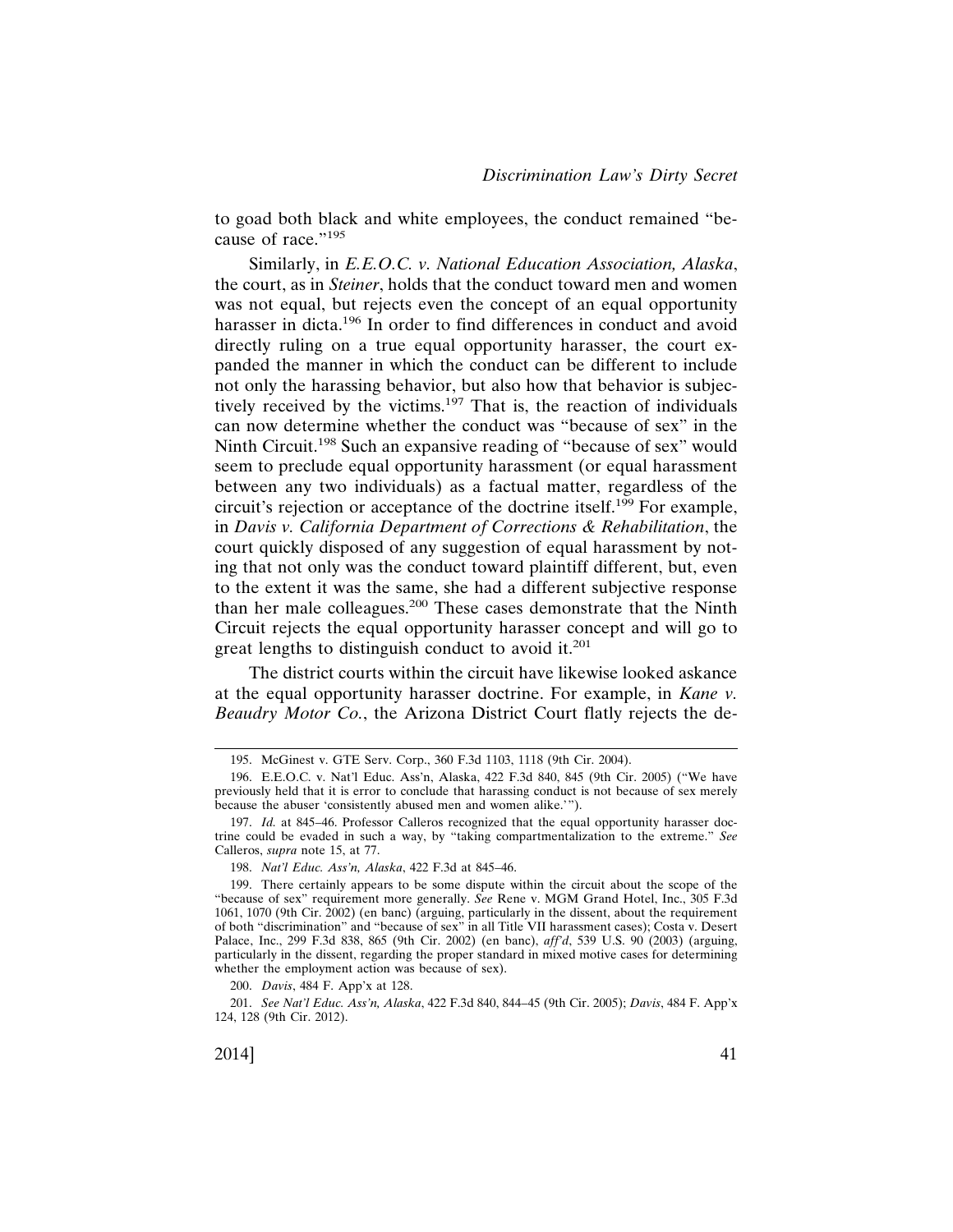fendants' equal opportunity harasser defense without further analysis, relying on *Steiner* and *Swinton* as the law of the circuit:

Defendants argue that Kacic was an "equal opportunity harasser." While this description of Kacic may be true, the United States Court of Appeals for the Ninth Circuit has clearly held that an "equal opportunity harasser" is not a complete defense to a discrimination claim.202

The courts within the Ninth Circuit refuse to acknowledge the equal opportunity harasser defense to be the law of the circuit.203 Not only is this position an outlier, it is difficult to defend. Moreover, no attempt has been made to defend it. Without explanation, the *dicta* in *Steiner* has been elevated to the law of the circuit. The Ninth Circuit stands alone in its refusal to acknowledge the doctrine of equal opportunity harassment.

#### IV. THE LINGERING JURISPRUDENTIAL PROBLEM AND NEW CHALLENGES ON THE HORIZON

The existence of the equal opportunity harasser loophole became apparent the moment sexual harassment was first accepted as sexual discrimination under Title VII.<sup>204</sup> It has moved from the realm of hypothetical doctrinal problem to a practical limitation on the scope of Title VII.205 It continues to be an unsettling doctrine to apply, relieving harassers of liability for having committed more or more indiscriminate harassment than the statute proscribes.206 Courts fear this

<sup>202.</sup> Kane v. Beaudry Motor Co., No. 01-249-TUC-WDB, 2002 WL 32866532, at \*6 (D. Ariz. Sept. 3, 2002) (citing *Steiner*, 25 F.3d at 1463–64 and *Swinton*, 270 F.3d at 807); *see also* Garcia v. Los Banos Unified Sch. Dist., 418 F. Supp. 2d 1194, 1222–23 (E.D. Cal. 2006) (holding the conduct toward women was more intense than that directed at men).

<sup>203.</sup> The single counterpoint to this is Cutrona v. Sun Health Corp., an unpublished opinion in which the Arizona District Court granted summary judgment based on the indiscriminate and non-sex based epithets by one supervisor. In *Cutrona*, the district court accepts the standard mantra of *Steiner* and *McGinest*—"[i]t is well settled 'that the fact that an individual 'consistently abused men and women alike' provides no defense to an accusation of sexual harassment"—but ultimately rejects plaintiffs' claims by finding that the conduct was not because of sex but merely sex-neutral, if objectionable, conduct. Cutrona v. Sun Health Corp., No. CV062184PHXMHM, 2008 WL 4446710 at \*9–\*12 (D. Ariz. Sept. 30, 2008).

<sup>204.</sup> *Bundy*, 641 F.2d at 942 n.7; *Barnes*, 561 F.2d at 990 n.55.

<sup>205.</sup> *See* Walsh, *supra* note 11, at 493 tbl. 6. (showing the percentage of "because of sex" challenges decided on equal opportunity harassment grounds more than doubled in 1998–2005 over the 1993–1998 period). *Compare Barnes*, 561 F.2d at 990 n.55 (acknowledging the problem in dicta) *with Holman*, 211 F.3d at 399, 401 (granting summary judgment to employer based on equal opportunity harassment by supervisor).

<sup>206.</sup> *Holman*, 24 F. Supp. 2d at 916, *aff'd sub nom.* 211 F.3d 399 ("Often the court is placed in the position of being the mediator between the reality of legal doctrine and the dictates of common sense. The court cannot deny that this is such a case. Certainly, the court is cognizant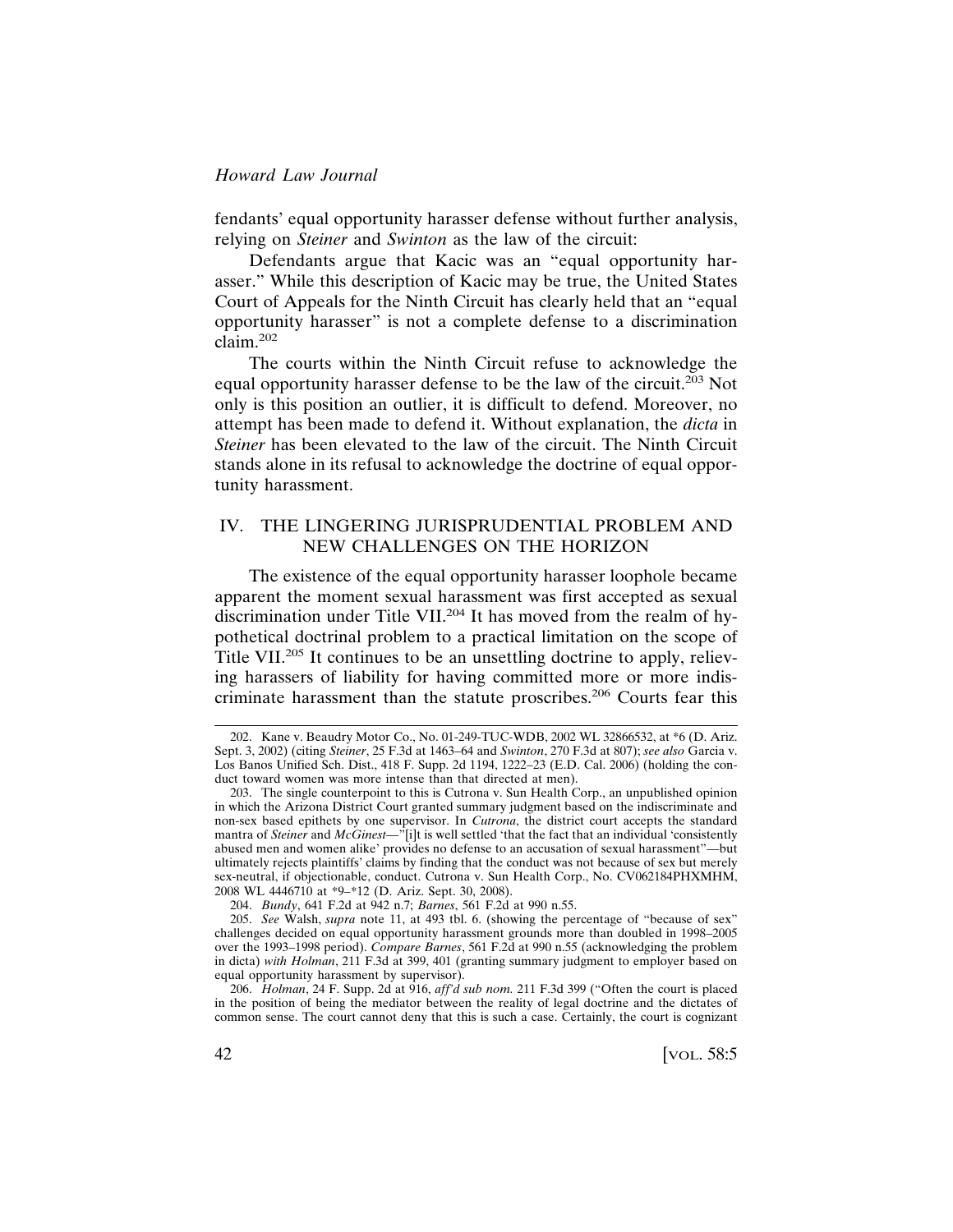loophole will provide a means of unjust escape from liability.<sup>207</sup> Courts rejecting plaintiffs' claims on equal opportunity harassment grounds leave plaintiffs to their state law remedies, if any.208 State discrimination statutes are often patterned on and interpreted consistent with the federal Title VII law, and so carry the same limitation.<sup>209</sup> State tort actions, such as negligence or intentional infliction of emotional distress, are often inadequate because they reach only "outrageous" conduct.210 Likewise, workplace regulatory provisions fail to offer adequate protection.<sup>211</sup> Leaving a doctrinal infirmity at the heart of Title VII sexual harassment jurisprudence is both theoretically and practically problematic.

Potential responses include judicial reinterpretation of Title VII, amending Title VII itself, or adding federal anti-harassment legislation. Judicial reinterpretation is unlikely because changes that resolve the problem also fundamentally contradict existing doctrine.212 For

208. Corena Norris-McCluney, *Defending the Boor and the Misanthrope*, FOR DEF. Mar. 2010, at 34, 38–39 ("Although federal law might not create a cause of action for bad workplace behavior or behavior that treats everyone badly, plaintiffs have and will continue to assert claims against their employers based on state common law theories.").

209. Robin Applebaum, Note, *The "Undifferentiating Libido": A Need for Federal Legislation to Prohibit Sexual Harassment by a Bisexual Sexual Harasser*, 14 HOFSTRA LAB. L.J. 601, 620 (1997) ("Unfortunately, these discrimination statutes were modeled after Title VII. Consequently, the language is either identical to Title VII or varies slightly. As such, the legislation would not encompass protection from the bisexual sexual harasser because of the applicability of the 'but for' standard.").

210. Chamallas, *supra* note 16, at 2125–39 (concluding that the most jurisdictions hold hostile work environments are not sufficiently "outrageous" to qualify as intentional infliction of emotional distress); *See* RESTATEMENT (SECOND) OF TORTS § 46 (1965) (noting that to establish a cause of action for intentional infliction of emotional distress, one must by extreme and outrageous conduct intentionally or recklessly cause severe emotional distress to another).

211. David C. Yamada, *The Phenomenon of "Workplace Bullying" and the Need for Status-Blind Hostile Work Environment Protection*, 88 GEO. L.J. 475, 521–22 (2000) [hereinafter Yamada, *Phenomenon*] (concluding that the regulatory framework established by the Occupational Safety and Health Act of 1970 to avoid "serious physical harm" to workers is too focused on physical workplace hazards to address harassment).

212. *See e.g.*, Macready, note 16 at 675–76 (calling, nevertheless, for a broad interpretation of "discriminate," "because of," and "sex" in Title VII to effectuate its anti-discrimination "because of," and "sex" in Title VII to effectuate its anti-discrimination purpose).

that to decide as it does creates an anomalous result in sexual harassment jurisprudence which leads to the questionable result that a supervisor who harasses either a man or a woman can be liable but a supervisor who harasses both cannot be."); *Ryczek*, 877 F. Supp. at 761–62 nn.6, 7 (stating that the equal opportunity harasser exclusion "would lead to bizarre results and some rather provocative trial testimony" and worried that "[o]ne can only speculate as to what would be legally sufficient to submit the issue of a supervisor's bisexuality to the jury. Would the supervisor's sworn statement of his or her bisexuality be adequate? Would the supervisor need to introduce affirmative evidence of his liaisons with members of both sexes? Surely Congress did not anticipate that the language of Title VII would eventually produce such concerns").

<sup>207.</sup> *McDonnell*, 84 F.3d at 260 (referring to "the specter of the perfectly bisexual harasser" and finding the idea of a purposeful equal opportunity harasser "exceedingly perverse").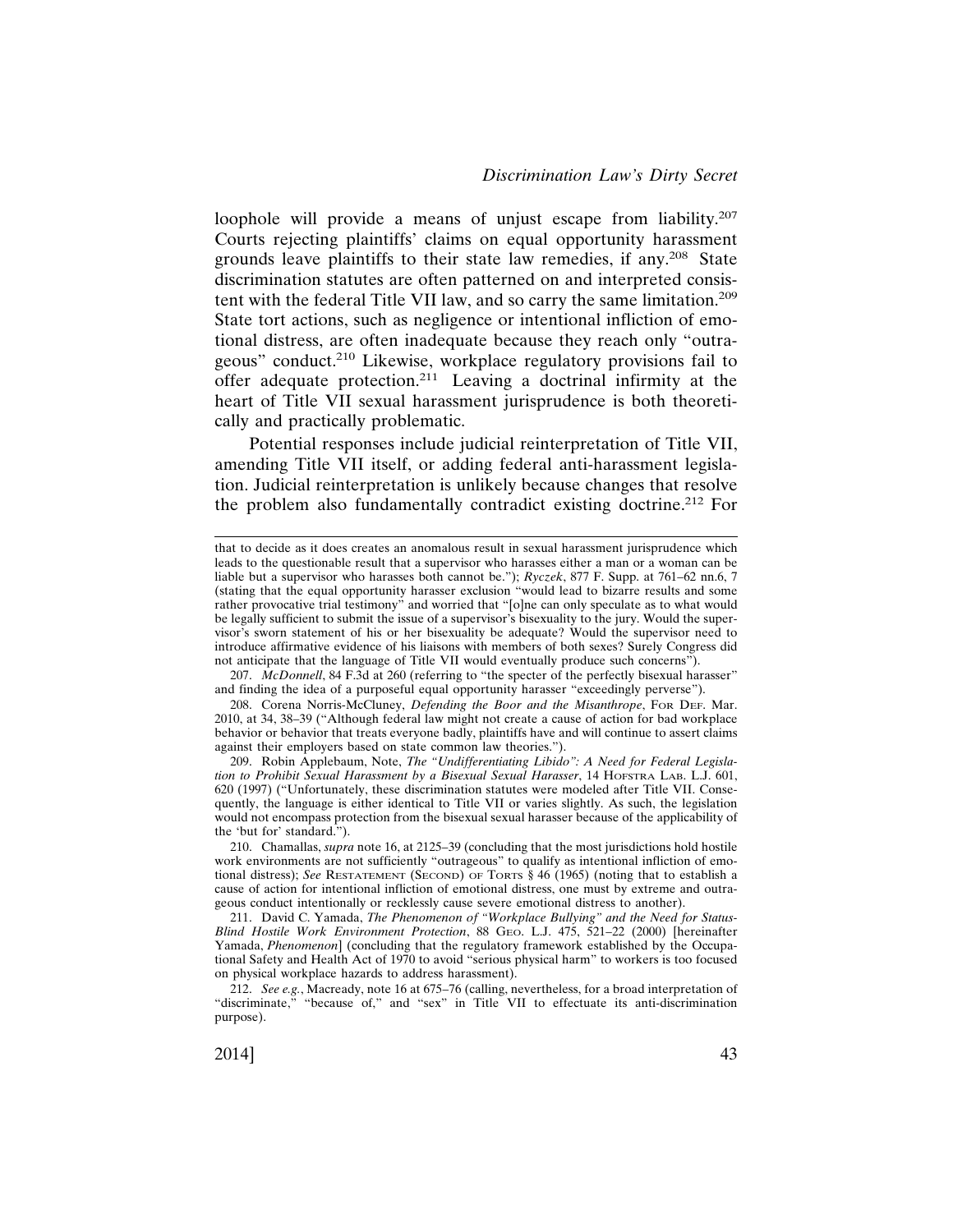example, one could reconceptualize Title VII liability to turn not on mistreatment because of one's physical sex but because the conduct is sexual in nature.<sup>213</sup> Or the courts could reject the causation requirement entirely, looking instead at a dominance analysis, examining whether the conduct perpetuates gender stereotypes in the workplace.214 Each of these would require a significant course change by the Supreme Court given its recent reassertion and explanation of the "because of sex" requirement:

We have never held that workplace harassment, even harassment between men and women, is automatically discrimination because of sex merely because the words used have sexual content or connotations. "The critical issue, Title VII's text indicates, is whether members of one sex are exposed to disadvantageous terms or conditions of employment to which members of the other sex are not exposed."215

The Court is unlikely to abandon the causation requirement it so recently and strongly reaffirmed.

Alternatively, the courts could continue down the logical path embraced by the Ninth Circuit, which avoids the equal opportunity harasser problem by defining it out of existence. Current Ninth Circuit case law seems to achieve this by holding that even when conduct is equal in every detail, it is not truly equal between men and women because it is subjectively felt differently by men and women.<sup>216</sup> While this may be "compartmentalization in the extreme," it does provide a

<sup>213.</sup> David S. Schwartz, *When Is Sex Because of Sex? The Causation Problem in Sexual Harassment Law*, 150 U. PA. L. REV. 1697, 1787 (2002) (proposing a "sex *per se* rule" as either a conclusive or rebuttable presumption that sexual conduct is "because of sex" and satisfies the causation requirement in Title VII harassment claims); Ronald Turner, *Title VII and the Inequality-Enhancing Effects of the Bisexual and Equal Opportunity Harasser Defenses*, 7 U. PA. J. LAB. & EMP. L. 341, 360–61 (2005) (defining "sexed" broadly as one who is harassed: "Being unlawfully sexed is the problem to be remedied in all harassment scenarios, for common to all claims is the placement of individuals on one side of the line between the harassed and the non-harassed. A person finding herself or himself on the harassed side of the line should be entitled to challenge and seek relief from that misconduct; that they were put there by a unisexual, unequal opportunity, bisexual, or equal opportunity harasser should not matter. Any person sexed by sexually harassing behavior should have an independent and not just a comparative right to statutory protection and a legal remedy.").

<sup>214.</sup> Sandra Levitsky, Note, *Footnote 55: Closing the "Bisexual Defense" Loophole in Title VII Sexual Harassment Cases*, 80 MINN. L. REV. 1013, 1044 (1996) ("An equal opportunity harasser, like all people who harass, reinforces the sexual hierarchy by taking advantage of the sex object stereotype.").

<sup>215.</sup> *Oncale*, Inc., 523 U.S. at 80 (citing *Harris*, 510 U.S. at 25).

<sup>216.</sup> E.E.O.C. v. Nat'l Educ. Ass'n, Alaska, 422 F.3d 840, 845–46 (9th Cir. 2005) (holding that "differences in subjective effects . . . [of harassment] is relevant to determining whether or not men and women were treated differently, even where the conduct is not facially sex- or gender-specific".); *Steiner*, 25 F.3d at 1464 ("[E]ven if Trenkle used sexual epithets equal in intensity and in an equally degrading manner against male employee . . . we do not rule out the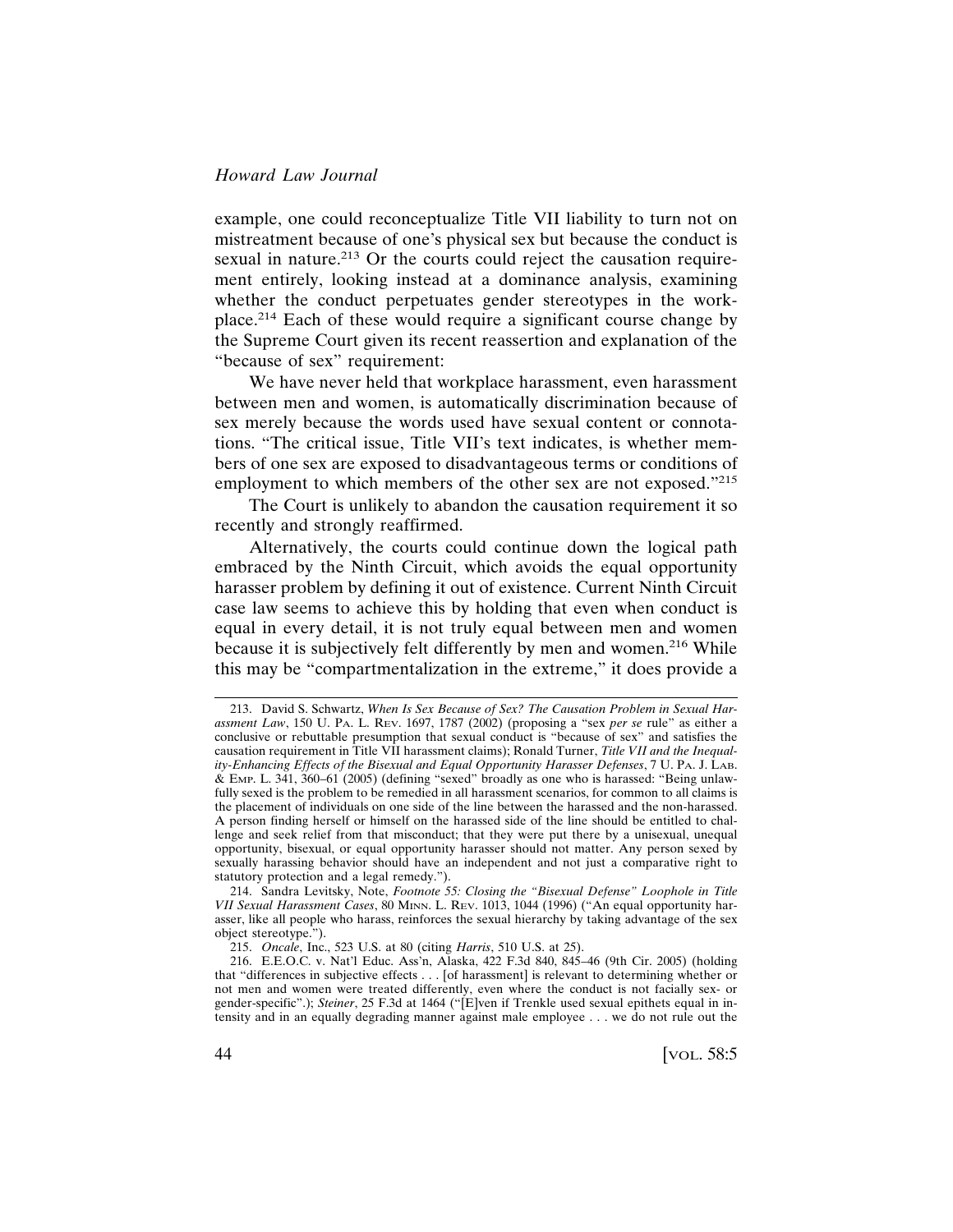mechanism for shrinking the universe of true equal opportunity harassment from a small percentage of harassment cases to perhaps none.217 Such a theory finds some support in the literature suggesting men and women perceive unwelcome sexual advances or ambient harassment differently.218 Under this version of the law, all harassment is *sui generis* because it is evaluated not just by the conduct of the harasser, or even the conduct of the harasser as perceived by a reasonable person, but by the conduct of the harasser as perceived by the individual plaintiff.<sup>219</sup> While this approach eliminates the equal opportunity harasser, it does so by reinforcing sexual distinctions, and dividing the relevant legal standard into separate reasonable man and reasonable woman standards.<sup>220</sup>

Perhaps it is time to amend Title VII to be broader, to fully achieve its goal of workplace equality. Following the enactment of Title VII, states passed their own anti-discrimination laws. Many states now prohibit discrimination based on sexual orientation, gender identity, or both.<sup>221</sup> These states, and increasingly the federal courts, are coming to realize that "sex" encompasses a broad range of characteristics beyond a binary biological classification.<sup>222</sup> As one scholar notes:

The term "sex" embodies many interrelated factors, including chromosomes, genitalia, secondary sex characteristics, gender traits, and sexuality. Traditionally, each of these concepts was thought to embody duality: All people were thought to be either male or female

219. This kind of "individualized analysis" was also proposed in a student note, which exposed the fact that this essentially reads "discrimination" out of the statute or, at best, redefines it to mean "treats poorly." *See* Mark J. McCullough, Note, *One Is a Claim, Two Is a Defense: Bringing an End to the Equal Opportunity Harasser Defense*, 67 U. PITT. L. REV. 469, 485 (2005).

possibility that *both* men and women working at Showboat have viable claims against Trenkle for sexual harassment.").

<sup>217.</sup> Calleros, *supra* note 15, at 77 (characterizing such finely detailed distinction between conduct as "taking compartmentalization to the extreme").

<sup>218.</sup> Kyle F. Mothershead, Note, *How the "Equal Opportunity" Sexual Harasser Discriminates on the Basis of Gender Under Title VII*, 55 VAND. L. REV. 1205, 1237–38 (2002) (citing Craig R. Waldo, Jennifer L. Berdahl & Louise. F. Fitzgerald, *Are Men Sexually Harassed? If So, by Whom?*, 22 LAW & HUM. BEHAV., 59–79 (1998)); Parker, *supra* note 37 (citing Note, *Pornography, Equality, and a Discrimination-Free Workplace: A Comparative Perspective*, 106 HARV. L. REV. 1075, 1076 (1993)).

<sup>220.</sup> Ellison v. Brady, 924 F.2d 872, 879 (9th Cir. 1991) (adopting a reasonable woman standard).

<sup>221.</sup> Angela Clements, *Sexual Orientation, Gender Nonconformity, and Trait-Based Discrimination: Cautionary Tales from Title VII & an Argument for Inclusion*, 24 BERKELEY J. GENDER L. & JUST. 166, 186 (2009) (citing Nat'l Gay and Lesbian Task Force, *State Nondiscrimination Laws in the U.S.* (July 1, 2009), http://www.thetaskforce.org/downloads/reports/issue\_maps/non\_ discrimination\_7\_09\_color.pdf.) (noting twenty-one states and the District of Columbia outlaw job discrimination based on sexual orientation)).

<sup>222.</sup> *Id.*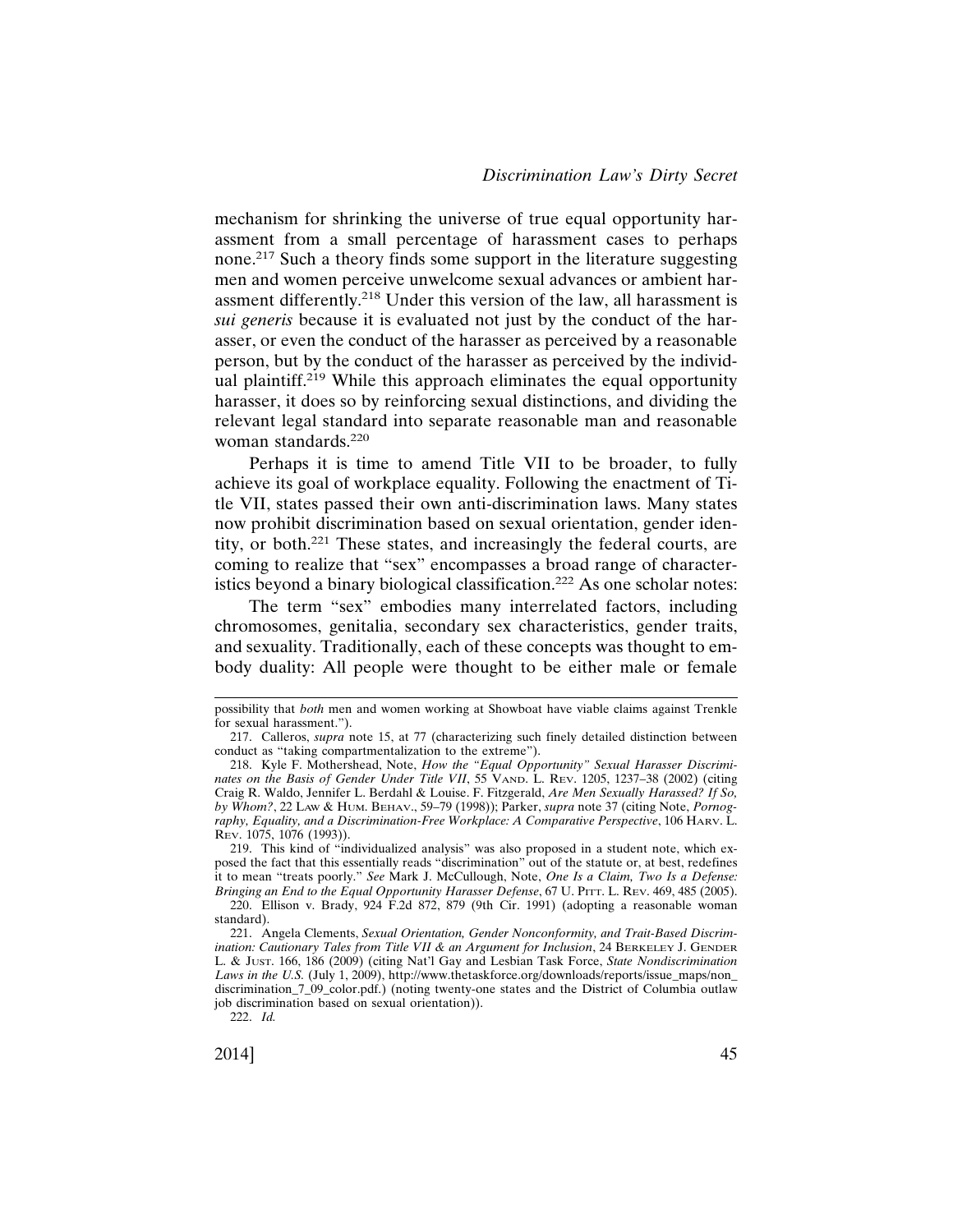(duality in chromosomes, genitalia, and secondary sex characteristics), masculine or feminine (duality in gender traits), and sexually attracted to only males or only females (duality in sexuality) . . . . When all five factors converge in one person, the courts need not consider all the ideas embodied in the term "sex." But it is now abundantly clear that there is a spectrum of sexes and gender roles that and [sic] a person's sexual identity is not always based on his or her biological organs.223

Bisexuality, asexuality, pansexuality, and a variety of other identity issues go into describing individuals, and each provides a basis for discrimination in the workplace.<sup>224</sup> As presently written, "sex" in the statute cannot be fairly read to include these broader meanings.<sup>225</sup> An amendment to Title VII could incorporate a broad prohibition on employment discrimination and undo or adjust the causation requirement in a manner that case law development cannot.

Finally, separate federal harassment legislation could address the issue. Legislation, such as the Employment Non-Discrimination Act (ENDA) proposed in 2011 and again in 2013, would provide a broadbased employment discrimination prohibition, including discrimination based on sexual orientation, gender identity, and transgender status.226 Such legislation would not necessarily fix the doctrinal loophole in Title VII, though perhaps it could be drafted to do so.<sup>227</sup> At a minimum, it would provide another layer of federal protection for employees. State laws on the issue have been proposed, but not yet passed.<sup>228</sup>

226. For example, the Employment Non-Discrimination Act (ENDA) offered just such a workplace-focused, broad non-discrimination statute. Employment Non-Discrimination Act, S. 811, 112th Cong. § 1 et seq. (2011) and S. 815 113rd Congress. § 1 et seq.

<sup>223.</sup> Deborah Zalesne, *Lessons from Equal Opportunity Harasser Doctrine: Challenging Sex-Specific Appearance and Dress Codes*, 14 DUKE J. GENDER L. & POL'Y 535, 547–48 (2007).

<sup>224.</sup> However, only seventeen states and the District of Columbia expressly, by statute, prohibit employment discrimination against transgender people. Shannon Minter, 1 Sexual Orientation and the Law § 10:10 (2013). No such protection exists for other gender identities. *Id.*

<sup>225.</sup> *See* 110 CONG. REC. 2547, 2577–84 (1964); Calleros, *supra* note 15 ("Smith and the few other Representatives who spoke to the amendment understood the word 'sex' in the amended bill to refer to the characteristic of being male or female."); *see also* McCullough, *supra* note 219, at 485–86 (proposing merely expanding the judicial interpretation of "sex" in Title VII).

<sup>227.</sup> *See* Levitsky, *supra* note 214, at 1037 (acknowledging that federal legislation would not resolve the doctrinal problem of equal opportunity harassment but would provide an alternative means for relief); Deborah N. McFarland, *Beyond Sex Discrimination: A Proposal for Federal Sexual Harassment Legislation*, 65 FORDHAM L. REV. 493, 537 (1996) (proposing federal antiharassment legislation focused on the sexual behavior at issue and the effect on the victim's workplace environment).

<sup>228.</sup> Norris-McCluney, *supra* note 208, at 38–39 ("In addition to the common law claims that plaintiffs can bring based on hostile or inappropriate conduct in the workplace, a move is afoot to institute the civility code that our federal courts have refused to enforce under Title VII. Proposed bills designed to prevent and punish workplace bullying or abusive work environments have been introduced in approximately fifteen states. The states that have considered this type of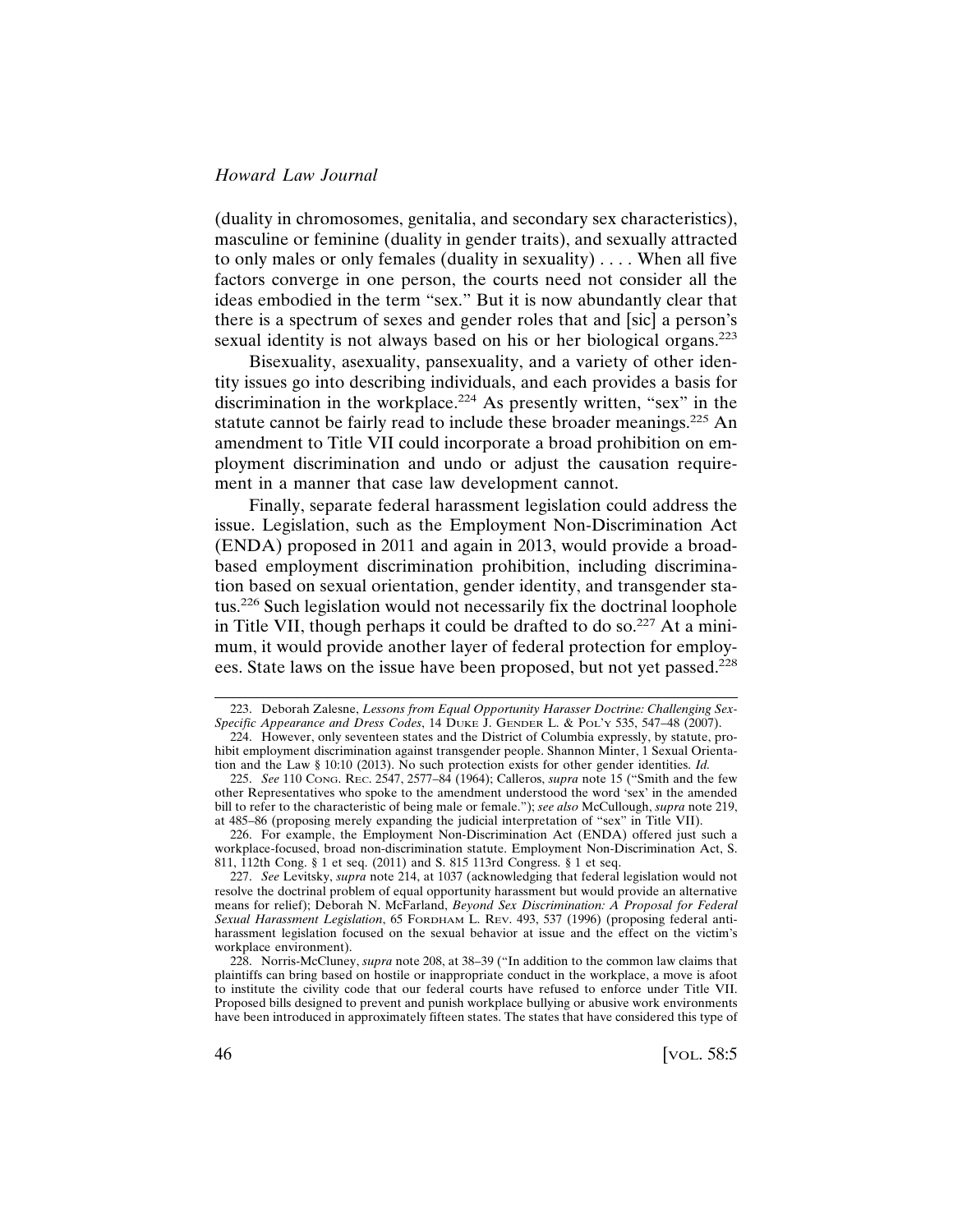*Discrimination Law's Dirty Secret*

#### **CONCLUSION**

Regardless of the mechanism, the equal opportunity loophole should be addressed. It is an old wound in an important piece of federal legislation. The federal courts do their best to accept it, apply it, or avoid it, but it lingers as both a doctrinal anomaly and a practical, liability-limiting concept. For a legal loophole so "bizarre" and "perverse," it has lingered far too long.

legislation include California, Connecticut, Hawaii, Illinois, Kansas, Massachusetts, Missouri, Montana, New Jersey, New York, Oklahoma, Oregon, Utah, Vermont, and Washington. However, although each of these states has considered such legislation, no state has passed a bill. Whereas Title VII prohibits harassing or discriminating conduct based on certain protected categories, the proposed state legislation would generally prevent 'abusive conduct,' defined as 'conduct of an employer or employee in the workplace, with malice, that a reasonable person would find hostile, offensive, and unrelated to an employer's legitimate business interests.'").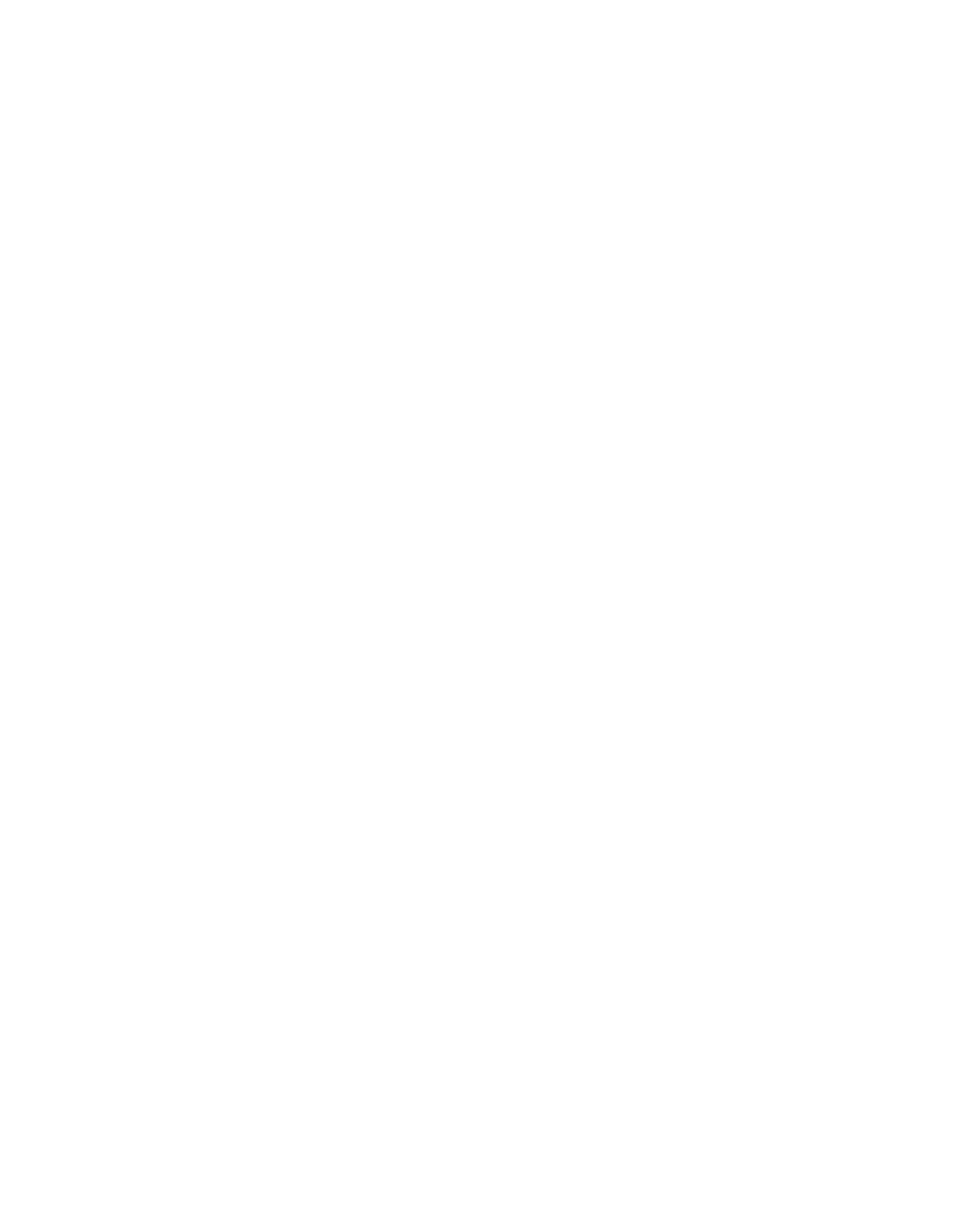# The Incomplete Revolution: Women Journalists — 50 Years After Title VII of the Civil Rights Act of 1964, We've Come a Long Way Baby, But Are We There Yet?

SHA-SHANA N.L. CRICHTON\*

*"Equality is never given, it is taken . . . ."*<sup>1</sup>

|                                                    | 51 |
|----------------------------------------------------|----|
| I. WOMEN JOURNALISTS IN THE WORKPLACE              |    |
| POST SUFFRAGE AND BEFORE THE EQUAL                 |    |
| PROTECTION LAWS OF THE 1960S                       | 56 |
| A. Historical Overview of Women Journalists in the |    |
| Workplace Post Women's Suffrage to                 |    |
|                                                    | 56 |
| B. The Status of Women Journalists Post            |    |
|                                                    | 63 |
| II. 1960S-1970S: LEGAL REFORM AND THE IMPACT       |    |
| ON WOMEN JOURNALISTS                               | 65 |
|                                                    | 65 |
|                                                    |    |

2014 Vol. 58 No. 1

<sup>\*</sup> Assistant Professor of Lawyering Skills and Director of the Legal Writing Program at Howard University School of Law. I dedicate this article to Lynn Povich, the late Katharine Graham, and Professor J. Clay Smith, Jr., amazing trailblazers in the fight for gender equality. This article first started as a presentation at the Global Gender and the Law Conference organized and hosted by Lauren Fielder, Alexander Morawa, and Kyriaki Topidi of the University of Lucerne, Switzerland. I thank you for your vision and for being such excellent hosts. I am deeply grateful to Professor Olivia Farrar, Shana Ginsburg, Professor Ziyad Motala, Professor Lateef Mtima, Ritu Narula, Tralayne Haynes, Erika Clarke, and Nakia Martin for their editorial suggestions and to Eileen Santos and Endia Sowers Paige of the Howard Law Library for their stellar research assistance. I am also grateful to the faculty of Howard University School of Law for their support and to the members of the *Howard Law Journal* for their work on this article. Finally, thank you Jeff for my new monitor. It is an editor's dream!

<sup>1.</sup> LYNN POVICH, THE GOOD GIRLS REVOLT: HOW THE WOMEN OF NEWSWEEK SUED THEIR BOSSES AND CHANGED THE WORKPLACE 215 (2012) (quoting Jane Bryant Quinn).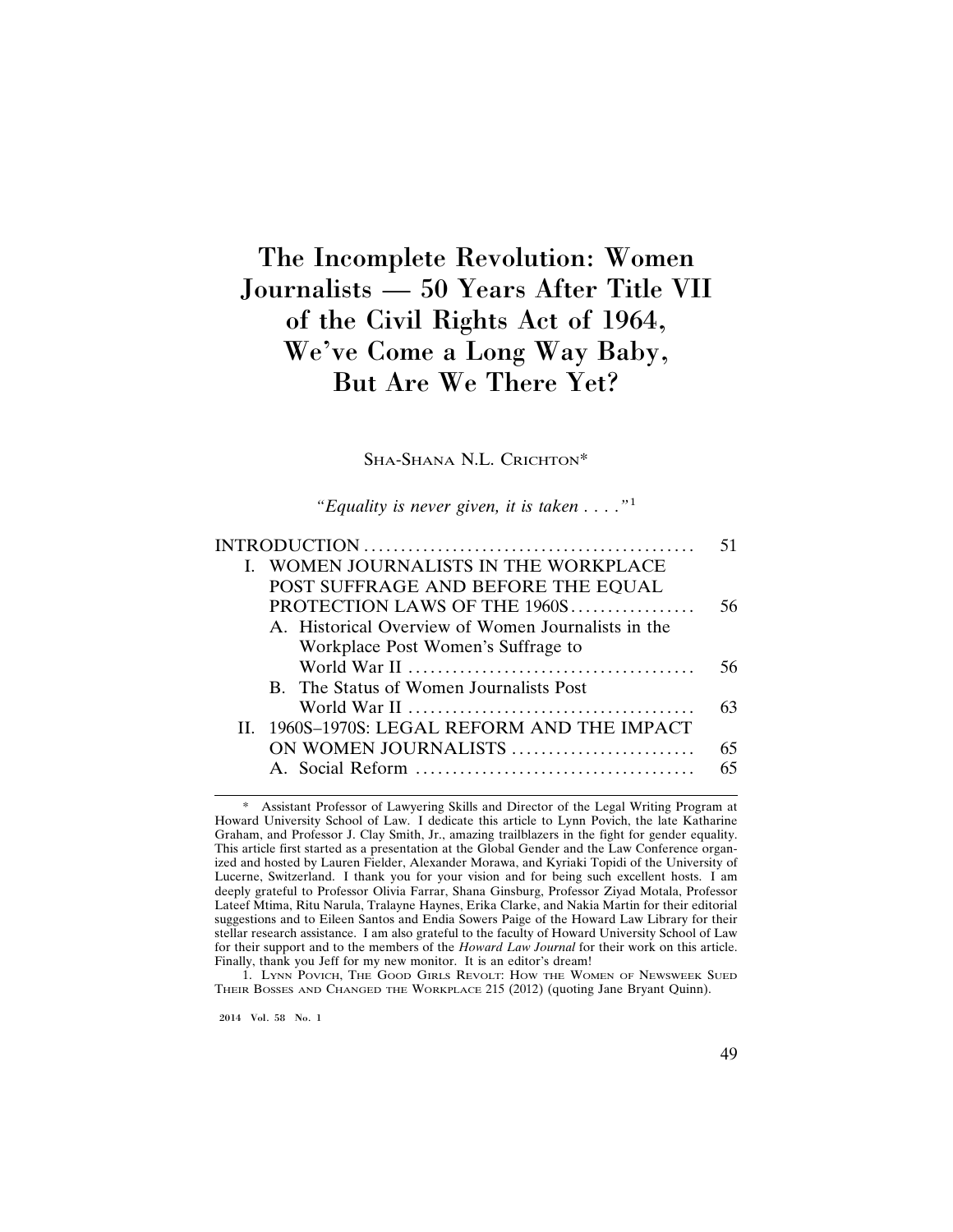|      |    | B. Legal Reform: Important Legislation, the EEOC,                                                  |     |
|------|----|----------------------------------------------------------------------------------------------------|-----|
|      |    | and Case Law Impacting Gender Discrimination in                                                    |     |
|      |    |                                                                                                    | 68  |
|      |    | The Equal Pay Act of 1963<br>1.                                                                    | 69  |
|      |    | Title VII of the Civil Rights Act of 1964<br>2.                                                    | 69  |
|      |    | 3.<br>The Equal Employment Opportunity                                                             |     |
|      |    |                                                                                                    | 71  |
|      |    | Executive Order 11375<br>4.                                                                        | 73  |
|      |    | 5.                                                                                                 | 73  |
|      |    | EEOC Regulations and NOW<br>6.                                                                     | 74  |
|      |    | Seminal Cases in the 1960s and 70s Influencing<br>7.                                               | 75  |
|      | C. | Discrimination Lawsuits by Women in the Media                                                      | 79  |
|      |    | 1.                                                                                                 | 79  |
|      |    | Other Employment Discrimination Lawsuits by<br>2.                                                  |     |
|      |    | Women Journalists in Print Media                                                                   | 85  |
|      |    | Lawsuits by Women in Television<br>3.                                                              | 89  |
|      |    | D. The Effect of the Social and Legal Changes of the<br>1960s to 1970s on the Employment Status of |     |
|      |    |                                                                                                    | 93  |
| III. |    | THE STATUS OF WOMEN JOURNALISTS 1980S -                                                            |     |
|      |    |                                                                                                    | 95  |
|      |    |                                                                                                    | 96  |
|      | B. | Customer Preference as a Reason Not to Hire                                                        |     |
|      |    |                                                                                                    | 97  |
|      |    | C. Sexual Harassment and Sexual Stereotyping                                                       | 98  |
|      | D. | Civil Rights Act of 1991 and The Glass Ceiling Act                                                 |     |
|      |    |                                                                                                    | 100 |
| IV.  |    | THE STATUS OF WOMEN JOURNALISTS FROM                                                               |     |
|      |    | 2000, THE NEW MILLENNIUM, TO THE FIFTIETH                                                          |     |
|      |    | ANNIVERSARY OF THE CIVIL RIGHTS ACT                                                                |     |
|      |    |                                                                                                    | 102 |
|      |    | A. Persistent Problems Facing Women Journalists                                                    | 102 |
|      | В. | The Lilly Ledbetter Fair Pay Act of 2009: Closing                                                  |     |
|      |    |                                                                                                    | 105 |
|      |    | C. Women Journalists in the Internet Age                                                           | 107 |
| V.   |    | COMPLETING THE REVOLUTION                                                                          | 107 |
|      |    |                                                                                                    |     |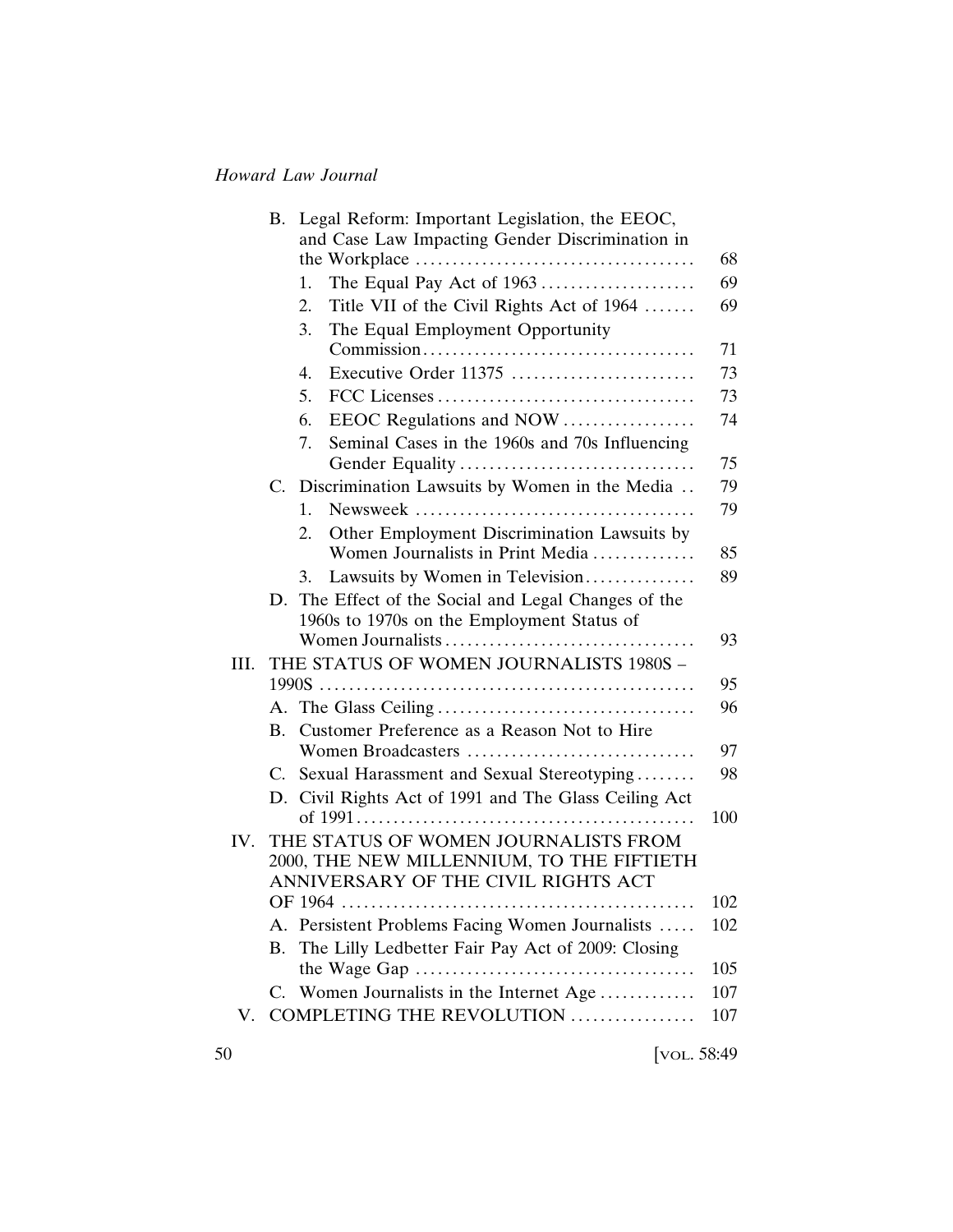#### INTRODUCTION

In 2011, Jill Abramson became the first woman to be appointed as executive editor of the *New York Times*. This historic event certainly had to mean that female journalists were on their way to smashing the glass ceiling. Like the Virginia Slims cigarette commercial, I thought "Wow! 'You've come a long way baby.'" Then came my most sobering thoughts: it is true that women have come a long way since the 1960s, when Phillip Morris<sup>2</sup> introduced the popular commercial "You've come a long way baby,"<sup>3</sup> but had women journalists truly arrived at gender equality in the workplace?

I mulled this question over for a few weeks. Then, while reading the book review section of the *New York Times*, I came across Anne Eisenberg's review of Lynn Povich's *The Good Girls Revolt: How the Women of Newsweek Sued Their Bosses and Changed the Workplace.* I was intrigued by Ms. Eisenberg's review and specifically her comment that "[F]eminism is an incomplete revolution that has yet to reach its goals. But this sparkling, informative book may help move these goals a tiny bit closer."4 I noted carefully, "has yet to reach its goals."5 Half a century after Title VII of the Civil Rights Act of 1964 made sex-based employment discrimination illegal and more than forty-five years since a group of women at *Newsweek*<sup>6</sup> joined forces to sue *Newsweek* for the right to work in an environment free from sex

<sup>2.</sup> *About Phillip Morris USA*, PHILLIPMORRISUSA AN ALTRIA COMPANY, http:// www.philipmorrisusa.com/en/cms/Company/Corporate\_Structure/default.aspx?src=top\_nav (last visited Sept. 17, 2014).

<sup>3.</sup> Hal Weinstein, *How an Agency Builds A Brand – The Virginia Slims Story* (Papers from the 1969 A.A.A.A Regional Conventions http://legacy.library.ucsf.edu/tid/efc64e00/pdf). In 1968, the Virginia Slims advertisements "You have come a long way baby" targeted young women and appealed to their desire to embrace feminism, women's liberation, women's independence, and gender equality. *See* Aaron Brown, *Selling Cigarettes as a Symbol of Women's Liberation*, ABC NEWS (March 27, 2014), http://abcnews.go.com/WNT/story?id=131153 (explaining that Virginia Slims cigarettes sold by Phillip Morris, now Atria Group, were introduced in the late 1960s and were targeted towards young women); Ruth Rosen, *You've Come a Long Way, Baby (Or Have You?)* HUFFINGTON POST (February 21, 2013) http://www.huffington post.com/ruth-rosen/womens-movement\_b\_2733469.html.

<sup>4.</sup> Anne Eisenberg, '*Good Girls' Fight to be Journalists*, N.Y. TIMES, Sept. 1, 2012, http:// www.nytimes.com/2012/09/02/business/good-girls-tells-of-womens-fight-for-rights-at-newsweek. html?pagewanted=all&\_r=0 (commenting that "the *Good Girls Revolt* has many timely lessons for working women who are concerned about discrimination today, and for the companies that employ them.").

<sup>5.</sup> *Id.*

<sup>6.</sup> *Newsweek* is currently owned by IAC. In 2010, the *Washington Post* sold *Newsweek to* Sidney Harman and it merged with *The Daily Beast* in 2012. IAC has been the controlling owner since the summer of 2012. Daniel Gross, *Newsweek Magazine Sold to IBT Media*, THE DAILY BEAST, Aug. 3, 2013, http://www.thedailybeast.com/articles/2013/08/03/newsweek-magazine-soldto-ibt-media.html.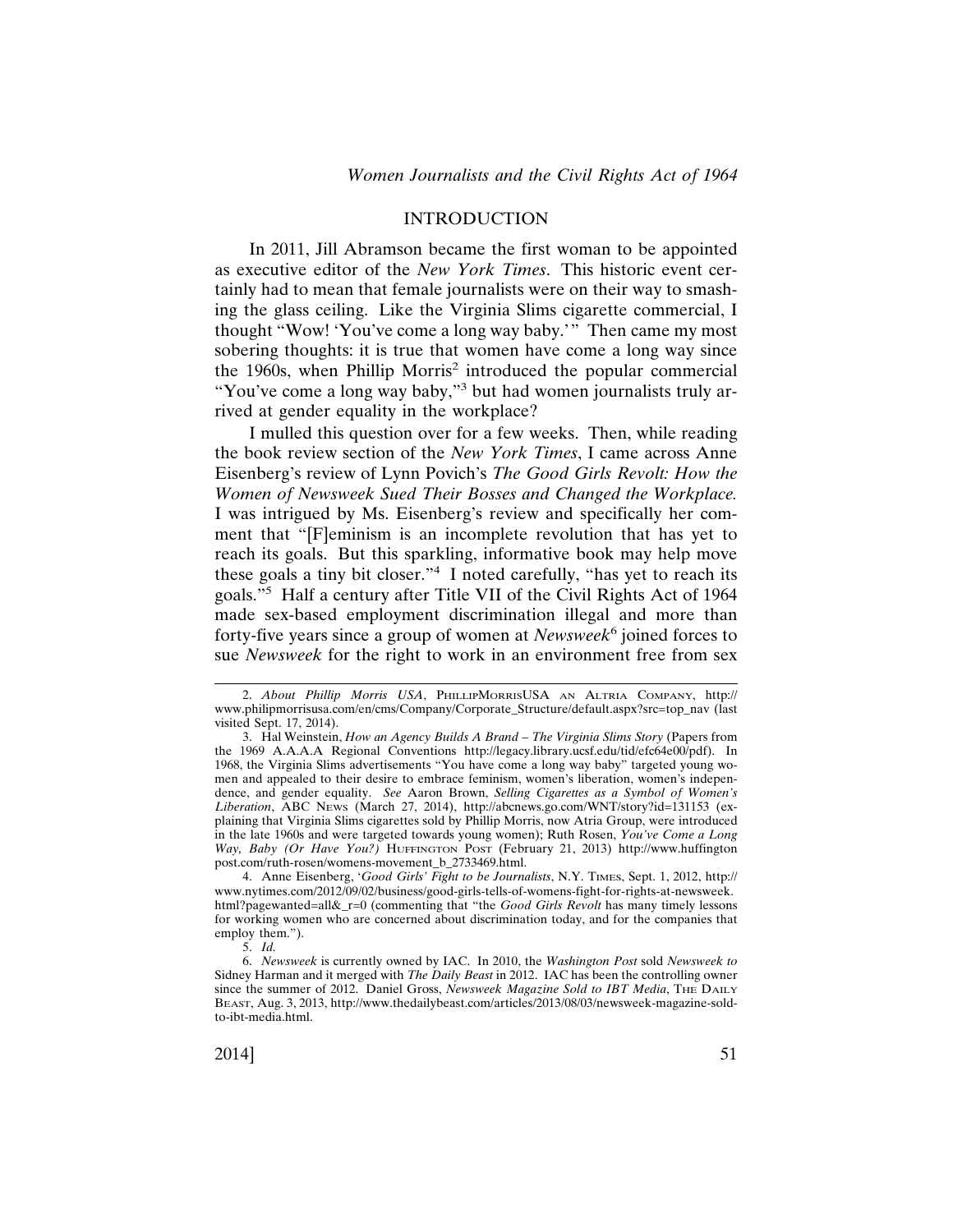discrimination, this review suggested that women journalists had yet to reach the goal of gender equality in the workplace.

I bought and read *The Good Girls Revolt.* Ms. Povich told a gripping story of a group of women journalists at *Newsweek* who sued *Newsweek* in the 1970s on the grounds that *Newsweek* discriminated against them because of their gender.7 The women at *Newsweek* felt that despite being educated at the best schools, and despite their ability to do any job at *Newsweek,* they would never have the opportunity to work in any job other than that of a secretary or a researcher nor would they ever have the opportunity to sit in the "corner office," solely because of their gender.<sup>8</sup> Ironically, they filed the lawsuit against *Newsweek* the same day that *Newsweek* ran its cover story about feminism.<sup>9</sup> This lawsuit inspired women in other media companies to file similar lawsuits.<sup>10</sup>

On a more disturbing note, however, over four decades later there was clear evidence that similar inequitable and discriminatory practices that were ongoing at the time of the *Newsweek* lawsuit in the 1970s were still alive at *Newsweek.* Jessica Bennett, a former *Newsweek* employee, related her experiences with gender discrimination at *Newsweek*. 11 In January 2006, Ms. Bennett was offered an internship at *Newsweek.*12 She was about to be hired when three males got summer internships.13 At the end of the summer the men were offered permanent jobs, but Ms. Bennett was not offered a job.14 Instead, *Newsweek* kept extending her internship.<sup>15</sup> *Newsweek* finally hired Ms. Bennett in January 2007.<sup>16</sup> She had to fight to get her articles published<sup>17</sup> while her male co-workers with the same or less experience got "better assignments and faster promotions."18 Jesse Ellison, also a former *Newsweek* employee, had a similar experience. She be-

<sup>7.</sup> POVICH, *supra* note 1, at xix.

<sup>8.</sup> *See id.* at xvii–xix.

<sup>9.</sup> *Id*. at 1.

<sup>10.</sup> *Id*. at 9 (noting that the *Newsweek* lawsuit encouraged other women in media companies to file discrimination lawsuits.).

<sup>11.</sup> POVICH, *supra* note 1, at ix-x; *See* Lynn Povich, *40 Years Later, Newsweek Sex Discrimination Persists,* WE.NEWS, Sept. 9, 2012, http://womensenews.org/story/ books/120907/40-yearslater-newsweek-sex-discrimination-persists/#.U\_uUw\_ldU7I.

<sup>12.</sup> POVICH, *supra* note 1, at ix–x.

<sup>13.</sup> *Id*. at x.

<sup>14.</sup> *Id*. at x. (Ms. Bennett was not offered a permanent job even though she was asked to rewrite a story written by one of the males who received a permanent position.).

<sup>15.</sup> *Id*.

<sup>16.</sup> *Id.* at x.

<sup>17.</sup> *Id*.

<sup>18.</sup> *Id.*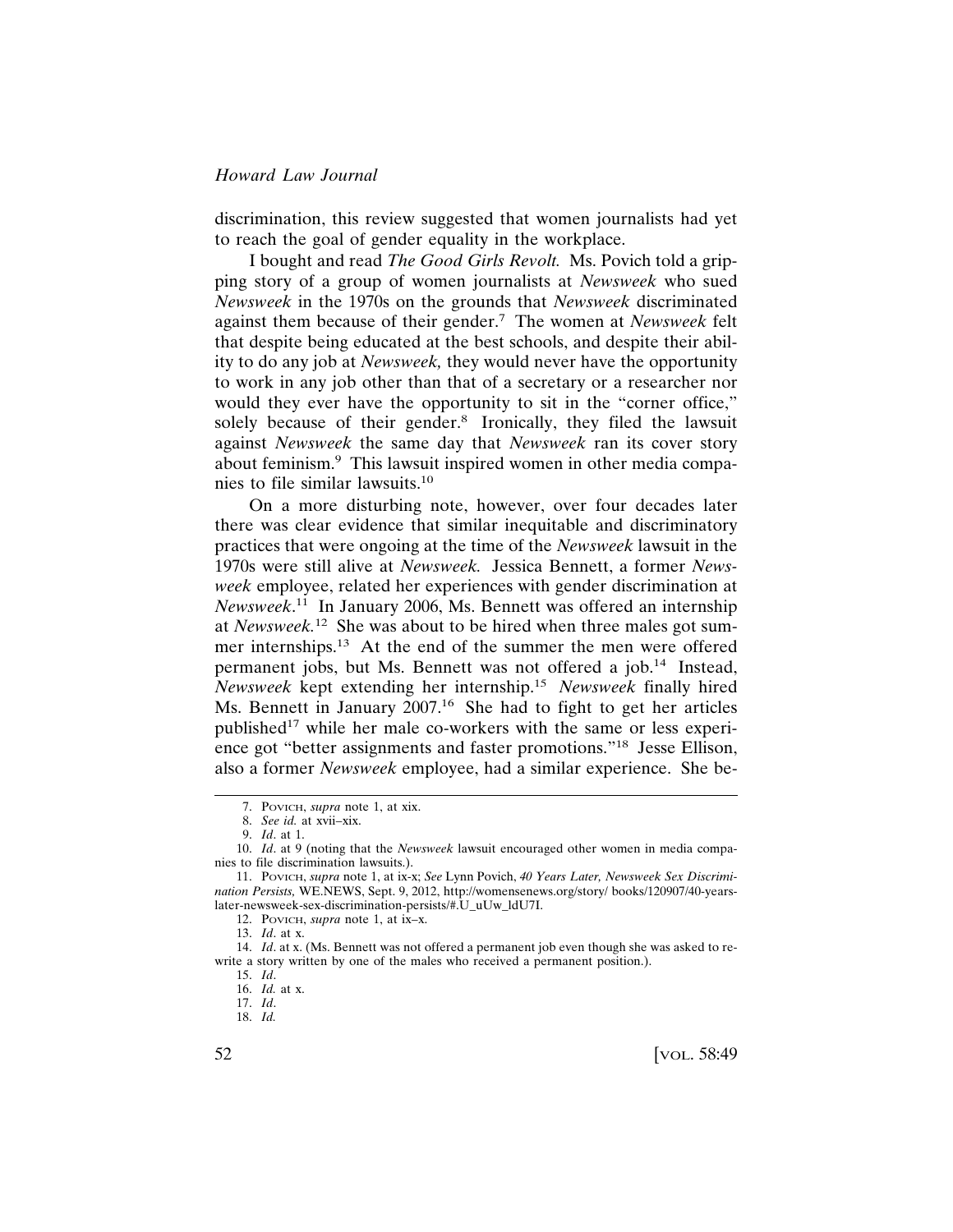came annoyed and frustrated when she discovered that *Newsweek* had paid a much higher salary to the male reporter who had replaced her.<sup>19</sup> Both women noted that they blamed themselves for these occurrences;20 they felt confused because what they were experiencing felt like discrimination, but in their mind gender discrimination was supposed to be a thing of the past, $2<sup>1</sup>$  an evil that should have been remedied by legislation.

It was ironic that Ms. Bennett and her female colleagues noted that they felt discriminated against and marginalized in the workplace when there was ample evidence that women were advancing in media companies.22 Women appeared to be making progress in terms of getting jobs in top positions. Women made up nearly 40 percent of the masthead at *Newsweek* and were employed as writers, senior editors, and at least two women were in top management.<sup>23</sup> This progress had to be a sign that women journalist "are there," that they had finally succeeded in achieving equality in the workplace. I revisited the question of gender equality for women journalists when less than two months before the fiftieth anniversary of Title VII of the Civil Rights Act 1964, Jill Abramson was fired from the *New York Times* and replaced by a male.24 It is alleged that Ms. Abramson discovered that her pay and benefits package was "considerably less" than that of her male predecessor.<sup>25</sup> She challenged the pay and benefits disparity, was declared pushy, and was subsequently fired.<sup>26</sup> Her pay and benefits disparity raises the issue of sex-based employment discrimination

<sup>19.</sup> *Id.*

<sup>20.</sup> *Id.* at xii - xiii. *Compare id. with* Katie Johnston, *Authors Work to Reveal Hidden Gender Bias*, BOSTON GLOBE, Mar. 30, 2014, http://www.bostonglobe.com/business/2014/03/29/ authors-work-reveal-hidden-gender-discrimination/7vMZ61rk6eydmdszKbO5YP/story.html (commenting on CARYL RIVERS & ROSALIND C. BARNETT, THE NEW SOFT WAR ON WOMEN: HOW THE MYTH OF FEMALE ASCENDANCE IS HURTING WOMEN, MEN – AND OUR ECONOMY (2013) and noting that the authors argue that "when women don't realize that the playing field remains uneven, they tend to blame themselves for losing out on a job or promotion.").

<sup>21.</sup> POVICH, *supra* note 1, at ix, xii-xiii.

<sup>22.</sup> Jessica Bennett & Jesse Ellison, *Young Women, Newsweek, and Sexism*, NEWSWEEK (filed March 18, 2010 and updated Mar. 21, 2014; at 3:03 pm), http://www.newsweek.com/youngwomen-newsweek-and-sexism-69339 (quoting author Susan Douglas, "If we judge why what we see in the media, it looks like women have it made." The assumption that women have made it negates allegations of sexism in the workplace.).

<sup>23.</sup> *Id*. (explaining that the number of women on the masthead increased from 25 percent in 1970 to 39 percent in 2010.). *See also* Jessica Bennett, Jesse Ellison & Sarah Ball, *Are We There Yet*, NEWSWEEK, March 18, 2010.

<sup>24.</sup> Ken Auletta, *Why Jill Abramson Was Fired*, THE NEW YORKER, May 14, 2014, http:// www.newyorker.com/business/currency/why-jill-abramson-was-fired*.*

<sup>25.</sup> *Id.*

<sup>26.</sup> *Id.*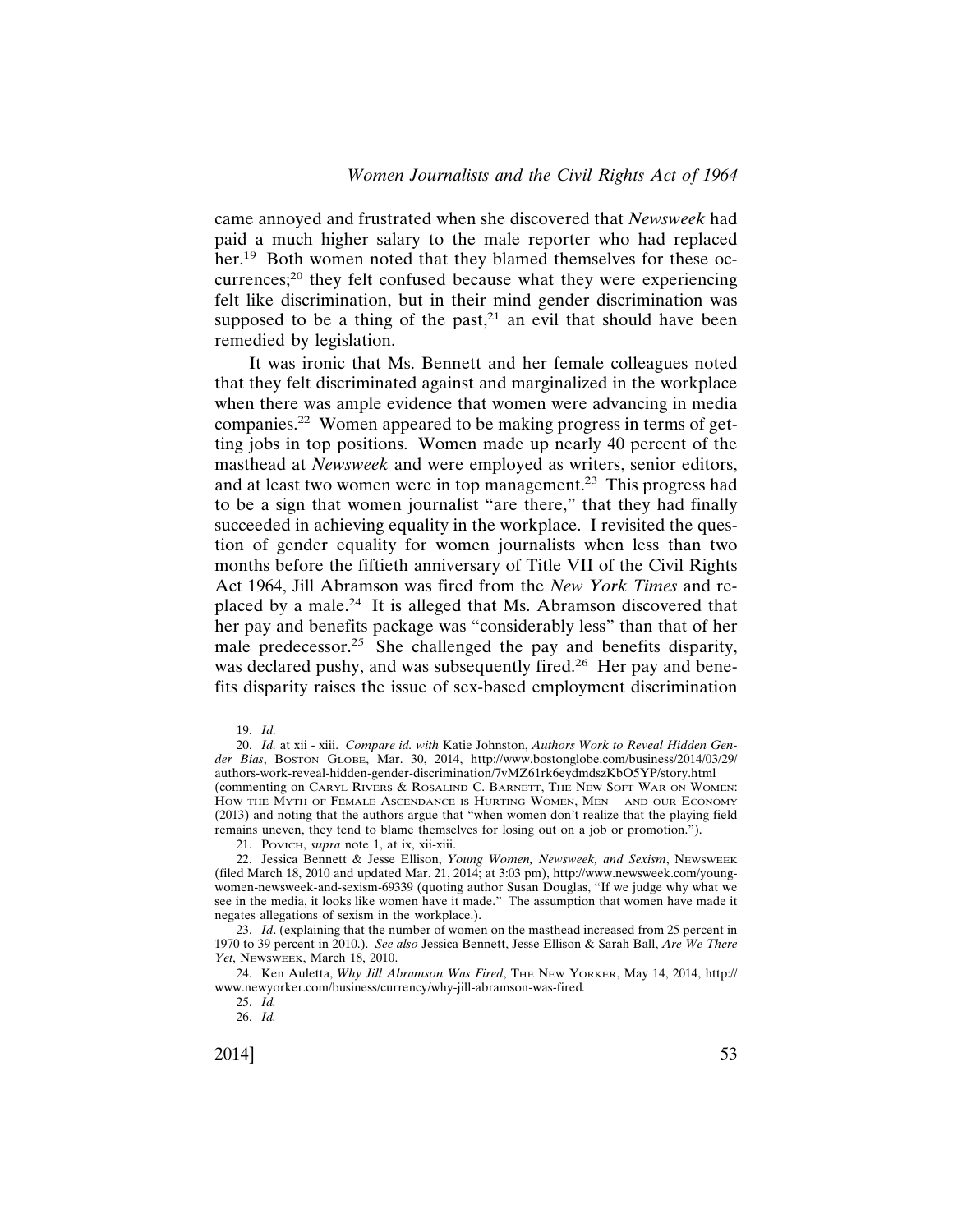that was declared illegal fifty years ago by Title VII of the Civil Rights Act of 1964 and other anti-discrimination legislation.<sup>27</sup>

This Article will focus on women journalists and their quest to bridge the gender gap and to achieve equality in the workplace fifty years after Congress passed Title VII of the Civil Rights Act of 1964. This Article does not address how women are portrayed by the media. I chose to explore the gender gap in the media industry for two reasons: first, after reading about the women of *Newsweek'*s courageous fight in the 1970s for equal pay and equal job opportunities in *The Good Girls Revolt* and Jessica Bennett's article detailing similar discriminatory practices four decades later, I wondered why the goal of gender equality, a basic human right, seems so unattainable; and second, Title VII of the Civil Rights Act of 1964 has explicitly prohibited sex-based employment discrimination for now over fifty years, therefore it is time to end gender discrimination and the perpetual glass ceiling in every industry, especially in the media industry. The media industry is an important focal point because media companies play a significant role in shaping social norms and as such, they are in the best position to influence gender equality.28 It is the media companies that set our national agenda<sup>29</sup> and shape our self-perception by deciding "what is important enough to report," who gets to talk or to write, $30$  and how the information is presented. $31$  Given the media companies' vital social role in shaping our nation's understanding of equity, the limitations on employment opportunities for women journalists and the dearth of women in decision-making positions are concerning.32 The decision-makers in media companies have the power to influence gender equality by ensuring that gender equality is foremost

<sup>27.</sup> Equal Pay Act of 1963 29 U.S.C § 206(d) 2012, Civil Rights Act of 1964, 42 U.S.C § 2000e-2(a) (2012).

<sup>28.</sup> Robin H. Pugh Yi & Craig T. Dearfield, *The Status of Women in the US Media 2012*, WOMEN'S MEDIA CENTER 1, http://wmc.3cdn.net/a6b2dc282c824e903a\_arm6b0hk8.pdf ("Media influence is one of the most powerful economic and cultural forces today."). *See* Carolyn M. Byerly, *The US: Social Contradictions Also Seen in Newsrooms*, *in* THE PALGRAVE INTERNA-TIONAL HANDBOOK OF WOMEN AND JOURNALISM 191 (Carolyn M. Byerly ed., 2013) (noting that journalism is essential to achieving equality.).

<sup>29.</sup> Erika Falk & Erin Grizard, *The Glass Ceiling Persists: The 3rd Annual APPC Report on Women Leaders in Communication Companies* 7 (Dec. 2003), *available at* http://www.nywift.org/ documents/2003\_04\_the-glass-ceiling-persists-corrected\_rpt.pdf.

<sup>30.</sup> Yi & Dearfield, *supra* note 28 at 1. *See also* DEBORAH CHAMBERS ET AL., WOMEN AND JOURNALISM 2 (2004) ("[The news is] shaped by gender and how the organization of the news and of the newsroom, as well as assumptions about gender and women, have affected women's performance and potential as journalists.").

<sup>31.</sup> Falk & Grizard, *supra* note 29.

<sup>32.</sup> *Id.*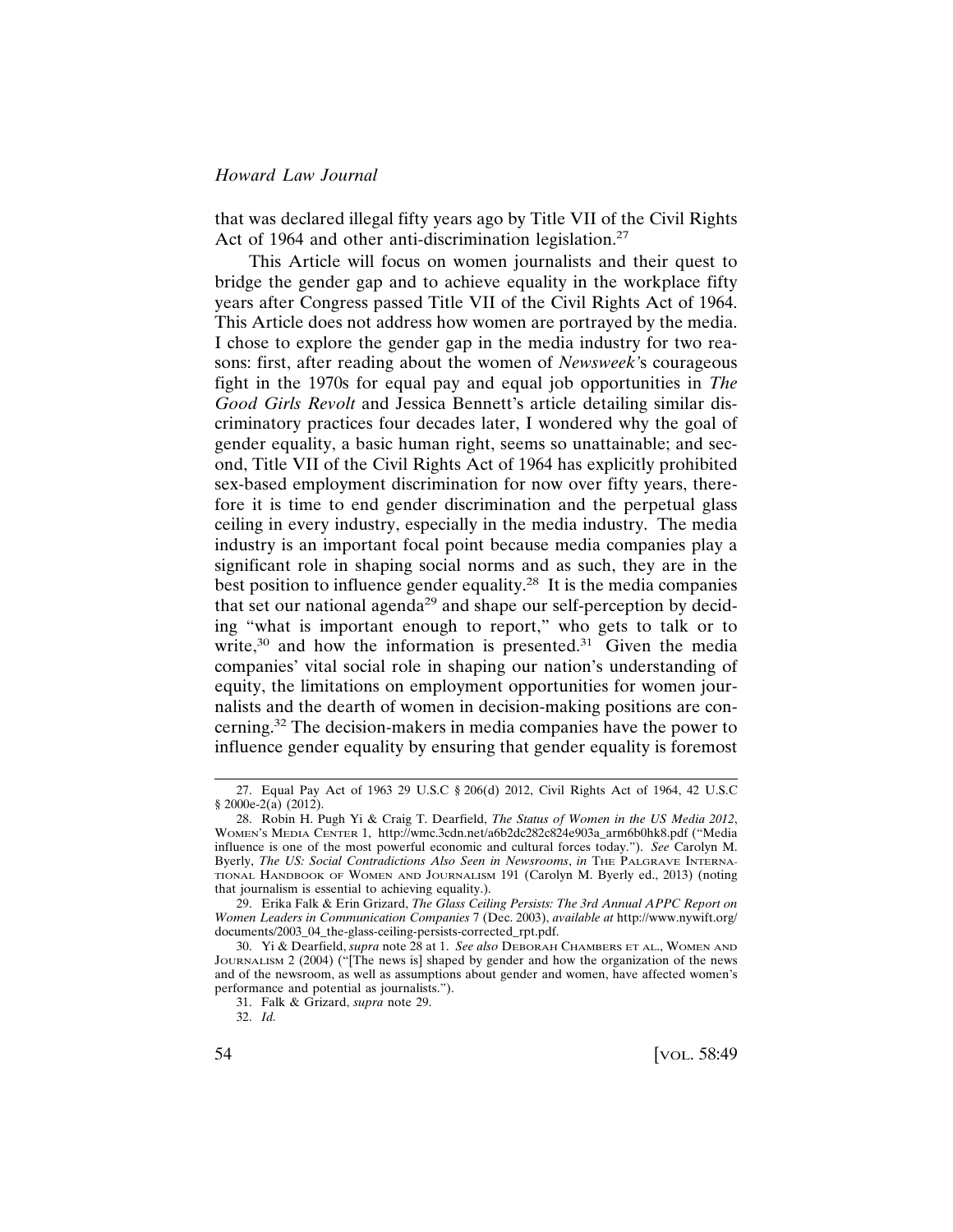on the agenda as they determine what kinds of news, information, and entertainment will be produced and disseminated.<sup>33</sup> Gender equality may continue to be a dream for yet another fifty or more years if discrimination in the workplace continues to keep women journalists out of media companies and decision-making positions.<sup>34</sup>

Part I of this Article gives a historical overview of women in the workplace, and particularly women journalists post women's suffrage and before the equal protection laws of the 1960s. Part II looks at the women journalists in the 1960s to 1970s and examines how the gender equality laws, and especially Title VII, affected the status of women journalists. This section also examines the seminal lawsuits filed by the women at *Newsweek* in an attempt to the show the journey of women journalists, and in particular those in print journalism at *Newsweek*. This section underscores the importance of the *Newsweek* women's group who through galvanizing and advocating for their right to equality, made significant advancement in the fight for equality and created a domino effect as women in other media companies recognized their efforts and organized themselves into groups to advocate for gender equality. This section also looks at other lawsuits filed in the 1970s against media companies and shows that women journalists made meteoric advancements in the workplace because of the legislations and laws of the 1960s and 1970s, coupled with the willingness of women in that period to file sex discrimination lawsuits, advocate, and otherwise fight for equality.

Part III looks at women journalists from the 1980s to 1990s and argues that while the lawsuits of the 1970s and the resulting affirmative action plans motived the male-dominated newsrooms to change their old policies and institute new policies that favor gender equality, the change was only temporary. The culture of the newsrooms had not changed to adequately influence permanent changes favoring equitable treatment of women in the workplace. This resulted in continued discriminatory practices that were now cloaked in more subtle and difficult to detect forms, such as the invisible glass ceiling that frustrates a woman's career advancement. Part IV looks at the status

<sup>33.</sup> *Id.*; *see* Byerly, *supra* note 28, at 203–04; Yi & Dearfield, *supra* note 28, at 1 (noting that how women are portrayed in the media directly affects gender equality and the decision-makers determine how women are portrayed.)

<sup>34.</sup> *See* DAVID H. HOSLEY & GAYLE K. YAMADA, HARD NEWS: WOMEN IN BROADCAST JOURNALISM 23, 158 (1987); SHERYL SANDBERG, LEAN IN: WOMEN, WORK, AND THE WILL TO LEAD 159 (2013) (noting that true equality will only be achieved "when more women rise to the top of every government and every industry.").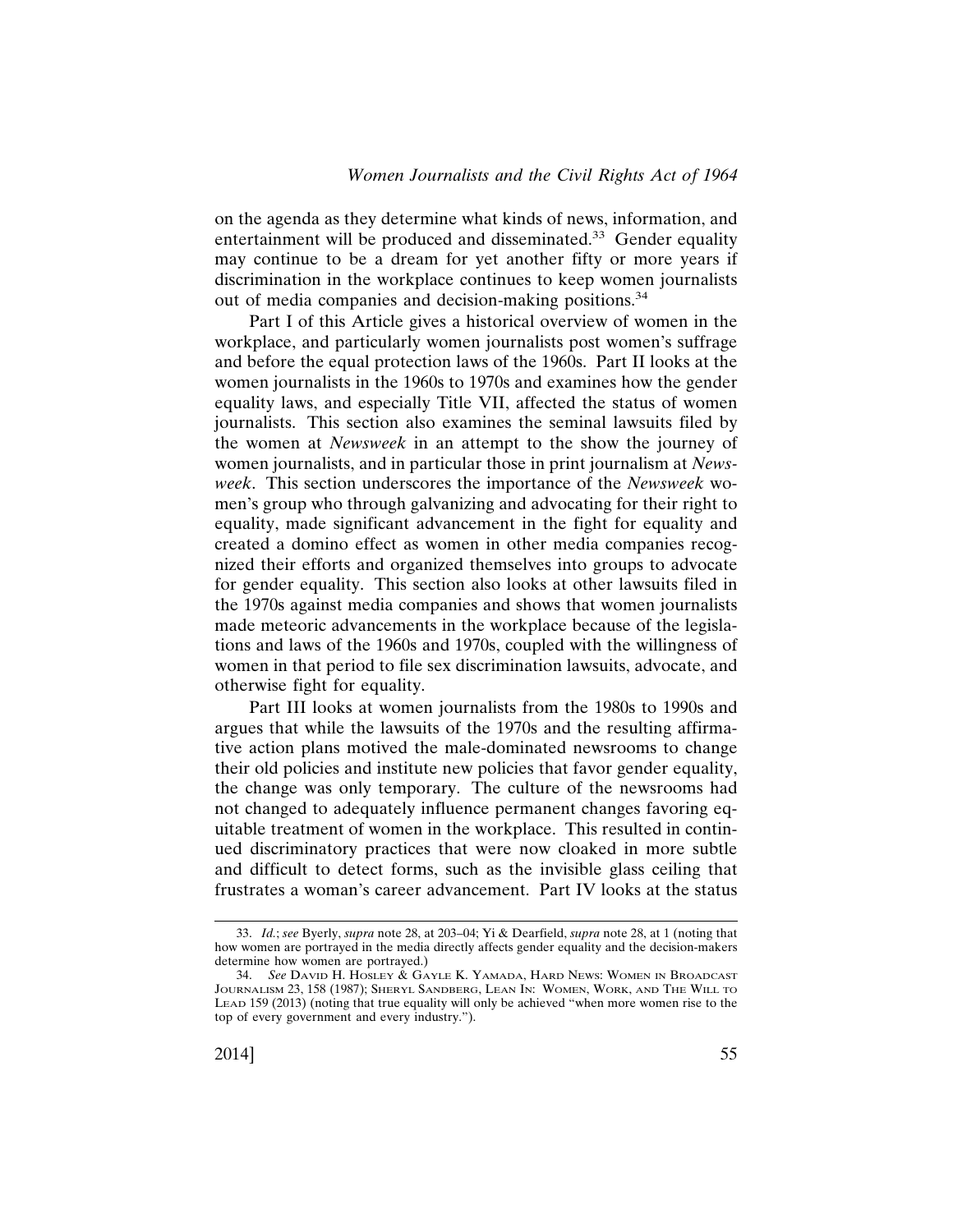of women journalists from 2000, the new millennium, to the fiftieth anniversary of Title VII of the Civil Rights Act of 1964 and argues that although women journalists have made some strides, they have yet to achieve gender equality in the workplace. Statistics show that women may in fact be regressing: a majority of the women journalists hired by media companies are in lower paying positions while the male journalists are more likely to be in higher paying positions, are more highly compensated, are more frequently promoted, and are more likely to be hired for top-level positions. Part V concludes by noting that Title VII and current anti-discrimination laws are sufficient to end gender discrimination in the workplace. We do not need more laws. Instead, we need better enforcement of the current antidiscrimination laws, easier access to filing discrimination claims in federal courts, a renewed focus on activism to highlight the social and legal effects and consequences of employment discrimination and a cultural shift that causes men to accept women as equals.

## I. WOMEN JOURNALISTS IN THE WORKPLACE POST SUFFRAGE AND BEFORE THE EQUAL PROTECTION LAWS OF THE 1960S

#### A. Historical Overview of Women Journalists in the Workplace Post Women's Suffrage to World War II.

August 1920 marked a very important milestone in the lives of women in America. Women were finally given the right to vote.<sup>35</sup> But they lacked many other rights, including the inalienable right to gender equality in the workplace. Protective state labor laws and the prevailing traditional norm that women belonged at home taking care of the house and family made it difficult for women to enter the workforce.<sup>36</sup> The protective state labor laws limited the types of jobs

<sup>35.</sup> U.S. CONST. amend. XIX. The Nineteenth Amendment, passed by Congress on June 4, 1919 and ratified on August 18, 1920, guarantees all American males and females the equal right to vote. *19th Amendment to the U.S. Constitution: Women's Right to Vote*, NATIONAL ARCHIVES, *available at* http://www.archives.gov/historical-docs/document.html?doc=13&title. raw=19th+Amendment™o™he+U.S.+Constitution:+Women's+Right™o+Vote (last visited September 28, 2014, 1:28 AM).

<sup>36.</sup> *See* CHAMBERS ET AL., *supra* note 30, at 33; POVICH, *supra* note 1, at 10, Diane L. Bridge, *The Glass Ceiling and Sexual Stereotyping: Historical and Legal Perspectives of Women in the Workplace*, 4 VA. J. SOC. POL'Y & L. 581, 588 (1997), Vicki Lens, *Supreme Court Narratives on Equality and Gender Discrimination in Employment 1971-2002*, 10 CARDOZO WOMEN'S L.J. 501, 504 (2004), Rosenfeld v. So. Pacific Co., 444 F.2d 1219, 1226 (9th Cir. 1971) (discussing protective state labor laws), Weeks v. So. Bell Tel. & Tel. Co., 408 F.2d 228, 230 (5th Cir. 1969); *see also* William A. Darity Jr. & Patrick L. Mason, *Evidence on Discrimination in Employment:*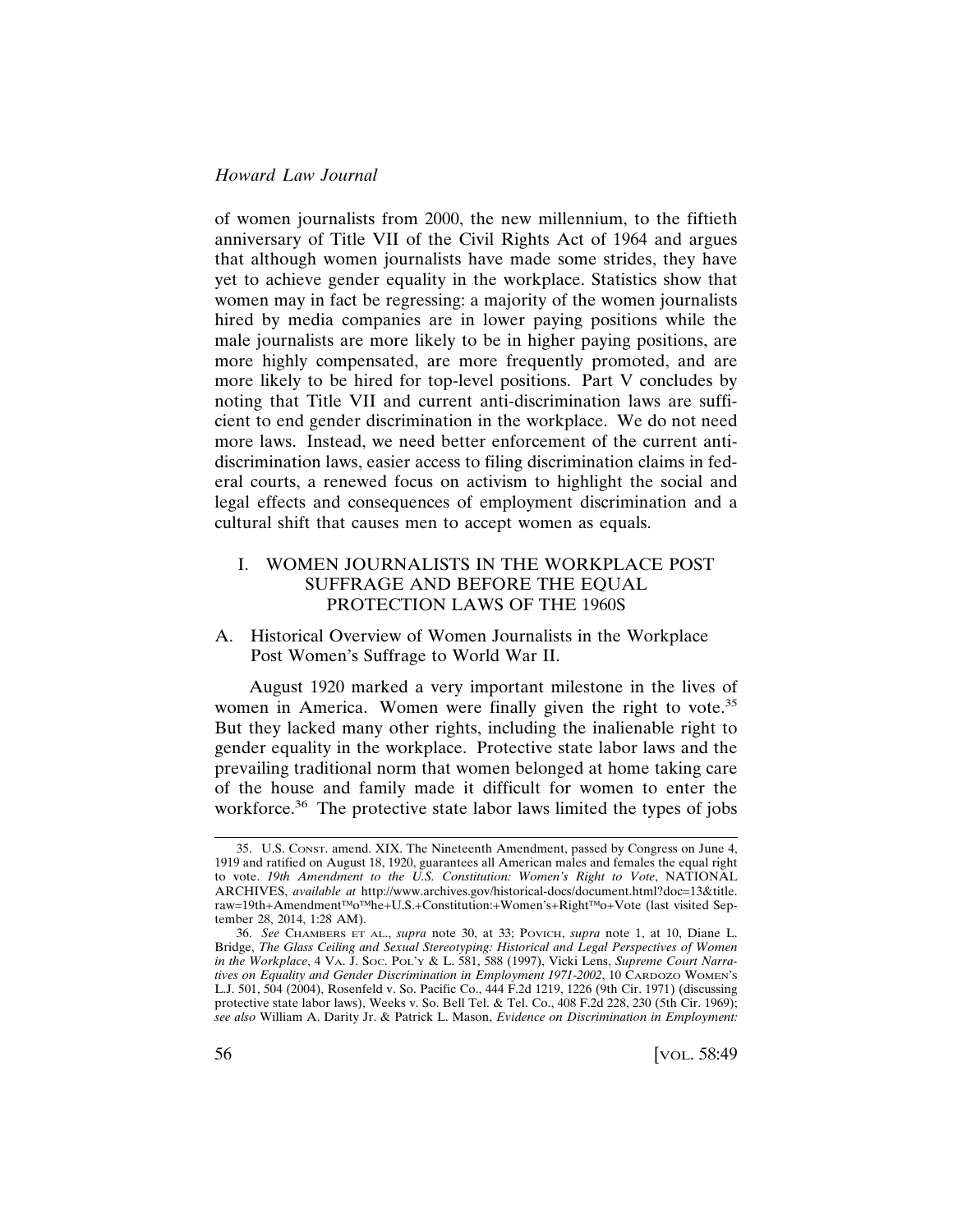that women were allowed to do and consequently limited their employment opportunities and earning potential.37

The shortage of male labor during World War I created opportunities for women to enter the workforce and assume "male" jobs.<sup>38</sup> This meant that protective state labor laws had to be temporarily relaxed and societal views of a woman's role had to be temporarily suspended to allow women to be trained for, and take over such jobs. When the men returned from World War I, they were reinstated in their old jobs.39 The women had to give up those jobs and return to homemaking and child-rearing.<sup>40</sup>

Women found it extremely difficult to find jobs as journalists because journalism was deemed a "male" job and therefore a man's domain.41 Newsrooms were generally all male, hierarchical, and most male editors believed that it was futile to hire women because "women lacked reporting skills and could never acquire them."42 Although women made up twenty-one (21 percent) of all gainfully

41. *Id.*

*Codes of Color, Codes of Gender*, 12.2 J. ECON. PERSPS. 63, 65, (Spring 1998) (noting that unlike other states, New York had a state law prohibiting discrimination and a State Commission Against Discrimination).

<sup>37.</sup> Michele Hoyman & Lamont Stallworth, *Suit Filing By Women: An Empirical Analysis*, 62 NOTRE DAME L. REV. 61, 67 (1986) (noting that "[A]lthough these early protective labor laws had been initially intended to protect women in the workplace, in many instances they served to imprison and discriminate against women in regard to employment opportunities.") The protective state labor laws limited how many hours a woman could work and the weight they were allowed to lift at work, prohibited nighttime work, and mandate rest time. *Id*. *See* Lens, *supra* note 36 at 504, (noting that the protective state labor laws served to protect women from exploitation in the workplace and to prevent women working so hard that they neglect their home and maternal duties); *e.g.* Muller v. Oregon, 208 U.S. 412, 421 (1908) (the United States Supreme Court ruled that an Oregon statute that purported to protect women by limiting their workday to no more than 10 hours was constitutional. Adopting a patriarchal view of a woman's status in society, the Court reasoned that a woman's physical structure and her role as a mother prevented her from working long hours without causing injury to herself and compromising the well-being of her present and future offspring. The Court noted that as with minors, the courts needed to ensure that women's rights were protected, especially since a woman's physical wellbeing was "an object of public interest and care in order to preserve the strength and vigor of the race." Mr. Louis D. Brandeis (later Justice Brandeis) represented the defendant and submitted a separate brief supporting the constitutionality of the statute.) The following states restricted the number of hours a women could be required to work. Massachusetts, Rhode Island, Louisiana, Connecticut, Maine, New Hampshire, Maryland, Virginia, Pennsylvania, New York, Nebraska, Washington, Colorado, New Jersey, Oklahoma, North Dakota, South Dakota, Wisconsin, South Carolina. Muller v. Oregon, 208 U.S. 412 (1908), fn1.

<sup>38.</sup> CHAMBERS ET AL., *supra* note 30, at 27.

<sup>39.</sup> *Id.* at 35.

<sup>40.</sup> *Id.*

<sup>42.</sup> *Id.* at 15, 16 (noting that it was widely believed that news gather was too "rude and exacting" for women); *see* NAN ROBERTSON, THE GIRLS IN THE BALCONY: WOMEN, MEN AND THE NEW YORK TIMES 39 (1992).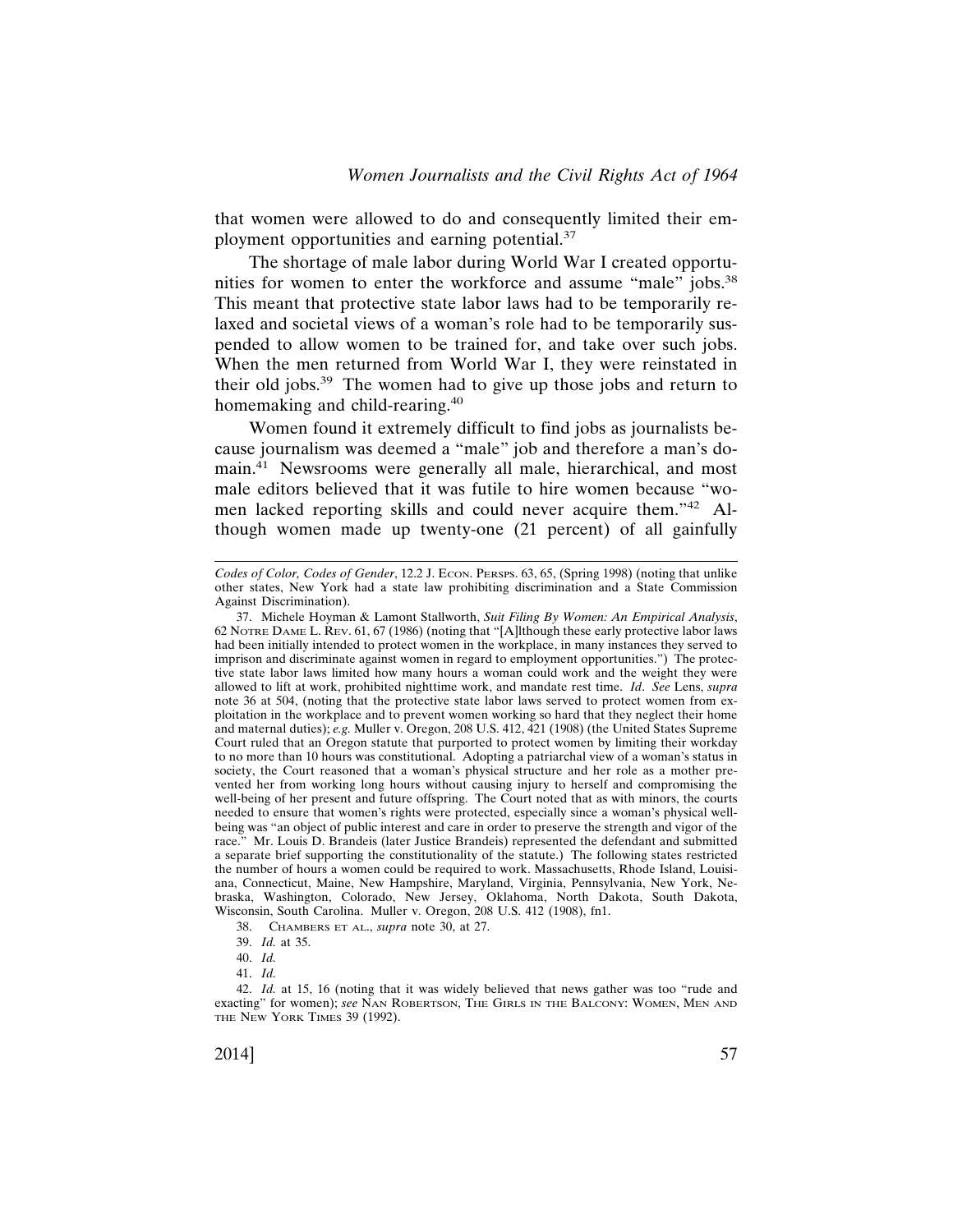employed persons in the United States,<sup>43</sup> only 16.8 percent of reporters and editors were women.<sup>44</sup> Most of the women who were employed as journalists, worked at newspapers owned by friends or family members.<sup>45</sup>

Female journalism students faced an equally difficult time in journalism school.46 Even though some schools accepted female journalism students, these students were viewed as incompetent and incapable.47 In 1939, a male professor at Northwestern University School of Journalism, "assured newspaper managers that journalism programs were intent on weeding out incompetents, misfits, and women . . . . . <sup>48</sup> The attitude that women were unfit for certain jobs, including journalism, created an impenetrable barrier and deterred media executives from hiring even professionally trained women journalists.49

A boost for women journalists seeking jobs in the media came about because of an economic necessity. Newspapers were undergoing a severe financial crisis and needed an infusion of capital to survive.50 Advertisements were the most lucrative source to boost revenue, and especially advertisements aimed at women, given their increased readership.<sup>51</sup> Newspapers were forced to hire female journalists to "attract female audiences."52 There was never true meritocracy, equity, or parity for women journalists as they were never considered to be "true" journalists.53 They were segregated in the type of news they were allowed to cover and were paid less than male

51. CHAMBERS ET AL., *supra* note 30, at 38.

<sup>43.</sup> CHAMBERS ET AL., *supra* note 30 at 33, (noting that in 1920 only nine percent of married women were gainfully employed). See also *Women's Bureau, An Overview 1920 – 2012*, UNITED STATES DEPARTMENT OF LABOR, *available at* http://www.dol.gov/wb/info\_about\_wb/interwb. htm.

<sup>44.</sup> CHAMBERS ET AL., *supra* note 30, at 15.

<sup>45.</sup> *Id.* at 14-16, 43–46 (noting that women journalists assumed leadership roles largely through family connections).

<sup>46.</sup> PATRICIA BRADLEY, WOMEN AND THE PRESS: THE STRUGGLE FOR EQUALITY 210–11 (2005).

<sup>47.</sup> *Id.*

<sup>48.</sup> *Id.*

<sup>49.</sup> *Id.* at 211 (noting Ms. Bradley's comment that women journalism students were further limited in their employment opportunities because they were not allowed to participate in oncampus interviews for certain jobs and because the few female journalism professors were restricted to areas concerning "women's news" and therefore could not recommend the female journalism students for the same jobs as their male peers.). *Id.* at 206.

<sup>50.</sup> CHAMBERS ET AL., *supra* note 30, at 38; *See also* BRADLEY, *supra* note 46, at xix.

<sup>52.</sup> *Id.* at 15, 17, 38.

<sup>53.</sup> *Id.* at 15-16 (noting that women journalist "occupied a sub-ordinated 'ghetto status'" in that they were often marginalized and limited to covering soft news).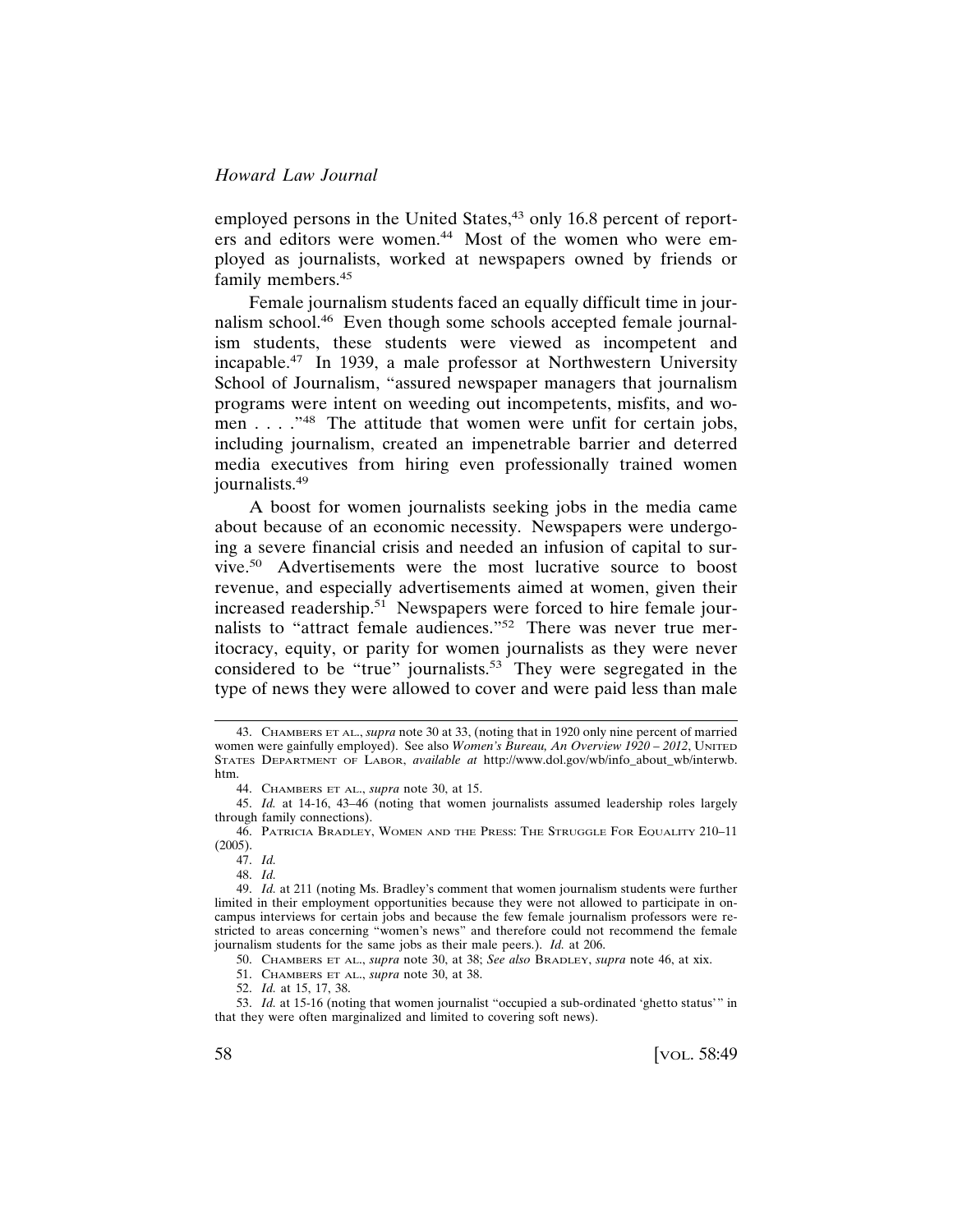journalists with similar qualifications.<sup>54</sup> Women journalists were hired to address soft news, focusing only on light topics geared to female audiences such as fashion, domestic issues, and society gossip.55 The more serious topics, such as politics, current events, war, and economics attracted better pay and were covered by male journalists.<sup>56</sup>

Women journalists in radio also faced discrimination in the workplace because of their sex. Radio became popular in the United States in the  $1920s$ <sup>57</sup>. The number of radio stations increased by approximately 2000 percent from 1921 to 1923. In 1921 there were approximately 30 radio stations and by 1923, the number had soared to 600.58 By 1930, radio had become the nation's primary source of news and entertainment; approximately 40 percent of US households had radio sets.<sup>59</sup> The reliance on radio for news and entertainment created many job opportunities, but like in print media, the job opportunities were gendered and favored men over women. Women journalists were prevented from participating in the higher paid areas of "serious news broadcasting"60 under the excuse that women were unsuitable to speak "in public about serious political and economic matters."<sup>61</sup> Radio executives also claimed that customer preference dictated that they did not employ women as broadcasters because the listeners did not like to have a female voice deliver the news since the microphones were "designed for the male vocal range" and made the women's voices "sound high-pitched and robbed them of authority."<sup>62</sup> Women journalists were therefore limited to programs "aimed at housewives with an emphasis on fashion and beauty<sup>563</sup> and programs

<sup>54.</sup> Bridge, *supra* note 36, at 588. (noting that historians justified the lower wages women received by claiming that a woman's primary job is that of an uncompensated mother and homemaker and therefore any job a woman takes outside of the home is temporary or "not serious" as she is supported by her husband or father and therefore does not need to be compensated on the same scale as a man who has to support himself and his family.).

<sup>55.</sup> CHAMBERS ET AL., *supra* note 30, at 15-16.

<sup>56.</sup> *Id.* at 16; *see also Male Journalists v. Female Journalists: Discrimination Debate*, RECOM-PARISON CONTRIBUTOR, http://recomparison.com/comparisons/101561/male-journalists-vs-female-journalists-discrimination-debate/ (last visited Sept. 17, 2014).

<sup>57.</sup> *See* HOSLEY & YAMADA, *supra* note 34, at 1; Emeritus Rick Musser, *History of American Journalism: The 1920s*, http://history.journalism.ku.edu/1920/1920.shtml (last visited Sept. 17, 2014).

<sup>58.</sup> CHAMBERS ET AL., *supra* note 30, at 28.

<sup>59.</sup> *Id*.; *See* Emeritus Rick Musser, *History of American Journalism: The 1930s,* http:// history.journalism.ku.edu/1930/1930.shtml (last visited Sept. 17, 2014).

<sup>60.</sup> CHAMBERS ET AL., *supra* note 30, at 34 (noting that serious new broadcasting covered topics such as politics, economic and foreign affairs.).

<sup>61.</sup> *Id*. at 33.

<sup>62.</sup> *Id.* at 33, 52; *see also* HOSLEY & YAMADA, *supra* note 34, at 21-22.

<sup>63.</sup> CHAMBERS ET AL., *supra* note 30, at 8.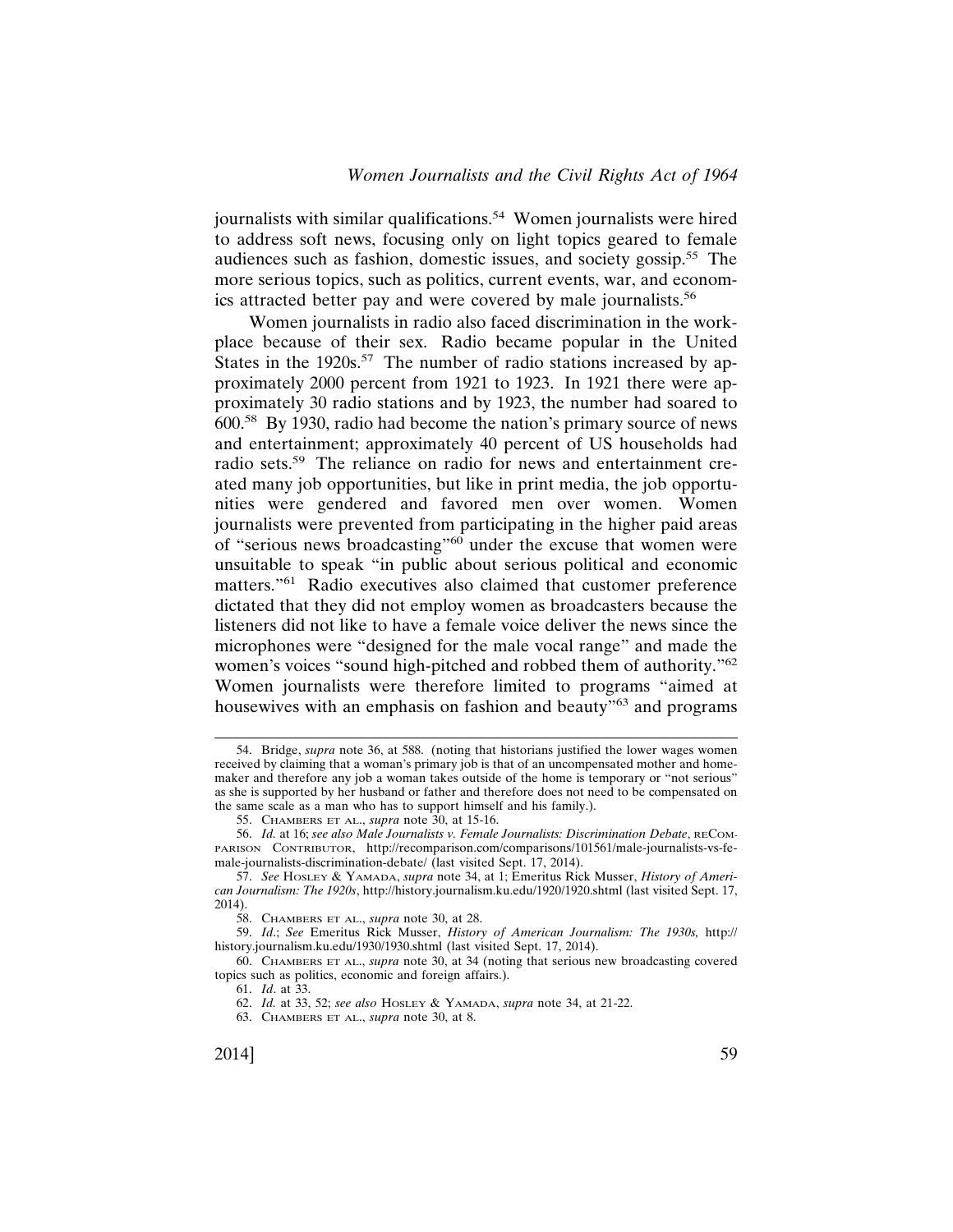geared towards children.64 Like in print media, women journalists in broadcasting were paid less than the men, even where the women did equal work.<sup>65</sup>

The prevailing social norm that women belonged in the home as caretakers and not in the workplace competing with men<sup>66</sup> and protective state labor laws that enforced these social norms, continued to keep the newsrooms and broadcast stations male-dominated by permitting discriminatory hiring practices and fostering exclusionary policies that kept the playing field unleveled for women journalists. In addition to the alleged customer preference for a male voice to deliver news, media companies used several other excuses not to hire women journalists. Some media companies refused to hire women, using the excuse that the women would leave to start families.<sup>67</sup> Pregnant women were fired or forced to resign.68 Women were denied, or not considered for, jobs as professional journalists because they lacked access to critical news sources and were often excluded from important news beats.69 For example, the all-male National Press Club ("NPC") refused to grant membership to women journalists or allow them to use the facilities.<sup>70</sup> This exclusion had serious professional ramifications because "[t]he National Press Club in Washington was the place where almost every prominent newsmaker who visited the nation's capital came to speak  $\dots$ ."<sup>71</sup> Issues addressed during those speeches

69. *See* CHAMBERS ET AL., *supra* note 30, at 130; *see also* National Press Club, *History NPC*, http://press.org/about/history (last visited Sept. 17, 2014).

<sup>64.</sup> *Id.* at 8, 33.

<sup>65.</sup> Women were paid less than the men as it was generally assumed that women did not have to support a family. HOSLEY & YAMADA, *supra* note 34, at 2. *See also* Bridge, *supra* note 36, at 588.

<sup>66.</sup> *See* Thomas H. Barnard & Adrienne L. Rapp, *Are We There Yet? Forty Years After The Passage of the Civil Rights Act: Revolution in the Workforce and The Unfulfilled Promises that Remain,* 22 HOFSTRA LAB. & EMP. L.J. 627, 636 (2005).

<sup>67.</sup> CHAMBERS ET AL., *supra* note 30, at 35.

<sup>68.</sup> ROSALIND ROSENBERG, CHANGING THE SUBJECT: HOW THE WOMEN OF COLUMBIA SHAPED THE WAY WE THINK 263 (2004) (explaining that Elizabeth Wade Boylan was fired from her job at the *New York Herald Tribune* in 1953 because she was pregnant); KAY MILLS, A PLACE IN THE NEWS 41 (1990) (noting that some pregnant women voluntarily left the newsroom, but most were fired.); *see also* Lens, *supra* note 36, at 506 (noting that pregnancy was considered a valid reason to dismiss a women from her job).

<sup>70.</sup> Maurine H. Beasley, *The Women's National Press Club: Case Study in the Professionalization of Women Journalists* 4 (Aug. 1986), http://files.eric.ed.gov/fulltext/ED271760.pdf. *See History of the WPCF*, WASHINGTON PRESS CLUB FOUNDATION, http://wpcf.org/history-of-thewpcf (last visited Sept. 15, 2014) (hereinafter "WPCF"). The National Press Club was formed by a group of men in 1908 and excluded women until 1971. *History NPC*, NATIONAL PRESS CLUB, http://press.org/about/history (last visited Sept. 17, 2014).

<sup>71.</sup> GAIL COLLINS, WHEN EVERYTHING CHANGED, THE AMAZING JOURNEY OF AMERICAN WOMEN FROM 1960 TO THE PRESENT 267 (2009).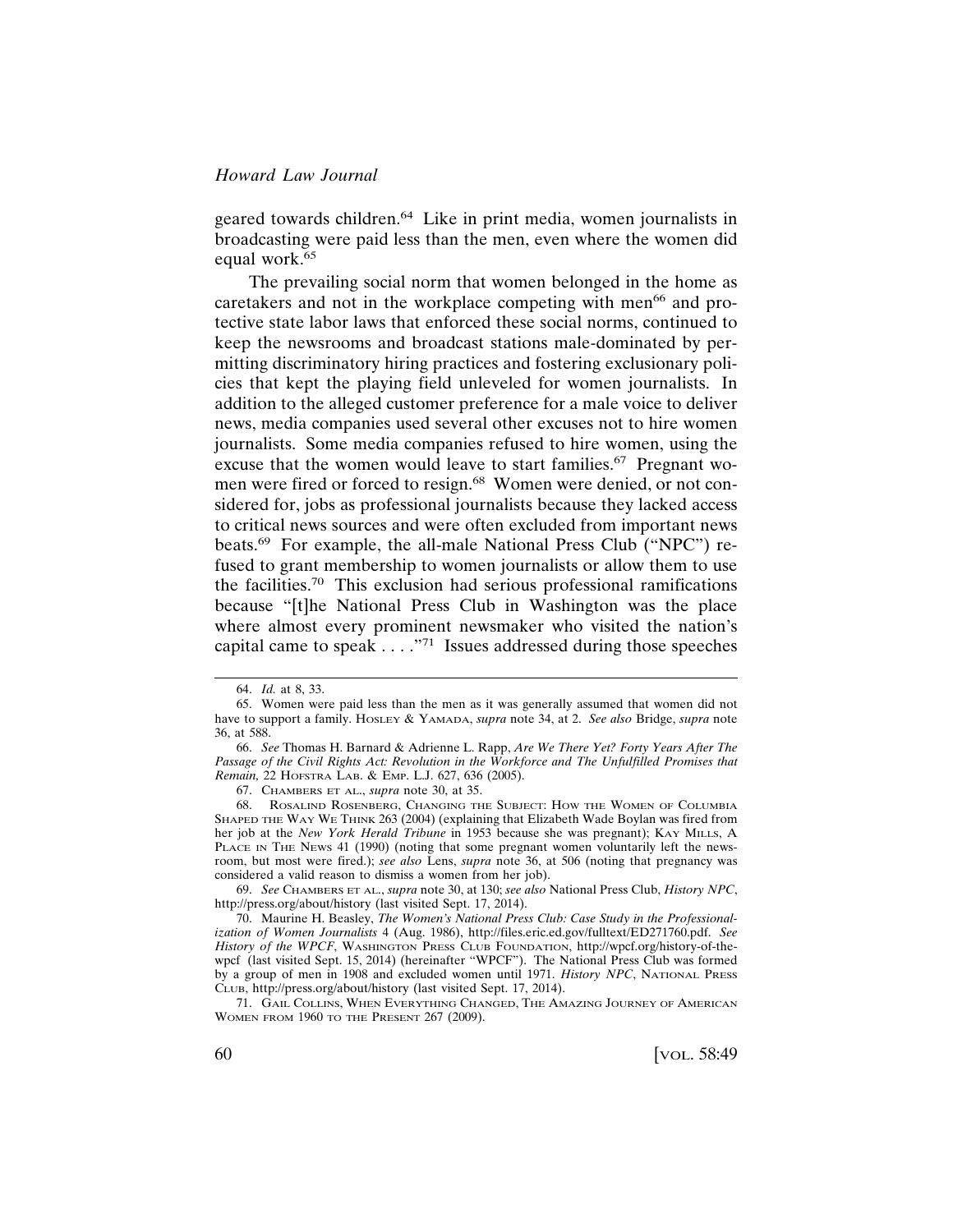at the NPC became major news features and were "carried that night on radio and television and the next morning on the front pages of the newspapers across the country."72 By not having access to the speakers, women journalists were at a competitive disadvantage that negatively impacted their careers because they could not report on the issues covered during the speeches. The women journalists had formed a parallel organization, the Women's National Press Club, ("WNPC") in an effort to increase their visibility as journalists.73 The WPNC bolstered its members' "identity as professional journalists"<sup>74</sup> and was important for their professional development, but women journalists were still at a professional disadvantage because they did not have access to the same important news sources as the all-male members of the NPC.<sup>75</sup>

Journalist and champion of women's rights, First Lady Eleanor Roosevelt, sought to remedy the women journalists' lack of access to important news sources by holding weekly press conferences that were open only to women journalists.<sup>76</sup> Newspapers wanting to carry news from the press conferences were forced to hire women journalists.77 These women journalists were not limited to covering soft news, but covered serious issues addressed by First Lady Roosevelt such as foreign affairs, economics, and commerce.<sup>78</sup> First Lady Roosevelt's press conferences provided the access that helped to raise the profile of women journalists to professional journalists.<sup>79</sup>

<sup>72.</sup> ROBERTSON, *supra* note 42, at 100 (noting that the women of the WNPC did not want to be members of the NPC, they only wanted equal access to the news.).

<sup>73.</sup> WPCF, *supra* note 70 (The WPCF's mission is, "[T]o enhance the role of women journalists, who faced discrimination in the newsroom and were banned from membership or participation in the prestigious all-male National Press Club and Gridiron Club."); MILLS, *supra* note 68, at 94 (the women journalists formed the Women's National Press Club in 1919.).

<sup>74.</sup> Beasley, *supra* note 70, at 23.

<sup>75.</sup> ROBERTSON, *supra* note 42, at 100; MILLS, *supra* note 68, at 95; COLLINS*,* supra note 71, at 267. *See generally* Beasley, *supra* note 70, at 4.

<sup>76.</sup> WPCF, *supra* note 70 (noting that Mrs. Roosevelt joined the Women's National Press Club and made it her mandate to promote women in journalism.); MILLS, *supra* note 68, at 36- 37; CHAMBERS ET AL., *supra* note 30, at 43 (noting that during her time in the White House, Mrs. Roosevelt held more than 400 women only press conferences.); *See* CATHERINE GOURLEY, WAR WOMEN AND THE NEWS: HOW FEMALE JOURNALISTS WON THE BATTLE TO COVER WORLD WAR II 30–32 (2007).

<sup>77.</sup> *First Lady Biography: Eleanor Roosevelt*, NATIONAL FIRST LADIES' LIBRARY, *available at* http://www.firstladies.org/biographies/firstladies.aspx?biography=33. (last visited Sept. 18, 2014).

<sup>78.</sup> *Id.*

<sup>79.</sup> *Id*. (noting that the press conferences raised women into the ranks of professional journalism.).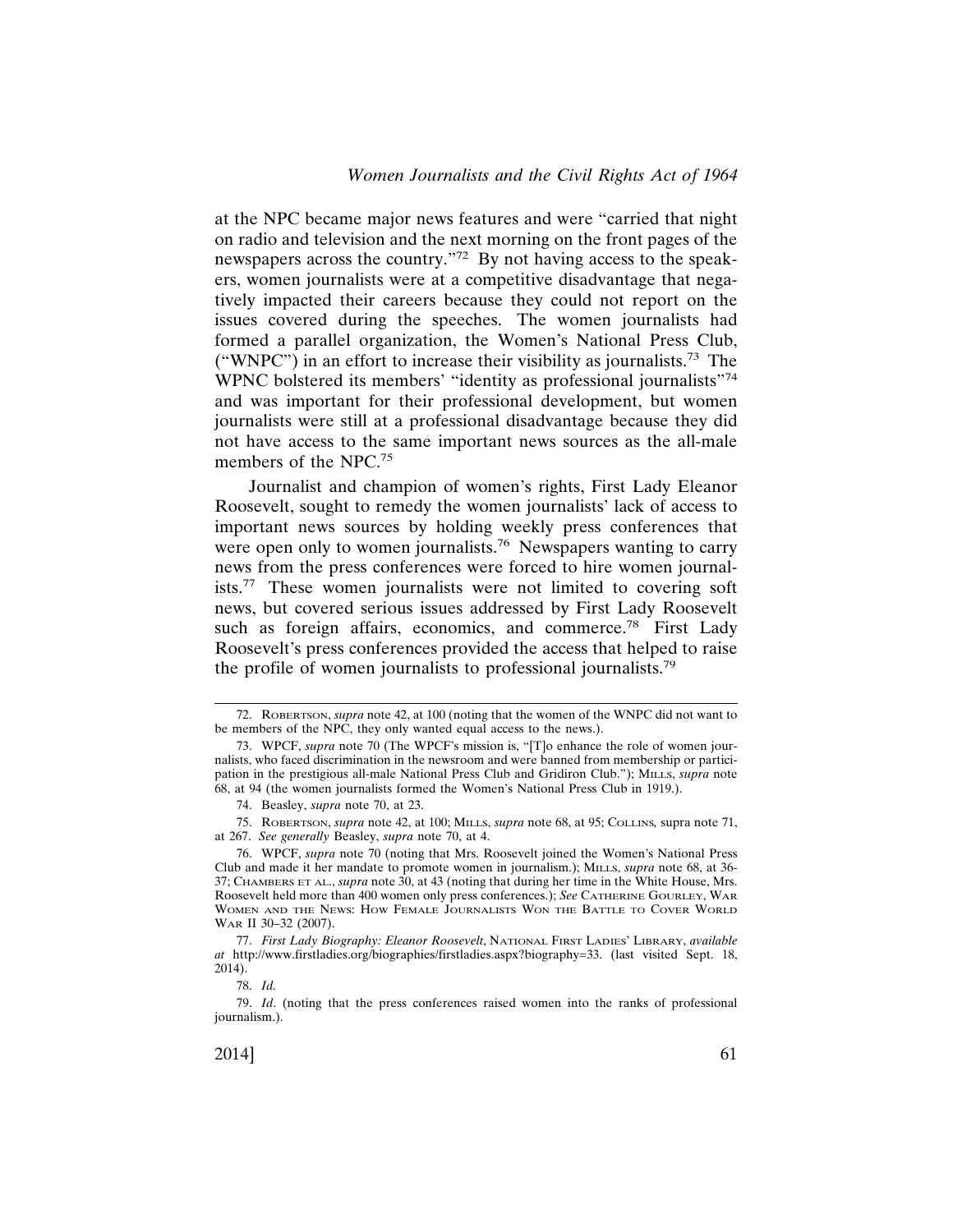Necessity created another opportunity for women to gain employment in areas, such as journalism, that were "gendered," and therefore had been closed to women.<sup>80</sup> In the 1940's, the social and economic conditions created by World War II made it necessary for a large number of women, including journalists, to enter the workforce.<sup>81</sup> This meant that protective state labor laws again had to be relaxed so that women could be hired<sup>82</sup> and the restrictions on access to news sources and what women journalists were allowed to cover had to be removed.

Women journalists were hired as professional journalists to fill the positions in print and broadcast journalism that were vacated by the men who went to fight in World War II.<sup>83</sup> For example, United Press only had one female journalist on its staff prior to the war.<sup>84</sup> This number increased to approximately sixty-five women during the war.<sup>85</sup>

World War II created several opportunities for women journalists to advance into more prominent news positions.<sup>86</sup> In radio, for example, women were trained and hired as presenters and correspondents

<sup>80.</sup> Hoyman & Stallworth, *supra* note 37 at 67; ROBERTSON, supra note 42, at 63.

<sup>81.</sup> Claudia Goldin, *The Role of World War II in the Rise of Women's Work* 1-2 (Nat'l Bureau of Econ. Research, Working Paper No. 3203, 1989) *available at* http://www.nber.org/ papers/w3203.pdf (noting that the economic and social changes during World War II caused more married women to enter the workforce); Daron Acemoglu, David H. Autor & David Lyle, *Women, War and Wages: The Effect of Female Labor Supply on the Wage Structure at Mid-Century* 1-2 (Nat'l Bureau of Econ. Research, Working Paper No. 9013, 2002) *available at* http:// www.nber.org/papers/w9013 (noting that the largest number of women to enter the workforce during the 20th century, entered in the 1940s. In 1940, only approximately 28 percent of the women over 15 in the United States were in the workforce. This number grew to over 34 percent by 1945); Bridge, *supra* note 36, at 590 (1997) (noting that approximately 20.6 million women entered the workforce during the World War II period). See generally Department of Labor, Women's Bureau, *Women Workers in Ten War Production Areas and Their Postwar Employment Plans*, Bulletin of the Women's Bureau 209 (Washington: U.S. Government Printing Office, 1946) *available at* http://www.njdigitalhighway.org/enj/ lessons/ww\_ii\_industrial\_production/ pdf/women\_workers\_in\_ten\_war\_production\_areas.pdf.

<sup>82.</sup> Hoyman & Stallworth, *supra* note 37 at 67.

<sup>83.</sup> *See* CHAMBERS ET AL., *supra* note 30, at 35; ROBERTSON, *supra* note 42, at 63-64 (noting that although women journalists were hired en masse at a number of newsrooms, except *The New York Times*, they were always made to remember that their jobs would be temporary as they were hired only because of the war.).

<sup>84.</sup> GOURLEY, *supra* note 76 at 90.

<sup>85.</sup> *Id.* ROBERTSON, *supra* note 42, at 110-111 (noting United Press hired a number of women out of desperation because the men were away fighting in the war. When the war was over, and the male journalists returned for their jobs, the United Press fired all but three of the women journalists in the Washington bureau.).

<sup>86.</sup> CHAMBERS ET AL., *supra* note 30, at 31. *See also* Beasley, *supra* note 70, at 18 ("World War II brought increased dependence on radio news and with it greater recognition of women broadcasters.").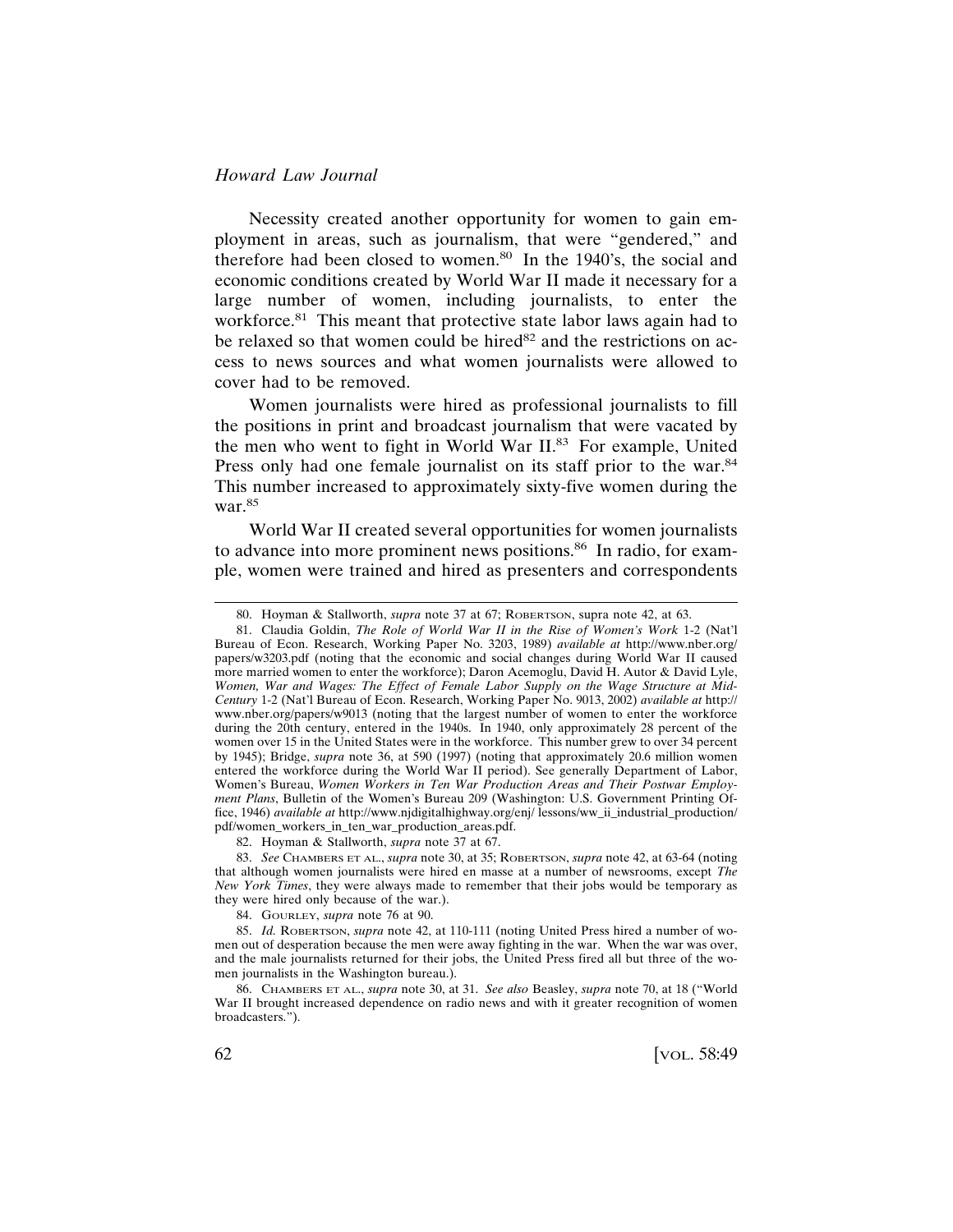to replace the men who went to fight in the war.87 For the first time in the history of radio broadcasting, one in every twelve radio announcers was female.88 Television had started to become popular in the United States in 1941.<sup>89</sup> Approximately 80% of households had televisions.90 Television allowed for a new visual presentation of news, but women journalists were trained and hired for on-air news positions only if there was a shortage of male journalists to fill those positions.91 Women were hired primarily as 'weathergirls.'92 The weathergirls "were hired for looks and had little to no training in meteorology."93

#### B. The Status of Women Journalists Post World War II

As with World War I, when World War II ended the men returned and were reinstated in their old jobs.<sup>94</sup> The women were either demoted or fired so that the men could be rehired, or they were replaced by "newly recruited men."95 The vicious cycle continued. The women who were fired or demoted had no legal recourse because the state laws restricted the types of jobs women were allowed to do. They were not entitled to relief if they were fired from a 'male' job because although they had the physical or mental capacity to do the work, they lacked the legal right to perform 'male' jobs.<sup>96</sup> Given that journalism was considered a 'male' job, women journalists had no legal recourse if they were fired or demoted to create a work opportu-

<sup>87.</sup> *See* CHAMBERS ET AL., *supra* note 30, at 32.

<sup>88.</sup> HOSLEY & YAMADA, *supra* note 34, at 61 (noting that station managers directly attributed the rise in female announcers to the war).

<sup>89.</sup> July 1, 1941 is considered the first official day in the history of TV broadcasting. *Brief History of TV Shows*, BRIEFHISTORY.NET, http://www.briefhistory.net/?q=node/49#sthash.2Scu Bmyp.dpuf (last visited Sept. 18, 2014).

<sup>90.</sup> CHAMBERS ET AL., *supra* note 30, at 28-29.

<sup>91.</sup> *Id.* at 57; HOSLEY & YAMADA, *supra* note 34, at 100 (noting that it was rare to see newswomen on air because professional positions "still belonged largely to men.").

<sup>92.</sup> CHAMBERS ET AL., *supra* note 30, at 57.

<sup>93.</sup> *Id.*

<sup>94.</sup> *Id.* at 35; HOSLEY & YAMADA, *supra* note 34, at 61; ROBERTSON, *supra* note 42, at 70; Bridge, *supra* note 36, at 590—91. *See also* Hoyman & Stallworth, *supra* 37, at 67.

<sup>95.</sup> CHAMBERS ET AL., *supra* note 30, at 35; Bridge, *supra* note 36, at 590–91 (noting that the federal government gave veterans the right to displace wartime workers and stopped child-care funding, which forced some women to stop working and stay home to take care of the children). *See also* HOSLEY & YAMADA, *supra* note 34, at 61; ROBERTSON, *supra* note 42, at 70 (noting that some women journalists were happy to return to homemaking while others refused to leave their jobs.).

<sup>96.</sup> *See* Bridge, *supra* note 36, at 590–91; Hoyman & Stallworth, *supra* note 37, at 68.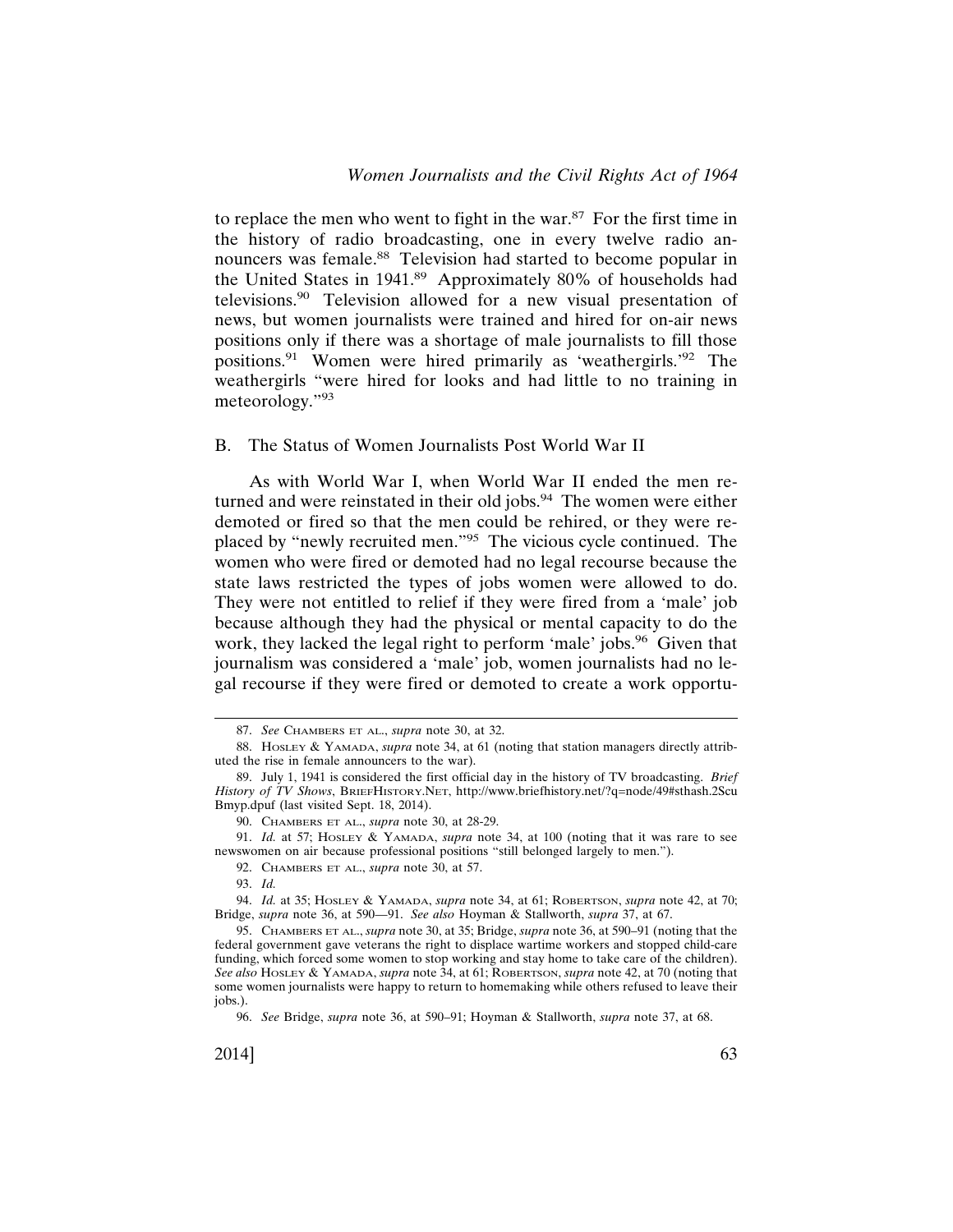nity for a male journalist.<sup>97</sup> The women who were not fired, were again limited to writing on women's issues, fashion, and society gossip.<sup>98</sup> These same limitations applied to women in radio, especially women on-air news presenters.<sup>99</sup> Like in print media, some of the women who were allowed to continue working in radio refocused and concentrated on women's issues.100 Pauline Frederick, a respected journalist, had worked in radio but was forced out of her position when the war ended and the men returned to reclaim their jobs.<sup>101</sup> Although Ms. Frederick had been a war correspondent and a broadcaster, CBS and NBC used the excuse that "women's voices lacked authority" so as not to hire her for a permanent on-air position.<sup>102</sup> Ms. Frederick could only find work doing "freelance radio features on 'women's issues for ABC, her first story discussing how to find a husband.'"103 Ms. Frederick later became the first woman hired to work full-time in network television news.<sup>104</sup>

Women journalists continued to be discriminated against in the profession even in the 1950s. They were, however, more vocal about their objections to the inequalities that existed. When the National Press Club continued to refused membership and admission to women journalist, the Women's National Press Club ("WNPC") adopted a resolution urging the National Press Club ("NPC") to allow women journalists to cover its events.<sup>105</sup> In 1955, the NPC granted limited access to women journalists.106 Women journalists were allowed to attend some luncheon events, but were restricted to the balcony

<sup>97.</sup> Hoyman & Stallworth, *supra* note 37, at 68; CHAMBERS ET AL., *supra* note 30, at 35; COLLINS*,* supra note 71, at 98.

<sup>98.</sup> CHAMBERS ET AL., *supra* note 30, at 34.

<sup>99.</sup> *Id.* at 51.

<sup>100.</sup> *Id. See also* HOSLEY & YAMADA, *supra* note 34, at 101 (noting that broadcasting was male-dominated, professional positions in broadcasting were given to the men, and women were given only the assignments that the men rejected).

<sup>101.</sup> *See* CHAMBERS ET AL., *supra* note 30, at 57.

<sup>102.</sup> *Id.*

<sup>103.</sup> *Id.*

<sup>104.</sup> CHAMBERS ET AL., *supra* note 30, at 57. Ms. Frederick reported on the political conventions in 1948 when they were first aired on television. She covered the United Nations until she retired. *See generally* HOSLEY & YAMADA, *supra* note 34, 62–66 (discussing Pauline Frederick's career).

<sup>105.</sup> CHAMBERS ET AL., *supra* note 30, at 129. ("In 1954 the WNPC unanimously adopted a resolution urging the male-only National Press Club to let accredited newspaperwomen cover its events. . . .The following year the NPC decided to let women into the balcony to cover luncheon speeches. Still, this left women unable to ask questions (or even to hear well*.*")*. I*d.; MILLS, *supra* note 68, at 95; ROBERTSON, *supra* note 42, at 100.

<sup>106.</sup> ROBERTSON, *supra* note 42, at 100;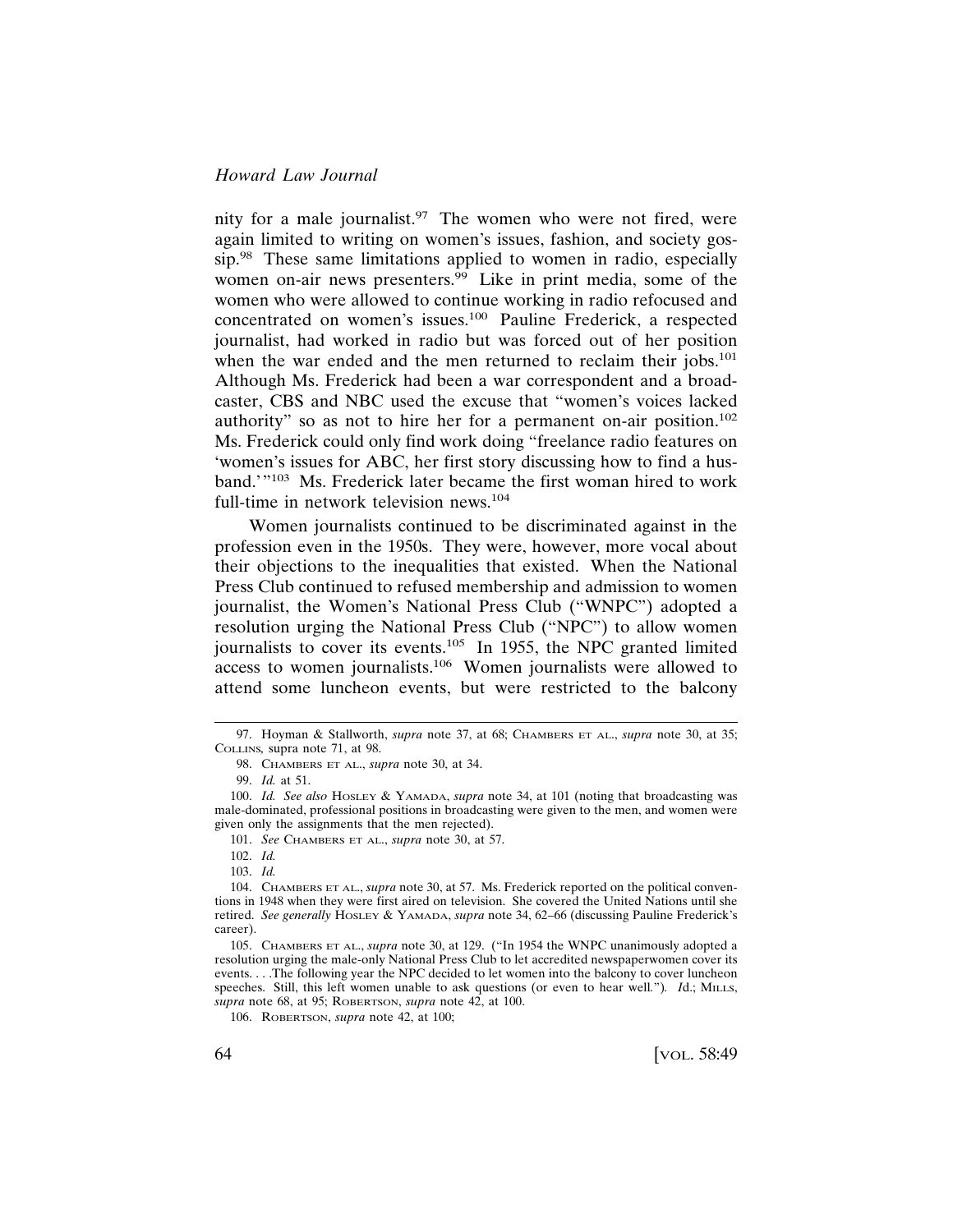## *Women Journalists and the Civil Rights Act of 1964*

where it was difficult to hear or to see.<sup>107</sup> They were also prohibited from asking questions and from eating or drinking at the luncheon.<sup>108</sup>

### II. 1960S–1970S: LEGAL REFORM AND THE IMPACT ON WOMEN JOURNALISTS

#### A. Social Reform

The 1960s and the 1970s were perhaps the most dynamic periods in the professional advancement of women journalists. Women journalists benefited from a cultural shift sparked by a booming economy and the civil rights and feminist movements<sup>109</sup> that influenced groundbreaking anti-discrimination laws. During the 1960s, women entered the workforce in record numbers,<sup>110</sup> some because of an economic necessity resulting from the rising cost of living and the economic boom,<sup>111</sup> others because the feminist movement motivated them to seek employment outside of the home.<sup>112</sup> It was without question that women were a vital and permanent part of the workforce,<sup>113</sup> but as more women entered the workforce, they became more disenchanted with the social norms that perpetuated a general disregard for issues affecting women and promoted gender inequality, especially with re-

110. MILLS, *supra* note 68, at 50; *See* Bridge, *supra* note 36, at 591 (noting that a "record number" of women entered the workforce because the United States underwent sweeping economic, social, demographic, and technological changes that altered the role of women in society and in the economy post World War II).

<sup>107.</sup> ROBERTSON, *supra* note 42, at 100-101; MILLS, *supra* note 68, at 95; *See* Beasley, *supra* note 70, at 19–20.

<sup>108.</sup> ROBERTSON, *supra* note 42, at 100; Beasley, *supra* note 70, at 20 *citing to* Eileen Summers, *Women Say 'NoThanksNo Thanks' to Bid for Admission to Male Press Club*, WASH. POST, Feb. 23,1955, 1955.

<sup>109.</sup> *The 1960s-70s American Feminist Movement: Breaking Down Barriers for Women*, TAVAANA, https://tavaana.org/en/content/1960s-70s-american-feminist-movement-breakingdown-barriers- women#\_ednref10 (last visited Sept. 15, 2014). The "second wave" of the feminist movement focused on promoting gender equality, including equality in the workplace. *Id*. The "first wave" of the feminist movement focused on fighting for women's suffrage and ended with "the passage of the 19th Amendment that gave women the right to vote in 1920." *Id*.; *see generally* BETTY FRIEDAN, THE FEMININE MYSTIQUE (1997).

<sup>111.</sup> Bridge, *supra* note 36, at 591 (noting that because of the rising cost of living dual income families were now the norm rather than the exception, it was now "clear that women were a permanent and integral part of the labor force."). *See* Hoyman & Stallworth, *supra* note 37, at 69-70*. See also* Kenneth T. Walsh, *The 1960s: A Decade of Change for Women*, U.S. NEWS (March 12, 2010; 8:30 am), http://www.usnews.com/news/articles/2010/03/12/the-1960s-a-decadeof-change-for-women.

<sup>112.</sup> COLLINS*,* supra note 71, at 215.

<sup>113.</sup> Bridge, *supra* note 36, at 591–92; COLLINS*,* supra note 71, at 98 (noting that the robust post World War II economy created more jobs than the men could fill. President Johnson urged employers to hire women.).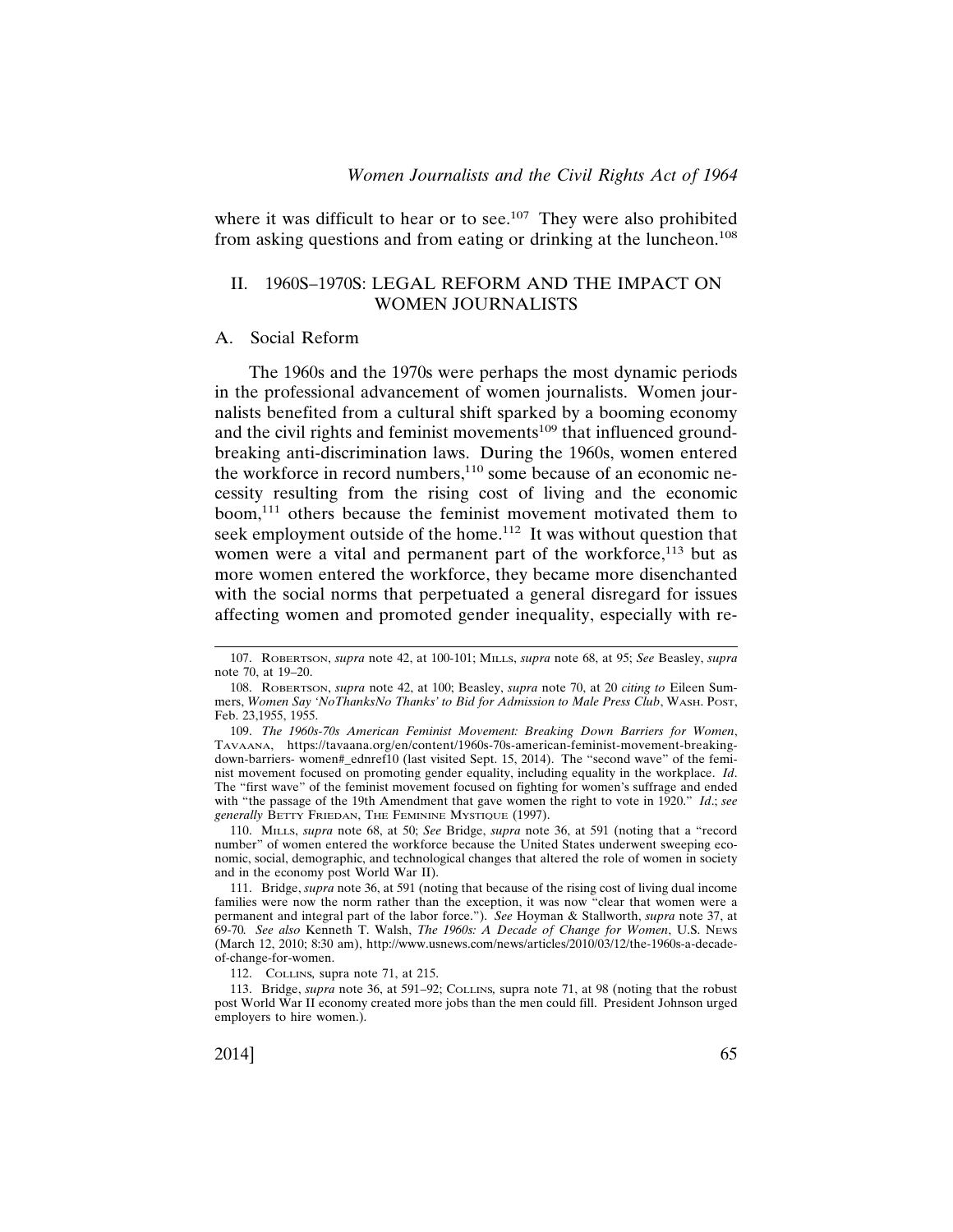spect to pay and career advancement.<sup>114</sup> They also grew increasingly disenchanted by the lack of legislation that addressed these inequalities.<sup>115</sup>

Despite these cultural shifts transforming the American workforce, journalism continued to be male-dominated. Women continued to be denied jobs in the media industry because of their sex and if hired, they were paid less for equal work or subjected to occupational segregation.116 Occupational segregation was a common practice. Women journalists were limited to covering soft news or working in areas that were deemed "feminine"117 jobs despite the facts that many of them had similar, or even better, credentials than the male journalists.118 Women journalists in newsmagazines, for example, worked as 'researchers' and 'checkers'119 while the men worked as reporters and wrote the by-lines.120 There were only a few women broadcasters in radio and on television, and "the number of on-air female reporters could be counted on a single hand."121 Radio and television station managers used customer preference as a reason not to hire women broadcasters or not to promote those already hired. Radio station managers continued to claim that women broadcasters had to be limited to covering soft news because their voice did not have the authority required to present hard news.<sup>122</sup> Similarly, women journalists were denied jobs as broadcasters because television

<sup>114.</sup> Kenneth T. Walsh, *The 1960s: A Decade of Change for Women*, U.S.NEWS (March 12, 2010; 8:30 am), http://www.usnews.com/news/articles/2010/03/12/the-1960s-a-decade-of-changefor-women.

<sup>115.</sup> COLLINS*,* supra note 71, at 67-68 (noting that after years of trying to get the Constitution to be amended to prohibit sex-based discrimination, women complained that President Kennedy was ignoring women's issues.).

<sup>116.</sup> *See* HOSLEY & YAMADA, *supra* note 34, at 152 (citing a 1960 industry study where 84% of the women broadcasters were paid less than \$96 per week, while only 17% of the male broadcasters made a similar salary); BRADLEY, *supra* note 46, at 231; Hoyman & Stallworth, *supra* note 37, at 62; RICHARD ANKER, GENDER AND JOBS: SEX SEGREGATION OF OCCUPATIONS IN THE WORLD 7 (1998) (noting that occupational segregation "is a major determinant of malefemale wage differentials.") *Id*.

<sup>117.</sup> *See* BRADLEY, *supra* note 46, at xiv (Gail Collins noted that 'researchers' were not categorized as journalists. Their primary responsibility was to work in the office library checking facts).

<sup>118.</sup> POVICH, *supra* note 1, at xviii, 2–3.

<sup>119.</sup> *See* BRADLEY, *supra* note 46, at xiv; POVICH, *supra* note 1, at 17, 18 (noting that *Newsweek*'s practice of hiring women for jobs as researchers and "virtually all men" for jobs as writers "stems from a newsmagazine tradition going back almost fifty years."). *Id*. at 15.

<sup>120.</sup> *See* BRADLEY, *supra* note 46, at xiv (Gail Collins noting that when she did her first internship, women were barred from the copy desk because they were considered to be bad luck).

<sup>121.</sup> *Id*.

<sup>122.</sup> HOSLEY & YAMADA, *supra* note 34, at 22–23.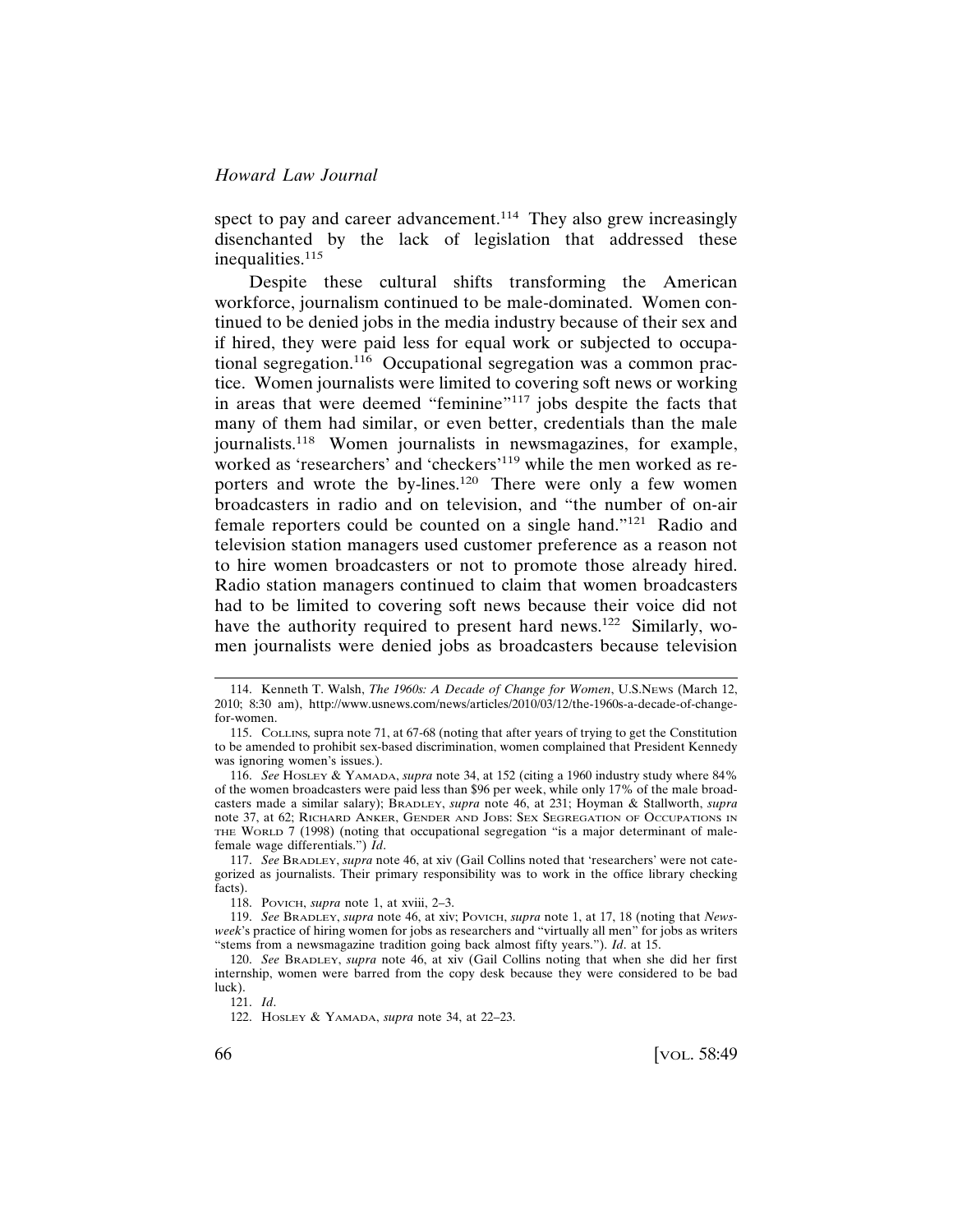stations claimed that viewers "didn't want to watch women on television."123 An NBC News president noted that, "audiences are less prepared to accept news from a woman's voice than from a man's."124

By the 1960s, the lack of access to news sources became an even bigger hindrance to the professional advancement of women journalists. The National Press Club continued to refuse to accept women journalists as members or allow them full access to speeches and other events at the Club<sup>125</sup> and women sports reporters were banned from the athletes' locker rooms thus depriving them of access to important interviews.126 The lack of access to news sources put the women journalists at a competitive disadvantage because without access to the necessary information, they were not able to report on the news. Newspapers and other media companies used the lack of access to news sources as a reason not to hire women journalists,127 or to exclude them from news projects.<sup>128</sup>

Women noted their contribution to the economy and demanded equal access to employment opportunities, and equal pay.129 In response, President John Kennedy established the President's Commission on the Status of Women ("Commission on the Status of Women").130 The Commission on the Status of Women was charged with "the responsibility for developing recommendations for overcoming discriminations in government and private employment on the basis of sex and for developing recommendations for services which

<sup>123.</sup> *Id*. at 23.

<sup>124.</sup> *Id*.

<sup>125.</sup> CHAMBERS ET AL., *supra* note 30, at 129; MILLS, *supra* note 68, at 95 (noting that the lack of access prevented women journalists from doing their jobs); Beasley, *supra* note 70, at 21. Approximately one decade after the women journalists were first given limited access to the NPC, President Johnson directed the State Department to inform the NPC that dignitaries would not speak there unless women journalists were allowed access to the speeches and presentations at the NPC on an "equitable basis." CHAMBERS ET AL., *supra* note 30, at 129; MILLS, *supra* note 68, at 102.

<sup>126.</sup> CHAMBERS ET AL., *supra* note 30, at 130.

<sup>127.</sup> *Id*. (explaining that media companies used the fact that women reporters were barred from locker rooms as a reason not to hire them); Tracy Everbach & Laura Matysiak, *Sports Reporting and Gender: Women Journalists Who Broke The Locker Room Barrier,* J. RES. ON WOMEN & GENDER, 5 (March 1, 2010).

<sup>128.</sup> CHAMBERS ET AL., *supra* note 30, at 129 (noting that a female reporter was removed from a civil rights project because she was not allowed to enter the National Press Club to cover the civil rights press conference that was held there.); MILLS, *supra* note 68, at 102; *see* Beasley, *supra* note 70, at 21.

<sup>129.</sup> Everbach & Matysiak, *supra* note 127, at 2 ("Liberal feminist theories at the time called for women to defy patriarchy and demand equal treatment in the workplace and in society.").

<sup>130.</sup> *Role of John F. Kennedy*, JFK.ORG, http://www.jfk.org/go/exhibits/call-to-action/jfkrolehttp://www.jfk.org/go/exhibits/call-to-action/jfk-role (last visited Sept. 18, 2014).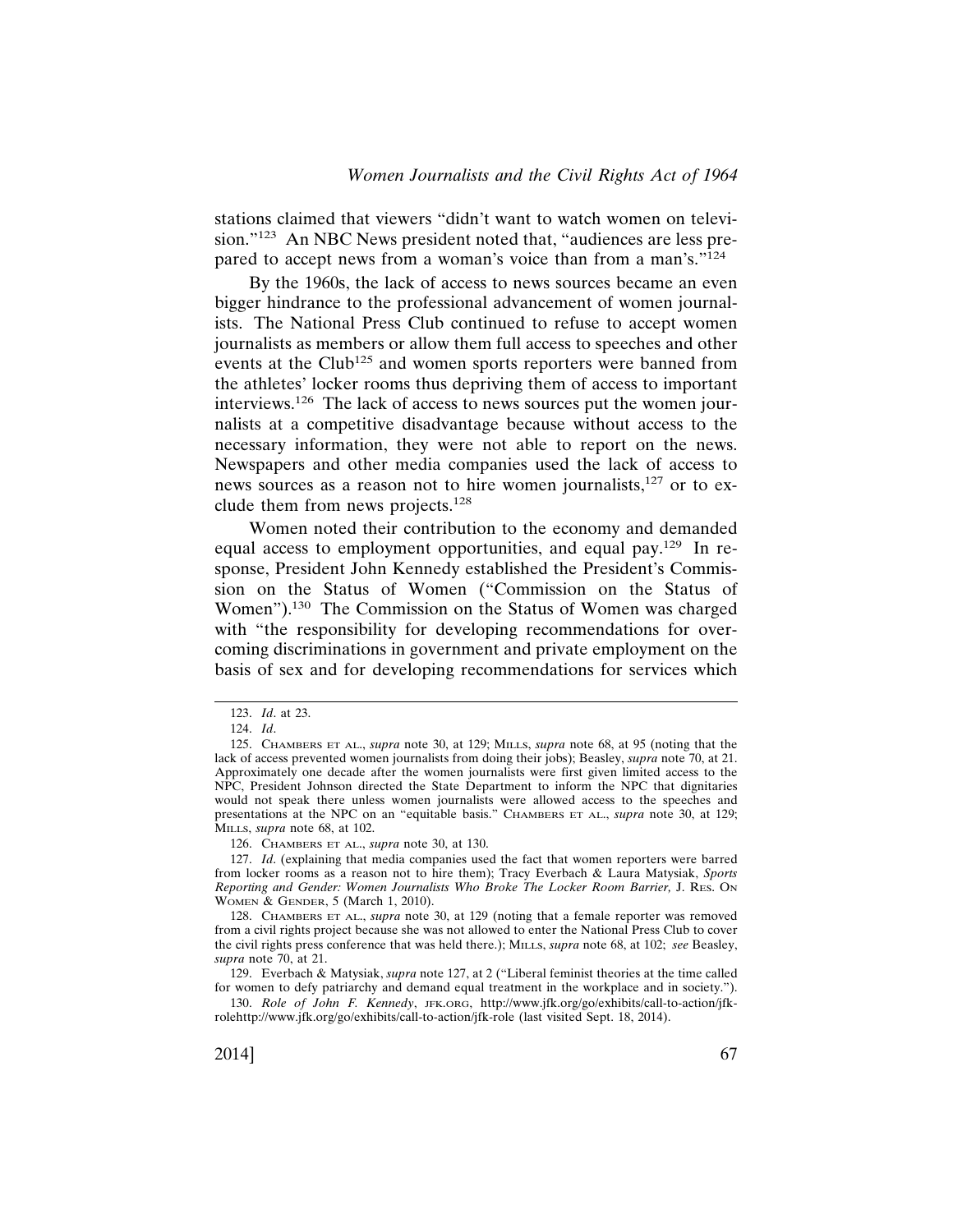would enable women to continue their role as wives and mothers while making a maximum contribution to the world around them."<sup>131</sup> President Kennedy appointed Eleanor Roosevelt to chair the Commission.132 In 1963, the Commission issued a report, the Peterson Report,<sup>133</sup> noting substantial discrimination against women in the workplace.<sup>134</sup> The Peterson Report contained specific recommendations for improvement such as providing affordable child care, fair hiring practices, equal opportunity for women, and paid maternity leave.135 The President's Commission on the Status of Women was dissolved in October 1963 after submitting the Peterson Report.<sup>136</sup>

# B. Legal Reform: Important Legislation, the EEOC, and Case Law Impacting Gender Discrimination in the Workplace

The recommendations of the Commission of the Status of Women, documented in the Peterson Report, led to ground-breaking legislation that mandated the end of the culturally entrenched gender discriminatory policies and practices in the workplace.

<sup>131.</sup> Exec. Order No. 10,980, 26 Fed. Reg. 12059 (Dec. 14, 1961). *See also* William Leuchtenberg, *President's Commission on the Status of Women*, http://www.lexisnexis.com/docu ments/academic/upa\_cis/10849\_prescommstatwomen.pdf (last visited Sept. 18, 2014); Elizabeth Singer More, *Report of the President's Commission on the Status of Women: Background, Content, Significance*, https://www.radcliffe.harvard.edu/sites/radcliffe.harvard.edu/files/documents/ report of the presidents commission on the status of women background content significance.pdf; *Role of John F. Kennedy*, *supra* note 125.

<sup>132.</sup> More, *supra* note 131; *Role of John F. Kennedy*, *supra* note 130.

<sup>133.</sup> The Peterson Report was named after Ester Peterson who was the head of the Department of Labor's Women Bureau and the executive vice chairperson of the Commission on the Status of Women. Commission on the Status of Women *Excerpt from "American Women: The Report of the President's Commission on the Status of Women," which was presented to President John F. Kennedy on October 11, 1963 available at* http://www.encyclopedia.com/article-1G2- 3441300077/commission-status-women.html (last visited September 27, 2014, 9:48 PM). See also *Women's Bureau, An Overview 1920 – 2012*, UNITED STATES DEPARTMENT OF LABOR, *available at* http://www.dol.gov/wb/info\_about\_wb/interwb.htm; Anne-Marie Imbornoni, *Women's Rights Movement in the U.S., Timeline of Key Events in the American Women's Rights Movement 1980–Present*, INFOPLEASE.COM, http://www.infoplease.com/spot/womenstimeline3.html#ixzz34 nqe62HA (last visited June 16, 2014, 12:15 PM).

<sup>134.</sup> *American Women*, *supra* note 133 (The Report noted substantial discrimination against women and made recommendation for changes including implementing fair hiring practices, granting paid maternity leave and affordable child care.); *see also* More, *supra* note 131.

<sup>135.</sup> *American Women*, *supra* note 133; *see also* More, *supra* note 131.

<sup>136.</sup> *American Women*, *supra* note 133; s*ee also Role of John F. Kennedy*, *supra* note 130.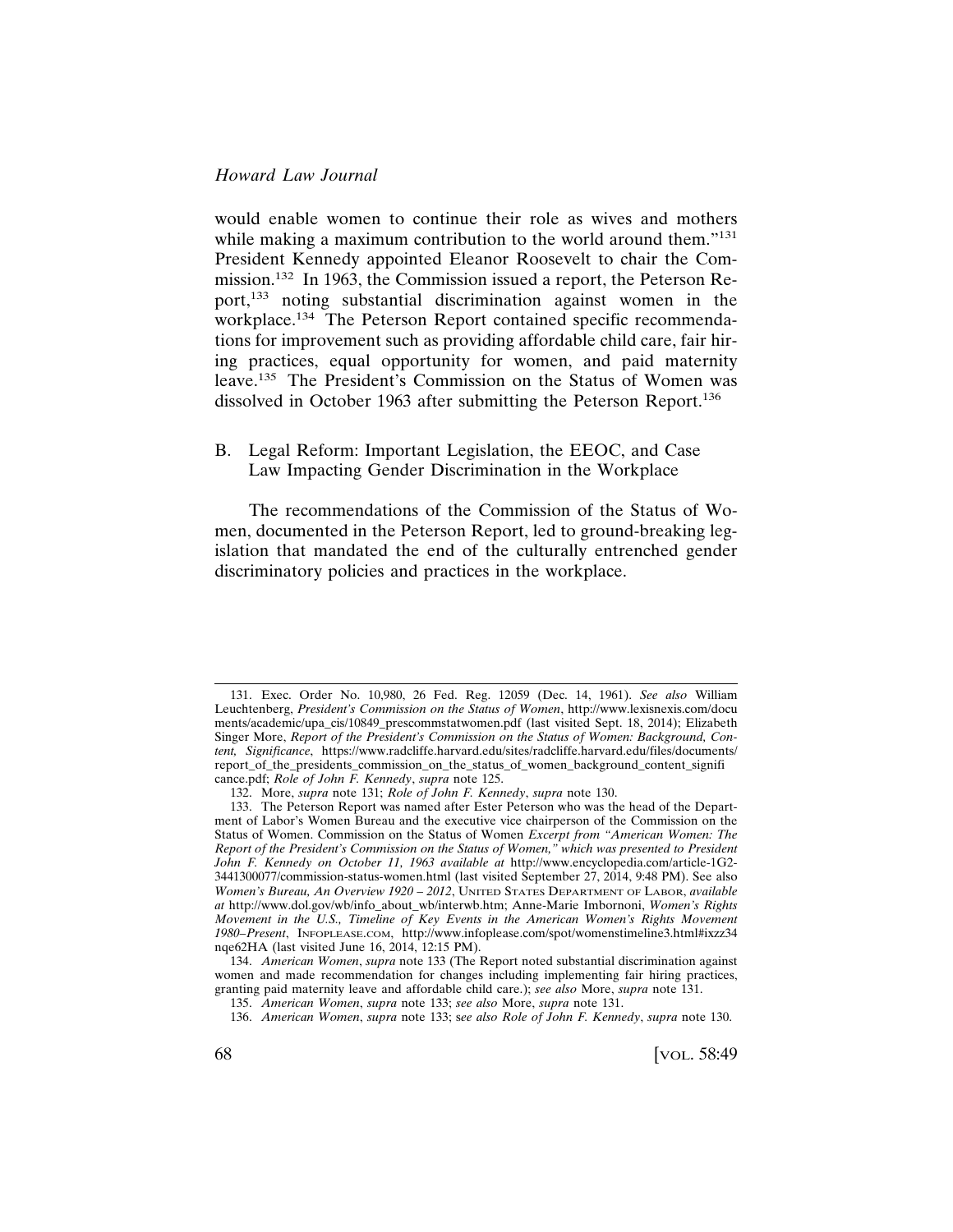#### 1. The Equal Pay Act of 1963

On June 10, 1963, President John F. Kennedy signed the Equal Pay Act of 1963<sup>137</sup> (EPA) into law. This was a milestone achievement for women in their struggle for equality.138 The EPA was the first legislation passed by Congress to address employment discrimination based on sex.139 The EPA protects male and female workers by making it illegal for employers to engage in wage discrimination between employees solely on the basis of sex where male and female employees perform similar jobs for the employer under "similar working conditions,"140 except where there is a seniority system, merit system, payment system based on quantity or quality of output, or systems based on "any other factor than sex."141 Congress also closed the possibility of employers lowering the wages of male employees so as not to pay females a fair wage by explicitly prohibiting employers from reducing "the wage rate of any employee [by] paying a wage rate differential" based on sex."<sup>142</sup>

# 2. Title VII of the Civil Rights Act of 1964

On July 2, 1964, approximately one year after Congress passed the Equal Protection Act of 1963, President Lyndon B. Johnson

<sup>137.</sup> Equal Pay Act of 1963, Pub. L. No. 88-38, 77 Stat. 56 (codified as amended at 29 U.S.C. § 206 (2014)) (amending the Fair Labor Standards Act of 1938, 29 U.S.C. §§ 201–19 (2014)). Section 4 of the Equal Pay Act provided that the Act would take effect upon the expiration of one year from June 10, 1963, the date of its enactment. *Id.* at § 4.

<sup>138.</sup> President Kennedy called the EPA a "significant step forward." President John F. Kennedy, *Remarks Upon Signing the Equal Pay Act* (June 10, 1963), *available at* http:// www.presidency.ucsb.edu/ws/?pid=9267 ("[The EPA would] prohibit arbitrary discrimination against women in the payment of wages."). *See also* Corning Glass Works v. Brennan, 417 U.S. 188, 195 (1974) (noting that the intent in enacting the Equal Pay Act was "to remedy what was perceived to be a serious and endemic problem of employment discrimination in private industry."); *Equal Pay for Women: Hearing Before the S. Comm. On Health, Educ., Labor & Pensions*, 110th Cong. (2007) (statement of Jocelyn Samuels, Vice President, Educ. & Emp't, Nat'l Women's Law Ctr.).

<sup>139.</sup> Barnard & Rapp, *supra* note 66*,* at 637; Hoyman & Stallworth, *supra* note 37, at 61. *See also* County of Washington v. Gunther, 452 U.S. 161, 171–72 (1981) (citing Corning Glass Works v. Brennan, 417 U.S. 188, 195 (1974)).

<sup>140.</sup> Equal Pay Act of 1963, 29 U.S.C. § 206(d) (2014).

<sup>141.</sup> *Id.*; Paula England, *The Pay Gap Between Male and Female Jobs: Organizational and Legal Realities*, 25 L. & SOC. INQUIRY 913, 918 (2000).

<sup>142.</sup> Equal Pay Act of 1963, 29 U.S.C. § 206(d)(1) (stating "an employer who is paying a wage rate differential in violation of this subsection shall not, in order to comply with the provisions of this subsection, reduce the wage rate of any employee."). This section prevents employers from avoiding penalties by lowering the salary of male employees to avoid paying similarly situated female employees a fair rate.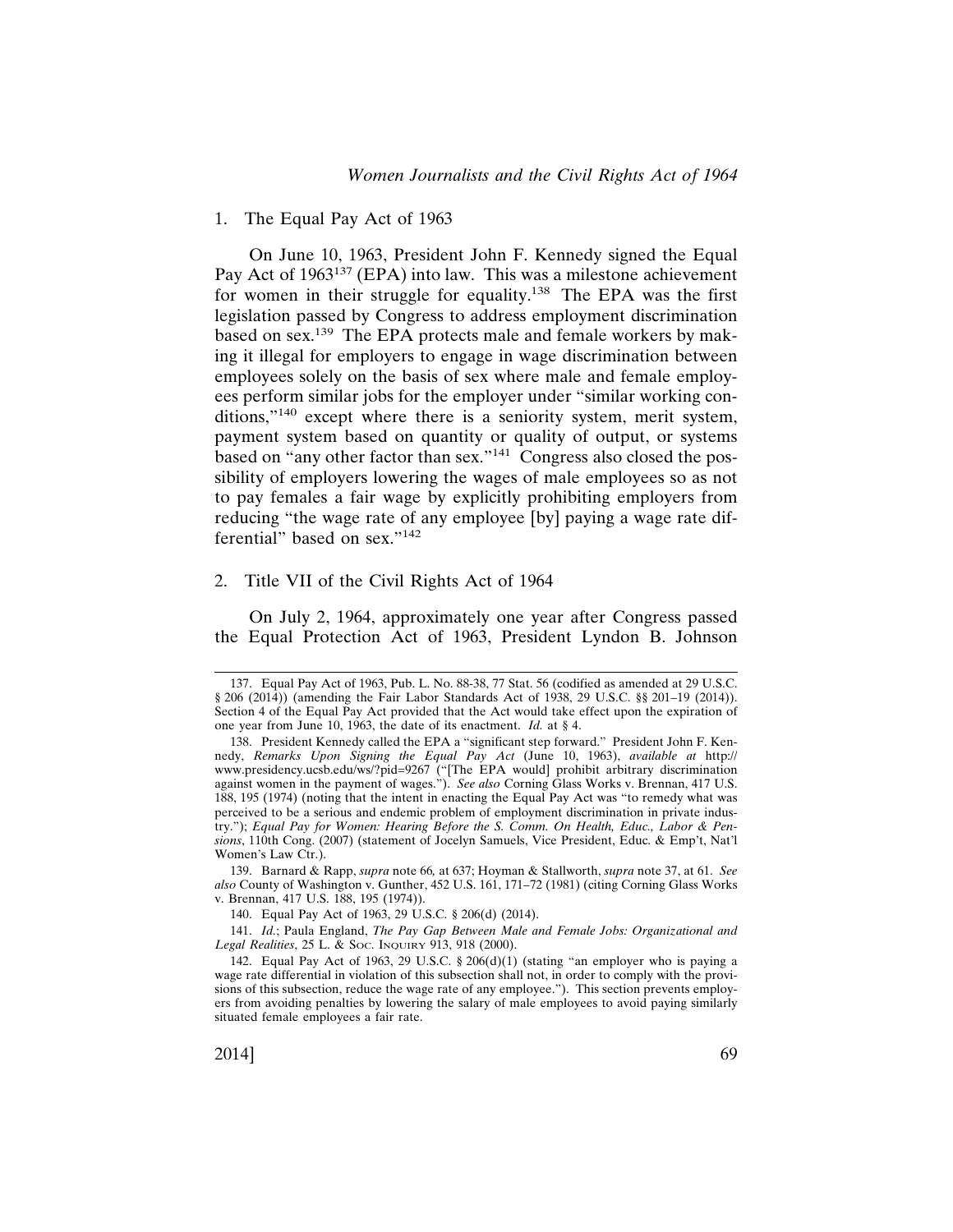signed into law the Civil Rights Act of 1964.143 Title VII of the Civil Rights Act of 1964 extended the reach of the EPA by prohibiting not only wage discrimination, but discrimination in all aspects of employment based on race, color, religion, sex or national origin.<sup>144</sup> Title VII is regarded as one of the most powerful legislations prohibiting sex discrimination despite the ironic fact that sex was added in by the bill's opponents in an effort to defeat the bill.<sup>145</sup>

Title VII made it unlawful for an employer:

**(1)** to fail or refuse to hire or to discharge any individual, or otherwise to discriminate against any individual with respect to his compensation, terms, conditions, or privileges of employment, because of such individual's race, color, religion, sex, or national origin; or

**(2)** to limit, segregate, or classify his employees or applicants for employment in any way which would deprive or tend to deprive any individual of employment opportunities or otherwise adversely affect his status as an employee, because of such individual's race, color, religion, sex, or national origin.

Employers are exempt from liability under Title VII if their decision is based on "a bona fide occupational qualification reasonably necessary to the normal operation of that particular business or enterprise."<sup>146</sup>

<sup>143.</sup> *EEOC History: 35th Anniversary: 1965-2000*, EEOC, http://www.eeoc.gov/eeoc/ history/ 35th/milestones/1964.html (last visited Sept. 18, 2014).

<sup>144.</sup> Title VII of The Civil Rights Act of 1964, 42 U.S.C. § 2000e-2(a)(1) (2000).

<sup>145. 110</sup> CONG. REC. 2577 (1964) (statement of Rep. Howard Smith); *See* Price Waterhouse v. Hopkins, 490 U.S. 228, 244 n.9 (1989); Robert J. Aalberts & Lorne H. Seidman, *Should Prudential Standing Requirements Be Applied in Transferred Impact Sexual Harassment Cases? An Analysis of Childress v. City of Richmond*, 26 PEPP. L. REV. 261, 287 (1999); Susan Silberman Blasi, *The Adjudication of Same-Sex Sexual Harassment Claims Under Title VII*, 12 LAB. LAW. 291, 295 (1996); Timothy G. Healy, *Sexual Pattern: Why A Pattern or Practice Theory of Liability Is Not an Appropriate Framework for Claims of Sexual Harassment*, 10 ROGER WILLIAMS U. L. REV. 537, 546–47 (2005); Anthony E. Varona & Jeffrey M. Monks, *Engendering Equality: Seeking Relief Under Title VII Against Employment Discrimination Based on Sexual Orientation*, 7 WM. & MARY J. WOMEN & L. 67, 70-71 (2000).

<sup>146.</sup> Title VII of Thethe Civil Rights Act of 1964 § 2000e-2(e).

<sup>(</sup>e) Businesses or enterprises with personnel qualified on basis of religion, sex, or national origin; educational institutions with personnel of particular religion

Notwithstanding any other provision of this subchapter,

**<sup>(1)</sup>** it shall not be an unlawful employment practice for an employer to hire and employ employees, for an employment agency to classify, or refer for employment any individual, for a labor organization to classify its membership or to classify or refer for employment any individual, or for an employer, labor organization, or joint labor-management committee controlling apprenticeship or other training or retraining programs to admit or employ any individual in any such program, on the basis of his religion, sex, or national origin in those certain instances where religion, sex, or national origin is a bona fide occupational qualification reasonably necessary to the normal operation of that particular business or enterprise, and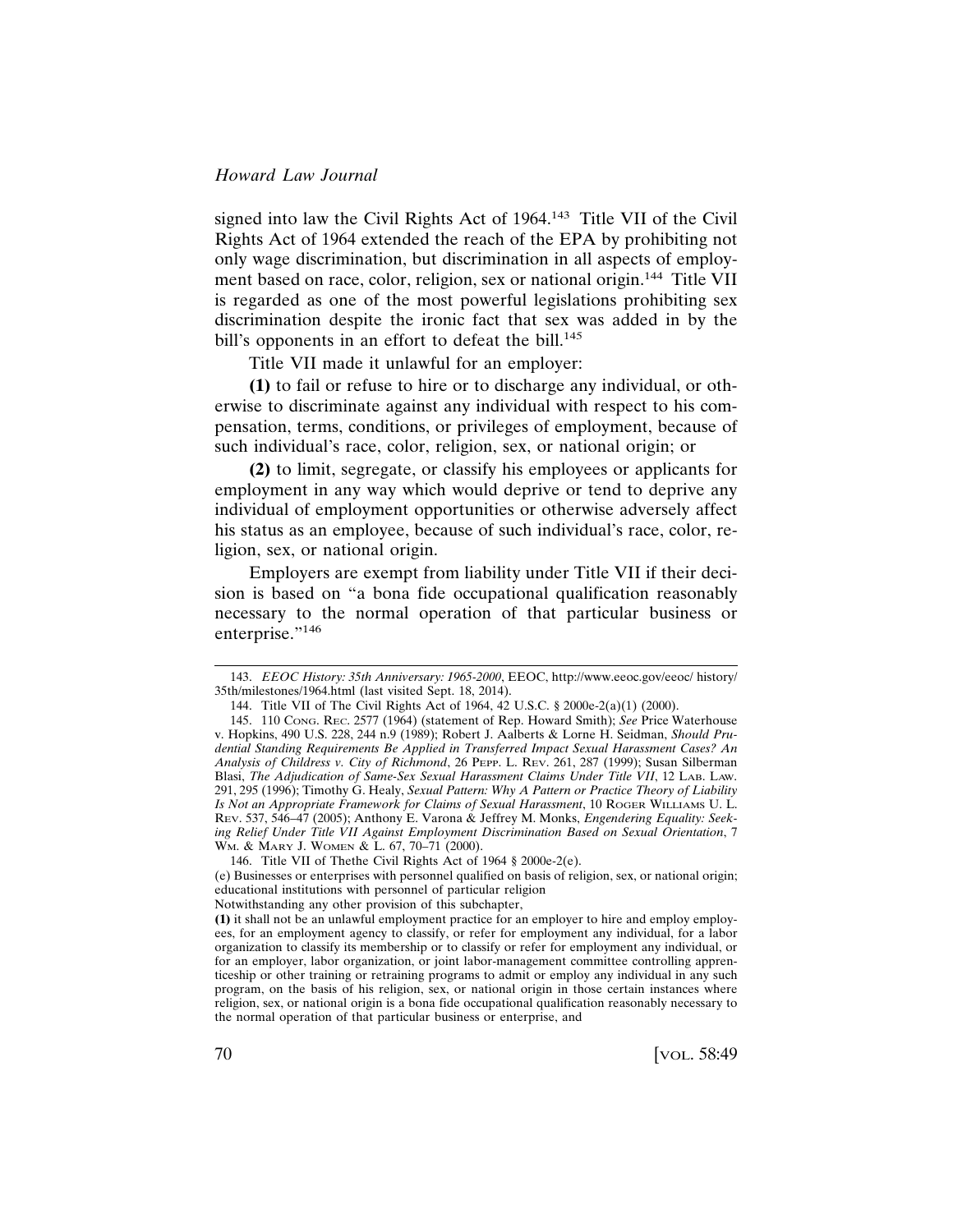Congress foresaw the potential conflicts between the Equal Pay Act and Title VII because of their similar scope.<sup>147</sup> As a result, Congress passed the Bennett Amendment to resolve any such conflict.<sup>148</sup> The Bennett Amendment "bars sex-based wage discrimination claims under Title VII where pay differential is authorized by the Equal Pay Act."149

## 3. The Equal Employment Opportunity Commission

On July 2, 1965, the first anniversary of the Title VII of the Civil Rights Act of 1964, Congress established The Equal Employment Opportunity Commission, (EEOC) to administer Title VII.<sup>150</sup> Employees seeking to sue for employment discrimination under Title VII had to first file a charge with the EEOC.<sup>151</sup> The EEOC, however, had no enforcement power.152 Its function was purely administrative and was limited to investigating and conciliating allegations of Title VII proscribed employment discrimination in the workplace.<sup>153</sup> If the EEOC was unable to facilitate an acceptable agreement between the employer and the employee, the employee could sue privately.154 The

148. Title VII of The Civil Rights Act of 1964 § 2000e-2(h). The amendment was introduced by Senator Bennett on June 12, 1964. 110 Cong. Rec. 13,647 (1964). *See also* Oregon v. Gunther, 452 U.S. 161, 170 (1981) ("The Bennett Amendment was offered as a 'technical amendment' designed to resolve any potential conflicts between Title VII and the Equal Pay Act."); County of Washington v. Gunther, 452 U.S. 172 (1981).

149. Title VII of the Civil Rights Act of 1964 § 2000e-2(h).

153. *Id.*

154. *Id.*

2014] 71

**<sup>(2)</sup>** it shall not be an unlawful employment practice for a school, college, university, or other educational institution or institution of learning to hire and employ employees of a particular religion if such school, college, university, or other educational institution or institution of learning is, in whole or in substantial part, owned, supported, controlled, or managed by a particular religion or by a particular religious corporation, association, or society, or if the curriculum of such school, college, university, or other educational institution or institution of learning is directed toward the propagation of a particular religion. *Id. See also* Civil Rights Act of 1991, Pub. L. No. 102-166, 105 Stat. 1071.

<sup>147.</sup> England, *supra* note 141, at 919; s*ee also Note, Sex-Based Wage Discrimination And The Bennett Amendment Issue In* International Union of Electrical Workers v. Westinghouse Electric Corp.: *The Case For Comparable Worth*, 30 AM. U. L. REV. 547, 547–48 (noting that Congress recognized the interrelationship and potential conflict between Title VII of the Civil Rights Act of 1964 and the Equal Pay Act and therefore passed the Bennett Amendment).

<sup>150.</sup> The EEOC enforces Title VII of the Civil Rights Act of 1964, the Equal Pay Act (since 1976), The Pregnancy Discrimination Act, The Age Discrimination in Employment Act, and the Genetic Information Non-discrimination Act. Press Release, EEOC, EEOC Celebrates Its 45th Anniversary (July 2, 2010) *available at* http://www.eeoc.gov/eeoc/newsroom/release/7-2-10.cfm. 151. *Id.*

<sup>152.</sup> Because of EEOC's lack of enforcement powers, most civil rights groups viewed it as a "toothless tiger." The EEOC was granted enforcement power in 1972. *1965 - 1971: A "Toothless Tiger" Helps Shape the Law and Educate the Public*, EEOC 35TH ANNIVERSARY, http:// www.eeoc.gov/eeoc/history/35th/1965-71/index.html (last visited Sept. 19, 2014).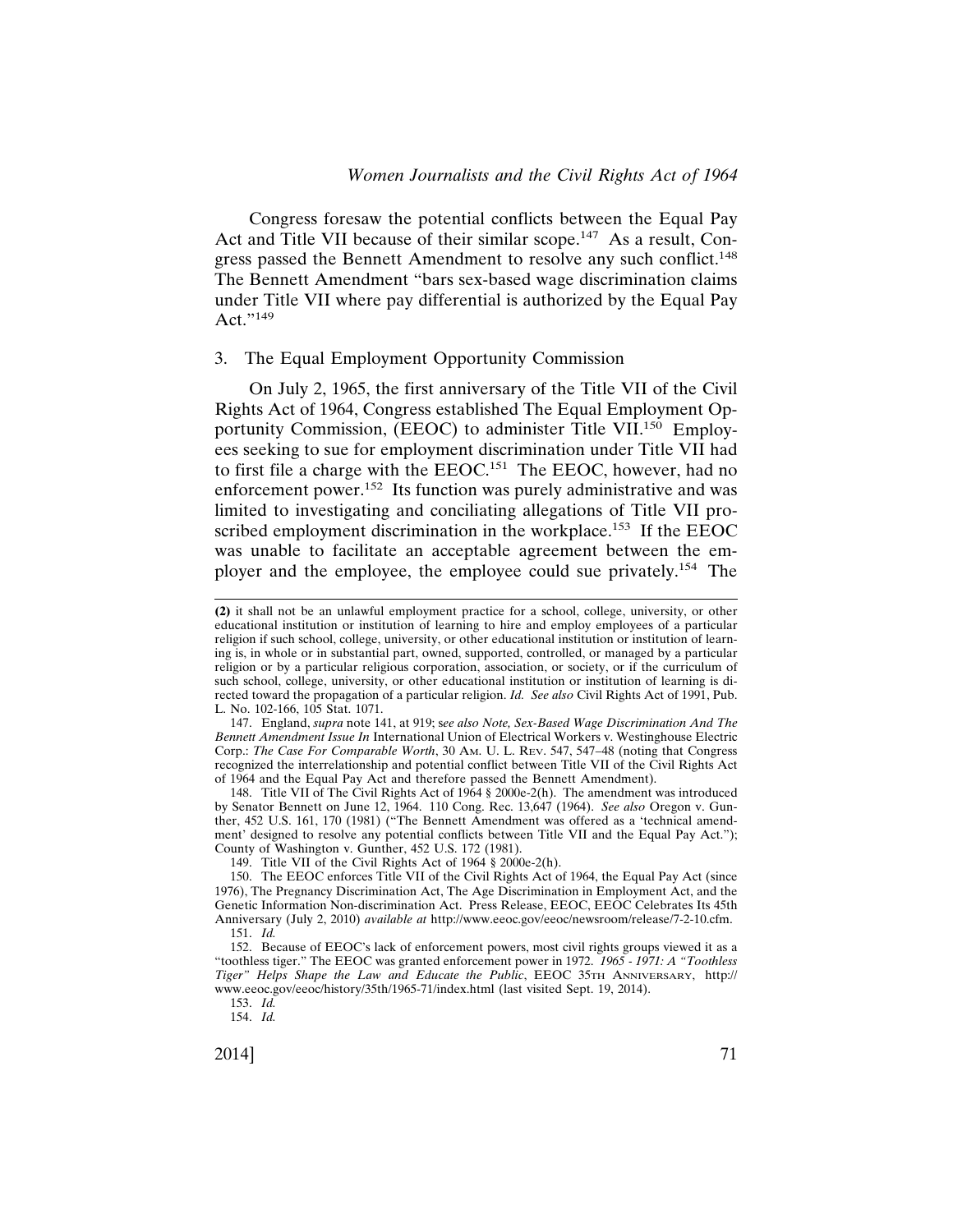EEOC could also refer employment matters to the Department of Justice for litigation if the EEOC perceived there were "patterns or practices" of discrimination.155

The EEOC is charged with the important functions of: issuing guidelines interpreting Title VII and monitoring employment data. The EEOC Guidelines inform compliance with Title VII and shape employment discrimination litigation and judicial opinions by defining discrimination in the workplace.<sup>156</sup> This is very important given that "discrimination" was never explicitly defined in the text of Title VII<sup>157</sup> and the sparse legislative history concerning sex does not clearly define "[w]hat constitutes unlawful sex discrimination under Title VII."<sup>158</sup> The EEOC Guidelines do not carry the force of law, but courts have relied on, and have given deference to, the EEOC Guidelines.159

The EEOC also evaluates and monitors employment data submitted via EEO-1 reports. EEO-1 reports are mandatory and require employers with 100 or more employees<sup>160</sup> to submit an annual EEO-1 form listing employees by job category, ethnicity, race, and gender.<sup>161</sup> The data is used by employers to evaluate their employment policies and practices, and by the EEOC to assess employment patterns and practices and to target ones that are discriminatory.162 This is very useful in tracking patterns of sex discrimination in the workplace and gives the EEOC an opportunity to intervene early and the employers an opportunity to correct any discriminatory practices.<sup>163</sup>

<sup>155.</sup> *Id.*

<sup>156.</sup> Barnard & Rapp, *supra* note 66*,* at 632–33.

<sup>157.</sup> Zachary A. Kramer, *The New Sex Discrimination*, 63 DUKE L.J. 891, 910 (2014)*;* Barnard & Rapp, *supra* note 66 at 633.

<sup>158.</sup> Kramer, *supra* note 157, at 910.

<sup>159.</sup> *See* Griggs v. Duke Power Co., 401 U.S. 424, 433–34 (1971) (explaining that the Court gives deference to the EEOC's Guidelines adopting the EEOC Commission's position on the disparate impact theory of discrimination). *Cf.* EEOC v. SunDance Rehab Corp., 466 F.3d 490, 500 (6th Cir. 2006) (noting that the EEOC Enforcement Guidelines do not carry the force of law and are "entitled to respect only to the extent of its persuasive power.").

<sup>160.</sup> Questions and Answers: Revisions to the EEO-1 Report, U.S. EEOC, http:// www.eeoc.gov/employers/eeo1/qanda.cfm (last visited Sept. 19, 2014).

<sup>161.</sup> The EEO-1 form is required by law: "under section  $709(c)$  of Title VII, the Equal Employment Opportunity Commission may compel an employer to file this form by obtaining an order from the United States District Court." *Id.* The EEO-1 survey is conducted annually under the authority of Title VII of the Civil Rights Act of 1964, 42 U.S.C. 2000e, et. seq., as amended. *Id.*

<sup>162.</sup> The EEOC uses the data to support the enforcement of Title VII and to "analyze employment patterns, such as representation of female and minority workers within companies, [and] industries." *Id.* 

<sup>163.</sup> Barnard & Rapp, *supra* note 66, at 632–33.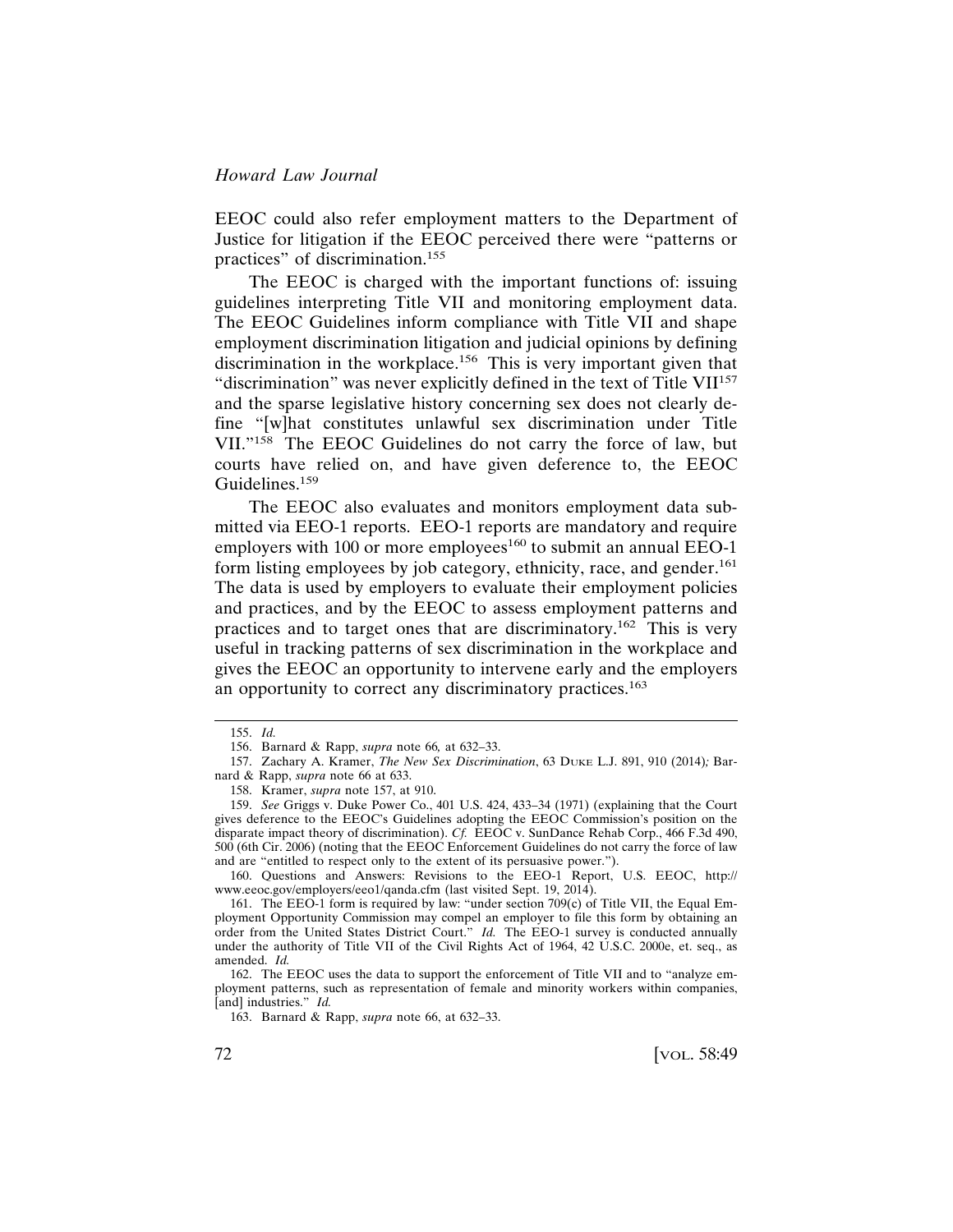#### 4. Executive Order 11375

In 1967, President Lyndon Johnson issued Executive Order 11375164 to address gender-based discrimination by federal contractors and agencies. The Order required federal contractors and agencies to "actively take measures to ensure that women as well as minorities enjoy the same educational and employment opportunities as white males."165

## 5. FCC Licenses

The Federal Communications Commission (FCC) also took important steps to end employment discrimination. In 1968, the FCC announced that it would not grant nor renew operating licenses to stations that engaged in employment discrimination.<sup>166</sup> In 1969, the FCC adopted rules prohibiting broadcast licensees from engaging in employment discrimination based on "race, color, religion or national origin."<sup>167</sup> Sex was added to the list of protected categories in 1970.<sup>168</sup>

Over the next two years, the FCC required its licensees to implement policies and procedures to increase the number of women and minorities employed in radio and television.<sup>169</sup> The broadcast stations had to "establish, maintain, and carry out, a positive continuing pro-

167. *In re* Petition for Rulemaking to Require Broadcast Licensees to Show Nondiscrimination in Employment Practices, 18 F.C.C.2d 240, 240 (1969).

168. *In re* Petition for Rulemaking to Require Broadcast Licensees to Show Nondiscrimination in Their Employment Practices, 23 F.C.C.2d 430, 431 (1970).

169. *In re* Equal Opportunity Program, 32 F.C.C.2d 831, 831 (1971); Hermance, *supra* note 166 (noting that the FCC indicated that "compliance with the then recently enacted Title VII was not sufficient to accomplish" the FCC's goal of developing a radio communication service that operates to serve the public interest and that could not be achieved in an atmosphere of

<sup>164.</sup> Exec. Order No. 11,375, 32 Fed. Reg. 14303 (Oct. 13, 1967) (including gender as a protected class). See 41 C.F.R §§ 60-1.1, 2.1, 20.1 et seq. (amending Exec. Order No. 11246, 30 Fed. Reg. 12319 (Sept. 24, 1965)). 42 U.S.C § 2000e prohibits employment discrimination based on race, color, religion or national origin. Executive Order 11375 was further amended on July 21, 2014 to substitute "sex, sexual orientation, gender identity, or national origin" for "sex, or national origin." Exec. Order No. 13672, 79 Fed. Reg. 42971 (July 23. 2014).

<sup>165.</sup> Ann-Marie Imbornoni, Women's *Rights Movement in the U.S. Timeline of Key Events in the American Women's Rights Movement 1921–1979,* INFOPLEASE.COM http://www.infoplease .com/spot/womenstimeline3.html#ixzz34nqe62HA (last visited June 16, 2014, 12:15 PM); *EEOC Celebrates Its 45th Anniversary,* EEOC, http://www.eeoc.gov/eeoc/newsroom/release/7-2-10.cfm (last visited Sept. 19, 2014).

<sup>166.</sup> *In re* Petition for Rulemaking To Require Broadcast Licensees To Show Nondiscrimination in Their Employment Practices, 13 F.C.C.2d 766, 772 (1968); *s*ee Leigh Hermance, *Constitutionality of Affirmative Action Regulations Imposed Under the Cable Communications Policy Act of 1984*, 35 CATH. U. L. REV. 807, 807 (1986). *See generally*, FCC, FCC 78-322, STATEMENT OF POLICY ON MINORITY OWNERSHIP OF BROADCASTING FACILITIES (1978), http://transition.fcc. gov/Bureaus/Mass\_Media/Databases/documents\_collection/78-322.pdf (explaining that in 1969 the FCC required that equal opportunity employment be extended to all licensees or permittees).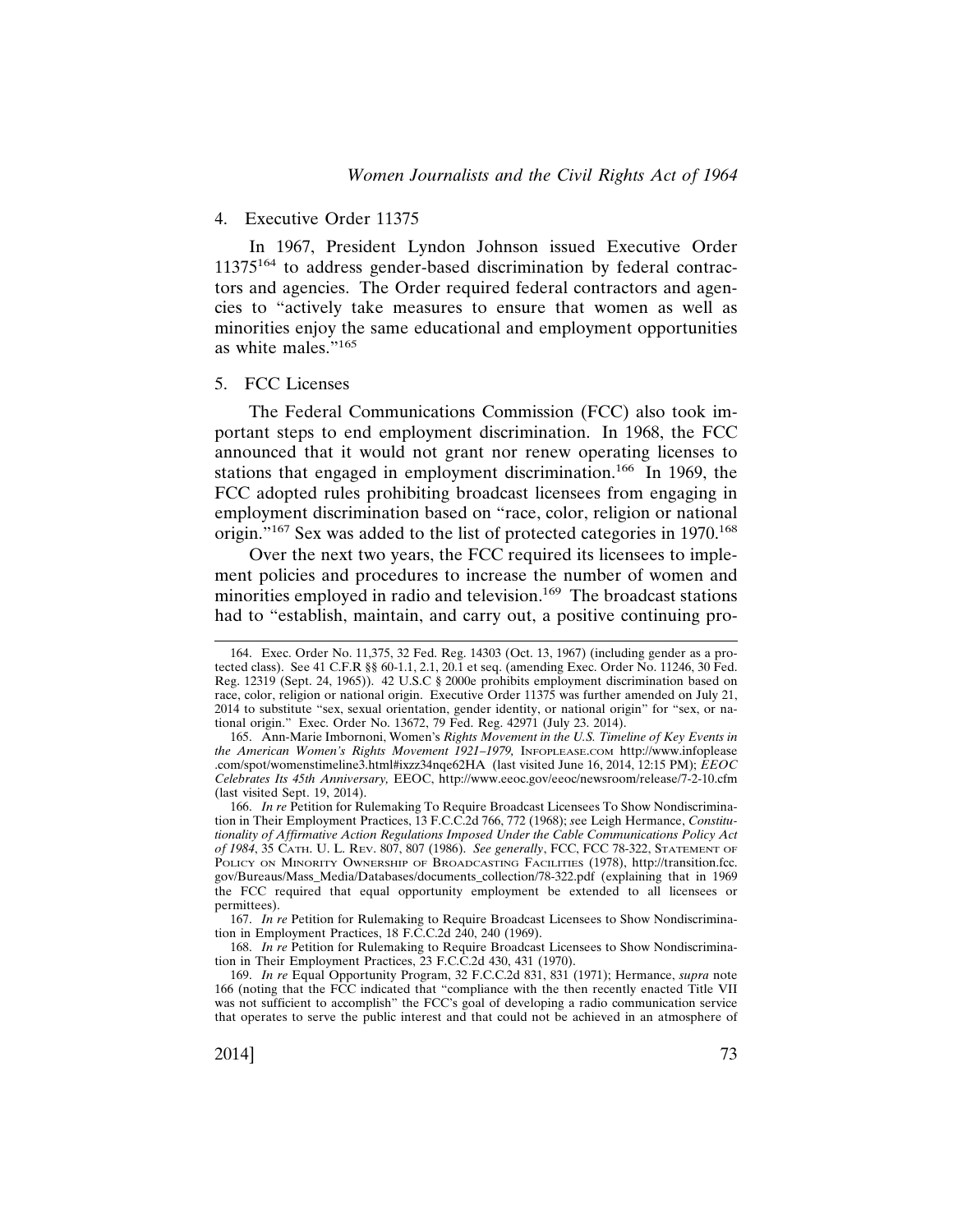gram of specific practices designed to assure equal opportunity in every aspect of station employment policy and practice."170 In order to assess licensees' compliance, the FCC required broadcast stations with 5 or more employees "to submit an annual report categorizing its employees and to submit their EEO programs indicating the specific practices they follow in ensuring equal employment opportunities for minorities."<sup>171</sup>

#### 6. EEOC Regulations and NOW

The EEOC was forced to pay close attention to sex discrimination in the workplace because of the large volume of sex-based discrimination charges. In the EEOC's first year of operation, approximately 33.5% of all charges filed alleged sex-based discrimination.172 The charges focused on three main issues: unequal fringe benefits; unequal job opportunities; and "post marriage-or post-birth terminations."173 Unequal fringe benefits accounted for one third of the sex discrimination charges.<sup>174</sup> The women alleged that the men received better life insurance, health, and pension benefits.175 The charges also showed that women were barred from jobs because of existing seniority rules; that companies preferred to hire men over women after layoffs; and that women who got married or had children were fired.<sup>176</sup>

The number of sex discrimination charges filed increased steadily each year.177 This steady increase had been linked to the formation of

employment discriminate where equal employment opportunities were denied to women and minorities).

<sup>170.</sup> Equal Opportunity Program, 32 F.C.C.2d at 831; Petition for Rulemaking to Require Broadcast Licensees to Show Nondiscrimination in Their Employment Practices, 18 F.C.C.2d at 245.

<sup>171.</sup> In re Petition for Rulemaking to Require Broadcast Licensees to Show Nondiscrimination in Their Employment Practices, 23 F.C.C.2d at 430; *see* Nat'l Black Media Coal. v. FCC, 775 F.2d 342, 345 (DC. Cir. 1985); *see also* Hermance, *supra* note 166, at 812 n.37.

<sup>172.</sup> The total charges filed alleging sex based discrimination was 2,053 which represented 33.5% of the total charges filed. *Shaping Employment Discrimination Law*, EEOC 35TH ANNI-VERSARY, http://www.eeoc.gov/eeoc/history/35th/1965-71/shaping.html (last visited Sept. 19, 2014). The number of charges filed alleging discrimination based on race was 3,254 which is 53.1 percent of the total charges. *Id.; see also* HOSLEY & YAMADA, *supra* note 34, at 90; Lens, *supra* note 36, at 508 (2004) (stating many of the complaints alleged unequal access to opportunities).

<sup>173.</sup> Barnard & Rapp, *supra* note 66*,* at 636*; see also* Lens, *supra* note 36, at 508.

<sup>174.</sup> Lens, *supra* note 36, at 508.

<sup>175.</sup> *Id.*

<sup>176.</sup> *Id.*

<sup>177.</sup> Total EEOC charges (not broken down by category). In1966 there were 8,854 EEOC charges; in 1967, there were 12,927 charges; in 1968, there were 15,058 charges; in 1969, there were 17,272 charges; and in 1970, there were 20,310 charges. *Early Enforcement Efforts,* EEOC,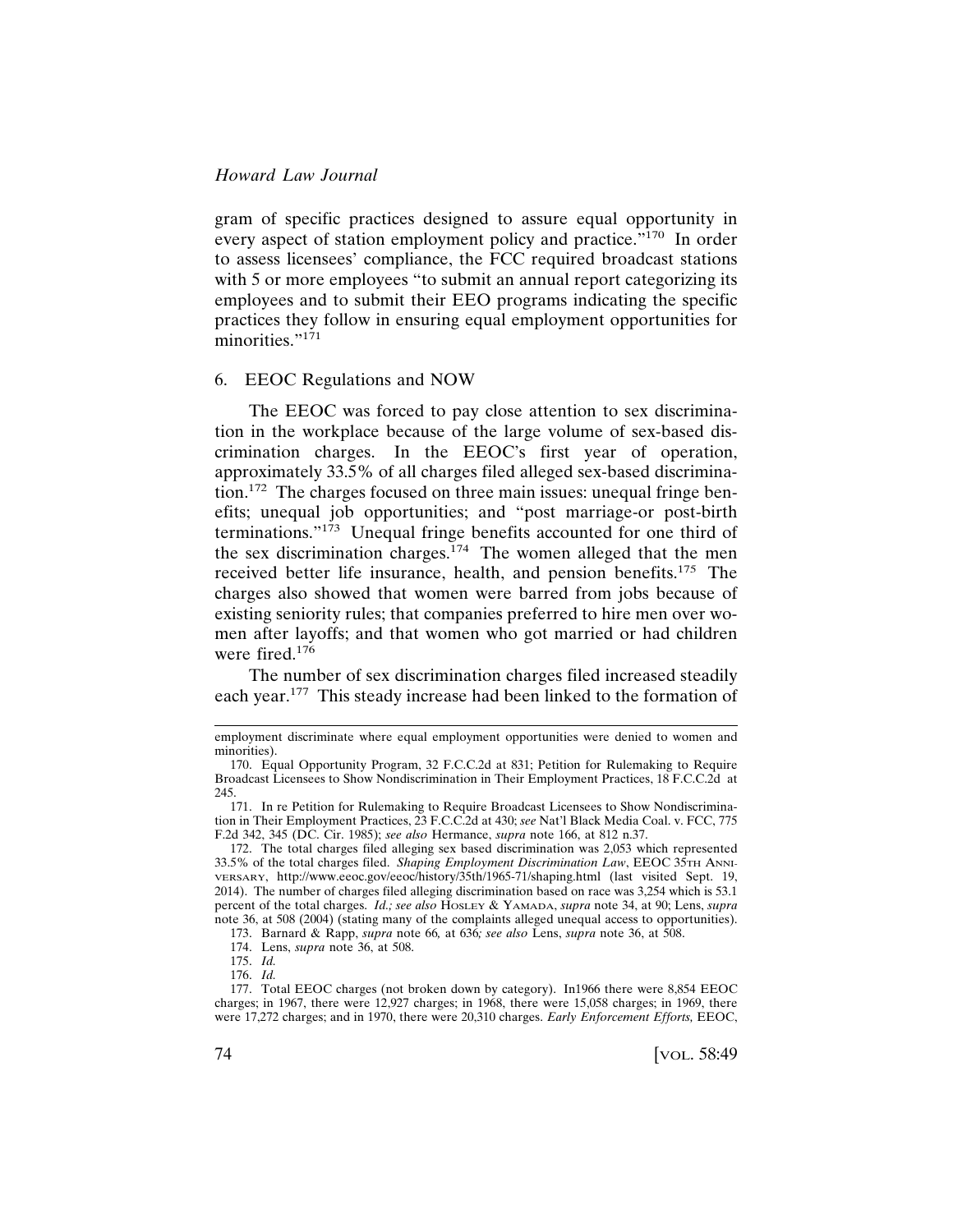The National Organization for Women, (NOW).<sup>178</sup> NOW, referred to as the NAACP for women, $179$  educated and provided litigation support to women bringing sex discrimination charges.<sup>180</sup> NOW also lobbied for laws to protect women's rights; for the enforcement of antidiscrimination legislation;<sup>181</sup> and lobbied the EEOC to consider employment practices that denied women equal rights as discriminatory and not as the "inevitable consequences of women's role in society."<sup>182</sup>

#### 7. Seminal Cases in the 1960s and 70s Influencing Gender Equality

In 1966, NOW petitioned the EEOC to amend its regulations to make it illegal for newspapers to print sex-segregated "Help Wanted" advertisements.183 Newspapers had always classified jobs by sex. "Female" or "Female Interest" jobs were lower paying jobs such as domestic workers, waitresses, proofreaders, and teachers.184 NOW noted that approximately 75 percent of all women in the workforce

179. COLLINS*,* supra note 71, at 83-85.

180. *Id*. at 85; *see also Highlights*, NOW, http://now.org/about/history/highlights/ (last visited Sept. 19, 2014).

181. COLLINS*,* supra note 71, 85; *see also* NOW, *supra* note 178. In 1967 NOW protested the EEOC's decision not to find that sex-segregated are illegal. *Id.*

http://www.eeoc.gov/eeoc/history/35th/1965-71/early\_enforcement.html (last visited October 4, 2014); In 1972, Congress passed the Equal Employment Opportunity Act of l972, amending Title VII, to give the EEOC enforcement and litigation authority to better manage the increasing number of charges and to enforce employment discrimination laws. The EEOC Act of 1972, Pub. L. No. 92-261, 86 Stat. 106 (1972) (amending the Civil Rights Act of 1964, 42 U.S.C. § 2000e-4)). *See* Barnard & Rapp, *supra*, note 66, at 632-3.

<sup>178.</sup> Founding members included Betty Friedan and Pauli Murray. COLLINS*,* supra note 71, at 84-85. *See The National Organization for Women's 1966 Statement of Purpose,* NOW, http:// now.org/about/history/statement-of-purpose (last visited Sept. 19, 2014) (NOW's mission was "to take action to bring women into full participation in the mainstream of American society now, assuming all the privileges and responsibilities therefore in truly equal partnership with men.") *Id*., BARBARA BURRELL, WOMEN AND POLITICAL PARTICIPATION: A REFERENCE HANDBOOK (POLITICAL PARTICIPATION IN AMERICA) 62, (2004).; *see also* JOHN DAVID SKRENTNY, THE MI-NORITY RIGHTS REVOLUTION 118 (2012). (noting that NOW became "*the* voice of women's rights" lobbying the EEOC to reconsider its lack of seriousness regarding sex discrimination and lobbying to have sex added to Executive Order 11246; *Feminism Reborn*, DIGITAL HISTORY, http://www.digitalhistory.uh.edu/disp\_textbook.cfm?smtID=2&psid=3341 (last visited Sept. 19, 2014).

<sup>182.</sup> Lens, *supra* note 36, at 507; *see also* NOW, *supra* note 178. In 1968 NOW boycotted Colgate Palmolive products and demonstrated at the company's headquarters in NYC for 5 days. *Id.* They were protesting the company's policy prohibiting women from lifting more than 35 pounds. *Id.*

<sup>183.</sup> PATRICIA BRADLEY, MASS MEDIA AND THE SHAPING OF AMERICAN FEMINISM, 1963- 1975 40 (2003) (noting that in May 1967, the EEOC held hearings on the help wanted ads but failed to rule that they were discriminatory, so NOW members picketed the EEOC's office and filed suit); NOW, *supra* note 178; see COLLINS, supra note 71, at 82.

<sup>184.</sup> Pittsburgh Press Co. v. Pittsburgh Comm'n on Human Relations, 413 U.S. 376, 392 (1973).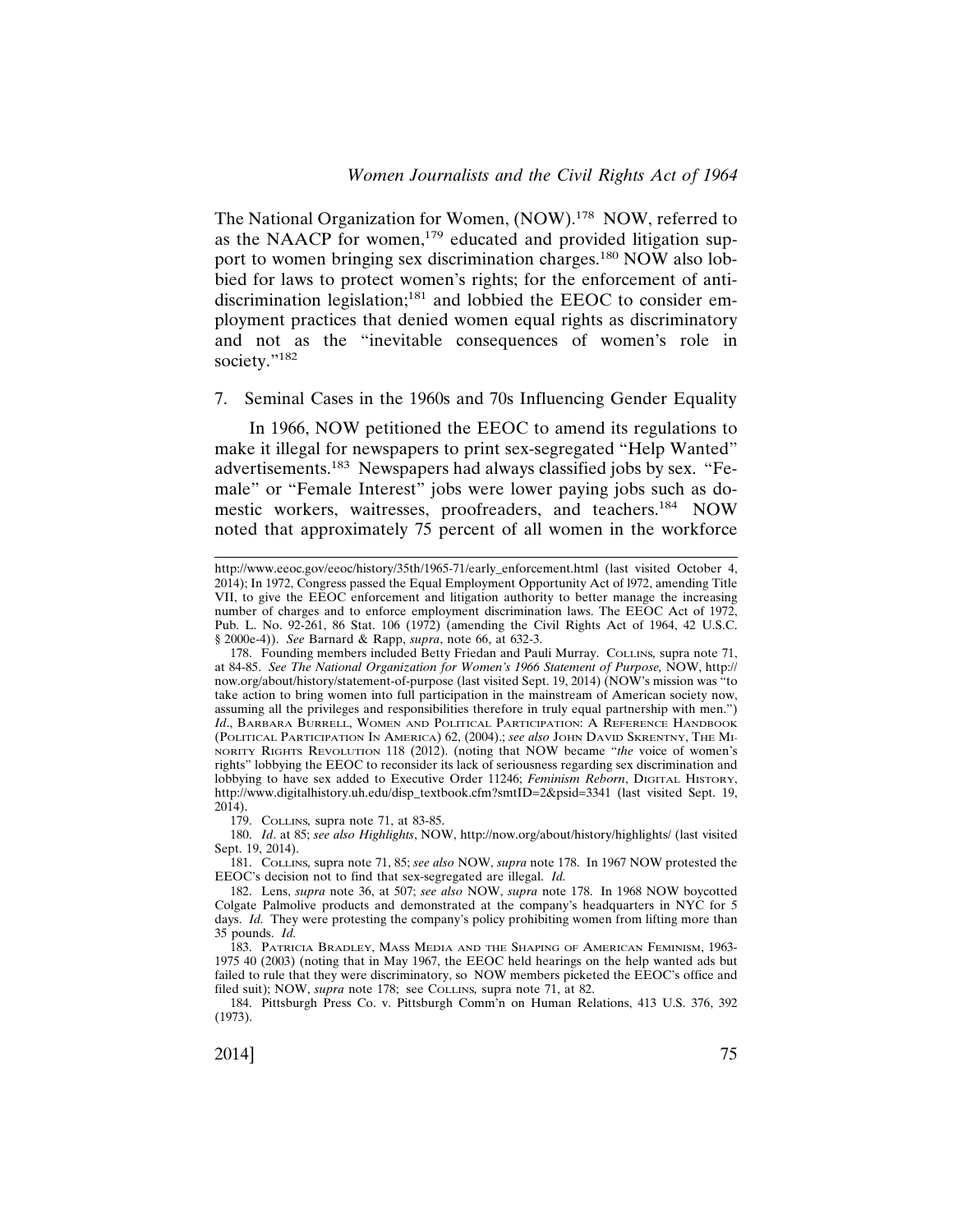had "female interest" jobs such as "clerical, sales, or factory jobs, or they are household workers, cleaning women, [or] hospital attendants."185 Listing "Help Wanted" advertisements by sex encouraged occupational segregation and was therefore discriminatory.186 In August 1968, the EEOC amended its Guidelines to prohibit newspapers from listing "Help Wanted" advertisements separated by sex.<sup>187</sup> By December, the *New York Times* and other newspapers stopped listing sex-segregated advertisements.<sup>188</sup> The Supreme Court endorsed the EEOC's Guidelines in its decision in *Pittsburgh Press Co. v. Pittsburgh Commission on Human Relations.*189 The Court's decision opened the doors for women to apply for higher-paying jobs that were previously reserved only for men.<sup>190</sup>

Courts adopted the EEOC Guidelines on Sex Discrimination and have held that protective state labor laws that allowed women 'benefits' such as exemption from lifting more than 35 pounds on the job, extra work breaks, shorter work hours, and early retirement are discriminatory and therefore pre-empt federal anti-discrimination legislation because they eliminate women from being considered for certain jobs.191 In *Bowe v. Colgate-Palmolive Company*, the Seventh Circuit held that Colgate's imposition of a 35-pound weight-lifting restriction on jobs that were open to females was discriminatory because it prevented women from competing for jobs that required lifting more than 35 pounds.<sup>192</sup>

<sup>185.</sup> NOW, *supra* note 178 (stating that approximately 46.4% of all American women between the ages of 18 and 65 worked outside of the home).

<sup>186.</sup> BRADLEY, *supra* note 183 at 40; Hoyman & Stallworth, *supra* note 37, at 62. *See generally*, Barnard & Rapp, *supra*, note 66 at 627.

<sup>187. 29</sup> C.F.R. § 1604.5 (2014) ("It is a violation of Title VII for a help-wanted advertisement to indicate a preference, limitation, specification, or discrimination based on sex unless sex is a bona fide occupational qualification for the particular job involved. The placement of an advertisement in columns classified by publishers on the basis of sex, such as columns headed "Male" or "Female," will be considered an expression of a preference, limitation, specification, or discrimination based on sex."). BRADLEY, *supra* note 183 at 40 (noting that the National Association of Newspaper Publishers countersued the EEOC).

<sup>188.</sup> BRADLEY, *supra* note 183 at 40.

<sup>189.</sup> *Pittsburgh Press Co*.*,* 413 U.S. at 392.

<sup>190.</sup> *See* Bridge, *supra* note 36, at 616.

<sup>191.</sup> *Shaping Discrimination Law,* EEOC 35TH ANNIVERSARY, http://www.eeoc.gov/eeoc/ history/35th/1965-71/shaping.html (last visited Sept. 19, 2014); *see, e.g.,* Bowe v. Colgate-Palmolive Co., 416 F.2d 711, 714 (1969); Rosenfeld v. S. Pac. Co., 444 F.2d 1219, 1223–26 (9th Cir. 1971); Weeks v. S. Bell Tel. & Tel. Co., 408 F.2d 228, 235–36 (5th Cir. 1969); Garneau v. Raytheon Co., 323 F. Supp. 391 (D. Mass 1971).

<sup>192.</sup> Bowe v. Colgate-Palmolive Co., 416 F.2d 711, 714 (1969). The court reversed the lower court's decision that Title VII permitted employers to restrict female employees from jobs that required them to lift or carry 35 or more pounds. Bowe v. Colgate-Palmolive Co., 272 F.Supp. 332 (S.D. Indiana 1967).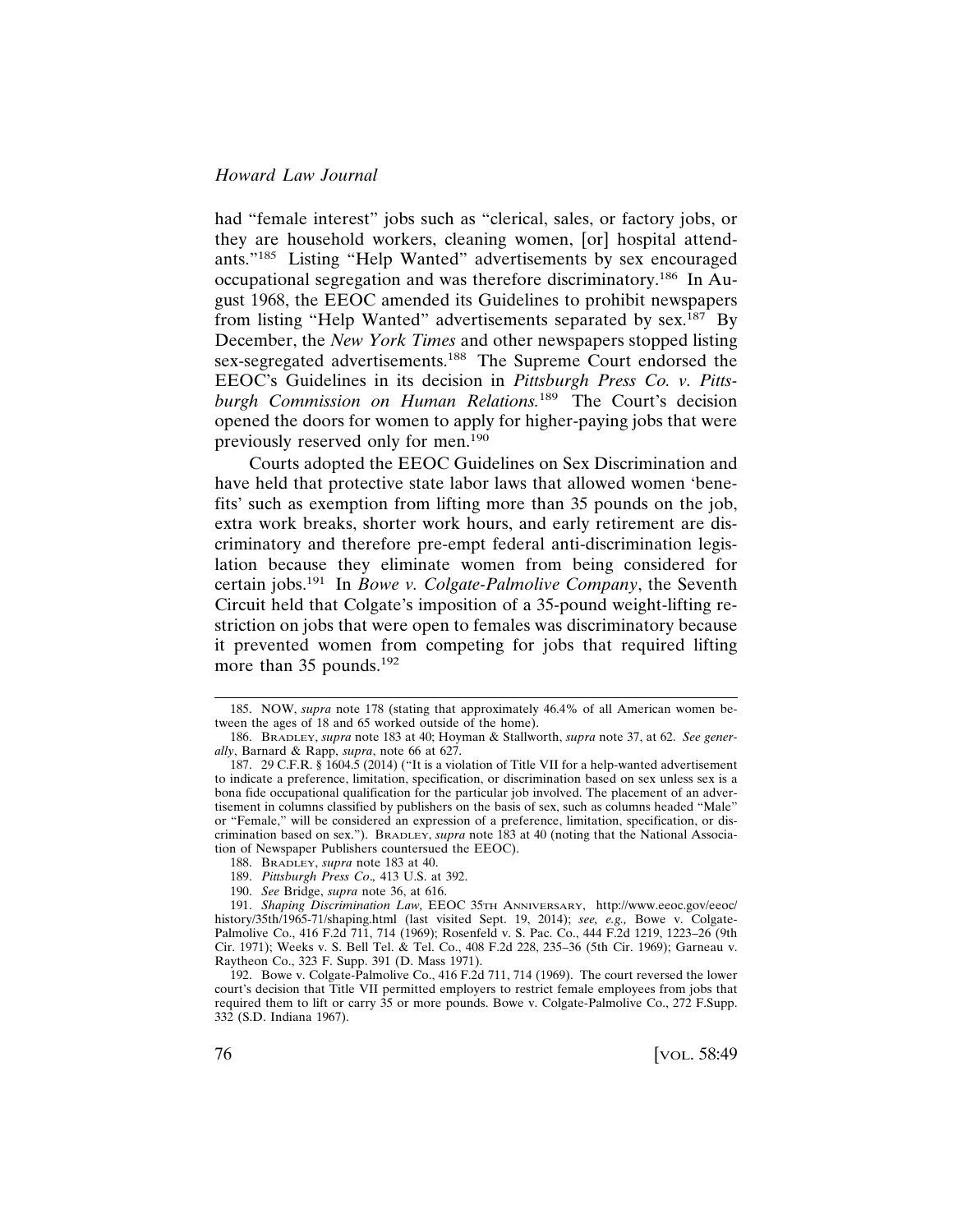Equality for women permeated judicial opinions in the 1970s. In 1971, the Supreme Court took bold steps towards gender equality by declaring in *Reed v. Reed* that the United States Constitution prohibits the unequal treatment of women.193 Prior to the decision in *Reed v. Reed*, the Supreme Court removed major barriers to bringing a claim for sex-based employment discrimination by allowing plaintiffs without proof of intentional discrimination to establish a prima facie claim using disparate-impact analysis.<sup>194</sup> The Supreme Court also prohibited sex-based discrimination in hiring by ruling that companies that use different hiring practice for men and women with pre-school aged children violate Title VII except where the policy serves as "a bona fide occupational qualification reasonably necessary to the normal operation of that particular business or enterprise."<sup>195</sup>

Two years later, in 1973, the Supreme Court made it possible for women who were unable to show direct evidence of intentional discrimination to bring employment discrimination claims, ruling that plaintiffs can use circumstantial evidence to prove employment discrimination in disparate-treatment cases.<sup>196</sup>  $\vec{A}$  female plaintiff using circumstantial evidence to prove discriminatory intent<sup>197</sup> (1) had to prove by preponderance of the evidence a prima facie case of discrimination;<sup>198</sup> (2) if she was successful in proving a prima facie case, the burden then shifted to the employer to show that she was denied the job for a legitimate non-discriminatory reason; $199$  and (3) if the employer was successful in showing a legitimate non-discriminatory reason for selecting another person, the burden then shifted back to the plaintiff to prove by preponderance of the evidence that the em-

<sup>193.</sup> Reed v. Reed, 404 U.S. 71, 75–77 (1971) (unanimous decision) (holding that state law providing a mandatory preference to men was illegal).

<sup>194.</sup> Griggs v. Duke Power Co., 401 U.S. 424, 431 (1971) (the Supreme Court made it possible for plaintiffs who could not prove intentional discrimination "disparate-treatment" to establish a prima facie claim for employment discrimination by showing that the challenged employment practices had a discriminatory effect "disparate-impact.").

<sup>195.</sup> Phillips v. Marietta Corp., 400 U.S. 542, 543–44 (1971) (holding that a school's practice of allowing males with pre-school age children to apply for jobs but refusing to allow women with pre-school-age children to apply for the same jobs is discriminatory and therefore violates Title VII). *See generally*, COLLINS*,* supra note 71, at 101 (explaining that there was a culturally entrenched prejudice against working wives).

<sup>196.</sup> McDonnell Douglas Corp. v. Green, 411 U.S. 792, 802, 804-05 (1973).

<sup>197.</sup> *Id.* at 802.

<sup>198.</sup> To establish a prima facie case for sex discrimination, the plaintiff had to prove that she was qualified for the available position; she applied for that position but was denied the job "under circumstances which give rise to an inference of unlawful discrimination." Texas Dep't of Cmty Affairs v. Burdine, 450 U.S. 248, 252–53 (1981).

<sup>199.</sup> *Id.*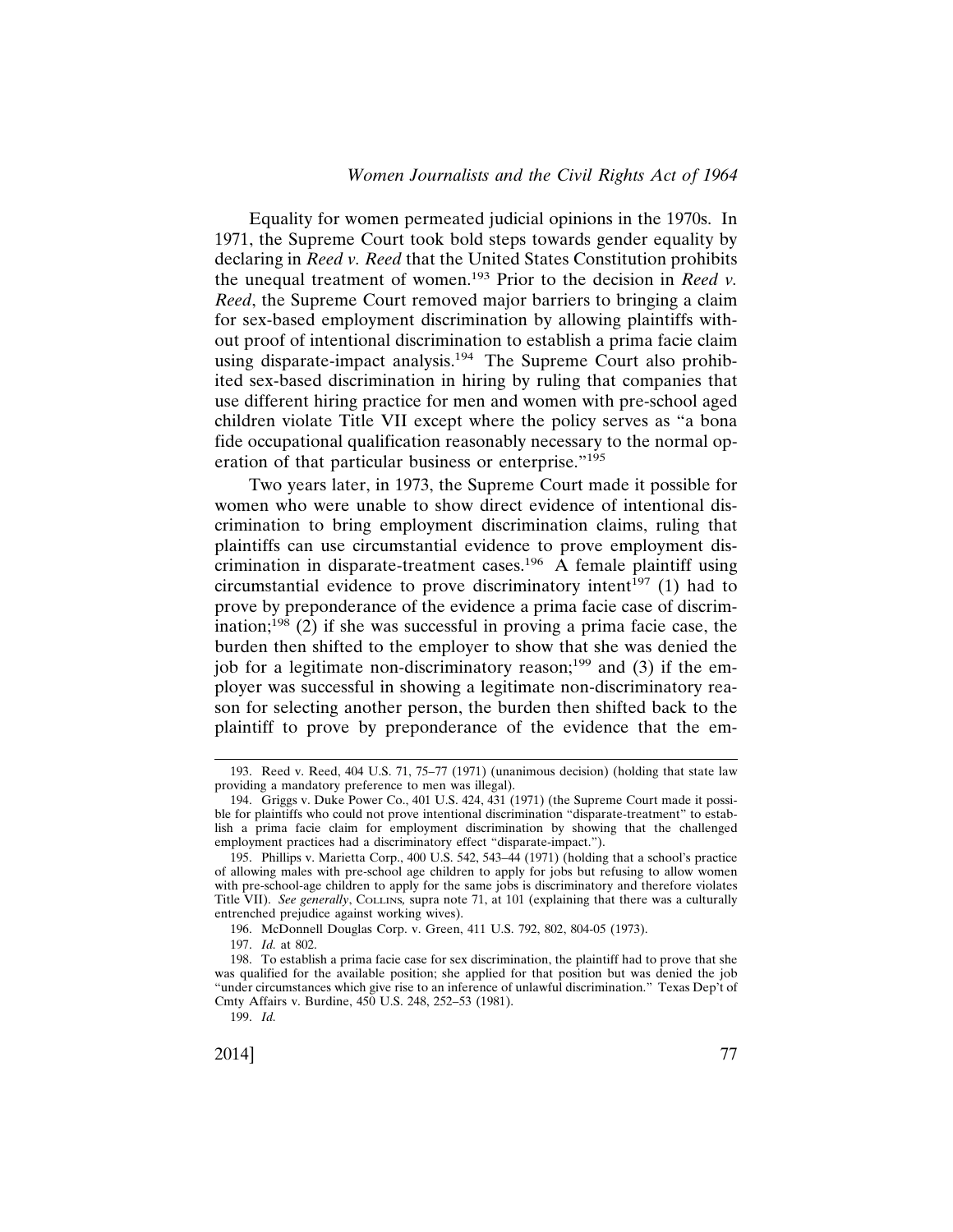ployer's legitimate non-discriminatory reasons were not the true reasons, but "were a pretext for discrimination."<sup>200</sup>

The Supreme Court also ruled that it is illegal to treat males and females differently for the purposes of determining spousal benefits.201 The Court acknowledged the influence of culture in perpetuating sex discrimination through protective state statutes imbued with sex-role stereotypes<sup>202</sup> and noted that "the statute books gradually became laden with gross, stereotyped distinction between the sexes" because of the Nation's "long and unfortunate history of sex discrimination."203

In 1974, the Supreme Court addressed the issue of wage-based employment discrimination.204 The Court ruled in *Corning Glass Works v. Brennan* that the Equal Pay Act makes it unlawful for employers to pay women lower wages where they did equal work<sup>205</sup> requiring equal skills under similar working conditions.206 The Court also made it illegal to pay women at a lower rate than similarly situated men within the company even if the women would accept the lower rate as the current 'market rate' and male employees had to be paid a higher rate because they refused to accept the lower rates paid to women.<sup>207</sup>

Sexual harassment was first acknowledged as a form of sex discrimination prohibited under Title VII in 1976. The court in *Williams v. Saxbe* ruled that sexual harassment is a form of sex discrimination because proven sexual advances by a male supervisor toward a female employee create an artificial barrier to employment on one gender and not another.208 One year later, the court in *Barnes v. Costle* ruled

<sup>200.</sup> *Id.*

<sup>201.</sup> Frontiero v. Richardson, 411 U.S. 677, 687–90 (1973).

<sup>202.</sup> *Id.* at 684–85.

<sup>203.</sup> *Id.*

<sup>204.</sup> Corning Glass Works v. Brennan, 417 U.S. 188, 190 (1974).

<sup>205.</sup> The Third Circuit ruled in *Schultz v. Wheaton Glass Co.,* 421 F.2d 259, 265–66 (3d Cir. 1970) that jobs held by men and women needed to be "substantially equal" but not identical in order to fall under the protection of the Equal Pay Act. For example, an employer could not change the job titles of women workers in order to pay them less than the men.

<sup>206.</sup> *Corning Glass Works*, 417 U.S. at 202–03 (explaining that the jobs performed by the day inspectors were substantially equal to the jobs performed by the night inspectors).

<sup>207.</sup> *Id.* at 195 (noting that Congress intended the Equal Pay Act to remedy the "serious and endemic problem of employment discrimination" resulting from men's archaic belief that they are entitled to higher wages because their role in society warranted that they be paid more than a woman even when their duties were the same).

<sup>208.</sup> Williams v. Saxbe, 413 F. Supp. 654, 657 (D.D.C. 1976).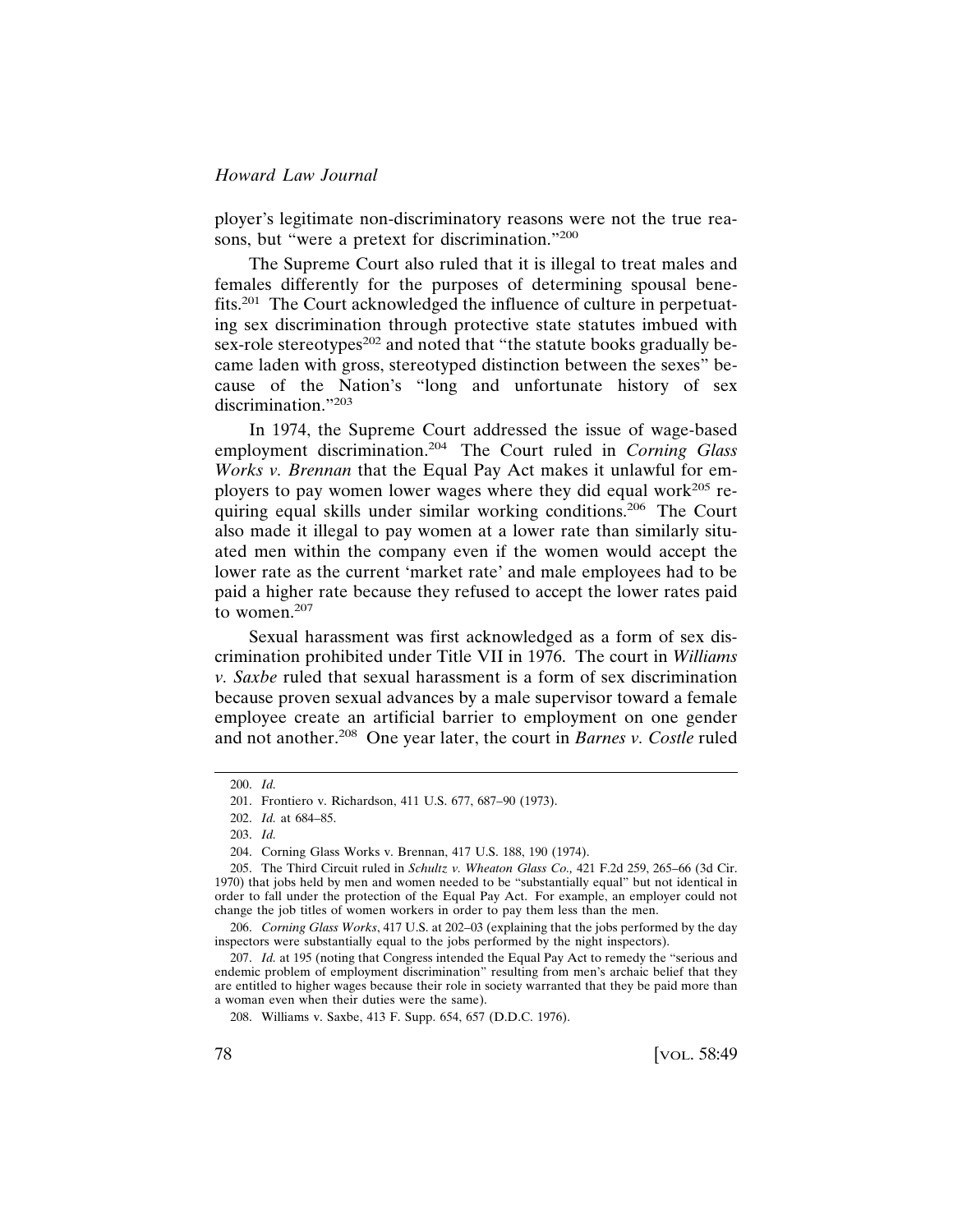that retaliation against an employee for rejecting her manager's sexual advances is an impermissible form of sex discrimination.<sup>209</sup>

The unequal administration of employment benefits based on sex was also recognized as an impermissible form of sex discrimination. In *City of Los Angeles Department of Water and Power v. Manhart*, the Supreme Court ruled that classifications based on sex is illegal under Title VII, therefore a company could not require females to pay more than males when administering the company's pension plans.<sup>210</sup>

C. Discrimination Lawsuits by Women in the Media

1. Newsweek

Women journalists were empowered and encouraged by the new anti-sex discrimination laws and began filing sex-based discrimination lawsuits.211 One of the first documented lawsuits under Title VII by women journalist was filed by female employees at *Newsweek.*212 On March 16, 1970, forty-six female *Newsweek* employees filed a complaint with the EEOC on the grounds that they were "systematically discriminated against in both hiring and promotion and forced to assume a subsidiary role" because of their gender.<sup>213</sup> The women requested that *Newsweek* immediately integrate the research staff and open correspondence, writing, and editing jobs to women.<sup>214</sup>

*Newsweek* had an established practice of not hiring women writers.215 Women journalists seeking jobs at *Newsweek* were told that if they "want to be [ ] writer[s], go somewhere else – women don't write at *Newsweek*."216 The women journalists at *Newsweek* were hired only as checkers, clippers, and researchers, and were not promoted beyond researcher even though they were graduates of prestigious colleges, and some had advanced degrees.<sup>217</sup>

<sup>209.</sup> Barnes v. Costle, 561 F.2d 983, 990, 993–95 (D.C. Cir. 1977).

<sup>210.</sup> City of Los Angeles Dep't of Water & Power v. Manhart, 435 U.S. 702, 716–717 (1978).

<sup>211.</sup> COLLINS*,* supra note 71, at 268.

<sup>212.</sup> POVICH, *supra* note 1, at 1, 85 (noting that this was the first reported lawsuit sex-based discrimination lawsuit by women in the media and the first class action lawsuit involving white women).

<sup>213.</sup> *Id*. at 1.

<sup>214.</sup> *Id*. at 3.

<sup>215.</sup> *Id*. at 3, 28; 88.

<sup>216.</sup> *Id*. at 28.

<sup>217.</sup> *Id*. at 3, 18–19 (explaining that at *Newsweek,* the researcher's primary function was to fact-check the stories).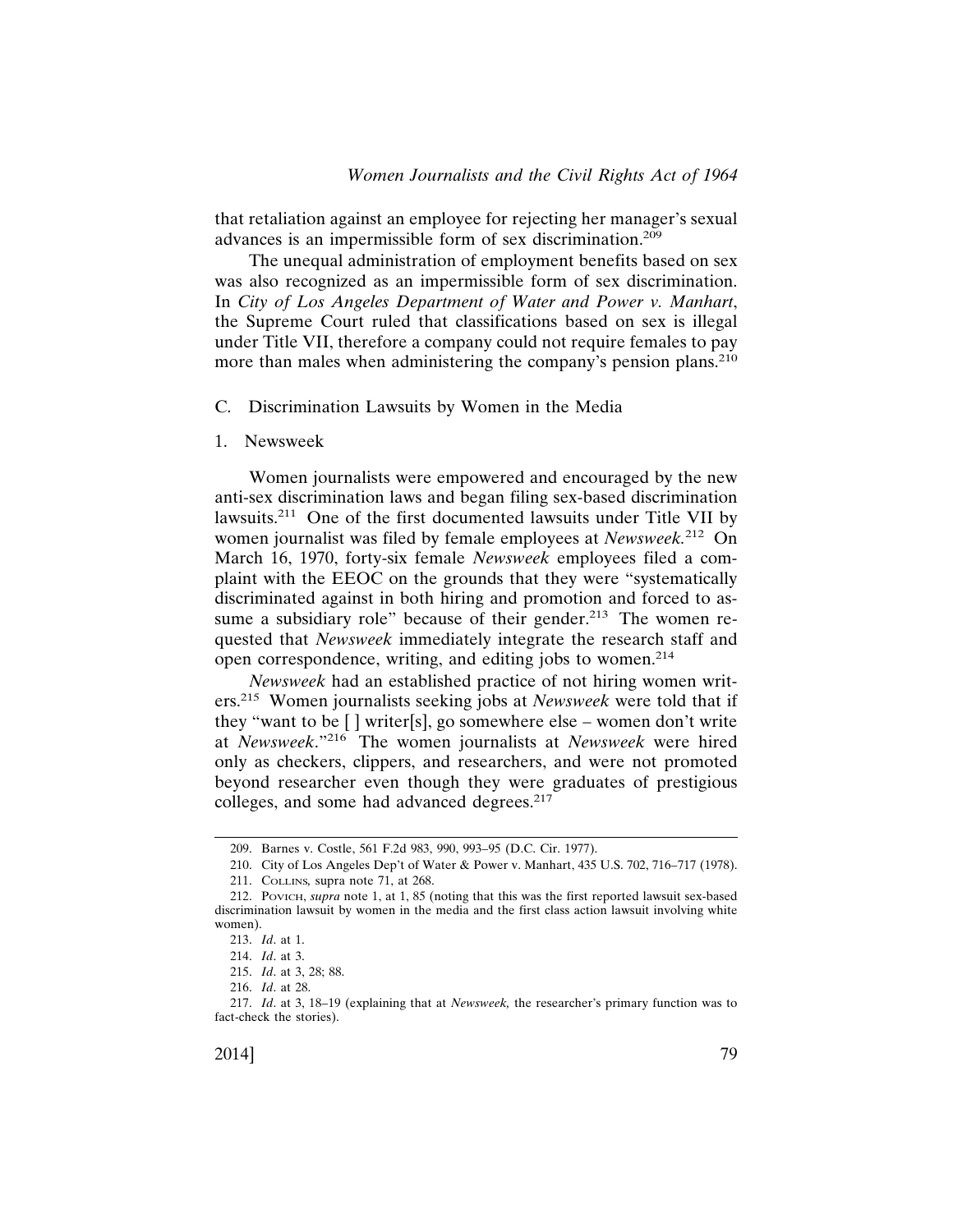In 1968, *Newsweek* hired Ms. Gingold as a researcher.<sup>218</sup> Ms. Gingold was an Oxford University graduate and a Marshall scholar.<sup>219</sup> When *Newsweek* interviewed her for the job, they told her that if she wanted to write, she should go "someplace else."<sup>220</sup> In the fall of 1969, Ms. Gingold and her friend were talking about their jobs.221 Ms. Gingold explained that jobs at *Newsweek* were gendered; the women journalists were clippers or researchers and were rarely promoted despite their qualifications.<sup>222</sup> Her friend, a lawyer, suggested that she contact the EEOC because *Newsweek*'s practices were discriminatory and therefore illegal under Title VII.<sup>223</sup>

Ms. Gingold contacted the EEOC and was advised to organize a group of her female colleagues at *Newsweek* who felt that they were discriminated against because of their sex and to then file a complaint.224 Ms. Gingold contacted three *Newsweek* researchers and Lynn Povich to form the "lawsuit" recruitment team.<sup>225</sup> Lynn Povich had been recently promoted to junior writer, but she was only allowed to cover soft news: fashion, the women's liberation movement, and gay rights.226 It was clear to Ms. Povich that she was not considered an equal to her fellow male writers.<sup>227</sup> For example, the editor asked her peer, a male writer, to rewrite her story on the women's liberation.<sup>228</sup> The story was delayed several times and was never published.<sup>229</sup> This did not happen to the male writers.<sup>230</sup>

*Newsweek* became known in the 1960s because of its "progressive views and pro-civil rights coverage"231 yet its discriminatory treatment of women journalists was in stark contrast to its proudly declared commitment to, and support for, civil rights. *Newsweek* decided to do

<sup>218.</sup> *Id*. at 55.

<sup>219.</sup> *Id*. *at* 54.

<sup>220.</sup> *Id*. at 55 (explaining that she took the job at *Newsweek* because she was unable to find suitable employment elsewhere).

<sup>221.</sup> *Id*. at 55.

<sup>222.</sup> *Id*. *News-Week* (changed to *Newsweek* in 1937) adopted *Time*'s model of segregating its editorial functions into male and female categories. Female journalists, "girls," did research and fact-checking while the male journalists were editors and reporters. *Id*. at 16–17.

<sup>223.</sup> *Id*. at 55–56.

<sup>224.</sup> *Id.* at 56, 97.

<sup>225.</sup> *Id*. at 71.

<sup>226.</sup> *Id.* at 4, 69.

<sup>227.</sup> *Id*. at 69.

<sup>228.</sup> *Id*.

<sup>229.</sup> *Id*.

<sup>230.</sup> *Id.*

<sup>231.</sup> *Id*. at 5 ("progressive views and pro-civil rights coverage that put *Newsweek* on the map in the 1960s").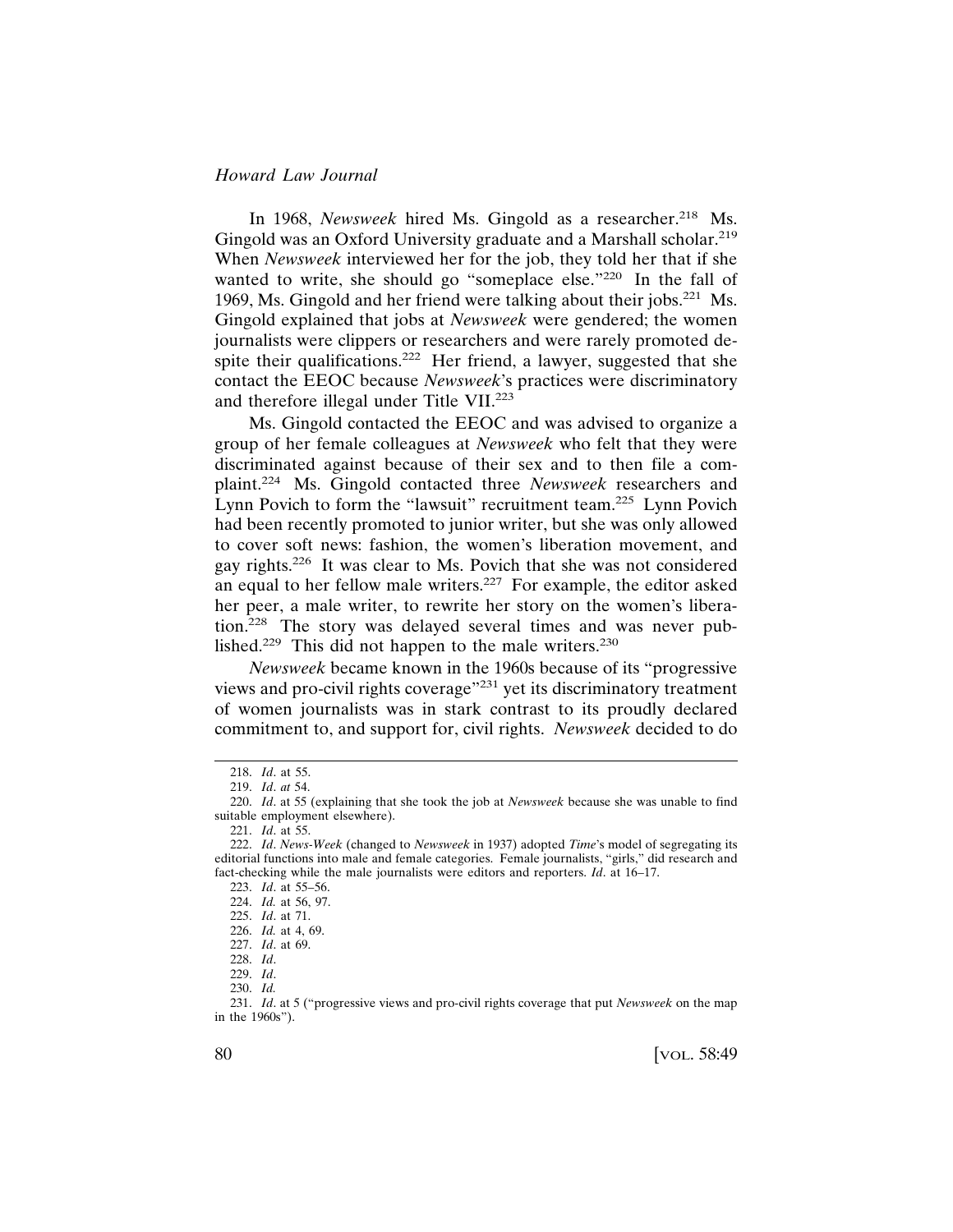a cover story on the women's liberation, *Women in Revolt.*<sup>232</sup> *Newsweek*'s all male editorial team decided that a male writer was not the best choice to write the story, $233$  so they hired a female journalist outside of *Newsweek*'s staff to write the story.234 This signaled to the women at *Newsweek* that they were not consider good enough to be writers and would never be given equal access to assignments or equal opportunities for promotion unless they availed themselves of the anti-discrimination laws.

Empowered by the new anti-discrimination laws prohibiting sexbased employment discrimination and the push for gender equality by the women's liberation movement, the women at *Newsweek* united to demand an end to the systematic and persistent discriminatory practices at *Newsweek.*235 The women journalists at *Newsweek* decided to sue *Newsweek* for sex-based employment discrimination*.* 236 They were represented by prominent civil rights attorney, Eleanor Holmes Norton.237 Ms. Holmes Norton believed that the *Newsweek* women journalists had a clear Title VII sex discrimination case because the women were similarly, if not better, educated than the men yet the women were not given equal job opportunities.<sup>238</sup> The women at *Newsweek* filed their complaint with the EEOC and got their right to sue notice.<sup>239</sup>

On March 16, 1970, the women at *Newsweek* announced that they had filed a sex discrimination suit against *Newsweek.*<sup>240</sup> *Newsweek'*s management team decided to meet with the women at *Newsweek* now that they had filed suit.<sup>241</sup> The women had already discussed among themselves the changes that they wanted to see at *Newsweek* and had selected a negotiation team to advance their goals.<sup>242</sup> Their goals had not changed: they wanted equal access to job opportunities and equal

240. *Id.* at 1.

241. *Id.* at 102. Management was represented by Oz, Kermit, Grant Tompkins (*Newsweek's* head of personnel), and Rod Gander (the chief of correspondents). *Id.*

242. *Id.* at 102, 105.

<sup>232.</sup> *Id.* at 4.

<sup>233.</sup> *Id.*

<sup>234.</sup> *Id.* at 4–5.

<sup>235.</sup> *Id. at* 1, 85.

<sup>236.</sup> *Id*. at 79. 237. *Id.* at 85.

<sup>238.</sup> *Id.* at 86.

<sup>239.</sup> *Id.* at 1. At the time of the lawsuit, *Newsweek* was owned by the Washington Post Company whose publisher and president was a woman, Katharine Graham. Eleanor Holmes noted that "the *Newsweek* women believed that as a woman, Ms. Graham has a particular responsibility to end discrimination against women at her magazine." *Id.* at 3.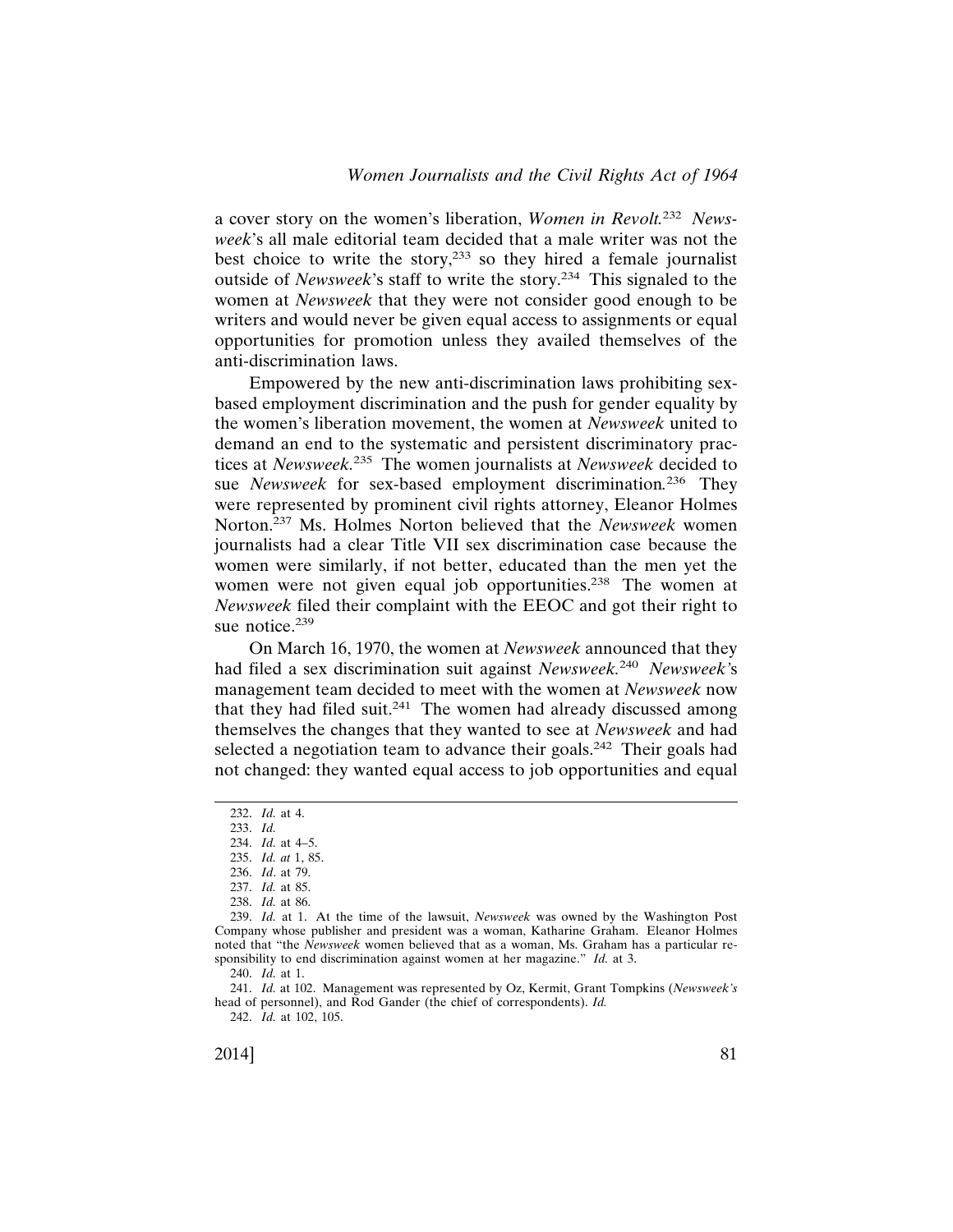pay.243 The women unanimously requested that Olga Barbi, "the long-serving head of research, be promoted to chief of correspondents."<sup>244</sup> The chief of correspondents was also a senior editor.<sup>245</sup> At the time, only men were editors.246 The all-male management team rejected the request because they had no intention of promoting a woman to the post of senior editor.<sup>247</sup>

The management team's refusal to grant this request evinced a lack of commitment to equal access to job opportunities, but the negotiation team would not be deterred.<sup>248</sup> The management team agreed to create a plan to eliminate the company's discriminatory practices and promote equality.<sup>249</sup> The plan included taking steps to "affirmatively seek out women," including current employees, for reporting and writing tryout and positions; to integrate the research category with men; and to identify qualified women employees for senior editor positions.250 The management team also agreed to invite women to join editorial lunches, panels, campus speaker programs, and other public functions.251 The negotiation and management teams agreed to meet every two months "to monitor the magazine's progress."252 Satisfied that the management team would fulfill its promises, the women of *Newsweek* signed a memorandum of understanding on August 26, 1970, "the fiftieth anniversary of the passage of the Nineteenth Amendment."<sup>253</sup> The Nineteenth Amendment granted women the inalienable right to vote; now the women of *Newsweek* were struggling to secure the inalienable right to equality in the workplace.

In March 1971, one year after the initial lawsuit had been filed, the women at *Newsweek* engaged counsel to enforce the agreement with *Newsweek*'s management team<sup>254</sup> because the management team had reneged on the terms of the agreement.<sup>255</sup> They had made cos-

<sup>243.</sup> *Id*. at 90.

<sup>244.</sup> *Id.* at 105.

<sup>245.</sup> *Id.*

<sup>246.</sup> *Id*. (the management team claimed that the promotion would "elevate research and [ ] Olga didn't do senior-editor kind of work.") *Id*.

<sup>247.</sup> *Id.* at 105.

<sup>248.</sup> *Id.*

<sup>249.</sup> *Id.* at 106.

<sup>250.</sup> *Id.*

<sup>251.</sup> *Id.*

<sup>252.</sup> *Id.*

<sup>253.</sup> *Id.* at 107.

<sup>254.</sup> *Id.* at 119 (stating that "they contacted Mel Wulf at the ACLU who requested a meeting with the editors to discuss the delay in implementing the terms of the agreement.").

<sup>255.</sup> *Id.* at 111.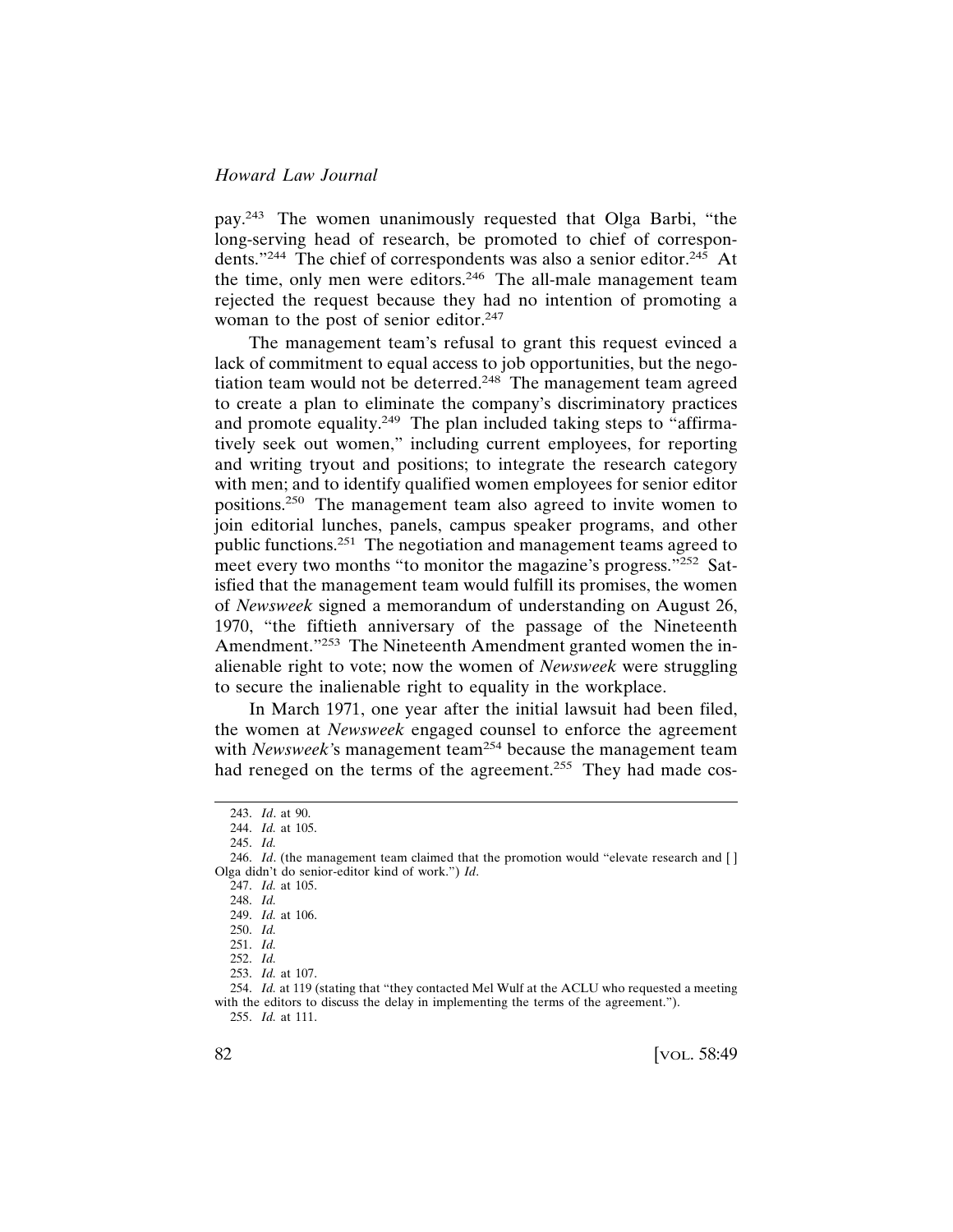metic changes such as inviting women to panels, speaker programs, and public functions, $256$  but they had failed to address the fundamental issues of promoting and instituting a transparent policy to promote women to writers,<sup>257</sup> hiring women as writers and reporters, and posting vacant job opportunities, as they had agreed to do and as required by law.258 Instead, they continued their old practice of hiring through the "old boy network."259 At the time, only 23 percent of *Newsweek*'s newly hired writers were females, while only 39 percent of the newly hired researchers were males.<sup>260</sup>

The women at *Newsweek* did not want to file another lawsuit but they were frustrated by management's broken promises to foster equality in the workplace. Their new attorney, Harriet Schaffer Rabb,261 met with *Newsweek*'s management team.262 The management team asked the *Newsweek* women and Ms. Rabb for advice on how to create policies that would promote gender equality in the company.263 In January 1972, Ms. Rabb sent a "detailed document suggesting a program for training women writers and specifying goals and timetables for the complete integration of women into the magazine."264 The editors refused to change their practices or implement any of the suggested changes.265 It was now clearer to the women at *Newsweek* that *Newsweek*'s management team would not take action toward gender equality unless forced to do so. On May 16, 1972, the women at *Newsweek* filed a second charge with the EEOC again alleging sex-based employment discrimination and a claim with the New York State Division of Human Rights alleging breach of contract.<sup>266</sup>

The second lawsuit spurred *Newsweek* into action. *Newsweek*'s management team immediately began to implement policies to ensure that they complied with the terms of the memorandum of understand-

<sup>256.</sup> *Id.* at 111-112.

<sup>257.</sup> *Id.* at 130–31 (explaining how *Newsweek*'s management failed three of the four *Newsweek* women journalists who tried out for writing positions on the grounds that they did not have sufficient writing experience to prepare them for the tryouts).

<sup>258.</sup> *Id.* at 120.

<sup>259.</sup> *Id.* (*Newsweek* breached their promise by failing to show the efforts they made to find a woman when a man had been hired.)

<sup>260.</sup> *Id.* at 130.

<sup>261.</sup> *Id.* at 124.

<sup>262.</sup> *Id.* at 130.

<sup>263.</sup> *Id.* at 132.

<sup>264.</sup> *Id.* at 131.

<sup>265.</sup> *Id.* at 131–32.

<sup>266.</sup> *Id.* at 144 (noting that they filed a second lawsuit because the systematic sex-based employment discrimination persisted.)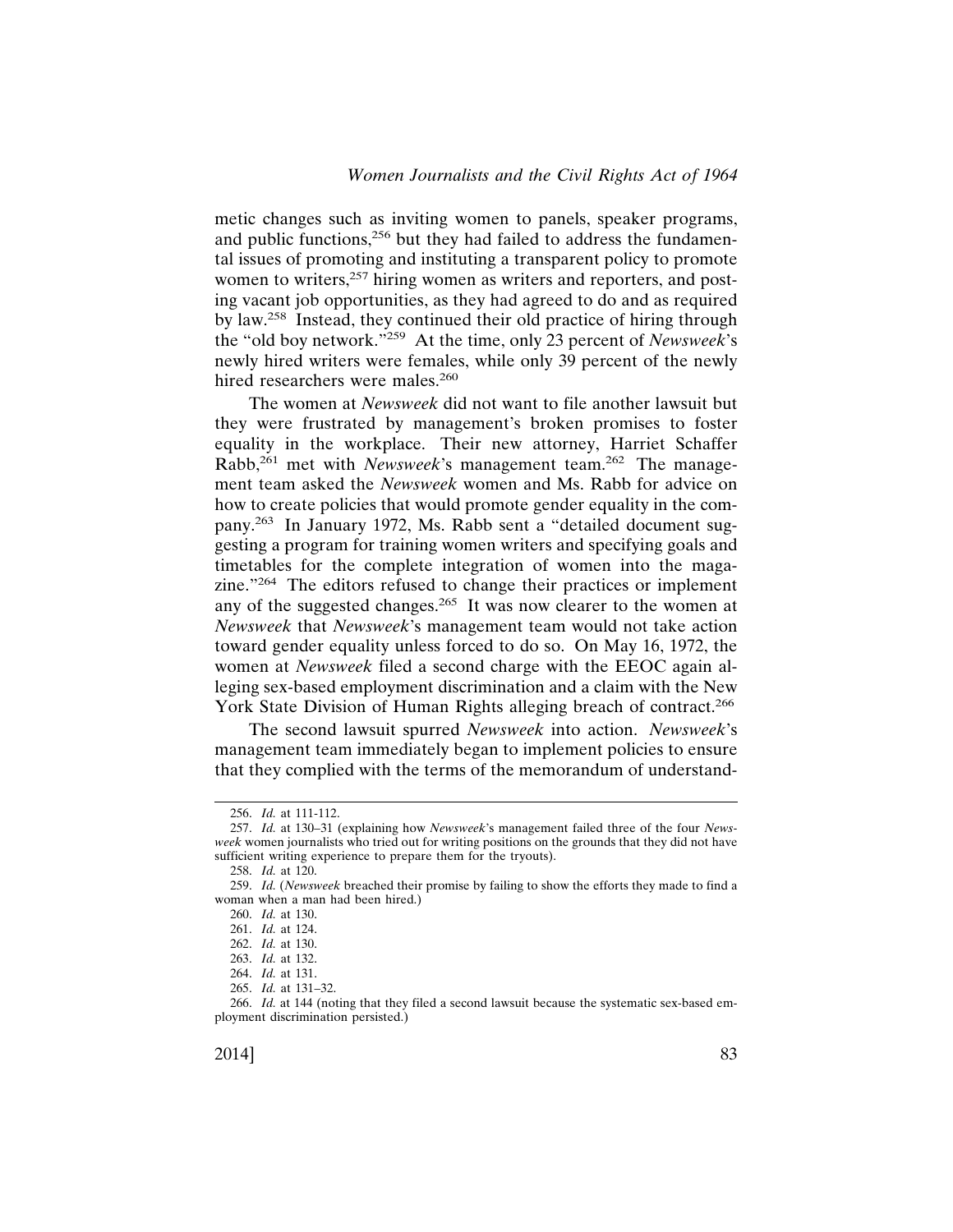ing.267 They hired more women, including *Newsweek's* first female columnist;<sup>268</sup> promoted Olga Barbi to senior editor;<sup>269</sup> and appointed the first female ad sales representative.270 Ms. Rabb proposed that by December 1973, one-third of *Newsweek*'s writers and foreign and domestic reporters should be women;271 female staff members should be given priority for writing positions;272 at least one woman writer should be placed in each of the six editorial departments, including the hard-news Nation, Foreign, and Business sections;273 and that the percentage of male and female researchers on staff should be approximately equal.274 Ms. Rabb also proposed a procedure for recruiting new hires and for in-house tryouts to add transparency to the hiring process,275 and she insisted that a woman be selected to fill one of the three open positions for senior editor.276 The all-male management team vehemently opposed this request since senior editors were a part of management.277 The *Newsweek* women indicated that they "wouldn't sign an agreement that didn't include a woman in the meetings where the decisions were being made."<sup>278</sup>

On June 28, 1973 the women of *Newsweek* signed a new memorandum of understanding with the management team that included specific benchmarks *Newsweek* had to meet by specific dates.<sup>279</sup> For example, by December 31, 1974, approximately one-third of *Newsweek*'s writers and domestic reporters would be female, by the end of 1975 one of every three people hired or transferred as foreign correspondents staff would be a woman, and by December 31, 1975 *Newsweek* should appoint a female senior editor in charge of one of the magazine's six editorial sections.<sup>280</sup>

<sup>267.</sup> *Id.* at 145.

<sup>268.</sup> *Id*.

<sup>269.</sup> *Id.* (stating that Olga Barbi was the chief of research and a prior unanimous request for her to be promoted to senior editor was rejected by the management team).

<sup>270.</sup> *Id.* A *Newsweek* employee noted that *Newsweek* was "desperately trying to hire women because of the lawsuit." *Id.* at 146.

<sup>271.</sup> *Id.* at 149.

<sup>272.</sup> *Id.*

<sup>273.</sup> *Id.*

<sup>274.</sup> *Id.* at 150.

<sup>275.</sup> *Id.*

<sup>276.</sup> *Id.*

<sup>277.</sup> *Id.*

<sup>278.</sup> *Id.*

<sup>279.</sup> *Id.* at 152.

<sup>280.</sup> *Id.* at 153.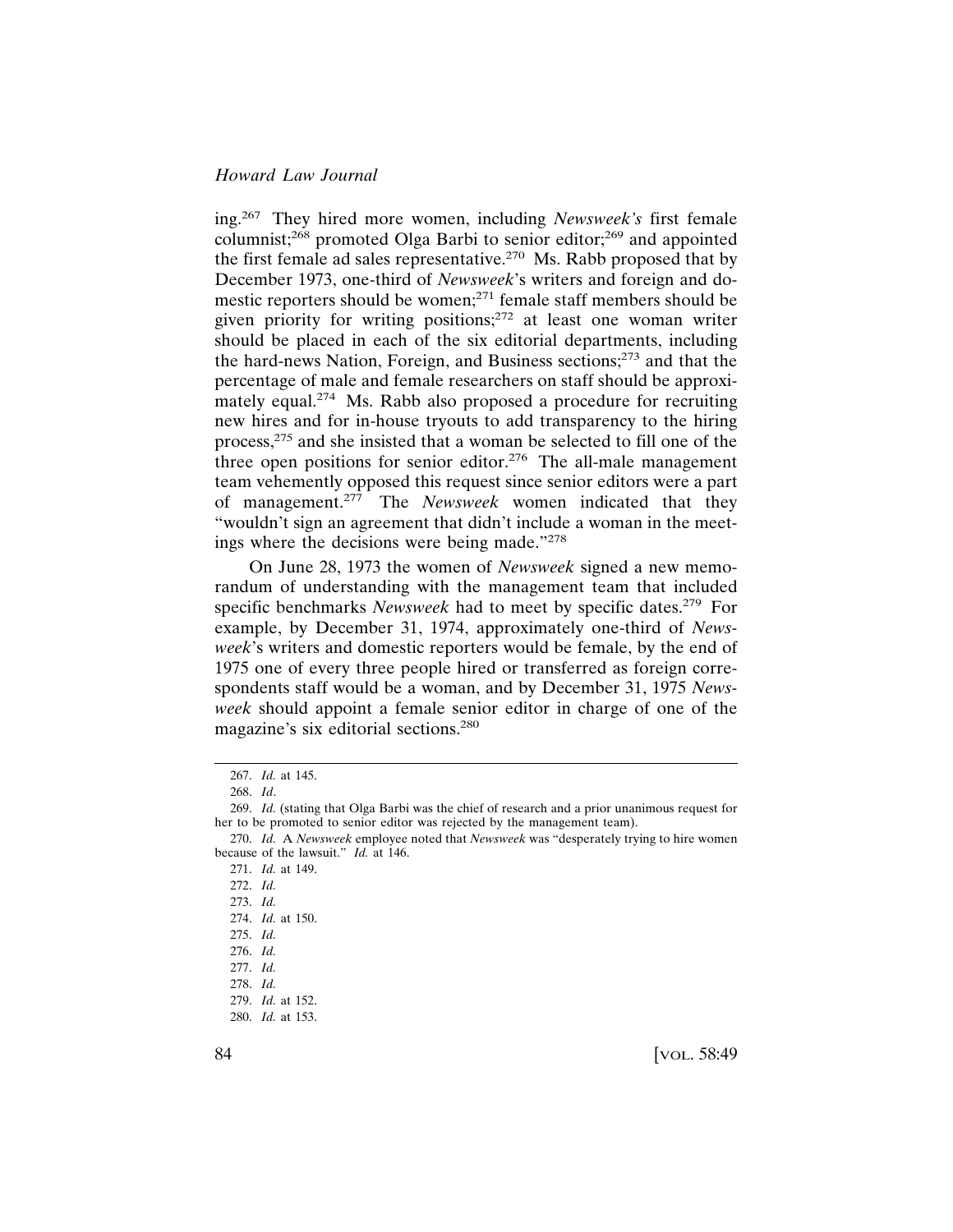Five years after the women at *Newsweek* began their fight for gender equality, they finally began to see the fruits of their efforts.<sup>281</sup> Lynn Povich was promoted to senior editor in 1975.282 She was *Newsweek*'s] first senior female editor in its forty-two-year history.<sup>283</sup> *Newsweek* also began to hire more women.284 Between 1975 and 1985, women were hired in every position except in top management.285 Although the women at *Newsweek* were starting to see changes in terms of equal access to employment opportunities, they were still paid less than male journalists in similar positions. For example, as senior editor, Ms. Povich earned eight thousand dollars less than one of the male writers recently promoted to senior editor.<sup>286</sup>

# 2. Other Employment Discrimination Lawsuits by Women Journalists in Print Media

The women at *Newsweek* were trailblazers in their fight for equality in the media industry. The lawsuits against *Newsweek* had a profound impact on women journalists and women in other professions because they caused a heightened awareness of gender discrimination<sup>287</sup> and created a blueprint for subsequent gender discrimination lawsuits.288 For example, two months after the women at *Newsweek* announced that they had filed suit, ninety-six women at Time Inc. filed a sex discrimination complaint against *Time, Life, Fortune* and *Sports Illustrated.*289 Several other women journalists filed Title VII gender discrimination suits against the Associated Press,<sup>290</sup> the *Washington Post, Newsday,* the *Detroit News,* the *New York Times,* the *Baltimore Sun, Reader's Digest,* and the *New Haven Journal Courier*. 291

290. MILLS, *supra* note 68, at 149 (noting that because of their prominence in the media industry, the lawsuits against the Associated Press and *The New York Times* forced the industry to take notice of sex-based employment discrimination); POVICH, *supra* note 1 at 9.

291. POVICH, *supra* note 1 at 9; CHAMBERS, *supra* note 30, at 132.

<sup>281.</sup> *Id.* at 179.

<sup>282.</sup> *Id.* at 178, 219.

<sup>283.</sup> *Id.* at 178.

<sup>284.</sup> *Id.* at 182, 187 (noting that in the 1980s *Newsweek* hired more women than most other media companies).

<sup>285.</sup> *Id.* at 181.

<sup>286.</sup> *Id.* at 177 (A male writer at Newsweek who was promoted to senior editors was paid \$40,000 while Ms. Povich earned only \$32,000).

<sup>287.</sup> *Id.* at 9 (Eleanor Holmes Norton noted that because the lawsuits "encouraged other women to come forward, it had an effect on journalism, and it had a wide-ranging effect on women.").

<sup>288.</sup> *Id.* at 158.

<sup>289.</sup> *Id.* at 9, 166-67.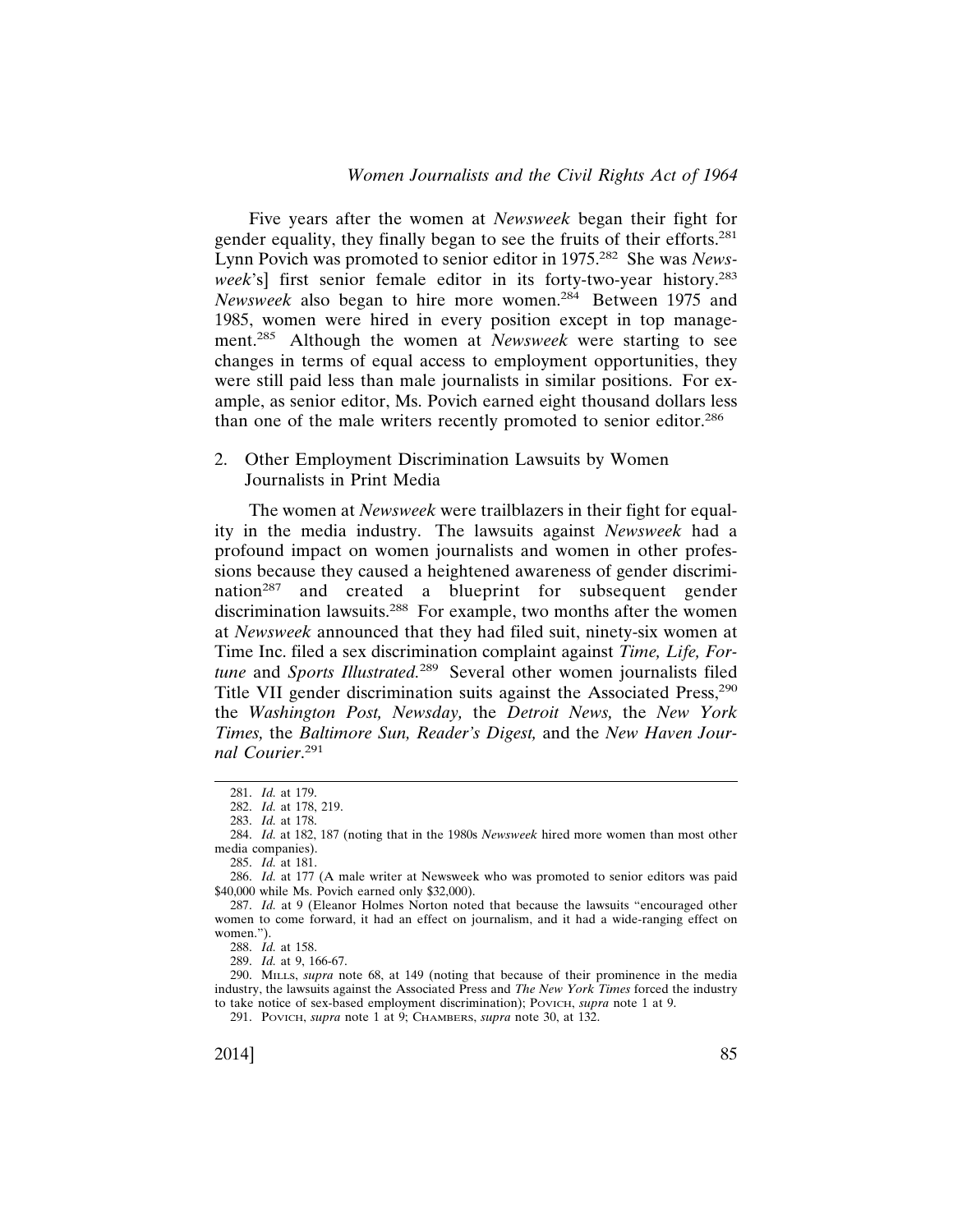#### *The Washington Post*

In May 1972, the women journalists at the *Washington Post*, parent company of *Newsweek*, filed a Title VII sex discrimination charge with the EEOC alleging that the *Washington Post* "intentionally and unintentionally discriminated against women in [its] hiring and promotion practices,"292 in its allocation of assignments, and in determining compensation.293 The women claimed that the *Washington Post* had not instituted policies to ensure that women were equally hired and promoted, $294$  there were no female news desk editors, sports reporters, or editors in the financial section, and there were no women in management positions.<sup>295</sup> The number of women employed by the *Washington Post* had declined by 2 percent to 13 percent from 1970 to 1972.296 Married women were passed over for assignments and the women journalists were paid less than their male colleagues.<sup>297</sup> The *Washington Post* settled the case in 1980 and under the settlement agreement, the *Washington Post* agreed to increase the number of women hired and promoted within five years, and to ensure women comprised one-third of its workforce.<sup>298</sup>

*The Associated Press*

The women journalists at the Associated Press (AP) filed a charge with the EEOC in 1973 alleging sex-based employment discrimination.299 They claimed that the AP discriminated against women by using different policies for hiring and promoting men and women, filling jobs through "word-of-mouth" thus restricting women's employment opportunities, encouraging pay disparity based on gender, and restricting women to jobs with "less prestige."300 The women at the AP were paid less and received a lower benefits package than the men; the men earned an average of \$20,359.56 while the women earned \$16,580.20.<sup>301</sup> At the time the charge was filed, none of the AP's forty-one domestic news bureaus was headed by a woman.<sup>302</sup> In 1978, the EEOC ruled that it had "reasonable cause to believe"

299. *Id.* at 150-151. 300. *Id.* at 151.

301. *Id.*

<sup>292.</sup> MILLS, *supra* note 68, at 170. 293. *Id*. at 169-170.

<sup>294.</sup> *Id*.

<sup>295.</sup> *Id.* at 169.

<sup>296.</sup> *Id.*

<sup>297.</sup> *Id.* at 171.

<sup>298.</sup> *Id.*

<sup>302.</sup> *Id.* (by 1978, the AP had one female bureau chief).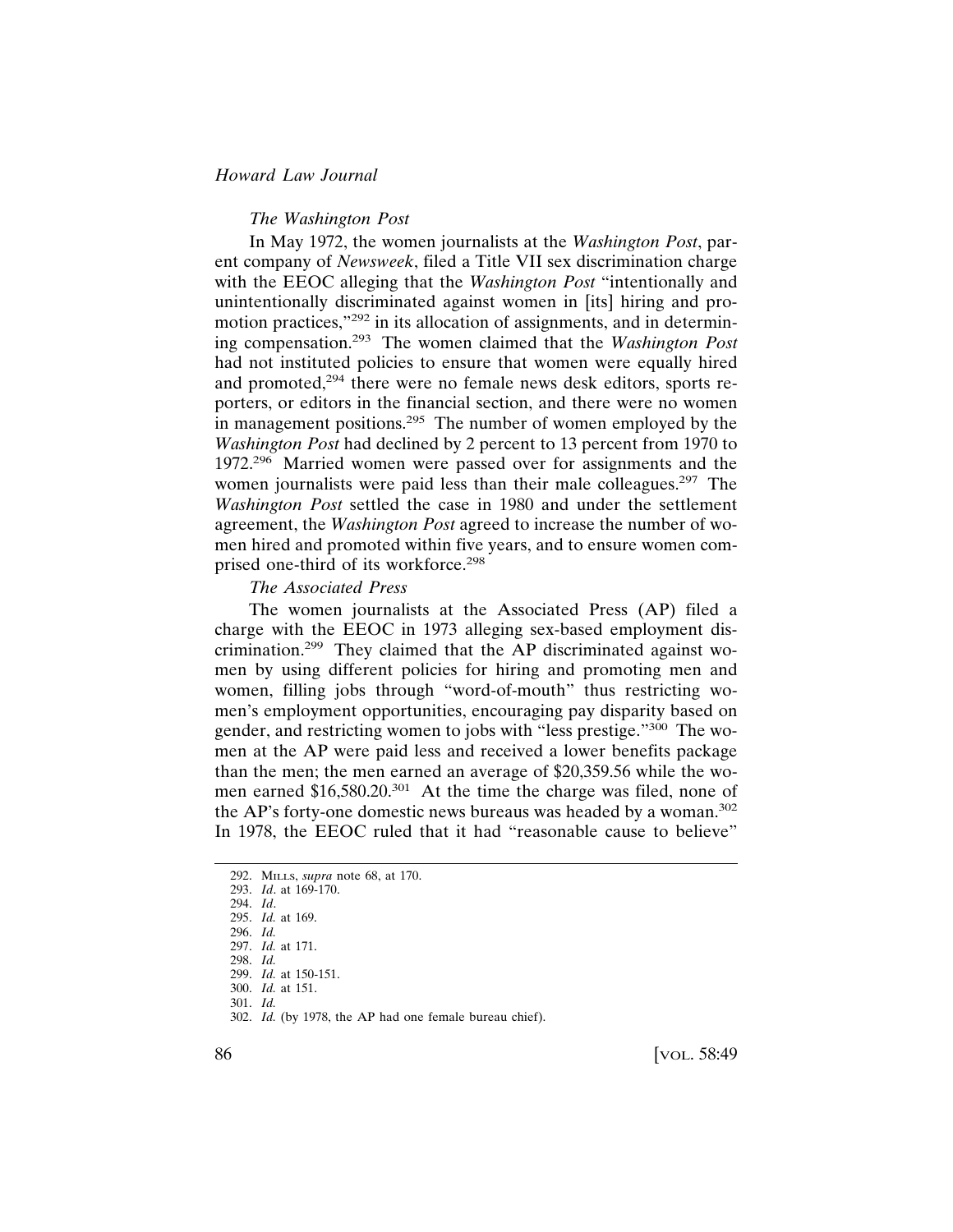that the AP's employment practices violated Title VII of the Civil Rights Act of 1964.303 The AP settled the case in 1983 and agreed to an affirmative action plan to increase the hiring and promotion of women and minorities.<sup>304</sup>

#### *The New York Times*

In November 1974, seven women from the *New York Times* (*Times*) filed a class action lawsuit against the *Times* alleging sexbased employment discrimination.<sup>305</sup> The women, led by Elizabeth Wade Boylan, had previously formed the Women's Caucus<sup>306</sup> to assess and address their concerns about the prevalent instances of gender disparity at the *Times*. 307 The Women's Caucus had sent a letter to the *Times*' publisher documenting their concerns about gender discrimination at the newspaper.<sup>308</sup> The letter pointed out that there was a dearth of women in management and senior positions, women were directed to work in traditionally "female" areas, women made up only approximately 10 percent of the staff of  $6,000$ ,  $309$  and women were paid less than their male colleagues.310 The *Times* male reporters earned an average of \$59 more per week than the female reporters.<sup>311</sup> Approximately 23 percent of the women earned the minimum pay for their jobs while the same was true for only 6.8 percent of the men.<sup>312</sup> The *Times* had no female executives on the masthead, no female vice presidents, nor women positioned to become vice presidents, and "two of the top three ranking women editors worked in the family/ style department, positions traditionally held by women."313 When the *Times* refused to correct the gender disparity, the women journalists filed sex-based employment discrimination charges with the EEOC and the New York Commission on Human Rights.314 The *Times* settled in 1978 for \$350,000 and agreed to an affirmative-action

<sup>303.</sup> *Id*.

<sup>304.</sup> *Id.*; CHAMBERS ET AL., *supra* note 30, at 132.

<sup>305.</sup> MILLS, *supra* note 68, at 159; Elizabeth Randolph, *Betsy Wade Relentlessly Gets Facts, Values Right*, WOMENSENEWS.ORG (Nov. 4, 2001) http://womensenews.org/ story/journalist-themonth/011104/betsy-wade-relentlessly-gets-facts-values-right#.U9AeMf1OWUk.

<sup>306.</sup> Randolph, *supra* note 305; ROBERTSON, *supra* note 42 at 5, 135.

<sup>307.</sup> ROBERTSON, *supra* note 42 at 135.

<sup>308.</sup> *Id*. at 144-145.

<sup>309.</sup> *I*d. at 144.

<sup>310.</sup> Randolph, *supra* note 305.

<sup>311.</sup> ROBERTSON, *supra* note 42, at 144; Randolph, *supra* note 305.

<sup>312.</sup> Randolph, *supra* note 305.

<sup>313.</sup> Nan Robertson, *The Girl in the Balcony*, in KEY READINGS IN JOURNALISM 165 (Elliot King & Jane Chapman ed., 2012).

<sup>314.</sup> ROSENBERG, *supra* note 68, at 265.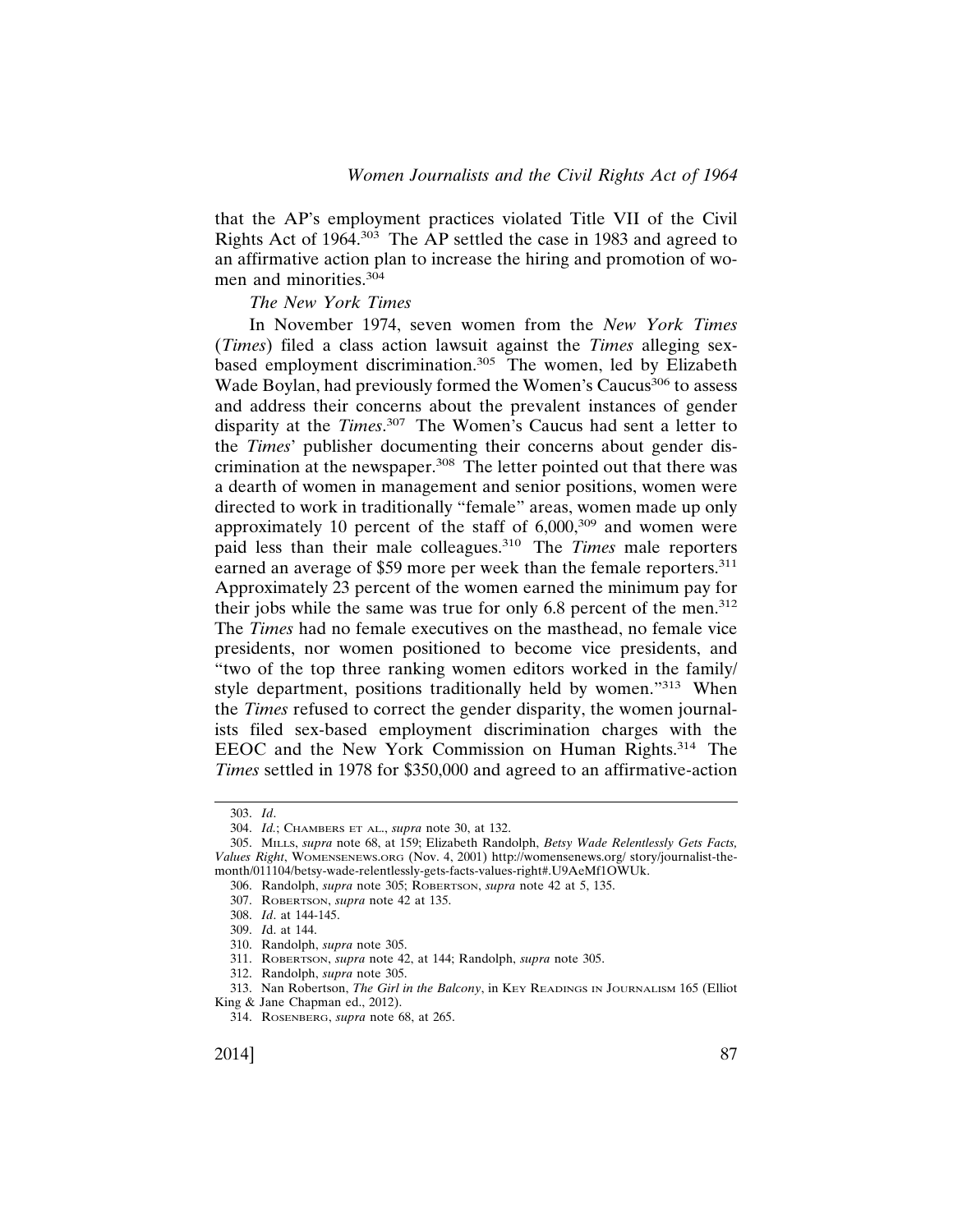plan that included policies and procedures to promote gender equality.315 The *Times* also agreed to include women in upper management positions,316 and created a timetable that by the end of 1982 women would be placed in one of the four top positions in the news and editorial departments.<sup>317</sup>

#### *The Detroit News*

In 1976, Mary Lou Butcher sued *The Detroit News* for sex discrimination.318 Ms. Butcher alleged that the *Detroit News* discriminated against women journalists in "hiring, promotions, and the handling of reporting assignments."<sup>319</sup> After nine years of working with the *Detroit News*, Ms. Butcher felt like she and other women journalists at the newspaper did not have the same opportunities for promotion as their male colleagues, neither were they given the same or equal schedules or assignments.320 Ms. Butcher was assigned to the weekend shift, which was generally assigned to new reporters.<sup>321</sup> Male journalist with less experience than Ms. Butcher had the weekends off.322 When Ms. Butcher complained about the inequality, she was demoted to the suburban bureau where she was limited to working on soft news, the lifestyle section, or reader services.<sup>323</sup> Ms. Butcher moved to a job in public relations months after filing her complaint with the EEOC because she knew she would never advance at the *Detroit News*. 324 The *Detroit News* settled the case in 1983 and paid \$330,000 to 90 female employees.<sup>325</sup>

# *Sports Illustrated*

Women journalists also filed sex discrimination lawsuits to gain equal access to news sources so that they could effectively do their jobs. Although media companies had started to hire women as sports

<sup>315.</sup> ROBERTSON, *supra* note 42, at 207-208; MILLS, *supra* note 68, at 164 (Betsy Wade noted that the women decided to settle rather than purse the case in court because "they [*The New York Times*] were like scorpions in a bottle. "You've got them and they've got you, and everybody has a lot to lose.").

<sup>316.</sup> ROSENBERG, *supra* note 68, at 265.

<sup>317.</sup> ROBERTSON, *supra* note 42, at 207-208.

<sup>318.</sup> MILLS, *supra* note 68, at 167 (three other female employees at the newspaper joined in the lawsuit).

<sup>319.</sup> *Mary Lou Butcher: Reporter and Crusader for Women's Rights*, MICHIGAN JOURNALISM HALL OF FAME, http://j-school.jrn.msu.edu/halloffame/butcher/ (last visited Sept. 29, 2014).

<sup>320.</sup> MILLS, *supra* note 68, at 167.

<sup>321.</sup> *Id.* 322. *Id.*

<sup>323.</sup> *Id.*

<sup>324.</sup> *Id.* 325. *Id.*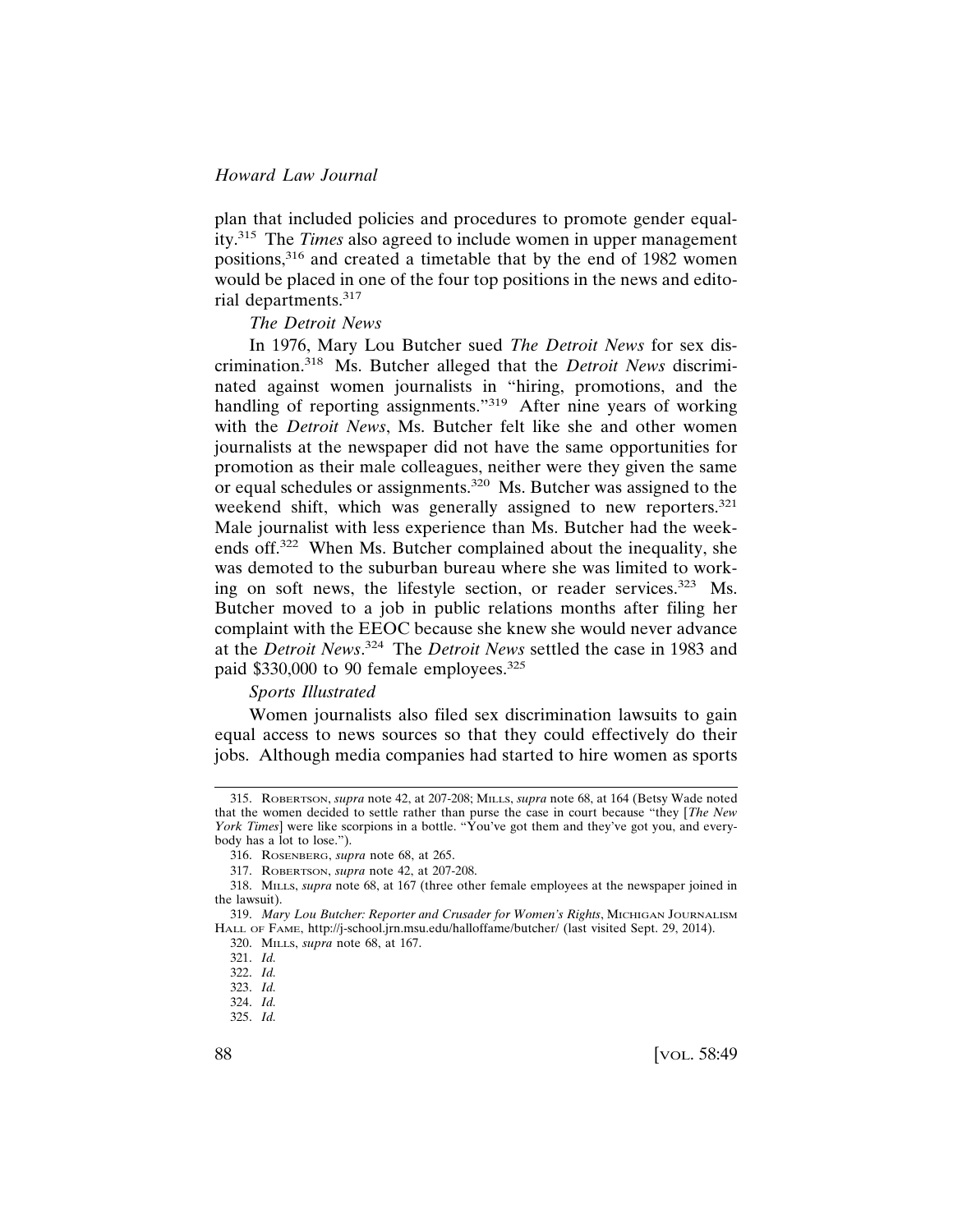journalists, some coaches were banning female journalists from their locker rooms which prevented them from interviewing the athletes. *Sport Illustrated* journalist, Melissa Ludtke was denied equal access to the New York Yankees' locker room and was therefore unable to "gather the same interview information her male counterparts reported."326 In 1978, Ms. Ludtke and her editors filed a sex discrimination suit against Major League Basketball Commissioner Bowie Kuhn requesting that Ms. Ludtke be allowed equal access to interview players in the locker rooms.327

The New York Yankees had banned all female reporters from their locker rooms,328 but male reporters had full access to the locker rooms and to the players.329 Commissioner Kuhn claimed that the ban on female reporters was necessary to protect the privacy of the players, to guard the "image of baseball as a family sport," and to preserve the "traditional notions of decency and propriety."330 The court recognized that "fresh-off-the-field interviews" were critical to the work of sports reporters and therefore female journalists were placed at a substantial competitive disadvantage in comparison to their male peers because they were denied equal access to "get a story or gather news."331 The court ruled that the New York Yankees engaged in impermissible sex discrimination by denying Ms. Ludtke access to the locker room because of her sex.<sup>332</sup> The court reasoned that there were no sound bases for the blanket ban on female reporters because the defendants could have used "less sweeping alternatives"333 instead of choosing to continue to adhere to discriminatory customary practices.334 The court's decision "opened doors for female reporters, [b]ut did not stop the sex discrimination."<sup>335</sup>

#### 3. Lawsuits by Women in Television

Women journalists in television news also filed a series of sex discrimination lawsuits to end discriminatory hiring and promotion practices, and to close the pay gap between men and women journalists.

<sup>326.</sup> Everbach & Matysiak, *supra* note 127, at 1.

<sup>327.</sup> Ludtke v. Khun, 461 F. Supp. 86 (S.D.N.Y. 1978).

<sup>328.</sup> *Id*. at 91.

<sup>329.</sup> *Id*. 330. *Id*. at 97.

<sup>331.</sup> *Id*.

<sup>332.</sup> *Id*. at 92.

<sup>333.</sup> *Id*. at 98.

<sup>334.</sup> *Id*.

<sup>335.</sup> Everbach & Matysiak, *supra* note 127, at 1.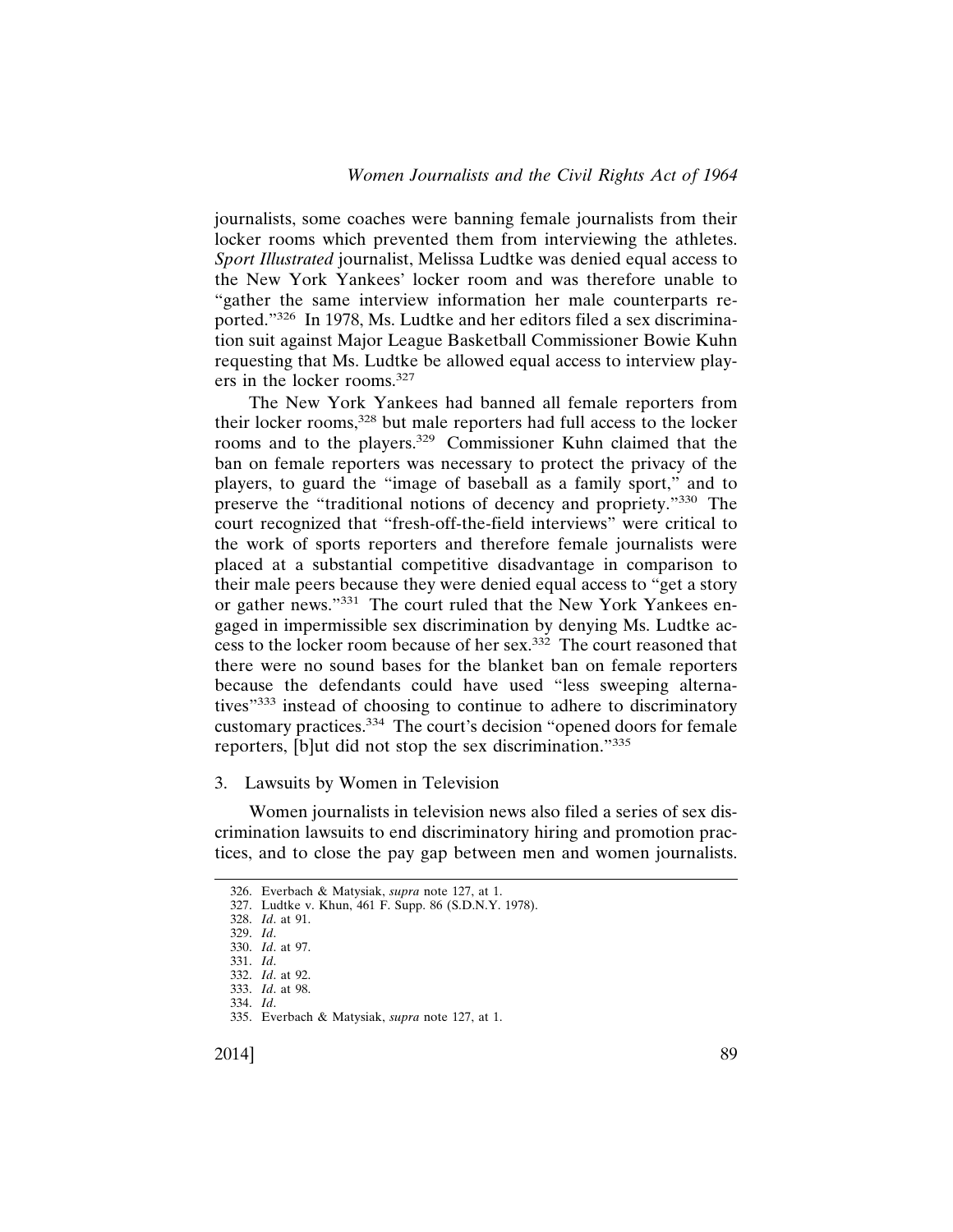The suits continued into the 1980s where affirmative-action plans and hiring goals were not honored.<sup>336</sup>

*ACLU v. ABC News*

In 1970, the American Civil Liberties Union ("ACLU") filed a sex discrimination suit against ABC News on the behalf of Sharon Niederman, a secretary at ABC News, and other women employees.337 Ms. Niederman had applied for a position as a writer or news producer, but was hired as a secretary to the news division's director of public relations.338 Ms. Niederman noted that she was laughed at or ignored when she asked to be promoted to writer or to another news position.339 The ACLU supported the discrimination claim and noted that only 50 of ABC News' 250 employees were women and a majority, 33, were "at the bottom of the hierarchy as secretaries or researchers."340

*NOW v. WRC*

Months later, in March 1971, NOW filed sex discrimination charges with the EEOC and the FCC against NBC's Washington, D.C. stations WRC-AM-FM-TV.<sup>341</sup> NOW alleged that only one woman was employed in the stations' twenty-four top job categories.<sup>342</sup> The EEOC found that WRC reserved the managerial jobs for the men; failed to disclose management job opportunities to the women; the stations had never hired a woman for several of its higher paying positions, including announcer; and they refused to allow women to use accumulated sick leave for maternity purposes whereas the men could use accumulated sick leave for any purpose.<sup>343</sup> The EEOC also found that the women were paid substantially less than the men: the sole female manager earned less than 23 of the 24 male managers, and only 5 percent of the women earned an annual salary of over \$15,000, compared to 43 percent of the men.<sup>344</sup> The EEOC upheld the class-action charges but ruled against the women on their individual claims.<sup>345</sup>

<sup>336.</sup> BRADLEY, *supra* note 46 at 242.

<sup>337.</sup> *Broadcasting the Businessweekly of Television and Radio*, (Aug. 27, 1970) http://ameri canradiohistory.com/Archive-BC/BC-1970/1970-08-24-BC.pdf; *see also* HOSLEY & YAMADA, *supra* note 34, at 105.

<sup>338.</sup> HOSLEY & YAMADA, *supra* note 34, at 105.

<sup>339.</sup> *Id.* (Ms. Niederman noting that "her case was symbolic of the plight of the American working woman.)

<sup>340.</sup> *Id.*

<sup>341.</sup> *Id.* at 106.

<sup>342.</sup> *Id.*

<sup>343.</sup> *Id.*

<sup>344.</sup> *Id.* 345. *Id.*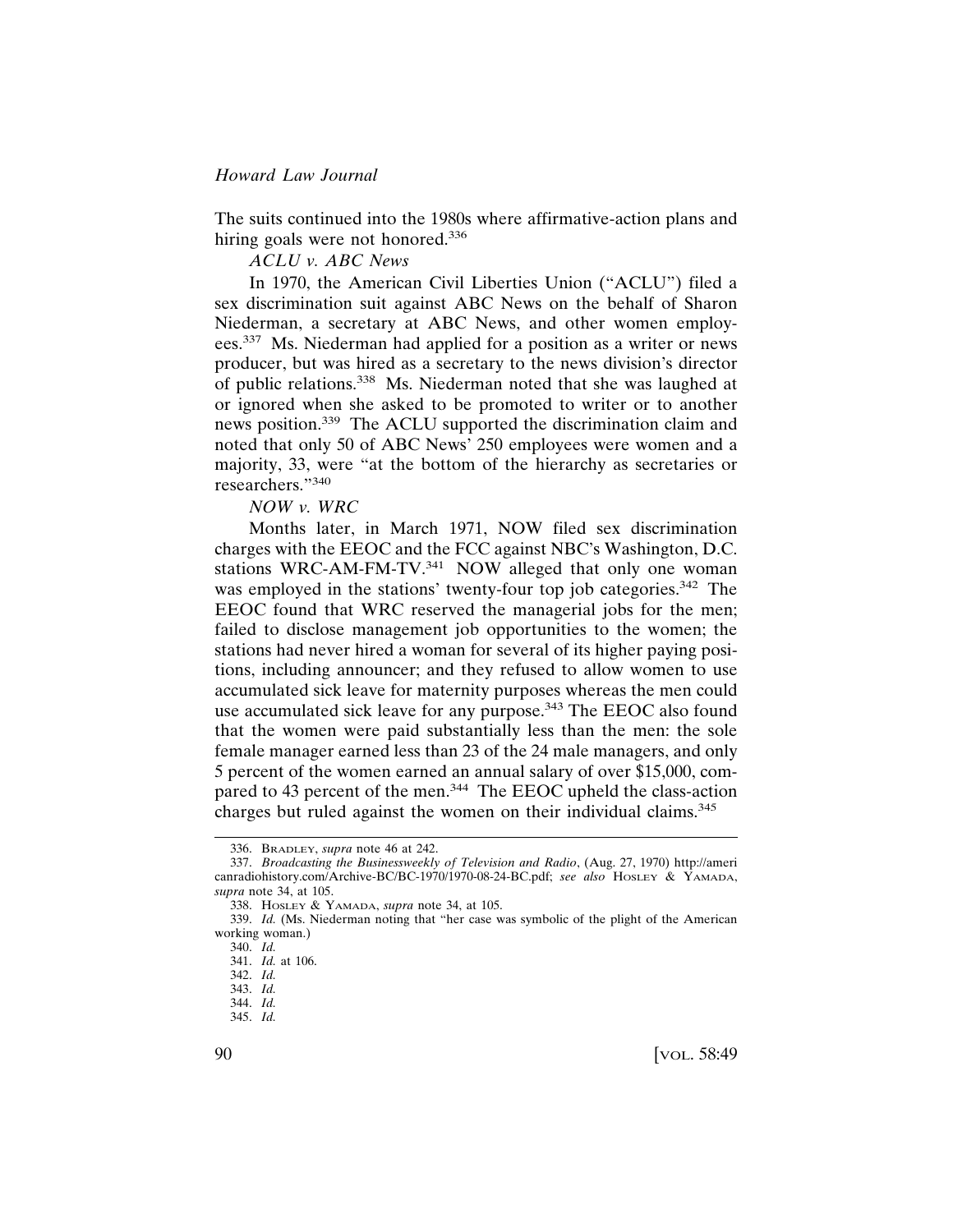#### *NOW v. FCC (WABC and WRC)*

In 1972, NOW filed a petition with the FCC to deny the license renewal applications for WABC-TV and WRC-TV claiming that the stations discriminated against women in their employment practices and in their programming.346 NOW alleged that the disparity between the percentage of women hired by ABC and the percentage of women in the area's workforce was sufficient to establish a prima facie showing of sex discrimination given that similar statistics had led the EECO to find "reasonable cause to believe that WRC-TV had engaged in discriminatory employment practices."347 Women comprised approximately 40.3 percent of the area's workforce,<sup>348</sup> but ABC's employment reporting form for 1971, Form 395, showed that only 23.3 percent of ABC's employees were women.<sup>349</sup> Notably, only 5.7 percent of ABC's female employees were managers, professionals, and technicians while 72 percent of the female employees worked in clerical positions.<sup>350</sup> NOW also alleged that ABC's EEO programs were inadequate, that ABC engaged in discriminatory hiring and promotion practices,351 and that ABC violated the EEOC Guidelines by not providing paid maternity leave.<sup>352</sup> The FCC decided that none of NOW's allegations presented sufficient basis for an evidentiary hearing.353 The FCC noted that ABC had implemented an adequate EEO plan and had made great progress in meeting its self-imposed goals of increasing the number of women employed.354

NOW also argued that WRC-TV's license should not have been renewed because the EEOC had found reasonable cause to believe that WRC-TV engaged in discriminatory employment practices based on a complaint filed against WRC-TV in 1973 by 27 female employ-

<sup>346.</sup> Nat'l Org. For Women, New York City Chapter v. F.C.C., 555 F.2d 1002, 1004 (1977) (NOW claimed that the stations did not consider the interests and problems of women; that ABC's past programming failed to consider the interests of women and the stations did not properly reflect the role of women in the society; and that the stations failed to comply with the FCC's equal opportunity policy).

<sup>347.</sup> *Id.* at 1015.

<sup>348.</sup> *Id.* at 1015 n.89.

<sup>349.</sup> *Id.* at 1015 n.89 (only approximately 44 of ABC's 189 employees were women.)

<sup>350.</sup> *Id.* (ABC employed only eight women as managers, professionals, and technicians (5.7% of such jobs) while the other 36 women worked in clerical positions (72% of such jobs)). 351. *Id.* at 1005; HOSLEY & YAMADA, *supra* note 34, at 107.

<sup>352.</sup> *F.C.C.*, 555 F.2d at 1015.

<sup>353.</sup> *Id.* at 1016.

<sup>354.</sup> *Id.* ABC had promised to increase the number managers from four to nine and the number of professionals from twelve to twenty-one. *Id.* at n.90. Data from the 1973 Form 395 showed that ABC had seven managers and seventeen professionals. *Id.*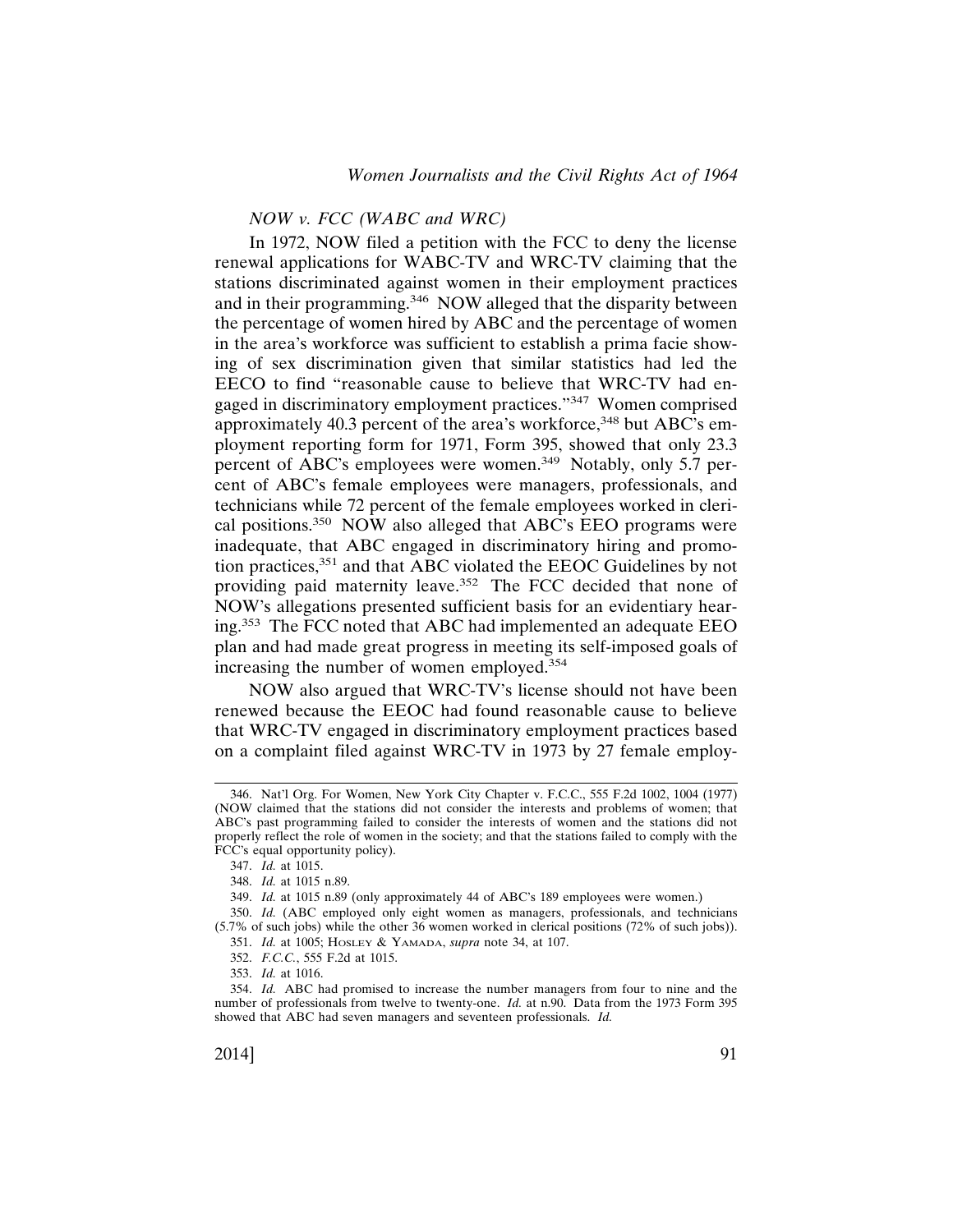ees.<sup>355</sup> The EEOC noted that WRC-TV violated Title VII by engaging in discriminatory employment practices such as "maintaining segregated job classifications and/or limiting employment of females in other categories" and "discriminating against females in its recruitment policies."356 The FCC determined that the EEOC's findings alone did not provide a sufficient basis for a hearing because the EEOC and the FCC had different functions; the EEOC enforced Title VII in an effort "to make the aggrieved person whole" while the FCC regulated licensees to ensure that their practices on a whole complied with the EEO rules and served "the public interest."<sup>357</sup> The FCC noted that it takes a prospective approach, and therefore while it is concerned with past employment discrimination practices, it is more concerned with getting licensees with a history of inadequate affirmative action programs to adopt new policies that will ensure "genuine equal employment opportunity in the future."358 After examining WRC-TV's new employment data, the FCC determined that WRC-TV had taken "significant steps" to remedy its past discriminatory practices and was therefore on target to meet the FCC's goal of providing women with equal employment opportunities.<sup>359</sup> WRC-TV had hired and promoted more women and minorities and had corrected the salary disparities.<sup>360</sup> The United States Court of Appeals District of Columbia Circuit agreed with the FCC that the stations had taken steps to end employment discrimination and that the post-term records were sufficient to show compliance with the EEO requirements.361 The court affirmed the FCC's decision to deny NOW's petitions.362

## *EEOC v. NBC*

NBC was sued again for sex discrimination in February 1973. Fifty of NBC's female employees filed a complaint with the New York City Commission on Human Rights, the EEOC, and the U.S. Department of Labor alleging discriminatory hiring and promotion practices and unequal pay.<sup>363</sup> NBC pointed out that it had taken steps to im-

362. *Id.*

<sup>355.</sup> *Id.* at 1016.

<sup>356.</sup> *Id.*

<sup>357.</sup> *Id.* at 1016–17.

<sup>358.</sup> *Id.* at 1017.

<sup>359.</sup> *Id.*

<sup>360.</sup> *Id.*

<sup>361.</sup> *Id.* at 1020.

<sup>363.</sup> HOSLEY & YAMADA, *supra* note 34 at 115.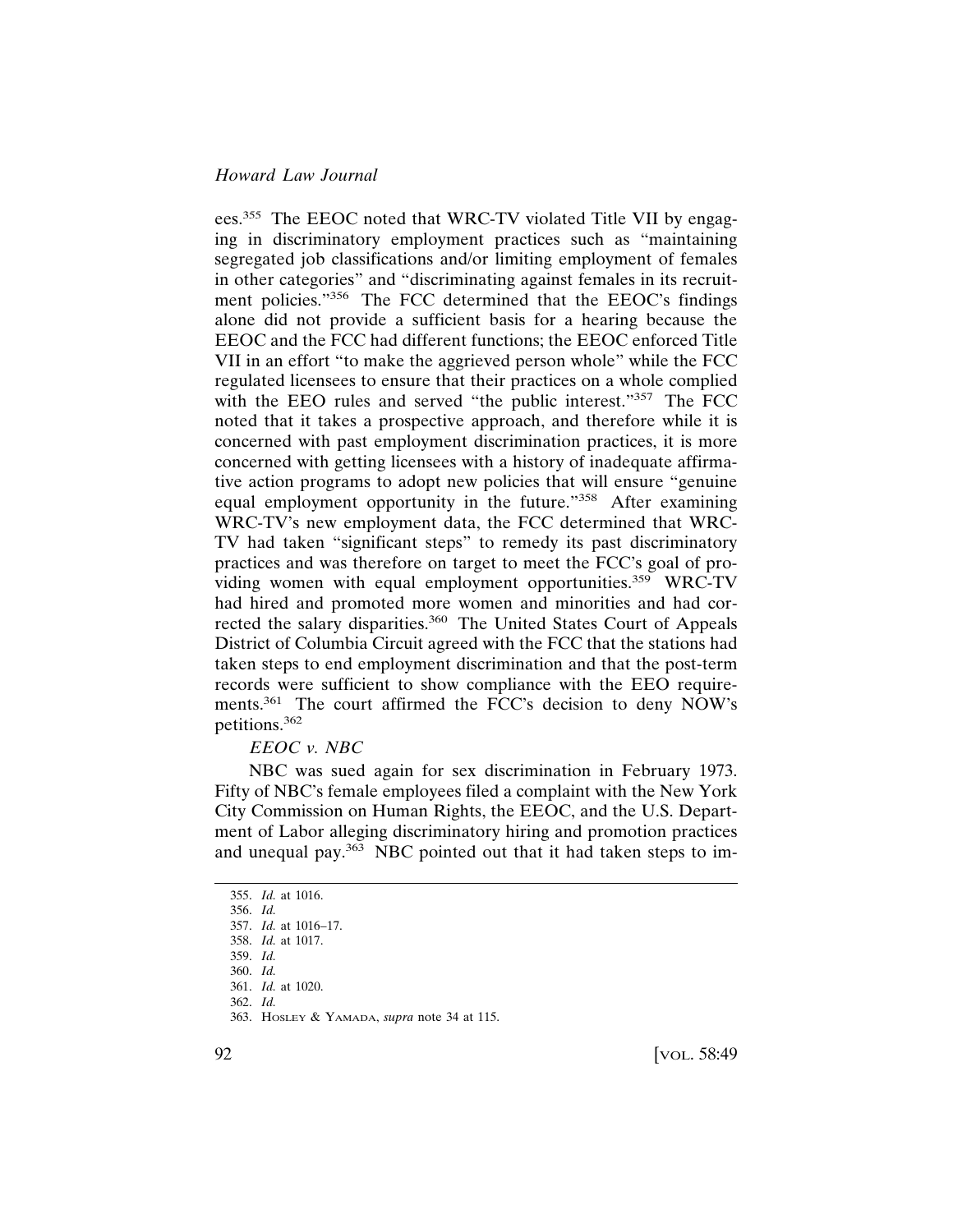prove its hiring and promotion practices since 1971 and had almost doubled the "number of women in executive and managerial positions."364 NBC further pointed out that the New York City Commission did not make a finding of intentional or individual cases of discrimination.365 The New York City Commission, however, found that the pay disparity between men and women evinced a discriminatory practice.366 A majority of the men earned an annual salary of over \$18,000 while the pay range for half of the women was \$5,896 to \$11,271.<sup>367</sup> The EEOC filed a class action suit on behalf of the women against NBC in 1975.368 NBC settled the case without admitting to the charges and agreed to pay their female employees back wages, narrow the pay gap between the male and female managers, increase the number of women employed in technical jobs, and employ women to fill one-third of the news writing jobs by 1981.<sup>369</sup>

D. The Effect of the Social and Legal Changes of the 1960s to 1970s on the Employment Status of Women Journalists

The lawsuits brought nationwide attention to the systematic discrimination women journalists faced in the workplace and sparked a national agenda for change. Many media companies were forced to hire women journalists and grant them equal opportunities for promotion and professional development, some as a part of an affirmative action plan negotiated during the settlement of a lawsuit, others because they were in violation of the anti-discrimination laws and feared a lawsuit. In 1971, women journalists were finally allowed membership to the previously all-male National Press Club<sup>370</sup> and in 1973 Katharine Graham became the first woman elected to the American Newspaper Publishers Association's board.371 Together, these

<sup>364.</sup> *Id.*

<sup>365.</sup> *Id.*

<sup>366.</sup> *Id.*

<sup>367.</sup> *Id.*

<sup>368.</sup> Women's Committee for Equal Employment Opportunity v. NBC, 71.F.R.D. 666, 668 (S.D.N.Y. 1976) (the class included all NBC female employees employed on or after February 8, 1972, and the EEOC was allowed to intervene as a plaintiff.)

<sup>369.</sup> HOSLEY & YAMADA, *supra* note 34 at 115; *See* E.E.O.C. v. National Broadcasting Co., Inc., 753 F.Supp. 452 (S.D.N.Y. 1990).

<sup>370.</sup> MILLS, *supra* note 68, at 94 (acceptance in the National Press Club and other victories women journalists had in the 1970s were a resulted "not only because women mobilized for the effort but also because a majority of the men affected also agreed with them at that time.") *Id.*; ROBERTSON, *supra* note 42, at 99 (1992).

<sup>371.</sup> KATHARINE GRAHAM, PERSONAL HISTORY 593 (1997).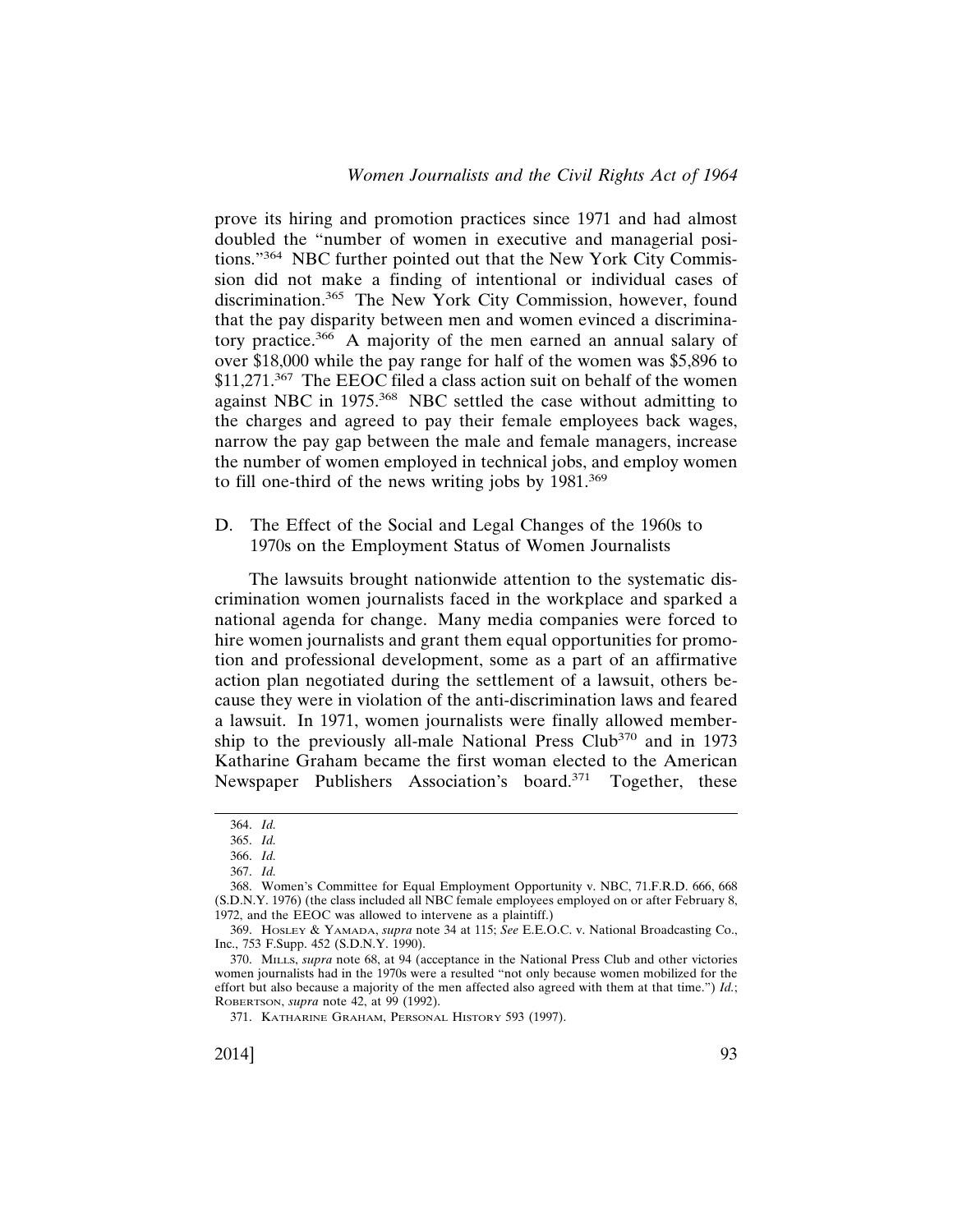changes seemed to signal that times had changed or at least were changing for women journalists.

Newspapers, television, and radio hired more women as professional journalists than in previous times. For example, "[I]n 1973, 47 percent of the *Times* new hires for reporters and editors were women, compared to 7 percent in the year before."372 Television newsrooms also reported progress.373 In 1970, approximately 45 percent of American television newsrooms had women reporters and "94 percent of the news directors who participated in a national survey said that they would hire a woman reporter."<sup>374</sup> By 1973, the three commercial networks: NBC, ABC, and CBS had formed committees to improve the employment situation for women.<sup>375</sup> The benefits soon became apparent. By 1976, approximately 86 percent of all television stations had women on their news staff, a 36 percent increase from 1972.<sup>376</sup> Radio stations also substantially increased the number of women newscasters. In 1972, only 15 percent of radio stations had women newscasters, compared to 49 percent in 1976.<sup>377</sup>

Similarly, a record number of women were promoted to senior positions in media companies<sup>378</sup> and more women were being hired as television anchors.379 The FCC license requirement that broadcast stations institute equal opportunity hiring policies paved the way for Oprah Winfrey and other female journalists to be hired as TV anchors.380 Network television was slower to embrace change, with ABC making the "first attempt to break the network men-only club" by hiring a female to co-anchor a network evening news program.<sup>381</sup> In 1976, ABC hired Barbara Walters to "co-anchor the ABC evening

379. COLLINS, *supra* note 71, at 317.

<sup>372.</sup> COLLINS, *supra* note 69, at 269.

<sup>373.</sup> HOSLEY & YAMADA, *supra* note 34, at 77 (noting that a large number of women were hired in broadcast news in the 1960s and 1970s).

<sup>374.</sup> *Id*. at 101–02 (noting that "the push to hire women on the air might not have happened in the mid 1960s had it not been for the civil rights movement").

<sup>375.</sup> *Id.* at 101, 114.

<sup>376.</sup> *Id.* at 118 (stating that 35% of the stations had no female anchors, 48% had only one and only 3% had three or more female anchors).

<sup>377.</sup> *Id.*

<sup>378.</sup> *See* BRADLEY, *supra* note 46 at 260; *see also* POVICH, *supra* note 1, at 219 (*Newsweek* promoted Lynn Povich to senior editor in September 1975 pursuant to the terms of the settlement agreement negotiated in the employment discrimination lawsuit against *Newsweek*. Ms. Povich noted that "If it hadn't been for the lawsuit, I never would have become senior editor at *Newsweek . . . .*"); POVICH, *supra* note 1, at 221.

<sup>380.</sup> BRADLEY, *supra* note 46, at 241. Ms. Winfrey was hired as a news anchor by Nashville's WLAC-TV in 1973. *Id*.

<sup>381.</sup> COLLINS, *supra* note 71, at 316.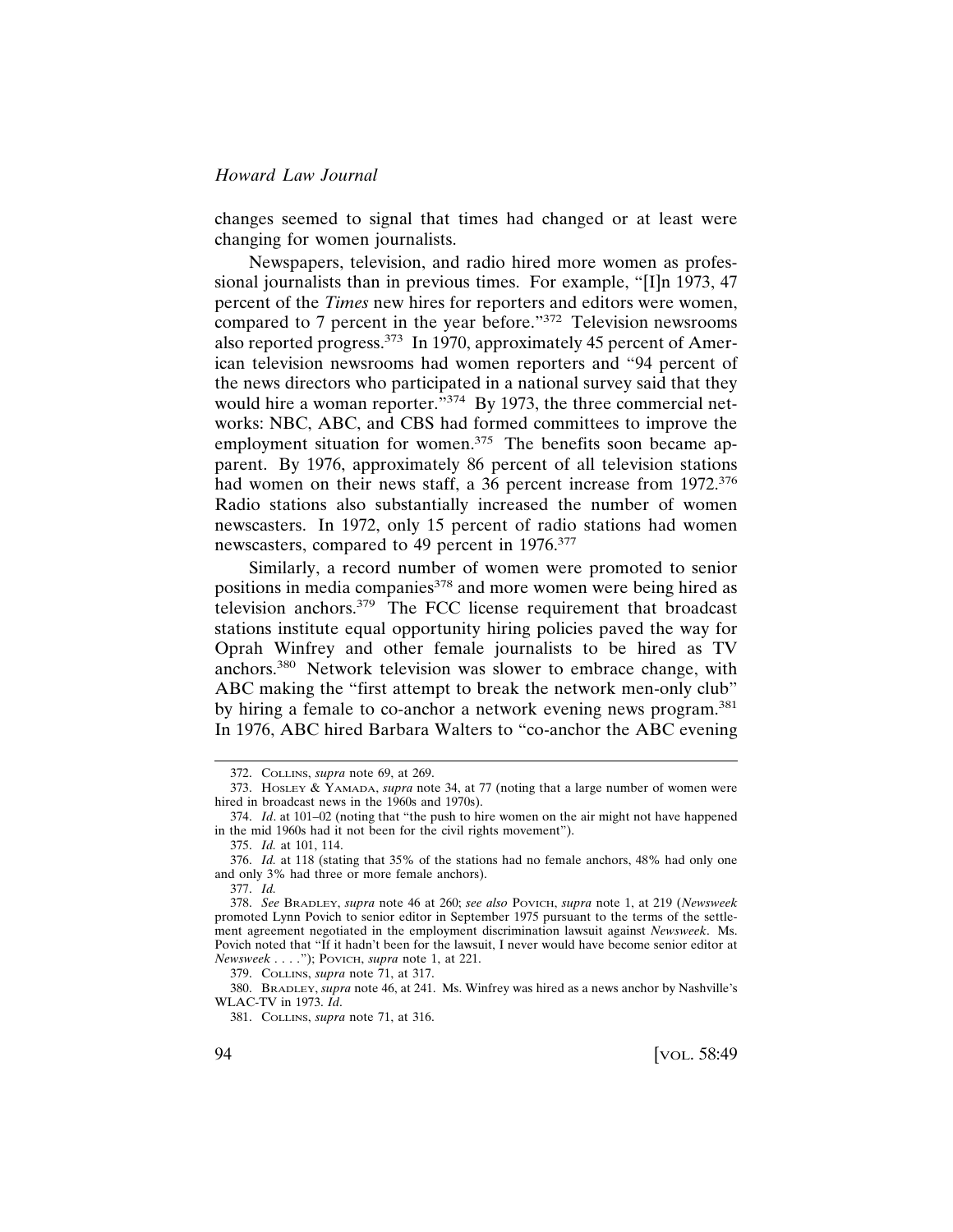news with Harry Reasoner."382 A female in the role of TV anchor was a significant step towards gender equality because "[T]he person reading the evening news had always been a figure of authority in American culture."383 By 1976, women comprised 20 percent of all anchors and reporters.<sup>384</sup>

Despite the decision to hire and promote women, media companies continued to pay women less than men in similar positions doing similar work. Media companies often used lack of experience to justify their decision to pay the women a lower salary, even where this justification was purely a pretext.385 For example, *Newsweek* promoted Ms. Povich to senior editor but she was paid 20 percent less than a male writer at *Newsweek* who was newly promoted to senior editor.386

#### III. THE STATUS OF WOMEN JOURNALISTS 1980S–1990S

The lawsuits of the 1970s motivated the male-run newsrooms and broadcast stations to institute some changes, but the changes were temporary. The widespread hiring and promotion of women journalists of the 1970s came to a noticeable halt in the 1980s.<sup>387</sup> The women journalists had seen some progress and had ceased initiating lawsuits. Without the threats of lawsuits, the male-dominated media companies reverted to their old gender-biased employment practices of denying qualified women equal access to certain jobs, equal opportunities for promotion, and equal pay. With more women journalists in the newsrooms and broadcast stations, the patterns of discrimination became subtler and therefore harder to detect yet they had an equally pernicious discriminatory effect.388 Women journalists were faced with older concerns of lower wages and unfair hiring practices, and newer concerns of an impenetrable glass ceiling, customer preference, sexual

<sup>382.</sup> *Id.*; HOSLEY & YAMADA, *supra* note 34, at 129 (noting that Mr. Reasoner threatened to quit if ABC hired a woman co-anchor.).

<sup>383.</sup> COLLINS, *supra* note 71, at 316.

<sup>384.</sup> HOSLEY & YAMADA, *supra* note 34, at 118 (noting that 35% of the stations had no female anchors, 48% had only one and only 3% had three or more female anchors).

<sup>385.</sup> *Id.* at 154.

<sup>386.</sup> POVICH, *supra* note 1, at 177 (stating that a male writer at *Newsweek* was paid \$40,000 while she earned only \$32,000).

<sup>387.</sup> MILLS, *supra* note 68, at 165.

<sup>388.</sup> Jennie Ruby, *Women in the Media*, Off Our Backs, Vol. 37, No. 1 14–16 (2007); POVICH, *supra* note 1, at xx.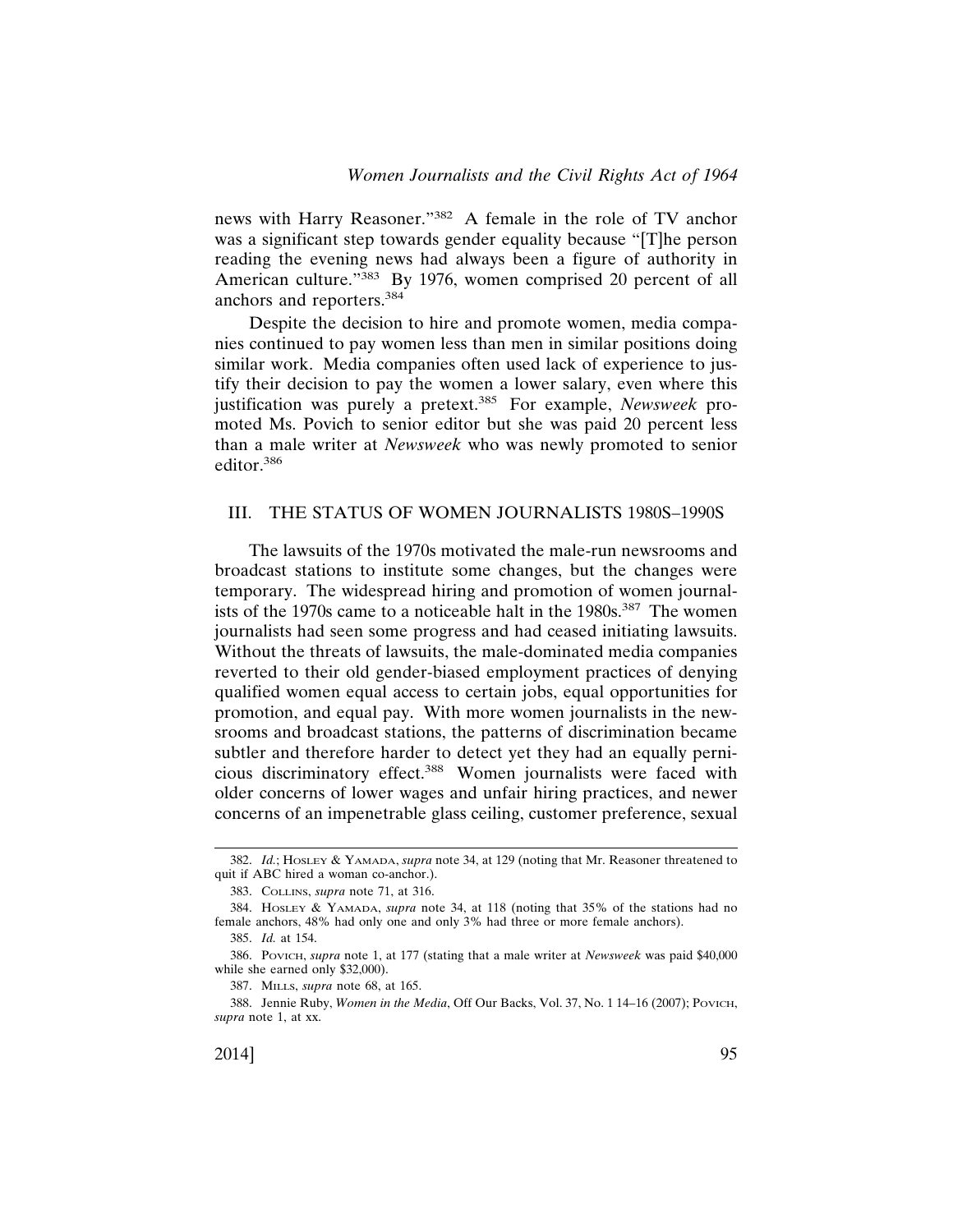stereotyping, and sexual harassment.<sup>389</sup> New laws continued to proscribe discriminatory practices in the workplace. The United States Supreme Court declared sexual harassment and sexual stereotyping illegal and Congress enacted The Civil Rights Act of 1991390 to make it easier for aggrieved employees bring employment discrimination lawsuits where their civil rights are compromised in the workplace.

## A. The Glass Ceiling

Women journalists became acutely aware of, and frustrated by, the invisible barriers to their upward professional mobility referred to as the glass ceiling.<sup>391</sup> Some women journalists made it to mid-management positions, but they became stuck there and were not allowed to ascend to the male dominated managerial and decision-making positions.392 Women journalists were hired as, or promoted to, senior writers, editors and producers, but very few become managers, or editorial directors.393 For example, Dominique Browning became the first assistant managing editor of *Newsweek* in 1986.394 After she left in 1992, many women became assistant managing editors but none made it to managing editor or editor-in-chief.<sup>395</sup> Ed Joyce, former head of CBS, observed that although women held 47 percent of the mid-management positions, the top jobs went to the men.<sup>396</sup> The lack of professional mobility issues women journalists were now facing were similar to the issues the women journalists at *Newsweek* com-

<sup>389.</sup> *See generally*, COLLINS, *supra* note 71, at 340 (women have always been sexually harassed in the workplace.); JOAN KENNEDY TAYLOR, SEXUAL HARASSMENT: A NON-ADVER-SARIAL APPROACH  $32$  (2001) (noting that the term sexual harassment was first coined in 1975); Barnard & Rapp, *supra* note 66*,* at 643-45.

<sup>390.</sup> Civil Rights Act of 1991, Pub. L. No. 102-66, 105 Stat. 1071.

<sup>391.</sup> The glass ceiling is an invisible and "unbreachable barrier that keeps minorities and women from rising to the upper rungs of the corporate ladder, regardless of their qualifications or achievements," and an "egregious denial of social justice. . .." MESSAGE FROM THE CHAIR, RECOMMENDATIONS OF THE FEDERAL GLASS CEILING COMMISSION 4 (1995). The 'glass ceiling' was first used in 1986 by Carol Hymowitz and Timothy D. Schellhardt. Carol Hymowitz and Timothy D. Schellhardt, *The Glass Ceiling: Why Women Can't Seem to Break the Invisible Barrier that Blocks Them from the Top Job*, WALL ST.J., March 24, 1986, at 1, 4; *See* Bridge, *supra* note 36, at 581-582.

<sup>392.</sup> Byerly, *supra* note 28, at 194.

<sup>393.</sup> POVICH, *supra* note 1, at 193; *see generally* Theodora Ziamou, *Women Make the News: A Crack in the Glass Ceiling*, UNESOC 27 (2001), http://unesdoc.unesco.org/images/ 0012/ 001230/123003eo.pdf (noting that women are less likely to advance to the top positions in the workplace).

<sup>394.</sup> POVICH, *supra* note 1, at 187-88.

<sup>395.</sup> *Id*. at 188-89 (Ann McDaniel was appointed managing director of *Newsweek* in 2008); *see also* MILLS, *supra* note 68, at 274 (stating that in 1987 Janet Chusmir became the executive editor of the *Miami Herald,* the highest ranked woman at a major newspaper).

<sup>396.</sup> HOSLEY & YAMADA, *supra* note 34, at 158.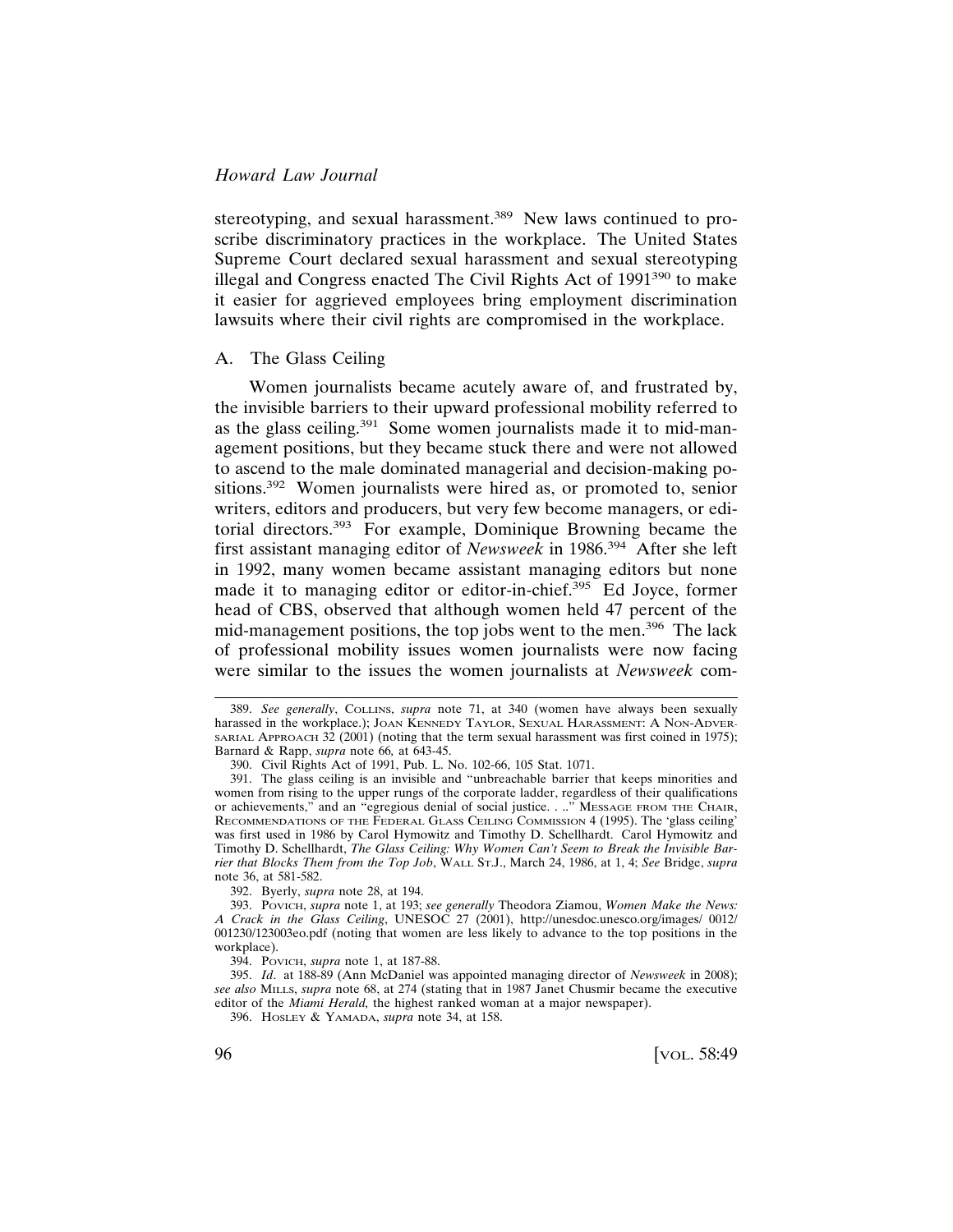plained about in the 1960s and 1970s. The difference then was that their glass ceiling was at clippers and researchers, during this period the glass ceiling may have moved a bit higher to reporter, editor, and assistant managing editor, but there was still a glass ceiling.

# B. Customer Preference as a Reason Not to Hire Women **Broadcasters**

Broadcast stations, especially television stations, began to openly use viewer surveys to influence their decision to hire or demote reporters and television anchors.<sup>397</sup> This practice justified eliminating a number of qualified women journalists, some because of age and others because they were deemed unattractive.398 Television stations use viewer surveys to measure viewers' reactions to individual newscasters<sup>399</sup> and then incorporate the viewers' preferences into employment decisions.400 This can be problematic and can lead to impermissible stereotyping under Title VII because of the different social roles and traits assigned to males and females by society.<sup>401</sup> The surveys often contain inherent biases, which generally presume that the public "prefers women with certain traits – for example, youth, beauty, and nonaggressive behavior,"402 and because cultural biases often cause the public to "evaluate[ ] female newscasters by different criteria from those used to judge their male counterparts."<sup>403</sup>

Courts, however, have been reluctant to rule that the use of viewer surveys in the television industry leads to discriminatory employment decisions. In 1982, Christine Craft sued her employer KMBC-TV for sex discrimination after she was demoted from television anchor to reporter because she allegedly did poorly in a viewer focus group survey.404 KMBC-TV told Ms. Craft that they had to demote her from her position as anchor because the viewers thought she was "too old, too unattractive, and not deferential enough to men."<sup>405</sup>

403. *Id.*

<sup>397.</sup> Leslie S. Gielow, *Sex Discriminating in Newscasting*, 84 MICH. L. REV. 443, 443-44 (1985); *see also* Patti Buchman, *Title VII Limits on Discrimination Against Television Anchorwomen on the Basis of Age-Related Appearances*, 85 COLUM. L. REV. 190, 201 (1985).

<sup>398.</sup> Gielow, *supra* note 397, at 443–44; *see also* Buchman, *supra* note 397, at 201.

<sup>399.</sup> Gielow, *supra* note 397, at 443–44.

<sup>400.</sup> *Id.*

<sup>401.</sup> *Id.* at 447.

<sup>402.</sup> *Id.* at 444 (noting that the television broadcasters tend to perceive that the public has a preference for women with certain traits) (footnotes omitted).

<sup>404.</sup> Craft v. Metromedia, Inc*.*, 572 F.Supp. 868, 874 (1983).

<sup>405.</sup> *Id.* KMBC-TV denied making this statement to Ms. Craft and the court believed KMBC-TV. Craft v. Metromedia, Inc., 766 F.2d 1205, 1209 (1985).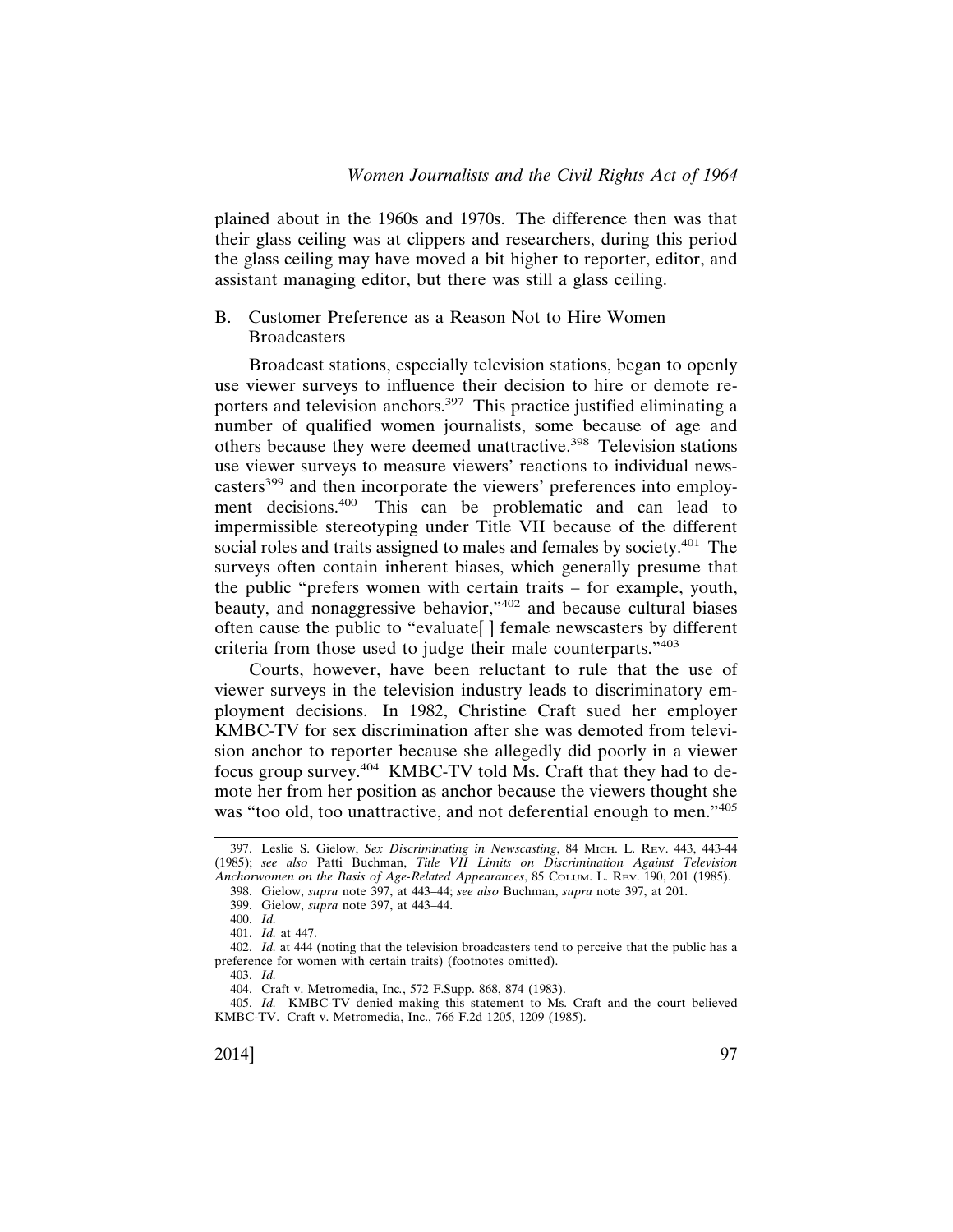KMBC-TV required Ms. Craft to improve her appearance and learn new makeup styles.406 KMBC-TV also gave Ms. Craft new clothing to wear when she was on air.<sup>407</sup> The court denied Ms. Craft's claim for sex-based employment discrimination, holding that KMBC-TV's actions concerning Ms. Craft's appearance were not "ipso facto discriminatory" because they did not result from "any general animus toward women" or any specific animus towards Ms. Craft as a woman.<sup>408</sup> The court noted that KMBC-TV consistently evaluated "the appearance of all on-air personnel without regard to sex but with regard to the peculiar characteristics of each employee" and they had addressed the appearance problems of other male and female employees.<sup>409</sup>

The court of appeals affirmed the district court's decision that KMBC-TV's actions did not constitute sex-based employment discrimination.410 The court of appeals noted that KMBC-TV did not demote Ms. Craft to reporter or ask her to pay attention to her appearance because of her sex, but because "KMBC required both male and female on-air personnel to maintain professional, businesslike appearances 'consistent with community standards' and that the station enforced that requirement in an evenhanded, nondiscriminatory manner."411

#### C. Sexual Harassment and Sexual Stereotyping

Sexual harassment and sexual stereotyping had been used to subtly discriminate against women, but were now receiving more attention as a discriminatory employment practice prohibited under Title VII. In 1980, the EEOC revised its Guidelines to include sexual harassment as a prohibited form of sex discrimination.<sup>412</sup> The Supreme

412. 29 C.F.R. § 1604.11(a) (2014).

<sup>406.</sup> *Craft*, 572 F.Supp. at 872.

<sup>407.</sup> *Id*. 408. *Id*. at 878.

<sup>409.</sup> *Id.*

<sup>410.</sup> *Craft*, 766 F.2d at 1209-10.

<sup>411.</sup> *Id.* at 1209-10. Ms. Craft filed a writ of certiorari with the Supreme Court but the Court declined to hear her case. HOSLEY & YAMADA, *supra* note 34, at 149.

Harassment on the basis of sex is a violation of section 703 of title VII. Unwelcome sexual advances, requests for sexual favors, and other verbal or physical conduct of a sexual nature constitute sexual harassment when (1) submission to such conduct is made either explicitly or implicitly a term or condition of an individual's employment, (2) submission to or rejection of such conduct by an individual is used as the basis for employment decisions affecting such individual, or (3) such conduct has the purpose or effect of unreasonably interfering with an individual's work performance or creating an intimidating, hostile, or offensive working environment.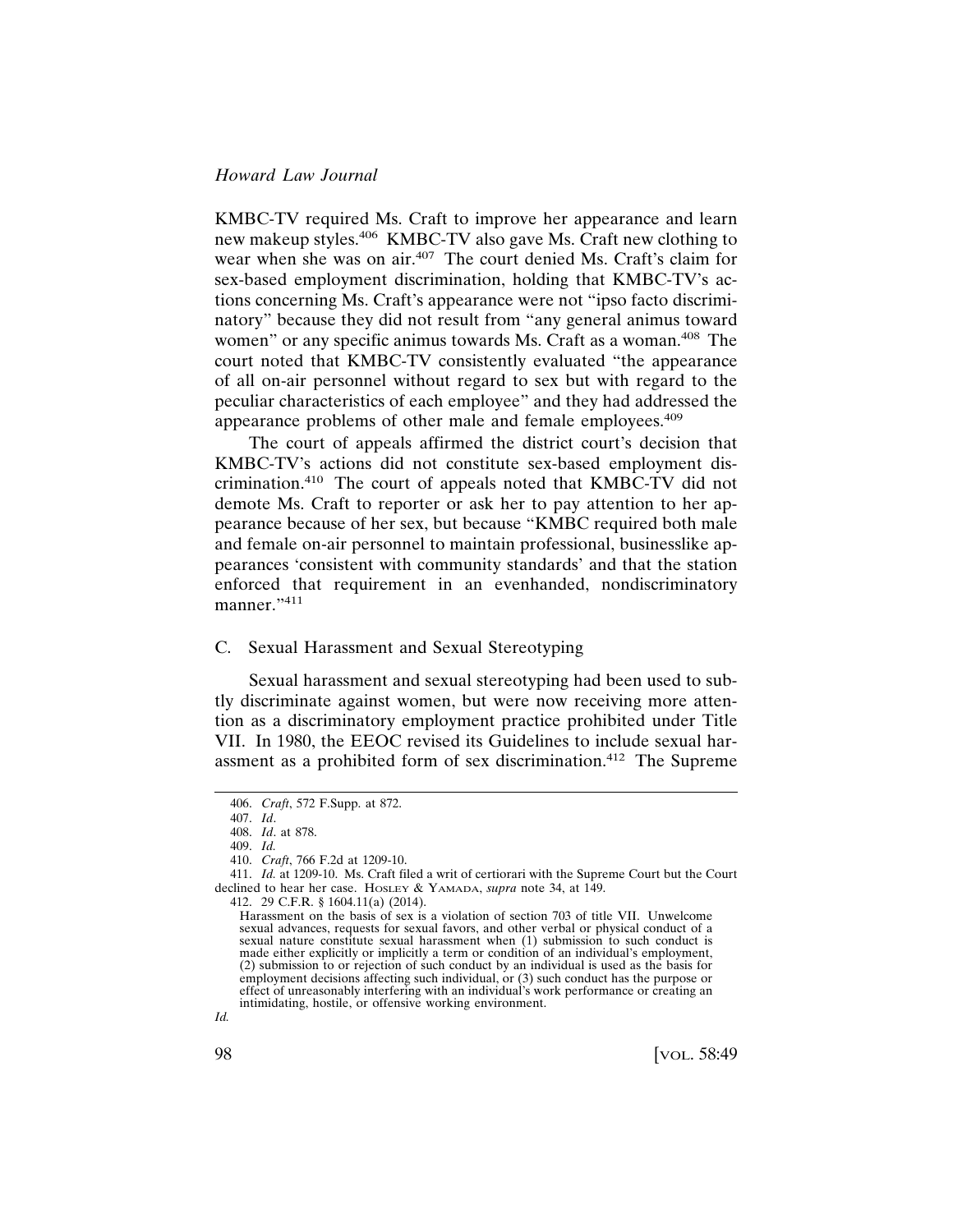Court later adopted these Guidelines and concluded in *Meritor Savings Bank, FSB v. Vinson* that sexual harassment is a violation of Title  $VII.<sup>413</sup>$ 

In 1989, the Supreme Court acknowledged sex stereotyping as a violation of Title VII,<sup>414</sup> but made it difficult for women alleging sexbased employment discrimination to secure a favorable judgment in mixed motive cases even where the women-plaintiffs had established that gender influenced the adverse employment decision.415 In *Price Waterhouse v. Hopkins*, the plaintiff claimed that she was not promoted to partner because of her sex.<sup>416</sup> A social psychologist testified at trial that the defendant's partnership selection process "was likely influenced by sex stereotyping."417 The trial court held that defendant unlawfully discriminated against the plaintiff because of her sex when the defendant denied her request for promotion based on the sexually stereotyped comments about her personality.418 The defendant had failed to prove by clear and convincing evidence that it would have denied the plaintiff's promotion absent the comments.<sup>419</sup> The court of appeals affirmed the trial court's decision on liability noting that the defendant "could not demonstrate by clear and convincing error that impermissible bias was not the determining factor" in its decision to deny the plaintiff's promotion.<sup>420</sup> The Supreme Court reversed the court of appeal's decision on liability noting that in mixed motive cases, even where plaintiff may establish that gender played a motivating factor in an adverse employment decision, the defendant only needs to prove by preponderance of the evidence that the resulting decision would have been the same if the plaintiff's gender was not considered.421 The Court's decision made it easier for employers to avoid liability for employment discrimination where gender is not the only determining factor.

<sup>413.</sup> Meritor Sav. Bank, FSB v. Vinson, 477 U.S. 57, 73 (1986).

<sup>414.</sup> *See* Price Waterhouse v. Hopkins*,* 490 U.S. 228, 251 (1989).

<sup>415.</sup> *See id.* at 258.

<sup>416.</sup> Price Waterhouse v. Hopkins, 490 U.S. 228, 231-232 (1989). Some partners reacted negatively to plaintiff's personality "because she was a woman." *Id*. at 235.

<sup>417.</sup> *Id*. at 235.

<sup>418.</sup> Hopkins v. Price Waterhouse, 618 F.Supp. 1109, 1122 (D.D.C. 1985).

<sup>419.</sup> Price Waterhouse v. Hopkins, 490 U.S. 228, 237 (1989).

<sup>420.</sup> Hopkins v. Price Waterhouse, 825 F.2d 458, 472 (D.Cir. 1987) (noting that this is a mixed motive case because the defendant considered several factors in determining whether to grant or deny the plaintiff's request to be promoted to partner).

<sup>421.</sup> Price Waterhouse v. Hopkins, 490 U.S. 228, 231-232 (1989).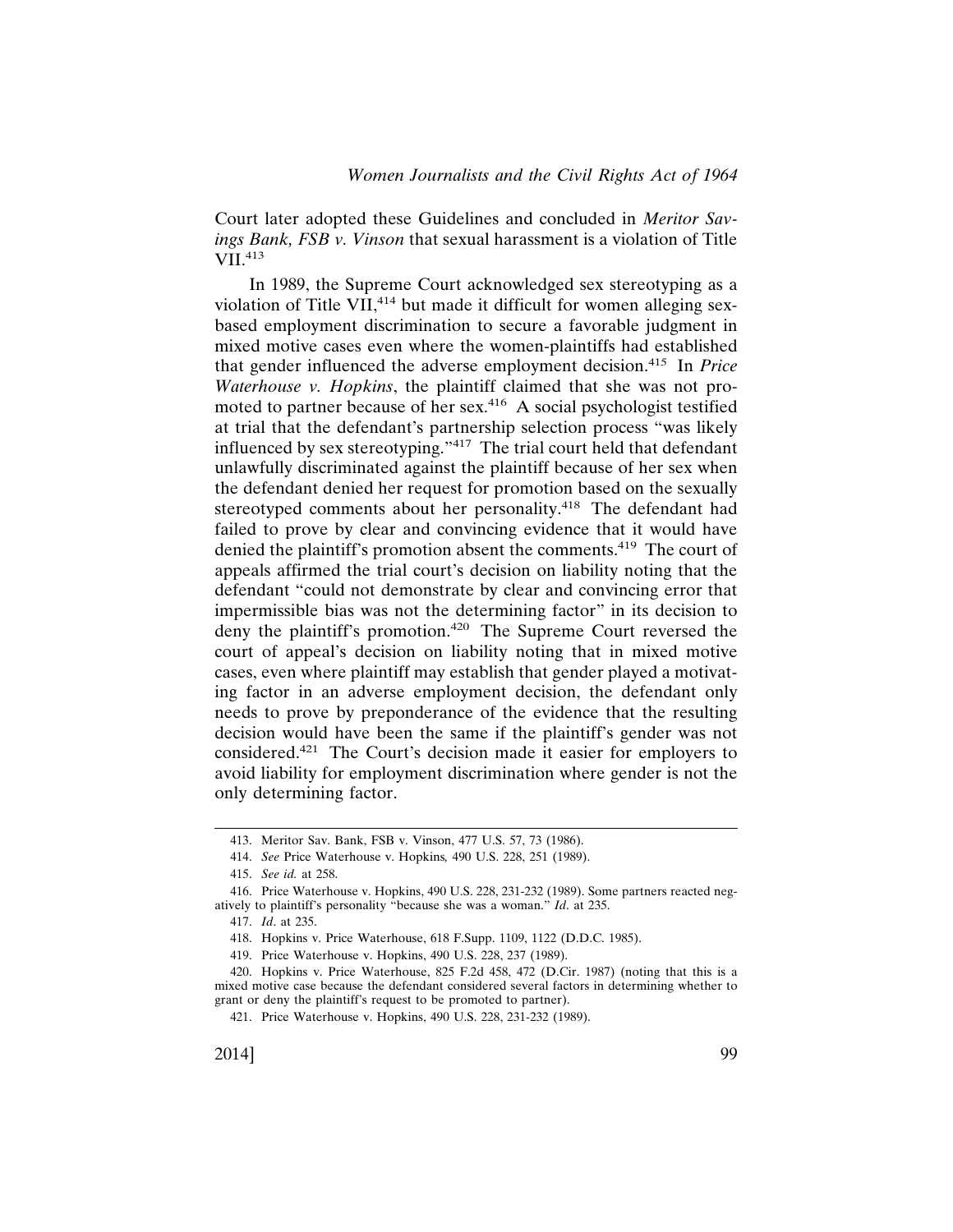That same year, 1989, the Supreme Court appeared to have abandoned the Court's trend of pro-equality decisions and diverted from Title VII's purpose to eliminate employment discrimination when the Court issued decisions that made it difficult for women to successfully bring a claim for gender discrimination in the workplace.<sup>422</sup> For example, the Court made it difficult to use statistical evidence to prove disparate impact in sex discrimination cases,<sup>423</sup> and to challenge an established seniority system.424 Congress passed the Civil Rights Act of 1991 to remove these barriers created by the Supreme Court to bringing employment discrimination claims<sup>425</sup> and to restore and "strengthen and improve" Title VII civil rights laws.<sup>426</sup>

#### D. Civil Rights Act of 1991 and The Glass Ceiling Act of 1991

The Civil Rights Act of 1991 amends the Civil Rights Act of 1964.427 The Civil Rights Act of 1991, which became effective on November 21, 1991, made it possible for plaintiffs to request a jury trial in employment discrimination cases,  $428$  to request attorney's fees for expert witnesses,<sup>429</sup> and for successful plaintiffs to receive compensatory damages and punitive damages where the alleged discriminatory practice was intentional.430 The Civil Rights Act of 1991 prohibited employment decisions based on sex even where sex was not the sole

427. Civil Rights Act of 1991, Pub. L. No. 102-166, 105 Stat. 1071; Daniel Gyebi, *The Civil Rights Act of 1991: Favoring Women and Minorities in Disparate Impact Discrimination Cases Involving High-Level Jobs*, 36 HOW. L.J. 97, 97 (1993).

428. Civil Rights Act of 1991§ 1977A(c); *The Law*, EEOC, http://www.eeoc.gov/eeoc/history /35th/thelaw/index.html (last visited Sept. 16, 2014).

429. Civil Rights Act of 1991 § 113(b).

430. *Id.* § 1977A(b); *see generally* Timothy G. Healy, *Note and Comment: Sexual Pattern: Why A Pattern or Practice Theory of Liability Is Not an Appropriate Framework for Claims of Sexual Harassment*, 10 ROGER WILLIAMS U. L. REV. 537, 570 (2005) (noting that the intent of the Civil Rights Act of 1991was to strengthen Title VII law by allowing greater damage awards and jury trials, but an unintended consequence was the likelihood of diminished successful class certification).

<sup>422.</sup> *See, e.g.*, Patterson v. McLean Credit Union, 491 U.S. 164, 188 (1989); Lorance v. AT&T Techs., Inc., 490 U.S. 900, 912–13 (1989); Wards Cove Packing Co., Inc. v. Antonio, 490 U.S. 642, 659 (1989).

<sup>423.</sup> *See Wards Cove Packing Co.*, 490 U.S. at 650.

<sup>424.</sup> *See Lorance*, 490 U.S. at 905.

<sup>425.</sup> Civil Rights Act of 1991 § 3, Pub. L. No. 102-166, § 1, 105 Stat. 1071, 1071; Donald Livingston, *The Civil Rights Act of 1991 and EEOC Enforcement*, 23 STETSON L. REV. 53, 53 (1993); Timothy D. Loudon, *The Civil Rights Act of 1991: What Does It Mean and What Is Its Likely Impact?*, 71 NEB. L. REV. 304, 304 (1992).

<sup>426.</sup> Civil Rights Act of 1991, Pub. L. No. 102-66, 105 Stat. 1071; *See* H.R. Res. 162, 102d Cong. (1991)(enacted) available at http://library.clerk.house.gov/reference-files/ House\_Calendar\_102nd\_Congress.pdf (providing support for the Civil Rights Act of 1991 noting that its purpose is to "amend the Civil Rights Act of 1964 to restore and strengthen civil rights laws that ban discrimination in employment . . ..")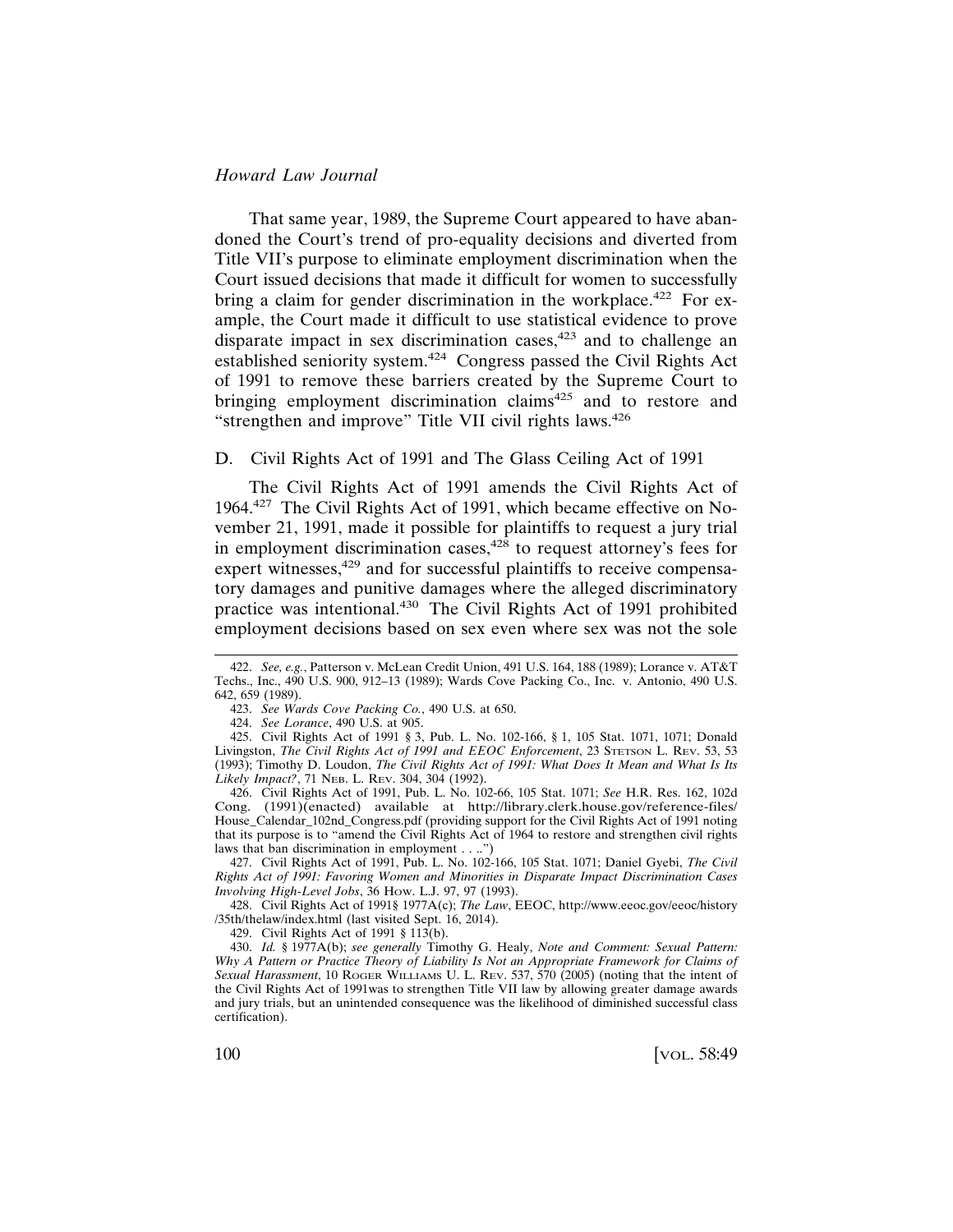factor influencing the employment decisions,<sup>431</sup> and made it possible for an employee to challenge an established seniority system when the seniority system is adopted, and when the employee becomes subjected to or is impacted by the seniority system.<sup>432</sup> The Civil Rights Act of 1991 also undid the effects of *Wards Cove Packing Co. v. Atonio* and shifted the burden of persuasion in disparate impact cases to the employer to show that that the challenged employment practice is a necessary business practice.<sup>433</sup>

The Civil Rights Act of 1991 has five parts.<sup>434</sup> Part II of the Civil Rights, the Glass Ceiling Act of 1991,<sup>435</sup> established the Glass Ceiling Commission.436 The Glass Ceiling Commission was tasked with conducting a study and preparing recommendations to eliminate the "artificial barriers" that prevent women and minorities from advancing to management and decision-making positions in the workplace.437 The study revealed that there is indeed a barrier to professional mobility for women and minorities and even if they are promoted to top ranks, their compensation is lower.<sup>438</sup>

434. Loudon, *supra* note 425, at 309.

435. Glass Ceiling Act of 1991, Pub. L. 102-166 § 202(a)(1)&(2), 105 Stat. 1081(1991). Women and minorities remain underrepresented in management and decision-making positions in business despite the growing number of women in the workplace; and artificial barriers exist to the advancement of women and minorities in the workplace.

436. Glass Ceiling Act of 1991, Pub. L. 102-166 § 203(a)(1)&(2), 105 Stat. 1081(1991); Loudon, *supra* note 425, at 309.

437. Glass Ceiling Act of 1991, Pub. L. 102-166 § 203(a)(1)&(2), 105 Stat. 1081(1991); Loudon, *supra* note 425, at 309; *Good For Business: Making Full Use of the Nation's Human Capital*, DEP'T OF LABOR (March 1995), http://www.dol.gov/oasam/programs/history/ reich/reports/ceiling.htm.

438. Falk & Grizard, *supra* note 29, at 6; *see also* Larry Lovoy, *Student Article: A Historical Survey of the Glass Ceiling and the Double Bind Faced by Women in the Workplace: Options For Avoidance*, 25 LAW & PSYCHOL. REV. 179, 180–81 (2001).

<sup>431.</sup> Civil Rights Act of 1991§ 107(a) (overruling Price Waterhouse v. Hopkins*,* 490 U.S. 228 (1989)).

<sup>432.</sup> Civil Rights Act of 1991§ 122 (overruling Lorance v. AT&T Technologies, Inc. 490 U.S. 900 (1989)).

<sup>433.</sup> Civil Rights Act of 1991, §§ 2, 105. In *Wards Cove Packing Co. v. Antonio*, the United States Supreme Court held that statistical evidence showing a high percentage of a racially majority group in high paying jobs and a low percentage of that group in a low paying jobs did not establish a prima facie case of disparate impact in violation of Title VII. *Wards Cove Packing Co.*, 490 U.S. at 650. The Court noted that the employer has the initial burden of producing evidence to justify an employment practice as a necessary business decision, but the burden then shifts to the employee to prove that other employment practices would have a less racially adverse impact and be equally effective and serve the same employment goals without placing an additional burden on the employer. *Id.*at 659–60. The Civil Rights Act of 1991 shifts the burden of persuasion back to the employer to show that where there is evidence of disparate impact, the employer has the ultimate burden of convincing the court that the employment practice is a necessary business decision. Civil Rights Act of 1991 § 105.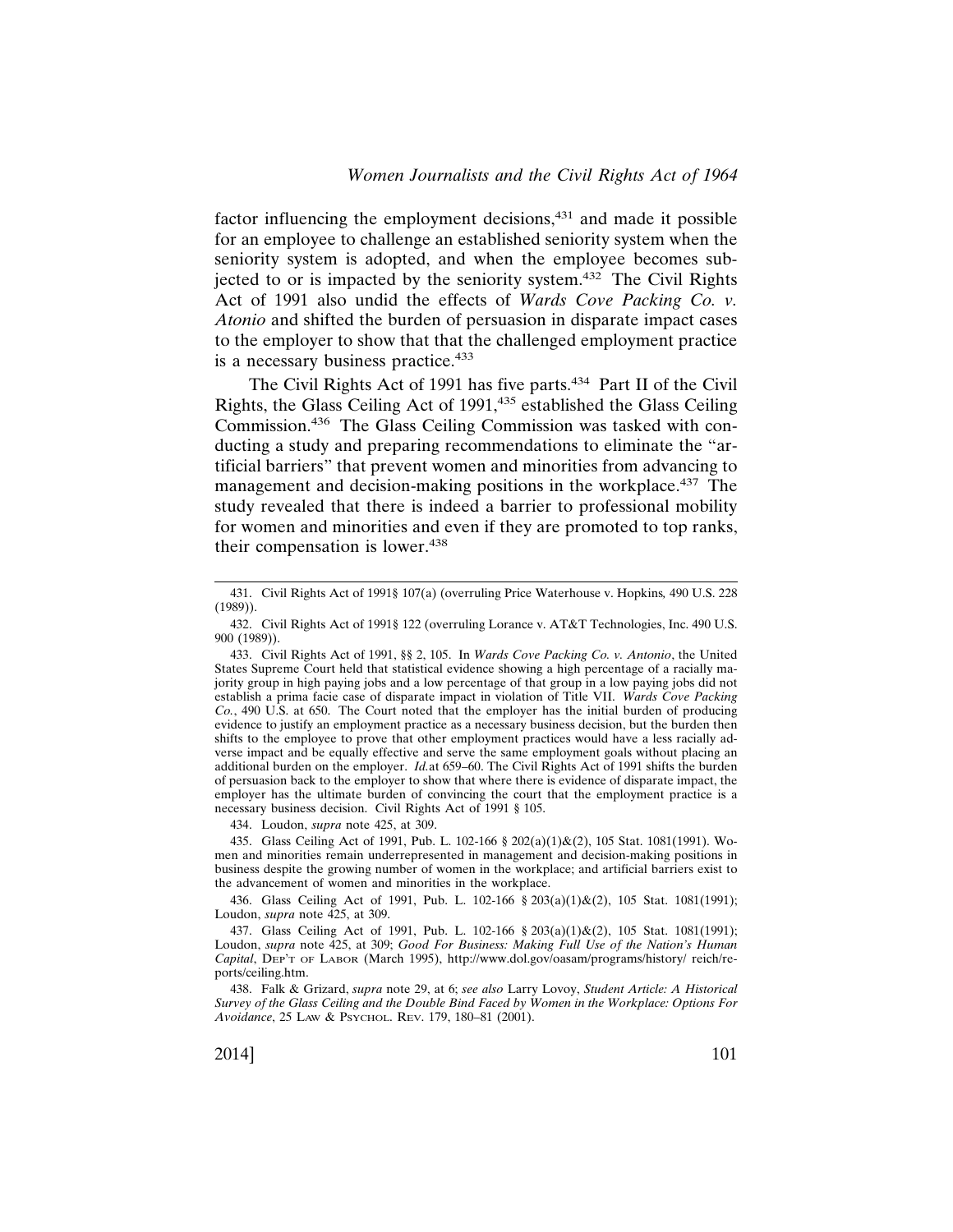# IV. THE STATUS OF WOMEN JOURNALISTS FROM 2000, THE NEW MILLENNIUM, TO FIFTIETH ANNIVERSARY OF THE CIVIL RIGHTS ACT OF 1964

Women journalists have continued to make progress in the new millennium but they are still far from achieving gender equality. Statistics underscore the inequalities in the journalism profession. More women than men graduate with journalism degrees in the United States and yet more men find full time employment in radio, television, and newspapers.<sup>439</sup> Approximately 75 percent of graduates with a degree in journalism in the United States are women,<sup>440</sup> but women are employed in less than half of the key media positions.441 In 2009, 34.8 percent of newsroom supervisors and 37 percent of newsroom employees were women.<sup>442</sup> Male journalists make up approximately 60 percent of newspaper employees yet they wrote 80 percent of the newspaper op-eds443 and 69 percent of the by-lines in the *New York Times*. 444 Only 47.1 percent of the nation's radio stations have women workers,<sup>445</sup> and approximately 97.2 of all television stations hire women, but women make up only 40.3 percent of the total workforce.<sup>446</sup>

#### A. Persistent Problems Facing Women Journalists

Media companies may have reduced the restrictions on the number of women hired as professional journalists, but women journalists continue to be discriminated against in the types of job that they have access to. There is a resurgence of "gendered news categories," albeit cloaked in the label of 'new' journalism. In 'new' journalism, the em-

<sup>439.</sup> Diana Mitsu Klos, *The Status of Women in the US Media 2013*, WOMEN'S MEDIA CTR. 35–36, http://wmc.3cdn.net/51113ed5df3e0d0b79\_zzzm6go0b.pdf (stating that women tend to work in public relations and advertising).

<sup>440.</sup> Yi & Dearfield, *supra* note 28, at 6 Table 8, (citing to statistics from the Annual Survey of Journalism and Mass Communications Graduates (Becker et al., 2010)); *cf.* COMPARISON CONTRIBUTOR, *Male Journalists vs. Female Journalists: Discrimination Debate?*, http://recom parison.com/comparisons/101561/male-journalists-vs-female-journalists-discrimination-debate/ (noting that in 1970 women comprised approximately one third of the people graduating with a degree in journalism).

<sup>441.</sup> Yi & Dearfield, *supra* note 28, at 7–9.

<sup>442.</sup> Kay Mills, *Measuring Progress: Women as Journalists*, NEIMAN REPORTS (2010), http:// www.nieman.harvard.edu/reports/article/102534/Measuring-Progress-Women-as-Journalists.aspx (citing to the American Society of News Editors (ASNE) 2009 employment survey).

<sup>443.</sup> Bennett et. al, *supra* note 22; Susan Antilla, *Why do women still lag in journalism?*, CNN (Sept. 18, 2012), http://www.cnn.com/2012/09/18/opinion/antilla-women-journalists/.

<sup>444.</sup> *The Status of Women in the US Media 2014*, WOMEN'S MEDIA CENTER 9 (2014). 445. *US Media* 2014, *supra* note 444, at 25.

<sup>446.</sup> *Id.*at 26.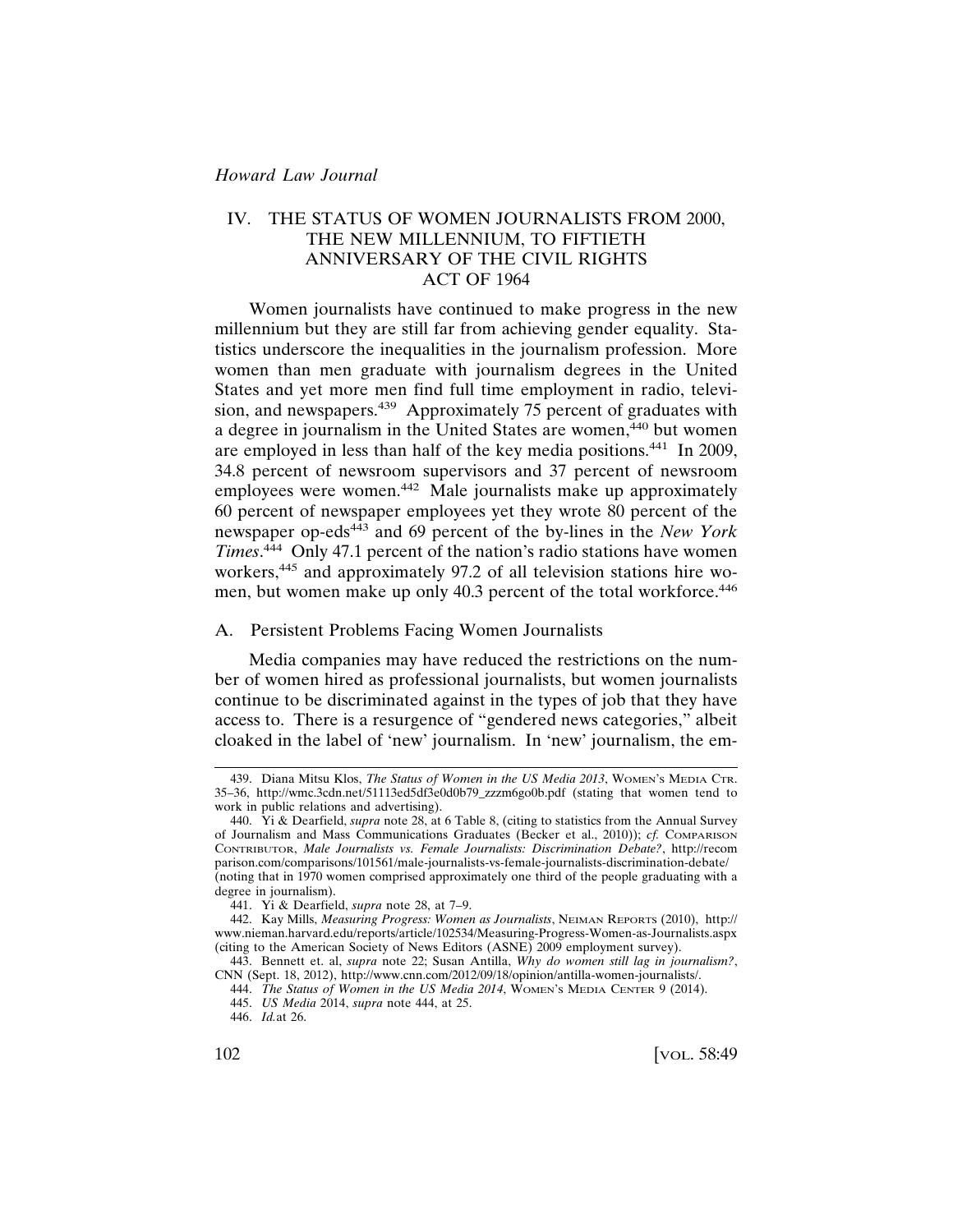phasis is on style.447 There is 'masculine' styled news that covers "traditional, serious journalism" or 'feminine' styled news that covers "human-interest, emotional investment and sensationalism."448 Male or female journalists can produce either masculine or feminine style news, but women journalists continue to be steered towards more 'feminine' style news that pays less and offers fewer opportunities for professional advancement.449 This is a reversion to the status quo where women journalists were forced into "pink collar" positions covering the lower paying and less prestigious soft news.<sup>450</sup>

While media companies may hire more women, there is still evidence of the "The Good Ole Boys"451 club where male editors and editorial directors tend to fill open positions by hiring people like themselves, other males of the same "ethnicity and class background" instead of "doing public searches."452 This is very problematic because it limits diversity and it denies qualified women journalists equal access to employment opportunities.

Women in sports journalism account for the lowest number of women journalists in any group.<sup>453</sup> Male journalists comprise approximately 90 percent of sports editors, 83 percent of assistant sports editors, and 88 percent of sports reporters.454 Sports is generally viewed as a man's territory and women are "viewed as outsiders."455 About 98 percent of women in sports journalism have acknowledged that they have been discriminated against in the workplace, they have been subjected to unequal opportunities for promotion, unequal pay,  $456$ sexual harassment, unfair criticism of their work, or unequal alloca-

<sup>447.</sup> CHAMBERS ET. AL, *supra* note 30, at 233.

<sup>448.</sup> *Id*.

<sup>449.</sup> *Jennifer L. Pozner, Media Discrimination Begets Biased Content,* WELLESLEY CTRS. FOR WOMEN (June 26, 2014 11:02 AM), https://www.wcwonline.org/WRB-Issues/289.*Id*.

<sup>450.</sup> *Id*.

<sup>451.</sup> GRAHAM, *supra* note 371, at 593 (noting that the view of 'The Good Ole Boys' will not die except generationally).

<sup>452.</sup> Pozner, *supra* note 449; ROBERTSON, *supra* note 42, at 232 (stating that the practice of hiring men of the same color and ethnic background is an old practice). After the women at the *New York Times* sued the organization for sex discrimination, the owner, Arthur Sulzberger, Jr. cautioned the male staff to reject "the comfort factor" of promoting only white men. *Id.*

<sup>453.</sup> *US Media* 2014, *supra* note 444, at 33.

<sup>454.</sup> *Id*.; Everbach & Matysiak, *supra* note 127, at 5.

<sup>455.</sup> Everbach & Matysiak, *supra* note 127, at 4; Marie Hardin & Stacie Shain. *Female Sports Journalists: Are We There Yet? 'No*'", 26 NEWSPAPER RES.J. 22, 24 (2005), *available at* http:// www.newspaperresearchjournal.org/pdf/Hardin.pdf (noting that sport-related workplaces are generally hostile to women); Everbach & Matysiak, *supra* note 127, at 4.

<sup>456.</sup> Amy McMahon, *Equality in the Last Male Frontier*, WOMEN IN SPORTS AND JOURNAL-ISM 5 (Apr. 21, 2011), https://sites.google.com//brvgs.k12.va.us/ amymcmahon/research-paper (citation omitted).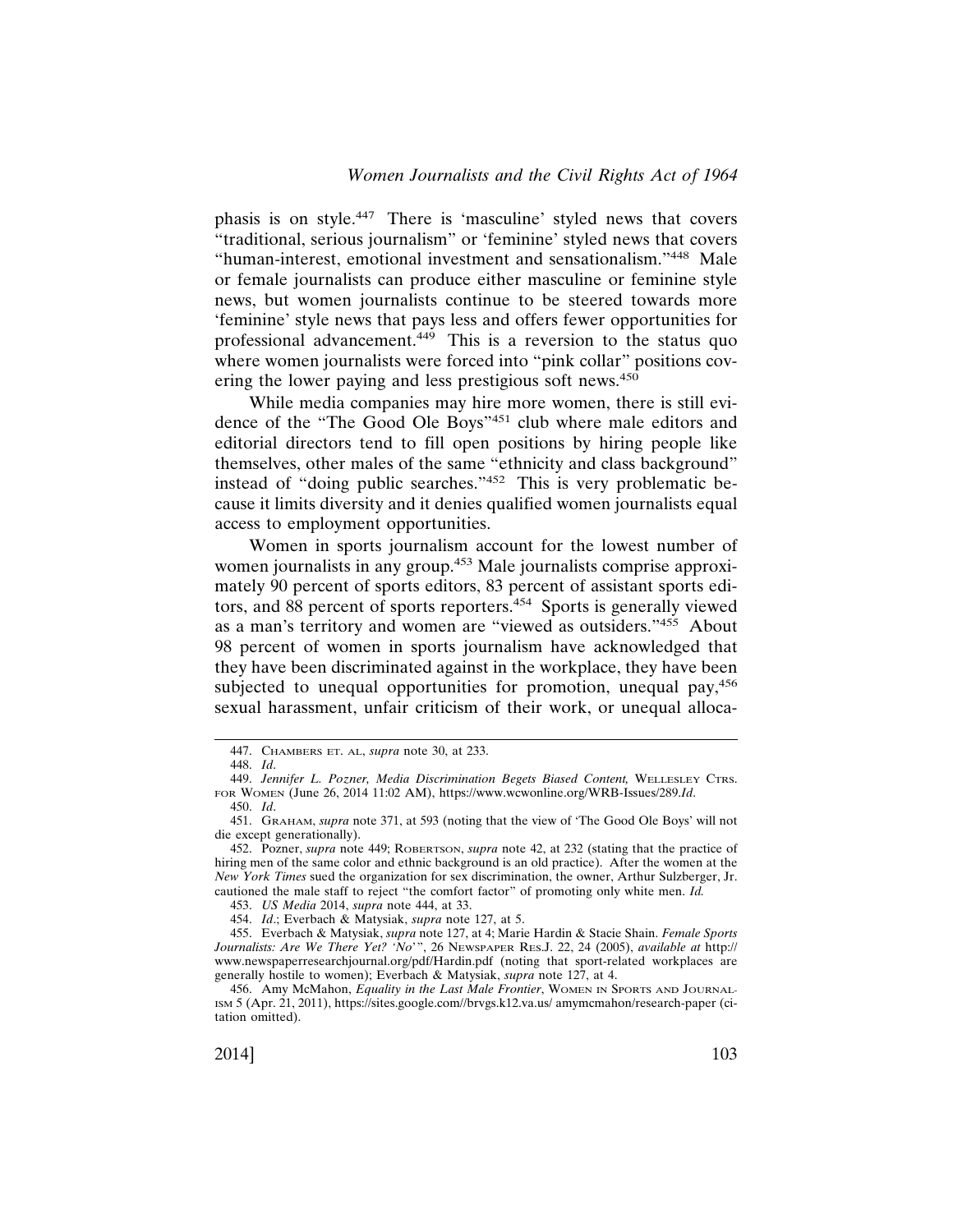tion of assignments."457 There are no women in the top 10 or the top 50 of the most important radio sports talk hosts in the U.S.<sup>458</sup> and of the 183 sports talk radio host in the country, only 2 are women.<sup>459</sup>

The two of most pressing problems women journalists face at this time are the impenetrable glass ceiling and the pay inequity. Very few women journalists are promoted to top positions in media companies. Women journalists need women in positions of power who are willing to hire and promote women and influence changes in the companies that will positively impact gender equality. In 2010, Tina Brown became the first female editor-in-chief at *Newsweek,* forty years after the women journalists first sued *Newsweek* for gender discrimination.460 In 2011, when Jill Abramson assumed the position of Executive Editor of the *New York Times*, she hired and promoted a number of women.461 For the first time, the *New York Times'* masthead reflected true gender equality; the masthead had  $50\%$  females.<sup>462</sup> Ms. Abramson was fired in 2014.463 In 2013, Nancy Gibbs became the first female managing editor of *Time* magazine.<sup>464</sup> She focused on ensuring pay parity by reviewing the salaries of the female employees to ensure that they were comparable with the salaries of equally situated male employees.465

A survey of women in leadership positions in media companies showed 21.6 percent in television news, 19.2 percent in newspapers, 7.5 percent in radio news, and 55 percent in social media.466 There are only four female editors-in-chief, and one female publisher, at the top 25 largest newspapers in the country.<sup>467</sup> Approximately 15.3 percent of the boards of the directors of the top 10 national news organizations are females but no female owned any of the 20 most visited online news sites.<sup>468</sup>

<sup>457.</sup> Ruby, *supra* note 388, at 14–16; Everbach and Matysiak, *supra* note 127, at 5.

<sup>458.</sup> *US Media* 2014, *supra* note 444, at 31.

<sup>459.</sup> *Id.* (citing the "Heavy Hundred" list from *Talkers* magazine).

<sup>460.</sup> *Id.* at 192–93.

<sup>461.</sup> *US Media* 2014, *supra* note 444, at 7, 23.

<sup>462.</sup> *Id.* at 7.

<sup>463.</sup> Autella, *supra* note 24.

<sup>464.</sup> Charlotte Alter, *Nancy Gibbs to Lead TIME,* TIME, Sept. 17, 2013, *available at* http:// business.time.com/2013/09/17/nancy-gibbs-to-lead-time/.

<sup>465.</sup> Joe Pompeo, *Her "Time,"* CAPITAL, Dec. 5, 2013 *available at* http://www.capitalnewyork.com/article/media/2013/12/8536964/her-time (Mika Brzezinski calls Nancy Gibbs "the kind of leader necessary to complete the quest for equality in the workplace).

<sup>466.</sup> *Id.* at 70.

<sup>467.</sup> *Id.*

<sup>468.</sup> *Id.*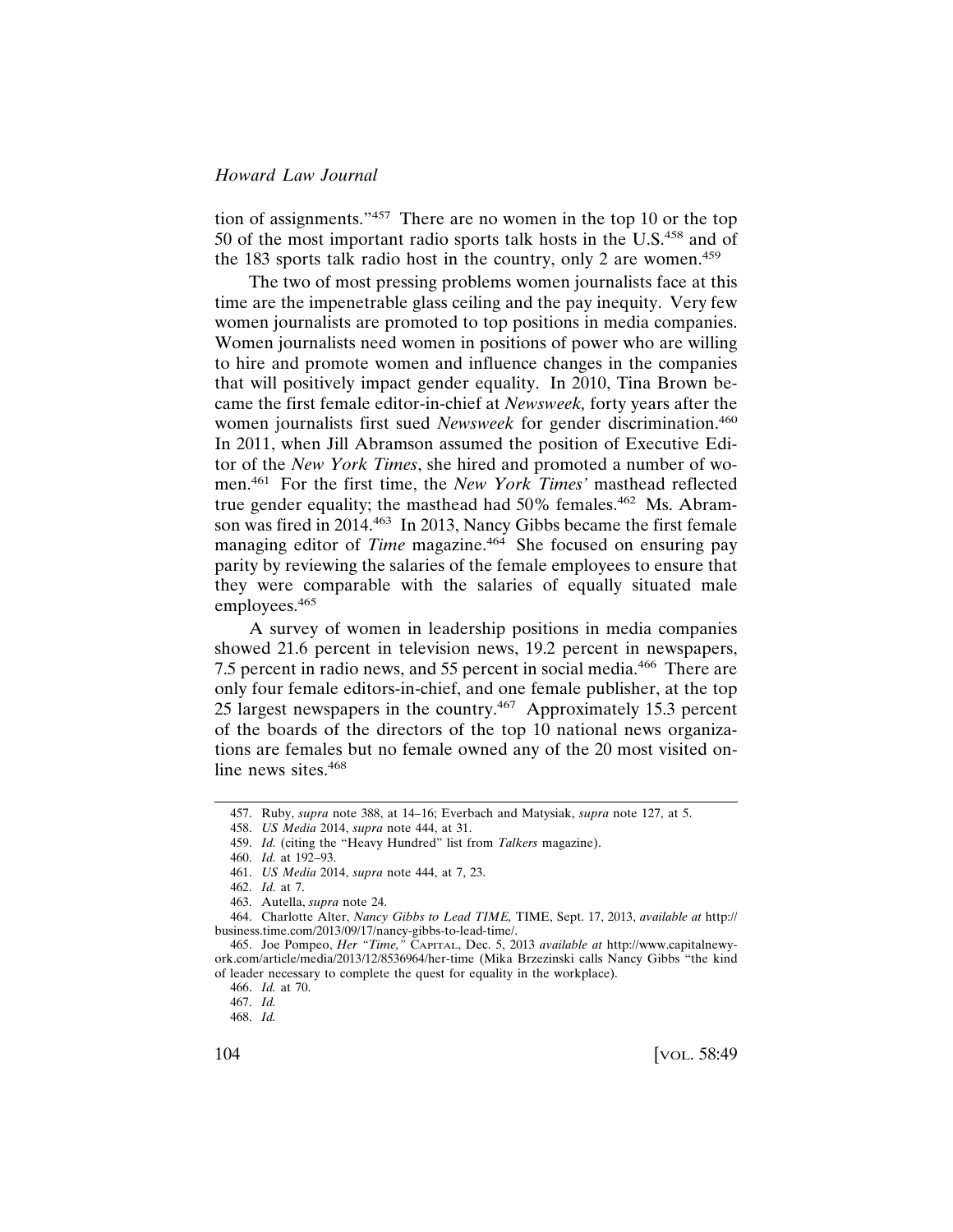Pay inequity continues to be another major challenge for women journalists.<sup>469</sup> Women journalists continue to be paid less for equal work and receive fewer fringe benefits than similarly situated male journalists.470 Female editors and reporters earn approximately 90 percent of what male editors and reporters earn.471 This is 3 percent more than they earned in 1972.<sup>472</sup> Women in the persistently male dominated news jobs such as sports reporters and sports editors fare even worse: they earn between 60 to 75 percent of what their male peers earn.473 Journalist Susan Reed suspected that she was being paid less than her male colleagues with the same level of experience.474 She found out that she was being paid 40 percent less and asked management to increase her salary.<sup> $47\overline{5}$ </sup> After the salary increase, she was still paid 18 percent less than her peers.<sup>476</sup> Ms. Reed was fortunate that her male peers disclosed their salary because many would not, thus making it difficult to challenge the discriminatory wage gap.

# B. The Lilly Ledbetter Fair Pay Act of 2009: Closing the Wage Gap

Before January 29, 2009, when President Barack Obama signed the Lilly Ledbetter Fair Pay Act of 2009 into law,<sup>477</sup> women who were affected by the wage gap were barred from bringing a Title VII employment discrimination suit if they failed to discover the discriminatory pay decision within the statutory filing period.478 Given that salary information was rarely disclosed, it was very difficult for female

<sup>469.</sup> The wage gap continues to be a challenge for women. According to the 2013 US Census report, women earn 78 cents on every dollar that a man earns. U.S. CENSUS BUREAU, P60-249, INCOME AND POVERTY IN THE UNITED STATES IN 2013 (2013) *available at* https://www.census .gov/library/publications/2014/demo/p60-249.html.

<sup>470.</sup> MILLS, *supra* note 68, at 279 (noting that women are paid less than men with similar length of service and experience in almost every news job notwithstanding the category.)

<sup>471.</sup> Susan E. Reed, *The Value of Women Journalist*, NEIMAN REPORTS (Mar. 15, 2002), http://www.nieman.harvard.edu/reports/article/101510/The-Value-of-Women-Journalists.aspx. Nationwide, women earn 77 cents for every dollar a man earns. *Women's Earnings as a Percentage of Men's, 1951-2011,* U.S. WOMEN'S BUREAU AND THE NAT'L COMM. ON PAY EQUITY, http:/ /www.infoplease.com/ipa/A0193820.html#ixzz3C56v9B5M (last visited Sept. 15, 2014) (showing an increase from 60.7 cents in 1960, and 59.1 cents in 1964).

<sup>472.</sup> Reed, *supra* note 471.

<sup>473.</sup> MILLS, *supra* note 68, at 279-280.

<sup>474.</sup> Reed, *supra* note 471.

<sup>475.</sup> *Id.*

<sup>476.</sup> *Id.*

<sup>477.</sup> Lilly Ledbetter Fair Pay Act of 2009, Pub. L. No. 111-2, 123 Stat. 5 (Jan. 29, 2009).

<sup>478.</sup> Ledbetter v. Goodyear Tire & Rubber Co., 550 U.S. 618 (2007).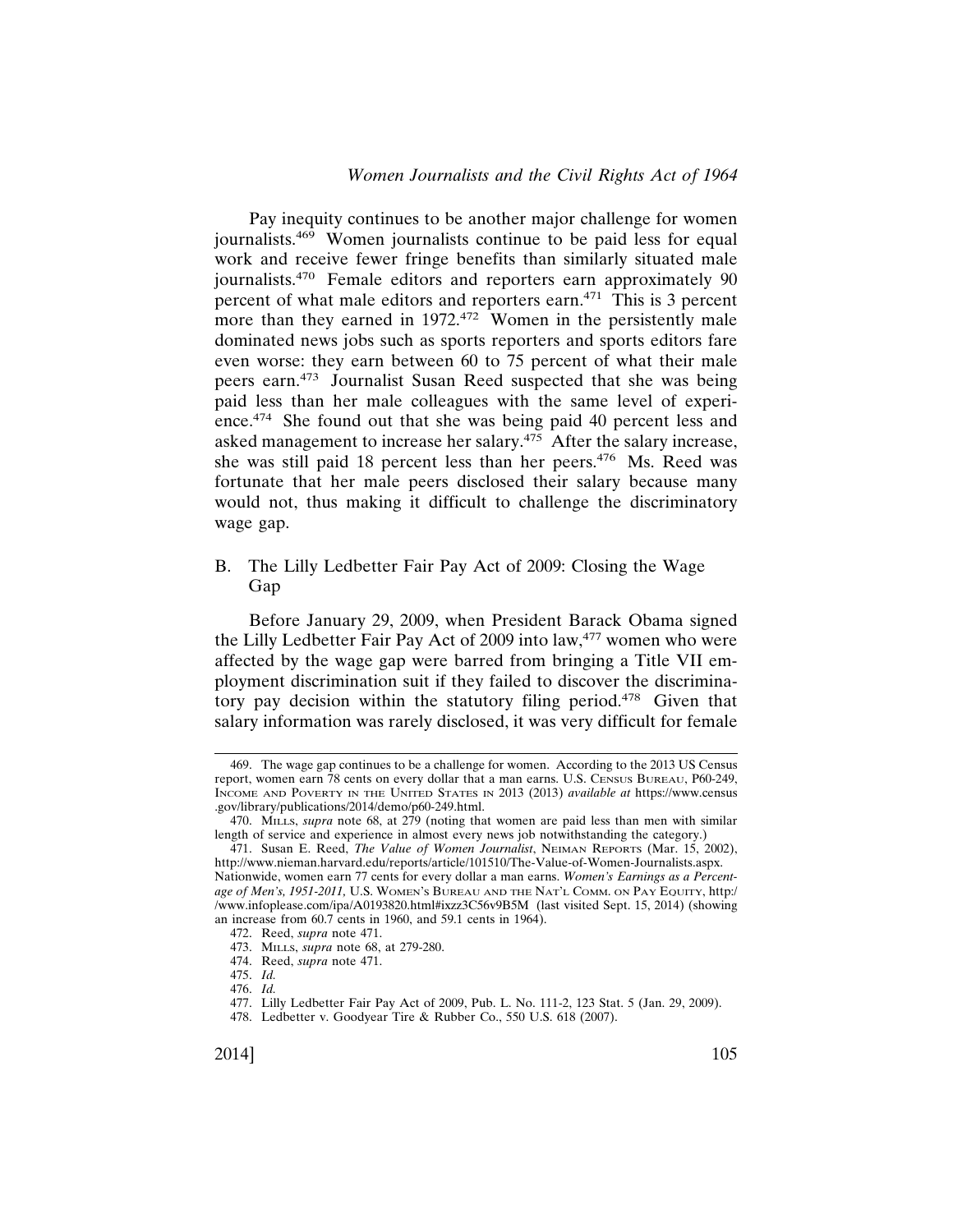employees to discover that they were being paid less than similarly situated male employees in time to bring suit within the statutory filing period. The Lilly Ledbetter Fair Pay Act amends Title VII of the Civil Rights Act of 1964 to make it clear that a proscribed "discriminatory compensation decision or other practice occurs each time compensation is paid pursuant to the discriminatory compensation decision or other practice," thus resetting the 180-day statute of limitations for wage discrimination lawsuit each time the employee is paid.479

Lilly Ledbetter sued Goodyear for sex discrimination alleging that she was paid less than her male co-workers because of poor performance evaluations influenced by her sex.480 The evaluations occurred more than 180 days before Ms. Ledbetter filed a sex discrimination charge with the EEOC and therefore Ms. Ledbetter argued that her lawsuit should not be time-barred because each paycheck marked a separate discriminatory act that should reset the statute of limitations.<sup>481</sup> Goodyear claimed Ms. Ledbetter's sex did not influence its decision in setting her salary and that she should be denied relief unless she could prove that the alleged discriminatory decision to pay her less than her male peers was made within the 180 day statute of limitations period.482 The Supreme Court held that the 180-day statute of limitations period for filing a wage discrimination lawsuit begins when the decision to set the pay is made, not when the paychecks are issued.483 Congress responded to the Supreme Court's decision by enacting the Lilly Ledbetter Fair Pay Act of 2009.484 Congress noted that the Supreme Court's decision ignored the reality of the wage gap and "significantly impairs the statutory protections against discrimination in compensation that Congress established and that have been bedrock principles of American law for decades."<sup>485</sup> Senator Harry Reid of Nevada lauded the Lilly Ledbetter Act as the

<sup>479.</sup> Lilly Ledbetter Fair Pay Act of 2009, 42 U.S.C. § 2000e-5(e)(3)(A) (2014).

 $\binom{13}{A}$  For purposes of this section, an unlawful employment practice occurs, with respect to discrimination in compensation in violation of this title, when a discriminatory compensation decision or other practice is adopted, when an individual becomes subject to a discriminatory compensation decision or other practice, or when an individual is affected by application of a discriminatory compensation decision or other practice, including each time wages, benefits, or other compensation is paid, resulting in whole or in part from such a decision or other practice."

<sup>480.</sup> Ledbetter v. Goodyear Tire & Rubber Co., 421 F.3d 1169, 1171 (11th Cir. 2005).

<sup>481.</sup> *Ledbetter*, 550 U.S. at 622-623.

<sup>482.</sup> *Ledbetter*, 421 F.3d 1169, 1182-1183; *Ledbetter*, 550 U.S. at 622-623.

<sup>483.</sup> *Ledbetter*, 550 U.S. at 637.

<sup>484.</sup> Lilly Ledbetter Fair Pay Act of 2009, Pub. L. No. 111-2, 123 Stat. 5 (Jan. 29, 2009).

<sup>485.</sup> S.181, 111th Cong. § 2 (2009-2010).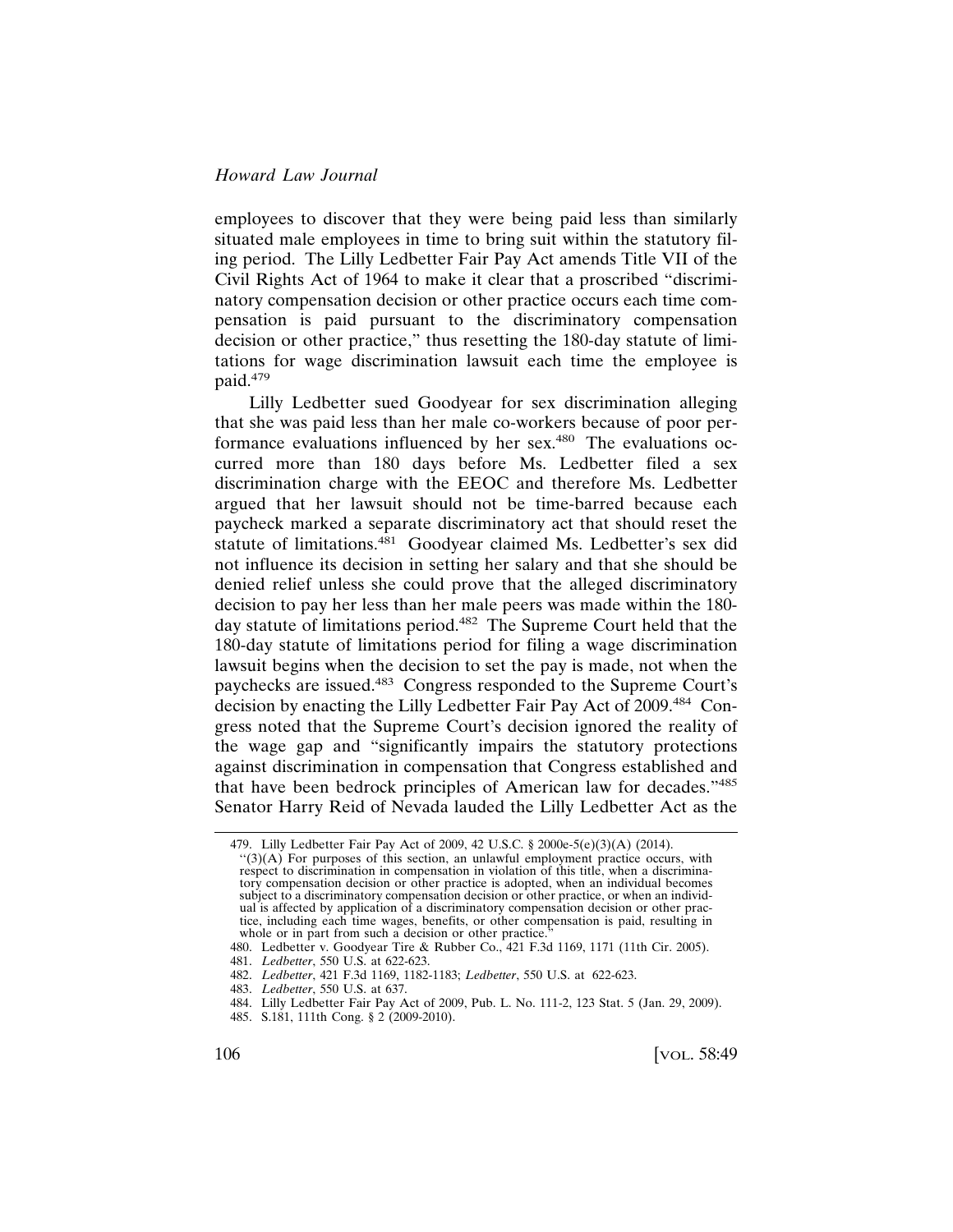"single greatest legislative step to ensure women have every chance to be full, equal participants in the workforce since the Equal Pay Act of 1963."486

#### C. Women Journalists in the Internet Age

The new millennium has brought a number of changes to the field of journalism, especially as media companies are now migrating towards a more Internet-based presence. A number of newspaper and new magazine companies have closed or have downsized and some have "shifted from print to the web."487 In October 2012, *Newsweek* announced its plans to go digital and issued its final print copy in December of that year.488 Television and radio stations are also active on the Internet, most maintaining at least a secondary presence there. It is highly unlikely that the shift from print journalism to online journalism will favorably influence gender equality for women journalists, given that history has shown that gender bias in journalism is cultural and dependent on the employees and not on the medium used to convey the news.<sup>489</sup>

#### V. COMPLETING THE REVOLUTION

Although Title VII was enacted half a century ago to eradicate the persistent social problem of employment discrimination based on sex, women journalists continue to experience sex-based discrimination in the workplace. Women journalists today are facing problems in the workplace similar to those that the women journalists at *News-*

<sup>486.</sup> ROLL CALL, INC., SEN. HARRY REID, D-NEV., FLOOR REMARKS ON PAY EQUALITY, (Jan. 29, 2013) (verbatim transcript released by Senator Harry Reid's office) *available at* 2013 WL 327043.

<sup>487.</sup> John B. Judis, *This Law of Economics Shows Why Print Journalism is Doomed*, The New Republic (Dec. 3, 2013). http://www.newrepublic.com/article/115798/new-vork-(Dec. 3, 2013), http://www.newrepublic.com/article/115798/new-yorkmagazines-biweekly-move-explained-baumols-law. This has led to a reduction of newsroom staffing; 54,000 workers in 1997 to 38,000 in 2013. *US Media 2014*, *supra* note 444, at 21. Women continue to represent approximately 36 percent of all newsroom staffers. *Id*. at 19.

<sup>488.</sup> Robert Daniel & Keach Hagey, *Turning a Page: Newsweek Ends Print Run,* WALL ST. J. (Dec. 26, 2012), *available at* http://online.wsj.com/news/articles/SB100014241278873246604045 78201432812202750.

<sup>489.</sup> CHAMBERS ET. AL, *supra* note 30, at 234-235 (questioning whether on-line journalism will evolve into a "male" job because of the reliance on technology or whether it will attract more women with "childcare responsibilities" because of the flexibility but noting that the ultimate status will depend on the newsroom culture). *Id*. at 235. *See* WOMEN IN MASS COMMUNI-CATION 42-43 (Pamela J. Creedon & Judith Cramer eds., 3d ed. 2006) (noting that while online journalism in the 1990s appeared to provide possible growth and employment opportunities for women journalists, once "online became more established in newspapers," it became male-dominated and hierarchical.) *Id*.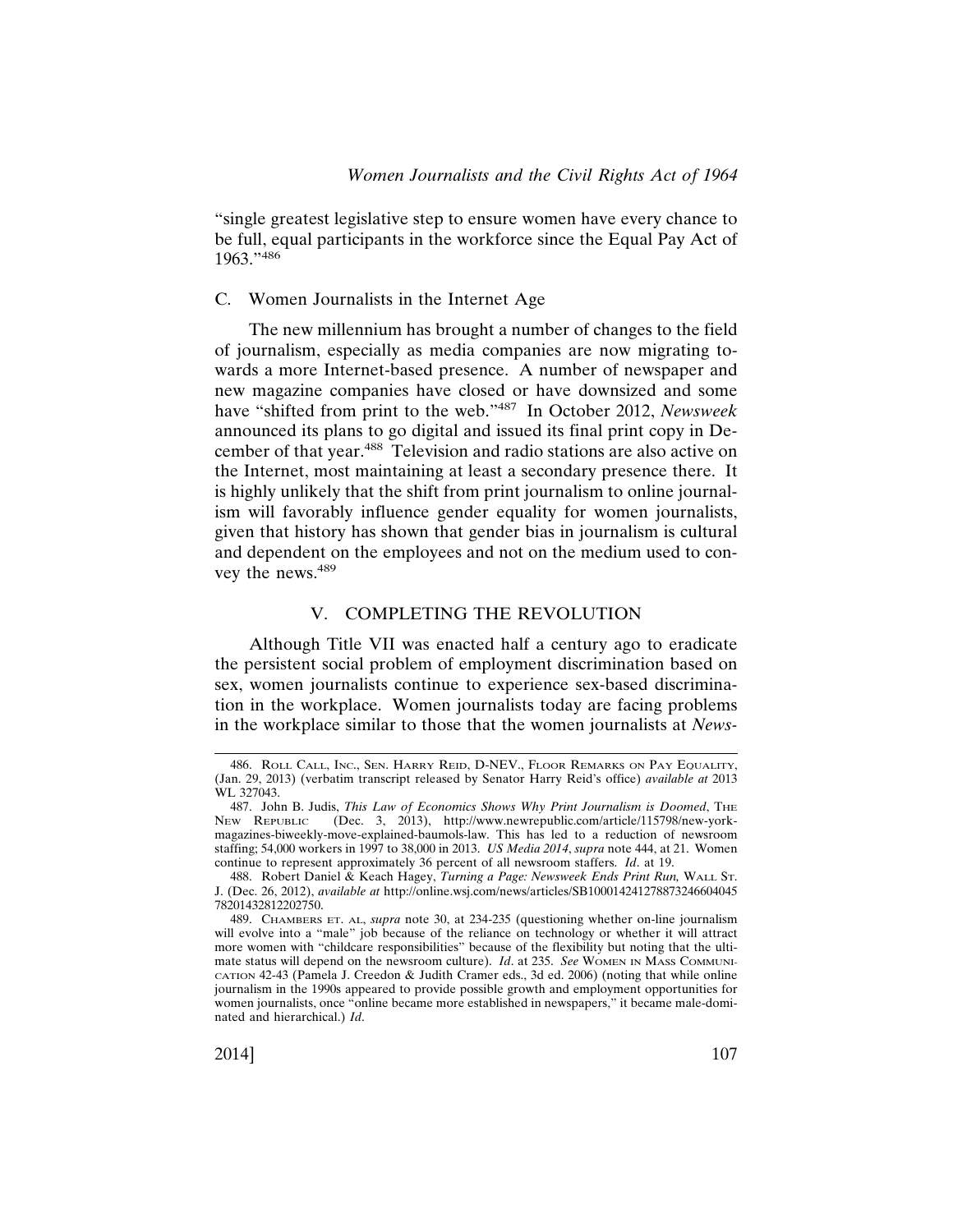*week* and at other media companies fought to eradicate in the 1970, namely unequal job opportunities and unequal pay, and new problems including sexual harassment, sex stereotyping and an impenetrable glass ceiling. These problems continue to rob women journalists of their legal right to equality in the journalism profession and economic parity. As history has shown in the past fifty years, laws alone will not end male dominance in newsrooms, level the playing field for women journalists and guarantee them equal employment opportunities and equal pay.490 There also needs to be a cultural shift from the patriarchal influenced belief that males have a "superior claim to available work"<sup>491</sup> and higher wages, $492$  to a belief that is more reflective of the current social reality; that women are a vital and permanent part of today's workforce and they are legally entitled to equal job opportunities and equal compensation.

Title VII is clear in its proscriptions and current gender discrimination laws are sufficiently comprehensive to bring about the desired effect of gender equality and pay equity in the workplace, but given the long history of male dominance in the field of journalism, law without continued activism will not foster permanent changes towards equality in the workplace. Title VII of the Civil Rights Act of 1964 as amended by the Civil Rights Act of 1991 and the companion cases interpreting those laws, clearly makes it illegal for an employer to discriminate against an employee in any aspect of employment where the alleged discriminatory act is based on sex and does not fall into any of the exceptions to the rules. The EPA and Title VII explicitly prohibit sex-based wage discrimination and the Lilly Ledbetter Fair Pay Act of 2009 has provided additional protection by lengthening the period a plaintiff has to file a discrimination suit. Courts have done a good job interpreting the anti-discrimination legislation and where they have failed to capture Congress' intent to end discrimination in the work-

<sup>490.</sup> Carolyn M. Byerly, *Factors Affecting the Status of Women Journalists: A Structural Analysis*, *in* THE PALGRAVE INTERNATIONAL HANDBOOK OF WOMEN AND JOURNALISM 17 (Carolyn M. Byerly ed., 2013) ("Male dominance continues to endure in our media institutions in spite of national laws and policies that seek to replace it with mandates for equality").

<sup>491.</sup> Barnard & Rapp, *supra* note 66*,* at 636; *see* Byerly, *supra* note 490, at 17–18 (noting that male journalists continue to exert their superiority in the newsroom even in cases where women have decision-making roles).

<sup>492.</sup> Corning Glass Works v. Brennan, 417 U.S. 188, 190 (1974) (noting a man's expectation that he be paid more than a woman even for equal work). The Court also referred to Equal Pay Act's legislative history noting that sex-based wage differentials "depresses wages and living standards for employees necessary for their health and efficiency." *Id.* at 206 (citing Equal Pay Act of 1963, Pub. L. No. 88-38, § 2(a)(1), 77 Stat. 56 (1963)).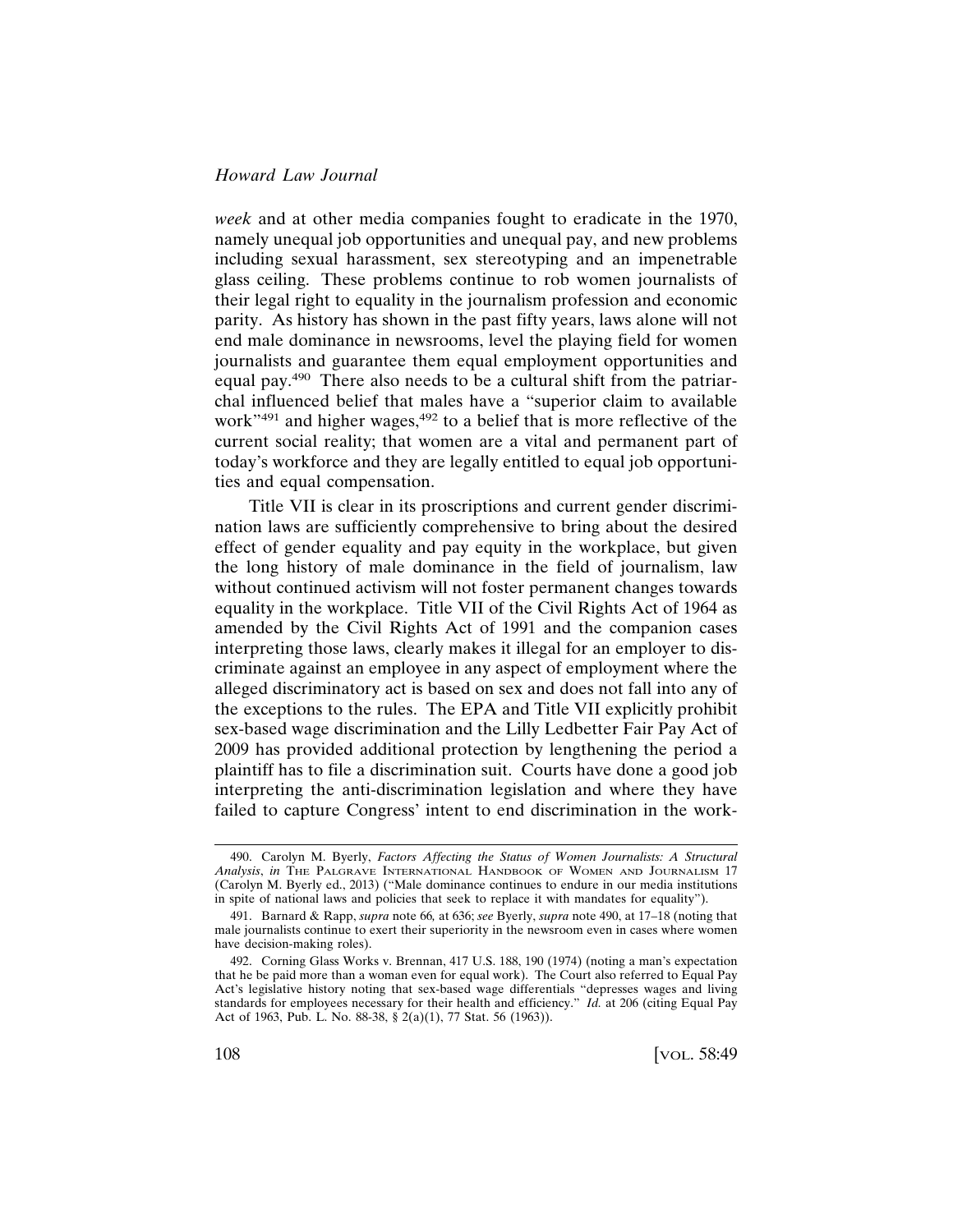place, Congress has stepped in to enact another statute to make its anti-discrimination intent clear.<sup>493</sup>

Enacting more statutes alone may not help to end sex-based employment discrimination. Women are less inclined to file lawsuits<sup>494</sup> and generally do not avail themselves of the remedies provided by the law. Scholars have noted that, "despite the legal remedies available to women, they may be inclined not to file complaints."<sup>495</sup> Culture and economics are the two major deterrents to women filing sex discrimination suits. Women may be less inclined to file sex discrimination lawsuits because many have been socialized to believe that it is not socially acceptable for a woman to file lawsuits.<sup>496</sup> Furthermore, the option of filing a sex-based employment discrimination claim with the courts only became available to women in the 1960s. Before the 1960s the laws allowed employers to implement different, albeit unequal, policies for men and women.<sup>497</sup> The laws were never to benefit working women and women generally "have not fared well in the law."498 The fear of reprisal, including losing their jobs or being ostracized in the workplace, is another reason some women may not file employment discrimination lawsuits.499 Women fearing reprisal may choose to internalize or ignore the discriminatory actions, which unfortu-

<sup>493.</sup> *See, e.g.*, Lilly Ledbetter Fair Pay Act of 2009, Pub. L. No. 111-2, 123 Stat. 5; Civil Rights Act of 1991, Pub. L. No. 102-166, 105 Stat. 1071.

<sup>494.</sup> Deborah Zalense, *Sexual Harassment Law in the United States and South Africa: Facilitation the Transition from Legal Standards to Social Norms*, 25 Harv. Women's L.J. 143, 196-97 (2002) (noting that women in the United States are less inclined to file lawsuits than men). 495. Hoyman & Stallworth, *supra* note 37, at 62.

<sup>496.</sup> *Id.*; *see* ROBERTSON, *supra* note 42, at 146.

<sup>497.</sup> Hoyman & Stallworth, *supra* note 37, at 64; ASHLYN K. KUERSTEN, WOMEN AND THE LAW: LEADERS, CASES AND DOCUMENTS 14 (2003) (noting that the courts in the United States through various rulings, encouraged patriarchy which led to the institutionalization of "male dominance over women and children" in the society and permitted the separate and unequal policies for men and women.).

<sup>498.</sup> Hoyman & Stallworth, *supra* note 37, at 63 (noting that women may be hesitant to file lawsuits because of the "legal and historical status of women" and because "women have not fared well in the law"); *see generally* POVICH, *supra* note 1, at 1–13 (noting the hesitancy of the *Newsweek* women to file suit). It is instructive to note that culture played a very important role in their hesitation to file suit. The women at *Newsweek* noted that in order to move forward with the lawsuit, they had to "overcome deeply held values and traditional strictures." Povich, *supra* note 1, at 13.

<sup>499.</sup> Linda Stamato, *Dispute Resolution and the Glass Ceiling: Ending Sexual Discrimination at the Top*, 55-FEB DISP. RESOL. J. 25, 28 (2000); *See generally* Tristin Wayte et al., *Perspectives in Law and Psychology, in* 14 TAKING PSYCHOLOGY AND LAW INTO THE TWENTY-FIRST CEN-TURY, 325, 340 (2002) (noting that women do not file complaints about perceived sexual harassment because they fear retaliation, humiliation and career setbacks.); *See* Povich, *supra* note 1, at xix, 13 (noting their fear of being fired for filing the lawsuit).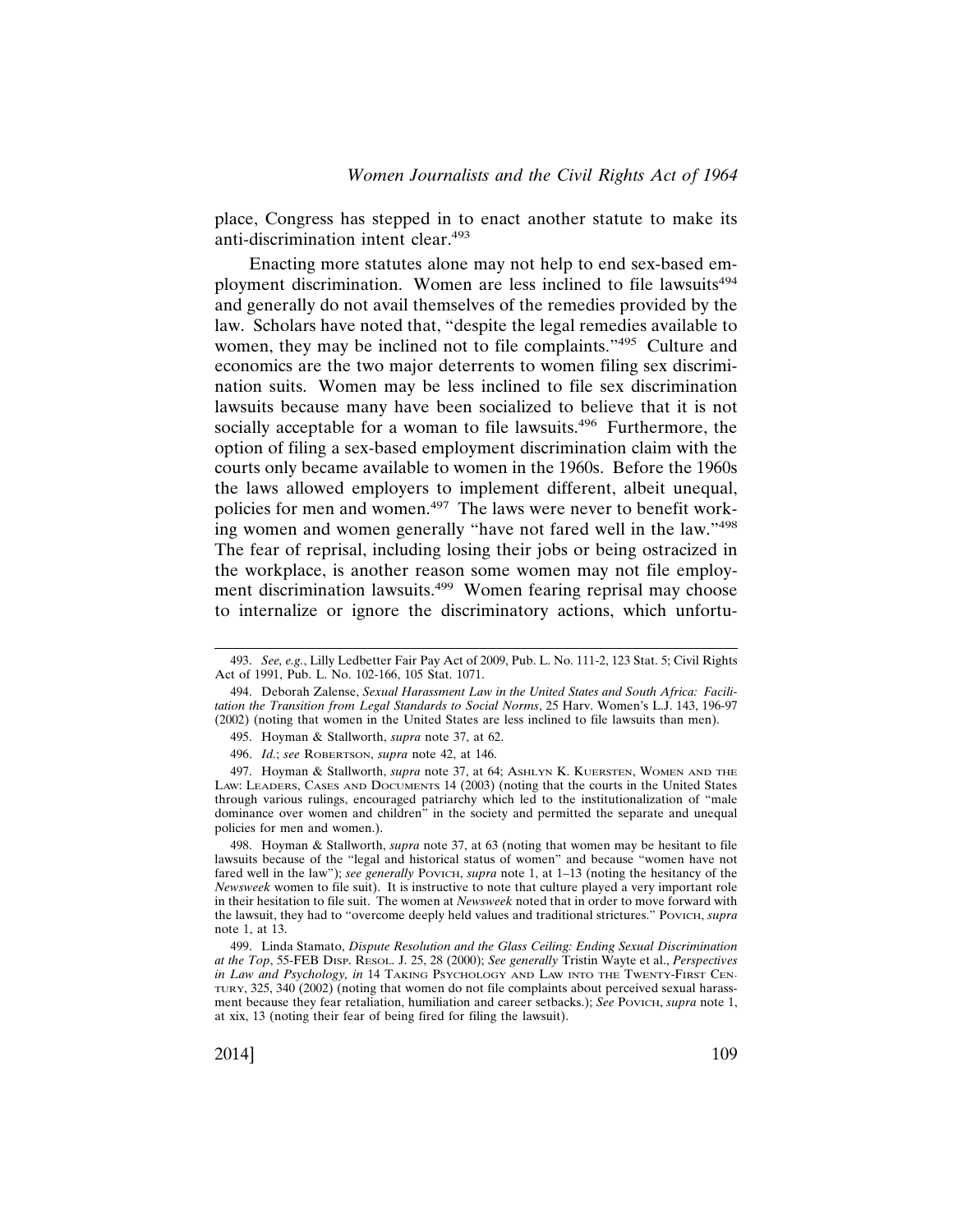nately do not make them disappear.<sup>500</sup> Lawsuits are costly, time consuming,<sup>501</sup> and the length of time one has to wait for a judgment in a sex discrimination lawsuit most likely serves as another deterrent to filing suit. Often, women see no immediate benefits to filing suit because even if they win in court, the court-ordered remedies generally provide short-term relief for the individual filing suit, but fail to fix the larger problem of institutionalized sex discrimination.<sup>502</sup>

While the EEOC appears to be doing a good job of enforcing Title VII, federal courts are not adequately addressing the legal injuries arising from sex-based employment discrimination. Employment discrimination cases filed in federal courts have declined by 40% from 1999 to  $2007,503$  while the number of sex discrimination charges filed with the EEOC has declined only slightly from 30.7 percent in 1997 to 29.5 percent in 2013.504 According to Nathan Koppel in the article *Job Discrimination Cases Tend to Fare Poorly in Federal Court*, "employees who sue over discrimination lose at a higher rate in federal court than other types of plaintiffs."505 Employment discrimination plaintiffs also "get less time in court, with judges quicker to throw out their cases."506 Courts are also more likely to dismiss an employment discrimination case before it gets to trial.<sup>507</sup> In 2008, federal judges dismissed 12.5 percent of employment discrimination cases through summary judgment.<sup>508</sup> Employees are also finding it more difficult to bring a claim for sex-based employment discrimination because of the heightened pleading adopted by the courts after the Supreme Court's

<sup>500.</sup> Tristin Wayte et al., *Perspectives in Law and Psychology, in* 14 TAKING PSYCHOLOGY AND LAW INTO THE TWENTY-FIRST CENTURY, 325, 340 (2002) (noting that instead of filing a sexdiscrimination lawsuit based on sexual harassment the women may "resort to internal coping methods" such as ignoring the problem.). *See* Povich, *supra* note 1, at xii (relating Jessica Bennett's reaction sexism at *Newsweek* "Maybe it's a female tendency to turn inward and blame yourself, but I never thought about sexism.") *Id*.

<sup>501.</sup> Hoyman & Stallworth, *supra* note 37, at 62.

<sup>502.</sup> CHAMBERS ET. AL, *supra* note 30, at 11.

<sup>503.</sup> Nathan Koppel, *Job Discrimination Cases Tend to Fare Poorly in Federal Court,* WALL ST. J. (Feb. 19, 2009), *available at* http://online.wsj.com/articles/SB123500883048618747.

<sup>504.</sup> *EEOC Charge Statistics FY1999 through FY 2013*, EQUAL EMPLOYMENT OPPORTUNITY COMMISSION, http://www.eeoc.gov/eeoc/statistics/enforcement/charges.cfm (showing a percentage of the total number of employment related suits filed with the EEOC). The number of sexbased charges increased to 31.5% in 2000 and 31.1% in 2001. *Id.* There was a sharp decrease in 2011 to 28.5%. *Id.*

<sup>505.</sup> Koppel, *supra* note 503.

<sup>506.</sup> *Id*.

<sup>507.</sup> *See id.* (noting that federal courts exhibit a pattern of dismissing more employment discrimination cases through summary judgment of motion to dismiss).

<sup>508.</sup> *Id.* (noting that in 90% of the cases, the employers had requested summary judgment, while in contracts cases, only 3% of contracts cases and 1.7% of personal injury cases were dismissed on a motion for summary judgment).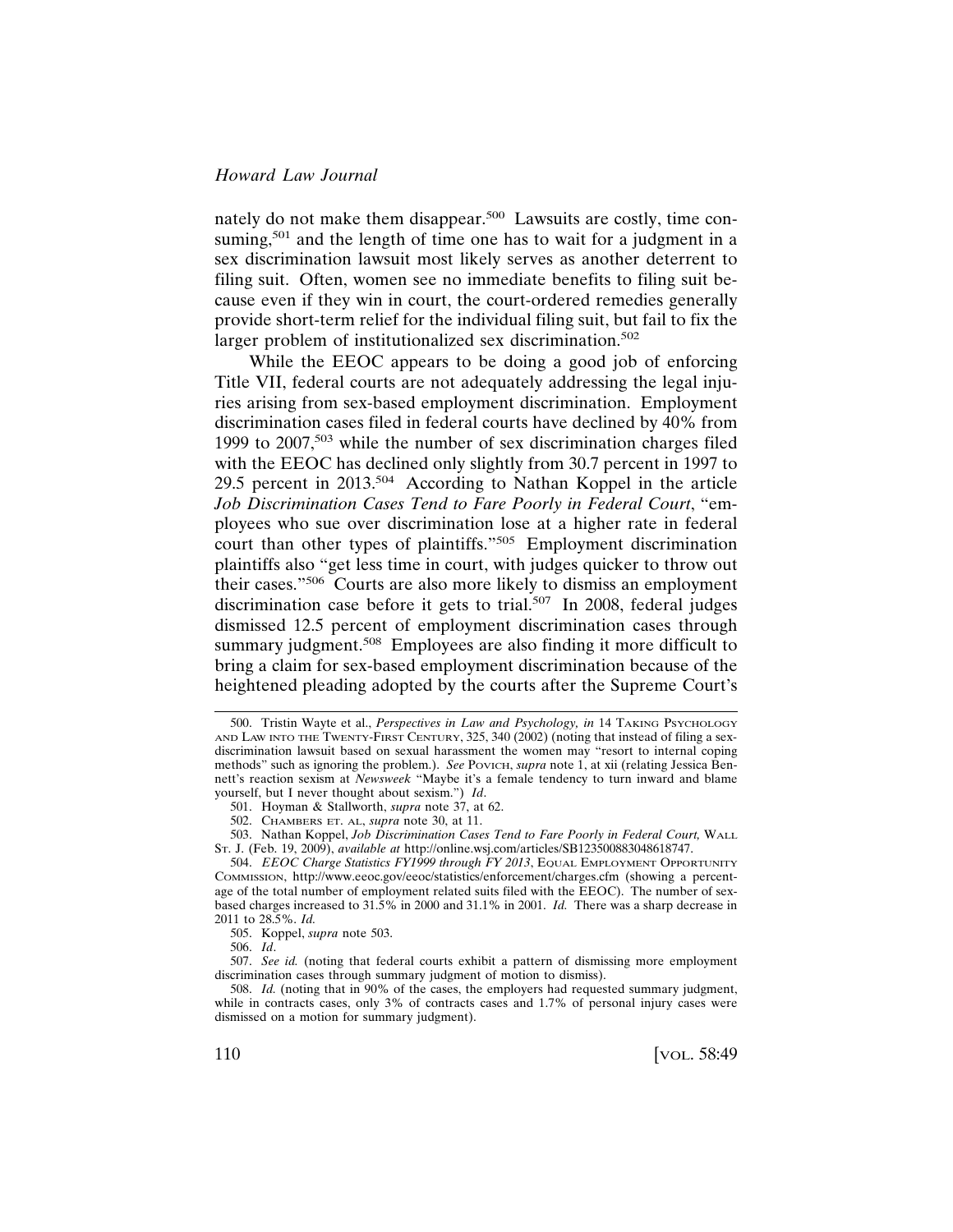ruling in *Bell Atlantic Corp. v. Twombly*. 509 As per *Twombly*, federal courts may dismiss a sex-based discrimination case if the plaintiff has not plead sufficient facts in the initial complaint to state a plausible claim.510

The issues that employment discrimination litigants face in federal courts need to be corrected. Federal courts should make it easier, not harder, for women to bring sex-based discrimination lawsuits because the courts have not only the power, but the duty to "eliminate the discriminatory effects of the past as well as bar like discrimination in the future."511 Sex-based discrimination lawsuits will help to influence a cultural shift towards gender equality, especially those that receive media attention.512 The media will alert employees and potential employees of their legal rights and will inform employers and potential employers of the penalties for violating such rights.<sup>513</sup>

Women journalist are not there yet because many have given up the organized fight for equality.<sup>514</sup> Unfortunately, some women journalists have been lulled into a place of complacency and acceptance and many may never see a need to fight for gender equality because they subscribe to the popular public sentiment that the problem of sex-based employment discrimination has been solved.<sup>515</sup> This sentiment is fueled by the number of women in the workforce and the fact that the media highlights stories of the few women journalists who ascend to high positions thus, creating the false "perception that women are doing better than they are . . . ."<sup>516</sup>

<sup>509.</sup> Koppel, *supra* note 503.

<sup>510.</sup> Bell Atlantic Corp. v. Twombly, 550 U.S. 544, 556 (2007).

<sup>511.</sup> Louisiana v. United States, 380 U.S. 145, 154 (1965) (referring to racial discrimination but the same principles apply to sex discrimination).

<sup>512.</sup> Bryce Covert, *Can Suing For Equality Really Close the Gender Wage Gap*?, THE NA-TION, May 23, 2012 *available at* http://www.thenation.com/blog/168030/can-suing-equal-payreally-close-gender-wage-gap.

<sup>513.</sup> *Id*.

<sup>514.</sup> Johnson, *supra* note 20; *Cf.* Reed, *supra* note 471 ("Why do we hear no protest today about the wage gap? In part, it is because there are now significantly more women journalists on the payroll.").

<sup>515.</sup> Reed, *supra* note 471; Johnston, *supra* note 20 (noting that authors Rosalind Barnett and Caryl Rivers argue that the stories of women's "occasional successes" are widely publicized and "create the perception that women are doing better than they are, leading many to stop pushing for equality  $\dots$ .")

<sup>516.</sup> Johnston, *supra* note 20; *see also* Amanda Palmeira, Suing Their Way Into the Newsroom: How Women at the Detroit News Changed Journalism 57–58 (Fall 2012) (unpublished manuscript), *available at* http://etd.fcla.edu/CF/CFH0004306/Palmeira\_Amanda\_N\_ 201212\_BA.pdf ("*TIME* magazine found in 2009 that sixty percent of men polled say there are no longer any barriers to women's advancement in the workplace, while only 50 percent of women agreed.").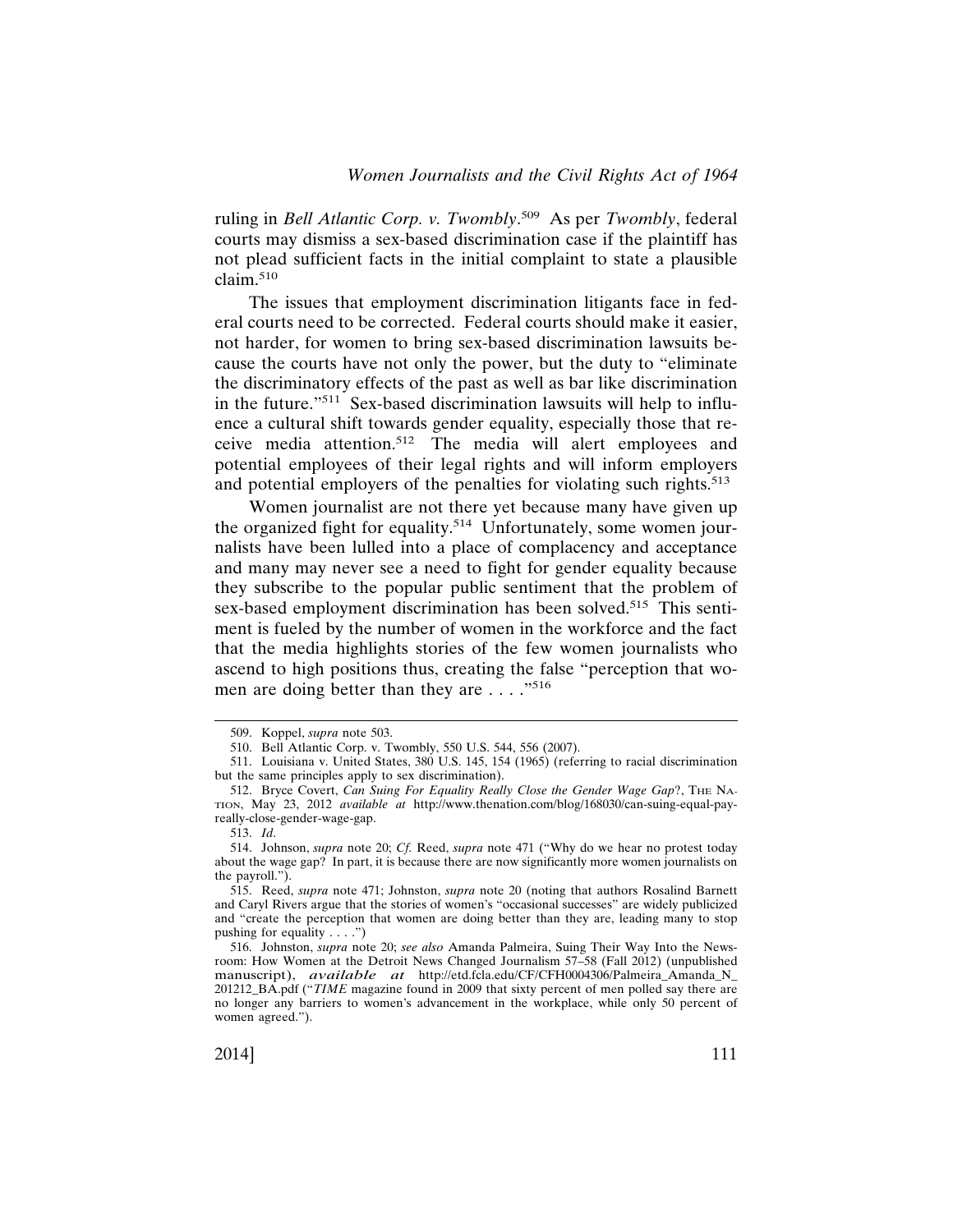The employment landscape for women journalists changed significantly in the 1970s.<sup>517</sup> Newspapers and newsrooms hired and promoted women in record numbers. This change resulted from a combination of the anti-discrimination laws of the 1960s and 1970s and the continued legal activism and the threats of lawsuits. When the threats of lawsuits disappeared, however, the men reverted to their gender discriminatory practices. This is a clear indication that laws and the threats of lawsuits alone are insufficient to eradicate sexbased employment discrimination. Continued activism, the continued threat of lawsuits, and obtaining the buy-in from men in the workplace who can influence workplace policies to encourage gender equality seem to be the missing key.

Activism may involve lending one's voice to gender equality in the workplace and "Leaning In"518 to make that voice heard; getting women in leadership positions to mentor and be willing to help other women advance in the workplace; getting women to hire other qualified women; urging journalists to get the necessary qualification; and urging media companies to incorporate policies aimed at retaining women journalists. Also, given the strong male cultural influence and the fact that newsrooms are still male dominated, women journalist should seek or at least encourage buy-in from the males in management positions and their male co-workers. This is critical to the successful adoption and implementation of gender-equality policies in the workplace because even the best researched and well intended gender-equality policies may not work unless there is a cultural shift in the workplace that causes men to accept women as equals and gender equality as a woman's inalienable right.

Change takes time, and is a process, but 50 years is a long time to wait. It is important that women journalists complete the revolution and continue to fight for equality in the newsrooms. The media shapes our culture and our society. According to the 2014 US Media study, if there is gender equality in the media, we can expect a social change towards gender equality in all other private and government sectors.<sup>519</sup>

<sup>517.</sup> Cynthia L. Cooper, *1970s Laws Are Today's Ammo for Women's Rights,* WE.NEWS (Mar.16, 2012), http://womensenews.org/story/our-history/120315/1970s-laws-are-todays-ammowomens-rights#.VAAuF1Eg\_Mw. Justice Ruth Bader Ginsburg noted that women were able to break down employment barriers in the 1970s because "the culture was ripe for legal reforms" and that "[t]here was a spirit that things were not right and they needed to be changed." *Id.*

<sup>518.</sup> SANDBERG, *supra* note 34, at 10.

<sup>519.</sup> *US Media* 2014, *supra* note 444, at 5.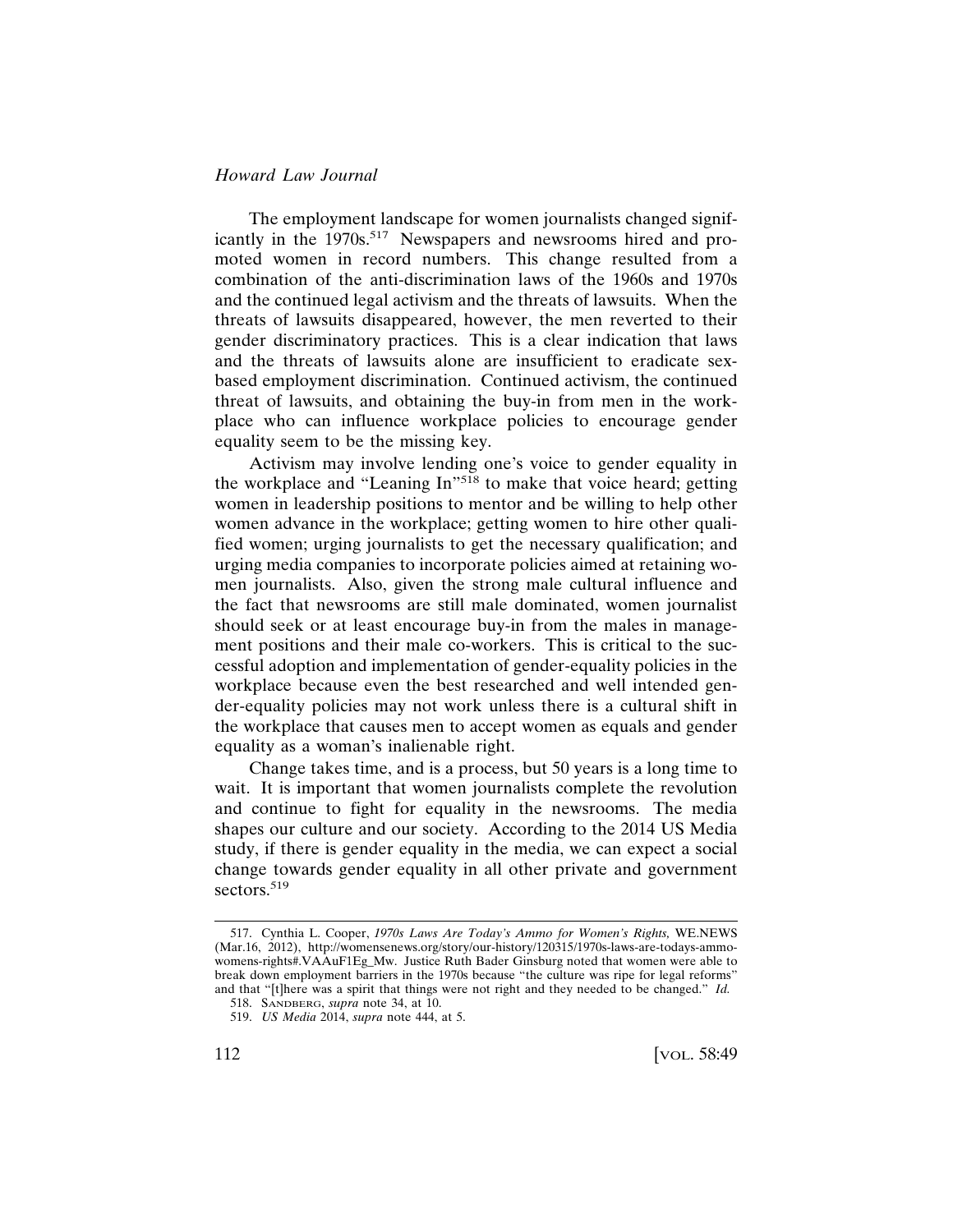# Love and Civil Rights

EDIBERTO ROMAN\*

| I. WHAT'S LOVE GOT TO DO WITH $IT$ ?  117                                 |  |
|---------------------------------------------------------------------------|--|
|                                                                           |  |
|                                                                           |  |
|                                                                           |  |
| V. ALL YOU NEED IS LOVE? $\ldots$ $\ldots$ $\ldots$ $\ldots$ $\ldots$ 139 |  |

"This oft misunderstood and misinterpreted concept so readily dismissed by the Nietzsches of the world as a weak and cowardly force, has now become an absolute necessity for the survival of man. When I speak of love I am not speaking of some sentimental And weak response which is little more than emotional bosh. I am speaking of that force which all of the great religions have seen as the supreme unifying principle of life."

Rev. Dr. Martin Luther King<sup>1</sup>

## INTRODUCTION

Despite western legal scholars' almost universal rejection of the use of emotions in legal analysis, the unquestionable greatest social activist and grassroots legal reformer of our times, and perhaps one of the greatest in the annals of time, Rev. Dr. Martin Luther King, understood a basic yet profound fact concerning societal change—the transformative power of love. During the era where he achieved the

2014 Vol. 58 No. 1

<sup>\*</sup> Professor of Law and Director of Citizenship and Immigration Initiatives, Florida International University. Much thanks go to my colleagues Tay Ansah and Kerry Stone; their insights were invaluable and confirmed my initial belief in the value of this project. Much thanks are also owed to Librarian Marisol Floren for her consistently amazing assistance, and to Ms. Barbara Rassi for her invaluable research assistance.

<sup>1.</sup> Martin Luther King, Jr., The Quest for Peace and Justice (Dec. 11, 1964), *available at* http://nobelprize.org/nobel\_prizes/peace/laureates/1964/king-lecture.html.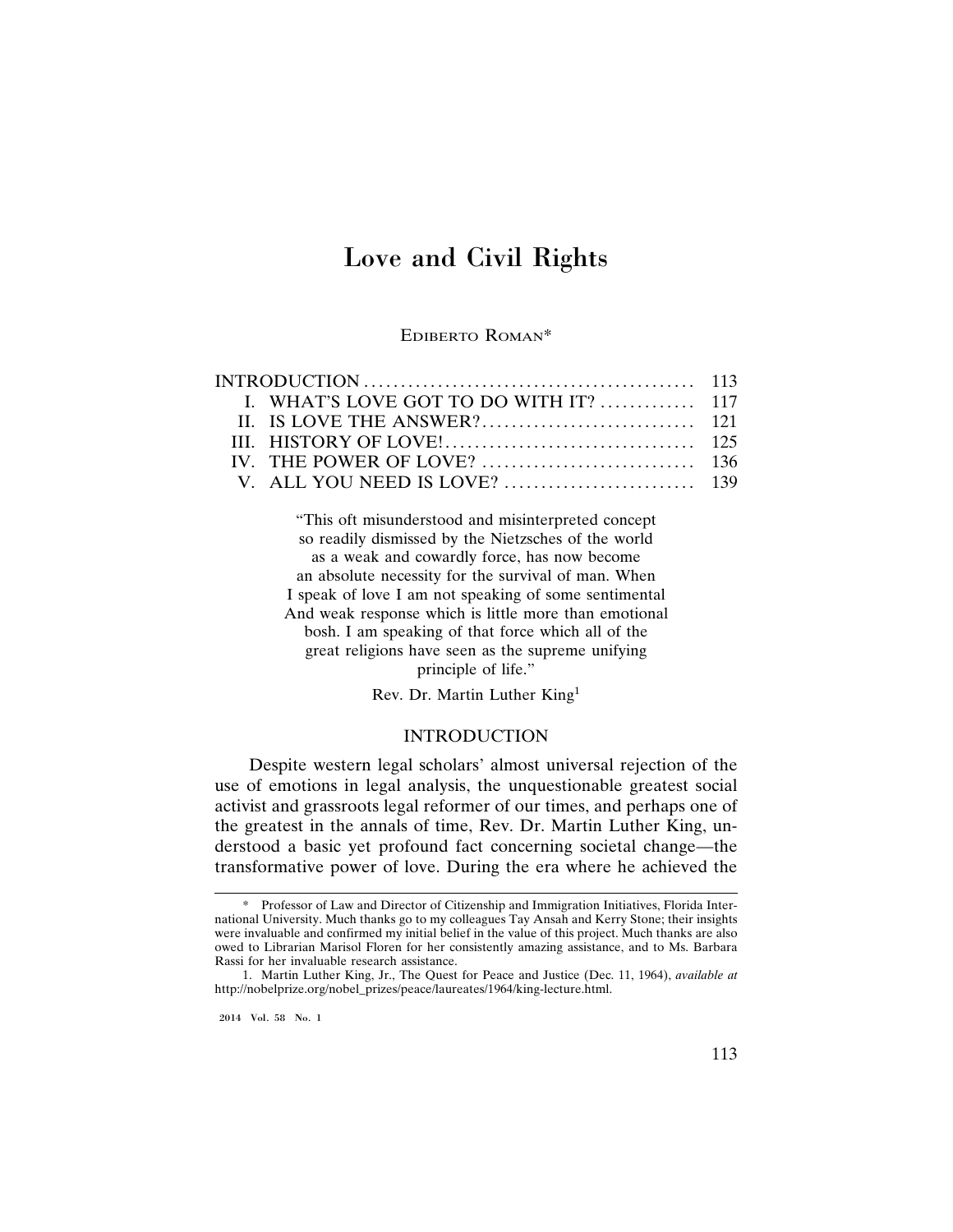greatest influence, Dr. King knew that societal-wide change could not occur without transforming the American psyche on the basic fairness of the civil rights struggle. This civil rights struggle, which is now so closely associated with King's proper place in history, occurred through victories in both our federal courts and through federal legislation. Arguably, the most important and influential victories of the era's struggle is the nationwide legislative victory of the 1964 Civil Rights Act, and Title VII of that act, both of which were aimed to end discrimination.

The year 2014 marks the fiftieth anniversary of this most important victory, the landmark legislation that outlawed various forms of discrimination in voting, public facilities, public education, housing, credit, and employment (under Title VII).<sup>2</sup> Title VII, which is the focus of this symposium issue, declared it an "unlawful employment practice for an employer . . . to discriminate against any individual . . . because of such individual's race, color, religion, sex, or national origin."3 Congress' intent was to promote equal employment opportunities by prohibiting policies and practices that are prejudicial to historically mistreated groups, especially African-Americans.<sup>4</sup> Indeed, as Professor Kerri Stone eloquently observed, "federal antidiscrimination law was passed in this country against the backdrop of a compelling need for certain historically discriminated-against groups to be afforded access, entrée, and inclusion into public life, including employment."<sup>5</sup>

Although Title VII prohibited only racial, ethnic, and religious discrimination in its original proposed form, a late-hour amendment included the insertion of the word "sex" into the bill.<sup>6</sup> Thus, Title VII,

<sup>2. 42</sup> U.S.C. §§ 2000e to -17 (2000).

<sup>3. 42</sup> U.S.C. §§ 2000e to -2(a)(1) (1994). Specifically, the statute defines it as an "unlawful employment practice" for an employer:

<sup>(1)</sup> to fail or refuse to hire or to discharge any individual, or otherwise to discriminate against any individual with respect to his compensation, terms, conditions, or privileges of employment, because of such individual's race, color, religion, sex, or national origin; or

<sup>(2)</sup> to limit, segregate, or classify his employees or applicants for employment in any way which would deprive or tend to deprive any individual of employment opportunities or otherwise adversely effect his status as an employee, because of such individual's race, color, religion, sex, or national origin.

<sup>4.</sup> Craig J. Ortner, Note, *Adapting Title VII to Modern Employment Realities: The Case for the Unpaid Intern*, 66 FORDHAM L. REV. 2613 (1998).

<sup>5.</sup> *See* Kerri Lynn Stone, *Taking In Strays: A Critique Of The Stray Comment Doctrine In Employment Discrimination Law*, 77 MO. L. REV. 149 (2012).

<sup>6.</sup> *See* CHARLES WHALEN & BARBARA WHALEN, THE LONGEST DEBATE: A LEGISLATIVE HISTORY OF THE 1964 CIVIL RIGHTS ACT (1985); Suzanne Sangree, *Title VII Prohibitions*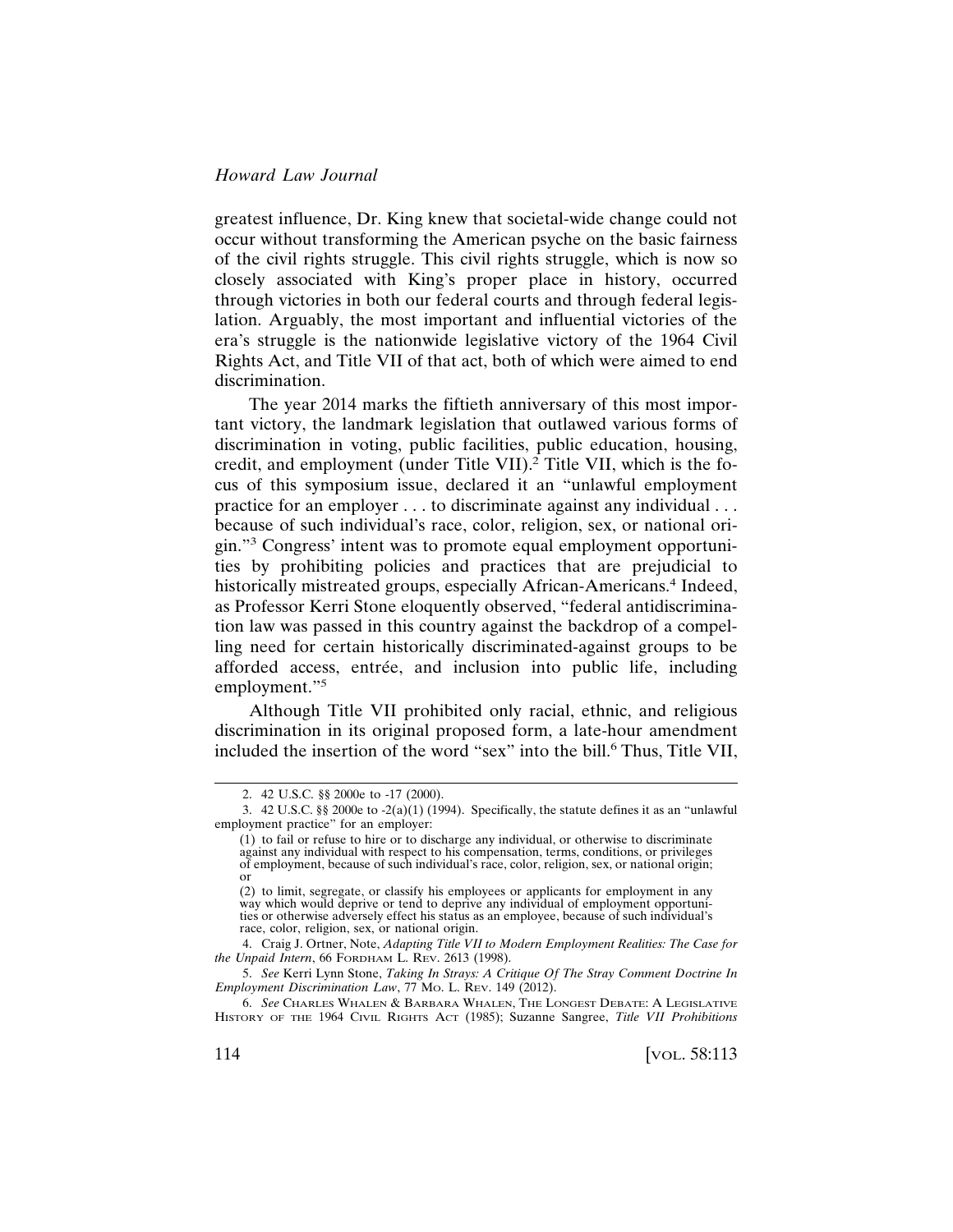in its current form, expressly forbids employers from discriminating on the basis of race, color, religion, sex, or national origin. Moreover, Title VII features ancillary prohibitions aimed at combating discrimination in the workplace.<sup>7</sup> These rights include a prohibition on retaliating against an employee for charging an employer with discriminatory conduct,<sup>8</sup> a prohibition against publishing advertisements that indicate a prohibited preference,<sup>9</sup> and these protections apply to agents of an employer as well as the employer.10 The drafters of Title VII highlighted the purpose of the new law by declaring "the right of persons to be free from [improper] discrimination."11 When Congress enacted Title VII in 1964, it sought to "assure equality of employment opportunities" and undo the "stratified job environments" that arise from discrimination against minorities.<sup>12</sup> The Equal Employment Opportunity Commission (EEOC) is the arm of government with the power to investigate discrimination charges, to seek voluntary compliance through conciliation, and to institute civil actions to enforce Title VII's provisions. Title VII also provides for what attorneys describe as the availability of private attorney generals—the power of individuals to seek redress for violations of their substantive rights.13 In other words, Title VII allows for private rights of action. For an individual to bring suit, however, he or she must first exhaust the Act's administrative requirements. Moreover, Title VII has burden of proof requirements based upon alternative theories of "disparate impact" and "disparate treatment." Under the disparate impact

*Against Hostile Environment Sexual Harassment and the First Amendment: No Collision in Sight*, 47 RUTGERS L. REV. 461, 481 (1995).

<sup>7.</sup> *See* Stone, *supra*, note 5 at 150.

<sup>8. 42</sup> U.S.C. § 2000e-3(a); *see also* Sias v. City Demonstration Agency, 588 F.2d 692, 694- 96 (9th Cir. 1978) (holding that the Title VII provision prohibiting retaliation against persons filing discrimination complaints protects employees who file a discrimination complaint against their employer, even if there is a reasonable mistake in the allegation); Robert Keith Shikiar, *Title VII Retaliation Claims*, 57 GEO. WASH. L. REV. 1168 (1989) (discussing remedies available under Title VII for persons retaliated against for reporting employment discrimination); *see generally Douglas E. Ray, Title VII Retaliation Cases: Creating a New Protected Class*, 58 U. PITT. L. REV. 405 (1997) (reviewing the retaliation provision, including scope, methods of proof, and remedies).

<sup>9. 42</sup> U.S.C. § 2000e-3(b); *see also Hailes v. United Air Lines*, 464 F.2d 1006, 1007-08 (5th Cir. 1972) (finding that a "Help Wanted—Female" advertisement violated Title VII because Title VII expressly prohibits publication of advertisements indicating a preference based on sex); Sangree, *supra* note 70, at 522 (explaining that an advertisement for "men only" violates Title VII).

<sup>10.</sup> *See Slack v. Havens*, 1973 WL 339, 341 (S.D. Cal. 1973), *aff'd as modified*, 522 F.2d 1091, 1093 (9th Cir. 1975).

<sup>11.</sup> *See* H.R. Rep. No. 88-914, at 26 (1963), *reprinted in* 1964 U.S.C.C.A.N. 2391, 2401.

<sup>12.</sup> *McDonnell Douglas Corp. v. Green*, 411 U.S. 792, 800 (1973).

<sup>13.</sup> *Id*.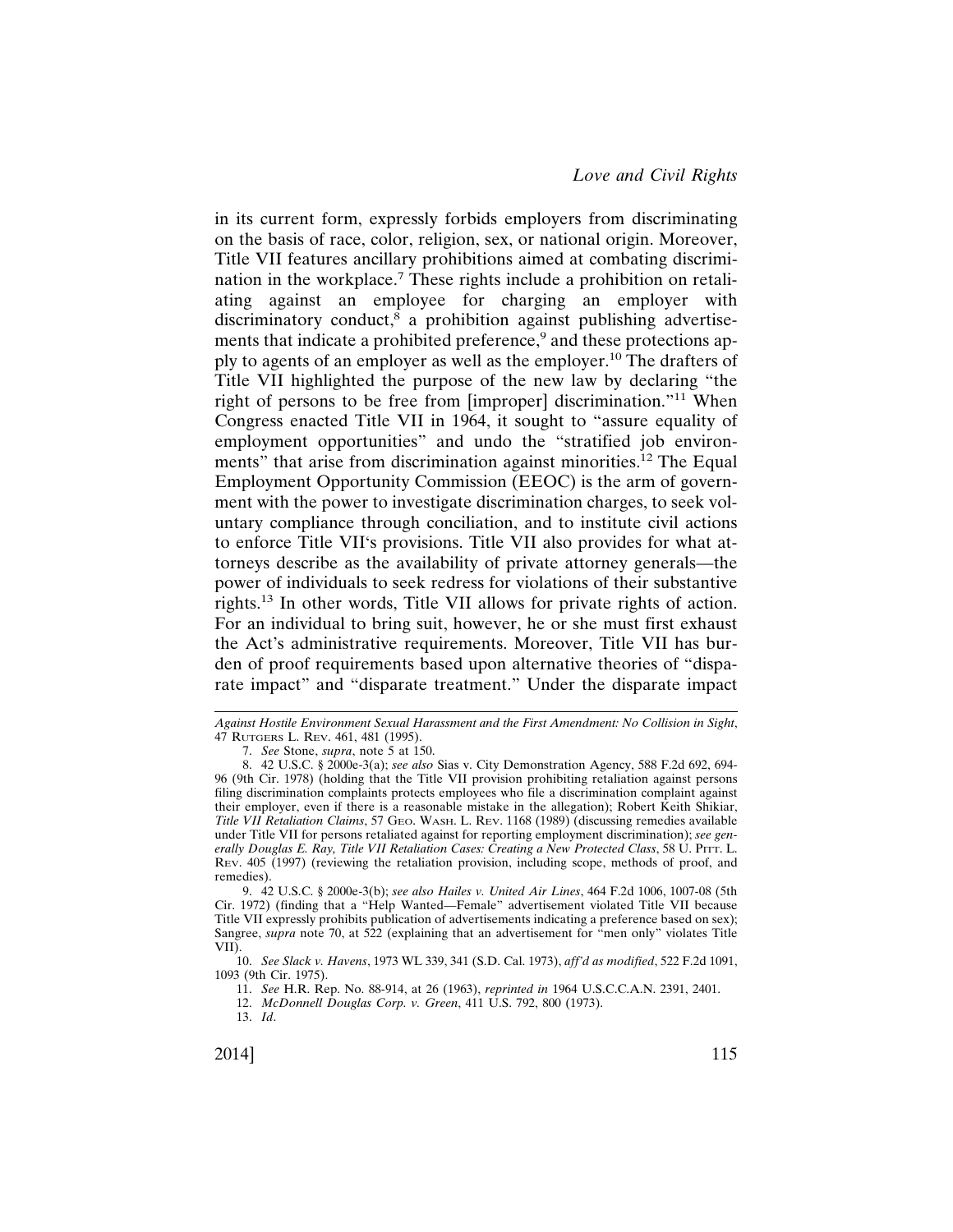theory it is not necessary to show intent. The disparate treatment theory, on the other hand, requires proof of discriminatory intent. Courts, however, imply such intent from circumstantial evidence.<sup>14</sup>

There seems to be a broad consensus that Title VII was a "remarkable success."15 Indeed, one scholar recently observed that Title VII's "striking success" best exemplifies this country's commitment to individualistic race-neutrality.16 Yet more and more scholars have been far more critical, questioning the impact of the legislation. For instance, one scholar recently observed that the passage of Title VII "represented a major victory for employee rights in the United States. Yet, what did employees really win? A legal duty upon employers to merely desist from discriminating is far less compelling than would be a requirement on them to actively accommodate. To what degree, if at all, could this  $\dots$  protection receive application in real life?"<sup>17</sup>

Indeed, a majority of legal scholars continue to question the efficacy of the 1964 Civil Rights Act in general, and Title VII in particular, with, among other arguments, some observing that Title VII represented merely a political compromise that fell short of achieving true equality, $18$  and others noting the various judicial pronouncements that either interpreted the legislation so narrowly, thereby effectively defeating the goals of the  $act<sub>19</sub><sup>19</sup>$  and other writers have noted that these judicial opinions have had the effect of whittling away the goal of the legislation.20 Yet even these scholars admit that the legislation has nevertheless had an important impact, and has made the workplace, while not without bias, certainly less biased than prior to the Act's enactment.<sup>21</sup>

<sup>14.</sup> *Id.*

<sup>15.</sup> Samuel R. Bagenstos, *The Unrelenting Libertarian Challenge to Public Accommodations Law*, 66 STAN. L. REV. 1205 (2014)

<sup>16.</sup> Michelle Adams, *Integration Reclaimed: A Review of Gary Peller's Critical Race Consciousness*, 46 CONN. L. REV. 725 (2013).

<sup>17.</sup> Robert J. Friedman, *Religious Discrimination in the Workplace: The Persistent Polarized Struggle*, 11 TRANSACTIONS 143 (2010).

<sup>18.</sup> Linda Greene, *Twenty Years of Civil Rights: How Firm a Foundation?*, 37 RUTGERS L. REV. 707, 708 (1985).

<sup>19.</sup> *Id.*

<sup>20.</sup> Dean C. Berry, *The Changing Face of Disparate Impact Analysis*, 125 MIL. L. REV. 1 (1989); *see also* Jerome M. Culp, *A New Employment Police for the 1980's: Learning from the Victories and Defeats of Twenty Years of Title VII*, 37 RUTGERS L. REV. 895, 899-908 (1985); Jack M. Beermann, *The Unhappy History of Civil Rights Legislation Fifty Years Later*, 34 CONN. L. REV. 981 (2002).

<sup>21.</sup> A host of legal sources acknowledge the effect that Title VII has had in reducing discrimination. Notably, one law review article contends that "Title VII has significantly reduced workplace discrimination; perhaps if the law can be made even stricter, it can eliminate even more of it." *See* Katharine T. Bartlett, *Making Good on Good Intentions: The Critical Role of*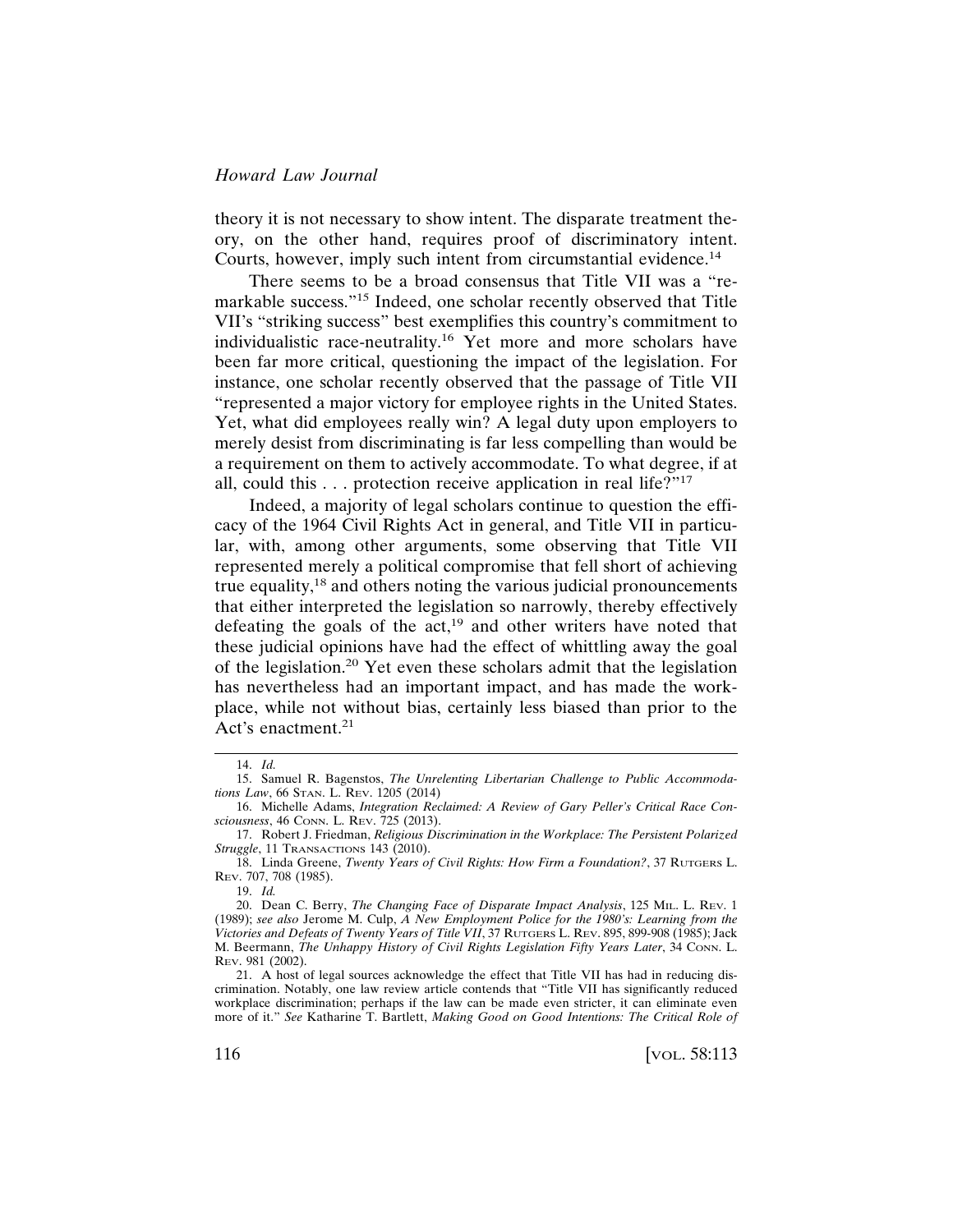#### I. WHAT'S LOVE GOT TO DO WITH IT?

This essay, while fully recognizing these critiques and criticisms of the effectiveness of Title VII, seeks to use a slightly different lens when examining this legislation.<sup>22</sup> The goal here is to situate this landmark legislation within the large scope of discourse concerning social movements. Specifically, the goal here is to highlight this legislative effort as a prime example of the true power of social movements that seek institutional and widespread social and psychological change. At its core, this piece proposes what is perhaps a fairly new means to examine the end results of social movements—the passage of legislation or the outcomes of class-action lawsuits—as evidence of the transformative power of love in legal, political, social, and historical movements.<sup>23</sup>

Examined in this light, the essay seeks to at least challenge dominant western legal discourse, which not only rejects the role of emotions in legal analysis, it actually goes much further and utterly dismisses the role of emotions in reasoned thinking. This dominant discourse misses and perhaps even confuses a critical point—the dominant discourse on legal analysis puts rationality on a pedestal, and perhaps even on a throne, and essentially equates emotions with irrational human interaction. Perhaps as a classic example of such thinking is evidence by dominant discourse scholars' examination of love, to the extent such scholars even specifically address love; proponents of the exclusivity or centrality of rationality to legal thought simply look at emotions such as love, in the romantic individualized sense of the word. As some more forward thinking theorists have explored, and which will be addressed below, the emotion of love is largely mis-

*Motivation in Reducing Workplace Discrimination,* 95 VA. L. REV. 1893, 1899 (2009); *see also* Scott A. Moss, *Women Choosing Diverse Workplaces: A Rational Preference with Disturbing Implications for Both Occupational Segregation and Economic Analysis of Law*, 27 HARV. WO-MEN'S L.J. 1 (2004) (addressing the impact that it has had for women's participation in the workforce: "The Title VII era has reduced discrimination and increased female labor force participation").

<sup>22.</sup> *See* Greene, *supra* note 18, at 708 (finding that Title VII did not result as a "clear victory, drafted by the victors and signed by the vanquished" and instead, it represented "the result of a battle of words and votes in the Congress and the White House" along with "[a] very fierce fight, accompanied by unprecedented filibuster efforts and rare cloture votes," that "occurred before the legislation . . . became law").

<sup>23.</sup> *See* TIMOTHY P. JACKSON, THE PRIORITY OF LOVE: CHRISTIAN CHARITY AND SOCIAL JUSTICE (Princeton University Press, 2009) (While this essay is not specifically based on Christian constructs of Agape, it does recognize and agree that Agape is consistent with the social justice mission championed by the great Martin Luther King Jr., and is also consistent with the goals of the efforts herein).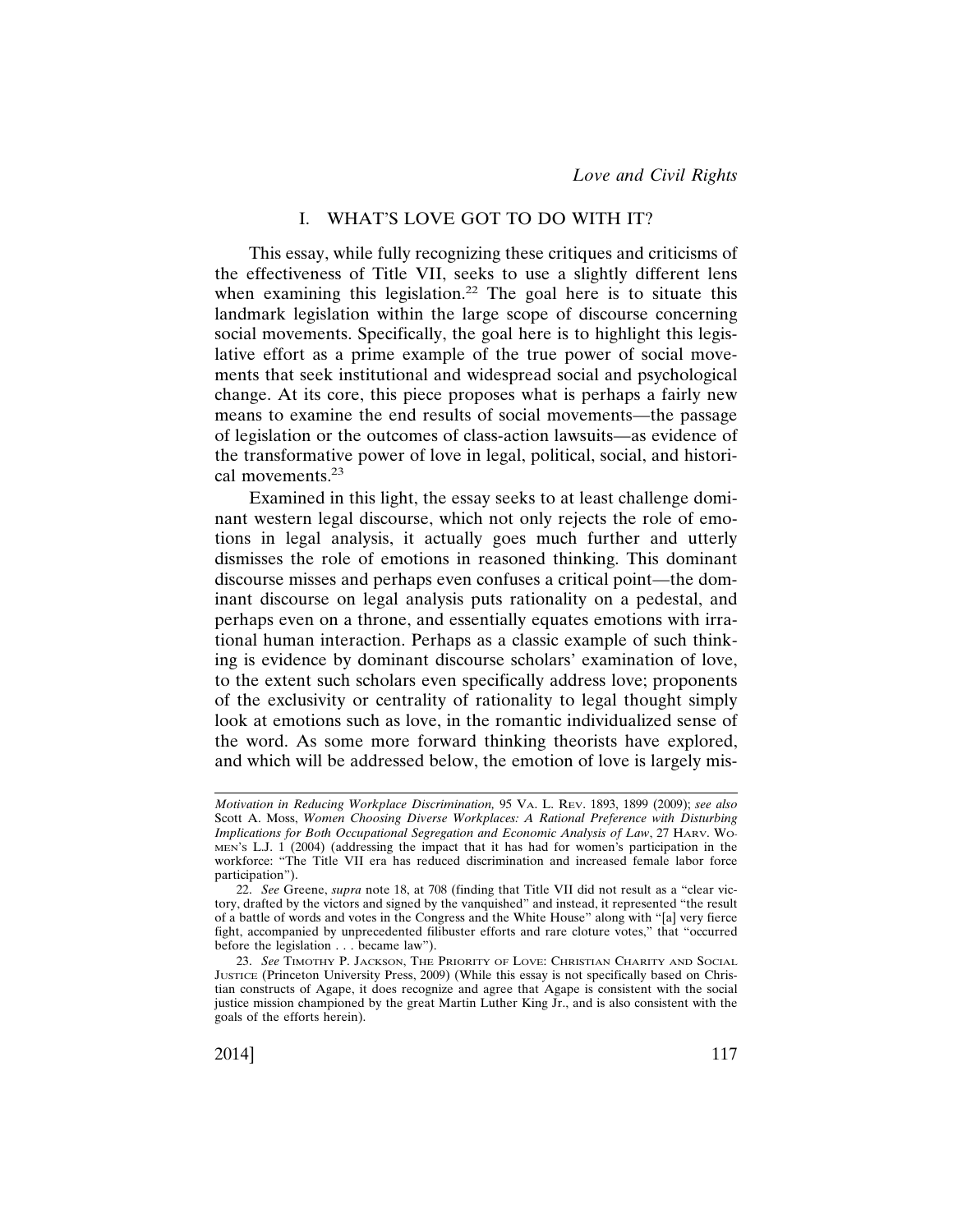placed or simply foolishly disregarded by the majority of contemporary western legal thinkers. They essentially equate love with passionfilled carnal versions of this emotion. That is not the form of love advocated here. Rather, the emotion addressed by Dr. King above, is a more global and central concept to human interaction—the ability to understand and empathize with fellow humans despite one not actually facing the same challenges of those individuals. Thus, central to this vision of love is the ability to empathize with a fellow brother and sister in the human condition even if one does not fully understand the challenges and struggles of that person or group. In other words, the goal here is to write something that many would consider more than slightly revolutionary in legal circles—to challenge traditional legal critiques of the value of emotions in the legal realm, where the dominant norm is the exclusive consideration of purported rationale thought. For too long legal discourse and its cousin legal scholarship, tends to ask all students of law to give exclusive consideration to success measured solely by fairly immediate legal outcomes. Unlike that approach, what is advocated here is to have these same students to examine the long-term impact of powerful emotions such as love, and how it can ultimately change our values and eventually our public policy. Success, in other words, should not exclusively be measured by a decision or decisions, or legislative enactments for that matter; successes stemming the use of social movements, which are often driven by both hope and despair, can at times be only seen over years if not decades—yet in the end, they are successes.

Unlike many critiques, from both the political left and right, the goal here will not be to question the success of Title VII in eradicating inequality, and the success of other similar social movements, but rather to situate the discourse of social movements, in general, and this legislative effort, in particular, within a hopefully new discourse of love efforts, for lack of a better term. By using the term love, a legal taboo of sorts, the goal here is to propose that social movements and their resulting legal reforms that arise, if such movements are in fact successful, are merely a step in the larger goal of creating mass psychological change within a society. Thus, unlike the dominant view on the role of reason and the rejection of emotions, this essay proposes that legal reform is not the final step in social movements, but merely a significant step, and perhaps not even a penultimate step, in changing societal perceptions of a group or a cause.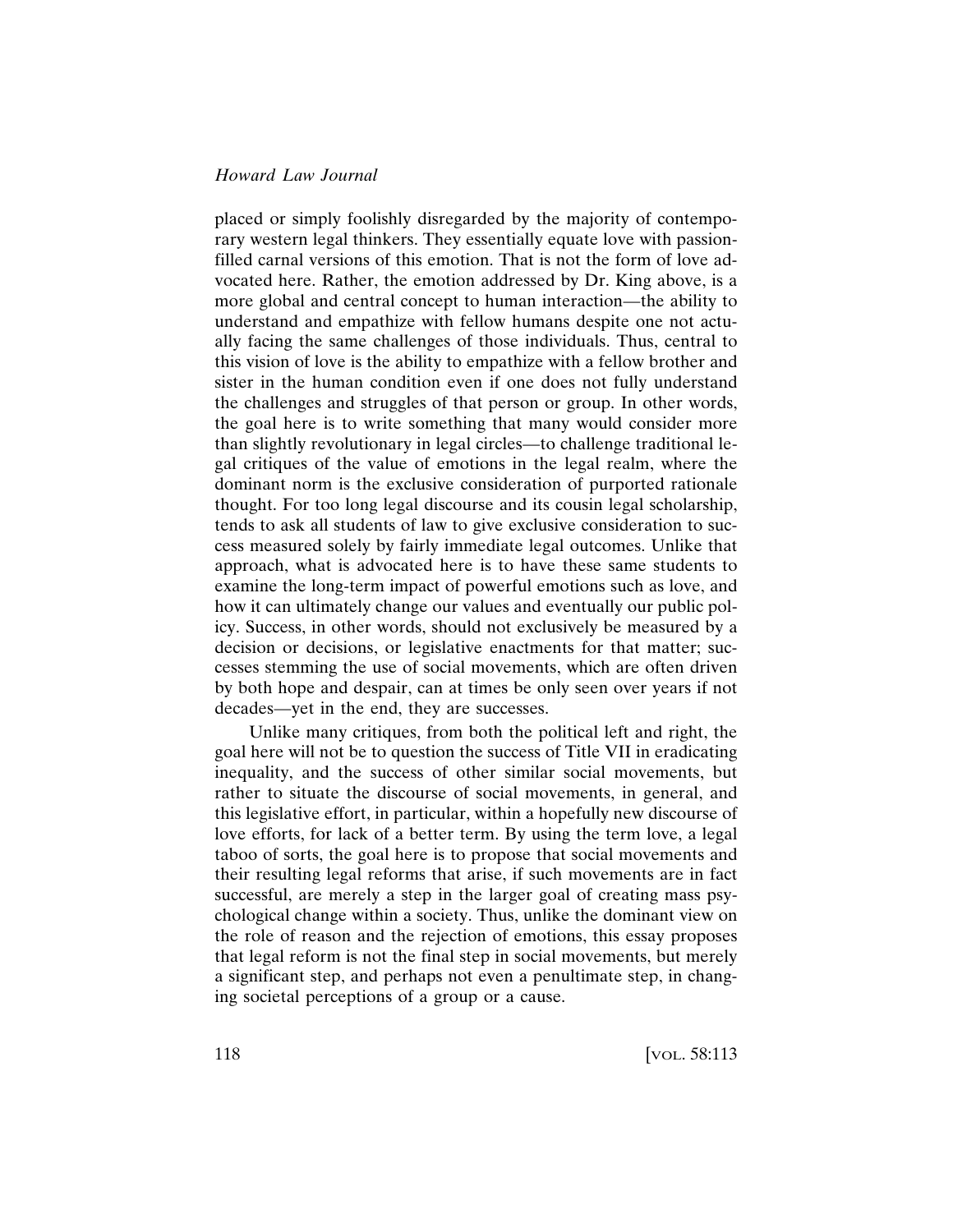## *Love and Civil Rights*

While law school curricula and law review articles alike are filled with references to terms like murder, theft, robbery, battery, and even fraud, it is rare the professor that dares mention love in the classroom, and it is even more unusual for articles or political efforts to be openly based on the power of love. Despite this tendency, this essay aims to do just that—to proclaim that the civil rights movement of the 1960s succeeded, and is more accurately a significant step, in the goal of achieving societal equality because of the transformative power of love. While perhaps the overall goal of equality, and Title VII's goal in particular of attaining equality in employment opportunity, is still elusive fifty years later, perhaps the focus could be shifted slightly to recognize the impact the legislation did achieve, and perhaps more importantly, to appreciate that the goal of employment equality could hardly be achieved through one legislative act no mater how broad its goal or its sweeping language. In other words, the goal of any form of equality is an ongoing one, and should appropriately be viewed as such.

As Professor William Eskridge noted, rarely did significant changes in law in the twentieth century stem from change in text or some judge's new discovery concerning the Constitution.<sup>24</sup> Indeed, changes in significant rights occurred as a result of outsider groups calling for change to a system that treated them less than equal. Eskridge observes:

Race, sex, and sexual orientation were markers of social inferiority and legal exclusion throughout the twentieth century. People of color, women, and gay people all came to resist their social and legal disabilities in the civil rights movement seeking to end apartheid; various feminist movements seeking women's control over their own bodies and equal rights with men; and the gay rights movement, seeking equal rights for lesbigay and transgendered people. All these social movements sought to change positive law and social norms.<sup>25</sup>

While Professor Eskridge astutely and persuasively argues that "identity-based social movements" effectively used courts to create constitutional doctrine, the position of this essay is to examine related, but also different, issues, specifically, the passage of significant federal legislation seeking to achieve social change, namely the eradication of racial and other forms of discrimination. The focus here is not based

<sup>24.</sup> William N. Eskridge Jr., *Some Effects of Identity-Based Social Movements on Constitutional Law in the Twentieth Century*, 100 MICH. L. REV. 2062 (2002). 25. *Id.* at 2065.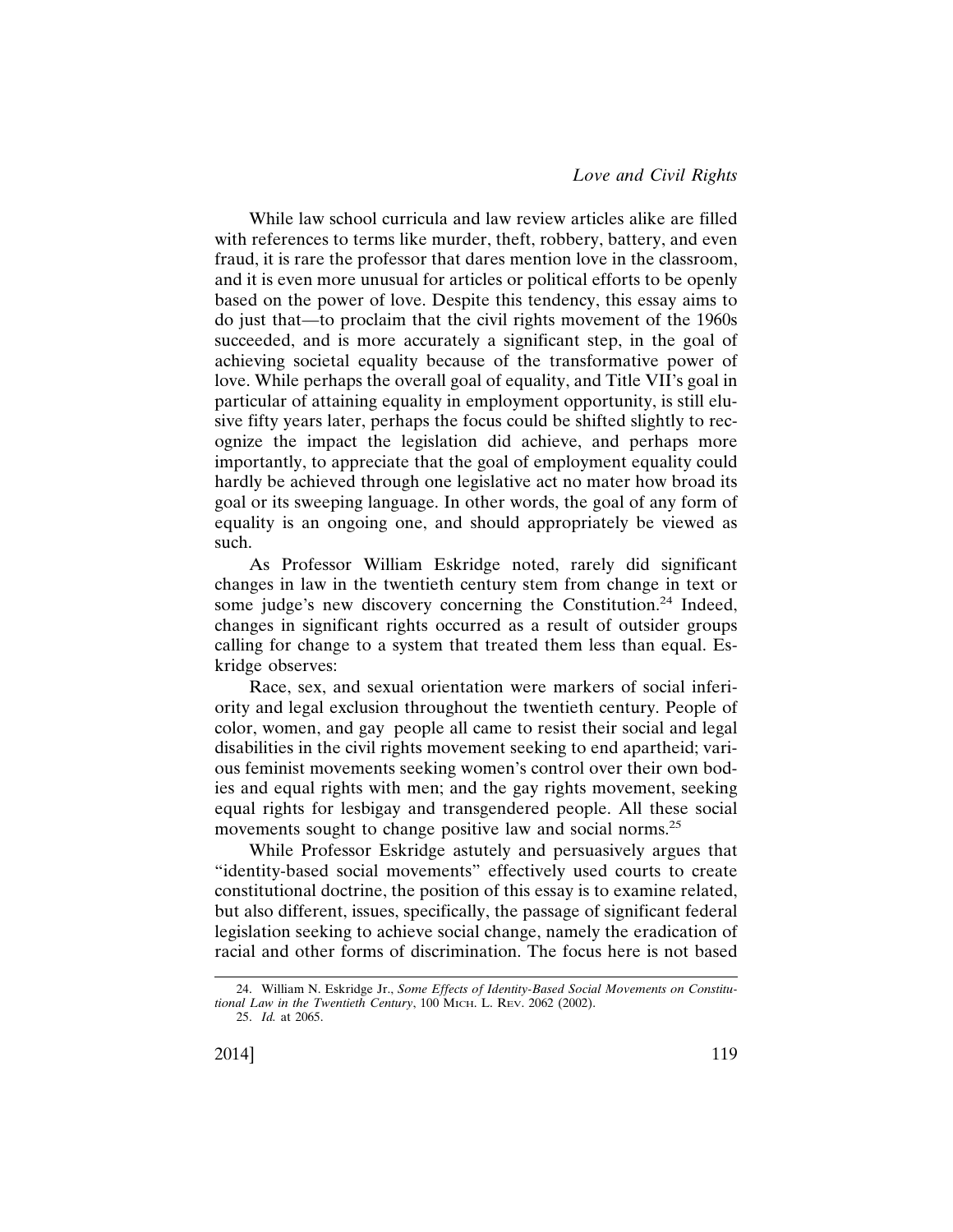upon court-driven decisions that are the result of social movements, but legislative, and to a lesser extent, judicial action that stem from such movements. In other words, the goal here is to question how it is that outsider groups, which are often the subject of wide spread hate and scorn, can ultimately win the hearts and minds of judges and legislatures alike. How do these legal victories occur when these advocates are often among the most disliked groups in the United States? Indeed, they are often representative of the least among us, and as a result are not only often the most obvious prey of the bigots, but also cause few in society to even think about their plight. Yet, they seem to succeed, at least partially, and in a wide variety of legal settings, albeit at times it may take decades or even centuries to fully achieve, or even have most appreciate such victories.

Merely examine the antipathy against the LGBT community in the 1980s during the AIDS epidemic's genesis, for instance. This group was far from a popular one in the public statements by politicians and religious leaders alike. Indeed, it was not unusual to hear leaders proclaim that the dreaded decease of AIDS was some sort of moral punishment. Now, move forward and compare that to the LGBT community's success in the courts, and in the hearts of many Americans, concerning marriage equality today. Could it be that popular culture leaders like Ellen DeGeneres, with her now iconic outing of herself in her sitcom, caused such a dramatic shift? The simple answer is yes, at least in part. When members of an outsider group, such as a woman in the 1800s with respect to the suffrage movement, and gay actor in the 1990s, or a DREAMer today, is given a chance to let others view them as they are, society grows to eventually, and perhaps incredibly slowly, appreciate them as fellow brothers and sisters in that society. In other words, when outsiders demonstrate they are basically no different than the rest of us at their and our core, we begin to empathize with them and grow to appreciate that yes indeed, they are our fellow neighbors, and in fact brothers and sisters in our society.

How else can one explain these repeated victories against apparently insurmountable odds? It can hardly be argued that the abovementioned outsider groups, just to name a few, have not succeeded in some real tangible ways within our legal structure. And perhaps a more vivid, and arguably a more current example, is how the American psyche is changing its view of immigrants as this very moment. And while no significant legislative reform has yet occurred for this

120 **[VOL. 58:113]**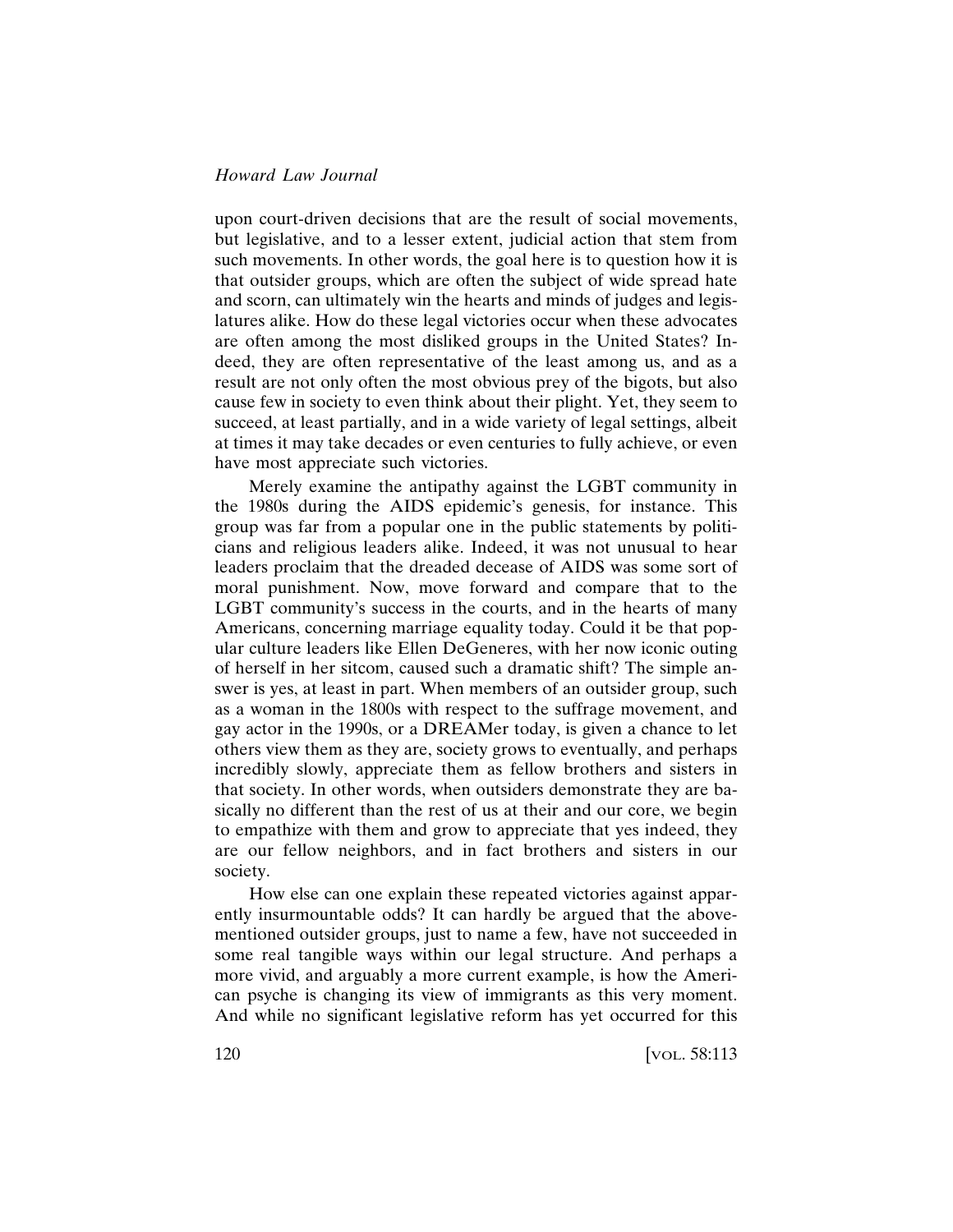group, such as comprehensive immigration reform, it is not hard to compare the historic vitriol used against undocumented immigrants for well over a century, and compare it today with the image of young college-aged advocates, also known as DREAMers, affecting public perceptions of immigrants. Indeed, these young advocates have transformed a public debate against one of the most hated groups in society—the so-called "illegals," a term that is not only offensive, it is also linguistically and grammatically untenable.<sup>26</sup>

#### II. IS LOVE THE ANSWER?

Social scientists have had as much trouble defining love as philosophers and poets. We have books on love, theories on love, and research on love. Yet no one has a single, simple definition that is widely accepted by other social scientists.<sup>27</sup>

As the quote above suggests, while love is a word even a preschooler purports to understand, few of those that study the concept, can adequately describe, let alone define it. What does seem to be clear is that a vast majority of modern western legal thinkers reject the role of any emotion in legal analysis, and appear to have a special disdain for the emotion of love.<sup>28</sup>

What is wrong with their analysis is that they, perhaps unwittingly, seem to be focused on romantic love when they examine this emotion. And perhaps because most can appreciate the irrationality of that sort of love, i.e., the recollections all seem to have of foolish behavior associated with that form of love, $29$  these thinkers quickly dismiss emotions in general, and love in particular, when exploring the role of reason in legal thought. Consider the how easily noted jurist and professor Richard Posner readily distinguishes emotions and reason. Posner notes four emotions as particularly interfering with the problem solving process: "anger, disgust, indignation, and love."<sup>30</sup>

<sup>26.</sup> Ediberto Roman and Bobby Joe Bracy, *Words Do Matter in the Immigration Debate,* LA PRENSA SAN DIEGO, (Apr. 26, 2013), http://laprensa-sandiego.org/editorial-and-commentary/ commentary/words-do-matter-in-the-immigration-debate.

<sup>27.</sup> Beverley Fehr and James A. Russell, *The Concept of Love Viewed From a Prototype Perspective*, 60 J. PERSONALITY & SOC. PSYCHOL. 425, 426–27 (1991) (quoting S. S. Brehm, Intimate Relationships 90 (Random House 1985)).

<sup>28.</sup> *See* Barbara L. Atwell, *The Jurisprudence of Love*, 85 U. OF DET. MERCY L. REV. 495 (2008) (observing that love—energetic and spiritual versions of it, and not romantic versions, are central to achieving justice).

<sup>29.</sup> Example would be too ample for this author to list even if looking to his own follies in this context.

<sup>30.</sup> Richard A. Posner, *Emotion Versus Emotionalism in Law, in* THE PASSIONS OF LAW 309, 309 (Susan A. Bandes ed., 1999).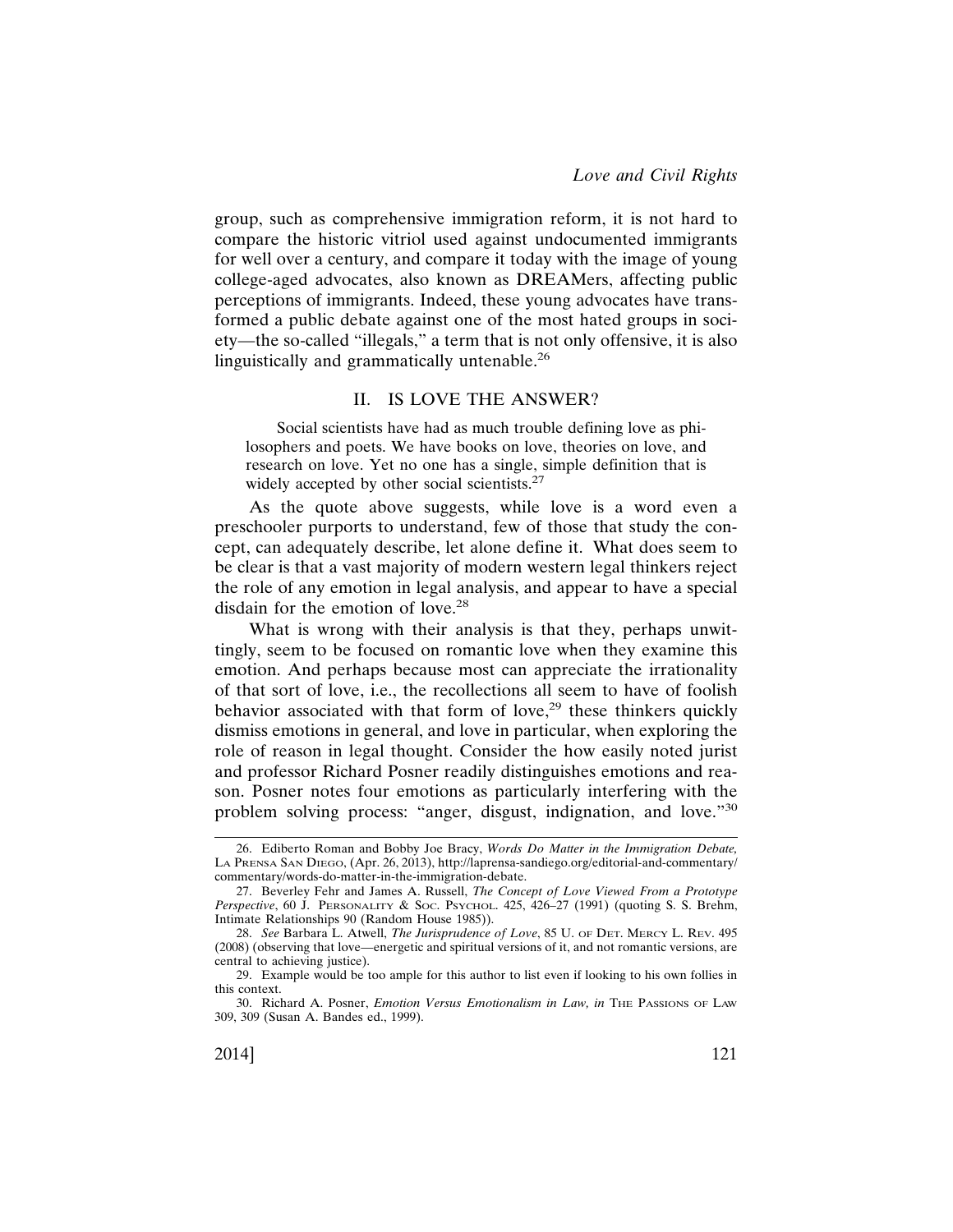With little equivocation, Posner observes: "the law itself is conventionally regarded as a bastion of 'reason' conceived of as the antithesis of emotion."31 Similarly, Robert Solomon argues that "law is by definition dispassionate."32 In essence, there is little debate in leading legal academic circles that legal analysis should be devoid of emotions. More recently, even my friend Andrew McClurg similarly dismisses love as playing a role in the legal arena. In the context of pleas to emotion, McClurg observes:

Appeals to emotion are fallacious because emotions are irrelevant as a basis for deciding an issue. While emotions have psychological relevance in that they have a persuasive impact on the human mind, they have no logical relevance because they are incapable of establishing the truth of conclusions. Proving truth requires the mustering of convincing evidence and not simply the exploitation of emotional sensitivities. Emotions may move us to act, but reason should control the course of that action.<sup>33</sup>

While the above quotes do not provide a wholesale devaluation of love, they do illustrate the ease with which legal scholars attempt to dissociate their analytical undertaking with emotions. The task here is an attempt to remind these scholars that not only is the effort by humans to remove emotions from decision-making by definition futile, the effort of those that claim emotions have no place in the legal arena too narrowly define or interpret the emotion of love. And to the extent they at all consider the emotion of love, they only consider that definition that more closely resembles romantic love, with all its irrational qualities.

Similarly, one emotion advocate recently criticized contemporary legal thinkers, observing:

Incorporating experiential understanding of persons or groups into an ideological system based on a reductionist concept of reason, system that at times seems to have a fetish for predictability and control under the Rule of Law, raises terrifying specters of destabilization, chaos, and anarchy. Accordingly, the emotional, physical, and experiential aspects of being human have by and large been banished from the better legal neighborhoods and from explicit recognition in

<sup>31.</sup> *Id.*

<sup>32.</sup> Robert Solomon, *Justice v. Vengeance*, in The PASSIONS OF LAW 123, 128 (Susan A. Bandes ed., 1999).

<sup>33.</sup> *See* Andrew Jay McClurg, *The Rhetoric of Gun Control*, 42 AM. U. L. REV. 53, 66 (1992).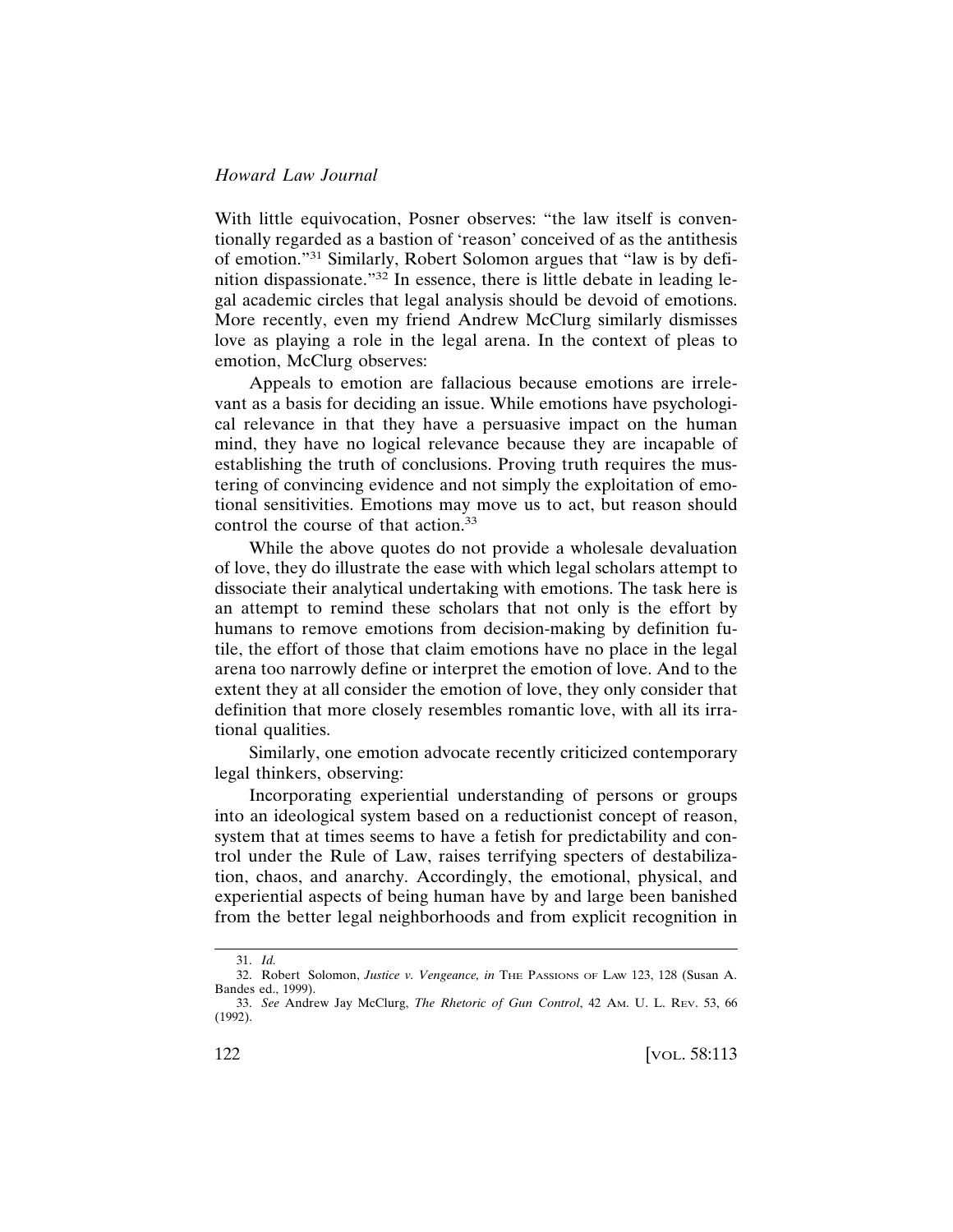legal discourse (although they sometimes get smuggled in as "facts" in briefs and opinions).<sup>34</sup>

A related argument is as follows:

A scholar or a judge may react to the pain and anguish caused actual human beings by a given law or doctrine, but she will seldom point to the painful or existential consequences of that law as reason to change it. This is because the *ideological structures of legal discourse and cognition block affective and phenomenological argument: The "normal" discourse of law disallows the language of emotion and experience. The avoidance of emotion, affect, and experiential understanding reflects an impoverished view of reason and understanding one that focuses on cognition in its most reductionist sense. This impoverished view stems from a belief that reason and emotion are separate, that reason can and must restrain emotion, that law-as-reason can and must order, rationalize and control*. 35

As a result of the dominant discourse in legal analysis an important mode of understanding is simply undervalued and even dismissed. As Professor Henderson correctly observed over a decade ago, though unfortunately, her astute observations have gone largely unnoticed to the majority of legal scholars:

That mode of understanding is best captured by the word "empathy," a word that at first seems counterintuitive in a world defined as legal. Yet empathy is a form of understanding, a phenomenon that encompasses affect as well as cognition in determining meanings; it is a rich source of knowledge and approaches to legal problems - which are, ultimately, human problems. Properly understood, empathy is not a "weird" or "mystical" phenomenon, nor is it "intuition." Rather, it is a way of knowing that can explode received knowledge of legal problems and structures, that reveals moral problems previously sublimated by pretensions to reductionist rationality, and that provides a bridge to normatively better legal outcomes.<sup>36</sup>

What is therefore missing in contemporary legal discourse is the analytical tool and force of empathy, which is an emotion that assists us in understanding our surroundings. As noted author R. Wasserstrom previously observed, "empathy enables the decision maker to have an appreciation of the human meanings of a given legal situation.

<sup>34.</sup> Lynne N. Henderson, *Legality and Empathy*, 85 MICH. L. REV. 1574 (1987).

<sup>35.</sup> *Id.* at 1575 (emphasis added).

<sup>36.</sup> *Id.*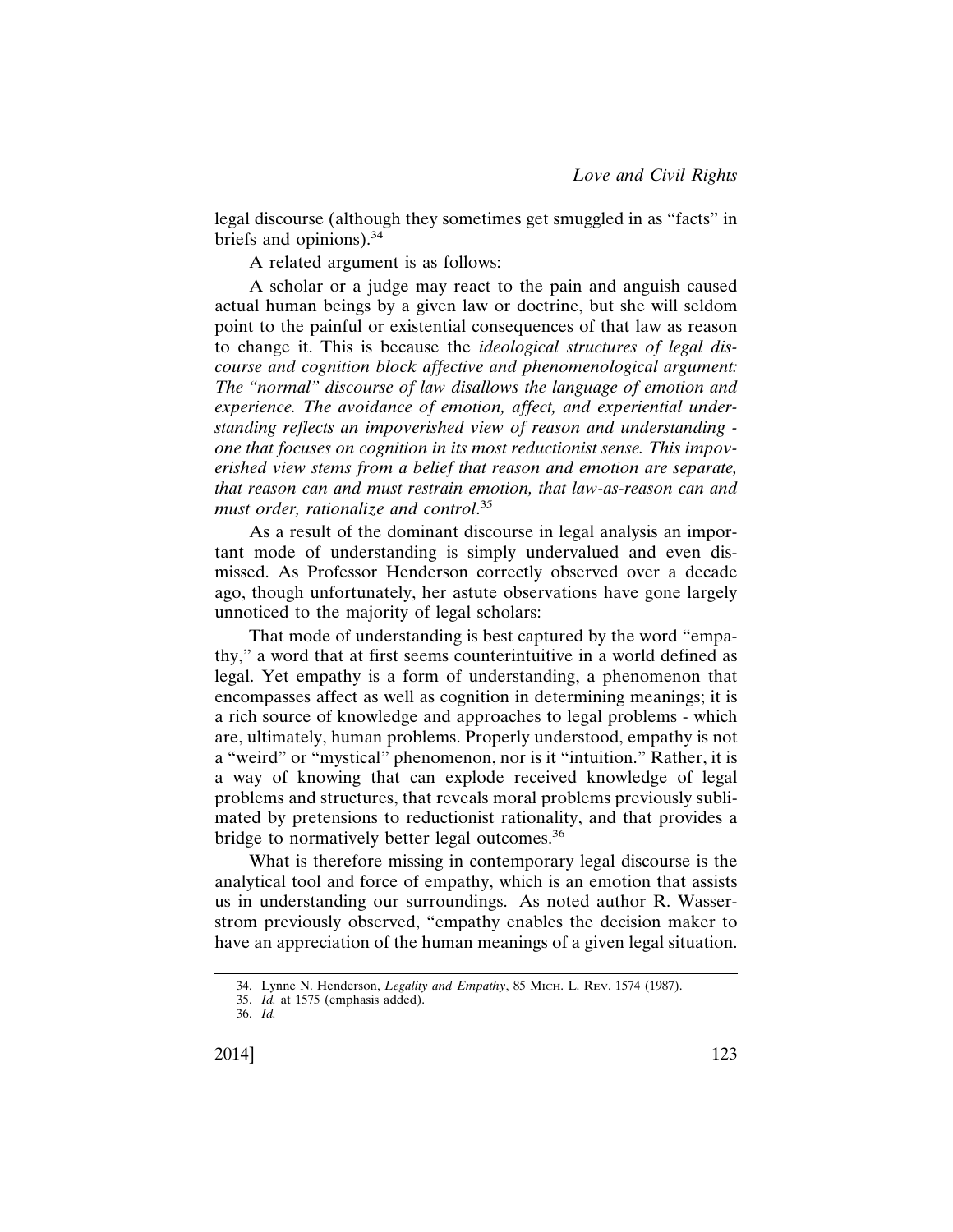Empathy aids both process of discovery- the procedure by which a judge or other legal decision maker reaches a conclusion- and process of justification- the procedure used by a judge or other decision maker to justify the conclusion- in a way that disembodied reason simply cannot. "37

What is instead proposed in this essay is not a narrow reductionist means of analysis, but a more classic interpretation of analysis; one that specifically and openly embraces the analytical value of all means of human understanding, including the power of empathy, which stems from a broader, and arguably more comprehensive understanding of the term love, or to use the philosopher Hegel's term, *liebe.* The word empathy in turn should be understood to encompass several related and complementary parts. In essence, there are three basic phenomena captured by the word: (1) feeling the emotion of another; (2) understanding the experience or situation of another, both affectively and cognitively, often achieved by imagining oneself to be in the position of the other; and (3) action brought about by experiencing the distress of another.<sup>38</sup>

With such an interpretation one can appreciate that within the spectrum of the term love, and its consequences of provoking, or at least engendering empathy, comes the ability to care for the needs of others even if one cannot fully understand or even have considered those needs held by others. In other words, the great power of love is the ability to have others that are totally unfamiliar with your claims for change to be able to empathize with your plight even if they do not fully understand or can appreciate the extent of your pain, or call for change and justice. This ability is exactly what contemporary legal thinkers simply fail to do too often.

It is exactly because of empathy that hated, or at least disregarded groups, like African-Americans in the 1960s, members of the LGBT community in the 1990s and early part of this century, and even today undocumented youth, can cause other members in society to listen to their claims and eventually agree with their cause. Note that in each of these three examples, the groups calling for change and initiating a social movement were the subjects of deep resentment and even hate. They had no army, nor were they popular in numbers, yet

<sup>37.</sup> R. WASSERSTROM, THE JUDICIAL DECISION: TOWARD A THEORY OF LEGAL JUSTIFICA-TION 27 (1961).

<sup>38.</sup> *See* Henderson, *supra* note 34, at 1579.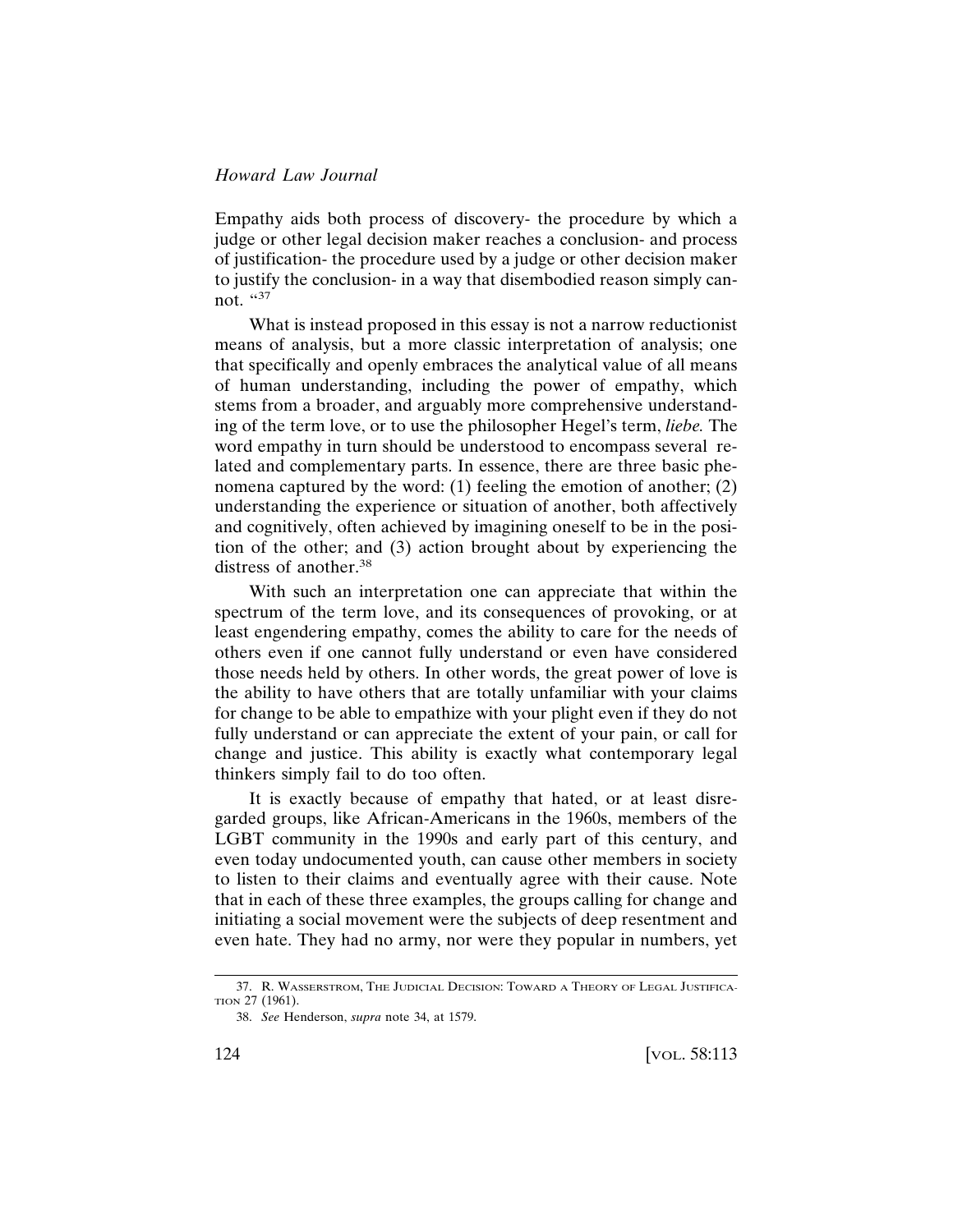they were able to achieve some tangible gains within the legal and political arena.

In the legislative arena, the passage of the 1964 Civil Rights Act and its Title VII are prime examples of such successes for the African-American and other racial minority communities. For the LGBT community, the U.S. Supreme Court's decision in United States v. Windsor,<sup>39</sup> which held that the Constitution's Due Process and Equal Protection Clauses forbid federal laws like the Defense of Marriage Act (DOMA), was a real and significant victory for that community. In the context of young immigrant advocates, the passage of laws by several states to allow for in-state college tuition for these undocumented immigrants likewise speaks to the power of empathy even for groups that were once the most disliked sub-culture in society.40 Currently, for instance, at least 18 states have provisions allowing for instate tuition rates for undocumented students. Sixteen states—California, Colorado, Connecticut, Florida, Illinois, Kansas, Maryland, Minnesota, Nebraska, New Jersey, New Mexico, New York, Oregon, Texas, Utah and Washington—extend in-state tuition rates to undocumented students through state legislation.<sup>41</sup> Two states—Oklahoma and Rhode Island—allow in-state tuition rates to undocumented students through Board of Regents decisions.<sup>42</sup> These victories occurred not from dispassionate analysis by the lawyers or politicians, they occurred because society eventually was able to empathize with the claims of these groups, and either judges and juries agreed with the justice of the causes, or perhaps even more telling, legislative representatives appreciated the will of their constituents, even in the face of vocal and powerful opposition.

#### III. HISTORY OF LOVE!

Eighteenth century philosopher, Georg Wilhelm Friedrich Hegel recognized this exact form of non-romantic transformative and extremely powerful form of Love. At the end of the eighteenth and the beginning of the nineteenth century, Hegel developed a concept of "recognition," where he also reflected back on a whole series of philo-

42. *Id.*

<sup>39. 133</sup> S. Ct. 2675 (2013).

<sup>40.</sup> I am so proud to have played a role in fighting for such access issues in my home state of Florida, and I remain inspired by the strength and perseverance of many of my DREAMer friends.

<sup>41.</sup> Nat'l Conference of State Legislatures, *Undocumented Student Tuition: Overview*, (Feb. 10, 2015), http://www.ncsl.org/research/education/undocumented-student-tuition-overview.aspx.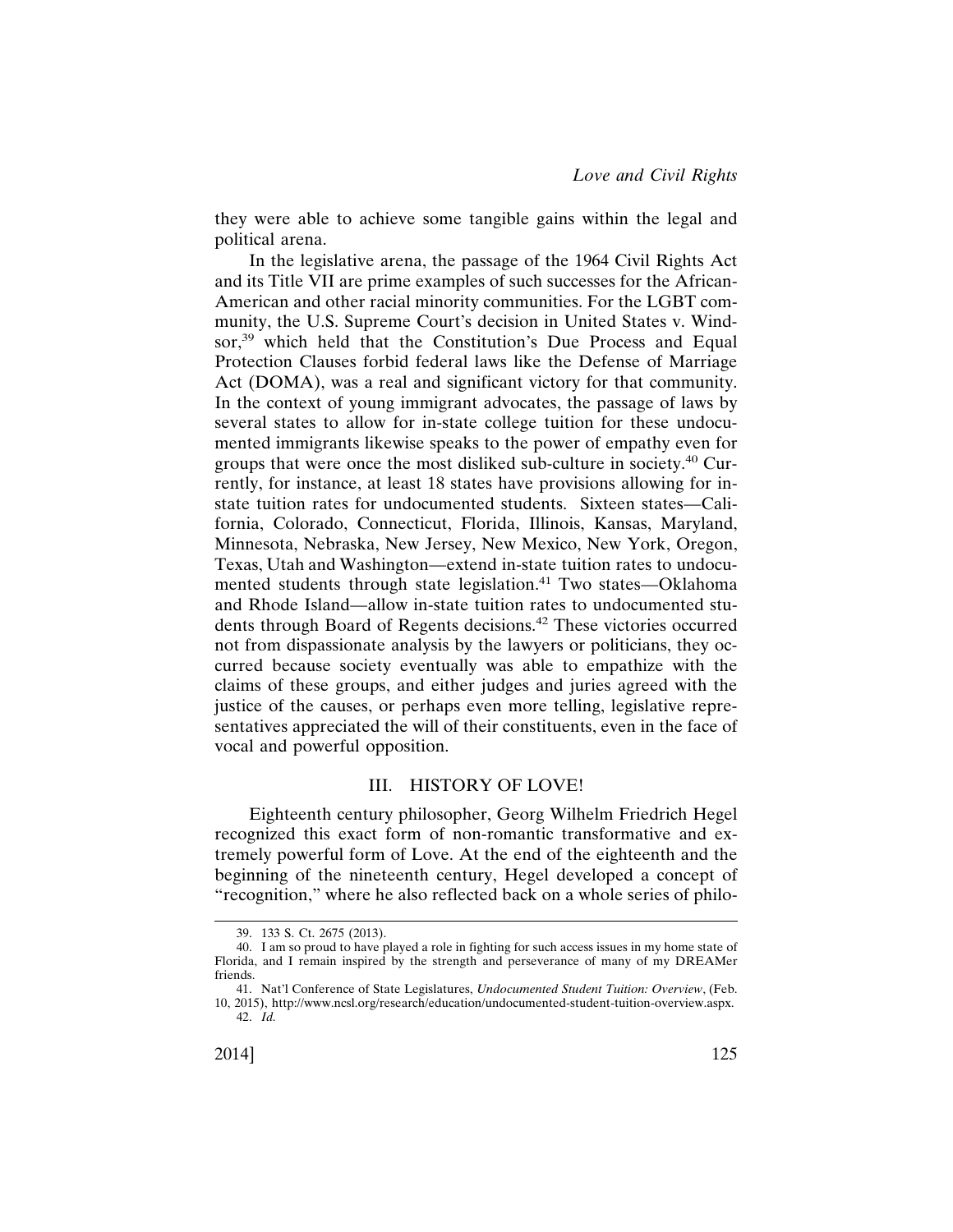sophical projects in which related concepts and notions had taken on leading roles in contemporary philosophical discourse.<sup>43</sup> For Hegel, central classic reference in recognition-theory, is in reading his treatment of the theme of love or Liebe.<sup>44</sup> According to Hegel, self-consciousness of human beings is dependent upon the experience of social recognition. Hegel's model of a "struggle for recognition" includes the idea that ethical progress unfolds in a series of three levels of increasingly more demanding patterns of recognition, and an "intersubjective struggle" mediates between each of these levels, a struggle that subjects conduct in order to have their identity claims confirmed.45

Hegel's model, which is key to the thesis here is that it adds to legal (rights-based) recognition, which in turn includes two more forms of reciprocal recognition, to which particular levels of the individual relation-to-self have to correspond: in *love*, which Hegel in his early work understands in the very emphatic sense of a philosophy of unity.46 According to this philosophy, subjects recognize each other in the unique nature of their needs, so that they can attain emotional security in the articulation of the claims raised by their drives, and finally, in the state's sphere of ethical life in turn the state thereby obtains a form of recognition that allows subjects to esteem one another in those attributes that contribute to the reproduction of the societal order.<sup>47</sup>

While at an initial reading, Hegel's theory of recognition may give some the impression of being a tad bit dense, and arguably cumbersome to comprehend, in actuality it is fairly straight-forward. As one writer recently observed,

one attitude that is essential in how exactly the constellation of issues that Hegel calls Liebe instantiates the structure of 'finding oneself in one's other', an attitude that thereby forms the core of all relationships and all attitude–complexes that deserve the name Liebe in Hegel. This is the attitude of unconditional concern for the good, well-being or happiness of

<sup>43.</sup> John Farrell & Axel Honneth, *Recognition and Moral Obligation*, 64 Soc. REs. 16, 16 (1997).

<sup>44.</sup> Heikki Ikaheimo, *Globalising Love: On the Nature and Scope of Love as a Form of Recognition*, 18 RES PUBLICA 11 (Feb. 7, 2012).

<sup>45.</sup> *See* Farrell & Honneth, *supra* note 43, at 25.

<sup>46.</sup> *Id.*

<sup>47.</sup> *Id.*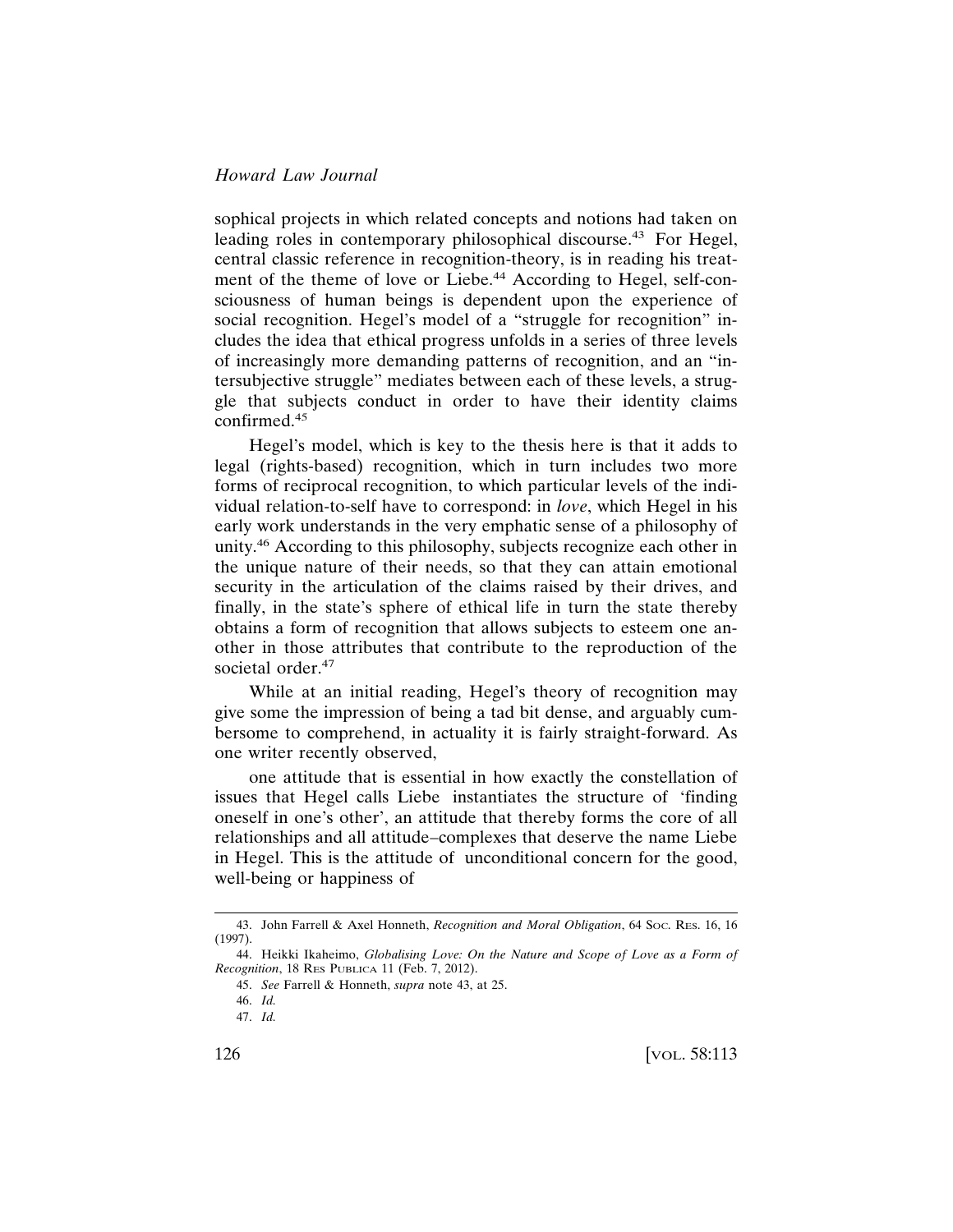the other—the very same attitude that is on Aristotle's view the focal meaning of philia .48

Therefore, Hegel's model, to perhaps put it too simply, recognizes that individuals in a society develop forms of recognition, to use his term, which develops a form of progress that allows members of that society to recognize each other's needs. In other words, empathy or love for fellow members of society eventually develops as the notion of recognition of those within a society evolves. And according to Hegel, love, which Hegel recognizes as essentially a form of empathy, or a form of philosophical of unity, allows individuals within a society to recognize each other and the needs each other may possess. This in turn allows members of a society to attain understanding and emotional security in the articulation of the claims raised by others. Ultimately, according to Hegel's theory, in a state's sphere of ethical life, there is a form of recognition that allows subjects to respect, and have esteem for one another, which in turn promotes the social order of that society.

Now moving forward to the era that is the focus of this symposium issue — 1964 and the passage of the civil rights act by that name as well as Title VII, the leading civil rights figure of that era understood the need for social, legal, political, and cultural change. And he also knew of the need to use empathy and love to foster understanding of the injustices faced by racial minorities. In other words, Dr. King knew of both the importance and the power of Hegel's notion of love. Throughout the series of speeches quoted below, it becomes fairly obvious that Dr. King was not only calling for change, he was purposefully using love as a means to reject hate and fear, and as a vehicle to promote understanding or empathy. The passages below highlight this influential effort.

King's August 16, 1967, speech in Atlanta, Georgia, entitled "Where Do We Go From Here?" delivered at the 11th Southern Christian Leadership Conference Convention discussed how love and power are often "contrasted as polar opposites" when, in fact, they are concepts that are intertwined with each other.<sup>49</sup> He observed "Negro Americans" and white Americans both had it wrong in the racial struggle in America.<sup>50</sup> Whereas the former sought their goals "through love . . . devoid of power," the latter pursued their goals

<sup>48.</sup> *See* Ikaheimo, *supra* note 44, at 26.

<sup>49.</sup> Rev. Dr. Martin Luther King. Jr., Where Do We Go From Here? (Aug. 16, 1967).

<sup>50.</sup> *Id.*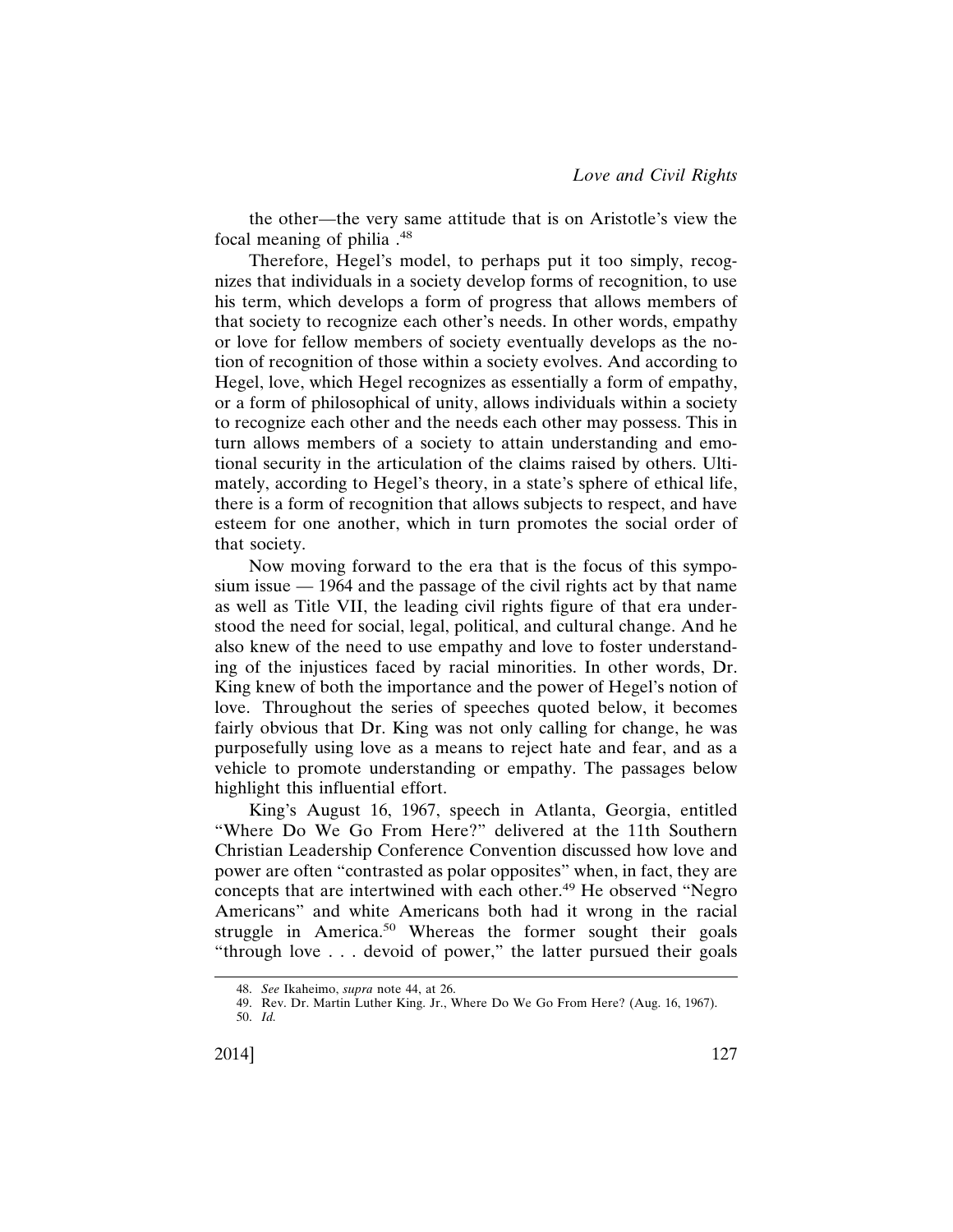"through power devoid of love and conscience."<sup>51</sup> He concluded that he has decided to "stick with love" because love is ultimately the only answer to mankind's problems."52 The relevant passage from his speech is as follows:

And one of the great problems of history is that the concepts of love and power have usually been contrasted as opposites, polar opposites, so that love is identified with a resignation of power, and power with a denial of love. . . . Now, we got to get this thing right. What is needed is a realization that power without love is reckless and abusive, and that love without power is sentimental and anemic. (*Yes*) Power at its best [*applause*], power at its best is love (*Yes*) implementing the demands of justice, and justice at its best is love correcting everything that stands against love. (*Speak*) And this is what we must see as we move on. Now what has happened is that we've had it wrong and mixed up in our country, and this has led Negro Americans in the past to seek their goals through love and moral suasion devoid of power, and white Americans to seek their goals through power devoid of love and conscience. It is leading a few extremists today to advocate for Negroes the same destructive and conscienceless power that they have justly abhorred in whites. It is precisely this collision of immoral power with powerless morality which constitutes the major crisis of our times. (*Yes*) . . . And the other thing is, I'm concerned about a better world. I'm concerned about justice; I'm concerned about brotherhood; I'm concerned about truth. (*That's right*) And when one is concerned about that, he can never advocate violence. For through violence you may murder a murderer, but you can't murder murder. (*Yes*) Through violence you may murder a liar, but you can't establish truth. (*That's right*) Through violence you may murder a hater, but you can't murder hate through violence. (*All right, That's right*) Darkness cannot put out darkness; only light can do that. [*applause*] . . . And I say to you, I have also decided to stick with love, for I know that love is ultimately the only answer to mankind's problems. (*Yes*) And I'm going to talk about it everywhere I go. I know it isn't popular to talk about it in some circles today. (*No*) And I'm not talking about emotional bosh when I talk about love; I'm talking about a strong, demanding love. (*Yes*) For I have seen too much hate. (*Yes*) I've seen too much hate on the faces of sheriffs in the South. (*Yeah*) I've seen

51. *Id.* 52. *Id.*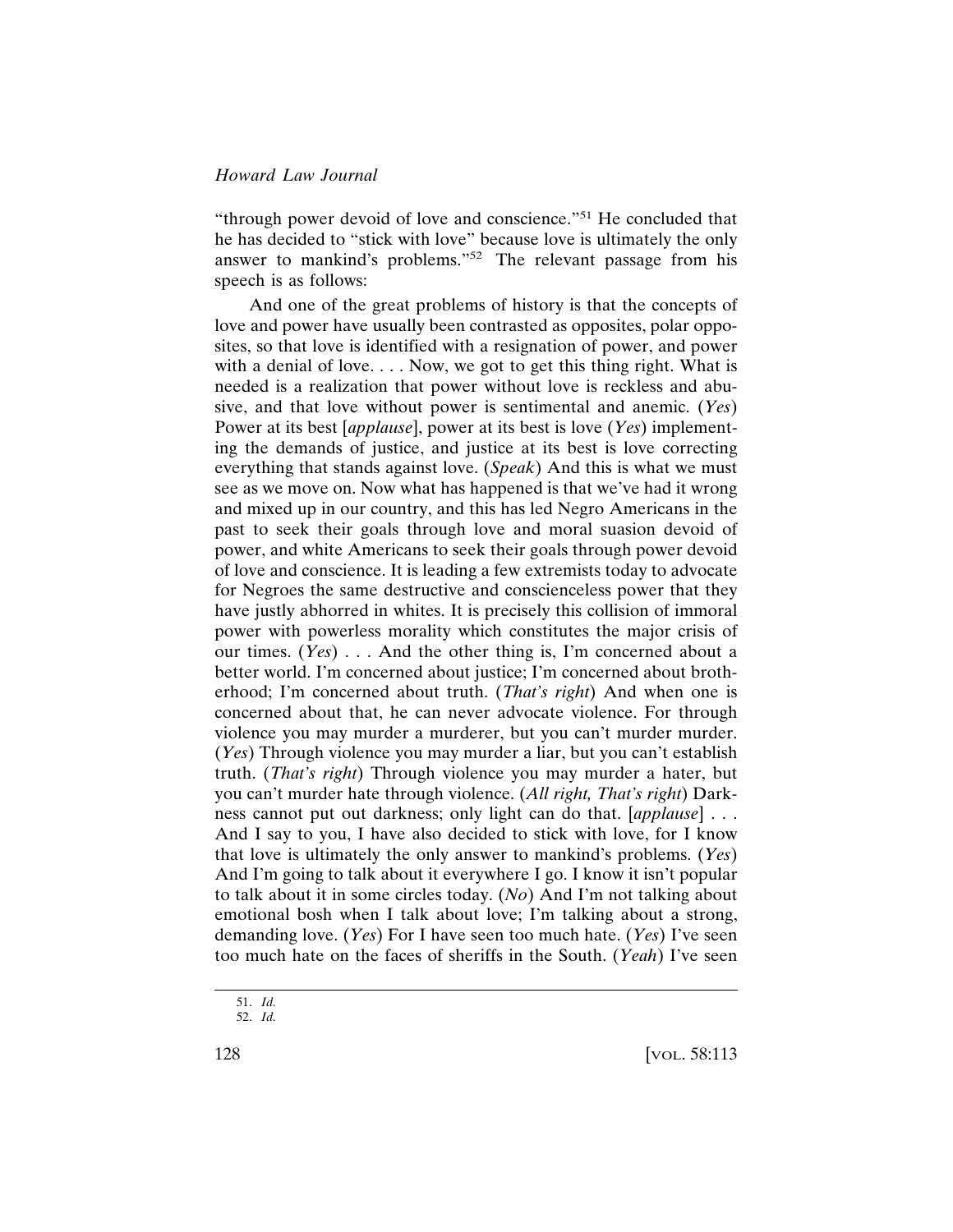hate on the faces of too many Klansmen and too many White Citizens Councilors in the South to want to hate, myself, because every time I see it, I know that it does something to their faces and their personalities, and I say to myself that hate is too great a burden to bear. (*Yes, That's right*) I have decided to love. [*applause*] 53

Similarly, Dr. King's address at the conclusion of the Selma to Montgomery March on March 25, 1965, posited that racial segregation was not the "natural result of hatred between the races."<sup>54</sup> Instead, it was a "political stratagem:"

Our whole campaign in Alabama has been centered around the right to vote. In focusing the attention of the nation and the world today on the flagrant denial of the right to vote, we are exposing the very origin, the root cause, of racial segregation in the Southland. Racial segregation as a way of life did not come about as a natural result of hatred between the races immediately after the Civil War. There were no laws segregating the races then. And as the noted historian, C. Vann Woodward, in his book, The Strange Career of Jim Crow, clearly points out, the segregation of the races was really a political stratagem employed by the emerging Bourbon interests in the South to keep the southern masses divided and southern labor the cheapest in the land. You see, it was a simple thing to keep the poor white masses working for near-starvation wages in the years that followed the Civil War. Why, if the poor white plantation or mill worker became dissatisfied with his low wages, the plantation or mill owner would merely threaten to fire him and hire former Negro slaves and pay him even less. Thus, the southern wage level was kept almost unbearably low.<sup>55</sup>

Later in the movement, Dr. King's "The American Dream" speech delivered at Ebenezer Baptist Church in Atlanta, Georgia, on July 4, 1965, addressed how the civil rights movement involves meeting the hatred of the other side with love, despite what they may do because "hate is too great a burden to bear."56 There is perhaps no greater a passage than the following in demonstrating Dr. King's and the social movement's call for greater understanding and empathy. Or to use Hegel's terminology—recognition, than these powerful and

<sup>53.</sup> *Id.*

<sup>54.</sup> Rev. Dr. Martin Luther King. Jr., Address at the Conclusion of the Selma to Montgomery March (Mar. 25, 1965).

<sup>55.</sup> *Id.*

<sup>56.</sup> Rev. Dr. Martin Luther King. Jr., The American Dream (July 4, 1965).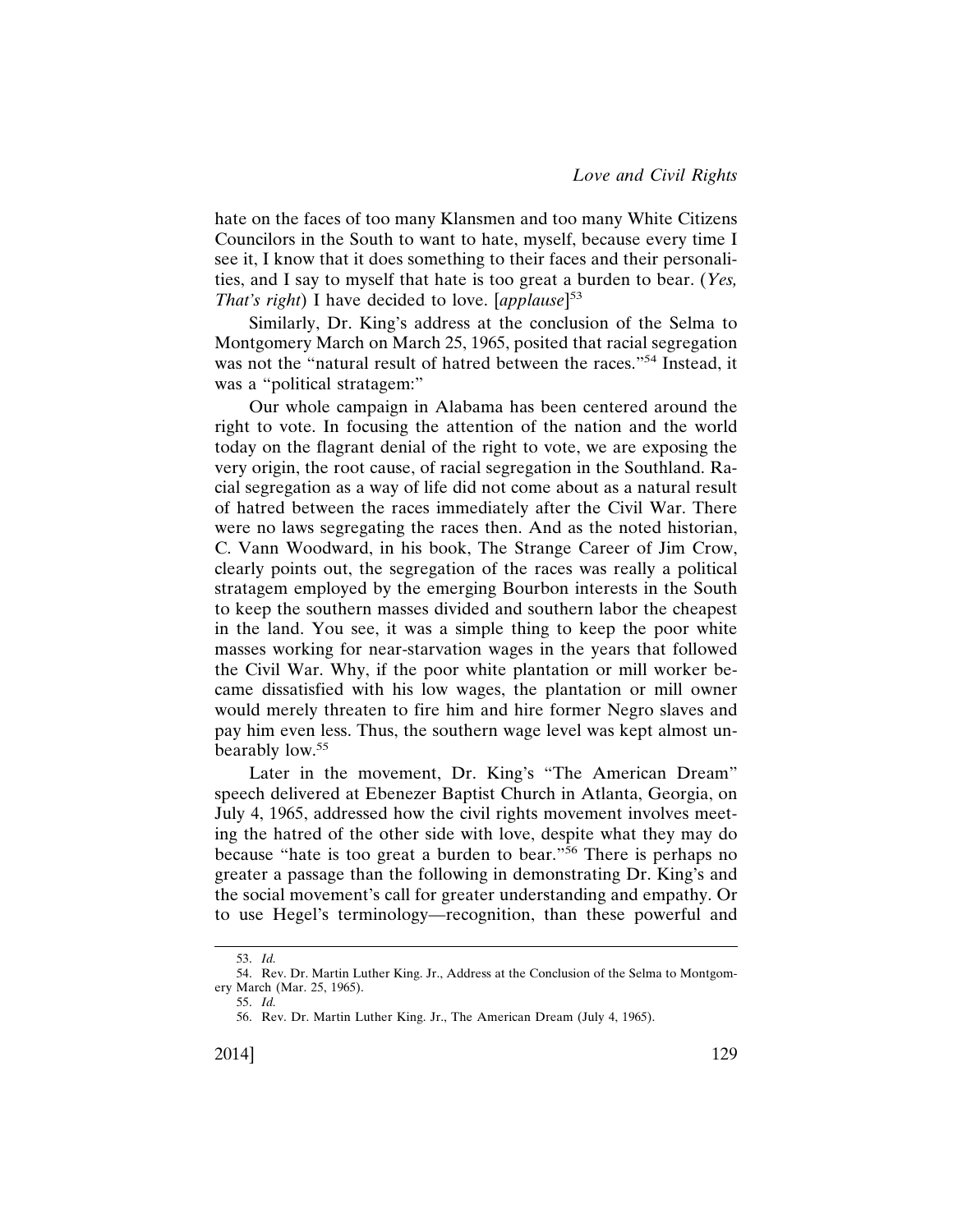love-filled words. Indeed, much like Hegel proclaimed as necessary for societal evolution, King specifically in this passage observes that the effort undertaken is not only based on love and will benefit the subjects of hate, but King specifically recognizes that the effort is undertaken for his fellow members of society, whether victim or oppressor—recognition indeed:

We need not hate; we need not use violence. We can stand up before our most violent opponent and say: We will match your capacity to inflict suffering by our capacity to endure suffering. We will meet your physical force with soul force. (*Make it plain*) Do to us what you will and we will still love you. We cannot in all good conscience obey your unjust laws, because noncooperation with evil is as much a moral obligation as is cooperation with good, and so throw us in jail. (*Make it plain*) We will go in those jails and transform them from dungeons of shame to havens of freedom and human dignity. Send your hooded perpetrators of violence into our communities after midnight hours and drag us out on some wayside road and beat us and leave us half-dead, and as difficult as it is, we will still love you. (*Amen*) Somehow go around the country and use your propaganda agents to make it appear that we are not fit culturally, morally, or otherwise for integration, and we will still love you. (*Yes*) Threaten our children and bomb our homes, and as difficult as it is, we will still love you. (*Yeah*) . . . One day we will win our freedom, but we will not only win freedom for ourselves, we will so appeal to your heart and your conscience that we will win you in the process." And our victory will be a double victory. Oh yes, love is the way. (*Yes*) Love is the only absolute. More and more I see this. I've seen too much hate to want to hate myself; hate is too great a burden to bear. (*You bet, Yes*) I've seen it on the faces of too many sheriffs of the South—I've seen hate. In the faces and even the walk of too many Klansmen of the South, I've seen hate. Hate distorts the personality. Hate does something to the soul that causes one to lose his objectivity. The man who hates can't think straight; (*Amen*) the man who hates can't reason right; the man who hates can't see right; the man who hates can't walk right. (*Yeah*)<sup>57</sup>

King's acceptance speech at the Nobel Peace Prize Ceremony on December 10, 1964, discussed how the foundation of the civil rights movement in the United States is love, and is a movement that "re-

<sup>57.</sup> *Id.*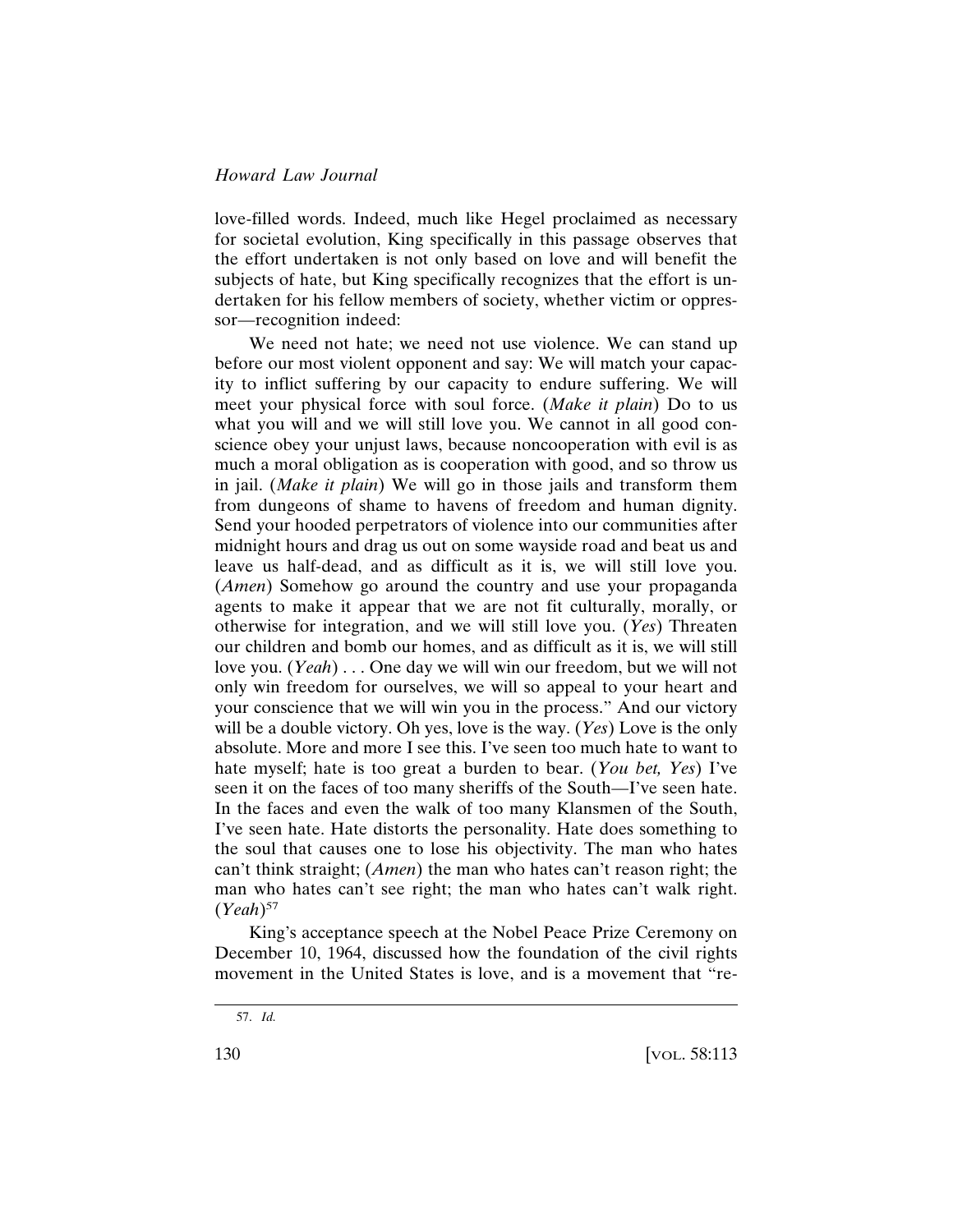jects revenge, aggression, and retaliation."58 The relevant portion of the speech is as follows:

Civilization and violence are antithetical concepts. Negroes of the United States, following the people of India, have demonstrated that nonviolence is not sterile passivity, but a powerful moral force which makes for social transformation. Sooner or later, all the peoples of the world will have to discover a way to live together in peace, and thereby transform this pending cosmic elegy into a creative psalm of brotherhood. If this is to be achieved, man must evolve for all human conflict a method which rejects revenge, aggression, and retaliation. The foundation of such a method is love. The torturous road which has led from Montgomery, Alabama, to Oslo bears witness to this truth, and this is a road over which millions of Negroes are traveling to find a new sense of dignity. This same road has opened for all Americans a new era of progress and hope. It has led to a new civil rights bill, and it will, I am convinced, be widened and lengthened into a superhighway of justice as Negro and white men in increasing numbers create alliances to overcome their common problems.<sup>59</sup>

King's "Levels of Love" sermon delivered at Ebenezer Baptist Church in Atlanta, Georgia, on September 16, 1962, describes the different types of love and how racism deals with utilitarian love, which involves loving another for his usefulness to the person.<sup>60</sup> Dr. King ends with noting that "love is the greatest power in all the world":

First, there is what I would refer to as utilitarian love. This is love at the lowest level. Here one loves another for his usefulness to him. . . . Whenever we treat people not as thous, whenever we treat a man not as a him, a woman not as a her but as an it, we make them a thing, and this is the tragedy of this level of love. This is the tragedy of racial segregation. In the final analysis, segregation is wrong not merely because it makes for physical inconveniences, not merely because it leaves the individuals who are segregated with inferior facilities, but segregation is wrong, in the final analysis, because it substitutes an I-It relationship for the I-Thou relationship and relegates persons to the status of things. . . . I talked with a white man in Albany, Georgia, the other day, and when we got down in the conversation he said . . . "I used to love the Negro, but I don't have the kind

59. *Id.*

<sup>58.</sup> Rev. Dr. Martin Luther King. Jr., Acceptance Speech at the Nobel Peace Prize Ceremony (Dec. 10, 1964).

<sup>60.</sup> Rev. Dr. Martin Luther King. Jr., Levels of Love (Sept. 16, 1962).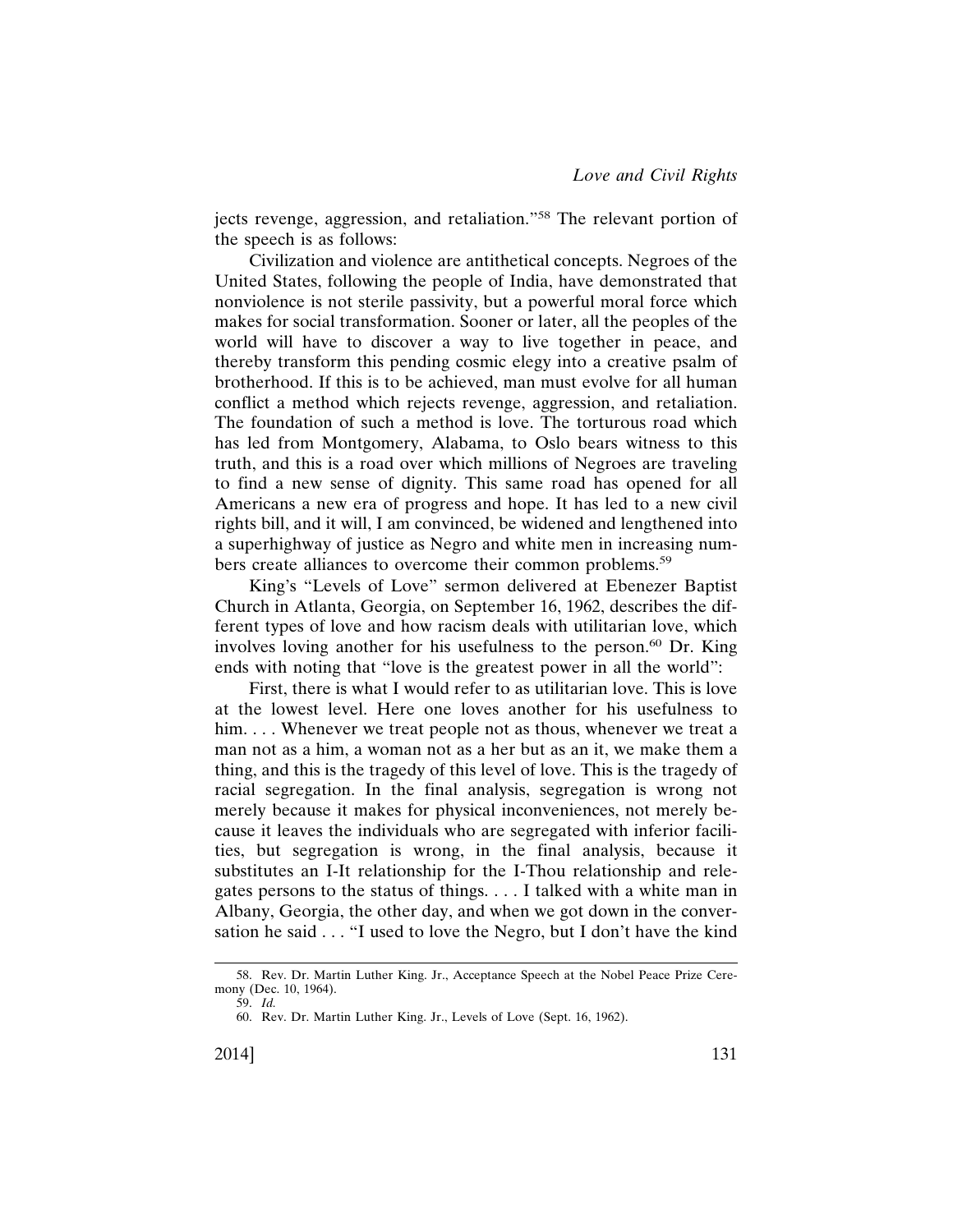of love for them that I used to have. You know, I used to give money to Negro churches. And even the man who worked for me, I would give him something every year extra; I'd give him a suit. But I just don't feel that way now. I don't love Negroes like I used to." And I said to myself, "You never did love Negroes (That's right) because your love was a conditional love. It was conditioned upon the Negro staying in his place, and the minute he stood up as a man and as somebody, you didn't love him anymore because your love was a utilitarian love that grew up from the dark days of slavery and then almost a hundred years of segregation." This is what the system has done, you see. (Yes) It makes for the crudest level of love. . . . *Agape* is higher than all of the things I have talked about. Why is it higher? Because it is unmotivated; it is spontaneous; it is overflowing; it seeks nothing in return. It is not motivated by some quality in the object. . . . The greatness of it is that you love every man, not for your sake but for his sake. . . And it comes to the point that you even love the enemy. (*Amen*) Christian love does something that no other love can do. It says that you love every man. You hate the deed that he does if he's your enemy and he's evil, but you love the person who does the evil deed. . . . And therefore, I'm convinced this morning that love is the greatest power in all the world. Over the centuries men have asked about the highest good; they've wanted to know. All of the great philosophers have raised the questlon, "What is the *summum bonum* of life? What is the highest good?" Epicureans and the Stoics sought to answer it. Plato and Anstotle sought to answer it. What is that good that is productive and that produces every other good? And I am convinced this morning that it is love.<sup>61</sup>

Finally, Dr. King's most iconic and prophetic effort, the "Letter from a Birmingham Jail, "he brilliantly identifies the power and ultimate need for love in our society and in our decision-making. In this masterpiece, which should be required reading for all in the United States and elsewhere, King addresses how the movement responded to hate and oppression:

I began thinking about the fact that I stand in the middle of two opposing forces in the Negro community. One is a force of complacency, made up in part of Negroes who, as a result of long years of oppression, are so drained of self-respect and a sense of "somebodiness" that they have adjusted to segregation; and in part of a few mid-

<sup>61.</sup> *Id.*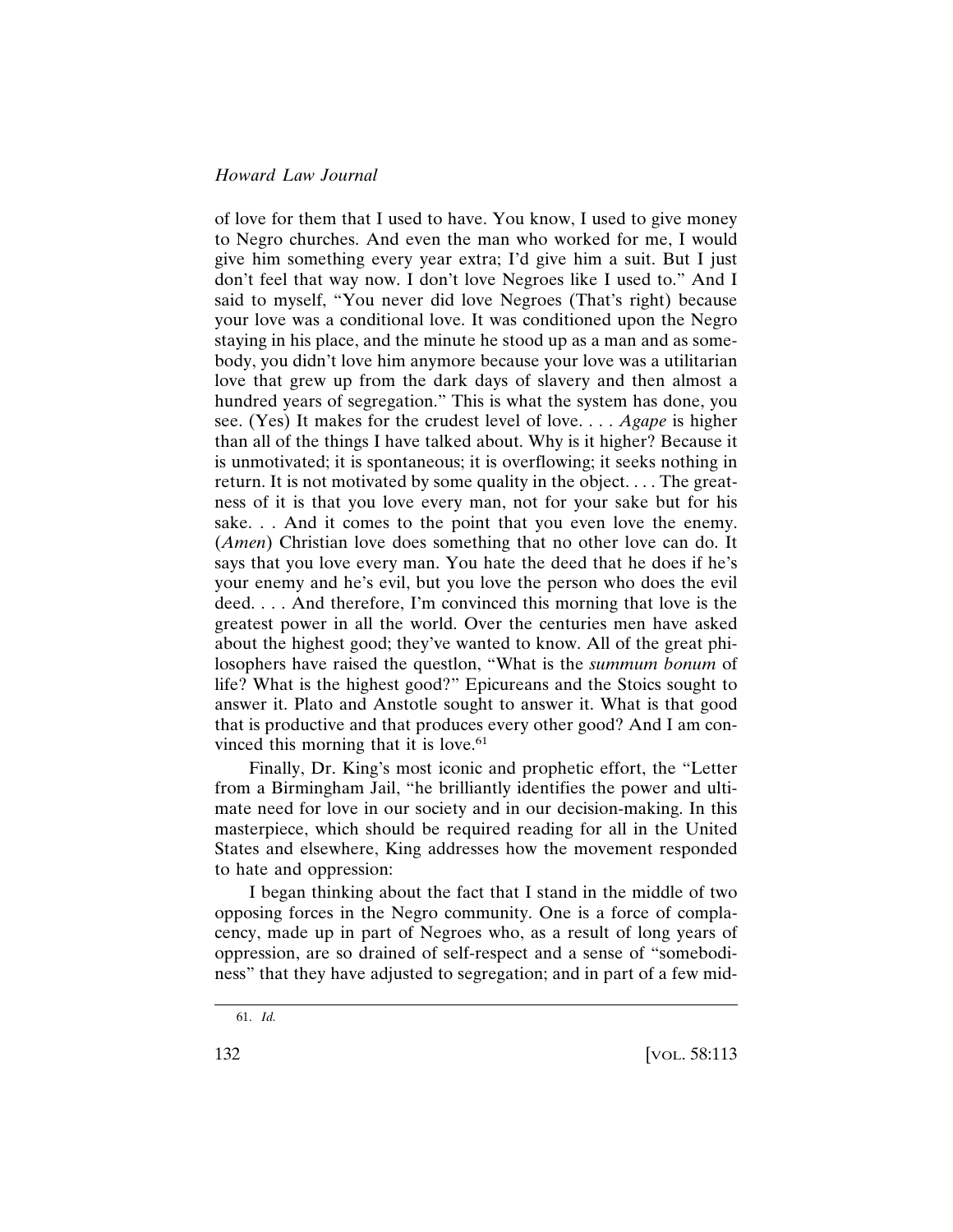## *Love and Civil Rights*

dle class Negroes who, because of a degree of academic and economic security and because in some ways they profit by segregation, have become insensitive to the problems of the masses. The other force is one of bitterness and hatred, and it comes perilously close to advocating violence. It is expressed in the various black nationalist groups that are springing up across the nation, the largest and best-known being Elijah Muhammad's Muslim movement. Nourished by the Negro's frustration over the continued existence of racial discrimination, this movement is made up of people who have lost faith in America, who have absolutely repudiated Christianity, and who have concluded that the white man is an incorrigible "devil." . . . But though I was initially disappointed at being categorized as an extremist, as I continued to think about the matter I gradually gained a measure of satisfaction from the label. Was not Jesus an extremist for love: "Love your enemies, bless them that curse you, do good to them that hate you, and pray for them which despitefully use you, and persecute you." . . . And Abraham Lincoln: "This nation cannot survive half slave and half free." And Thomas Jefferson: "We hold these truths to be self-evident, that all men are created equal . . ." So the question is not whether we will be extremists, but what kind of extremists we will be. Will we be extremists for hate or for love? Will we be extremists for the preservation of injustice or for the extension of justice? In that dramatic scene on Calvary's hill three men were crucified. We must never forget that all three were crucified for the same crime–the crime of extremism. Two were extremists for immorality, and thus fell below their environment. The other, Jesus Christ, was an extremist for love, truth and goodness, and thereby rose above his environment. Perhaps the South, the nation and the world are in dire need of creative extremists.<sup>62</sup>

<sup>62.</sup> Rev. Dr. Martin Luther King. Jr., Letter from Birmingham Jail (Apr. 16, 1963). See also Rev. Dr. Martin Luther King, Jr.'s speech at the Great March on Detroit held on June 23, 1963, where he calls for a nonviolent approach to the civil rights movement and to engage in love, which he describes as a "sort of understanding, creative, redemptive goodwill for all men": For nonviolence not only calls upon its adherents to avoid external physical violence, but it calls upon them to avoid internal violence of spirit. It calls on them to engage in that something called love. And I know it is difficult sometimes. When I say "love" at that something called love. And I know it is difficult sometimes. When I say "love" this point, I'm not talking about an affectionate emotion. (*All right*) It's nonsense to urge people, oppressed people, to love their oppressors in an affectionate sense. I'm talking about something much deeper. I'm talking about a sort of understanding, creative, redemptive goodwill for all men. [*Applause*] We are coming to see now, the psychiatrists are saying to us, that many of the strange things that happen in the subconscience, many of the inner conflicts, are rooted in hate. And so they are saying, "Love or perish." But Jesus told us this a long time ago. And I can still hear that voice crying through the vista of time, saying, "Love your enemies, bless them that curse you, pray for them that despitefully use you." And there is still a voice saying to every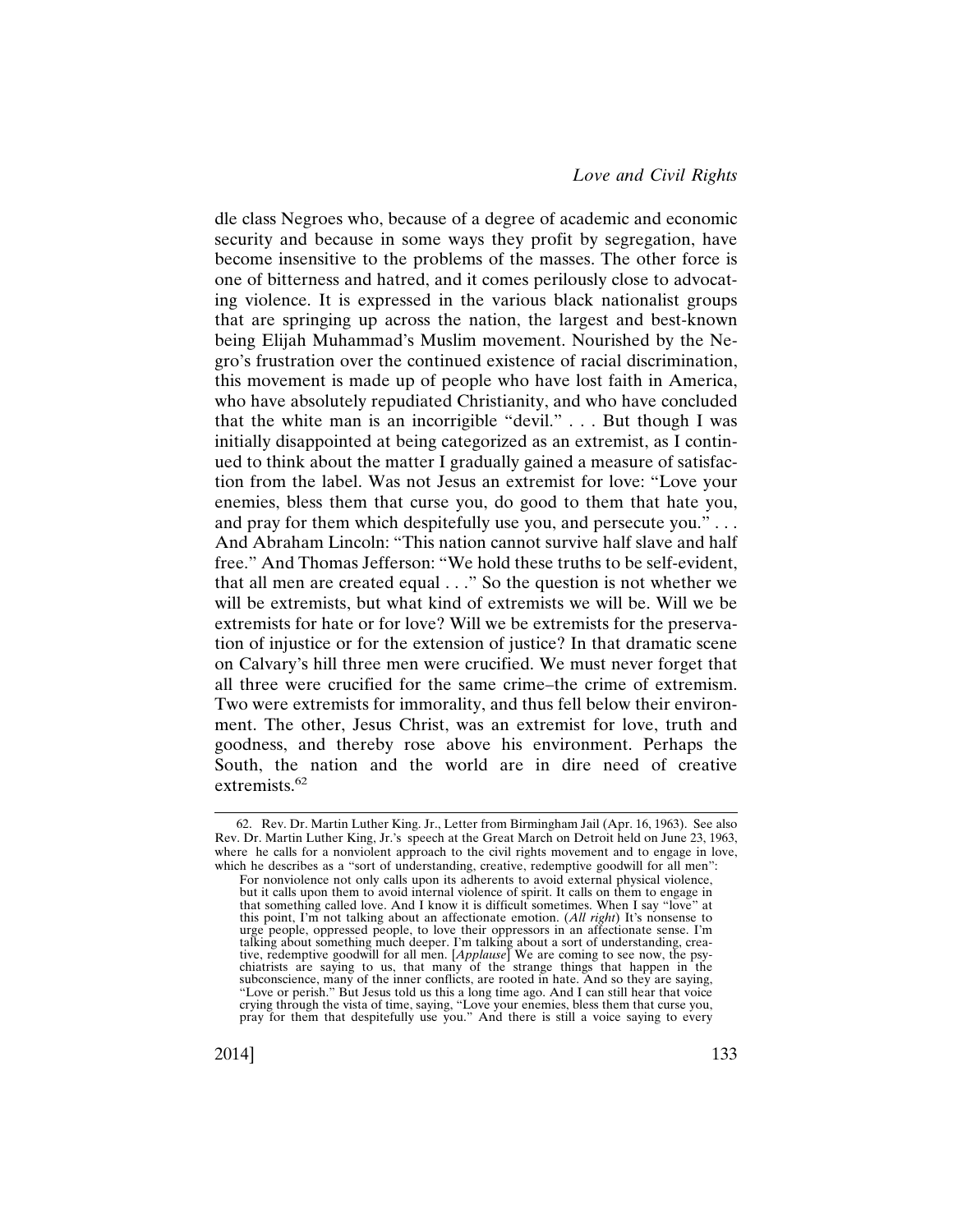Other civil rights leaders of the day accordingly followed the love-based approach in their calls for social change. For instance, In October of 1957, Roy Wilkins, the Executive Secretary of the NAACP in a speech entitled "The Clock Will Not Be Turned Back," noted that the Brown decision of the Supreme Court pushed the country into a grave situation in light of the Cold War, but that "the clock will not be turned back," in spite of the hostility toward "Negro Americans."63 In this sense, he discusses how the movement would press on despite racial hatred and hostility:

It is no exaggeration, I think, to state that the situation presented by the resistance to the 1954 decision of the United States Supreme Court in the public school segregation cases is fully as grave as any which have come under the scrutiny and study of the Commonwealth Club. . . . The Negro citizens of our common country, a country they have sweated to build and died to defend, are determined that the verdict at Appomattox will not be renounced, that the clock will not be turned back, that they shall enjoy what is' justly theirsFalseTheir little children, begotten of parents of faith and courage, have shown by their fearlessness and their dignity that a people will not be denied their heritage. Complex as the problem is and hostile as the climate of opinion may be in certain areas, Negro Americans are determined to press for not only a beginning, but a middle and a final solution, in good faith and with American democratic speed.

The Negro position is clear. Three years of intimidation o the meanest and most brutal of levels have not broken the' ranks or shaken their conviction. What of the rest of our nation? It must make a decision for morality and legality and move in support of it, not merely for the good of the Negroes, but for the destiny of the nation itself. Already I have indicated that this is a new and dangerous world.

potential Peter, "Put up your sword." History is replete with the bleached bones of nations, history is cluttered with the wreckage of communities that failed to follow this command. And isn't it marvelous to have a method of struggle where it is possible to stand up against an unjust system, fight it with all of your might, never accept it, and yet not stoop to violence and hatred in the process? This is what we have. [*Applause*] And then we also need your support in order to get the civil rights bill that the President is offering passed. And there's a reality, let's not fool ourselves: this bill isn't going to get through if we don't put some work in it and some determined pressure. And this is why I've said that in order to get this bill through, we've got to arouse the conscience of the nation, and we ought to march to Washington more than 100,000 in order to say, [Applause] in order to say that we are determined, and in order to engage in a nonviolent protest to keep this issue before the conscience of the nation.

Martin Luther King. Jr., Speech at the Great March on Detroit (June 23, 1963).

<sup>63.</sup> Roy Wilkins, Exec. Sec'y, Nat'l Ass'n for the Advancement of Colored People, The Clock Will Not Be Turned Back (Oct. 1957).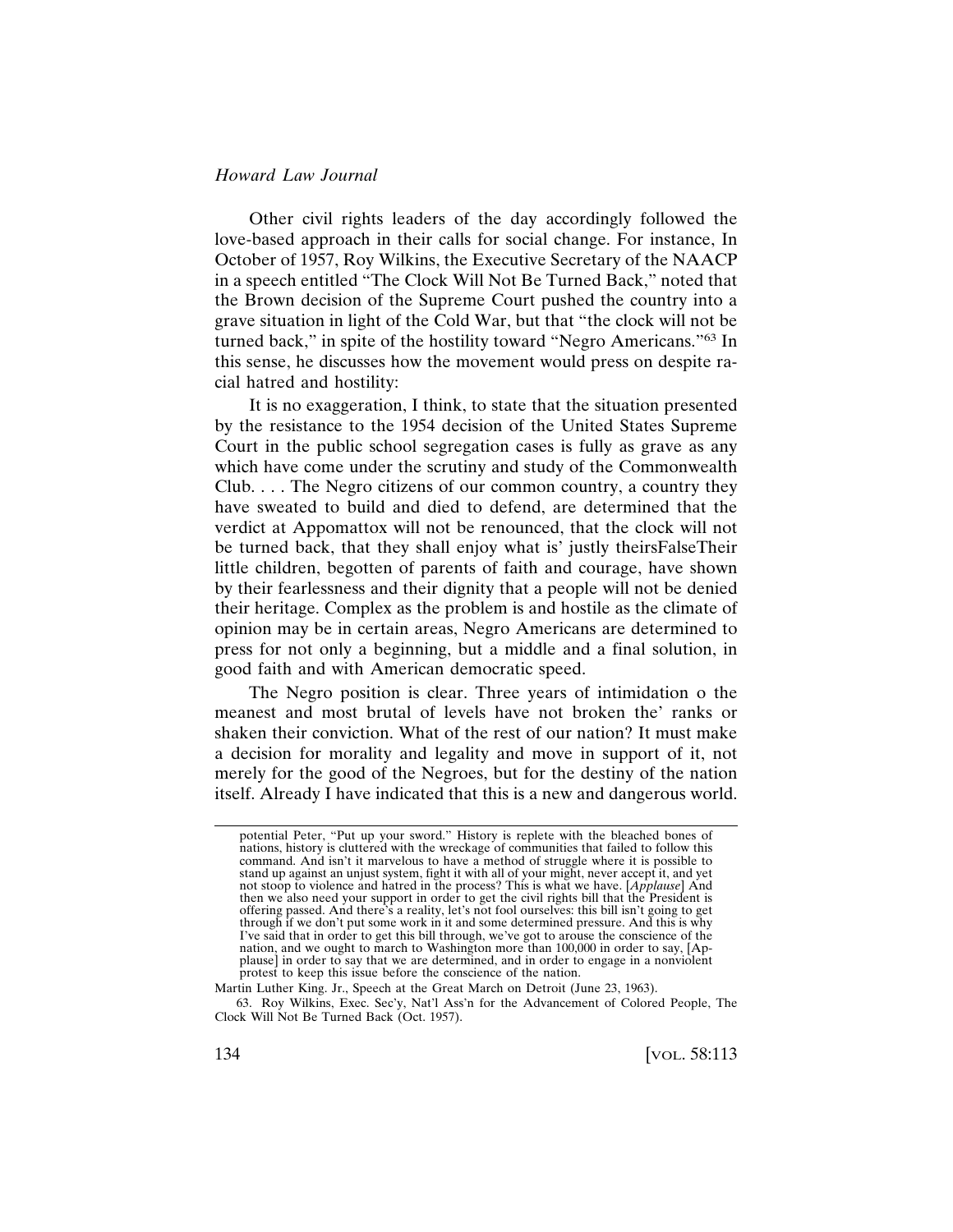#### *Love and Civil Rights*

This cold war is a test of survival for the West. The Soviet sputnik, now silent and barely visible, casts a shadow not lightly to be brushed aside. Can we meet the challenge Moscow in the sciences and in war with a country divided upon race and color? Can we afford to deny to any boy girl the maximum of education, that education which mean the difference between democratic life and totalitarian death? We may falter and stumble, but we cannot fail.<sup>64</sup>

Social justice advocates and civil rights leaders like Martin Luther King, Jr., unquestionably were obviously instrumental in the passage of the 1964 Civil Rights Act and Title VII. Indeed, scholars have long recognized the role King played in its passage. As Professor Bruce Ackerman notes, "Without the rise of the popular movement led by Martin Luther King, Jr., without the decisive victory of Lyndon Johnson over Barry Goldwater in 1964, without the consolidations under Richard Nixon, Brown's promise might have been overwhelmed by a segregationist backlash at the polls and racial rioting in the streets. While the Supreme Court remained important throughout the 1960s, constitutional leadership turned to other branches, which broadened and consolidated Brown's promise in landmark statutes like the Civil Rights Act of 1964 and the Voting Rights Act of 1965."65

Yet another scholar noted the importance of Dr. King's social struggle based on love in the passage of the Civil Rights Act:

A year before [its] passage. . .King, was arrested in Birmingham, Alabama, facing various charges for protesting segregation in a state that, along with Mississippi, had come to represent the hate of southern racism and violence of the segregating South. While in jail, he wrote a letter to a group of southern clergymen who had suggested that his protests against segregation were "unwise and untimely." His letter is a masterpiece in the history of social protest and thoughtful opposition to discrimination. It was a catalyst—one of many—that led to passage of the Civil Rights Act the next year. The letter eloquently expressed the pain and humiliation of segregation. In this letter, Dr. King described the nature of segregation and articulated why blacks could no longer wait for equality. The 1964 Civil Rights Act, which is celebrated and reconsidered in this symposium, was the most dramatic

<sup>64.</sup> *Id.*

<sup>65.</sup> Bruce Ackerman & Jennifer Nou, *Canonizing the Civil Rights Revolution: The People and the Poll Tax*, 103 NW. U. L. REV. 63, 65 (2009).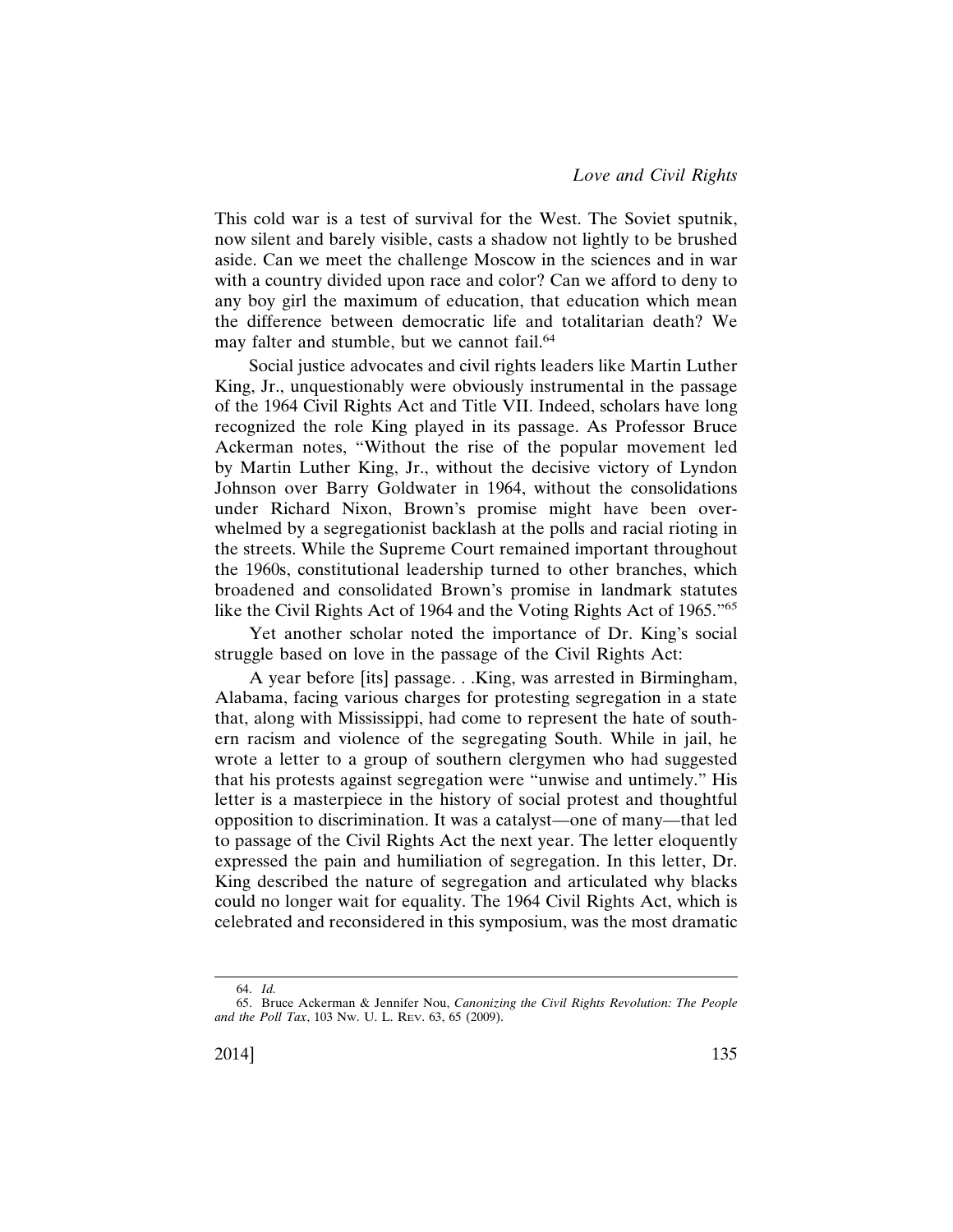and powerful possible answer to this letter. When Lyndon Johnson signed the law, Dr. King was standing behind him.<sup>66</sup>

#### IV. THE POWER OF LOVE?

The power of social movements, like the ones of Dr. King's era, are unquestionably of great significance in efforts that eventual lead to structural legislative legal change. Social scientists have long examined the power associated with having individuals to frame goals in terms of an ecosystem (in which people focus on their connection to others) rather than in terms of an egosystem (in which people focus on their own desires or needs)' which can reduce identity threat and lead to engagement as well as more positive emotions toward others, such as feelings of love, compassion, and empathy.<sup>67</sup> Indeed, social movements may offer the rights claimant two other forms of emotional inducement or sustenance. First, it offers her an opportunity to ameliorate or satisfy some of her responsive emotions through the vehicle of protest itself. Different strategies of protest may draw participants by appealing to their own affective tendencies or emotion cultures, or creating new emotion cultures that support particular forms of response. Strategies of civil disobedience may appeal to the dignity and self-respect of prospective participants, or to the steadfast commitment with which they approach a challenge.<sup>68</sup>

Social scientists have noted that another way that social movements respond to the emotions of their prospective participants is to facilitate connections with others who have experienced similar affronts or losses. Suffering an injury or a wrong, as noted above, may give rise to feelings of isolation, disaffection, and vulnerability.69 En-

<sup>66.</sup> Paul Finkelman, *The Long Road to Dignity: The Wrong of Segregation and What the Civil Rights Act of 1964 Had to Change*, 74 LA. L. REV. 1039, 1093 (2014).

<sup>67.</sup> *See, e.g.*, Martin N. Davidson & Erika Hayes James, *The Engines of Positive Relationships Across Difference: Conflict and Learning*, *in* EXPLORING POSITIVE RELATIONSHIPS AT WORK: BUILDING A THEORETICAL AND RESEARCH FOUNDATION 137, 145 (Jane E. Dutton & Belle Rose Ragins eds., 2007); Sophie Trawalter, Jennifer A. Richeson & J. Nicole Shelton, *Predicting Behavior During Interracial Interactions: A Stress and Coping Approach*, 13 Personality & Soc. Psychol. Rev. 243, 252 (2009); *see also* Jennifer Crocker & Julia A. Garcia, Downward and Upward Spirals in Intergroup Interactions: The Role of Egosystem and Ecosystem Goals, in Handbook of Prejudice, Stereotyping and Discrimination 229, 234 (describing behavior in response to racial emotion as "fight-or-flight" response). There is surprisingly little research in the field of social psychology that focuses on antagonistic behavior in response to negative racial emotion, compared to research on avoidance.

<sup>68.</sup> Kathyn Abrams, *Emotions in the Mobilization of Rights*, 46 HARV. C.R.-C.L. L. REV. 551 (2011).

<sup>69.</sup> *Id.*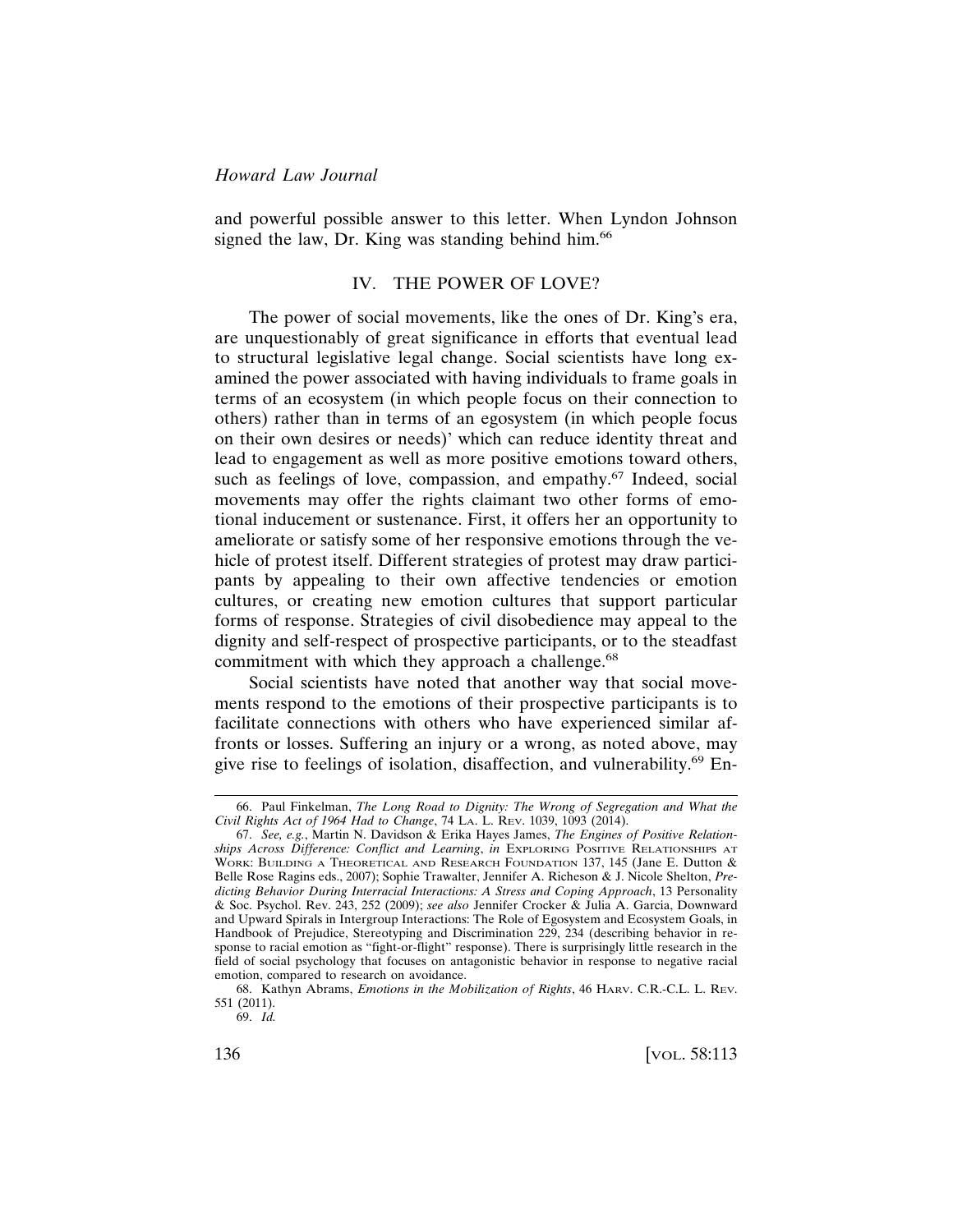countering others who have experienced similar violations may provide a salve to such feelings. It mitigates the sense that one is alone and brings the resources of others to bear on the shared losses. Affection for, or trust in, others can affect the decision to raise a collective claim. These affective connections not only make it easier to see common patterns of injury or causation; they also can fuel the courage and resolve necessary to confront those who may be responsible or to persist during difficult times. During Argentina's Dirty War, mothers of the "disappeared" began holding vigils in the Plaza de Mayo in Buenos Aires, voicing the simple demand that the government tell them what had happened to their children. The bonds of shared experience, trust, and ultimately love that emerged among these women led them to turn what was initially a spontaneous gathering into an ongoing practice that became the center of a nationwide protest movement. Respect for, or trust in, a leader may fuel rights claiming within a social movement, as mobilizations led by Martin Luther King Jr., Cesar Chavez, and other strong movement leaders demonstrate.<sup>70</sup>

But the emotional work performed by social movements is not limited to their members. Social movements accomplish much of their moral and political work through recourse to the emotions of their target audiences. Many movement strategies compel the attention of their public or institutional audiences not simply through their cognitive claims but through their expression, or performance, of particular emotions; and they produce change by eliciting particular emotions in those outside the group. Change in the emotion norms of stigmatized groups or the broader society can be a direct goal of social movements: replacing sexual shame with pride for gays and lesbians was one such goal; legitimating feelings of anger and frustration on the part of women during the second-wave feminist movement was another. More often, however, emotions are deployed as an instrument to achieve a substantive goal that is not primarily effective.

It appears such thinking is beginning to have impact on at least some legal scholars. Though still in the minority, such thinkers have grown to appreciate the power of love and its ability to engender empathy. As one recently observed:

Essentially, we develop a desire - as opposed to a capacity - to act justly, i.e., from the standpoint of justice, because we've been treated kindly in the past. We love our parents because they love us, and treat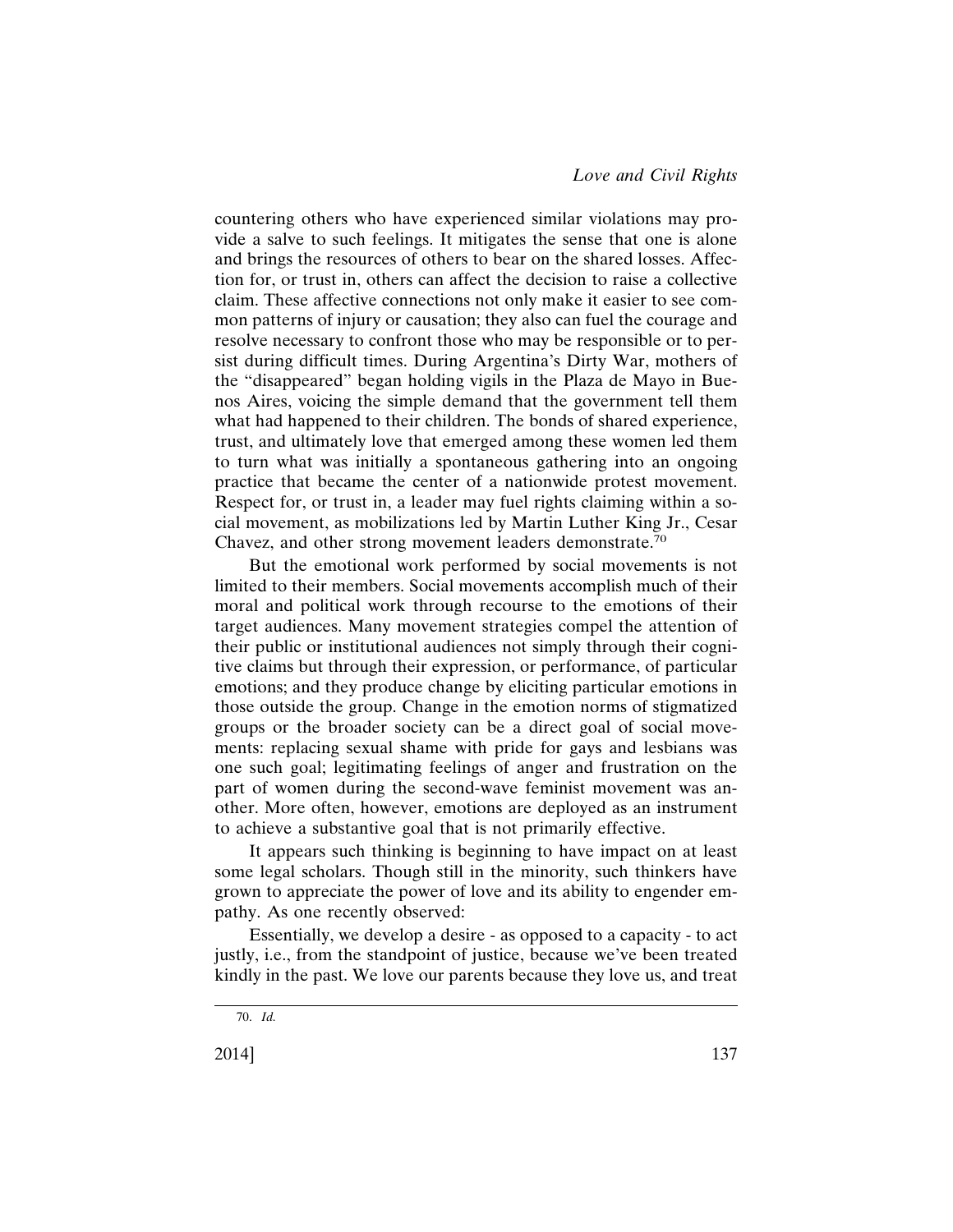us accordingly. We come to like, if not love, our colleagues because they like us, and treat us accordingly. And so it is with the sense of justice, properly speaking: "We develop a desire to apply and to act upon the principles of justice [i.e., a sense of justice] once we realize how social arrangements answering to them have promoted our good and that of those with whom we are affiliated," i.e., our family and our "associates."71

In his work on Justice, Markus Dubber also appreciated the importance of Hegel's writings concerning love and empathy. Dubber observes:

Hegel too can be seen as clarifying the moral significance of that point of identification which gives rise to the sense of justice as a mediated form of empathy. He also pointed out that we speak of a sense, rather than a sensation, of justice or of selfFalse Now, Hegel saw that a person evaluating an offender's moral desert or contemplating fundamental questions about the institutions of justice and their effect on herself and others cannot see herself in another's particular characteristics without first recognizing that she already shares at least one basic characteristic with that person. It is the acknowledgment of this identity, however formal, that permits the onlooker to engage in the sort of empathic thought experiment that is required for a full assessment of desert or a considered judgment on issues of institutional justice. That basic characteristic, that point of identification, was their shared personhood. This most abstract equality remains as the background condition governing all interactions between individuals in modern society. No matter what other identities they acquire, as members of families or of other substantive communities, they will always remain identical in their personhood.

# False

The theory of justice thus does no more than work out the place for this moral point of view, from which all persons are considered as such, in a complex society of multiple communities. And the commitment to justice is nothing more than the commitment to always also not always only - regard everyone as a person, no matter what else she might be or try to be. . . . And here too we find the legitimacy of the process, in this case of defining rather than applying norms, derive itself from both direct participation and indirect, vicarious, self-judg-

<sup>71.</sup> Markus Dirk Dubber, *Making Sense of the Sense of Justice*, 53 BUFF. L. REV. 815, 836–37 (2005).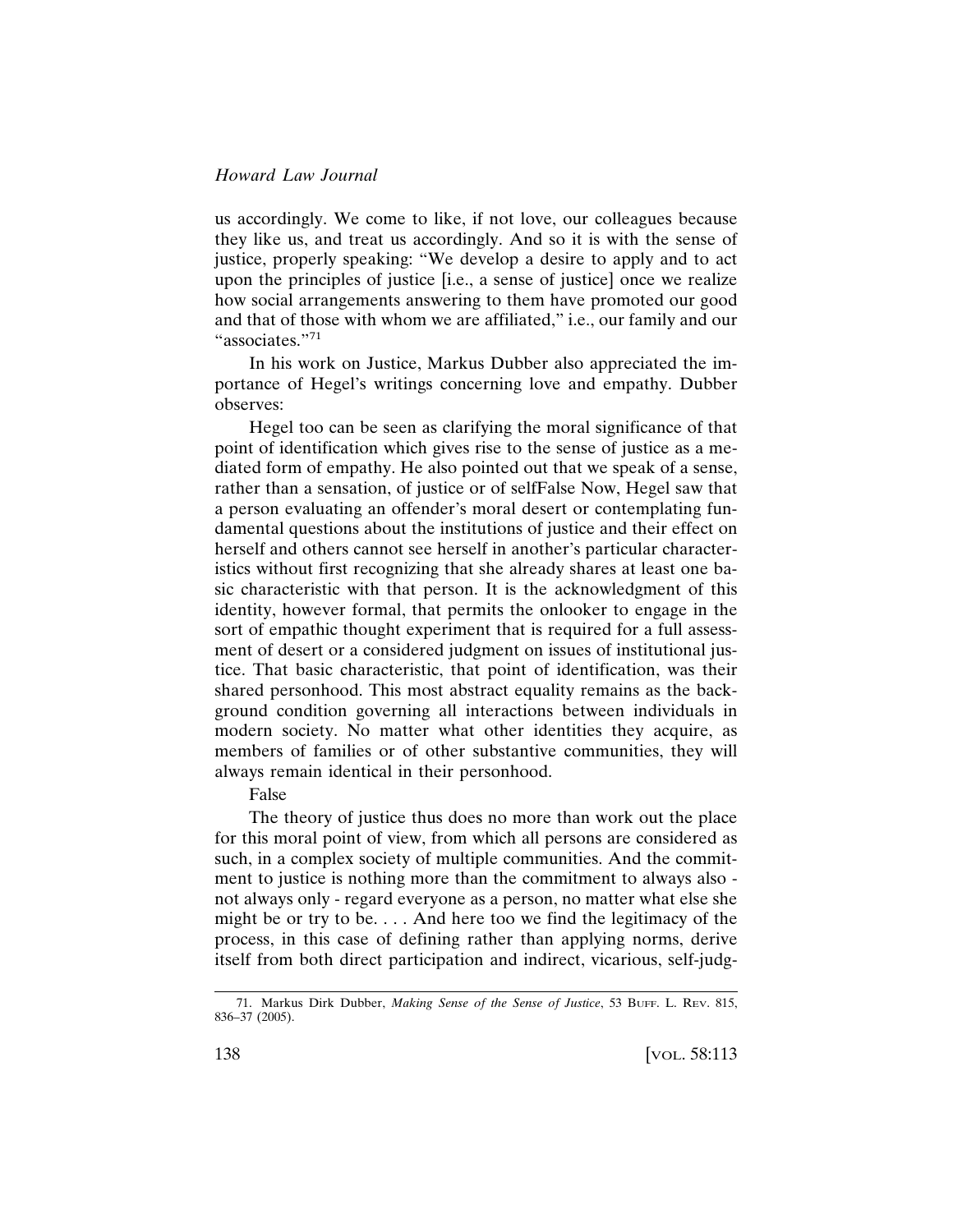ment. The representatives re-present their constituents, they decide as if they were their constituents, through empathy from the standpoint of justice; the representatives decide as the represented would decide if they were to exercise their capacity for a sense of justice, rather than to pursue their personal advantage.72

## V. ALL YOU NEED IS LOVE?<sup>73</sup>

In essence, to answer a question posed above, yes, love is the answer—both to the question concerning whether legal analysis should include discourse and reasoning associated with legal reasoning, and love is the answer to those well-intended critics of whether Title VII achieved its intended goals. Dr. Martin Luther King, Jr., and other social activists, then and now, surely understand, or should understand the power of engendering empathy in their causes. When legal thinkers recognize the power, effectiveness, and ongoing nature of such efforts, perhaps law and legal analysis were become a more fluid and less static arena.74 Title VII is perhaps one of our great testaments to such powers, and is one of our ongoing steps to become a just and equality-centered land. We should all be thankful that love was and still is the answer.<sup>75</sup>

<sup>72.</sup> *Id.* at 827–29.

<sup>73.</sup> It has indeed been fun to separate the sections of this essay with popular songs with titles concerning love, which were quite appropriate for each section. Any readers that name the performers and era for each song will surely impress this author.

<sup>74.</sup> The motivations to write this law review essay, my first in nearly a decade (in part because my writing efforts have recently focused on books and op-eds), was because of my respect for the monumental attempt to eradicate discrimination through the 1964 Civil Rights Act, my appreciation, as well as the honor I hold for Howard University and its mission, and finally, the rare opportunity for me to pay my respects to my hero and inspiration, Dr. Rev. Martin Luther King. Perhaps yet another motivation here is my effort to give support to the too often devalued aspects of the cultures of many people of color in this land. It is my view that unlike many of our Anglo brothers and sisters, we tend not to scorn or express disdain for the use of emotions. Indeed, we are often accused of showing them too often. I have often found such critiques more than a bit bewildering, for it is my emotions and passions I embrace in not only my journey in faith and my related studies in martial arts, but more importantly, I often dig deep to find my passion when I write on social justice issues in my effort to engage in a realm that too often devalues both my intellect and my considerable scholarly contributions. Such consequences do not deter me, for my intellect, pride in my culture, and my reverence for the emotions that inspire my efforts keep me strong, and dare I say, incredibly productive. So I say, up with love, and its never-ending and transformative power!

<sup>75.</sup> As I often tell my children and all those that will listen, love is the world's greatest power.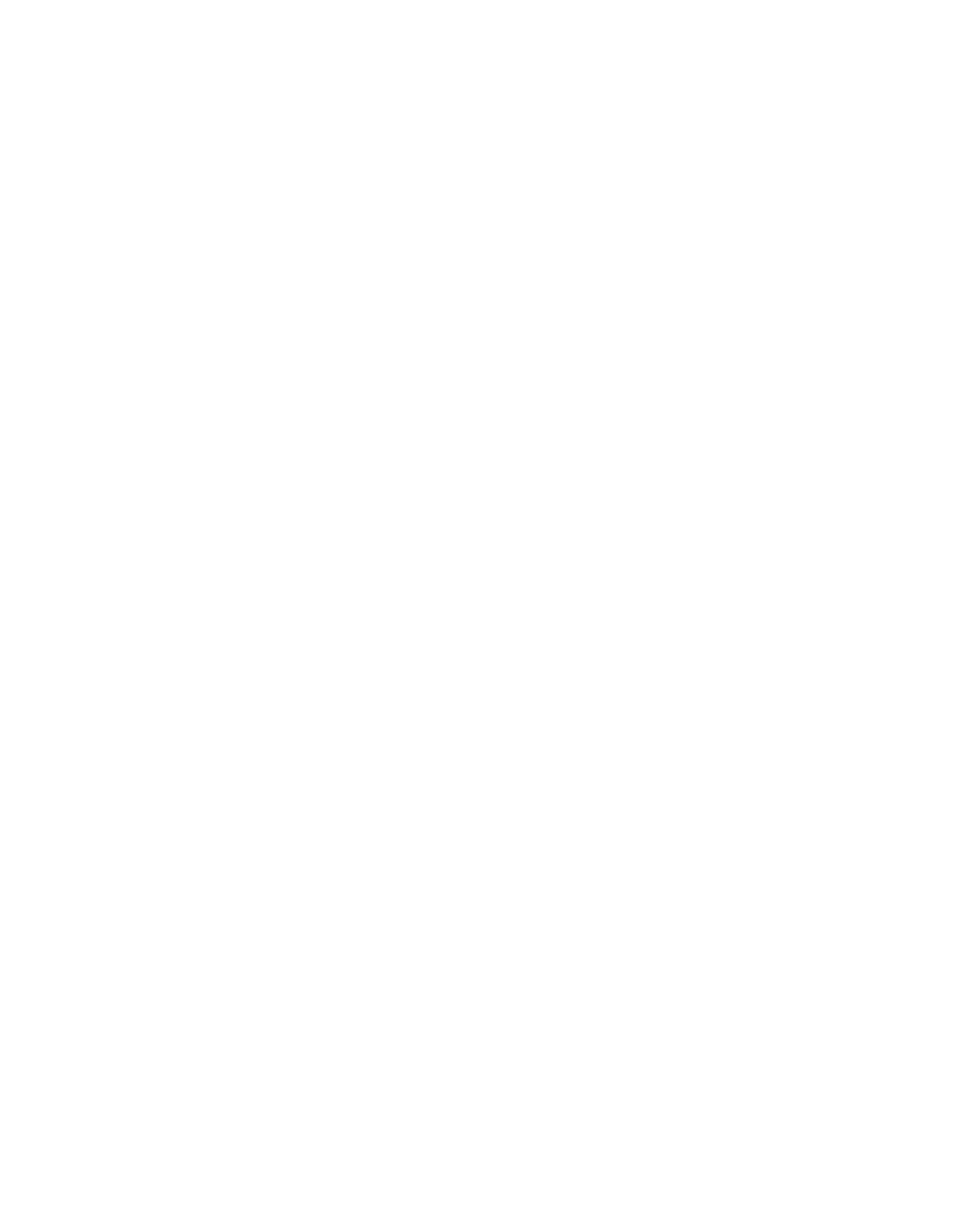# Antebellum Islam

## KHALED A. BEYDOUN\*

#### ABSTRACT

*Muslim-American identity today is deeply conflated with Arab-American identity. This conflation perpetuates stereotypes within legal scholarship, government agencies, and civil rights interventions seeking to combat the marginalization of Muslim Americans – victims of post-9/11 profiling and new, local policing surveillance programs (e.g., NYPD "Suspicious Activity" policing of Muslim-American identity, activity and religious institutions). This article examines the legal seeds of this conflation, and the consequent erasure of Black Muslim identity that still prevails today*.

*America's first Muslims were slaves. Social scientists estimate that 15 to 30 percent of the Africans enslaved in the Antebellum South practiced Islam. Research indicates that the Muslim slave population could have been as high as 1.2 million. Despite their considerable presence in the Antebellum South, the history of Muslim slaves has been largely neglected within legal scholarship.*

*This Article argues that the omission of Muslim slaves from legal scholarship is a consequence of the legal segregation of Black and Muslim identity during the Antebellum Era. Two factors brought about this segregation. First, the law remade Africans into Black slaves, and state slave codes criminalized their religious activity and stripped slaves of their religious identities. Second, the state adopted a political conception of Muslim identity that converted it from a religious into a racial identity in the narrow profile of "Arabs" and "Turks" – a non-white class that racially restrictive naturalization laws barred from accessing*

2014 Vol. 58 No. 1

<sup>\*</sup> Assistant Professor of Law, Dwayne O. Andreas School of Law. Barry University. The author would like to thank the following individuals for their invaluable insight to this Article: Sahar Aziz, Asli Bali, Samuel Bray, Devon Carbado, Kimberlé Crenshaw, Leticia Diaz, Nick Espiritu, Yousra Fazili, Timothy Han, Cheryl Harris, Jasleen Kohli, Jyoti Nanda, Jason Oh, Gabriella Ortiz, Annalise Glaus-Todrank, and Jordan Blair Woods. In addition, the author is grateful for the sources availed by Barry University in furtherance of this article.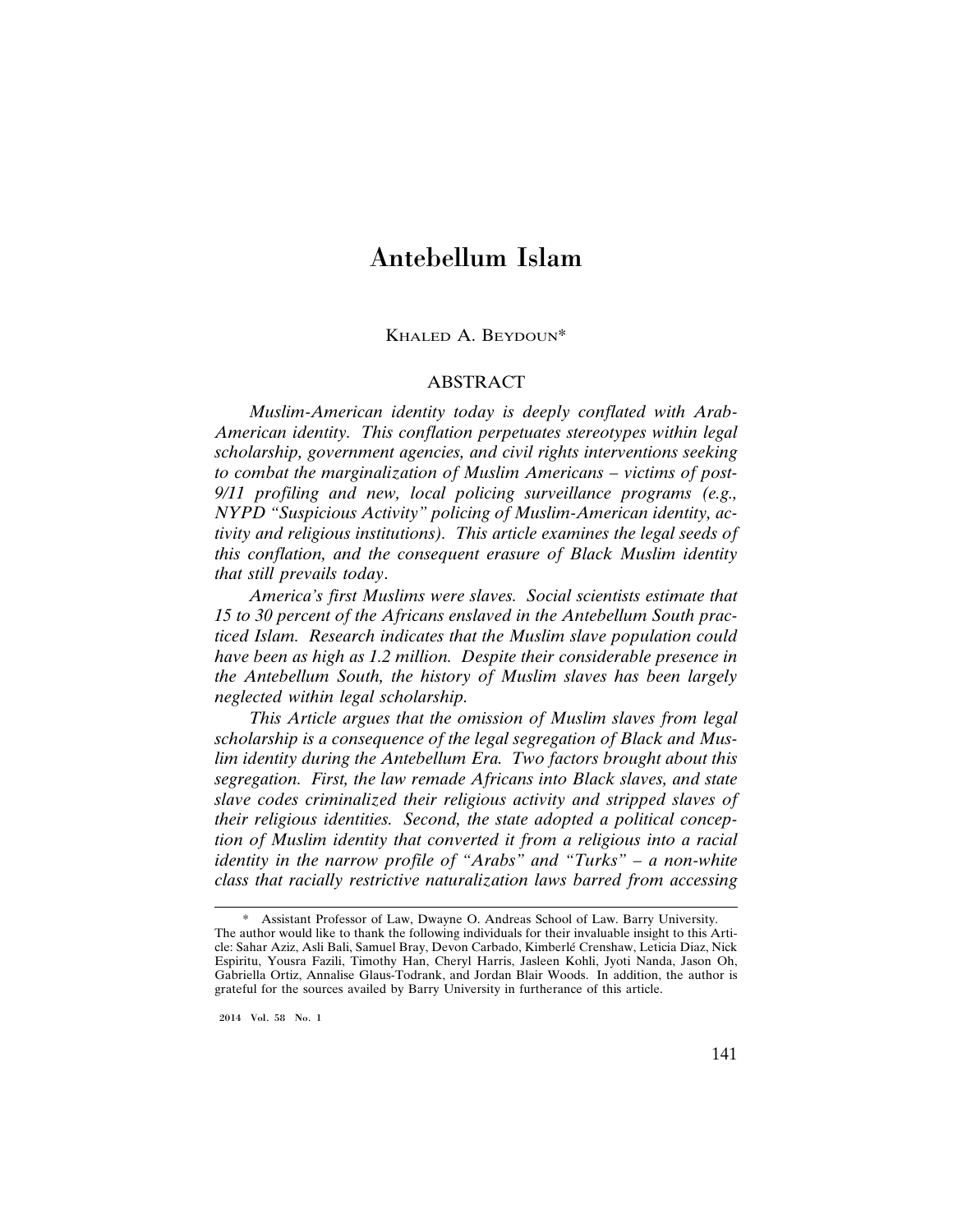*citizenship. Muslim slaves lived at the intersection of these two irreconcilable racial configurations.*

*An intersectional approach enables investigation of the omitted history of Muslim slaves. In addition, intersectional examination facilitates analysis of modern narratives marginalized by the continued application of the antebellum binary that segregated Black and Muslim identity. Although Black Americans comprise the biggest plurality of Muslims in the US today, the modern re-deployment of this antebellum binary continues to separate Black and Muslim identity. As a result, limiting recognition of Black and Muslim identity as compatible, and following the September 11th terrorist attacks, undermining the focus on Black American Muslims as a specific community victimized by compounded racial and religious profiling, vilification and violence.*

## TABLE OF CONTENTS

|     |                                                                    | 143 |
|-----|--------------------------------------------------------------------|-----|
| L.  | STILL RESISTING INVISIBILITY: A PROFILE OF                         |     |
|     |                                                                    | 149 |
|     | A. The First Muslim American Community                             | 150 |
|     | B. Erasure From Legal Scholarship                                  | 154 |
| H.  | BLACKNESS AS PROPERTY                                              | 156 |
|     | A. The Roots of Race-Based Slavery in the U.S.                     | 157 |
|     | From African Freemen to Black Slaves<br><b>B.</b>                  | 159 |
|     | C. Godlessness: A Property of Black Slaves                         | 162 |
| HI. | CONVERTING RELIGIOUS INTO RACIAL                                   |     |
|     | <b>IDENTITY: MUSLIMS AS ARABS AND TURKS</b>                        | 163 |
|     | A. The Political Construction of Muslim Identity                   | 164 |
|     | Inassimilable Muslims and the Naturalization Act<br>$\mathbf{B}$ . |     |
|     |                                                                    | 166 |
|     | C. The Judicial Construction of Muslim Identity                    | 168 |
| IV. | SEGREGATING BLACK FROM MUSLIM                                      |     |
|     |                                                                    | 171 |
|     | A. Black and Muslim: Incompatible Racial                           |     |
|     |                                                                    | 172 |
|     | Demographical Distinctions<br>1.                                   | 172 |
|     | Distinct Legal Statuses<br>2.                                      | 173 |
|     | "Religious" Distinctions<br>3.                                     | 174 |
|     | Muslim Merchant, Black Slave<br>4.                                 | 175 |
|     | B. De-Negroification of Muslim Slaves                              | 177 |
| V.  | BETWEEN SLAVE AND DIVINE CODE                                      | 182 |
|     |                                                                    |     |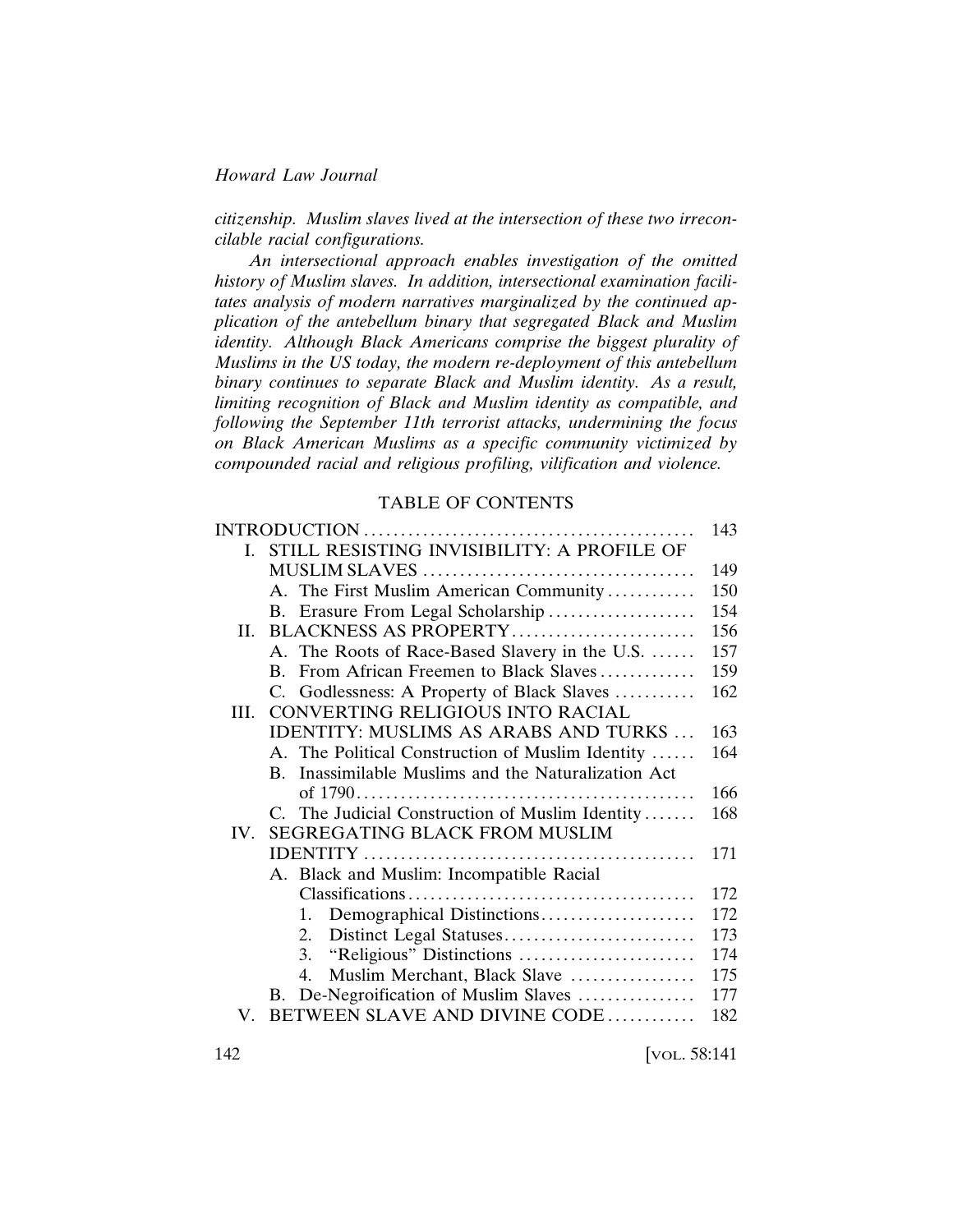| 1. Muslim Citizenship Clashing With "Slave" | A. Muslim Life as Resistance to Slave Codes 182 |
|---------------------------------------------|-------------------------------------------------|
|                                             |                                                 |
|                                             |                                                 |
| 2. Restrictions on the Right to Worship and |                                                 |
|                                             |                                                 |
|                                             |                                                 |
|                                             |                                                 |
|                                             |                                                 |

#### INTRODUCTION

*"[T]his was the culture From which I sprang. This is the terror From which I fled."*

—RICHARD WRIGHT, BLACK BOY<sup>1</sup>

*"[B]efore I came to the country of the Christians, my faith was the faith of Mohammed, the prophet of God.*

—Omar Ibn Said – Fayetteville, North Carolina  $(1836)^2$ 

The sun's familiar rays crept through the crack of the door. The *lord's* voice*,* synchronized with the sun, summoned Omar Ibn Said from his slumber. With a water-pot near his bedside, Omar performed the customary ablutions in Fayetteville, North Carolina as he did in Futa Tooro, West Africa.<sup>3</sup> He meticulously cleansed his dark brown skin in line with the divine custom, beginning with his feet and finishing with his face. $4$  Omar then set foot for the first of the five daily prayers.<sup>5</sup>

<sup>1.</sup> RICHARD WRIGHT, BLACK BOY: A RECORD OF CHILDHOOD AND YOUTH 257 (1944).

<sup>2.</sup> Omar Ibn Said, *The Life of Omar Ibn Said*, *in* 12 The GENERAL BAPTIST REPOSITORY AND MISSIONARY OBSERVER 556, 557 (1850).

<sup>3.</sup> *Said*, *supra* note 2. Futa Tooro is the region in West Africa that is surrounded by the Senegal River. The region today is encompassed by northern Senegal and southern Mauritania. *See also* Michael A. Gomez, *Muslims in Early America*, 60 J. S. LEGAL HIST. 671, 677 (1994) ("[F]uta Toro . . . was ethnically Fulbe, or 'Tukolor.' The latter term is used to distinguish the Muslim, sedentary, and – in some instances – ethnically mixed portion of the Fulbe from the pastoral, non-Muslim segment.").

<sup>4.</sup> *Said*, *supra* note 2.

<sup>5.</sup> The *Qur'an* requires Muslims to cleanse their bodies, in a defined order and fashion, before making the five daily required prayers. The practice is referred to as *Wudu* in Arabic, and derives its source from 5:6 of the Qur'an.

<sup>&</sup>quot;O believers, when you stand up for the service of prayer wash your faces and hands up to elbows, and also wipe your heads, and wash your feet up to the ankles. If you are in a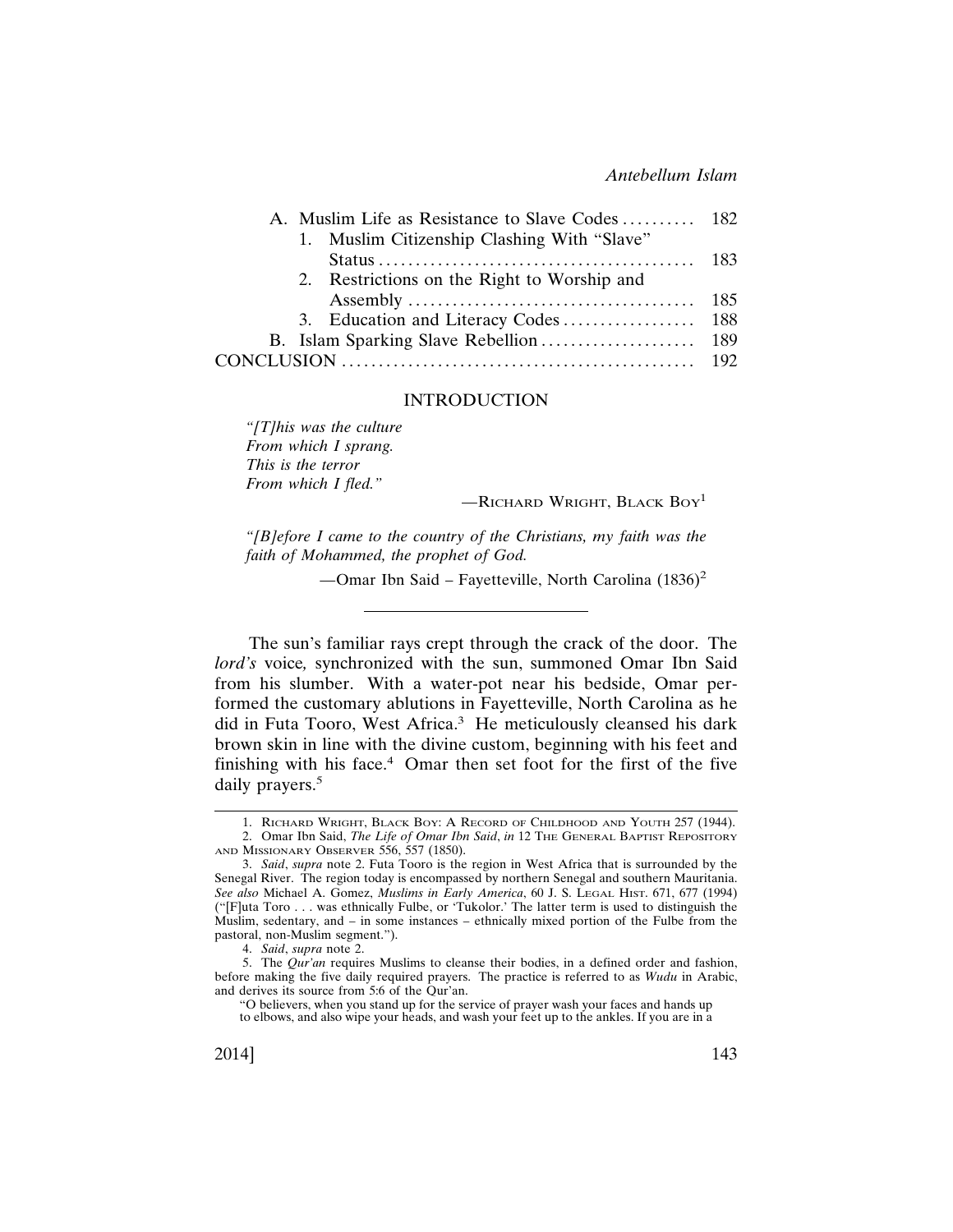The erasure of Muslim slaves from legal scholarship is rooted in the antebellum segregation of Black and Muslim identity. Since the law and slaveholders did not see Muslim slaves as Muslims, this brought about sparse documentation about their history. As a consequence, there was no historical record for legal scholars to draw on, creating the appearance that there were no Muslims among the slaves in the Antebellum South. However, starting with the period of American slavery until today, Black Muslims have always comprised the largest segment of the Muslim community in the U.S.<sup>6</sup> These statistical and corporeal bodies of evidence testify to the fact that Black and Muslim identities are not only reconcilable, but since the inception of the U.S. as a nation, have always represented the most visible and sizeable representation of Muslims in America.

An African slave and a devout Muslim, Omar's story exemplifies the first, yet largely forgotten, community of Muslims in the U.S.7 Research affirms that Muslims were not a negligible element, but a sizeable segment of the African slave population in the Antebellum South.<sup>8</sup> Social scientists estimate that 15 to 30 percent,  $9$  or, "[a]s many as 600,000 to 1.2 million slaves" were Muslims.10 Forty-six percent of the slaves in the Antebellum South were kidnapped from Africa's western regions, which boasted "significant numbers of Muslims."<sup>11</sup>

state of seminal pollution, then bathe and purify yourself well. But in case you are ill or are travelling, or your have satisfied the call of nature, or have slept with a woman, and you cannot find water, then take wholesome dust and pass it over your face and your hands, for God does not wish to impose any hardship on you. He wishes to purify you, and grace you with His favours in full so that you may be grateful."

AHMED ALI, AL-QUR'AN: A CONTEMPORARY TRANSLATION 98 (2001).

<sup>6.</sup> Today, Africans Americans still maintain the largest plurality (24%) of the Muslim population in the US, followed by Arab (23%) and South Asian Americans (21%). *See* PEW RE-SEARCH CTR., MUSLIM AMERICANS: NO SIGNS OF GROWTH IN ALIENATION OR SUPPORT FOR EXTREMISM 16 (2011). *See also* F. Nu'man, *The Muslim Population of the United States: A Brief Statement* 11–13 (1992) (a study finding that 42% of the Muslim American population was African American).

<sup>7.</sup> Hishaam D. Aidi & Manning Marable, *Introduction: The Early Muslim Presence and its Significance*, *in* BLACK ROUTES TO ISLAM 1, 1 (Manning Marable & Hishaam D. Aidi, eds., 2009). *See generally* OMAR IBN SAID, A MUSLIM AMERICAN SLAVE: THE LIFE OF OMAR IBN SAID (2011) (the autobiography written by the Muslim slave).

<sup>8.</sup> DIOUF, *infra* note 9, at 48.

<sup>9.</sup> *See* Aminah Beverly McCloud, *Blackness in the Nation of Islam*, *in* RELIGION AND THE CREATION OF RACE AND ETHNICITY: AN INTRODUCTION 101, 102 (Craig R. Prentiss ed., 2003). *See generally* SYLVIANE A. DIOUF, SERVANTS OF ALLAH: AFRICAN MUSLIMS ENSLAVED IN THE AMERICAS (1998) (explaining hypothetical estimates of the Muslim African slave population in the Antebellum South based on slave trade origins).

<sup>10.</sup> PRECIOUS RASHEEDA MUHAMMAD, MUSLIMS AND THE MAKING OF AMERICA: 1600S TO PRESENT 23 (2013).

<sup>11.</sup> DIOUF, *supra* note 9, at 47.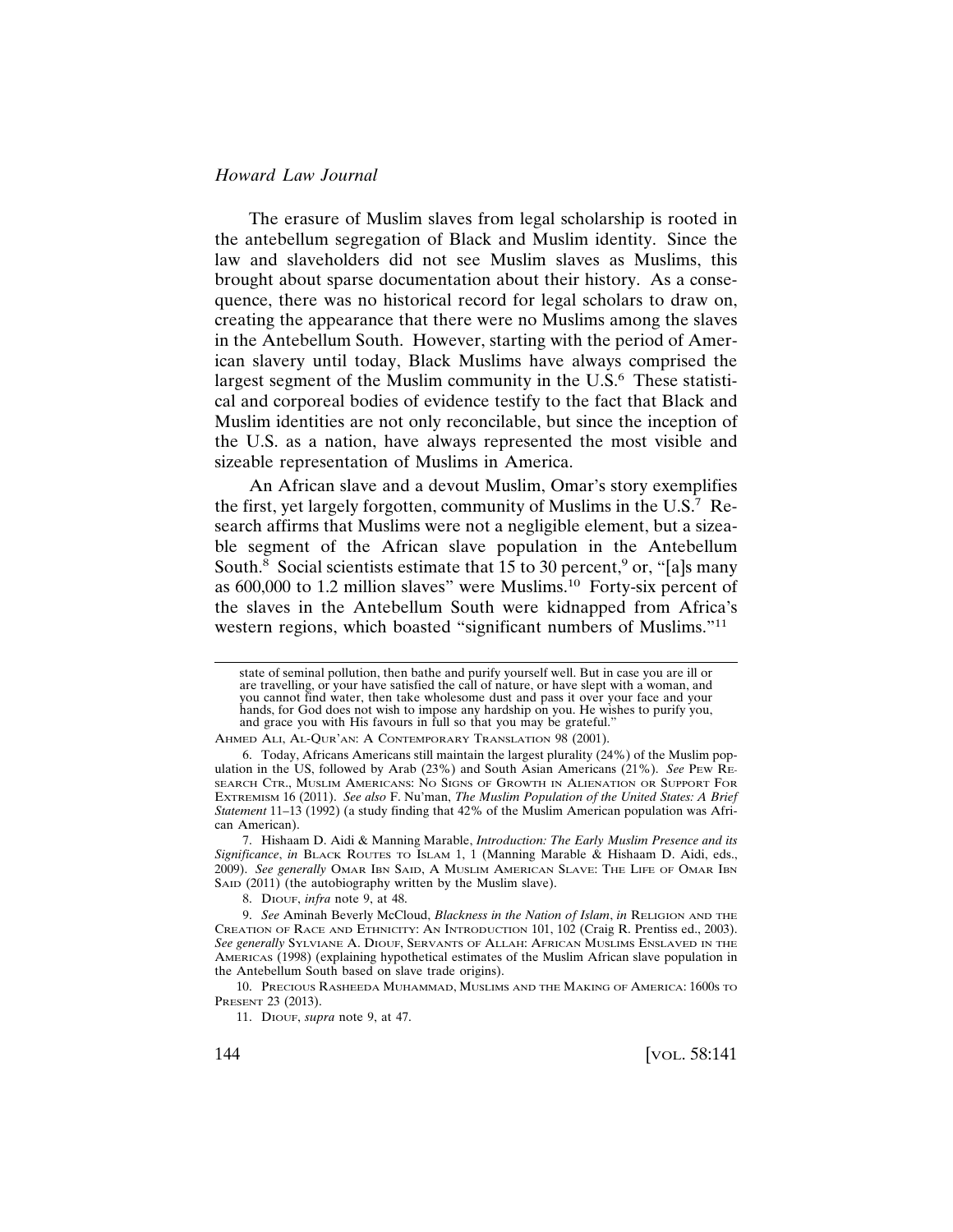Legal scholars make no mention of Islam while examining "African"<sup>12</sup> or "slave" religions.<sup>13</sup> As this Article explains, Black and Muslim identities were imagined and constructed by law in terms that undermined seeing them as coexistent. Thus, simultaneous recognition of Black and Muslim identity was precluded by legal baselines constructed during the Antebellum Era. $14$  Muslim slaves were practically invisible as a consequence of these clashing legal constructions. This practical invisibility brought forth the erasure of Muslim slaves from legal scholarship. As a result, this absence from legal history seeds the still prevailing misconception that the Africans enslaved in the Antebellum South did not include Muslims.<sup>15</sup>

Recent social science research conveys the "intersectional" status "Muslim slaves" occupied in the Antebellum South.<sup>16</sup> While classified as Black, and reduced to property, many Muslim slaves strove to meet Islam's requirements.17 Much like Omar Ibn Said, the vast majority of these observant Muslim slaves observed religious traditions and holidays, and led devout lifestyles while under the dominion of slave owners.18 Their continued commitment to Islam defied the "slave codes"

14. MICHAEL OMI & HOWARD WINANT, RACIAL FORMATION IN THE UNITED STATES: FROM THE 1960s TO THE 1990s 55 (1994). "Racial Construction" or "Racialization" is defined as "an unstable and de-centered complex of social meanings constantly being transformed by political struggle." *Id.*

17. Five central responsibilities are required of each Muslim. These "five pillars" include: five daily prayers, abstaining from food or drink during the Holy Month of Ramadan, pilgrimage to the Holy sites in Mecca, almsgiving to the poor, and the declaration that there is "only one God, and the Prophet Mohammed is his messenger." Pillars of Islam, Oxford Islamic Studies Online, *available at* http://www.oxfordislamicstudies.com/article/opr/t125/e1859?\_hi=32&\_pos=3 (last viewed on Sept. 10, 2014).

<sup>12.</sup> Danielle Boaz, *Introducing Religious Reparations: Repairing the Perceptions of African Religions Through Expansions in Education*, 26 J.L. & RELIGION 213, 216 (2010-2011) ("States should make to counteract the negative images of African religions that each State actively promoted during slavery and early emancipation periods."). Boaz only makes a passing mention of "Muslim holidays" recognized in Trinidad and Tobago) ("[U]ntil recently Orisha worshippers were denied a public holiday in Trinidad and Tobago even though the government recognized Christian, Muslim and Hindu holidays as public holidays."). *Id.* at 225.

<sup>13.</sup> *See generally* Nicholas May, *Holy Rebellion: Religious Assembly Laws in Antebellum South Carolina and Virginia*, 49 AM. J. LEGAL HIST. 237 (2007).

<sup>15.</sup> *Id.*

<sup>16.</sup> See generally Kimberlé Crenshaw, *Mapping the Margins: Intersectionality*, *Identity Politics, and Violence Against Women of Color,* 43 STAN. L. REV. 1241 (1991) for an overview and description of "interrsectionality." The title "Muslim slaves" is used in this article to refer to the heterogeneous population of African Muslims enslaved in the Antebellum South. "Intersectionality," for purposes of this article, relates to the clashing constructions of black and Muslim identity that brought about the practical invisibility of Muslim slaves. Muslim slaves occupied the intersection of these two clashing legal identities, and thus, were marginalized from being recognized as Muslim slaves.

<sup>18.</sup> DIOUF, *supra* note 9, at 49–70.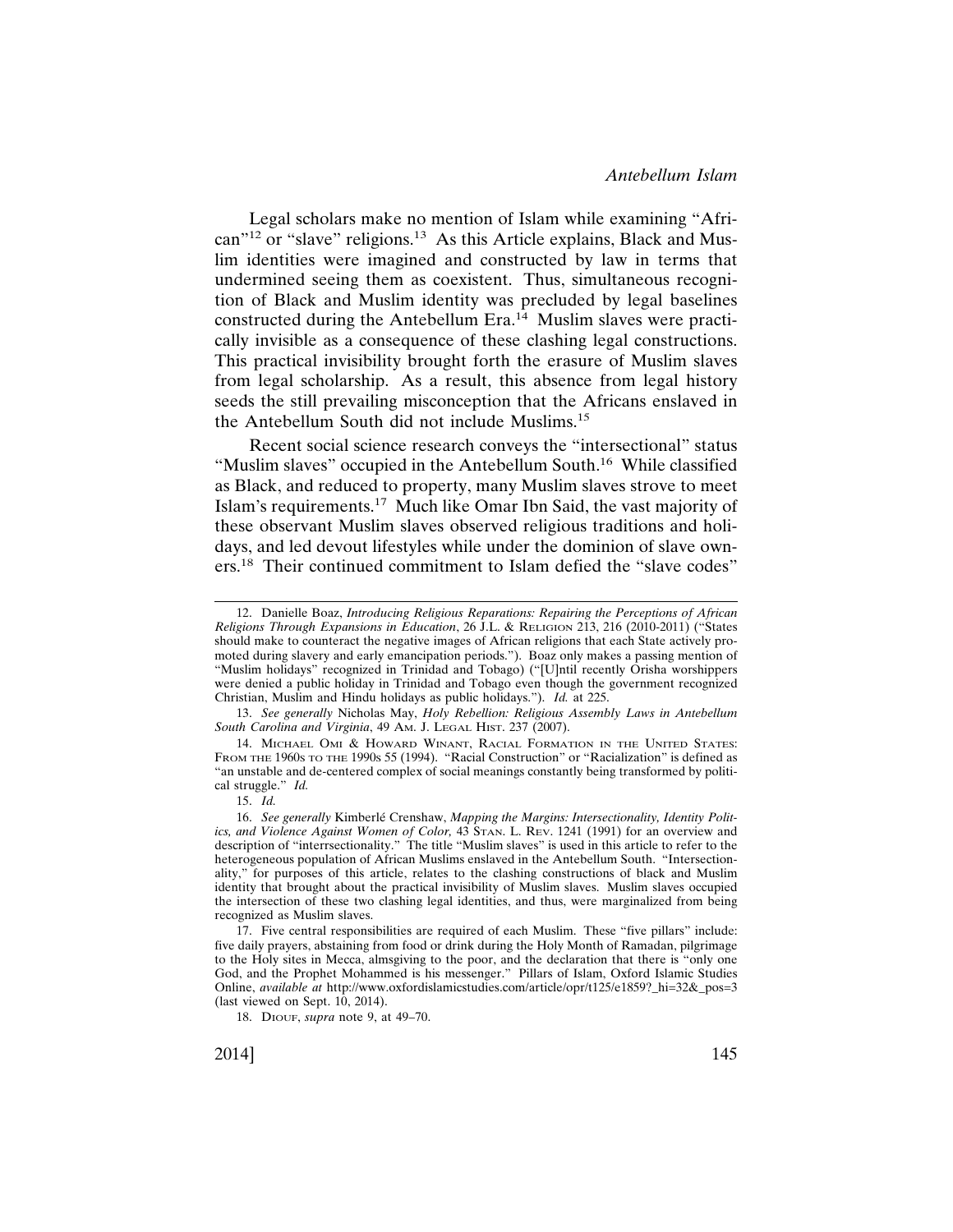enacted by every state in the Antebellum South, which criminalized religious activity and expression.19

Islam not only remained central in the lives of Muslim slaves, but also emerged into a *liberation theology* that perpetually reaffirmed the dignity, humanity,20 and "Muslim citizenship" in the face of slave codes.21 Islam mandated regular observance, which moved Muslim slaves to defy slave codes and question the legality of slavery at large. Slave codes that restricted the right to worship disparately impacted Muslim slaves simply on account of the frequency of prayer mandated by Islam.22 However, many Muslim slaves continued their religious observance and worshipped in brazen opposition to slave codes.23 Furthermore, because race-based, American slavery was irreconcilable with Islamic Law, the conflict of laws sparked resistance and rebellion on the part of Muslim slaves in the Antebellum South.<sup>24</sup>

The absence of Muslim slaves from legal scholarship is a consequence of the legal segregation of Black and Muslim identity during the Antebellum Era. The following brought about this segregation:

- 1) The law remade Africans into Black slaves, and slave codes criminalized religious activity and the public assertion of religious identity;
- 2) The state adopted a political conception of Muslim identity that converted it from a religious into a racial identity in the

<sup>19. &</sup>quot;Slave codes" are the state statutes that proscribed the legal rights of slaves, and reaffirmed the ownership rights whites had over them. These slave codes supplemented federal law regulating slavery, and oftentimes, enhanced them by enshrining specific rights to slave owners. The states in the South looked upon Virginia's Slave Codes as a model body of law, which they used as a template for constructing their own slave codes.

<sup>20.</sup> *See* Beverly Thomas McCloud, *African-American Muslim Women*, *in* THE MUSLIMS OF AMERICA 178, 184 (Yvonne Yazbeck Haddad ed., 1991) ("Islam satisfied the inner hunger of black people to be acknowledged as human.").

<sup>21.</sup> Muslim citizenship denotes belonging to the broader, global Muslim community or nation (*Ummah*, Arabic). The *Ummah* is comprised of the aggregate population of Muslim communities, forming a spiritual community defined by religious affinity not geographic boundaries. While enslaved, Muslims in America remained active participants, or citizens, of this spiritual community.

<sup>22.</sup> Some states, like South Carolina, were in the minority, enshrining "the right of slaves to worship as long as their worship did not weaken the control of their masters over them." James Lowell Underwood, *Church and State, Morality and Free Expression*, *in* 3 THE CONSTITUTION OF SOUTH CAROLINA 202 (1992). However, statutes like South Carolina's were paradoxical because worship, in South Carolina and the South at large, was viewed as a springboard for resistance or insurrection. The religious assembly of slaves was viewed with great suspicion by slave codes in South Carolina, and additional statutes outlawing the assemblage of slaves, if read in conjunction with this statute, would limit the rights of slaves to worship. *See id.*

<sup>23.</sup> DIOUF, *supra* note 9, at 49–70.

<sup>24.</sup> DIOUF, *supra* note 9, at 145–178.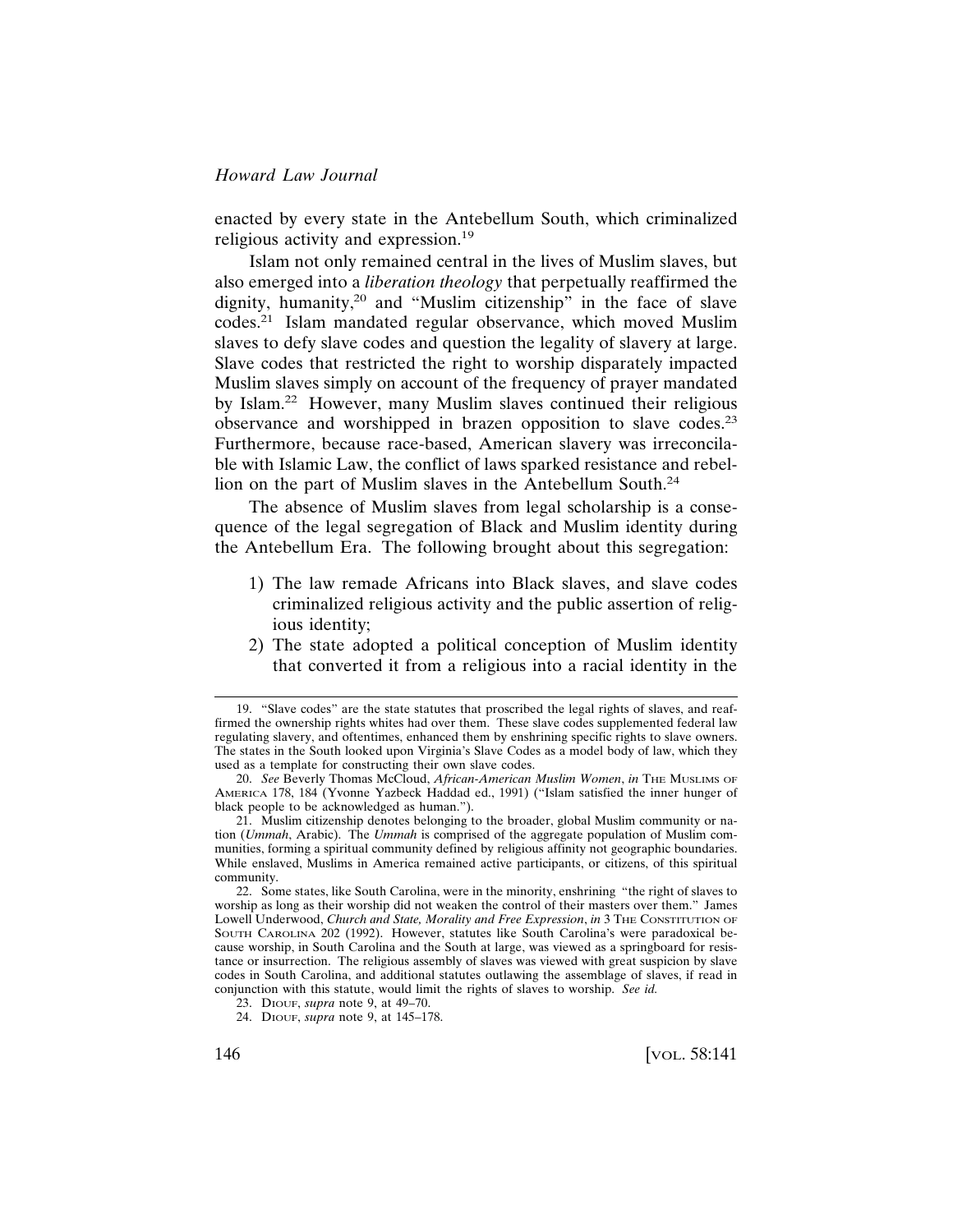narrow profile of "Arabs" and "Turks" – a non-white class that racially restrictive naturalization law barred from accessing citizenship; as a result,

3) Muslim slaves lived at the intersection of these two irreconcilable racial configurations, which made their religious identity invisible to the state and slaveholders, and as a result, inconspicuous to legal scholars examining American slavery.

Criminalizing religion was vital to the project of stripping Africans of their humanity and reducing them into "beasts of burden."25 While the law remade them into a racial monolith, Africans submerged into the American slave market hailed from a diverse range of tribal, ethnic, and religious backgrounds.26 This diversity, however, had no relevance to their legal conversion into property. Legal recognition of the religious identities of Africans would amount to a concession of their humanity, and in turn, undermine the project of converting them into godless slaves. Therefore, eliminating the religious identities of slaves marked the first prong of the process that segregated Black from Muslim identity during the Antebellum Era.

Muslim identity was converted from a religious into a racial classification during the Antebellum Era. The political struggles with the Barbary States and the Ottoman Empire led the state to construct Muslim identity in the exclusive image of Arab and Turkish identity. The Naturalization Act of 1790 limited naturalization to "Whites," which restricted citizenship to immigrants who fit within the racial parameters of Muslim identity.<sup>27</sup> Islam was oriented as the rival of

<sup>25.</sup> *See* May, *supra* note 13, at 239 ("After all, legal recognition of a slave's right to worship implicitly granted a fundamental right: freedom of conscience."); *see also* FREDERICK DOUGLASS, THE LIFE AND WRITINGS OF FREDERICK DOUGLASS: FROM 1817 TO 1882 122 (1882) (explaining Frederick Douglass' observations on "elevating" a slave through better treatment and the humanizing effect of religion). "[B]eat and cuff the slave, keep him hungry and spiritless, and he will follow the lead of his master like a dog; but feed and clothe him well, work him moderately, surround him with physical comfort, and dreams of freedom will intrude." *Id.*

<sup>26.</sup> *See* Gomez, *supra* note 3, at 673–85. *See generally* EDWARD W. BLYDEN, CHRISTIAN-ITY, ISLAM AND THE NEGRO RACE (1888) (providing a sociological overview of the Muslim communities in West African states).

<sup>27.</sup> Naturalization Act of 1790, Act of Mar. 26, 1790, ch. 3, 1 Stat. 103 ( repealed 1795). Arab and Turkish identity were viewed as synonymous with Muslim identity, and vice versa, during the Antebellum Era. The Naturalization Law of 1790, until 1944 with the *In re* Mohriez, 54 F. Supp. 941 (D. Mass. 1944), decision, denied Muslims' naturalization on grounds that their Muslim identity was inassimilable with American values and society. *In re* Mohriez, 54 F. Supp. 941, 942 (D. Mass. 1944) (granting citizenship to Arab born Mohamed Mohriez). Therefore, Muslims did not fit within the statutory definition of whiteness. It is highly likely that anti-Muslim attitudes in the U.S., particularly after the Barbary Wars, deterred Muslims from migrating.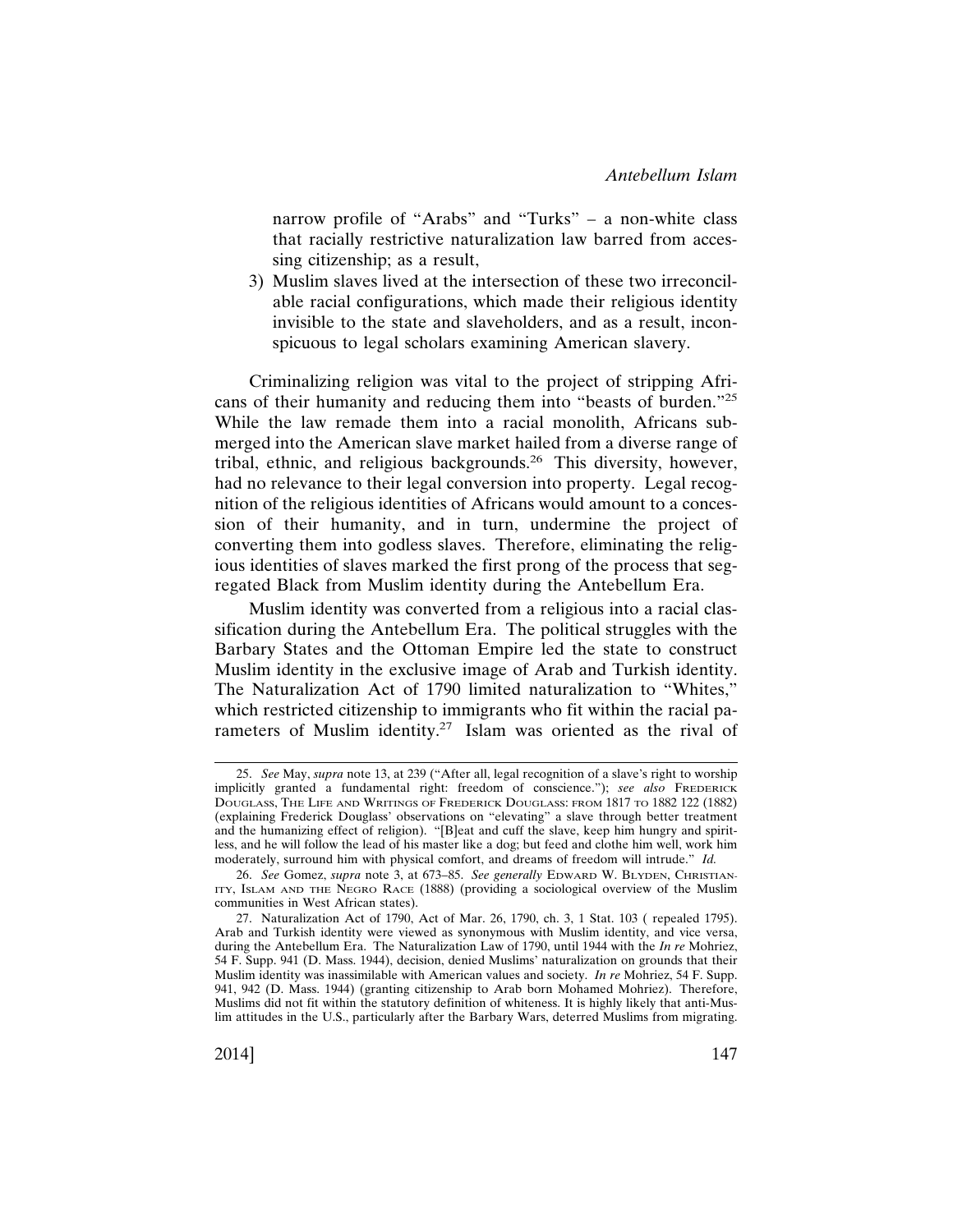Christianity, a hallmark of whiteness during the Antebellum Era. Thus, the Naturalization Act barred Muslim immigrants being naturalized as citizens. As a result, first Congress and then the courts converted Muslim identity from a religious status into a narrowly defined ethno-racial identity.28 This racial profile excluded Sub-Saharan Africans, and forms the second component of the process that dis-identified believing slaves as Muslims.

The legal meanings attached to Black and Muslim identity drew a sharp line between the two racial classifications, which preempted seeing both as coexistent identities. Slave codes enshrined the belief that slaves were a godless people incapable of practicing religion, $29$  while immigration law restricted the naturalization of (Arab and Turkish) immigrants perceived to be Muslims.<sup>30</sup> Muslim slaves lived at the intersection of these two irreconcilable racial configurations.

Section I provides a profile of Muslim slaves in America. Although the experience of Muslim slaves in the Antebellum South was by no means monolithic, this section imports a profile of Muslim slaves from social science literature that is currently absent from legal scholarship.

Section II examines the legal formation of Blackness, and the conversion of Africans into Black slaves. Congress, and later the courts, converted Muslim identity, a colorblind religious classification, into a narrow racial classification constructed in the image of inassimilable Arabs and Turks. This religious to racial conversion, the focus of Section III, excluded African slaves from being recognized as Muslims.

Section IV analyzes the structural distinctions that undermined legal recognition of Black and Muslim as coexistent identities during the Antebellum Era. Using an intersectional approach, Section V reconstructs the distinct legal history of Muslim slaves that arose from their marginal status. Although no longer identities segregated by law.

<sup>28.</sup> TALAL ASAD, GENEALOGIES OF RELIGION: DISCIPLINE AND REASONS OF POWER IN CHRISTIANITY AND ISLAM 27 (1993). *See generally* Between Muslim and White, *infra* note156.

<sup>29.</sup> *See* WINTHROP JORDAN, WHITE OVER BLACK: AMERICAN ATTITUDES TOWARD THE NEGRO, 1550–1812 24 (1968).

<sup>30.</sup> Naturalization Act of 1790, Act of Mar. 26, 1790, ch. 3, 1 Stat. 103 ( repealed 1795).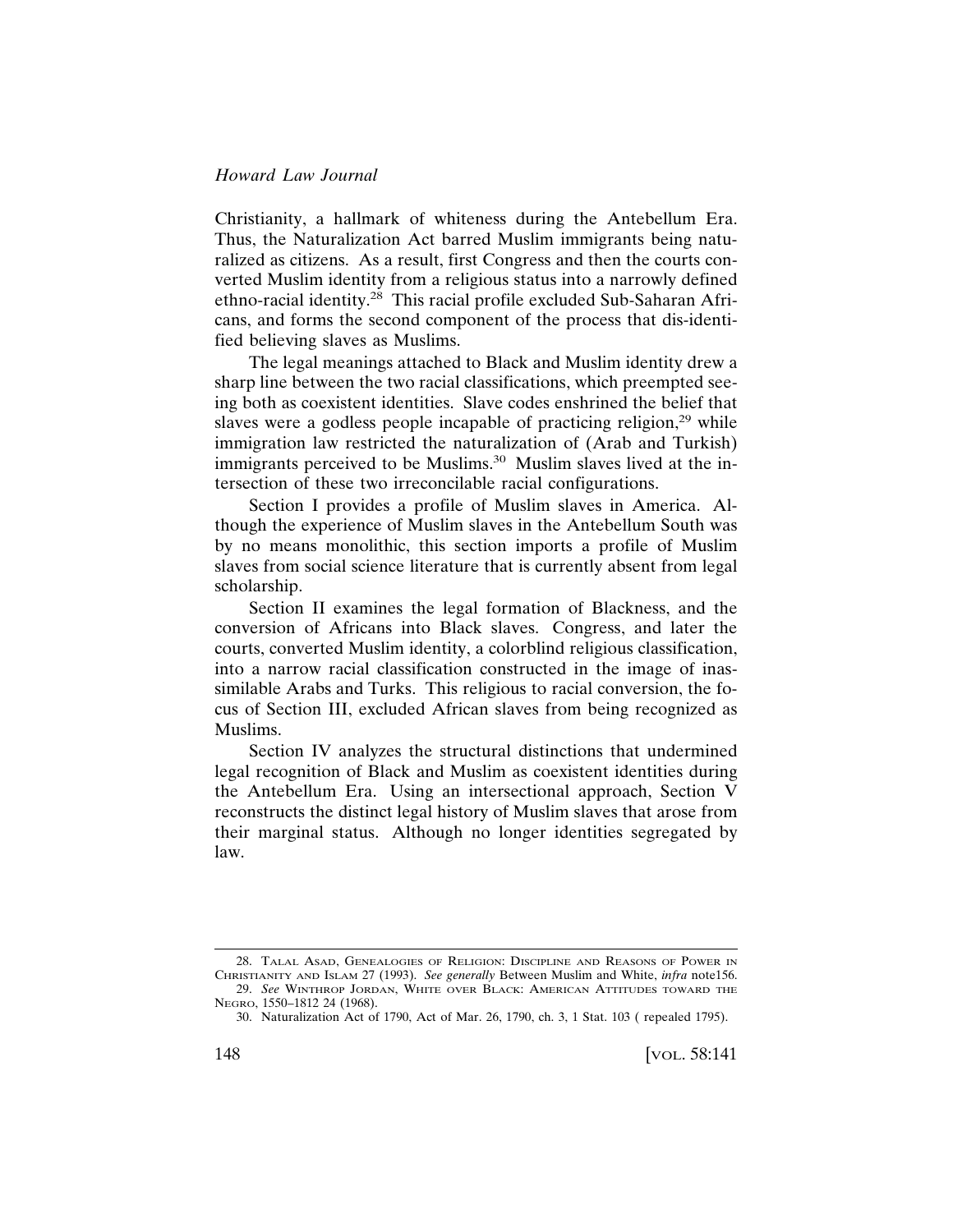# I. STILL RESISTING INVISIBILITY: A PROFILE OF MUSLIM SLAVES

The lives of Muslim slaves "[a]re for the most part unknown."<sup>31</sup> The legal and practical consequences of wholesale enslavement, combined with ignorance about Islam during the Antebellum Era, contributed to the lack of scholarly examination into their lives. Enslavement and its concomitant dehumanization prevented the transmission of Islam to future generations, making primary sources scarce to scholars interested in examining the experience of Muslim slaves.32

Recent social science research has furnished expanded insight into the history of Muslim slaves in the Antebellum South. The research of Sylviane Diouf, Michael Gomez, and Allan D. Austin collectively form a Muslim slave history that was previously non-existent.<sup>33</sup> This research provides an invaluable historical record that has enabled legal analysis of the experience of Muslim slaves.<sup>34</sup>

This section provides a generalized history as a foundational step for the broader aims of this article. Subsection A contends that, although slaves and not citizens, Muslim slaves established the first Muslim-American communities. Subsection B introduces the antebellum segregation of Black and Muslim identity within legal scholarship, which erased the Muslim slave narrative from legal history.

<sup>31.</sup> KAMBIZ GHANEABASSIRI, A HISTORY OF ISLAM IN AMERICA: FROM THE NEW WORLD TO THE NEW WORLD ORDER 57 (2010). "[A]frican Muslims enslaved in colonial and antebellum America stood at the intersection of the encounters of the encounters and rivalries between Europe, Africa, and America which shaped the Atlantic World. Their lives [were], for the most, part unknown." *Id. See also* Gomez, *supra* note 3, at 672 ("Th[is] scarcity of primary data is a function of two factors. First, colonial and antebellum observers, who were ignorant of the Islamic faith, did not accurately record the variegated cultural expressions of African slaves. The cumulative evidence suggests that such observers could distinguish the Muslims from other slaves but had neither the skill nor the interest to record detailed information about them. The other factor contributing to the scarcity of data is the reluctance of the descendants of these early Muslims to be forthright in answering questions about their ancestors.").

<sup>32.</sup> *See* TIMOTHY MARR, THE CULTURAL ROOTS OF AMERICAN ISLAMICISM 17–18 (2005); *see also* DIOUF, *supra* note 9, at 179 ("[T]he orthodox Islam brought by the enslaved West Africans has not survived.").

<sup>33.</sup> The works of these authors are cited extensively throughout this article.

<sup>34.</sup> In addition, the lives of these notable Muslim slaves prompted study of the lands and contexts from which they came from before their sale into the American slave market. Examining the tribes, communities, and traditions from which Muslim slaves hail highlights both the salient distinctions and commonalities shared by Muslim slaves. In addition, this research curbs the otherwise natural consequences of constructing a narrative that illustrated Muslim slaves as a monolithic group.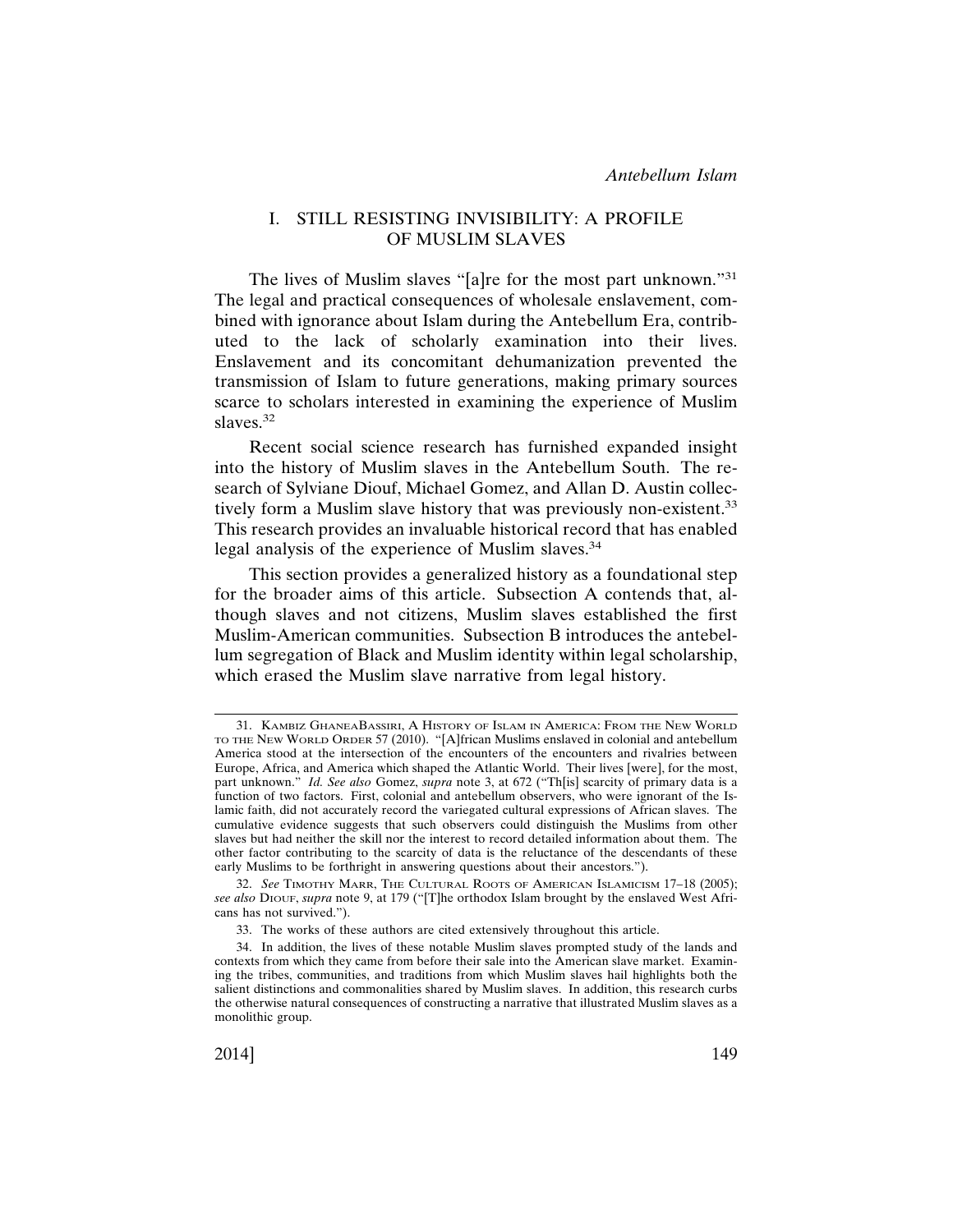## A. The First Muslim-American Community

The first Muslims came to North America as chattel.<sup>35</sup> They were violently uprooted from their families, tribes, and religious communities.36 Unlike the waves of Muslim immigrants that came to the U.S. in the 19th and 20th centuries, $37$  Muslim slaves did not choose to emigrate from their homelands. African Muslims were captives aboard the *Amistad* and many of the slave ships that set course for the New World before there was a *United States of America*. 38 Departing from the classical grand immigrant narrative, Africans were neither pushed to the U.S. by volatile circumstances at home, nor pulled to it by opportunity and freedom. Rather, African Muslims were violently poached and then parceled out to the highest bidder at the auction block.

Muslim slaves hailed from a broad spectrum of African tribes and nations.<sup>39</sup> These tribes had distinct customs and traditions.<sup>40</sup> A number of these tribes and nations embraced Islam as early as the 9th Century.41 Therefore, Islam was deeply rooted in West Africa as a local religion, and entwined within a number of the indigenous cul-

40. DIOUF, *supra* note 9, at 4–6.

41. *See* Gomez, *supra* note 3, at 674 ("[I]slam had penetrated the savanna south of the Sahara Desert by the beginning of the ninth century as a consequence of Berber and Arab commercial activity."); DIOUF, *supra* note 9, at 4 ("[T]he spread of Islam in sub-Saharan Africa followed a mostly peaceful and unobtrusive path . . . . These carriers of the faith were natives and therefore identified culturally and socially as well as ethnically with the potential converts. Some fundamental features or traditions religions and customs, such as the ritual immolation animals, circumcision, polygamy, communal prayers, divination, and amulet making, also were present in Islam. Such affinities facilitated conversion as well as accommodation and tolerance of others' ritual and beliefs. Africans themselves considered Islam an African religion.").

<sup>35.</sup> Aidi & Marable, *supra* note 7, at 1 ("A little known fact that continues to inspire incredulity is that America's first Muslims arrived chained in the hulls of slave ships."); *see also* GHANEABASSIRI, *supra* note 31, at 60; MARR, *supra* note 32, at 135 ("[T]he only Muslims inside the United States were subjugated African slaves."*)*.

<sup>36.</sup> African slaves generally originated from the following tribes, indigenous to West Africa: Akan, BaKongo, Chamba, Gbe, Igbo, Mande, Makua, Mbundu, Wolof, and Yoruba. *See generally* GWENDOLYN MIDLO HALL, SLAVERY AND AFRICAN ETHNICITIES IN THE AMERICAS: RE-STORING THE LINKS (2005).

<sup>37.</sup> *See* ALIXA NAFF, BECOMING AMERICAN: THE EARLY ARAB IMMIGRANT EXPERIENCE 76–117 (1993).

<sup>38.</sup> U.S. v. The Amistad, 40 U.S. 518, 533 (1841) [hereinafter Amistad].

<sup>39.</sup> Gomez, *supra* note 3, at 673–685; *see Id.* at 67 (illustrating the six slavery "supply zones" Muslim slaves originated from: (1) Senegambia; (2) Sierra Leone (present-day Guinea-Bissau, Guinea, Sierra Leone, and "a small portion of Liberia"); (3) the "Windward Coast" (near the present-day Ivory Coast and Ghana border); (4) Gold Coast; (5) Bight of Benin; and (6) Bight of Biafra); ALLAN D. AUSTIN, AFRICAN MUSLIMS IN ANTEBELLUM AMERICA: TRANSATLANTIC STORIES AND SPIRITUAL STRUGGLES 3 (1997) (illustrating the tribal and geographic origins of Muslim slaves in a map).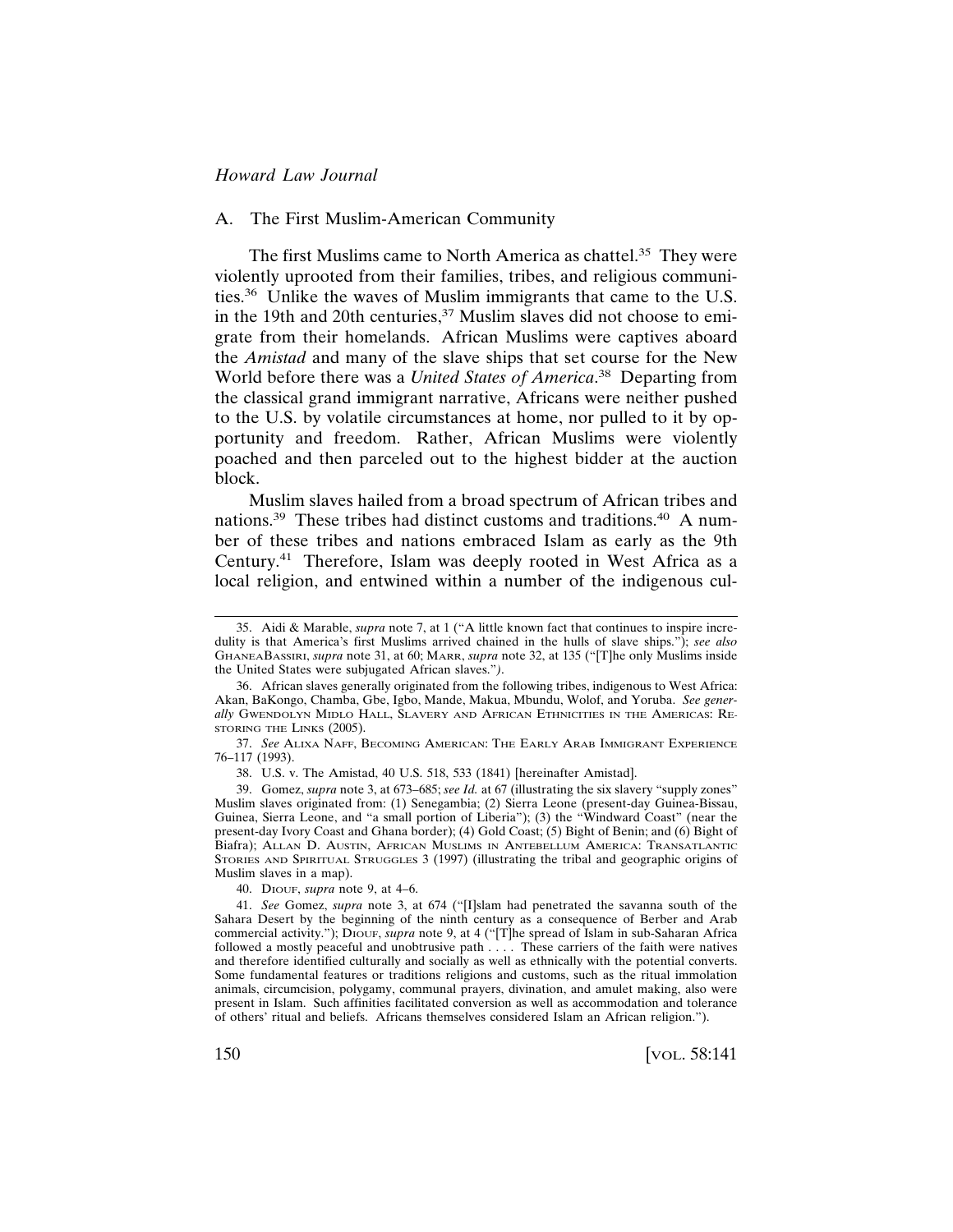tures and traditions on the continent.<sup>42</sup> In light of its long history in Africa and its acceptance among a considerable portion of the population on the continent, "[A]fricans themselves considered Islam an African religion."<sup>43</sup>

Muslim slaves observed a religion that distinguished them from their non-Muslim peers. The *Ash'arite and Maliki* schools of orthodox Sunni Islam were the prominent traditions practiced by African Muslims.<sup>44</sup> However, with rare exception, the slaveholders did not distinguish Muslim slaves from non-Muslim slaves.45 Like the non-Muslims among them, the law and their own overseers generally saw Muslim slaves as property and nothing more. This pushed their Muslim identity into the private sphere, where it continued to function as a spiritual framework, way of life, and in many instances, a source of resistance against enslavement.<sup>46</sup>

The state assigned a distinctly American racial designation, "Black," to every West African slave.<sup>47</sup> This racial construction swallowed all ancestral and religious modes of identification, stamping slaves with a new legal identity.48 While the *Qur'an* makes no racial distinctions between Muslims, Africans legally remade into Blacks were, "[p]ainfully aware of the oppressive linkage slavery reinforced between one's color and humanity" after arriving in the U.S.<sup>49</sup> In their native lands, religion and tribe functioned as the principal metrics of identification and association; in Antebellum America, race ranked as the primary social criteria for *de jure* and *de facto* stratification. Enslaved Africans, both Muslim and non-Muslim alike, recognized that Blackness remade them into a monolithic block that legally washed away their diversity.

<sup>42.</sup> DIOUF, *supra* note 9, at 4.

<sup>43.</sup> *See* Id.

<sup>44.</sup> *See* SHERMAN A. JACKSON, ISLAM AND THE BLACKAMERICAN: LOOKING TOWARD THE THIRD RESURRECTION 33, 39 (2005); *see also* BLYDEN, *supra* note 26, at 199–216; DIOUF, *supra* note 9, at 5 ("[S]tarting in the fifteenth century, Islam in West Africa gradually became more associated with the Sufi orders. The Sufis stress the personal dimension of the relationship between Allah and man, as embodied in *Surah* 2:115: 'Wherever you turn, there is Allah's Face.'").

<sup>45.</sup> *See* Gomez, *supra* note 3, at 672.

<sup>46.</sup> DIOUF, *supra* note 9, at 145–178.

<sup>47.</sup> Cheryl Harris, *infra* note 96, at 1720 (citing THOMAS R. COBB, AN INQUIRY INTO THE LAW OF NEGRO SLAVERY IN THE UNITED STATES §§ 68-69, at 66-67 (1858)).

<sup>48.</sup> *See* IAN F. HANEY LOPEZ, WHITE BY LAW: THE LEGAL CONSTRUCTION OF RACE 10–11 (1996).

<sup>49.</sup> GHANEABASSIRI, *supra* note 31, at 21.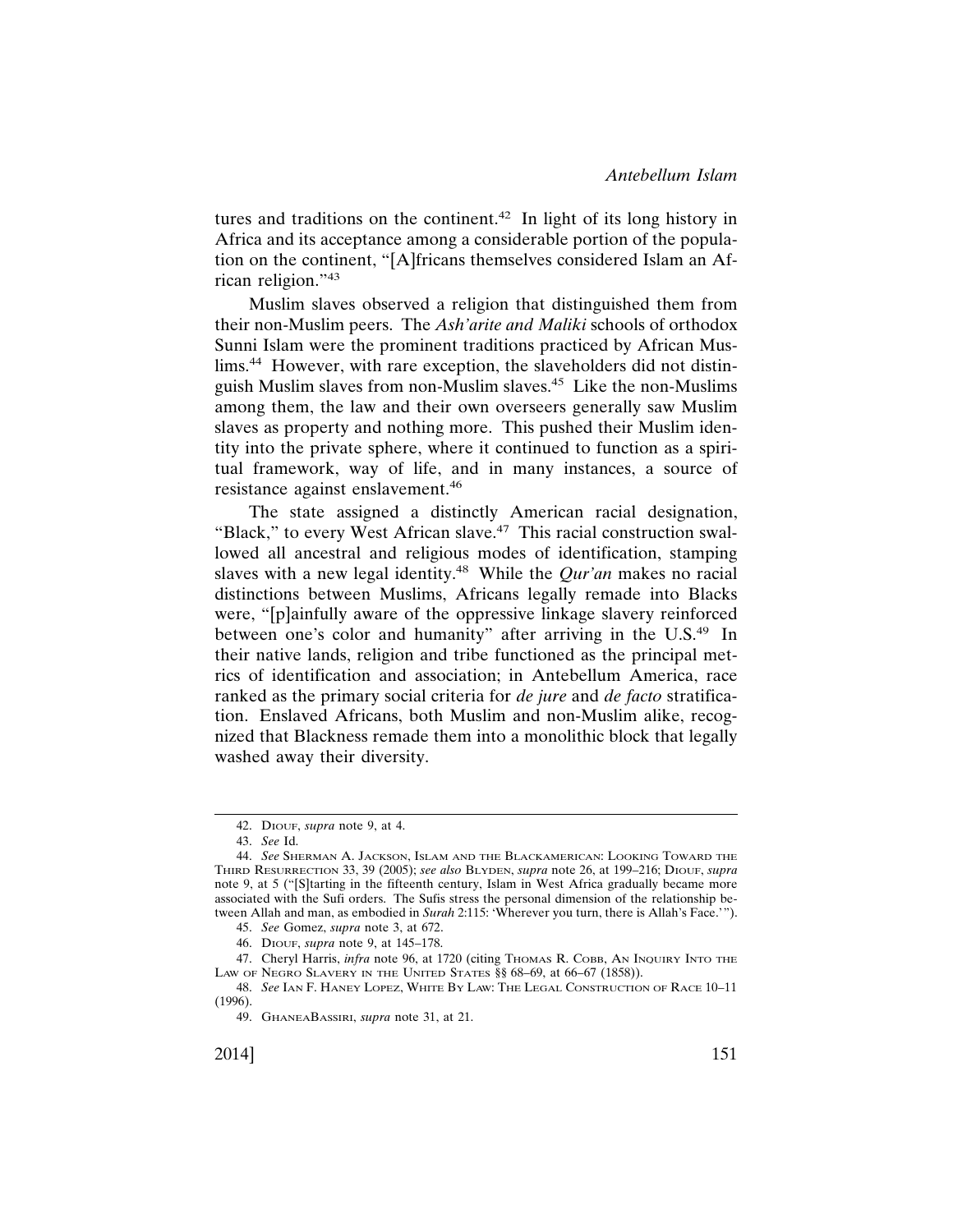Historians have relied heavily on the narratives of Muslim slaves who left historical records of their lives.<sup>50</sup> Many of the Muslim slaves who documented their own lives or attracted the interest of writers hailed from respected backgrounds and high-ranking social positions.<sup>51</sup> These Muslim slaves were *imams*,<sup>52</sup> world travelers,<sup>53</sup> scholars,54 historians and *huffaz*. 55 The Muslim slave population even counted a prince among its ranks.<sup>56</sup> The well-documented lives of Estevanico de Dorantes,<sup>57</sup> Bilali Muhammad,<sup>58</sup> Salih Bilali,<sup>59</sup> Ihrabima abd el Rahman,<sup>60</sup> Lamine Kebe,<sup>61</sup> Job Ben Soloman,<sup>62</sup> and Omar Ibn Said,<sup>63</sup> furnish rare records of the lives of these notable Muslim slaves.<sup>64</sup> Their stories have served as key foundations, and frequent starting points, for intellectual projects seeking to uncover the experience of Muslim slaves in the Antebellum South.

While valuable, focusing heavily on the lives of a few notable figures runs the risk of skewing a reconstructed general history of Muslim slaves.65 Additionally, in line with the remarkable stories that

55. (Arabic) The esteemed status given to the few who have completely memorized Islam's Holy Book, the *Qur'an*, and can recite if from memory.

56. TERRY ALFORD, PRINCE AMONG SLAVES 3 (1977); *see also* Gomez, *supra* note 3, at 689.

57. GHANEABASSIRI, *supra* note 31, at 10 ("Estevanico is recognized as possibly the first African and the first person of Muslim heritage to travel in the Southwest United States and the first non-native to enter the Zuni Pueblos in New Mexico and Arizona.").

- 58. Gomez, *supra* note 3, at 689; s*ee also* AUSTIN, *supra* note 41, at 85–114.
- 59. Muhammad, *supra* note 10, at 25–28; s*ee also* AUSTIN, *supra* note 41, at 85–114.
- 60. *See also* AUSTIN, *supra* note 41, at 65–84.
- 61. *Id.* at 115–128

62. GHANEABASSIRI, *supra* note 31, at 27 ("[T]he 1734 Bluett publication about Job Ben Soloman's life remains the earliest known recorded account of an African Muslim enslaved in America and has been referred to as 'the first text in African American literature.'"); *see also* AUSTIN, *supra* note 41, at 51–61.

63. *See supra* Introduction; s*ee also* AUSTIN, *supra* note 41, at 129–158.

64. *See infra* Section IV (B).

65. *Cf.* MARR, *supra* note 32, at 17 ("The reconstructive illumination of the experiences of enslaved African American Muslims is one area of recent scholarship that acknowledges the sociologies presence of Islam in early American history.") The lives of these notable Muslim slaves also highlight just how uniformly the law perceived West Africans. Figures prominent in their own lands, with extensive education, wealth, and political status, were indiscriminately dehumanized and enslaved. *See also* DIOUF, *supra* note 9, at 2 ("Few Africans have left personal

<sup>50.</sup> *See generally* AUSTIN, *supra* note 41.

<sup>51.</sup> GHANEABASSIRi, *supra* note 31, at 18–24

<sup>52.</sup> *See* Muhammad, *supra* note 10 at 6.

<sup>53.</sup> *See, e.g.*, AUSTIN, *supra* note 41, at 173.

<sup>54.</sup> *Ulema* (Arabic). Said's autobiography stands as the only one of its kind written by a slave. *See* Marie A. Failinger, *Islam in the Minds of American Court: 1800 to 1960*, 32 B.C. J.L. & SOC. JUST. 6 (2012) (explaining that Omar Ibn Said is widely regarded as the "earliest known Arabic scribe in America."); *see also* JAMES H. JOHNSTON, FROM SLAVE SHIP TO HARVARD: YARROW MAMOUT AND THE HISTORY OF AN AFRICAN AMERICAN FAMILY (Fordham University Press, 2012).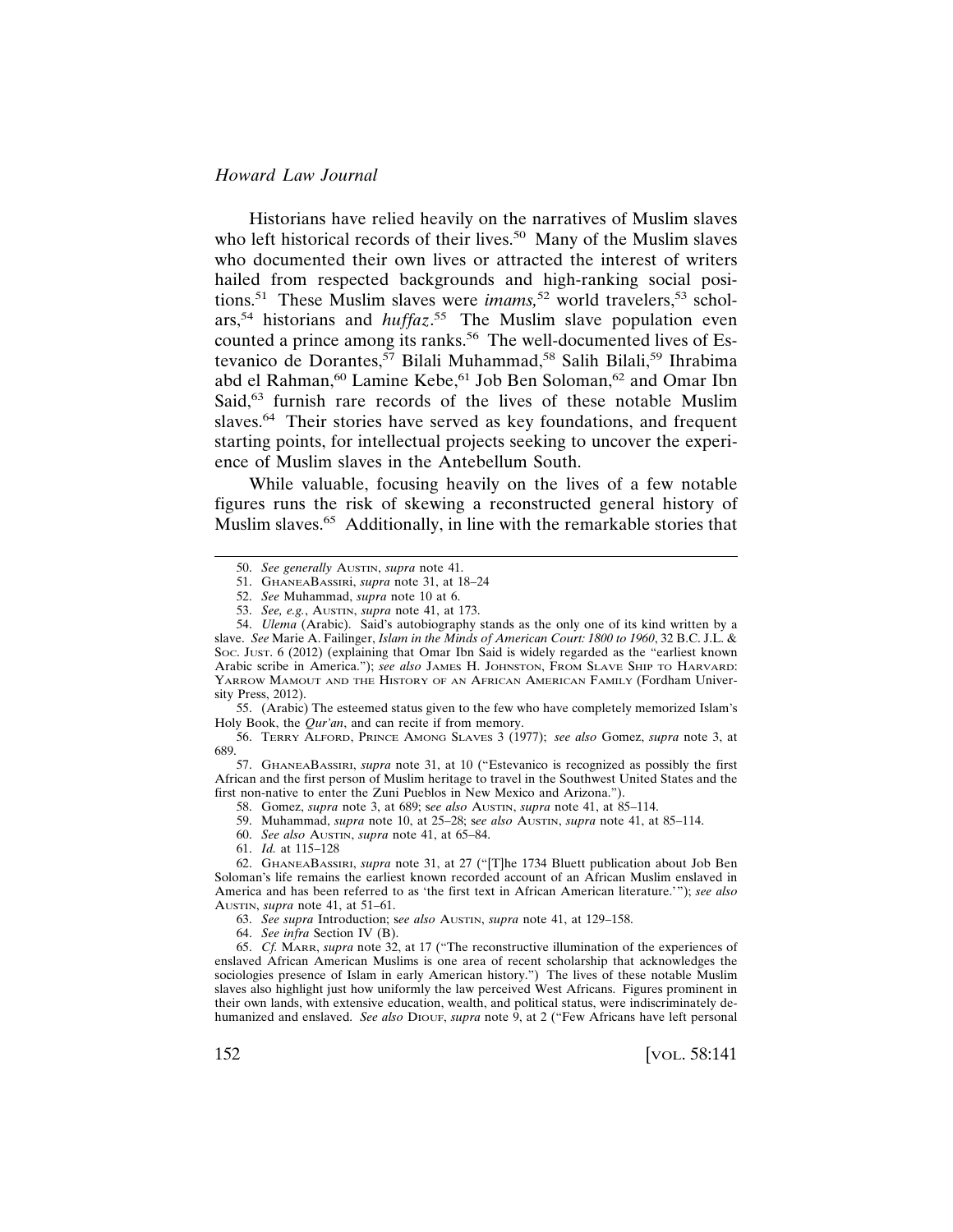arose from their distinguished statuses, a history that is excessively based on the lives of these notable slaves overlooks the distinct experiences of the anonymous masses.<sup>66</sup> The vast majority of Muslim slaves, despite their faith, did not garner the attention their more notable counterparts attracted. In fact, the vast majority of Muslim slaves whose lives were documented through scholarly work or news publications were re-identified as "Arabian" or "Moor."67 The exotic elements of their stories (as princes and scholars), not their Muslim identity, are what piqued the interest of Antebellum Era scholars and writers.<sup>68</sup>

Muslim slaves were a deeply heterogeneous community.<sup>69</sup> They hailed from broad origins on the African continent and represented a diverse array of tribes, ethnicities and religions.70 The work of Edward W. Blyden, a 19th Century Americo-Liberian scholar of religion, provides a rare and intimate illustration of the origins of African Muslims before they were submerged into the American slave market.<sup>71</sup> Blyden illustrates that Muslim slaves were by no means a monolithic group, and his work provides a thorough examination of the distinct and diverse regions, tribes, religions, and political contexts Muslim slaves hailed from. As discussed more closely in Section V, Islam functioned as a common faith, lifestyle, and source of resistance that, within and sometimes across different plantations, fostered a sense of community among ethnically and culturally heterogeneous Muslim slaves.

The common practice of Islam moved Muslim slaves in close proximity of one another to reconstruct spiritual communities while enslaved.72 These reconstructed Muslim communities were built across tribal and ethnic lines, and even brought in converts from among the enslaved and emancipated Africans of different faiths.<sup>73</sup>

accounts of their life under slavery, but among those who did are a disproportionate number of Muslims.").

<sup>66.</sup> *See* GHANEABASSIRi, *supra* note 31, at 18–24, for a brief overview of the experience of prominent enslaved Muslims.

<sup>67.</sup> *See* Aidi & Marable, *supra* note 7, at 6.

<sup>68.</sup> AUSTIN, *supra* note 41, at 130.

<sup>69.</sup> Gomez, *supra* note 3, at 690–92.

<sup>70.</sup> *Id.* at 673–85.

<sup>71.</sup> *See generally* EDWARD W. BLYDEN, CHRISTIANITY, ISLAM AND THE NEGRO RACE (1888).

<sup>72.</sup> Islam bred literacy, and Arabic functioned as the spiritual *lingua de franca* that united Muslims across linguistic, tribal and ethnic barriers. Hence, Arabic provided Muslim slaves from distinct backgrounds to communicate across language differences.

<sup>73.</sup> *See* Gomez, *supra* note 3, at 672.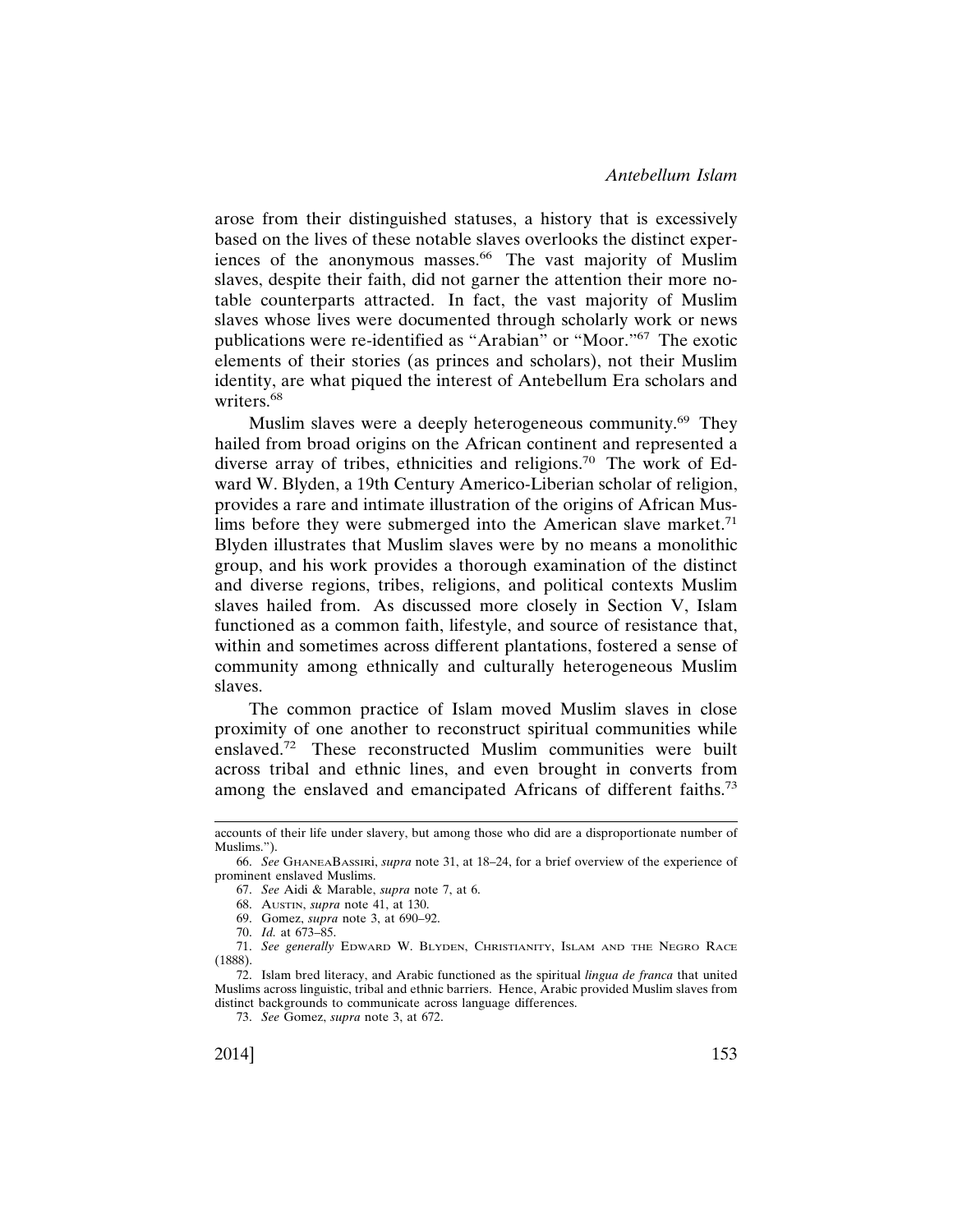Collectively, these practices and activities, networks and distinctly Muslim slave experiences, formed the first "Muslim American communities."<sup>74</sup> These pioneer Muslim communities, as illustrated in Section V, were in large part galvanized by the constant assault on their faith by slave codes, and the slave owners that enforced them.

Under the most trying of conditions, Muslim slaves established the first Muslim-American communities. The Muslim slaves, by law, were not citizens and thus by legal definition not Americans. However, they continued to worship and lead Muslim lifestyles amid the most restrictive circumstances of slavery.75 Prayer, observing Ramadan, making charitable donations, and striving to meet Islam's Five Pillars remained a core pursuit for many Muslim slaves.<sup>76</sup> This shared but diverse experience spawned frequent communication within and without the boundaries of individual plantations, fostering new Muslim communities among the disjointed slave populations in a given region of the Antebellum South. Despite these slaves' continued observation of Muslim traditions and Muslim lifestyles, scholars examining Muslim-American history have fallen short of recognizing Muslim slaves as the first "Muslim American community."<sup>77</sup>

## B. Erasure From Legal Scholarship

The Muslim slave narrative ranks among the most overlooked topics within the area of legal scholarship concerning American slav-

<sup>74.</sup> *See* JACKSON, *supra* note 47, at 119 (illustrating these "indigenous" Muslims as comprising the first Muslim-American community).

<sup>75.</sup> *See* CESAR E. FARAH, ISLAM: BELIEFS AND OBSERVANCES 307 (2003) ("What Muslim faith they [the African slaves] brought with them was quickly absorbed into their new Christian milieu and disappeared."); *see also* DIOUF, *supra* note 9, at 179. ("The orthodox Islam brought by the enslaved West Africans has not survived. It has left traces; it has contributed to the culture and history of the continents; but its conscious practice is no more. For Islam to endure, it had to grow both vertically, through transmission to the children, and horizontally, through conversion of the unbelievers. Both propositions met a number of obstacles.").

<sup>76.</sup> DIOUF, *supra* note 9, at 49–70; *see also* Khaled A. Beydoun, *Ramadan: A Centuries Old American Tradition*, AL-JAZEERA, June 28, 2014, *available at* http://www.aljazeera.com/indepth/ opinion/2014/06/ramadan-american-tradition-201462714534443176.html (last viewed on Sept. 11, 2014).

<sup>77.</sup> Historians have fallen short of crediting Muslim slaves for establishing the first "Muslim-American communities." Still today, studies focusing on Muslim America seldom begin with the history of Muslim slaves in America. While a number of works have acknowledged their presence on American soil, few have recognized their distinct experience and struggle to merit classifying them as a community. However, Muslim slaves were the first people to practice Islam and observe its traditions in North America. This marginalization has the effect of delegitimizing the Muslim slave population as a viable community. Or, is a consequence of the Arab and South Asian-centric focus that dominates both scholarly and lay discussions about Muslim America and its history. *See* JACKSON, *supra* note 46, at 99-130.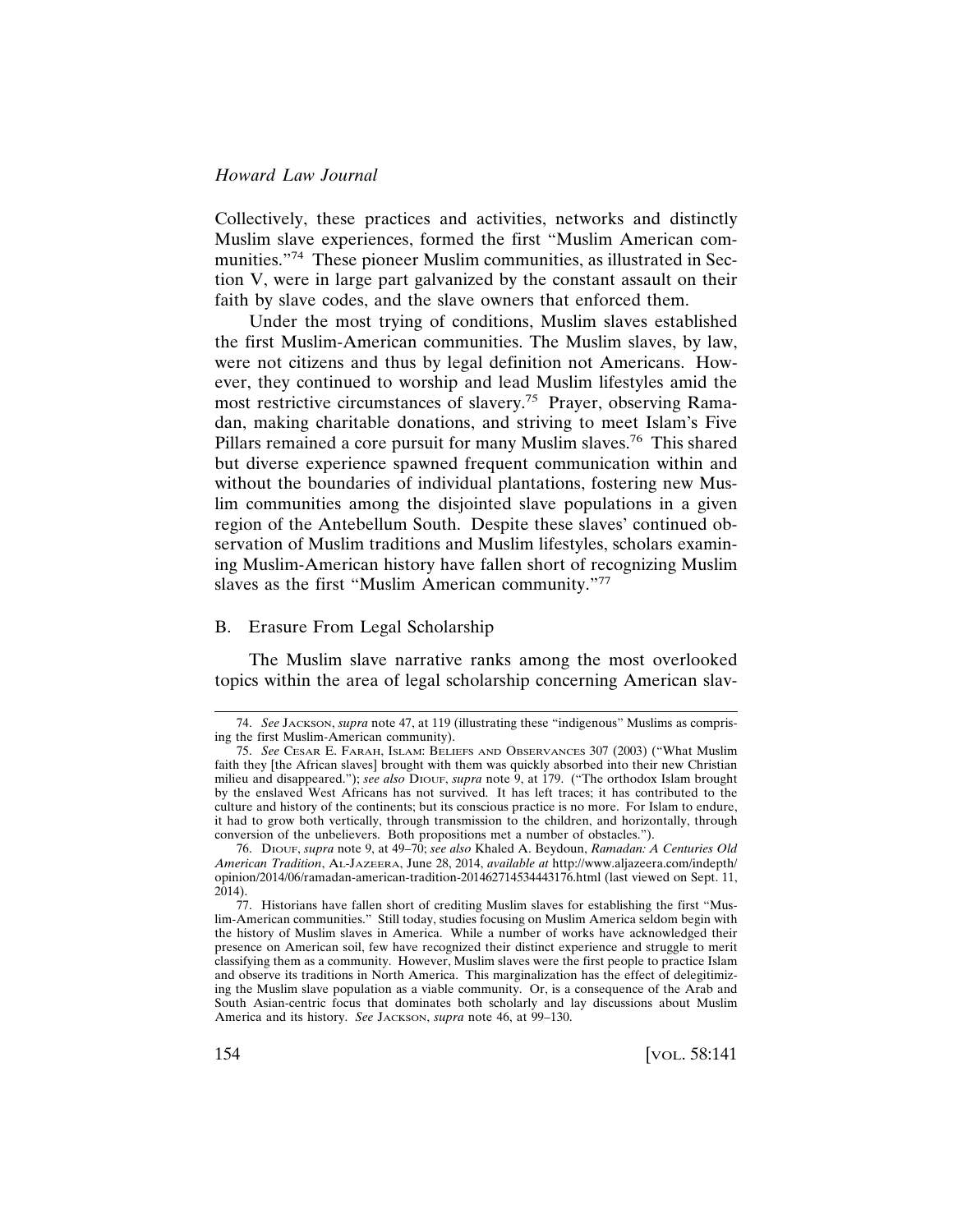ery.78 The social science discussed above inspired this Article, and motivated closer examination of the Antebellum laws and institutions that: first, remade African Muslims into Black slaves; and second, helped intensify "ignorance of the Islamic faith" during the Antebellum Era.79 This Article scrutinizes how criminal codes in the Antebellum South and immigration laws were the most instrumental legal actors in bringing about the practical invisibility of Muslim slaves in the Antebellum South. Slave codes and immigration law jointly brought about the legal segregation of Black and Muslim identity, which resulted in the practical and scholarly invisibility of Muslim slaves.

Legal commentators have failed to recognize Islam as either an "African religion" or a "slave religion."<sup>80</sup> Law review articles, both old and new, examining American slaves have altogether overlooked the presence of Muslims among the African slave Diaspora in the Antebellum South. For example, in her call for "religious reparations" for the persecution of "African religions" during the Antebellum Era, Danielle Boaz makes no mention of Muslim slaves.<sup>81</sup> Although Muslim slaves comprised up to thirty percent of the slave population, Boaz fails to identify how slaves codes in the Antebellum South impacted Muslim slaves, and as discussed in Section V, had a disproportionate impact on specific modes of Islamic worship.

Similarly, Nicholas May excludes Muslims from his definition of "slave religion."82 In his article, "Holy Rebellion: Religious Assembly Laws in Antebellum South Carolina and Virginia," May overlooks how restrictive religious assembly laws enacted by southern states effected Muslim slaves. This very theme, examined in Section V, demonstrates how Slave Codes disparately impacted religious rituals and traditions unique to Muslim slaves.

<sup>78.</sup> Until recently, the legal history of American slaves was presumed to be an entirely excavated intellectual realm. This presumption limited the degree of new inquiry into the history of American slaves within legal scholarship. However, rising intellectual interest related to Muslim slaves, particularly within the disciplines of sociology and history, unearthed facts and themes of undeniably legal concern tied to the slave experience. While the intellectual discourse about the lives and experiences of Muslim slaves is rising within social science circles, this theme is still largely untreated within legal scholarship. *See* Gomez, *supra* note 3, at 671–72.

<sup>79.</sup> *See id.*

<sup>80.</sup> DIOUF, *supra* note 9, at 4. In conflict, "Africans themselves considered Islam an African religion." *Id.*

<sup>81.</sup> *See* BOAZ, supra note 12, at 216.

<sup>82.</sup> May, *supra* note 13, at 238. May defines "slave religions" monolithically as "African religious traditions." *Id.* at 238.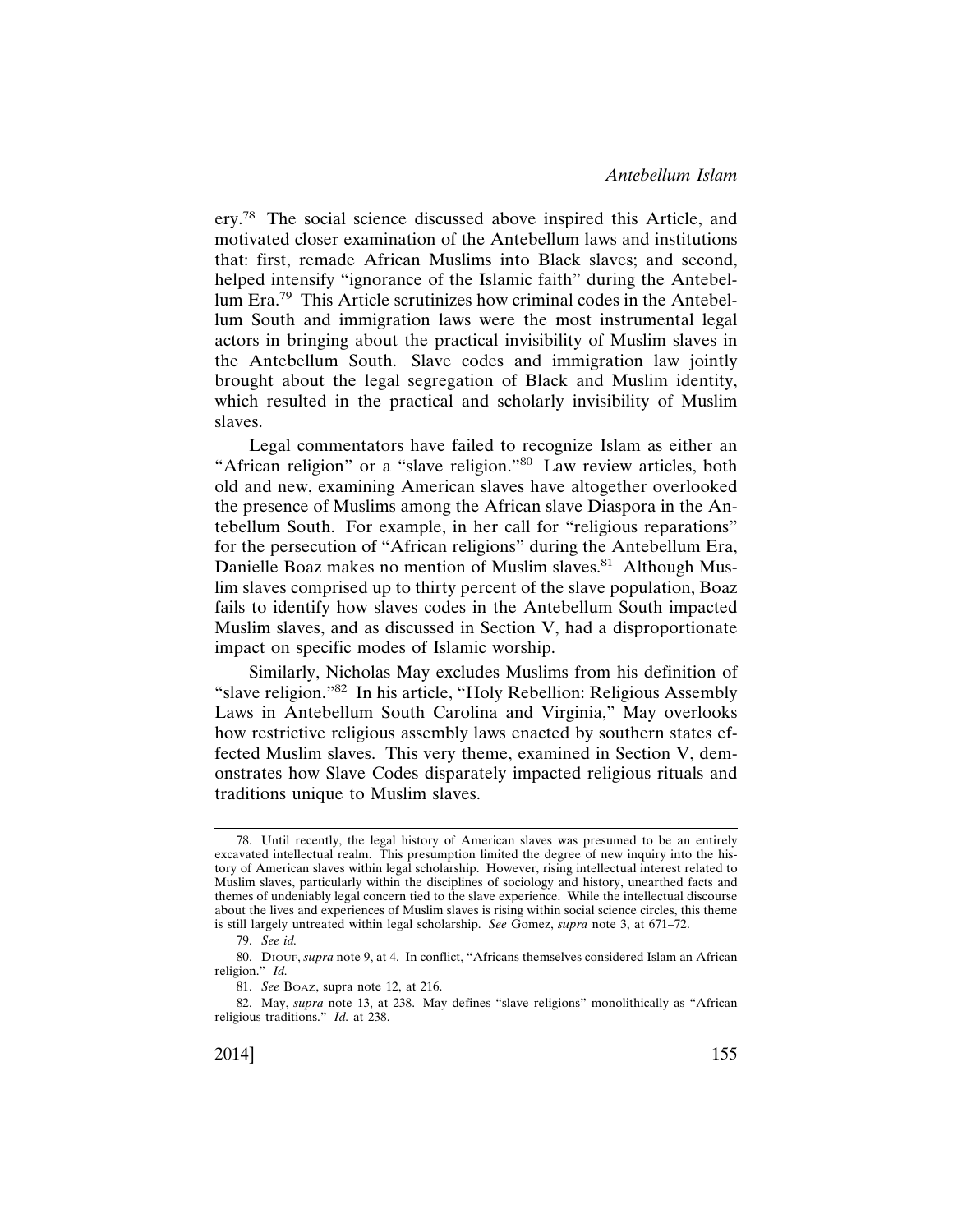A. Leon Higginbotham's, Jr. and Greer C. Bosworth's important article about "free Blacks" in Colonial and Antebellum Virginia also marginalizes the experience of Muslim slaves.<sup>83</sup> A considerable number of African Muslims from Senegambia resided in Virginia.<sup>84</sup> As discussed in Section IV(B), a number of Muslim slaves achieved freedom by virtue of their Muslim identity. However, despite the critical mass of emancipated and enslaved African Muslims in Virginia, the authors make no mention of them in their study of free Blacks.<sup>85</sup> As an authoritative piece on the experience of free Blacks in the legal and cultural hub of the Antebellum South, Higginbotham and Bosworth's exclusion of Muslims has been particularly influential in fostering the misconception that Muslims, free or slave, were not part of the African Diaspora in Antebellum America.

These three articles illustrate a broader theme of Muslim slave invisibility within legal scholarship. At worst, Muslim slaves have been entirely omitted from the literature. At best, coverage of Muslim slaves in law review articles examining "African"<sup>86</sup> and "slave religions" comprises a footnote or two.<sup>87</sup>

# II. BLACKNESS AS PROPERTY

*"[N]egroes were a people of beastly living, without a God, law, religion, or commonwealth."*<sup>88</sup>

Blackness is an American racial construction born out of slavery. It was devised as a separate legal category for African slaves, and following the abolition of slavery, Americans with "one-drop" or more of African ancestry.89 Again, African slaves originated from a diverse

88. JORDAN, *supra* note 29, at 24.

<sup>83.</sup> *See generally* A. Leon Higginbotham, Jr. & Greer C. Bosworth, *"Rather Than the Free": Free Blacks in Colonial and Antebellum Virginia*, 26 HARV. C.R.-C.L. L. REV 17 (1991) [hereinafter "Rather Than the Free"] (discussing the evolution of slavery jurisprudence and race relations law in Virginia only as it affected blacks). When discussing the family unit and education of free blacks in Virginia, the authors make no discussion of the Muslims among them. *See id.* at 55–62; AUSTIN, *supra* note 41, at 14. Virginia "Maroons" have claimed Muslim heritage through African believers, evidencing that the presence of Muslims in Virginia, free and enslaved, was strong.

<sup>84.</sup> *See* AUSTIN, *supra* note 41, at 14.

<sup>85.</sup> *See generally* Higginbotham, supra note 85.

<sup>86.</sup> *See supra* note 93.

<sup>87.</sup> *See supra* note 94.

<sup>89.</sup> Plessy v. Ferguson, 163 U.S. 537, 552 (1896). "It is true that the question of the proportion of colored blood necessary to constitute a colored person, as distinguished from a white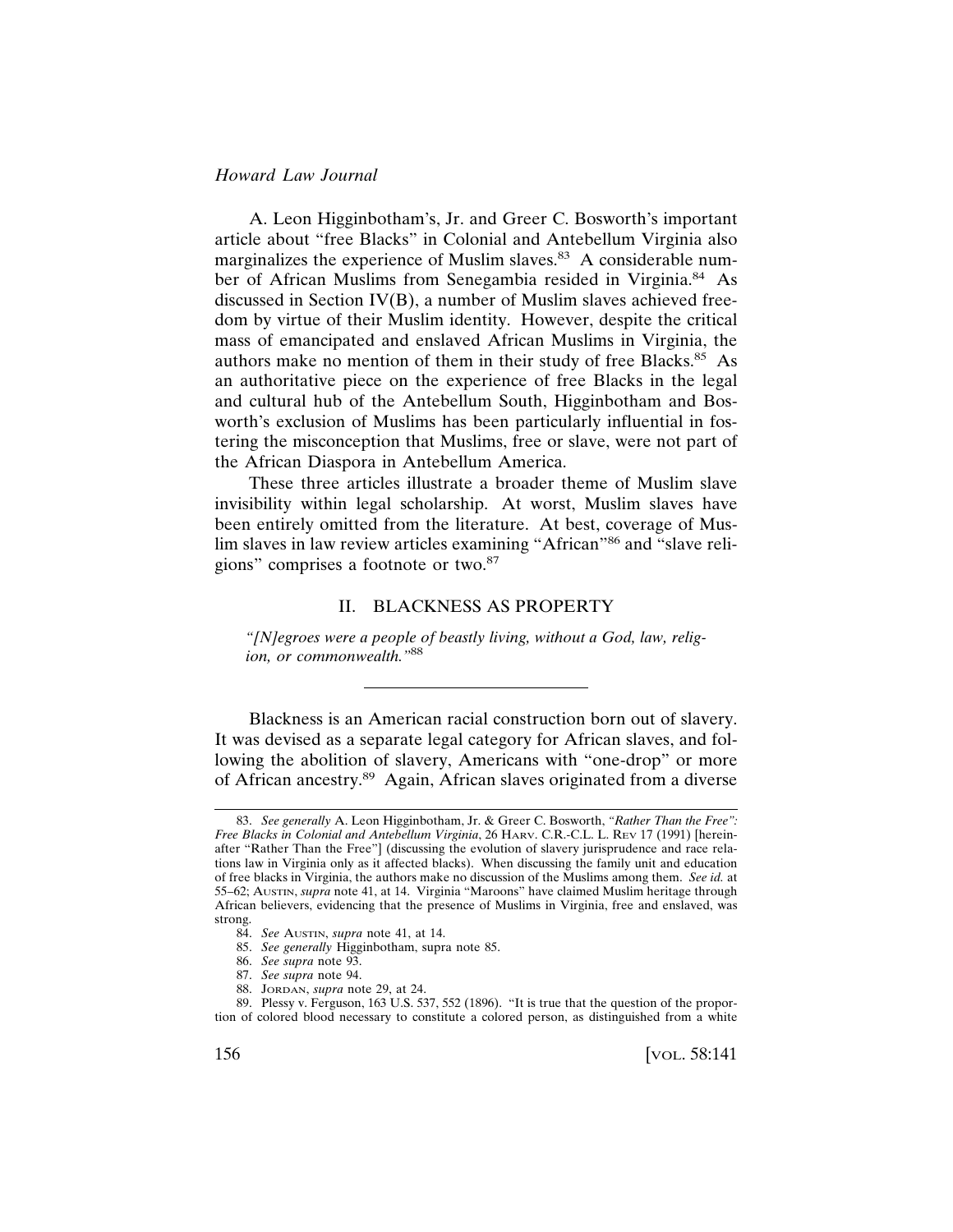range of ethnic and tribal groups from the western coast of the continent.90 However, the new racial designation – Black – reduced Africans into an indistinguishable monolith in Antebellum America, and indiscriminately bonded them to the status of slave before the eyes of the law.91 Blackness was interchangeable with slave status, and inscribed into the bodies of Africans.

This Section examines the legal construction of Blackness. While this construction began to take form during the colonial period, the Antebellum Era witnessed the full-fledged conversion of Blackness into a legal identity synonymous with slavery. The following subsections will examine the roots of race-based slavery in the U.S., the formation of Blackness as a designator of slave status, and finally, how slave status legally restricted slaves from practicing their religions.

A. The Roots of Race Based Slavery in the U.S.

The legal congruence of race and slave status was influenced by the European slave trade. In the 16th Century, "Europeans reserved slavery for the Africans, and the enslavement of whites totally disappeared from the countries they controlled. Slavery and color were linked for the first time."92 The English exclusively enslaved Africans, thereby conflating African ancestry with slave status. This created a familiar precedent for slaveholders in the American colonies, and marked the first step in the formation of legal Blackness.<sup>93</sup>

90. Gomez, *supra* note 3, at 673–85.

person, is one upon which there is a difference of opinion in the different states; some holding that any visible admixture of black blood stamps the person as belonging to the colored race; others that it depends upon the preponderance of blood; and still others, that the predominance of white blood must only be in the proportion of three-fourths." *Id. See generally* Christine B. Hickman, *The Devil and the One Drop Rule: Racial Categories, African Americans, and the U.S. Census*, 95 MICH. L. REV. 1161 (1997) (analyzing of the one-drop rule and its impact on black American identification today). The one drop rule, or "Hypodescent," means that a person with any visible trace of black ancestry is deemed black for legal purposes. *See id.* at 1163; Adrienne D. Davis, *Identity Notes, Part One: Playing in the Light*, 43 Am. U. L. Rev. 695 (1996).(saw no comparable quote)

<sup>91.</sup> Africa, the world's second largest continent, boasts a spectrum of populations that are distinct along cultural, tribal, phenotypic and spiritual lines. For instance, Africa is home to Wolof and Mandingos, Arabs and Berbers, Muslims and animists. The law, however, limited its construction of blackness to a monolithic phenotypic image of West African slaves. Gomez, *supra* note 3, at 673–685.

<sup>92.</sup> DIOUF, *supra* note 9, at 16; *see also* KAREN BRODKIN, HOW JEWS BECAME WHITE FOLKS AND WHAT THAT SAYS ABOUT RACE IN AMERICA 68–70 (1994).

<sup>93.</sup> In addition, there are other factors idiosyncratic to the U.S. These factors include, among others not mentioned herein, the formation of a national identity based on white Anglo-Saxon Protestant identity. *See* EDWARD J. BLUM & PAUL HARVEY, THE COLOR OF CHRIST: THE SON OF GOD AND THE SAGA OF RACE IN AMERICA (2012). Second, the concomitant formation of naturalization laws that restricted citizenship to this limited (but fluidly changing)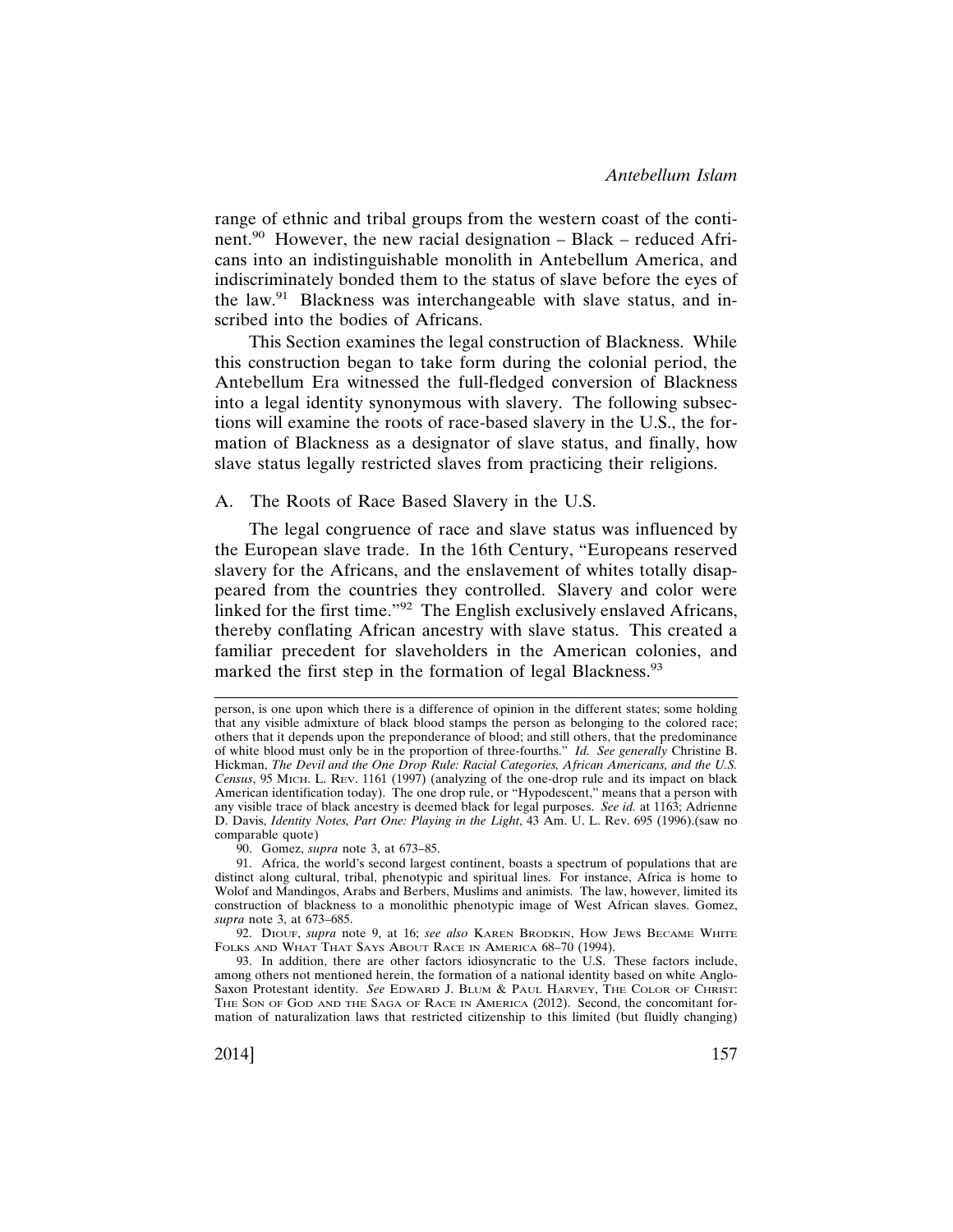Domestic market dynamics at play before the Antebellum Era heightened the demand for African slaves. The decline of White indentured servitude and the escalating demand for cheap labor in the 18th Century opened the door for the full-fledged shift toward chattel slavery. Ultimately, the diminished supply of indentured white labor brought about "a greater reliance on African labor and a rapid increase in the number of Africans imported into the colonies."94 As a result, the labor force almost abruptly transitioned from a white, indentured servant market toward an entirely African slave market.

Slavery presented a more preferable labor alternative, both economically and racially, for agrarian industries in the South. First, the free labor provided by slaves netted a considerable economic windfall for businesses in the South. Indentured servants, by definition, were only bound to serve until their debts were satisfied. Once satisfied, indentured servants were released from their duties.<sup>95</sup> However, African slaves, were terminally bound to their owners.<sup>96</sup> As property, their term of enslavement ended at death. $97$  This eliminated labor expenses for businesses in the South, and yielded them skyrocketing profits.98 Thus, immense economic interests drove the maintenance, expansion, and defense of slavery in the Antebellum South.

Second, African slaves were neither Christian nor European. This freed Whites from the burden of subjugating their European brethren as indentured servants, or turning to Native Americans as a source for cheap labor. It was a far easier option to dehumanize an alien-looking people as an expedient toward "[making] the slavery

conception of whiteness. *See* HANEY LOPEZ, *supra* note 50, 166–67. Third, conflation of slavery with black identity, the decimation of the indigenous Native population, and marginalization of populations deemed non-white by law.

<sup>94.</sup> Cheryl I. Harris, *Whiteness as Property*, 106 HARV. L. REV. 1717 (1993); s*ee* DAVID R. ROEDIGER, THE WAGES OF WHITENESS: RACE AND THE MAKING OF THE AMERICAN WORKING CLASS 19–42 (1999) (discussing how indentured servitude took on new forms after the enslavement of Africans, and while a diminishing market as a primary labor source, remained prominent).

<sup>95.</sup> In addition, the vast majority of indentured servants were European and Christian, which undermined the possibility of their enslavement. ROEDIGER, *supra* note 96, at 31–32.

<sup>96.</sup> Many state slave laws put this into law, including Rhode Island, "[t]he common course practised among English men to buy negars, to that end that they made have them for service or slaves forever." Bush, *supra* note 107, at 420. The only financial investment associated the purchase of slaves was the initial transaction, and the logical expenses related to housing and feeding them. In addition, African slaves were bonded to labor for life, unlike indentured servants. Therefore, slavery offered a far more economically sound option to meet nation's growing demand for labor.

<sup>97.</sup> Alternatively, the term of a slave's ended whenever his or her legal owner decided.

<sup>98.</sup> Bush, *supra* note 107, at 420.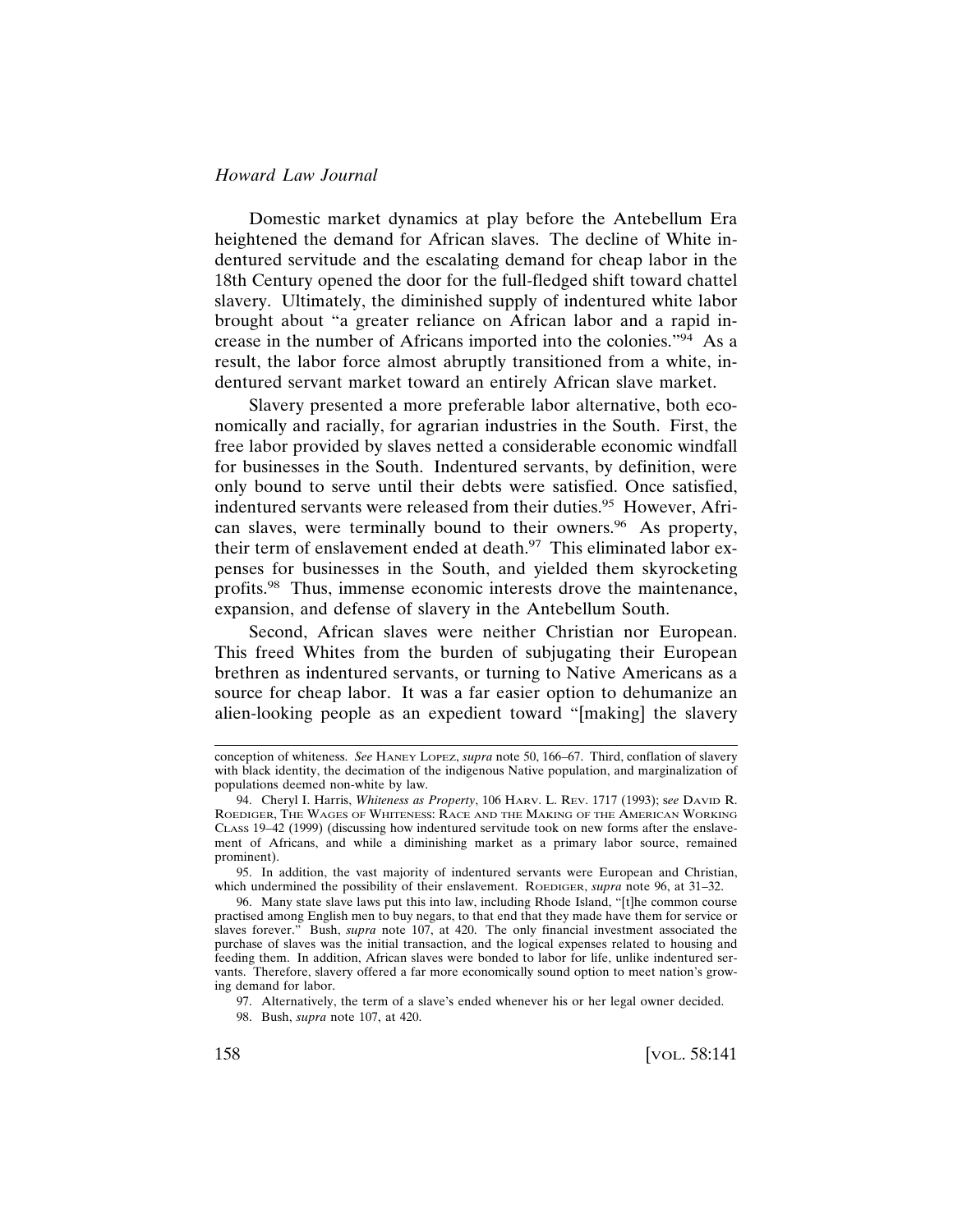system function at maximum efficiency."99 Thus, depriving African slaves of a "clear conception of rights" emerged into a racial imperative that aligned with the economic objective of maximizing profits.100

Therefore, the economic and non-economic benefits of slavery far surpassed those of indentured servitude. These collective benefits expedited the legal convergence of Black and slave status. With European slavery as a model, the American legal system perfected an entirely new racial status – Black – that legally branded and bonded Africans as slaves.

## B. From African Freemen to Black Slaves

Blackness was a racial classification foreign to enslaved Africans. Before arriving in America, these Africans identified primarily along lines of religion, and secondly, tribal affiliation.<sup>101</sup> They were Mande, Fulani, Serer, Tukalor and Hausa, among an array of other African tribes.102 Enslaved Africans practiced Islam and African animist religions.103 Therefore, Africans identified in configurations that paired tribe with faith: for instance, Hausa Muslims, Tukalor Muslims, or Ibo animists, in addition to a range of other identities that combined a distinct ethnic or tribal affiliation with a range of African religions.<sup>104</sup> Again, African slaves were a richly heterogeneous population that was legally reduced into one monolithic bloc.<sup>105</sup>

The demand for slave labor triggered the wholesale conversion of Africans into "Blacks."106 Blackness came to be viewed as "insepara-

102. Gomez, *supra* note 3, at 673–685

<sup>99.</sup> Higginbotham, *supra* note 85, at 21; *see also* Angela Onwuachi-Willig*, Multiracialism and the Social Construction of Race: The Story of Hudgins v. Wrights*, *in* RACE LAW STORIES 147, 149 (Moran & Carbado eds., 2008). "[A]s a social and financial matter, white Virginians viewed slavery as economically rational and necessary. To their minds, white indentured servants were too costly because of social customs that required payment for their work with wages and future land grants." *Id.* at 149.

<sup>100.</sup> *Id.* at 22.

<sup>101.</sup> BLYDEN, *supra* note 26, at 199–216.

<sup>103.</sup> JACKSON, *supra* note 46, at 39. The West African Muslims enslaved in America derived from the Wolof, Mandingo, Tukolor, Fulani, and Serer tribes; DIOUF, *supra* note 9, at 19. *See also* BLYDEN, *supra* note 26, at 199–216. Hereinafter, I will refer to the union along Islamic lines as "Muslim citizenship."

<sup>104.</sup> BLYDEN, *supra* note 26, at 199–216.

<sup>105.</sup> *Id.*

<sup>106.</sup> HANEY LOPEZ, *supra* note 50, at 28–29; *see also* Richard T. Ford, *Urban Space and the Color Line: The Consequences of Demarcation and Disorientation in the Postmodern Metropolis*, 9 HARV. BLACKLETTER L.J. 117, 134 (1992) ("[I]n order for the concept of a white race to exist, there must be a Black race which is everything the white race is not (read of course: does not want to be associated with. Thus, the most debased stereotypical attributes of the 'Black savage' are none other than the guilty projections of white society."). *Id.* at 134.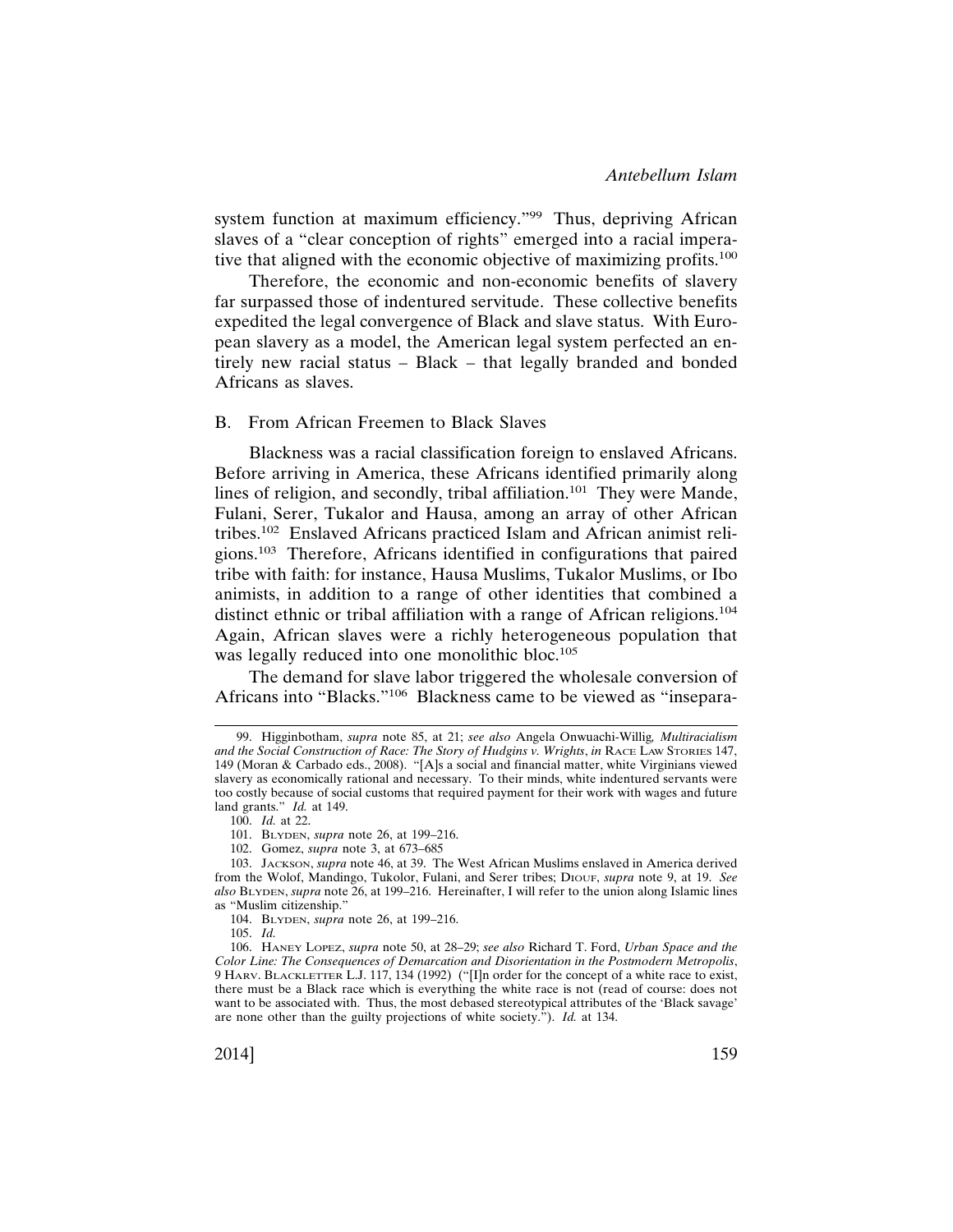ble" from Negro, or slave status.<sup>107</sup> As noted by Cheryl I. Harris in *Whiteness as Property*, the "[B]lack color of the race [raised] the presumption of slavery."<sup>108</sup> Therefore, Blackness was carefully crafted into a full-blown racial category that was made synonymous with property, which inscribed the status of slave on the bodies of Africans.109 Blackness, in and of itself, raised the presumption of slavery that could only be overcome by producing documents that "prove[d] a right to freedom."<sup>110</sup>

Blackness was shaped in direct opposition to Whiteness.<sup>111</sup> The legal conflation of Blackness and slavery "propertized" the human life of Africans in direct contrast with how Whiteness defined citizenship.112 Blackness was "coded to servitude, and whiteness "code to liberty rights."113 Ian Haney Lopez observed, "[W]hiteness exists not only as the opposite of non-Whiteness, but as its superior opposite. Witness the close connection between the negative characteristics imputed to Blacks and the reverse, positive traits attributed to Whites."<sup>114</sup>

In short, the construction of Blackness relied centrally on Whiteness as its domestic racial antithesis. Blacks were remade into a race of "beastly and godless people,"115 and characteristics emblematic to Blackness were shaped in direct contrast to civilization, modernity,

<sup>107.</sup> MATTHEW FRYE JACOBSON, WHITENESS OF A DIFFERENT COLOR: EUROPEAN IMMI-GRANTS AND THE ALCHEMY OF RACE 177 (1998).

<sup>108.</sup> Harris, *supra* note 96, at 1720, *citing* THOMAS R. COBB, AN INQUIRY INTO THE LAW OF NEGRO SLAVERY IN THE UNITED STATES §§ 68–69, at 66–67 (1858).

<sup>109.</sup> *See* Harris, *supra* note 96, at 1716–1718 ("[M]embership in the new social category of 'Negro' became itself sufficient justification for enslaveability."), *citing* CHRISTOPHER LASCH, THE WORLD OF NATIONS: REFLECTIONS ON AMERICAN HISTORY, POLITICS, AND CULTURE 17 (1974).

<sup>110.</sup> Hudgins v. Wrights, 11 Va. (134, 137 (Va. 1806) ([F]rom the first settlement of the colony of Virginia to the year 1778, all negroes . . . brought into this country by sea, or by land, were slaves. And by the uniform declarations of our laws, the descendants of the females remain slaves, to this day, unless they can prove a right to freedom, by actual emancipation, or by descent in the maternal line from an emancipated female."). For more commentary on the burdens black claimants had to meet to gain emancipation during the 18th and 19th Centuries, see Davis, *supra* note 91 (discussing race as a social construct and explaining why race matter in civil rights organizing).

<sup>111.</sup> *See* HANEY LOPEZ, *supra* note 52, at 28; *see also* Mitchell F. Crusto, *Blackness as Property: Sex, Race, Status, and Wealth*, 1 STAN. J. CIV. RTS. & CIV. LIBERTIES 51, 64–65 (2005). "[W]hiteness has come to represent a positive property right in America's political and economic wealth. The opposite could be said about 'blackness,' a negative property right in America's legacy: beginning with a history of blacks as whites' enslaved property." *Id*.

<sup>112.</sup> Harris, *supra* note 106, at 1720.

<sup>113.</sup> Davis, *supra* note 101, at 708.

<sup>114.</sup> HANEY LOPEZ, *supra* note 50, at 28.

<sup>115.</sup> JORDAN, *supra* note 29, at 24.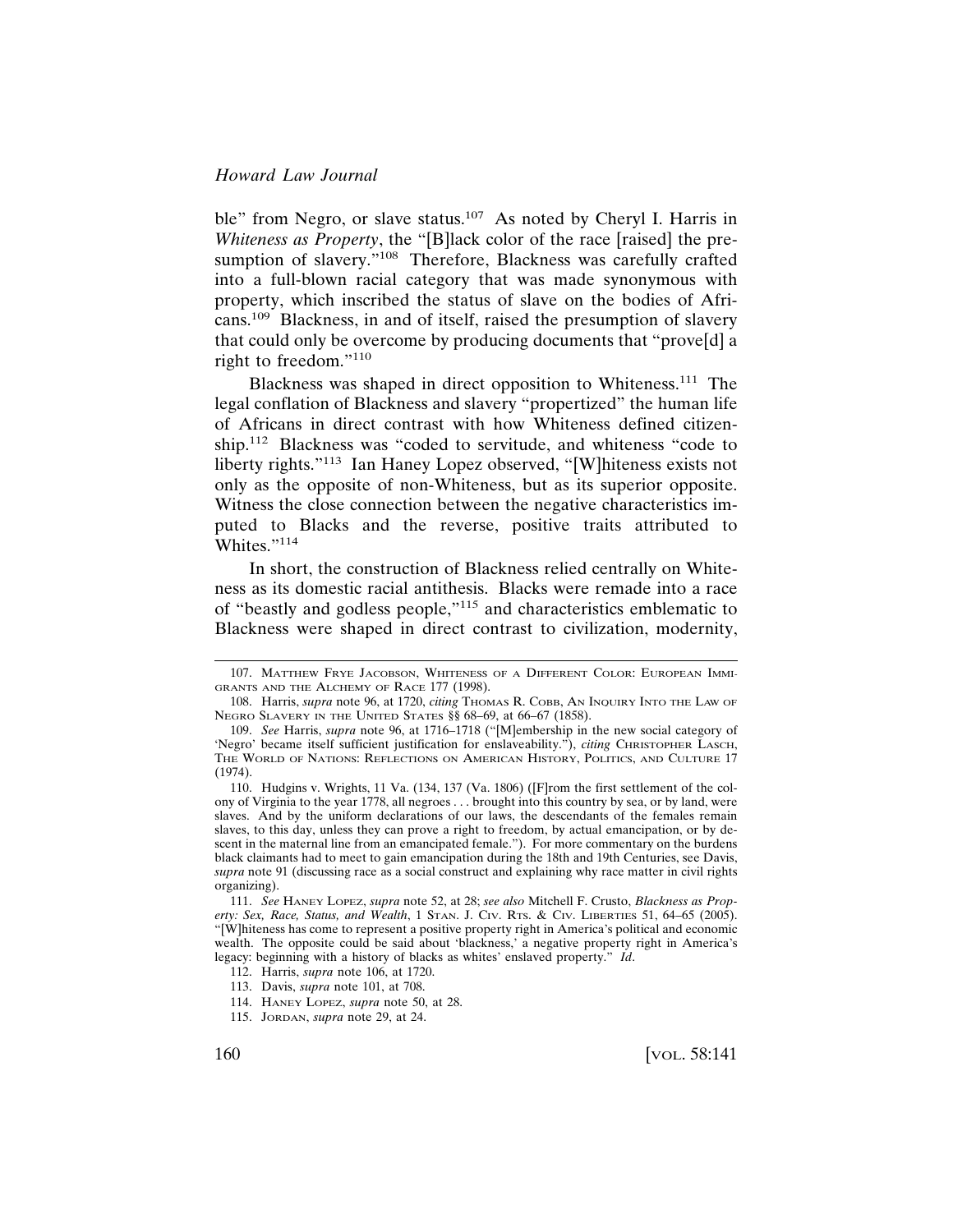Christianity, and other hallmarks of Whiteness. Justice Taney affirmed this racial binary in *Dred Scott v. Sandford*, stating:

[Blacks are] being of an inferior order, and altogether unfit to associate with the white race either in social or political relations. . . At the time of the Declaration of Independence and when the Constitution of the United States was adopted. . . blacks were so inferior that they had no rights which the white man was bound to respect.<sup>116</sup>

Taney branded blacks as inferior to whites 29 times in his majority opinion,<sup>117</sup> and solidified that the essence of Blackness clashed with that of civilization and humanity, both of which were conflated with whiteness.

The *Dred Scott* decision symbolized the prevailing societal attitude toward Blacks during the Antebellum Era. Ariela Gross cites Taney's opinion in *Dred Scott* as an example of "trial as narrative and performance."118 Gross classifies Taney's observations in *Dred Scott* as, "[l]egal doctrine [that reflected] white Southern ideology," and thus, a narration of the prevailing southern worldview that Blacks were property and to remained enslaved.<sup>119</sup> Gross further characterizes Dred Scott as a "performance of white supremacy over enslaved Africans," whereby the Supreme Court endorsed "[S]outhern law as an instrument of slaveholders' power."<sup>120</sup>

The Southern States enacted the Slave Codes that enshrined that Black slaves were the property of Whites.<sup>121</sup> Under the law, Blackness was defined in terms that reaffirmed its alignment with property, and its misalignment with humanity. Conversely, the Slave Codes preserved the ownership rights of Whites, and created enforcement mechanisms that punished slaves and non-slaves that encroached upon them. Section VI of this article analyzes how Slave Codes adopted by southern states distinctly impacted Muslim slaves.

<sup>116.</sup> Dred Scott v. Sandford, 60 U.S. 407, 411 (1857).

<sup>117.</sup> Higginbotham, *supra* note 85, at 19 n.9.

<sup>118.</sup> Ariela Gross, *Beyond Black and White: Cultural Approaches to Race and Slavery*, 101 COLUM. L. REV. 640, 645 (2001).

<sup>119.</sup> *See id.* at 642.

<sup>120.</sup> *Id*. at 642–43.

<sup>121.</sup> *See* JUNE PURCELL GUILD, BLACKS LAW OF VIRGINIA: A SUMMARY OF THE LEGISLA-TIVE ACTS OF VIRGINIA CONCERNING NEGROES FROM EARLIEST TIMES TO THE PRESENT (1936).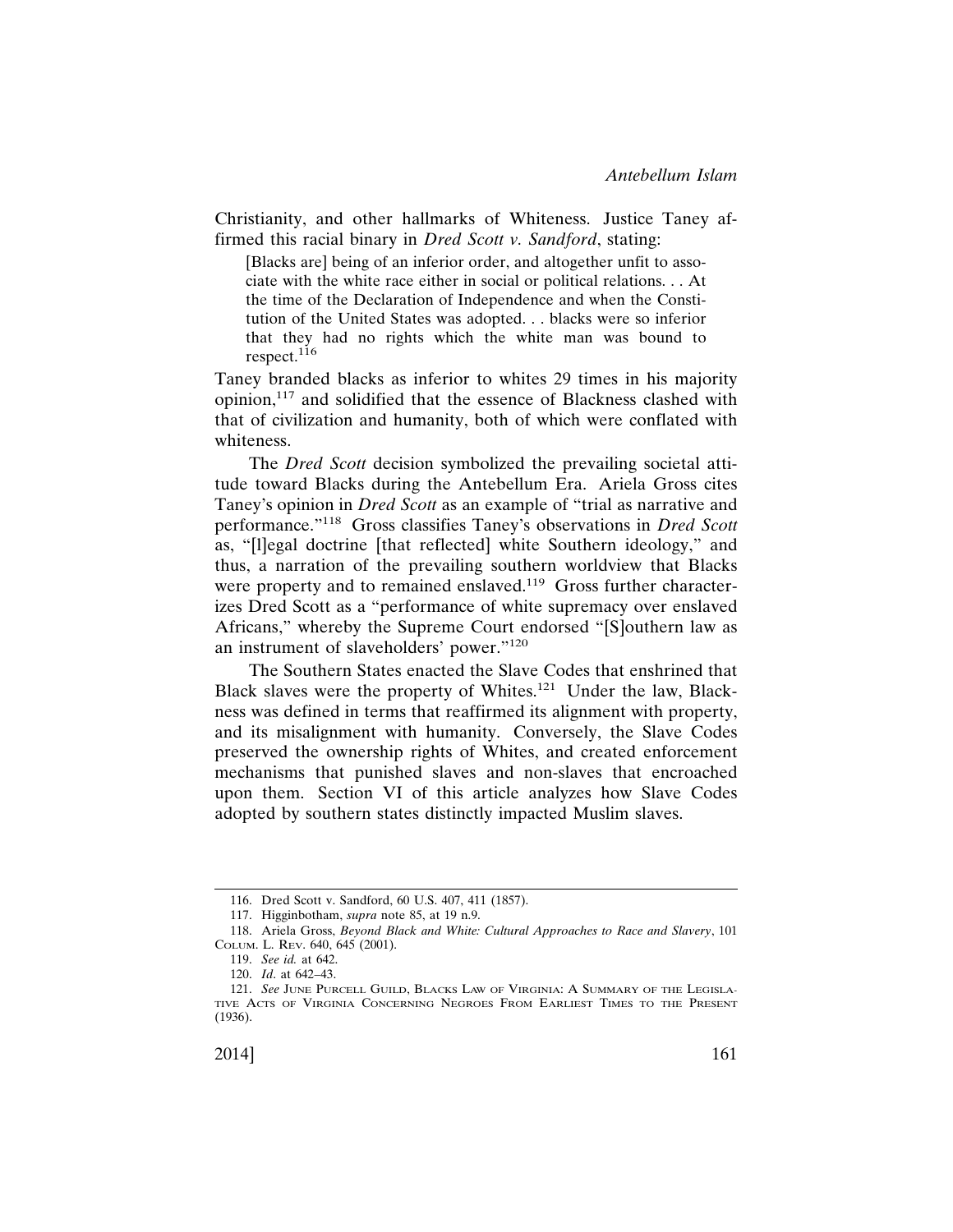## C. Godlessness: A Property of Black Slaves

African slaves did not possess the First Amendment right to freely exercise their faith.122 In fact, Africans slaves held no constitutional rights at all. As property, Muslim and non-Muslim slaves alike were viewed as, "[a] docile, devoted, contented" monolith unfit for, and unworthy of, spiritual lives.123 Disassociating faith from the lives of slaves was central to the maintenance of the institution of slavery:

If Puritans were to preach the good news of Christ crucified and resurrected to West Africans, the colonists might undermine their fiscal investments. And black bodies were too badly needed in the New World to cook, clean, and cultivate the land.<sup>124</sup>

Slave codes restricting slaves from religious worship were enacted by every state in the South.125 Southern states implemented a range of statutes that outlawed slaves from worshipping and assembling, for either religious or non-religious purposes. A Virginia statute even held that, "baptism of slaves did not exempt them from bondage."<sup>126</sup> Although missionaries sought to save the souls of slaves through baptism, religious conversion would not save their bodies from enslavement. Local police, slave owners, and private citizens enforced these slave codes, creating insufferable conditions for slaves seeking to practice their faith.<sup>127</sup>

African slaves held no constitutional protection to freely practice religion, while Slave Codes in the South criminalized their religious activity. Therefore, federal and state law worked in tandem: first, to

<sup>122.</sup> U.S. CONST. amend. I. Black slaves were property not citizens in Antebellum America, and thus were not protected by the First Amendment. In Virginia, Muslim slaves were not protected by the Virginia Act of 1786, which furnished the State Governor with the power to ship out suspicious aliens. The Act, authored by Thomas Jefferson, also extended religious freedom to legal residents and aliens alike. According to Jefferson, "the Jew and the Gentile, the Christian and the Mahometan, the Hindoo, and infidel of every denomination." ROBERT J. ALLISON, THE CRESCENT OBSCURED: THE UNITED STATES AND THE MUSLIM WORLD 1776-1815 6–7 (1995). The right to freely exercise religion, however, was denied to Muslim slaves.

<sup>123.</sup> C. ERIC LINCOLN, THE BLACK MUSLIMS IN AMERICA 39 (3d. ed. 1961) ("Historians have contributed to the confusion by stereotyping black slaves as docile, devoted, contented servant, or else by ignoring him altogether. Active protests by African Americans against the condition of slavery imposed upon them by a comparatively infinite power do not commonly appear in America's textbooks. Knowledge of the numerous slave revolts and insurrections . . . [is] available only to the scholar who has the facilities for laborious research.").

<sup>124.</sup> BLUM & HARVEY, *supra* note 95, at 49.

<sup>125.</sup> *See id.*

<sup>126.</sup> *Id.* at 50.

<sup>127.</sup> These codes are closely examined within the specific experience of Muslim slaves in Section V.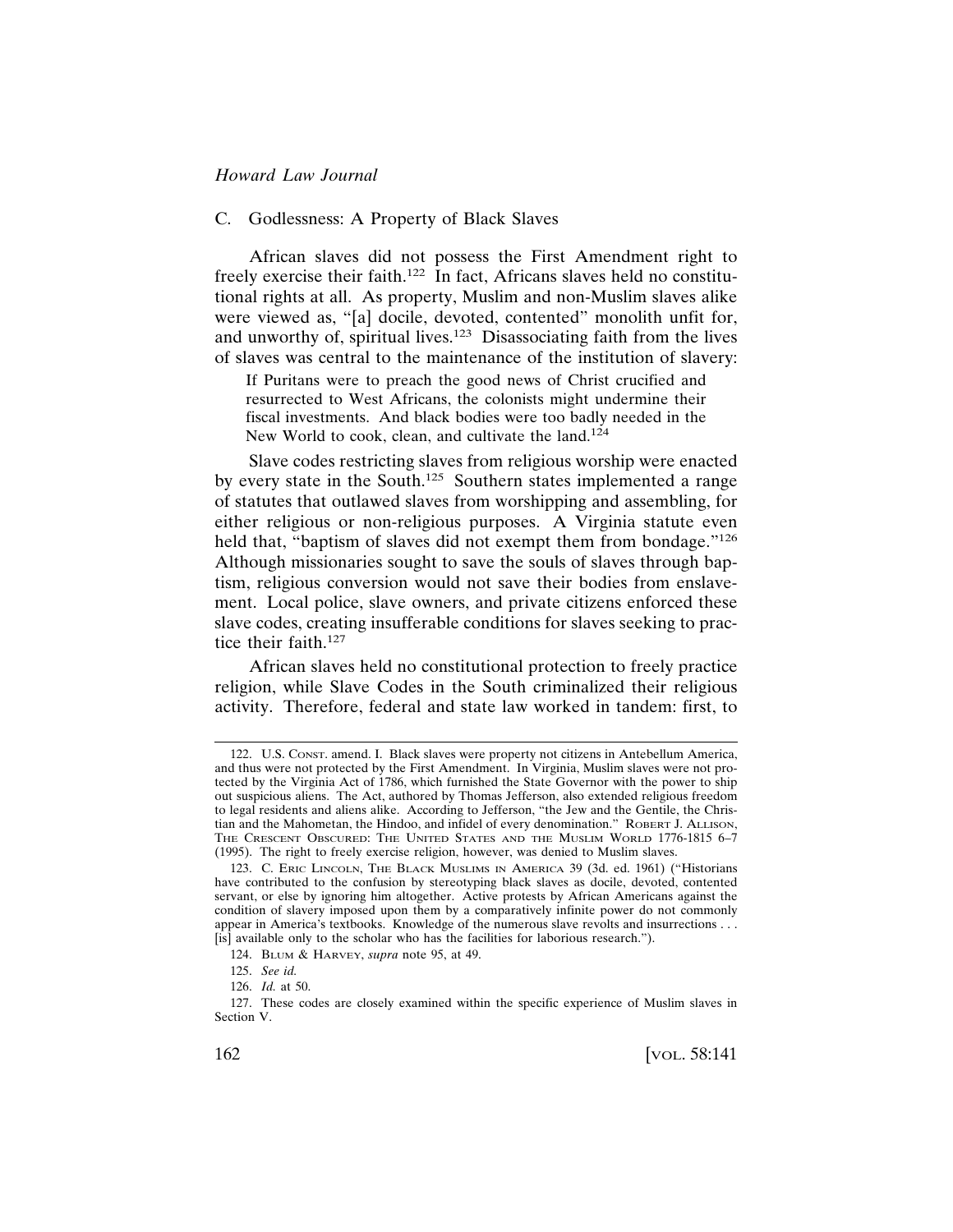maintain the narrative that African slaves were a godless people;<sup>128</sup> and second, to separate slaves from a spiritual existence that could foment resistance to slavery and (potentially) destabilize the entire institution. The result was remaking African slaves into chattel, and thus, one-dimensional beings divorced entirely from a religious or spiritual identity.

# III. CONVERTING RELIGIOUS INTO RACIAL IDENTITY: MUSLIMS AS ARABS AND TURKS

Islam is a spiritual network defined by religion, never race or ethnicity. Muslims – the followers of Islam – hail from a wide range of different racial and ethnic origins.129 Islam encompasses a range of legal schools of thought, which have spawned a number of distinct Islamic sects and traditions.130 Therefore, the Muslim community today is, and has long been, a multiracial, multicultural, and spiritually diverse population.131 The *Qur'an* explicitly disavows any distinctions made among Muslims across racial or ethnic lines.132 Despite this, Islam and Muslims have been defined along racial and ethnic terms throughout American history.

Accordingly, this Section examines the racial construction of Muslim identity during the Antebellum Era. Political propaganda emanating from the state in the late 18th Century engendered a narrow racial understanding of Muslim identity as exclusively Arab and Turkish. Racially restrictive immigration law preempted the influx of immigrant Muslims into the U.S., and the courts reaffirmed the denial of naturalization claims of immigrants from the Middle East commencing in the late 19th Century. Subsection A illustrates the political construction of Muslim identity within American government, with specific emphasis on the propaganda and rhetoric arising from the

<sup>128.</sup> Proponents of slavery argued that slavery "saved" Africans them from a more debased existence. This view also contended that slavery offered African slaves with a preferred life to the ones from which they came.

<sup>129.</sup> *See generally* PEW RESEARCH CENTER, THE WORLD'S MUSLIMS: UNITY AND DIVER-SITY, (Aug. 9, 2012), *available at* http://www.pewforum.org/files/2012/08/the-worlds-muslims-fullreport.pdf (last visited Sept. 10, 2014) [hereinafter "The World's Muslims"].

<sup>130.</sup> WAEL B. HALLAQ, AN INTRODUCTION TO ISLAMIC LAW 31–37 (2009).

<sup>131.</sup> *See generally* The World's Muslims, *supra* note 133.

<sup>132.</sup> BERNARD LEWIS, RACE AND SLAVERY IN THE MIDDLE EAST: AN HISTORICAL EN-QUIRY 6 (1999) ("Since all human beings were naturally free, slavery could only arise from two circumstances: (1) being born to slave parents or (2) being captured in war."). Therefore, these two limitations to who could be enslaved limited the capture and sale of slaves along ethnic, tribal or racial lines. Muslim slavery, unlike the American practice, was colorblind and distinctly political in form and function.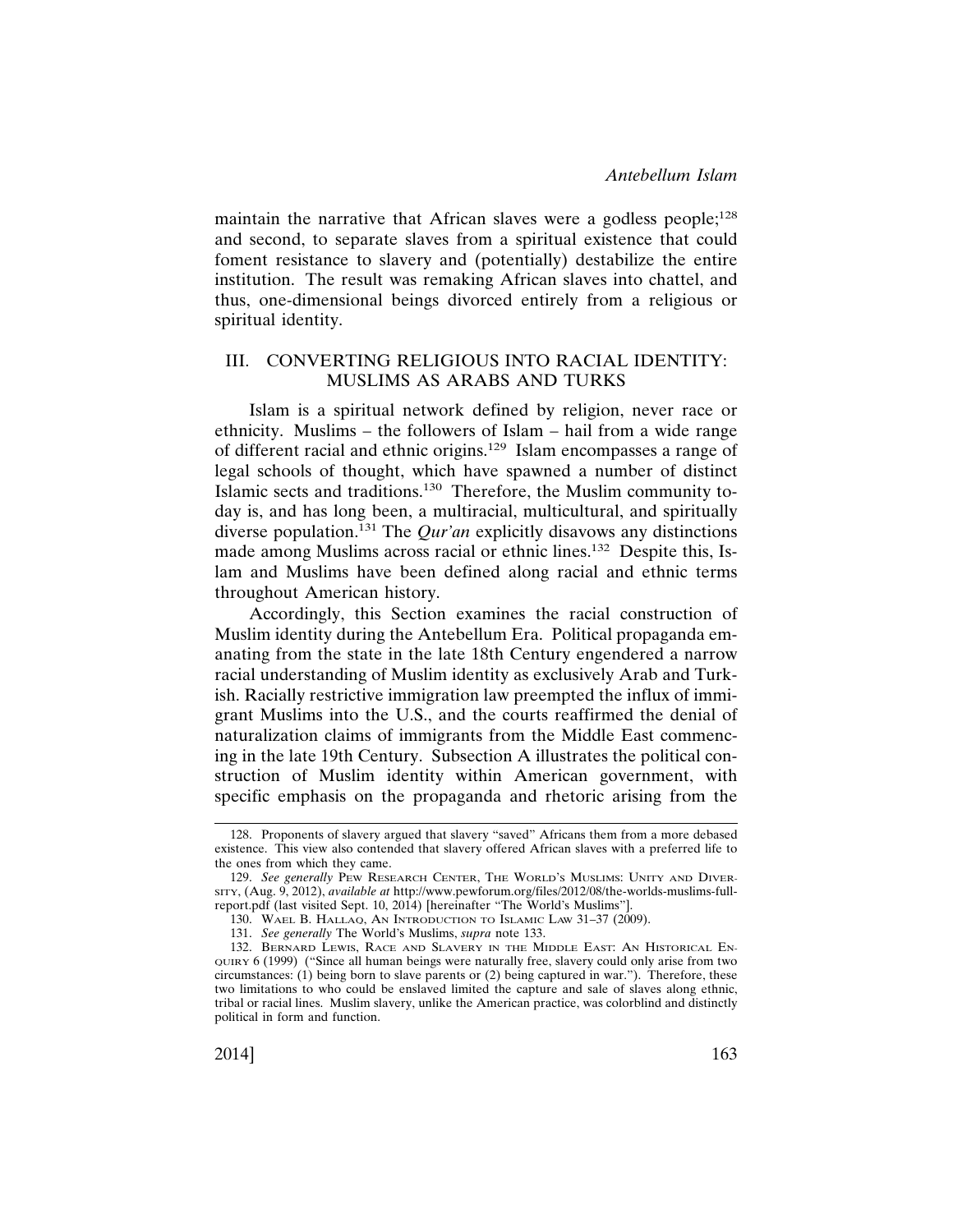Barbary Wars. The following subsection will closely examine how Muslim identity was converted from a religion into a racial identity, which immigration law explicitly deemed inassimilable with American citizenship.

#### A. The Political Construction of Muslim Identity

European scholarly and political discourse informed early American knowledge about Islam and Muslims.133 More specifically, "Orientalist" research and scholarship shaped formative American attitudes and images of Islam as a religion, and Muslims as a people.134 These distorted attitudes and images drew the parameters of what Americans believed to be the "Muslim World" – a socially constructed sphere demarcated along political and racial lines.<sup>135</sup> The Muslim World, as imagined by American statesman, converted a population united by religion, defined by its colorblind and transnational character, into a narrowly constructed geographic and ethnic entity. Muslims, as imagined by the state and law, were those people that hailed from the politically constructed Muslim World.<sup>136</sup>

The imagined boundaries of the Muslim World shifted according to the historical moment's primary political menace. During the European Colonial Era, the Muslim World was reformed to encompass regions in the Levant, Gulf, and North Africa. As the Ottoman Empire claimed regional and geopolitical hegemony, climaxing in the 16th and 17th Centuries,<sup>137</sup> the Muslim World as imagined assumed a distinctly Ottoman and Arab form.

Oftentimes, Arabs and Turks were conflated into one group, Muslims or "Mohammedans," by virtue of a shared faith and political history.<sup>138</sup> The U.S. adopted the European view of Islam and Muslims

<sup>133.</sup> THOMAS KIDD, AMERICAN CHRISTIANS AND ISLAM: EVANGELICAL CULTURE AND MUSLIMS FROM THE COLONIAL PERIOD TO THE AGE OF TERRORISM 1–2 (2009).

<sup>134.</sup> EDWARD SAID, ORIENTALISM (1979).

<sup>135.</sup> *See generally id.*

<sup>136.</sup> *Id*.

<sup>137.</sup> *See generally* STANFORD J. SHAW, HISTORY OF THE OTTOMAN EMPIRE AND MODERN TURKEY 169–277 (1976) (explaining that the Ottoman Empire deceralized and began to come apart in the 18th century).

<sup>138.</sup> In addition, Arabs and Ottomans (or Turks) were also believed to the same people because of Ottoman rule over much of the Arab World from the 13th to the early 20th Century. Although the relationship between Ottoman governance and Arab people was many times hostile, the courts routinely conflated natives of the Arab lands governed by the Ottoman Empire as "Turks." Samir Khalaf, *The Background and Causes of Lebanese/Syrian Immigration to the United States Before World War I*, in CROSSING THE WATERS: ARABIC-SPEAKING IMMIGRANTS TO THE UNITED STATES BEFORE 1940 18 (Eric J. Hooglund ed., 1987).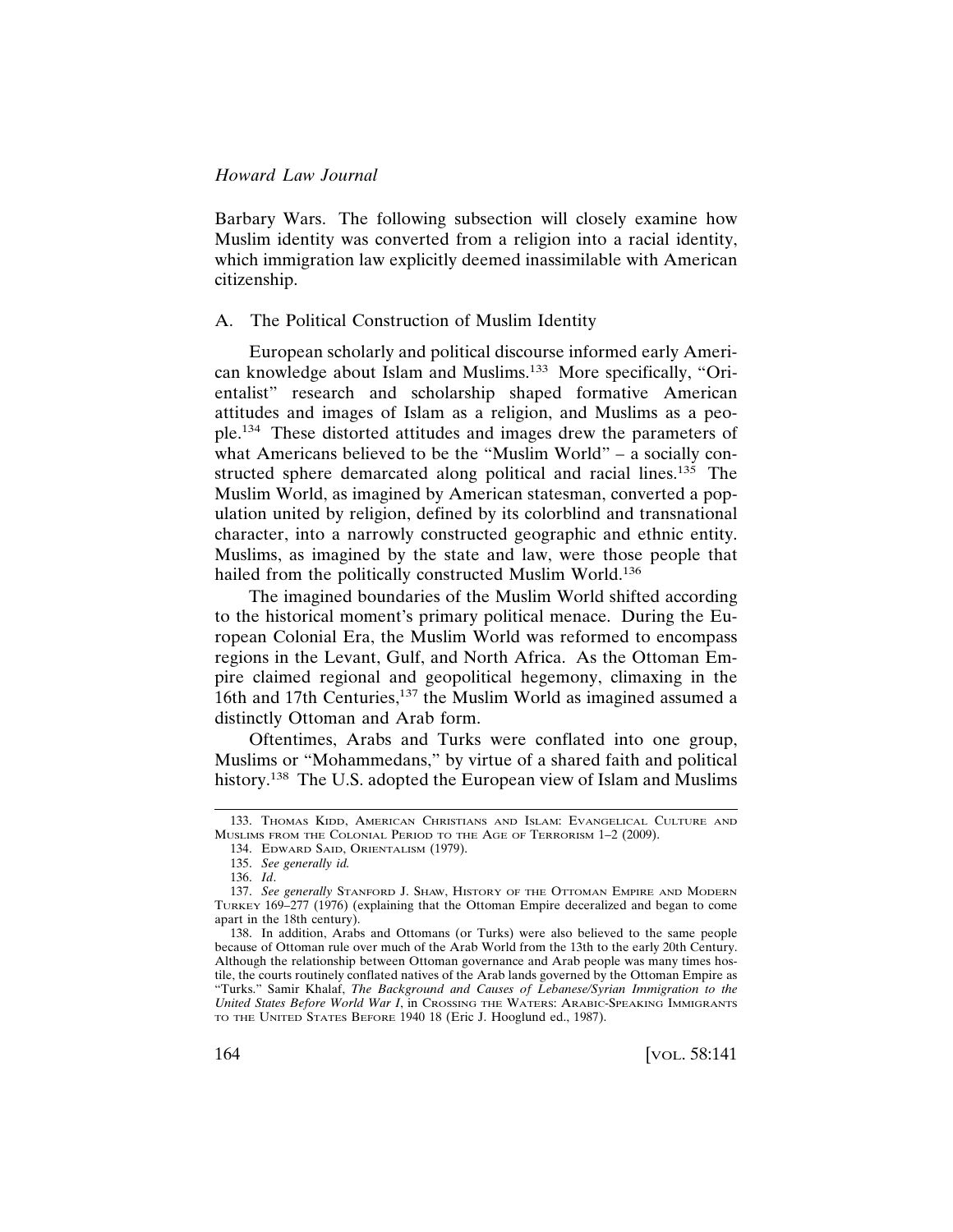to serve as its reference for its independent formation of Islamic and Muslim identity. However, an "American Orientalist" view of Muslim identity,<sup>139</sup> which relied heavily on European Orientalist baselines supplemented with distinct American stereotypes, resulted from the state's independent engagement with Muslim actors.<sup>140</sup>

In 1785, the U.S. government found itself on the brink of war with the "Barbary States."<sup>141</sup> The Barbary States encompassed present-day Morocco, Algeria, and Tunisia, in North Africa, which were populated by overwhelmingly by Muslims.142 The War was incited by the Barbary States' interception of an American ship off the coast of Algiers, and the subsequent enslavement of the 124 American citizens on board.143 Only years separated from independence, an "Arab Muslim" entity emerged into the principal geopolitical menace of an embryonic American nation.<sup>144</sup> As a result, the conflict sparked political rhetoric and propaganda that vilified the Barbary States, and positioned them as the principal enemy of the state on the world stage, only years after the U.S. won its independence.

American political propaganda vilifying the Barbary States focused largely on their Muslim identity.145 Despite the geographic proximity of the Barbary States to the West African regions that sourced American slaves, Congress classified the people from the Bar-

<sup>139.</sup> Here, I use "American Orientalism" to refer to the state's view of Islam and the "Muslim World" that began to take form in the 18th Century. This is not to be mistaken by how the term has been deployed more recently by other scholars, most notably Douglas Little, who uses "American Orientalism" as governmental view of the Middle East that began to take shape after 1945. *See generally* DOUGLASS LITTLE, AMERICAN ORIENTALISM: THE UNITED STATES AND THE MIDDLE EAST SINCE 1945 (2008) (exploring the relationship between the United States and the Middle East from World War I to the war in Iraq).

<sup>140.</sup> *See* MARR, *supra* note 32. *See generally* ALLISON, *supra* note 125. Both authors argue how the prevailing conceptions of Muslim World were formulated according to contemporary political threat.

<sup>141.</sup> ALLISON, *supra* note 125, at 127. *See also* Kidd, *supra* note 137, at 19–36.

<sup>142. &</sup>quot;Barbary" references the indigenous Amazigh, or Berber, populations in North Africa. Berbers include a range of tribes in North, Western, and Sub-Saharan Africa that predate the coming of the Arab peoples. However, Berbers were conflated with Arabs during the Antebellum Period. *See* BRUCE MADDY-WEITZMAN, THE BERBER IDENTITY MOVEMENT AND THE CHALLENGE TO NORTH AFRICAN STATES 14 (2011).

<sup>143.</sup> At the very same time in 1793 when the U.S. declared war on Algeria for enslaving its white citizens, it was funneling scores of West Africans to work as slaves in the Antebellum South.

<sup>144.</sup> *See generally* ALLISON, *supra* note 125, at 10 (discussing how America's farmers and planters suffered when America refused to pay bribes to the Bey of Algiers in order to gain access to the Mediterranean).

<sup>145.</sup> *Id.* (referring to Algiers as a "piratical state").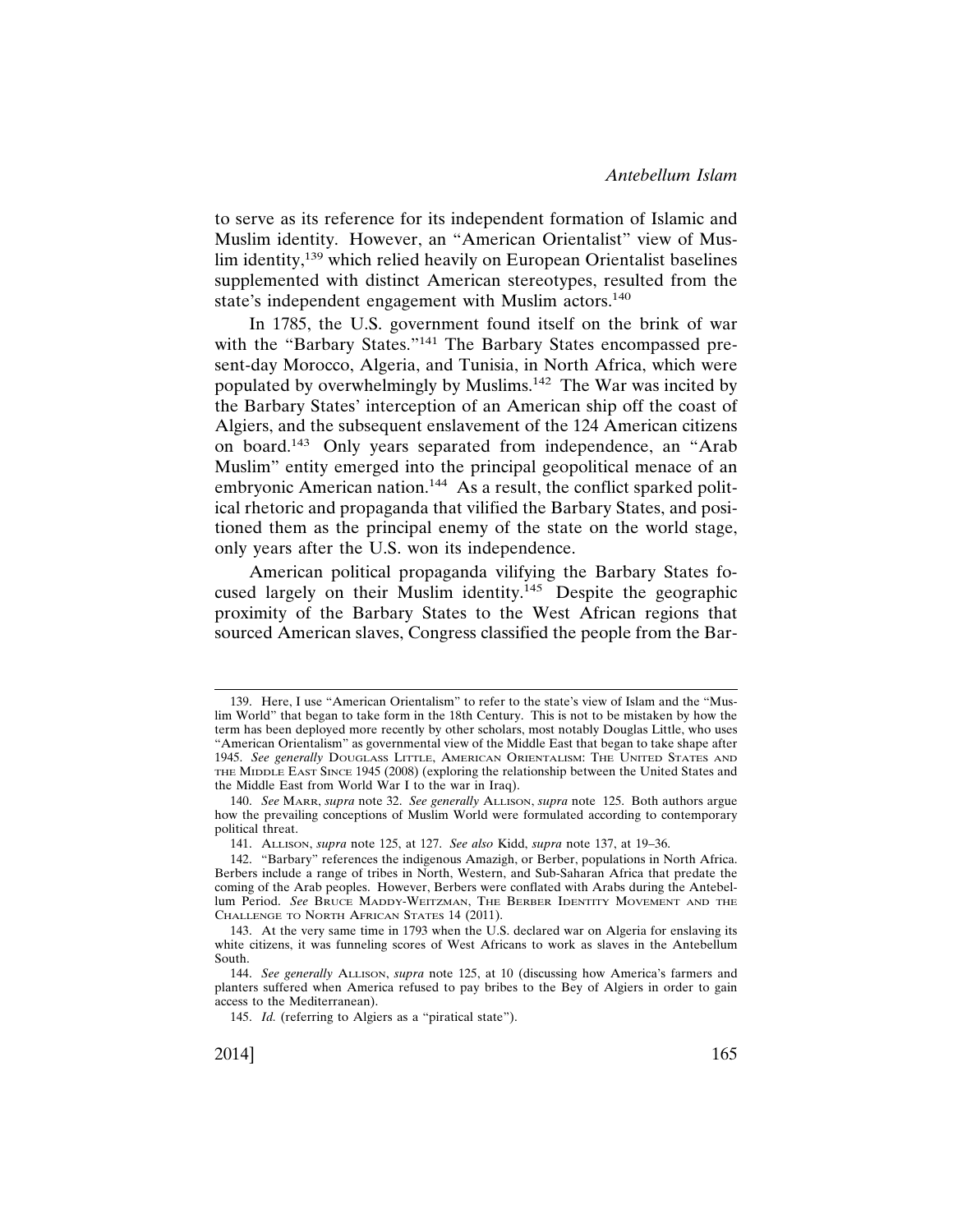bary States as "Muslims" because they were thought to be Arab.146 Arab identity, in the late 18th Century, was synonymous with Muslim identity. Again, Muslim identity was imagined and defined along racial terms, and this extinguished seeing the people of the Barbary States for who they really were, Arabs and Berbers.<sup>147</sup> Since the people of the Barbary States were collectively classified as Arabs, and thus Muslims, political propaganda – and subsequently, the courts – dis-identified them as "Africans." This designation of North Africans as Muslims, compounded with the conflation of African identity with Blackness, furthered the idea that the indigenous natives of North Africa were not "African." In turn, the state viewed Africans as a people wholly distinct from Muslims.

#### B. Inassimilable Muslims and the Naturalization Act of 1790

Propaganda arising from the Barbary Wars, combined with Orientalist baselines, cemented the idea that Arab and Muslim identity were one in the same.<sup>148</sup> In other words, Islam – as a religious identity – was converted into a narrow ethno-racial identity that excluded any group that was not believed to be Arabs or Turks. This "disorientation of Muslim identity," shaped how American halls of power and society viewed Muslim identity beginning in the late 18th Century and onward.149

Many judges adopted the disoriented view of Muslims identity before the first immigrant-petitioner from the Arab World came

<sup>146.</sup> The Barbary States' enslavement of white Americans bolstered the belief that Islam drove slavery. State rhetoric framed the Wars as a religious struggle between American Christendom and Islam, instead of a dispute between two states. This framing: first, further entrenched the Racial Antebellum belief that Islam was exclusively Arab, this time embodied by the Barbary States; second, deployed Christianity as synonymous with American citizenship, BLUM & HARVEY, *supra* note 95, at 8, and; third, indicated that "Muslim slavery" was arbitrary, capricious, and prone to subjugate any race of people that stood in its way – including whites, Africans, or any other group of people.

<sup>147.</sup> *See* MADDY-WEITZMAN, *supra* note 148, at 14 (introducing the idea of how the French determined the origins of the Berbers in a way that "best served" their colonization project).

<sup>148.</sup> The term "Barbary" stems from "Barbarian," and was defined as "those who refuse to cooperate with the dominant faith or commercial systems." *See* KIDD, *supra* note 137, at 2 (explaining how "printed treatises allowed colonists to believe they had legitimate 'knowledge' of Islam").

<sup>149.</sup> *See* Khaled A. Beydoun, *Between Muslim and White: The Legal Disorientation of Arab-American Identity*, 69 N.Y.U. ANN. SURV. AM. L. 4 (forthcoming, 2013) [hereinafter "*Between Muslim and White*"]. "[T]he conflation of Arabs and Muslims as one in the same, and the legal re-positioning of this group as inassimilable antagonists of the U.S., characterized the disoriented view of Arab identity that guided the rulings of judges presiding over the naturalization proceedings of immigrants from the Arab World." *Id*.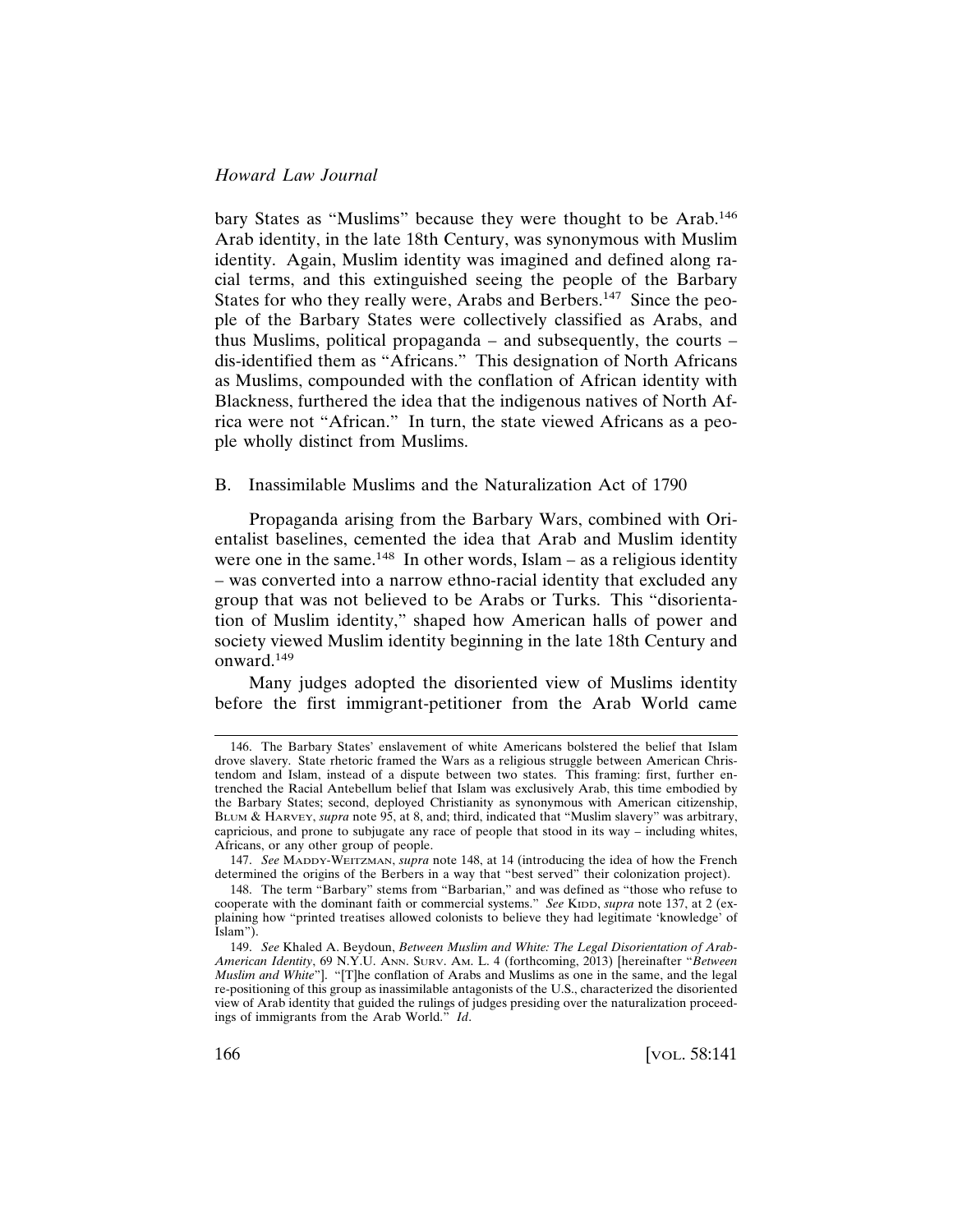before an American judge seeking citizenship.150 A number of early 18th Century judges subscribed to the prevailing misrepresentations of Arabs-Muslims that followed the Barbary Wars, and also turned to Orientalist secondary sources that bolstered their disoriented understanding of Muslim identity.<sup>151</sup> Muslims were not only narrowly Arabs, but from the vantage point of the state, enemy combatants that practiced a faith hostile to Christianity, and cultural norms that threatened American ideals and national security. Consequently, Muslims were conceived as an Arab monolith to be fenced off at the border, and the Naturalization Act provided the legal means to accomplish this end.

"Arab" was viewed as invariably the same as "Muslim" during the Antebellum Era, and the Naturalization Act held this identity to be inassimilable with American citizenship. The Act expressly made Whiteness a prerequisite for American citizenship.<sup>152</sup> Further, the vitriolic propaganda against Muslims, vis-à-vis the Barbary States and accepted Orientalist baselines, positioned Arab-Muslims as societal antitheses and enemy combatants. Thus, Arab-Muslim identity was the polar opposite of Whiteness on a global scale, which made the pursuit of American citizenship under the Naturalization Act impossible.

U.S. courts not only institutionalized an image and understanding of Muslims as irreducibly foreign and inassimilable, but disoriented Muslim identity as being narrowly Arab and non-Black. The Naturalization Act explicitly restricted non-whites as prospective American

<sup>150.</sup> *See* SARAH M. A. GUALTIERI, BETWEEN ARAB AND WHITE: RACE AND ETHNICITY IN THE EARLY SYRIAN AMERICAN DIASPORA 3 (2009).

<sup>151.</sup> George Sale's problematic translation of the Qur'an served as one of the courts' most referenced texts through the Naturalization Era. *See* Clay v. United States, 403 U.S. 698, 708 (1971). Sale's problematic translation engendered shallow, "[f]amiliarity with Islamic law or the Muslim faith," and its presentation perpetuated a range of harmful representations of Islam, and Muslims. The reliance on these Orientalist texts, such as Sale's translation of the Qur'an, not only deepened the disorientation of Arab identity within the courts, but also stamped these representations with judicial approval. George Sale's translation of the *Qur'an,* Islam's Holy Book*,* served as a commonly cited source for judges presiding over hearings involving Arabs or Muslims. *See* Suzan Jameel Fakahani, *Islamic Influences on Emerson's Thought: The Fascination of a Nineteenth Century American Writer*, 18 J. MUSLIM MINORITY AFF. 291, 300 (1998).

<sup>152.</sup> Naturalization Act of 1790, Act of Mar. 26, 1790, ch. 3, 1 Stat. 103 ( repealed 1795) ("[A]ny alien being a free white person, who shall have resided within the limits and under the jurisdiction of the United States for the term of two years, may be admitted to become a citizen thereof on application to any common law Court of record in any one of the States wherein he shall have resided for the term of one year at least . . . shall be considered as a citizen of the United States."). The Act did not compel or mandate immigrants to naturalize. This Article will refer to the time period when the Naturalization Act governed the naturalization of immigrants as the "Naturalization Era."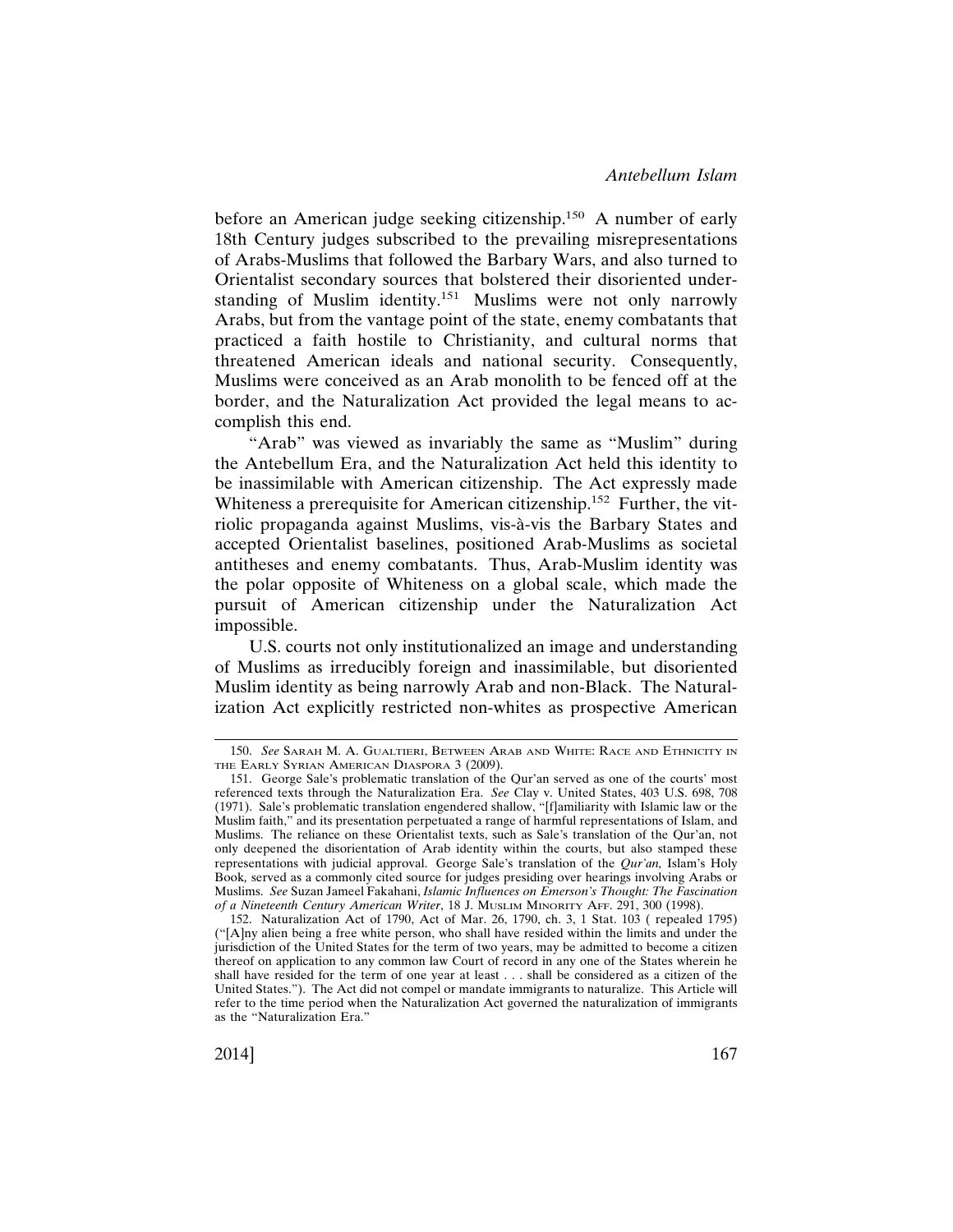citizens, and the political imagination of Muslims as exclusively Arabs entrenched the idea that Blacks could not be Muslim; and second, that the law imagined Arabs-Muslims, as historical rivals of Christianity and contemporary enemy combatants, as inassimilable and irreducibly foreign.

## C. The Legal Construction of Muslim Identity

The political construction of Muslim identity informed how the courts assessed the citizenship petitions of immigrants from the Middle East. Following the Barbary Wars and the rising regional hegemony of the Ottoman Empire in the 19th Century, Muslim identity was inextricably defined and classified in line with Arab and Turkish identity.

The first wave of immigrants from the Middle East traveled to the U.S. seeking citizenship in the late 19th Century. At this juncture, an understanding of Muslim identity as narrowly Arab and Turkish was already ingrained with the U.S. courts. Muslim identity, in line with the propaganda and rhetoric emanating from the legislative and executive branches, posed a political and civilizational threat to the U.S. This caricaturing of Muslim identity became a barrier to citizenship for immigrants from the Middle East, who regardless of religion or ethnicity, were initially viewed by the courts as Muslims.<sup>153</sup> The courts viewed Arab and Turkish identity interchangeably with Muslim identity, which narrowed the understanding of Muslim identity and the "Muslim World" within the limited geographic bounds of the Middle East and North Africa; and second, overlooked the religious and ethnic diversity within these regions.<sup>154</sup>

Beginning in the 19th Century, the first waves of immigrants from Mount Lebanon and the surrounding Levant region of the Arab

<sup>153.</sup> *Between Muslim and White*, *supra* note 156, at 20.

<sup>154.</sup> The political understanding of Muslim identity complicated the citizenship petitions of both Muslims and non-Muslims from the Muslim World. Matching the prevailing political imagination of Muslims as Ottoman and Arab, the courts assumed that anybody that hailed from the Muslim World – whether they be Christians, Jews, Zoorastrian, or Druze – were *racially Muslim*. The Muslim World, for one judge, could include or exclude the Gulf, North Africa, Central Asia, South Asia, Anatolia, North Africa and even the South Asian sub-continent. However, judges never included Sub-Saharan Africa, or the West African nations where Islam thrived, in an understanding of the Muslim World. For instance, although Mount Lebanon was home to a lower percentage of Muslims than Northern Nigeria in the 19th Century, the latter was not included as part of the imagined Muslim World while the former deemed one of its hubs by the courts. Therefore, the courts limited its conception of Muslims to anyone and everyone who came from within the bounds of the Middle East and North Africa, and in turn, legally adopted the distorted political understanding of Muslim identity.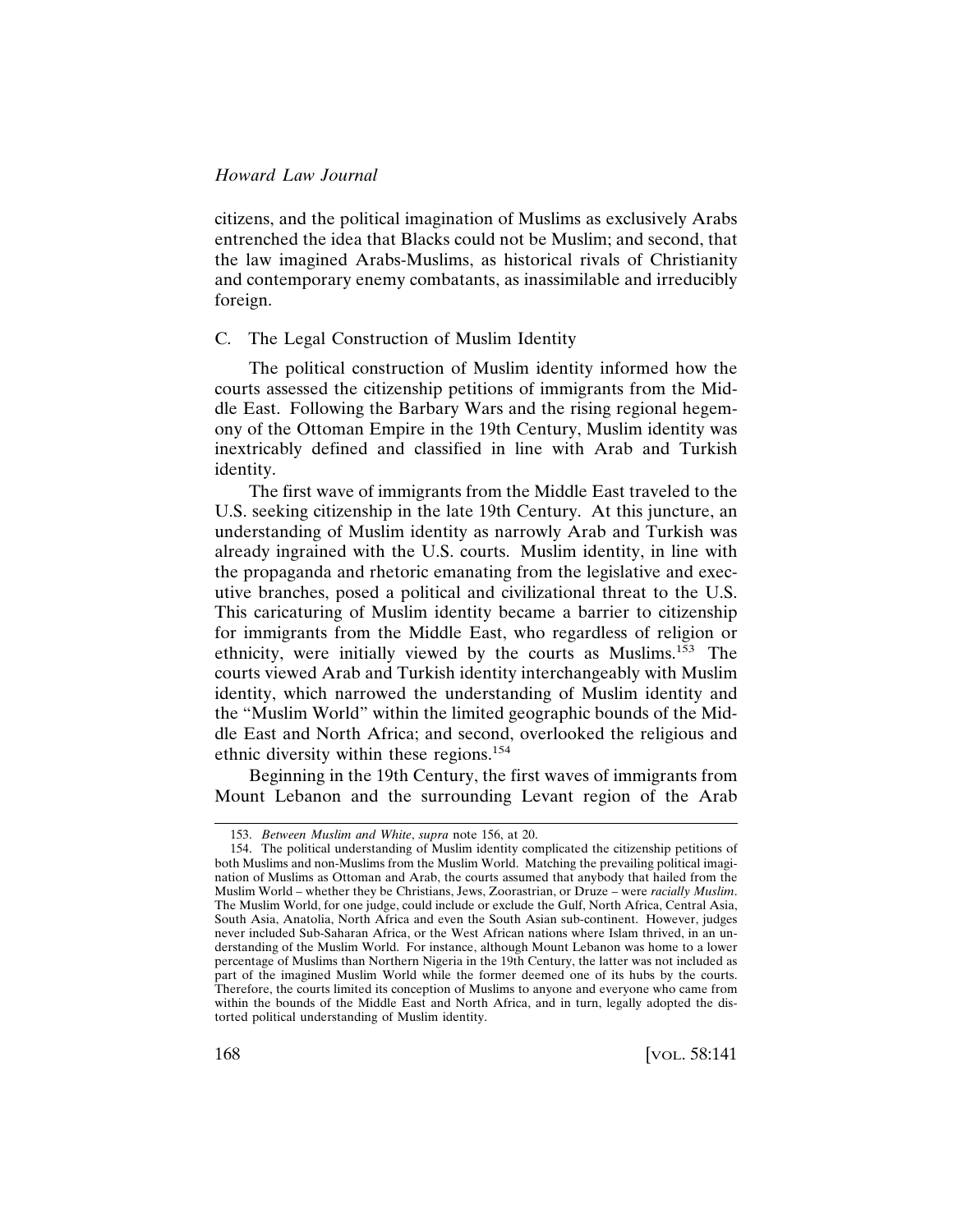World traveled to the U.S. The vast majority of these immigrants were Christian.<sup>155</sup> The courts were initially split as to whether these Christian petitioners from the Levant were White, fearing that they were "[e]ither undercover Muslims or Christians irredeemably tainted by Muslim blood."<sup>156</sup> The racial profile of Muslim identity as Arab,<sup>157</sup> and Turkish,<sup>158</sup> generally trumped the religious affiliation of the petitioners. Since these early Christian immigrants originated from a region populated by Arabs and governed by Ottomans,159 the courts struggled with the question of whether these petitioners were legitimately Christian or "Muslims in hiding."<sup>160</sup> This debate continued until a 1915 decision established that Levantine Christians were White by law*.* 161

Despite the ruling establishing courts categorically denied citizenship to Muslims.162 Unlike Christians, Muslims from the Middle East were members of a faith deemed antagonistic to American culture and inassimilable with the statutory definition of whiteness mandated by the Naturalization Act. The courts confirmed that Islam was antithetical to American interests and inassimilable with American cul-

158. *See In re* Halladjian, 174 F. 834, 839 (C.C.D. Mass. 1909); *see also* Karamian v. Curran, 16 F.2d 958 (2d. Cir. 1927); United States v. Cartozian, 6 F.2d 919, 920 (D. Or. 1925) ("Although the Armenian province is within the confines of the Turkish Empire, being in Asia Minor, the people thereof have always held themselves aloof from the Turks, the Kurds, and allied peoples, principally, it might be said, on account of their religion, though color may have had something to do with it. The Armenians, tradition has it, very early, about the fourth century, espoused the Christian religion, and have ever since consistently adhered to their belief, and practiced it.").

<sup>155.</sup> JOHN TEHRANIAN, WHITEWASHED: AMERICA'S INVISIBLE MIDDLE EASTERN MINORITY 69 (2009); *see also* GUALTIERI, *supra* note 157, at 46.

<sup>156.</sup> *Between Muslim and White*, *supra* note 156, at 20.

<sup>157.</sup> *Ex parte* Shahid, 205 F. 812, 816 (D.S.C. 1913) ("What is the race or color of the modern inhabitant of Syria it is impossible to say. No geographical area of the world has been more mixed since history began. Originally, possibly of Hittite or non-Semitic races, for a time at least under Egyptian domination, then apparently taken possession of largely, and almost exclusively, by the Semitic peoples, then overlaid with immigration from European races, then again followed by another Semitic conquest in the shape of the Arabian Mahometan eruption."); *see also In re* Ahmed Hassan, 48 F. Supp. 843, 845 (E.D. Mich. 1942) ("Apart from the dark skin of the Arabs, it is well known that they are a part of the Mohammedan world and that a wide gulf separates their cultures from that of the predominantly Christian peoples of Europe.").

<sup>159.</sup> GUALTIERI, *supra* note 157, at 24.

<sup>160.</sup> *Between Muslim and White*, *supra* note 156, at 4.

<sup>161.</sup> *See* Dow v. United States, 226 F. 145, 148 (4th Cir. 1915). *Dow v. United States* was the first major judicial decision that classified Syrians as white; *see also Between Muslim and White*, *supra* note 156, at 26.

<sup>162.</sup> Naturalization cases involving Muslim petitioners often turned into judicial "performances" whereby judges articulated how white supremacy applied to immigrants from the Middle East and the "Muslim World;" and second, juridical "narrations" of the prevailing political worldview of Muslim inferiority, backwardness, and avarice. Gross, *supra* note 133, at 644–654 (describing "trials as narrative and performance" when distinctions were made between blacks and whites).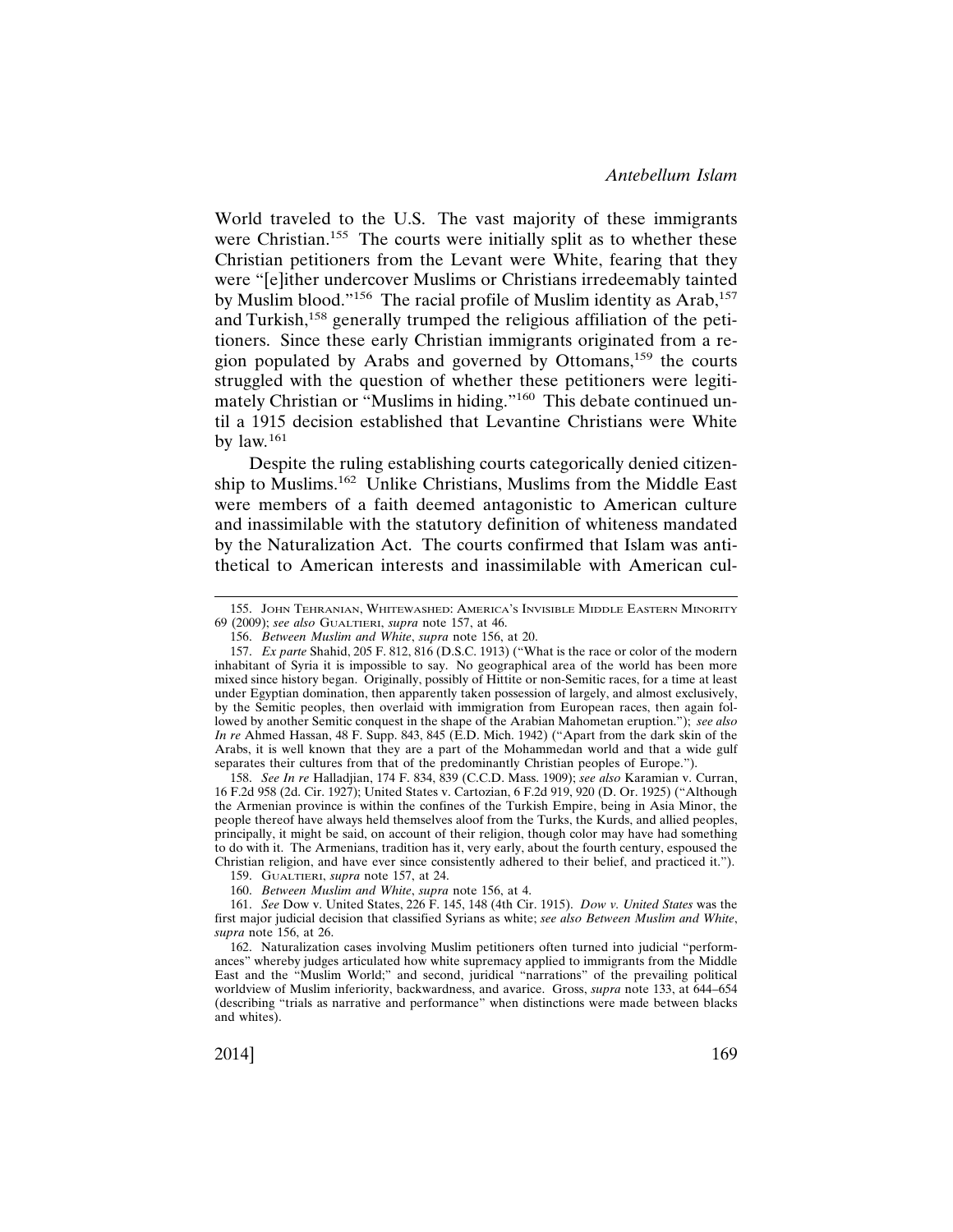ture, and there, preempted the immigration of Muslims into the U.S.163 As Christianity formed to be an integral component of Whiteness, the courts interpreted the naturalization statute in relation to Christian petitioners from the Middle East as mechanism for providing safe haven. As Christianity formed to be an integral component of Whiteness, the courts interpreted the naturalization statute in relation to Christian petitioners from the Middle East as mechanism for providing safe haven. Therefore, Whiteness was initially granted to Christian petitioners from the region, in part, as a consequence to the courts' depiction of Arabs and Turks, as the sole representatives of Muslims, as persecutors of Christians.164 Muslim immigrants, part of that persecuting majority, were denied citizenship time and again.

The courts during the Naturalization Era reconfirmed that Arabs (and Ottoman identity) represented Muslims.165 Muslims, considered a political and ideological menace, were to remain outside of the U.S. at all costs. Using the enslavement of American Christians in the Barbary States as a cautionary tale, the courts sometimes naturalized Christians from the Middle East as preventative or responsive measure to Muslim persecution.<sup>166</sup> The Naturalization Era cases involving immigrants from the Middle East not only adopted the political conflation of Muslim with Arab and Turkish identity, but also legally stamped the conversion of Islam as religion into Islam as race. Islam, as a race remade by politics and endorsed by law, as illustrated by the "Arab Naturalization Cases,"167 did not include the

<sup>163.</sup> *Compare* RANDA A. KAYYALI, THE ARAB AMERICANS (THE NEW AMERICANS) 49 (2006), *and* Sarah Gualtieri, *Syrian Immigrants and Debates on Racial Belonging in the Los Angeles*, *1875-1945*, SYRIAN STUDIES ASS'N BULLETIN, https://ojcs.siue.edu/ojs/index.php/ssa/article/ view/773/355 (last visited Aug. 31, 2014) (providing an example of a Syrian immigrant who was able to naturalize). *See* Khaled A. Beydoun, *The Business of Remaking Arab-American Identity*, ALJAZEERA (June 15, 2012), http://www.aljazeera.com/indepth/opinion/2012/06/20126101142578 13921.html (discussing whether Arab-Americans should remain categorized as white).

<sup>164.</sup> *See In re* Halladjian, 174 F. 834, 839, 841 (C.C.D. Mass. 1909) ("The Turks and the Saracens did not exterminate the people they conquered. Conversion to Mohammedanism and tribute were usually offered as alternatives to the sword."); *see also* Karamian v. Curran, 16 F.2d 958 (2d. Cir. 1927) ("He [Yerwand Karamian] and other boys of his race were most cruelly treated by the Turks, and he himself 'burned from the hip to the knee with a hot steel rod, because they wanted [him] to be a 'Mohammeddan'."). *See* Reid v. Covert, 354 U.S. 1, 58 (1957); *see also Ex parte* Shahid, 205 F. 816 (E.D.S.C. 1913).

<sup>165.</sup> *See generally* Between Muslim and White, *supra* note 156.

<sup>166.</sup> *Id.* at 16–26.

<sup>167.</sup> *Between Muslim and White*, *supra* note 170, at 7. The rationales and rulings delivered by the judges in the ten Arab Naturalization Cases illustrate that the disorientation of Arab identity was deeply entrenched during the Naturalization Era. In addition, the rulings from these cases highlight the presumption held by Naturalization Era judges that any immigrant from the Arab World was a Muslim unless proven otherwise. This presumption moved the first eight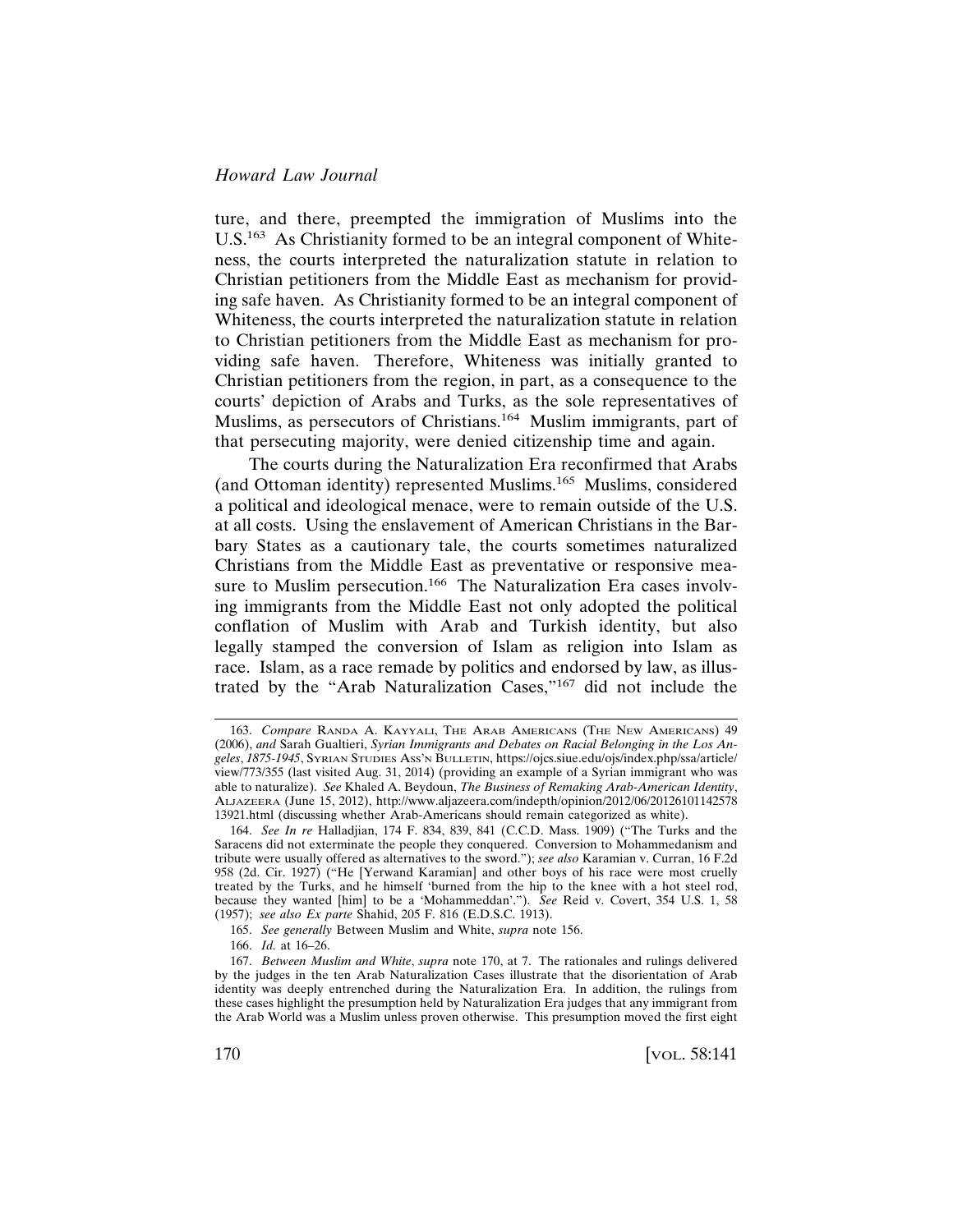peoples of Sub-Saharan Africa that were made into slaves in the U.S.168

#### IV. SEGREGATING BLACK FROM MUSLIM IDENTITY

*"[W]ide galleries ran all around the four sides, whose Moorish arches, slender pillars, and arabesque ornaments, carried the mind back, as in a dream, to the reign of oriental romance in Spain."*

-HARRIET BEECHER STOWE, UNCLE TOM'S CABIN<sup>169</sup>

African Muslims were absent from the vision of the "reign of oriental [Muslim Empire]," constructed in the minds of Americans during the Antebellum Era.170 Although Islam was brought to Africa in the 9th Century, Muslims were seldom if ever associated with African identity – and vice-versa.<sup>171</sup> This, together with the conversion of Africans into Black slaves, undermined the prospect of seeing Black and Muslim as a coexistent identity. Therefore, although enslaved Muslims worshipped on plantations that resembled Stowe's "Moorish and Oriental" inspired estate,<sup>172</sup> their Blackness branded them with a legal status that negated their Muslim identity. In addition, Muslims were shaped into an inassimilable foreign Arab and Turkish foil, which further deepened the rift between Black and Muslim identity.

This Section highlights the structural barriers between Black and Muslim as constructed in the Antebellum Era. Subsection A closely examines how the core characteristics of Black and Muslim identity, as constructed during the Antebellum Era, were incompatible by definition. As a result, recognition of a Muslim slave's Muslim identity, as discussed in subsection B, necessitated racial re-designation (as Arab), since Black (slave) and Muslim were legally incompatible.

Christian petitioners to 'perform,' and in Shishim's case over-perform, their Christianity in order to gain citizenship." *Id.*

<sup>168.</sup> KIDD, *supra* note 151, at 1 ("Although there were perhaps thousands of Muslim African slaves working on colonial American plantations, most free white observers failed to realize their devotion, and their presence had little impact on the way elite Anglo-American colonists imagined Islam[,] . . . the Prophet Muhammad," and Muslims.").

<sup>169.</sup> HARRIET BEECHER STOWE, UNCLE TOM'S CABIN 168–69 (Jean Fagan Yellin ed., Oxford Univ. Press 1998) (1852).

<sup>170.</sup> Id. at 253.

<sup>171.</sup> Gomez, *supra* note 3, at 674.

<sup>172.</sup> *Id.*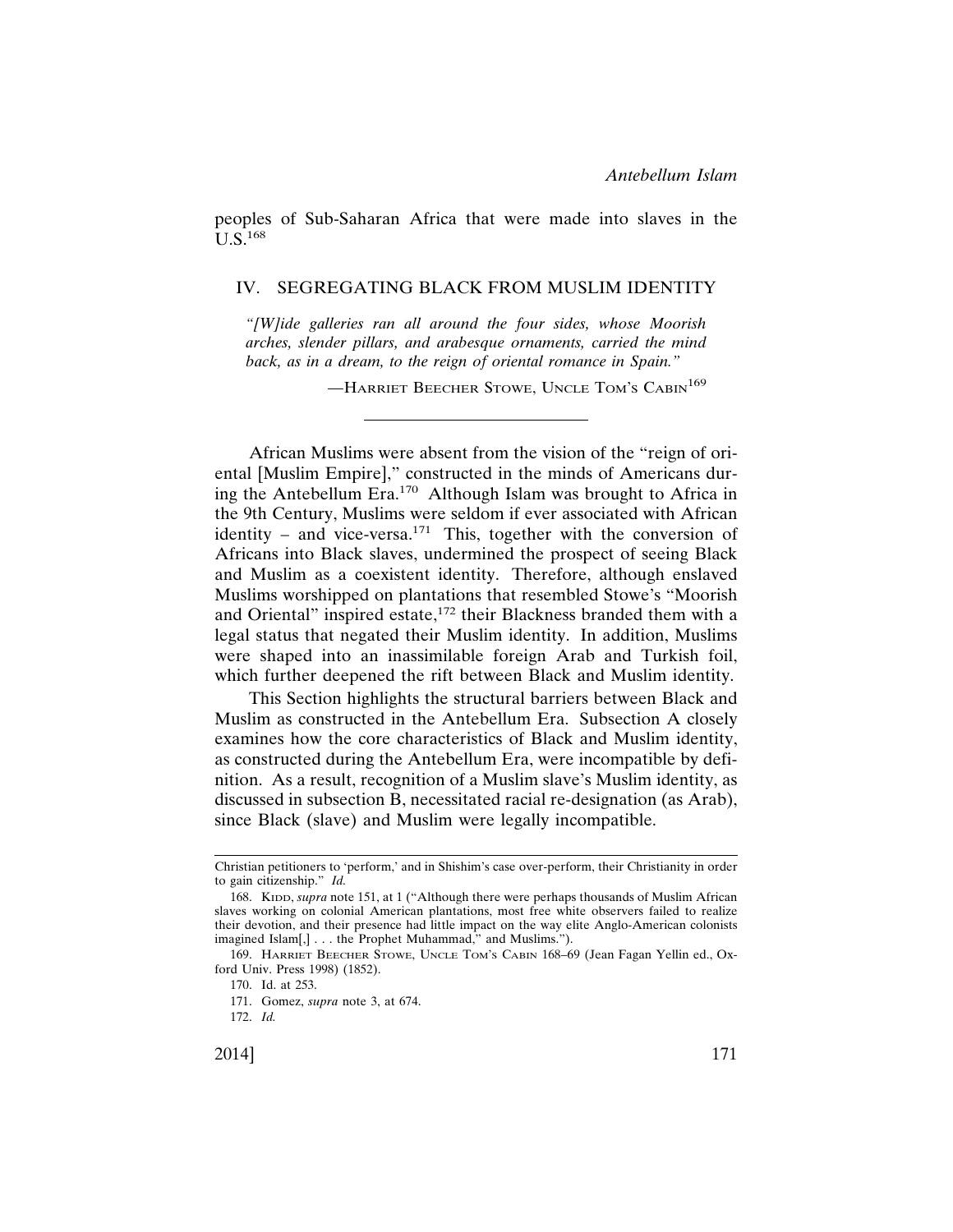## A. Black and Muslim: Incompatible Racial Classifications

At first glance, the racial formation of Black and Muslim identities during the Antebellum Era seemed independent and disconnected processes. The formation of Blackness centered solely on African slaves in the U.S. On the other hand, Arabs and Turks were considered and classified as an inassimilable foreign menace, who came to be perceived as a growing societal threat when immigration from the Middle East proliferated in the mid-19th Century. However, the critical mass of Muslim slaves, and their distinct experience at the intersection of both Black and Muslim identity, confirmed that these racial constructions converged – and did so quite frequently.

Despite their overlap on the ground, the law prevented the legal convergence of Black and Muslim identity during the Antebellum Era. Black and Muslim identity were constructed in a fashion that made them legally irreconcilable. Blacks were slaves that held no right to exercise religion, while immigration law restricted the naturalization of Muslims (as non-white Arabs and Turks). Their definitional distinctions made the integration of Black and Muslim identity impossible. Therefore, slave codes and immigration laws converged to form a sharp line between Black and Muslim identity. As a result, Black and Muslim were incompatible identities as a matter of law, which further entrenched the practical invisibility of Muslim slaves.

Therefore, identifying an individual as "Black" cancelled the possibility that he or she could also be Muslim. The legal incompatibility of Black and Muslim identity is best highlighted in four core areas: (1) demographic divergence; (2) distinct legal statuses; (3) "religious" distinctions; and (4) their perceived oppositional roles with relation to the slave trade (Muslim merchant, Black slave).

## 1. Demographical Divergence

Blackness was formed in the image of enslaved Africans, and "coded to servitude."173 Although African slaves overwhelmingly came from the western parts of the continent, the state and slaveholders generally perceived Sub-Saharan Africa as a cultural, ethnic, and religious monolith. As a result, Africans were entirely (whether enslaved on American soil or on the continent) assigned Black identity and presumed to be slaves.174 African populations originating from

<sup>173.</sup> Davis, *supra* note 125, at 708.

<sup>174.</sup> Hudgins v. Wrights, 1. Hen. & M. 134, 134 (Va. 1806).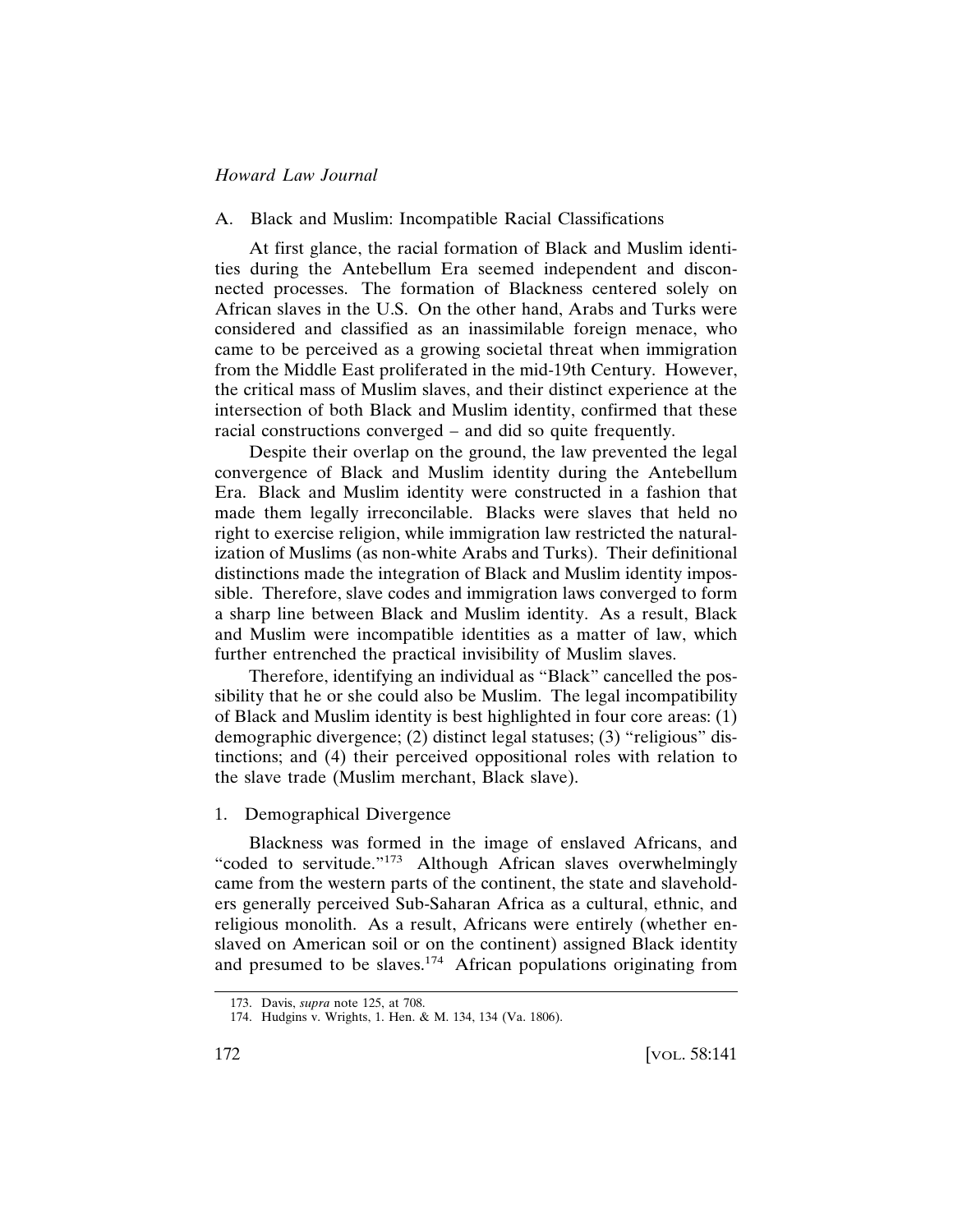northern parts of the continent were distinguished, and the Sahara Desert functioned as a racial boundary that divided Arabs from Blacks. "North Africans," although broadly heterogeneous, were classified as Arabs,<sup>175</sup> and thus "Muslims," that were to be restricted from naturalization.

Congress and the courts during the Antebellum Era converted "Muslim" from a religious identity into a racial one.<sup>176</sup> This racial construction was limited to Arabs and Turks during the Antebellum Era, and beyond it. $177$  Further, this construction excluded a range of ethnic groups that identified, religiously, as Muslims. Among the excluded groups were African Muslims, particularly Africans from the western regions of the continent, where Islam was practiced since the 9th Century.178

As a result, the intersectional identity of Muslim slaves was marginalized by the legal construction of "African" and "Muslim" identities. Africans were Black, and vice-versa, and entirely stripped of a religious identity. On the other hand, Muslims that originated from Sub-Saharan Africa did not fit within the racial profile of Muslim identity, which was limited to people that hailed from the Middle East and North Africa

## 2. Distinct Legal Statuses

Blackness signified property while Whiteness signified ownership, and Blackness represented inhumanity while Whiteness marked citizenship.179 As the property interests of Whites, Blackness formed the domestic legal antithesis of Whiteness.<sup>180</sup> Slave codes and the courts reaffirmed that Whites held "full dominion over slaves," and the law repeatedly held that slaveholders could practice that dominion in any way they deemed fit. The courts seldom limited slaveholders' rights over their slaves, and regularly enforced their unfettered freedom to buy, sell, trade, and recover runaway slaves. One decision even affirmed a slaveholders' right to kill their slaves, which vividly highlights

<sup>175.</sup> Northern Africa is populated by a heterogeneous population, which includes Arabs, but also encompasses Coptic Egyptians, Nubians, and a diverse array of Berber tribes (*kabil*).

<sup>176.</sup> Nagwa Ibrahim, Comment, *The Origins of Muslim Racialization in U.S. Law*, 7 UCLA J. ISLAMIC & NEAR E. L. 121, 125 (2008).

<sup>177.</sup> Muslim identity is still generally conflated with Arab identity in the U.S.

<sup>178.</sup> *See* Gomez, *supra* note 3, at 674 ("Islam had penetrated the savanna south of the Sahara Desert by the beginning of the ninth century as a consequence of Berber and Arab commercial activity.").

<sup>179.</sup> *See supra* note 174 and accompanying text.

<sup>180.</sup> State v. Mann, 13 N.C. (2 Dev.) 263, 265 (1829).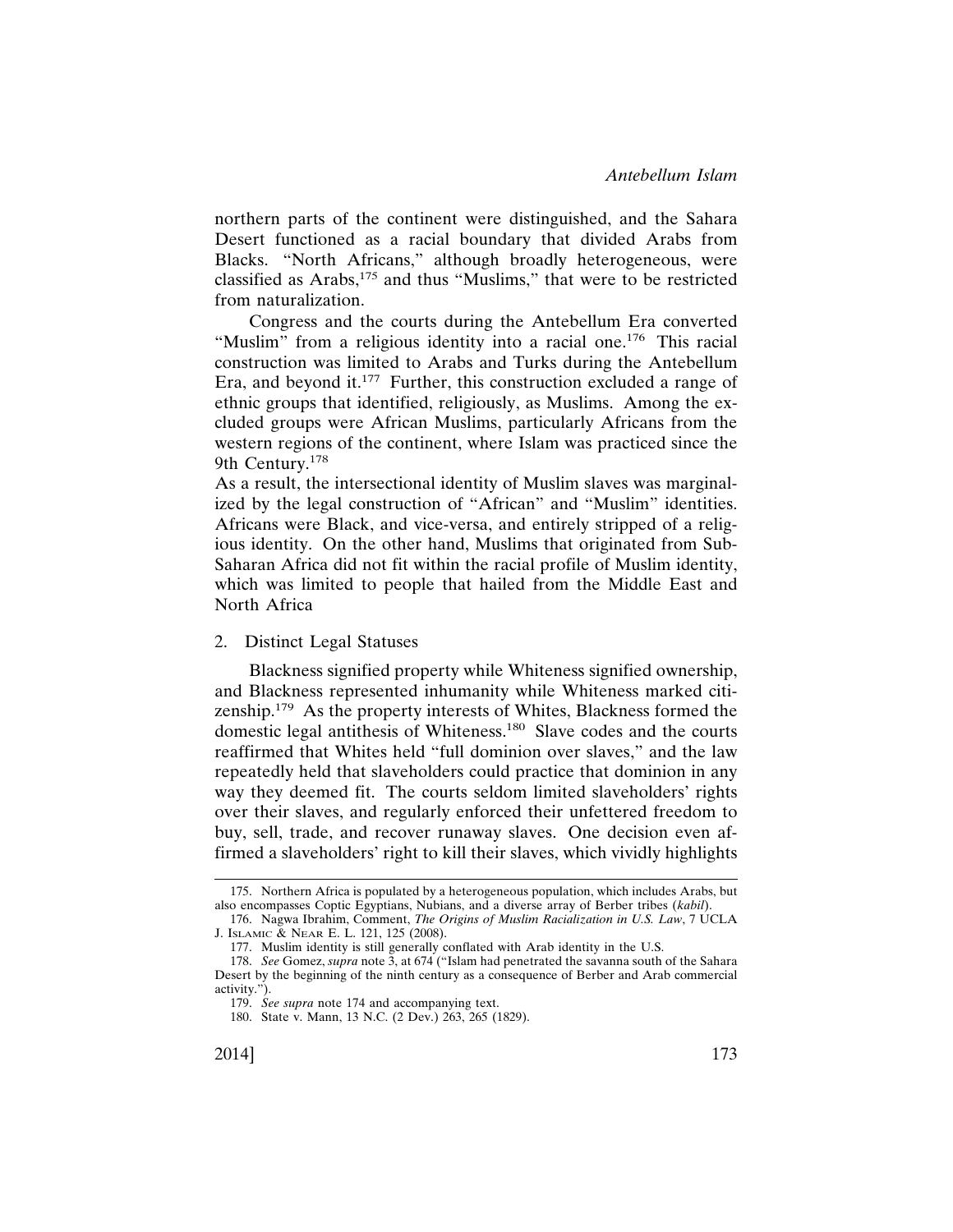just how tightly Black identity was tied to property (and alienated from humanity), as a commodity to be disposed of at the whim of a slaveholder.<sup>181</sup>

Muslims were perceived as an inassimilable foreign menace that courts excluded from the statutory definition of whiteness. Personified by Arabs and Turks, the "Mohammedan eruption" posed an ideological threat that endangered American democracy and liberal ideals.182 Therefore, Islam and Muslims were to be kept outside of America's borders. The Naturalization Act guaranteed their inadmissibility as citizens, and judges subsequently interpreted the law to carry forward this aim until 1944.183 While slave codes marked Blacks as slaves, immigration law and subsequent rulings oriented Muslims as the undesirable and menacing aliens that were to be restricted American citizenship.

# 3. "Religious" Distinctions

Slaves held no constitutional right to freely exercise their faith. Part of the process of remaking African slaves into Black property was depicting them as a people unworthy and unfit for religion and a spiritual life.<sup>184</sup> As non-citizens, slaves held no right to freely exercise their religions, and slave codes in the Antebellum South led to the aggressive policing and profiling of slaves that continued to worship. The portrayal of African slaves as a godless people was, for the state and slaveholders, a vital prerequisite for justifying their wholesale enslavement. Per this logic, proponents of slavery feared that extending the right to worship would humanize slaves before the eyes of the law and the polity. In other words, legally acknowledging that slaves were capable of religious worship, an exercise reserved for full-fledged beings, would amount to an admission of their humanity. Thus, the epis-

<sup>181.</sup> Mann, 13 N.C. (2) Dev.) at 268.

<sup>182.</sup> *See Ex Parte* Shahid, 205 F. 816 (E.D.S.C. 1913).

<sup>183.</sup> *See, e.g.*, *Ex parte* Mohriez, 54 F. Supp. 941, 942 (D. Mass. 1944) ("As every schoolboy knows, the Arabs have at various times inhabited part of Europe, lived along the Mediterranean, been contiguous to European nations and been assimilated culturally and otherwise, by them. . . . The names of Avicenna and Averroes, the sciences of algebra and medicine, the population and the architecture of Spain and of Sicily, the very words of the English language, remind us as they would have reminded the Founding Fathers of the action and interaction of Arabic and non-Arabic elements of our culture. . . . [T]he Arab people stand as one of the chief channels by which the traditions of white Europe, especially the ancient Greek traditions, have been carried into the present.").

<sup>184.</sup> Onwuachi-Willig, *supra* note 102, at 149 ("As a moral matter, many . . . viewed enslavement as an acceptable practice to inflict on blacks, whom they believed to be inferior heathens.").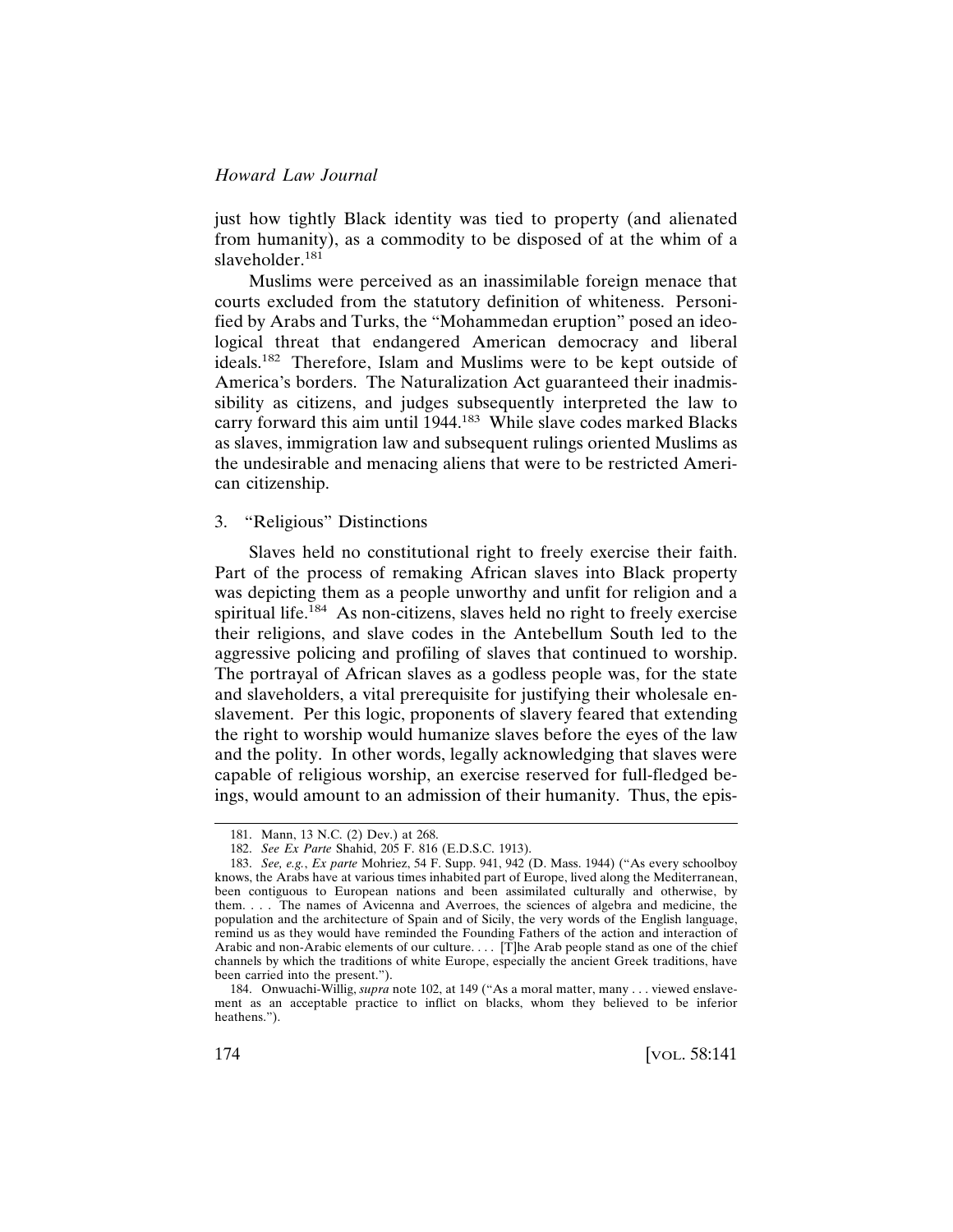temological denial of the spiritual capacity of slaves, and enshrining this belief through slave codes, stripped Muslim slaves of their religious identity.

As discussed in Section III, the religion of Islam itself was converted from a religion into a narrowly defined racial identity. The construction of Muslim identity also shaped the religion of Islam into a tyrannical, totalitarian faith shaped in the mirror image of Arabs and Turks.185 Islam, again, was imagined and then classified by the courts as a racial identity, and second, an Arab and Turkish faith.<sup>186</sup>

On account of their Blackness, Muslim slaves were perceived as a godless people. While Muslim slaves strove to meet the religion's dictates on American soil, the state and slaveholders were generally unable to recognize Muslims and conspicuous Islamic practices and symbols because they did not align with the state's racial caricature of Muslim identity.<sup>187</sup> In instances when believing slaves were identified as Muslim, as discussed more closely in the following subsection, they were racially re-identified as "Arab" or "Moor."188

#### 4. Muslim Merchant, Black Slave

Slavery was synonymous with Blackness and therefore, slave was a status assigned to Sub-Saharan Africans at large.<sup>189</sup> Sub-Saharan Africans were perceived as Blacks regardless of their physical location.190 African identity, with the exception of North Africans, marked one as Black, and Blackness coded one as a slave whether located in the Antebellum South or in Africa.<sup>191</sup>

<sup>185.</sup> *See* Ross v. McIntyre, 140 U.S. 453, 463 (1891) ("The intense hostility of the people of Moslem faith to all other sects, and particularly to Christians, affected all their intercourse."). 186. *See id.*

<sup>187.</sup> *See, e.g.*, Gomez, *supra* note 3, at 672.

<sup>188.</sup> See supra Section IV(B).

<sup>189.</sup> Africans, except North Africans, were classified as black in Antebellum America. The designation of North Africans as non-black during the Antebellum Era roots the present-day legal classification of North Africans and Middle Easterners as white. The Office of Management and Business's (OMB) "Directive 15," the Equal Employment Opportunity Commission (EEOC), and the US Census Bureau codified the designation that Arab-Americans are white. U.S. Census Bureau, *Overview of Race & Hispanic Origin 2010* 3 (March 2011), *available at* http://www.census.gov/prod/cen2010/briefs/c2010br-02.pdf (last viewed on July 15, 2013) ("'White' refers to a person having origins in any of the original peoples of Europe, the Middle East, or North Africa.").

<sup>190.</sup> Africans within the Antebellum South were black, while Africans still on their indigenous lands were essentially viewed by the law as a part of the global slave supply. Any African would have been deemed black by any court of law in the U.S. before 1865.

<sup>191.</sup> As discussed in Section III, North Africans were entirely viewed as Arabs, and thus Muslims, which removed them from African, and in turn, black identity.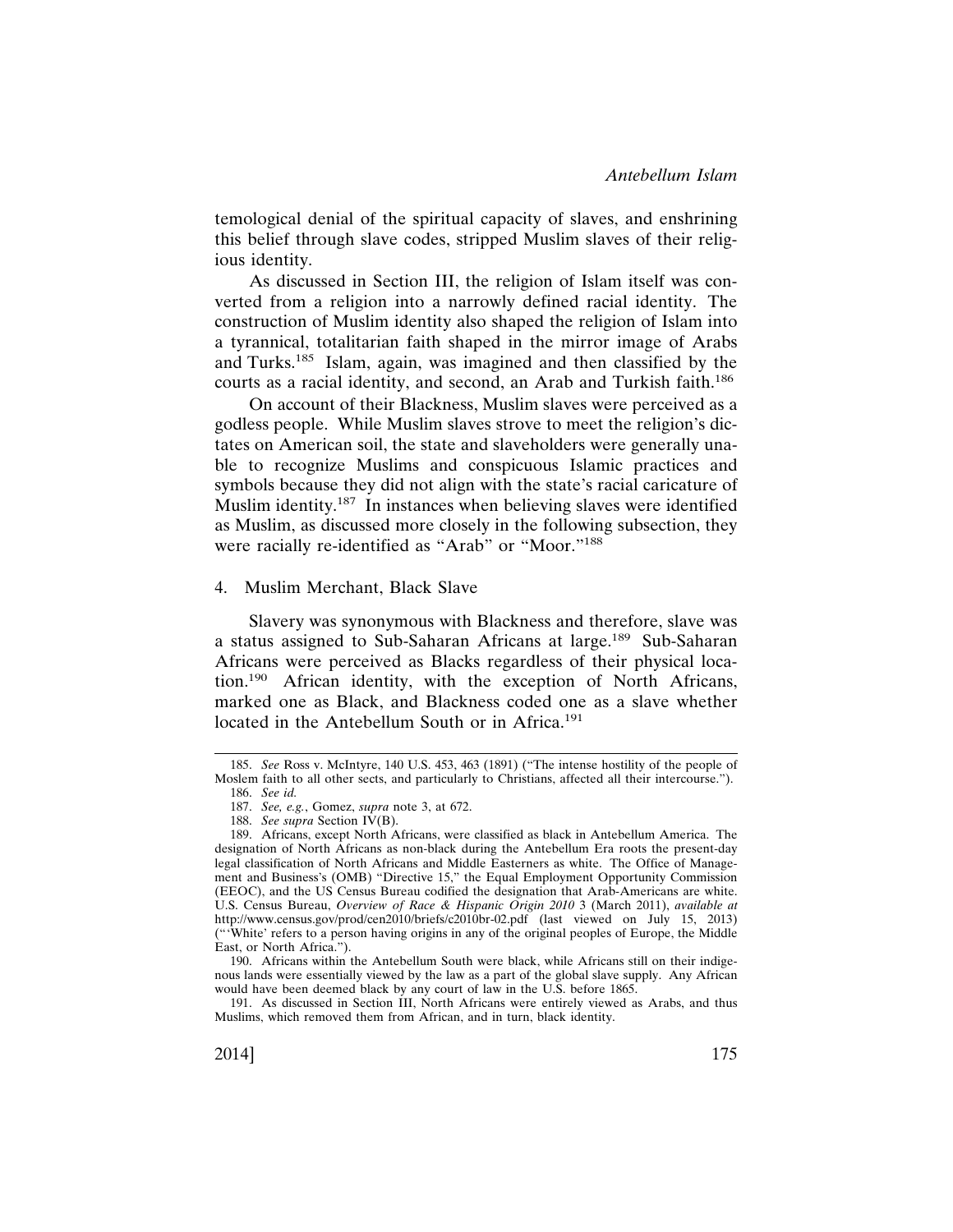The construction of Muslim identity included within it the stereotype that "Muslims were slave merchants."192 This image was built upon the idea that Islam's "religious and political oppression,"193 and the Prophet Mohammed's "ambition" promoted an "uncontrollable" mission to enslave non-Muslims.194 Islam, as a "systematic symbol of slavery,"<sup>195</sup> was believed to endanger any and every non-Muslim it encountered.196 Sub-Saharan Africans, Muslims and non-Muslims alike, were believed to be part of this endangered group of "non-Muslims" that were vulnerable to Muslim enslavement.

In line with the antebellum construction of Muslim identity, the activities of Arab and Turkish slave merchants were attributed to Islam and Islamic Law.197 Consequently, the state indicted Islam as a religion that promoted race-based slavery on account of the slavedriving activity of Turkish and Arab merchants.198 Muslims did in fact participate in the African slave trade,<sup>199</sup> and Islamic Law itself does not explicitly prohibit slavery.200 However, Islamic Law denounces race-based slavery, and therefore, condemns the enslavement and selling of slaves on account of their ethnic or racial identity.<sup>201</sup>

The conversion of Islam into racial identity facilitated the view that Islamic slavery was, like its American counterpart, a race-based system. This spawned a simplistic binary that distorted the fact that

<sup>192.</sup> Aidi & Marable, *supra* note 7, at 6.

<sup>193.</sup> ALLISON, *supra* note 138, at 37.

<sup>194.</sup> Id. "[T]he Prophet Mahomet is a slave to his own ambitions and passions, and enslaves others to them as well. He cannot restrain the passions of his followers because his own are out of control." *Id*.

<sup>195.</sup> MARR, *supra* note 32, at 135 ("Islam, as it was orientally figured, served as a deep systematic symbol of slavery itself, supplanting or at least supplementing the biblical genealogy of Egyptian bondage.").

<sup>196.</sup> *Id*.

<sup>197.</sup> *See* LEWIS, *supra* note 136, at 81 ("Because of . . . anti-Islamic act[s] . . . the Turks had become apostates and heathens. It was lawful to kill them without incurring criminal penalties.").

<sup>198.</sup> MARR, *supra* note 32, at 135.

<sup>199.</sup> DIOUF, *supra* note 9, at 12.

<sup>200.</sup> Islam's monotheistic predecessors, Judaism and Christianity, also "recognize and accept the institution of slavery." LEWIS, *supra* note 136, at 4.

<sup>201.</sup> Race-based slavery is illegal under Islamic Law. Islamic Law scholar Amina Wadud echoes that, "[R]acially based slavery is incongruent with Islam's egalitarian teachings with regard to race and ethnicity." Amina Wadud, *Sylvanie A. Diouf's Servants of Allah: African Muslims Enslaved in the Americas*, 15 J.L. & RELIGION 542 (2000-2001). Prominent West African Islamic Scholar, Ahmed Baba, issued a series of scholarly edicts in the 16th Century which disavowed the legality of, "[A]ny possible relation between the black color of African and slavery, because the only cause for slavery in Islam is infidelity." Bernard Barbour & Michelle Jacobs, *Miraj: A Legal Treatise on Slavery By Ahmed Baba*, in SLAVES AND SLAVERY IN MUSLIM AF-RICA 125–129 (John R. Willis ed., 1985).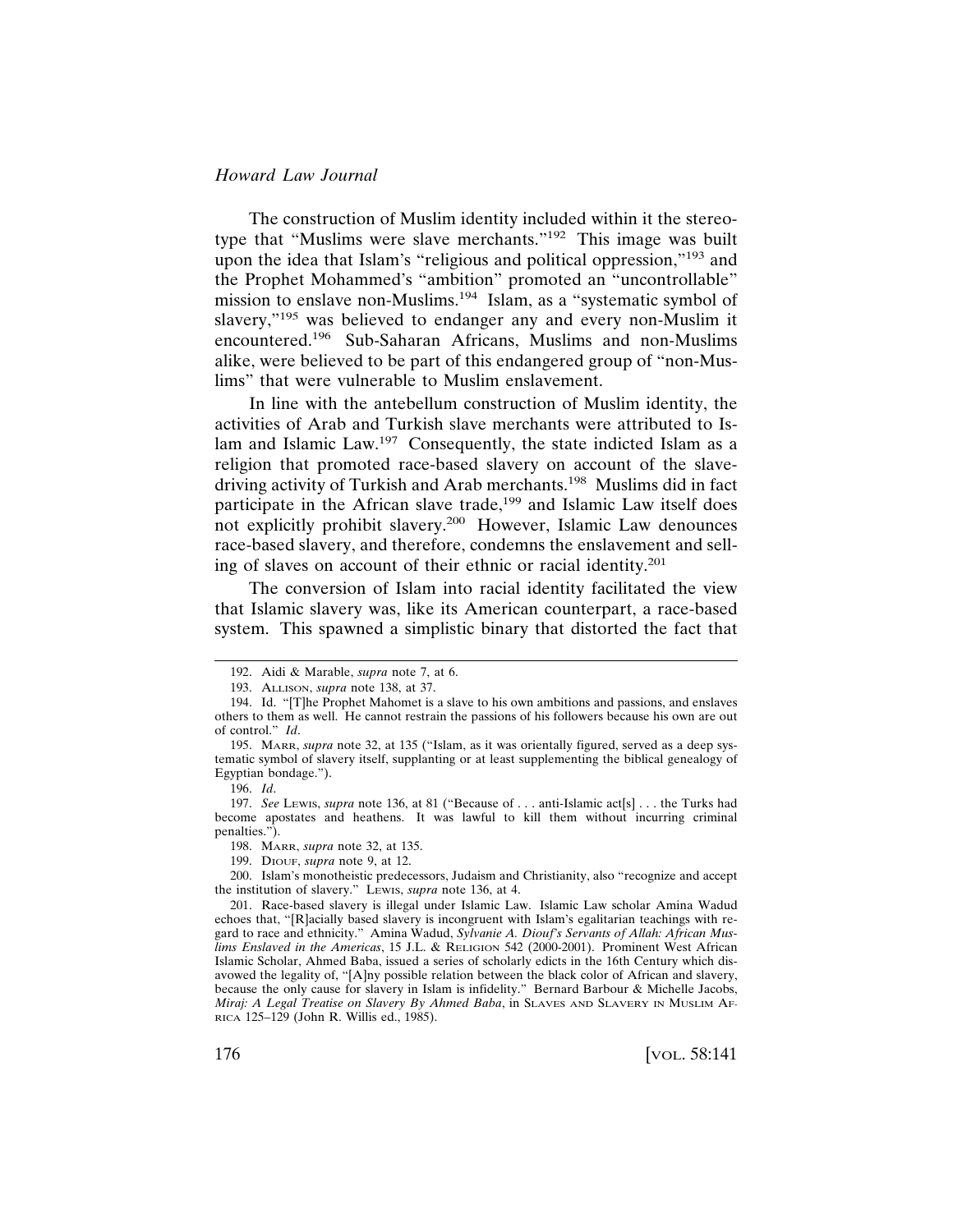Sub-Saharan Africans also participated in the slave trade.<sup>202</sup> Arab and African Muslims, alike, were involved with the selling of Muslim and non-Muslim Africans into slavery.203 Many of the slaves were Muslim, while others were, "Non-Muslim peoples such as the Bambaras, Ashanti, Dahomeans, Yorubans, and Ibos . . . [that] captured and sold thousands of Africans who were sent to the New World."<sup>204</sup> Many Muslim slaves themselves were familiar with slavery before they arrived in the Antebellum South. Some, "[h]ad already been slaves while others had been slaveholders."205 The antebellum orientation of Muslims (Arabs and Turks) as slave merchants and Blacks (Sub-Saharan) as slaves distorted a complex historical phenomenon.

#### B. "De-Negroification" of Muslim Slaves

The slave status that came with Blackness was so enveloping that it diminished every other element of a Muslim slave's being. Branding an individual with the status of slave limited the ability of one to see the slave beyond this status. However, there were rare occurrences when the Muslim performance of believing slaves led to their "dis-identification" as Black.206 This process, however, rarely led to the their recognition as Muslim slaves. Rather, it brought about a Muslim slave's racial reclassification as "Arab" or "Moor," which in turn, declassified them as Black.<sup>207</sup>

Recognizing a practicing slave's Muslim identity shifted him or her into the racial column of Muslims.208 Kambiz GhaneaBassiri refers to this racial reclassification as, "[t]he de-negroification of enslaved African Muslims."209 De-negroified slaves were no longer seen

<sup>202.</sup> *See* DIOUF, *supra* note 9, at 12; *see also* GHANEABASSIRI, *supra* note 31, at 17.

<sup>203.</sup> DIOUF, *supra* note 9, at 12 ("Although Islam prohibited the selling of free believers, the practice did not always follow the principle. African Muslims did sell their coreligionists, especially in times of war. The civil wars and the jihad of nineteenth-century central Sudan, for instance, sent many Muslims sold by other Muslims to the Americas."); *see also* GHANEABAS-SIRI, *supra* note 31, at 17.

<sup>204.</sup> AUSTIN, *supra* note 41, at 20.

<sup>205.</sup> DIOUF, *supra* note 9, at 9.

<sup>206.</sup> Performance of Muslim identity included: prayer, reciting of the Qur'an, writing and reading Arabic, distinctive Islamic dress, and more.

<sup>207.</sup> Aidi & Marable, *supra* note 7, at 6 ("The literacy and education of the Muslim slaves was rarely seen as a result of their exposure to Islam or Arabic education in West Africa but was attributed to their Arab, Berber, or Moorish origin."). The term "Moor" denoted Muslims of Arab and Berber background in Northwest Africa (modern day Morocco, Tunisia, Algeria, and Mauritania).

<sup>208.</sup> *See* Section III.

<sup>209.</sup> GHANEABASSIRI, *supra* note 31, at 18.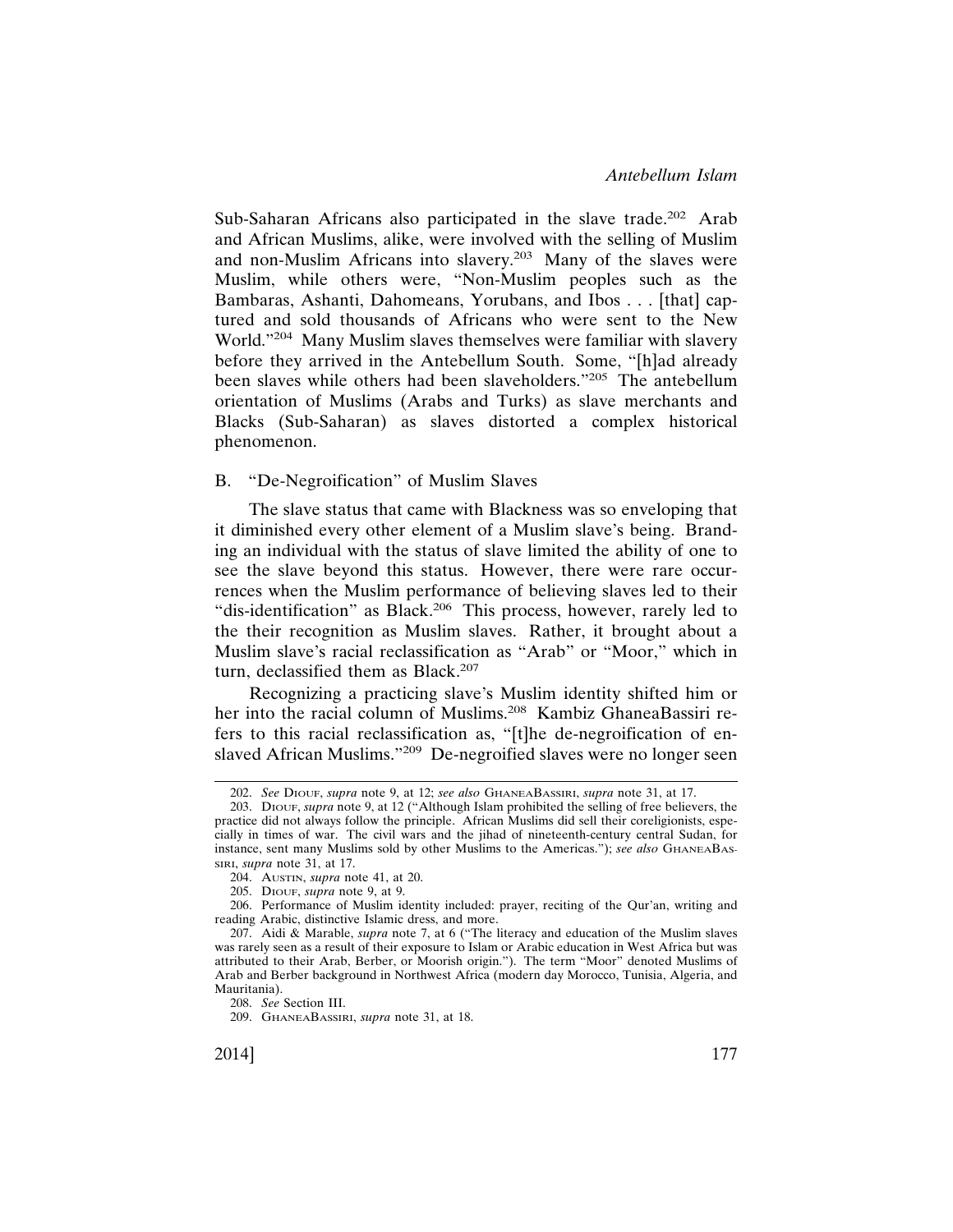as Black, but rather Arab or Moor. Acknowledging a slave's literacy, knowledge, and faith conflicted directly with the prevailing belief that Blacks were a godless people. Thus, this racial reclassification was compulsory in that recognizing a slave's Muslim identity, and maintaining his or her Blackness, conflicted with that belief. Austin articulated why Black and Muslim identity could not be viewed as a coexistent identity during the Antebellum Era:

True religious sensibilities in a Muslim, literacy or 'civilization' in an African were not easily admitted: the black man who could believe in god, who prayed, who knew biblical figures, and who could read and write had to be called an Arabian to be allowed in most antebellum and postbellum Southern publications.<sup>210</sup>

Acknowledging a slave that performed activities linked to religion, literacy, and civility, as Black and Muslim could undermine the mainstreamed idea that Black slaves were "inferior heathens" incapable of religion.211 Maintaining the one-dimensional definition of Blacks as property was vital to the maintenance of slavery, and remained the most salient rebuttal to mounting opposition to the institution that called for its abolition on religious and ethical grounds.

Research indicates that a number of notable Muslim slaves were declassified as Black by virtue of their performance of Muslim identity. Muslim slaves, including Bilali Mohammed,<sup>212</sup> Ibrahima abd al Rahman,<sup>213</sup> and Yarrow Mamout were recognized by their slaveholders as "Mahometan" and thus dis-identified as Black. Muslim slaves, like abd al Rahman, were believed to possess Arab or Moorish "blood" following a slaveholder's acknowledgement of their Muslim identity.214 Per the discussion in Section III, Islam was not viewed as a religion that could be practiced across ethnic or racial boundaries, but a standalone racial identity:

Prince [Ibrahima abd al Rahman] is a Moor. Of this, however, his present appearance suggests a doubt. The objection is, "he is too dark for a Moor and his hair is short and curly." It is true such is his

<sup>210.</sup> AUSTIN, *supra* note 41, at 130.

<sup>211.</sup> *See, e.g.*, Onwuachi-Willig, *supra* note 102, at 149.

<sup>212.</sup> *See* GHANEABASSIRI, *supra* note 31, at 25 "Further benefits could have been accrued by labeling an African slave a 'Moor.' This term originally denoted Muslims of Arab and Berber background in Northwest Africa (modern day Morocco, Tunisia, Algeria, and Mauritania)." MADDY-WEITZMAN, *supra* note 119, at 14.

<sup>213.</sup> DIOUF, *supra* note 9, at 98 ("Ibrahima abd al Rahman, for example, because of his regal behavior, honesty, dignity, and intellectual skills (he could speak five languages and write in Arabic), was said to be a Moor.").

<sup>214.</sup> *See* Cyrus Griffin, *Prince the Moor*, Southern Galaxy, June 5, 1828.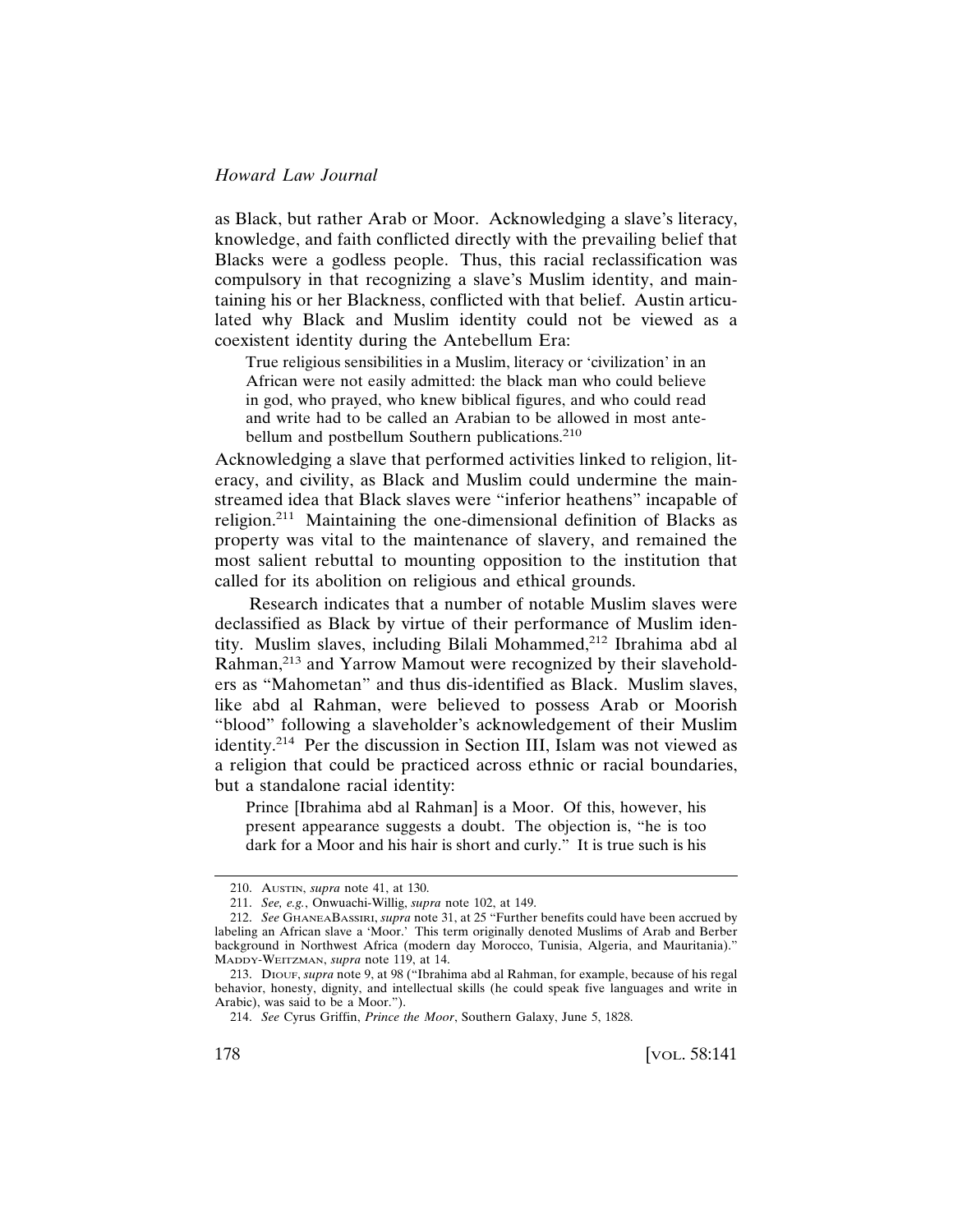#### *Antebellum Islam*

present appearance; but it was materially different on his arrival in this country. His hair was at that time soft and very long, to a degree that precludes the possibility of his being a negro. His complexion, too, has undergone a change. Although modern physiology does not allow color to be a necessary effect of climate, still one fact is certain that a constant exposure to a vertical sun for many years, together with the privations incident to the lower order of community, and an intention to cleanliness, will produce a very material change in the complexion.<sup>215</sup>

Muslim slaves generally considered themselves distinct from non-Muslim slaves, and frequently embraced their re-identification as Moor or Arab.<sup>216</sup> For Muslim slaves, these racial markers acknowledged, and in extreme cases, exoticized their religious identities. In any regard, re-identification as Moor or Arab created legal space for Muslim slaves to practice Islam without, or with less, risk. Again, American racial categories were foreign to Muslim slaves, which led to the acceptance of any racial identity that acknowledged their status as Muslims.217 For Muslim slaves, religion was the primary mode of identification, community building, and lifestyle. Therefore, Muslim slaves generally welcomed any racial tags that restored public acknowledgement of their Muslim identity.<sup>218</sup>

De-negroification exposed how the very same slave bodies, in an instant, could be seen and described in radically different terms upon acknowledgement of a slave's Muslim identity. According to the antebellum journalist Cyrus Griffin, it was the physical rigors linked to enslavement that transformed Abd al Rahman's physical attributes

<sup>215.</sup> *See Id*. (emphasis added).

<sup>216.</sup> BLYDEN, *supra* note 26, at 201. Many Muslim slaves were aloof of non-Muslims, both slave and slave masters. African Muslims held this very perspective in Africa before being kidnapped and sold into slavery. They sometimes considered themselves superior to them, largely because of the education and elevated socioeconomic status gained by being Muslim. In addition, they oftentimes saw themselves to be superior to white Christians – a perspective that likely enhanced their willingness to resist and rebel. "These enslaved Muslims then, emerged from elites of West African societies, and thus it is not surprising that they elevated themselves over other black Africans. There is also evidence that as Muslims they held themselves above black pagans and perhaps even white Christians." GHANEABASSIRI, *supra* note 31, at 23. *See* Aidi & Marable, *supra* note 7, at 7, for discussion on how the religious distinctions made by Muslim slaves impacted non-Muslim slaves: "This air of superiority would fuel the resentment of other slaves, with those of Muslim, Moorish, and Arab identity being suspected of being proslavery and antiblack, while also luring other slaves to claim Moorish or Muslim identity.'

<sup>217.</sup> *See* Aidi & Marable, *supra* note 7, at 7. Muslim slaves did not distinguish themselves from other slaves and whites according to racial or ethnic status, but almost always by religion.

<sup>218.</sup> Moreover, since blackness was a foreign identity directly linked to slavery, Muslim slaves were happy to shed it in place for Arab or Moorish identity.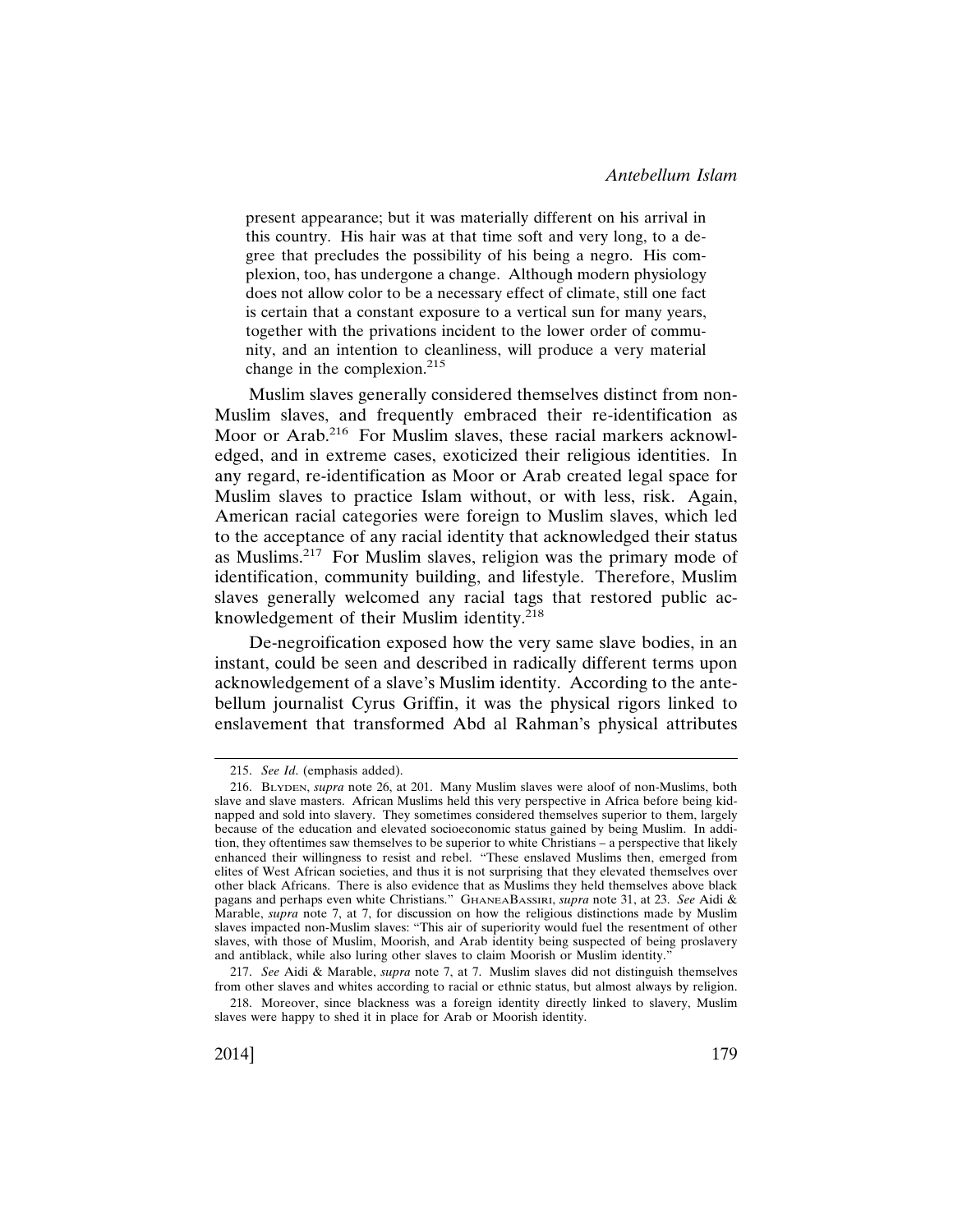from Moor to Black.<sup>219</sup> Before his enslavement, Al Rahman's hair, skin complexion, and general physical appearance aligned with the archetypal image of a Moor. However, perpetual exposure to a "vertical sun," hard labor, and commingling with Black slaves mutated him physically from Moor to Black.220

Although an uncommon occurrence, slave masters that recognized the religious identity of Muslim slaves generally distinguished them from their other slaves. Salih Bilali was among the Muslim slaves dis-identified as Black. Bilali was originally purchased to work on the Hopeton plantation in Georgia. After working in the fields, Bilali was promoted to the role of "slave driver" after his master discovered his "superior" Muslim origins.<sup>221</sup> Bilali supervised "500 to 1,000 slaves – without white overseership."222 As a slave driver, Salih Bilali met another Muslim slave, who went by the same name.<sup>223</sup> Bilali was also promoted to that very same role on account of his Muslim faith.224 John Cooper, owner of the Hopeton Plantation on the Georgia Sea Islands where Salih Bilali and Bilali were ensalved, believed that their "Muslim qualities" made them more "intelligent, reasonable, and dignified."225 Salih Bilali and Bilali were not Black Muslims, but rather, racially reclassified as Muslims and both formally and functionally distinguished from the general population of Black slaves.

As illustrated by the experiences of Abd Al Rahman, Salih Bilali and Bilali, the majority of slaves re-identified as Arab or Moor received elevated statuses on the plantation. Their disassociation from Black identity led their owners to separate them from the general slave population, provide them with better accommodations, and reassign them to higher posts.226 Witnessing how Muslim identity led to an elevated status created an incentive for non-Muslim slaves to convert. Most likely, it also incentivized over-performance of Muslim identity among secular Muslim slaves seeking an improved lot. It

<sup>219.</sup> *Id*.

<sup>220.</sup> *Id*.

<sup>221.</sup> *See* DIOUF, *supra* note 9, at 102 ("[S]alih Bilali, for example, were slave drivers. As such, their tasks were to carry out the overseer's instructions to the slaves, organize the work gangs, and act as intermediaries between whites and blacks. The position was the highest a slave could reach.").

<sup>222.</sup> AUSTIN, *supra* note 41, at 6.

<sup>223.</sup> AUSTIN, *supra* note 41, at 29.

<sup>224.</sup> *Id*.

<sup>225.</sup> *Id.*

<sup>226.</sup> *See* Gomez, *supra* note 3, at 701. The promotion of Muslim slaves to higher posts on plantations provides an additional explanation to the presumption that slaveholders exclusively awarded "lighter-skinned" slaves with coveted slave posts. *See id.* at 708.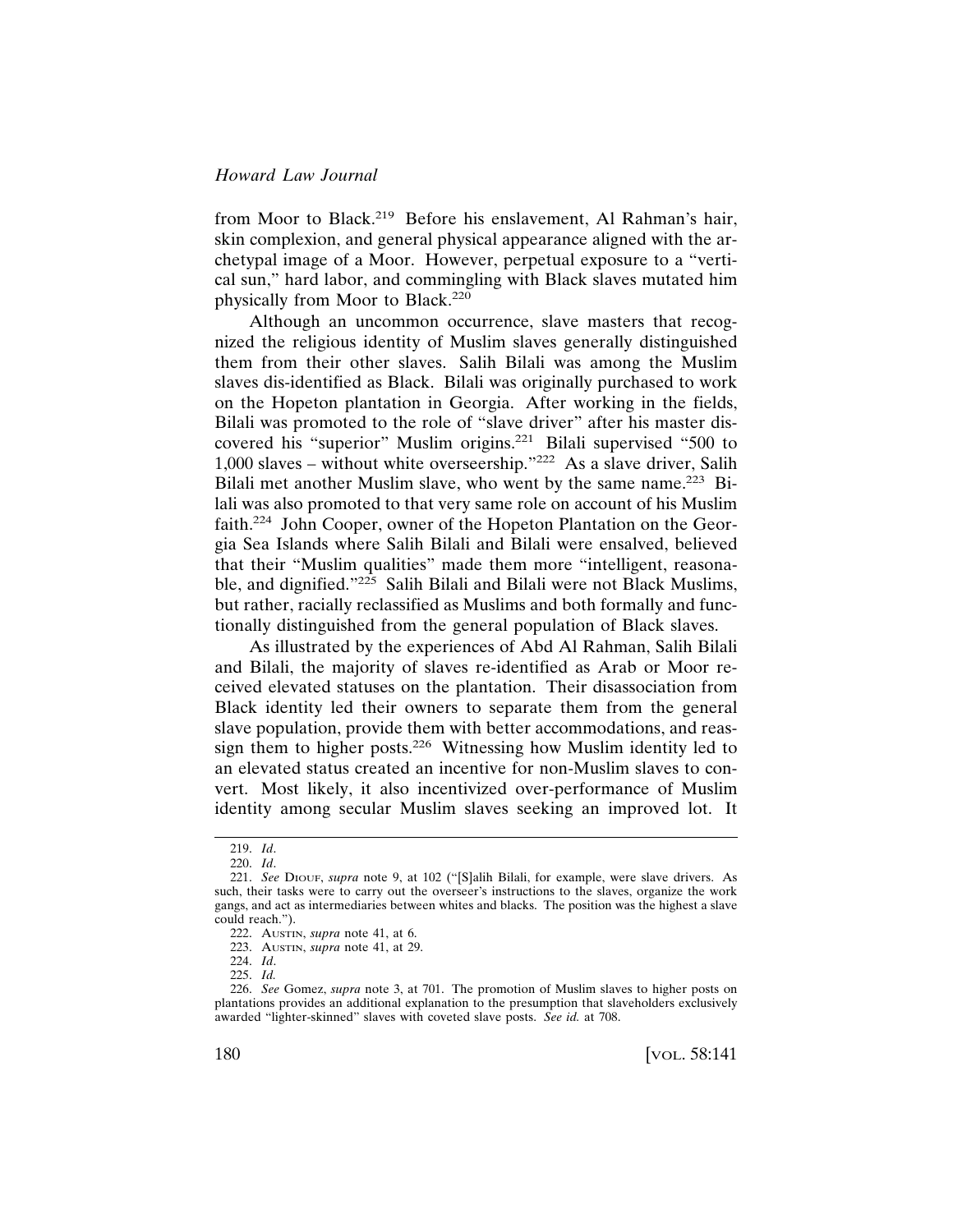likely also encouraged conversion to Islam among non-Muslim slaves, and spawned stratification and discord among the aggregate slave population on individual plantations.

A number of slaves were emancipated as a consequence of their identification as Muslims.<sup>227</sup> Upon his re-identification as a Muslim, Yarrow Mamout was sent to Maryland where, "he [was] able to retain his Muslim African name and to have others respect his faith and his right to express it publicly."228 His literacy, knowledge of history, and faith, cultivated through Islam, disassociated him from the qualities linked to Blackness.<sup>229</sup> Mamout was emancipated because, "[A]s an almost-white, as an Arab, he was supposed to feel contemptuous of the blacks and be loyal to the whites. $\frac{1}{2}$ <sup>230</sup> However, the vast majority of de-negroified Muslim slaves were not liberated, but at best, promoted to higher posts on the plantation.

The de-negroification of Muslim slaves was a rare occurrence during the Antebellum Era. It was generally experienced by a select group of men, whose education, reputation, or status distinguished them from the majority of Muslim slaves. Their ability to perform in the perceived role of Muslim, demonstrated through Arabic fluency, prayer, recitation of the *Qur'an*, literacy, and their superior education were all causes for calling their Blackness into question. As a result, Muslim identity shifted de-negrofied slaves beyond the sharp divide that segregated Black and Muslim identity. However, their racial reclassification did not cause the state or slaveholders to call that dividing line into question, or consider the notion that Black and Muslim could be integrated to form one identity. The fact that a slave was either Muslim or Black, and never both, highlighted how the law spawned conflicting conceptions of Muslim and Black identity that could not be reconciled during the Antebellum Era.

<sup>227.</sup> *See* DIOUF, *supra* note 9, at 104. "But other renowned Muslims gained their freedom, such as Job ben Solomon, Yarrow Mahmout, Ibrahima abd al Rahman, Abu Bakr al Siddiq, Lamine Kebe, John Mohamed Bath, Samba Makumba, Mohamed Ali ben Said, Mohamed-Abdullah, and Mahomma Gardo Baquaqua." *Id.*

<sup>228.</sup> DIOUF, *supra* note 9, at 60.

<sup>229.</sup> *Id.*

<sup>230.</sup> Id. at 99. American Christian missions, writers, and businesses looked upon these denegrofied Muslims with special interest. Converting them to Christianity would make them attractive ambassadors to spread the Gospel, and promote special business interests, in their native African lands. As "Moors" or "Arabs," these de-negrofied Muslims were perceived as ideal middlemen by Americans white because of their perceived "off white" status. GHANEABASSIRI, *supra* note 31, 42–43. "[T]he non-Christian world was perceived as fertile field hungering for the 'civilizing' rays of Christianity, and enslaved African Muslims provided an opening for the realization of this goal." *Id* at 43.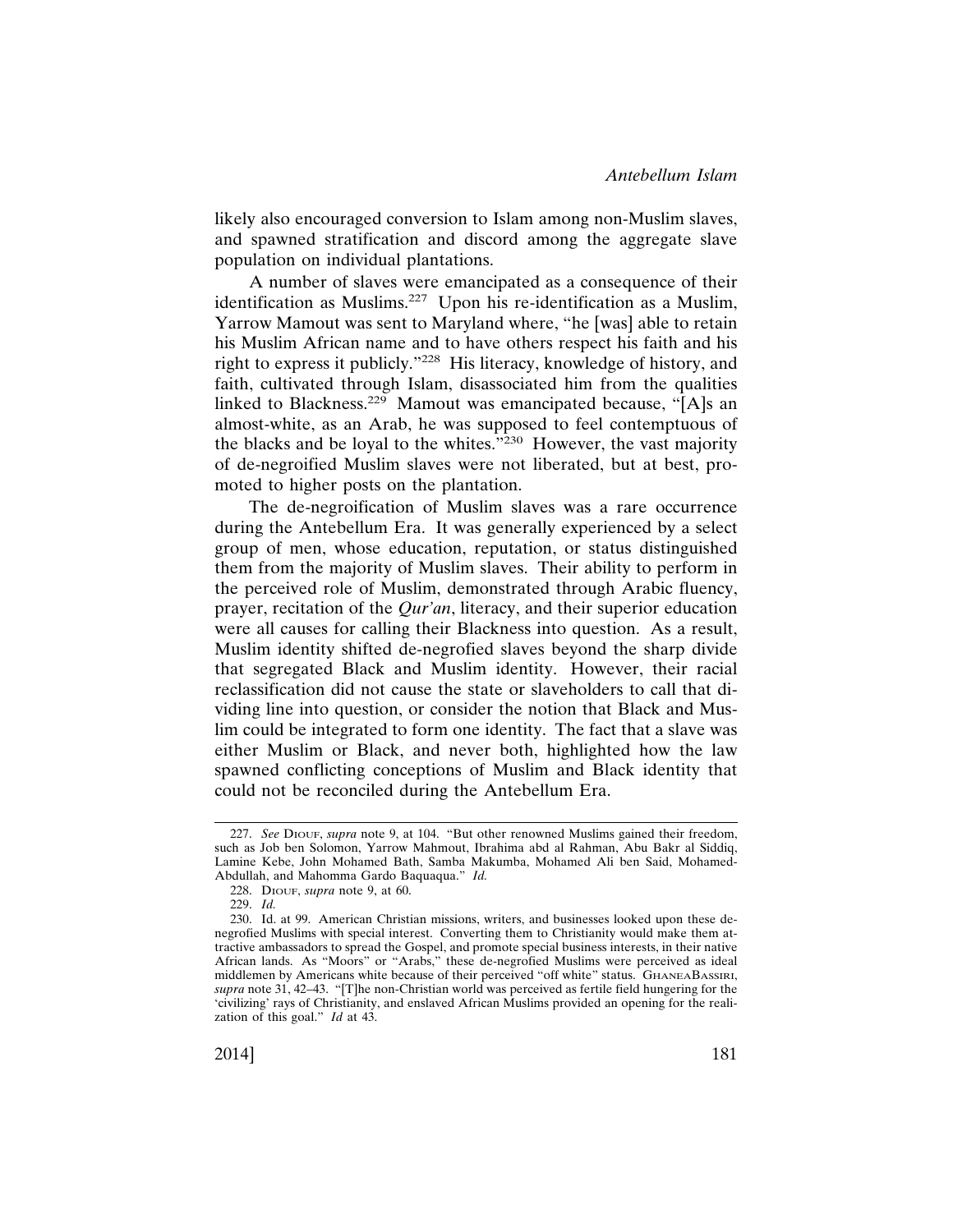#### V. BETWEEN SLAVE AND DIVINE CODE

The construction of Blackness marginalized the Muslim identity of devout slaves, while the formation of Muslim identity excluded Africans. Every state in the Antebellum South enacted slave codes that aggressively policed and prosecuted Muslim slaves that worshiped in public. Political rhetoric and immigration restrictions fortified a racial profile of Muslim identity in the exclusive image of Arabs and Turks. In sum, an intersectional analysis of the salient dimensions of the Muslim slave experience reveals a narrative marginalized, and made invisible, by the antebellum segregation of Black and Muslim identity.

Intersectional examination of the lives of Muslim slaves highlights that religion remained a central part of their identity. Islam offered solace, escapism, and a semblance of a life known to the slave before enslavement.<sup>231</sup> However, familiarity with the traditions linked to Muslim worship, life, and law also reveals how Islam inspired devout Muslim slaves to resist and rebel against an enslavement they deemed unjust. Thus, Islam remained core to the spiritual identity and routines of many Muslim slaves. In addition, Islam's collision with American race-based slavery ignited the spirit of resistance and rebellion that mobilized Muslim slaves to question, and confront, mechanisms that enforced their subjugation.

"Mapping the margins" of the Muslim slave narrative highlights that their dual status as Black and Muslim bred a distinct experience and brand of insubordination unrevealed in legal scholarship.232 Subsection A analyzes how Islam, as a way of life, clashed with the mandates of slave codes, creating a legal tension that incited many Muslim slaves to resist. Muslim resistance to slavery oftentimes developed into full-fledged rebellion, as discussed in subsection B.

## A. Islamic Life as Resistance to Slavery

Muslim slaves belonged to a transnational community of believers united by a common religious belief. This Muslim community, or *Ummah*, 233 formed a distinct brand of religious nationalism, or "Mus-

<sup>231.</sup> *See* DIOUF, *supra* note 9, at 59 ("The African Muslims clearly remained attached to their faith, and their enslavement was itself a good reason to be even more devout. Faith meant hope, moral comfort, and mental escape. It was also a link to the past, to a time when they were free, respected, and for many, engaged in intellectual pursuits, not menial labor.").

<sup>232.</sup> Crenshaw, *supra* note 16, as 1242.

<sup>233. (</sup>Arabic).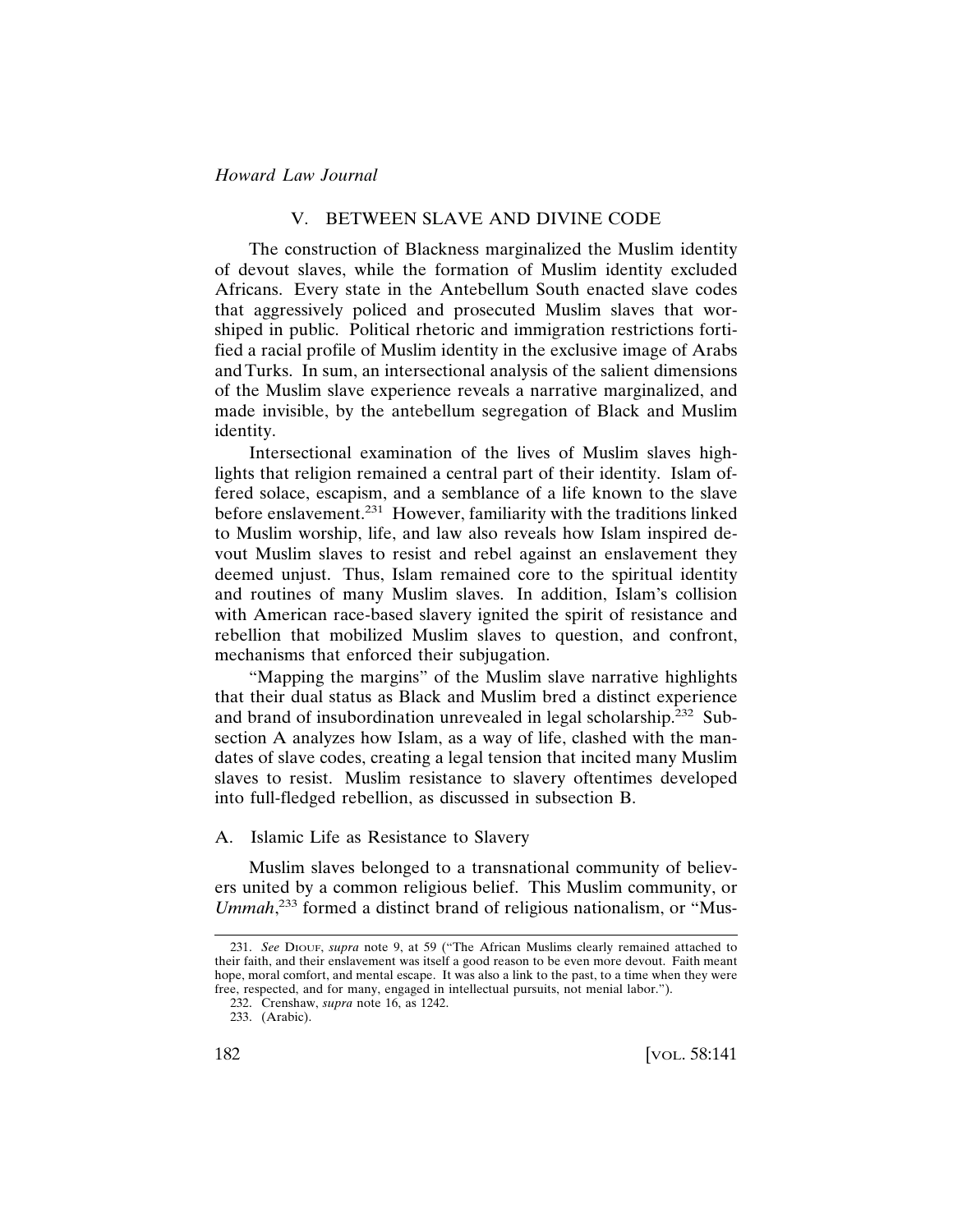lim citizenship."234 Although shackled to plantations and subjugated by law, Muslim slaves strove to remain committed to this transnational religious community, "[T]he West African Muslims . . . to a much larger sphere - an Islamic world with pockets of followers from Spain to China."235 Continued worship, and persevering to piece together a semblance of Muslim life while enslaved, maintained a connection to the Muslims shackled inside, and the broader network of Muslims outside, of the Antebellum South. These spiritual and community connections sparked resistance on the part of many Muslim slaves, who practiced Islam in the face of strictly enforced slave codes that restricted religious observance.

#### 1. Muslim Citizenship Clashing with "Slave" Status

Muslim citizenship instilled Muslim slaves with a religiously derived humanity that conflicted with their legal subjugation as slaves. While the law classified them as property, and slave codes explicitly elaborated how this status limited almost every sphere of life, Muslim citizenship countered this subjugation by dignifying and humanizing Muslim slaves with a competing source of enfranchisement.<sup>236</sup> Muslim slaves remained connected to family and friends in their native lands and maintainined ties through kindred religious practices, observation of holidays, and most directly, letter writing.<sup>237</sup> In addition, Muslim slaves forged spiritual networks within Southern plantations, with prayer offering the introductory springboard toward establishing new Muslim communities in the Antebellum South.

Fighting to maintain one's original name stood at the frontline of a Muslim slave's resistance.238 For many Muslim slaves, accepting a slave name symbolized permanent capitulation to enslavement. During the latter stages of the Antebellum Era, Christian missionaries

<sup>234. &</sup>quot;Muslim Citizenship" is the term used in this article to designate membership in the Muslim *Ummah*, the transnational community of Muslims united by religion, custom, and Islamic Law. Muslim citizenship was expressed through daily prayer, observing Ramadan and Muslim holidays, collecting for Friday prayer, and striving to meet Islam's Five Pillars.

<sup>235.</sup> *Id.*

<sup>236.</sup> *See* DIOUF, *supra* note 9, at 3. "Islam in America was the catalyst of revolt and insubordination." *Id*.

<sup>237.</sup> Dwight, *supra* note 2, at 88–89.

<sup>238.</sup> Many Muslim slaves resisted their slave status while under the dominion of their slave masters. Slave codes furnished their owners with unfettered dominion over them. However, Muslim citizenship clashed with the dehumanization springing from slavery. In this regard, Islam was more than simply religion for Muslim slaves, but an oppositional ideology that inspired resistance: "After years of study in Koranic schools and centers of higher learning, they refused to let enslavement turn them into mere beasts of burden." DIOUF, *supra* note 9, at 3.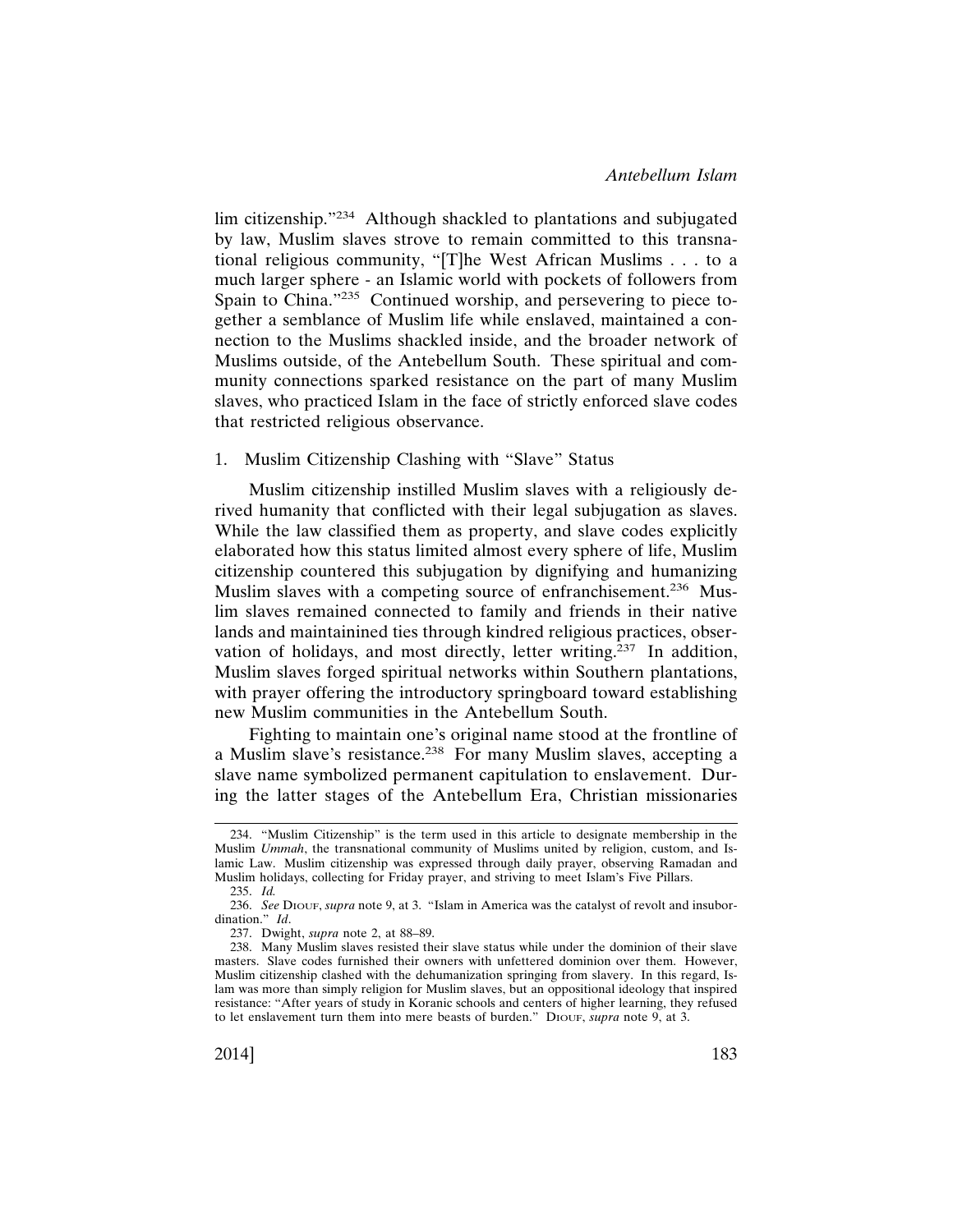typically launched conversion attempts by seeking to assign Christian names to Muslim slaves.<sup>239</sup> The records of runaway slaves indicate that many of them were Muslims, creating a strong presumption that Muslim slaves resisted and even ran away from attempts at conversion.<sup>240</sup> Others had no choice but to accept a "slave name," and in extreme instances, disavow Islam as a means of survival.<sup>241</sup> Some Muslims kept "their real names within their community while using the name imposed by their owner when dealing with the outside world."<sup>242</sup>

Running off the plantation was common among Muslim slaves. "[T]he preponderance of runaway notices" containing Muslim slave names may be read as illustrating Islam's influence of resistance.<sup>243</sup> Muslim slaves literally ran from a status that did not fit with their religious convictions, and in doing so, risked being "killed or destroyed by gun."<sup>244</sup> Iron collars were placed around the necks of Muslim slaves that were apprehended and not killed.<sup>245</sup> Other Muslim slaves resisted by aiding the emancipation of fellow slaves, which qualified as an act criminalized by slave codes.<sup>246</sup>

242. DIOUF, *supra* note 9, at 82.

243. Gomez, *supra* note 3, at 695. "Names such as "Bullaly" (Bilali), "Mustapha," Sambo," "Bocarrey" (Bubacar, from Abu Bakr), and "Mamado" (Mamadu) are regularly observed in the advertisements for runaway slaves." *Id.* at 685.

244. JUNE PURCELL GUILD, BLACK LAWS OF VIRGINIA: A SUMMARY OF THE LEGISLATIVE ACTS OF VIRGINIA CONCERNING NEGROS FROM EARLIST TIMES TO THE PRESENT 47 (1996) (citing 1691 Va. Acts ch. 16).

[A]n act for suppressing outlying slaves covering divers subjects, states whereas many times Negroes, mulattoes and other slaves lie hid and lurk in obscure places killing hogs and committing other injuries, it is enacted, that the sheriff may raise so many forces from time to time as he shall think convenient for the effectual apprehending of such Negroes. If they resist or runaway they may be killed or destroyed by gun or otherwise whatsoever, provided that the owner of any slave killed shall be paid four thousand pounds of tobacco by the public.

*Id.*

<sup>239.</sup> McCloud, *supra* note 9, at 102 ("These first Muslim slaves rarely converted to Christianity even as subterfuge and retentions remained in the black slave community for sometime.").

<sup>240.</sup> *Cf.* RICHARD BRENT TURNER, ISLAM IN THE AFRICAN-AMERICAN EXPERIENCE 4–5 (1997).

<sup>241.</sup> Whether Muslim slaves maintained or disavowed their Muslim faith hinged on a range of variables. Geographic proximity in the Antebellum South, subjective strength of faith, the presence of a Muslim community or lack thereof, and degree of slaveholder enforcement of slave codes, among other factors, were influential.

<sup>245.</sup> GUILD, at [pincite] (citing 1726 Va. Acts ch. 4).

<sup>246.</sup> Islam and its routines shaped strong communal relationships among Muslims on the plantation. Therefore, slaveholders oftentimes assumed that a runaway's companions aided and abetted the act, and in many instances, held them strictly liable. This created a collateral dynamic where subordinate Muslim slaves were sometimes punished by association.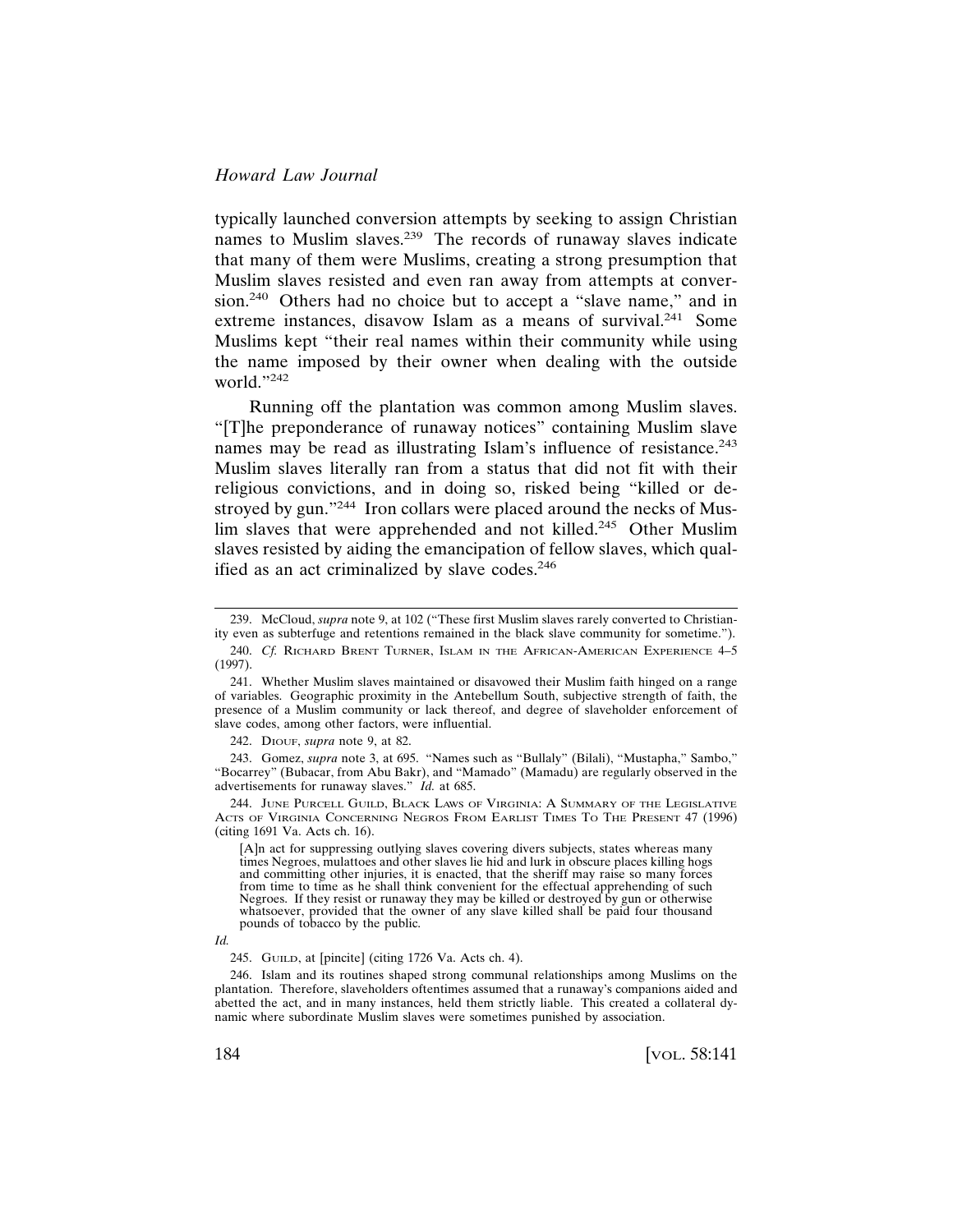#### 2. Restrictions on the Right to Worship and Assembly

The majority of states in the South enacted slave codes that strictly restricted slaves' right to worship.<sup>247</sup> Muslims are required to pray five times per day.248 Therefore, slave codes disparately impacted Muslim slaves simply because of the frequency of prayer mandated by Islam.249 As a result, Islam moved Muslim slaves to violate the slave codes at least five times every single day. This made Muslim slaves perpetually vulnerable to punishment. Prayer, however, among the most important of Islam's five pillars, created a legal dilemma Muslim slaves' faced on five different occasions every day. This created an ultimatum for Muslim slaves – defy divine code or slave code.

The communitarian nature of Friday prayers violated slave codes that restricted slave assembly. Slaves converted their quarters into "makeshift mosques,"<sup>250</sup> where Muslim slaves on a single plantation, or from a number of proximate plantations, would come together to pray on Islam's holy day, Friday.<sup>251</sup> Every state in the South enacted statutes that explicitly restricted these "frequent meetings."252 Some

<sup>247.</sup> *See, e.g.*, ALA. SLAVE CODE §§10, 36, 37 (1833).

<sup>248.</sup> *See generally* QUR'AN, *supra* note 5. The obligatory daily prayers were in part escapism from the reality of slavery, but also, a religious reminder of their humanity and Muslim citizenship. The content of the prayers, particularly the *Fatihah* (opening verse of the Qur'an), reaffirmed, during each prayer that, "[Y]ou alone do we worship, and You alone do we ask for help." QUR'AN, *supra* note 5, at 1:1.

<sup>249.</sup> Some states, like South Carolina, were in the minority, enshrining "the right of slaves to worship as long as their worship did not weaken the control of their masters over them." JAMES LOWELL UNDERWOOD, THE CONSTITUTION OF SOUTH CAROLINA, VOL. 3: CHURCH AND STATE, MORALITY AND FREE EXPRESSION 202 (1992). However, South Carolina's "freedom to worship" statute, when read within the broader context of other statutes restricting assembly and mixing, were seldom extended to slaves. The religious assembly of slaves was viewed with great suspicion by slave codes in South Carolina, and additional statutes outlawing the assemblage of slaves, if read in conjunction with this statute, would limit the rights of slaves to worship. *See id.*

<sup>250.</sup> AKEL ISMAEL KAHERA, DECONSTRUCTING THE AMERICAN MOSQUE: SPACE, GENDER, AND AESTHETICS 147 (2002). "In keeping with the *hadith* that states, 'the [whole] earth is a *masjid* [synonym for mosque],' an antebellum mosque may have been a rudimentary building, quite temporary and unrefined; and in some instances, a simple demarcated space on the ground – under the dome of the sky – facing Makkah would have sufficed without an enclosed structure.'" *Id.* (alteration in original) (alteration to original). The *hadith* (Arabic) is the example of behavior of the Prophet Mohammed and his companions.

<sup>251.</sup> Unlike other "African Religious" practices (*see* Boaz, *supra* note 18, at 219), Islamic prayer did not require a formal priest or central spiritual figure. This made community prayers far more decentralized, easy to organize, and facilitated the creation of makeshift mosques and prayer spaces. Therefore, plantations' prohibitions on prayers, which supplemented slave codes, overlooked this distinctive quality about Muslim prayers. DONALD C. SWIFT, RELIGION AND THE AMERICAN EXPERIENCE: A SOCIAL AND CULTURAL HISTORY, 1765–1997 35 (1998). Boaz, in her analysis of plantation prohibitions, replicated the same ignorance of Muslim prayer traditions displayed by slaveholders in the Antebellum Era. *Id.*

<sup>252.</sup> *See, e.g.*, GUILD, *supra* note 306, at 45 (citing 1680 Va. Acts ch. 10); ALA. SLAVE CODE §10, 37 (1833).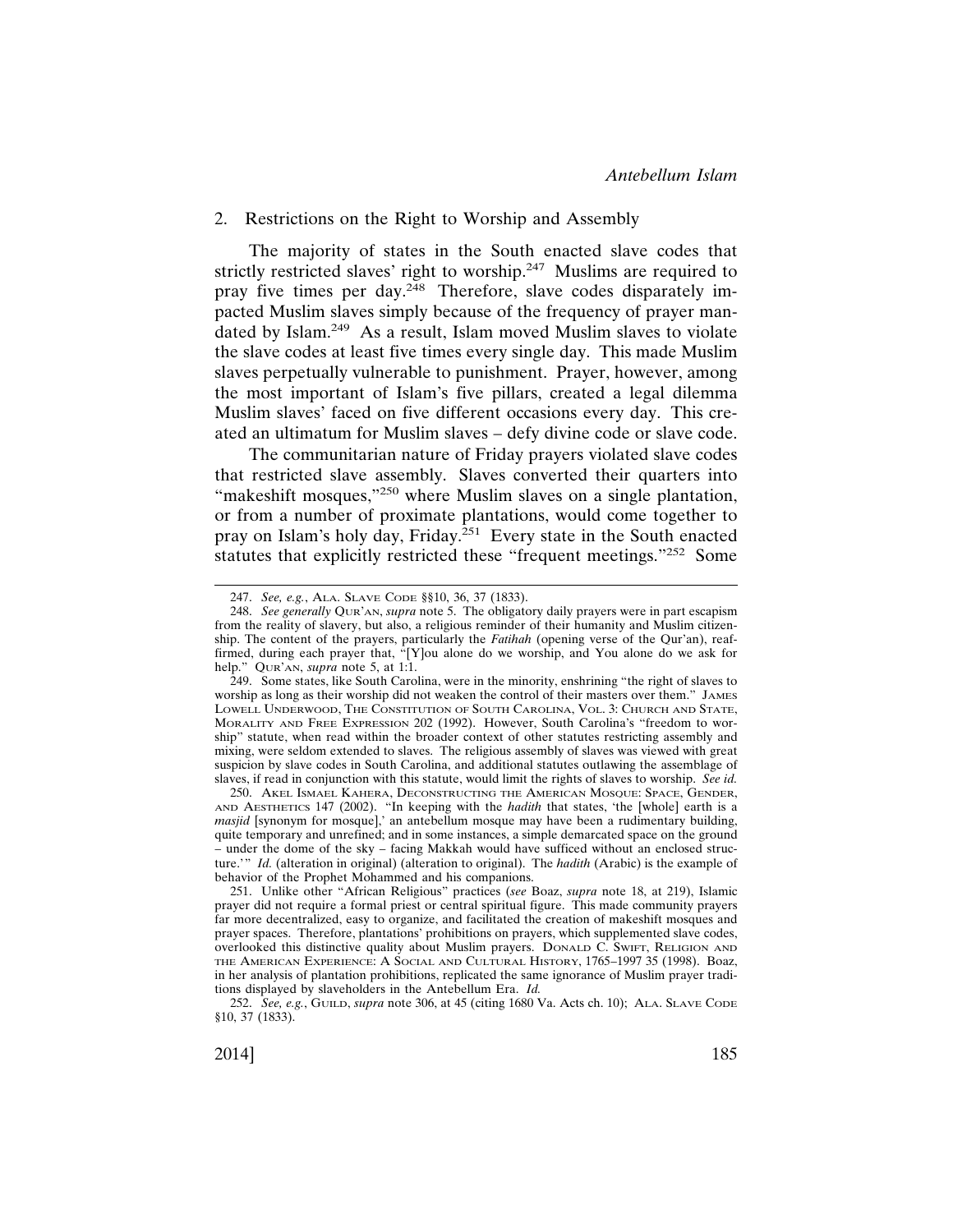statutes, such as one enacted in Virginia, considered the assembly of five slaves as an "unlawful and tumultuous meeting" convened to plot rebellion attempts.253 Considering the communal nature of Friday prayer, which likely convened far more than five Muslim slaves, such a statute criminalized one of Islam's central traditions.

Muslim slaves also abstained from food and drink during Ramadan,254 and assembled to collectively break the fast in brazen violation of anti-slave assembly laws. This Islamic pillar, which requires a complete fast from sunrise to sundown during the Holy Month, drained Muslim slaves of the requisite energy needed to undertake the day's rigorous work. Although the *Qur'an* "[a]llows a believer to abstain from fasting if he or she is far from home or involved in strenuous work, which was the Africans' case," many Muslim slaves still continued to observe Ramadan.255 Ramadan *iftars* (daily breaking of the fast) and Holy Month prayers were held in private quarters,<sup>256</sup> which brought together Muslim slaves repeatedly during the month.<sup>257</sup> These dinners violated the slave codes restricting assembly, and although meetings of a religious nature, were classified by slave codes as gatherings where slaves conspired to organize rebellions.258

In addition, the festive and conspicuous nature of the Muslim holidays following Ramadan likely incited reprimand as illegal "ceremonies, rituals, and festivals."259 It is probable that the Virginia religious assembly code that restricted "feasts and burials" were, in part, promulgated to curb the *iftar* and holiday traditions observed by Muslim slaves.<sup>260</sup> Communal gatherings were central to Muslim worship

<sup>253.</sup> *See* Guild, *supra* note 306, at [pincite] (citing 1748 Va. Acts ch. 38). Insurrections, and the conspiracy to stage one, were crimes punishable by death in Virginia. Va. Slave Laws, Ch. IV (1726).

<sup>254.</sup> *See* DIOUF, *supra* note 9, at 64. However, the *Qur'an* makes allowances for Muslims experiencing extreme trials to abstain from the fast. *Id.* at 67. The enslavement Muslim slaves endured qualified as one of these exceptions. *Id.* However, Diouf contends that Muslim slaves, in the U.S. and outside of it, observed Ramadan by fasting. *Id.* at 64–66.

<sup>255.</sup> DIOUF, *supra* note 9, at 67.

<sup>256.</sup> *Taraweeh* (Arabic) are special Ramadan prayers held each and every evening during the Holy Month.

<sup>257. (</sup>Arabic) The traditional Ramadan meal where observing Muslims conclude their day's fast (from water and food consumption). *Iftar* dinners are typically communal festivities.

<sup>258.</sup> *See* GUILD, *supra* note 306, at [pincite] (citing 1723 Va. Acts ch. 4 and 1726 Va. Acts ch. 4).

<sup>259.</sup> *See* May, *supra* note 13, at 238 ("African religion was 'communal, not solely individual.'").

<sup>260.</sup> *See* GUILD, *supra* note 306, at 45 (citing 1680 Va. Acts. Ch. 10).

Whereas the frequent meetings of considerable numbers of Negro slaves under pretense of feasts and burials is judged of dangerous consequence, it is enacted that no Negro or slave may carry arms, such as any club, staff, gun, sword, or other weapon,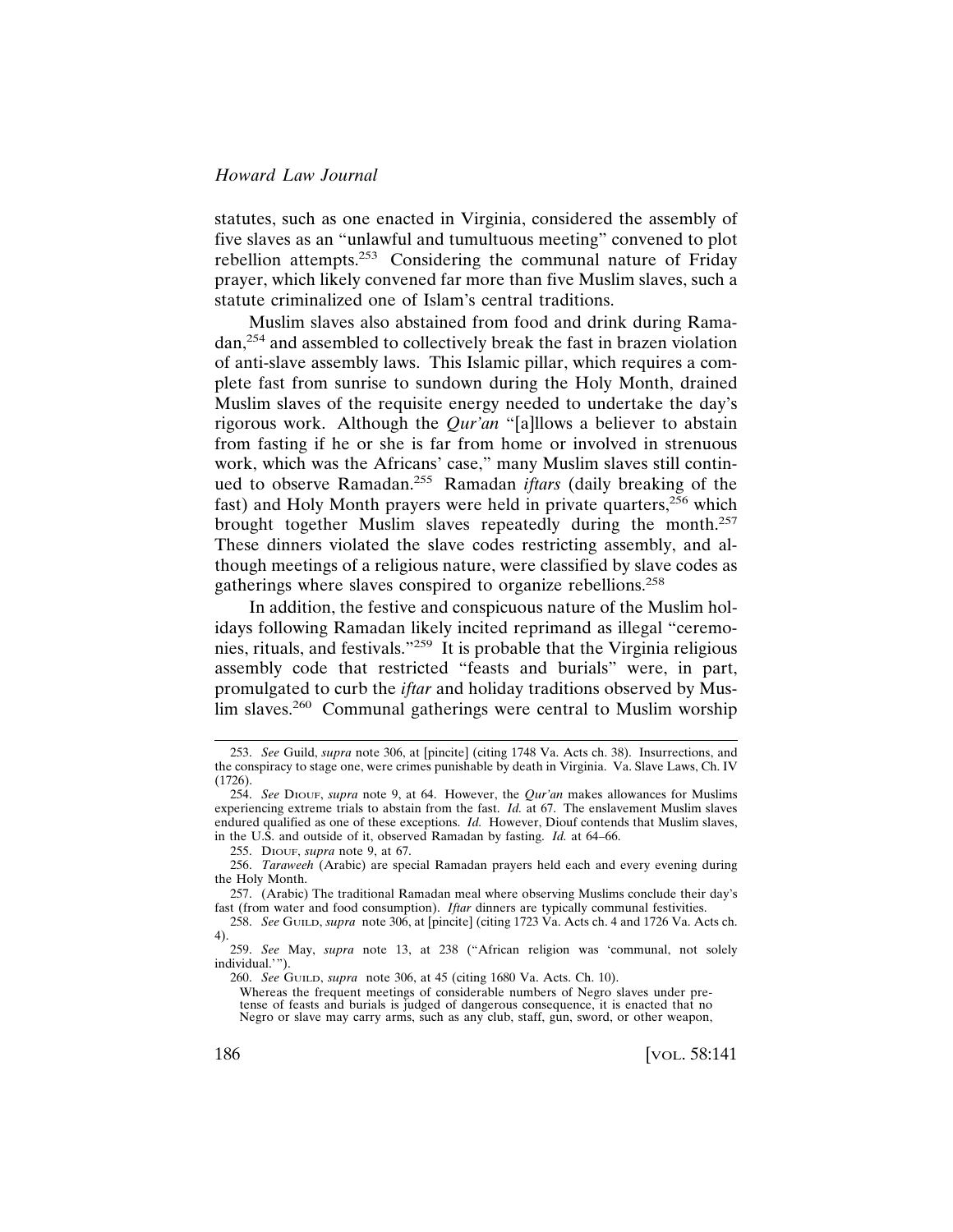and life, and most common during Ramadan. Therefore, considering the routine and frequent ceremonies, gatherings, and festivals that took place during Ramadan, Muslim slaves were likely punished at a far higher rate during the Holy Month.<sup>261</sup>

"Anti-mixing" statutes also made it difficult for Muslim slaves to come together.<sup>262</sup> Laws disallowing slave fraternization made Ramadan gatherings illegal, and specific restrictions against "night time" assembly sharply impacted specific functions including the *iftar*, special Ramadan prayers, and the late-night feast.<sup>263</sup> In addition, these statutes frustrated the traditional Friday prayers, a key catalyst in building the cross-tribal communities in the Antebellum South.264 Friday prayers were central to integrating Muslim slaves across tribal lines.<sup>265</sup> Through Friday prayer, Wolof and Mandingo, Fulani and Tukolor

261. May observed, without specifying, that, "African religion was 'communal, not solely individual.'" May, *supra* note 13, at 238.

262. *See* GEORGE M. STROUD, A SKETCH OF THE LAWS RELATING TO SLAVERY IN THE SEV-ERAL STATES OF THE UNITED STATES OF AMERICA 151 (1856). "All meetings of slaves, free negroes and mulattoes mixing with such slaves at any *meeting-house*, or any other place, in the night, under any pretext whatsoever, are declared to be *unlawful assemblies*; and the civil power may disperse the same, and inflict corporal punishment on the offenders." *Id.*

263. *Sahoor* (Arabic).

nor go from his owner's plantation without a certificate and then only on necessary occasions; the punishment twenty lashes on the bare back, well laid on. And, further, if any Negro lift up his hand again any Christian he shall receive thirty lashes, and if he absent himself or lie out from his master's service and resist lawful apprehension, he may be killed and this law shall be published every six months.

Id.; see also; A. LEON HIGGINBOTHAM, JR., IN THE MATTER OF COLOR 36-38 (1978) (Higginbotham does not make specific reference to Muslim "feast" traditions). Virginia amended its law to include "[n]ightime religious meetings," which continued to disparately impact Muslims who prayed, broke fast, and collected for special prayers in the evening. JOURNAL OF THE SENATE OF VIRGINIA 11–13 (1800). The slaves code enacted by Virginia was viewed as the model for the remainder of the southern states during the Antebellum Era. Virginia served as a benchmark that the states looked to with regard to slavery. *See* Bush, *supra* note 107, at 433 ("[T]he Virginia Slave Code of 1705, which formed the basis of all subsequent Virginia slave law and is widely considered the legislative consolidation of slavery in Virginia.").

<sup>264.</sup> Ramadan strengthened Muslim slaves communities within and beyond tribal lines. In Florida and Georgia, Muslim slave families continued the tradition of exchanging *sadhaka* during Ramadan, which illustrates that new Muslim communities were formed and others strengthened during the Holy Month. *See generally* DIOUF, *supra* note 9, at 65 (stating that other Muslim communities in other part of America were faithful to the commandment and carried on the tradition of exchanging sadhaka). It is also likely that the stronger union created by Ramadan created practical spaces for political organizing, which evolved into resistance and Muslim participation in the Seminole Slave Rebellions of 1835–1838. *Id.* at 147.

<sup>265.</sup> *See* BLYDEN, *supra* note 26, at 6–7. "[H]ausas, Foulahs, Mandingos, Soosoos, Akus, can all read the same books and mingle in worship together, and there is to all one common authority and one ultimate umpirage. They are united by a common religious sentiment. . . . Not only the sentiments, but the language, the words of the sacred book are held in the greatest reverence and esteem." *Id.*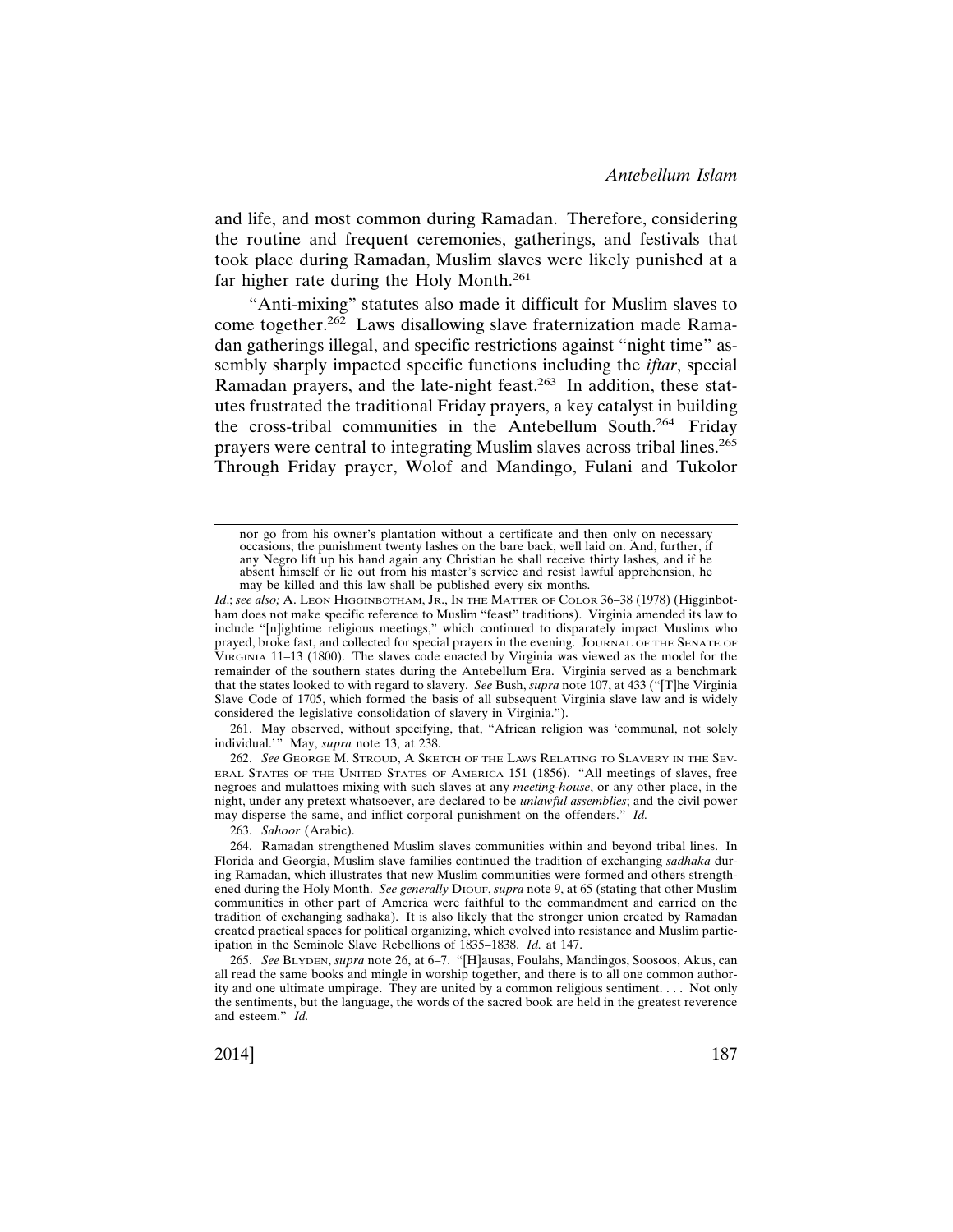looked beyond tribal differences to forge new ties along religious lines.<sup>266</sup>

#### 3. Education and Literacy Slave Codes

A number of states in the Antebellum South specifically barred slaves from "reading and writing."<sup>267</sup> For Muslims, such activities are essential for prayer, recital of the Qur'an, and intellectual engagement in spiritual activities. Since Arabic was the primary language of Islam, many Muslim slaves were bilingual – proficient in Arabic and their native, tribal tongue.268 Therefore, literacy codes criminalized routine activity that was at the core of Muslim worship and life. In addition, Muslim slaves used prayer and the reading of the Qur'an to educate the illiterate among them. Such activity violated slave codes restricting, "teach[ing] and caus[ing] any slave or slaves to be taught to write."<sup>269</sup> Therefore, given their comparatively higher rates of literacy,270 Muslim slaves were disproportionate violators of slave codes that barred reading and writing, and the related codes that restricted the education of other slaves.<sup>271</sup>

Slave-masters equated Muslim prayer with literacy, which slave codes criminalized.272 Islamic prayer not only qualified as a mode of religious expression restricted by slave code, but was also considered especially menacing because of its connection to promoting literacy.<sup>273</sup>

<sup>266.</sup> *See* Gomez, *supra* note 3, at 694–95. "[T]hose who were Muslims would have sought out each other's company and would have searched for corporate ways to express their common faith." *Id*.

<sup>267.</sup> *See, e.g.*, *Slaves Are Prohibited to Read and Write By Law*, *in* LET NOBODY TURN US AROUND: VOICES OF RESISTANCE, REFORM, AND RENEWAL 41–42 (Manning Marable & Leigh Mullings eds., 2000) (citing a North Carolina Statute barring all persons from teaching slaves to read or write).

<sup>268.</sup> DIOUF, *supra* note 9, at 107–144, illustrating the advantages – and dangers – attached to literacy for enslaved Muslims. Therefore, the foreign nature of these languages made them more inconspicuous or undecipherable, which in some instances, made the reading and writing of Arabic less detectable and thus punishable.

<sup>269.</sup> *See, e.g.*, Negro Act of 1740 § 41(S.C. 1740); *see also* WILLIAM GOODELL, THE AMERI-CAN SLAVE CODE IN THEORY AND PRACTICE: ITS DISTINCTIVE FEATURES SHOWN BY ITS STAT-UTES, JUDICIAL DECISIONS AND ILLUSTRATIVE FACTS 319 (1853); ALA. SLAVE CODE §31 (1833) ("Any person who shall attempt to teach any free person of color, or slave, to spell, read or write, shall upon conviction thereof by indictment, be fined in a sum not less than two hundred fifty dollars, nor more than dive hundred dollars.").

<sup>270.</sup> *See* DIOUF, *supra* note 9, at 7.

<sup>271.</sup> *See* May, *supra* note 13, at 254 n.114. "South Carolina's 1834 Act very much resembled Georgia's 1829 restriction on slave literacy." *Id.*

<sup>272.</sup> DIOUF, *supra* note 9, at 160—61.

<sup>273.</sup> Literacy is central to the practice of Islam. It is vital for the reading of the Qur'an, recital of the daily prayers, community and civil involvement, and intellectual engagement with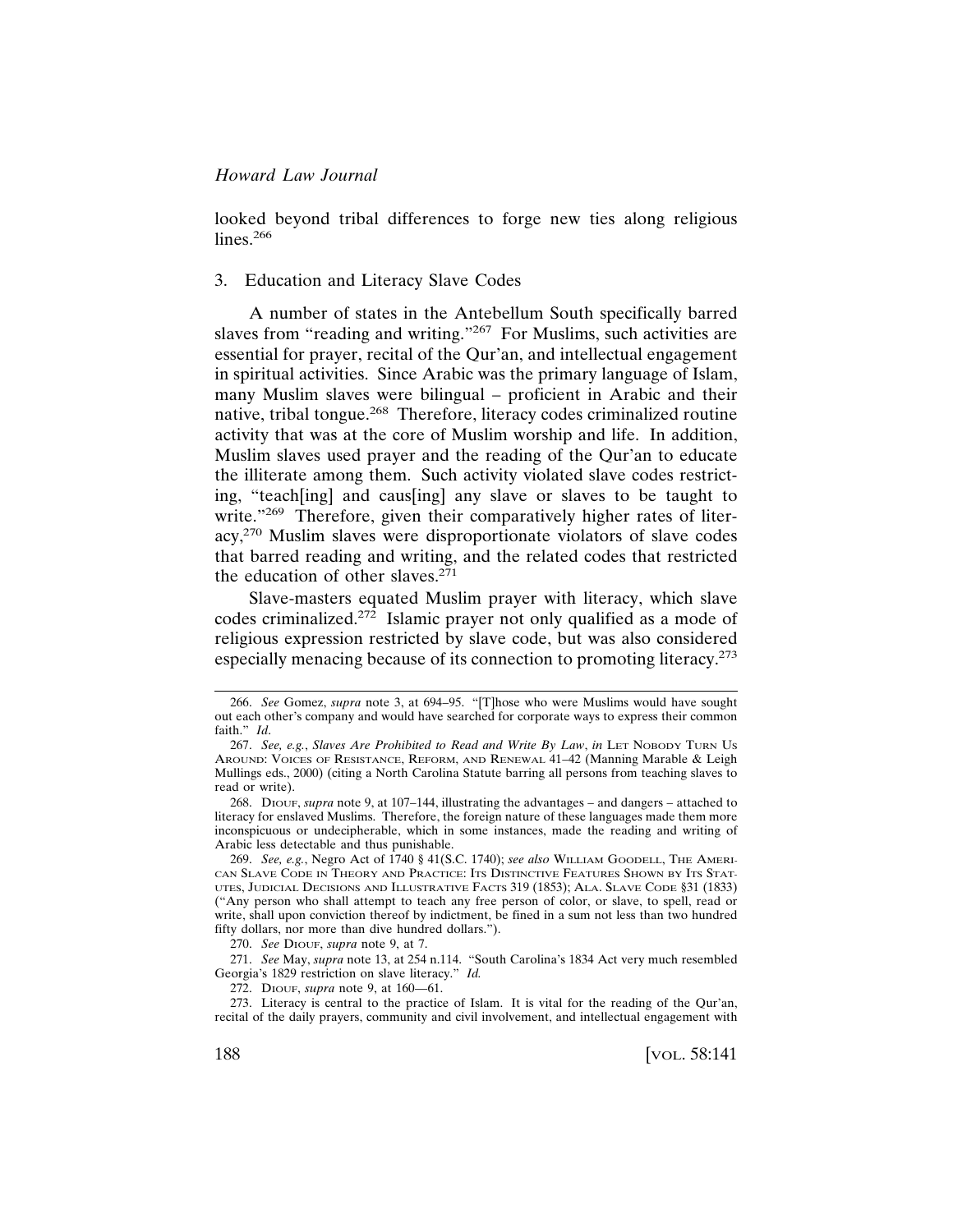Since, "[l]iteracy... and Islam went hand in hand," $274$  practicing Muslims were comparatively more literate, by default, than non-Muslim slaves.<sup>275</sup> Slaveholders regarded literacy as a threat to their dominion over slaves.276 Disproportionate literacy rates made Muslim slaves habitual slave code violators, and thus, more vulnerable to punishment and persecution than their non-Muslim counterparts.<sup>277</sup>

Certain components of Muslim worship were themselves educational in both function and appearance, clearly violating slave codes restricting such activities. A *khutba* (or lecture delivered by learned Muslims) for example, typically follows the communal Friday prayer. Slave-masters likely viewed these *khutbas* as educational meetings or even makeshift schools, given that they resembled a typical, classroom structure whereby a lecturer stood at the front of an audience. Therefore, the patently educational nature and appearance of these khutbas would have been easy targets for slaveholders, which would have made made holding and attending them a considerable risk for Muslim slaves.

#### B. Islam Sparking Slave Rebellion

Southern states enacted statutes punishing any activity linked to rebellion or (perceived) conspiracy to rebel. Virginia enacted the model statute in 1638 for example.<sup>278</sup> These codes likely preempted rebellion attempts, and supplementary status branded insubordinate

Islam. Through its expansion of literacy, Islam empowers newly converted Muslims with the intellectual tools to exercise and engage their faith.

In the eyes of slaveholders, the Muslims' literacy was dangerous because it represented a threat to the whites' intellectual domination and a refutation of the widely held belief that Africans were inherently inferior and incapable of intellectual pursuits. The Africans' skills constituted a proof of humanity and civilization that did not owe anything to the Christians' supposed civilizing influence.

*Id.* at 161.

<sup>274.</sup> *Id.* at 23.

<sup>275.</sup> Koranic schools spread the literacy of both Muslims and non-Muslims, and served as educational hubs in Senegambia, Chad, Guinea, Mali, and other regions of West Africa that sourced the American slave trade. *See id.* at 24.

<sup>276.</sup> DIOUF, *supra* note 9, at 108. "[I]n the eyes of the slaveholders, the Muslims' literacy was dangerous because it represented a threat to the whites' intellectual dominion and a refutation of the widely held belief that Africans were inherently inferior and incapable of intellectual pursuits." *Id.*

<sup>277.</sup> Consequently, Muslim slaves that prayed publicly were oftentimes beaten and persecuted. This led to a majority of slaves worshipping in private quarters, and in some instances, deserting prayer and/or Islam entirely.

<sup>278.</sup> *See, e.g.*, GUILD, *supra* note 306, at [pincite] (citing 1638 Va. Acts ch. 10, which states that "All persons except Negroes are to be provided with arms and ammunition or be fined at the pleasure of the governor and council").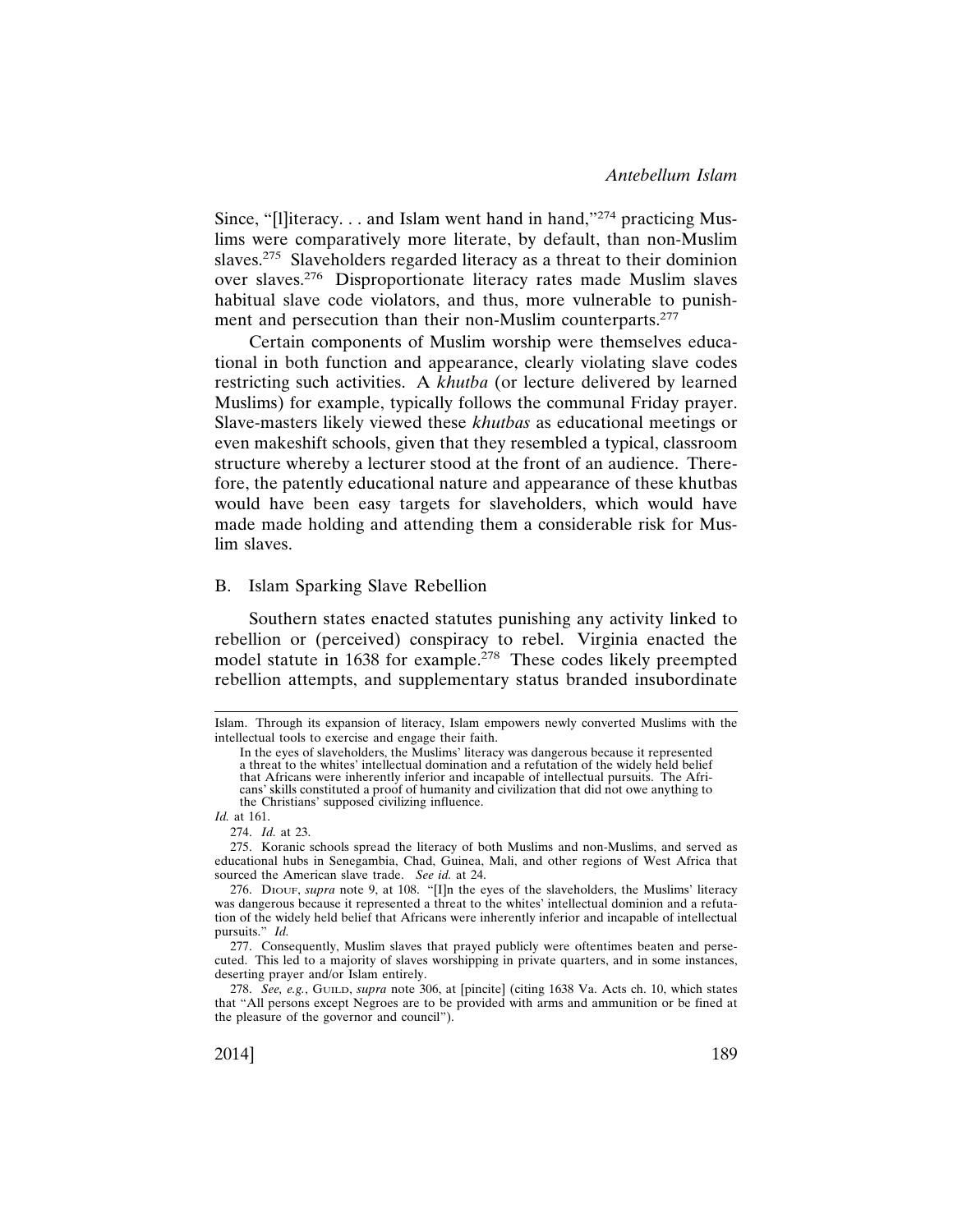Muslim slaves believed to be at the center of the plotting.<sup>279</sup> Ultimately, while Islam fomented rebelliousness amongst the ranks of the enslaved, slave codes and repressive plantation policies combined to systematically thwart the coordination and execution of slave rebellions.

Slave codes left little room for Muslims to worship and lead a life that met the religion's requirements. As a result, Muslim slaves were forced to choose between two options: adhere to slave codes or to Islam's divine edicts. Capitulating to the slave codes meant disavowing the practice of Islam, while persevering to remain a devout Muslim necessitated the blatant violation of a number of slave codes. In fact, many slaves disavowed Islam in order to play it safe. Others, however, continued to practice in the face of considerable risk. The conflict of slave with divine law also pushed the most devout and courageous slaves to rebel against their slave masters.

Islamic law ordains Muslims to rebel against actors that oppress one's ability to freely exercise their faith. Such obstructionist forces are referred to as *fitnah* within Islamic Law*.* 280 Sherman Jackson defines *fitnah* within the context of American slavery as:

[E]mphatic opposition to white supremacy, as a system of domination, whose daily assaults on black consciousness bludgeon the human spirit and simultaneously undermine and abuse the fact of black humanity. This process of short-circuiting blacks' efforts to realize their humanity, as a matter of divine fiat as opposed to some honorary recognition granted on the satisfaction of self-serving criteria imposed by the dominant culture, I identify with the Our'anic term "fitnah" which the Qur'ân characterizes as being worse than murder.281

Slavery, and its assault on the bodies and minds of slaves, presented an extreme form of *fitnah* that ordained Muslim slaves to take action against their oppressors.<sup>282</sup> The duty to rebel grew stronger later dur-

<sup>279.</sup>

<sup>280.</sup> S. A. Jackson, *Islam and Affirmative Action*, 14 J.L. & RELIGION 405, 410–11 (1999–2000).

<sup>281.</sup> *Id.*

<sup>282.</sup> For Muslim slaves, rebellion against their subjugation ranked as the highest form of religious expression. Insurrections against slavery were considered by many as a *jihad*, or a holy war ordained by Islamic Law. Slavery, for Muslims in Antebellum America, generally offered two choices: first, capitulation to a condition deemed illegal by Islam; two, or heeding the call for rebellion against subjugation deemed unjust Islamic Law. Muslim slaves were enfranchised as citizens of a spiritual and transnational Pan-Islamic community, but reduced to property in Antebellum America.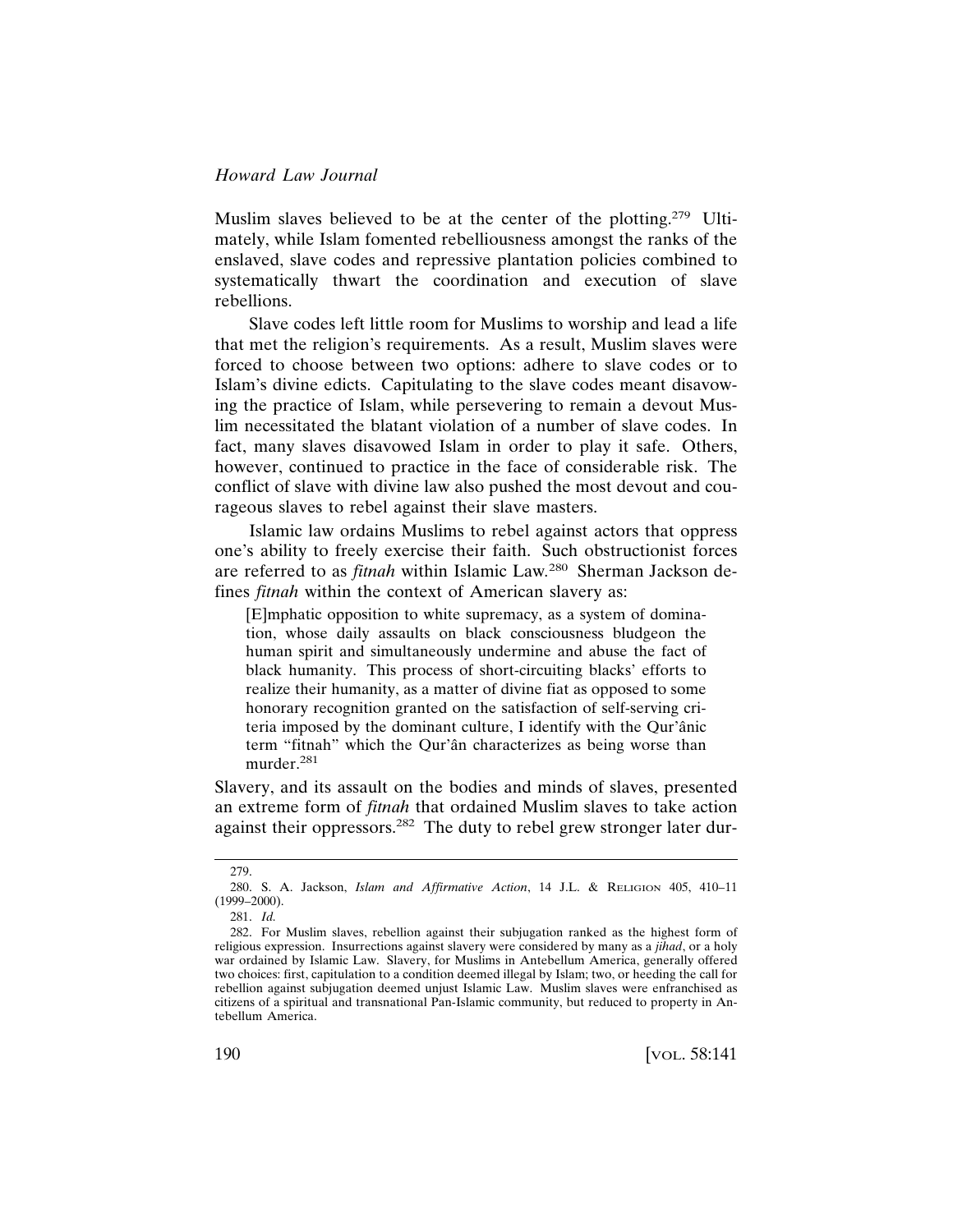ing the Antebellum Era, as attempts to convert Muslim slaves to Christianity became more prevalent.283

The obstruction of Islamic worship sparked rebellion on the part of Muslim slaves.284 Legal commentators have discussed the Bible's role in inspiring slave revolts, which drove the latter Antebellum Era debates about whether to Christianize slaves.285 However, Islam's role in spurring rebellion has largely gone untreated by these legal commentators, although social science has vividly illustrated how it functioned as a, "[P]retense for insurgent activity and . . . a source of moral justification for the uprising itself."<sup>286</sup>

Muslim-led rebellions were common in the New World. Wolof and Fulani Muslims spearheaded the, "[f]irst slave revolt in the history of the Americas" in Hispaniola in 1522, with subsequent insurrections in Puerto Rico, Panama, and Columbia from 1533 to 1580.<sup>287</sup> These insurrections illustrated the distinct brand of insubordination that emanated from Islamic belief. Since many of the slave codes in the Antebellum South were specifically concerned with preempting insurrections, the incidence of rebellions in the U.S. was comparatively less than in Latin America. However, Muslim slaves did play key roles in the insurrections that took place in the Antebellum South, including Florida's "Seminole Slave Rebellions" in 1835-1838.<sup>288</sup> Considering Islamic Law's opposition to enslavement, Muslim slaves were comparatively more insubordinate and rebellious than their counterparts.289 In addition, Islamic Law incentivized the manumission of Muslim and non-Muslim slaves, which activated Muslim slaves

<sup>283.</sup> *See generally* Gomez, *supra* note 3, at 706 (stating that African-born Muslims resisted with success the pressure to convert to Christiantity).

<sup>284.</sup> DIOUF, *supra* note 9, at 3 ("[I]slam in America was the catalyst of revolt and insubordination. It played a major part in the most elaborate slave uprisings and was the motivating force that sent freed men and women back to Africa.").

<sup>285.</sup> May, *supra* note 13, at 243, 252–54. "As slave rebellions became more common, they drew upon the Bible for inspiration and organization. Indeed, most antebellum slave revolts made use of religion both as a pretense for insurgent activity and as a source of moral justification for the uprising itself." *Id.* at 243.

<sup>286.</sup> *Id.* at 243. May generalizes about the role of "slave religion" without making mention of Islam's role in spurring resistance and rebellion. However, his observations accurately describe Islam's practical influence on rebellion efforts: "[I]t afforded an opportunity for slaves to organize the conspiracy; 2) it provided an ostensible dogma to support the uprising." *Id.* at 224. 287. DIOUF, *supra* note 9, at 147.

<sup>288.</sup> DIOUF, *supra* note 9, at 147; *see also* RODGER LYLE BROWN, J. VERNON CROMARTIE AND PETER H. WOOD, THE INVISIBLE WAR: AFRICAN AMERICAN ANTI-SLAVERY RESISTANCE FROM THE STONO REBELLION THROUGH THE SEMINOLE WARS (2006).

<sup>289.</sup> *See* Jackson, *supra* note 355 at 410–11 (emphasizing Islamic law's support of affirmative action and opposition to white supremacy and the differential treatment of "discreet and insular" classes on the basis of any permanent membership in a particular social group).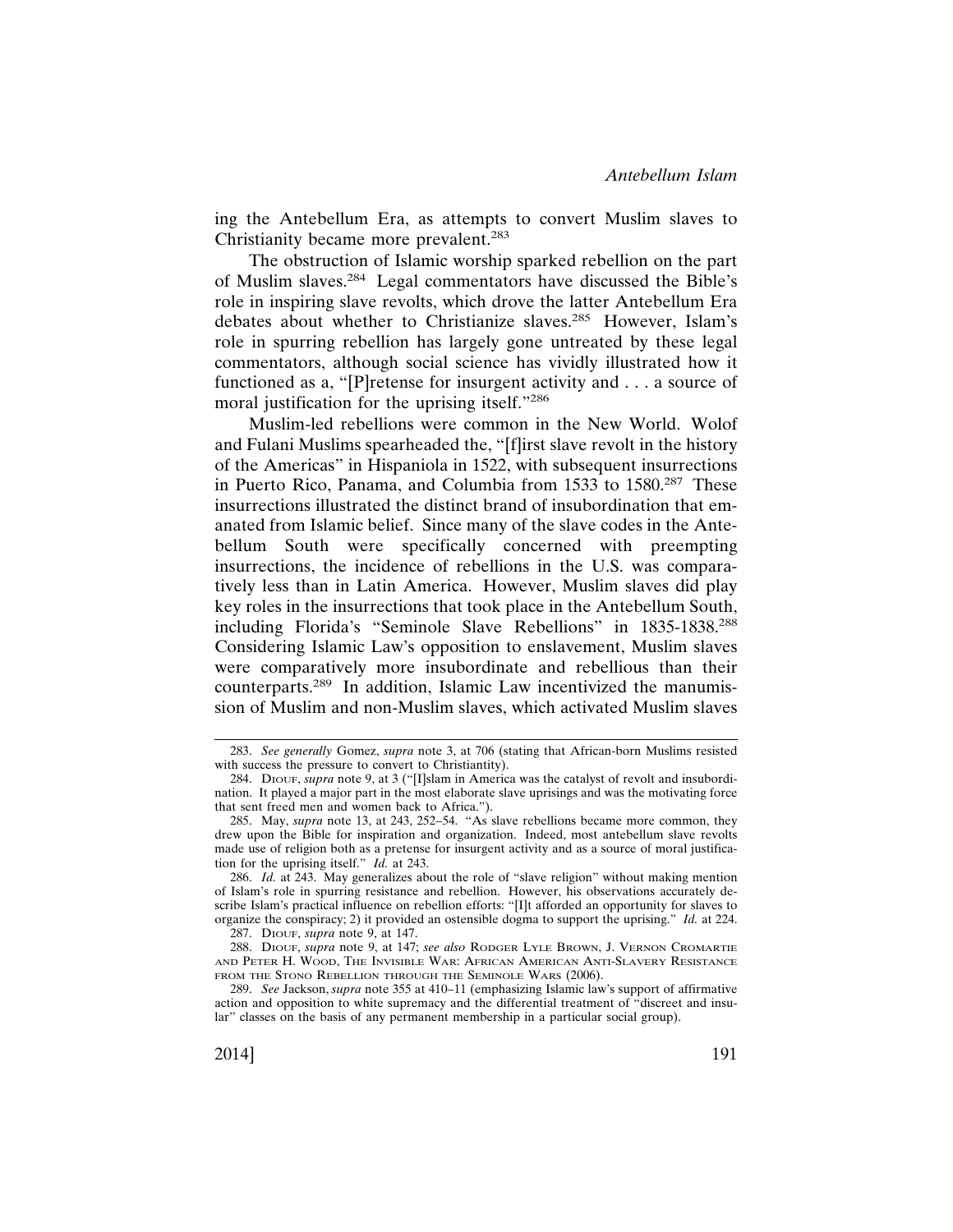to assist in the freedom of their fellow slaves.<sup>290</sup> Therefore, through both religious mandate and incentive, Islam sourced divine dictates that not only clashed with slave codes, but sparked rebellion against them.

#### **CONCLUSION**

This Article illustrates how slave codes and immigration law spawned irreconcilable constructions of Black and Muslim identity during the Antebellum Era. Slave codes and immigration law converged to draw a sharp line between Black and Muslim identity. The segregation of these two identities brought about the on-the-ground invisibility of Muslim slaves, which brought about their absence from legal scholarship examining American slavery. The legal segregation of Black and Muslim identity during the Antebellum Era roots the contemporary social and political dissonance still applied to the two classifications today, both on a domestic and even on a global scale.<sup>291</sup>

Slavery decimated the orthodox Islam practiced, and introduced to the U.S., by Muslim slaves.<sup>292</sup> Slave codes confined African Islam from being transmitted to successive generations, but its spirit of resistance and rebellion inspired Latter-Day "Black Muslim Move-

<sup>290.</sup> The Qur'an repeatedly ordains the manumission of slaves as redress for sinful activity. One verse, related to marriage, ordains the freeing of a slave to rectify mistreatment of one's wife. Another lists the emancipation of a "believing slave" as legal redress for the mistaken killing of a believing individual. *See, e.g.*, QUR'AN, *supra* note 5, at 58:3 ("Those who call their wives their mothers then revoke what they had said, should free a slave before having physical contact (with them). This is to warn you, as God is aware of what you do."). Therefore, for Muslim slaves, one method for accruing favor with God was seeking the manumission of his or her fellow Muslim, or non-Muslim, slaves. The encouragement of manumitting slaves is built into the Islamic pillar of *zakah*, or alms giving. *See* QUR'AN, *supra* note 5, at 9:60 ("Charities are meant for the indigent and needy, and those who collect and distribute them, and those whom you wish to win over, and for redeeming slaves (and captives).").

<sup>291.</sup> See generally DeJuan Bouvean, *A Case Study of Sudan and the Organization of African Unity*, 41 HOW. L.J. 413, 413–16 (1998) (discussing the violent and brutal struggle between Arab Muslims and the black African Christian in Sudan). South Sudan's struggle for independence offers a vivid illustration of how the antebellum binary separating black from Muslim identity is applied to a foreign context (South Sudan became an independent state on July 9, 2011). Scholars, and political actors, applied a distinctly American racial binary to frame the civil strife in Sudan. "Northern Muslims" were pit against the "Black" non-Muslims in (now independent) South Sudan. The political application of the antebellum binary pitting Muslims against blacks to this complex international story rendered a simplistic and problem-ridden narrative of the struggle between the people of the Republic of the Sudan and the separatists in, the newly independent, South Sudan. *See id.*

<sup>292.</sup> MARR, *supra* note 32, at 17–18; *see also* DIOUF, *supra* note 9, at 179 ("The orthodox Islam brought by the enslaved West Africans has not survived.").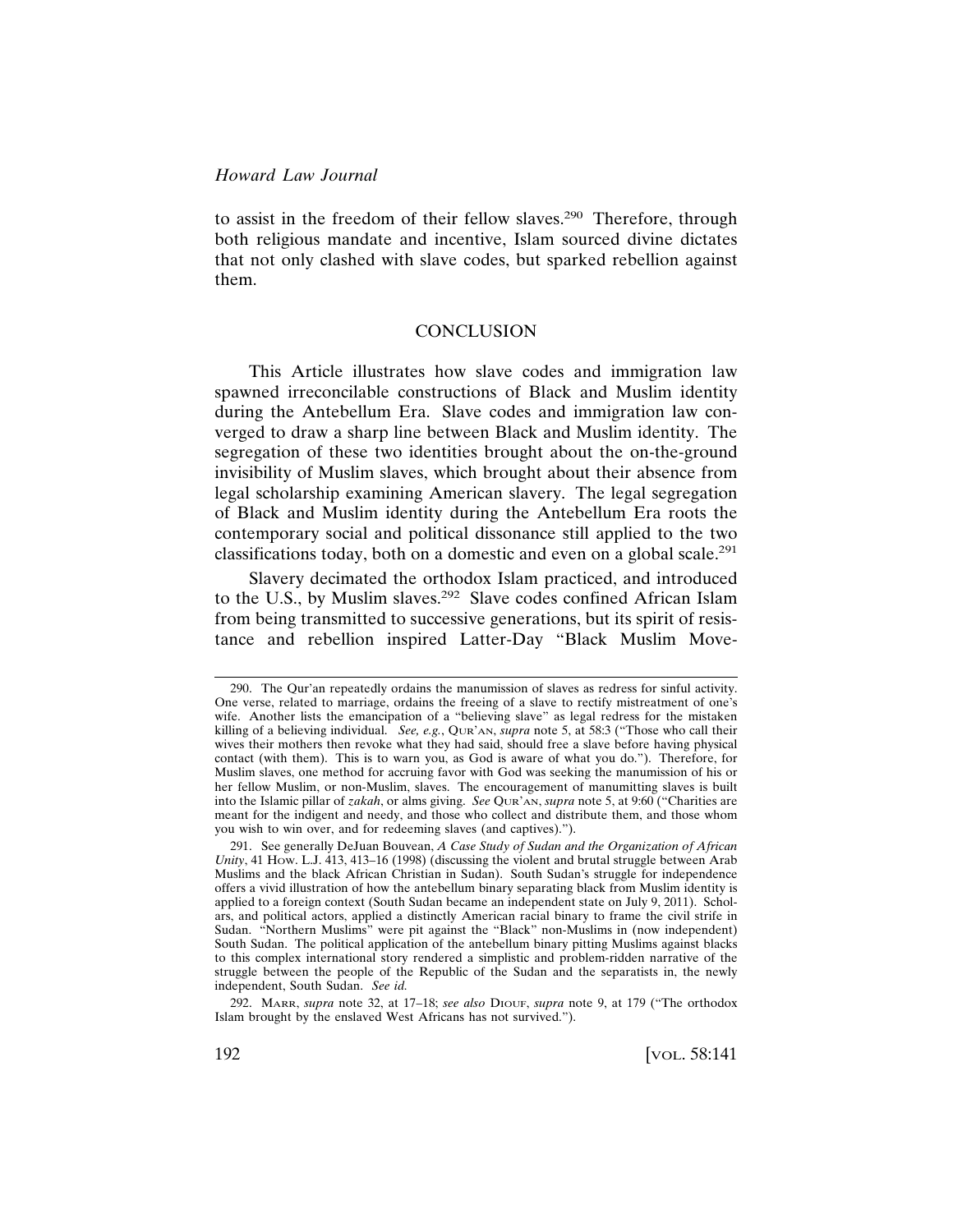ments."293 These Movements, which harmonized an adapted form of Muslim identity with a revolutionary reconfiguration of Blackness,<sup>294</sup> confronted a reformed but still formidable brand of white supremacy. $295$  In doing so, they challenged marginalization by perfecting the union of Black and Muslim identity in a fashion their slave ancestors could not.<sup>296</sup>

The Islam practiced by Latter-Day Movements was a vehicle for forward progress and existential *return*. For the vast majority of its followers, the Nation of Islam offered a spiritual portal back to the orthodox Islam practiced by their slave ancestors.297 Today, Black Americans comprise the largest segment of the Muslim-American population, outnumbering both Arab and South Asian American Muslims.298 Therefore, while slavery abolished African Islam, Black Americans readopted the orthodox faith practiced by Omar Ibn Said, and the scores of Muslim slaves erased – but *rewritten* – into legal history.

<sup>293.</sup> Hereinafter "Latter Day Movements." This title refers to the African American Islamic traditions established during the 20th Century, which include the Moorish Science Temple, the Nation of Islam, and other movements.

<sup>294.</sup> *See generally* ISLAM AND THE BLACKAMERICAN, *supra* note 46, at 3 (focusing partly on the struggle of black Americans to settle upon self-definition that is both "funcitioanlly enabling" and authentic).

<sup>295.</sup> Sherman Jackson refers to these movements as the "proto-typical black-nationalist spinoff movements." ISLAM AND THE BLACKAMERICAN, *supra* note 46, at 3; MARTHA F. LEE, THE NATION OF ISLAM: AN AMERICAN MILLENARIAN MOVEMENT 20 (Syracuse Press, 1996); GHANEABASSIRI, *supra* note 31, at 218–223 (discussing Nobel Drew Ali's synthesis of Islamic and popular spirituality practices which lead to a prophetic nationalist movement that appealed to African Americans). For followers of the Moorish Science Temple, founded in 1913 by Noble Drew Ali, followers became "Moors." *See* GHANEABASSIRI, *supra* note 31, at 216.

<sup>296.</sup> *See* MARR, *supra* note 32, at 17–18 ("Although the horrors of slavery largely prevented the transmission of Muslim practices across generational lines, Islam has been readopted by many twentieth-century African Americans as a powerful resource that expresses not only religious faith but also symbolizes an African cultural heritage with a tradition of resistance to the indignities of racism.").

<sup>297.</sup> *See* ISLAM AND THE BLACKAMERICAN, *supra* note 46, at 4 (stating that the movements conferred upon Blackamericans a sense of ownership in Islam); *see also* EDWARD CURTIS IV, ISLAM IN BLACK AMERICA 84 (State University of New York Press, 2002) ("It was his Islam rather than the Islam of his critics.").

<sup>298.</sup> *See* Pew Muslim Americans Study, *supra* note 6, at 16.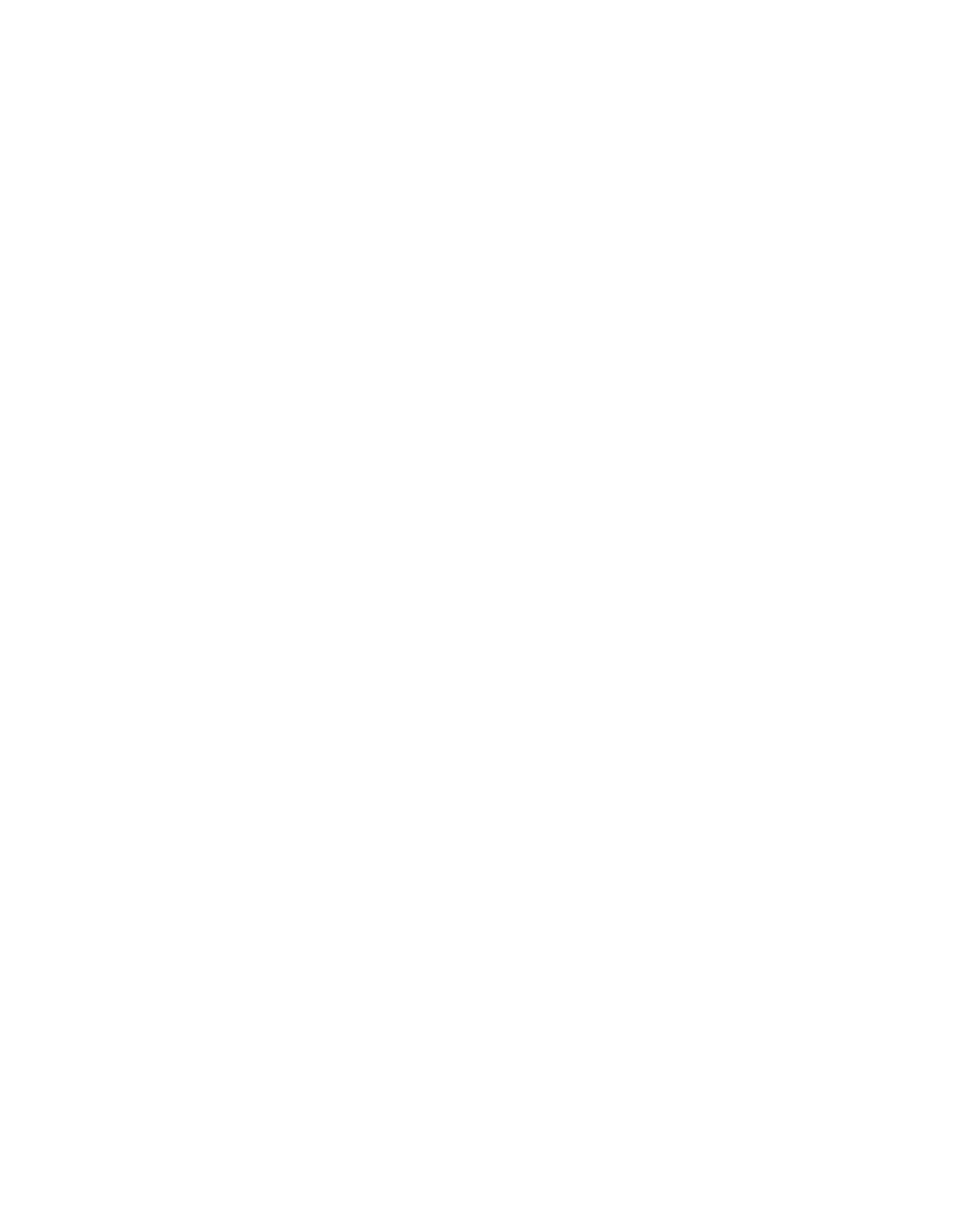## COMMENT

# Leaving No Law Student Left Behind: Learning to Learn in the Age of No Child Left Behind

CHRISTOPHER W. HOLIMAN\*

| 196 |                                       |                                                   |     |
|-----|---------------------------------------|---------------------------------------------------|-----|
|     | I. THE IMPACT OF NO CHILD LEFT BEHIND |                                                   | 198 |
|     |                                       | A. The History of the No Child Left Behind Act of |     |
|     |                                       |                                                   | 199 |
|     |                                       | B. The Impact of No Child Left Behind on Primary  |     |
|     |                                       |                                                   | 203 |
|     |                                       | C. The Impact of No Child Left Behind on          |     |
|     |                                       | Undergraduate Education                           | 210 |
|     |                                       | D. The Impact of No Child Left Behind on Legal    |     |
|     |                                       |                                                   | 212 |
|     |                                       | II. THE IMPACT OF TRADITIONAL AND MODERN          |     |
|     |                                       | LEGAL INSTRUCTIONAL METHODS                       | 213 |
|     |                                       | A. The History of the Traditional Socratic Method | 214 |
|     |                                       | B. The Shift Toward Modern Instructional Methods  | 217 |
|     |                                       | C. The Impact of Modern Instructional Methods     | 219 |
|     |                                       | III. THE CONCERNS OF THE LEGAL COMMUNITY.         | 221 |
|     |                                       | A. Preparing for the Bar Exam                     | 221 |
|     |                                       | B. Preparing for the Legal Profession             | 224 |

2014 Vol. 58 No. 1

<sup>\*</sup> J.D. Candidate, Howard University School of Law, Class of 2015. I am eternally grateful for my mother who always impressed upon me the importance of pursuing higher education as well as the teachers and professors that I have had throughout my life who continuously inspire me. Thank-you to my faculty advisor Professor e. christi cunningham and the *Howard Law Journal* for guiding me through this process. I dedicate this Comment to every instructor who refuses to leave any student behind and every student who refuses to be left behind.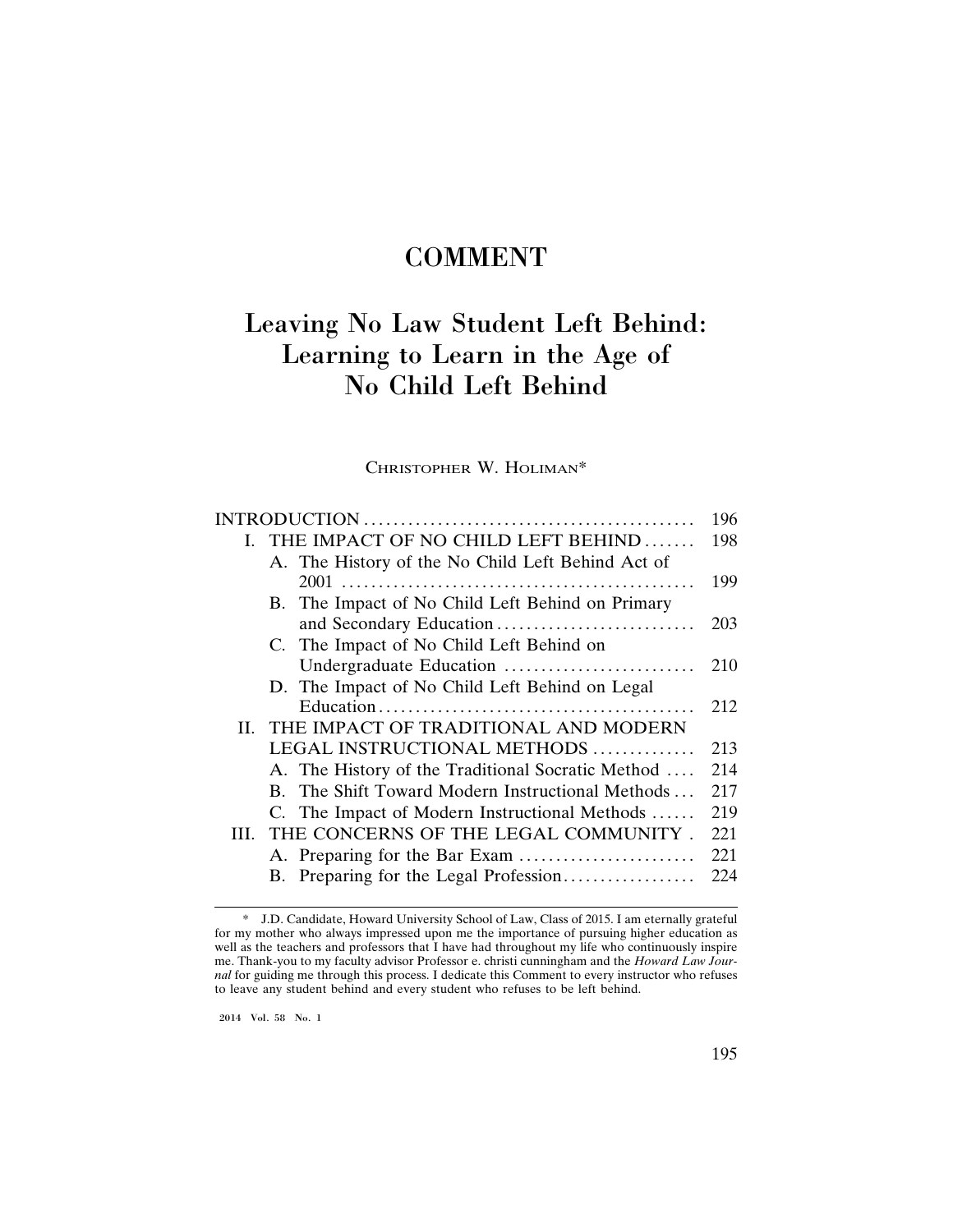| IV. REFORMING MODERN LEGAL INSTRUCTIONAL            |  |  |
|-----------------------------------------------------|--|--|
|                                                     |  |  |
| A. Reforming Primary and Secondary Education in the |  |  |
|                                                     |  |  |
|                                                     |  |  |
| C. Law School Reform in the Wake of No Child Left   |  |  |
|                                                     |  |  |
|                                                     |  |  |
|                                                     |  |  |

#### INTRODUCTION

Thousands of students matriculate in law schools throughout the United States (U.S.), seeking a career in the legal profession.<sup>1</sup> However, decreasing bar exam<sup>2</sup> passage rates<sup>3</sup> and an increasing concern regarding the inability of recent law school graduates to effectively perform in the workplace<sup>4</sup> have caused many legal scholars to challenge the effectiveness of legal education in America.<sup>5</sup>

This Comment argues that bar passage rates may improve and law students may effectively develop the legal skills necessary to become proficient legal practitioners if law professors and administrators account for the different learning styles and experiences of their students who matriculated during the era of the No Child Left Behind

<sup>1.</sup> During the 2012-2013 academic year, over 150,000 students were enrolled in law schools throughout the United States. *See* A.B.A., ENROLLMENT AND DEGREES AWARDED: 1963-2013.

<sup>2.</sup> *Bar Admissions Basic Overview*, A.B.A., http://www.americanbar.org/groups/legal\_ education/resources/bar\_admissions/basic\_overview.html (last visited Aug. 27, 2014) (defining the bar exam as typically a two-day test necessary to obtain a license to practice law in a given jurisdiction or state after graduating from law school).

<sup>3.</sup> *See* Christian C. Day, *Law Schools Can Solve the "Bar Pass Problem"-"Do the Work!"*, 40 CAL. W. L. REV. 321, 324–25 (2004) ("In 1994, the bar examination pass rate for first-time takers was at an all-time high of more than 82.5%. It has declined to below 75% in 2000 and will likely continue to erode."). *But see* NAT'L CONF. B. EXAMINERS, 2012 STATISTICS (2013) (showing that bar passage rates for first-time takers increased to eighty-two percent in 2008, but has steadily declined to seventy-seven percent in 2012).

<sup>4.</sup> James Eagar, *The Right Tool for the Job: The Effective Use of Pedagogical Methods in Legal Education*, 32 GONZ. L. REV. 389, 392 (1997) ("Critics have accused law schools of failing to teach students many of the practical lawyering skills they will need in practice.").

<sup>5.</sup> *See, e.g.*, David Barnhizer, *Redesigning the American Law School*, 2010 MICH. ST. L. REV. 249, 268 (noting that legal education does not provide the skills and knowledge necessary for students to become effective lawyers); Jason M. Dolin, *Opportunity Lost: How Law School Disappoints Law Students, the Public, and the Legal Profession*, 44 CAL. W. L. REV. 219, 221  $(2007)$  (reasoning that legal education is no longer efficient or adequate for preparing modern lawyers); Harry T. Edwards, *The Growing Disjunction Between Legal Education and the Legal Profession*, 91 MICH. L. REV. 34, 57 (1992) (arguing that legal practice is disjoined from legal pedagogy).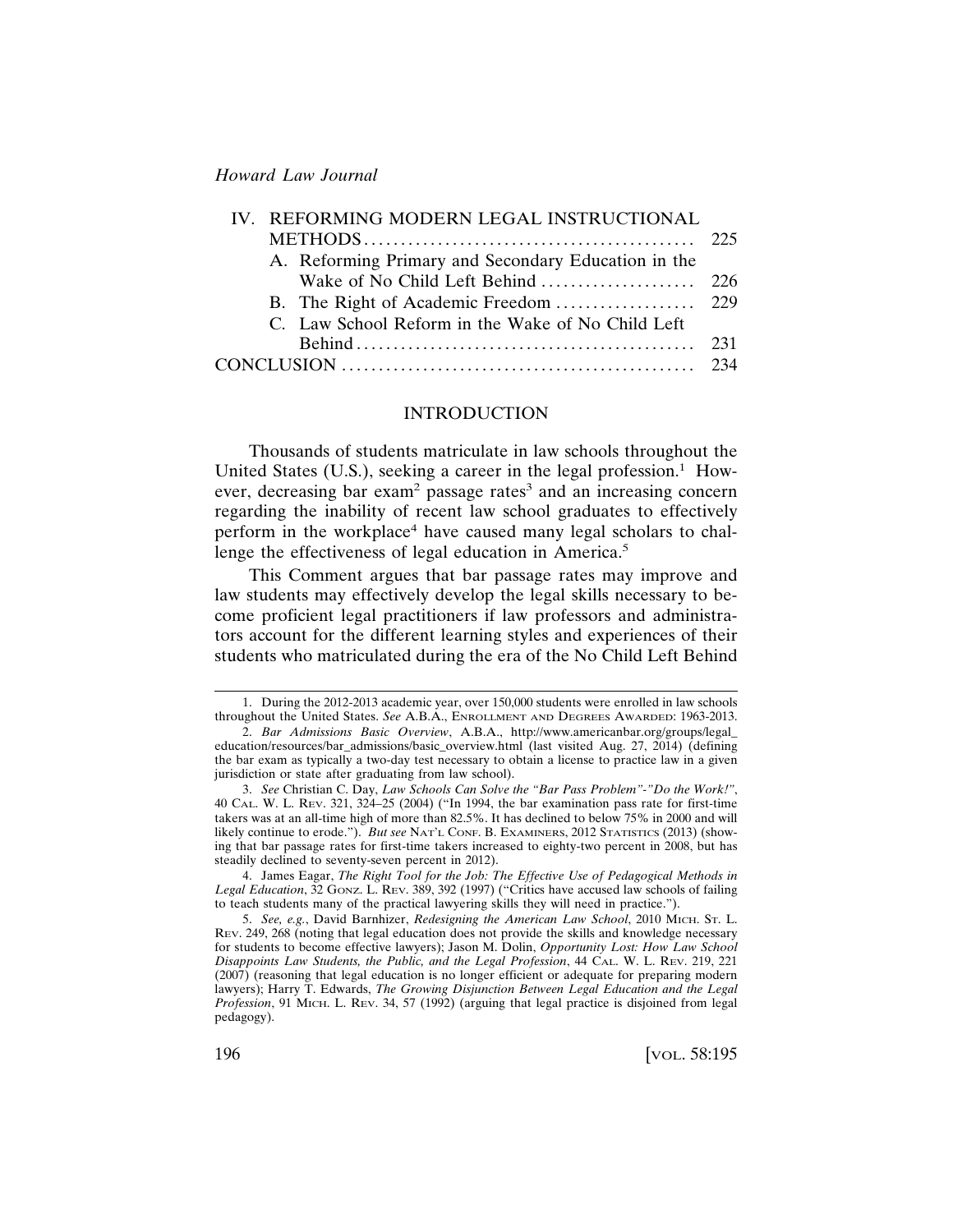Act of 2001 (NCLB).<sup>6</sup> NCLB has been criticized for "teaching to the test," where primary and secondary teachers focus their instruction on test taking strategies designed to maximize standardized test scores.7 Opponents of NCLB argue that teaching to the test does not develop students' broad reading, writing, or analytical skills.<sup>8</sup> Instead, opponents emphasize that NCLB stifles inquiry by encouraging rote memorization through the application of test taking strategies.<sup>9</sup> Scholars argue that the development of skills that require minimal analytical inquiry or the regurgitation of memorized information is perpetuated at the undergraduate level.10 However, effective and successful legal education requires the development of broad analytical skills as well as the application of effective problem solving abilities.<sup>11</sup>

If law students were not taught these skills on a basic level during their primary, secondary, or undergraduate matriculation, $12$  many will find it difficult to matriculate through law school, pass the bar exam, and become proficient legal practitioners.13 The purpose of legal edu-

<sup>6.</sup> *See* No Child Left Behind Act of 2001, 20 U.S.C. § 6301 (2012); Daniel J. Losen, *Challenging Racial Disparities: The Promise and Pitfalls of the No Child Left Behind Act's Race-Conscious Accountability*, 47 HOW. L.J. 243, 244 (2004) ("Title I of [the No Child Left Behind Act] provides the largest single source of federal education funding targeted to help the states meet the needs of socioeconomically disadvantaged students.").

<sup>7.</sup> *See* Benjamin Michael Superfine, *The Promises and Pitfalls of Teacher Evaluation and Accountability Reform*, 17 RICH. J.L. & PUB. INT. 591, 598 (2014) (recognizing the pressure placed on teachers to emphasize test-taking skills instead of alternative learning experiences).

<sup>8.</sup> *See, e.g.*, Thomas F. Risberg, *National Standards and Tests: The Worst Solution to America's Educational Problems . . . Except for All the Others*, 79 GEO. WASH. L. REV. 890, 899 (2011); Andrew Spitser, Comment, *School Reconstitution Under No Child Left Behind: Why School Officials Should Think Twice*, 54 UCLA L. REV. 1339, 1369–70 (2007).

<sup>9.</sup> *See, e.g.*, Samantha A. Moppett, *Lawyering Outside the Box: Confronting the Creativity Crisis*, 37 S. ILL. U. L.J. 253, 291–93 (2013) (arguing that the lack of creativity during primary and secondary education impacts students throughout their lives, including in law school and in the legal profession).

<sup>10.</sup> *See* Michael Vitiello, *Professor Kingsfield: The Most Misunderstood Character in Literature*, 33 HOFSTRA L. REV. 955, 987 (2005); Cathaleen A. Roach, *A River Runs Through It: Tapping into the Informational Stream to Move Students from Isolation to Autonomy*, 36 ARIZ. L. REV. 667, 673 (1994).

<sup>11.</sup> *See* David M. Becker, *Some Concerns About the Future of Legal Education*, 51 J. LEGAL EDUC. 469, 474 (2001) (reasoning that repetitious legal exercises help encourage and develop the problem solving and analytical skills necessary for effective legal practice).

<sup>12.</sup> *See* Susan Hanley Kosse & David T. ButleRitchie, *How Judges, Practitioners, and Legal Writing Teachers Assess the Writing Skills of New Law Graduates: A Comparative Study*, 53 J. LEGAL EDUC. 80, 99 (2003) (recognizing that many students that do not develop adequate reading or writing skills in middle school, high school, or during their undergraduate studies, carry these flaws with them into law school).

<sup>13.</sup> While scholars may argue that law schools should admit fewer students or increase their admission requirements to account for industry concerns regarding bar passage rates and workplace proficiency, students enter law school for a host of different reasons and should retain the opportunity to obtain a proficient legal education. *See* Jack Graves, *An Essay on Rebuilding and Renewal in American Legal Education*, 29 TOURO L. REV. 375, 379–82 (2013); *see also* Grutter v.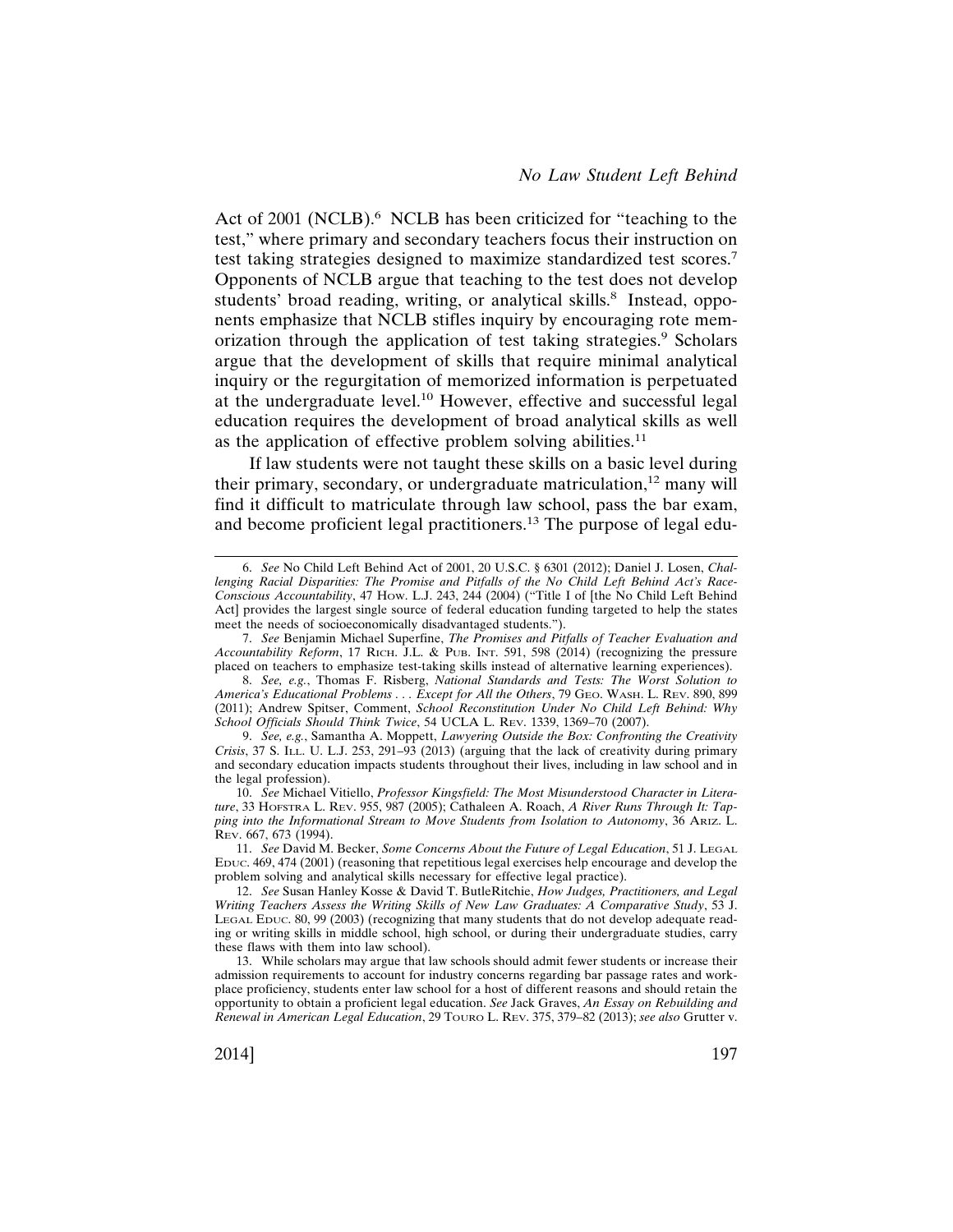cation does not include teaching law students fundamental, yet basic, analytical and problem solving skills for the first time.14 Law students are expected to enter law school with basic analytical and problem solving skills for law professors to build upon.<sup>15</sup> However, if law professors and administrators do not account for circumstances where students have not been taught these basic skills, the concerns regarding bar passage rates and the workplace proficiency of recent law school graduates will likely continue. This Comment seeks to resolve these concerns by urging law professors and administrators to develop an understanding of, and at least consider how law students have been taught to learn when designing and implementing their own instructional methods and course offerings. This Comment will address these concerns through four sections: Section I will review the impact of NCLB on how students have been taught to learn in the 21st Century. Section II will review the history of traditional legal instructional methods and will analyze the impact of modern legal instructional methods on 21st Century law students. Section III will analyze the concerns of the legal community regarding bar passage rates and the development of legal skills. Finally, Section IV will propose mechanisms for improving law school instructional methods and course offerings by comparing current, primary, and secondary education reform to law school instructional reform.

## I. THE IMPACT OF NO CHILD LEFT BEHIND

Law school instructional methods and course offerings should account for the impact of NCLB on students who matriculated through primary and secondary school during the past decade of the Act's en- $\alpha$  actment<sup>16</sup> by developing a better understanding of the varying instruc-

Bollinger, 539 U.S. 306, 332–33 (2003) ("Access to legal education (and thus the legal profession) must be inclusive of talented and qualified individuals . . . so that all members of our heterogeneous society may participate in the educational institutions that provide the training and education necessary to succeed in America.").

<sup>14.</sup> Thomas R. Newby, *Law School Writing Programs Shouldn't Teach Writing and Shouldn't Be Programs*, 7 NO. 1 PERSP: TEACHING LEGAL RES. & WRITING 1, 2 (1998) (arguing that the primary purpose of first-year legal writing courses is not to teach students how to write generally, but how to write in a legal manner).

<sup>15.</sup> *See* Cynthia V. Ward, *A Response to Professor Vernellia R. Randall's the Myers-Briggs Type Indicator, First Year Law Students and Performance*, 26 CUMB. L. REV. 111, 114–15 (1996) (noting that unjustified assumptions pertaining to entering law students writing and analytical skills may adversely impact students post-graduation).

<sup>16.</sup> *See* Shavar D. Jeffries, *Mandated Mediocrity: Modernizing Education Law by Reducing Mandates and Increasing Professional Discretion*, 23 CORNELL J.L. & PUB. POL'Y 45, 61 (2013) ("Congress doubled down on standards and accountability with the 2002 enactment of the No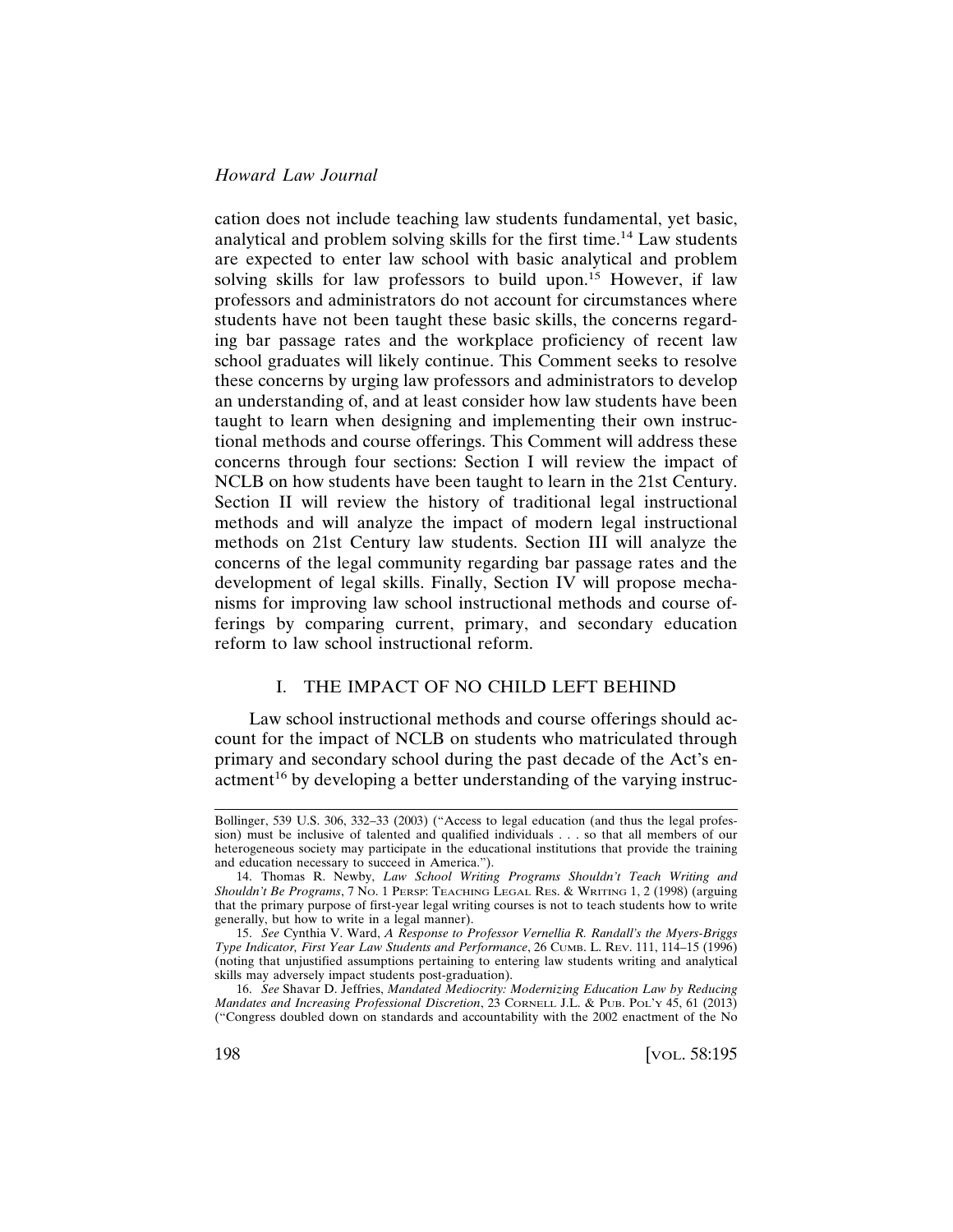tional backgrounds of their incoming students.17 Law students come from a variety of different primary and secondary schools, colleges, and universities.18 Each law student brings with them a history of how they have been taught to learn and apply information.<sup>19</sup> By incorporating and understanding the previous instructional experiences of their students, law professors and administrators may be able to develop effective instructional methods and course offerings that would increase bar passage rates<sup>20</sup> and enhance the ability of recent law school graduates to effectively perform in the workplace.<sup>21</sup> Law professors and administrators should develop an understanding of the impact and implementation of NCLB and consider how the instructional principles of the Act are changing to address the concerns regarding primary and secondary student academic performance.<sup>22</sup>

#### A. The History of the No Child Left Behind Act of 2001

The No Child Left Behind Act of 2001 (NCLB) was a bipartisan initiative between former President George W. Bush and the U.S. Congress.<sup>23</sup> The Act became effective in  $2002$ ,<sup>24</sup> and was first implemented during the 2002-2003 academic year.25 The Act was developed

20. "[P]assage rates affect law schools' rankings, accreditation, and recruitment. Students who fail bar exams experience anxiety, stress, loss of employment opportunities, financial insecurity, a deep sense of professional failure, and damage to their sense of self-worth. Low passage rates decrease the number of practicing attorneys, may raise the cost of legal services, and limit the diversity of the profession." Denise Riebe, *A Bar Review for Law Schools: Getting Students on Board to Pass Their Bar Exams*, 45 BRANDEIS L.J. 269, 271 (2007).

21. "The law student who merely takes a variety of pure theory courses . . . will be woefully unprepared for legal practice. That student will lack the basic doctrinal skills: the capacity to analyze, interpret and apply cases, statutes, and other legal texts. More generally, the student will not understand how to practice *as a professional."* Edwards, *supra* note 5, at 38.

22. *See* Regina Ramsey James, *How to Mend A Broken Act: Recapturing Those Left Behind by No Child Left Behind*, 45 GONZ. L. REV. 683, 691 (2010) (calling for the abolishment of the arbitrary notions, assessments, labels, and threats surrounding the sufficiency requirements of NCLB).

23. *See* Kristina P. Doan, *No Child Left Behind Waivers: A Lesson in Federal Flexibility or Regulatory Failure?*, 60 ADMIN. L. REV. 211, 211–12 (2008).

24. *See* Jeffries, *supra* note 16.

25. *See* Rosemary C. Salomone, *Educating English Learners: Reconciling Bilingualism and Accountability*, 6 HARV. L. & POL'Y REV. 115, 127–28 (2012).

Child Left Behind Act ('NCLB'), which requires states to ensure that all children, including racial minorities, students with disabilities, and English Language Learners, meet state-determined proficiency benchmarks.").

<sup>17. &</sup>quot;Law students come to law school with great variations in their previous education and from different backgrounds." Mark Neal Aaronson, *We Ask You to Consider: Learning About Practical Judgment in Lawyering*, 4 CLINICAL L. REV. 247, 291 (1998).

<sup>18.</sup> *Id.*

<sup>19.</sup> *See* Kurt M. Saunders & Linda Levine, *Learning to Think Like a Lawyer*, 29 U.S.F. L. REV. 121, 185 (1994) (noting how students from different doctrinal backgrounds may be familiar with different skill sets and may apply these skills to solve legal issues).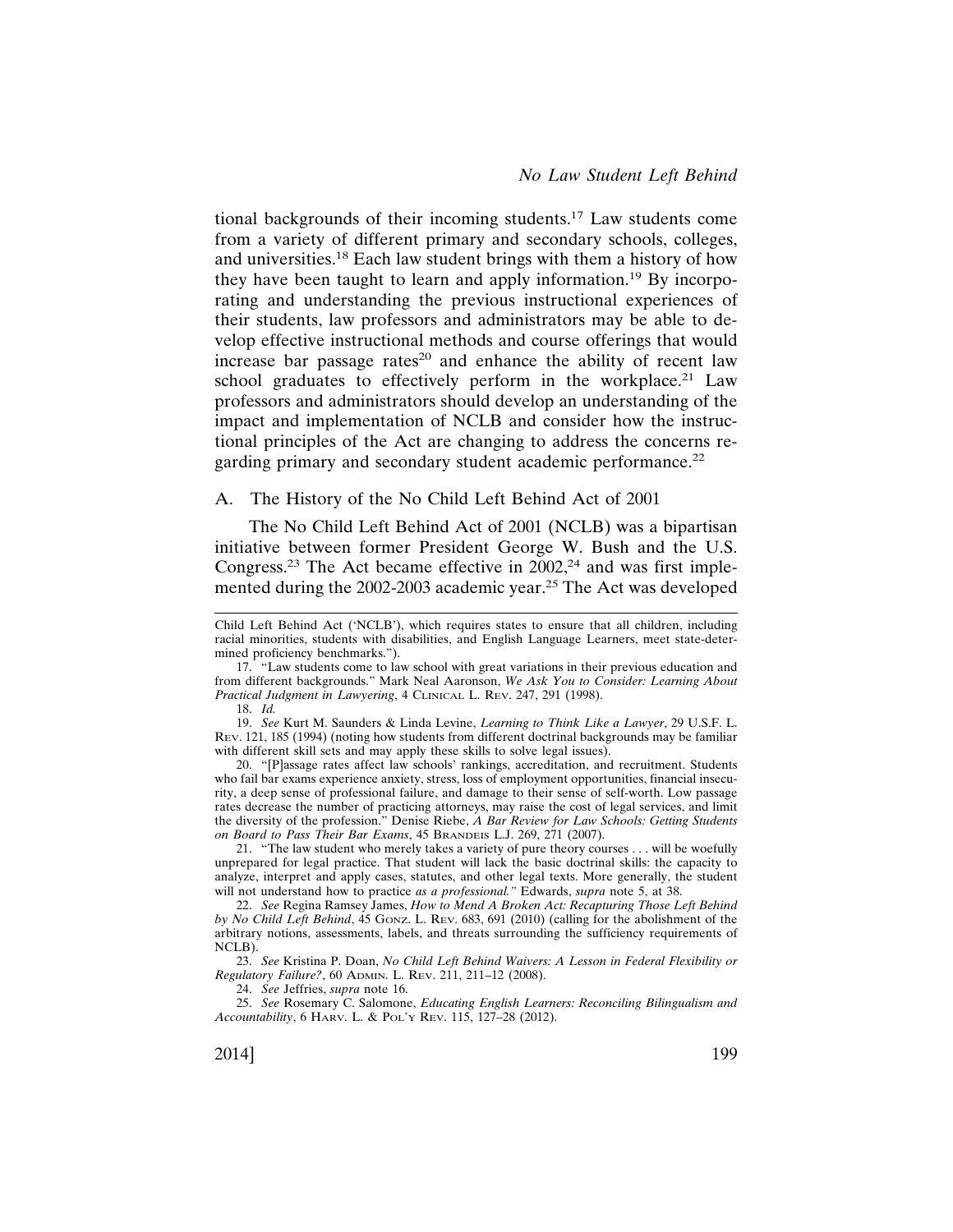out of the reauthorization of the Elementary and Secondary Education Act of  $1965<sup>26</sup>$  particularly regarding Title I, a program created by the U.S. Department of Education to distribute funding to schools and school districts with a high percentage of students from low-income families.27 NCLB sought to promote "standards-based education reform"28 in order to establish measurable goals to "improve individual outcomes in education."29 The primary purpose of the Act sought to increase "school accountability for the academic performance"30 of students from low-income families and minorities, in order to decrease the purported educational disparities in America and worldwide.<sup>31</sup>

Congress recognized that many students on the primary and secondary level were experiencing learning deficiencies and states were not making "significant educational progress."32 This inability of many students to grasp material at the primary and secondary level sparked a government desire to particularly meet "the educational needs of low-achieving children in our Nation's highest-poverty schools<sup>"33</sup> and reduce the broad disparities between "minority and nonminority students, and between disadvantaged children and their more advantaged peers."34 The notion that America could not fall behind

29. Kimberly Harrison et al., *John B. Anderson: The Exemplary Dark Horse*, 34 NOVA L. REV. 347, 390 n.283 (2010) (measuring outcomes through the use of assessments that test the basic skills of primary and secondary school children).

<sup>26.</sup> *See* Paul Weckstein & Stephen J. Wermiel, *The Need for Equal Opportunity and a Right* to Quality Education, 35 HUM. RTs. 21, 22 (2008) ("NCLB . . . is the latest revision of President Lyndon Johnson's original Elementary and Secondary Education Act of 1965.").

<sup>27.</sup> *See id.* ("Title I of [the Elementary and Secondary Education Act of 1965] is the largest federal education program, providing about \$14 billion annually for improvement of academic programs, with the money directed to schools with higher poverty levels."); *see also* Coulter M. Bump, *Reviving the Coercion Test: A Proposal to Prevent Federal Conditional Spending That Leaves Children Behind*, 76 U. COLO. L. REV. 521, 523 (2005).

<sup>28.</sup> Diana Pullin, *Ensuring an Adequate Education: Opportunity to Learn, Law, and Social Science*, 27 B.C. THIRD WORLD L.J. 83, 89 (2007) (requiring states to define performance standards for districts and hold them accountable for compliance with those standards).

<sup>30. 20</sup> U.S.C. § 6301 (2012) ("The purpose of this subchapter is ensure that all children have a fair, equal, and significant opportunity to obtain a high-quality education and reach, at a minimum, proficiency on challenging State academic achievement standards and state academic assessments."); *see also* Nora Brunelle, *Political Education: An Analysis of the Policy and Politics Behind Utah's Opposition to No Child Left Behind*, 2006 UTAH L. REV. 419, 424–25 (describing school accountability as NCLB's defining purpose).

<sup>31.</sup> *See* Kamina Aliya Pinder, *Federal Demand and Local Choice: Safeguarding the Notion of Federalism in Education Law and Policy*, 39 J.L. & EDUC. 1, 13 (2010) (noting that NCLB was borne out of a congressional understanding that previous legislation and state constitutions were insufficient to address differences in student achievement).

<sup>32.</sup> Brunelle, *supra* note 30, at 423.

<sup>33.</sup> *See* § 6301(2).

<sup>34.</sup> *See* § 6301(3).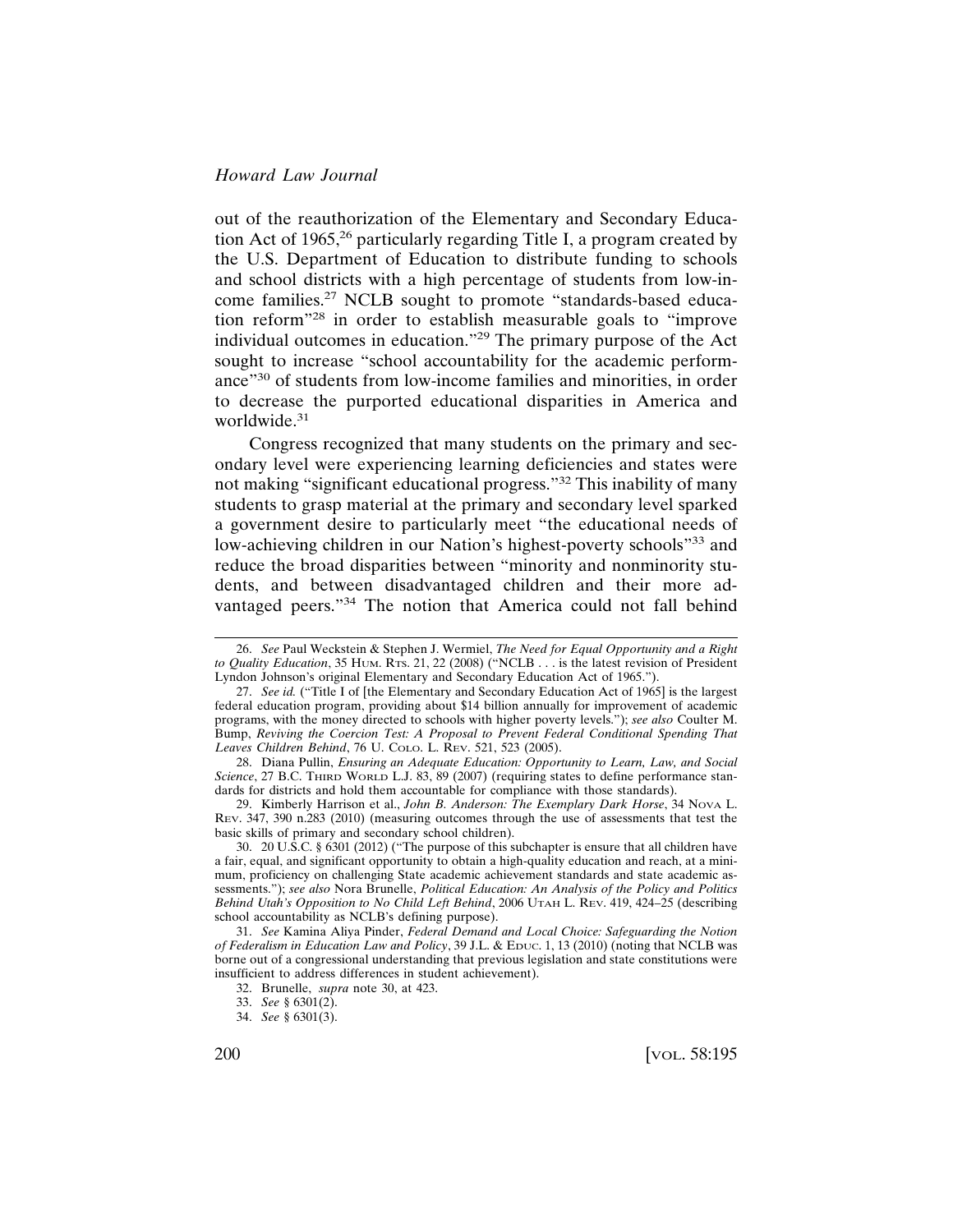other nations in an "increasingly competitive global economy" was also a supporting factor for the implementation of the Act.<sup>35</sup> Similar to the current concerns facing the legal profession,<sup>36</sup> Congress found it necessary to impart a fundamental change upon primary and secondary education in order to improve standardized test scores<sup>37</sup> and to enable citizens to compete in the global economy both academically and professionally after graduating from high school.<sup>38</sup>

NCLB requires each state to account for adequate yearly progress (AYP) scores measured by standardized achievement tests in math, reading, language arts, and science with the goal of making every student "proficient" by 2014.<sup>39</sup> AYP is based on state testing standards "that describe at least three levels of student achievement," including basic, proficient, and advanced performance.<sup>40</sup> These standardized tests "must be administered at least once annually to students in grades three through eight, and once in high school."41 States are required to determine how they will measure AYP and formulate their own statewide standards based on the varying levels of achievement.<sup>42</sup> While states are given discretion in determining what constitutes AYP, NCLB "requires that the annual increase must include separate objectives for all subgroups of students."43 Subgroups include "economically disadvantaged students, students from major racial and ethnic groups, students with disabilities, and students with limited English proficiency."44 States are also required to use empirical re-

42. § 6311(b)(2)(C)(v); *see also* Superfine, *supra* note 40 (noting that States are given wide latitude to determine their own standards and mechanisms for assessment).

<sup>35.</sup> Joanna Franks Sackel, *Conflicting Policies: Special Education and High Stakes Testing in the United States and England,* 5 WASH. U. GLOBAL STUD. L. REV. 611, 637 (2006).

<sup>36.</sup> *See* 2012 STATISTICS, *supra* note 3 (showing that bar passage rates for first time takers have steadily decreased to seventy-seven percent since 2008); Eagar, *supra* note 4 (discussing the criticism of law schools being unable to provide law students with the skills they will need in professional practice).

<sup>37.</sup> *See* Susan L. DeJarnatt, *School Choice and the (Ir)rational Parent*, 15 GEO. J. ON POV-ERTY L. & POL'Y 1, 4 (2008) (noting that standardized tests are used as a proxy to measure improvement in education).

<sup>38.</sup> Sackel, *supra* note 35.

<sup>39.</sup> Thomas Rentschler, *No Child Left Behind: Admirable Goals, Disastrous Outcomes*, 12 WIDENER L. REV. 637, 640 (2006) (allowing States to determine their own calculation of proficiency).

<sup>40. 20</sup> U.S.C. § 6311(b)(1)(D)(ii)(II)-(III) (2006); Benjamin Michael Superfine, *New Directions in School Funding and Governance: Moving from Politics to Evidence*, 98 KY. L.J. 653, 675 (2010).

<sup>41.</sup> Superfine, *supra* note 40; *see also* § 6311(b)(3)(C)(vii).

<sup>43.</sup> Superfine, *supra* note 40; *see also* § 6311(b)(2)(C)(v).

<sup>44.</sup> Superfine, *supra* note 40; *see also* § 6311(b)(2)(C)(v).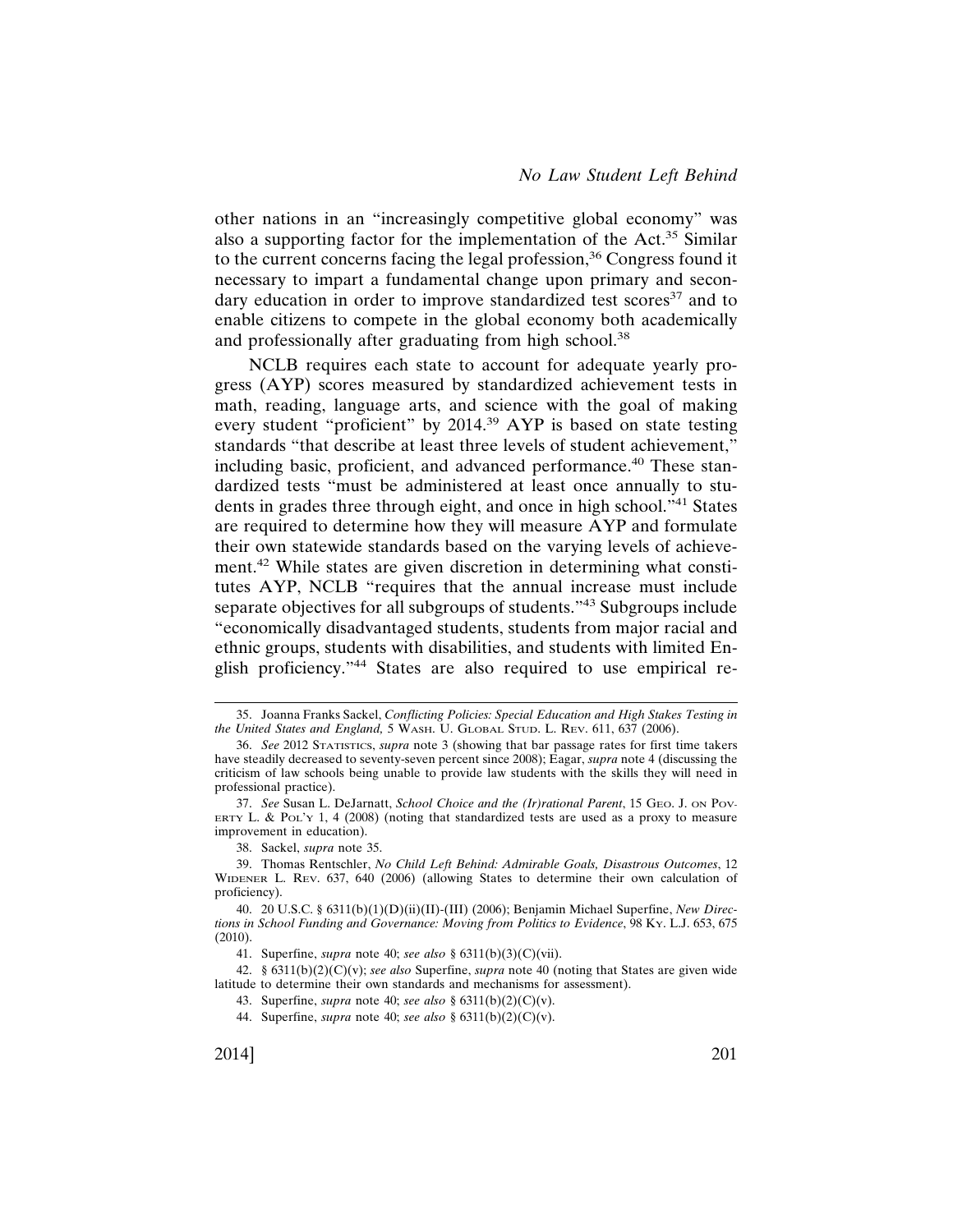search<sup>45</sup> to develop programs, training seminars, and teaching methods to achieve AYP.<sup>46</sup> States have broad discretion in deciding which research-based programs to utilize in order to accomplish these requirements, as long as they have been "scientifically proven to work."<sup>47</sup>

States receive federal funding<sup>48</sup> to assist in the development of teachers and principals in achieving AYP.49 Schools are required to improve their standardized test scores annually until the level of proficiency is met based on state-set standards.<sup>50</sup> Teacher discretion regarding how and what to teach is often limited to what will be tested on the standardized tests.<sup>51</sup> Teachers emphasize repetition and uniformity by using problem-sets and other test preparation methodologies to ensure that their students are able to perform well on standardized tests.52 While a test-centered teaching methodology allows for some students to perform well, many students are unable to fully grasp the

46. *See* Eloise Pasachoff, *Conditional Spending After* NFIB v. Sebelius*: The Example of Federal Education Law*, 62 AM. U. L. REV. 577, 618 (2013); Pinder, *supra* note 31, at 15.

47. *See* Kamina Aliya Pinder, *Using Federal Law to Prescribe Pedagogy: Lessons Learned from the Scientifically-Based Research Requirements of No Child Left Behind*, 6 GEO. J.L. & PUB. POL'Y 47, 61 (2008) (quoting another source) (emphasizing the lack of guidelines provided by the federal government that states may use to determine and assess which programs work).

48. *See* 20 U.S.C. § 6302 (2002) (detailing the grants and appropriations provided by the federal government for the purpose of carrying out Title I, including NCLB).

49. *See* Superfine, *supra* note 40, at 676 (requiring high qualified teachers, systems of intensive and sustained support, and school support teams for schools in order to increase schools capabilities to improve student achievement).

50. § 6311(b)(2)(F) (2006); *see also* Superfine, *supra* note 40 (detailing that all students must be proficient by 2014).

<sup>45. &</sup>quot;The term 'scientifically based reading research' means research that—(A) applies rigorous, systematic, and objective procedures to obtain valid knowledge relevant to reading development, reading instruction, and reading difficulties; and (B) includes research that—(i) employs systematic, empirical methods that draw on observation or experiment; (ii) involves rigorous data analyses that are adequate to test the stated hypotheses and justify the general conclusions drawn; (iii) relies on measurements or observational methods that provide valid data across evaluators and observers and across multiple measurements and observations; and (iv) has been accepted by a peer-reviewed journal or approved by a panel of independent experts through a comparably rigorous, objective, and scientific review." 20 U.S.C. § 6368(6)(A)-(B) (2002).

<sup>51.</sup> *"*[F]rom the teacher's perspective, standards reduce discretion. . . . Accordingly, the potential is to reduce a teacher into a mere technician, mechanically regurgitating that which is required by the state." R. Ryan Younger, *The Rationales of Striking Rights: Influences of the No Child Left Behind Act*, 60 ARK. L. REV. 735, 760–61 (2007).

<sup>52.</sup> *See* Superfine, *supra* note 7, at 598 (describing the practice of showing students how to fill in answer sheets); Allison S. Owen, *Leaving Behind a Good Idea: How No Child Left Behind Fails to Incorporate the Individualized Spirit of the IDEA, 78 GEO. WASH. L. REV. 405, 423* (2010) (noting teacher focus on test subjects and test-taking strategies); Matthew D. Knepper, *Shooting for the Moon: The Innocence of the No Child Left Behind Act's One Hundred Percent Proficiency Goal and Its Consequences*, 53 St. Louis U. L.J. 899, 917 n.110 (2009) (recognizing how teachers focus instruction on test content and teaching test items).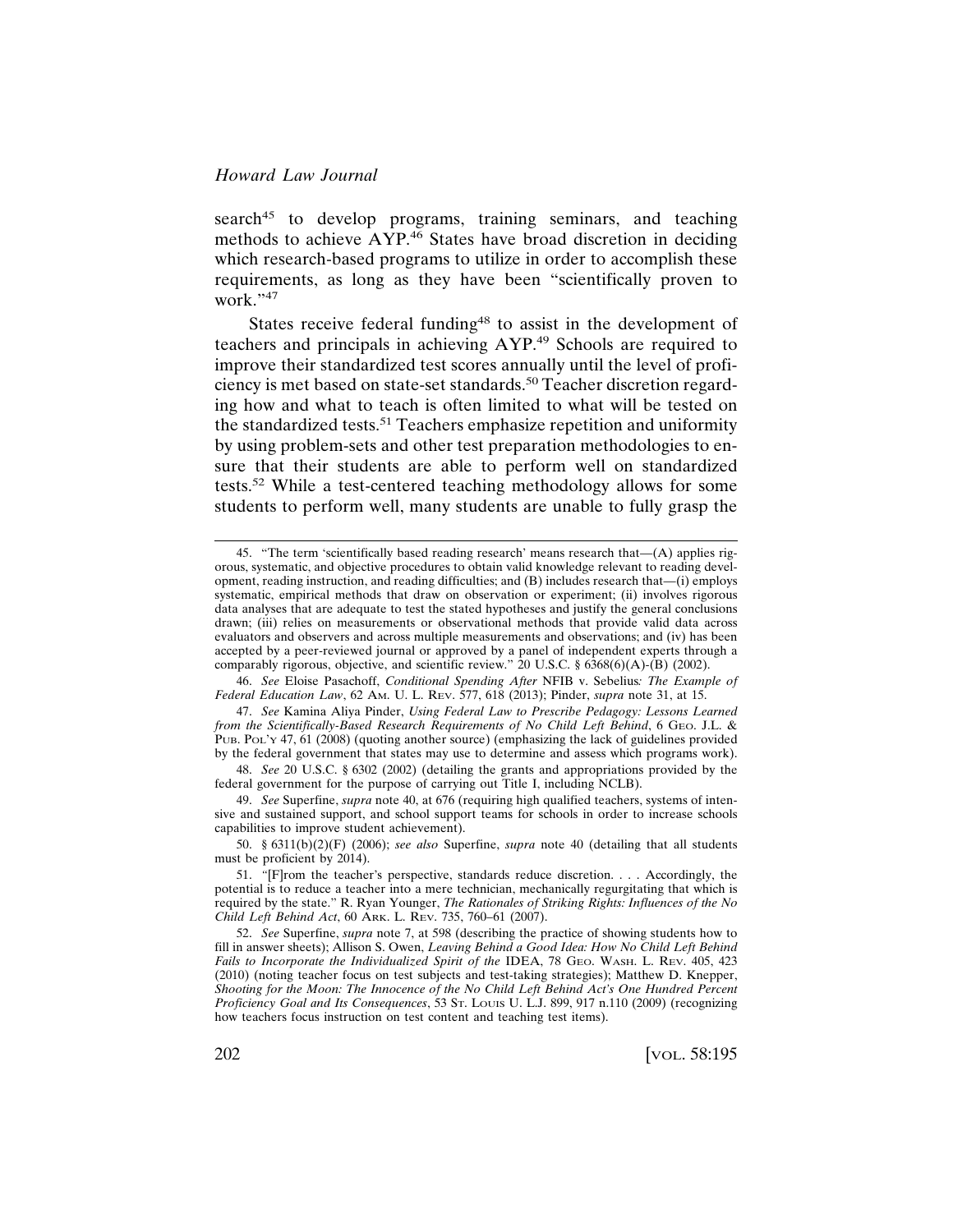material based on a one-size-fits-all instructional method<sup>53</sup> and other students simply are not proficient standardized test takers.<sup>54</sup> These concerns have led many scholars to question whether NCLB is solving the academic and professional deficiencies the Act set out to resolve.<sup>55</sup>

## B. The Impact of No Child Left Behind on Primary and Secondary Education

Scholars debate whether NCLB has been successful.<sup>56</sup> One of the major concerns relates to the harshness of the penalties for not meeting the standards set by the states in compliance with the  $Act<sub>57</sub>$  especially as the penalties disproportionately and negatively impact impoverished communities and communities of color.58 Schools that do not meet the level of proficiency required are deemed "in need of improvement," and must undergo a series of government interven-

56. *See* James,*supra* note 22, at 683–84 (arguing that the Act has failed to close the achievement gap between minorities and non-minorities as well as between impoverished students and their more affluent counterparts). *But see* Joseph Strong, *"The Grass Is Always Greener": A Look at Educational Reform in the United States and Japan*, 21 TRANSNAT'L L. & CONTEMP. PROBS. 277, 296–97 (2012) (recognizing that standardized accountability can be a positive measure when based on a solid curriculum and noting that math and science scores have improved in many areas in the United States).

<sup>53.</sup> *See* Mark Burgreen, *Being Neighborly in Title 20: Using the I*DEA to Lend a Helping Hand to NCLB, 43 COLUM. J.L. & Soc. Probs. 51, 61 (2009) (noting NCLB's attempt to apply one academic approach to states with diverse educational challenges and students with varying abilities).

<sup>54.</sup> *See* Andrea A. Curcio, *A Better Bar: Why and How the Existing Bar Exam Should Change*, 81 NEB. L. REV. 363, 423 (2002) (recognizing that even many law school graduates simply are not good multiple-choice or timed test-takers).

<sup>55. &</sup>quot;NCLB and other federal measures such as Race to The Top have proven ineffective at spurring meaningful governance reforms at schools and school districts." Robert A. Garda, Jr. & David S. Doty, *The Legal Impact of Emerging Governance Models on Public Education and Its Office Holders*, 45 URB. LAW. 21, 23–24 (2013). *But see* Jonathan C. Pentzien, Note, *Congress, Are You Listening?—The "No Child Left Behind" Act and Its Failure to Account for Tragic Domestic Situations of Urban Youth*, 4 RUTGERS J.L. & PUB. POL'Y 576, 596–97 (2007) (acknowledging that NCLB has increased accountability and has worked in some respects).

<sup>57.</sup> *See* 20 U.S.C. § 6316(8)(A)–(B) (2002). "For schools classified as in need of improvement, after two years of not making satisfactory progress, the school must allow parents the right to transfer their children to another public school. In the third year, students are eligible for tutoring and other supplemental instructional assistance. In the fourth year, the district must take certain measures which may include replacing the school staff, instituting a new curriculum, and appointing an outside expert to advise the school on its progress toward making AYP. Finally, in the fifth year, penalties include reopening the school as a public charter school, replacing all or most of the school staff, and/or entering into a contract with a private management company to take over the public school's operation." Rentschler, *supra* note 39, at 642.

<sup>58.</sup> *See* Zanita E. Fenton, *Disabling Racial Repetition*, 31 LAW & INEQ. 77, 101 (2012) (recognizing that NCLB's accountability structure requires the largest gains from lowest performing schools, which tend to be found in impoverished and minority communities); *see also* James, *supra* note 22, at 694–97 (arguing that NCLB has led to increased dropout rates and unemployment in many of the communities the Act set out to assist and improve by not accounting for the socio-economic factors impacting those areas).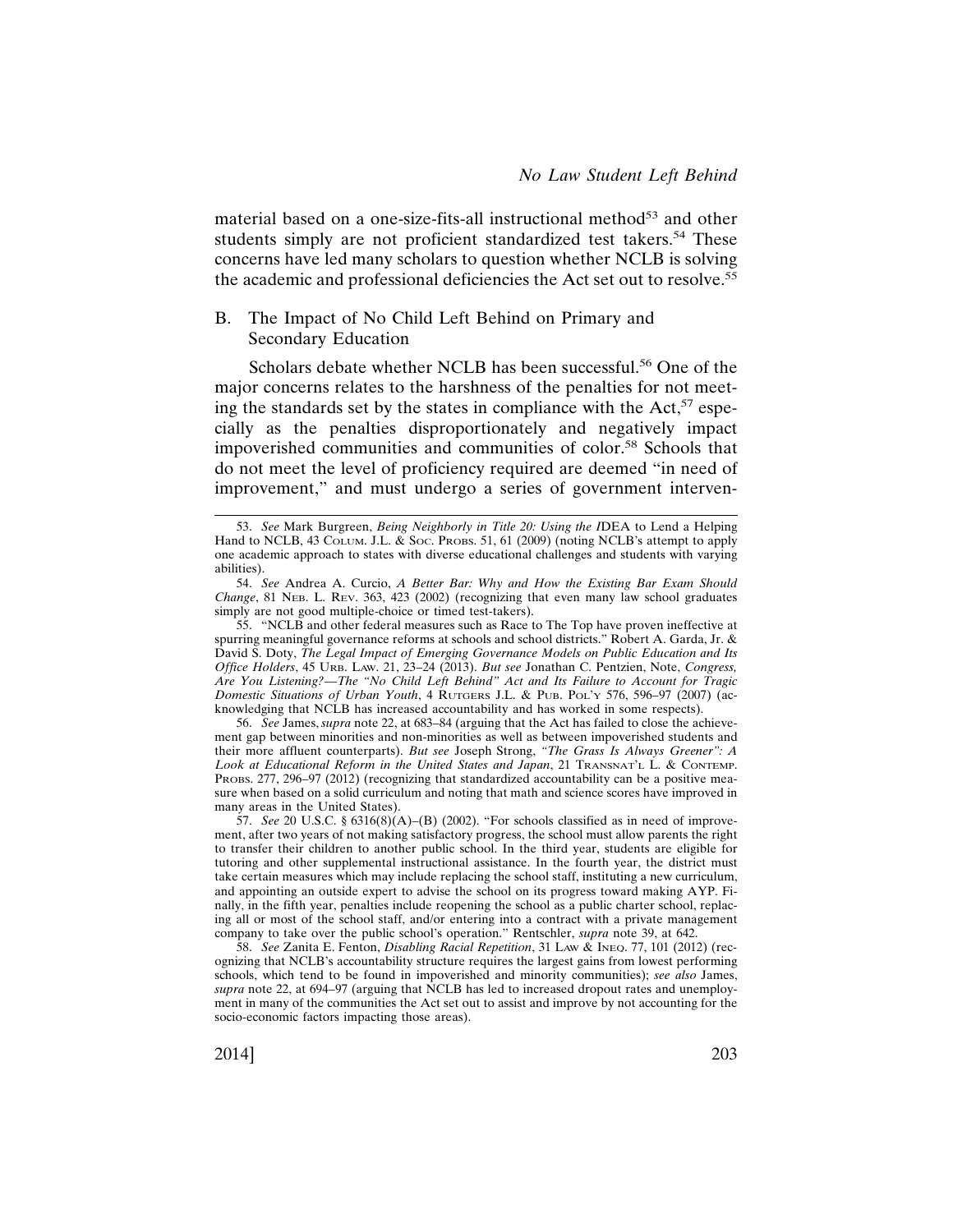tions to assist in the improvement of test scores<sup>59</sup> or risk having their staff replaced or losing their federal funding.<sup>60</sup>

Supporters of NCLB argue that the Act has increased the accountability of teachers and schools in the education of children.<sup>61</sup> Standardized tests provide for a statistical account of how students in a given school, grade-level, and classroom are performing academically.62 The required score of "proficient" in a given subject makes academic performance functionally determinable.63 The measurement allows schools, teachers, and parents to recognize which students need extra assistance–often in the form of tutoring–64 and, more importantly, provides a measurement of which teachers are most effective at instructing students on a given subject.<sup>65</sup>

Conversely, teachers and principals receive the blame when a school does not meet their AYP requirements.<sup>66</sup> This broad declaration of proficiency or inefficiency based on a single, annual test does not factor in a host of intangibles that the Act itself sought to address,

62. *See* § 6311(b)(2)(C)(v). "States must publicly report the results of student performance on these tests for every school." Superfine, *supra* note 40, at 675.

63. *See* § 6311(b)(1)(D)(ii)(II)–(III) (requiring states to describe at least three levels of student achievement); *see also* Superfine, *supra* note 40, at 675 (noting that states must publicly report the results of standardized tests).

64. *See* § 6316(e) (requiring schools to provide tutoring after three years of failing to meet AYP); *see also* Nina S. Rees, *Does Education Need a Devolution Revolution?*, 6 GEO. J.L. & PUB. POL'Y 85, 87–88 (2008) (noting that report cards are provided detailing how the school and individual student performed on the standardized tests).

65. *See* Derek W. Black, *Education's Elusive Future, Storied Past, and the Fundamental Inequities Between*, 46 GA. L. REV. 557, 595–96 (2012) (noting how schools may agree to adopt measures of teacher performance based on test scores in exchange for waivers for noncompliance with the provisions of NCLB); *see also* Audrey R. Lynn, *Teacher Evaluations Based on Student Testing: Missing an Opportunity for True Education Reform*, 18 TEX. J. C.L. & C.R. 203, 205 (2013) (noting that some proponents of NCLB argue that test scores provide an effective measure of how well students are learning, and in effect, how well teachers are teaching).

66. "[P]oor student performance on state-administered standardized tests may trigger an examination of teacher quality and a purge of those teachers whose students scored badly." Spitser, *supra* note 8, at 1373 (noting that this process presupposes that student performance on standardized tests accurately measures teacher quality and teacher relevancy to the school and students).

<sup>59.</sup> *See* § 6316(8)(A)–(B).

<sup>60.</sup> *See* § 6311(g)(2) ("If a State fails to meet any of the requirements of this section  $\dots$ then the Secretary may withhold funds for State administration . . . until the Secretary determines that the State has fulfilled those requirements."); *see also* Owen, *supra* note 52, at 426 (recognizing that a state may lose funding even if one subgroup of students fails to meet proficiency).

<sup>61.</sup> *See* Bret D. Asbury & Kevin Woodson, *On the Need for Public Boarding Schools*, 47 GA. L. REV. 113, 127 (2012) (noting that the impetus of NCLB was based on the assumption that raising accountability would incentivize teachers and administrators to better educate their students).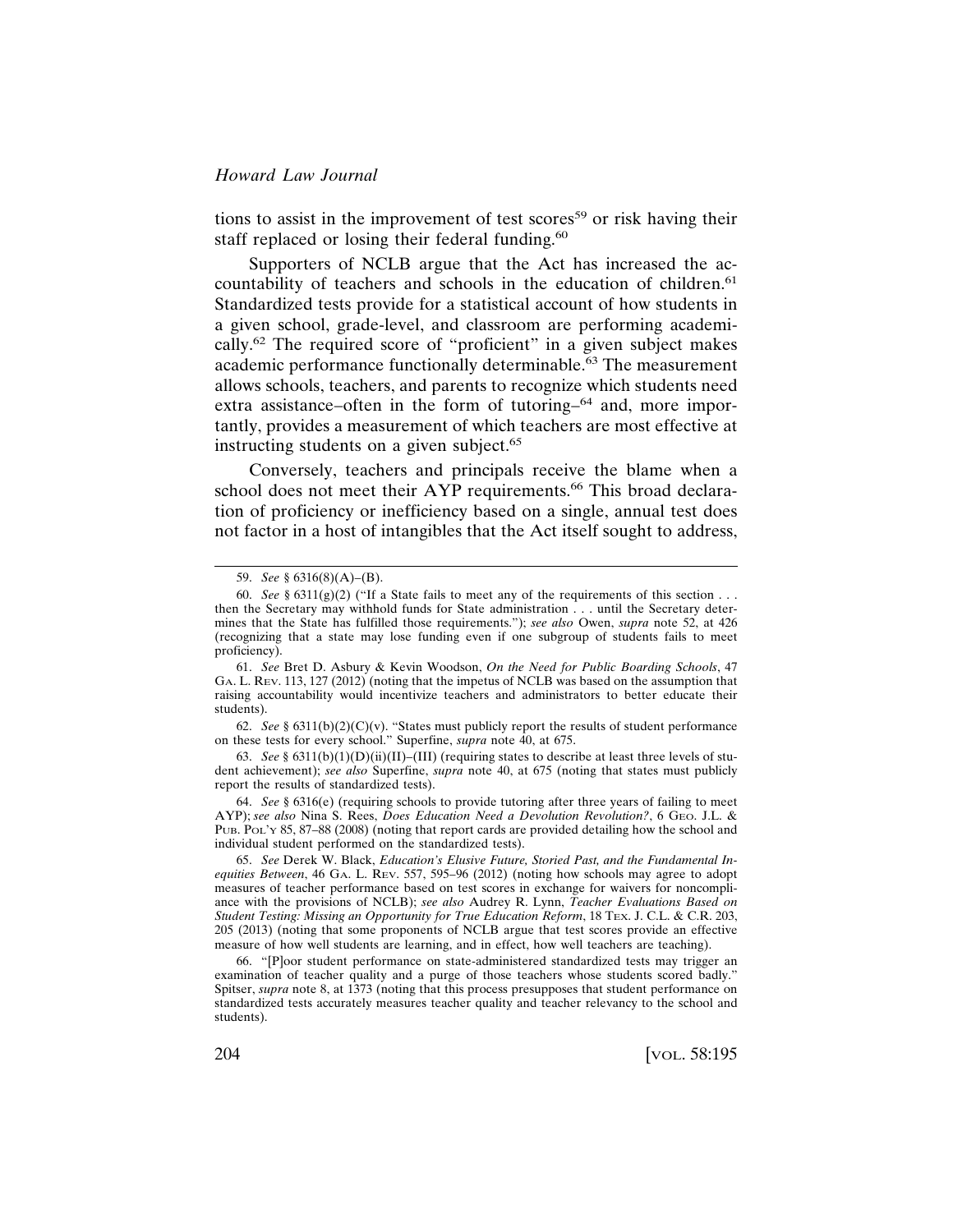including socio-economic status and race-based disparities.<sup>67</sup> Schools and students in impoverished areas are likely further behind academically than students attending schools that are located in wealthier school districts.<sup>68</sup> However, the abrupt implementation of NCLB provided nearly all schools the same amount of time and resources to alleviate drastically different educational issues originating from different starting points.69 The penalties for failing to meet AYP often do not provide students with the most need—those in impoverished and minority school districts—sufficient time or resources to improve academically.70 Consequently, a number of states design simpler tests and reduce the AYP scores necessary for each school to meet the requisite level of proficiency.71 Many students are deceived into believing that they are academically proficient, while other students learn to understand and accept mediocrity,<sup>72</sup> which keeps them academically far behind their peers.

However, schools are able to provide increased transparency of test scores and circumstances that allow families to measure how their children are performing in schools.73 Through reports and online noti-

<sup>67. &</sup>quot;[R]ecent studies find that schools with high numbers of poor and minority students still receive significantly less state and local money than schools attended by a high number of wealthy and white students." *Id.* at 1374–75 (explaining how teacher salaries are significantly lower in minority and impoverished school districts reducing their ability to hire more teachers with more credentials and experience).

<sup>68.</sup> *See* Bump, *supra* note 27, at 558 (recognizing that NCLB treats all schools the same, regardless of whether the school already has generous resources or is impoverished, which inherently disadvantages those schools starting further academically behind).

<sup>69. &</sup>quot;[F]ailing schools will be sanctioned for continued noncompliance, a direct result of the inadequate federal financial support and unrealistic demands given the composition of their student bodies." *Id.*; *see also* Liz Hollingworth, *Unintended Educational and Social Consequences of the No Child Left Behind Act*, 12 J. GENDER RACE & JUST. 311, 319–20 (2009) (arguing that NCLB's colorblind approach perpetuates inequality by ignoring color differences and the American history of privilege and discrimination).

<sup>70. &</sup>quot;The NCLB sanctions take away the very funding that could provide adequate resources for disabled students to remain in public school systems. This elimination of the critical funds needed to improve failing subgroups' performance merely compounds the problem." Owen, *supra* note 52, at 426–27.

<sup>71.</sup> *See* Kimberly Jenkins Robinson, *The High Cost of Education Federalism*, 48 WAKE FOREST L. REV. 287, 326 (2013) (noting that without any federally mandated minimum standard, many states adopted weak standards requisite for their students to meet the level of proficiency to ensure that students merely passed the tests); *see also id.* at 327 (states determine standards for measuring "highly qualified" teachers).

<sup>72.</sup> *See* Evan Stephenson, *Evading the No Child Left Behind Act: State Strategies and Federal Complicity*, 2006 B.Y.U. EDUC. & L.J. 157, 184 (arguing that grade inflation and lower standards discourage higher-level learning because many students alter their level of effort based on the expectations and requirements of the school system).

<sup>73. 20</sup> U.S.C. § 6301 (2012) ("The purpose of this subchapter is to ensure that all children have a fair, equal, and significant opportunity to obtain a high-quality education and reach, at a minimum, proficiency on challenging State academic achievement standards and state academic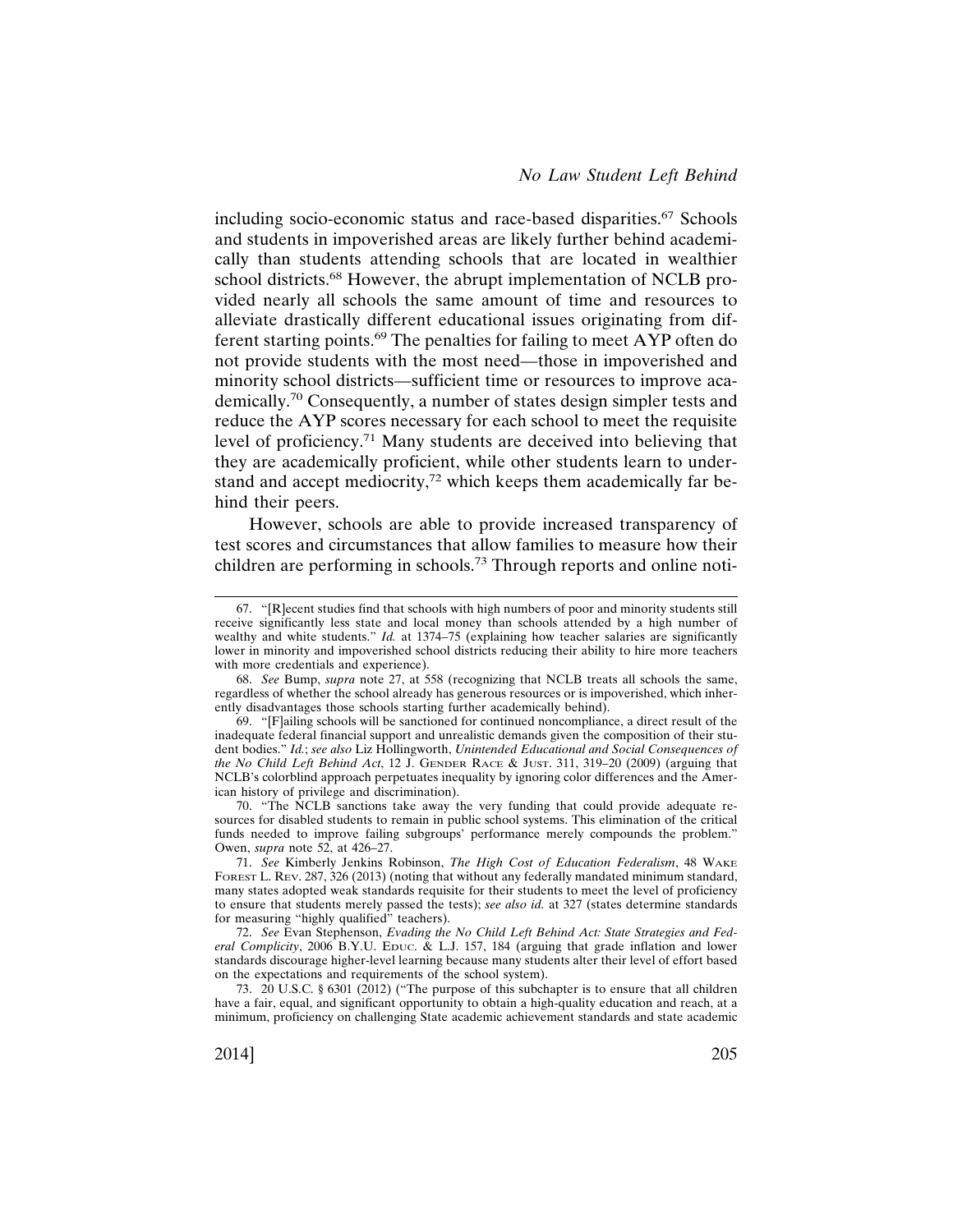fications of statistical academic information, families are able to compare the scores of their children with those of other schools in the district, state, or country.<sup>74</sup> Proficient and advanced students are able to develop confidence in their abilities when they recognize that they are performing well academically.75 Students also become more involved in the learning process and take a larger role in their academic success due to positive reinforcement.<sup>76</sup> Those who have not met this level of proficiency may witness the benefits of performing well academically and may then strive to perform better themselves.<sup>77</sup> These students are able to request assistance in specific areas where their test scores demonstrate learning difficulties.78 Schools are also required to provide tutoring services to those students who need additional academic assistance after multiple years of failing to meet AYP standards.79

75. *See* Cynthia Schmidt & Ann L. Iijima, *A Compass for Success: A New Direction for Academic Support Programs*, 4 CARDOZO PUB. L. POL'Y & ETHICS J. 651, 680 (2006) (noting that law students who were confident in their test taking abilities earned higher first-term grades, because self-perception influences performance).

79. *See* § 6316(b) (requiring schools, after the second consecutive year of failing to make AYP, to provide students with tutoring and other supplemental instructional assistance).

assessments."); *see also* Lynn, *supra* note 65, at 205 (noting that some proponents of NCLB argue that test scores provide an effective measure of how well students are learning, and in effect, how well teachers are teaching); Black, *supra* note 65, at 595–96 (noting how schools may agree to adopt measures of teacher performance based on test scores in exchange for waivers for noncompliance with the provisions of NCLB); Brunelle, *supra* note 30, at 424–25 (describing school accountability as NCLB's defining purpose).

<sup>74.</sup> *See* Rees, *supra* note 64, at 87 (noting that report cards are provided detailing how the school and individual student performed on the standardized test); *see also* Briana Sprick Schuster, Note, *Highly Qualified Teachers: Moving Forward from* Renee v. Duncan, 49 HARV. J. ON LEGIS. 151, 154 (2012) (emphasizing that schools are required to notify parents if their children are being taught by a teacher that is not highly qualified). *But see* Robinson, *supra* note 71, at 327–28 (recognizing that states may determine that a teacher is highly qualified based on a standardized exam that the state creates, which allows for lower teacher standards similar to the lowering of the state-set standards used to evaluate student performance).

<sup>76.</sup> *See* David D. Garner, *Socratic Misogyny?—Analyzing Feminist Criticisms of Socratic Teaching in Legal Education,* Note, 2000 B.Y.U. L. REV. 1597, 1641–42 (2000); Michael J. Higdon, 15 NO. 3 PERSP: TEACHING LEGAL RES. & WRITING 169 (2007) (arguing that positive reinforcement in the law school classroom lessens student anxiety).

<sup>77.</sup> *See* Eboni S. Nelson, *The Availability and Viability of Socioeconomic Integration Post-Parents Involved*, 59 S.C. L. REV. 841, 847 (2008) (arguing for socioeconomic integration in schools because positive peer influences positively correlate with academic success).

<sup>78.</sup> *See* Rees, *supra* note 64 (noting that report cards are provided detailing how the school and individual student performed on the standardized tests, which allows for teachers, parents, and students to pinpoint where they may need additional assistance); *see also* § 6316(b) (requiring schools, after the third year of failing to make AYP, to provide students with tutoring and other supplemental instructional assistance).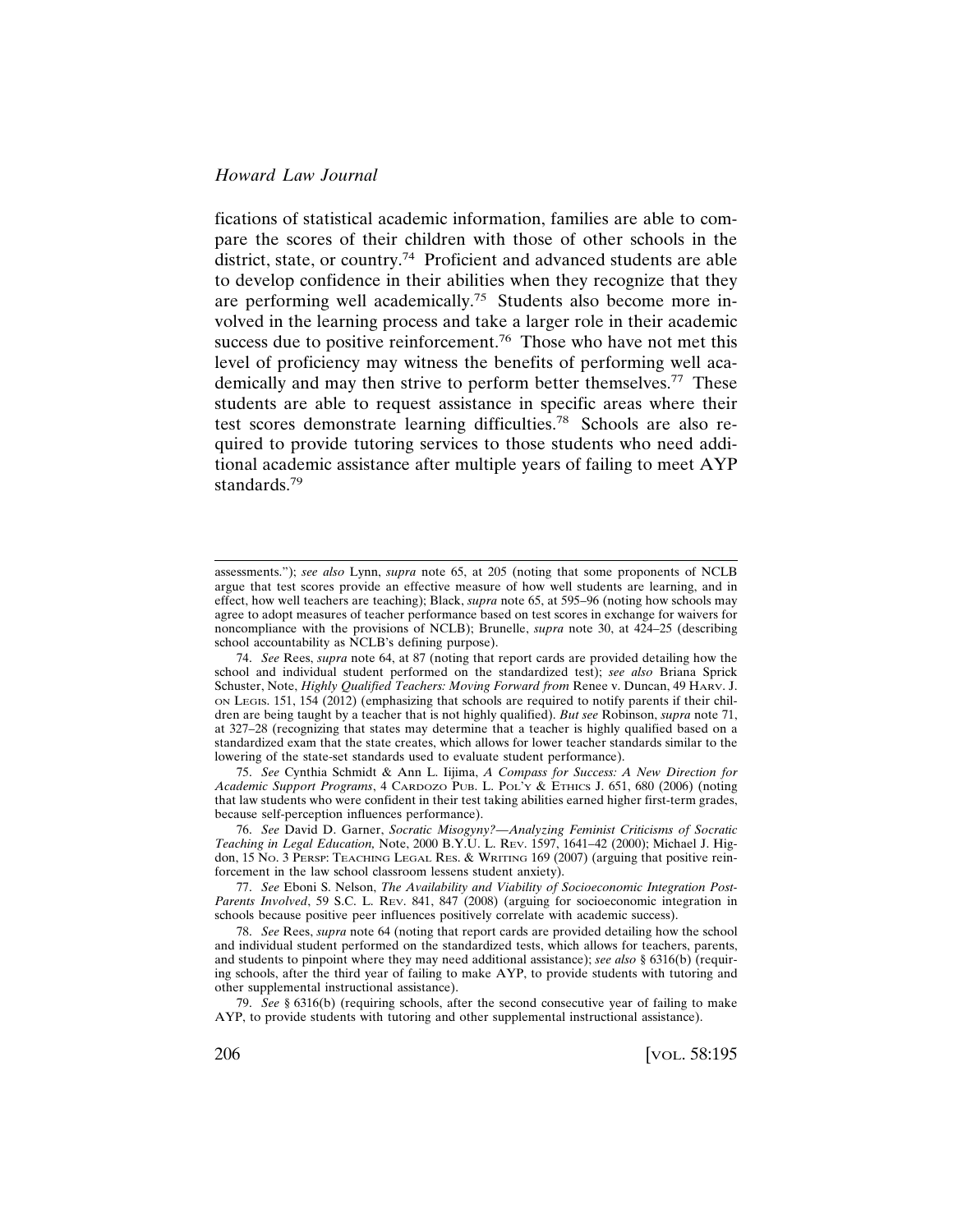However, students may become academically discouraged following continuous underperformance,<sup>80</sup> especially those in impoverished or high minority-populated areas. Many school districts are unable to afford high quality teachers $81$  or secure tutors capable of effectively assisting underperforming students.82 Students remain unable to reach the requisite level of proficiency in time for subsequent, annual standardized tests.<sup>83</sup> Parents may be incentivized to transfer their children to a better performing school,<sup>84</sup> but many schools attempt to limit the number of transfer students that they will admit annually.<sup>85</sup> Schools that have already met their AYP are less likely to admit a student who has not met the standardized level of proficiency at his or her previous school, in fear of bringing the school's AYP scores down.86 The potential for student improvement is further minimized, because quality teachers and principals also transfer to proficient schools, leaving a reduced and ineffective faculty and staff at the underperforming schools.87 Similar to racial and socio-economic flight,

<sup>80.</sup> *See* Schmidt & Iijima, *supra* note 75 (noting that law schools that believe certain groups of students are less capable of academic success may create a self-fulfilling prophecy in students because many of those students enter school with less confidence and perform according to their perceptions of themselves).

<sup>81.</sup> *See* Maurice R. Dyson, *Are We Really Racing to the Top or Leaving Behind the Bottom? Challenging Conventional Wisdom and Dismantling Institutional Repression*, 40 WASH. U. J.L. & Pol.'  $\gamma$  181, 211 (2012) (detailing that it costs significantly more to recruit and retain high-quality instructors in high-minority school districts).

<sup>82.</sup> *See* Jane Gross, *Free Tutoring Reaches Only Fraction of Students*, N.Y. TIMES, Aug. 29, 2003, http://www.nytimes.com/2003/08/29/nyregion/free-tutoring-reaches-only-fraction-of-students.html?pagewanted=print (providing examples in New York where few students requested tutoring and most who did were tutored by the same school that had already failed them).

<sup>83.</sup> *See* Jennifer C. Braceras, *Killing the Messenger: The Misuse of Disparate Impact Theory to Challenge High-Stakes Educational Tests*, 55 VAND. L. REV. 1111, 1183 (2002) (recognizing that some students fail standardized tests repeatedly, year after year).

<sup>84.</sup> *See* § 6316(b)(1)(E) (giving parents the right to transfer their children to a better performing school).

<sup>85.</sup> *See* Jonathan Barron, *Amending No Child Left Behind to Prevent School Rezoning and Resegregation: A Response to the Tuscaloosa City Schools*, 42 COLUM. J.L. & SOC. PROBS. 373, 400 (2009) (recognizing that large amounts of transfer students may lead to overcrowding in high-performing schools, reducing their effectiveness and capacity to accept all transfer applicants). *But see* 34 C.F.R. § 200.44(d) (2008) (establishing that capacity is not a viable excuse for refusing to accept transfer students).

<sup>86. &</sup>quot;Students who perform poorly on state tests obviously hurt schools looking to make AYP . . . . This is why schools . . . will work to avoid enrolling those students who are at risk of failing the exams. The same pressure could lead schools to push low-performing students out. . . ." Nina Rabin, Mary Carol Combs & Norma Gonzalez, *Understanding* Plyler*'s Legacy: Voices from Border Schools*, 37 J.L. & EDUC. 15, 54 (2008).

<sup>87.</sup> *See* Janet M. Hostetler, *Testing Human Rights: The Impact of High-Stakes Tests on English Language Learners' Right to Education in New York City*, 30 N.Y.U. REV. L. & SOC. CHANGE 483, 513–14 (2006) (describing how teachers and administrators are drawn to highperforming schools, leaving lower-resources schools with shortages of experienced and qualified teachers); *see also* Spitser, *supra* note 8, at 1370 (noting that teachers and administrators may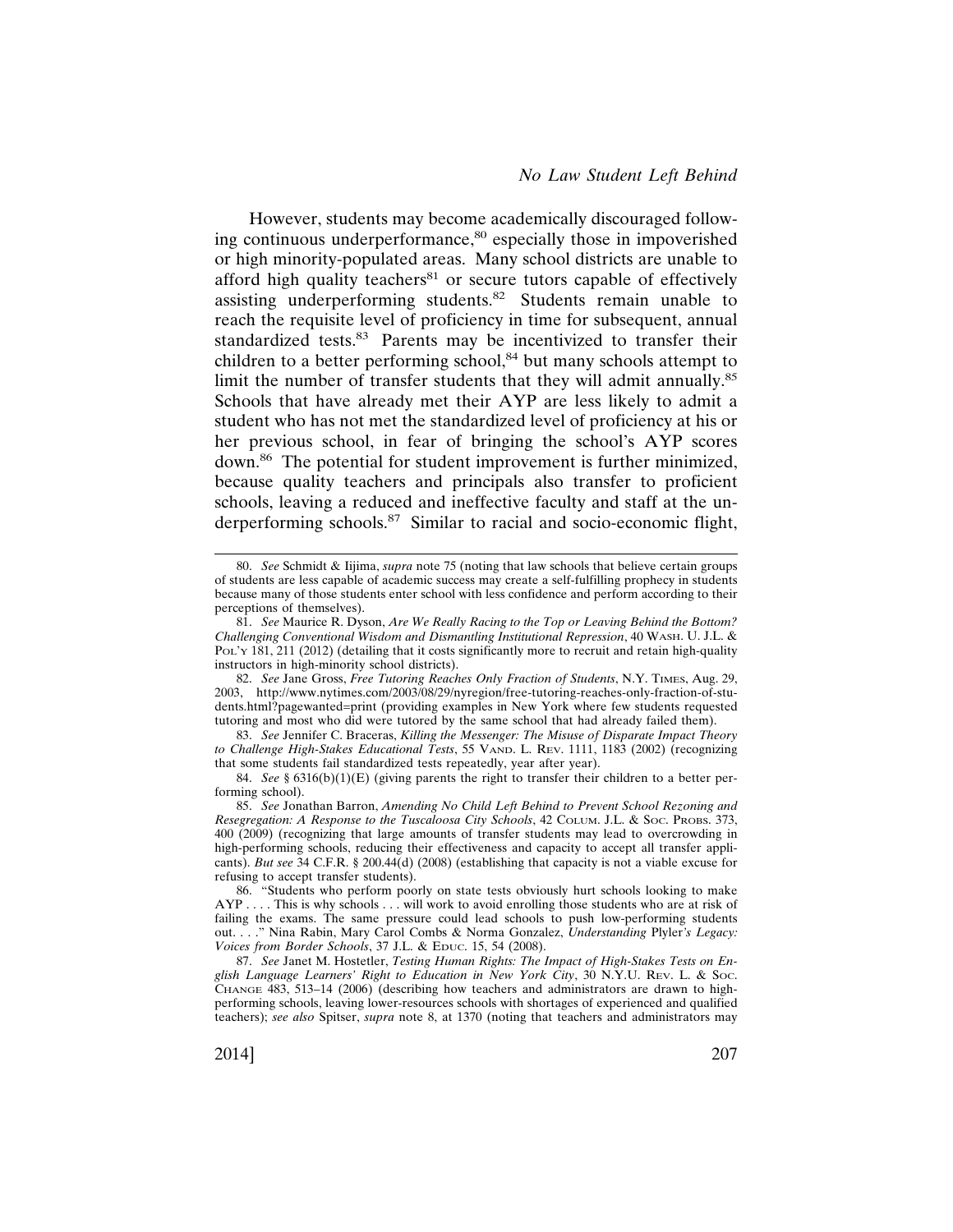underperforming students are often limited in options and forced to remain at a "basic," non-proficient school.<sup>88</sup>

While there are national reports of improved test scores and academic performance overall due to NCLB, many of these statistics are undercut by racial, ethnic, and socio-economic variables.<sup>89</sup> The move toward primarily measuring school, teacher, and student success through standardized tests has caused many teachers to focus primarily on building test taking skills in contrast to holistic learning of the material.<sup>90</sup> However, "teaching to the test" does not necessarily encourage innovation, creativity, or critical-thinking.<sup>91</sup> While test taking skills are valuable, exclusively teaching to the test reduces the importance of learning the material for the long-term and creates an atmosphere where students believe that academic success primarily involves performing well on an exam.<sup>92</sup>

Strict standardization stifles students' and teachers' ability to develop analytical learning opportunities and problem solving methodologies<sup>93</sup> because student learning is varied. The systematic use of a one-size-fits-all instructional method to garner 100% proficiency in

89. *See Study Finds Test Scores Up Since NCLB, but Cause Remains Unclear*, NAT'L EDUC. ASS'N, http://www.nea.org/home/16231.htm (last visited Aug. 24, 2014).

90. *See* Gershon M. (Gary) Ratner, *Why the No Child Left Behind Act Needs to Be Restructured to Accomplish Its Goals and How to Do It*, 9 U. D.C. L. REV. 1, 33 (2007) (recognizing that schools concentrate on narrow curriculum and test-taking strategies rather than teaching and learning); Serin Ngai, *Painting over the Arts: How the No Child Left Behind Act Fails to Provide Children with a High-Quality Education*, 4 SEATTLE J. FOR SOC. JUST. 657, 674 (2006) (noting that opponents of standardized tests argue that the methodology does not ensure that students are substantively learning).

91. *See* Spitser, *supra* note 8, at 1369–70 ("[E]ven if test scores rise, it may be simply that children get better at test-taking strategies, without any actual gain in their substantive knowledge, critical thinking, or analytical skills.").

92. *See* Moppett, *supra* note 9, at 298 (arguing that the competitive culture of law school stifles creativity and undermines intrinsic motivation, because law students are often primarily motivated to perform well on exams in order to obtain a good class rank, honors, or employment opportunities).

93. *See* Moppett, *supra* note 9 (arguing that standardization stifles creativity by discouraging purposeful, individual, and diverse creative development).

also choose to not teach at all, because academic underperformance often coincides with other issues).

<sup>88.</sup> *See* Damon T. Hewitt, *Reauthorize, Revise, and Remember: Refocusing the No Child Left Behind Act to Fulfill Brown's Promise,* 30 YALE L. & POL'Y REV. 169, 191–92 (2011) (recognizing that transfer students often remain in schools located within their district where the achievement levels among all schools are consistently low); *see also* Jay P. Greene, Jonathan Butcher, Laura Israel Jensen & Catherine Shock, *You Can't Choose If You Don't Know: The Failure to Properly Inform Parents About NCLB School Choice*, 6 GEO. J.L. & PUB. POL'Y 7, 12 (2008) (recognizing that many parents are unaware of the transfer options available to their children, while others find out too late in the academic year).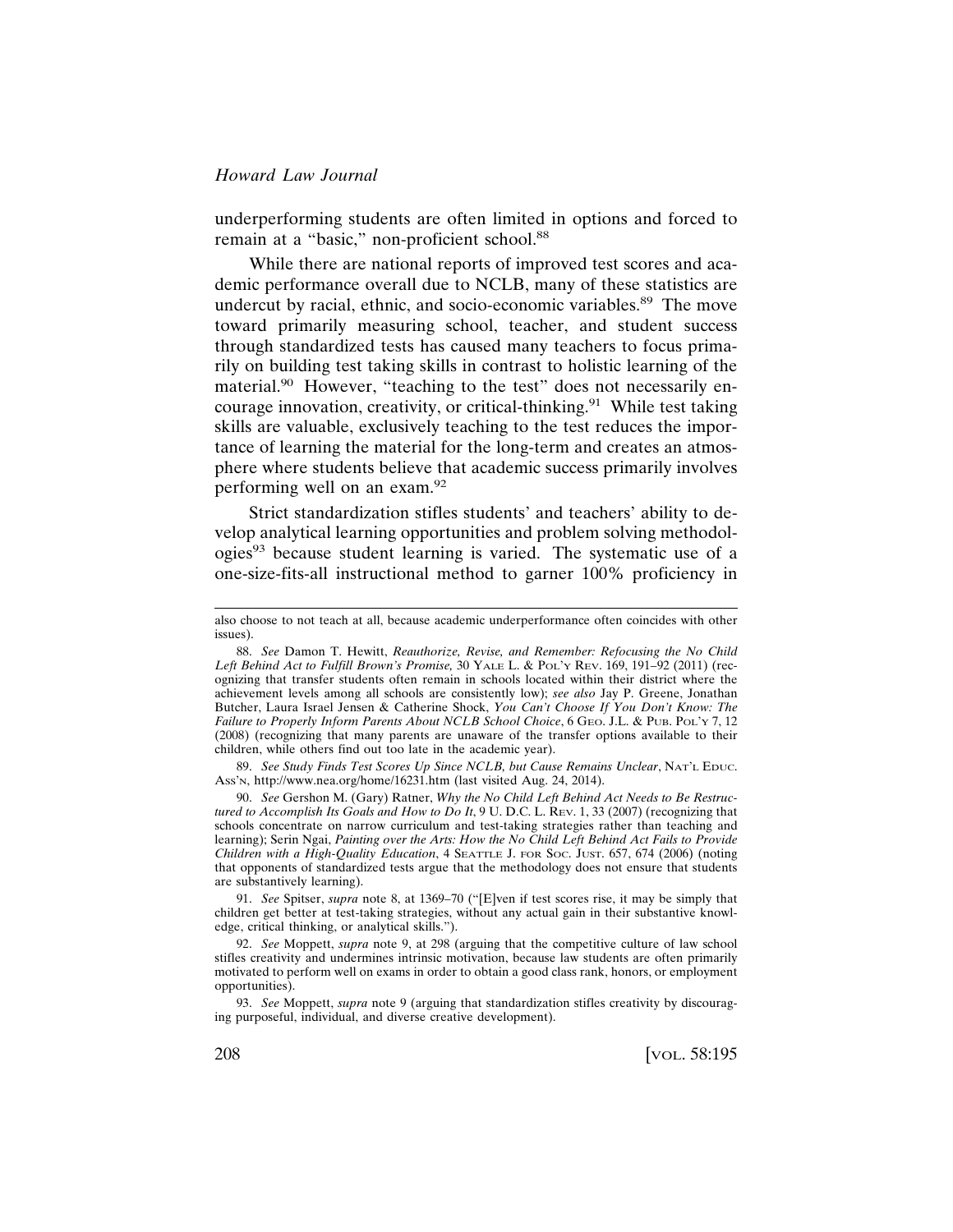student performance is unrealistic.<sup>94</sup> Even if students improve academically across the nation, the achievement gap between majority, minority, and students living in impoverished areas remains relatively unchanged.95 Underperforming students are unable to reach their full potential without sufficient academic instruction.96 Students who manage to achieve academic proficiency on standardized tests often have minimal incentive or opportunity to proceed beyond proficient and reach their full academic potential. $97$  In both instances, students are not taught the adequate reading, writing, analytical, and problemsolving skills that are necessary to carry them beyond college, through law school, and into the modern legal profession.<sup>98</sup> NCLB was developed to establish measurable goals to improve secondary and primary education.99 However, while many students were previously falling behind academically before the Act's implementation,<sup>100</sup> NCLB has not remedied the purported educational disparities in America and

96. *See* Raquel Aldana, *When the Free-Market Visits Public Schools: Answering the Roll* Call for Disadvantaged Students, 15 NAT'L BLACK L.J. 26, 27-28 (1998) (displaying that even before the implementation of NCLB, students were forced to deal with poor academic instruction that hindered their ability to achieve educational equality and opportunities).

97. "[S]tudents who have the greatest potential to achieve and be tomorrow's leaders and innovators are forced into a lockstep educational system in which they often underachieve." Elizabeth A. Siemer, *Bored Out of Their Minds: The Detrimental Effects of No Child Left Behind on Gifted Children*, 30 WASH. U. J.L. & POL'Y 539, 555–56 (2009) (recognizing that proficient students require more challenging instruction and educational activities to achieve their full potential); *see also* Dawn M. Viggiano, *No Child Gets Ahead: The Irony of the No Child Left Behind Act*, 34 CAP. U. L. REV. 485, 486 (2005) (recognizing that schools desire to retain gifted students who perform well on standardized tests; however, they offer few programs that would further develop their students' talents).

98. *See* Alice M. Thomas, *Laying the Foundation for Better Student Learning in the Twenty-First Century: Incorporating an Integrated Theory of Legal Education into Doctrinal Pedagogy*, 6 WIDENER L. SYMP. J. 49, 128 (2000) (hypothesizing that the most successful law students acquired, through years of learning, the ability to engage in meaningful learning, including the ability to transfer knowledge to new problems and contexts).

99. *See* Harrison et al., *supra* note 29 (measuring outcomes through the use of assessments that test the basic skills of primary and secondary school children).

100. *See* Pinder, *supra* note 31 (noting that NCLB was borne out of a congressional understanding that previous legislation and state constitutions were insufficient to address differences in student achievement).

<sup>94.</sup> *See* Matthew D. Bernstein, *Whose Choice Are We Talking About? The Exclusion of Students with Disabilities from For-Profit Online Charter Schools*, 16 RICH. J.L. & PUB. INT. 487, 494–95 (2013) (reasoning that NCLB is an unrealistic system of accountability).

<sup>95.</sup> *See* Timothy P. Glynn & Sarah E. Waldeck, *Penalizing Diversity: How School Rankings Mislead the Market*, 42 J.L. & EDUC. 417, 427 (2013) ("[T]he achievement gaps between students with high and low family incomes remain when researchers control for race."). *But see* Mike Johnston, *From Regulation to Results: Shifting American Education from Inputs to Outcomes*, 30 YALE L. & POL'Y REV. 195, 208 (2011) (recognizing that we now have data detailing how wide the achievement gap remains and data on school systems that are delivering positive academic results, which may allow for a viable path to academic proficiency).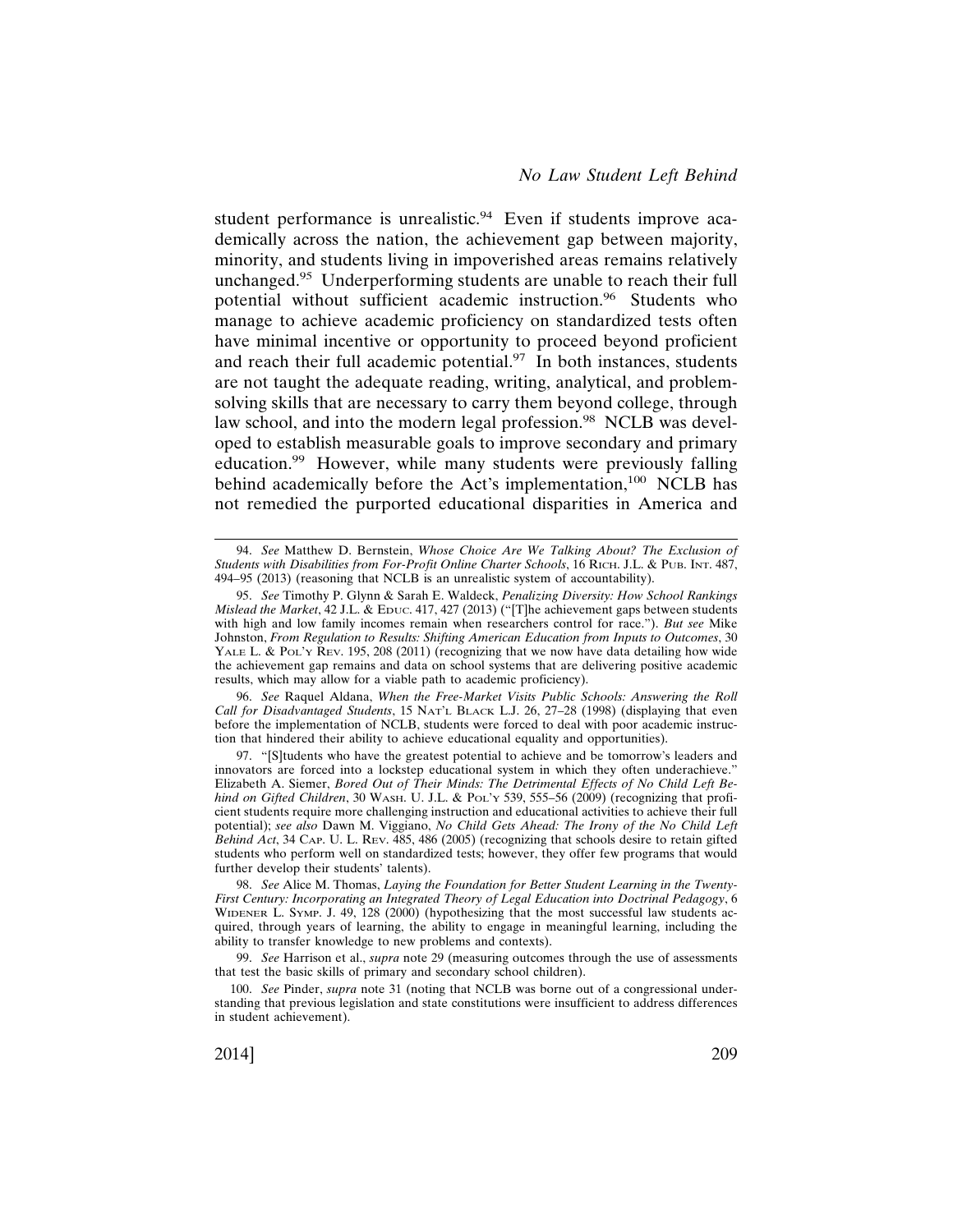the impact of these disparities after students graduate from high school.

## C. The Impact of No Child Left Behind on Undergraduate Education

Students' developed or underdeveloped skills in primary or secondary school may not necessarily impact their academic success at the undergraduate level.<sup>101</sup> Most undergraduate colleges and universities teach using the standard "lecture format of instruction."102 The standard lecture occurs when an instructor stands before a large body of students and orally discusses a given subject.<sup>103</sup> This method may not require active student engagement in the classroom<sup>104</sup> and often only requires students to memorize and regurgitate information.<sup>105</sup> The instructional and assessment methodology allows for many students to perform well on an exam without having to critically analyze or learn the material for the long term.106

Law students bring their learning experiences for acquiring new information with them into the law school.<sup>107</sup> Understanding how students have been taught to learn and succeed academically is critical for law professors and administrators to effectively evaluate and develop their own instructional methods and course offerings.108 Stu-

<sup>101.</sup> *See, e.g.*, Vitiello, *supra* note 10 (noting that memorization and regurgitation at the undergraduate level may be sufficient to achieve academic success).

<sup>102.</sup> Ruta K. Stropus, *Mend It, Bend It, and Extend It: The Fate of Traditional Law School Methodology in the 21st Century*, 27 LOY. U. CHI. L.J. 449, 475 (1996).

<sup>103.</sup> *See* Shreya Atrey, *O 'The Damn Good Deal Lawyer' Where Art Thou?*, 13 T.M. COO-LEY J. PRAC. & CLINICAL L. 331, 346 (2011) ("The lecture method is structured around classrooms where students uninterruptedly listen to professors and read textbooks to acquaint themselves with the relevant legal doctrine").

<sup>104.</sup> *See* Atrey, *supra* note 103, at 346–47 (noting that listening and remembering occupy the majority of class time under the lecture format).

<sup>105.</sup> *See* Stropus, *supra* note 102 (noting that undergraduate students are often able to memorize facts, repeat them in an organized manner on an exam, and perform well academically).

<sup>106.</sup> *Id.* (recognizing that the reinforcement of the ability to memorize and regurgitate material, while performing well academically has caused many undergraduate students to become "passive" learners).

<sup>107.</sup> *See* Saunders & Levine, *supra* note 19 (noting how students from different doctrinal backgrounds may be familiar with different skill sets and may apply those skills to solve legal issues); *see also* B. Glesner Fines, *The Impact of Expectations on Teaching and Learning*, 38 Gonz. L. Rev. 89, 108 (2003) ("[M]any law students could have achieved high grades based on minimal effort and may be unaccustomed to rigorous study schedules.").

<sup>108. &</sup>quot;Scholars, practitioners, and judges alike have identified the need for educational institutions that train future legal professionals to pay more attention to what law students need to learn, how law students learn best, what teaching methods are most effective, and what duties the law school has to the profession and the society it serves." Beryl Blaustone, *Improving Clinical Judgment in Lawyering with Multidisciplinary Knowledge About Brain Function and*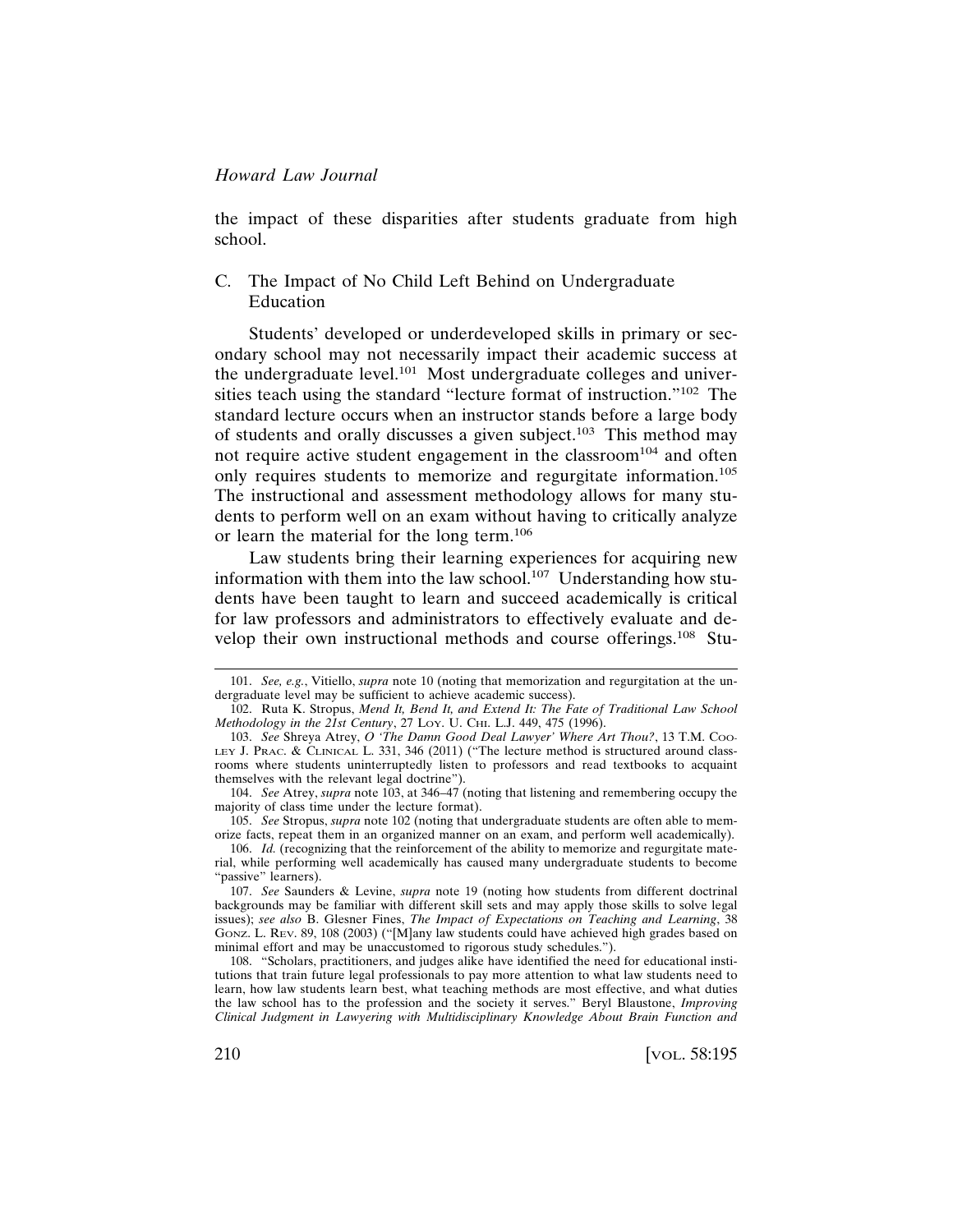dents who have previously found academic success without continuous and long standing active classroom engagement will likely find it difficult to become active and engaged learners upon acceptance into law school.<sup>109</sup> Passive and unengaged learning is generally ineffective in law school,110 because the vast amount of information students are required to learn, interpret, and analyze in a semester or year does not allow for students to prepare assignments or study for exams at the last minute and remain successful.<sup>111</sup> Law students unable to quickly adapt to the instructional and teaching methods found in law school, such as the Socratic method or the more modern opendiscussion lecture, will likely find the first year of law school especially challenging.<sup>112</sup>

The concerns regarding declining bar passage rates and the decrease in workplace preparedness of law graduates primarily pertain to law students who are unable to adapt to the instructional methods that law professors use to teach and the courses that law schools provide.113 However, with recognition comes the obligation of preparation.114 Law professors and administrators have the ability and the

110. *See id.* at 955 (recognizing that law school requires more than mere rote memorization; instead, law school requires active thought and the ability to problem solve).

114. *See* Gerald F. Hess, *Principle 3: Good Practice Encourages Active Learning*, 49 J. LE-GAL EDUC. 401, 406 (1999) ("Many students come to law school after undergraduate experiences

*Human Behavior: What Should Law Students Learn About Human Behavior for Effective Lawyering?*, 40 U. BALT. L. Rev. 607, 612 (2011).

<sup>109. &</sup>quot;[C]ontemporary law students must learn how to learn before they can benefit from any of the principal methods of instruction law professors employ today. Most law students simply do not have the skills necessary to profit from methods of instruction other than lectures." Michael L. Richmond, *Teaching Law to Passive Learners: The Contemporary Dilemma of Legal Education*, 26 CUMB. L. REV. 943, 954–955 (1996).

<sup>111.</sup> *See, e.g.*, Paul Bateman, *Toward Diversity in Teaching Methods in Law Schools: Five Suggestions from the Back Row,* 17 QLR 397, 415 (1997) (arguing that last minute preparation in law school is unlikely to be effective because of the continuous introduction to new and challenging material throughout the semester).

<sup>112.</sup> *See* Nancy J. Soonpaa, *Stress in Law Students: A Comparative Study of First-Year, Second-Year, and Third-Year Students*, 36 CONN. L. REV. 353, 367 (2004) (identifying the following factors as causes of stress in the first year of law school: (1) students' high expectations, (2) law school teaching methods, (3) the limited amount of feedback, (4) the unfamiliar subject matter, (5) lack of familiarity with effective methods for studying law, (6) the importance of first semester grades, and (7) the way that "law school shatters the illusion that a student is in control by challenging how she thinks, writes, and interacts with [the] world.").

<sup>113. &</sup>quot;Students who rank in the upper half of their law school graduating class pass bar examinations no matter which law school courses they take." Douglas K. Rush & Hisako Matsuo, *Does Law School Curriculum Affect Bar Examination Passage? An Empirical Analysis of Factors Related to Bar Examination Passage During the Years 2001 Through 2006 at a Midwestern Law School*, 57 J. LEGAL EDUC. 224, 228 (2007); *see also* Ron M. Aizen, Note, *Four Ways to Better 1L Assessments*, 54 DUKE L.J. 765, 774 (2004) (noting that first-year grades often impact internship opportunities, membership on law reviews and moot court, and provide students with skill-building opportunities).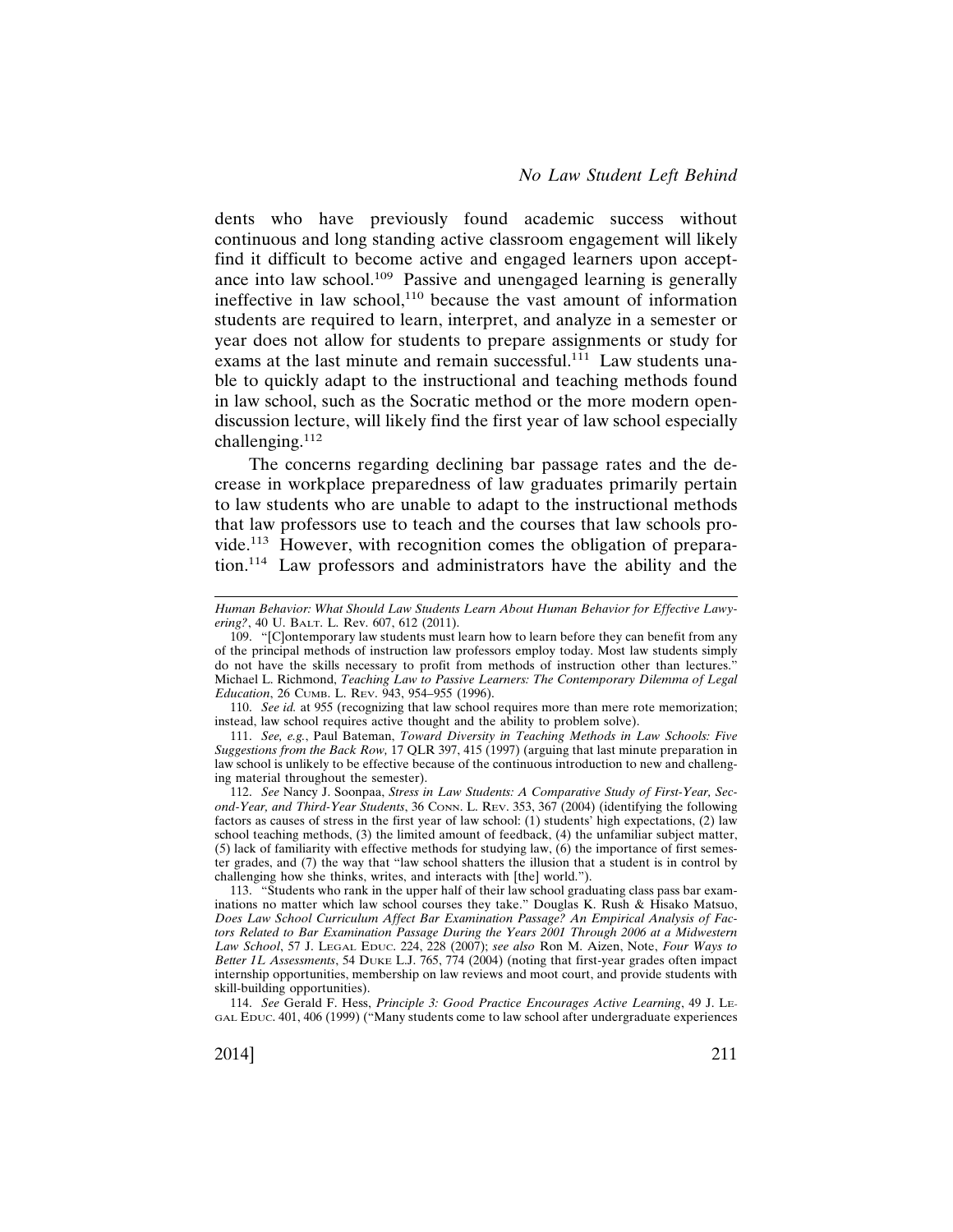duty to consider how many law students have "learned to learn," and account for those circumstances when developing their own instructional methods.115 Law professors and administrators should recognize how current and incoming law students were taught to achieve academically, specifically during the first decade following NCLB.<sup>116</sup>

#### D. The Impact of No Child Left Behind on Legal Education

Reading and language arts curricula make up a significant portion of the material covered on primary and secondary standardized tests administered through NCLB.117 However, many modern students were "taught to learn" these skills in a narrow and standardized manner.<sup>118</sup> The inefficient instructional methods used to develop reading and writing skills at the primary and secondary level often lead to the continued underdevelopment of adequate study habits, and analytical and problem solving skills, which are necessary to succeed in law school.<sup>119</sup> Most law school courses require an extensive amount of reading to be completed every week in preparation for class.120 Substantive law school courses require students to effectively read, analyze, and interpret detailed fact patterns in order to write essay-style final exams.121 Legal briefs, memoranda, and research papers make

in which the norm was passive learning during class and recall of content on exams and reason that professors should subsequently teach their students how to be active learners.").

<sup>115.</sup> *See* Richmond, *supra* note 109, at 959 (reasoning that law professors must teach students how to learn and not assume that other educators have fulfilled their promise of promoting active learning in the classroom).

<sup>116.</sup> *See* Jeffries, *supra* note 16 ("Congress doubled down on standards and accountability with the 2002 enactment of the No Child Left Behind Act ('NCLB'), which requires states to ensure that all children, including racial minorities, students with disabilities, and English Language Learners, meet state-determined proficiency benchmarks.").

<sup>117. &</sup>quot;NCLB is primarily concerned with increasing proficiency in the subject areas of math and reading." Pentzien, *supra* note 55, at 580.

<sup>118.</sup> *See* Ratner, *supra* note 90 (recognizing that standardization requires that schools concentrate on narrow curriculum and test-taking strategies rather than teaching and learning).

<sup>119.</sup> *See* James Etienne Viator, *Legal Education's Perfect Storm: Law Students' Poor Writing and Legal Analysis Skills Collide with Dismal Employment Prospects, Creating the Urgent Need to Reconfigure the First-Year Curriculum*, 61 CATH. U. L. REV. 735, 753–54 (2012) (arguing that most first-year law students do not enter law school with the requisite critical reading, writing, or reasoning skills, because high school and college students no longer receive sufficient academic development in those areas).

<sup>120.</sup> Jennifer Jolly-Ryan, *Promoting Mental Health in Law School: What Law Schools Can Do for Law Students to Help Them Become Happy, Mentally Healthy Lawyers*, 48 U. LOUIS-VILLE L. REV. 95, 103–104 (2009) (emphasizing that first-year law students are exposed to a heavy workload and are required to read an extensive amount of material).

<sup>121. &</sup>quot;[I]n the critical first year, the only assessment most students experience is a three or four hour end-of-the-semester final exam." Rogelio A. Lasso, *Is Our Students Learning? Using Assessments to Measure and Improve Law School Learning and Performance*, 15 BARRY L. REV. 73, 79 (2010).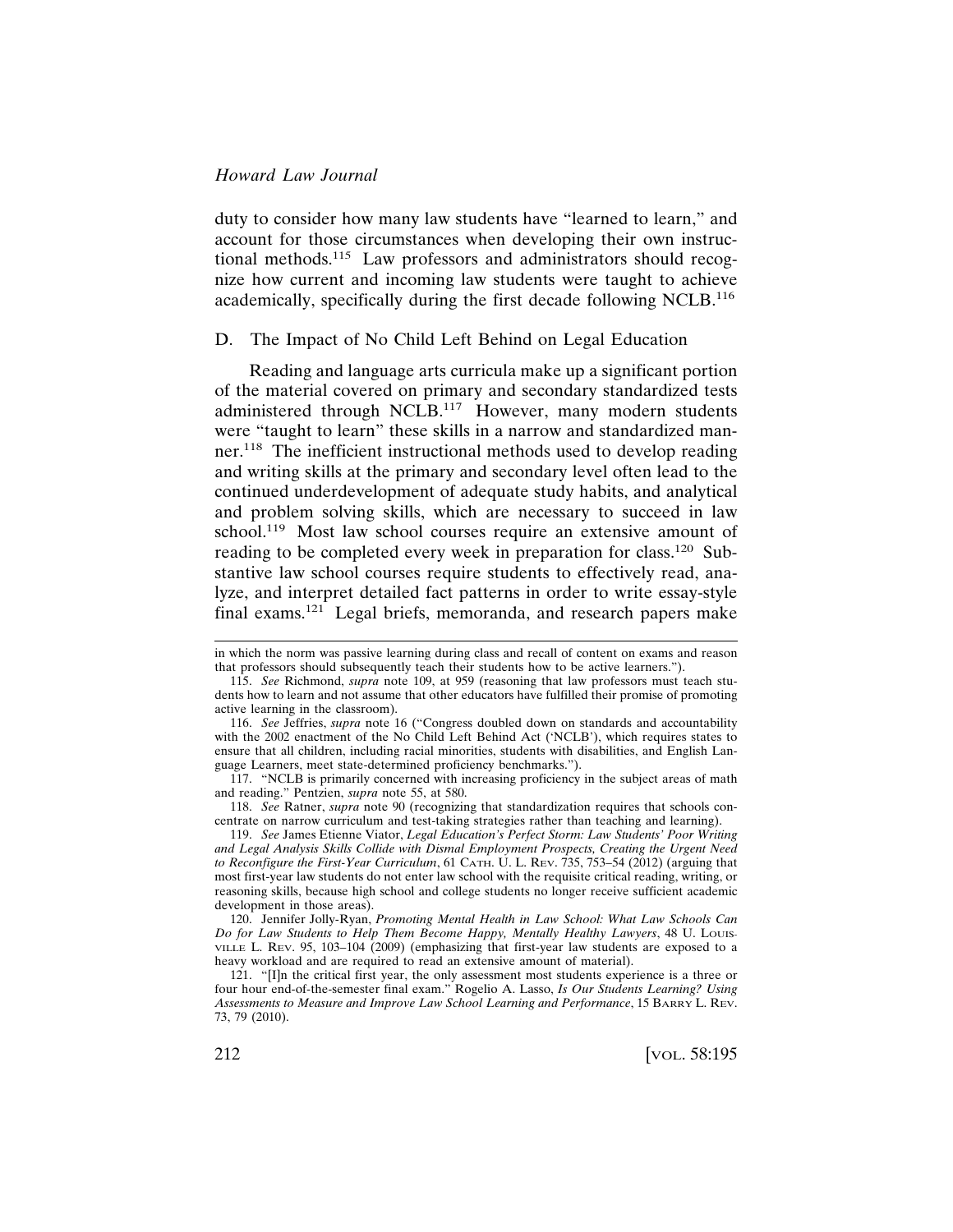up the majority of non-exam student evaluation in law schools.<sup>122</sup> However, if law students were not taught basic, yet fundamental, reading, writing, and analytical and problem solving skills prior to entering law school, both the traditional and the modern instructional methods of law professors are unlikely to effectively prepare many law students to pass the bar exam or become proficient practitioners.

## II. THE IMPACT OF TRADITIONAL AND MODERN LEGAL INSTRUCTIONAL METHODS

Two of the predominant eras of instructional methods that have been used in law schools to prepare students to matriculate, pass the bar exam, and become effective legal practitioners include the traditional Socratic method<sup>123</sup> and the modern multifaceted method of incorporating lectures and open-class discussions into a derivative form of the Socratic method.124 However, due to the instructional and pedagogical impact of NCLB, many law students are not academically prepared to independently perform to the level expected by their law professors.125 When assessing, developing, and implementing their instructional methods and providing course offerings, law professors and administrators should account for how their students were taught

<sup>122.</sup> *See* Kenneth D. Chestek, *Reality Programming Meets LRW: The Moot Case Approach to Teaching in the First Year*, 38 GONZ. L. REV. 57, 80 (2003) (recognizing that traditional legal writing courses primarily include writing legal briefs and memoranda).

<sup>123. &</sup>quot;[A] law professor practicing the classical version of the law school Socratic method should: hide the methodology from the students; expect all students to be prepared and on call; call on students without advance notice; give very little direct feedback on the quality of the students' responses; treat all arguments as equally valid for purposes of advancing the dialogue; refuse to let poorly prepared or unprepared students off the hook; discourage the use of canned briefs or commercial outlines; radiate comfort with ambiguity in law and facts; ensure that the students confront ambiguity in law and facts; expect other students to listen actively to the exchange; convey neutrality as to legal policies; conceal personal ideology; ruthlessly play devil's advocate; make the students' assumptions and biases apparent; highlight differences of kind and degree; point out logical consistencies and inconsistencies; and finally, remember that a Socratic dialogue is not a discussion where assertions of students' personal views are welcomed." Amy R. Mashburn, *Can Xenophon Save the Socratic Method?*, 30 T. JEFFERSON L. REV. 597, 619–620 (2008).

<sup>124.</sup> *See* Orin S. Kerr, *The Decline of the Socratic Method at Harvard*, 78 NEB. L. REV. 113, 125, 128–30 (1999) (providing examples of professors who teach using the Socratic method, open lectures, in-class practice problems, client counseling and legal document drafting assignments, as well as panel discussions in order to focus instruction on the needs of the students).

<sup>125.</sup> *See* Debra R. Cohen, *Competent Legal Writing-A Lawyer's Professional Responsibility*, 67 U. CIN. L. REV. 491, 515 (1999) (noting that elementary writing skills are learned early on and that many law students, even practicing attorneys, have not developed these basic skills); Matthew J. Arnold, Comment, *The Lack of Basic Writing Skills and Its Impact on the Legal Profession*, 24 CAP. U. L. REV. 227, 254 (1995) (reasoning that there should be a rebuttable presumption that incoming law students do not possess basic writing skills that reasonably should have been taught in primary and secondary school).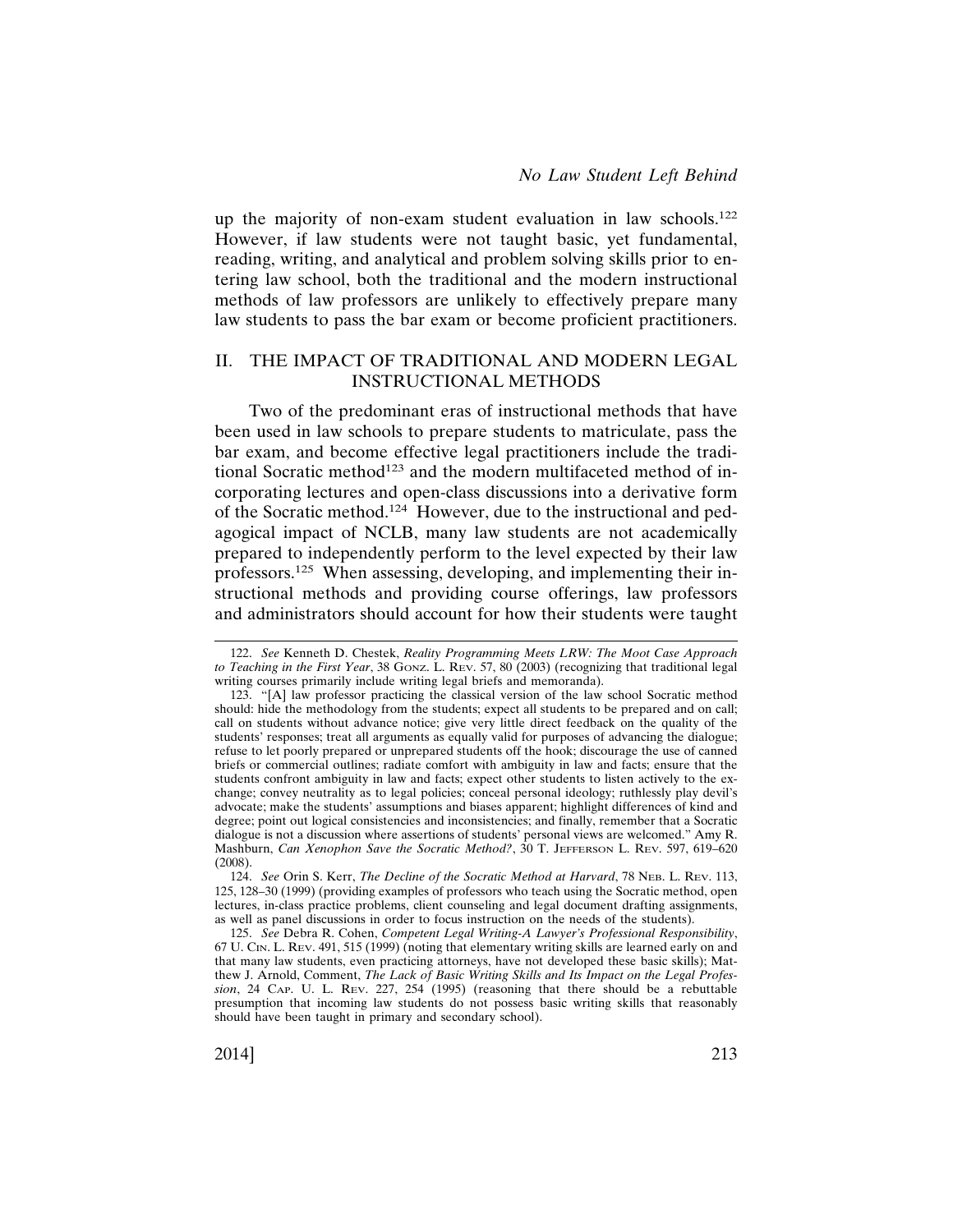to learn in order to provide those students with the optimum opportunity for success.

#### A. The History of the Traditional Socratic Method

The use of the Socratic method in law schools began in 1870, when Christopher Columbus Langdell became dean of Harvard Law School.<sup>126</sup> Dean Langdell utilized the Socratic method to establish the case method of legal study.127 Through the case method version of the Socratic method, students were required to read judicial opinions and cases in order to prepare for class, where the professor engaged students in a back and forth sequence of questions and answers pertaining to the assigned opinions.128 Unlike Socrates' classical version of the Socratic method, "[t]he questioning used in the [legal] Socratic method [was] not dialectic because one of the participants (the professor) [knew]the answer."129 Thus, "[t]he purpose of the [legal] Socratic method [was] for the professor to guide the student in discovering that answer for himself or herself."<sup>130</sup>

The first year of legal study is generally considered the most difficult and important for law students, because academic success during the first year of legal study often directly impacts the professional opportunities available to students during the rest of their matriculation and after graduation.<sup>131</sup> The Socratic method purportedly encourages law students to evaluate and interpret the nuances and specific rules of law applied within a given judicial opinion.132 Through the Socratic method, students are taught the core subjects and skills that prepare them to think critically, analyze, and find solutions for legal issues.<sup>133</sup> However, studies have shown that the exclusive use of the Socratic

<sup>126.</sup> Jeffrey D. Jackson, *Socrates and Langdell in Legal Writing: Is the Socratic Method a Proper Tool for Legal Writing Courses?*, 43 CAL. W. L. REV. 267, 269–70 (2007).

<sup>127.</sup> *Id.* at 270.

<sup>128. &</sup>quot;Under the Socratic Method, law students read cases and the faculty engages them in a question and answer exchange regarding those cases." Vernellia R. Randall, *Increasing Retention and Improving Performance: Practical Advice on Using Cooperative Learning in Law Schools Draft: May 25, 2000*, 16 T.M. COOLEY L. REV. 201, 206 (1999).

<sup>129.</sup> Jackson, *supra* note 126, at 272.

<sup>130.</sup> *Id.*

<sup>131.</sup> *See* Aizen, *supra* note 113.

<sup>132. &</sup>quot;The Socratic method, in general, has the goals of teaching students how to read cases and extract principles of law from them, use legal reasoning and analysis to apply law to fact patterns different from those of an assigned case, make persuasive legal arguments, and understand the nature of legal decision making. Ideally, the student internalizes the Socratic dialectic and is ultimately able to do these things for herself without someone else prompting the next step in the analysis." Mashburn, *supra* note 123, at 620–21.

<sup>133.</sup> *Id.*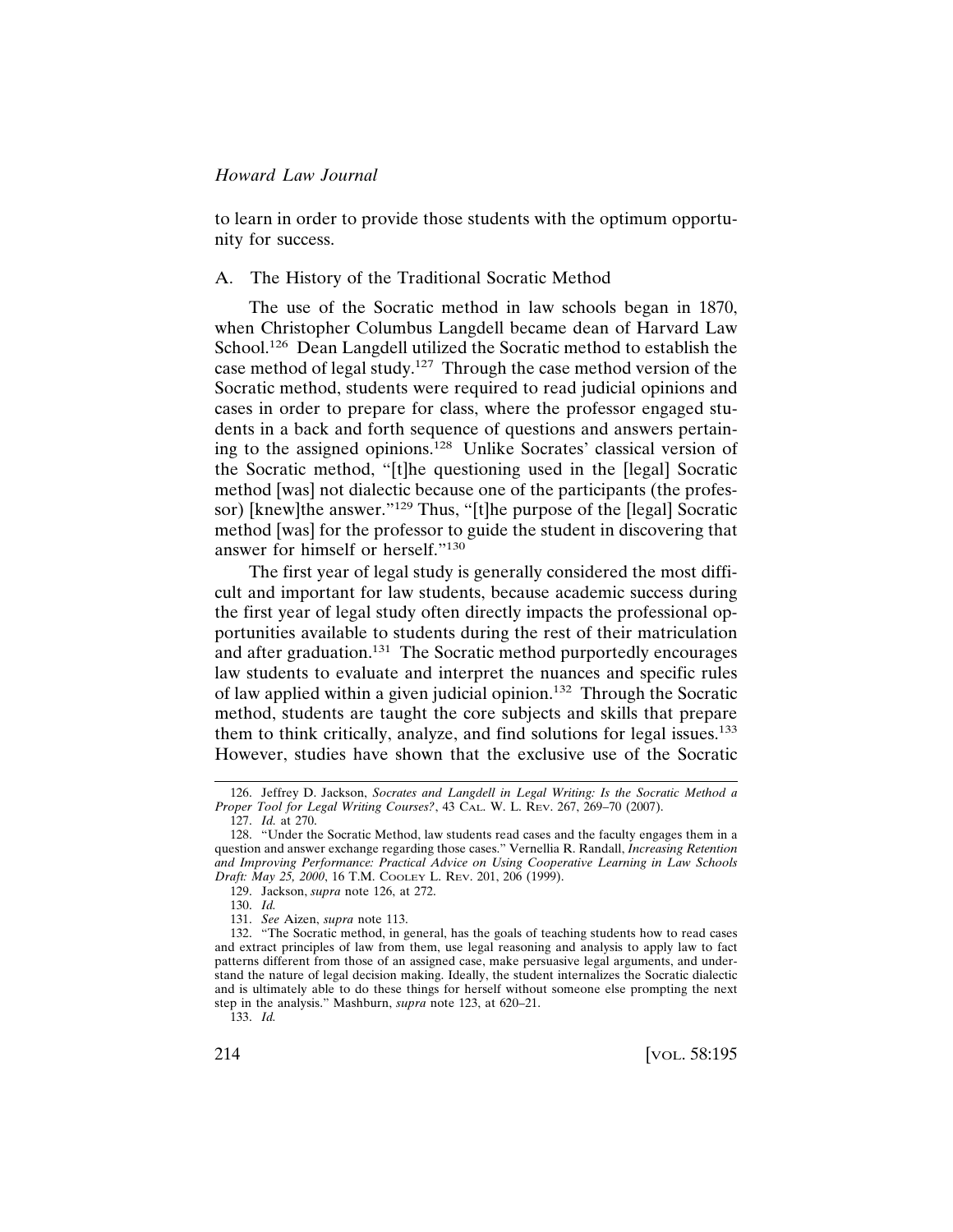method during the first year is not the most effective instructional tool for teaching law students.<sup>134</sup>

Law students are generally given a single exam at the end of the semester or year,<sup>135</sup> typically in fact-pattern essay format,<sup>136</sup> which constitutes the majority of their grade in the course.<sup>137</sup> Each law school class, especially during the first year of law school, typically contains approximately 70 to 90 students.138 However, only a few law students are called on by the professor within a given class period to engage in the Socratic method.139 Law students listen and take notes pertaining to the class discussion between the professor and their classmates.140 A few scholars argue that the Socratic method encourages active learning, because law students are required to "read the material and think critically about the material before class so that they can respond if called upon" as well as "actively follow the dialogue between the professor and the answering student."<sup>141</sup> These scholars argue that the Socratic method encourages students to speak and develop their oratory skills in a "safe" classroom environment.<sup>142</sup> While the Socratic method has long served as a primary methodology for teaching the law, opponents of the method argue that these "on call"143 discussions are often the only opportunities for feedback an individual student may have with their professor.<sup>144</sup> Opponents argue

<sup>134.</sup> *See* Jackson, *supra* note 126, at 307 (recognizing that while the Socratic method is useful for teaching legal analysis, the methodology is most effective when used in conjunction with other techniques that are better suited to teach other legal concepts).

<sup>135.</sup> *See* Randall, *supra* note 128, at 207 (noting that law professors generally give one exam per semester and grade based on how students in the class compare against each other).

<sup>136.</sup> *See* Roach, *supra* note 10, at 673.

<sup>137.</sup> *See* Harvey Gilmore, *Misadventures of a Law School Misfit*, 51 DUQ. L. REV. 191, 198 (2013).

<sup>138.</sup> *See* Randall, *supra* note 128.

<sup>139.</sup> *Id.* (recognizing that most students in law classrooms are passive learners, because the Socratic method typically only allows the professor to engage a few students at a time).

<sup>140. &</sup>quot;Those who are not engaged [in the Socratic method] are expected to listen, silently answer the questions being asked of their peers, and determine whether their potential response was appropriate based on the professor's response to the student of the day." Linda S. Anderson, *Incorporating Adult Learning Theory into Law School Classrooms: Small Steps Leading to Large Results*, 5 APPALACHIAN J.L. 127, 135 (2006).

<sup>141.</sup> Jackson, *supra* note 126, at 274–75.

<sup>142.</sup> *Id.* at 280 (noting that many law students matriculated through their undergraduate institution without having to speak in class).

<sup>143.</sup> *See* Eileen A. Scallen, *Evidence Law As Pragmatic Legal Rhetoric: Reconnecting Legal Scholarship, Teaching and Ethics*, 21 QLR 813, 865 (2003) (describing the phenomenon when students are called on by the professor and required to speak in class).

<sup>144.</sup> *See* Roach, *supra* note 10, at 673 (arguing that law students receive minimal feedback or assessment regarding how they are performing in the course and whether they are understanding the material); Anderson, *supra* note 140 (noting that the little feedback law students do receive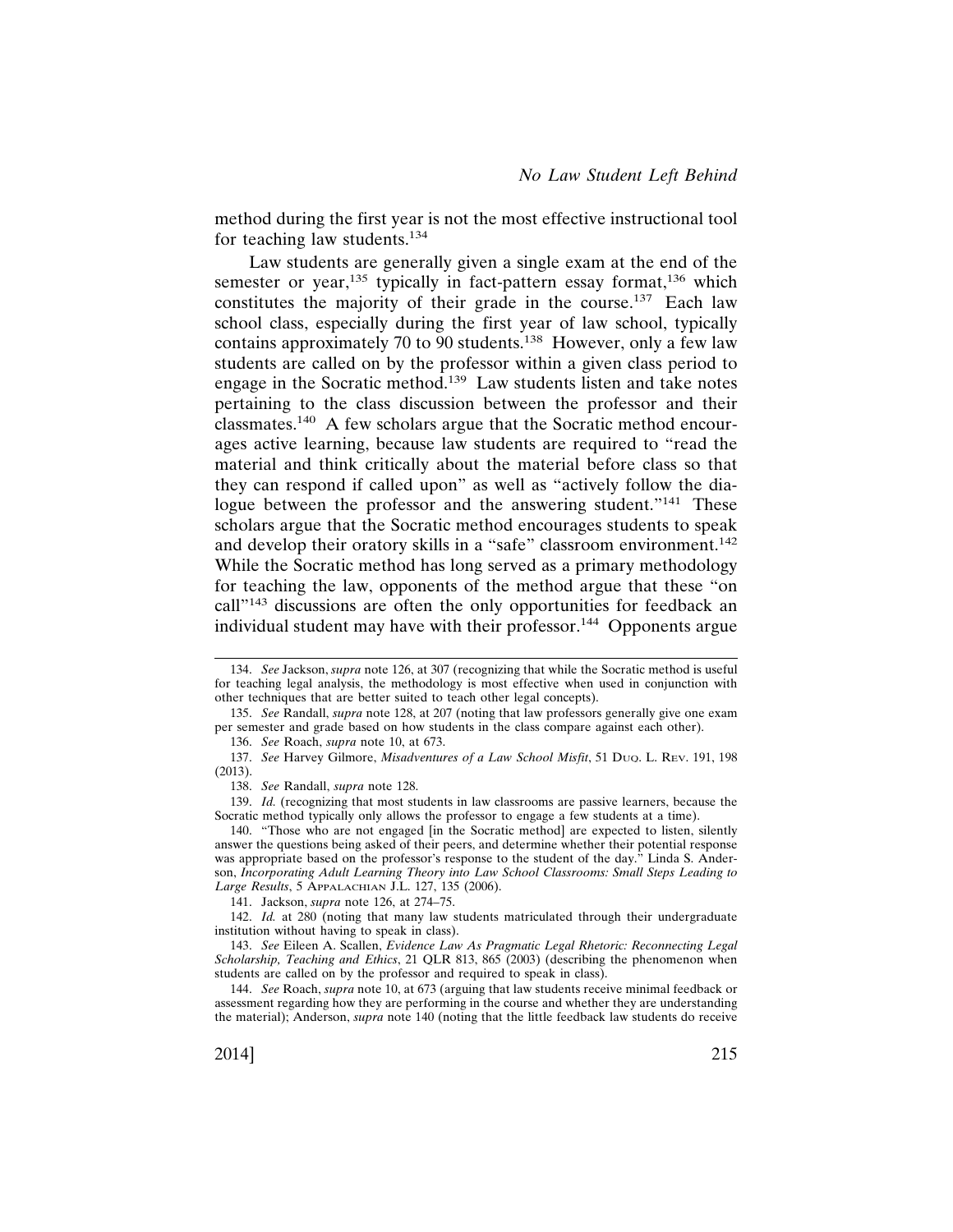that "many students find that their self-esteem depends on their demonstrations of ability in class."145 Thus, many first-year law students who are on call are distressed and frightened by the experience,  $146$  in part because of the "perceived hostility and smugness of the professors in questioning,"<sup>147</sup> but also due to the pressures of law school and the need for "personal validation prior to the exam."<sup>148</sup>

Law students who are not on call may be less engaged than their peers in the learning process.149 Many law students find the material taught through the use of the Socratic method confusing and difficult to process.150 The methodology alone often fails to motivate law students to think critically about the information that they are assigned to read, because many law students spend the majority of their time merely getting through the material just to prepare for class.151 Proponents argue that the Socratic method develops cognitive skills and advances students' legal reasoning, synthesizing, and application skills in regard to complex legal rules, cases, and exceptions.152 Becoming accustomed to the Socratic method is a difficult process, because "[m]ost of the teaching students have experienced prior to law school places a premium on knowledge of facts rather than process."153 Many law students simply do not learn the covered material during the academic

147. Jackson, *supra* note 126, at 285.

149. "Many [law students] sit quietly in class pouring their energy into taking verbatim notes of what the professor says, rarely participating voluntarily or engaging in active listening." Mashburn, *supra* note 123, at 652 (conceding that a shift away from the Socratic method may cause less students to come to class prepared). *But see* Eagar, *supra* note 4, at 401 n.54 (arguing that the Socratic method may motivate students to continuously be prepared for class).

150. *See* Camille Lamar Campbell, *How to Use a Tube Top and a Dress Code to Demystify the Predictive Writing Process and Build a Framework of Hope During the First Weeks of Class*, 48 DUQ. L. REV. 273, 291 (2010) (noting that the Socratic method, minimal feedback, and final grades based on a single exam cause distress for many students and inhibit their ability to learn).

151. *See* David J. Herring & Collin Lynch, *Teaching Skills of Legal Analysis: Does the Emperor Have Any Clothes?*, 18 LEGAL WRITING: J. LEGAL WRITING INST. 85, 117 n.86 (2012) (recognizing that students do not obtain full comprehension of the material by merely reading to prepare for class discussion); Carol McCrehan Parker, *Reflecting on the Value of Expressive Writing in the Law School Curriculum*, 15 LEGAL WRITING: J. LEGAL WRITING INST. 279, 281 (2009) (noting that first year law students often read in search of the right answer without critically analyzing or interpreting the information).

152. *See* Jackson, *supra* note 126, at 276.

often comes after the semester is over and they have already received their final grade in the course).

<sup>145.</sup> Jackson, *supra* note 126, at 286.

<sup>146.</sup> *See* John O. Sonsteng, Donna Ward, Colleen Bruce & Michael Petersen, *A Legal Education Renaissance: A Practical Approach for the Twenty-First Century*, 34 WM. MITCHELL L. REV. 303, 337 (2007) (arguing that questions posed by professors through the Socratic method are often arbitrary, obscure, and posed in an intimidating manner).

<sup>148.</sup> *Id.* at 286.

<sup>153.</sup> *Id.* at 277.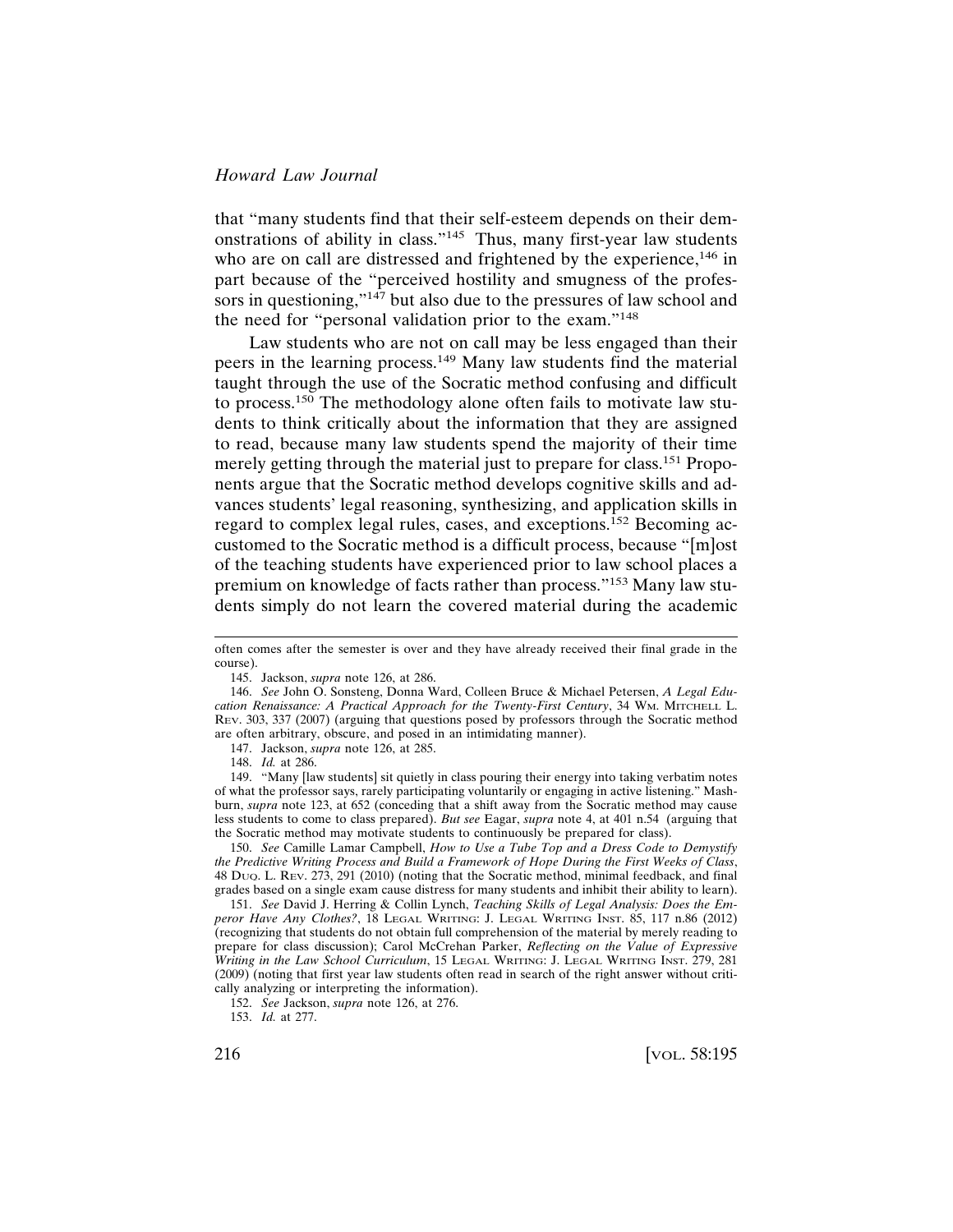year,154 and instead are forced to attempt to memorize the information at the end of the semester in preparation for the final exam.<sup>155</sup> However, a shift away from the unitary methodology of the Socratic method developed in 1970 to address the evolving needs of law students.156

#### B. The Shift Toward Modern Instructional Methods

In the 21st Century, the Socratic method is no longer the primary teaching method used to instruct law students.157 The modern instructional methodology includes lecture and open-class discussions, and in certain instances completely eliminates the traditional use of the Socratic method, especially after the first year.158 While some law professors still utilize the traditional Socratic method form of instruction,<sup>159</sup> most have opted to utilize a variety of teaching methodologies<sup>160</sup> and many professors have completely replaced the Socratic method with "toned-down Socratic questioning, student panels, group discussions, and lectures."161 One explanation for this pedagogical shift recognizes that "yesterday's students have become today's professors, and have carried with them perspectives and attitudes toward legal education" from their own experiences as law students.162 Many modern law professors disapprove of the use of the strict Socratic method and favor more modern instructional methods that reduce the purported in-class anxiety and fear in law students.<sup>163</sup>

<sup>154.</sup> *See* Randall, *supra* note 128 (noting that most law students are passive learners in the classroom setting).

<sup>155.</sup> *See* Douglas A. Henderson, *Uncivil Procedure: Ranking Law Students Among Their Peers*, 27 U. MICH. J.L. REFORM 399, 412 (1994) (arguing that students tend to attempt to memorize and cram material tested on their final exams during the last weeks of the semester).

<sup>156.</sup> *See* Kerr, *supra* note 124, at 130 (interviewing non-traditional professors who explained that the exclusive use of the Socratic method was not an effective tool for teaching; the method unnecessarily increased student stress and fear; and it was not an enjoyable experience for students).

<sup>157.</sup> *See* Jackson, *supra* note 126, at 270–71.

<sup>158.</sup> *See* Kerr, *supra* note 124, at 128–30 (providing examples of professors who teach using the Socratic method, open lectures, in-class practice problems, client counseling and legal document drafting assignments, as well as panel discussions in order to focus instruction on the needs of the students).

<sup>159.</sup> *See id.* at 122–23 (detailing the author's interviews with professors who primarily use the Socratic method exclusively).

<sup>160.</sup> *See id.* at 114 (listing student panels, group discussions, and lectures as modern teaching methodologies).

<sup>161.</sup> *Id.*

<sup>162.</sup> *Id.* at 131.

<sup>163.</sup> *See id.* at 130 (interviewing non-traditional professors who explained that the exclusive use of the Socratic method was not an effective tool for teaching; the method unnecessarily increased student stress and fear; and it was not an enjoyable experience for students).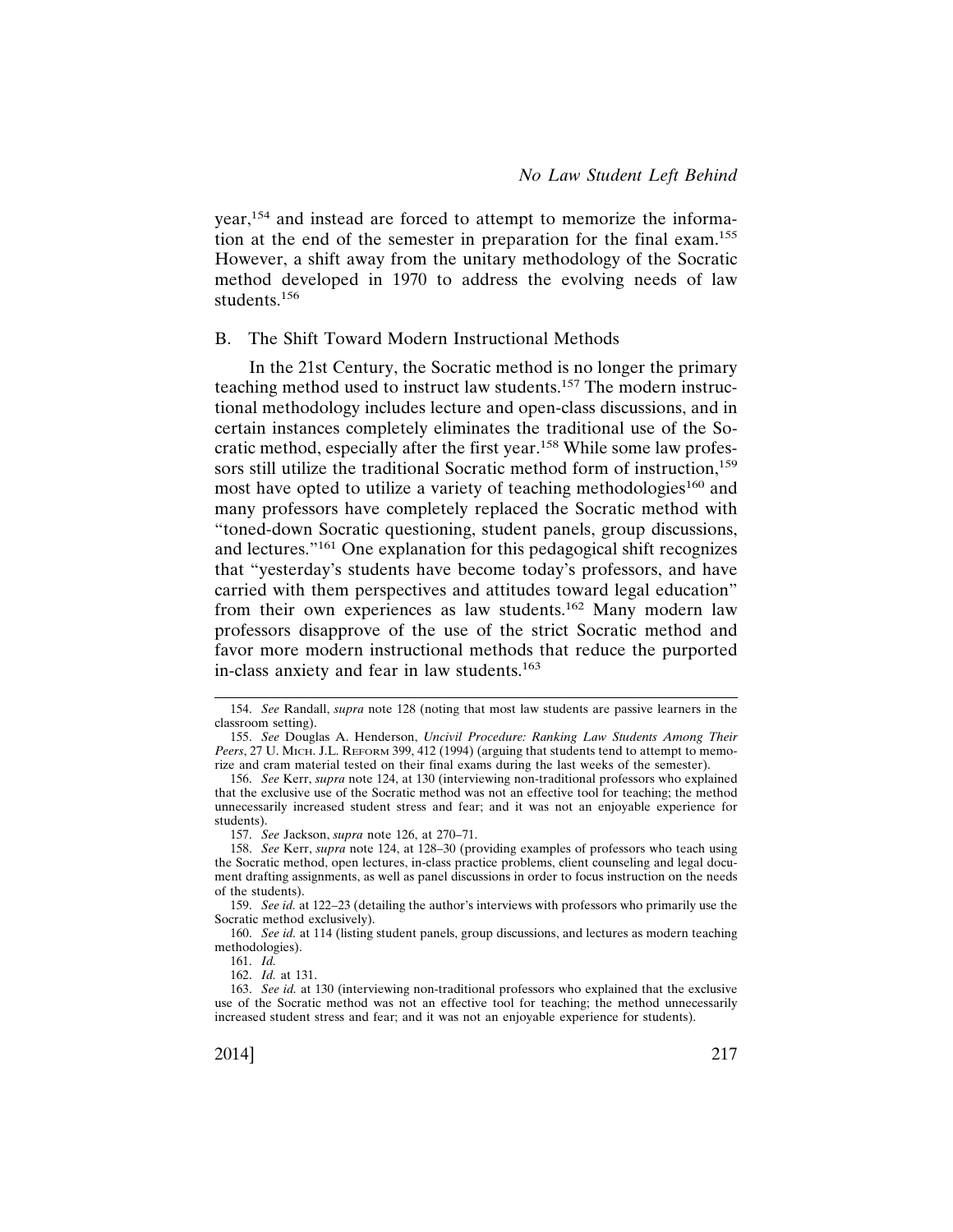Law professors have recognized the effectiveness, or in many instances, ineffectiveness of the traditional instructional methods used in law schools.164 However, these modern instructional methods do not and should not necessarily incorporate changed expectations regarding the information students are still required to learn.<sup>165</sup> Due to their own instructional experiences,<sup>166</sup> law professors should be more open to recognize the differing instructional experiences of their students, particularly those who grew up in the era of NCLB. By doing so, law professors may be able to craft teaching methodologies that account for their students' learning experiences and enable them to improve their potential for academic success during law school and after graduation.

Presently, law students who enter law school without fundamental reading, writing, problem solving, and analytical skills often find it difficult to succeed academically in law school, $167$  because law professors historically offer minimal guidance or feedback in regard to exam taking and legal analysis or writing.168 Without sufficient instruction, many students are further impacted when they are required to read and analyze fact patterns and write essays to solve legal issues on law school exams and the Bar exam.<sup>169</sup> Few first-year legal writing professors or courses devote a significant amount of time teaching basic grammar, analytical, and writing skills prior to teaching standard legal writing curricula.<sup>170</sup> While some of these skills may be further devel-

<sup>164.</sup> *See id.*

<sup>165.</sup> *See* M. H. Sam Jacobson, *Learning Styles and Lawyering: Using Learning Theory to Organize Thinking and Writing*, 2 J. Ass'n LEGAL WRITING DIRECTORS 27, 27-28 (2004) (noting that regardless of the methodology used to teach law students, they must sufficiently learn and understand the material in order to pass the course).

<sup>166.</sup> *See* Kerr, *supra* note 124, at 129–30 (noting that some professors move away from the traditional Socratic method because they did not find the method effective or productive when they were law students).

<sup>167.</sup> *See* Thomas, *supra* note 98, at 128 (hypothesizing that the most successful law students acquired, through years of learning, the ability to engage in meaningful learning, including the ability to transfer knowledge to new problems and contexts); *see also* Cohen, *supra* note 125, at 515 (noting that elementary writing skills are learned early on and that many law students, even practicing attorneys, have not developed these basic skills); Arnold, *supra* note 125, at 254 (reasoning that there should be a rebuttable presumption that incoming law students do not possess basic writing skills).

<sup>168.</sup> *See* Lasso, *supra* note 121, at 79.

<sup>169.</sup> *See* Randall, *supra* note 128, at 207 (noting that law professors generally give one exam per semester and grade based on how a student compares to other students in the class); *see also Society of American Law Teachers Statement on the Bar Exam July 2002*, 52 J. LEGAL EDUC. 446, 446 (2002) (describing the bar exam as a test consisting of multiple-choice questions and a set of essay questions).

<sup>170. &</sup>quot;Historically, law schools have not offered sufficient writing instruction. Few law schools have implemented the ABA suggestion for a writing requirement in each year. Although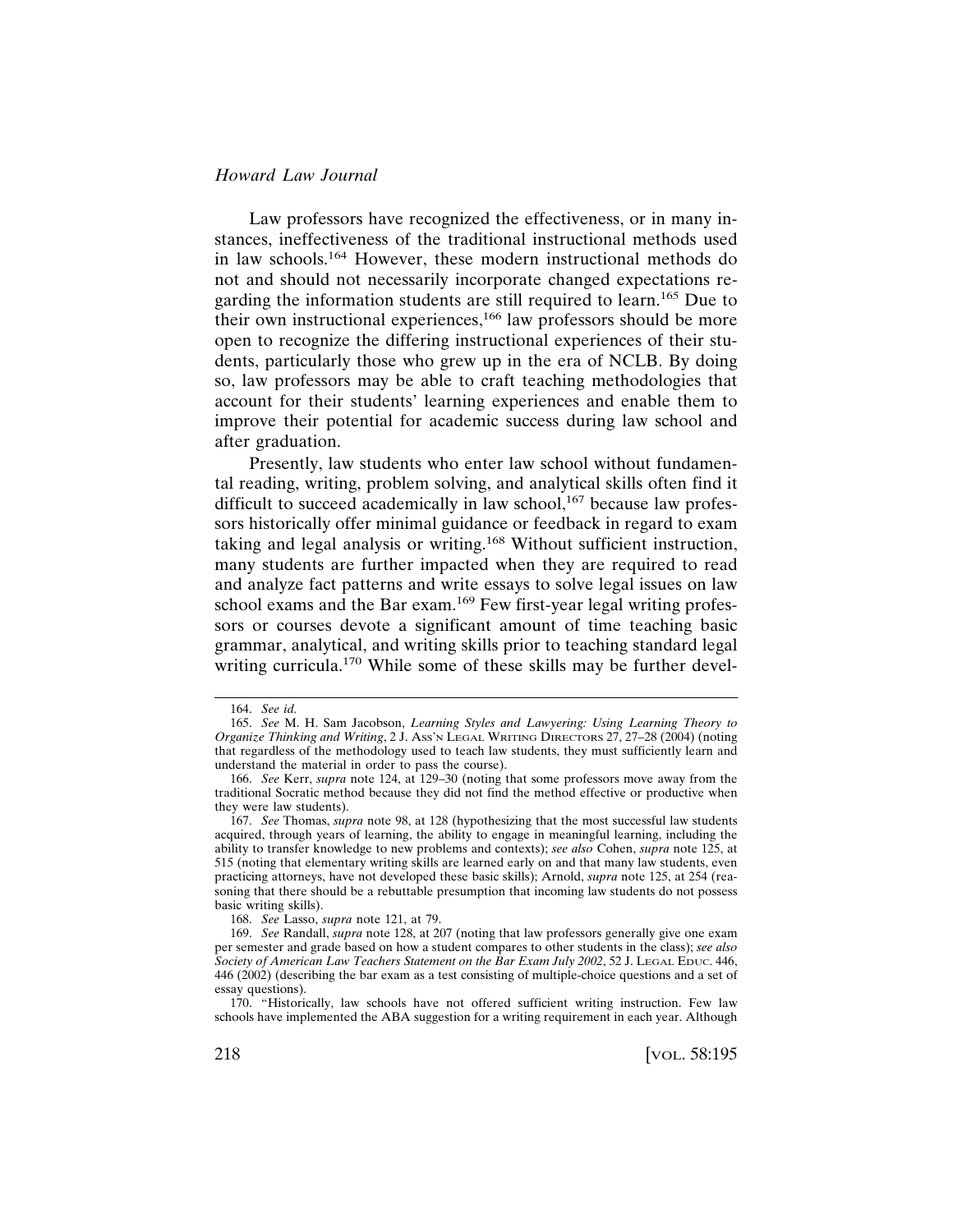oped in law school,<sup>171</sup> legal writing professors should not be required to spend extensive amounts of time teaching the fundamental, yet basic, skills that law students are expected to have learned during their primary and secondary matriculation.<sup>172</sup> The time spent teaching or reviewing these skills in law school could more effectively be spent building and teaching law students the skills they will need in order to pass the bar exam and practice law.173 However, if a significant number of law students have not been taught these skills prior to entering law school, law professors and administrators should account for the instructional histories of law students when developing their instructional methods and course offerings. If they do not account for these realities while constructing their instructional methodologies and course offerings, many law students will continue to graduate unprepared to take the bar exam and become ineffective legal practitioners.

#### C. The Impact of Modern Instructional Methods

Law school grades typically fail to provide law students with the ability to assess whether or not they have effectively learned the material.<sup>174</sup> Law students usually receive very minimal feedback regarding how they performed on their final exams, aside from the grade itself, or why they received those grades.175 Law school grades are also not necessarily indicative of how well students understand the material, especially if the school utilizes a grading curve that creates a false sense of actual student performance on the exam.176 In conjunction, law schools are primarily the only professional academic institutions

more and more law schools are requiring an upper level writing requirement, most require only two semesters of legal writing." Cohen *supra* note 125, at 515–16 (noting that elementary writing skills are learned early on and that many law students, even practicing attorneys, have not developed these basic skills).

<sup>171.</sup> *See id.* at 523–24 (calling for competent legal writing training through a law student's matriculation in law school as well as after graduation).

<sup>172.</sup> *See* Arnold, *supra* note 125, at 254 (reasoning that there should be a rebuttable presumption that incoming law students do not possess basic writing skills that reasonably should have been taught in primary and secondary schools).

<sup>173.</sup> *Id.* at 256 (arguing that law schools should screen students in an attempt to discern whether they have basic writing skills before admitting them because of the detrimental impact of poor legal writing on the legal profession).

<sup>174.</sup> Sonsteng et al., *supra* note 146, at 337–38, 394 (recognizing that many incoming law students expect to perform well based on their past academic success; however, with minimal feedback regarding their law school performance, besides a single grade or score, students have little opportunity to assess and improve).

<sup>175.</sup> *See* Lasso, *supra* note 121, at 79.

<sup>176.</sup> Lynn Daggett, *Doing the Right Thing: Disability Discrimination and Readmission of Academically Dismissed Law Students*, 32 J.C. & U.L. 505, 558 (2006) (providing that schools with mandatory curves measure how students perform in comparison to their classmates).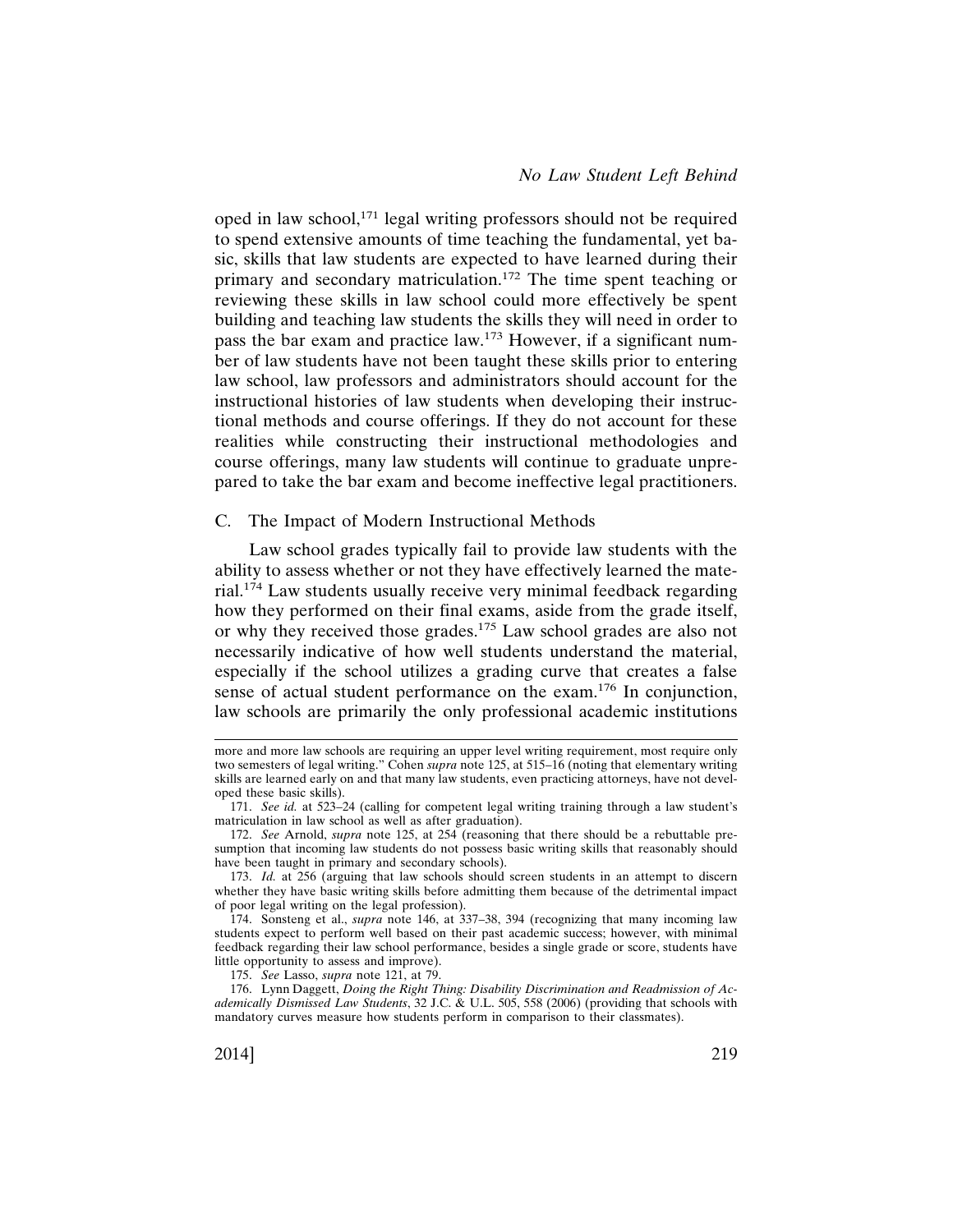in the U.S. that allow students to graduate after receiving less than a "C" in multiple classes.<sup>177</sup> While law students who perform well academically are more likely to pass the bar and become effective legal practitioners,<sup>178</sup> students who did not perform well during their firstyear often find it difficult to improve their academic circumstances.<sup>179</sup> Many are labeled based off their first-year performance<sup>180</sup> and are often unable to receive the academic assistance that they need to improve.<sup>181</sup>

Understanding the need for substantial academic feedback is necessary when assessing law school instructional methods, because most legal professionals agree that the first-year of law school is the most indicative of success post-graduation.<sup>182</sup> However, many law students who were not able to perform well academically during law school, particularly during their first year of legal study, are unlikely to be able to adequately prepare to take the bar exam two months after graduating from law school, $183$  nor will they develop the skills overnight to become effective legal practitioners.184

<sup>177. &</sup>quot;Law schools differ from other graduate institutions. The vast majority require only a 2.0 grade point average—or something in that range—to remain in good standing and graduate." Joshua M. Silverstein, *A Case for Grade Inflation in Legal Education*, 47 U.S.F. L. REV. 487, 497–98 (2013) (noting that "C" grades are generally satisfactory in legal education and recognizing that a number of law schools continue to employ "D" grades).

<sup>178.</sup> *See* Henderson, *supra* note 155, at 417 (finding it unsurprising that law student performance on final exams remain much the same semester after semester, because the satisfaction of performing well typically decreases after the first year, leading to a perpetuation of the status quo for many students).

<sup>179.</sup> *Id.*

<sup>180. &</sup>quot;[G]rading requirements that set the standard lower than pre-law school performance lead students to believe that only a small portion of each graduating class is successful—namely, the ten to twenty-five percent who actually receive high marks. . . . Students . . . resent such grading systems, which effectively create a sense of resignation and mediocrity across a large segment of the class." Silverstein, *supra* note 177, at 536 (quoting another source).

<sup>181. &</sup>quot;First-year grades control the distribution of goodies: honors, law review, job placement, and, because of the importance placed on these matters by the law school culture, even the student's sense of personal worth. Since the system rewards only a few, punishes the rest, and is perceived as largely unresponsive to the degree of effort devoted to study, it is not surprising that clerking in a law office, combined with a passive and limited response to the upperclass curriculum, is a frequent choice." Roger C. Cramton, *The Current State of the Law School Curriculum*, 32 J. LEGAL EDUC. 321, 329 (1982).

<sup>182.</sup> *E.g.*, Joshua M. Silverstein, *In Defense of Mandatory Curves*, 34 U. ARK. LITTLE ROCK L. REV. 253, 264–65 (2012).

<sup>183.</sup> *See* Richard A. Matasar, *Skills and Values Education: Debate About the Continuum Continues*, 22 N.Y.L. SCH. J. INT'L & COMP. L. 25, 34 (2003) (finding that many students who have difficulty understanding legal doctrine and applying legal analysis often do not pass the bar exam on the first attempt).

<sup>184.</sup> *Id.* (noting that many students who have difficulty understanding legal doctrine and applying legal analysis will likely require more training in lawyering skills).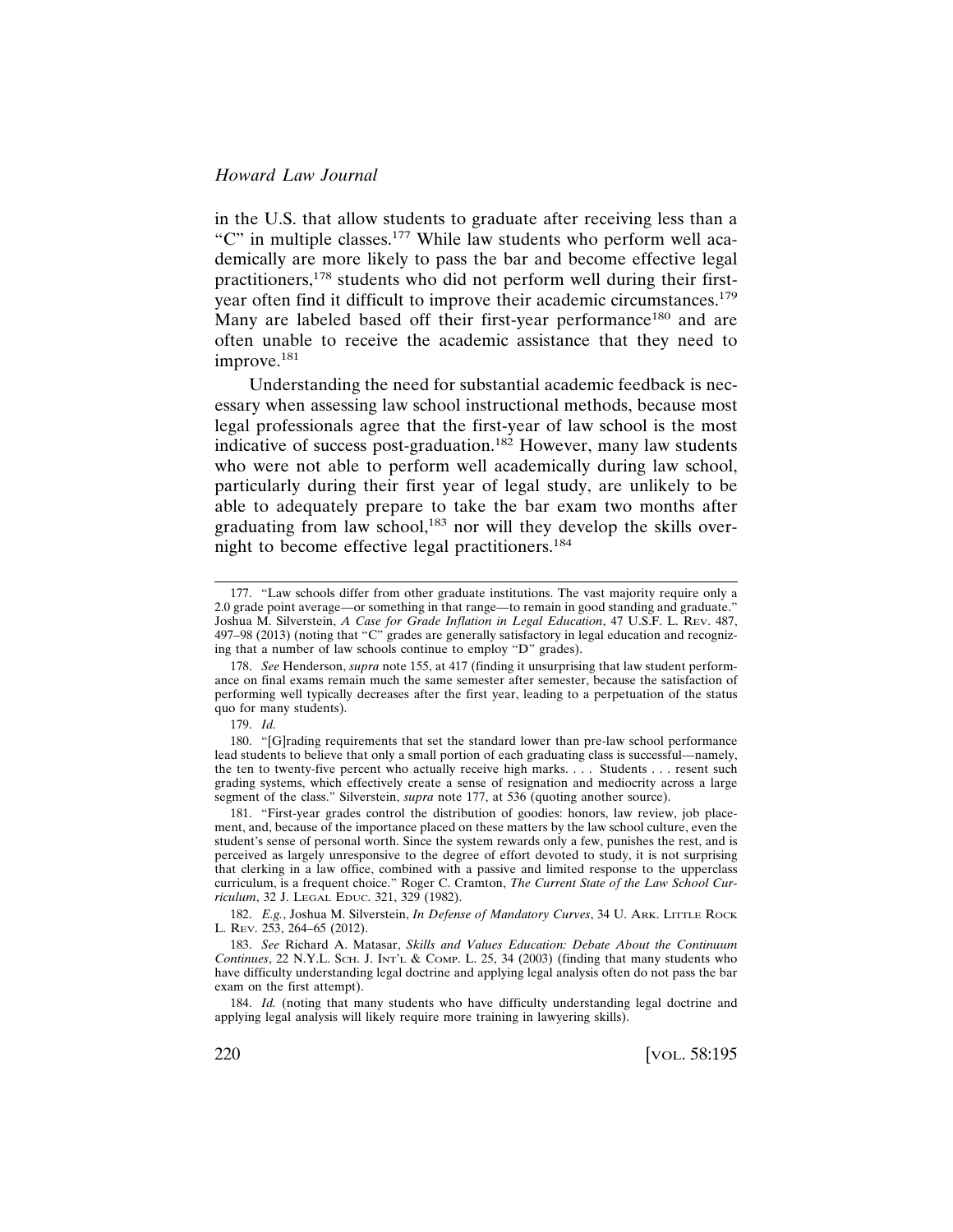#### III. THE CONCERNS OF THE LEGAL COMMUNITY

While the effectiveness of law professors' instructional methods and the availability of certain course offerings directly impact the academic and professional lives of law students,185 these circumstances also directly affect the legal community.186 Members of the legal profession, especially those involved in legal education, expect a significant number of law students to be able to pass the bar exam upon graduation.187 They also expect recent law graduates to have amassed a sufficient amount of skills in law school that will enable them to become effective legal practitioners.<sup>188</sup> However, declining bar passage rates<sup>189</sup> and growing concerns regarding the preparedness of recent law school graduates to enter the legal field $190$  have led many in the legal community to express concern regarding the sufficiency of law school instructional methods.<sup>191</sup>

#### A. Preparing for the Bar Exam

Few attorneys reason that law students need to take an extensive amount of bar courses in law school prior to sitting for the bar exam.192 Most practitioners agree that overall academic performance in law school and continued strong preparation post-graduation are the strongest indicators of success on the bar exam.193 However, school-provided bar courses give students an opportunity to learn

<sup>185.</sup> *See* Kamina A. Pinder, *Street Law: Twenty-Five Years and Counting*, 27 J.L. & EDUC. 211, 226 (1998) (detailing the purpose of law school in preparing students to effectively practice law).

<sup>186.</sup> *See* Margaret Martin Barry, *Practice Ready: Are We There Yet?*, 32 B.C. J.L. & SOC. JUST. 247, 248–49 (2012) (arguing that law schools are no longer fulfilling their promise of preparing practice ready attorneys evinced by concerns of those already practicing in the legal industry).

<sup>187.</sup> *See* Joan Mahoney, *The Future of Legal Education*, 33 U. TOL. L. REV. 113, 115 (2001). 188. *Id.*

<sup>189.</sup> *See* 2012 STATISTICS, *supra* note 3 (showing that bar passage rates for first time takers have steadily decreased to seventy-seven percent since 2008).

<sup>190. &</sup>quot;[T]he profession increasingly is demanding that [legal research and writing] be a central focus of the work of the law school and that students graduate with highly developed abilities to conduct effective research and write clearly, concisely, and persuasively." Deanell Reece Tacha, *No Law Student Left Behind*, 24 STAN. L. & POL'Y REV. 353, 362 (2013).

<sup>191.</sup> *See* Brent E. Newton, *The Ninety-Five Theses: Systemic Reforms of American Legal Education and Licensure*, 64 S.C. L. REV. 55, 70 (2012) (finding that law schools are failing to assess whether law students are mastering the necessary skills that they will need to develop into effective legal practitioners).

<sup>192. &</sup>quot;Students who rank in the upper half of their law school graduating class pass bar examinations no matter which law school courses they take." Rush & Matsuo, *supra* note 113, at 228 (reasoning that there is no evidence supporting a relationship between the number of bar examination subject-matter courses and bar passage).

<sup>193.</sup> *Id.*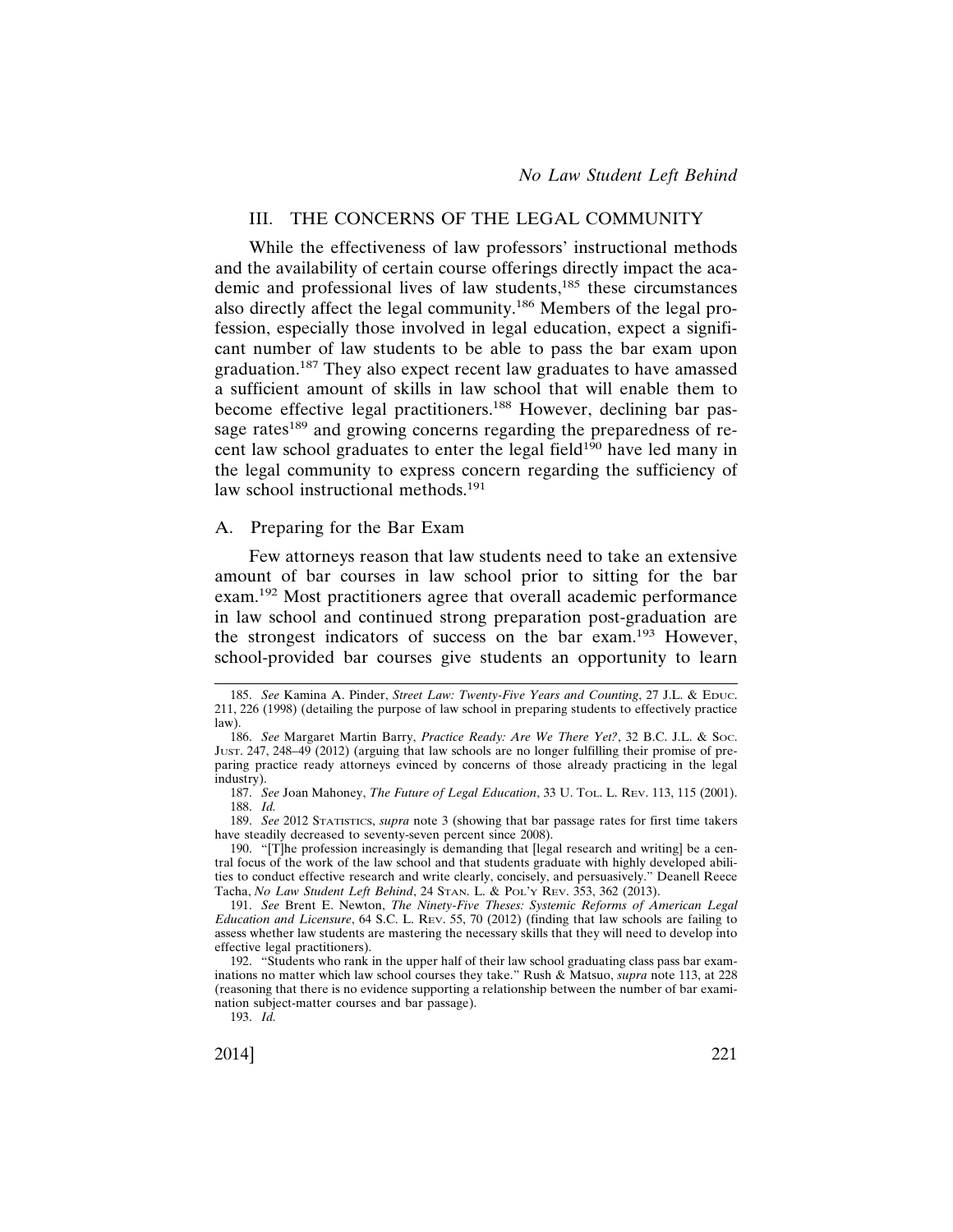rules of law pertaining to subject matter generally tested on the bar in a given jurisdiction.194 Bar courses in law school provide law students with an introduction to material that they will need to master by the time they sit for the bar exam.<sup>195</sup>

Most law students also take a bar preparation course after graduating from law school, but prior to sitting for the bar exam.196 Postgraduation preparatory courses are tailored toward the specific jurisdiction in which an individual plans to take the bar and provide graduates with an opportunity to learn the specific, settled law particular to that jurisdiction.197 Most law schools teach nationally recognized rules of law and "how to think like lawyers."198 However, if a law graduate did not sufficiently learn how to generally analyze and interpret the law during his or her three years of law school, the individual will likely have a difficult time learning specific, related, but sometimes contradictory legal material in two months before sitting for the bar exam.199

Since 2008, overall bar passage rates in the U.S. have declined,<sup>200</sup> and the specific scores on the Multistate Bar Examination (MBE)<sup>201</sup> and the Multistate Professional Responsibility Examination (MPRE)

<sup>194. &</sup>quot;The bar exam tests the subjects students should have learned in law school in preparation for the general practice of law." Suzanne Darrow-Kleinhaus, *A Response to the Society of American Law Teachers Statement on the Bar Exam*, 54 J. LEGAL EDUC. 442, 451 (2004) (recognizing that bar preparation courses do not teach students how to "analyze a question, write an essay, or think through a problem.").

<sup>195.</sup> *See* Riebe, *supra* note 20, at 308 ("[I]t is logical that students will be better situated to pass bar exams if they do not have to spend their review period learning many courses from scratch.").

<sup>196.</sup> *See* Anthony Peirson Xavier Bothwell, *The Law School Admission Test Scandal: Problems of Bias and Conflicts of Interest*, 27 T. MARSHALL L. REV. 1, 30 (2001).

<sup>197.</sup> *See* Riebe, *supra* note 20, at 317 (recognizing that bar exams are state specific and encouraging law students to research and identify which review courses are most effective for passing a particular state's exam).

<sup>198.</sup> J.B. Ruhl, *Managing Systemic Risk in Legal Systems*, 89 IND. L.J. 559, 568 (2014).

<sup>199.</sup> *See* James D. Gordon III, *How Not to Succeed in Law School*, 100 YALE L.J. 1679, 1704 (1991) (noting that law school attempts to teach students how to think like a lawyer; however, bar review courses teach the law of a particular state).

<sup>200.</sup> *See* 2012 STATISTICS, *supra* note 3 (showing that bar passage rates for first time takers have steadily decreased to seventy-seven percent since 2008).

<sup>201.</sup> *Id.* (showing that July MBE scores have steadily decreased since 2008); *see also* James R. Maxeiner, *Chapter 19 United States Federalism: Harmony Without Unity*, 28 IUS GENTIUM 491, 513 (2014) ("All but two states, Washington and Louisiana, use the Multistate Bar Exam, for 1 day of their 2-or-3 day state bar exams. The Multistate Bar Exam consists of 200 multiple choice questions on the topics of contracts, torts, constitutional law, criminal law, evidence, and real property. These questions are not jurisdiction-specific but test issues that should have the same solutions in all states.").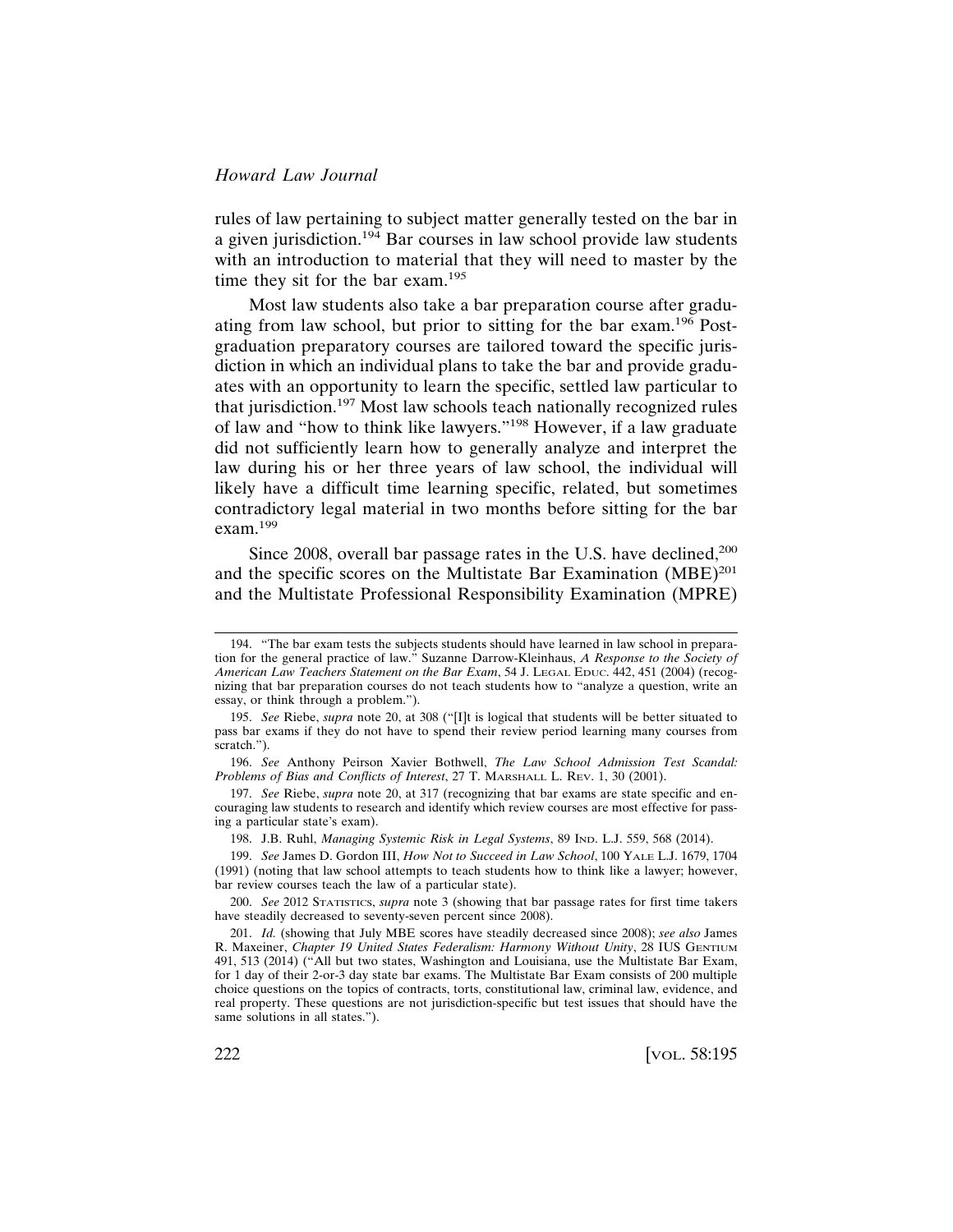portion of the bar have likewise decreased.202 Only seventy-seven percent of law school graduates who sat for the bar exam in 2012 passed the test on the first time.<sup>203</sup> Many legal scholars believe, in part, that recent increases in the minimum score necessary to pass the bar have made the bar exam more difficult to pass.204 Other legal professionals are more concerned that recent law school graduates are just generally not academically prepared to pass the exam.205 Ineffective legal instruction and training perpetuates the divide between law students who perform academically well and those who do not.<sup>206</sup> Law schools around the country are graduating students who were unable to perform well on a large number of law school exams throughout their matriculation.207 While law students who perform well academically during law school tend to pass the bar,<sup>208</sup> law students who did not effectively develop basic cognitive and reasoning skills prior to attending law school, as well as learn rudimentary substantive legal doctrine during their three years of law school, are far more likely to find it difficult to the pass the bar exam.209 Many of those students will similarly find it difficult to become effective legal practitioners.

<sup>202.</sup> *See* 2012 STATISTICS, *supra* note 3 (showing that MPRE scores have generally declined since 2008, but increased in 2012); *see also* A. Michael Gianantonio, *The Practical Use of the Trial Advocacy Course in Today's Legal Education Curriculum*, 50 DUQ. L. REV. 485, 499–500 (2012) ("A law student's knowledge of the rules of ethics is . . . tested by the Multistate Professional Responsibility Exam ('MPRE'). The MPRE is designed to measure a student's knowledge and understanding of established standards related to a lawyer's professional conduct.").

<sup>203.</sup> *See* 2012 STATISTICS, *supra* note 3 (showing that bar passage rates for first time takers have steadily decreased to seventy-seven percent since 2008).

<sup>204.</sup> *E.g.*, Deborah J. Merritt et al., *Raising the Bar: A Social Science Critique of Recent Increases to Passing Scores on the Bar Exam*, 69 U. CIN. L. REV. 929, 930 (2001) (recognizing the increase in the requisite score to pass the bar exam across the United States).

<sup>205.</sup> *See, e.g.*, Riebe, *supra* note 20, at 270–71 (noting the increase in the requisite score necessary to pass the bar exam, but reasoning that the more pertinent issue concerns the argument that many students are not academically prepared to pass the bar regardless of the requisite score).

<sup>206.</sup> *See* Grant H. Morris, *Preparing Law Students for Disappointing Exam Results: Lessons from Casey at the Bat*, 45 SAN DIEGO L. REV. 441, 455–56 (2008) (recognizing how law schools and the legal profession divide students between those who "do well" and those who "do poorly," in terms of job opportunities); *see also* Aizen, *supra* note 113 (noting that first-year grades often impact internship opportunities, membership on law reviews and moot court, the continuation of merit-based scholarships, and job opportunities upon graduation).

<sup>207.</sup> *See* Silverstein, *supra* note 177, at 499–507 (noting that grading scales differ between law schools and recognizing that law school is the only graduate or professional institution where students are not always academically dismissed for earning grades below a "C" or having less than a "B" average).

<sup>208. &</sup>quot;Students who rank in the upper half of their law school graduating class pass bar examinations no matter which law school courses they take." Rush & Matsuo, *supra* note 113, at 228.

<sup>209.</sup> *See* Linda Jellum & Emmeline Paulette Reeves, *Cool Data on a Hot Issue: Empirical Evidence That a Law School Bar Support Program Enhances Bar Performance*, 5 NEV. L.J. 646,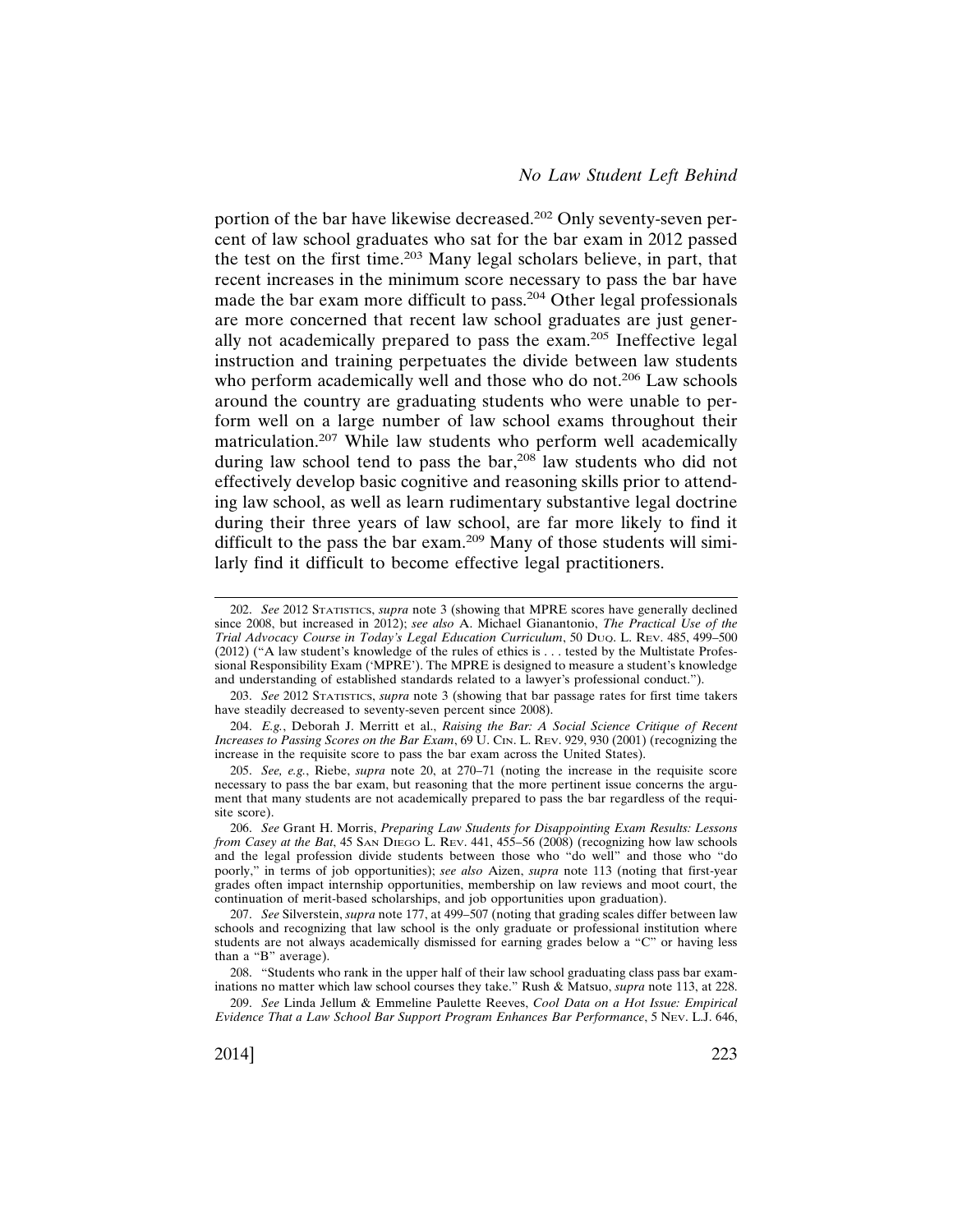#### B. Preparing for the Legal Profession

While the decline in bar passage rates is troublesome, $210$  the professional development of effective legal practitioners is also of concern.211 In 2012, only 62.3% of law school graduates obtained legal jobs that required them to pass the bar exam.212 While every law graduate does not seek to practice the  $law<sub>,213</sub>$  those who do will likely find that legal jobs are scarce and difficult to obtain.214 Most law firms, government agencies, judges, and private practitioners primarily seek to hire only the best law students.<sup>215</sup> While many law firms and government agencies provide for general on-the-job training,<sup>216</sup> more employers are expecting law school graduates to be able to practice proficiently immediately upon hire.<sup>217</sup> There is a growing concern among those in the legal profession that many law school graduates, including those who excelled academically in law school and have passed the bar exam, are unable to practice proficiently.<sup>218</sup>

Many legal scholars reason that recent law school graduates are not adequately prepared to work in the legal field because they have not proficiently developed the necessary skills in law school.219 For example, the ABA only requires law schools to ensure "that each student receive substantial instruction in . . . professional skills generally

<sup>671–72 (2005) (</sup>providing research indicating that students in the bottom half of the class will have far greater difficulty with passing the bar exam).

<sup>210.</sup> *See* Sonia Bychkov Green, Maureen Straub Kordesh & Julie M. Spanbauer, *Sailing Against the Wind: How a Pre-Admission Program Can Prepare At-Risk Students for Success in the Journey Through Law School and Beyond*, 39 U. MEM. L. REV. 307, 309 (2009) (noting that many law schools have become increasingly concerned about declining bar passage rates).

<sup>211.</sup> *See* Eagar, *supra* note 4, at 392 (describing the criticism law schools have faced for purportedly failing to teach students many of the practical lawyering skills they will need in practice).

<sup>212.</sup> A.B.A., 2012 LAW GRADUATE EMPLOYMENT DATA.

<sup>213.</sup> *See* Barnhizer, *supra* note 5, at 309 (recognizing that many law students want to possess legal knowledge, but do not want to practice law in the traditional sense).

<sup>214.</sup> Cassandra L. Hill, *The Elephant in the Law School Assessment Room: The Role of Student Responsibility and Motivating Our Students to Learn*, 56 HOW. L.J. 447, 487 (2013) (critiquing the impact of the United States recession on the legal job market); Tacha, *supra* note 190, at 358; *see also* Daniel Thies, *Rethinking Legal Education in Hard Times: The Recession, Practical Legal Education, and the New Job Market*, 39 J. LEGAL EDUC. 598, 599 (2010) (recognizing that rising tuition, scarce student loans, and fewer available jobs from law school graduates has put a premium on job candidates with practical skills).

<sup>215.</sup> *E.g.*, Hill, *supra* note 214, at 488 (arguing that employers seek law students with high academic achievement, moot court experience, or law journal or review experience, and practical training).

<sup>216.</sup> *See* Tacha, *supra* note 190, at 362 (noting that large law firms and judicial internships and clerkships provide on the job training).

<sup>217.</sup> *See id.* at 362; Hill, *supra* note 214, at 487–88.

<sup>218.</sup> *See* Tacha, *supra* note 190, at 362.

<sup>219.</sup> *Id.* at 370–71.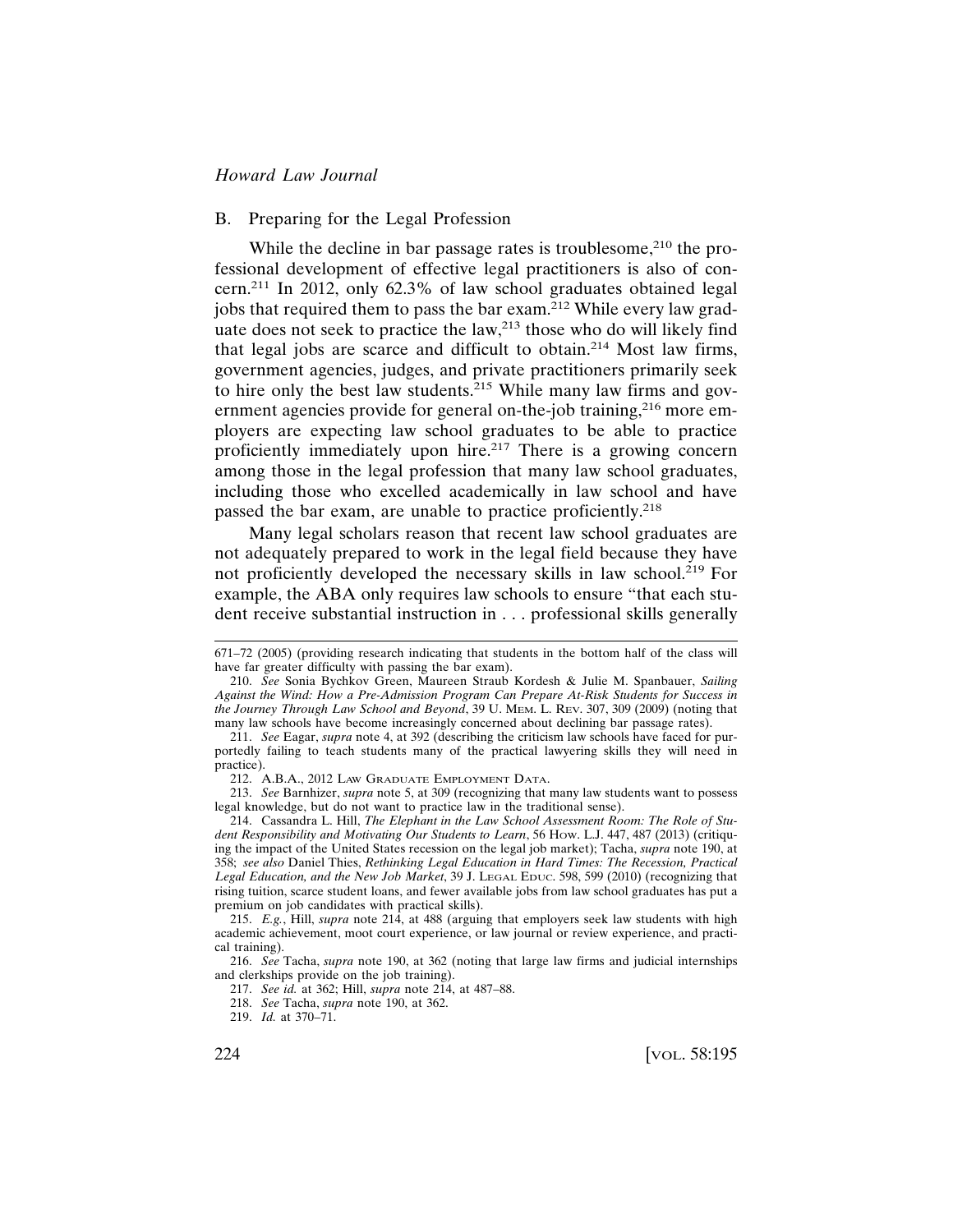regarded as necessary for effective and responsible participation in the legal profession"<sup>220</sup> and offer clinical experience as well as<sup>221</sup> co- and extra-curricular activities.<sup>222</sup> However, modern law students are expected to balance a full-time course load<sup>223</sup> and participate in a number of extracurricular activities, clinics and internships, in order to develop the skills necessary to become proficient practitioners. Although the importance of taking skills courses may be understood by law students, many must balance the maximum credit hours with taking substantive courses,  $224$  other elective courses that will specifically assist them within their chosen career field,<sup>225</sup> or enrolling in courses that may enable them to maintain or improve their grades.<sup>226</sup> Thus, law students often do not take a sufficient amount of skills courses in order to develop the skills necessary to become proficient practitioners upon graduation, $227$  exacerbating the concerns of those already in the legal field regarding the effectiveness of law school instructional methods.228

## IV. REFORMING MODERN LEGAL INSTRUCTIONAL METHODS

In order to address the concerns regarding bar passage rates and the workplace proficiency of law graduates, law professors and administrators should account for the impact of NCLB when developing their instructional methods and course offerings. While NCLB fo-

226. *See* Kim Diana Connolly, *Elucidating the Elephant: Interdisciplinary Law School Classes*, 11 WASH. U. J.L. & POL'Y 11, 35 (2003).

2014] 225

<sup>220. 2013-2014</sup> ABA STANDARDS FOR APPROVAL OF LAW SCHOOLS,, Standard 302, Interpretation 302-3 (defining substantial as a minimum of one or two required courses) [hereinafter 2013-2014 ABA STANDARDS].

<sup>221.</sup> *Id.* at Standard 301.

<sup>222.</sup> *Id.*

<sup>223.</sup> *See* Paul F. Kirgis, *Race, Rankings, and the Part-Time Free Pass*, 54 J. LEGAL EDUC. 395, 399 (2004) (illustrating that a full-time course load generally consists of twelve to sixteen credit hours per semester).

<sup>224.</sup> *See* Anthony J. Luppino, *Minding More Than Our Own Business: Educating Entrepreneurial Lawyers Through Law School-Business School Collaborations*, 30 W. NEW ENG. L. REV. 151, 163 (2007).

<sup>225.</sup> *See* Ann Marie Cavazos, *Next Phase Pedagogy Reform for the Twenty-First Century* Legal Education: Delivering Competent Lawyers for a Consumer-Driven Market, 45 CONN. L. REV. 1113, 1152 (2013) (recognizing that while electives are typically available, the number of courses that are required and "the limited number of courses offered in specialize[d] areas prevent students from graduating with [a] recognized law specialty"); Peter H. Huang & Rick Swedloff, *Authentic Happiness & Meaning at Law Firms*, 58 SYRACUSE L. REV. 335, 345 (2008) (arguing that law students can enroll in elective courses that cater to and develop their strengths).

<sup>227.</sup> *See* Eagar, *supra* note 4, at 392–93.

<sup>228.</sup> *See* Mahoney, *supra* note 187, at 115.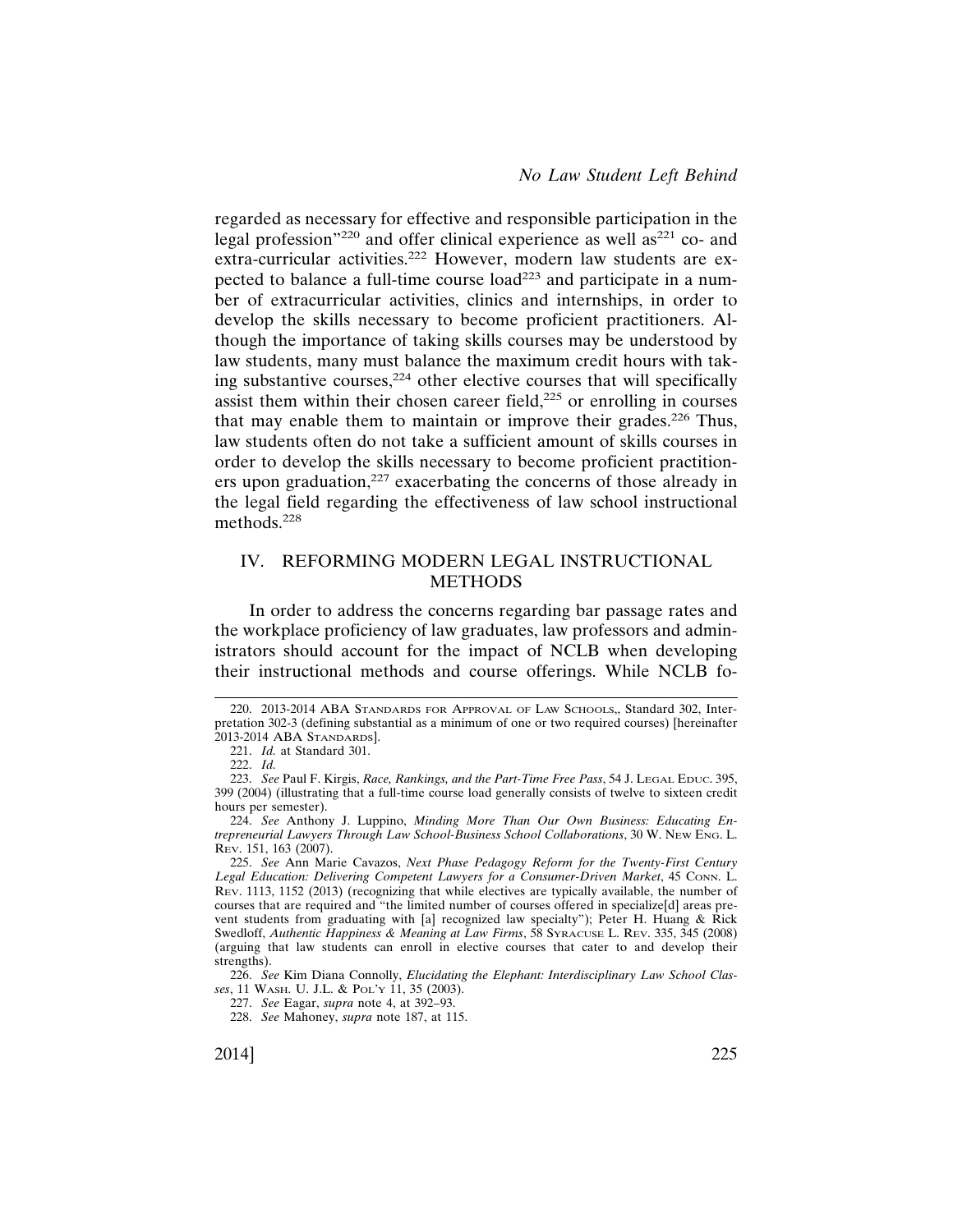cused on test preparation,<sup>229</sup> law schools offer law students minimal opportunities to develop and improve their exam taking skills in a legal manner.230 However, primary and secondary education has shifted toward incorporating substantive learning in conjunction with test preparation.231 Although law professors and administrators have extensive freedom in determining their own instructional methods,<sup>232</sup> many law students may benefit from combining test preparation with substantive learning prior to taking the bar exam and beginning their careers as legal practitioners.

A. Reforming Primary and Secondary Education in the Wake of No Child Left Behind

Recognizing that many students were not developing the analytical, problem solving, or other skills that they need to succeed in the 21st Century labor market, President Obama, various congressmen, and a number of administrative agencies, have organized to improve primary and secondary instructional methods across America.233 The U.S. government has begun to encourage schools to move away from strict, standardized instructional methods, toward more fluid, individualized learning programs that assess and address the needs of particular schools and students.234 These modern initiatives actively promote incorporating test-taking strategies with substantive and engaging learning activities. By shifting the focus away from primarily

<sup>229.</sup> *See* Ratner, *supra* note 90 (recognizing that schools concentrate on narrow curriculum and test-taking strategies rather than teaching and learning); Ngai, *supra* note 90 (noting that opponents of standardized tests argue that the methodology does not ensure that students are substantively learning).

<sup>230.</sup> *See* Lasso, *supra* note 121, at 79.

<sup>231.</sup> *See* Jeffrey C. Sun & Philip T.K. Daniel, *Math and Science are Core to the* IDEA: Breaking the Racial and Poverty Lines, 41 FORDHAM URB. L.J. 557, 593 (2013) ("[A]ssessment does not consider whether the students reached the achievement standard, but rather, whether students made incremental progress from year to year and the amount in which districts and states contributed to these students' gains.").

<sup>232.</sup> *See* Newton, *supra* note 191, at 141 (recognizing the concept that professors have the freedom to teach and communicate academic material in any reasonable manner without repression).

<sup>233. &</sup>quot;President Obama was the first president to have access to the data collected by NCLB which could be used to improve education. In response to the implementation difficulties and flawed outcomes of NCLB, President Obama overhauled the law to replace the 100 percent proficiency goal in reading and math by 2014, with a goal of preparedness for a college or trade for all high school students by 2020." Jodi Wood Jewell, *Legislating Higher Education: Applying the Lessons of No Child Left Behind to Post-Secondary Education Reformation Proposals*, 50 IDAHO L. REV. 53, 63 (2013).

<sup>234. &</sup>quot;[T]he federal government had begun to link continued funding to the adoption of national academic standards, even though the setting of standards has traditionally been within the purview of the states." *Id.* at 65.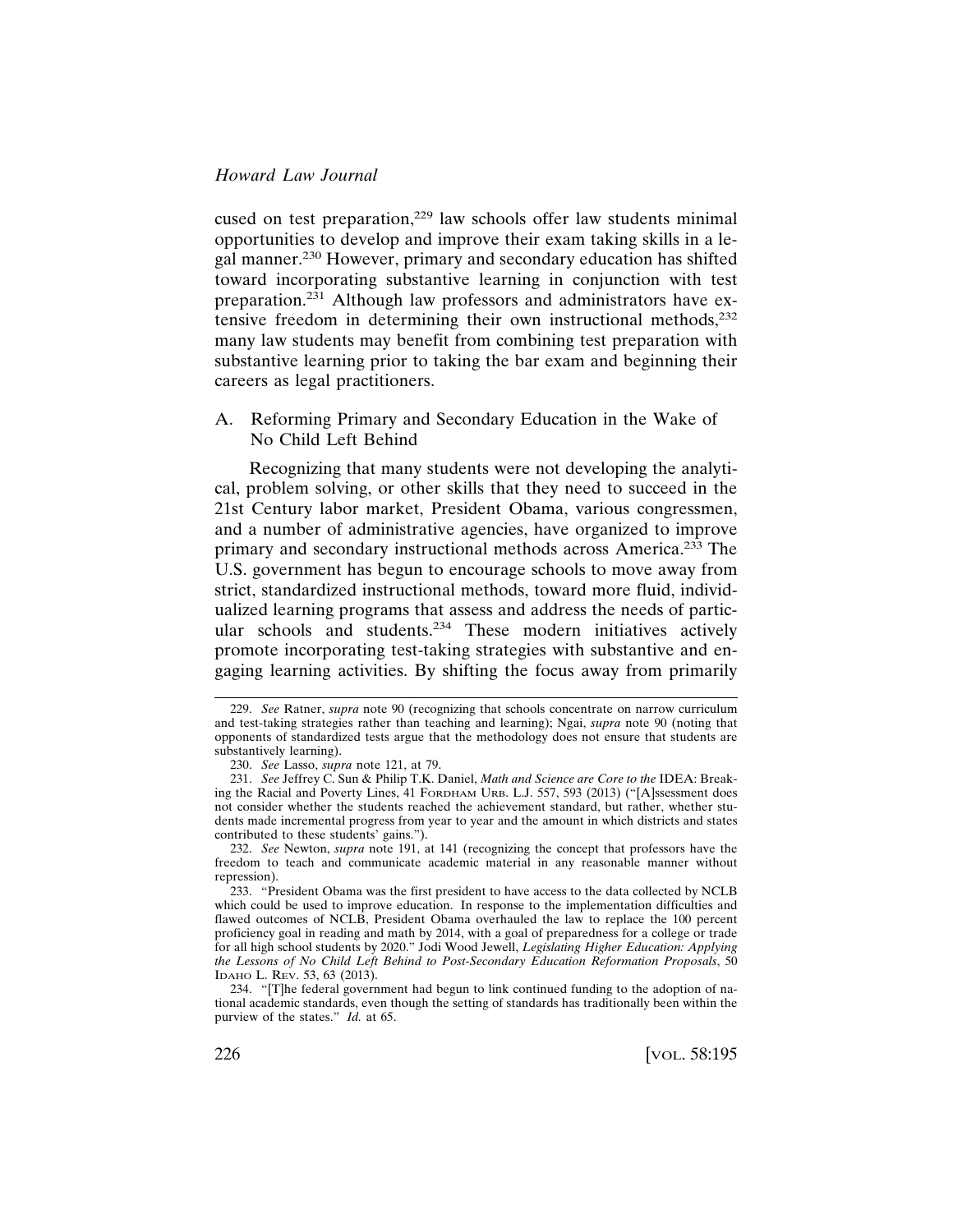standardized memorization, schools are encouraged to also emphasize the learning and retention of fundamental math, science, reading, writing, and problem-solving skills.<sup>235</sup>

The U.S. government is also fronting a collective movement to return the power of primary and secondary school instruction to local school districts<sup>236</sup> and has initiated or proposed a number of programs designed to address local concerns regarding the effectiveness of modern instructional methods.<sup>237</sup> With the expansion of government oversight,<sup>238</sup> these local school districts may become better equipped to ascertain and solve local instructional concerns to meet state and national standards. By reducing the immediacy of many of the penalties surrounding NCLB, primary and secondary schools may retain their funding even when they do not meet state testing standards.<sup>239</sup> Research has shown that withholding funding from schools in need does not offer those schools an opportunity to effectively educate or assist failing students who require extra assistance.<sup>240</sup> Allowing schools to retain their funding gives school districts the opportunity and time to

<sup>235.</sup> *See id*. at 64 (describing how the government has further encouraged education and reform and innovation by preventing tying student achievement to teacher evaluations and offering waivers of NCLB provisions when schools implement pre-approved plans which included greater academic rigor and better outcomes for all students).

<sup>236.</sup> *See id.*

<sup>237.</sup> *See id.* ("President Obama also created the Race to the Top (RTT), a \$4.35 billion dollar grant to the states which took the form of a competition based on more rigorous academic standards, updated data collection strategies, increased teacher effectiveness and improved low-performing schools. The dispersal of the funding was tied to the states' elimination of barriers which prevent tying student achievement data to teacher evaluations."); *see also* Lindsey H. Chopin, *Untangling Public School Governance: A Proposal to End Meaningless Federal Reform and Streamline Control in State Education Agencies*, 59 LOY. L. REV. 399, 419–20 (2013) ("[A]s the Obama administration continues to release reform after reform, Congress introduced five new bills for approval. These bills have many goals, including: elimination of duplicative federal programs created under NCLB; expansion of charter schools by providing financial incentives to states who replicate or expand successful charter schools; an increase in local flexibility in the spending of federal funding; continuation of state standards and linked assessments as well as accountability reports linked to those assessments; encouragement of effective teaching through grants for more professional development and performance-based pay; and promotion of innovation th[r]ough use of local competitive grant programs.").

<sup>238.</sup> *See* Jewell, *supra* note 233, at 65 (recognizing that the revisions of NCLB and the implementation of RTT has increased federal government oversight of education, which has been traditionally within the purview of the states).

<sup>239.</sup> *See id.* at 64 ("[T]he government began granting waivers to meeting some of NCLB's requirements, eventually ending in waivers to struggling schools and districts being granted to 41 states and the District of Columbia by the end of 2013. These waivers were granted in exchange for commitments by the approved states to implement pre-approved plans which included greater academic rigor and better outcomes for all students.").

<sup>240.</sup> *See* Whitney Stohr, *Coloring a Green Generation: The Law and Policy of Nationally-Mandated Environmental Education and Social Value Formation at the Primary and Secondary Academic Levels*, 42 J.L. & EDUC. 1, 91 (2013) ("From the perspective of school districts facing the threat of penalties for non-achievement, it is difficult to justify adopting a pedagogical ap-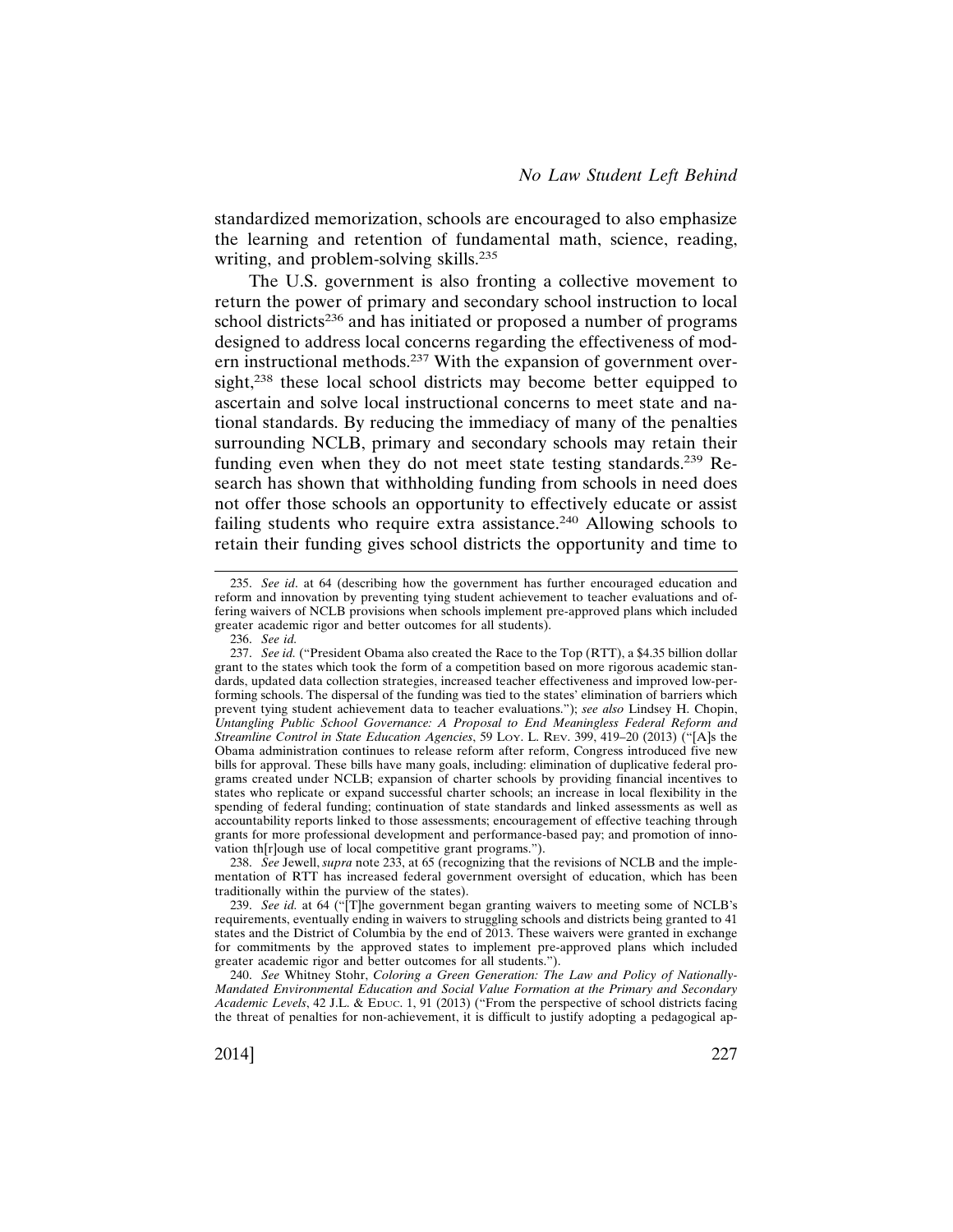better resolve academic concerns as well as provide more varied support and learning opportunities for students.<sup>241</sup> Incentivizing schools with alternative funding resources through federal programs and grants also allows schools to obtain additional funding based on individualized and local demonstrations of academic improvement.<sup>242</sup> These modern government initiatives recognize that students and schools across the U.S. are currently at very different stages of academic achievement.<sup>243</sup> Thus, these programs seek to encourage individual school or district growth by recognizing and accounting for the reality that many school districts may take longer than others to reach academic proficiency.244 By shifting the focus of improvement from across-the-board standards toward achievable goals, individual school districts may calculate and resolve the needs of schools by taking into account the various academic, socio-economic, and political concerns of specific communities without penalty.<sup>245</sup>

Utilizing technology to diversify learning initiatives and improve student as well as teacher access to various academic tools, such as Ebooks, podcasts, tablet or computer software, and the Internet, has become a central part of President Obama's endeavor to improve education in America.246 Working with the Federal Communications Commission and the U.S. Department of Education, President Obama has prioritized providing ninety-nine percent of American schools and libraries with Internet access "within the next five years."<sup>247</sup> Government programs, such as E-rate<sup>248</sup> and ConnectEd,

proach that further adds to the time constraints and teaching requirements of educators while not directly contributing to benchmark achievement.").

<sup>241.</sup> Jennifer Reboul Rust, *Investing in Integration: A Case for "Promoting Diversity" in Federal Education Funding Priorities*, 59 LOY. L. REV. 623, 654 (2013). *But see* Chopin, *supra* note 237, at 419 (recognizing that increased usage of waivers and lax enforcement of NCLB may leave more students behind, because school districts may fail to address educational concerns when they have a reduced fear of funding penalties).

<sup>242.</sup> *See* Jewell, *supra* note 233, at 64.

<sup>243.</sup> *See* Barack Obama, President, United States of America, Remarks on ConnectED Initiative at Buck Lodge Middle School (Feb. 4, 2014) (transcript available at http://www.white house.gov/photos-and-video/video/2014/02/04/president-obama-speaks-connected#transcript) [hereinafter Remarks by the President on ConnectEd].

<sup>244.</sup> *See id.*

<sup>245.</sup> *See* Jewell, *supra* note 233.

<sup>246.</sup> *See* Remarks by the President on ConnectEd, *supra* note 243.

<sup>247.</sup> *See id.* ("ConnectED — a new initiative to close the technology gap in our schools and connect 99 percent of America's students to high-speed broadband Internet within five year").

<sup>248.</sup> *Office of Non-Public Education (ONPE)*, U.S. DEP'T OF EDUC., https://www2.ed.gov/ about/offices/list/oii/nonpublic/erate.html (last updated Aug. 21, 2013) ("The universal service Schools and Libraries Program, commonly known as 'E-rate,' provides discounts of up to 90 percent to help ['public and most non-profit K-12 schools as well as all public and many private libraries'] in the United States obtain affordable telecommunications and internet access.").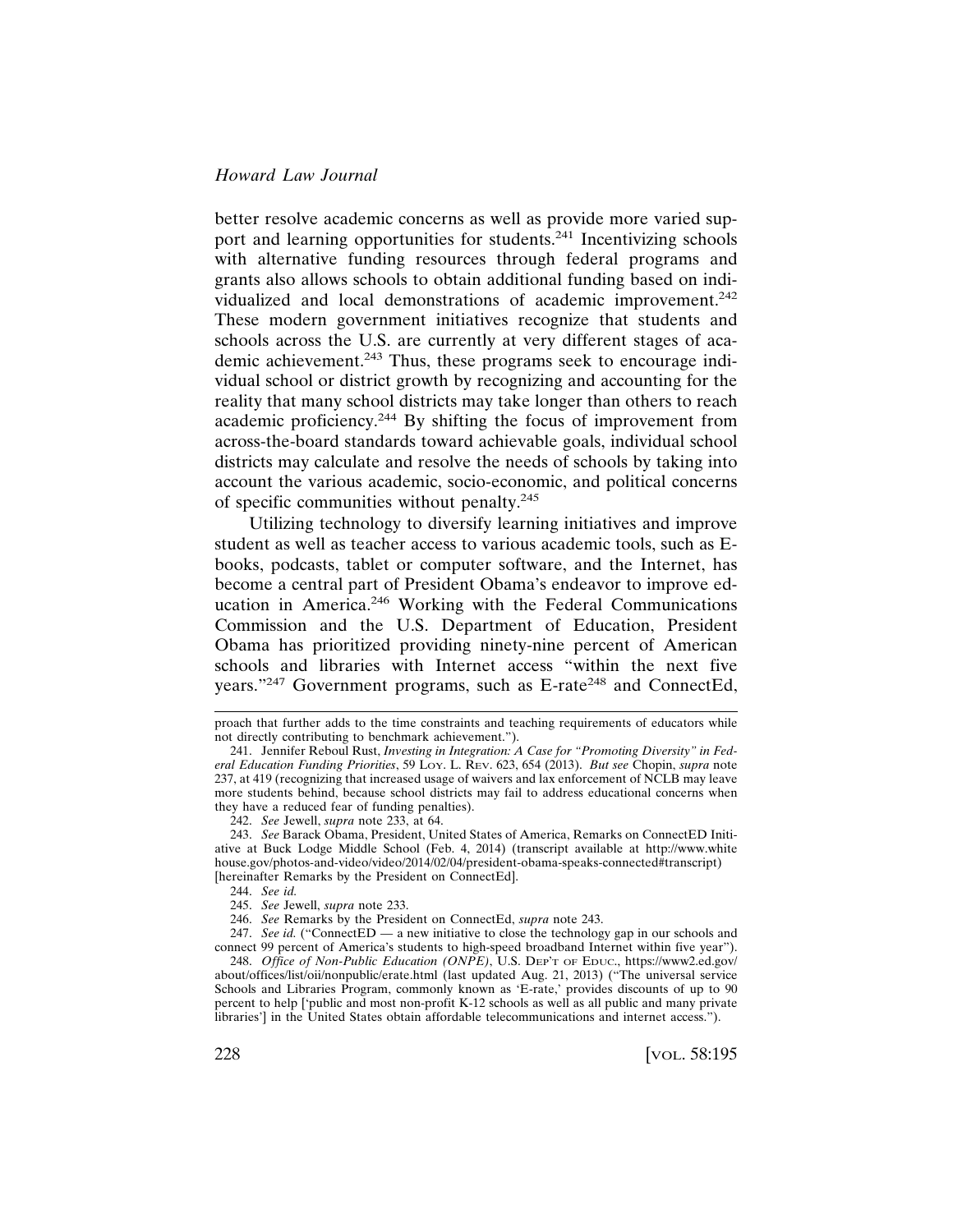are seeking to encourage local schools to utilize digital technology that may provide students with access to digital tools that will help improve their math and science skills.<sup>249</sup> The central theme involves helping students take responsibility for their own education and academic growth by engaging them academically with technological resources that will encourage them to enjoy learning.<sup>250</sup> The understanding revolves around recognizing that students in the 21st Century learn very differently from students who grew up even one or two decades ago, because technology has changed so rapidly in the past decade.251 Secondary and primary schools have to keep up with the changing technology so that students remain engaged in the classroom.252 These technological tools also offer a host of new methods for teaching as well as accessing knowledge, both inside and outside of the classroom, in order to improve primary and secondary students' reading, writing, and math substantive and test-taking skills.253 However, while federal and state government entities have the authority to regulate primary and secondary public education, $254$  their authority is limited on the postsecondary level.

#### B. The Right of Academic Freedom

The First Amendment protects a law professor's preferred instructional method through the concept of "academic freedom."<sup>255</sup> Academic freedom consists of the widely recognized and understood concept that professors have the freedom to teach and communicate academic material in any reasonable manner without repression.<sup>256</sup>

<sup>249.</sup> *See* Remarks by the President on ConnectEd, *supra* note 243; *FCC Comm'r Jessica Rosenworcel on the Connected Initiative*, 2013 WL 2456136 (F.C.C. June 6, 2013).

<sup>250.</sup> *See* Remarks by the President on ConnectEd, *supra* note 243.

<sup>251.</sup> *See id*.

<sup>252.</sup> *See id.* (These tools allow students to study and complete homework assignments anywhere with an Internet connection. They also allow for individual assessment based on the needs of the individual student).

<sup>253.</sup> *See id.*

<sup>254.</sup> *See* Scott R. Bauries, *State Constitutions and Individual Rights: Conceptual Convergence in School Finance Litigation*, 18 GEO. MASON L. REV. 301, 313 & n.51 (2011) ("[T]he current interpretation of the commerce power does not provide Congress with the power to directly regulate public education, as public education is thought to reside beyond the definition of 'interstate commerce.' However, the commerce power's limitations do not prevent Congress from actually enacting a particular piece of legislation seeking to directly regulate public education . . . .") (noting that Congress regulates through its conditional spending power).

<sup>255.</sup> *See* J. Peter Byrne, *Academic Freedom: A "Special Concern of the First Amendment"*, 99 YALE L.J. 251, 253 (1989) (noting that law school administrators also have a form of academic freedom).

<sup>256.</sup> *See* Newton, *supra* note 191, at 141.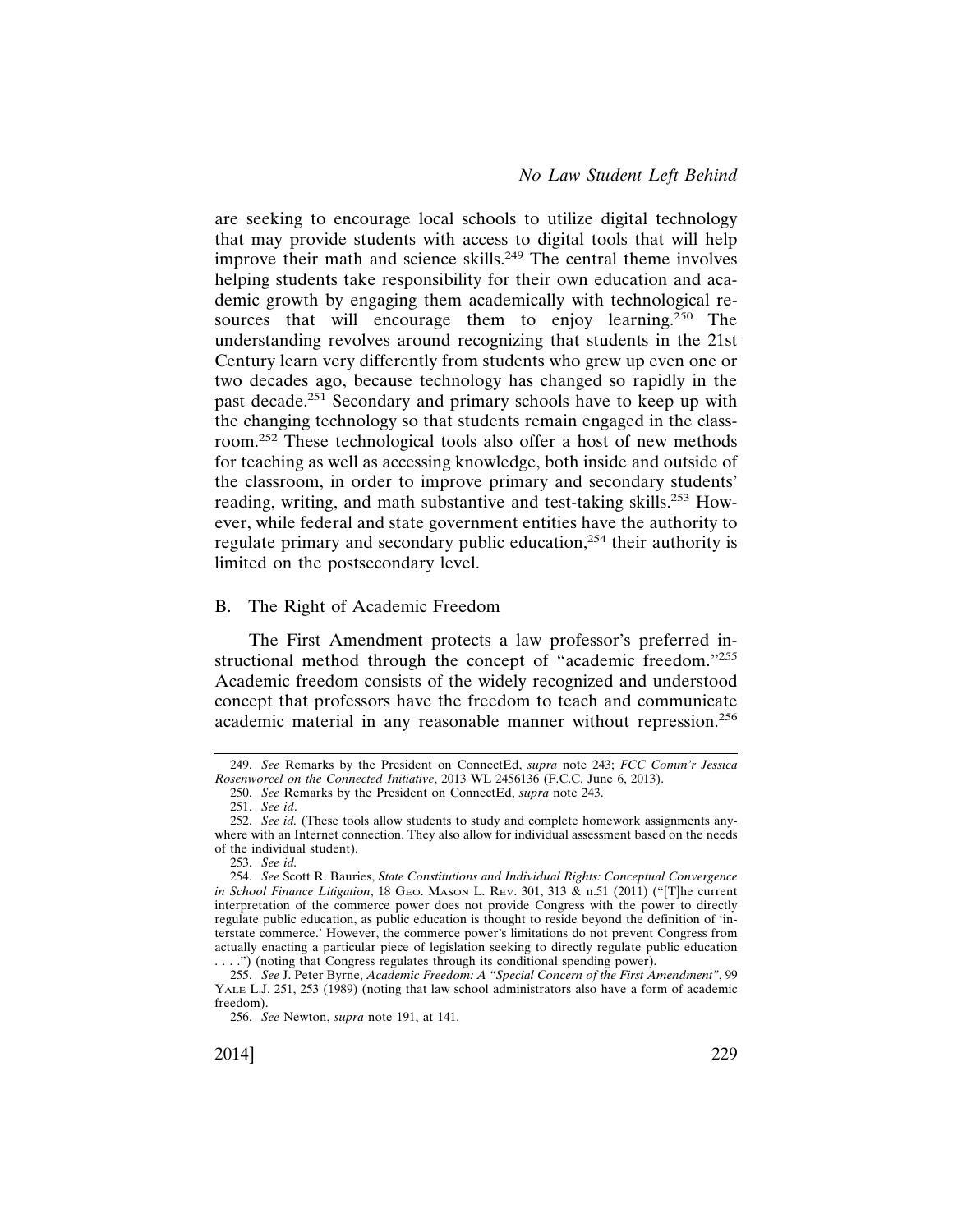The right of academic freedom in law schools is further protected by the American Bar Association (ABA) through the authority granted by the U.S. Department of Education.<sup>257</sup> The ABA's ability to enforce accreditation standards for law programs that lead to the Juris Doctor degree extends from Title 34, Chapter VI, § 602 of the Code of Federal Regulations.<sup>258</sup>

Accreditation includes the process of evaluating the academic quality of a law school.<sup>259</sup> Law schools seeking accreditation are required to implement a program with "sound legal principles" in accordance with ABA standards.<sup>260</sup> ABA accredited law schools are also required to "maintain an educational program that prepares its students for admission to the bar, and effective and responsible participation in the legal profession."261 In order to fulfill these standards, each law school must have qualified faculty to meet the program requirements of the institution.<sup>262</sup> These law school accreditation standards are quite open-ended and only minimally infringe on the otherwise broad discretion of individual law schools and professors to instruct law students in any reasonable manner.<sup>263</sup> While the ABA offers law schools broad discretion in meeting these minimum guidelines,<sup>264</sup> this discretion has caused standardization in curriculum.265 There are minimal differences between various law school instructional methods and course offerings.266 However, students who were not taught funda-

263. *Id.* at 163 (Appendix 1).

<sup>257.</sup> Andrew S. Murphy, *Redeeming A Lost Generation: "The Year of Law School Litigation" and the Future of the Law School Transparency Movement*, 88 IND. L.J. 773, 790 (2013); David Yellen, *The Impact of Rankings and Rules on Legal Education Reform*, 45 CONN. L. REV. 1389, 1402 (2013).

<sup>258.</sup> *See* 34 CFR § 602 (1999); ABA, Section of Legal Education and Admissions to the Bar, The Law School Accreditation Process, at 3, *available at* http://www.americanbar.org/content/ dam/aba/publications/misc/legal\_education/2013\_revised\_accreditation\_brochure\_web.auth checkdam.pdf.

<sup>259.</sup> *See* Christopher T. Cunniffe, *The Case for the Alternative Third-Year Program*, 61 ALB. L. REV. 85, 127 (1997).

<sup>260. 2013-2014</sup> ABA STANDARDS, *supra* note 220,, Standard 101.

<sup>261.</sup> *Id.* Standard 301.

<sup>262.</sup> *Id.* Standard 401.

<sup>264.</sup> *Id.* (Law schools may determine their own course offerings and law professors may utilize their own instructional methods).

<sup>265.</sup> *See* Rush & Matsuo, *supra* note 113, at 226–27 ("Although the ABA does not mandate specific courses to be taught in law schools, a recent ABA curriculum survey found a fairly uniform curriculum at all ABA accredited law schools. The vast majority have a required firstyear curriculum with the second- and third-year curriculum being devoted to electives chosen by students to focus their study toward particular areas of concentration or specialization. The ABA survey found that the typical required curriculum had not changed since its similar survey in  $1975."$ ).

<sup>266.</sup> *Id.*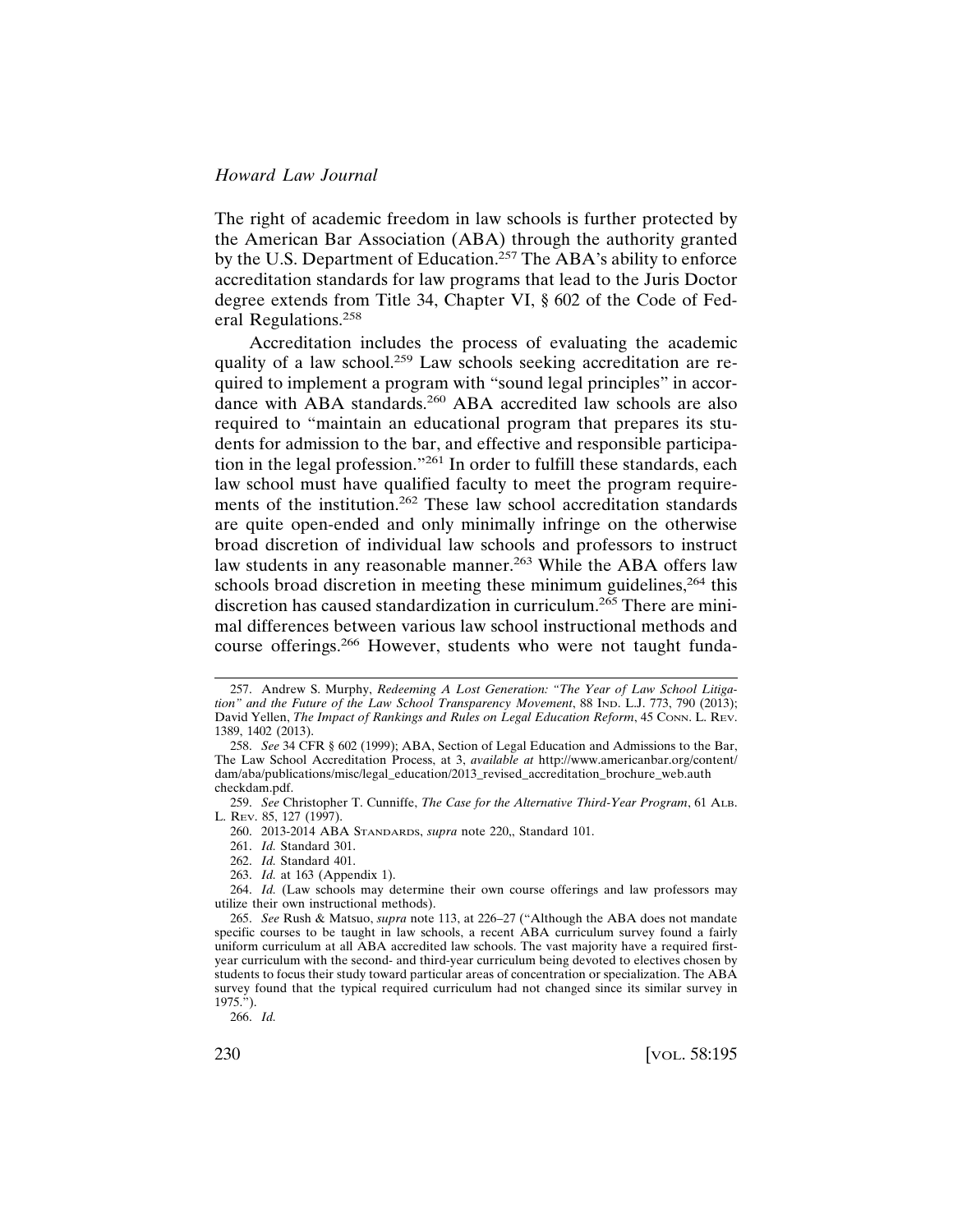mental reading and writing skills in primary and secondary school are severely disadvantaged while matriculating through law school. Differences between law schools regarding bar passage rates and workplace preparedness become readily apparent after graduation.267 Law school administrators and professors should learn from the academic reforms of primary and secondary education in order to more effectively assess the needs of law students who matriculated through primary and secondary school during the era of NCLB.

#### C. Law School Reform in the Wake of No Child Left Behind

Recognizing that many law students who matriculated through primary and secondary school during the past decade learn differently from their predecessors is the first step in improving law school instructional methodologies and ensuring that law students are adequately prepared to pass the bar exam and become proficient legal practitioners. Many law students who matriculated through primary and secondary school during the era of NCLB have been taught to focus on preparing for standardized tests.268 To improve legal proficiency both during and after graduation, law professors should be encouraged to teach exam-writing<sup>269</sup> and law school administrators should also develop a separate first-year exam-writing course or incorporate the development of the skill into the first-year legal writing courses.270 Law schools may also offer essay writing or multiple-choice skills building courses.<sup>271</sup> While law students are typically taught orally,<sup>272</sup> their legal competence is primarily measured by written exams.<sup>273</sup> However, very few test-taking skills are currently taught dur-

<sup>267.</sup> *See* Dorothy A. Brown, *Taking Grutter Seriously: Getting Beyond the Numbers*, 43 HOUS. L. REV. 1, 25 (2006) (noting that Ivy league schools often have the highest first-year retention, graduation, and bar passage rates).

<sup>268.</sup> *See* Superfine, *supra* note 7 (describing the practice of showing students how to fill in answer sheets); Owen, *supra* note 52 (noting teacher focus on test subjects and test taking strategies); Knepper, *supra* note 52 (recognizing how teachers focus instruction on test content and teaching test items).

<sup>269.</sup> *See* Adam G. Todd, *Exam Writing As Legal Writing: Teaching and Critiquing Law School Examination Discourse*, 76 TEMP. L. REV. 69, 82 (2003).

<sup>270.</sup> *See id.* at 71 (finding value in teaching exam writing).

<sup>271.</sup> *See* Derek Alphran, Tanya Washington & Vincent Eagan, PhD., *Yes We Can, Pass the Bar. University of the District of Columbia, David A. Clarke School of Law Bar Passage Initiatives and Bar Pass Rates-from the Titanic to the Queen Mary!*, 14 U. D.C. L. REV. 9, 26 (2011) (generally discussing bar exam writing courses).

<sup>272.</sup> *See* Kerr, *supra* note 124, at 125, 128–30 (providing examples of professors who teach using the Socratic method, open lectures, or in-class discussions).

<sup>273.</sup> *See* Sonsteng et al., *supra* note 146, at 394 (recognizing that most law school grades are determined by a single, typed or written exam).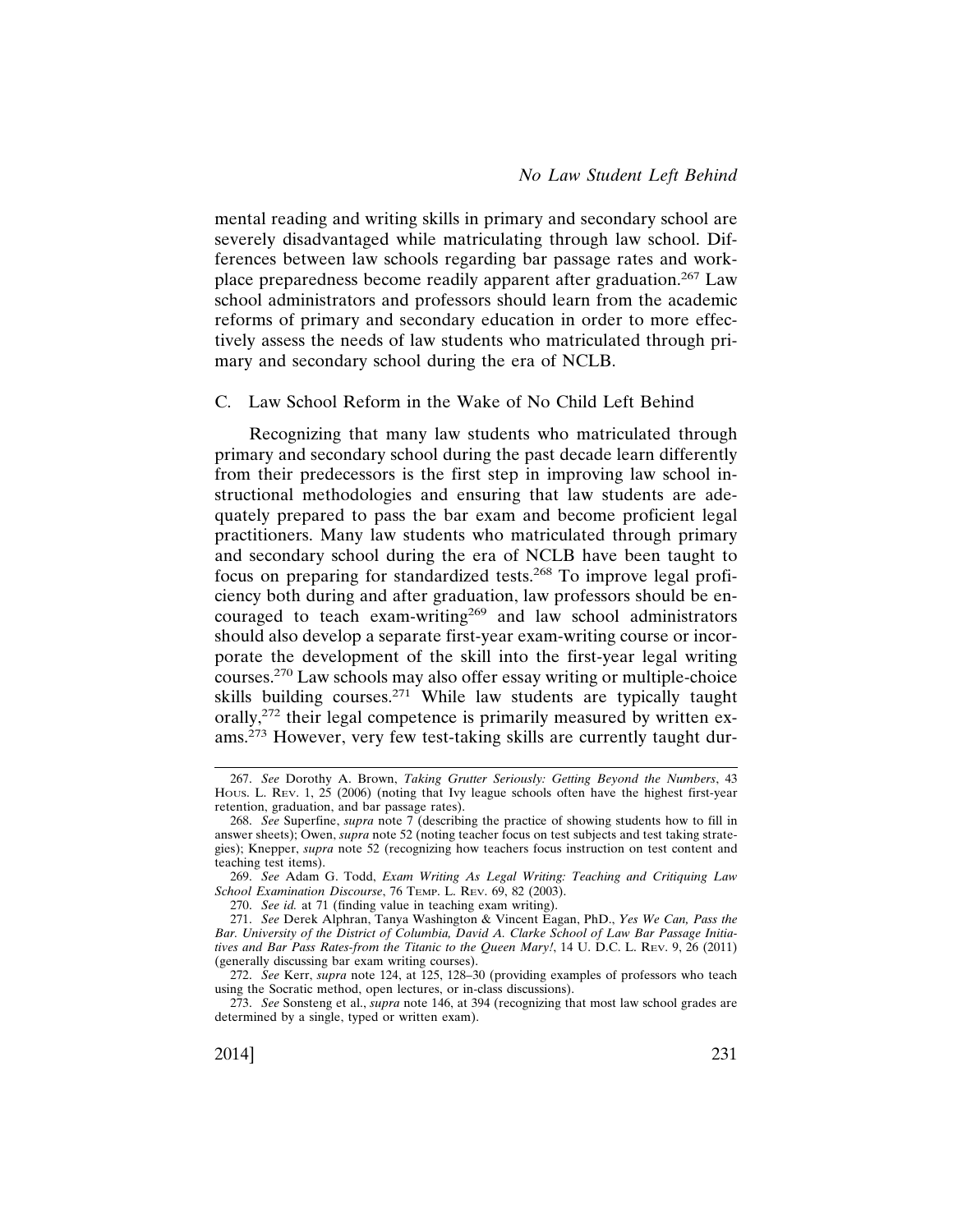ing the first-year of law school. Although practice exams are often encouraged in law school, few professors require them.274 For many students, their first time writing an exam answer is during the final.<sup>275</sup> Professors should require practice exams for submission or, at least, make themselves available to review and provide feedback on practice exams attempted by their students. Offering students multiple assessments throughout the year may build student confidence and exam taking skills.276 Practice problem-solving and case briefing activities may be done in the classroom or taken home to allow students to assess their analytical and writing strengths or weaknesses on their own.277 Law professors may also utilize group conferences, assignments, or peer assessments to encourage students to develop and expand their understanding of the material by discussing the material with other students.<sup>278</sup> Studies have shown that "learning is best when students are self-regulating, engaged, and motivated learners, and when the learning process is active, experiential, collaborative, and reflective."279 Practical application of rules of law, especially during the first-year, are likely to be more engaging and effective than primarily sitting and listening to a lecture or another student conversing with the professor.<sup>280</sup>

Unfortunately, many modern law students who grew up in the NCLB era, dedicated to test preparation, are ill-prepared to perform well on law school exams without specific test-taking instruction, especially in courses where their professors do not hold midterms or offer

277. *See* Johnson, *supra* note 276, at 62.

279. *See* Timothy W. Floyd et al., *Beyond Chalk and Talk: The Law Classroom of the Future*, 38 OHIO N.U. L. REV. 257, 258 (2011).

280. *See* Curcio et al., *supra* note 274, at 313.

<sup>274.</sup> *See* Andrea A. Curcio, Gregory Todd Jones & Tanya M. Washington, *Does Practice Make Perfect? An Empirical Examination of the Impact of Practice Essays on Essay Exam Performance*, 35 FLA. ST. U. L. REV. 271, 275 (2008).

<sup>275.</sup> *See id.*

<sup>276.</sup> *See* Stephen M. Johnson, *Teaching for Tomorrow: Utilizing Technology to Implement the Reforms of Maccrate, Carnegie, and Best Practices*, 92 NEB. L. REV. 46, 61–62 (2013) (noting other disciplines show that students learn better through multiple assessments and that assessments may give professors the ability to more accurately evaluate student mastery of the material). *But see* Andrea A. Curcio, *Moving in the Direction of Best Practices and the Carnegie Report: Reflections on Using Multiple Assessments in a Large-Section Doctrinal Course*, 19 WID-ENER L.J. 159, 177 (2009) (noting that there is no evidence that multiple assessments actually improve exam scores).

<sup>278.</sup> Andrea A. Curcio, Gregory Todd Jones & Tanya M. Washington, *Developing an Empirical Model to Test Whether Required Writing Exercises or Other Changes in Large-Section Law Class Teaching Methodologies Result in Improved Exam Performance,* 57 J. LEGAL EDUC. 195, 201 (2007) ("[Studies] suggest[ ] that exam performance tends to improve when students are given practice exams that are similar to the actual exam and that improvement requires practice, feedback, and explicit instruction on strategies for improving learning.").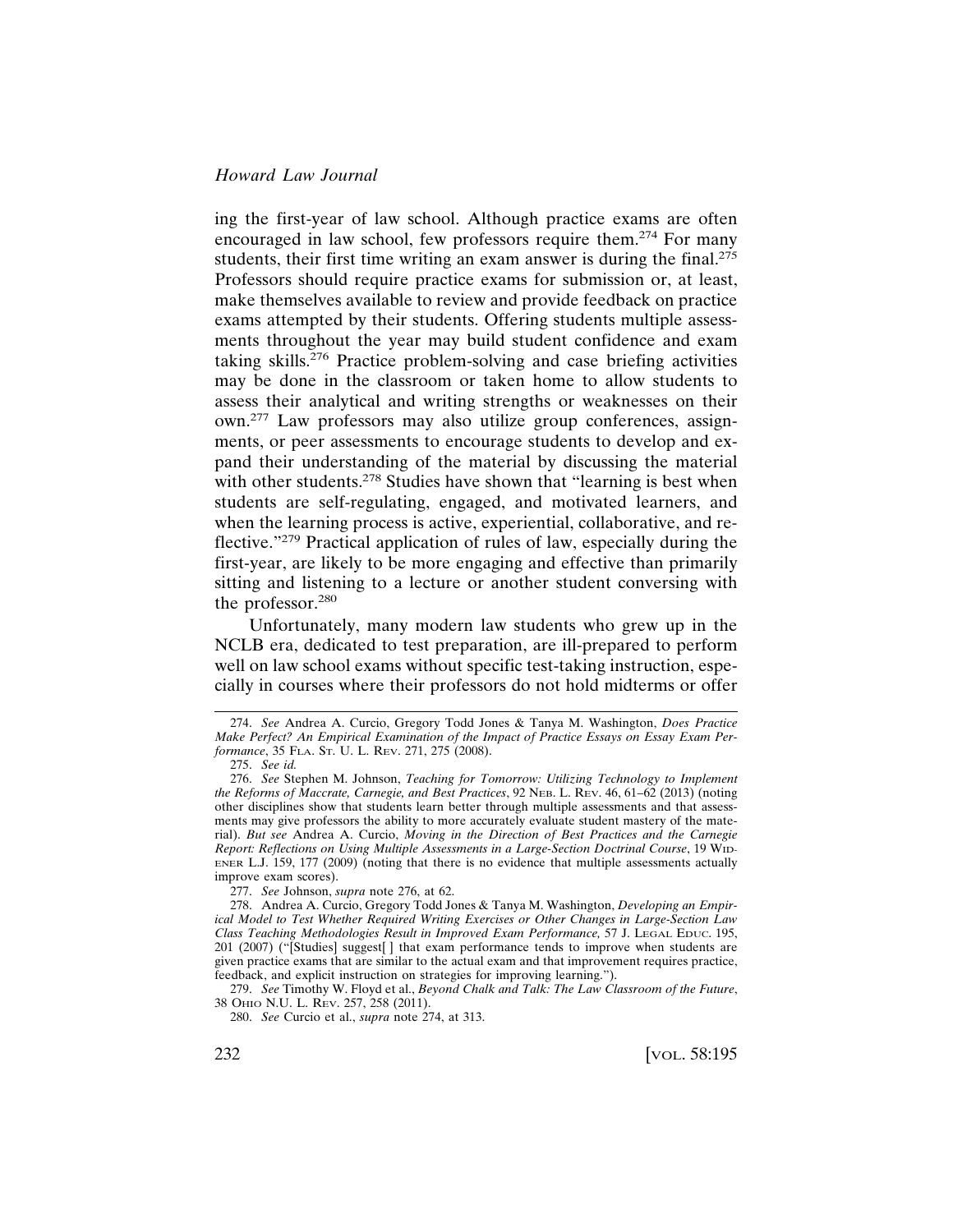other means of assessment.281 Professors should be able to communicate their expectations pertaining to their academic assessments to reduce student stress, increase student classroom engagement, and encourage students to retain an active role in their education.<sup>282</sup> Professors may also encourage students to take a more active role in their learning by offering extra credit for participating in the aforementioned activities or including the activities as a means of class participation. However, substantive learning of the law remains crucial to post-graduation success.283 As learned over the past decade since the implementation of NCLB, focusing instruction on developing test-taking skills may not be enough to ensure effective mastery of basic fundamental skills.284 In conjunction with test-taking skill development, law professors must also strive to keep students engaged throughout their three years of law school with stimulating in-class teaching methodologies, while also encouraging practical application of learned skills.285 Notably, the ABA currently only requires that law students take at least one skills course,<sup>286</sup> and while many schools offer a number of different opportunities, law school administrators should encourage or require students to take more practical skill building courses prior to graduation.287 Law school administrators should also require students to take more upper level courses, particularly advanced legal writing and research courses, as opposed to retaining a completely open curriculum.288 They may also encourage third-year students to take a bar preparation course in order to more effectively

<sup>281.</sup> *See* Randall, *supra* note 128, at 207 (noting that law professors generally give one exam per semester)

<sup>282.</sup> *See* Emily Zimmerman, *An Interdisciplinary Framework for Understanding and Cultivating Law Student Enthusiasm*, 58 DEPAUL L. REV. 851, 904 (2009); Fines, *supra* note 106, at 90 (arguing that raising expectations garners higher student results).

<sup>283.</sup> *See* Carrie Menkel-Meadow, *Crisis in Legal Education or the Other Things Law Students Should Be Learning and Doing*, 45 MCGEORGE L. REV. 133, 155–56 (2013).

<sup>284.</sup> *See* Remarks by the President on ConnectEd, *supra* note 243.

<sup>285.</sup> *See* Kerr, *supra* note 124, at 114, 125, 128–30 (providing examples of professors who teach using the Socratic method, open lectures, in-class practice problems, group assessments, client counseling and legal document drafting assignments, as well as panel discussions in order to focus instruction on the needs of the students); *see also* Larry A. DiMatteo, *Contract Stories: Importance of the Contextual Approach to Law*, 88 WASH. L. REV. 1287, 1300 (2013) (thinking like a lawyer); Wendy L. Werner, *Law Schools Get Practical*, 39 NO. 5 LAW PRAC. 60, 61; Fines, *supra* note 106, at 90.

<sup>286. 2013-2014</sup> ABA STANDARDS, *supra* note 220, Standard 302(a)(4), Interpretation 302-3.

<sup>287.</sup> *See* Karen Tokarz, Antoinette Sedillo Lopez, Peggy Maisel & Robert F. Seibel, *Legal Education at a Crossroads: Innovation, Integration, and Pluralism Required!*, 43 WASH. U. J.L. & POL'Y 11, 56-57 (2013).

<sup>288.</sup> *See* Sarah O. Schrup & Susan E. Provenzano, *The Conscious Curriculum: From Novice Towards Mastery in Written Legal Analysis and Advocacy*, 108 NW. U.L. REV. COLLOQUY 80, 98- 99 (2013).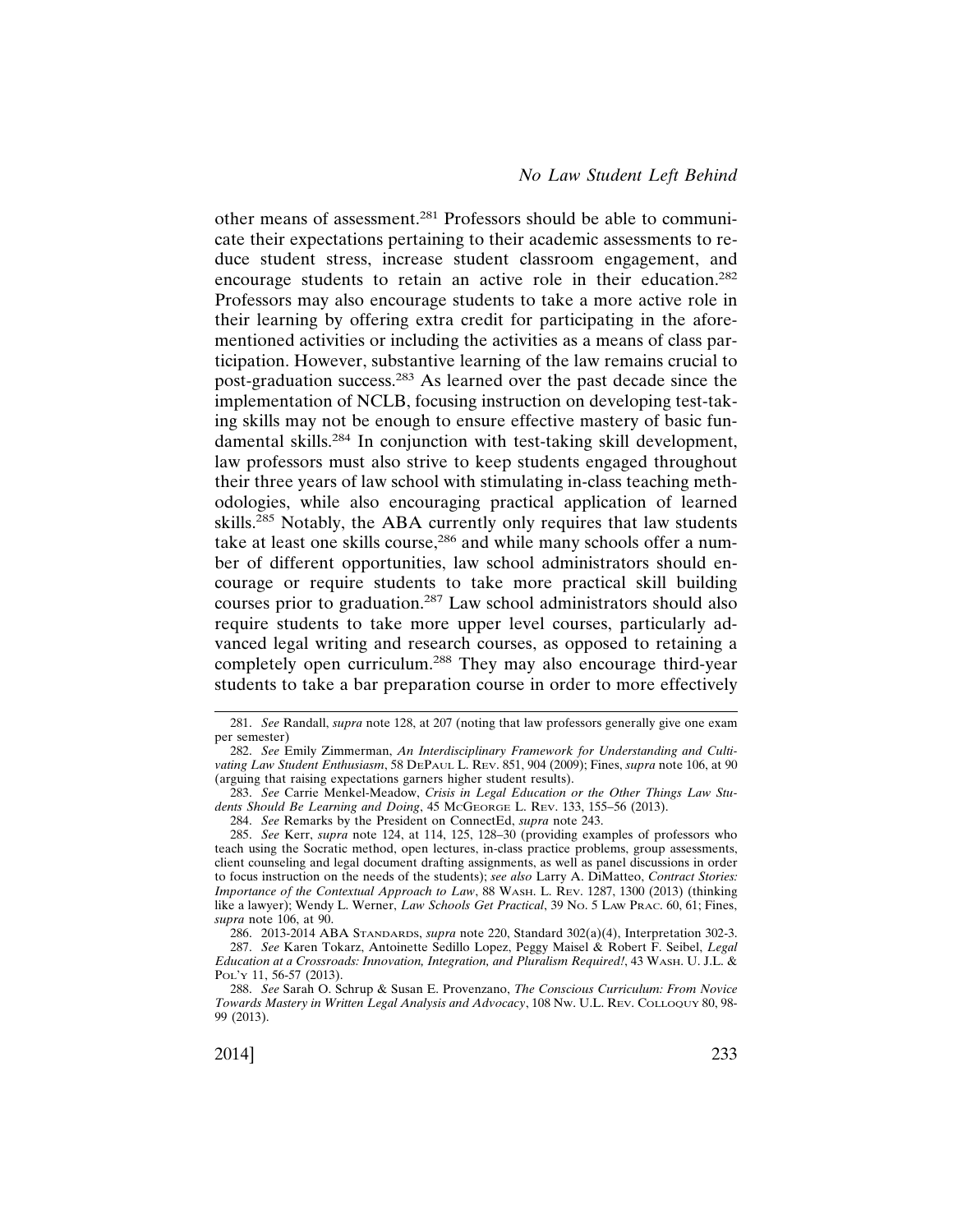prepare for the bar exam.289 Some scholars propose the elimination of the third-year of law school so that students are able to intern and work for a year prior to sitting for the bar.<sup>290</sup> However, with the rising concern regarding post-graduation preparedness, students may need an additional fourth year to accumulate all of the substantive and practical knowledge required of them to pass the bar exam and become effective legal practitioners. Taken together, these methodologies may account for the impact of NCLB on law students' abilities and mechanisms for learning and allow for improved instructional methods and opportunities in law school.

#### **CONCLUSION**

With declining bar passage rates and increasing concerns regarding the inability of recent law school graduates to effectively practice in the workplace, law school administrators and professors must assess the effectiveness of legal education. As thousands of students matriculate through law schools throughout the  $U.S.,<sup>291</sup>$  legal educators in the position to directly impact the academic and professional success of their students must recognize their duty and obligation to understand how their students have been taught to learn. In the wake of NCLB, legal educators should account for law students' experiences with being taught specific test-taking strategies, $292$  which were promoted as the indicator of academic success. Legal educators should also account for many of their students' underdeveloped analytical, reading, writing, and problem-solving skills due to NCLB's inadvertent promotion of rote memorization and other test-taking strategies.<sup>293</sup> Legal educators may be able to more effectively hold their students accountable for their own learning by developing broader and more specialized methods of legal instruction for encouraging academic achievement

<sup>289.</sup> *See* Riebe, *supra* note 20, at 336 (explaining that the ABA does not allow law schools to require students to pass a bar preparation course).

<sup>290.</sup> *See, e.g.*, Karen Tokarz et al., Robert F. Seibel, *Legal Education at A Crossroads: Innovation, Integration, and Pluralism Required!*, 43 WASH. U. J.L. & POL'Y 11, 34 (2013).

<sup>291.</sup> During the 2012-2013 academic year, over 150,000 students were enrolled in law schools throughout the United States. ENROLLMENT AND DEGREES AWARDED: 1963-2013, *supra* note 1.

<sup>292.</sup> *See* Superfine, *supra* note 7 (describing the practice of showing students how to fill in answer sheets); Owen, *supra* note 52 (noting teacher focus on test subjects and test taking strategies); Knepper, *supra* note 52 (recognizing how teachers focus instruction on test content and teaching test items).

<sup>293.</sup> *See* Cohen, *supra* note 125, at 515–16 (noting that elementary writing skills are learned early and that many law students, even practicing attorneys, have not developed these basic skills); Arnold, *supra* note 125 (reasoning that there should be a rebuttable presumption that incoming law students do not possess basic writing skills).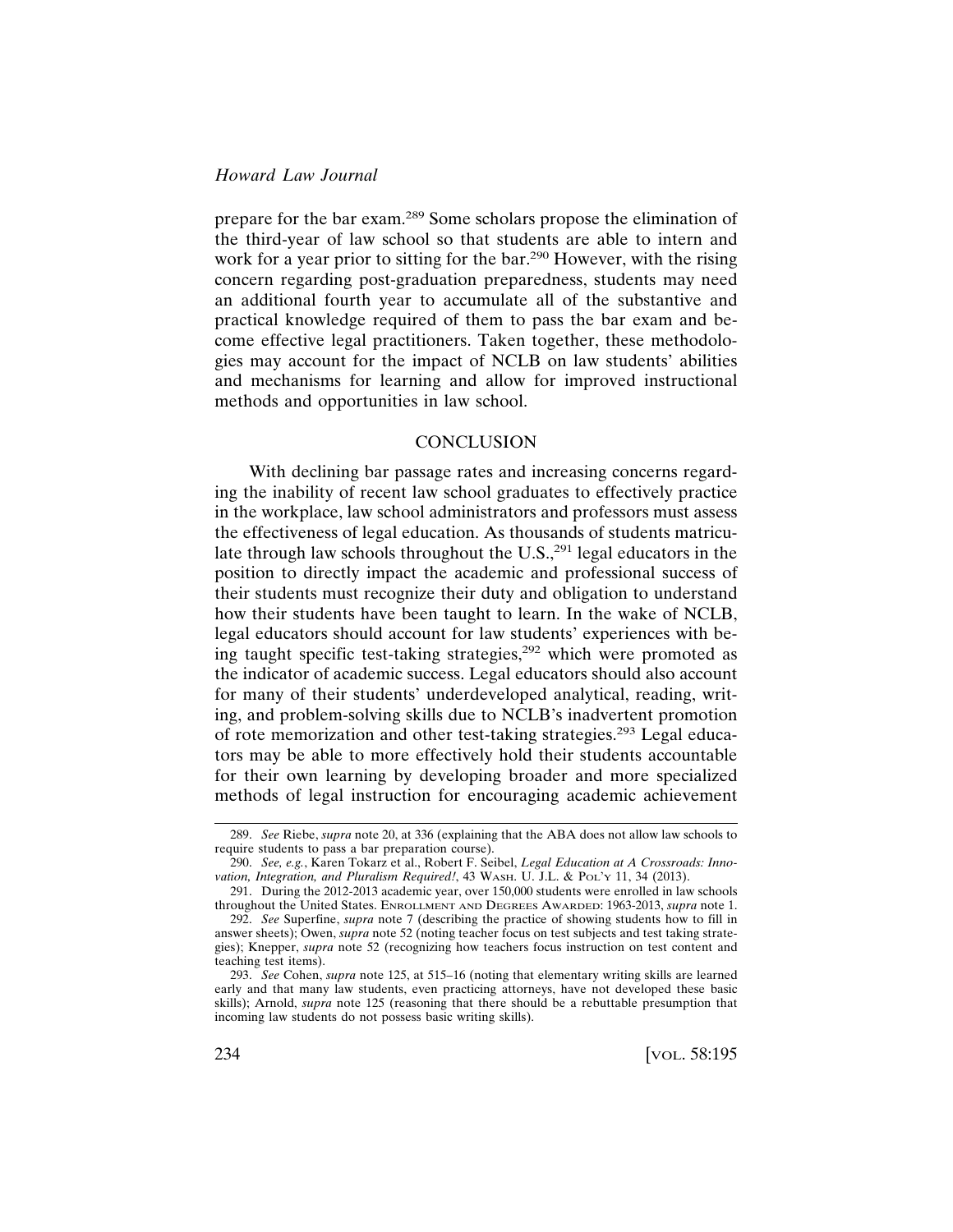## *No Law Student Left Behind*

and engagement, as well as the enhanced development of the aforementioned skills. By accounting for the evolving standards of NCLB toward specialized instruction and incorporating both test-taking strategies and substantive and practical learning,<sup>294</sup> legal educators may be able to more effectively prepare their students to pass the bar exam and become proficient legal practitioners. In doing so, law administrators and professors may enhance the preparedness of the legal practitioners of the future.

<sup>294.</sup> *See* Remarks by the President on ConnectEd, *supra* note 243.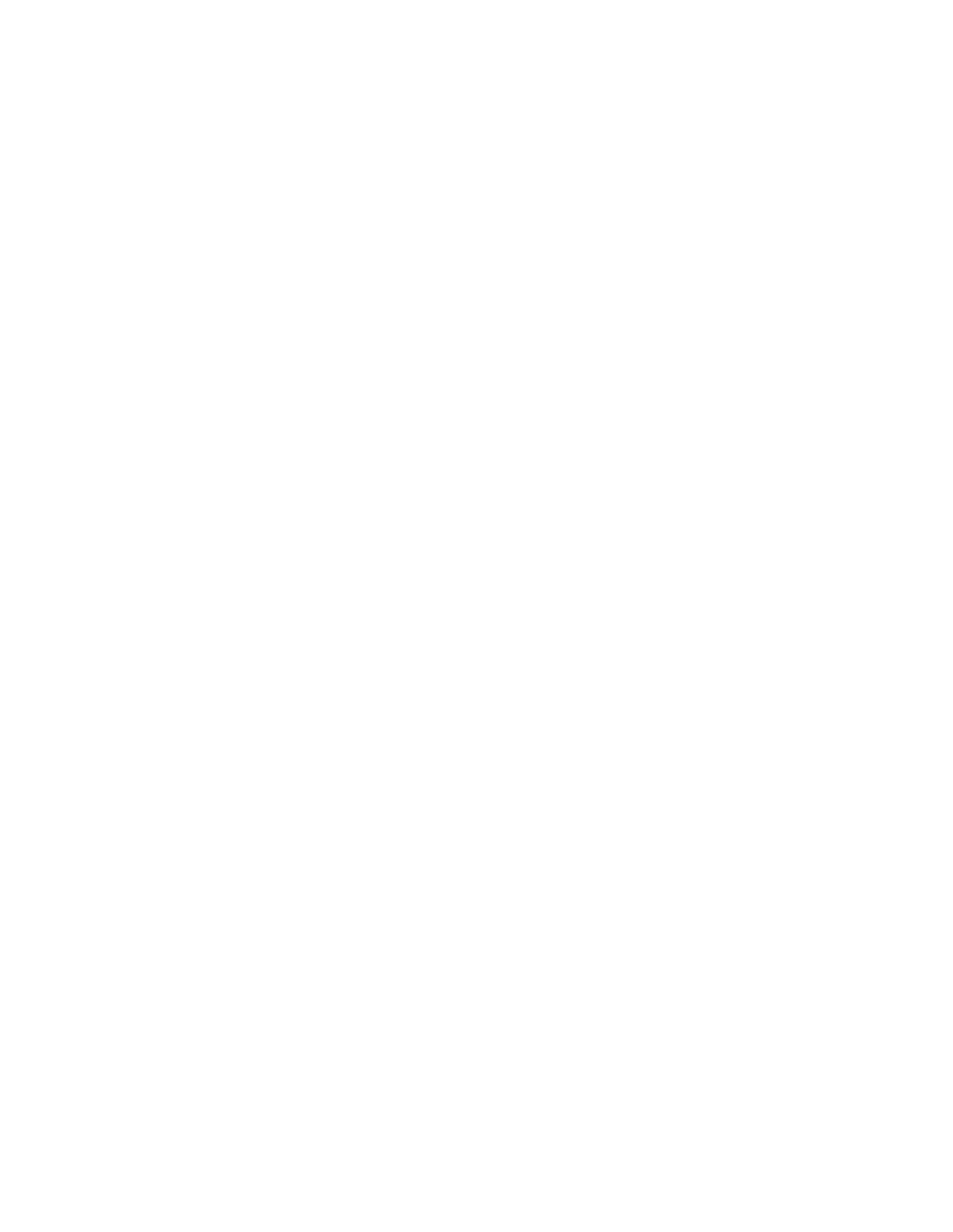## COMMENT

# When Justice Is Done: Expanding a Defendant's Right to the Disclosure of Exculpatory Evidence on the 51st Anniversary of *Brady v. Maryland*

CADENE A. RUSSELL\*

*"It is difficult to get a man to understand something when his salary depends upon his not understanding it."*

| INTRODUCTION $\ldots \ldots \ldots \ldots \ldots \ldots \ldots \ldots \ldots \ldots \ldots \ldots \ldots$ 238 |  |  |  |
|---------------------------------------------------------------------------------------------------------------|--|--|--|
|                                                                                                               |  |  |  |
| I. THE BRADY DOCTRINE: A HISTORICAL                                                                           |  |  |  |
|                                                                                                               |  |  |  |
|                                                                                                               |  |  |  |
|                                                                                                               |  |  |  |

2014 Vol. 58 No. 1

*— Upton Sinclair*<sup>1</sup>

<sup>\*</sup> J.D. Candidate, Howard University School of Law, Class of 2015; Editor-in-Chief, *Howard Law Journal*, Vol. 58; B.A., Duke University, 2010. I give thanks to God for His continued grace, wisdom, and guidance in all things. I also sincerely thank my Faculty Advisor Professor Josephine Ross for her invaluable insight. I am thankful to Volume 57 Executive Notes & Comments Editor Joseph Garmon, Senior Notes & Comments Editor Samir Islam, and the Volume 58 Executive Board and Staff Editors. Their commitment to the *Journal* and tremendous attention to detail have added to the quality of my Comment, and to building the legacy of this longstanding publication. Thank you to Judge Emmet G. Sullivan, who has been a wealth of knowledge, Professor Patricia Worthy for her lessons on professional responsibility, Ms. Jacqueline Young, for her tireless commitment to this Journal's excellence, and Attorney Christopher Lomax, who continues to show me what it means to "do justice." Finally, to my tremendously supportive parents and brother—Barrington, Sr., Carrol, and Barrington, Jr.— and to my dear Mitchel Brooks, your continued support and your steadfast commitment to my success has shown me that there are no limits. I would have never come this far without you all by my side.

<sup>1.</sup> Upton Sinclair, I, CANDIDATE FOR GOVERNOR: AND HOW I GOT LICKED 109 (Univ. of Cal. Press 1994) (1935).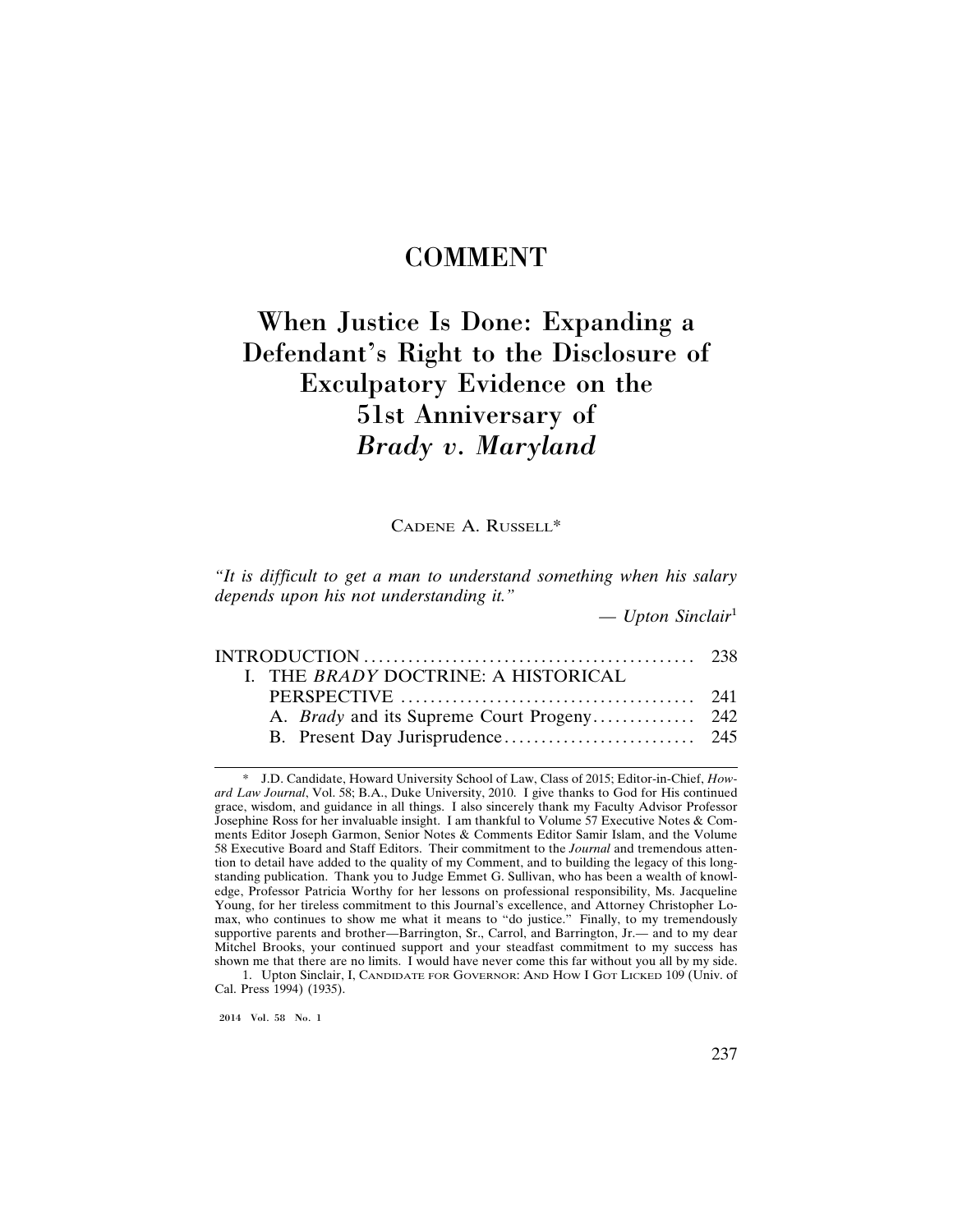| Н.   |             | INTENTIONAL BRADY VIOLATIONS AND THE               |     |
|------|-------------|----------------------------------------------------|-----|
|      |             | <b>OUTCOMES OF PROSECUTORIAL</b>                   |     |
|      |             |                                                    | 246 |
| III. |             | THE PERVASIVENESS OF BRADY VIOLATIONS              |     |
|      |             | AND THEIR ORIGINS                                  | 249 |
|      |             | A. The Problem of Prosecutorial Discretion and the |     |
|      |             | Inconsistent Standards of Materiality in Brady     |     |
|      |             |                                                    | 250 |
|      | $B_{\cdot}$ | Insufficient Remedies Disincentivize Disclosure of |     |
|      |             | Material Brady Evidence                            | 254 |
|      |             | C. Even When Brady Violations are Uncovered,       |     |
|      |             | Prosecutors are Seldom Sanctioned                  | 256 |
| IV.  |             | RECOMMENDATIONS FOR BRADY REFORM                   | 259 |
|      |             | A. The Duty to Disclose All Evidence               | 260 |
|      | <b>B.</b>   | Review by a Third Party Neutral                    | 262 |
|      |             | C. Holding Prosecutors Accountable                 | 264 |
|      |             | Prosecutors Should Be Held Accountable<br>$1_{-}$  |     |
|      |             | Under Already Promulgated Rules                    | 264 |
|      |             | Expanding Responsibility through Rule 3.8(f)<br>2. | 266 |
|      |             | Subject Prosecutors to Civil Sanctions for<br>3.   |     |
|      |             | Willful <i>Brady</i> Violations                    | 267 |
|      |             |                                                    | 268 |
|      |             |                                                    | 269 |
|      |             |                                                    | 271 |
|      |             |                                                    |     |

#### INTRODUCTION

In 1985, John Thompson was convicted of murder.2 He spent the next eighteen years of his life at the Louisiana State Penitentiary, fourteen of which were on death row.3 While in prison, Mr. Thompson's death warrant was signed eight times.<sup>4</sup> However, less than a month before he was to be executed, a cancer-stricken member of the prosecution who convicted Mr. Thompson revealed to a defense investigator that the prosecution withheld crime lab results from the de-

<sup>2.</sup> *See* Connick v. Thompson, 131 S. Ct. 1350, 1355 (2011).

<sup>3.</sup> *See id.*; s*ee also* Radley Balko, *The Untouchables: America's Misbehaving Prosecutors, and the System That Protects Them*, HUFFINGTON POST 2 (Aug. 1, 2013, 2:18 PM), http:// www.huffingtonpost.com/2013/08/01/prosecutorial-misconduct-new-orleans-louisiana\_n\_3529891 .html.

<sup>4.</sup> Balko, *supra* note 3, at 2.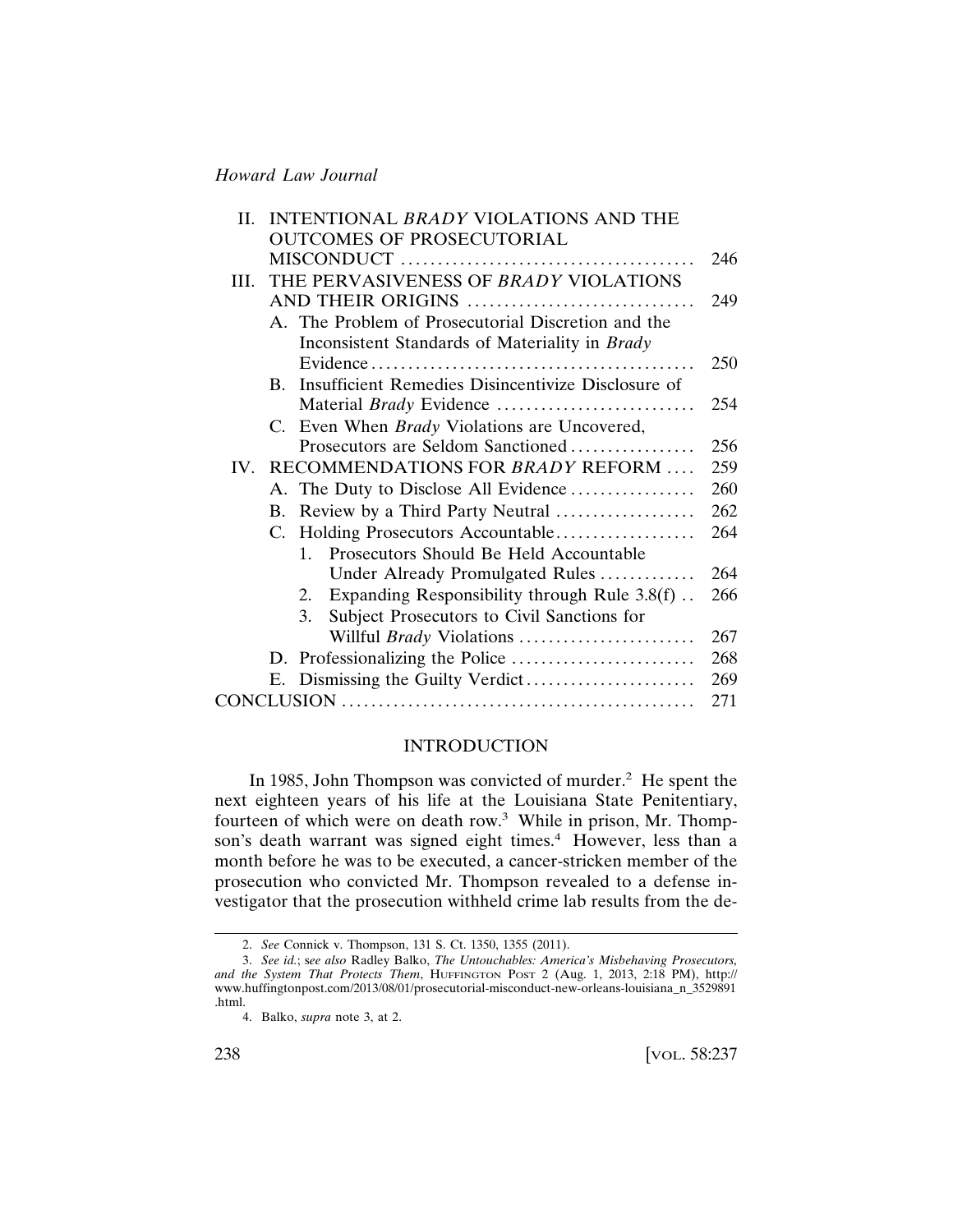fense, and removed a blood sample from the evidence room.<sup>5</sup> Additionally, the prosecutors also failed to disclose to Mr. Thompson's defense that he was implicated in the murder by a person who received a reward from the victim's family, and that a separate eyewitness identification did not match Mr. Thompson's description.6 The combination of these non-disclosures would have proven Mr. Thompson's innocence.

With the disclosure of this new evidence, John Thompson was released from all charges and was free to walk out the doors of the prison.7 However, he was only free to leave after eighteen years of his life were wasted in a six by nine foot prison cell.8 The stories of Mr. Thompson and the thousands of defendants wrongfully convicted under similar circumstances are evidence that misconduct by prosecutors who have the duty to disclose exculpatory evidence under the *Brady* Rule continues to occur.<sup>9</sup> These stories are evidence that the justice system must work to combat wrongful convictions of defendants.

The *Brady* Rule is a well-established legal concept defined by the Fifth<sup>10</sup> and Fourteenth Amendments,<sup>11</sup> and the Supreme Court ruling

2014] 239

<sup>5.</sup> Pablo Lastra, *Clarence Thomas to Wrongfully Convicted Louisiana Death Row Inmate: "You Get Nothing"*, HARV. C.R.-C.L. L. REV. 1, http://harvardcrcl.org/2011/04/02/clarencethomas-to-wrongfully-convicted-louisiana-death-row-inmate-you-get-nothing/ (last visited Sept. 29, 2013); *see also* Andrew Cohen, *Prosecutors Shouldn't Be Hiding Evidence from Defendants*, ATLANTIC 3 (May 3, 2013, 1:10 PM), http://www.theatlantic.com/national/archive/2013/05/ prosecutors-shouldnt-be-hiding-evidence-from-defendants/275754/.

<sup>6.</sup> *See* Lastra, *supra* note 5, at 1.

<sup>7.</sup> *See* Jacob Sullum, *The Disappearing Blood Stain,* REASON.COM 1 (Mar. 31, 2010), http:// reason.com/archives/2010/03/31/the-disappearing-blood-stain.

<sup>8.</sup> *Id.*

<sup>9.</sup> *See, e.g.,* Cannon v. Alabama, 558 F.2d 1211, 1213 (5th Cir. 1977) (invalidating a criminal defendant's conviction because a prosecutor concealed the existence of an eyewitness who identified someone other than defendant as the assailant); Wilkinson v. Ellis, 484 F. Supp. 1072, 1077 (E.D. Pa. 1980) (finding that a prosecutor destroyed a third party's tape-recorded confession that he, not the criminal defendant, had committed the offense); *In re* Kapatos, 208 F. Supp. 883, 888*–*89 (S.D.N.Y. 1962) (finding that a prosecutor had concealed evidence that around the time and near the place of a killing, an eyewitness had seen two persons run to a car, neither of whom were the defendant); s*ee also* Richard A. Rosen, *Disciplinary Sanctions Against Prosecutors for* Brady *Violations: A Paper Tiger*, 65 N.C. L. REV. 693, 697*–*703, 731*–*33 (1987) (noting the "disturbingly large number of published opinions" involving "deliberately suppressed unquestionably exculpatory evidence" that nevertheless did not result in disciplinary action against prosecutors, classifying typical *Brady* violations, and arguing that further deterrents are necessary); Joseph R. Weeks, *No Wrong Without a Remedy: The Effective Enforcement of the Duty of Prosecutors to Disclose Exculpatory Evidence*, 22 OKLA. CITY U. L. REV. 833, 836, 844*–*48, 869*–*71, 933*–*34 (1997) (arguing that the current *Brady* doctrine results in "the almost routine violation of the fundamental guarantee of a fair trial").

<sup>10.</sup> *See* U.S. CONST. amend. V.

<sup>11.</sup> *See* U.S. CONST. amend. XIV.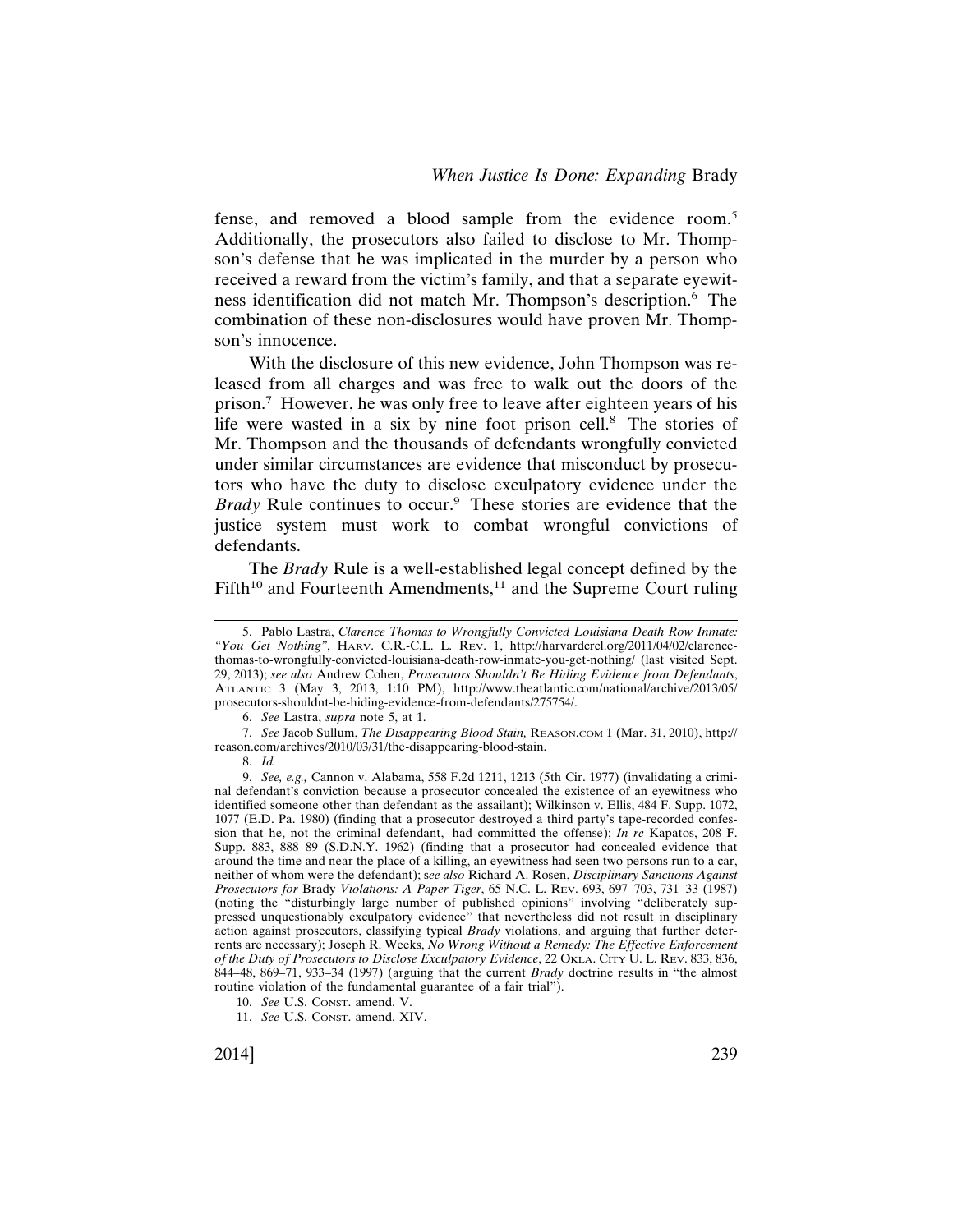in *Brady v. Maryland*. 12 Once the government brought charges against Mr. Thompson in *Connick v. Thompson*, 13 the constitutional mandate of the Rule required that the prosecution disclose evidence that is "material either to guilt or to punishment" of the defendant. $14$ Though this doctrine has been in existence for fifty-one years, the government continues to violate nearly every aspect of its requirements.<sup>15</sup> Furthermore, these violations exist on multiple fronts.

The aforementioned issues raise the question of whether a prosecutor's affirmative duty to disclose *Brady* evidence, and the current remedies for defendants who have been wrongfully convicted due to these violations, are sufficient to ensure that justice is served. Where there have been noted *Brady* violations, courts enforce some remedies to provide relief to defendants, yet few sanctions have deterred persistent prosecutorial misconduct.16 Notwithstanding, the Supreme Court has never articulated the range of sanctions that should be imposed when there has been a *Brady* violation.<sup>17</sup> Because misconduct under *Brady* has existed for such an extended period, the status quo is insufficient. As a result, the criminal justice system is left with two critical and unanswered questions: to what extent must prosecutors disclose evidence to the defense, and if disclosure violations do occur, what shall be the sanctions against prosecutors and police?

<sup>12.</sup> *See* Brady v. Maryland, 373 U.S. 83, 84 (1963).

<sup>13.</sup> *See* Connick v. Thompson, 131 S. Ct. 1350 (2011).

<sup>14.</sup> *See Brady*, 373 U.S. at 87. Evidence is material under *Brady* if it creates "a reasonable probability of a different result." Kyles v. Whitley, 514 U.S. 419, 434 (1995) (internal quotation marks omitted).

<sup>15.</sup> *See* Hugo Adam Bedau & Michael L. Radelet, *Miscarriages of Justice in Potentially Capital Cases*, 40 STAN. L. REV. 21, 56*–*60 (1987) (finding and discussing prosecutorial suppression of exculpatory evidence in 35 out of 350 wrongful convictions); Elizabeth Napier Dewar, *A Fair Trial Remedy for* Brady *Violations*, 115 YALE L.J. 1450, 1453*–*54 (2006) (citing BARRY SCHECK ET AL., ACTUAL INNOCENCE: FIVE DAYS TO EXECUTION, AND OTHER DISPATCHES FROM THE WRONGLY CONVICTED 246 (2000) (finding that prosecutorial misconduct caused wrongful convictions in forty-two percent of sixty-two cases examined)); Ken Armstrong & Maurice Possley, *The Verdict: Dishonor*, C<sub>HI</sub>. TRIB., Jan. 10, 1999, at A1 (summarizing the results of reporters' nationwide study of prosecutorial misconduct in homicide cases).

<sup>16.</sup> *See*, *e.g.*, David Keenan et al., *The Myth of Prosecutorial Accountability After* Connick v. Thompson*: Why Existing Professional Responsibility Measures Cannot Protect Against Prosecutorial Misconduct*, 121 YALE L.J. 203, 215 (2011) ("Perhaps the lack of a personal civil remedy against misbehaving prosecutors would be less consequential if other effective remedies were available.").

<sup>17.</sup> Cynthia Jones, *A Reason to Doubt: The Suppression of Evidence and the Inference of Innocence*, 100 J. CRIM. L. & CRIMINOLOGY 415, 443 (2010). As is noted elsewhere in this Comment, the usual practice when *Brady* violations are discovered after trial is to simply allow for a new trial where the previously hidden evidence may be introduced. *Id.* For violations discovered pretrial, a court would grant a continuance to allow the defense the opportunity to make use of the new information. *Id.* (citing WAYNE R. LAFAVE ET AL., CRIMINAL PROCEDURE 1143 (5th ed. 2009)).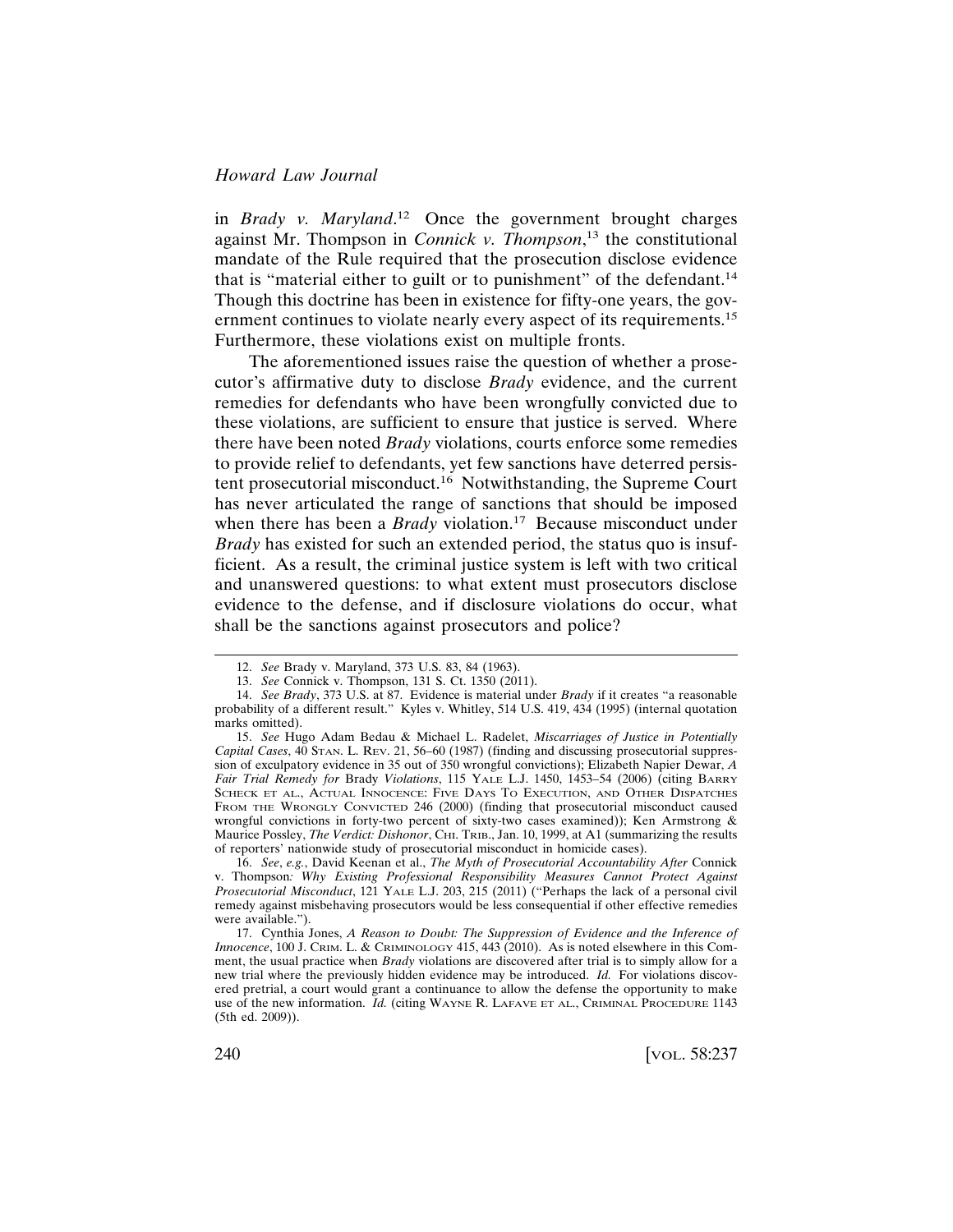This Comment argues that unrestrained *Brady* violations are caused by a lack of effective deterrence of prosecutor, and law enforcement misconduct. This Comment also discusses the various perspectives of legal scholars on why *Brady* misconduct continues to exist. Ultimately, this Comment proposes that in order to safeguard against these constitutional violations, the court must implement a multi-fold approach in addressing *Brady* to ensure that the number of defendants who are wrongfully convicted declines and the role of the prosecutor will shift to align with her constitutional duty.

In order to address this issue, Part I of this Comment provides a historical overview of the *Brady* doctrine. Part II explores the impact of *Brady* violations and the extent to which wrongful convictions are caused by a failure to disclose exculpatory evidence. Part III provides an analysis of what causes *Brady* violations. Finally, Part IV explores the current remedies for *Brady* violations and proposes recommendations for reform as the Court seeks to curtail almost fifty-one years of prosecutorial abuse of the rights of defendants. This Comment does not seek to undermine the difficult, necessary, and noble work of prosecutors who serve for the safety and betterment of society. However, just as there are many good prosecutors, law enforcement officials and judges, it is the duty of those in our justice system to uphold their obligations under *Brady* and prevent these systematic violations even fifty-one years after its ruling.18 Unless the court provides consistent enforcement, sanctions, and remedies for the failure to abide by a prosecutor's constitutional duty to disclose *Brady* evidence, criminal defendants will systematically and perpetually be subjected to prison sentences and death penalty convictions that they do not deserve. Furthermore, "[w]hen a public official behaves with such casual disregard for his constitutional obligations and the rights of the accused, it erodes the public's trust in our justice system, and chips away at the foundational premises of the rule of law."19

#### I. THE *BRADY* DOCTRINE: A HISTORICAL PERSPECTIVE

In 1963, the Supreme Court, through its ruling in *Brady v. Maryland*, held that a prosecutor's failure to turn over exculpatory evidence to defense counsel violates due process when the evidence is material

<sup>18.</sup> Radley Balko, *An Interview with Sam Dalton, Now in his Seventh Decade of Criminal Defense Law,* HUFFINGTON POST (Dec. 30, 2013), http://www.huffingtonpost.com/2013/12/30/aninterview-with-sam-dal\_n\_4520241.html.

<sup>19.</sup> United States v. Olsen, 704 F.3d 1172, 1177 (9th Cir. 2013) (Kozinski, J., dissenting).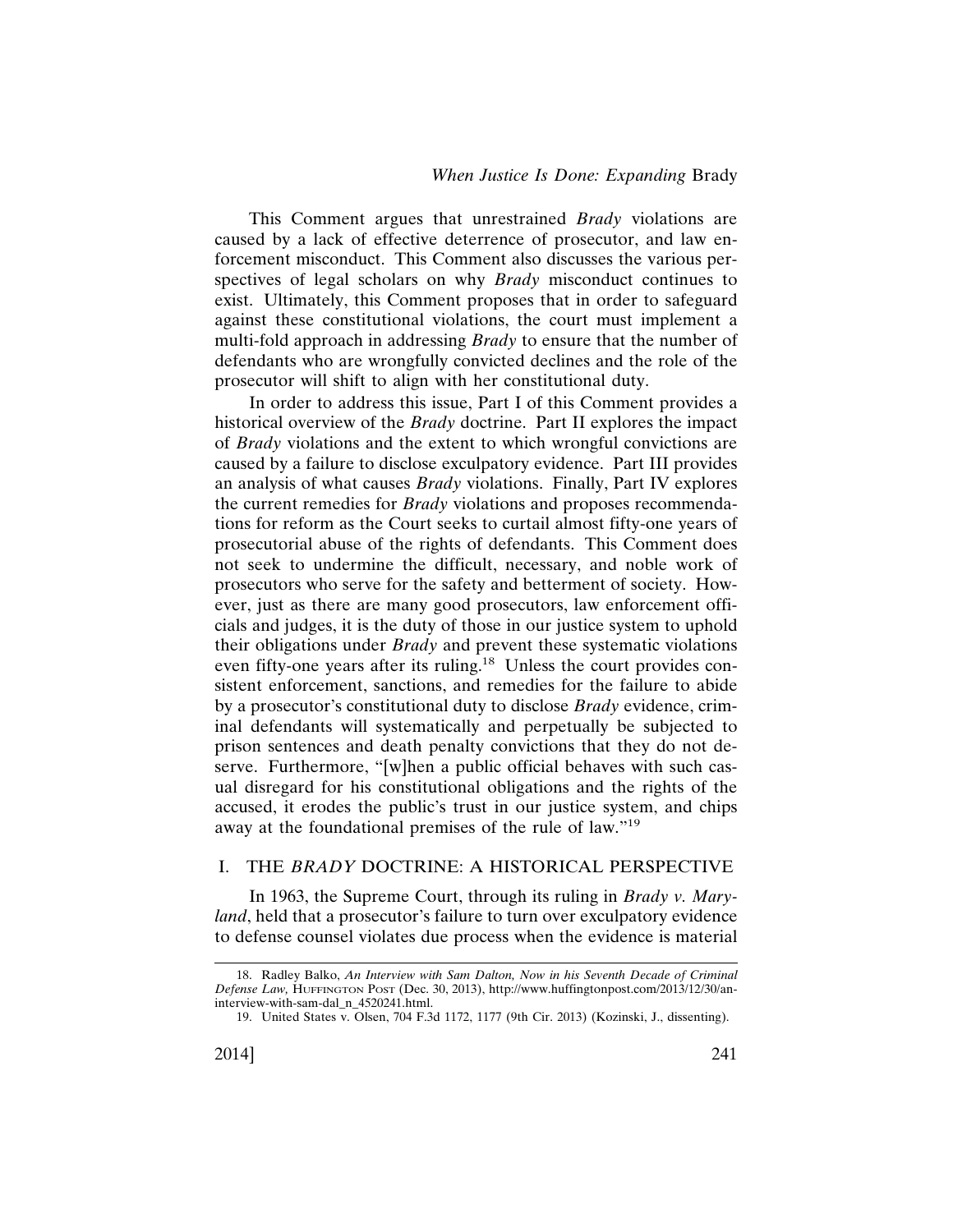to a defendant's innocence.20 As a result, prosecutors now have an affirmative duty to "investigate, preserve, and disclose favorable information located in the prosecutor's files, as well as information in the possession of any member of the prosecution team."21 The purpose of this rule is to "ensure that the defendant receives a fair trial in which all relevant evidence . . . is presented to enable the fact-finder to reach a fair and just verdict." $2^2$  However, five decades after the implementation of this doctrine, *Brady* and its progeny still do not prevent a prosecutor's nearly unchecked discretion.23 An overview of *Brady* and its progeny will provide evidence of the need for reform of the *Brady* doctrine.

#### A. *Brady* and its Supreme Court Progeny

A prosecutor withholding *Brady* evidence certainly has no place in our criminal justice system. However, widespread violations of *Brady* continue to result in an abuse of justice and a violation of the due process rights of defendants.24 The *Brady* Rule originated from critical Supreme Court jurisprudence that recognized the need for a safeguard against the failure to disclose certain evidence that is favorable to a defendant.25 In *Brady*, the Court imposed an affirmative duty to act on prosecutors.<sup>26</sup> The government's obligation to disclose evidence extends to favorable evidence that is "material."<sup>27</sup> Material *Brady* evidence includes, for example, statements of witnesses or physical evidence that conflicts with the prosecution's witnesses,28 and evidence that could allow the defense to impeach the

<sup>20.</sup> *See Brady*, 373 U.S. at 87–88.

<sup>21.</sup> Jones, *supra* note 17, at 422*–*23 (citing Kyles v. Whitley, 514 U.S. 419, 436–38 (1995)).

<sup>22.</sup> *Id.* (citing *Brady*, 373 U.S. at 87*–*88).

<sup>23.</sup> *See also id.* at 432; Cohen, *supra* note 5, at 3–4.

<sup>24.</sup> *See, e.g.*, Powell v. Wiman, 287 F.2d 275, 281*–*82 (5th Cir. 1961) (suppressing a prior inconsistent statement of an accomplice who testified for the prosecution); State v. Cohane, 479 A.2d 763, 777 (Conn. 1984) (suppressing an inconsistent prior statement of a key eyewitness); Schwartzmiller v. Winters, 576 P.2d 1052, 1054*–*55 (Idaho 1978) (suppressing a victim's prior statement admitting perjury at a preliminary hearing); People v. Sumner, 252 N.E.2d 534, 536*–*37 (Ill. 1969) (suppressing the inconsistent statements of two witnesses); *see also* United States v. Cuffie, 80 F.3d 514, 518*–*19 (D.C. Cir. 1996) (suppressing the inconsistent testimony at another hearing materially different from the witness's testimony at the defendant's trial); State v. Oliver, 682 So. 2d 301, 311 (La. Ct. App. 1996) (suppressing inconsistent statements to police by both of the state's witnesses); People v. Ramos, 614 N.Y.S.2d 977, 984 (N.Y. App. Div. 1994) (suppressing repeated statements made by an alleged victim to authorities that the defendant had not molested her).

<sup>25.</sup> *Brady*, 373 U.S. at 87.

<sup>26.</sup> *See id.* at 87–88.

<sup>27.</sup> *See id.* at 87.

<sup>28.</sup> *See* People v. Johnson, 113 Cal. Rptr. 303, 309 (Cal. Ct. App. 1974).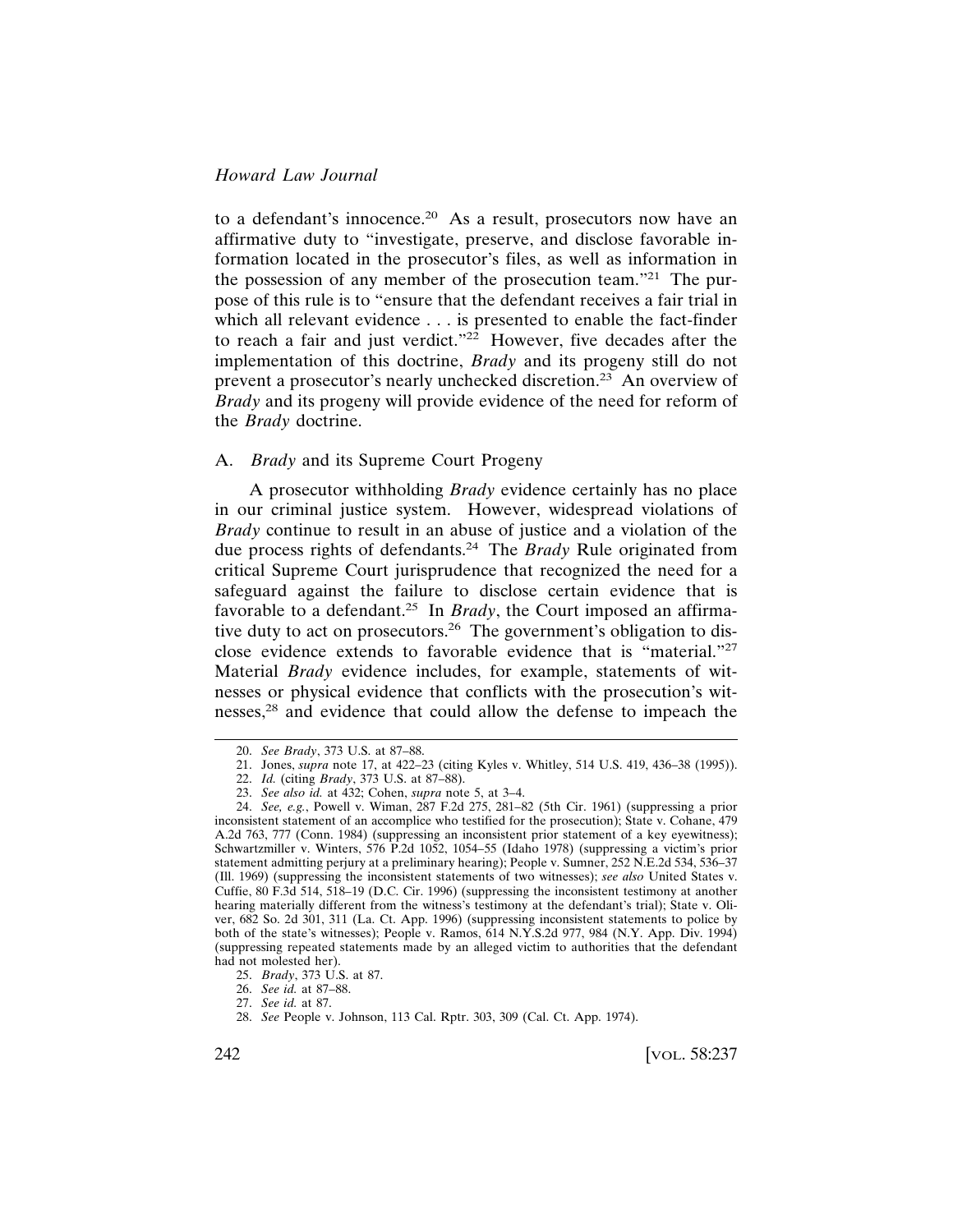witness' credibility—such as evidence of false statements by the witness or evidence that a witness was paid to act as an informant.<sup>29</sup>

The *Brady* Rule has its constitutional underpinnings rooted in the Fifth Amendment. Prior to the implementation of the *Brady* doctrine and the birth of the affirmative duty to disclose *Brady* evidence*,* the Supreme Court recognized that the "suppression . . . of evidence favorable<sup>"30</sup> to the accused, or the "nondisclosure [of evidence] by a prosecutor"31 violates the constitutional rights of defendants.32 Specifically, the Due Process Clause of the Fifth Amendment of the United States Constitution mandates that no person "be deprived of life, liberty, or property, without due process of law"; $^{33}$  a defendant is deprived of his liberty when he is wrongfully convicted when prosecutors fail to disclose evidence of his innocence.<sup>34</sup> However, under the Constitution, prosecutors are left without a clear standard to which they should abide*.* 35 Consequently, because some defendants received insufficient protection from wrongful convictions, a stricter standard emerged from *Brady*. 36

31. *Brady*, 373 U.S. at 86 (citing Mooney, 294 U.S. at 112).

It is a requirement that cannot be deemed to be satisfied by mere notice and hearing if a state has contrived a conviction through the pretense of a trial which in truth is but used as a means of depriving a defendant of liberty through a deliberate deception of court and jury by the presentation of testimony known to be perjured. Such a contrivance by a state to procure the conviction and imprisonment of a defendant is as inconsistent with the rudimentary demands of justice as is the obtaining of a like result by intimidation.

*Mooney*, 294 U.S. at 112.

32. *See* United States v. Agurs, 427 U.S. 97, 104 n.10 (1976) (citing *Brady*, 373 U.S. at 87) ("We now hold that the suppression by the prosecution of evidence favorable to an accused upon request violates due process where the evidence is material either to guilt or to punishment, irrespective of the good faith or bad faith of the prosecution.") (internal quotation marks omitted).

33. U.S. CONST. amend. V. The Fourteenth Amendment expands this duty to the States and provides that no State shall "deprive any person of life, liberty, or property, without due process of law . . . ." U.S. CONST. amend. XIV. Due process under the Constitution requires notice and the opportunity to be heard. *See* Hamdi v. Rumsfeld, 542 U.S. 507, 533 (2004).

34. "We now hold that the suppression by the prosecution of evidence favorable to an accused upon request violates due process where the evidence is material either to guilt or to punishment, irrespective of the good faith or bad faith of the prosecution." *Brady*, 373 U.S. at 87

2014] 243

.

<sup>29.</sup> *See* Banks v. Dretke, 540 U.S. 668, 690*–*91 (2004).

<sup>30.</sup> Pyle v. Kansas, 317 U.S. 213, 216 (1942) (citing Mooney v. Holohan, 294 U.S. 103, 112 (1935)). "[The defendant alleges] that his imprisonment resulted from perjured testimony, knowingly used by the State authorities to obtain his conviction, and from the deliberate suppression by those same authorities of evidence favorable to him. These allegations sufficiently charge a deprivation of rights guaranteed by the Federal Constitution, and, if proven, would entitle petitioner to release from his present custody." *Id*. at 215–216.

<sup>35.</sup> Jones, *supra* note 17, at 443.

<sup>36.</sup> *See Brady*, 373 U.S. at 87.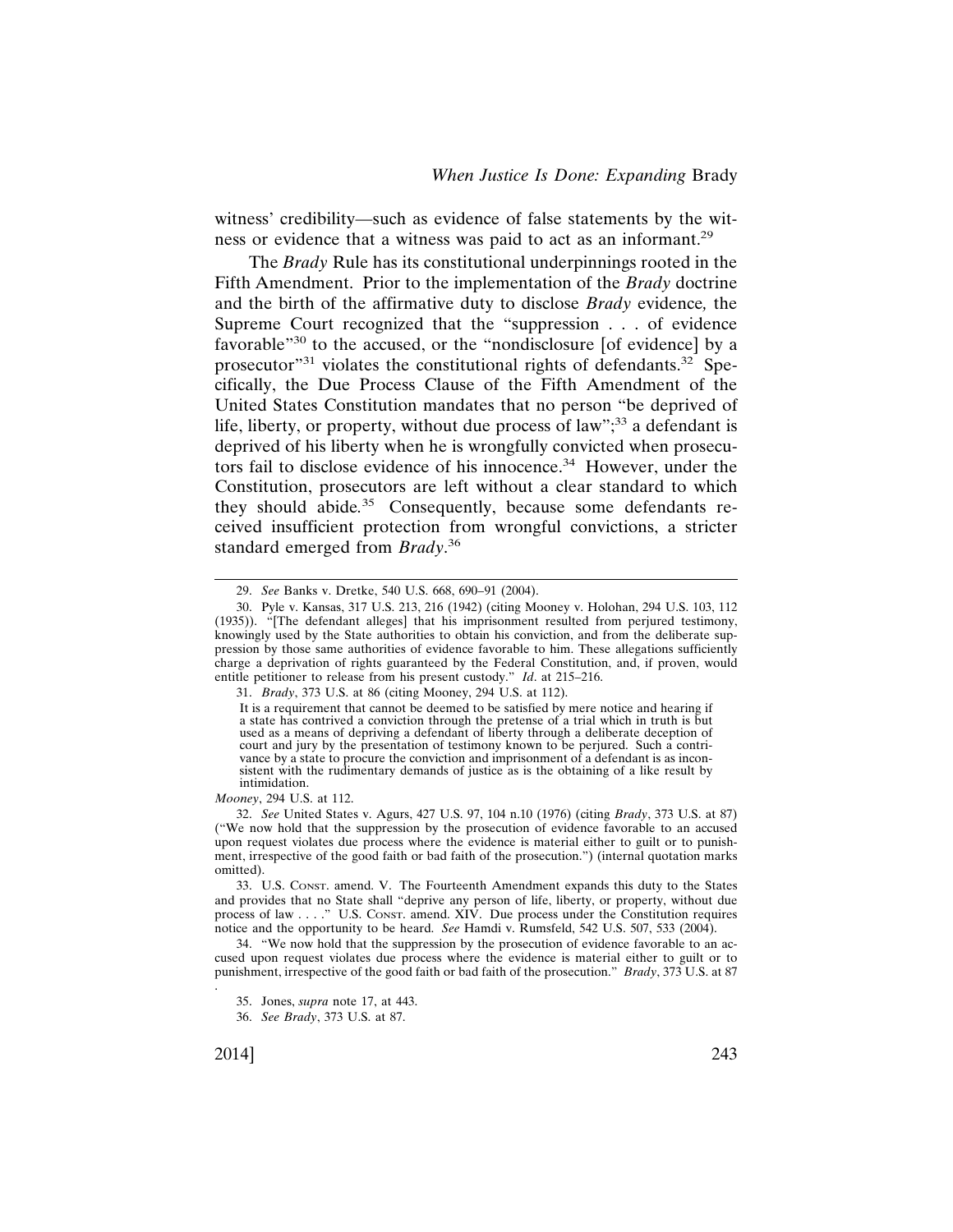In 1976, the duty of prosecutors to disclose exculpatory evidence was further developed by the Court in *United States v. Agurs*. 37 The Court recognized that the government has an ongoing burden to provide material exculpatory evidence that would raise a reasonable doubt about a defendant's guilt whenever it discovers that it possesses this information.38 This duty must be upheld even in the absence of a specific request from a defendant's attorney.39 Under *Agurs*, a finding of materiality was dependent on the totality of the circumstances.<sup>40</sup>

The standard of materiality established in *Agurs* was modified in *United States v. Bagley*, which narrowed the remedy for defendants provided under *Brady*. 41 In order for a *Brady* violation to result in the reversal of a conviction, the suppressed evidence must be both exculpatory and material.42 In *Bagley*, Justice Blackburn stated that evidence is "material" "only if there is a reasonable probability that, had the evidence been disclosed to the defense, the result of the proceeding would have been different."43 A "reasonable probability" is "a probability sufficient to undermine confidence in the outcome."<sup>44</sup> This however, is an extremely difficult standard for defendants to overcome.45

Despite this standard, *Brady* does not create a requirement for prosecutors to turn over all exculpatory evidence to the defense

43. *Id.* at 681–82; *see also* Strickler v. Greene, 527 U.S. 263, 281 (1999) (holding that there has not yet been a *Brady* violation "unless nondisclosure was so serious that a post-trial review leads judges to conclude that it undermined their confidence in the verdict").

44. Strickland v. Washington, 466 U.S. 668, 694 (1984). "A reasonable probability does not mean that the defendant 'would more likely than not have received a different verdict with the evidence,' only that the likelihood of a different result is great enough to 'undermine[ ] confidence in the outcome of the trial." Smith v. Cain, 132 S. Ct. 627, 630 (2012) (quoting Kyles v. Whitley, 514 U.S. 419, 434 (1995)).

<sup>37.</sup> *Agurs*, 427 U.S. at 104*–*07.

<sup>38.</sup> *See* United States v. Bagley, 473 U.S. 667, 690 (1985); *see also Agurs*, 427 U.S. at 106*–*07 (recognizing that even in circumstances where defense attorneys do not explicitly request particular evidence on behalf of a client, the prosecution still maintains the duty to disclose information that may be deemed material exculpatory evidence).

<sup>39.</sup> *Agurs*, 427 U.S. at 106*–*07.

<sup>40.</sup> *See id.* at 112.

<sup>41.</sup> *See generally Bagley*, 473 U.S. at 667–715.

<sup>42.</sup> *Id.*

<sup>45.</sup> To say that the undisclosed information was not material, a court must conclude that the other evidence was so overwhelming that, even if the withheld evidence had been presented to the jury, there would be no "reasonable probability" that it would have acquitted. This standard is not satisfied if "the State's argument offers a reason that the jury could have disbelieved [the undisclosed evidence], but gives us no confidence that it would have done so." United States v. Olsen, 704 F.3d 1172, 1177 (9th Cir. 2013) (citing *Smith*, 132 S. Ct. at 630).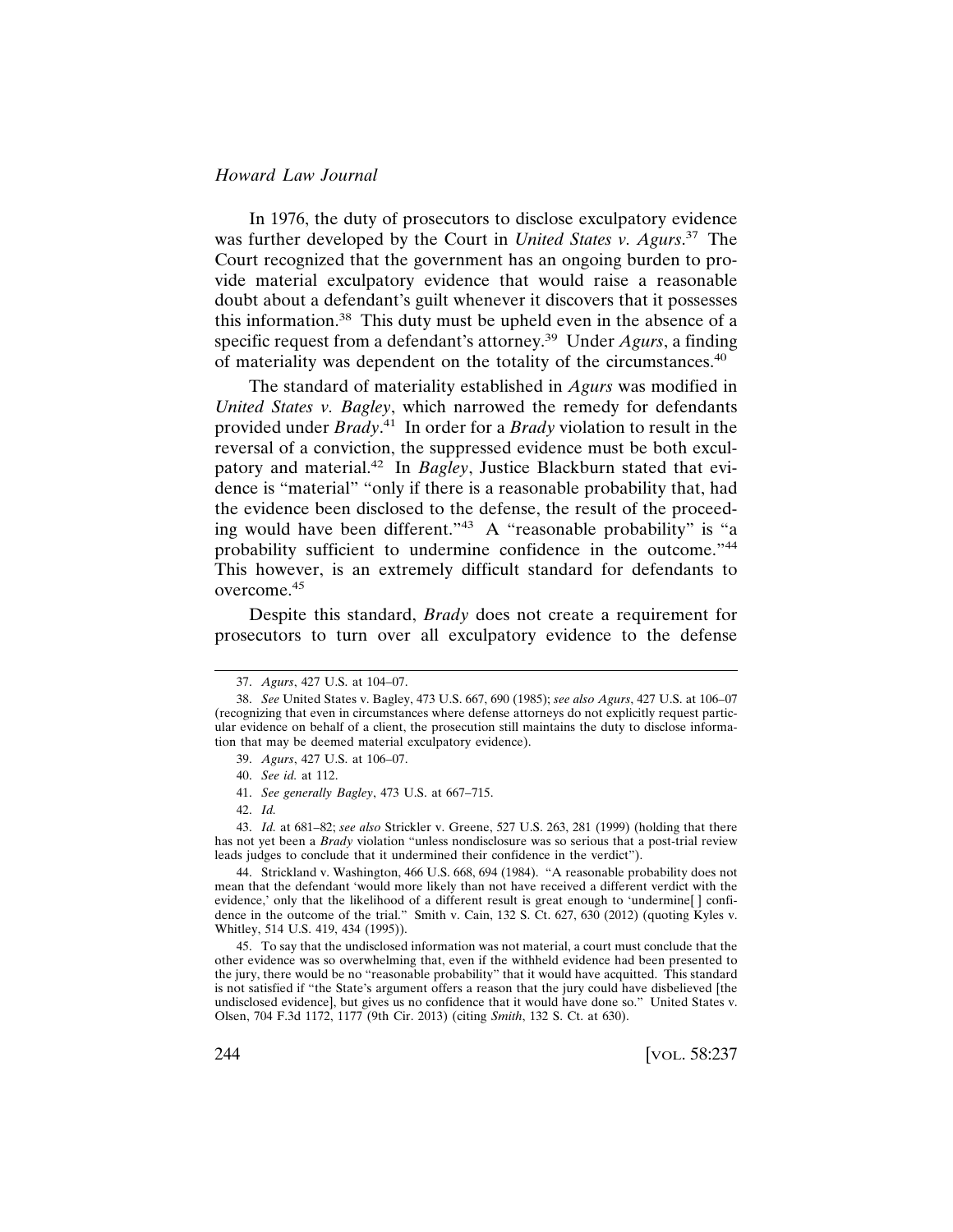before trial.46 It is only a means for retroactive review of a case in order to determine if a defendant received a fair trial. Unfortunately, courts have limited the sanction of prosecutors who do not abide by the disclosure standards because a court's ability to sanction attorneys for prosecutorial misconduct has been curtailed.<sup>47</sup>

#### B. Present Day Jurisprudence

Additionally, present day law imposes on the prosecution a "duty to learn of [and disclose to the defendant all information that is] favorable, material and known to those acting on the government's behalf, including the police."<sup>48</sup> *Brady* material should also be disclosed in order "to allow the defense to use the favorable material effectively."49 Though the due process obligation under *Brady* serves the purpose of "allowing defense counsel an opportunity to investigate the facts of the case and . . . craft an appropriate defense,"<sup>50</sup> *Brady* has not lived up to its constitutional promise. Thus, courts recognize that when *Brady* material is discovered after a conviction, certain questions must be answered in order to address the merits of a *Brady* claim. In *Litigating Justice*, Bennett Gersham highlights three questions that must be answered: (1) whether the prosecutor suppressed evidence, (2) whether the evidence was favorable to the accused, and (3) whether the suppression was prejudicial to the accused.51

Almost 100 years ago in *Berger v. United States*, the court stated that "it is not that it shall win a case, but that justice shall be done. . . . [W]hile [the prosecutor] may strike hard blows . . . [i]t is as much his duty to refrain from improper methods calculated to produce a wrongful conviction as it is to use every legitimate means to bring about a just one."52 A prosecutor's unrestrained discretion must be controlled because these widespread, intentional constitutional viola-

<sup>46.</sup> *See Brady*, 373 U.S. at 87*–*88; FED. R. CRIM. P. 16. In fact, instead of requiring the disclosure of all evidence, "[i]t effectively announces that the prosecution need not produce exculpatory or impeaching evidence so long as it's possible the defendant would've been convicted anyway. This will send a clear signal to prosecutors that, when a case is close, it's best to hide evidence helpful to the defense, as there will be a fair chance reviewing courts will look the other way." *Olsen*, 704 F.3d at 1177.

<sup>47.</sup> Connick v. Thompson, 131 S. Ct. 1350 (2011).

<sup>48.</sup> *Kyles*, 514 U.S. at 437.

<sup>49.</sup> *See* Lindsey v. United States, 911 A.2d 824, 838 (D.C. 2006).

<sup>50.</sup> *See* Perez v. United States, 968 A.2d 39, 66 (D.C. 2009).

<sup>51.</sup> *See* Bennett L. Gershman, *Litigating* Brady v. Maryland, 57 CASE W. RES. L. REV. 531, 537 (2007).

<sup>52.</sup> *Berger*, 295 U.S. 78, 88 (1935).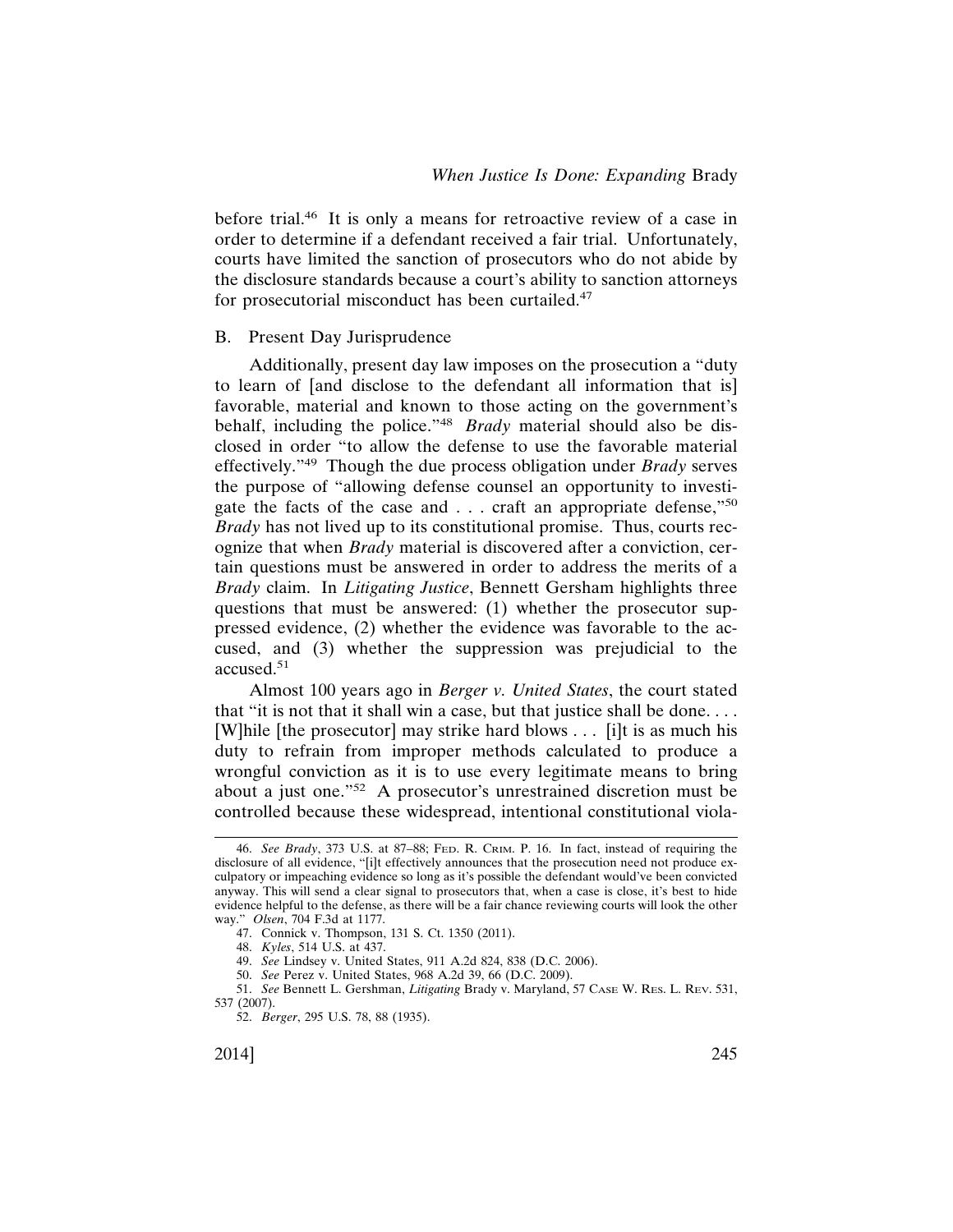tions continue to result in an unprecedented number of incarcerated, yet innocent, men and women.<sup>53</sup> Even more, a significant majority of *Brady* violations go unnoticed and are carried to the graves of prosecutors.54 For this reason, the Court must recognize the impact of withholding exculpatory evidence, evaluate the current application of *Brady*, and ensure that there are serious and widespread ramifications for its violation by prosecutors and law enforcement.

## II. INTENTIONAL *BRADY* VIOLATIONS AND THE OUTCOMES OF PROSECUTORIAL MISCONDUCT

Though the *Brady* doctrine is noble, it is not effective in theory; thousands of defendants have been wrongfully convicted due to the withholding of material exculpatory evidence by the government.<sup>55</sup> It is impossible to know how many *Brady* violations have occurred over the decades. However, scholars have noted the widespread nature of these failures: simply put, "[a] prosecutor's violation of the obligation to disclose favorable evidence accounts for more miscarriages of justice than any other type of malpractice."<sup>56</sup>

Studies have further documented the extensive consequences of prosecutorial misconduct. In a study of the first seventy-four DNAbased exonerations, the Innocence Project found that the initial wrongful conviction of defendants was caused, in part, by *Brady* violations: 37% of the cases involved the suppression of exculpatory evidence, 25% involved the knowing use of false testimony, and 11% involved the undisclosed use of coerced witness testimony.57 In as early as the 1970s, 1980s, and 1990s, a study by the Center for Public Integrity found 129 rulings by trial and appellate judges "that ad-

<sup>53.</sup> *See* Dewar, *supra* note 15, at 1452.

<sup>54.</sup> *See* Keenan, *supra* note 16, at 209 ("[P]rosecutors who engage in willful misconduct presumably do not want to be discovered and therefore take steps to conceal their misdeeds."). According to one scholar, "[f]or every one of these cases, we have every reason to suspect that there are many more in which the prosecutor's refusal to disclose the exculpatory evidence was never discovered by the defendant or his attorney." Dewar, *supra* note 15, at 1455 n.23 (citing Joseph R. Weeks, *No Wrong Without a Remedy: The Effective Enforcement of the Duty of Prosecutors To Disclose Exculpatory Evidence*, 22 OKLA. CITY U. L. REV. 833, 869 (1997)).

<sup>55.</sup> *See*, e.g., Smith v. Cain, 132 S. Ct. 627 (2012); United States v. Sedaghaty, 728 F.3d 885 (9th Cir. 2013); Aguilar v. Woodford, 725 F.3d 970 (9th Cir. 2013); United States v. Kohring, 637 F.3d 895 (9th Cir. 2010); Simmons v. Beard, 590 F.3d 223 (3d Cir. 2009); Douglas v. Workman, 560 F.3d 1156 (10th Cir. 2009); Harris v. Lafler, 553 F.3d 1028 (6th Cir. 2009); United States v. Zomber, 299 Fed. Appx. 130 (3d Cir. 2008).

<sup>56.</sup> Dewar, *supra* note 15, at 1454.

<sup>57.</sup> BARRY SCHECK ET AL., ACTUAL INNOCENCE (1st ed. 2001); *Understand the Causes*, INNOCENCE PROJECT, http://www.innocenceproject.org/understand/.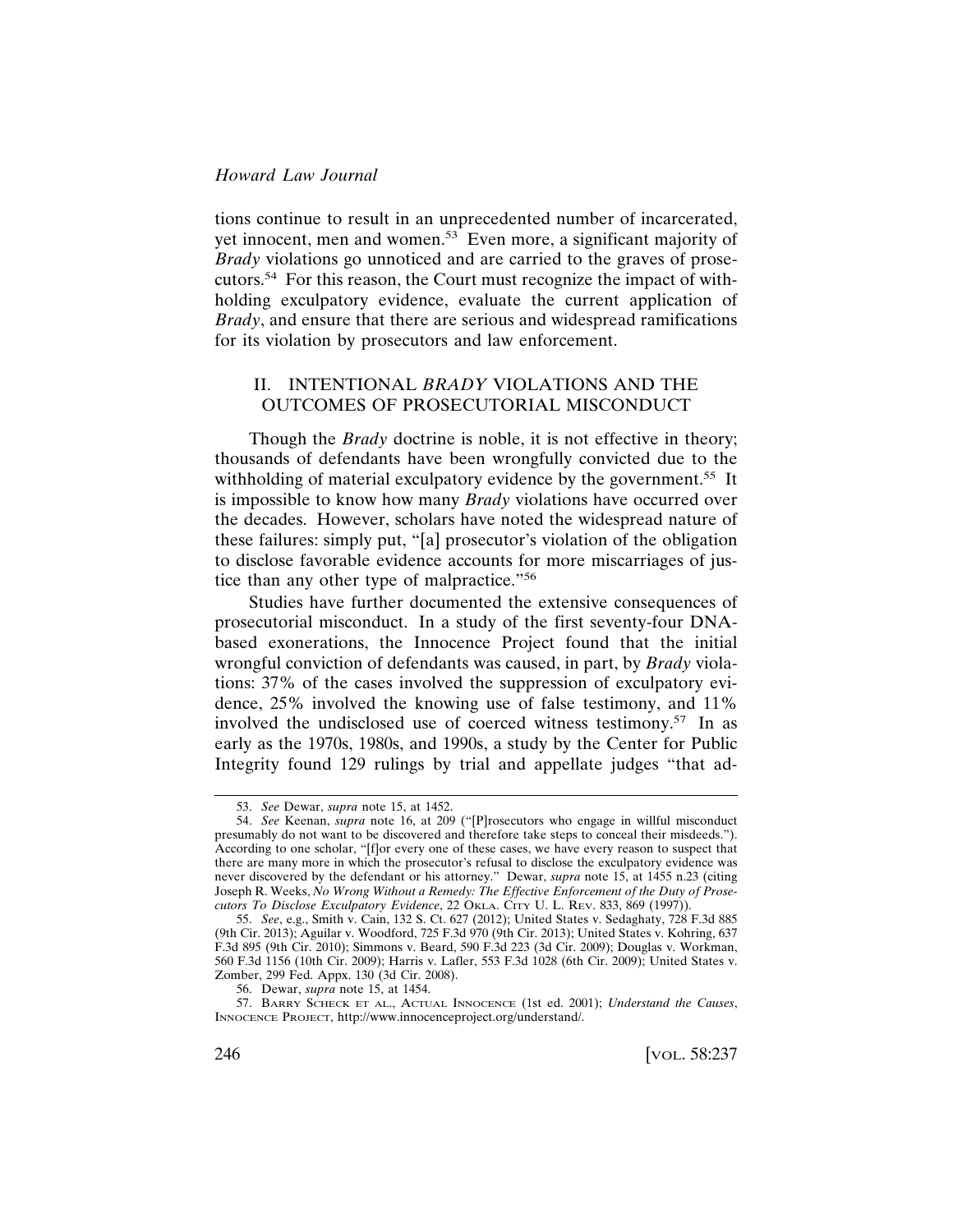dressed alleged prosecutorial error by the circuit attorney's office."<sup>58</sup> Prosecutorial conduct was challenged in numerous cases, and in twenty-four instances, prosecutorial error was found.<sup>59</sup> In seven of the cases, the misconduct was found prejudicial and remedial action was taken.<sup>60</sup> Additionally, numerous other prosecutors were cited for error and misconduct several times.<sup>61</sup>

A recent empirical study of 5,760 capital convictions in the United States found that *Brady* violations accounted for one in every six death penalty convictions between 1973 and 1995.<sup>62</sup> Additionally, in 2003, thirty-six years after *Brady*, a study of 11,000 cases involving prosecutorial misconduct identified that in just over 2,000 instances, an appeals court found the misconduct material to the defendant's conviction and overturned it;<sup>63</sup> in this same study, nearly 400 state homicide cases were reversed at the post-conviction stage due to these *Brady* violations.<sup>64</sup> In these scenarios, "prosecutors hid evidence or allowed witnesses to lie."65 Unnervingly, these statistics account for only a fraction of the serious misconduct, which *Brady* was meant to prevent.66 This very conduct continues to remain widely undetected and undeterred.<sup>67</sup>

As these statistics indicate, Mr. John Thompson<sup>68</sup> is far from being the only victim of violations of the *Brady* Rule.<sup>69</sup> Another victim,

<sup>58.</sup> Malia N. Brink, *A Pendulum Swung Too Far: Why the Supreme Court Must Place Limits on Prosecutorial Immunity*, 4 CHARLESTON L. REV. 1, 17 (2009) (citing Steve Weinberg, *Breaking the Rules: Who Suffers When a Prosecutor is Cited for Misconduct?*, CTR. FOR PUB. INTEGRITY, http://www.publicintegrity.org/2003/06/26/5517/breaking-rules).

<sup>59.</sup> *Id*. at 18.

<sup>60.</sup> Unfortunately, in the remaining seventeen cases, "appellate judges affirmed the conviction or trial judges allowed the proceeding to continue, despite finding [that the prosecutor] committed prosecutorial error." *Id.*

<sup>61.</sup> *Id.*

<sup>62.</sup> James S. Liebman et al., *Capital Attrition: Error Rates in Capital Cases, 1973-1995*, 78 TEX. L. REV. 1839, 1846, 1850 (2000).

<sup>63.</sup> Balko, *supra* note 3, at 12.

<sup>64.</sup> Ken Armstrong & Maurice Possley, *The Verdict: Dishonor*, CHI. TRIB., Jan. 11, 1999, *available at* http:// www.chicagotribune.com/news/watchdog/chi-020103trial1,0,479347.story.

<sup>65.</sup> *See id.*

<sup>66.</sup> *Id.*

<sup>67.</sup> *Id.*

<sup>68.</sup> *See* Connick v. Thompson, 131 S. Ct. 1350, 1355 (2011).

<sup>69.</sup> Indictment, United States v. Stevens, 593 F. Supp. 2d 177, 179–84 (D.D.C. 2009) (No. 1), 2008 WL 284791; *see e.g.*, United States v. Triumph Capital Grp., Inc., 544 F.3d 149 (2d Cir. 2008); United States v. Aviles-Colon, 536 F.3d 1 (1st Cir. 2008); Horton v. Mayle, 408 F.3d 570 (9th Cir. 2004); United States v. Sipe, 388 F.3d 471 (5th Cir. 2004); Monroe v. Angelone, 323 F.3d 286 (4th Cir. 2003); United States v. Lyons, 352 F. Supp. 2d 1231 (M.D. Fla. 2004); Watkins v. Miller, 92 F. Supp. 2d 824 (S.D. Ind. 2000); United States v. Dollar, 25 F. Supp. 2d 1320 (N.D. Ala. 1998).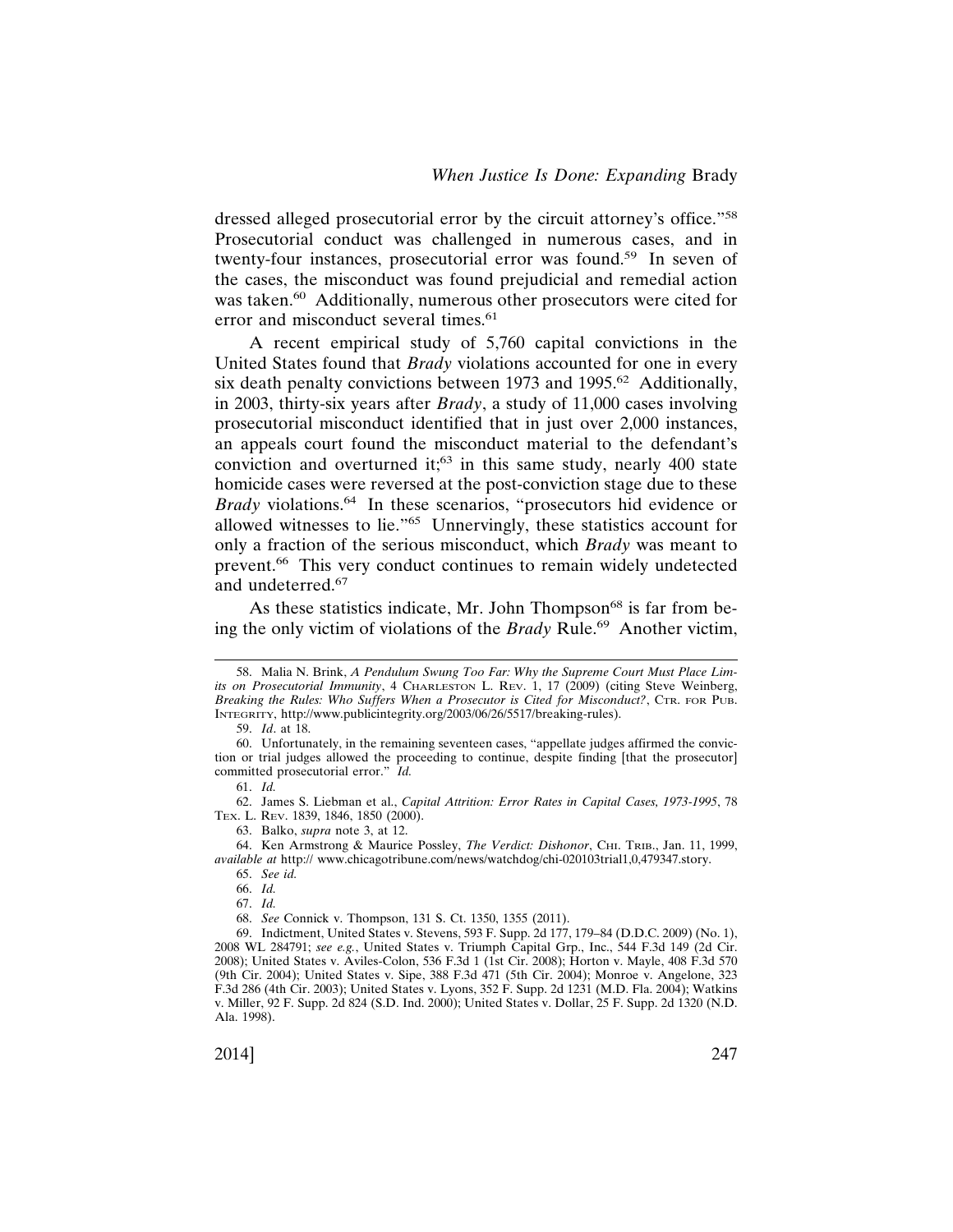former Senator Ted Stevens—who was charged with violating federal ethics laws by failing to disclose gifts and services from constituents is a recent example of this.70 In observation of these *Brady* violations, federal judge Emmet G. Sullivan of the United States District Court for the District of Columbia found that the government "used business records that the Government undeniably knew were false," suppressed "critical grand jury transcript[s] containing exculpatory information," "affirmatively redacted" exculpatory content from documents, and provided the defense with a series of intentionally inaccurate document summaries.71 Judge Sullivan set aside the conviction of former Senator Stevens, and announced: "In nearly 25 years on the bench, I've never seen anything approaching the mishandling and misconduct seen in this case."72 In April 2009, after the case resumed and in an "unprecedented" and "highly unusual" act, Attorney General Eric H. Holder, Jr. moved to set aside former Senator Stevens' guilty verdict and dismiss the indictment with prejudice in the case of *United States v. Stevens*. 73 In this instance, the *Brady* violations, which were revealed for the first time five months after Mr. Stevens' verdict, did not go unnoticed.

This Court must seek to prevent *Brady* violations such as these and enforce effective sanctions for violations because the government's obligation to make *Brady* disclosures is pertinent to the defendant's preparation for trial as well as his determination of whether to accept a guilty plea in his criminal proceedings.74 As a result of *Brady* violations, without being fully aware of favorable material evidence known to the government, the defendant is stripped of the fairness he is due under the Constitution.<sup>75</sup> As Justice William O. Douglass stated, "[s]ociety wins not only when the guilty are convicted but

<sup>70.</sup> *See Stevens*, 593 F. Supp. 2d at 177–84.

<sup>71.</sup> Jones, *supra* note 17, at 417–18 (citing Transcript of Motion Hearing, at 4–5, 45–46, *Stevens*, 593 F. Supp. 2d 177 (No. 374)).

<sup>72.</sup> *Sen. Ted Stevens' Conviction Set Aside*, CNN 1 (Apr. 7, 2009) http://www.cnn.com/2009/ POLITICS/04/07/ted.stevens/index.html.

<sup>73.</sup> Letter from the Hon. Emmet G. Sullivan, Judge, U.S. Dist. Court for D.C., to the Hon. Richard C. Tallman, Chair, Judicial Conference Advisory Comm. on the Rules of Criminal Procedure (Apr. 28, 2009), *available at* http://www.mainjustice.com/files/2009/10/sullivanletter.pdf.

<sup>74.</sup> Dewar, *supra* note 15, at 1464 (stating that a fair trial remedy, such as that required where there are *Brady* violations, is important in plea bargain scenarios especially where "nearly nine out of ten criminal cases result in plea bargains rather than trials").

<sup>75.</sup> *See* United States v. Avellino, 136 F.3d 249, 261 (2d Cir. 1998); *see also* State v. Huebler, 275 P.3d 91, 93 (Nev. 2012) (extending *Brady* disclosure obligations to require prosecutors to disclose *Brady* evidence prior to a defendant's acceptance of a guilty plea).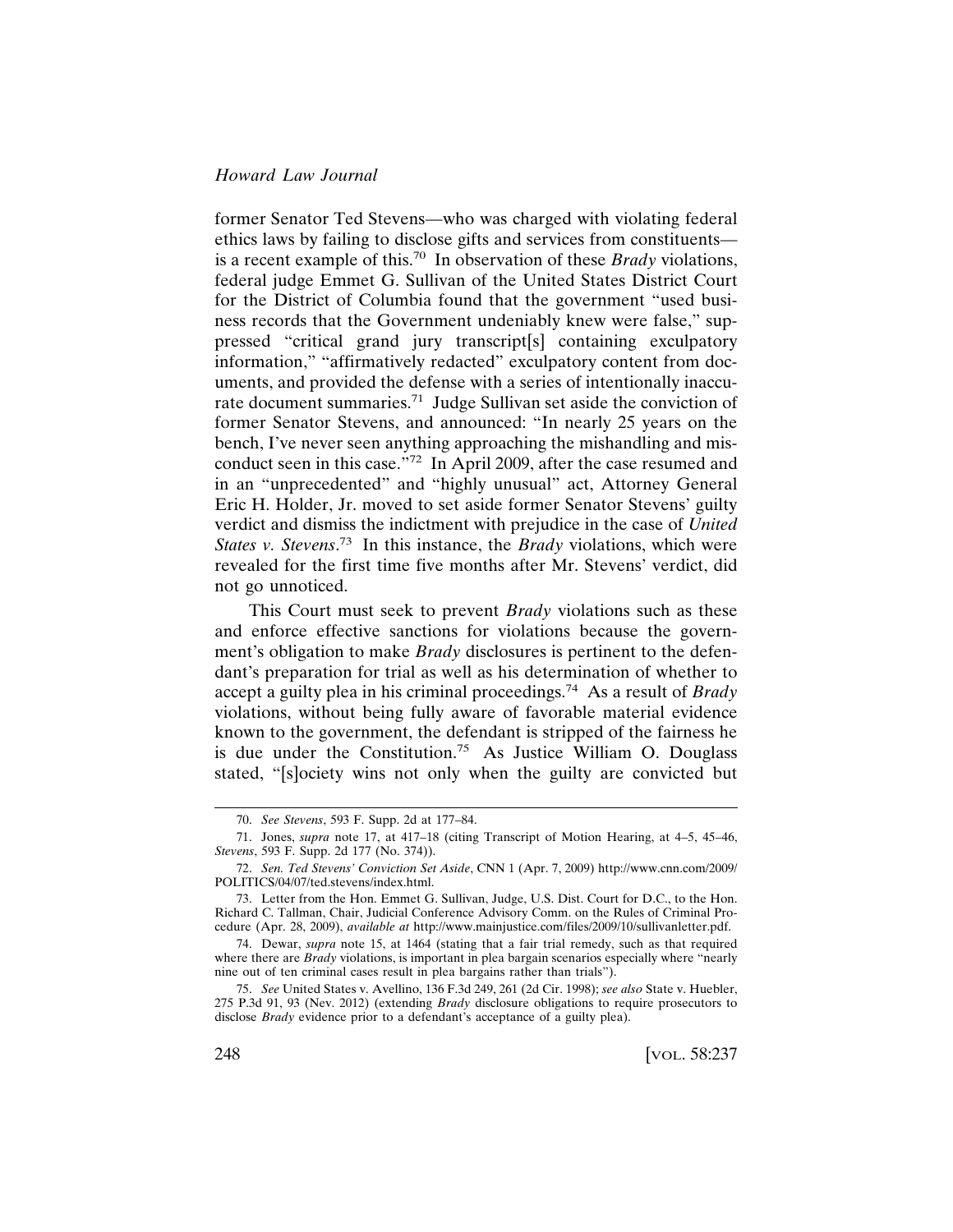when criminal trials are fair; our system of the administration of justice suffers" when this is not done.<sup>76</sup>

## III. THE PERVASIVENESS OF *BRADY* VIOLATIONS AND THEIR ORIGINS

Numerous scholars have indicated that the extensive nature of *Brady* violations is a result of a widespread and overt disregard for the constitutional duty to disclose material evidence under the *Brady* Rule. First, there is no real incentive for attorneys to comply with *Brady* because the current remedy for failing to disclose *Brady* evidence is simply compliance itself.77 Scholars note that when some prosecutors are faced with disclosing a piece of arguably favorable evidence, "few considerations weigh in favor of disclosure."78 Furthermore, where there is already compliance, there is little consistency. Courts are likewise reticent to aid in the disclosure of *Brady* evidence, as they are hesitant to "grant motions to compel disclosure of alleged *Brady* evidence, examine government files, or hold prosecutors in contempt."79 Additionally, prosecutors determine what constitutes *Brady* evidence, and defense attorneys may never become aware of any potential *Brady* issues.<sup>80</sup> Though the duty to affirmatively disclose *Brady* evidence has also extended to police agencies, many of these violations are never disclosed.

Unfortunately, defendants face an uphill battle in their attempts to unearth material evidence that has been hidden. Even when *Brady* violations are uncovered when prosecutors have withheld this information, courts rarely overturn convictions because of the tremendous burdens of appealing a ruling. $81$ 

Scholars have indicated that another example of the legal system's tendency to favor the government at the expense of a defen-

<sup>76.</sup> *Brady*, 373 U.S. at 87 .

<sup>77.</sup> *See* Jones, *supra* note 17, at 443.

<sup>78.</sup> Dewar, *supra* note 15, at 1455.

<sup>79.</sup> *Id.* For example, Dewar and others have made note that a court may refuse to grant a motion to compel or oppose the review of evidence when a *Brady* violation has been found. *Id.* (citing United States v. Blackley, 986 F. Supp. 600 (D.D.C. 1997)); 5 WAYNE R. LAFAVE ET AL., CRIMINAL PROCEDURE  $\S$  24.3(b) (2d ed. 1999)).

<sup>80.</sup> Dewar, *supra* note 15, at 1454 ("The very nature of Brady violations—that evidence was suppressed—means that defendants learn of violations in their cases only fortuitously, when the evidence surfaces through an alternate channel.").

<sup>81.</sup> *Id.* at 1455. The defense would be required to show that the "suppression raised a 'reasonable probability that, had the evidence been disclosed to the defense, the result of the proceeding would have been different.'" *Id.* at 1455*–*56.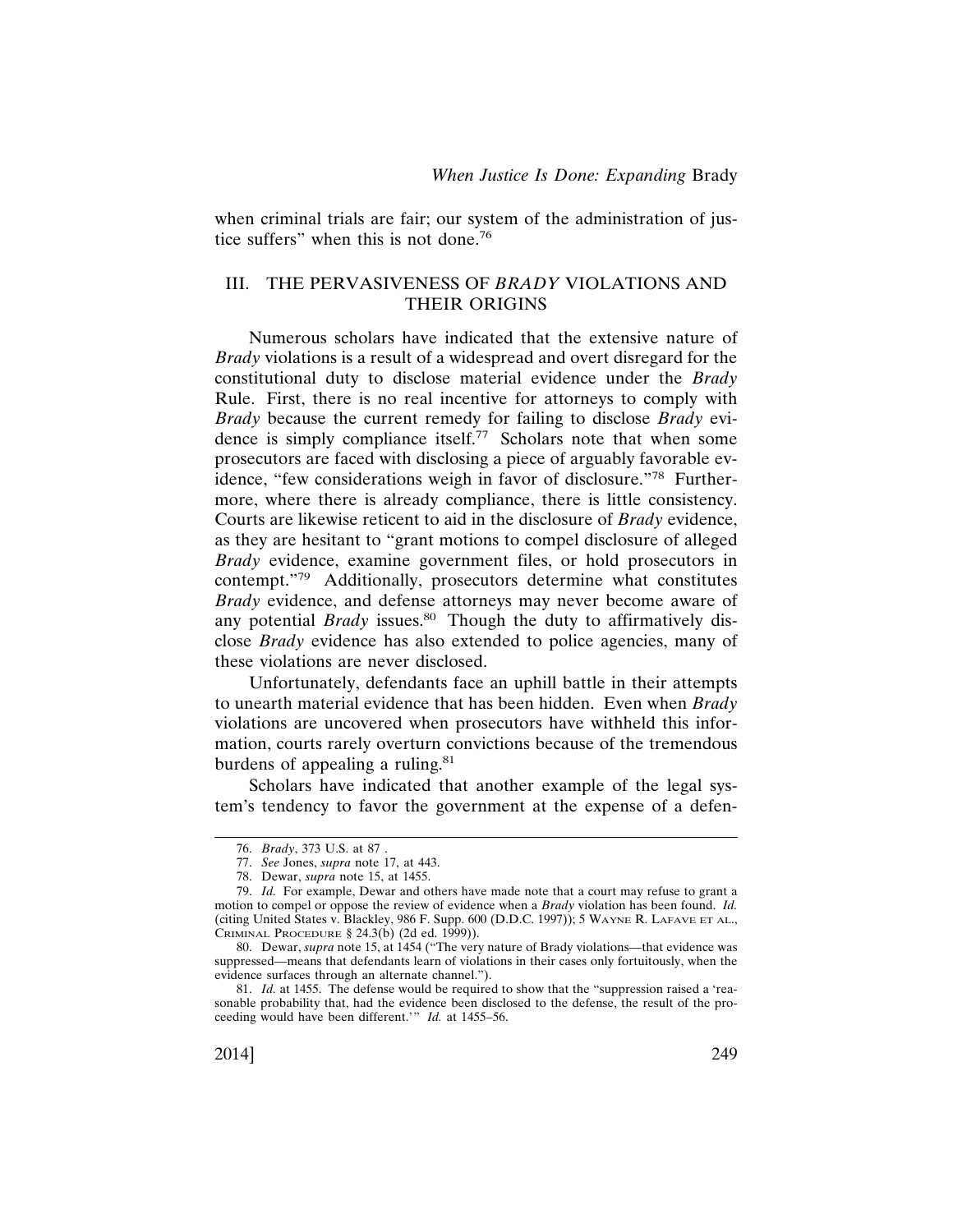dant's rights is evident where bar associations are not inclined to "discipline prosecutors for even the most egregious *Brady* violations."82 Furthermore, obtaining this *Brady* evidence is particularly difficult because "prosecutors who engage in willful misconduct presumably do not want to be discovered and therefore take steps to conceal their misdeeds."83 In addition, there is rarely punishment of prosecutors who engage in willful misconduct under *Brady*. 84 The burden that defendants face is oftentimes insurmountable.<sup>85</sup> Nonetheless, it is the role of the Court to provide an adequate solution.

## A. The Problem of Prosecutorial Discretion and the Inconsistent Standards of Materiality in *Brady* Evidence

Because the *Brady* doctrine provides a remedy for defendants who are able to show that the government hid exculpatory evidence or did not turn this evidence over in time for the defendant to make effective use of it at trial, the first issue in resolving violations of the *Brady* doctrine is defining the scope of what constitutes *Brady* evidence. Though the Court has defined *Brady* evidence as evidence that is material to a defendant's innocence, there is no Court imposed boundary or guide regarding what this embodies.

Scholars have recognized that identifying what constitutes *Brady* material is "not always simple . . . and often subject to debate."<sup>86</sup> Prosecutors may not recognize how applicable evidence in their possession may be to a defendant's innocence. Furthermore, due to the adversarial nature of the justice system, one scholar has indicated that prosecutors and defense attorneys are often trying different cases.87 Law professor Stephen Bright noted: "Even the most conscientious prosecutor may not know how critical a document may be to establishing the defendant's innocence."<sup>88</sup>

<sup>82.</sup> *Id.* at 1456.

<sup>83.</sup> Keenan, *supra* note 16, at 209 (citing Walter W. Steele, Jr., *Unethical Prosecutors and Inadequate Discipline*, 38 SW. L.J. 965, 975 (1984)).

<sup>84.</sup> *See* Dewar, *supra* note 15, at 1452.

<sup>85.</sup> *See* Keenan, *supra* note 16, at 206 (showing that defendants and defense attorneys may never even become aware of the material evidence altogether).

<sup>86.</sup> Joaquin Sapien & Sergio Hernandez, *NYC Prosecutors Who Abuse Their Authority Almost Always Evade Punishment*, HUFFINGTON POST 3 (Apr. 3, 2013, 5:30 AM), http://www. huffingtonpost.com/2013/04/03/nyc-prosecutors-who-abuse-authority-evade-punishment\_n\_3008 438.html?1368471071 (internal citations omitted).

<sup>87.</sup> *See generally* Cohen, *supra* note 5.

<sup>88.</sup> *Id.* at 5.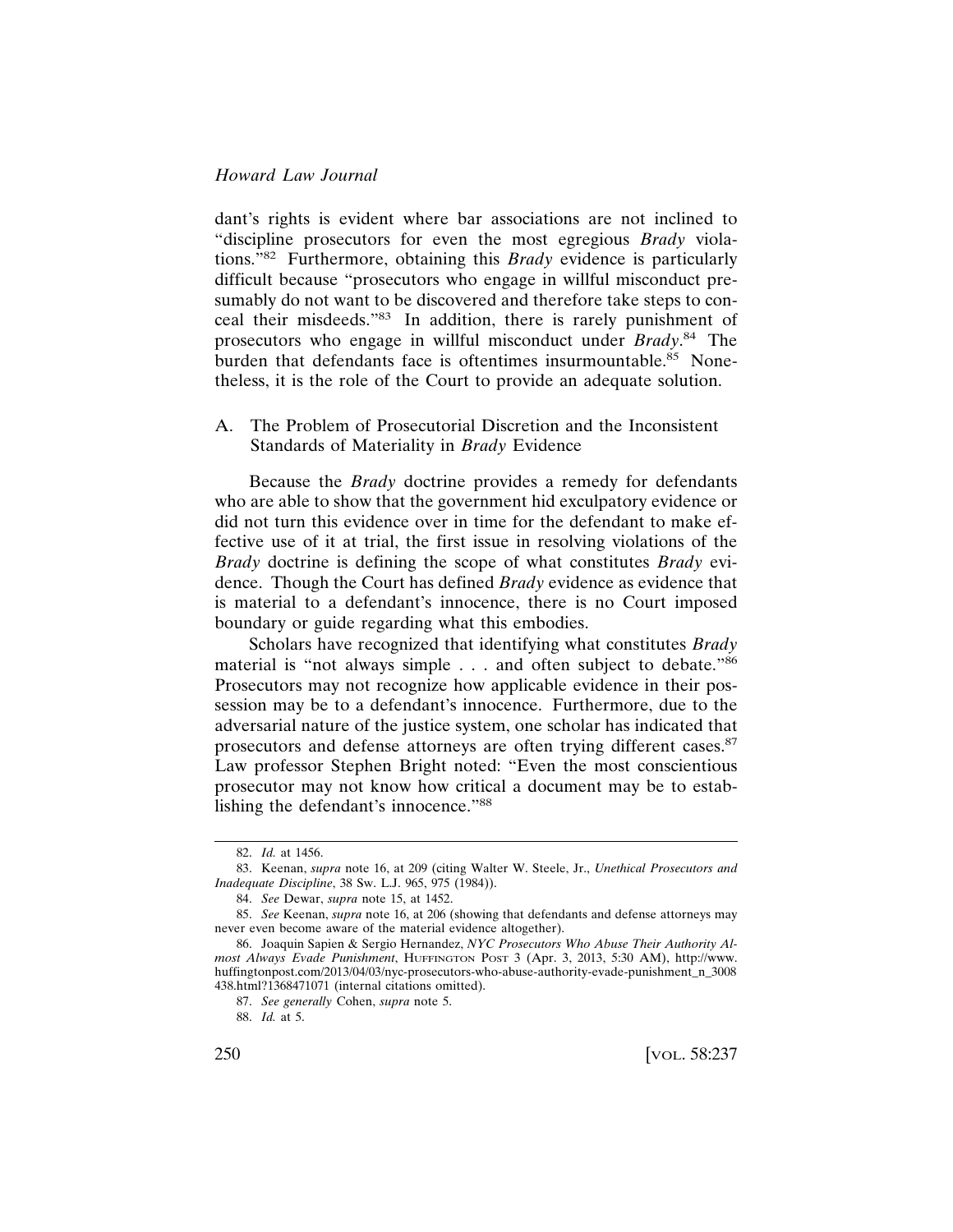How then may the Court rectify the competing goals of the prosecution and the defense? The Supreme Court and prosecutors' offices across the country have begun to solve this issue by identifying what is included in certain types of impeaching evidence. Because the Court has held that "favorable" evidence includes both exculpatory evidence that negates guilt and impeaching evidence that undermines the government, the solution is first unfolded in what attorneys should recognize as cut-and-dry material *Brady* evidence. Though "[a]ssistant district attorneys [and assistant U.S. attorneys] do not emerge from law school with a genetic disposition to hiding Brady material," one attorney notes, "this is something which is learned and taught."<sup>89</sup>

First, the prosecution must determine what constitutes material and impeaching *Brady* evidence. In reviewing the approaches to disclosing *Brady* material by various United States Attorneys Offices, both liberal and conservative disclosure policies have been identified, each of which impacts the ultimate disclosure of evidence and a defendant's opportunity for a fair trial.<sup>90</sup> The United States Attorney's Office for the Southern District of New York, for example, implemented a liberal *Brady* evidence disclosure policy in favor of defendants that seeks to safeguard the Office where appeals may occur, which is aided by New York State courts allowing the grant of *in camera* review of potential *Brady* material as a matter of "sound case management."<sup>91</sup> The court is able to avoid the possibility of delay or post-conviction reversal because of late *Brady* disclosure or discovery. *Brady* evidence should automatically include statements of witnesses or physical evidence that conflicts with the prosecution's witnesses,  $92$  and

91. *See* United States v. Nogbou, 07 Cr. 814 (JFK), 2007 WL 4165683, \*at 3 (S.D.N.Y. Nov. 19, 2007) (internal quotations omitted).

<sup>89.</sup> David Taintor, *Who Polices Prosecutors Who Abuse Their Authority? Usually Nobody*, TPM 6 (Apr. 3, 2013, 3:01 PM), http://talkingpointsmemo.com/muckraker/who-policesprosecutors-who-abuse-their-authority-usually-nobody?ref=fpb.

<sup>90.</sup> The Department of Justice currently provides a general overview of a prosecutor's duty within their U.S. Attorneys' Manual. *See* U.S. ATTORNEY'S OFFICE, DEP'T OF JUSTICE, CRIMI-NAL RESOURCE MANUAL 9–5.001; *see also* Letter from the Hon. Emmet G. Sullivan, U.S. Dist. Judge to the Hon. Richard C. Tallman, Chair, Judicial Conference Advisory Comm. (Apr. 28, 2009), *available at* http://www.mainjustice.com/files/2009/10/sullivanletter.pdf; Joe Palazzolo, *Justice Department Opposes Expanded Brady Rule*, MAIN JUSTICE 1 (Oct. 15, 2009, 12:43 AM), http://www.mainjustice.com/2009/10/15/justice-department-opposes-expanded-brady-rule/print.

<sup>92.</sup> *See* People v. Johnson, 38 Cal. App. 3d 228, 235–36 (Cal. Ct. App. 1974); *see also* Jane Anne Murray, *SDNY Judge Grants Pretrial In Camera Review of Potential* Brady *Material as a Matter of "Sound Case Management*," N.Y. FED. CRIM. PRAC. (Nov. 29, 2007, 10:00 PM), http:// www.nyfederalcriminalpractice.com/2007/11/sdny-judge-grants-pretrial-in.html (quoting United States v. Stein, 424 F. Supp. 2d 720 (S.D.N.Y. 2006) ("Acknowledging that the Second Circuit does not mandate immediate disclosure of exculpatory and impeachment material upon the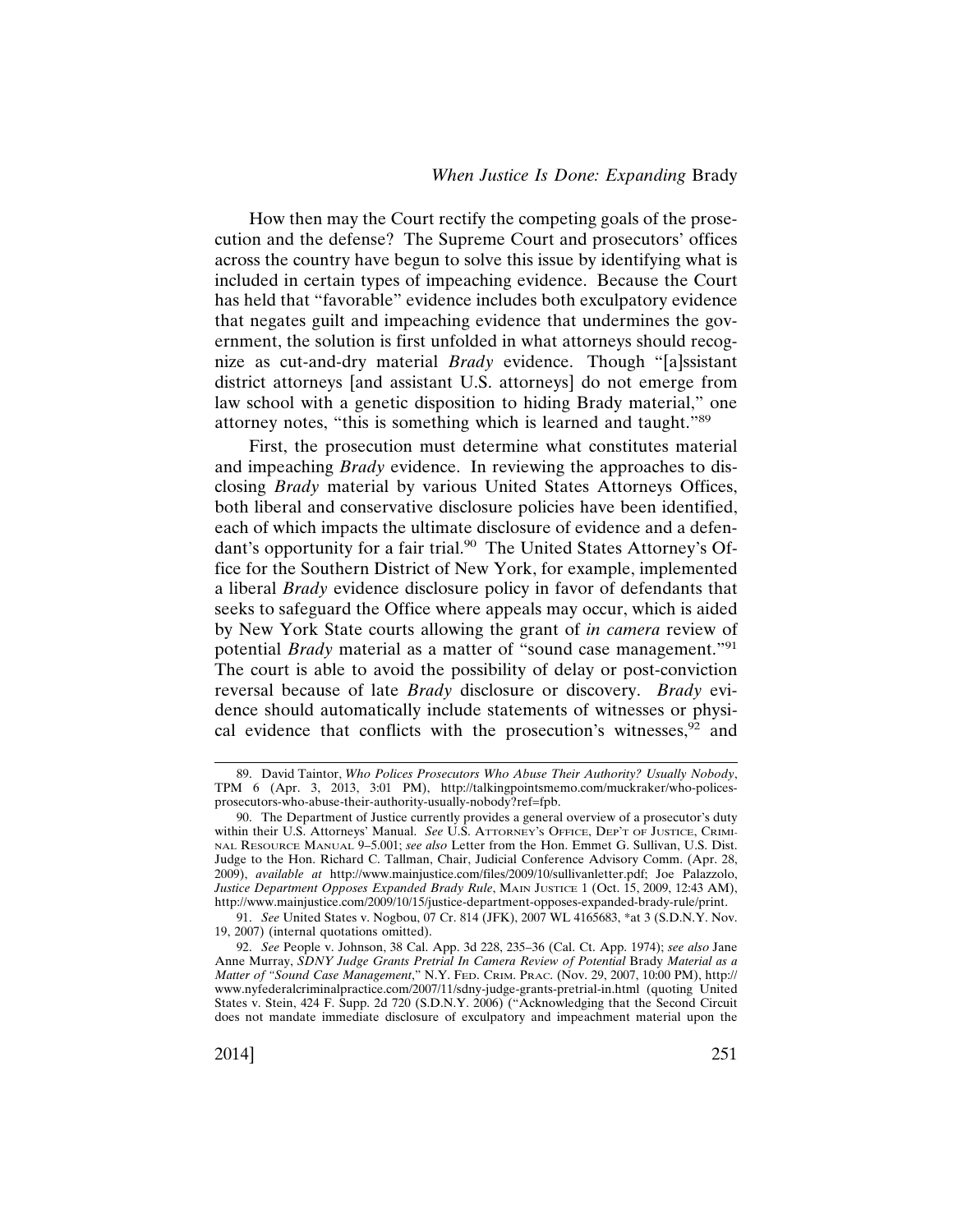evidence that could allow the defense to impeach the witness's credibility. Evidence relevant to a witness's credibility includes evidence of false statements by the witness or evidence that a witness was paid to act as an informant. For example, a court would likely find that the following constitutes *Brady* evidence<sup>93</sup>: a prosecutor who suppresses evidence which tends to suggest that someone other than the defendant committed the crime;  $94$  a prosecutor presenting false testimony about physical evidence;<sup>95</sup> and a prosecutor who suppressed prior inconsistent statements made by key government witnesses.<sup>96</sup>

The non-disclosure of favorable or impeaching evidence is only critical to the outcome of a case under current standards if the withheld evidence is material or prejudicial to the defendant.<sup>97</sup> Its materiality is determined by whether the defendant can prove that the absence of a particular piece of evidence is relevant to undermine the

95. *See, e.g.*, United States v. Badalamente, 507 F.2d 12, 17–18 (2d Cir. 1974) (finding the suppression of letters written by a key government witness claiming coercion by government); United States ex rel. Almeida v. Baldi, 195 F.2d 815, 817, 819–20 (3d Cir. 1952) (finding the suppression of a bullet and ballistics report that showed that police, not the defendant, killed the victim); People v. Walker, 504 P.2d 1098, 1099–1100 (Colo. 1973) (finding that the prosecutor suppressed the deceased's gun and ballistics report that supported defendant's self-defense claim); People v. Loftis, 370 N.E.2d 1160, 1165–68 (Ill. App. Ct. 1977) (finding that a rape victim testified that the defendant ripped her clothes; the prosecutor concealed the unripped clothing); People v. Wisniewski, 290 N.E.2d 414, 416–17 (Ill. App. Ct. 1972) (finding that the defendant claimed he killed the victim after the victim struck him with a pipe; the prosecutor suppressed the pipe found at the scene); Arline v. State, 294 N.E.2d 840, 841, 843 (Ind. Ct. App. 1973) (finding that the prosecutor suppressed a knife that supported the defendant's self-defense claim); Commonwealth v. Lam Hue To, 461 N.E.2d 776, 779–81 (Mass. 1984) (finding that the prosecutor concealed the existence of one knife and misled a defense attorney about facts surrounding discovery of a second knife; the knives supported self-defense claim); State v. Thompson, 396 S.W.2d 697, 700–02 (Mo. 1965) (finding that a prosecutor suppressed shells found at the scene that supported the defendant's claim that he did not fire gun).

96. *See, e.g.*, Lindsey v. King, 769 F.2d 1034, 1036–38, 1040 (5th Cir. 1985) (finding the suppression of prior statement by eyewitness, who positively identified defendant at trial, but could not identify perpetrator of murder); Chavis v. North Carolina, 637 F.2d 213, 219, 223 (4th Cir. 1980) (finding the suppression of a prior inconsistent statement of an important government witness); United States v. Anderson, 574 F.2d 1347 (5th Cir. 1978) (finding the suppression of a prior statement showing the witness's participation in a crime); Davis v. Heyd, 479 F.2d 446, 452–53 (5th Cir. 1973) (finding the suppression of prior inconsistent statements of a witness that supported defendant's accidental killing defense).

97. *See* Berger v. United States, 295 U.S. 78, 88 (1935).

defendant's request, the court nonetheless pointed out that it could order early disclosure as a matter of "sound case management.").

<sup>93.</sup> *See* Joseph R. Weeks, *No Wrong Without a Remedy: The Effective Enforcement of the Duty of Prosecutors to Disclose Exculpatory Evidence*, 22 OKLA. CITY U. L. REV. 833, 845–48 (1997).

<sup>94.</sup> *See* Nelson v. State, 208 N.W.2d 410, 412–13, 415 (Wis. 1973) (finding that a prosecutor suppressed evidence of a witness's confession to a cellmate that the witness, not the criminal defendant, had shot the victim himself); *see also* Miller v. Angliker, 848 F.2d 1312, 1316–17, 1323 (2d Cir. 1988) (finding suppression, by the prosecutor, of extensive evidence tending to establish that a man other than the defendant committed the murders in question).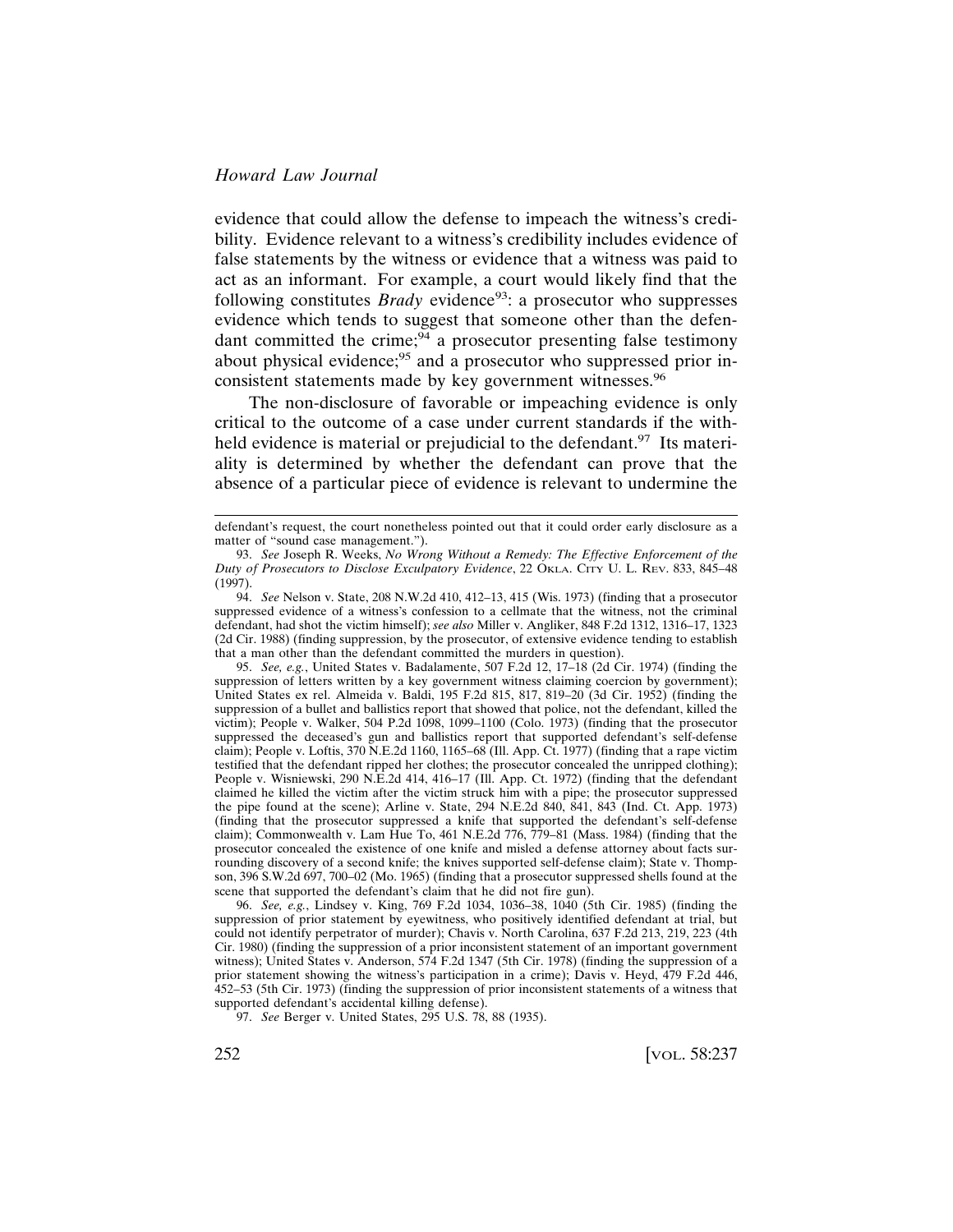verdict. Courts consider "(1) the importance of the withheld evidence; (2) the strength of the rest of the prosecution's case; and (3) other sources of evidence available to and used by the defense."98 As prosecutors determine the viability of their case, the stronger the government's case, the less likely it is that a particular item of evidence will be construed as material.<sup>99</sup>

Second, prosecutors must know in what circumstances this *Brady* evidence must be disclosed. Though this standard has since changed, the Supreme Court established a standard in *United States v. Agurs*<sup>100</sup> which distinguished three different scenarios in which evidence under *Brady* must be disclosed: in the first scenario, material evidence is presented where the prosecution's case included perjured testimony that the prosecution knew, or should have known, was perjured.<sup>101</sup> A conviction must be set aside if there is a likelihood that the false testimony could have affected the judgment of the jury.<sup>102</sup> A defendant is entitled to a new trial if there is a reasonable likelihood that the evidence could have affected the outcome of the trial.103 Second, *Brady* applies where there was a pretrial request for specific evidence to which the prosecution did not comply.<sup>104</sup> Finally, *Brady* applies where the government failed to volunteer exculpatory evidence that the defense did not request, or only generally requested.105 In these situations, the suppression of this evidence must have been sufficient to result in the denial of the defendant's right to a fair trial.106 Under *Agurs*, though it is clear in what scenarios *Brady* applies, it is not always clear when it is violated.

In *United States v. Bagley*, a ruling just under a decade after *Agurs*, the Court mostly abandoned the *Agurs* three-part materiality test and instead distinguished between various types of requests for

99. *Id.*

<sup>98.</sup> Daniel S. Medwed, Brady*'s Bunch of Flaws*, 67 WASH. & LEE L. REV. 1533, 1541 (2010).

<sup>100.</sup> *Agurs*, 427 U.S. at 103.

<sup>101.</sup> *Id.* at 103–04; *see also* United States v. Vozzella, 124 F.3d 389, 393 (2d Cir. 1997) ("In the instant case, the government knew that some portion of the records was fictitious, that their author had stated that they were false in their entirety, and that no adequate further inquiry had been made into their veracity. It should have known that introduction of the records with Stirling's unqualified testimony concerning their significance conveyed a message so misleading as to amount to falsity.").

<sup>102.</sup> *Agurs*, 427 U.S. at 103.

<sup>103.</sup> *Id.* at 103–04.

<sup>104.</sup> *Id.* at 104–06.

<sup>105.</sup> *Id.* at 107–13.

<sup>106.</sup> *Id.* at 108.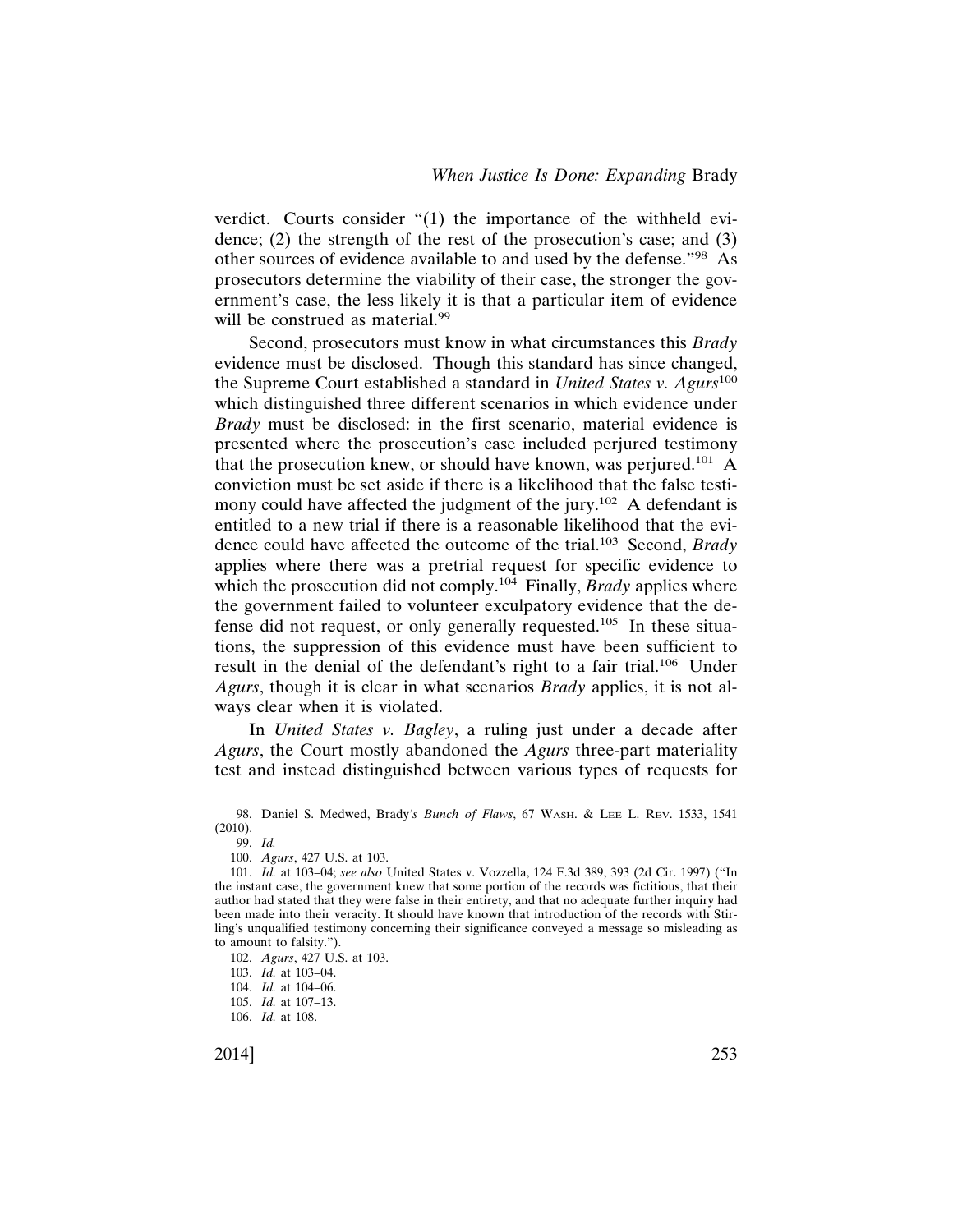evidence. Thus, the present test for materiality under *Brady* is: evidence is material only if there is a reasonable probability that, had the evidence been disclosed to the defense, the result of the proceeding would have been different; a "reasonable probability" is a probability sufficient to undermine confidence in the outcome.<sup>107</sup>

## B. Insufficient Remedies Disincentivize Disclosure of Material *Brady* Evidence

Though there are an extensive number of *Brady* violations, there is little incentive to disclose *Brady* material, in part because the current remedy for a violation is compliance in handing over the evidence.108 "In practice . . . [w]hen Brady violations are discovered pretrial, the court usually orders the government to disclose the suppressed evidence and, if necessary, grants a continuance in order to give the defense the opportunity to make effective use of the exculpatory information."109 This is insufficient to curb prosecutorial misconduct because prosecutors experience no burden as a result of their non-disclosure. According to Judge Kozinski of the United States Court of Appeals for the Ninth Circuit, "[t]his creates a serious moral hazard for those prosecutors who are more interested in winning a conviction than serving justice."<sup>110</sup>

Some scholars have also noted that there must be a new standard for disclosure because internal codes of protection and secrecy protect attorneys and hinder the possibility of fair trials, as judges and lawyers seek to protect one another from prosecution for their misdeeds; for example, "[i]n many states, . . . the entire disciplinary process occurs in secret, ostensibly to protect the reputation of the accused attor-

<sup>107.</sup> United States v. Bagley, 473 U.S. 667, 682 (1985).

<sup>108.</sup> Jones, *supra* note 17, at 443; s*ee* United States v. Olsen, 704 F.3d 1172, 1177 (9th Cir. 2013) (Kozinski, J., dissenting) (recognizing that "[a] robust and rigorously enforced Brady rule is imperative because all the incentives prosecutors confront encourage them not to discover or disclose exculpatory evidence").

<sup>109.</sup> *See* Jones, *supra* note 17, at 443.

<sup>110.</sup> According to Judge Kozinski of the 9th Circuit Court of Appeals, "[a] robust and rigorously enforced Brady rule is imperative because all the incentives prosecutors confront encourage them not to discover or disclose exculpatory evidence. Due to the nature of a *Brady* violation, it's highly unlikely wrongdoing will ever come to light in the first place. This creates a serious moral hazard for those prosecutors who are more interested in winning a conviction than serving justice." United States v. Olsen, 704 F.3d 1172, 1177 (9th Cir. 2013) (Kozinski, J., dissenting). If nothing else, remedies that incentivize a prosecutor acting in accordance with their constitutional mandate will remove the "moral hazard" where a prosecutor may be encouraged not to disclose exculpatory evidence. *See id.* at 1177.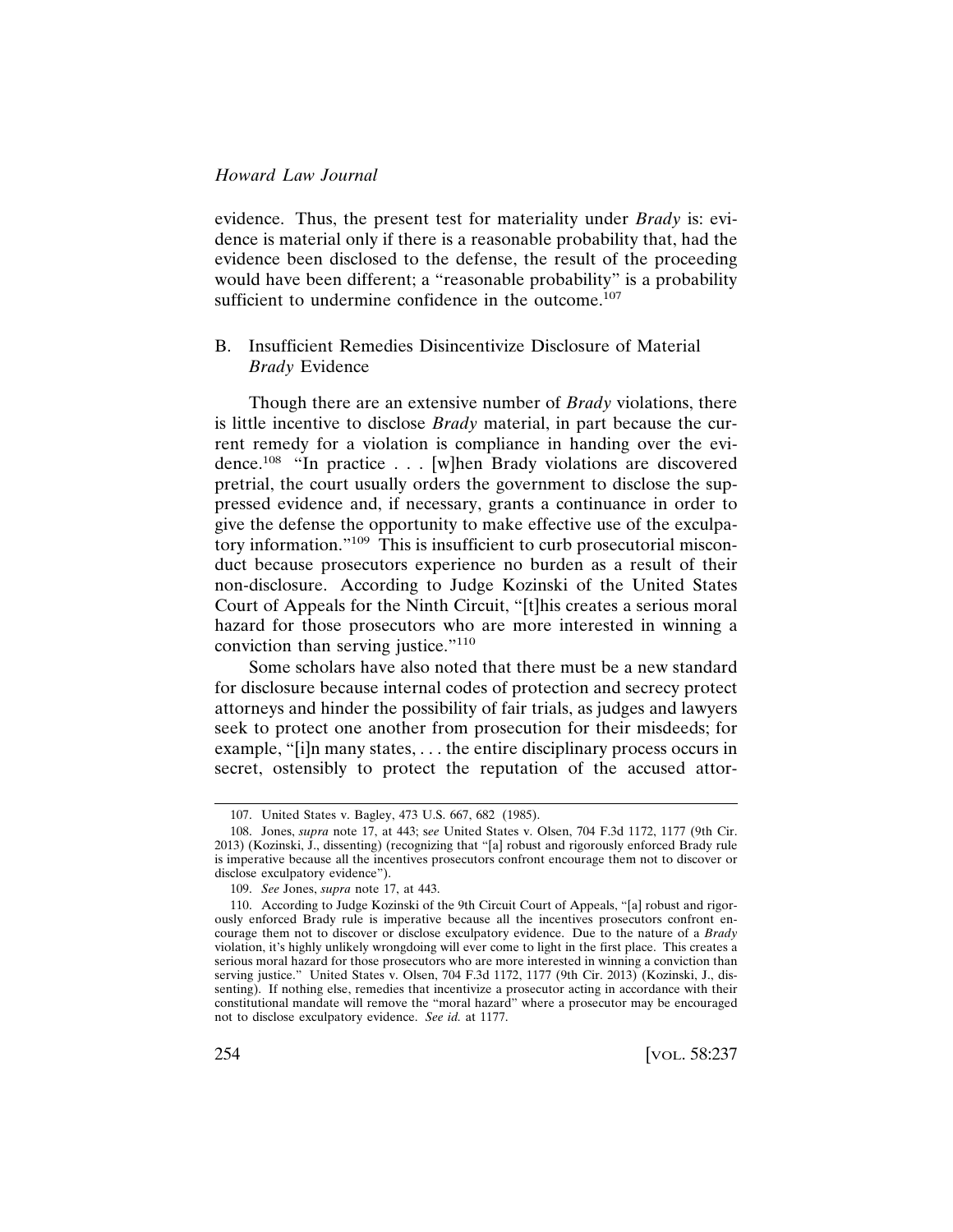neys."111 In some states, prosecutors have the option of admitting wrongdoing and accepting a private reprimand.<sup>112</sup> This means that neither their actions nor the disciplinary board's investigation will ever be made public.<sup>113</sup> Similarly, "those in the best position to report misconduct—namely judges and prosecutors—are often disincentivized from doing so for both strategic and political reasons."<sup>114</sup> Prosecutors often seek the "gratitude of victims, favorable media coverage, career promotions, appointment to judgeships, and the allure of high political office."<sup>115</sup>

What is more, scholars have noted that few prosecutors' offices have mechanisms in place to reward disclosure practices that tend to favor defendants, especially in offices that measure individual performance by win-loss conviction rates.<sup>116</sup> In fact, "[f]ew prosecutors who are convinced of a defendant<sup>['s]</sup> guilt are going to turn over evidence that may hurt their chances of obtaining a conviction. It is very easy to rationalize—from the prosecutor's view of the case—that the evidence is not really exculpatory."117 One scholar noted that most chief prosecutors in the country are elected, with forty-seven states electing their prosecutors, and the remaining three having their local chief prosecutor appointed by an elected attorney general.<sup>118</sup> These

<sup>111.</sup> Balko, *supra* note 18, at 2 ("You have to remember that nearly all judges are former prosecutors. There's an undercurrent of alliance between judges and prosecutors, so there's a certain collegiality there. They run in the same social circles. They attend the same Christmas parties.").

<sup>112.</sup> Balko, *supra* note 3, at 8.

<sup>113. &</sup>quot;[The secrecy of the entire disciplinary process] hides the misconduct from the media, from defense attorneys and from the voters who elect these prosecutors." *Id.*

<sup>114.</sup> Keenan, *supra* note 16, at 210; *see also* Brink, *supra* note 58, at 13–16. "The concern that election politics could affect the conduct of prosecutors in specific cases is not merely hypothetical. In the Duke lacrosse case, there was considerable evidence that District Attorney Michael Nifong engaged in misconduct in large part to ensure his reelection. Indeed, when the Chairman of the Disciplinary Panel that heard the Nifong case issued the panel's decision, she stated: "At that time he was facing a primary and yes he was politically naïve. But we can draw no other conclusion that that [sic] those initial statements that he made were to forward his political ambitions." *Id.* at 14 (citing F. Lane Williamson, Chairman, Disciplinary Hearing Comm'n, Comments on Disbarment of Michael Nifong (June 17, 2007)), *available at* http://www. nytimes.com/2007/06/17/us/17duke-text.html?pagewanted=all); *see also* CTR. FOR PROSECUTOR INTEGRITY, AN EPIDEMIC OF PROSECUTOR MISCONDUCT 3 (2013); Balko, *supra* note 3, at 3.

<sup>115.</sup> *See* Brink, *supra* note 58, at 14–15 (citing F. Lane Williamson, Chairman, Disciplinary Hearing Comm'n, Comments on Disbarment of Michael Nifong (June 17, 2007)), *available at* http://www.nytimes.com/2007/06/17/us/17duke-text.html?pagewanted=all)).

<sup>116.</sup> Ellen Yaroshefsky & Bruce A. Green, *Prosecutors' Ethics in Context: Influences on Prosecutorial Disclosure*, *in* LAWYERS IN PRACTICE: ETHICAL DECISION MAKING IN CONTEXT 286 (Leslie C. Levin & Lynn Mather eds., 2012).

<sup>117.</sup> Cohen, *supra* note 5, at 5.

<sup>118.</sup> Brink, *supra* note 58, at 13 (citing Ronald F. Wright, *How Prosecutor Elections Fail Us*, 6 OHIO ST. J. CRIM. L. 581, 589 (2009)).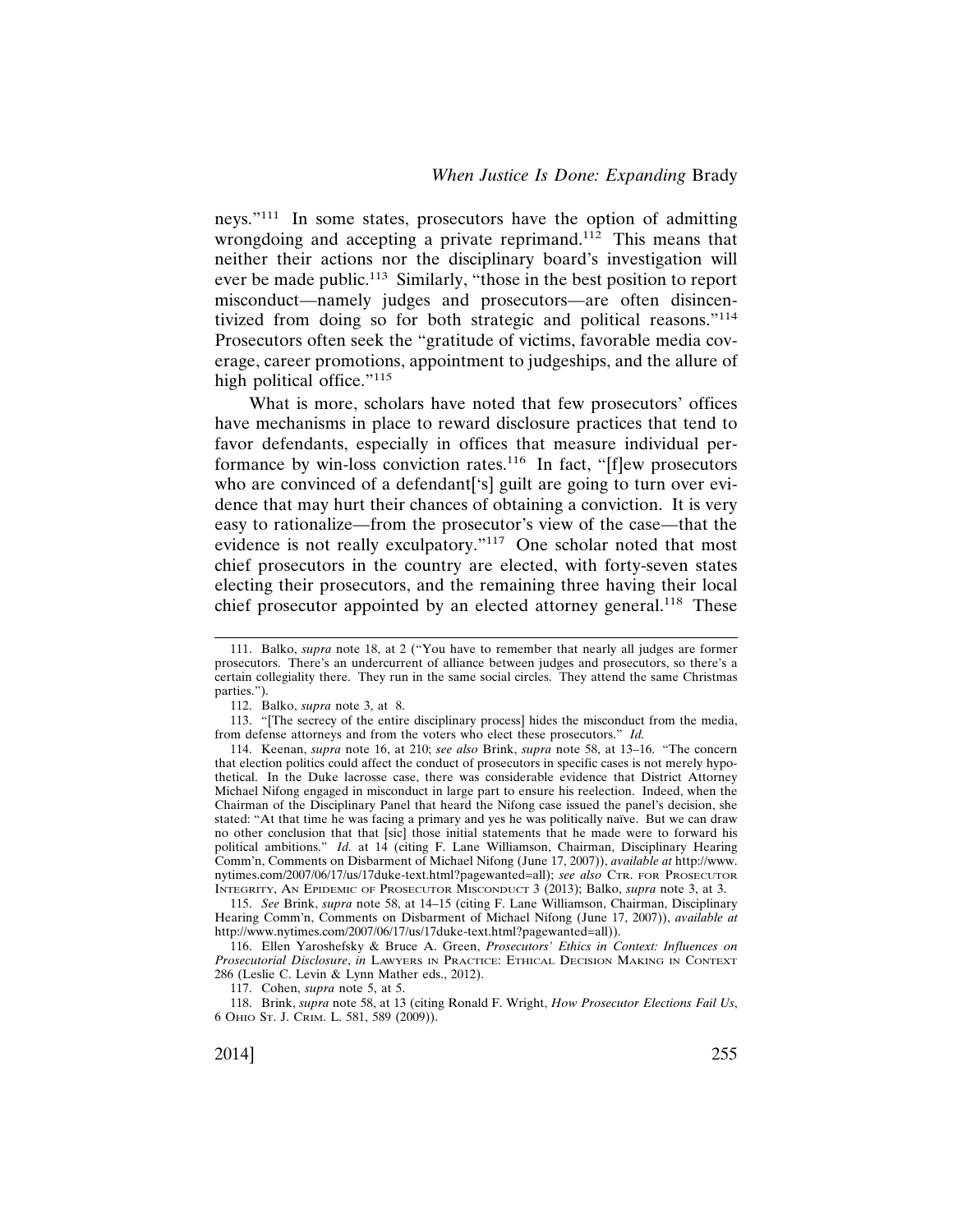candidates "frequently rely on their record of 'wins,' either generally or in high profile cases, to support their general tough-on-crime claims."119 Appointed prosecutors may also be subject to political and performance-based pressures in their career.120

## C. Even When *Brady* Violations are Uncovered, Prosecutors are Seldom Sanctioned

Despite the justice system's ability to uncover some prosecutorial misconduct, prosecutors are "rarely sanctioned by courts, and almost never by disciplinary bodies"121 for their misdeeds. In 2013, for the first time in five decades, a prosecutor would serve time in jail for wrongfully convicting an innocent man.<sup>122</sup> Remarkably, fifty-one years of prosecutorial misconduct in violation of *Brady* has only seen this one instance where a prosecutor will be imprisoned for this wrongful conduct.<sup>123</sup> Twenty-five years ago, then prosecutor, Ken Anderson, possessed exculpatory evidence that would have prevented Mr. Michael Morton from being sent to prison for the murder of his wife.124 Mr. Morton was innocent and Mr. Anderson never disclosed

<sup>119.</sup> *Id.* at 14 (citing Daniel S. Medwed, *The Zeal Deal: Prosecutorial Resistance to Post-Conviction Claims of Innocence*, 84 B.U. L. REV. 125, 156 (2004) ("In running for election as a district attorney, candidates often convey tough-on-crime rhetoric sprinkled with references to their winning percentage and successes in high-profile cases.") (citation omitted)).

<sup>120.</sup> *See id*. at 15. In the course of defending against [allegations of firing U.S. attorneys for failing to pursue investigations or bring indictments of certain political figures], Department of Justice officials asserted that they had performance-based reasons for firing the prosecutors and cited insufficient prosecution rates as the legitimate cause. *Id.* (citing Adam Zagorin, *Why Were These U.S. Attorneys Fired?,* TIME (Mar. 7, 2007), http://www.time.com/time/printout/0,8816, 1597085,00.html).

<sup>121.</sup> Dewar, *supra* note 15, at 1454 (internal quotations omitted). Even with the Supreme Court's rebuke of prosecutorial misconduct, courts have not been convinced that the "blatant and repeated violations" of *Brady* that have been "unmitigated by any prosecutorial obligation for the sake of truth" are enough to find a pattern of unconstitutional behavior required to provide an adequate remedy for a defendant. Accordingly, for many jurisdictions, the status quo is perfectly adequate: "Where prosecutors commit Brady violations, convictions may be overturned. That could be a sufficient deterrent, so that the imposition of additional sanctions . . . is unnecessary." Balko, *supra* note 3, at 6 (internal quotations omitted).

<sup>122.</sup> *See* Mark Godsey, *For the First time Ever, a Prosecutor Will Go to Jail for Wrongfully Convicting an Innocent Man*, HUFFINGTON POST 1 (Nov. 8, 2013, 4:12 PM), http://www.huffing tonpost.com/mark-godsey/for-the-first-time-ever-a\_b\_4221000.html. Despite the charges against Mr. Anderson, the State of Texas settled all civil and criminal misconduct charges against former prosecutor Anderson, in exchange for Anderson "forfeit[ing] his law license, [ ] serv[ing] up to 10 days in jail, pay[ing] a \$500 fine and perform[ing] 500 hours of community service." Nathan Koppel, *Texas Ex-Prosecutor Gets Brief Jail Time for Misconduct*, WALL ST. J., Nov. 9–10, 2013, at A5, *available at* http://online.wsj.com/news/articles/SB10001424052702304672404579186212 406837816.

<sup>123.</sup> *See* Godsey, *supra* note 122, at 1. 124. *Id.*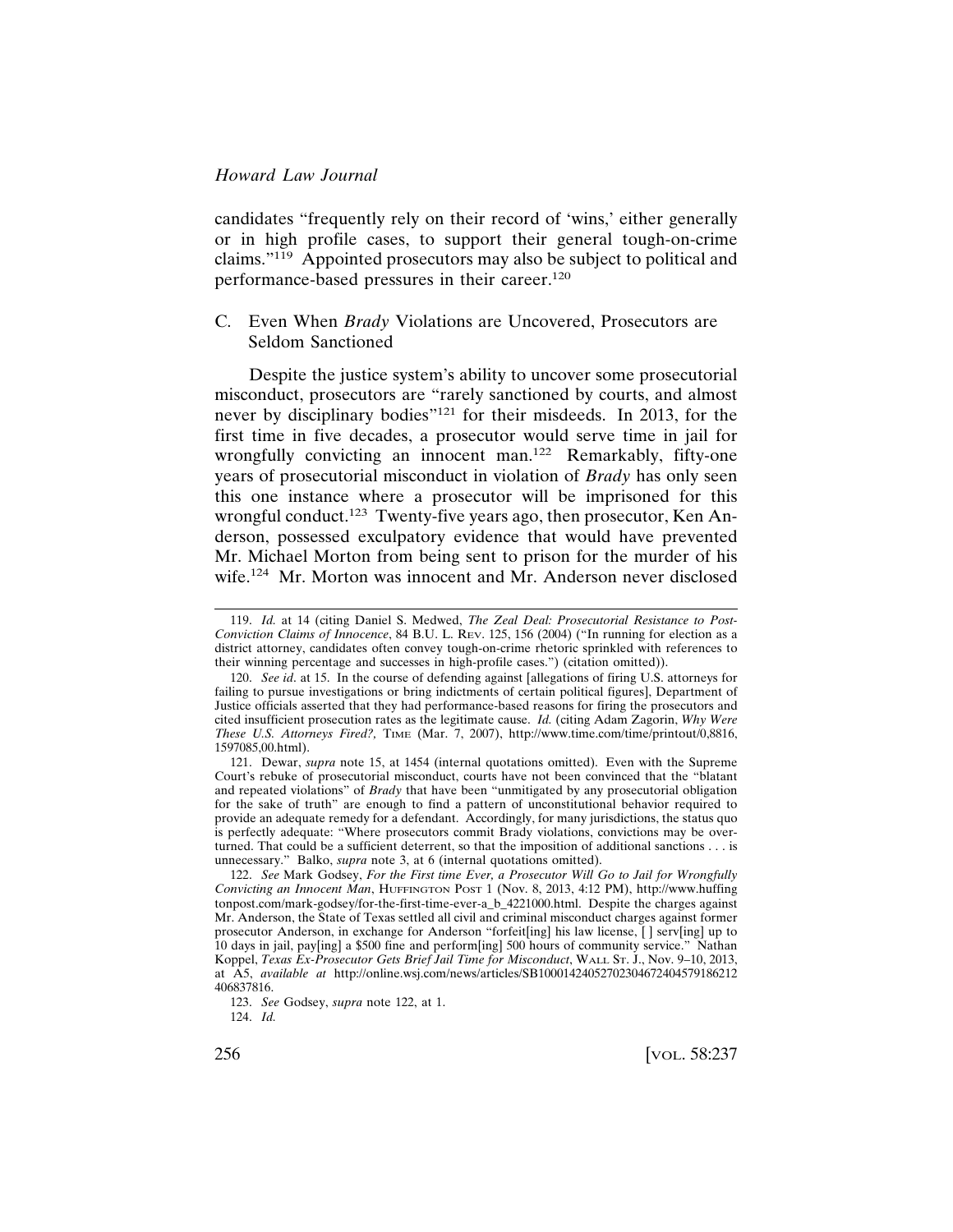the information proving this innocence.125 Mr. Anderson went on to establish a prominent career, ultimately becoming a judge.126 However, while Anderson was flourishing in the State of Texas, Mr. Morton became a product of the prison industrial complex.<sup>127</sup>

In addition to the almost nonexistent criminal prosecution of attorneys who withhold exculpatory *Brady* evidence, few prosecutors experience disciplinary sanctions or reprimand. A comprehensive study completed in 1987, less than twenty-five years after the *Brady* ruling, revealed only nine cases in which any state bar disciplinary committee even considered disciplining a prosecutor for *Brady*-related misconduct.<sup>128</sup> A study by the Chicago Tribune found that no prosecutors involved in the almost 400 vacated homicide convictions were disbarred or given "any kind of public sanction from a state lawyer disciplinary agency."129 Of those prosecutors, only one was fired, but after an appeal was reinstated with back pay.<sup>130</sup> The report concluded: "[i]t is impossible to say whether any of the prosecutors received any professional discipline at all, because most states allow agencies to discipline lawyers privately if the punishment is a lowgrade sanction like an admonition or reprimand."131 Still, more than two decades later, USA Today published a six-month investigation of 201 cases involving misconduct of federal prosecutors.<sup>132</sup> Of those hundreds of prosecutors, only one "was barred even temporarily from practicing law for misconduct."<sup>133</sup>

State studies have also supported this proposition. In a study of New York state trial and appellate court findings of misconduct between 2004 and 2008, there were 151 instances of misconduct found, with only three cases where attorneys were publicly sanctioned.<sup>134</sup> In the 2004–2008 studies in Pennsylvania and Arizona, of forty-six and twenty instances of misconduct, respectively, neither state saw any

<sup>125.</sup> *Id.*

<sup>126.</sup> *Id.*

<sup>127.</sup> *Id.*

<sup>128.</sup> Rosen, *supra* note 9, at 720.

<sup>129.</sup> Ken Armstrong & Maurice Possley, *Part 1: The Verdict: Dishonor*, CHI. TRIB. 4 (Jan. 11, 1999), http://www.chicagotribune.com/news/watchdog/chi-020103trial1,0,479347.story.

<sup>130.</sup> *Id.*

<sup>131.</sup> *Id.* at 5.

<sup>132.</sup> Balko, *supra* note 3, at 7.

<sup>133.</sup> *Id.* at 7.

<sup>134.</sup> Veritas Initiative, *Prosecutorial Oversight Forum: Court Findings of Prosecutorial Error and Misconduct in New York State,* 1, 2–3 (2012), http://www.prosecutorialoversight.org/aboutthe-issue/court-findings-of-prosecutorial-error-and-misconduct-in-new-york-state-2004-2008.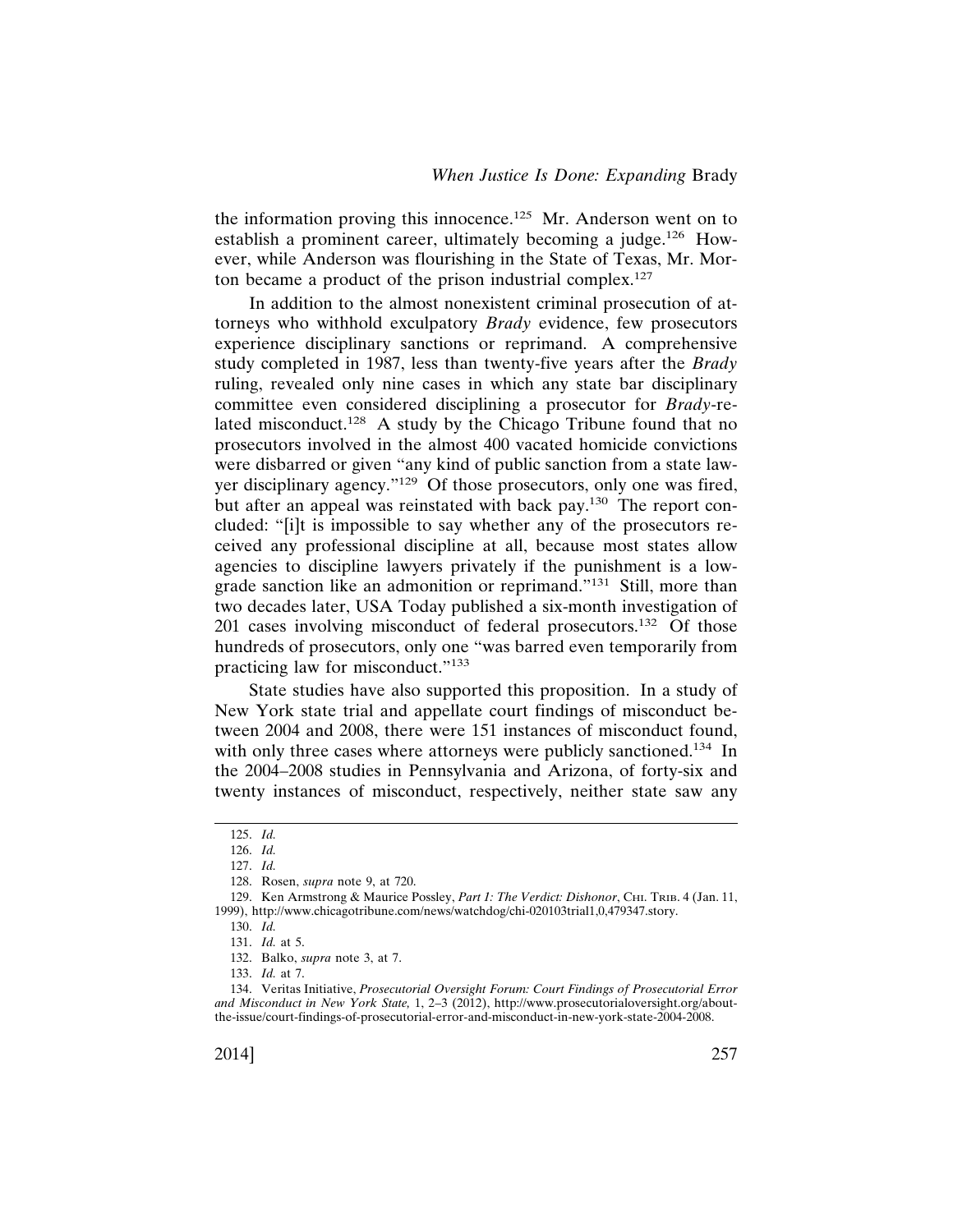public sanctioning of those attorneys.135 In Texas, the study revealed that trial and appellate courts found prosecutorial misconduct in ninety-one cases between 2004 and 2008, with only one case providing for public sanctioning of attorneys.136

Other state studies show similar findings. In 2010, the Northern California Innocence Project also published a study where they found prosecutorial misconduct in 707 cases in California state courts between 1997 and 2009.<sup>137</sup> Of the 4,741 attorneys disciplined over that period, only ten were prosecutors; the study also found sixty-seven prosecutors whom appeals courts cited for multiple infractions.<sup>138</sup> Only six prosecutors faced any disciplinary action from the state bar.139 Further, "judges often failed to report misconduct to the state bar despite having a legal obligation to do so. Sixty-seven prosecutors committed misconduct more than once and some as many as five times. The majority of those prosecutors were never publicly disciplined."140 Additionally, in an Innocence Project study of seventyfour DNA exonerees, none of the prosecutors of those exonerees faced any serious professional sanction.<sup>141</sup>

This widespread disregard for the liberty of defendants defeats the purpose of our justice system. It has become a system, which seeks to prosecute criminals for heinous crimes, but refuses to hold "prosecutors accountable who have abused public trust."<sup>142</sup> In many cases, defendants' lives would not have been stripped from them had this problem of a systematic failure to uphold a duty under the law

<sup>135.</sup> Veritas Initiative, *Prosecutorial Oversight Forum: Court Findings of Prosecutorial Error and Misconduct in Pennsylvania,* 1, 6 (2012), http://www.prosecutorialoversight.org/about-theissue/court-findings-of-prosecutorial-error-and-misconduct-in-pennsylvania-2004-2008; Veritas Initiative, *Prosecutorial Oversight Forum: Court Findings of Prosecutorial Error and Misconduct in Arizona,* 1, 8 (2012), http://www.prosecutorialoversight.org/about-the-issue/court-findings-ofprosecutorial-error-and-misconduct-in-arizona-2004-2008.

<sup>136.</sup> Veritas Initiative, *Prosecutorial Oversight Forum: Court Findings of Prosecutorial Error and Misconduct in Texas,* 1, 4 (2012), http://www.prosecutorialoversight.org/about-the-issue/ court-findings-of-prosecutorial-error-and-misconduct-in-texas-2004-2008.

<sup>137.</sup> Balko, *supra* note 3, at 7.

<sup>138.</sup> *Id.*

<sup>139.</sup> *Id.*

<sup>140.</sup> Leigh Jones, *Prosecutorial Misconduct Is Rarely Punished, Says New Study*, NAT'L L.J. 1 (2010), http://www.nationallawjournal.com/id=1202472897418/Prosecutorial-Misconduct-Is-Rarely-Punished-Says-New-Study.

<sup>141.</sup> Balko, *supra* note 3, at 7.

<sup>142.</sup> Matt Clarke, *Prosecutors Who Commit Misconduct Are Rarely Disciplined*, PRISON LE-GAL NEWS, Aug. 2011, at 12.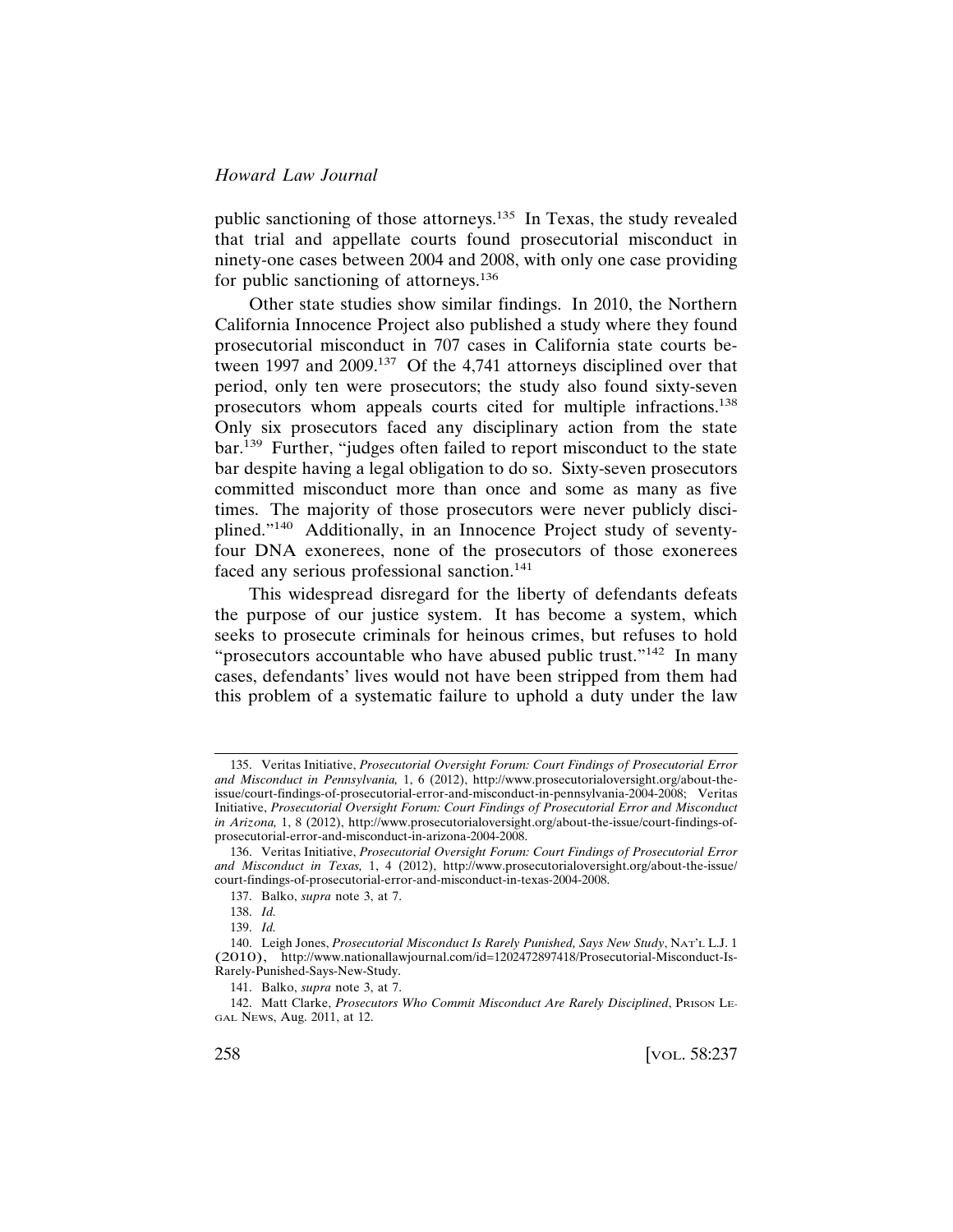been solved.143 Prosecutors do not fear sanctions and they are not deterred from engaging in misconduct.

## IV. RECOMMENDATIONS FOR *BRADY* REFORM

Because *Brady* did not provide a universal remedy for violations caused by the suppression of evidence, the decades leading up to this 51st Anniversary of *Brady* have seen a hodge-podge of remedies.<sup>144</sup> Unfortunately, these proposed solutions have yet to change the dysfunctional nature of disclosures under *Brady*. Current propositions for curbing prosecutorial misconduct have included: (1) an "open file" system and (2) expanding the civil liability of prosecutors and police officers. The aforementioned solutions have fallen short of meeting the disclosure requirements that *Brady* compels and there is a lack of a universal remedy for convicted defendants. Therefore, this Comment proposes the following solutions.

First, the duty to disclose pretrial discovery in criminal cases should be expanded to include all evidence—not solely evidence that prosecutors cursorily consider *Brady* material. Second, the Court should require a third party neutral magistrate judge to review the evidence that the prosecution believes may be *Brady* material. This leaves far less discretion to prosecutors who may be uncertain of whether evidence is *Brady* material. Third, the Court should enforce already promulgated rules that sanction *Brady* violations. Specifically, these widespread and unconscionable violations should require mandatory and automatic consideration for sanctioning under the Model Rules of Professional Conduct. Likewise, the Court should expand liability of prosecutors under these rules to include holding them accountable for the conduct of law enforcement officers under their direction. Fourth, the Court should bind police officers to the same ethical standards to which prosecutors are bound. Finally, when *Brady* evidence that should have been divulged comes to light after a trial, the court should reverse a defendant's conviction, irrespective of

<sup>143.</sup> In 2007, a California Court of Appeals found that a deputy district attorney, Phil Cline, improperly withheld an exculpatory audiotape of a witness interview years earlier in the murder trial of Mark Soderston. Because the tape was so damning, the court wrote that "[t]his case raises the one issue that is the most feared aspect of our system — that an innocent man might be convicted." Mr. Sodersten has already died in prison. Deputy District Attorney Phil Cline was never disciplined by the state bar. In fact, he was elected district attorney in 1992 and continued to win reelection, even with the court's opinion chastising him. The other prosecutor in the case, Ronald Couillard, went on to become a judge. Balko, *supra* note 3, at 7; *see also* Jones, *supra* note 141, at 1.

<sup>144.</sup> *See generally* Dewar, *supra* note 15.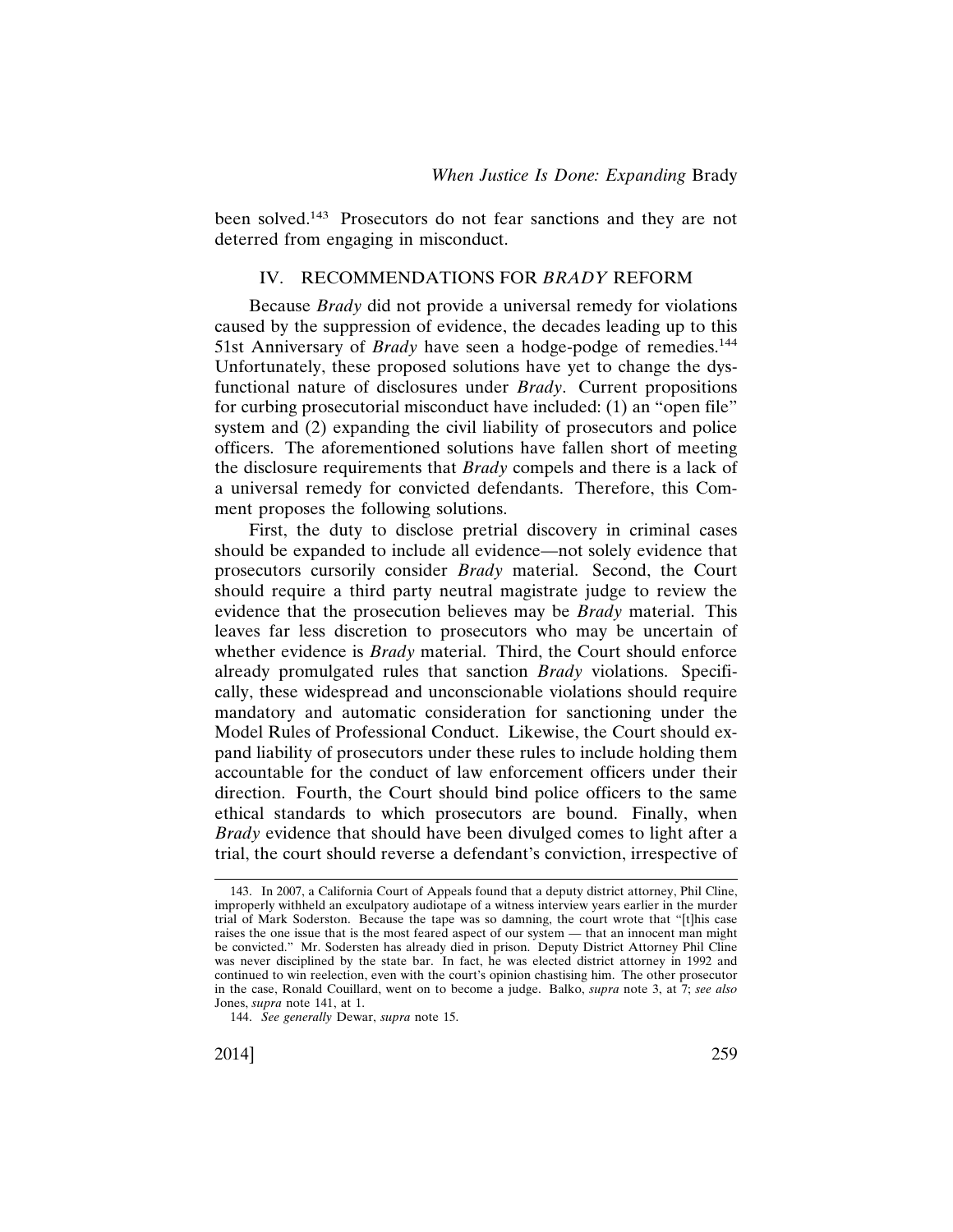whether the outcome of the case would have been different if the *Brady* evidence had been included. Automatic reversal is one of the few remaining potential remedies that has yet to see widespread implementation.

As Justice Douglass explained fifty-one years ago, the overarching mission of the Department of Justice is to do "*justice*."145 On this, the 51st Anniversary of *Brady v. Maryland*, recommendations forthwith are proposed with the intent of being both remedial in nature in order to protect defendants that are wrongfully convicted, and also to serve as a deterrent to ensure that government actors are abiding by their affirmative constitutional duties. That was, after all, the purpose of *Brady* some five decades ago.

#### A. The Duty to Disclose All Evidence

Prosecutors should be required to disclose each piece of evidence attained in preparation for trial. The government's obligation to provide exculpatory information stems from two sources: *Brady* and the Federal Rules of Criminal Procedure.<sup>146</sup> Rule 16 of the Federal Rules requires the government to "permit the defendant to inspect and copy . . . books, papers, documents [or] data . . . if the item is within the government's possession, custody or control if (i) *the item is material to preparing the defense*; (ii) the government intends to use the item in its case-in-chief at trial; or (iii) the item was obtained from or belongs to the defendant."147

This duty to disclose usually only occurs post-conviction, when the bar for attaining a new trial is particularly high.<sup>148</sup> However, full disclosure from the beginning of the trial process would allow defense attorneys themselves to review evidence that may be exculpatory, instead of relying on the judgment of a "prudent prosecutor" about what is and is not exculpatory.<sup>149</sup> Though full disclosure of all evi-

<sup>145.</sup> *Brady*, 373 U.S. at 87 (emphasis added).

<sup>146.</sup> *See* Sheila Sawyer & William Athanas, *Is 'It's In There Somewhere' Enough? Defining the Scope of the Government's* Brady *Obligation*, 24 ANDREWS WHITE-COLLAR CRIME REP., Dec. 2009, at 3, 4. *See generally Brady*, 373 U.S. 83 (setting out the government's obligation to turn over exculpatory evidence).

<sup>147.</sup> FED. R. CRIM. P. 16 (emphasis added).

<sup>148.</sup> *See, e.g.*, United States v. Blackley, 986 F. Supp. 600, 607 (D.D.C. 1997).

<sup>149.</sup> In 2009, Judge Emmet Sullivan of the U.S. District Court for the District of Columbia urged the Judicial Conference Advisory Committee on the Rules of Criminal Procedure to "once again" propose an amendment to the FED. R. CRIM. P. 16, seeking that the rule require the disclosure of all exculpatory information to the defense. Letter from the Hon. Emmet G. Sullivan, Judge, U.S. Dist. Court for the Dist. of Columbia, to the Hon. Richard C. Tallman,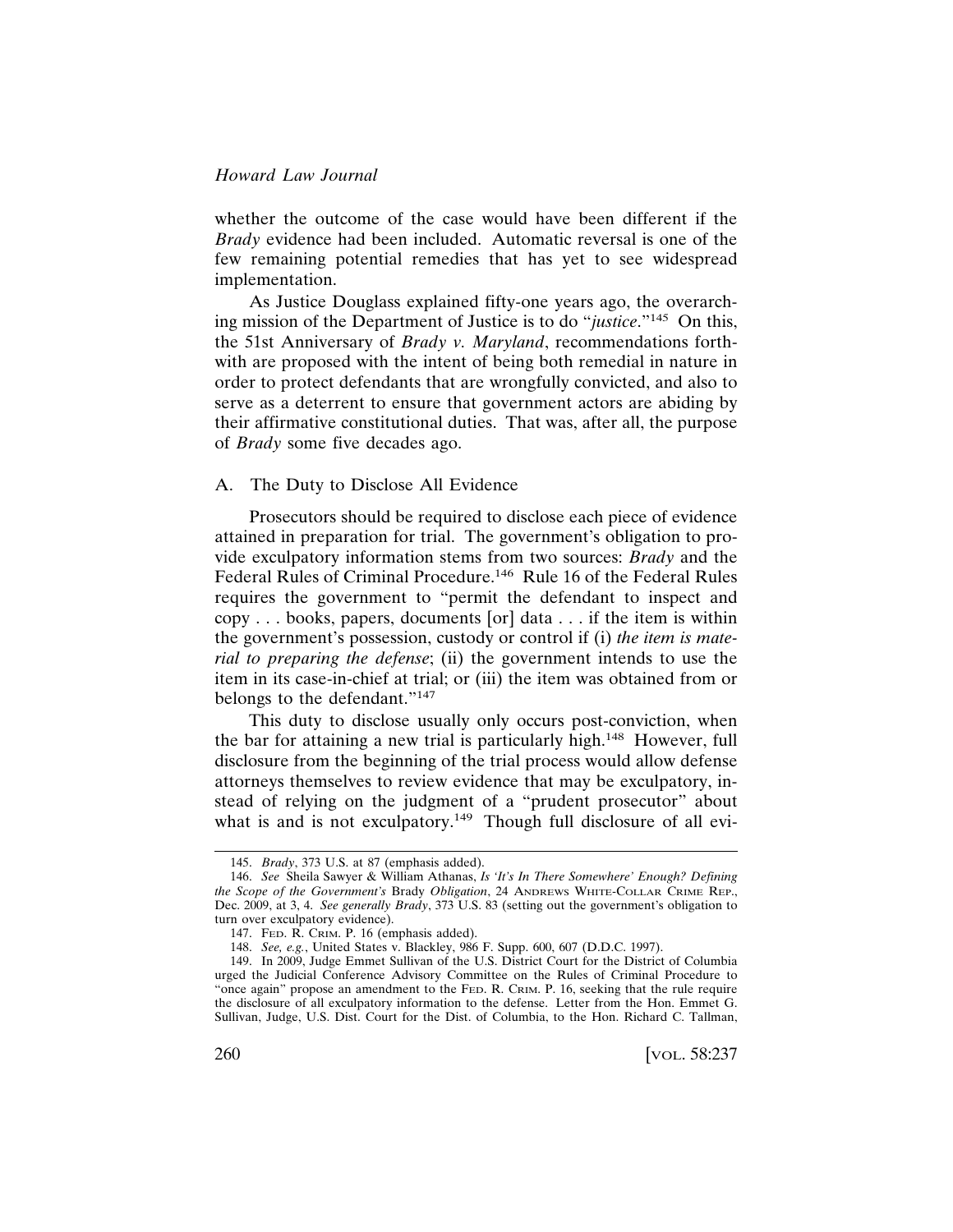dence may cause an unwanted burden on the government in building its case, the duty to disclose may take the form of creating a database, much like the current "open file"<sup>150</sup> system across numerous jurisdictions.151 This would allow extensive access with little effort by the government. This is a useful proposition, but it is incomplete without an analysis of why full disclosure is paramount to fairness.

According to one scholar, a critical rationale for mandating the disclosure of all evidence is due to the need to combat "cognitive bias," which is defined as "a pattern of deviation in judgment, whereby inferences about other people and situations may be drawn in an illogical [and artificial] fashion."152 From their cognitive biases, police officers and prosecutors create "subjective social reality" from their perception of this reality, even when their perception is incorrect.153 As Alafair Burke notes, because of cognitive bias, the materiality test forces prosecutors to "engage in a bizarre kind of anticipatory hindsight review" dependent on an artificial comparison of the evidence and the as-of-yet unborn trial record."154 Prosecutors who have charged a defendant with a crime now conduct a pretrial materiality assessment because of this cognitive bias.<sup>155</sup> They are forced to "engage in biased recall, retrieving from memory only those facts that tend to confirm the hypothesis of guilt."156 At best, prosecu-

*Id.*

Chair, Judicial Conference Advisory Comm. on the Rules of Criminal Procedure (Apr. 28, 2009) (on file with U.S. District Court for the District of Columbia). Judge Sullivan provided support for his proposal of an amendment, specifically:

An amendment to Rule 16 that requires the government to produce all exculpatory information to the defense serves the best interests of the court, the prosecution, the defense, and, ultimately, the public. Such a rule would eliminate the need for the court to enter discovery orders that simply restate the law in this area, reduce discovery disputes, and help ensure the integrity and fairness of criminal proceedings. Moreover such a rule would also provide clear guidance to the prosecutor and indeed protect prosecutors from inadvertent failures to disclose exculpatory information. Finally, a federal rule of criminal procedure mandating disclosure of such information . . . would ensure that the defense receives in a timely manner all exculpatory information in the government's possession.

<sup>150.</sup> An "open file" policy requires the disclosure of evidence to defendants of essentially all information gathered by police, whether it is exculpatory or not. However, it is unlikely that these policies will be adopted if they inhibit a prosecutor's ability to obtain a conviction of defendants.

<sup>151.</sup> Strickler v. Greene, 527 U.S. 263, 281, 284 (1999).

<sup>152.</sup> Haselton, M. G., Nettle, D., & Andrews, P. W., *The Evolution of Cognitive Bias*, *in* The HANDBOOK OF EVOLUTIONARY PSYCHOLOGY 724-746 (D. M. Buss ed., 2005).

<sup>153.</sup> Alafair Burke, *Improving Prosecutorial Decision-Making: Some Lessons of Cognitive Science*, 47 WM. & MARY L. REV. 1587, 1610 (2006); *see also* Medwed, *supra* note 99, at 1542.

<sup>154.</sup> Burke, *supra* note 153, at 1610; *see also* Medwed, *supra* note 98, at 1542.

<sup>155.</sup> Burke, *supra* note 153, at 1593–1601; *see also* Medwed, *supra* note 99, at 1542.

<sup>156.</sup> Medwed, *supra* note 98, at 1542 (citing Burke*, supra* note 152, at 1611); *see also* Alafair Burke, *Revisiting Prosecutorial Disclosure*, 84 IND. L.J. 481, 495 (2009).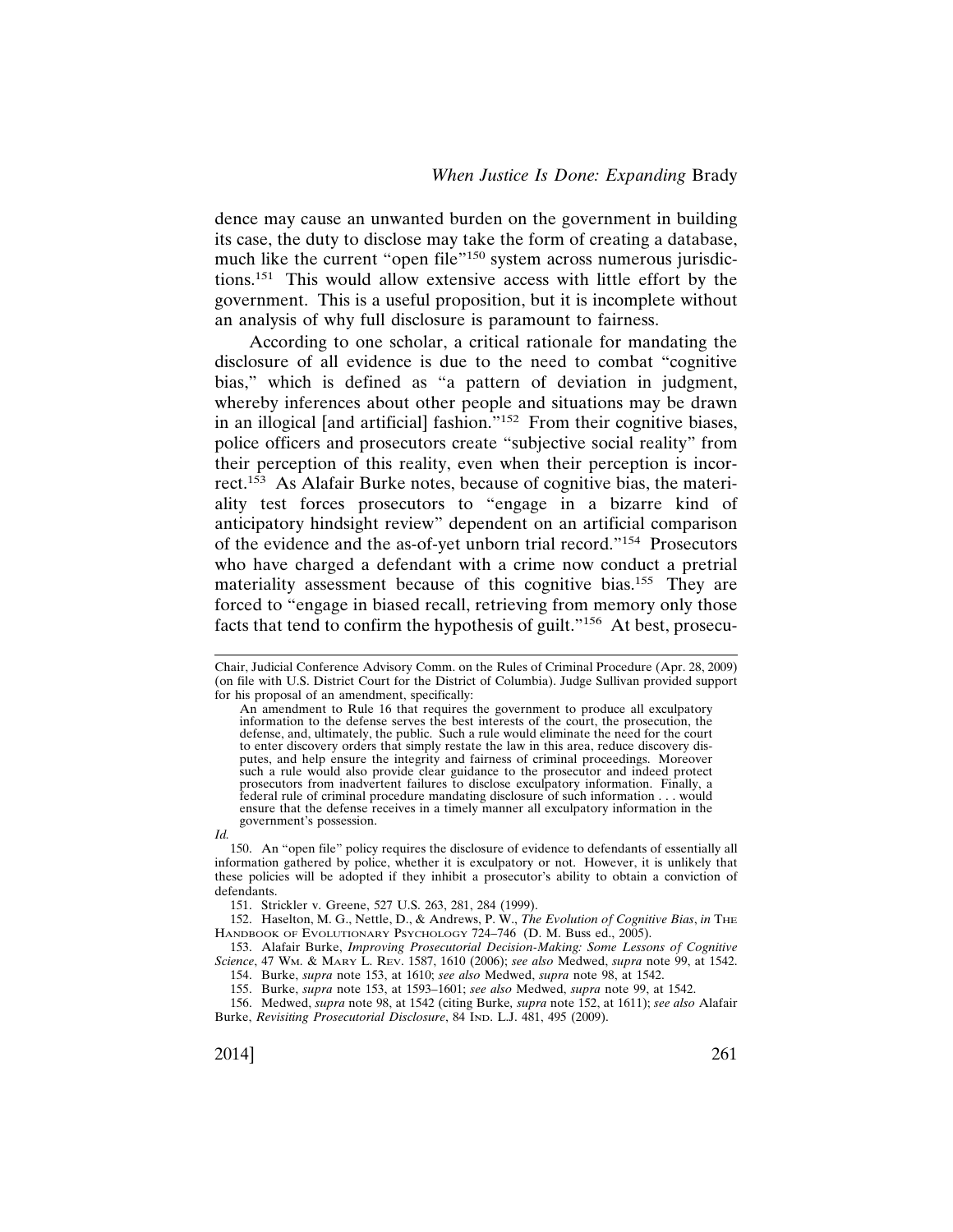tors process information selectively, "undervaluing the potentially exculpatory evidence and overrating the strength of the rest of the prosecution case."<sup>157</sup>

In this way, a prosecutor's cognitive dissonance affects his or her evaluation of the potential *Brady* evidence.<sup>158</sup> Inculpatory evidence "takes on tremendous significance" and exculpatory evidence becomes insignificant.159 Having already concluded that the defendant is likely guilty, a prosecutor might discount the subsequent discovery of exculpatory information."160 A prosecutor "shirk[s] the uncomfortable psychic reality that he may have charged an innocent person with a crime."<sup>161</sup>

Requiring prosecutors to disclose *all* evidence through the use of an "open file" system, or otherwise, prevents cognitive bias that results from prosecutorial discretion. Yet, even if the court were to identify an early enough point when *Brady* disclosure might apply, the issue would still remain of *what Brady* material should be disclosed.

#### B. Review by a Third Party Neutral

When suppressed favorable evidence comes to light during or shortly before a trial, the trial court should also consider requiring a third party neutral magistrate judge to review evidence which prosecutors bring forth as potentially falling within *Brady*. 162 This third party neutral requirement would function similarly to the review of evidence by a neutral and detached magistrate that is necessary for a warrant to be issued under the Fourth Amendment's Search and Seizure Clause.<sup>163</sup> This requirement is especially important if prosecutors are not required to disclose all evidence.

<sup>157.</sup> Medwed, *supra* note 98, at 1542 (citing Burke, supra note 152, at 1611–12).

<sup>158.</sup> *Id.* at 1543 (citing Burke, *supra* note 152, at 495–96).

<sup>159.</sup> *Id.* at 1542–43.

<sup>160.</sup> *Id.* at 1543.

<sup>161.</sup> *Id.*

<sup>162.</sup> In Judge Kozinski's dissent in *United States v. Olsen*, he stated: "There is an epidemic of *Brady* violations abroad in the land. Only judges can put a stop to it." United States v. Olsen, 737 F.3d 625, 626 (9th Cir. 2013). A third party magistrate requirement, requiring a judge to review material that prosecutors identify as potential *Brady* material will ensure that the judiciary is actively assisting in combating prosecutorial misconduct. *Id.* In fact, Judge Kozinski notes:

The panel's ruling "effectively announces that the prosecution need not produce exculpatory or impeaching evidence so long as it's possible the defendant would've been convicted anyway. This will send a clear signal to prosecutors that, when a case is close, it's best to hide evidence helpful to the defense, as there will be a fair chance reviewing courts will look the other way, as happened here."

*Id.* at 630.

<sup>163.</sup> U.S. CONST. amend. IV.; *see also* Lo-Ji Sales, Inc. v. New York, 442 U.S. 319, 326 (1979).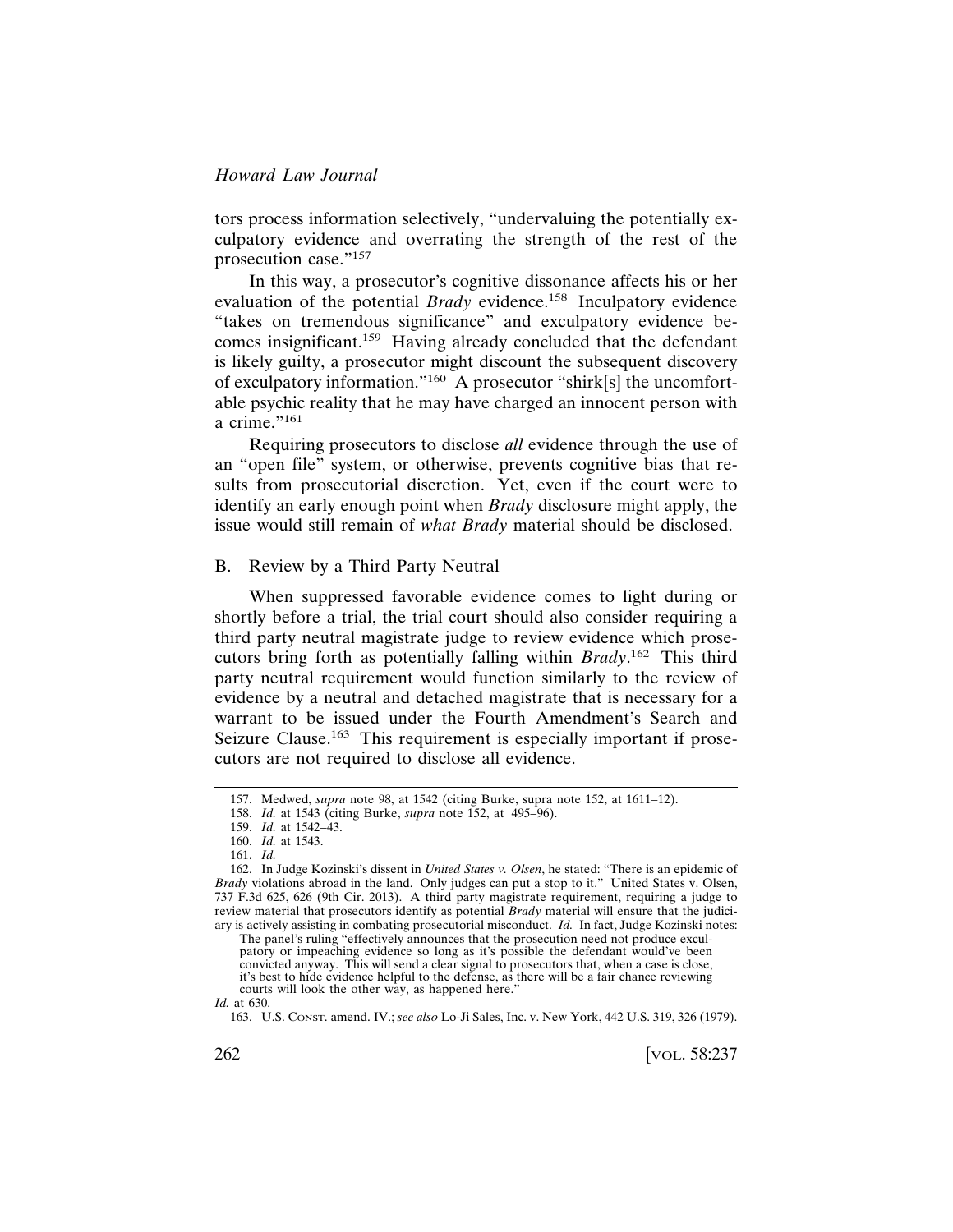As required by the Fourth Amendment, the "neutral and detached" magistrate functions as a "safeguard against improper searches," in order to prevent "the hurried judgment of a law enforcement officer engaged in the often competitive enterprise of ferreting out crime."164 In these circumstances, the magistrate should be in a position to issue warrants only where they remain in a position of neutrality.165 Instead of being a "rubber stamp for the police,"166 the magistrate is to have no stake in the investigation for which the warrant is sought. Additionally, the Fourth Amendment requires a "detached" magistrate—the role usually being served by a member of the judiciary, as opposed to the executive branch. Thus, the Attorney General, prosecutors, and other members of law enforcement agencies cannot issue warrants.

Like the "neutral and detached" magistrate requirement under the Fourth Amendment, a similar requirement should attach to all investigations under *Brady* to curb violations of the *Brady* disclosure standard. The fulfillment of this requirement should occur prior to an actual decision by prosecutors not to disclose evidence made by the prosecution. The "neutral and detached" magistrate under *Brady* would serve as an adequate solution because the failure to disclose exculpatory evidence exists on two fronts. First, the current standard of educating Assistant District Attorneys and Assistant U.S. Attorneys fails to ensure consistency in recognizing what constitutes material *Brady* evidence.167 Though there still may be an issue of a lack of uniformity that persists after the use of a third party neutral, this disparity would be minute; an impartial judicial officer who determines what constitutes *Brady* evidence can rectify this problem. Second, even where prosecutors received the same education and instruction about what constitutes *Brady* evidence, *Brady* evidence is still often

<sup>164.</sup> *Lo-Ji Sales, Inc.*, 442 U.S. at 326.

<sup>165.</sup> Connally v. Georgia, 429 U.S. 245, 251 (1977) (holding invalid warrants issued by a magistrate who was paid a fee for each warrant he issued, but who received no fee for warrant applications that he declined to approve).

<sup>166.</sup> United States v. Leon, 468 U.S. 897, 914 (1987).

<sup>167.</sup> *See* U.S. ATTORNEYS OFFICE, DEP'T OF JUSTICE, CRIMINAL RESOURCE MANUAL 9–5.001. The United States Attorneys' Manual recognizes "that it is sometimes difficult to assess the materiality of evidence before trial, prosecutors generally must take a broad view of materiality and err on the side of disclosing exculpatory and impeaching evidence." *Id.* (citing *Kyles*, 514 U.S. at 439). While all United States Attorneys assigned to criminal matters and cases must receive training on *Brady*, training occurs through the Office of Legal Education or, alternatively, any United States Attorney's Office or DOJ component. *See id.* The standard of disclosure across the United States varies, which results in various offices making different final decisions regarding disclosure.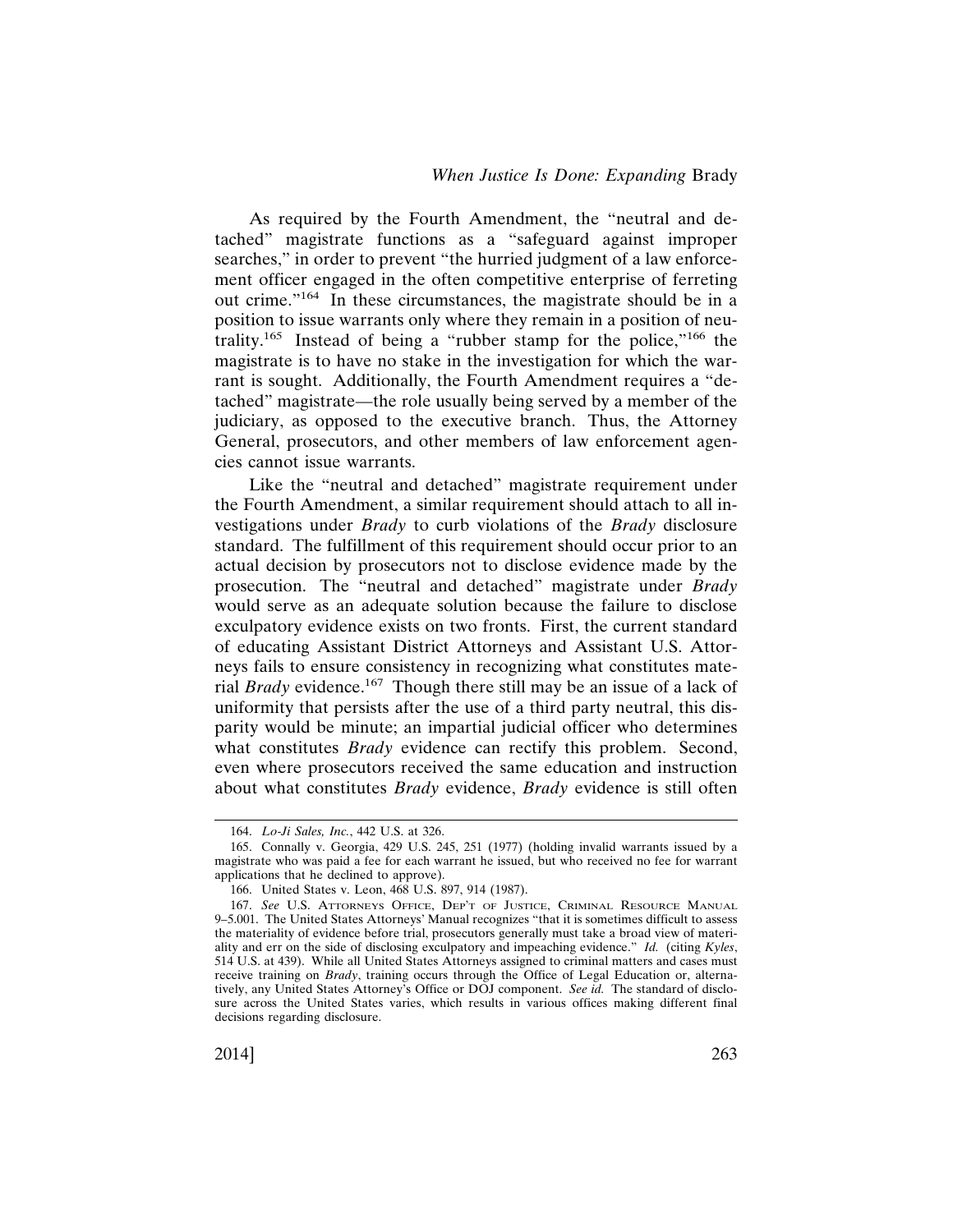hidden or never disclosed because law enforcement officers and prosecutors each have a role in being able to prevent the discovery of evidence.

## C. Holding Prosecutors Accountable

In order to hold prosecutors accountable for their misdeeds, courts should (1) require mandatory and automatic consideration for sanctioning under the Model Rules of Professional Conduct; (2) expand liability of prosecutors under these rules to include holding prosecutors accountable for the conduct of law enforcement officers under their direction, and (3) bind police officers to the same ethical standards to which prosecutors are bound. According to John Thompson, his case "[wasn't] about bad men, though they were most assuredly bad men  $\dots$ . [It was] about a system that is void of integrity. Mistakes can happen. But if you don't do anything to stop them from happening again, you can't keep calling them mistakes."<sup>168</sup> If the justice system is to truly hold prosecutors accountable, it must exist through a multi-fold approach that begins to transform prosecutors, defense attorneys, and judicial expectations.

## 1. Prosecutors Should Be Held Accountable Under Already Promulgated Rules

Prosecutors should be held accountable through (1) the already promulgated constitutional guide of *Brady* and the Model Rules of Professional Conduct, and (2) enforcing transparency in sanctioning of prosecutors. According to the Model Rules, prosecutors have an obligation to disclose exculpatory and mitigating evidence, regardless of materiality. Specifically, Rule 3.8(d) requires that prosecutors:

Make timely disclosure to the defense of *all evidence or information known to the prosecutor that tends to negate the guilt of the accused or mitigates the offense* . . . and disclose to the defense and to the tribunal *all unprivileged mitigating information* known to the prosecutor, except when the prosecutor is relieved of this responsibility by a protective order of the tribunal.<sup>169</sup>

Just as the American Bar Association argues, "a prosecutor's pretrial ethical disclosure obligations are established by the attorney regulatory codes of the prosecutor's state or jurisdiction, and are separate

<sup>168.</sup> Balko, *supra* note 3, at 1; *see also* Jones, *supra* note 140.

<sup>169.</sup> MODEL RULES OF PROF'L CONDUCT R. 3.8 (emphasis added).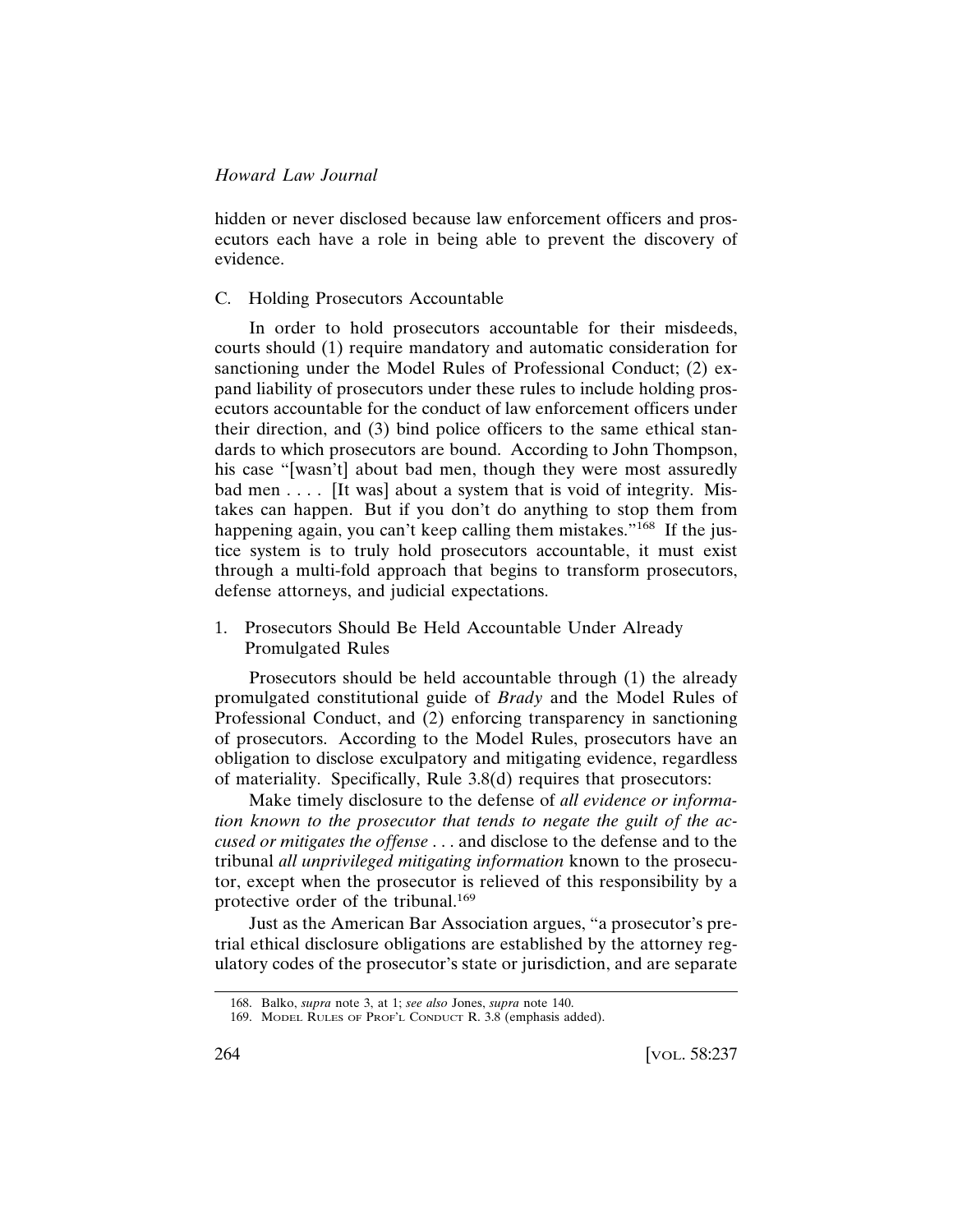from and broader than the constitutional standards that control a court's post-trial determination of *Brady* claims."170 Not only should there be increased pressure on prosecutors to abide by standards in *Brady* and the Model Rules of Professional Conduct,<sup>171</sup> but professional bar associations should refrain from sanctioning prosecutors in private. The internal reprimands that often occur in favor of requiring mandatory reprimands before state bar associations are contrary to progress within this area of the law. This may create a culture of disclosure and transparency, which can in turn prevent *Brady* violations.

Justice Clarence Thomas, writing for the majority of the Court, noted that there are practices in place, which serve to sanction prosecutors who intentionally engage in *Brady* misconduct, such as "legal training and professional responsibility."172 In *Connick*, Justice Thomas stated that District Attorneys should be able to rely on the already enforced professional responsibility measures as a remedy.<sup>173</sup> However, with all due deference to the Court, the decision in *Connick* was incorrect. Critics of Justice Thomas have noted "study after study proves conclusively that Justice Thomas is misguided—that prosecutors are rarely sanctioned by the bar when they cheat on their disclosure obligations."<sup>174</sup> However, the fact that prosecutors are rarely sanctioned does not mean that the proper implementation of these sanctions cannot prove to be an actual and effective remedy. Where prosecutors were once without the implementation of the sanctions, the actual repercussions will now force prosecutors to curb their own conduct. The court and the bar must recognize that the importance of justice for the defendant and deterrence of misconduct will not occur unless actual sanctions are effectuated. Nevertheless, this remedy alone is not enough.

<sup>170.</sup> Brief of ABA as Amicus Curiae, at 6, n.11, Smith v. Cain, 132 S. Ct. 627 (2012) (No. 10- 8145) 2011 U.S. S. Ct. Briefs LEXIS 1144.

<sup>171.</sup> Cone v. Bell, 556 U.S. 449, 470 n.15 (2009); s*ee also Agurs*, 427 U.S. at 108 ("[S]ignificant practical difference[s] [exist] between the pretrial decision of the prosecutor and the post-trial decision of the judge.").

<sup>172.</sup> Connick v. Thompson, 131 S. Ct. 1350, 1363 (2011).

<sup>173.</sup> *Id.*

<sup>174.</sup> Cohen, *supra* note 5, at 4; *see also* Bennett L. Gershman, *Reflections on* Brady v. Maryland, 47 S. TEX. L. REV. 685, 722 (2006); Keenan, *supra* note 16, at 205; Joel B. Rudin, *The Supreme Court Assumes Errant Prosecutors Will Be Disciplined by their Offices or the Bar: Three Case Studies that Prove that Assumption Wrong*, 80 FORDHAM L. REV. 537, 540–43 (2011).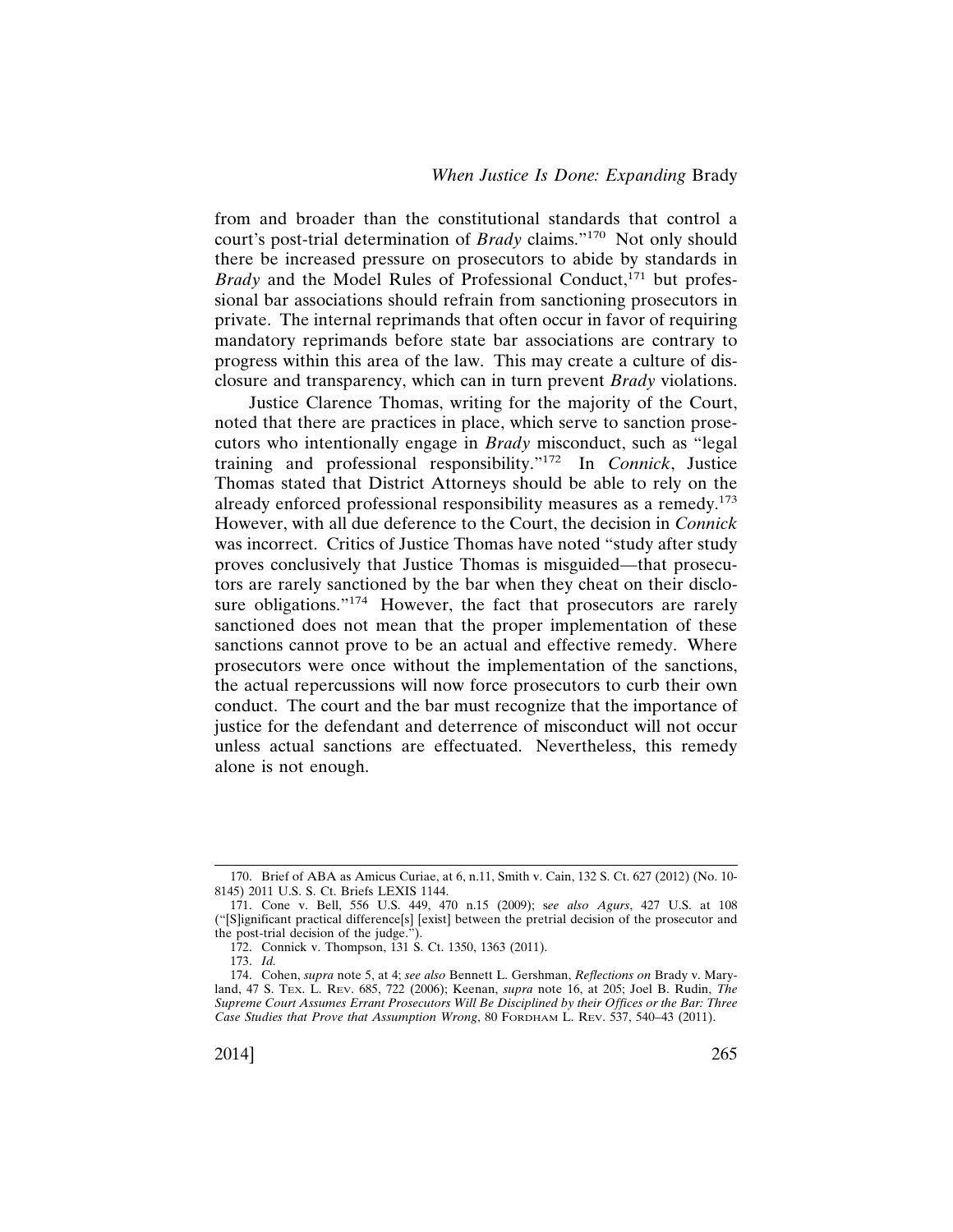#### 2. Expanding Responsibility through Rule 3.8(f)

Because of the failure of the justice system to abide by *Brady* standards, the Court should again look to the ABA Model Rules of Professional Conduct to expand the duties of prosecutors. The current *Brady* rule requiring disclosure of exculpatory evidence encompasses evidence that is "known only to police investigators and not to the prosecutor."175 However, this Comment proposes that Rule  $3.8(f)^{176}$  of the Model Rules should be extended to make the misconduct of police officers attributable to prosecutors. Though a harsh requirement, this would curb misconduct on the part of both prosecutors and law enforcement. Rule 3.8(f) of the Model Rules of Professional Conduct states:

The prosecutor in a criminal case shall: . . . (f) except for statements that are necessary to inform the public of the nature and extent of the prosecutor's action and that serve a legitimate law enforcement purpose, refrain from making extrajudicial comments that have a substantial likelihood of heightening public condemnation of the accused and exercise reasonable care to prevent investigators, law enforcement personnel, employees or other persons assisting or associated with the prosecutor in a criminal case from making an extrajudicial statement that the prosecutor would be prohibited from making under Rule 3.6 or this Rule.<sup>177</sup>

Currently, Rule 3.8(f) does not discuss training or the result of violations of the duty to disclose material evidence under the *Brady* Rule.178 However, a rule provision that addresses *Brady* and contains an extended obligation to investigators is necessary. Because law enforcement officers work at the direction of prosecutors, $179$  ethical rules should be expanded to include their conduct as well.<sup>180</sup> If, in fact, police do not abide by this duty, prosecutors should be sanctioned.

<sup>175.</sup> *Kyles*, 514 U.S. at 438. The 1995 ruling in *Kyles* stated that in order for prosecutors to comply with *Brady* "the individual prosecutor has a duty to learn of any favorable evidence known to the others acting on the government's behalf in [a] case, including the police." *Id.* at 437.

<sup>176.</sup> MODEL RULES OF PROF'L CONDUCT R. 3.8(f).

<sup>177.</sup> *Id.*

<sup>178.</sup> *Id.*

<sup>179.</sup> *See* Adele Bernhard, *Justice Still Fails: A Review of Recent Efforts to Compensate Individuals Who Have Been Unjustly Convicted and Later Exonerated*, 52 DRAKE L. REV. 703, 727 (2004).

<sup>180.</sup> Sunil Bhave, *The Innocent Have Rights Too: Expanding* Brady v. Maryland *to Provide the Criminally Innocent With a Cause of Action Against Police Officers Who Withhold Exculpatory Evidence*, 45 CREIGHTON L. REV. 1, 29 n.1 (2011) ("The United States Supreme Court, however, has yet to extend the Brady holding to claims that police officers, as opposed to prose-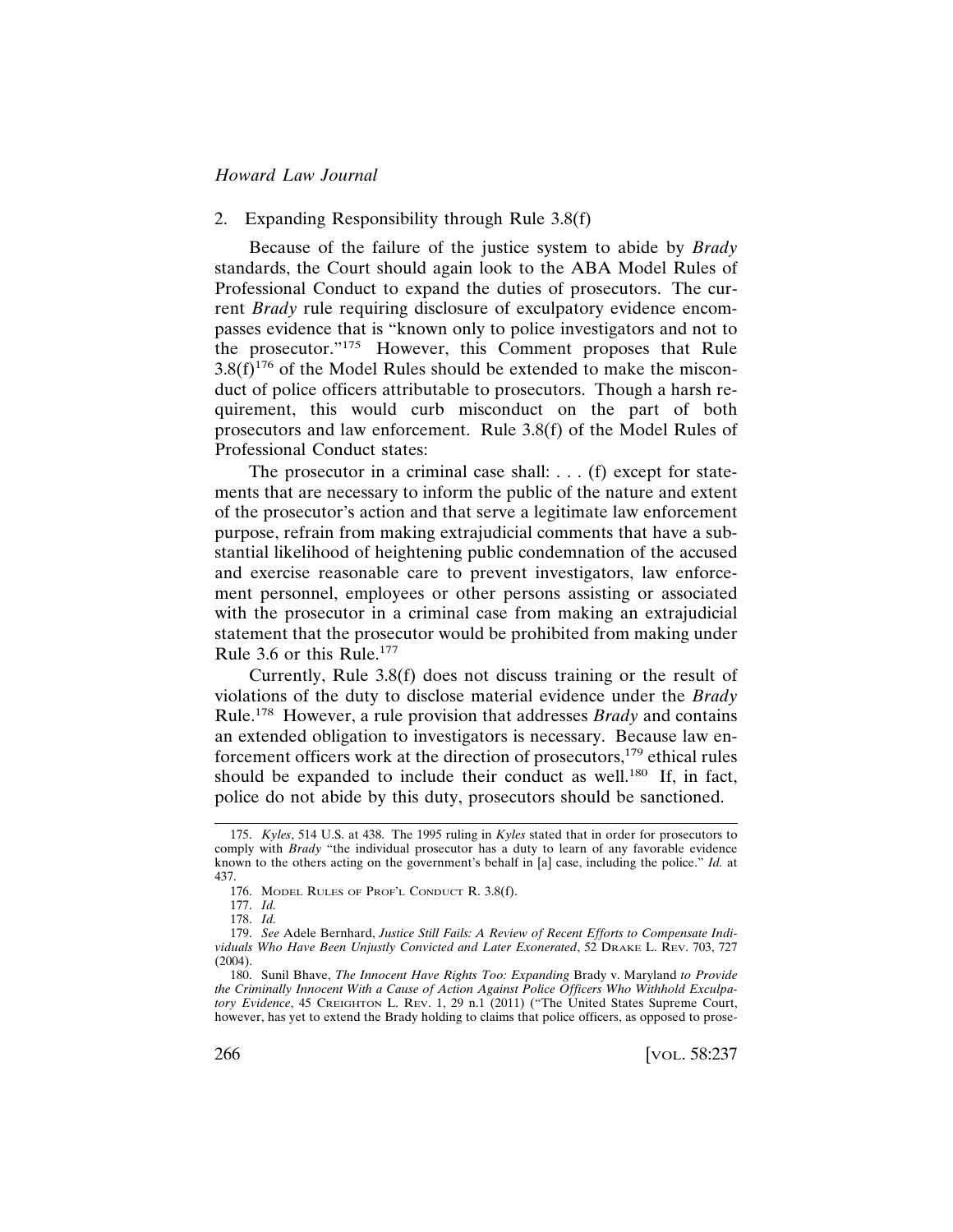An extension of this rule is critical for preventing *Brady* violations, and without it, some prosecutors may never become aware of the violations themselves until the court seeks to sanction them. Though it is not the purpose to collapse a career for something a prosecutor did not know, strict liability is sometimes necessary. Police officers and investigators may choose not to disclose evidence, but by holding prosecutors accountable, this will force prosecutors and law enforcement to create protocol and procedures which ensure that law enforcement is transparent and truthful in their disclosure or nondisclosure of material evidence which may be dispositive of a defendant's innocence.

3. Subject Prosecutors to Civil Sanctions for Willful *Brady* Violations

When the government pursues a criminal case, the prosecutor is cloaked with absolute immunity from civil liability. Prosecutors are also rarely criminally prosecuted as a result of their misconduct. This allows the prosecutor to make discretionary decisions fairly and fearlessly without the distraction of a flood of civil lawsuits [or criminal sanctioning] by disgruntled defendants.<sup>181</sup> Justice Learned Hand rationalized this ruling by arguing that it is "in the end better to leave unredressed the wrongs done by dishonest officers than to subject those who try to do their duty to the constant dread of retaliation."<sup>182</sup> For example, in *Imbler v. Pachtman*, the Court created a bright-line rule, which cloaked prosecutors with immunity for investigatory and trial violations.183 Unfortunately, prosecutorial immunity is more of a hindrance to effective *Brady* policies than it is a benefit.

Under the current standard, in order to hold a prosecutor civilly liable, a court must find more than that an "offending prosecutor knowingly withheld exculpatory evidence, and that the offense wasn't

cutors, withheld material, exculpatory evidence from the defense."); s*ee also* Michael Avery, *Paying for Silence: The Liability of Police Officers Under Section 1983 for Suppressing Exculpatory Evidence*, 13 TEMP. POL. & CIV. RTS. L. REV. 1, 1–2 (2003). *But see* Youngblood v. West Virginia, 547 U.S. 867, 870 (2006) (noting lower federal courts permit convicted plaintiffs to bring civil rights Brady claim against police).

<sup>181.</sup> Bennett L. Gershman, *Bad Faith Exception to Prosecutorial Immunity for* Brady *Violations*, Aug. 10, 2010, at 1, http://digitalcommons.pace.edu/lawfaculty/635/ (citing Imbler v. Pachtman, 424 U.S. 409, 423–26 (1976)).

<sup>182.</sup> Gregoire v. Biddle, 177 F.2d 579, 581 (2d Cir. 1949).

<sup>183.</sup> *See* Imbler v. Pachtman, 424 U.S. 409, 427–29 (1976).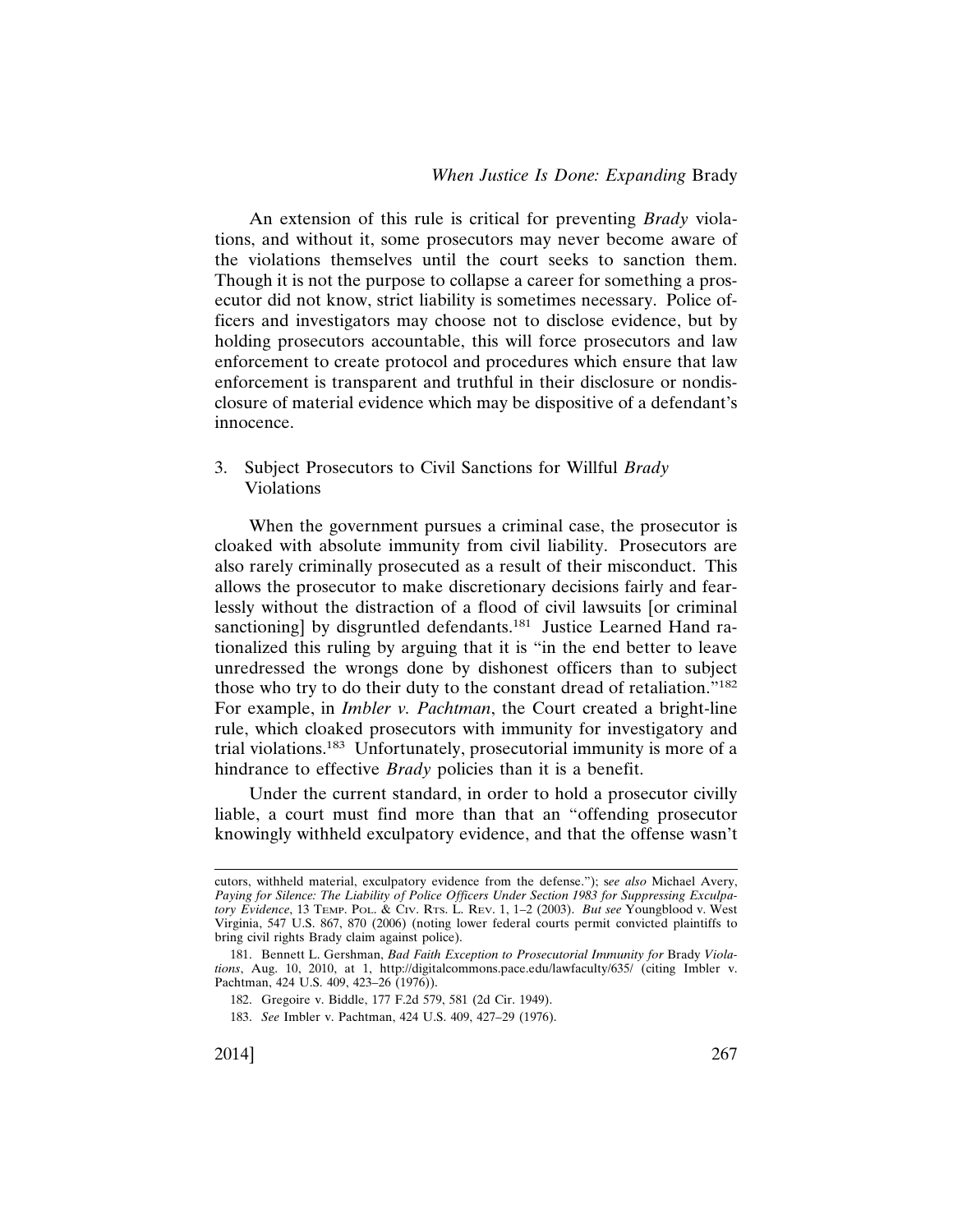due to mere negligence or oversight."184 According to the Supreme Court, "a single *Brady* violation—i.e., a one-time failure to disclose "material" evidence—is insufficient to establish liability on a failureto-train theory."185 This standard prevents justice for defendants. Thus, civil liability should not be precluded. Further, the standard for liability is currently excessively strict.

Anything otherwise "not only fail[s] to protect the judicial process but skew[s] the balance of power in the criminal justice system more heavily toward prosecutors."<sup>186</sup> Unfortunately, the Court is far removed from this outcome. Allowing prosecutors the luxury of prosecutorial immunity undermines the purpose of *Brady* and perpetuates the deliberate concealment, or reckless misconduct, of prosecutor's failing to disclose exculpatory evidence.

#### D. Professionalizing the Police

In addition to holding prosecutors accountable for their violations of *Brady*, it is both an appropriate remedy to impose a duty on police officers to disclose material evidence and necessary to sanction these officers for failure to do so. This sanction will impact law enforcement's conduct and ultimately the ability of prosecutors to have all information at their disposal.

Under current law, a prosecutor must disclose exculpatory evidence known to the police.187 Since police officers, investigators and other law enforcement officers also engage in misconduct under *Brady*, these officers of the court should be held to the same ethical standards which prosecutors are held. In the Court's attempt to professionalize the police, law enforcement officers should be disbarred or fined for their intentional incompetence in office. If the court were to subject police officers to being fined or disbarred for this conduct, law enforcement officers would be accountable.

<sup>184.</sup> Radley Balko, *Brady v. Maryland Turns 50, But Defense Attorneys Aren't Celebrating*, HUFFINGTON POST, (May 13, 2013, 5:42 PM), http://www.huffingtonpost.com/2013/05/13/brady-vmaryland]-50\_n\_3268000.html?utm\_hp\_ref=politics.

<sup>185.</sup> Keenan, *supra* note 16, at 204.

<sup>186.</sup> Gershman, *supra* note 181, at 3 (citing Brink, *supra* note 58, at 31; Margaret Z. Johns, *Reconsidering Absolute Prosecutorial Immunity*, 2005 B.Y.U. L. REV. 53, 145–46 (2005); Douglas J. McNamara, Buckley, Imbler *and Stare Decisis*: *The Present Predicament of Prosecutorial Immunity and an End to its Absolute Means*, 59 ALB. L. REV. 1135, 1159 (1996)).

<sup>187.</sup> Kyles v. Whitley, 514 U.S. 419, 437–438 (1995). Because of this duty, the prosecution should establish regular procedures by which the police must inform him of anything that tends to prove the innocence of the defendant. However, the prosecutor is not obligated to *personally* review police files in search of exculpatory information when the defendant asks for it.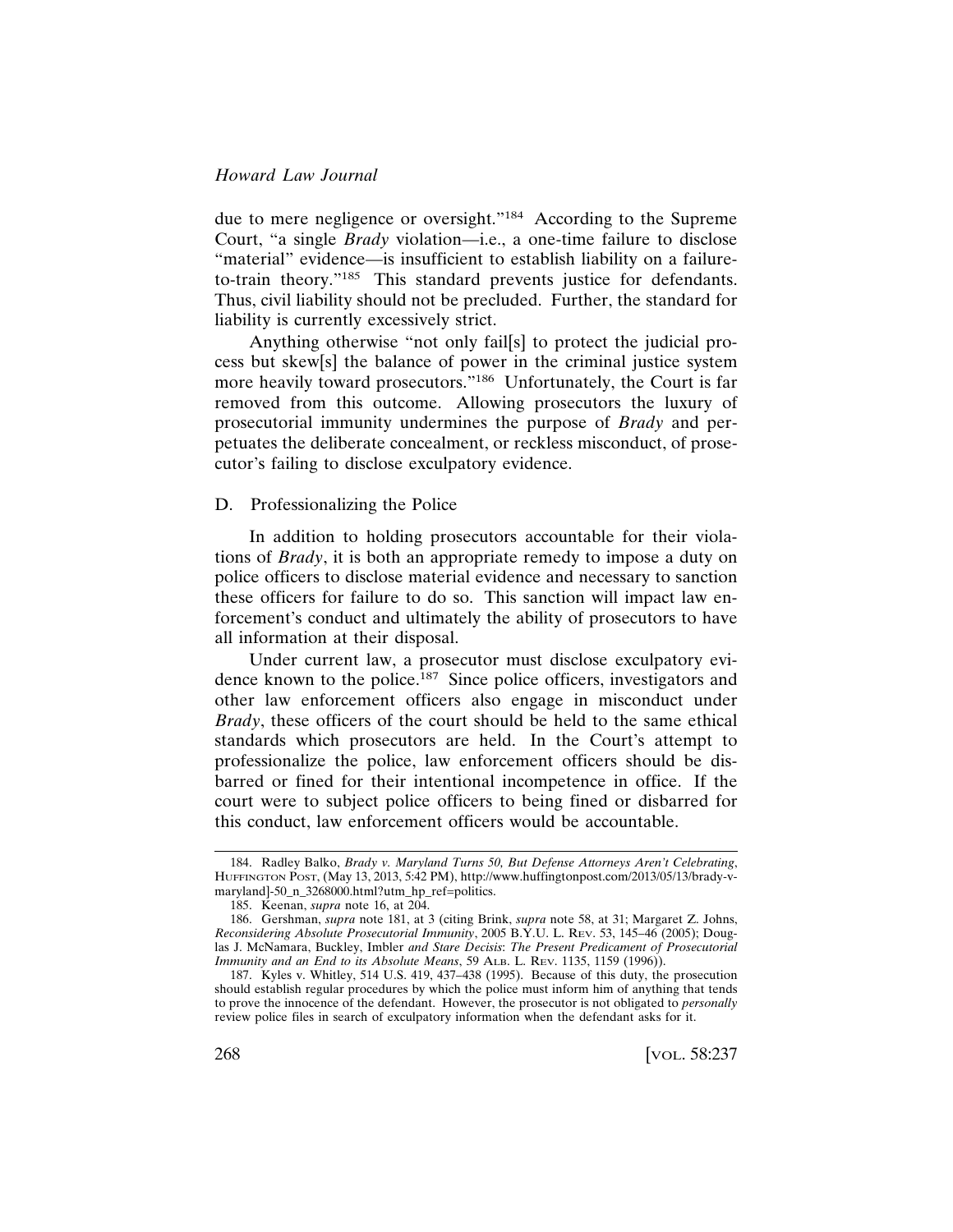#### E. Dismissing the Guilty Verdict

Finally, though drastic, no remedy short of dismissal of an entire conviction can prevent the Government's flagrant *Brady* violations."188 The remedies for *Brady* violations after conviction are overly lenient and must reflect the current landscape of prosecutorial misconduct.189 This is a radical remedy that should be exercised with great care.190 However, dismissal is appropriate especially when viewed in the light of violations made by some prosecutors. Abiding by and upholding *Brady* in this way would likely influence prosecutors to actually fear the repercussions of a *Brady* violation. Otherwise, these same violations will still arise another fifty years from today.

The current standard for proving *Brady* violations is: if the prosecution does not disclose material exculpatory evidence under this rule, and prejudice has ensued, the evidence will be suppressed.191 The evidence will be suppressed regardless of whether the prosecutor knew the evidence was in his or her possession, or whether or not the prosecutor intentionally or inadvertently withheld the evidence from the defense.<sup>192</sup> The defendant bears the burden of proving that the undisclosed evidence was material, and the defendant must show that there is a reasonable probability that there would be a difference in the outcome of the trial had the evidence been disclosed by the prosecutor.<sup>193</sup> Under this standard, courts have embraced a "harmless error" standard of review, which requires a defendant to prove (1) misconduct, and (2) that the misconduct substantially prejudiced the outcome of his trial.<sup>194</sup> The Third Circuit Court of Appeals explains that dismissal with prejudice for a *Brady* violation is appropriate only in cases of deliberate or willful misconduct, since this remedy is needed in such cases for deterrence.<sup>195</sup>

<sup>188.</sup> *See generally* Bennett L. Gershman, PROSECUTORIAL MISCONDUCT § 5:22, 5:43–45 (2d ed. 2008) (stating that the court exceeds its authority in granting dismissal as a sanction for Brady violations where a less severe sanction could have cured the violation).

<sup>189.</sup> Jones, *supra* note 17, at 444–46.

<sup>190.</sup> *Id.* at 444.

<sup>191.</sup> William Harvey, *Telling the Truth*, POLICE MAG. (June 21, 2013), http://www.police mag.com/blog/careers/story/2013/06/telling-the-truth.aspx.

<sup>192.</sup> *Id.* 193. *Id.*

<sup>194.</sup> Keenan, *supra* note 16, at 212 n.49 (citing Walter W. Steele, Jr., *Unethical Prosecutors and Inadequate Discipline*, 38 Sw. L.J. 965, 977 (1984) ("[M]any instances of harmless error occur when an appellate court finds trial misconduct by the prosecutor but does not reverse the conviction. In such cases the only apparent sanction for unethical conduct is that the conduct is described in the opinion, perhaps in opprobrious terms.")).

<sup>195.</sup> Virgin Islands v. Jareem Fahie, 419 F.3d 249, 254–55 (3d Cir. 2005).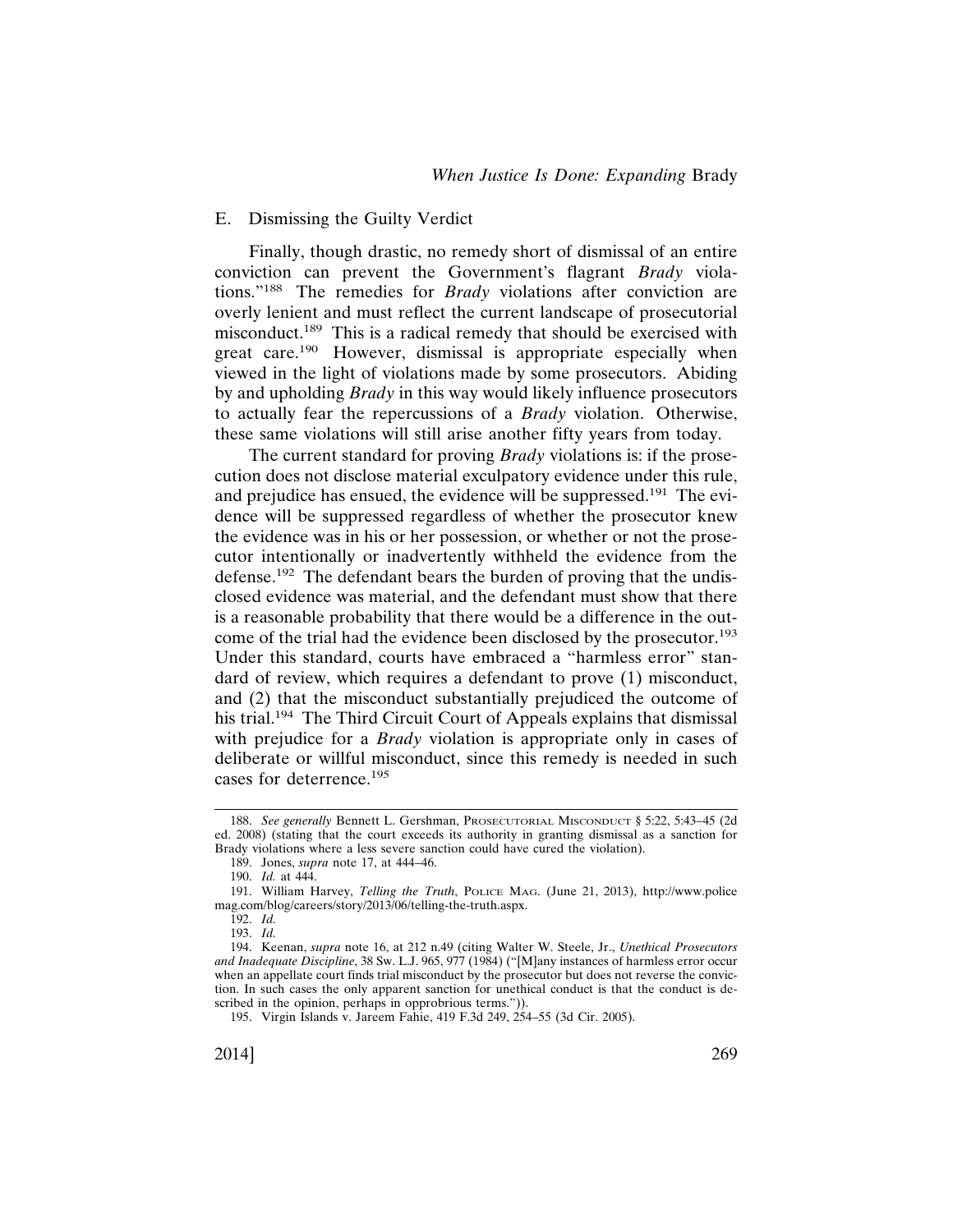The current standard is insufficient to deter prosecutorial misconduct. Thus, though dismissal of a case is a drastic remedy to be exercised with great care, it is a fair remedy. The Court has previously held that, "a one-time failure to disclose 'material' evidence—is insufficient to establish liability on a failure-to-train theory."196 However, this current standard requires a showing of perpetual wrongdoing by prosecutors.197 A one-time failure may be the result of an intentional act and may be far reaching in its consequences to a defendant.<sup>198</sup> It is unjust, therefore, to prevent liability in these instances. John Thompson, who served eighteen years in prison and was deprived of his freedom, is just one example of this. Mr. Thompson received no compensation for the nearly two decades that he served in prison.<sup>199</sup> Instead, the court overturned a \$14 million award to Mr. Thompson after the New Orleans prosecutors deliberately withheld crucial exculpatory blood evidence because Mr. Thompson's prosecutor had not demonstrated a pattern of disregard for constitutional rights.200 Because the individual prosecutors had the privilege of "absolute immunity," Mr. Thompson is left with nothing.201

This standard does not take into account the underlying purpose of *Brady*. Not only was the *Brady* doctrine implemented to ensure that defendants are not deprived of their liberty without due process, but also the fundamental basis upon which the amendment rests *fairness*—should be the guiding principle in implementing *Brady* violation remedies. Federal courts have already explicitly recognized that dismissal of charges with prejudice may be an appropriate remedy for a violation.202 Yet, the flagrant nature of *Brady* violations should further allow for the widespread authorization for a court to grant a dismissal in all circumstances.

<sup>196.</sup> Keenan, *supra* note 16, at 204 (quoting Connick v. Thompsopn, 131 S. Ct. 1350, 1361  $(2011)$ ).

<sup>197.</sup> *Id.*

<sup>198.</sup> *Id.* 199. *Connick*, 131 S.Ct. at 1355.

<sup>200.</sup> *Id.*

<sup>201.</sup> *Id.*

<sup>202.</sup> *See* United States v. Struckman, 611 F.3d 560, 577 (9th Cir. 2010) ("Nonetheless, our circuit has recognized that dismissal with prejudice may be an appropriate remedy for a *Brady* or *Giglio* violation using a Court's supervisory powers where prejudice to the defendant results and the prosecutorial misconduct is flagrant.").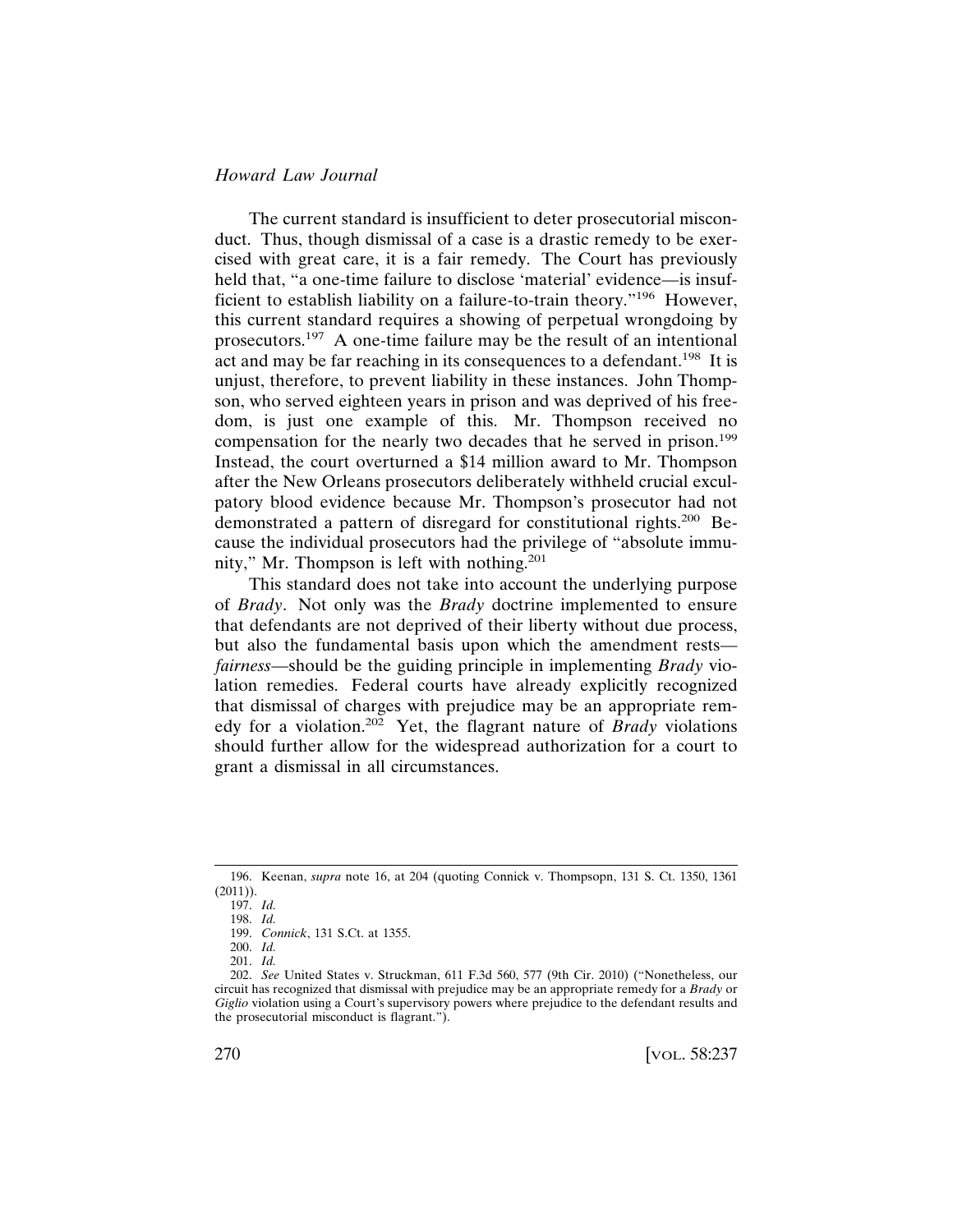#### **CONCLUSION**

This Comment proposes that the Court consider a multi-fold approach to addressing *Brady* violations to ensure that the number of defendants who are wrongfully convicted will decline and the role of the prosecutor will shift to align with his constitutional duty. This includes (1) requiring a duty to disclose *Brady* evidence to expand to all evidence, namely through the use of an "open file" system or something similar; (2) the use of a third-party neutral magistrate to review evidence that the prosecution may deem as *Brady* material; (3) holding prosecutors and law enforcement officials to a higher standard of accountability; and (4) dismissing a defendant's guilty verdict where *Brady* violations have occurred. The widespread problem of *Brady* violations will decrease only when the justice system recognizes the critical need to redefine the government's compliance with its constitutional duty. Therefore, this Comment has proposed potential solutions to curb this problem.

Five decades ago, the Supreme Court recognized that one of the things most lacking in the justice system is an appreciation for what is at stake: "[t]o take someone's freedom—that's the ultimate deprivation a government can inflict on a citizen, short of taking his life."<sup>203</sup> Even Blackstone's age-old formulation states that it is "better that ten guilty persons escape, than that one innocent party suffer."204 Yet, the failure to prosecute justly and consistently under *Brady* inevitably forces both to occur.<sup>205</sup> Though the actual number of wrongful convictions themselves is important, the criminal justice system—which was predicated on a presumption of justice—is also predicated on the presumption of innocence until *proven* guilty. For each defendant caught in the crossfire of *Brady* violations, no such justice exists.206 This restructuring of the justice system begins with a forceful instruction; the courts must send prosecutors a clear message: if you "[b]etray *Brady* . . . you will lose your ill gotten conviction."<sup>207</sup>

<sup>203.</sup> Balko, *supra* note 18, at 3.

<sup>204. 4</sup> WILLIAM BLACKSTONE, COMMENTARIES \*358.

<sup>205.</sup> See Balko, *supra* note 184, at 1.

<sup>206.</sup> *Id.*

<sup>207.</sup> United States v. Olsen, 737 F.3d 625, 633 (9th Cir. 2013) (Kozinski, J., dissenting) (emphasis added).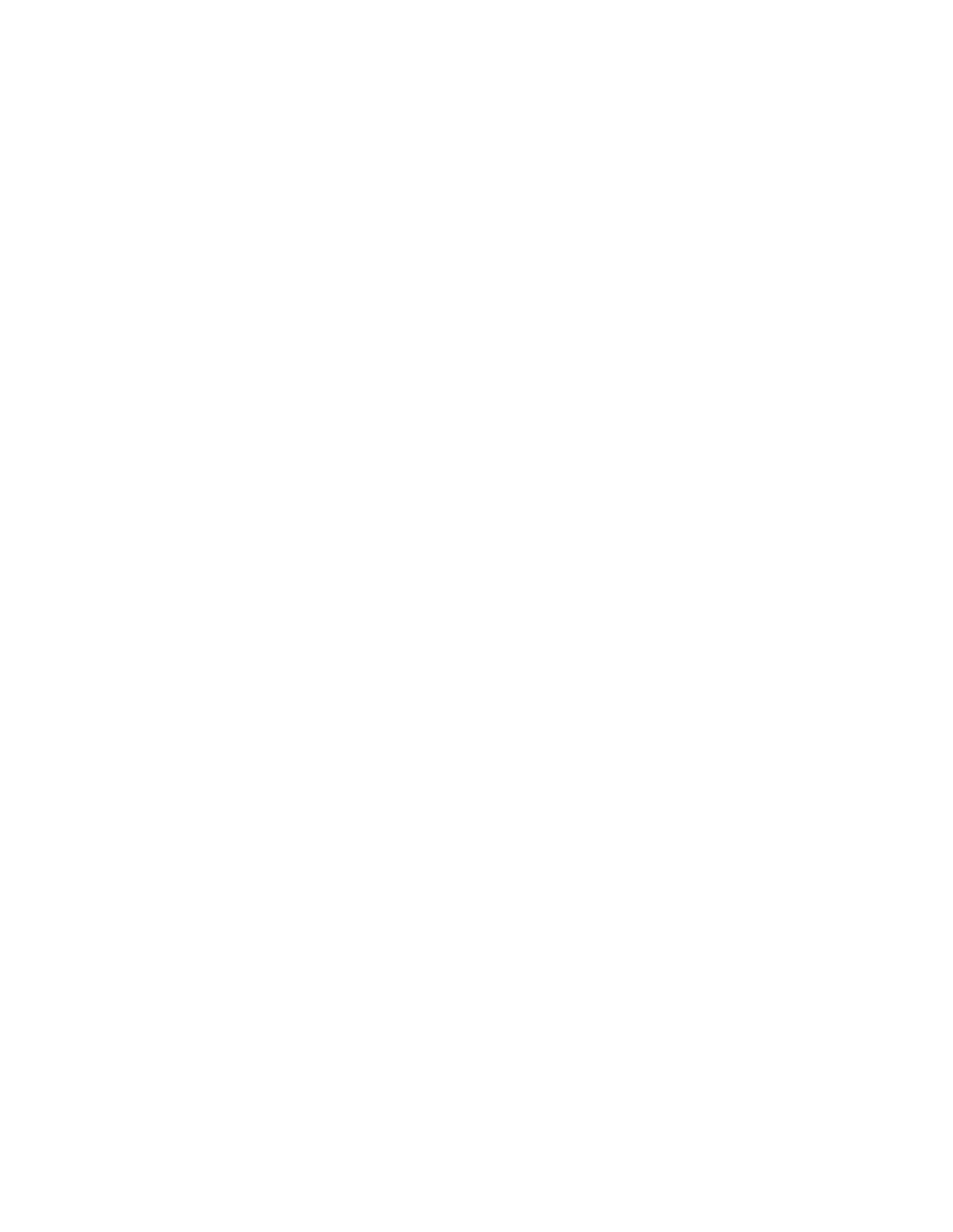## COMMENT

# Rule 12(b)(6) and the Hurdle It Imposes for Gender Discrimination and Hostile Work Environment Sexual Harassment Claims

SHAKERA M. THOMPSON\*

|                                                  | 274 |
|--------------------------------------------------|-----|
| I. FROM CONLEY TO TWOMBLY                        | 275 |
|                                                  | 275 |
|                                                  | 277 |
|                                                  | 280 |
| A. Nelson v. Knight under the Conley and Twombly |     |
|                                                  | 282 |
| III. HOSTILE WORK ENVIRONMENT CLAIMS             | 285 |
| A. Facts Necessary to Plead a Hostile Work       |     |
| Environment Sexual Harassment Claim              | 285 |
| B. Proving Versus Pleading a Hostile Work        |     |
| Environment Sexual Harassment Claim              | 287 |
| 1. Establishing a Prima Facie Case in a Hostile  |     |
| Work Environment Sexual Harassment Claim         | 287 |
| 2. Pleading a Hostile Work Environment Sexual    |     |
| Harassment Claim                                 | 288 |
|                                                  |     |

2014 Vol. 58 No. 1

<sup>\*</sup> J.D. Candidate, Howard University School of Law, 2015; Managing Editor, *Howard Law Journal*, Vol. 58; B.S., *magna cum laude*, Virginia Commonwealth University. I sincerely thank God for continued blessings; my family, especially my mother and grandfather, for your continued love and support; and my friends, old and new, for simply being there for me. I would also like to thank my legal writing professor and faculty advisor, Mark Strickland, and the dedicated editors of volumes 57 and 58 of the *Howard Law Journal*. Finally, I dedicate this Comment to the memory of my father; thank you for showing me what it truly means to be perseverant.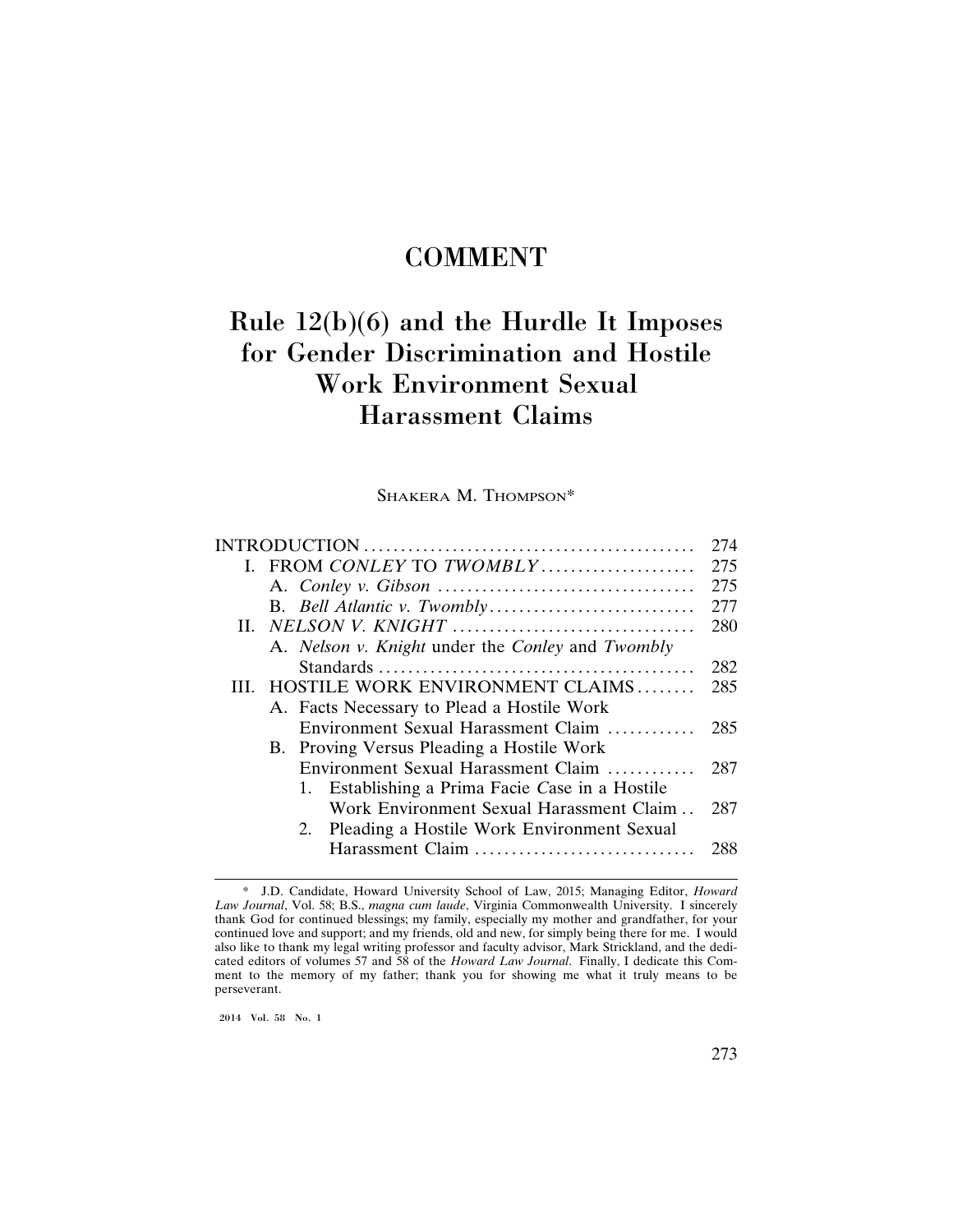| a. Would This Complaint Withstand a Rule |     |
|------------------------------------------|-----|
|                                          |     |
| b. Would This Complaint Withstand a Rule |     |
| $12(b)(6)$ Motion Under Twombly?  293    |     |
| IV. CRITICISMS OF THE ASSERTION THAT     |     |
| TWOMBLY IMPOSES A HEIGHTENED             |     |
| PLEADING STANDARD                        | 296 |
| V. POLICY IMPLICATIONS                   | 297 |
| VI. PROPOSED SOLUTIONS AND ALTERNATIVES  | 299 |
|                                          | 302 |
|                                          |     |

#### INTRODUCTION

In *Nelson v. Knight*,<sup>1</sup> the Iowa Supreme Court upheld a district court's grant of a dentist's summary judgment motion in a gender discrimination claim where the dentist fired his assistant, Melissa Nelson, because she was too attractive.<sup>2</sup> Nelson's claim would have had greater merit as a hostile work environment sexual harassment claim as opposed to a gender discrimination claim. However, the court did not reach the issue as to whether Nelson established a hostile work environment sexual harassment claim.<sup>3</sup> In fact, the court emphasized that its holding was limited.4 Nonetheless, although Nelson would have been able to plead facts to allege a hostile work environment sexual harassment claim, the question arises as to whether her claim would have been able to withstand a Rule  $12(b)(6)$  motion to dismiss.<sup>5</sup> This question comes into play because of the pleading requirements set forth in *Bell Atlantic v. Twombly*, the governing law with respect to the facts that are necessary for a complaint to withstand a Rule  $12(b)(6)$  motion to dismiss.<sup>6</sup>

<sup>1.</sup> Nelson v. James H. Knight DDS, P.C., 834 N.W.2d 64, 65 (Iowa 2013).

<sup>2.</sup> *See* Ryan Foley, *All-Male Iowa Supreme Court Rules Firing of Woman for Being Too Attractive Was Legal*, HUFFINGTON POST, (July 12, 2013, 12:09 PM), http://www.huffingtonpost .com/2013/07/12/iowa-supreme-court-attractive-woman-firing\_n\_3586861.html; Associated Press, *Iowa: Court Reaffirms Dentist's Firing of Woman He Found Too Attractive*, N.Y. TIMES, July 13, 2013, at A11.

<sup>3.</sup> *Nelson*, 834 N.W.2d at 65.

<sup>4.</sup> *Id.* ("We emphasize the limits of our decision. The employee did not bring a sexual harassment or hostile work environment claim; we are not deciding how such a claim would have been resolved in this or any other case.")

<sup>5.</sup> Federal Rule of Civil Procedure 12(b)(6) allows a party to assert a motion to dismiss for "failure to state a claim upon which relief can be granted." FED. R. CIV. P.  $12(b)(6)$ .

<sup>6.</sup> Bell Atl. Corp. v. Twombly, 550 U.S. 544, 555 (2007).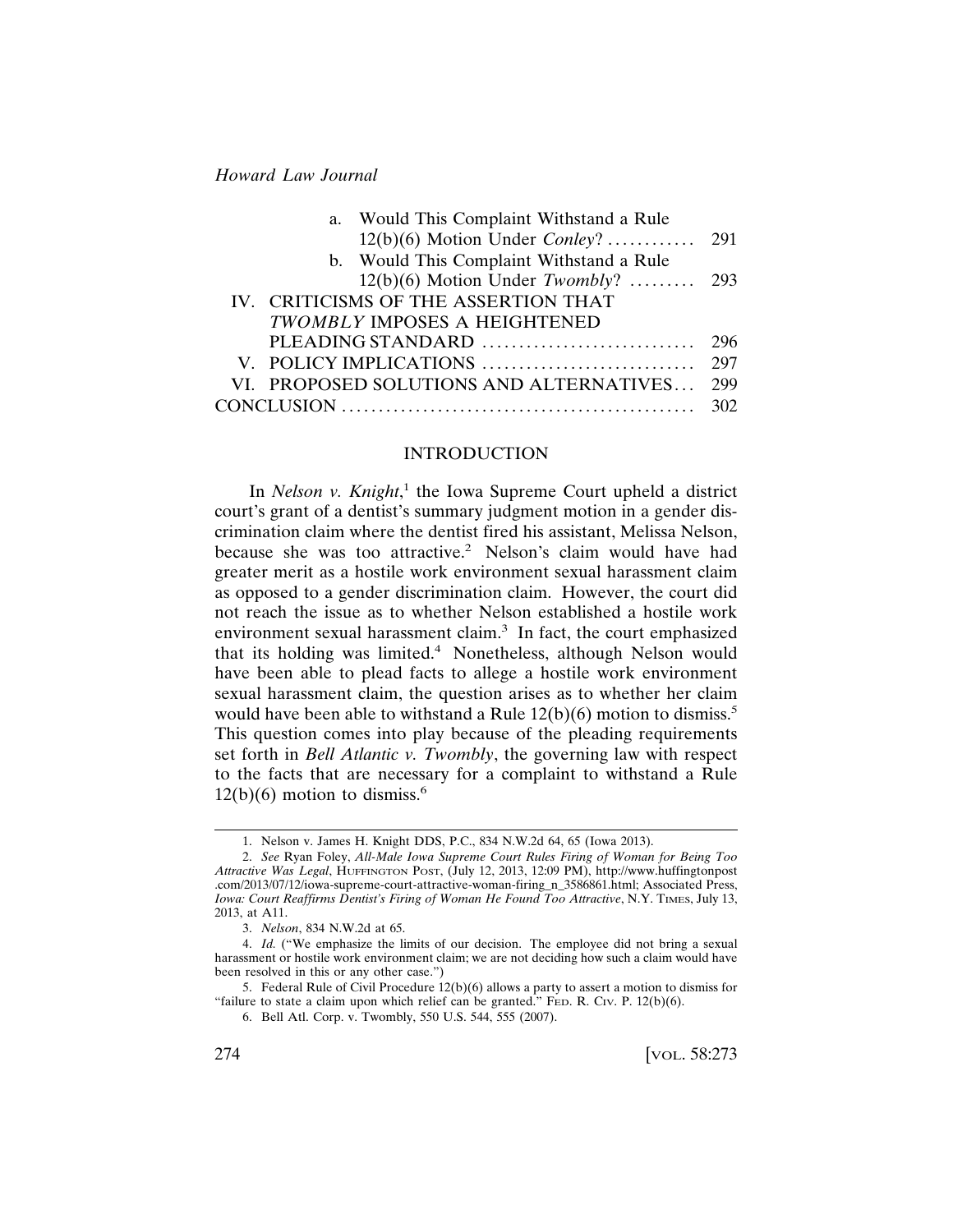Despite the court's assertion to the contrary, $7$  it is questionable if *Twombly* imposes a heightened pleading standard on plaintiffs seeking to withstand a Rule 12(b)(6) motion to dismiss, which would be especially problematic with Title VII claims. However, one study noted that the rate at which district courts granted motions to dismiss in Title VII claims began to rise when the courts relied on *Twombly*. 8 Almost eighty-one percent of district court opinions citing *Twombly* between six and twelve months after the decision either granted or granted in part a motion to dismiss.<sup>9</sup>

This Comment explores the question of whether, despite the Court's assertion, *Twombly* imposes a heightened pleading standard, specifically with respect to gender discrimination and hostile work environment claims. Part I discusses the evolution of the pleading standard for facts necessary to withstand a Rule 12(b)(6) motion to dismiss from *Conley v. Gibson* to *Bell Atlantic v. Twombly*. Part II discusses *Nelson v. Knight*, and analyzes if the facts pleaded in *Nelson* would withstand a Rule 12(b)(6) motion to dismiss under the *Conley* and *Twombly* standards. Part III discusses hostile work environment sexual harassment claims, and the requirements to plead a hostile work environment sexual harassment claim that will withstand a Rule 12(b)(6) motion under the *Conley* standard as opposed to the *Twombly* standard. Part IV discusses criticisms of the assertion that *Twombly* imposes a heightened pleading standard. Part V discusses policy implications of the heightened pleading standard set forth in *Twombly*. Part VI discusses proposed solutions and alternatives to the heightened pleading standard imposed by *Twombly*.

## I. FROM *CONLEY* TO *TWOMBLY*

## A. *Conley v. Gibson*

In *Conley v. Gibson*, a group of black railroad employees sued their union under the Railway Labor Act.<sup>10</sup> The employees alleged in their complaint that there was a contract between their union and the

<sup>7.</sup> *See id.* ("Here . . . we do not require heightened fact pleading of specifics, but only enough facts to state a claim to relief that is plausible on its face.").

<sup>8.</sup> *See* Joseph A. Seiner, *The Trouble With* Twombly*: A Proposed Pleading Standard for Employment Discrimination Cases*, 2009 U. ILL. L. REV. 1011, 1030 (2009).

<sup>9.</sup> *See id.* This study examined 532 federal district court decisions. 264 of the decisions involved Rule 12(b)(6) motions to dismiss in the year immediately before the *Twombly* decision, and 268 of the decisions involved Rule 12(b)(6) motions to dismiss in the year immediately after the *Twombly* decision. *Id.* at 1027–28.

<sup>10.</sup> *See* Conley v. Gibson, 355 U.S. 41, 43 (1957).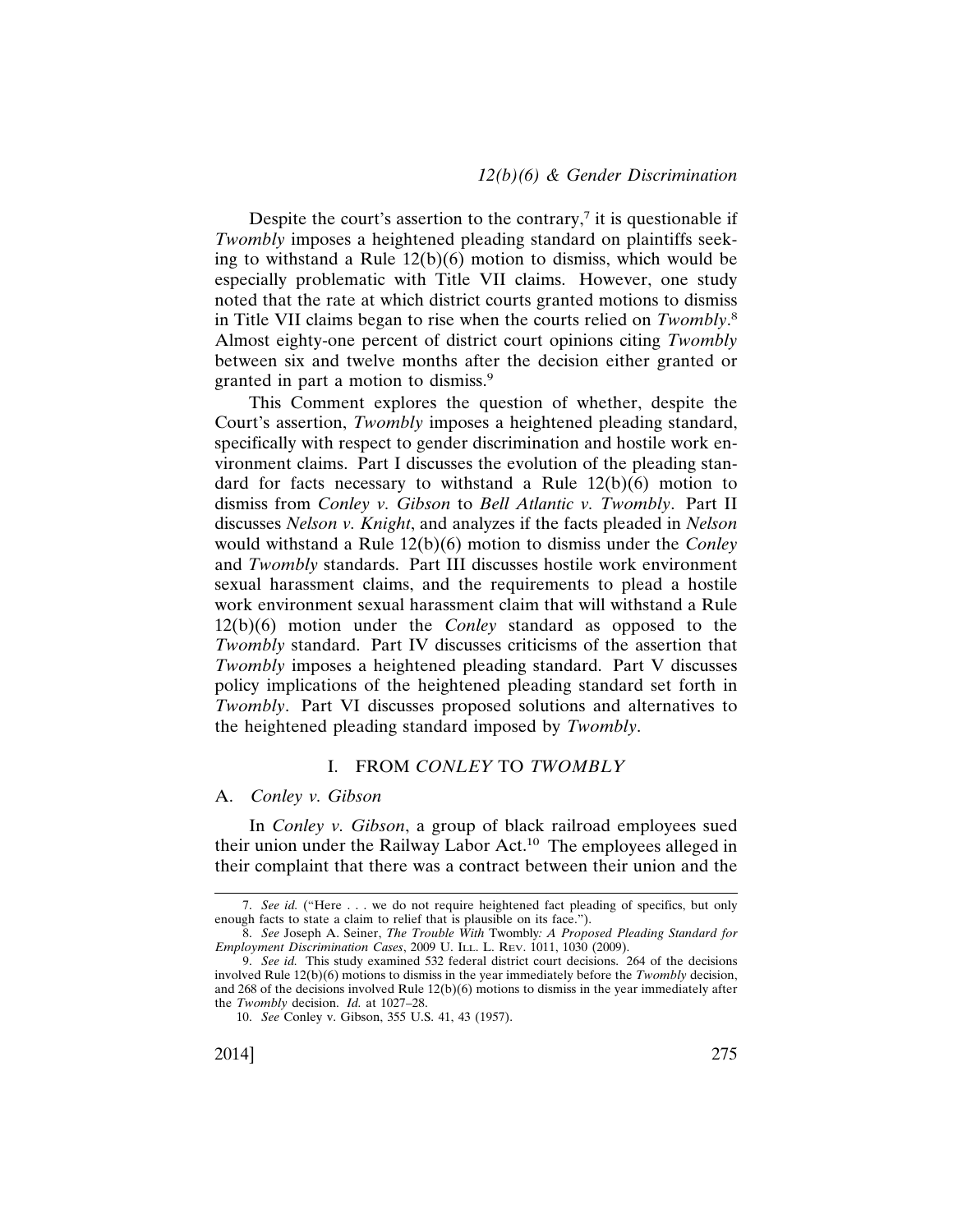railroad to protect them from "discharge and loss of seniority."11 The employees further alleged that the railroad eliminated jobs that were held by black employees, and filled the positions with white employees.12 The employees also alleged that the union acted "according to plan," failed to protect them from the discriminatory discharges, and did not give the black railroad employees protection that was comparable to that given to white railroad employees.<sup>13</sup> Finally, the employees alleged that the union failed to represent black railroad employees "equally and in good faith," in violation of their right to fair representation under the Railway Labor Act.<sup>14</sup>

The union moved to dismiss the employees' complaint.<sup>15</sup> The District Court dismissed the complaint for lack of jurisdiction, and the Court of Appeals affirmed.16 The United States Supreme Court then granted certiorari, as the case "raised an important question concerning the protection of employee rights under the Railway Labor Act."<sup>17</sup>

The Court found that the courts below erred in dismissing the complaint for lack of jurisdiction.<sup>18</sup> The Court further found that although the District Court did not rule on the other reasons given for the dismissal of the complaint, it was necessary for the Court to consider them in this case. $19$  The Court held:

In appraising the sufficiency of the complaint we follow, of course, the accepted rule that a complaint should not be dismissed for failure to state a claim unless it appears beyond doubt that the plaintiff can prove *no set of facts* in support of his claim which would entitle him to relief. $20$ 

<sup>11.</sup> *Id.*

<sup>12.</sup> *Id.* ("In May 1954, the Railroad purported to abolish 45 jobs held by petitioners or other Negroes all of whom were either discharged or demoted. In truth the 45 jobs were not abolished at all but instead filled by whites as the Negroes were ousted, except for a few instances where Negroes were rehired to fill their old jobs but with loss of seniority.").

<sup>13.</sup> *Id.*

<sup>14.</sup> *Id.* The employees requested relief in the form of a declaratory judgment, injunction, and damages. *Id.*

<sup>15.</sup> *Id.* The union moved to dismiss the employees' complaint for lack of jurisdiction, failure to join an indispensable party defendant, and failure to state a claim upon which relief could be given. *Id.*

<sup>16.</sup> *Id.* at 43–44.

<sup>17.</sup> *Id.* at 44.

<sup>18.</sup> *Id.*

<sup>19.</sup> *Id.* at 45. The Court found that the employees did not fail to join an indispensible party. The Court then dedicated a substantial portion of the analysis to addressing the sufficiency of the employees' complaint. *Id.*

<sup>20.</sup> *Id.* at 45–46 (emphasis added).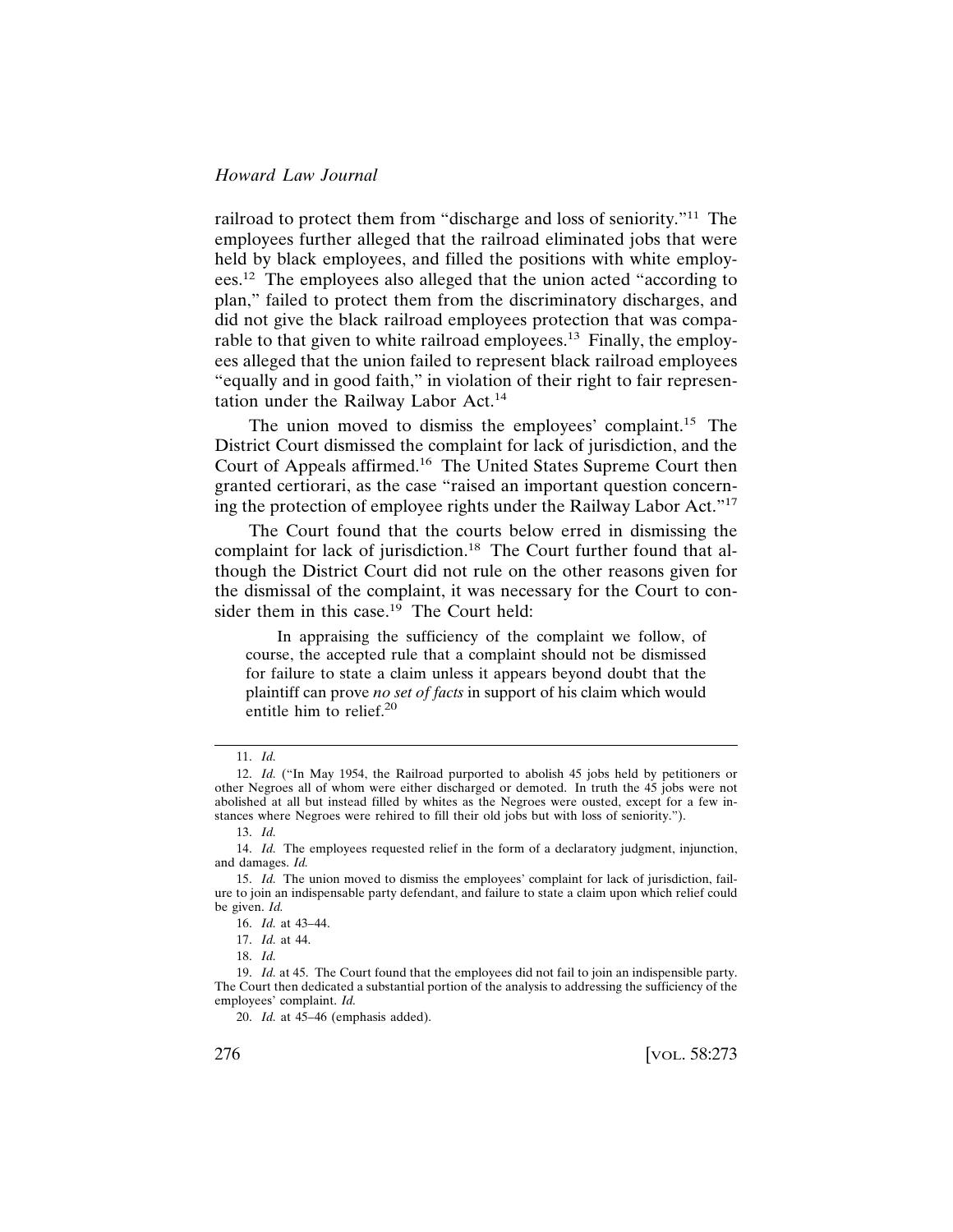In applying this standard, the Court found that the employees' allegations that they were wrongfully discharged, that the union failed to protect their jobs as it did those of white employees, and that the union failed to address their grievances because they were black were sufficient to state a claim for relief.<sup>21</sup> The Court further found that if the allegations were proven, there would be a "manifest breach" of the union's statutory duty to fairly represent all employees in the bargaining unit.22 The Court rejected the union's argument that the complaint did not include "specific facts to support its general allegations of discrimination" and thus should be dismissed.23 The Court responded that the "Federal Rules of Civil Procedure do not require a claimant to set out in detail the facts upon which he bases his claim," but instead require a "'short and plain statement' of the claim" to give the defendant notice of the claim and the grounds for the claim.24

## B. *Bell Atlantic v. Twombly*

*Bell Atlantic v. Twombly* involved the 1984 dispossession of AT&T, resulting in regional service monopolies (called "Incumbent Local Exchange Carriers" or "ILECs"), and a separate market, from which the ILECs were excluded, for long-distance service.<sup>25</sup> Congress then enacted the Telecommunications Act of 1996, which authorized ILECs to compete in the long-distance market.26 Under the 1996 Act, ILECs were also required to share their networks with "competitive local exchange carriers" or "CLECs."<sup>27</sup> William Twombly and Lawrence Marcus, whom the Court referred to as "plaintiffs," represented a putative class that consisted of all "subscribers of local telephone and/or high speed internet services . . . from February 8, 1996 to present."<sup>28</sup> The plaintiffs filed a complaint against a group of ILECs alleging violations of § 1 of the Sherman Act, which prohibited

28. *Id.* at 550.

<sup>21.</sup> *Id.*

<sup>22.</sup> *Id.* at 46.

<sup>23.</sup> *Id.* at 47.

<sup>24.</sup> *Id.* The Court went on to say that "such simplified 'notice pleading' is made possible by the liberal opportunity for discovery and other pretrial procedures . . . to disclose more precisely the basis of both claim and defense and to define more narrowly the disputed facts and issues." *Id.* at 47–48.

<sup>25.</sup> *See* Bell Atl. Corp. v. Twombly, 550 U.S. 544, 549 (2007).

<sup>26.</sup> *Id.*

<sup>27.</sup> *Id.* ("A CLEC could make use of an ILEC's network in any of three ways: by (1) 'purchas[ing] local telephone services at a wholesale rates for resale to end users,' (2) 'leas[ing] elements of the [ILEC's] network 'on an unbundled basis,'' or (3) 'interconnect[ing] its own facilities with the [ILEC's] network.'").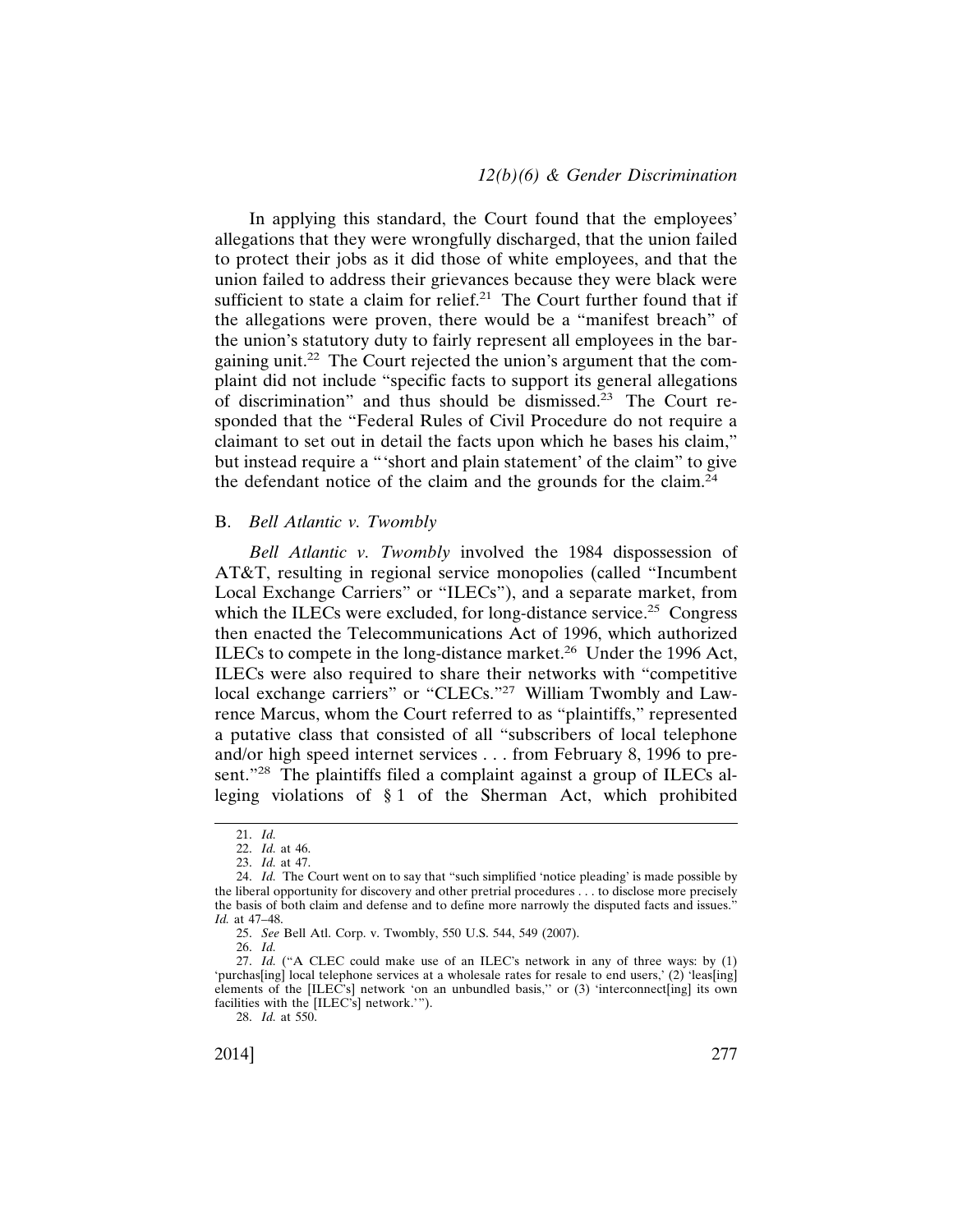contracts or agreements "in restraint of trade or commerce among the several States, or with foreign nations."<sup>29</sup>

The plaintiffs alleged in the complaint that the ILECs "conspired to restrain trade in two ways," resulting in increased charges for local telephone and Internet services.30 The plaintiffs first alleged that the ILECs were involved in "parallel conduct" to hinder the growth of CLECs.31 The plaintiffs further alleged that the ILECs' "'compelling motivatio[n]' to thwart the CLECs' competitive efforts naturally led them to form a conspiracy."32 The plaintiffs' second allegation was that the ILECs made agreements "to refrain from competing against one another."33 The plaintiffs alleged the agreements should be "inferred from the ILECs' common failure 'meaningfully [to] pursu[e]' 'attractive business opportunit[ies]' in contiguous markets where they possessed 'substantial competitive advantages.'"<sup>34</sup>

The district court dismissed the complaint, finding that the complaint failed to state a claim upon which relief could be granted.35 The Court of Appeals reversed, holding that "to rule that allegations of parallel anticompetitive conduct fail to support a plausible conspiracy claim, a court would have to conclude that there is *no set of facts* that would permit a plaintiff to demonstrate that the particular parallelism asserted was the product of collusion rather than coincidence."36 The Supreme Court then granted certiorari to address the proper pleading standard.<sup>37</sup>

The Court began its analysis of "what a plaintiff must plead in order to state a claim" by noting that in order to withstand a Rule 12(b)(6) motion to dismiss, a complaint "does not need detailed factual allegations," but a plaintiff is obligated to provide the "grounds of his 'entitlement to relief.'"38 The Court went on to state that this obligation "requires more than labels and conclusions, and a formulaic

<sup>29.</sup> *Id.*

<sup>30.</sup> *Id.*

<sup>31.</sup> The plaintiffs alleged that this conduct included ILECs making unfair agreements with CLECs wishing to use their networks, providing "inferior" network connections, and charging CLECs in a way to damage the relationships between CLECs and their customers. *Id.*

<sup>32.</sup> *Id.* at 550–51.

<sup>33.</sup> *Id.* at 551.

<sup>34.</sup> *Id.*

<sup>35.</sup> *Id.* at 552. The district court found that in simply alleging parallel conduct, the plaintiffs did not state a claim under the Sherman Act. *Id.*

<sup>36.</sup> *Id.* at 553 (emphasis added) (internal quotation marks omitted). Here, the court applied the *Conley* standard to the facts of the case. See *id.*

<sup>37.</sup> *Id.*

<sup>38.</sup> *Id.* at 554–55.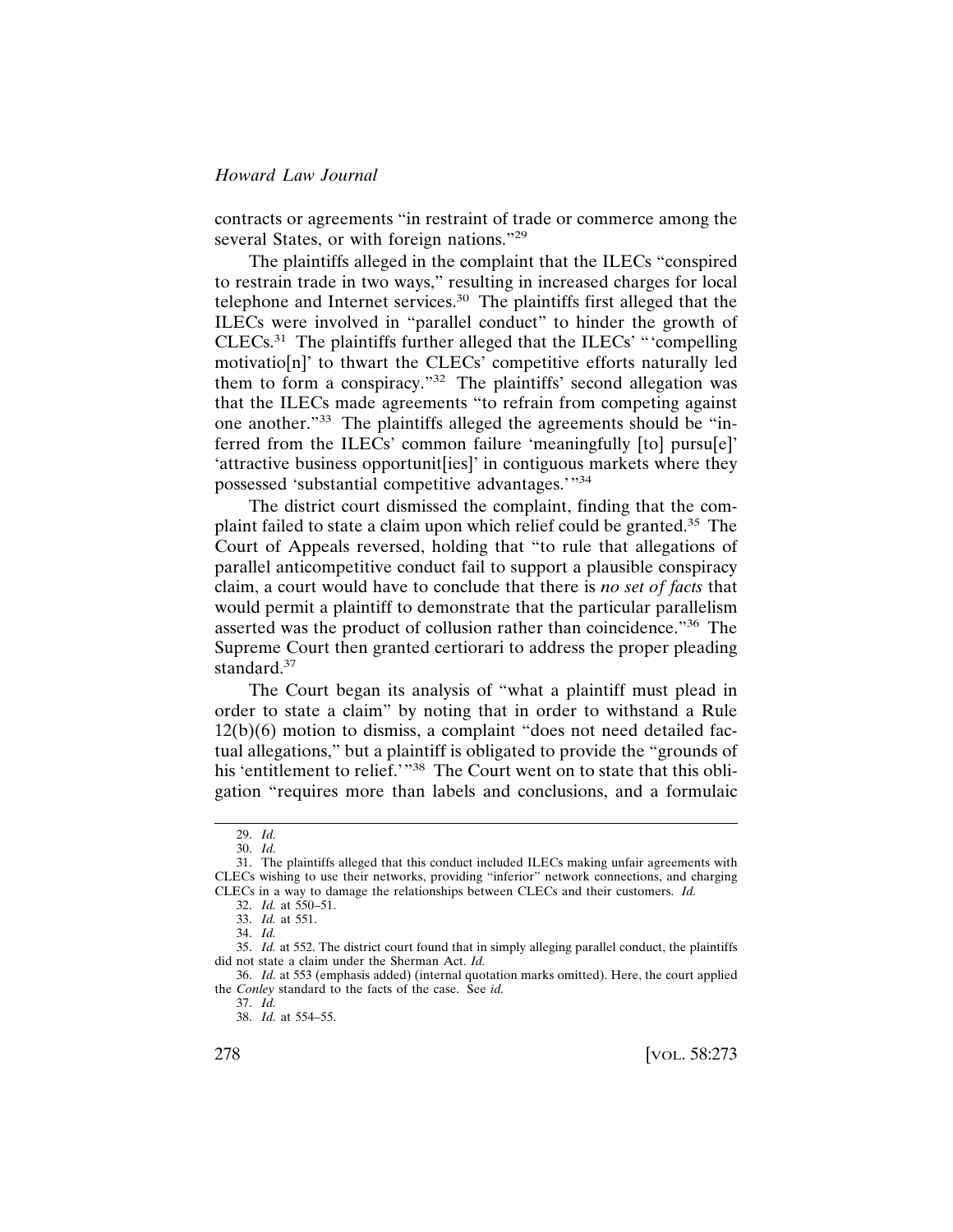recitation of the elements of a cause of action will not do."39 Therefore, the Court held that in order for the plaintiffs to state a claim under the Sherman Act, their complaint must include "enough factual matter (taken as true) to suggest that an agreement was made."40 The Court further stated that requiring "plausible grounds to infer an agreement does not impose a probability requirement at the pleading stage," but instead "calls for enough fact to raise a reasonable expectation that discovery will reveal evidence of illegal agreement."41 The Court went on to say that requiring plausibility at the pleading stage reflects the requirement of Rule  $8(a)(2)$  that the "'plain statement' possess enough heft to 'sho[w] that the pleader is entitled to relief.'"42

The plaintiffs argued against a plausibility standard to the extent that it conflicted with the Court's ruling in *Conley v. Gibson*. 43 In response, the Court overturned the *Conley* decision, stating that *Conley*'s "no set of facts" language had been "puzzling the profession for 50 years" and "earned its retirement."44 The Court further stated that the language was "best forgotten as an incomplete, negative gloss on an accepted pleading standard: once a claim has been stated adequately, it may be supported by showing any set of facts consistent

42. *Id.* at 557; *see* FED. R. CIV. P. 8(a)(2) ("A pleading that states a claim for relief must contain . . . a short and plain statement of the claim showing the pleader is entitled to relief."). 43. *See Twombly*, 550 U.S. at 560–61.

<sup>39.</sup> *Id.* at 555; s*ee also* 5 CHARLES ALAN WRIGHT & ARTHUR R. MILLER, FEDERAL PRAC-TICE AND PROCEDURE § 1216, 235–36 (3d ed. 2004) ("[T]he pleading must contain something more . . . than . . . a statement of facts that merely creates a suspicion [of] a legally cognizable right of action.").

<sup>40.</sup> *Twombly*, 550 U.S. at 556.

<sup>41.</sup> *Id.* at 556–57 ("A statement of parallel conduct, even conduct consciously undertaken, needs some setting suggesting the agreement necessary to make out a § 1 claim; without that further circumstance pointing toward a meeting of the minds, an account of a defendant's commercial efforts stays in neutral territory.").

<sup>44.</sup> *Id.* at 562–63. The Court cites several sources to show that "Conley's 'no set of facts' language has been questioned, criticized, and explained away long enough." *Id.* at 562; *see* Ascon Props., Inc. v. Mobil Oil Co., 866 F.2d 1149, 1155 (9th Cir. 1989) (discussing tension between Conley's "no set of facts" language, and its acknowledgment that a plaintiff must provide the "grounds" on which his claim rests); McGregor v. Indus. Excess Landfill, Inc., 856 F.2d 39, 42–43 (6th Cir. 1988) (quoting O'Brien v. DiGrazia, 544 F.2d 543, 546, n.3 (1st Cir. 1976)); Car Carriers, Inc. v. Ford Motor Co., 745 F.2d 1101, 1106 (7th Cir. 1984) ("Conley has never been interpreted literally" and, "[i]n practice, a complaint . . . must contain either direct or inferential allegations respecting all the material elements necessary to sustain recovery under some viable legal theory.") (internal quotation marks omitted); O'Brien v. DiGrazia, 544 F.2d 543, 546 n.3 (1st Cir. 1976) ("[W]hen a plaintiff . . . supplies facts to support his claim, we do not think that Conley imposes a duty on the courts to conjure up unpleaded facts that might turn a frivolous claim of unconstitutional . . . action into a substantial one."); Geoffrey C. Hazard, Jr., *From Whom No Secrets Are Hid*, 76 TEX. L. REV. 1665, 1685 (1998) (describing Conley as having "turned Rule 8 on its head"); Richard L. Marcus, *The Revival of Fact Pleading Under the Federal Rules of Civil Procedure*, 86 COLUM. L. REV. 433, 463–465 (1986) (noting tension between *Conley* and subsequent understandings of Rule 8).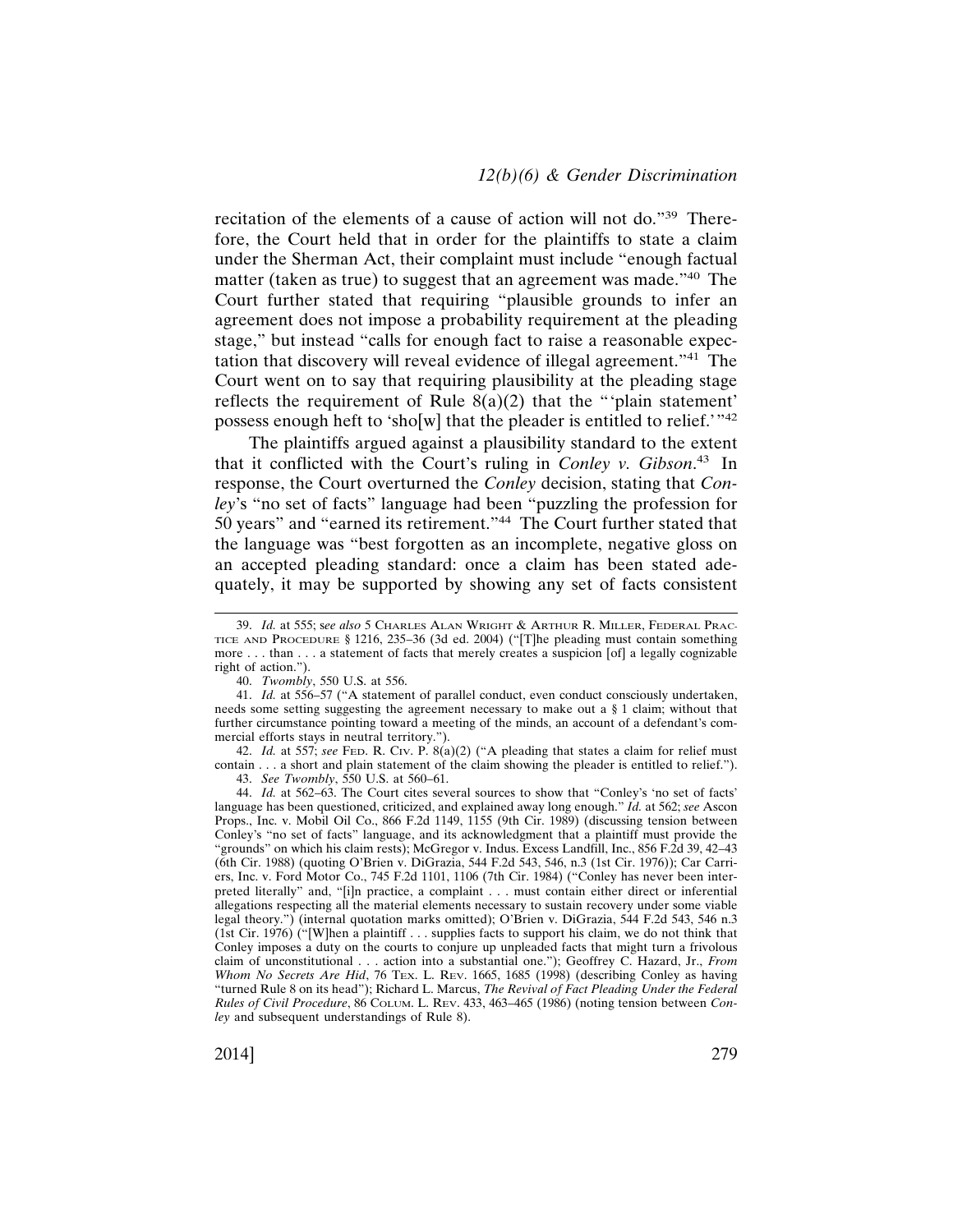with the allegations in the complaint."45 In doing away with *Conley* and applying a plausibility standard, the Court found that the plaintiffs' complaint was insufficient to state a claim under the Sherman Act.46 The Court stated it was not requiring "*heightened* fact *pleading* of specifics, but only enough facts to state a claim to relief that is plausible on its face."<sup>47</sup> The Court concluded by finding that because the plaintiffs did not "nudge[ ] their claims across the line from conceivable to plausible, their complaint must be dismissed."<sup>48</sup>

#### II. *NELSON V. KNIGHT*

Melissa Nelson, the plaintiff, worked as a dental assistant for Dr. James Knight, the defendant, for approximately ten and a half years.<sup>49</sup> During the last year and a half of Nelson's employment, Dr. Knight complained to Nelson that her clothing was revealing and distracting.50 On one occasion, Dr. Knight told Nelson "that if she saw his pants bulging, she would know her clothing was too revealing."51 Nelson and Dr. Knight also began texting one another toward the end of her employment.<sup>52</sup> The court record reflects that both have children, and some texts involved discussions about their children's activities, and other seemingly innocent exchanges.<sup>53</sup>

On one occasion, Dr. Knight texted Nelson that the shirt she wore was too tight and Nelson responded that he was not being fair.<sup>54</sup> Dr. Knight replied to her text stating that it was a good thing that she did not also wear tight pants because "then he would get it coming and going."55 The facts do not indicate that Nelson responded to this text.56 Dr. Knight alleged that Nelson made a statement about the infrequency of her sex life and he replied, "[T]hat's like having a

<sup>45.</sup> *Twombly*, 550 U.S. at 563.

<sup>46.</sup> *See id.* at 570.

<sup>47.</sup> *Id.* (emphasis added).

<sup>48.</sup> *Id.* The United States Supreme Court case of *Ashcroft v. Iqbal* is also relevant to this discussion, primarily because in *Iqbal*, the Court found that its decision in *Twombly* applied to all civil actions. Ashcroft v. Iqbal, 556 U.S. 662, 684 (2009) ("Our decision in *Twombly* expounded the pleading standard for 'all civil actions' . . . .").

<sup>49.</sup> *See* Nelson v. James H. Knight DDS, P.C., 834 N.W.2d 64, 65 (Iowa 2013).

<sup>50.</sup> *See id.*

<sup>51.</sup> *Id.* at 66.

<sup>52.</sup> *See id.* at 65.

<sup>53.</sup> *See id.* The facts of the case do not indicate that Nelson and Dr. Knight mutually engaged in inappropriate text exchanges. *Id.*

<sup>54.</sup> *See id.* at 66.

<sup>55.</sup> *See id.*

<sup>56.</sup> *See id.*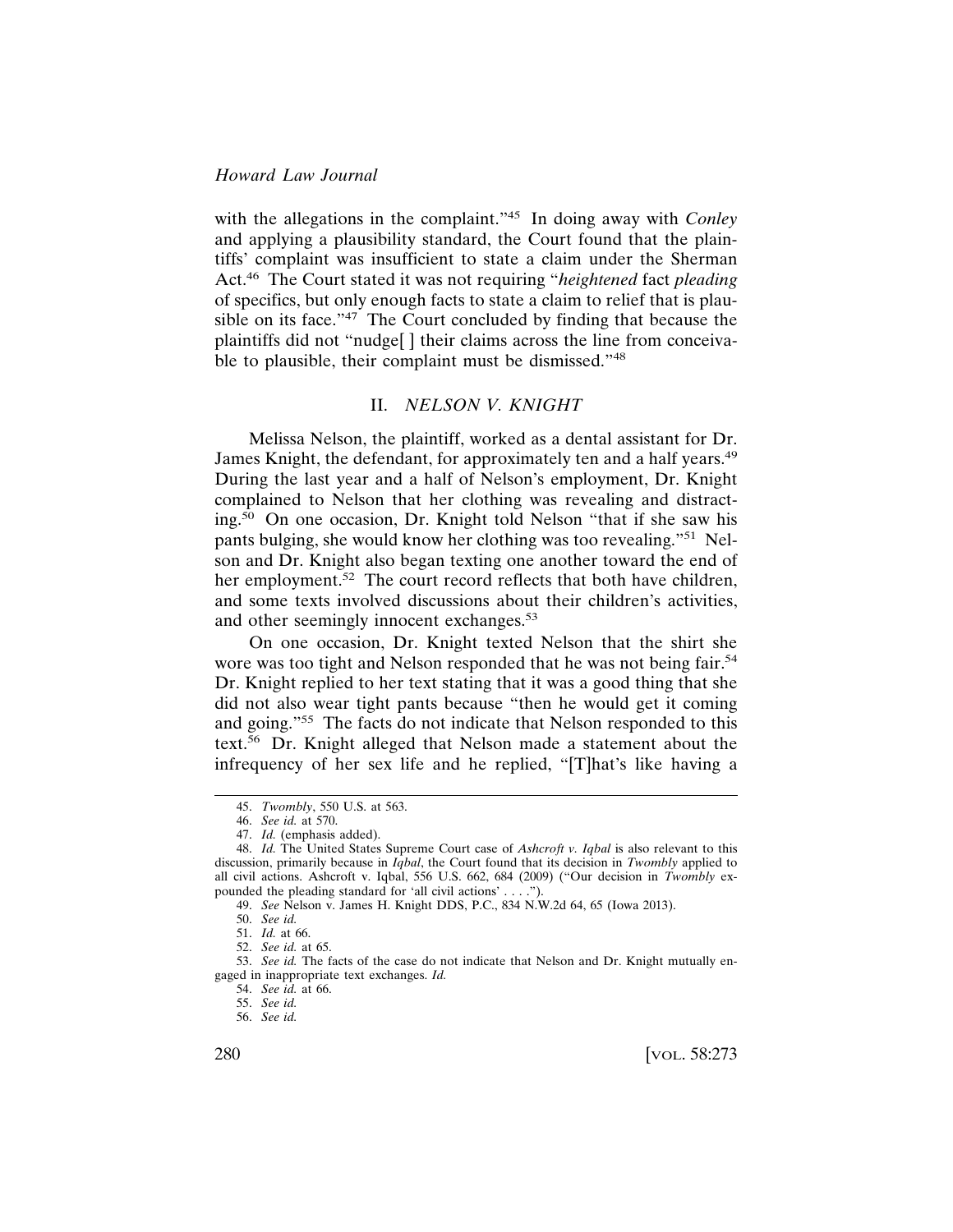Lamborghini in the garage and never driving it."57 Dr. Knight's wife, who also worked at the dental office, learned of Nelson and Dr. Knight's texting and insisted that Dr. Knight fire Nelson because "she was a big threat to [their] marriage."58 Dr. Knight ultimately terminated Nelson.<sup>59</sup>

Nelson filed a civil rights complaint and received a "right to sue" letter from the Iowa Civil Rights Commission.<sup>60</sup> Nelson brought an action against Dr. Knight in district court alleging that he terminated her because of her gender.<sup>61</sup> The district court granted summary judgment in favor of Dr. Knight, and Nelson appealed to the Iowa Supreme Court.62 The Iowa Supreme Court affirmed the district court's decision, finding that Dr. Knight did not engage in unlawful gender discrimination.63

Nelson's primary argument was that Dr. Knight would not have terminated her if she were a man.<sup>64</sup> The court approached the issue in this case narrowly, asking "whether an employee who has not engaged in flirtatious conduct may be lawfully terminated simply because the boss's spouse views the relationship between the boss and the employee as a threat to her marriage?"65 The court then stated that the case at hand was similar to the case of *Platner v. Cash*. 66 In *Platner*, an employer terminated a female employee who worked on the same crew as the employer's son after the son's wife became jealous of the

<sup>57.</sup> *Id.* Nelson also alleged that Dr. Knight sent her a text asking how often she experienced an orgasm, and she did not respond to his text. *Id.*

<sup>58.</sup> *See id.*

<sup>59.</sup> *See id.* Dr. Knight and his wife discussed the situation with the senior pastor of their church, and the pastor agreed with the decision to terminate Nelson. *Id.*

<sup>60.</sup> *Id.* at 67.

<sup>61.</sup> *See id.*

<sup>62.</sup> *See id.*

<sup>63.</sup> *See id.* The Iowa Supreme Court reheard the case after public outcry of its initial decision to affirm the district court's holding. *See* Nelson v. James H. Knight DDS, P.C., No. 11–1857, 2012 WL 6652747, at \*8 (Iowa Dec. 21, 2012); Ryan Foley, *All-Male Iowa Supreme Court Rules Firing of Woman for Being Too Attractive Was Legal*, HUFFINGTON POST (July 12, 2013, 12:09 PM), http://www.huffingtonpost.com/2013/07/12/iowa-supreme-court-attractivewoman-firing\_n\_3586861.html.

<sup>64.</sup> *Nelson*, 834 N.W.2d at 67 ("Nelson argues that her gender was a motivating factor for her termination because she would not have lost her job if she had been a man.").

<sup>65.</sup> *Id.* at 69.

<sup>66.</sup> *See id.*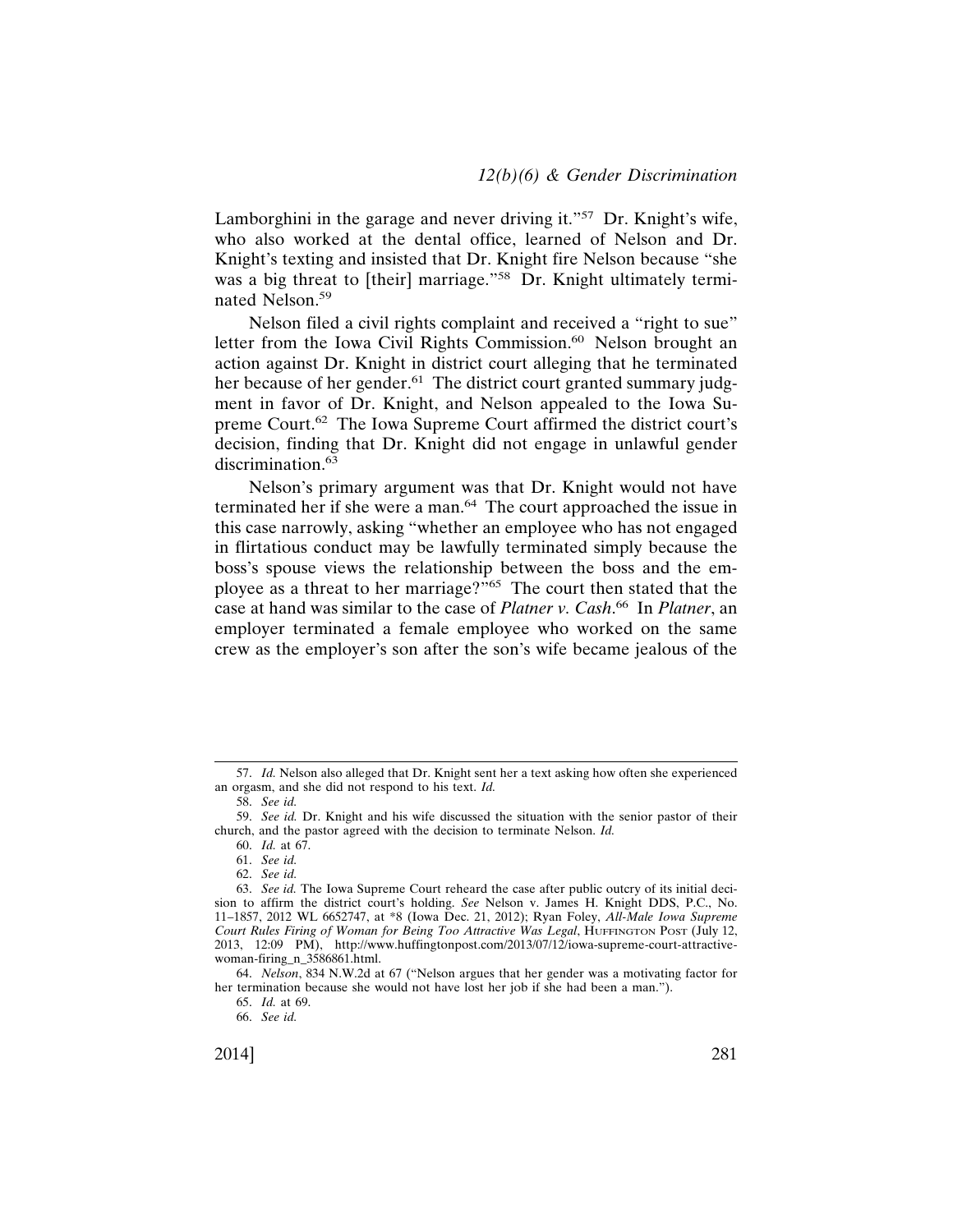female employee.67 The Eleventh Circuit upheld the termination and stated that no "unlawful discrimination" occurred.<sup>68</sup>

The court in *Knight* then noted that the purpose of civil rights laws was to "ensure that employees are treated the same regardless of their sex or other protected status," and Dr. Knight's termination of Nelson did not inhibit this goal.<sup>69</sup> The court reasoned that finding that Dr. Knight terminated Nelson because of her gender would permit an employee to allege that any termination resulting from a consensual relationship was discriminatory because "the relationship would not have existed but for his or her gender."70 The court then stated that such an argument contradicts federal precedent that holds that in the absence of sexual harassment, there is no actionable Title VII claim for an adverse employment action that results from a consensual workplace relationship.<sup>71</sup>

#### A. *Nelson v. Knight* under the *Conley* and *Twombly* Standards

The gender discrimination claim set forth in *Nelson v. Knight* likely would have also been unsuccessful in withstanding a Rule 12(b)(6) motion to dismiss under the *Conley* standard. Although arguably the Rule 12(b)(6) motion to dismiss has transformed into a summary judgment motion, $72$  the language of the Federal Rules of Civil Procedure would suggest that different standards should apply in ruling on these motions.73 To sufficiently plead a complaint alleging a

73. Federal Rule of Civil Procedure 56 provides that "[t]he court shall grant summary judgment if the movant shows that there is no genuine dispute as to any material fact and the movant is entitled to judgment as a matter of law," and allows the party to "cit[e] to particular parts of materials in the record, including depositions, documents, electronically stored information, affidavits or declarations, stipulations . . . , admissions, interrogatory answers, or other materials." Fed. R. Civ. P. 56(a),  $(c)(1)(A)$ . Federal Rule of Civil Procedure 12(b)(6) allows a party to assert a motion to dismiss for "failure to state a claim upon which relief can be granted," and in ruling on a Rule  $12(b)(6)$  motion, courts assess the sufficiency of the complaint. See Fed. R. Civ. P. 12(b)(6); Bell Atl. Corp. v. Twombly, 550 U.S. 544, 554–56 (2007) (discussing the standards

<sup>67.</sup> *Id.* (citing Platner v. Cash & Thomas Contractors, Inc., 908 F.2d 902, 903–05 (11th Cir. 1990)).

<sup>68.</sup> *Id.* (citing Platner v. Cash & Thomas Contractors, Inc., 908 F.2d 902, 903–05 (11th Cir. 1990)). The court reasoned that the employer terminated Platner because of the employer's favoritism for his son, not because of Platner's gender. *Id.* (citing Platner v. Cash & Thomas Contractors, Inc., 908 F.2d 902, 903–05 (11th Cir. 1990)).

<sup>69.</sup> *Id.* at 70.

<sup>70.</sup> *Id.*

<sup>71.</sup> *Id.*

<sup>72.</sup> *See* Suja A. Thomas, *The New Summary Judgment Motion: The Motion to Dismiss Under* Iqbal *and* Twombly, 14 LEWIS & CLARK L. REV. 15, 41 (2010) (discussing how currently under both the motion to dismiss and summary judgment standards, "courts assess the plausibility of a claim, using inferences favoring the plaintiff and inferences favoring the defendant, and under both, courts use their own opinions of the evidence to decide the plausibility question.").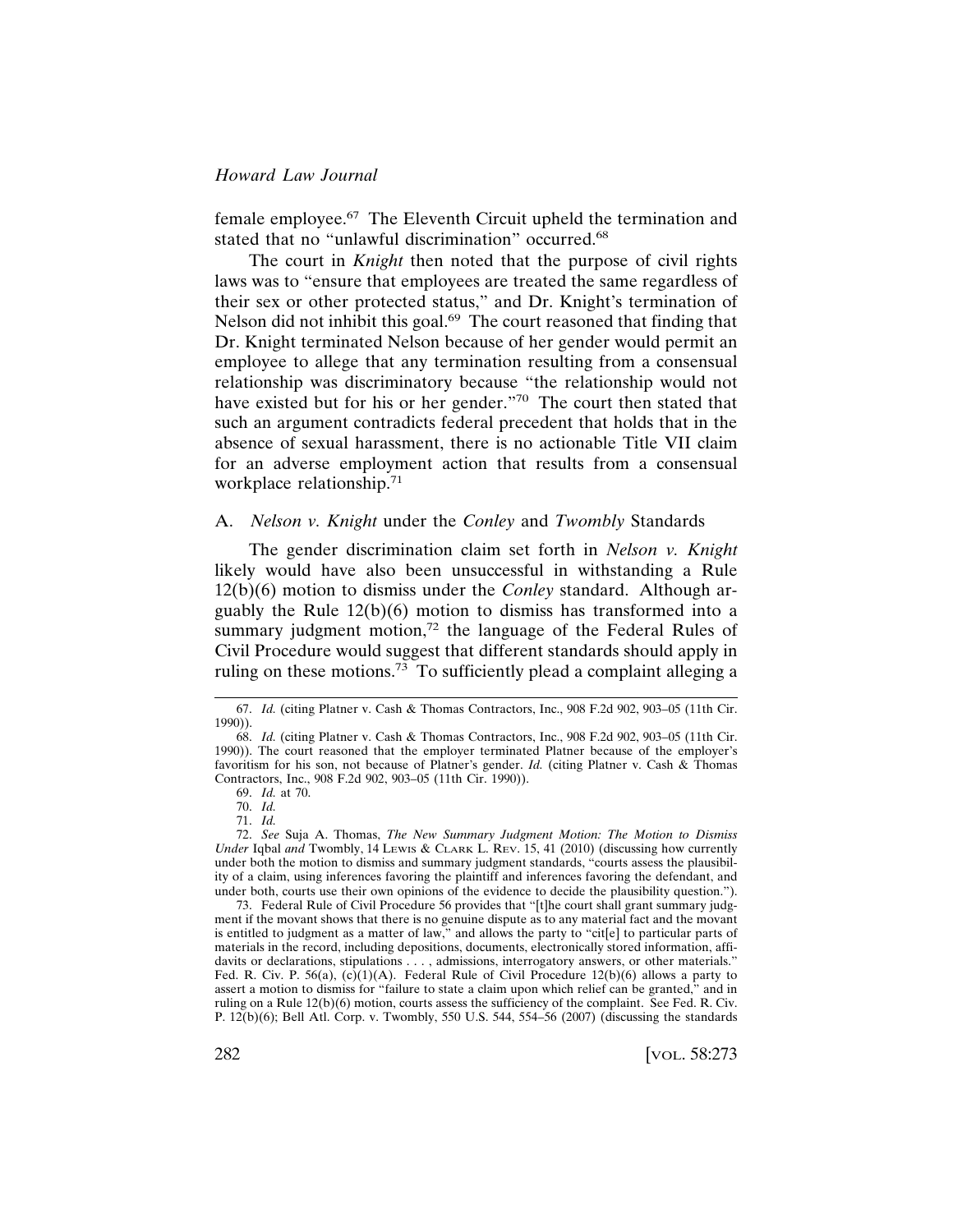gender discrimination claim, a plaintiff must show that she is a member of a protected group, she is qualified for her job, her employment was adversely affected by a decision, and similarly situated males received treatment that was more favorable.74 In *Garza v. Univision*, the plaintiff alleged that a male coworker inappropriately touched her, kissed her, and inserted a CD in the plaintiff's work computer that included shirtless pictures of the male coworker.<sup>75</sup> The plaintiff further alleged that she reported the behavior to her immediate supervisor who advised the plaintiff that the male coworker would be suspended without pay, but the plaintiff later learned the male coworker was sent to another location for an assignment.<sup>76</sup> Because of these events, the plaintiff alleged she was treated "more adversely than similarly situated male employees;" however, the court did not find her argument persuasive and granted the defendant's motion to dismiss.<sup>77</sup> In applying *Garza v. Univision* to *Nelson v. Knight*, Nelson would be unsuccessful in withstanding a Rule 12(b)(6) motion under the *Conley* standard in a gender discrimination claim because although Nelson alleged that she suffered an adverse employment action, she did not allege that she was treated less favorably than similarly situated males.78

However, Nelson likely would have been successful in withstanding a Rule 12(b)(6) motion for a hostile work environment sexual harassment claim under the *Conley* standard. In *EEOC v. Jamal & Kamal, Inc.*, the United States District Court for the Eastern District of Louisiana applied the *Conley* standard in ruling on the defendant's Rule 12(b)(6) motion to dismiss in a hostile work environment

74. *See* Garza v. Univision, No. Civ.A. 3:04CV1905-K, 2005 WL 1107374, at \*3 (N.D. Tex. May 6, 2005).

used in evaluating a motion to dismiss); Conley v. Gibson, 355 U.S. 41, 45–46 (1957) (noting the standard for determining the sufficiency of a complaint). This Comment focuses on Rule 12(b)(6) motions to dismiss. However, *Nelson v. Knight* is relevant to this discussion because it shows how even the amount of information that a plaintiff provides for a court ruling on a motion for summary judgment may not be sufficient to withstand a Rule  $12(b)(6)$  motion to dismiss under the *Twombly* standard.

<sup>75.</sup> *See id.* at \*1.

<sup>76.</sup> *See id.*

<sup>77.</sup> *See id.* at \*3 (granting the defendant's motion to dismiss because the plaintiff did not allege facts to show that she was treated less favorably than similarly situated males, or that she suffered an adverse employment action).

<sup>78.</sup> *See* Nelson v. James H. Knight DDS, P.C., 834 N.W.2d 64, 67 (Iowa 2013) (Nelson argued that Dr. Knight terminated her because of her gender and would not have terminated her if she were a male. While Nelson alleged an adverse employment action, she did not allege that she was treated less favorably than similarly situated males).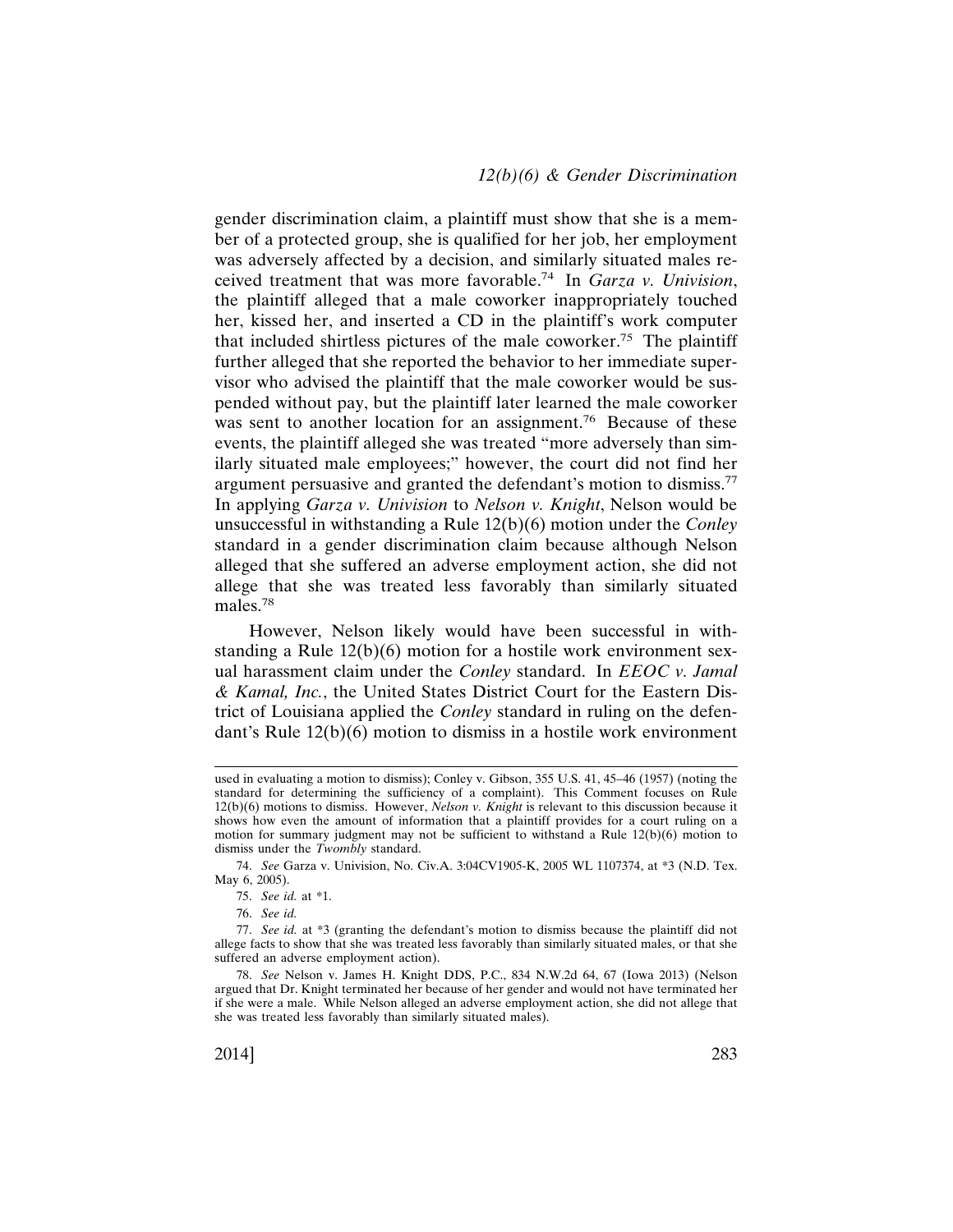sexual harassment claim.79 In *Jamal*, the United States Equal Employment Opportunity Commission (EEOC) alleged that a manager engaged in conduct amounting to hostile work environment sexual harassment, including "unwelcome and offensive sexual overtures, the initiation of graphic, sexually-oriented conversations, and touching and rubbing."80 The court denied the motion to dismiss, finding that the EEOC pleaded facts that if true, would support its claim that the employees were "subjected to a sexually hostile work environment."<sup>81</sup> In *Nelson v. Knight*, Nelson not only alleged "unwelcome and offensive overtures" and the "initiation of graphic, sexually-oriented conversations" as did the plaintiff in *Jamal*, but Nelson also detailed the behavior.<sup>82</sup> Therefore, Nelson likely would be successful in withstanding a Rule 12(b)(6) motion under the *Conley* standard in a hostile work environment sexual harassment claim.

Nelson may have also been successful in withstanding a Rule 12(b)(6) motion under the *Twombly* standard in a hostile work environment sexual harassment claim. In *EEOC v. Tuscarora Yarns, Inc.*, 83 the United States District Court for the Middle District of North Carolina applied the *Twombly* standard in ruling on the defendant's Rule 12(b)(6) motion to dismiss in a hostile work environment claim.84 In *Tuscarora Yarns*, the EEOC alleged that a manager "propositioned [the plaintiff] for sex, made unwelcome sexual comments to her, inappropriately touched her and sexually assaulted her."85 The court granted the motion to dismiss, finding that the EEOC's complaint was "virtually devoid of any facts underlying the alleged sexual harassment."86 The court further stated while the manager's actions might show conduct to state a hostile work environment claim, the EEOC's complaint lacked sufficient facts to allow the court to reach

<sup>79.</sup> *See* EEOC v. Jamal & Kamal Inc., No. Civ.A. 05-2667, 2006 WL 285143 (E.D. La. Feb. 7, 2006).

<sup>80.</sup> *Id.* at *\*2.*

<sup>81.</sup> *Id.* at \*3.

<sup>82.</sup> *See Nelson*, 834 N.W.2d at 66. On one occasion, Nelson alleged that Dr. Knight told her that a shirt she wore was too tight, and said if her pants were also tight "he would get it coming and going." Further, Dr. Knight admitted that he once told Nelson "that if she saw his pants bulging, she would know her clothing was too revealing." In a comment about the infrequency of Nelson's sex life, Dr. Knight stated, "that's like having a Lamborghini in the garage and never driving it." Dr. Knight also asked Nelson how often she experienced an orgasm. *Id.*

<sup>83.</sup> *See* EEOC v. Tuscarora Yarns, Inc., No. 1:09–cv–217, 2010 WL 785376 (M.D.N.C. Mar. 3, 2010).

<sup>84.</sup> *Id.* at \*1–\*2.

<sup>85.</sup> *Id.* at \*1.

<sup>86.</sup> *Id.* at \*3.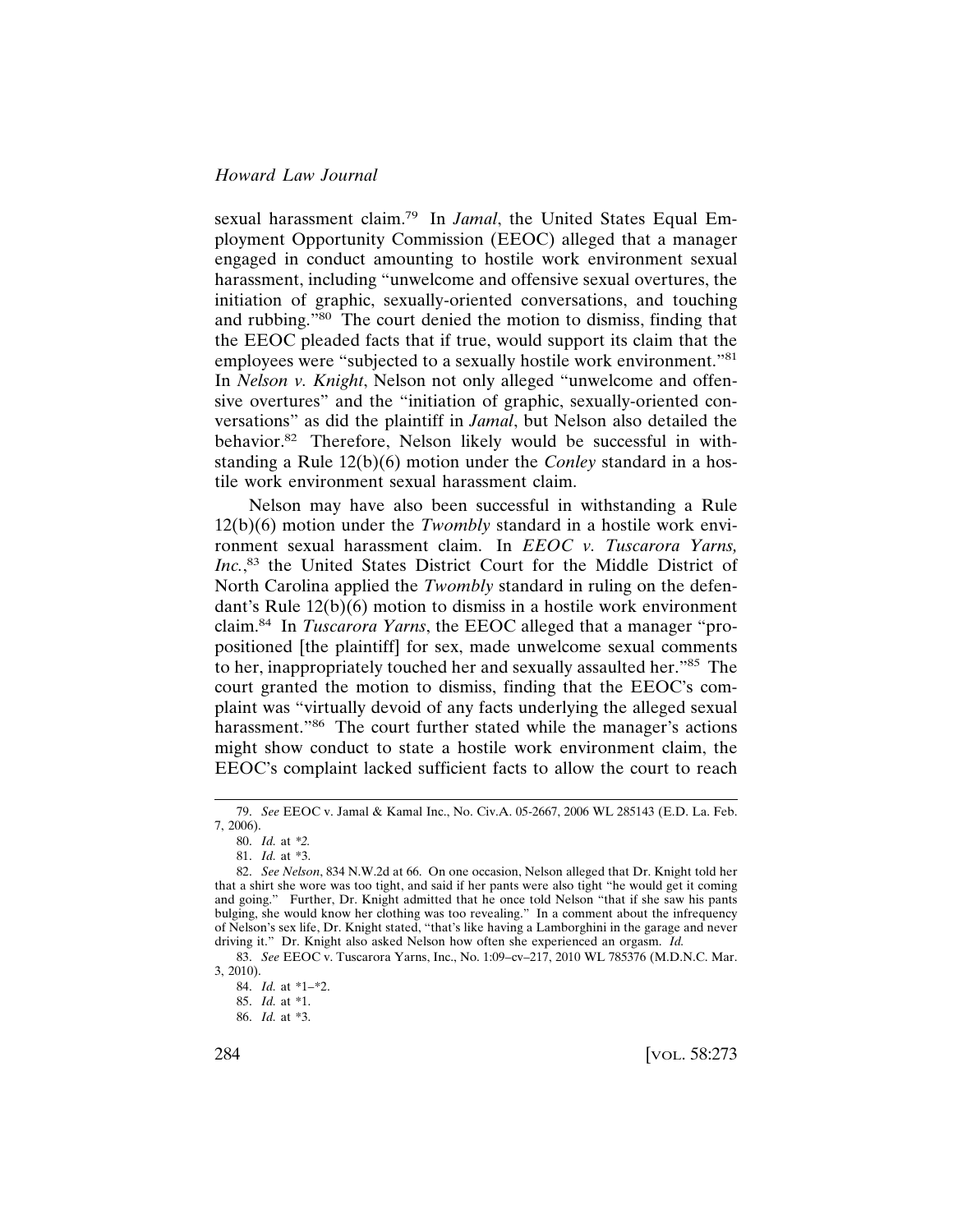such a conclusion.87 In *Nelson v. Knight*, Nelson sets forth several facts "underlying the alleged sexual harassment," as required by the court in *Tuscarora Yarns*. 88 Therefore, a court could find that Nelson's complaint contained sufficient facts to allow the court to conclude that Dr. Knight's actions might show conduct to state a hostile work environment sexual harassment claim, and thus could withstand a Rule 12(b)(6) motion to dismiss. However, it is very possible to plead substantial facts and still fail to withstand a Rule 12(b)(6) motion under the *Twombly* standard in a hostile work environment sexual harassment claim.

#### III. HOSTILE WORK ENVIRONMENT CLAIMS

A. Facts Necessary to Plead a Hostile Work Environment Sexual Harassment Claim

The Second Circuit Court of Appeals took a somewhat straightforward approach to pleading hostile work environment sexual harassment claims. The Second Circuit Court of Appeals held

To state a claim for a hostile work environment in violation of Title VII, a plaintiff must plead facts that would tend to show that the complained of conduct: (1) is objectively severe or pervasivethat is, creates an environment that a reasonable person would find hostile or abusive; (2) creates an environment that the plaintiff subjectively perceives as hostile or abusive; and (3) creates such an environment because of the plaintiff's sex.<sup>89</sup>

The court went on to say that in evaluating the sufficiency of a complaint stating a hostile work environment sexual harassment claim, the court should evaluate the "totality of circumstances."90 Factors to consider in evaluating the totality of circumstances may include the frequency and severity of the conduct, whether the conduct is threatening or humiliating or simply an offensive utterance, and

<sup>87.</sup> *Id.*

<sup>88.</sup> *See* Nelson v. James H. Knight DDS, P.C., 834 N.W.2d 64, 65–67 (Iowa 2013); *see also Tuscarora*, 2010 WL 785376, at  $2-\sqrt[3]{2}$  (identifying the types of facts required for sufficient pleading). Nelson also alleged that she was ultimately terminated, which would further support a claim for a hostile work environment. *See Nelson*, 834 N.W.2d at 67.

<sup>89.</sup> Patane v. Clark, 508 F.3d 106, 113 (2d Cir. 2000). The Second Circuit Court of Appeals plays a major role in shaping the progression of employment discrimination claims. *See generally* Lewis M. Steele & Miriam F. Clark, *The Second Circuit's Employment Discrimination Cases: An Uncertain Welcome*, 65 ST. JOHN'S L. REV. 839 (1991) (discussing how the Second Circuit has handled fundamental issues in the area of employment discrimination and how the Second Circuit's approach has affected plaintiffs' civil rights, as well as the progression of civil rights law).

<sup>90.</sup> *Patane*, 508 F.3d at 113.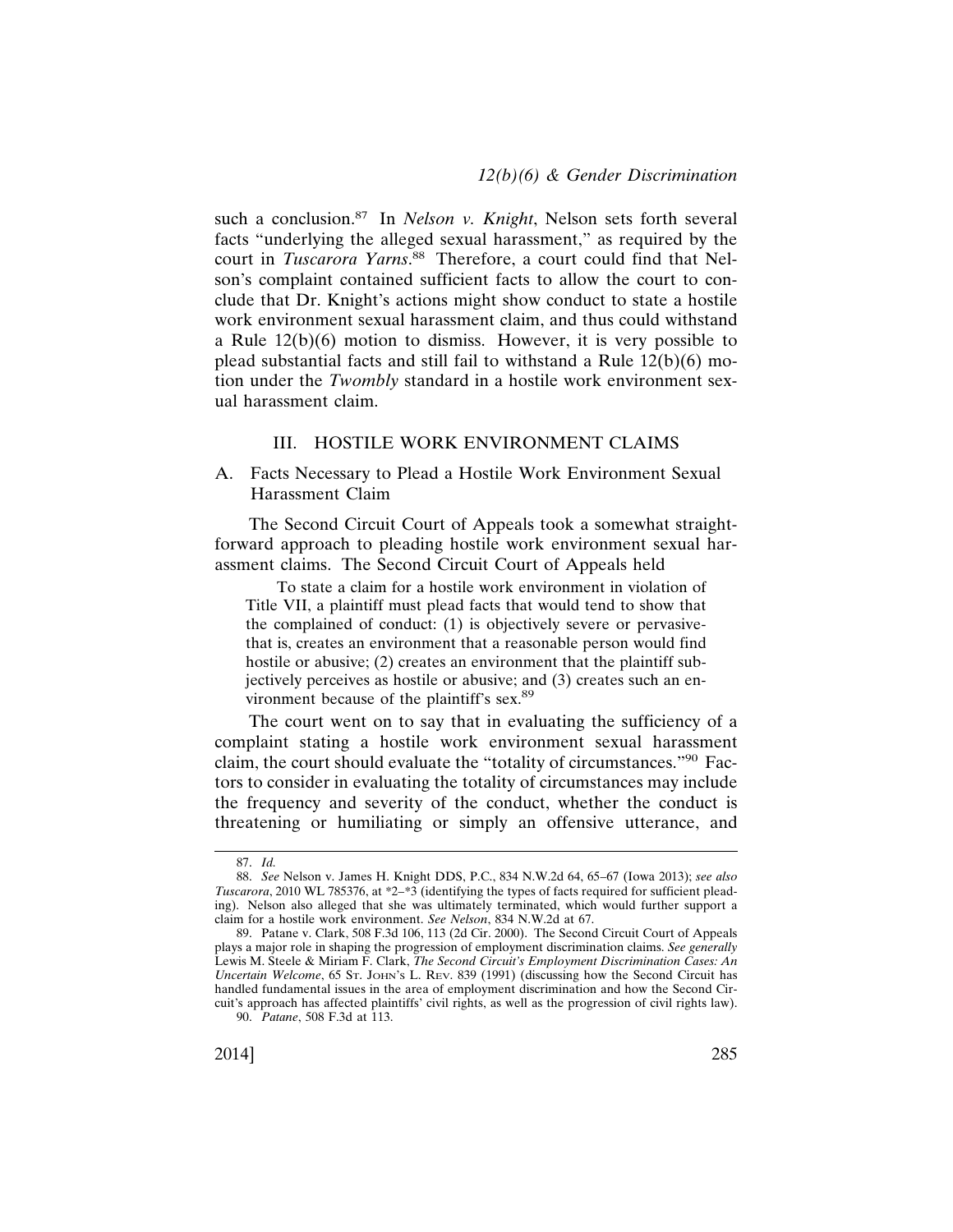whether the conduct "unreasonably interferes with an employee's work performance."91 In *Patane v. Clark*, the plaintiff alleged that her supervisor engaged in "inappropriate sexually charged conduct" in the workplace.92 The court applied the *Twombly* standard and found that the plaintiff alleged sufficient facts such that she was "entitled to offer evidence to support her claim."93 The court went on to say that a plaintiff is only required to allege that she was subjected to a hostile work environment because of her gender, and can successfully do so even if the conduct was not explicitly directed at her.<sup>94</sup>

While the facts of *Nelson v. Knight* do not rise to the level of those alleged in *Patane*, Nelson may have been able to plead a hostile work environment sexual harassment claim sufficient to withstand a Rule 12(b)(6) motion under the *Twombly* standard, as discussed in *Patane*. In considering *Patane* in evaluating *Knight*, a court could reasonably find that Nelson pleaded facts sufficient to allege that the complained of conduct was objectively severe or pervasive. This is most evident with Dr. Knight's conduct in telling Nelson that if she saw his pants bulging she would know her clothing was too revealing, as well as telling her that it was a good thing that she did not wear tight pants in addition to her tight shirt because he would get it coming and going.95 Additionally, Dr. Knight admittedly told Nelson that her husband infrequently having sex with her was like having a Lamborghini in the garage and never driving it. $96$  A court could also find that Nelson subjectively perceived the conduct as hostile or abusive because when Dr. Knight told Nelson that her shirt was too tight she responded that he was not being fair, and she did not respond at all to his comment about getting it coming and going. $97$  While the court in *Knight* found that Dr. Knight terminated Nelson because she was a threat to his marriage and not because of her gender,<sup>98</sup> a court would likely find that Dr. Knight's conduct toward Nelson was be-

<sup>91.</sup> *Id.*

<sup>92.</sup> *Id.* at 114. The plaintiff alleged that her supervisor watched pornography such that the employees could see what he was watching, she was regularly required to handle pornographic videotapes, and she discovered pornographic material that her boss viewed on her computer. *Id.*

<sup>93.</sup> *Id.* (citing Scheuer v. Rhodes, 416 U.S. 232, 236 (1974)).

<sup>94.</sup> *Id.* (discussing how the court previously "recognized that sexually charged conduct in the workplace may create a hostile environment for women notwithstanding the fact that it is also experienced by men").

<sup>95.</sup> Nelson v. James H. Knight DDS, P.C., 834 N.W.2d 64, 66 (Iowa 2013).

<sup>96.</sup> *Id.*

<sup>97.</sup> *Id.*

<sup>98.</sup> *Id.* at 71.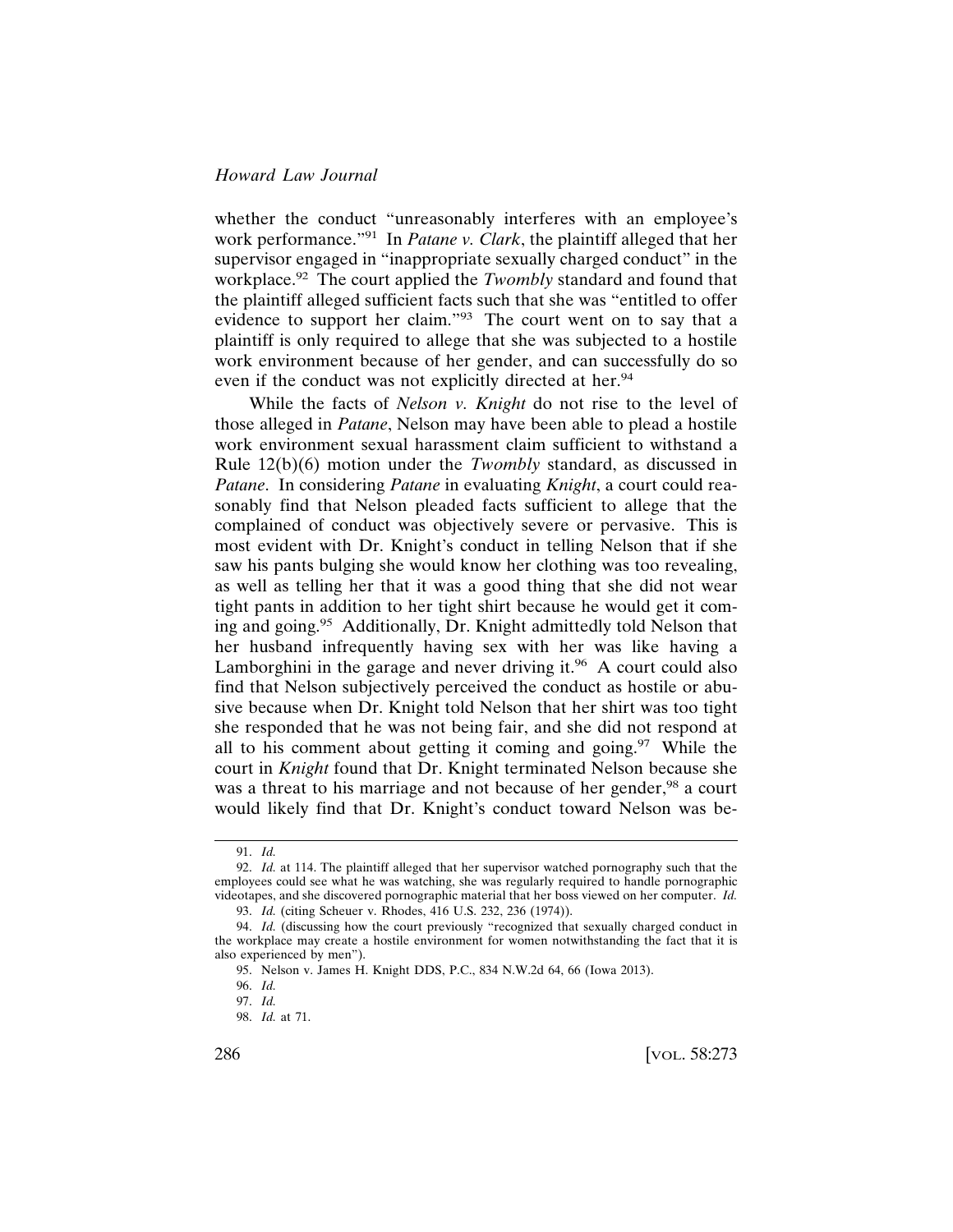cause of her gender. As the court noted in *Patane*, a plaintiff is only required to allege that she was subjected to a hostile work environment because of her gender.<sup>99</sup> This distinction is notable because as did the court in *Patane*, a court would consider the totality of the circumstances<sup>100</sup> and not simply the isolated event of the termination. This would admittedly be a more difficult argument because although a court might find that the conduct was frequent and severe, a court could also find that Dr. Knight's statements were simply "offensive utterances" as opposed to being threatening or humiliating.101 Furthermore, based on the facts provided, a court might not find that the conduct unreasonably interfered with Nelson's work performance.<sup>102</sup> Therefore, it is difficult to say whether Nelson would have been successful in withstanding a Rule 12(b)(6) motion under the *Twombly* standard in a hostile work environment sexual harassment claim.

B. Proving Versus Pleading a Hostile Work Environment Sexual Harassment Claim

The facts necessary to establish a prima facie case in a hostile work environment sexual harassment claim differ from those necessary to survive a Rule  $12(b)(6)$  motion.<sup>103</sup> The distinction between the facts necessary to survive a Rule  $12(b)(6)$  motion and those necessary to establish a prima facie case in a hostile work environment sexual harassment claim is an important issue in determining precisely what facts a plaintiff must set forth to plead a sufficient complaint.

1. Establishing a Prima Facie Case in a Hostile Work Environment Sexual Harassment Claim

The Fourth Circuit Court of Appeals has held that a plaintiff has a Title VII sexual harassment cause of action when sex based discrimination has created a hostile work environment.<sup>104</sup> The plaintiff must first "make a prima facie showing that sexually harassing actions took place."105 The employer may rebut this showing by proving that the

<sup>99.</sup> *Patane*, 508 F.3d at 113.

<sup>100.</sup> *Id.* The totality of circumstances may include the frequency and severity of the conduct, whether the conduct is threatening or humiliating or simply an offensive utterance, and whether the conduct "unreasonably interferes with an employee's work performance." *Id.*

<sup>101.</sup> *Id.*

<sup>102.</sup> *Id.*

<sup>103.</sup> *Compare* Dwyer v. Smith, 867 F.2d 184, 187 (4th Cir. 1989), *with* Edwards v. Murphy-Brown, L.L.C., 760 F. Supp. 2d 607, 614 (E.D. Va. 2011) (citing *Twombly*, 550 U.S. at 570).

<sup>104.</sup> *See Dwyer*, 867 F.2d at 187.

<sup>105.</sup> *Id.*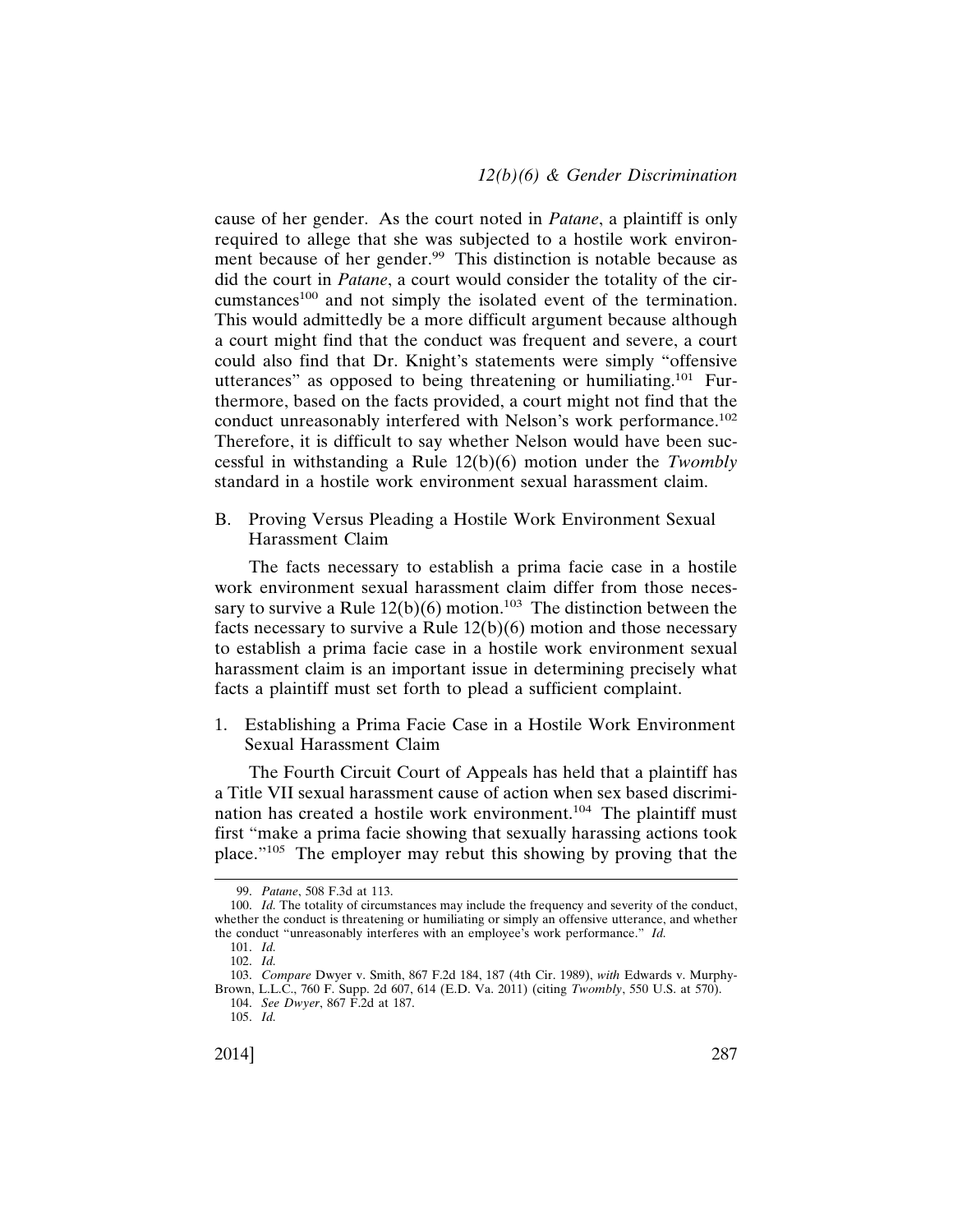events did not occur, or "by showing that they were isolated or genuinely trivial."106 The plaintiff must then show that "the employer knew or should have known of the harassment, and took no effectual action to correct the situation."107 The employer may also rebut this showing "by pointing to prompt remedial action reasonably calculated to end the harassment."<sup>108</sup>

# 2. Pleading a Hostile Work Environment Sexual Harassment Claim

It is extremely important that plaintiffs meet the Rule  $12(b)(6)$ standard when setting forth facts in hostile work environment sexual harassment claims in order to plead sufficient complaints and avoid the court dismissing their claim in the earliest stage of litigation. Consider the following scenario:

Veronica is pursuing a hostile work environment sexual harassment claim against the owner of her former place of employment. Below are the facts of her complaint.<sup>109</sup>

1. Plaintiff alleges that the defendant's conduct was unwelcome. Plaintiff alleges that almost daily during the last year of her employment, the defendant would stand less than one foot from the plaintiff during daily meetings and attempt to brush against the side of the plaintiff's body with the front or side of the defendant's body.

Plaintiff alleges that on one occasion, she was out of the office and when she returned the next day, the defendant stood extremely close to her during a meeting. Plaintiff further alleges that on this occasion, the defendant intentionally brushed against the side of her body with the front of his body and told her how much he missed her while she was out of the office. Plaintiff alleges that other employees witnessed the defendant's behavior during the daily meetings on this and other occasions. Plaintiff alleges that in response to the defendant's behavior on the aforementioned occasions, she began going to

<sup>106.</sup> *Id.* An employer may rebut this showing directly by proving that the events did not occur, or may rebut the showing indirectly by alleging that the events were trivial. *Id.* 107. *Id.*

<sup>108.</sup> *Id.*

<sup>109.</sup> The facts of this complaint are in accord with the pleading standards set forth by the Fourth Circuit Court of Appeals. The Fourth Circuit Court of Appeals has held that the plaintiff must plead facts to establish: (1) unwelcome conduct; (2) based on sex; (3) sufficiently severe or pervasive such that it altered the conditions of the plaintiff's employment and created an abusive work environment; and (4) that such conduct is "imputable to the employer." Okoli v. City of Baltimore, 648 F.3d 216, 220 (4th Cir. 2011) (quoting Mosby–Grant v. City of Hagerstown, 630 F.3d 326, 334 (4th Cir. 2010)).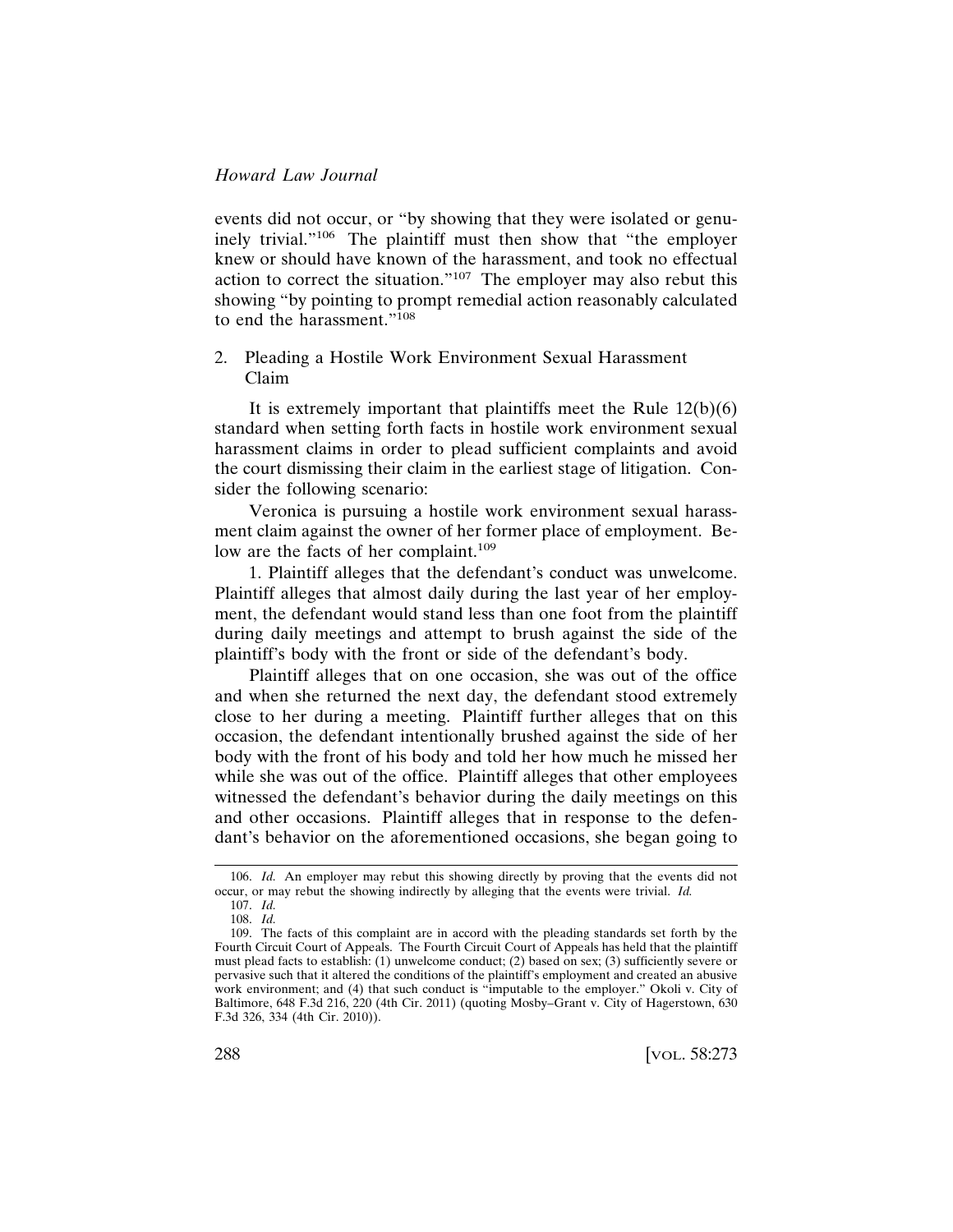the meetings early so that she could position herself such that other employees were between herself and the owner. Plaintiff alleges that as a result, the owner would simply stare at her during the meetings.

Plaintiff further alleges that on another occasion, the defendant approached the plaintiff and told her that he was closing the office at 3:00 p.m. so that all of the employees could see a building that was under renovation to open a new location. Plaintiff further alleges that upon inquiring of her co-workers, the plaintiff realized she was the only employee who received this "invitation," and chose not to go. Plaintiff alleges that although she never directly gave the defendant her cell phone number, the defendant called her cell phone several times and left two voicemails, stating that he was at the building alone and asking if she was coming. Plaintiff alleges that she returned the defendant's call and stated that she was with her mother and they would both come and see the building. Plaintiff alleges that the defendant then responded that he was just leaving the building.

Plaintiff alleges that after this incident plaintiff's immediate supervisor asked the plaintiff about the calls before the plaintiff had the opportunity to discuss the incident with her supervisor, and knew details such as the frequency and the reason for the calls. Plaintiff alleges that she recounted the events to her supervisor, and told her supervisor that what happened to the plaintiff was not appropriate and needed to be addressed.

Plaintiff further alleges that she advised the defendant that she would be leaving the firm to attend law school and the defendant asked the plaintiff several times on several different occasions where she planned to attend law school. Plaintiff alleges that she advised the defendant that she would rather not disclose the information. Plaintiff alleges that the defendant then asked several employees of the company, as well as a former employee, for information regarding where the plaintiff would attend law school.

Plaintiff further alleges that she won a trip through a company contest that she was not able to attend, but the company offered to send her on a different trip for herself and a guest at another time. Plaintiff alleges that the initial trip was to be a group trip to include herself and the defendant. Plaintiff alleges that after inquiring about the trip, the defendant came into her office, closed the door and said in a low, singsong voice with low eyes and a coy smile that he could not bring himself to send the plaintiff on a trip alone, but plaintiff could go on a trip with the defendant. Plaintiff alleges that in re-

2014] 289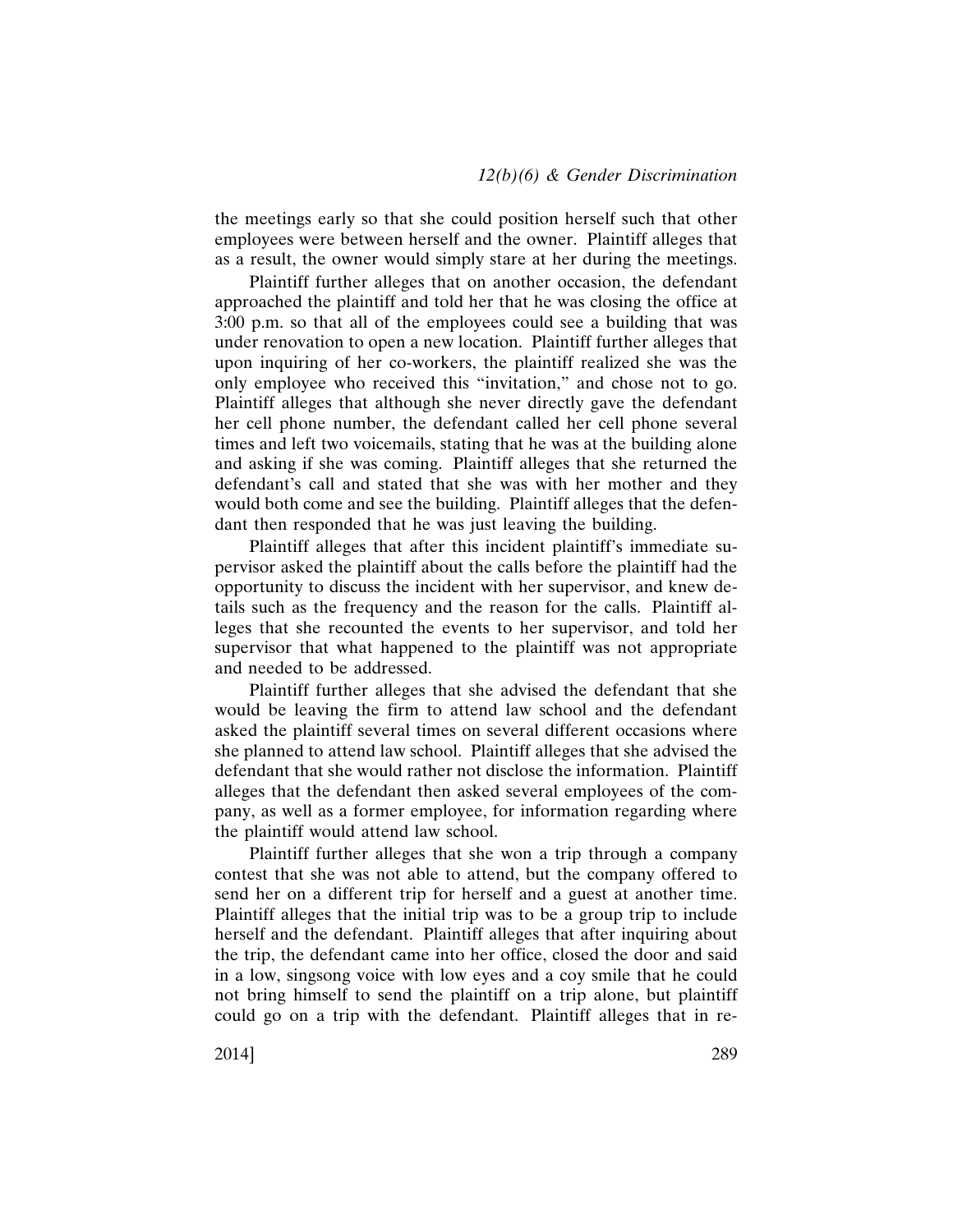sponse to this comment, her eyes widened and she looked disgusted as she backed away from the defendant. Plaintiff alleges that the defendant then said that he meant with "us" because the company did not have the money. Plaintiff alleges that she later told the Director of Operations about the encounter and that it made her very uncomfortable. Plaintiff alleges that the director of operations advised her that he would speak with the owner about the incident.

2. Plaintiff alleges that the defendant's conduct was based on her sex. Plaintiff alleges that the defendant did not subject similarly situated males employed with the firm to behavior similar to the behavior directed toward the plaintiff. Plaintiff alleges, however, that the defendant subjected other female employees to similar behavior. Plaintiff alleges that another female employee told the plaintiff and other coworkers that the defendant invited the employee to a lunch meeting and they rode together in the defendant's vehicle. Plaintiff alleges that said female employee stated that on the way back to the office, the defendant stopped at a park and began rubbing the employee's shoulders, caressing her face, and playing in her hair.

Plaintiff further alleges that the defendant and male employees would talk about going to strip clubs such that the plaintiff and other female employees could overhear them. Plaintiff also alleges that the defendant attempted to get another former female employee to go on a trip with him, as he attempted to get the plaintiff to go on a trip with him (as discussed in section 1).

3. Plaintiff alleges that the defendant's conduct in standing extremely close to the plaintiff and attempting to brush against her (as discussed in section 1) was sufficiently severe or pervasive such that it altered the conditions of her employment and created an abusive work environment. Plaintiff alleges that defendant's behavior altered the conditions of her employment when the defendant's behavior forced the plaintiff to attempt to get to morning meetings early and position herself between other employees so that the owner could not be near her.

Plaintiff further alleges that the defendant attempting to lure the plaintiff to an empty building by herself (as discussed in section 1) was sufficiently severe or pervasive such that it altered the conditions of the plaintiff's employment and created an abusive work environment. Plaintiff alleges that after the incident, other employees confronted her with several humiliating questions about the incident for the majority of the day.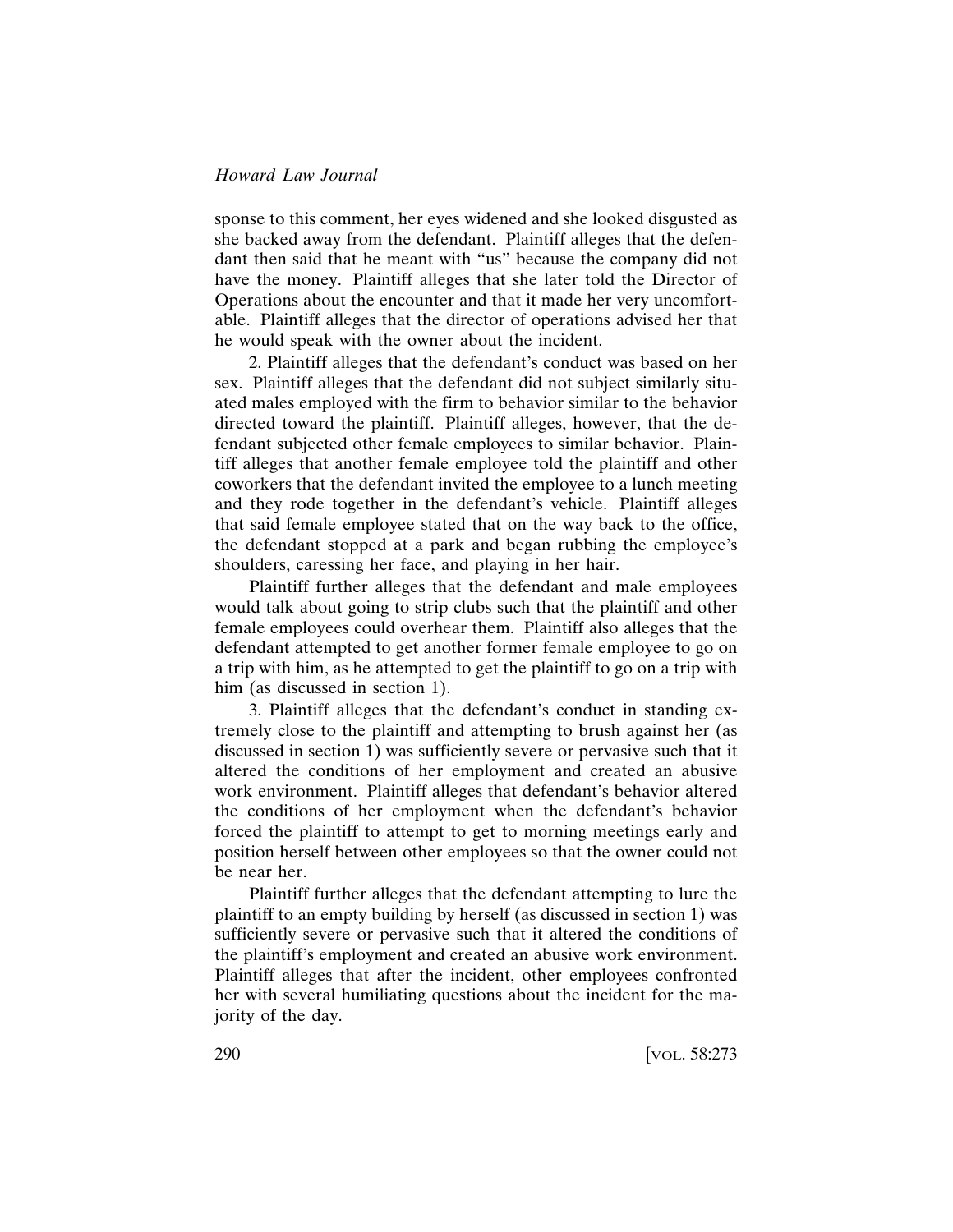Plaintiff further alleges that defendant terminated her employment for refusing the defendant's advances. Plaintiff alleges that the termination of her employment was sufficiently severe or pervasive such that it altered the conditions of her employment.

4. Plaintiff alleges that the defendant's conduct is imputable to the employer. Plaintiff alleges that the defendant is the owner of the firm, thus the conduct is imputable to the employer. Plaintiff further alleges that persons in supervisory roles, including the Director of Operations and plaintiff's immediate supervisor (as discussed in section 1), were aware of the defendant's conduct. Plaintiff alleges that because the Director of Operations and her immediate supervisor were aware of the defendant's conduct, such conduct is imputable to the employer.

### a. Would This Complaint Withstand a Rule 12(b)(6) Motion Under *Conley*?

The facts Veronica has pleaded are likely sufficient to withstand a Rule 12(b)(6) motion under *Conley*. In *Gregory v. Daly*, the United States Court of Appeals for the Second Circuit applied *Conley* in reviewing a district court's decision to grant a motion to dismiss in a hostile work environment sexual harassment claim, and ultimately vacated the judgment granting the motion to dismiss and remanded the claim for further proceedings.110 In *Gregory*, the plaintiff claimed that the employer "made demeaning comments about women, . . . initiated unwelcome physical conduct of a sexual nature, . . . and intimidated her by 'standing uncomfortably close to [her].'"<sup>111</sup> The court held that the pleadings were sufficiently detailed to state a claim, and if proven established that "plaintiff was required to endure an environment that 'objectively' was *severely* and *pervasively* hostile."<sup>112</sup>

The facts of the complaint set forth in Part III.B.2 are very similar to the facts that the plaintiff pleaded in *Gregory*. As did the plaintiff in *Gregory*, 113 Veronica pleaded facts alleging that her employer made demeaning comments about women when he spoke with other male employees about going to strip clubs such that Veronica and other

113. *Id.*

<sup>110.</sup> *See* Gregory v. Daly, 243 F. 3d 687, 692 (2d Cir. 2001).

<sup>111.</sup> *Id.* at 692–93.

<sup>112.</sup> *Id.* at 693 ("Looking at the totality of the circumstances rather than to individual events in isolation, we believe that plaintiff could reasonably have found her workplace to be both physically and sexually threatening.") (internal citation omitted).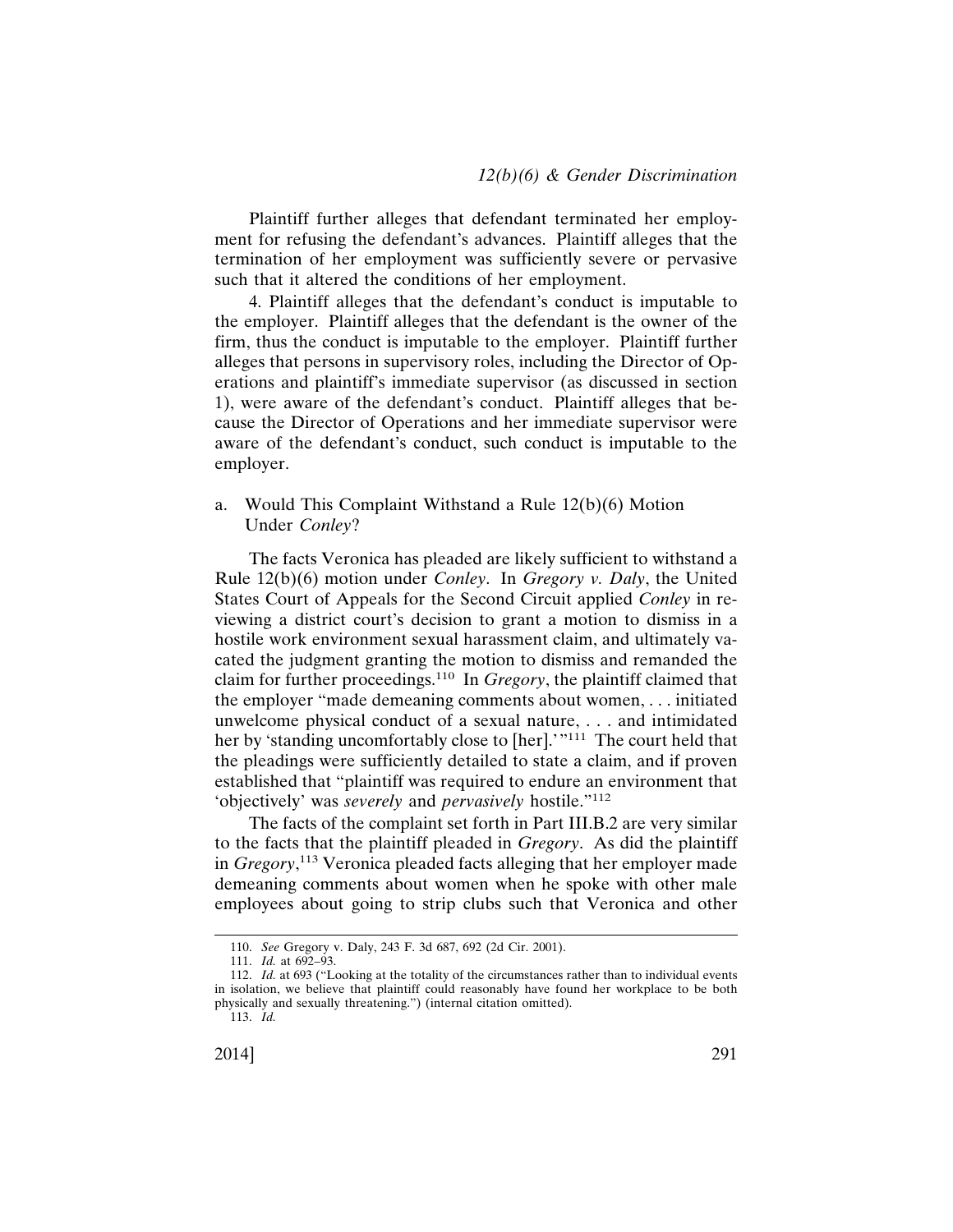female employees could hear him.114 Veronica also pleaded facts alleging that her employer "initiated unwelcome physical conduct of a sexual nature"<sup>115</sup> when he attempted to brush against the side of her body with the front of his body.<sup>116</sup> Veronica also pleaded facts alleging that her employer intimidated her by standing uncomfortably close to her during daily meetings.<sup>117</sup> As such, a court reviewing this complaint pursuant to a Rule 12(b)(6) motion to dismiss is likely to follow the court in *Gregory* and find that the pleadings were sufficiently detailed to state a claim.<sup>118</sup>

In *Donnell v. Kohler Co.*, the United States District Court for the Western District of Tennessee also applied *Conley* in ruling on a Rule 12(b)(6) motion to dismiss in a hostile work environment sexual harassment claim.119 In *Donnell*, the plaintiff alleged that her supervisor would stare at her, stand close to her in meetings, and make sexually suggestive comments to her.<sup>120</sup> The court stated that in order to state a claim arising from sexual harassment, the plaintiff must plead facts to show that

[The plaintiff] is a member of a protected class; (2) that she was "subjected to unwelcome sexual harassment in the form of sexual advances, requests for sexual favors, or other verbal or physical conduct of a sexual nature;" (3) the sexual harassment was taken because of her sex; (4) either a tangible employment action was taken or the sexual harassment "unreasonably interfer[ed] with [her] work performance and creat[ed] an intimidating, hostile, or offensive work[ ] environment that affected seriously [her] psychological wellbeing . . .;" and (5) "the existence of *respondeat superior liability."*<sup>121</sup>

The court found that the plaintiff's Title VII claim survived a motion to dismiss and the facts pleaded, if true, might entitle the plaintiff to relief.<sup>122</sup>

<sup>114.</sup> See *infra* Part III.B.2.

<sup>115.</sup> *Gregory*, 243 F. 3d at 693; *see infra* Part III.B.2.

<sup>116.</sup> *See infra* Part III.B.2.

<sup>117.</sup> *Gregory*, 243 F. 3d at 69; see *infra* Part III.B.2.

<sup>118.</sup> *Gregory*, 243 F. 3d at 693.

<sup>119.</sup> Donnell v. Kohler Co., No. 1:05-1139-T-AN, 2005 WL 3071784, \*at 2 (W.D. Tenn. Nov. 10, 2005) (quoting Conley v. Gibson, 355 U.S. 41, 47 (1957)) ("If the complaint gives a defendant 'fair notice of what the plaintiff's claim is and the grounds upon which it rests,' the motion should be denied.").

<sup>120.</sup> *Id.* at \*1.

<sup>121.</sup> *Id.* at \*3.

<sup>122.</sup> *Id.* at \*4 ("The 'facts' section of the complaint tells a story that, if true, might very well entitle Mrs. Donnell to relief . . . .").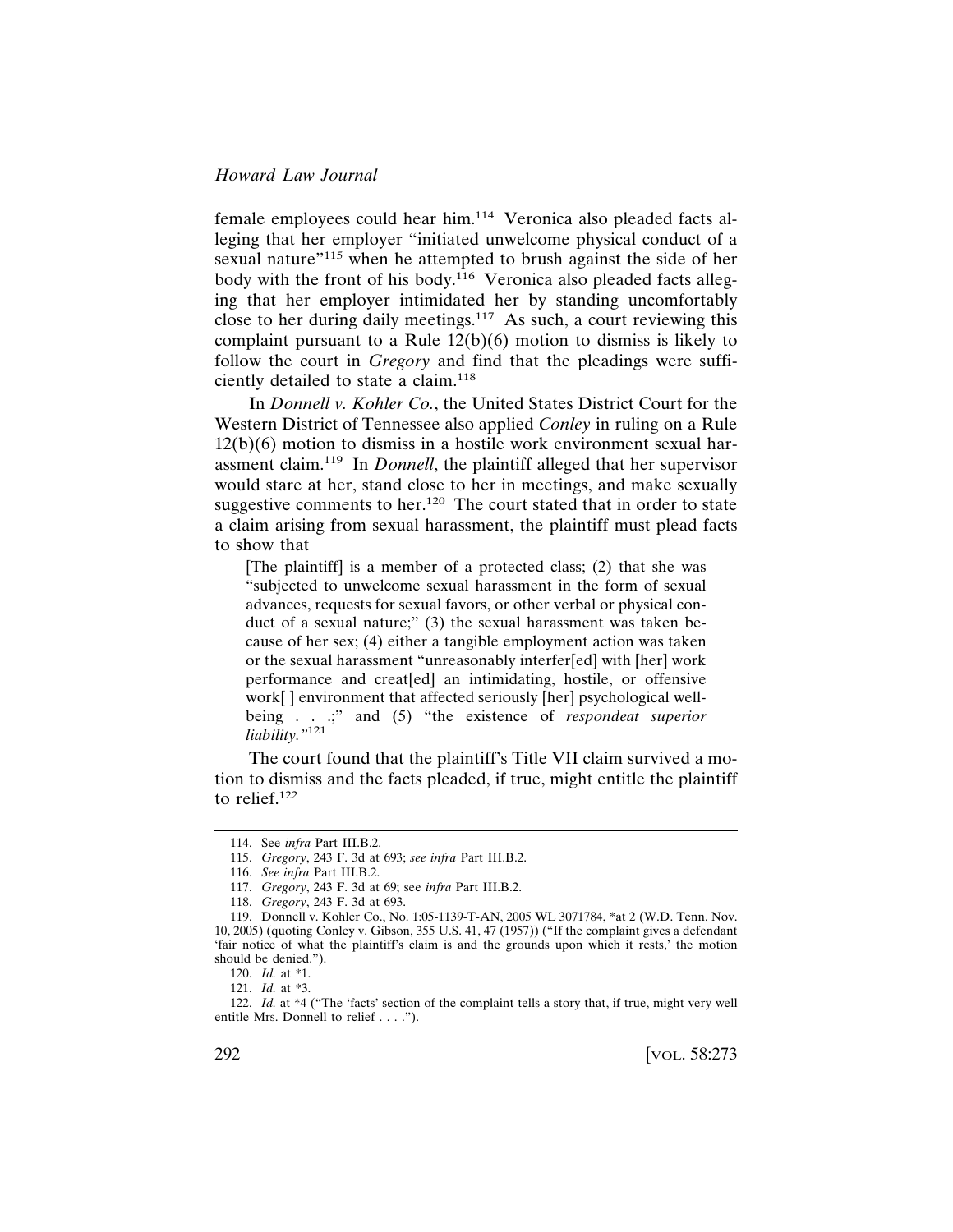The facts of the complaint set forth in Part III.B.2 are very similar to the facts that the plaintiff pleaded in *Donnell*. Like the plaintiff in *Donnell*, Veronica alleged that her employer stared at her, stood close to her in meetings, and made sexually suggestive comments to her.<sup>123</sup> A court reviewing this complaint pursuant to a Rule 12(b)(6) motion to dismiss is likely to follow the court in *Donnell* and find that the pleadings were sufficiently detailed to state a claim.124 Therefore, the complaint set forth in Part III.B.2 would likely withstand a Rule 12(b)(6) motion under *Conley*.

# b. Would This Complaint Withstand a Rule 12(b)(6) Motion Under *Twombly*?

Veronica's factual allegations likely do not rise to the level of specificity required to withstand a Rule 12(b)(6) motion under *Twombly*. The Court in *Twombly* reasoned that a plaintiff must "nudge[ ] their claims across the line from conceivable to plausible" to avoid dismissal of their complaint.<sup>125</sup> Following this reasoning, the United States District Court for the Eastern District of Virginia held that a court should grant a motion to dismiss for failure to state a claim if the complaint does not allege "enough facts to state a claim to relief that is plausible on its face."<sup>126</sup> The court further stated, "A claim has facial plausibility when the plaintiff pleads factual content that allows the court to draw the reasonable inference that the defendant is liable for the misconduct alleged."<sup>127</sup>

In *Edwards v. Murphy-Brown, L.L.C.*, the court ruled on a Rule 12(b)(6) motion to dismiss in a hostile work environment sexual harassment claim.128 The plaintiff alleged that her co-workers, among other things, touched her shoulders, rubbed her legs and foot, and talked amongst themselves about what the plaintiff believed to be female body parts.<sup>129</sup> In evaluating the elements, the court found that whether the conduct was unwelcome must be determined from the

<sup>123.</sup> *Id.* at \*1 ; *see infra* Part III.B.2.

<sup>124.</sup> *Donnell*, 2005 WL 3071784, at \*2.

<sup>125.</sup> Bell Atl. Corp. v. Twombly, 550 U.S. 544, 570 (2007).

<sup>126.</sup> Edwards v. Murphy-Brown, L.L.C., 760 F. Supp. 2d 607, 614 (E.D. Va. 2011) (quoting Bell Atl. Corp. v. Twombly, 550 U.S. 544, 570, (2007)). The court further cited the portion of the *Twombly* opinion where the Court found that "requiring a claim be plausible does not impose a probability requirement at the pleading stage." *Id.* (quoting Bell Atl. Corp. v. Twombly, 550 U.S. 544, 570, (2007)).

<sup>127.</sup> *Id.* at 614–15 (quoting Ashcroft v. Iqbal, 556 U.S. 662 (2009)).

<sup>128.</sup> *See id.* at 613.

<sup>129.</sup> *Id.* at 611–12.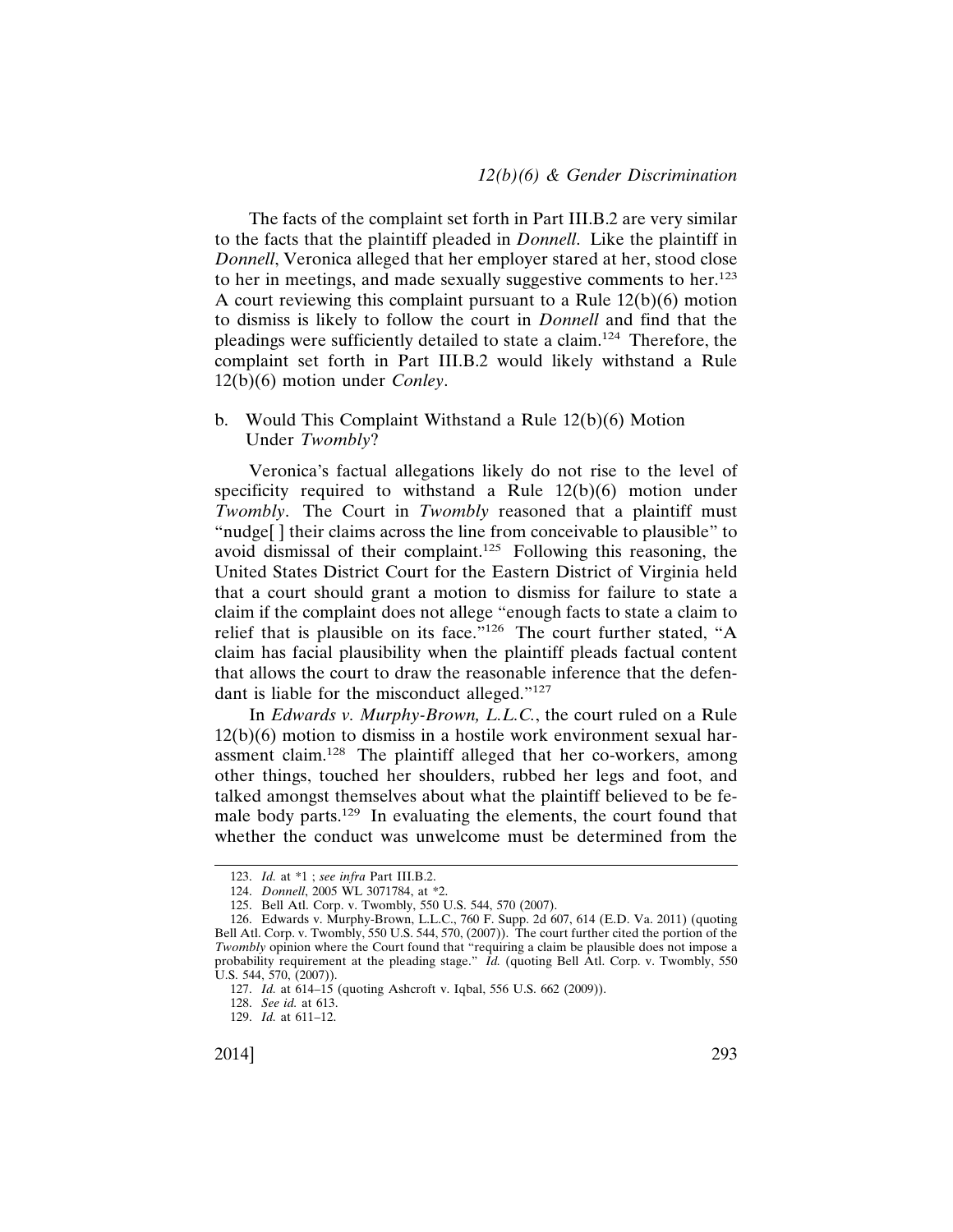plaintiff's subjective perspective.130 The court further stated that the "objective severity of the harassment should be judged from the perspective of a reasonable person in the plaintiff's position, considering all the circumstances."131 The court also stated that the Fourth Circuit has held that "all the circumstances includes the frequency of the discriminatory conduct; its severity; whether it is physically threatening or humiliating, or a mere offensive utterance; and whether it unreasonably interferes with an employee's work performance."<sup>132</sup> In evaluating all of these factors, the court found that the plaintiff's claim withstood a Rule  $12(b)(6)$  motion.<sup>133</sup>

In applying *Edwards* to this case, a court is likely to find that the claim is not plausible on its face. A court would likely find that the conduct was unwelcome from Veronica's subjective perspective, as evidenced by her complaining to her supervisors about the conduct.<sup>134</sup> In determining the objective severity of the conduct, a court would likely find that the owner brushing against Veronica in daily meetings135 was frequent enough to allow the court to make a reasonable inference that the conduct was severe. However, in *Edwards*, conduct similar to the owner's conduct in the meetings alone was not sufficient to withstand the Rule 12(b)(6) motion, and a court is likely to look to the other alleged discriminatory conduct.136 In determining whether all of the alleged conduct was physically threatening or humiliating, a court is likely to determine that it could make a reasonable inference that the conduct satisfies this requirement; however, the court must be able to make a reasonable inference that is plausible on its face.<sup>137</sup> For example, a court could make a reasonable inference that the owner attempting to lure Veronica to a building alone<sup>138</sup> was physi-

138. See *infra* Part III.B.2.

<sup>130.</sup> *Id.* at 626–27. The court found that "if the victim does not subjectively perceive the environment to be abusive, the conduct has not actually altered the conditions of the victim's employment, and there is no Title VII violation." *Id.* (quoting Harris v. Forklift Systems, Inc., 510 U.S. 17, 21–22 (1993)).

<sup>131.</sup> *Id.* at 627 (quoting EEOC v. Fairbrook Med. Clinic. P.A., 609 F.3d 320, 328 (4th Cir. 2010)).

<sup>132.</sup> *Id.*

<sup>133.</sup> *Id.* at 633.

<sup>134.</sup> See i*nfra* Part III.B.2.

<sup>135.</sup> See *infra* Part III.B.2.

<sup>136.</sup> *Edwards*, 760 F. Supp. 2d at 627 (quoting EEOC v. Fairbrook Med. Clinic. P.A., 609 F.3d 320, 328 (4th Cir.2010)) ("There is no 'mathematically precise test' for determining if an environment is objectively hostile or abusive.").

<sup>137.</sup> *Id.* at 614–15 (quoting Ashcroft v. Iqbal, 556 U.S. 662 (2009)) ("A claim has facial plausibility when the plaintiff pleads factual content that allows the court to draw the reasonable inference that the defendant is liable for the misconduct alleged.").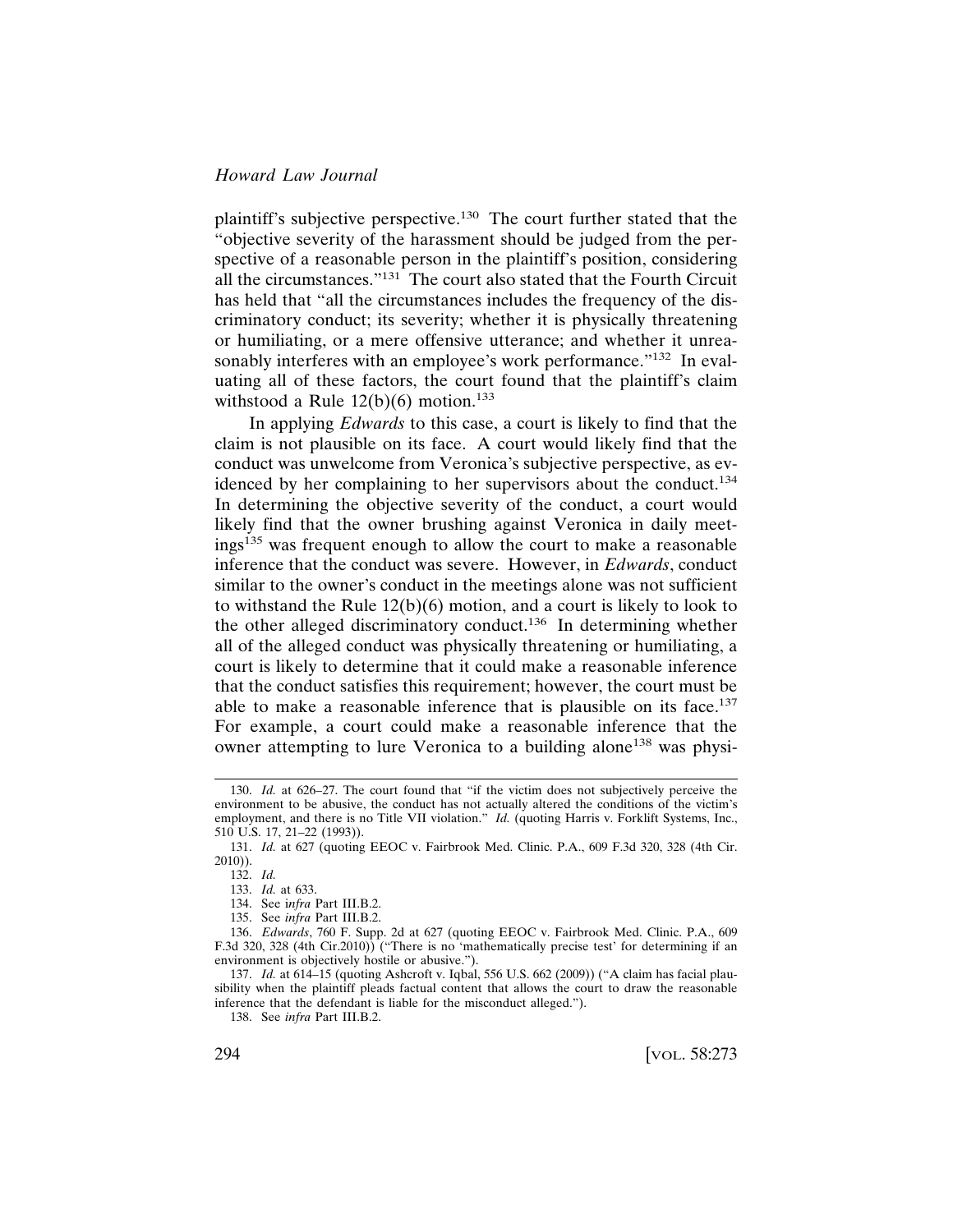cally threatening because he likely had improper motives. However, the inference that the conduct was physically threatening is not plausible on its face when there is potentially another reasonable explanation for the conduct. The owner could allege that he intended to give Veronica her own office in the new building and wanted her to be the first to know. A court is therefore likely to find that because there are equally reasonable explanations, Veronica has not nudged her claim from conceivable to plausible.<sup>139</sup>

The United States District Court for the Western District of Virginia approached Rule  $12(b)(6)$  motions in a similar manner.<sup>140</sup> The court stated "in evaluating a Rule 12(b)(6) motion to dismiss, the court accepts as true all well-pleaded allegations and views the complaint in the light most favorable to the plaintiff."141 The court went on to say that "[w]hile the court must accept the claimant's factual allegations as true, this tenet is 'inapplicable to legal conclusions. Threadbare recitals of the elements of a cause of action, supported by mere conclusory statements, do not suffice.'"<sup>142</sup> The court also stated, "A complaint achieves facial plausibility when it contains sufficient factual allegations to support a reasonable inference that the defendant is liable for the misconduct alleged."<sup>143</sup>

In *Auriemma v. Logan's Roadhouse, Inc.*, the plaintiff alleged that a male coworker who had a propensity for aggressive sexual behavior sexually assaulted her, and her employer knew of this propensity.<sup>144</sup> The plaintiff also alleged that the workplace was "permeated" with other forms of sexually harassing behavior, including a supervisor who often made sexually suggestive and propositioning comments to female employees and often inappropriately touched or interacted with female employees.<sup>145</sup> The defendant moved to dismiss the plaintiff's hostile work environment sexual harassment claim because the alleged conduct was not severe or pervasive enough.146 The court

143. *Id.* (citing Bell Atl. Corp. v. Twombly, 550 U.S. 544, 570 (2007)).

<sup>139.</sup> Bell Atl. Corp. v. Twombly, 550 U.S. 544, 570 (2007).

<sup>140.</sup> Auriemma v. Logan's Roadhouse, Inc., 7:12CV00284, 2012 WL 5844967, \*2 (W.D. Va. Nov. 19, 2012).

<sup>141.</sup> *Id.* (citing Phillips v. Pitt Cnty. Mem'l Hosp., 572 F.3d 176, 180 (4th Cir. 2009)).

<sup>142.</sup> *Id.* "Rather, plaintiffs must plead enough facts to 'nudge their claims across the line from conceivable to plausible,' and if the claim is not 'plausible on its face,' it must be dismissed." (quoting Bell Atl. Corp. v. Twombly, 550 U.S. 544, 570 (2007)).

<sup>144.</sup> *Id.* at \*1. The plaintiff alleged that management tolerated the male coworker's conduct, although the male coworker sexually assaulted another female employee. *Id.*

<sup>145.</sup> *Id.*

<sup>146.</sup> *Id.* at \*2.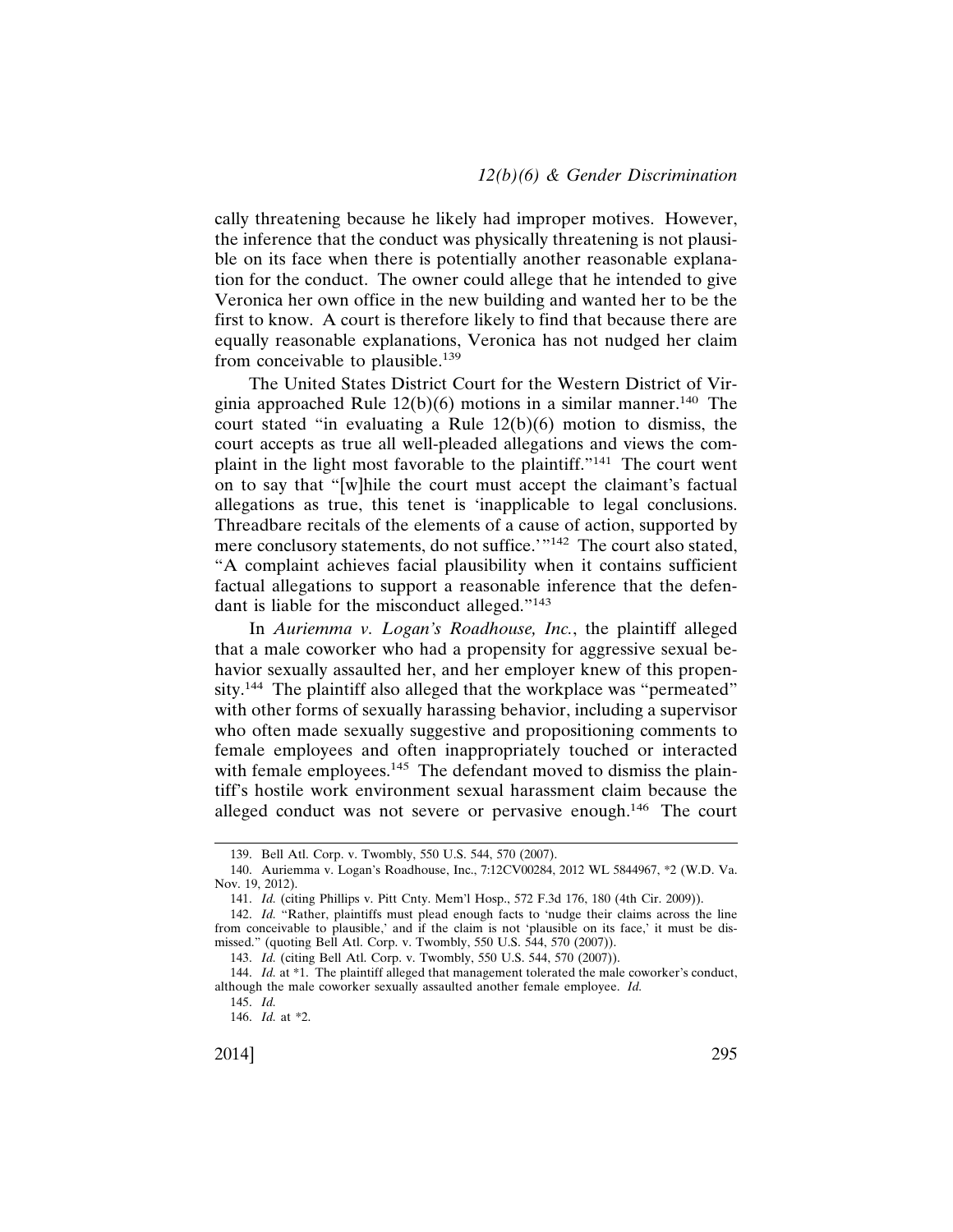found that the plaintiff sufficiently alleged that the employer's tolerance of the harasser's behavior "contributed to a sexually charged atmosphere," and the plaintiff alleged severe and pervasive harassment "sufficient to constitute a hostile work environment."<sup>147</sup>

In applying *Auriemma* to these facts, a court could find that Veronica sufficiently alleged that the overall tolerance of the owner's behavior contributed to a sexually charged atmosphere. Veronica promptly complained on more than one occasion about the owner's harassing behavior toward her, and at least one supervisor at the firm was aware of the owner's harassing behavior toward other employees as evidenced by statements to Veronica.148 However, a court could also find that the firm's awareness of the owner's conduct toward Veronica combined with one other isolated event was not sufficient to find that the alleged tolerance of the owner's behavior contributed to a sexually charged atmosphere. A court might also find that Veronica alleged severe and pervasive harassment sufficient to constitute a hostile work environment. As did the alleged harasser in *Auriemma*, the owner inappropriately touched Veronica by brushing against her in daily meetings.<sup>149</sup> However, a court could also find that while the owner's behavior was inappropriate, it did not rise to the level of severe and pervasive such that it would constitute a hostile work environment. Because of several differing yet potentially reasonable inferences, a court would likely find that Veronica's allegations are certainly conceivable, but not plausible as required to withstand a Rule 12(b)(6) motion under the *Twombly* standard.150

### IV. CRITICISMS OF THE ASSERTION THAT *TWOMBLY* IMPOSES A HEIGHTENED PLEADING STANDARD

Many scholars dispute the assertion that *Twombly* imposes a heightened pleading standard. Douglas Smith, a law firm partner and critic of the assertion that *Twombly* imposes a heightened pleading standard, argued that plausibility pleading does not deviate from traditional notice pleading but is instead a "necessary component of the notice requirement."151 However, this argument is unpersuasive

<sup>147.</sup> *Id.* at \*3. The court noted that it considered the facts of the case in the light most favorable to the plaintiff. *Id.* at \*2.

<sup>148.</sup> See *infra* Part III.B.2.

<sup>149.</sup> See *infra* Part III.B.2.

<sup>150.</sup> *Twombly*, 550 U.S. at 570.

<sup>151.</sup> Douglas G. Smith, *The* Twombly *Revolution?*, 36 PEPP. L. REV. 1063, 1098 (2009).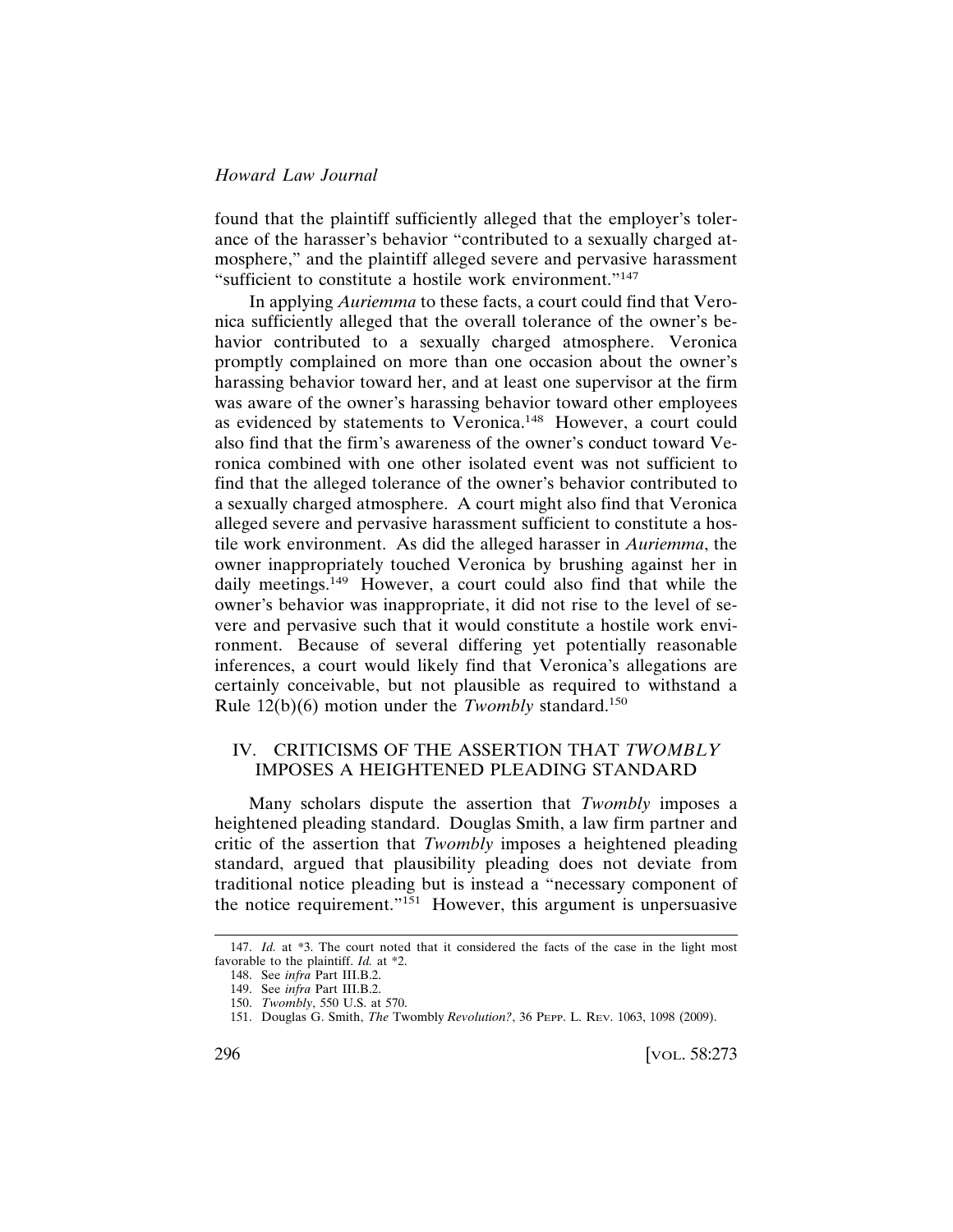as it is hard to imagine that a simple expansion of an already existing standard would have such sweeping effects as those discussed in the introduction. Smith then asserts that his conclusion does not "undermine the significance of the Court's decision," and states the Court "essentially ratified a trend in the lower federal courts to increase the scrutiny applied to the pleadings."<sup>152</sup> Based on Smith's own assertion, *Twombly* undeniably applies a heightened pleading standard. In fact, Smith even cites to a source that refers to this "trend" as heightened pleading in the footnote to this assertion.153 If the *Twombly* Court ratified the trend of heightened pleading, it follows that *Twombly* does in fact impose a heightened pleading standard.

In the immediate aftermath of *Twombly*, A. Benjamin Spencer, a law professor, posed the question, "Are Civil Rights Claims Subject to Greater Scrutiny?"<sup>154</sup> Spencer suggested that for the most part, in order to answer this question, a deciding court must indicate how it would have "decided the case under *Conley* versus what it is doing under *Twombly*."155 However, this question may also be answered by comparing cases with similar facts where courts have ruled on Rule 12(b)(6) motions to dismiss using either the *Conley* or *Twombly* standards. As demonstrated in comparing such cases and in applying the analysis and holdings of these cases to the complaint set forth in Part III.B.2, it seems apparent that *Twombly* does in fact impose a heightened pleading standard.

# V. POLICY IMPLICATIONS

There is a very high likelihood of continued negative societal implications if courts continue dismissing Title VII claims in increasing numbers at the pleading stage because of the requirements imposed by *Twombly*. Attorneys, rightfully so, are likely to be very discerning in deciding whether or not to pursue these cases if there is no likelihood of the cases making it to trial. Attorneys are required to conduct an initial investigation before pursuing a case,<sup>156</sup> and are unlikely

<sup>152.</sup> *Id.*

<sup>153. &</sup>quot;[F]ederal courts in every circuit impose . . . heightened pleading in direct contravention of notice pleading doctrine." Smith, *supra* note 151, at 1098 n.228.

<sup>154.</sup> A. Benjamin Spencer, *Pleading Civil Rights Claims in the Post-*Conley *Era*, 52 HOW. L.J. 99, 158 (2008).

<sup>155.</sup> *Id.*

<sup>156.</sup> FED. R. CIV. P. 11(b). Rule 11(b) provides that by "presenting to the court a pleading, written motion or other paper" an attorney certifies that to the best of their knowledge, "after an inquiry reasonable under the circumstances," the claims and defenses are warranted by law, and the factual contentions have evidentiary support. *Id.*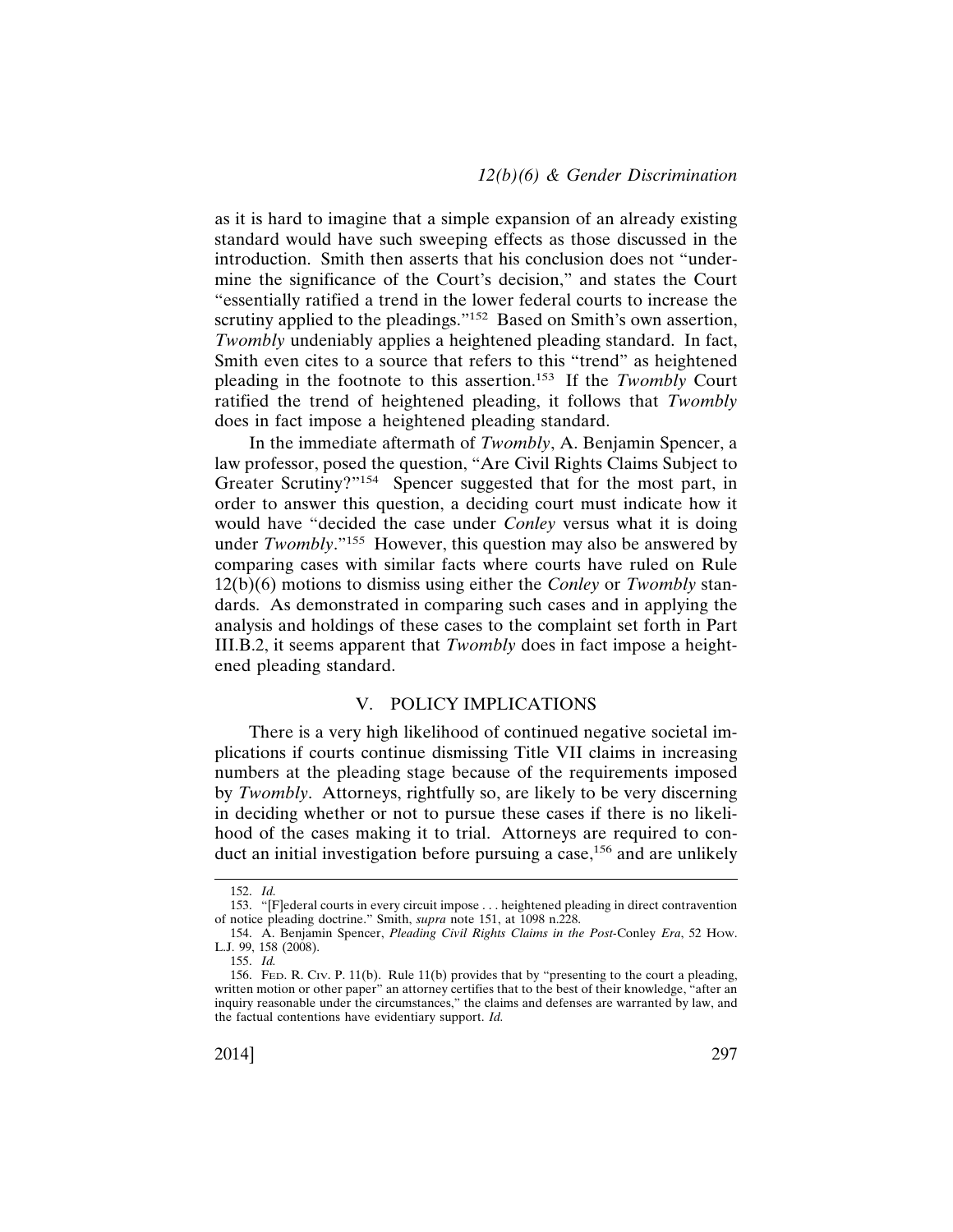to put forth the time and incur the expense of doing so except in cases that are seemingly guaranteed to withstand a Rule 12(b)(6) motion. As one scholar noted, the plausibility pleading requirements established by *Twombly* "will chill a potential plaintiff's or lawyer's willingness to institute an action."157 A potential plaintiff who may have actually been a victim of unlawful discrimination under Title VII may believe that the conduct was in fact permissible simply because an attorney is not able to assist them. A possible, and unfortunate, result is that the potential plaintiff would simply give up on a claim that may have merit and forfeit the potential to vindicate the wrongdoing. However, even if the potential plaintiff is adamant and brings the claim on their own, there is a likelihood that this potentially meritorious case will be terminated under Rule 12(b)(6), which ultimately reduces the potential plaintiff's "ability to employ the nation's courts in a meaningful fashion."<sup>158</sup>

Another implication of dismissing Title VII cases very early in the litigation process is that it gives the offender the impression that they may continue to engage in the unlawful behavior. As one scholar noted, "Many of the cases on the federal court dockets involve purely private matters that do not affect anyone other than the actual parties. . . . But many of these cases have stare decisis value. Many also have important deterrent implications. . . . "<sup>159</sup> Employers may be more sophisticated than employees and often have attorneys at their disposal. As such, employers are likely aware that if an employee brings a claim for certain types of behavior, the claim is very likely to be dismissed on a Rule 12(b)(6) motion. This is especially problematic if employers engage in behavior with an expectation that there is no likelihood that they will be punished for the behavior. However, it appears that when the Court imposed the plausibility requirements of *Twombly*, the Court was primarily concerned with defendants. As one scholar noted, the Court seemed less concerned with "citizen access and the deterrent value of enforcing the substantive law effectively" and more concerned with matters such as "extortionate settlements."<sup>160</sup>

<sup>157.</sup> Arthur R. Miller, *From* Conley *to* Twombly *to* Iqbal*: A Double Play on the Federal Rules of Civil Procedure*, 60 DUKE L.J. 1, 71 (2010).

<sup>158.</sup> *Id.*

<sup>159.</sup> *Id.* at 72 ("In this category of purely private litigation, *Twombly* ha[s] had a negative impact on . . . the deterrent value of enforcing the substantive law effectively.").

<sup>160.</sup> *Id.* Miller further states that the Court had a "preoccupation with the supposed deleterious effects of litigation." *Id.*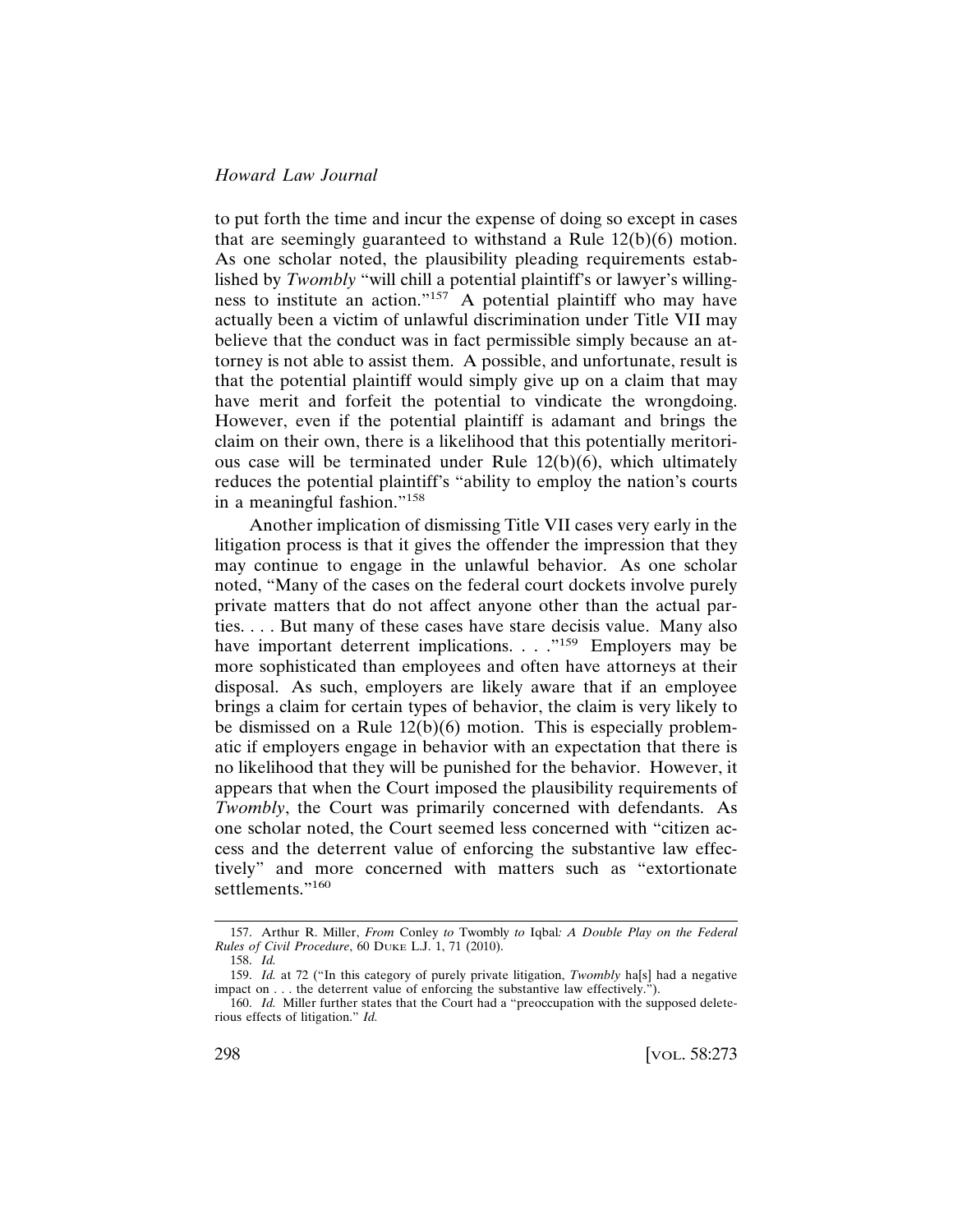The ability of private individuals to enforce public policy is essential, especially in cases enforcing a statutory scheme designed to rectify activity proscribed by a federal statute.<sup>161</sup> Title VII claims fall precisely within this definition as they attempt to rectify employment discrimination, an activity proscribed in Title VII.<sup>162</sup> As Miller notes, provisions such as Title VII often result from Congress' determination that private actions are necessary for reasons such as deterrence and compensating injured citizens.163 To this end, the statement of purpose of Title VII indicates that Congress intended plaintiffs to have the ability to litigate these claims.<sup>164</sup> As such, using the pleading requirements of *Twombly* to essentially prevent the litigation of many of these claims expressly frustrates the specified purpose of Title VII.

#### VI. PROPOSED SOLUTIONS AND ALTERNATIVES

As discussed, there are several policy implications that will continue to result from the ongoing application of *Twombly*'s plausibility pleading requirements. Therefore, diligent and thoughtful work is necessary to determine a solution to this problem. The most obvious solution is to have courts apply *Twombly*'s standards differently with respect to Title VII claims. However, this solution presents many difficulties. The most obvious difficulty is that this solution would require incorporating countless different perspectives.<sup>165</sup> Thus, this solution would likely be ineffective, as it would yield inconsistent results.166

Another solution is to have the Advisory Committee amend the Federal Rules of Civil Procedure, although this would be a delicate task. As one scholar noted, this would require the Committee to "reconcile the continuing viability of the values of 1938 with the realities

<sup>161.</sup> Miller, *supra* note 157, at 73.

<sup>162. 29</sup> C.F.R. § 1608.1 (1984).

<sup>163.</sup> Miller, *supra* note 157, at 74.

<sup>164.</sup> Congress adopted primary processes such as conference and persuasion to modify employment practices that were barriers to equal employment opportunity, "with enforcement action through the courts . . . as a supporting procedure where voluntary action did not take place . . . .<sup>"</sup> 29 C.F.R. § 1608.1.

<sup>165.</sup> This solution would require "attempting to establish distinctions [that] will bring to the fore vast differences in philosophy, ideology, and self-interest that merge substantive predilections with procedure." Miller, *supra* note 158, at 124. This would involve "the drawing of lines that are difficult—perhaps impossible—to see." *Id.*

<sup>166. &</sup>quot;Those who formulate court rules . . . must be mindful of the often competing interests of . . . the people." Miller, *supra* note 157, at 125. However, being mindful of the competing interests of the people combined with adherence to precedent is likely to yield inconsistent results.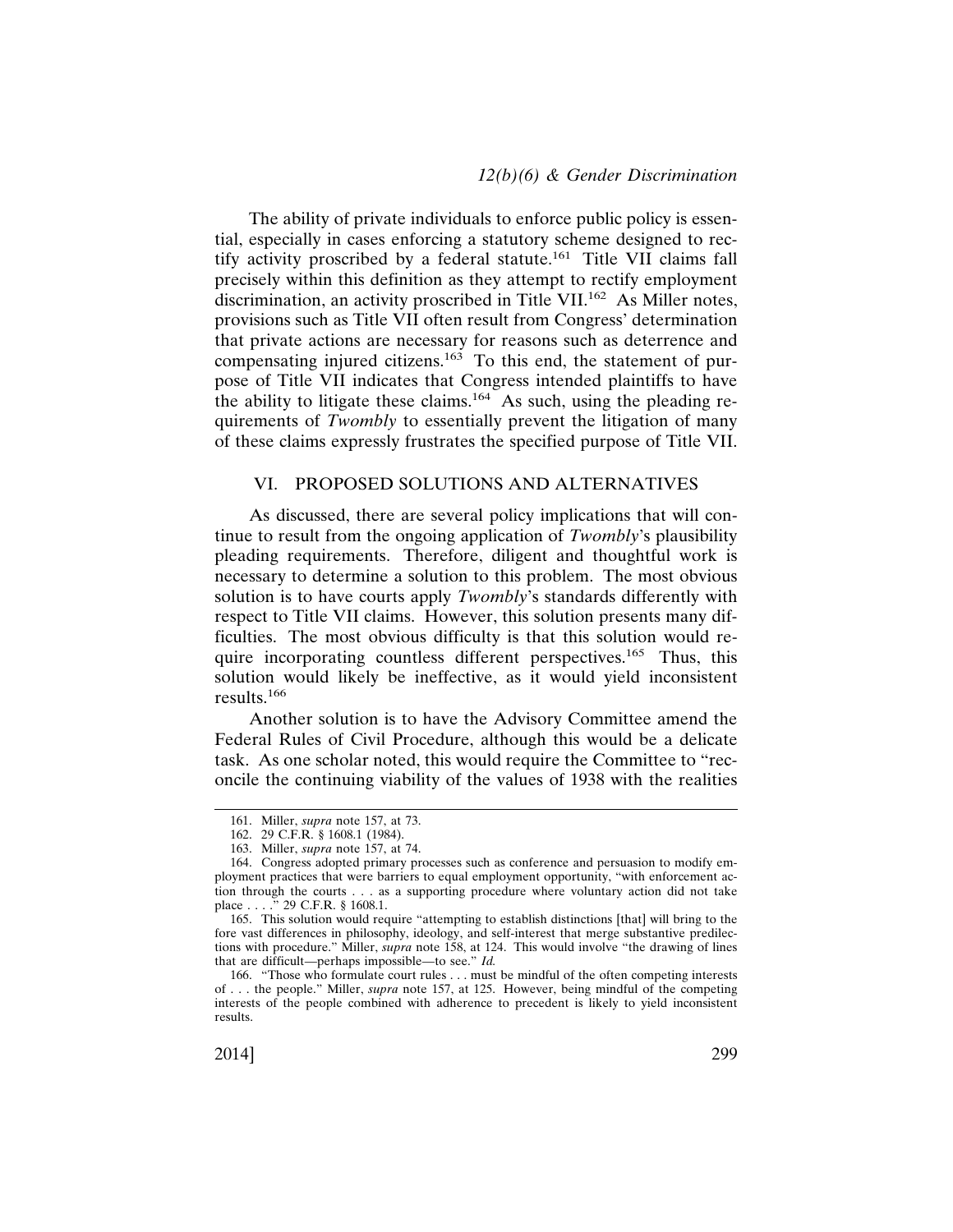of [the present], and find a way to uphold the . . . policy objectives underlying the original Rules."<sup>167</sup> This would be an extremely difficult task because just as scholars differ as to whether or not *Twombly* imposes a heightened pleading standard, the Advisory Committee may strongly differ as to this issue. Further, even if the members of the Advisory Committee agree that *Twombly* imposes a heightened pleading standard, they may have very different opinions of how to reconstruct the Rules to address this issue. As such, this proposed solution presents the possibility of no solution at all if there is not sufficient agreement to make a meaningful change to the Rules. In accepting amendment of the Rules as a potential solution, a previous Advisory Committee Reporter admitted, "the devil resides" in the difficulty of working out the details.<sup>168</sup>

Perhaps a more realistic solution and alternative to doing away with *Twombly* completely with respect to Title VII claims is to allow plaintiffs some form of discovery prior to filing a complaint. This alternative would allow plaintiffs to satisfy the plausibility requirements of *Twombly* because they would have access to information that would allow them to "nudge[ ] their claims across the line from conceivable to plausible."169 However, this solution intensifies many of the same problems that the Court considered in reaching its decision in *Twombly*, namely the costs associated with discovery.<sup>170</sup> One scholar suggested that this potential downfall could be eliminated by "requiring judicial authorization for presuit discovery on a demonstration of good faith and the applicant's need, which would include a showing that relevant information was solely in the possession or control of a potentially adverse party or third person."171 However, there is a great potential for this solution to result in a return to the original problem in that courts are likely to require a high level of specificity in granting such judicial authorization. This level of specificity will likely be akin to the level of specificity required for pleading imposed by *Twombly*.

<sup>167.</sup> *Id.* at 104.

<sup>168.</sup> *Id.*

<sup>169.</sup> Bell Atl. Corp. v. Twombly, 550 U.S. 544, 570 (2007).

<sup>170.</sup> *Id.* at 558 (quoting Asahi Glass Co. v. Pentech Pharmaceuticals, Inc., 289 F. Supp. 2d 986, 995 (N.D. Ill. 2003) ("[S]ome threshold of plausibility must be crossed at the outset before a patent antitrust case should be permitted to go into its inevitably costly and protracted discovery phase.)) The Court then found that it must not "forget that proceeding to antitrust discovery can be expensive." *Id.*

<sup>171.</sup> Miller, *supra* note 157, at 106–07.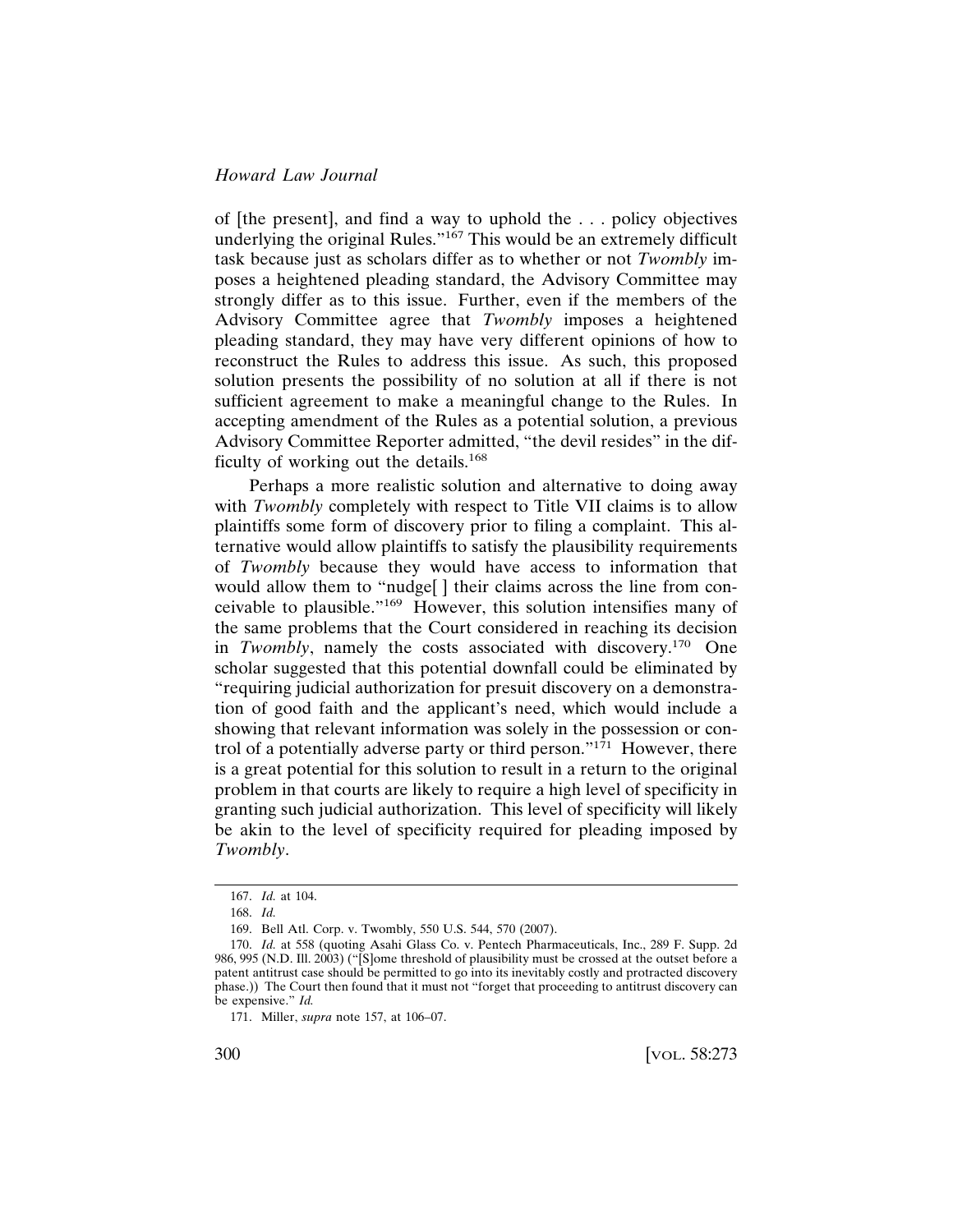An even more realistic approach to the above alternative would be to expand the information that is automatically disclosed in the litigation process. This may be accomplished by expanding the categories of disclosure in Rule  $26(a)(1)$ ,<sup>172</sup> or by allowing district court judges to order disclosure of specified information on a case-by-case basis.173 However, expanding the categories of disclosure in Rule 26(a)(1) again presents difficulty for the Advisory Committee in determining which categories of information should be added to the Rule.174 Allowing district court judges to order specified discovery allows more flexibility but also imposes a greater burden on courts.<sup>175</sup> Alleviating the burden on the courts was an underlying reason for the Court's decision in *Twombly*. 176 Ultimately, this is not a viable solution because allowing district court judges to make the decision will likely lead to inconsistent results and frustrate the purpose of implementing this procedural change.

Perhaps the most effective solution is to revisit and expand the sanctions imposed by Rule  $11<sup>177</sup>$  Part of this expansion "might include a partial reinstatement of compensation and punishment as legitimate objectives of the sanction process to promote efficiency and compliance . . . ."178 Although difficulties will arise in reaching a consensus as to the most effective sanctions to include, there will likely be less difficulty than the other proposed solutions. The Advisory Committee is likely to have less difficulty determining the sanctions to be imposed for filing an insufficient complaint than determining what constitutes an insufficient complaint. Expanding the sanctions imposed by Rule 11 would leave determining the sufficiency of a complaint to the discretion of courts without giving the unbridled discretion that *Twombly* gives to simply dismiss claims at an early

<sup>172.</sup> Federal Rule of Civil Procedure  $26(a)(1)$  outlines required initial disclosures, which include, for example, the name, address, and telephone number of anyone likely to have discoverable information, and the subject of that information, as well as a copy or description of all information that a "disclosing party has in its possession . . . and may use to support its claims or defenses . . . ." FED. R. CIV. P.  $26(a)(1)$ .

<sup>173.</sup> Miller, *supra* note 157, at 113.

<sup>174.</sup> *Id.*

<sup>175.</sup> *Id.* at 113–14.

<sup>176.</sup> Bell Atl. Corp. v. Twombly, 550 U.S. 544, 558 (2007) ([W]hen the allegations in a complaint, however true, could not raise a claim of entitlement to relief, 'this basic deficiency should . . . be exposed at the point of minimum expenditure of time . . . by . . . the court.'").

<sup>177.</sup> Miller, *supra* note 157, at 126. Federal Rule of Civil Procedure 11 allows the court to impose sanctions including a nonmonetary penalty, paying a penalty to the court, or, upon the defendant's motion, paying the defendant's attorney's fees. FED. R. CIV. P. 11.

<sup>178.</sup> Miller, *supra* note 157, at 126.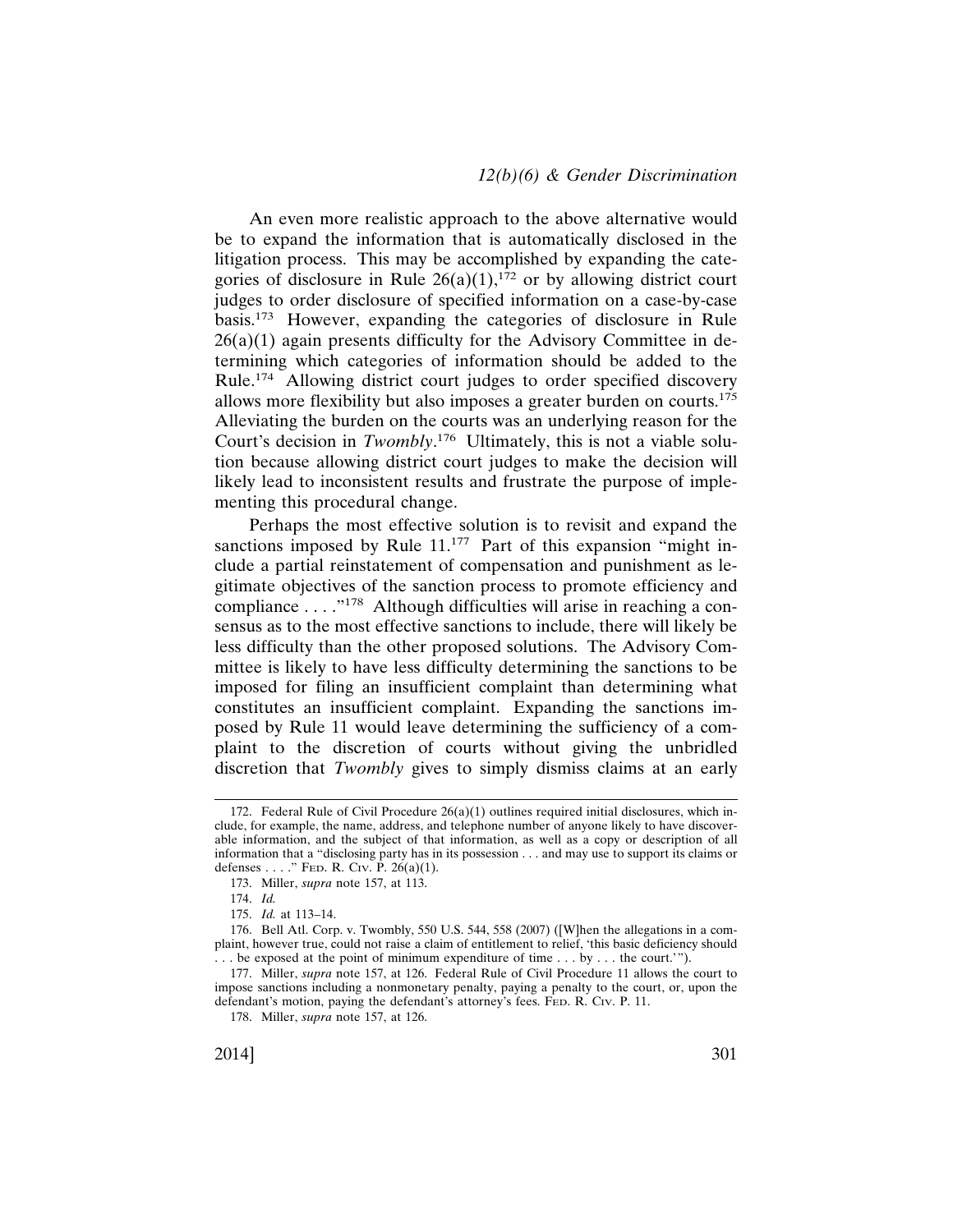stage in the litigation. This would be a useful alternative to simply opening the floodgates of litigation in that it would serve the purpose of Title VII by allowing plaintiffs to litigate these claims, while also curtailing "inappropriate pleading, motion and discovery conduct" to maximize the efficiency of the courts.<sup>179</sup> Although some might argue this approach will have the same effect of chilling potential claims as does *Twombly*, 180 any resulting chilling effect is likely to be less drastic and perhaps more beneficial than that imposed by *Twombly*. The chilling effect of this approach would discourage plaintiffs from filing meritless claims for fear of courts imposing sanctions. However, the benefit of this approach is that it is unlikely to deter plaintiffs from filing claims with merit because unlike *Twombly*, it will allow clients to substantiate claims at the discovery stage. This also does away with the potential burdens imposed by allowing additional discovery as discovery remains at the same stage in the litigation process. As with any solution, however, there will be opposition and "any changes in the sanction structure would have to be handled with considerable delicacy and applied evenhandedly.  $\dots$ <sup>181</sup>

#### **CONCLUSION**

In reviewing *Conley* and *Twombly*, it is evident that the Court sets forth very different standards in each case. In comparing cases ruling on Rule 12(b)(6) motions to dismiss in hostile work environment sexual harassment claims under *Twombly* as compared to *Conley*, it becomes further evident that the pleading standard that the court set forth in *Twombly* is a heightened standard as compared to that set forth in *Conley*. This is extremely problematic where a plaintiff can plead a series of egregious actions that occurred in the workplace and still not manage to withstand a Rule 12(b)(6) motion. A fundamental component of our legal system is to allow access to the courts; however, this access is being impeded with strict, unwavering adherence to the *Twombly* pleading standard. It is extremely important to address the needs of both plaintiffs and defendants without foreclosing access to the courts. Although there are many potential approaches to addressing the issue, the most logical approach that is

<sup>179.</sup> *Id.*

<sup>180.</sup> *Id.* ("Opposition can be expected from various civil rights and public-interest groups who fear—with some justification—the disproportionate application of sanctions against them and the concomitant chilling effect.").

<sup>181.</sup> *Id.* at 126–27.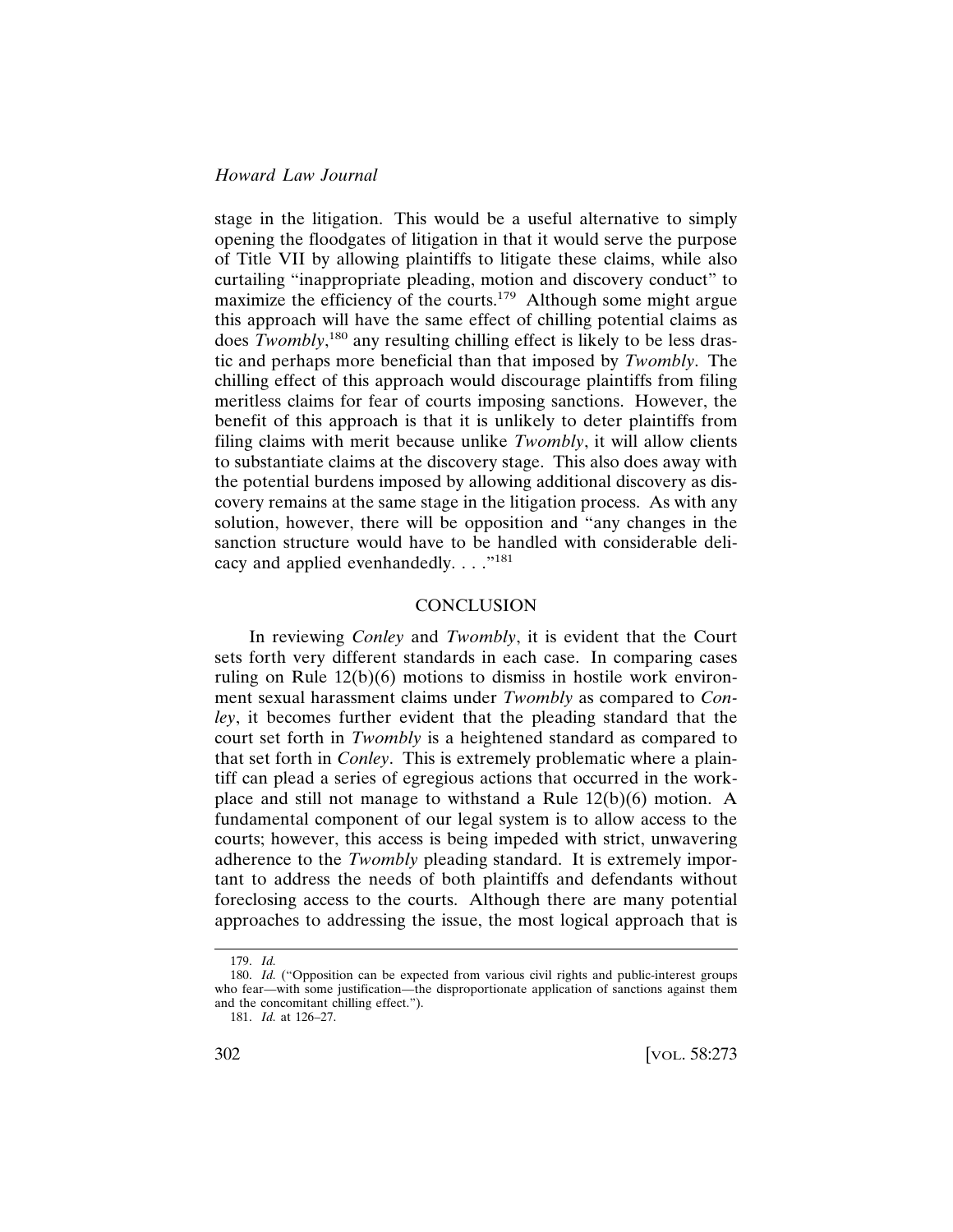*12(b)(6) & Gender Discrimination*

also the approach most likely to be effective is to revisit and expand the sanctions imposed by Rule 11.